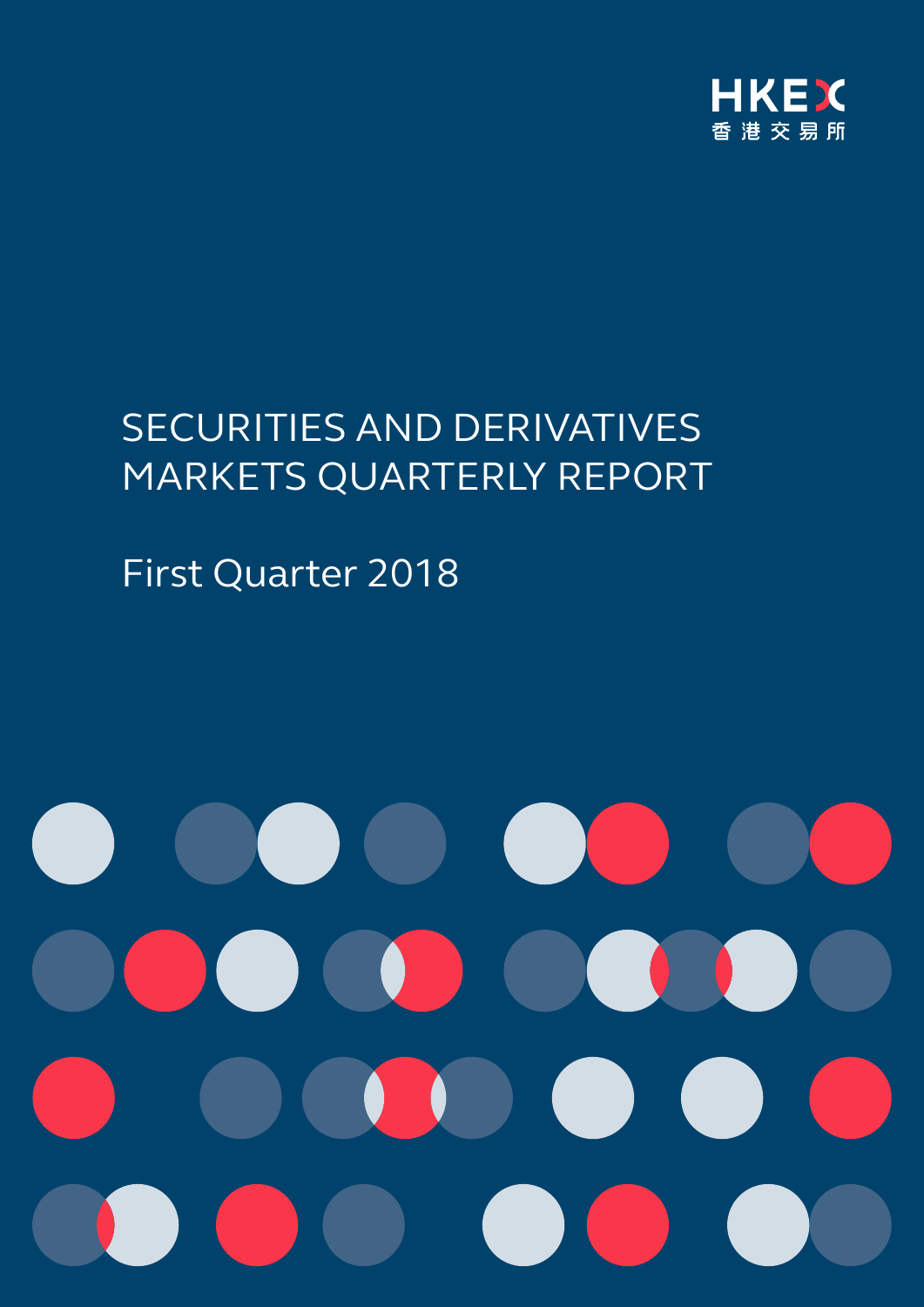# MARKET HIGHLIGHTS

### **Market Highlights – Main Board**

| No. of listed companies<br>1,827<br>1,732<br>No. of listed securities<br>13,527<br>9,114<br>Equities<br>Ordinary shares<br>1,828<br>1,733<br>Preference shares<br>16<br>10<br>6,967<br>3,995<br>Warrants<br>Equity<br>4<br>7<br>6,963<br>3,988<br>Derivative<br>Equity linked instrument<br>$\mathbf 0$<br>0<br>3,476<br>2,271<br>Callable bull/bear contracts<br>Unit trusts/mutual funds<br>145<br>169<br>Debt securities<br>1,095<br>936<br>No. of trading only stocks<br>6<br>6<br>Nasdaq stocks<br>0<br>$\overline{2}$<br><b>iShares</b><br>No. of trading days<br>61<br>62<br>Total turnover in value (HK\$mil.) *<br>8,869,379.61<br>4,580,724.35<br>Total turnover in shares (mil. shs)<br>15,299,180.54<br>12,466,547.39<br>Total number of trades (deals)<br>109,082,001<br>69,018,006<br>34, 138, 548. 54<br>26,911,572.81<br>Total market capitalisation (HK\$mil.)<br>12.99<br>Average P/E ratio (times)<br>12.42<br>Average dividend yield (%)<br>3.15<br>3.10<br>Number of exchange participants<br>- Trading<br>626<br>575<br>32<br>35<br>- Non-trading<br>Turnover in value (HK\$mil.)<br>Highest<br>283,592.75 (23/03)<br>121,257.23 (17/03)<br>96,783.80 (21/02)<br>49,248.76 (02/02)<br>Lowest<br>Turnover in shares (mil. shs)<br>Highest<br>344,331.54 (16/01)<br>268,750.58 (15/02)<br>156,910.25 (01/02)<br>Lowest<br>185, 147. 75 (05/01)<br>Total number of trades (deals)<br>Highest<br>2,858,682 (06/02)<br>1,514,456 (17/03)<br>1,342,527 (21/02)<br>802,324 (17/01) | <b>Highlights</b> | 1st Quarter 2018 | 1st Quarter 2017 |  |
|---------------------------------------------------------------------------------------------------------------------------------------------------------------------------------------------------------------------------------------------------------------------------------------------------------------------------------------------------------------------------------------------------------------------------------------------------------------------------------------------------------------------------------------------------------------------------------------------------------------------------------------------------------------------------------------------------------------------------------------------------------------------------------------------------------------------------------------------------------------------------------------------------------------------------------------------------------------------------------------------------------------------------------------------------------------------------------------------------------------------------------------------------------------------------------------------------------------------------------------------------------------------------------------------------------------------------------------------------------------------------------------------------------------------------------------------------------------------------------------------------|-------------------|------------------|------------------|--|
|                                                                                                                                                                                                                                                                                                                                                                                                                                                                                                                                                                                                                                                                                                                                                                                                                                                                                                                                                                                                                                                                                                                                                                                                                                                                                                                                                                                                                                                                                                   |                   |                  |                  |  |
|                                                                                                                                                                                                                                                                                                                                                                                                                                                                                                                                                                                                                                                                                                                                                                                                                                                                                                                                                                                                                                                                                                                                                                                                                                                                                                                                                                                                                                                                                                   |                   |                  |                  |  |
|                                                                                                                                                                                                                                                                                                                                                                                                                                                                                                                                                                                                                                                                                                                                                                                                                                                                                                                                                                                                                                                                                                                                                                                                                                                                                                                                                                                                                                                                                                   |                   |                  |                  |  |
|                                                                                                                                                                                                                                                                                                                                                                                                                                                                                                                                                                                                                                                                                                                                                                                                                                                                                                                                                                                                                                                                                                                                                                                                                                                                                                                                                                                                                                                                                                   |                   |                  |                  |  |
|                                                                                                                                                                                                                                                                                                                                                                                                                                                                                                                                                                                                                                                                                                                                                                                                                                                                                                                                                                                                                                                                                                                                                                                                                                                                                                                                                                                                                                                                                                   |                   |                  |                  |  |
|                                                                                                                                                                                                                                                                                                                                                                                                                                                                                                                                                                                                                                                                                                                                                                                                                                                                                                                                                                                                                                                                                                                                                                                                                                                                                                                                                                                                                                                                                                   |                   |                  |                  |  |
|                                                                                                                                                                                                                                                                                                                                                                                                                                                                                                                                                                                                                                                                                                                                                                                                                                                                                                                                                                                                                                                                                                                                                                                                                                                                                                                                                                                                                                                                                                   |                   |                  |                  |  |
|                                                                                                                                                                                                                                                                                                                                                                                                                                                                                                                                                                                                                                                                                                                                                                                                                                                                                                                                                                                                                                                                                                                                                                                                                                                                                                                                                                                                                                                                                                   |                   |                  |                  |  |
|                                                                                                                                                                                                                                                                                                                                                                                                                                                                                                                                                                                                                                                                                                                                                                                                                                                                                                                                                                                                                                                                                                                                                                                                                                                                                                                                                                                                                                                                                                   |                   |                  |                  |  |
|                                                                                                                                                                                                                                                                                                                                                                                                                                                                                                                                                                                                                                                                                                                                                                                                                                                                                                                                                                                                                                                                                                                                                                                                                                                                                                                                                                                                                                                                                                   |                   |                  |                  |  |
|                                                                                                                                                                                                                                                                                                                                                                                                                                                                                                                                                                                                                                                                                                                                                                                                                                                                                                                                                                                                                                                                                                                                                                                                                                                                                                                                                                                                                                                                                                   |                   |                  |                  |  |
|                                                                                                                                                                                                                                                                                                                                                                                                                                                                                                                                                                                                                                                                                                                                                                                                                                                                                                                                                                                                                                                                                                                                                                                                                                                                                                                                                                                                                                                                                                   |                   |                  |                  |  |
|                                                                                                                                                                                                                                                                                                                                                                                                                                                                                                                                                                                                                                                                                                                                                                                                                                                                                                                                                                                                                                                                                                                                                                                                                                                                                                                                                                                                                                                                                                   |                   |                  |                  |  |
|                                                                                                                                                                                                                                                                                                                                                                                                                                                                                                                                                                                                                                                                                                                                                                                                                                                                                                                                                                                                                                                                                                                                                                                                                                                                                                                                                                                                                                                                                                   |                   |                  |                  |  |
|                                                                                                                                                                                                                                                                                                                                                                                                                                                                                                                                                                                                                                                                                                                                                                                                                                                                                                                                                                                                                                                                                                                                                                                                                                                                                                                                                                                                                                                                                                   |                   |                  |                  |  |
|                                                                                                                                                                                                                                                                                                                                                                                                                                                                                                                                                                                                                                                                                                                                                                                                                                                                                                                                                                                                                                                                                                                                                                                                                                                                                                                                                                                                                                                                                                   |                   |                  |                  |  |
|                                                                                                                                                                                                                                                                                                                                                                                                                                                                                                                                                                                                                                                                                                                                                                                                                                                                                                                                                                                                                                                                                                                                                                                                                                                                                                                                                                                                                                                                                                   |                   |                  |                  |  |
|                                                                                                                                                                                                                                                                                                                                                                                                                                                                                                                                                                                                                                                                                                                                                                                                                                                                                                                                                                                                                                                                                                                                                                                                                                                                                                                                                                                                                                                                                                   |                   |                  |                  |  |
|                                                                                                                                                                                                                                                                                                                                                                                                                                                                                                                                                                                                                                                                                                                                                                                                                                                                                                                                                                                                                                                                                                                                                                                                                                                                                                                                                                                                                                                                                                   |                   |                  |                  |  |
|                                                                                                                                                                                                                                                                                                                                                                                                                                                                                                                                                                                                                                                                                                                                                                                                                                                                                                                                                                                                                                                                                                                                                                                                                                                                                                                                                                                                                                                                                                   |                   |                  |                  |  |
|                                                                                                                                                                                                                                                                                                                                                                                                                                                                                                                                                                                                                                                                                                                                                                                                                                                                                                                                                                                                                                                                                                                                                                                                                                                                                                                                                                                                                                                                                                   |                   |                  |                  |  |
|                                                                                                                                                                                                                                                                                                                                                                                                                                                                                                                                                                                                                                                                                                                                                                                                                                                                                                                                                                                                                                                                                                                                                                                                                                                                                                                                                                                                                                                                                                   |                   |                  |                  |  |
|                                                                                                                                                                                                                                                                                                                                                                                                                                                                                                                                                                                                                                                                                                                                                                                                                                                                                                                                                                                                                                                                                                                                                                                                                                                                                                                                                                                                                                                                                                   |                   |                  |                  |  |
|                                                                                                                                                                                                                                                                                                                                                                                                                                                                                                                                                                                                                                                                                                                                                                                                                                                                                                                                                                                                                                                                                                                                                                                                                                                                                                                                                                                                                                                                                                   |                   |                  |                  |  |
|                                                                                                                                                                                                                                                                                                                                                                                                                                                                                                                                                                                                                                                                                                                                                                                                                                                                                                                                                                                                                                                                                                                                                                                                                                                                                                                                                                                                                                                                                                   |                   |                  |                  |  |
|                                                                                                                                                                                                                                                                                                                                                                                                                                                                                                                                                                                                                                                                                                                                                                                                                                                                                                                                                                                                                                                                                                                                                                                                                                                                                                                                                                                                                                                                                                   |                   |                  |                  |  |
|                                                                                                                                                                                                                                                                                                                                                                                                                                                                                                                                                                                                                                                                                                                                                                                                                                                                                                                                                                                                                                                                                                                                                                                                                                                                                                                                                                                                                                                                                                   |                   |                  |                  |  |
|                                                                                                                                                                                                                                                                                                                                                                                                                                                                                                                                                                                                                                                                                                                                                                                                                                                                                                                                                                                                                                                                                                                                                                                                                                                                                                                                                                                                                                                                                                   |                   |                  |                  |  |
|                                                                                                                                                                                                                                                                                                                                                                                                                                                                                                                                                                                                                                                                                                                                                                                                                                                                                                                                                                                                                                                                                                                                                                                                                                                                                                                                                                                                                                                                                                   |                   |                  |                  |  |
|                                                                                                                                                                                                                                                                                                                                                                                                                                                                                                                                                                                                                                                                                                                                                                                                                                                                                                                                                                                                                                                                                                                                                                                                                                                                                                                                                                                                                                                                                                   |                   |                  |                  |  |
|                                                                                                                                                                                                                                                                                                                                                                                                                                                                                                                                                                                                                                                                                                                                                                                                                                                                                                                                                                                                                                                                                                                                                                                                                                                                                                                                                                                                                                                                                                   |                   |                  |                  |  |
|                                                                                                                                                                                                                                                                                                                                                                                                                                                                                                                                                                                                                                                                                                                                                                                                                                                                                                                                                                                                                                                                                                                                                                                                                                                                                                                                                                                                                                                                                                   |                   |                  |                  |  |
|                                                                                                                                                                                                                                                                                                                                                                                                                                                                                                                                                                                                                                                                                                                                                                                                                                                                                                                                                                                                                                                                                                                                                                                                                                                                                                                                                                                                                                                                                                   |                   |                  |                  |  |
|                                                                                                                                                                                                                                                                                                                                                                                                                                                                                                                                                                                                                                                                                                                                                                                                                                                                                                                                                                                                                                                                                                                                                                                                                                                                                                                                                                                                                                                                                                   |                   |                  |                  |  |
|                                                                                                                                                                                                                                                                                                                                                                                                                                                                                                                                                                                                                                                                                                                                                                                                                                                                                                                                                                                                                                                                                                                                                                                                                                                                                                                                                                                                                                                                                                   | Lowest            |                  |                  |  |

\* Included turnover value traded in non-HKD currency securities.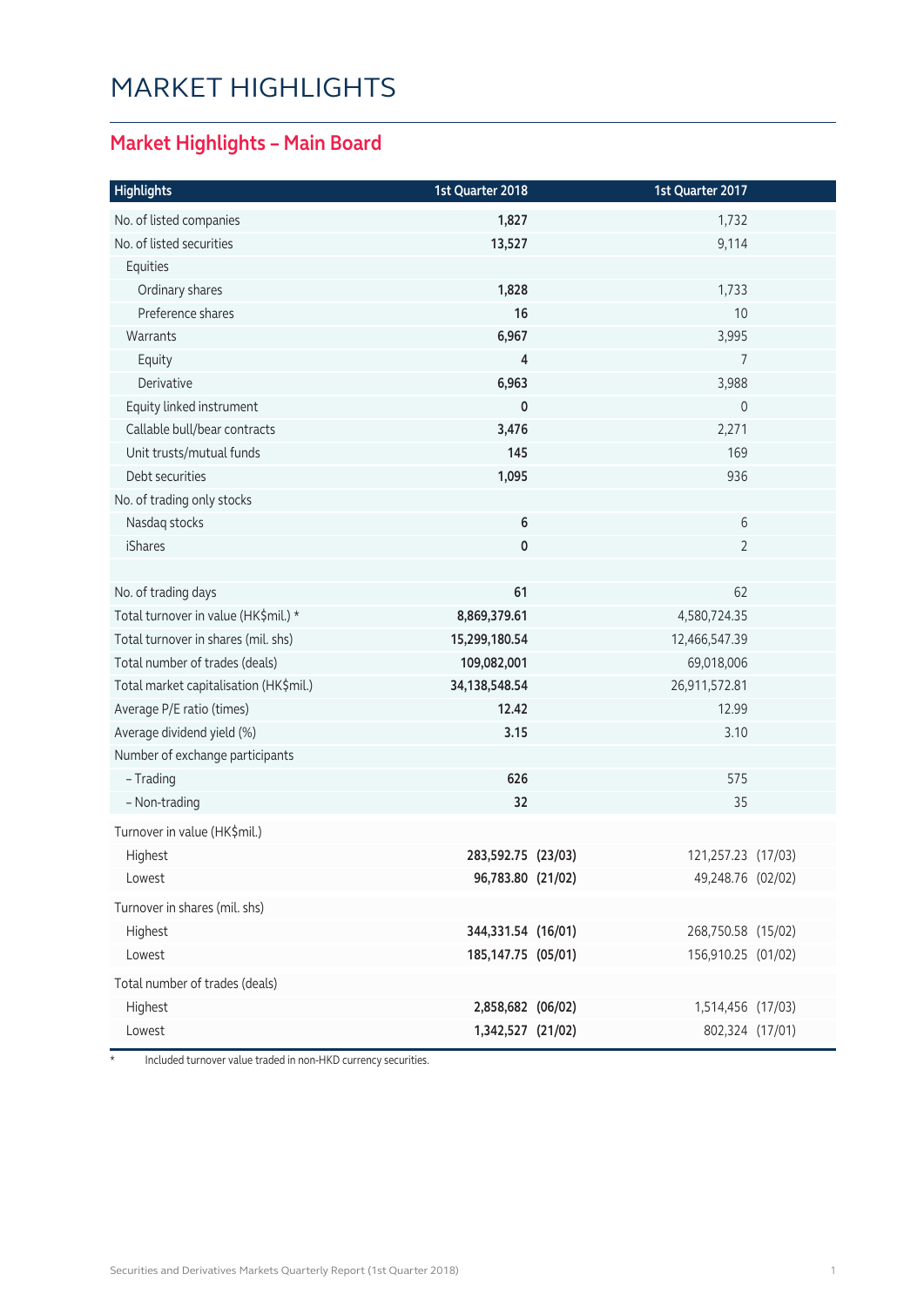# MARKET HIGHLIGHTS

### **Market Highlights – GEM**

| <b>Highlights</b>                      | 1st Quarter 2018 |                | 1st Quarter 2017 |                |
|----------------------------------------|------------------|----------------|------------------|----------------|
| No. of listed companies                | 352              |                | 277              |                |
| No. of listed securities               | 353              |                | 278              |                |
| Equities                               | 352              |                | 277              |                |
| Warrants                               | $\mathbf{1}$     |                | 1                |                |
|                                        |                  |                |                  |                |
| No. of trading days                    | 61               |                | 62               |                |
| Total turnover in value (HK\$mil.) *   | 40,458.50        |                | 28,023.36        |                |
| Total turnover in shares (mil. shs)    | 108,015.34       |                | 97,585.16        |                |
| Total number of trades (deals)         | 1,559,860        |                | 829,405          |                |
| Total market capitalisation (HK\$mil.) | 263,735.88       |                | 324,082.25       |                |
| Average P/E ratio (times)              | 42.23            |                | 47.70            |                |
| Average dividend yield (%)             | 0.34             |                | 0.28             |                |
| Turnover in value (HK\$mil.)           |                  |                |                  |                |
| Highest                                | 1,191.42 (22/02) |                | 1,054.14 (30/03) |                |
| Lowest                                 |                  | 385.57 (26/03) |                  | 205.07 (01/02) |
| Turnover in shares (mil. shs)          |                  |                |                  |                |
| Highest                                | 2,844.85 (22/02) |                | 3,452.56 (06/03) |                |
| Lowest                                 | 1,134.05 (26/03) |                |                  | 730.61 (01/02) |
| Total number of trades (deals)         |                  |                |                  |                |
| Highest                                |                  | 45,017 (25/01) |                  | 29,348 (29/03) |
| Lowest                                 |                  | 14,997 (26/03) |                  | 6,373 (01/02)  |

\* Included turnover value traded in non-HKD currency securities.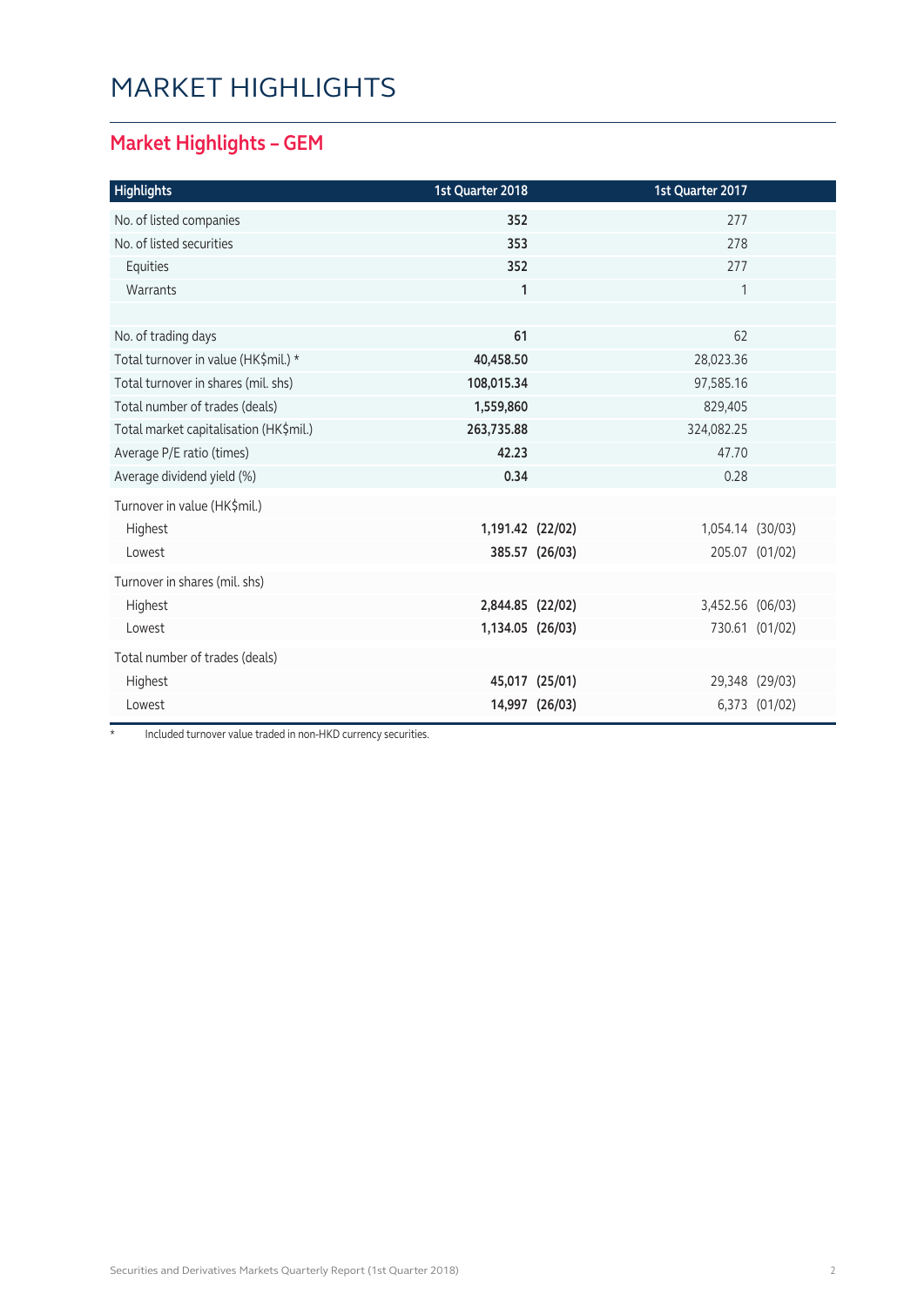# MARKET HIGHLIGHTS

#### **Derivatives Market Highlights**

| 2018<br>2017<br>All futures and options products (excluding stock options)<br>No. of trading days<br>61.0<br>62.0<br>41,286,093<br>Total contract volume<br>26,115,455<br>40,761,917<br>25,850,859<br>Equity index products<br>39,870<br>65,484<br>Equity products<br>Bond Futures *<br>55<br>20<br>Interest rates products<br>326,641<br>224,296<br>RMB Currency products<br>Gold Futures <sup>#</sup><br>128,273<br>Iron Ore Futures <sup>^</sup><br>3,043<br>680<br><b>London Metal Mini Futures</b><br>410<br>676,821<br>421,217<br>Average daily contract volume<br>Total open interest as at the quarter end (contracts)<br>3,699,465<br>3,658,257<br>3,653,039<br>3,611,119<br>Equity index products<br>Equity products<br>11,729<br>5,250<br>Bond Futures *<br>290<br>40<br>Interest rates products<br>RMB Currency products<br>34,037<br>41,802<br>Gold Futures <sup>#</sup><br>190<br>Iron Ore Futures <sup>^</sup><br>169<br>London Metal Mini Futures<br>11<br>46<br>Trading in Bond Futures commenced on 10 Apr 2017 and suspended with effect from 08 Dec 2017<br>Trading in Gold Futures commenced on 10 Jul 2017<br>Trading in Iron Ore Futures commenced on 13 Nov 2017<br><b>Stock options</b><br>No. of newly introduced stock options classes<br>5<br>$\overline{0}$<br>No. of stock options as at the quarter end<br>Class<br>89<br>84<br><b>Series</b><br>33,278<br>30,708<br>Total premium (HK\$mil.)<br>36,925.03<br>8,727.09<br>Call<br>21,481.36<br>4,584.19<br>15,443.66<br>4,142.91<br>Put<br>140.76<br>Average daily premium (HK\$mil.)<br>605.33<br>Total contract volume<br>40,592,232<br>21,003,818<br>Call<br>21,671,733<br>11,585,469<br>Put<br>18,920,499<br>9,418,349<br>Average daily contract volume<br>665,446<br>338,771<br>Total open interest as at the quarter end (contracts)<br>6,673,563<br>9,585,088<br>Call<br>5,043,828<br>3,330,396<br>Put<br>4,541,260<br>3,343,167<br>Total number of trades<br>1,567,038<br>743,671<br>Average daily number of trades<br>25,689<br>11,995<br>Total contracts exercised<br>3,346,767<br>1,909,852 | <b>Highlights</b> | <b>1st Quarter</b> | <b>1st Quarter</b> |
|---------------------------------------------------------------------------------------------------------------------------------------------------------------------------------------------------------------------------------------------------------------------------------------------------------------------------------------------------------------------------------------------------------------------------------------------------------------------------------------------------------------------------------------------------------------------------------------------------------------------------------------------------------------------------------------------------------------------------------------------------------------------------------------------------------------------------------------------------------------------------------------------------------------------------------------------------------------------------------------------------------------------------------------------------------------------------------------------------------------------------------------------------------------------------------------------------------------------------------------------------------------------------------------------------------------------------------------------------------------------------------------------------------------------------------------------------------------------------------------------------------------------------------------------------------------------------------------------------------------------------------------------------------------------------------------------------------------------------------------------------------------------------------------------------------------------------------------------------------------------------------------------------------------------------------------------------------------------------------------------------------------------------------------------------------------------------------------|-------------------|--------------------|--------------------|
|                                                                                                                                                                                                                                                                                                                                                                                                                                                                                                                                                                                                                                                                                                                                                                                                                                                                                                                                                                                                                                                                                                                                                                                                                                                                                                                                                                                                                                                                                                                                                                                                                                                                                                                                                                                                                                                                                                                                                                                                                                                                                       |                   |                    |                    |
|                                                                                                                                                                                                                                                                                                                                                                                                                                                                                                                                                                                                                                                                                                                                                                                                                                                                                                                                                                                                                                                                                                                                                                                                                                                                                                                                                                                                                                                                                                                                                                                                                                                                                                                                                                                                                                                                                                                                                                                                                                                                                       |                   |                    |                    |
|                                                                                                                                                                                                                                                                                                                                                                                                                                                                                                                                                                                                                                                                                                                                                                                                                                                                                                                                                                                                                                                                                                                                                                                                                                                                                                                                                                                                                                                                                                                                                                                                                                                                                                                                                                                                                                                                                                                                                                                                                                                                                       |                   |                    |                    |
|                                                                                                                                                                                                                                                                                                                                                                                                                                                                                                                                                                                                                                                                                                                                                                                                                                                                                                                                                                                                                                                                                                                                                                                                                                                                                                                                                                                                                                                                                                                                                                                                                                                                                                                                                                                                                                                                                                                                                                                                                                                                                       |                   |                    |                    |
|                                                                                                                                                                                                                                                                                                                                                                                                                                                                                                                                                                                                                                                                                                                                                                                                                                                                                                                                                                                                                                                                                                                                                                                                                                                                                                                                                                                                                                                                                                                                                                                                                                                                                                                                                                                                                                                                                                                                                                                                                                                                                       |                   |                    |                    |
|                                                                                                                                                                                                                                                                                                                                                                                                                                                                                                                                                                                                                                                                                                                                                                                                                                                                                                                                                                                                                                                                                                                                                                                                                                                                                                                                                                                                                                                                                                                                                                                                                                                                                                                                                                                                                                                                                                                                                                                                                                                                                       |                   |                    |                    |
|                                                                                                                                                                                                                                                                                                                                                                                                                                                                                                                                                                                                                                                                                                                                                                                                                                                                                                                                                                                                                                                                                                                                                                                                                                                                                                                                                                                                                                                                                                                                                                                                                                                                                                                                                                                                                                                                                                                                                                                                                                                                                       |                   |                    |                    |
|                                                                                                                                                                                                                                                                                                                                                                                                                                                                                                                                                                                                                                                                                                                                                                                                                                                                                                                                                                                                                                                                                                                                                                                                                                                                                                                                                                                                                                                                                                                                                                                                                                                                                                                                                                                                                                                                                                                                                                                                                                                                                       |                   |                    |                    |
|                                                                                                                                                                                                                                                                                                                                                                                                                                                                                                                                                                                                                                                                                                                                                                                                                                                                                                                                                                                                                                                                                                                                                                                                                                                                                                                                                                                                                                                                                                                                                                                                                                                                                                                                                                                                                                                                                                                                                                                                                                                                                       |                   |                    |                    |
|                                                                                                                                                                                                                                                                                                                                                                                                                                                                                                                                                                                                                                                                                                                                                                                                                                                                                                                                                                                                                                                                                                                                                                                                                                                                                                                                                                                                                                                                                                                                                                                                                                                                                                                                                                                                                                                                                                                                                                                                                                                                                       |                   |                    |                    |
|                                                                                                                                                                                                                                                                                                                                                                                                                                                                                                                                                                                                                                                                                                                                                                                                                                                                                                                                                                                                                                                                                                                                                                                                                                                                                                                                                                                                                                                                                                                                                                                                                                                                                                                                                                                                                                                                                                                                                                                                                                                                                       |                   |                    |                    |
|                                                                                                                                                                                                                                                                                                                                                                                                                                                                                                                                                                                                                                                                                                                                                                                                                                                                                                                                                                                                                                                                                                                                                                                                                                                                                                                                                                                                                                                                                                                                                                                                                                                                                                                                                                                                                                                                                                                                                                                                                                                                                       |                   |                    |                    |
|                                                                                                                                                                                                                                                                                                                                                                                                                                                                                                                                                                                                                                                                                                                                                                                                                                                                                                                                                                                                                                                                                                                                                                                                                                                                                                                                                                                                                                                                                                                                                                                                                                                                                                                                                                                                                                                                                                                                                                                                                                                                                       |                   |                    |                    |
|                                                                                                                                                                                                                                                                                                                                                                                                                                                                                                                                                                                                                                                                                                                                                                                                                                                                                                                                                                                                                                                                                                                                                                                                                                                                                                                                                                                                                                                                                                                                                                                                                                                                                                                                                                                                                                                                                                                                                                                                                                                                                       |                   |                    |                    |
|                                                                                                                                                                                                                                                                                                                                                                                                                                                                                                                                                                                                                                                                                                                                                                                                                                                                                                                                                                                                                                                                                                                                                                                                                                                                                                                                                                                                                                                                                                                                                                                                                                                                                                                                                                                                                                                                                                                                                                                                                                                                                       |                   |                    |                    |
|                                                                                                                                                                                                                                                                                                                                                                                                                                                                                                                                                                                                                                                                                                                                                                                                                                                                                                                                                                                                                                                                                                                                                                                                                                                                                                                                                                                                                                                                                                                                                                                                                                                                                                                                                                                                                                                                                                                                                                                                                                                                                       |                   |                    |                    |
|                                                                                                                                                                                                                                                                                                                                                                                                                                                                                                                                                                                                                                                                                                                                                                                                                                                                                                                                                                                                                                                                                                                                                                                                                                                                                                                                                                                                                                                                                                                                                                                                                                                                                                                                                                                                                                                                                                                                                                                                                                                                                       |                   |                    |                    |
|                                                                                                                                                                                                                                                                                                                                                                                                                                                                                                                                                                                                                                                                                                                                                                                                                                                                                                                                                                                                                                                                                                                                                                                                                                                                                                                                                                                                                                                                                                                                                                                                                                                                                                                                                                                                                                                                                                                                                                                                                                                                                       |                   |                    |                    |
|                                                                                                                                                                                                                                                                                                                                                                                                                                                                                                                                                                                                                                                                                                                                                                                                                                                                                                                                                                                                                                                                                                                                                                                                                                                                                                                                                                                                                                                                                                                                                                                                                                                                                                                                                                                                                                                                                                                                                                                                                                                                                       |                   |                    |                    |
|                                                                                                                                                                                                                                                                                                                                                                                                                                                                                                                                                                                                                                                                                                                                                                                                                                                                                                                                                                                                                                                                                                                                                                                                                                                                                                                                                                                                                                                                                                                                                                                                                                                                                                                                                                                                                                                                                                                                                                                                                                                                                       |                   |                    |                    |
|                                                                                                                                                                                                                                                                                                                                                                                                                                                                                                                                                                                                                                                                                                                                                                                                                                                                                                                                                                                                                                                                                                                                                                                                                                                                                                                                                                                                                                                                                                                                                                                                                                                                                                                                                                                                                                                                                                                                                                                                                                                                                       |                   |                    |                    |
|                                                                                                                                                                                                                                                                                                                                                                                                                                                                                                                                                                                                                                                                                                                                                                                                                                                                                                                                                                                                                                                                                                                                                                                                                                                                                                                                                                                                                                                                                                                                                                                                                                                                                                                                                                                                                                                                                                                                                                                                                                                                                       |                   |                    |                    |
|                                                                                                                                                                                                                                                                                                                                                                                                                                                                                                                                                                                                                                                                                                                                                                                                                                                                                                                                                                                                                                                                                                                                                                                                                                                                                                                                                                                                                                                                                                                                                                                                                                                                                                                                                                                                                                                                                                                                                                                                                                                                                       |                   |                    |                    |
|                                                                                                                                                                                                                                                                                                                                                                                                                                                                                                                                                                                                                                                                                                                                                                                                                                                                                                                                                                                                                                                                                                                                                                                                                                                                                                                                                                                                                                                                                                                                                                                                                                                                                                                                                                                                                                                                                                                                                                                                                                                                                       |                   |                    |                    |
|                                                                                                                                                                                                                                                                                                                                                                                                                                                                                                                                                                                                                                                                                                                                                                                                                                                                                                                                                                                                                                                                                                                                                                                                                                                                                                                                                                                                                                                                                                                                                                                                                                                                                                                                                                                                                                                                                                                                                                                                                                                                                       |                   |                    |                    |
|                                                                                                                                                                                                                                                                                                                                                                                                                                                                                                                                                                                                                                                                                                                                                                                                                                                                                                                                                                                                                                                                                                                                                                                                                                                                                                                                                                                                                                                                                                                                                                                                                                                                                                                                                                                                                                                                                                                                                                                                                                                                                       |                   |                    |                    |
|                                                                                                                                                                                                                                                                                                                                                                                                                                                                                                                                                                                                                                                                                                                                                                                                                                                                                                                                                                                                                                                                                                                                                                                                                                                                                                                                                                                                                                                                                                                                                                                                                                                                                                                                                                                                                                                                                                                                                                                                                                                                                       |                   |                    |                    |
|                                                                                                                                                                                                                                                                                                                                                                                                                                                                                                                                                                                                                                                                                                                                                                                                                                                                                                                                                                                                                                                                                                                                                                                                                                                                                                                                                                                                                                                                                                                                                                                                                                                                                                                                                                                                                                                                                                                                                                                                                                                                                       |                   |                    |                    |
|                                                                                                                                                                                                                                                                                                                                                                                                                                                                                                                                                                                                                                                                                                                                                                                                                                                                                                                                                                                                                                                                                                                                                                                                                                                                                                                                                                                                                                                                                                                                                                                                                                                                                                                                                                                                                                                                                                                                                                                                                                                                                       |                   |                    |                    |
|                                                                                                                                                                                                                                                                                                                                                                                                                                                                                                                                                                                                                                                                                                                                                                                                                                                                                                                                                                                                                                                                                                                                                                                                                                                                                                                                                                                                                                                                                                                                                                                                                                                                                                                                                                                                                                                                                                                                                                                                                                                                                       |                   |                    |                    |
|                                                                                                                                                                                                                                                                                                                                                                                                                                                                                                                                                                                                                                                                                                                                                                                                                                                                                                                                                                                                                                                                                                                                                                                                                                                                                                                                                                                                                                                                                                                                                                                                                                                                                                                                                                                                                                                                                                                                                                                                                                                                                       |                   |                    |                    |
|                                                                                                                                                                                                                                                                                                                                                                                                                                                                                                                                                                                                                                                                                                                                                                                                                                                                                                                                                                                                                                                                                                                                                                                                                                                                                                                                                                                                                                                                                                                                                                                                                                                                                                                                                                                                                                                                                                                                                                                                                                                                                       |                   |                    |                    |
|                                                                                                                                                                                                                                                                                                                                                                                                                                                                                                                                                                                                                                                                                                                                                                                                                                                                                                                                                                                                                                                                                                                                                                                                                                                                                                                                                                                                                                                                                                                                                                                                                                                                                                                                                                                                                                                                                                                                                                                                                                                                                       |                   |                    |                    |
|                                                                                                                                                                                                                                                                                                                                                                                                                                                                                                                                                                                                                                                                                                                                                                                                                                                                                                                                                                                                                                                                                                                                                                                                                                                                                                                                                                                                                                                                                                                                                                                                                                                                                                                                                                                                                                                                                                                                                                                                                                                                                       |                   |                    |                    |
|                                                                                                                                                                                                                                                                                                                                                                                                                                                                                                                                                                                                                                                                                                                                                                                                                                                                                                                                                                                                                                                                                                                                                                                                                                                                                                                                                                                                                                                                                                                                                                                                                                                                                                                                                                                                                                                                                                                                                                                                                                                                                       |                   |                    |                    |
|                                                                                                                                                                                                                                                                                                                                                                                                                                                                                                                                                                                                                                                                                                                                                                                                                                                                                                                                                                                                                                                                                                                                                                                                                                                                                                                                                                                                                                                                                                                                                                                                                                                                                                                                                                                                                                                                                                                                                                                                                                                                                       |                   |                    |                    |
|                                                                                                                                                                                                                                                                                                                                                                                                                                                                                                                                                                                                                                                                                                                                                                                                                                                                                                                                                                                                                                                                                                                                                                                                                                                                                                                                                                                                                                                                                                                                                                                                                                                                                                                                                                                                                                                                                                                                                                                                                                                                                       |                   |                    |                    |
|                                                                                                                                                                                                                                                                                                                                                                                                                                                                                                                                                                                                                                                                                                                                                                                                                                                                                                                                                                                                                                                                                                                                                                                                                                                                                                                                                                                                                                                                                                                                                                                                                                                                                                                                                                                                                                                                                                                                                                                                                                                                                       |                   |                    |                    |
|                                                                                                                                                                                                                                                                                                                                                                                                                                                                                                                                                                                                                                                                                                                                                                                                                                                                                                                                                                                                                                                                                                                                                                                                                                                                                                                                                                                                                                                                                                                                                                                                                                                                                                                                                                                                                                                                                                                                                                                                                                                                                       |                   |                    |                    |
|                                                                                                                                                                                                                                                                                                                                                                                                                                                                                                                                                                                                                                                                                                                                                                                                                                                                                                                                                                                                                                                                                                                                                                                                                                                                                                                                                                                                                                                                                                                                                                                                                                                                                                                                                                                                                                                                                                                                                                                                                                                                                       |                   |                    |                    |
|                                                                                                                                                                                                                                                                                                                                                                                                                                                                                                                                                                                                                                                                                                                                                                                                                                                                                                                                                                                                                                                                                                                                                                                                                                                                                                                                                                                                                                                                                                                                                                                                                                                                                                                                                                                                                                                                                                                                                                                                                                                                                       |                   |                    |                    |
|                                                                                                                                                                                                                                                                                                                                                                                                                                                                                                                                                                                                                                                                                                                                                                                                                                                                                                                                                                                                                                                                                                                                                                                                                                                                                                                                                                                                                                                                                                                                                                                                                                                                                                                                                                                                                                                                                                                                                                                                                                                                                       |                   |                    |                    |
|                                                                                                                                                                                                                                                                                                                                                                                                                                                                                                                                                                                                                                                                                                                                                                                                                                                                                                                                                                                                                                                                                                                                                                                                                                                                                                                                                                                                                                                                                                                                                                                                                                                                                                                                                                                                                                                                                                                                                                                                                                                                                       |                   |                    |                    |

Average premium per contract (HK\$) **909.66** 415.50 Average contract per trade (contracts) **26** 28 Put volume/call volume **0.81** 0.81 Average daily contract volume/open interest **6.9%** 5.1%

| All futures and options products                      |            |            |
|-------------------------------------------------------|------------|------------|
| $\top$ otal contract volume $\top$                    | 81.878.325 | 47.119.273 |
| Total open interest as at the quarter end (contracts) | 13,284,553 | 10.331.820 |

Securities and Derivatives Markets Quarterly Report (1st Quarter 2018) 33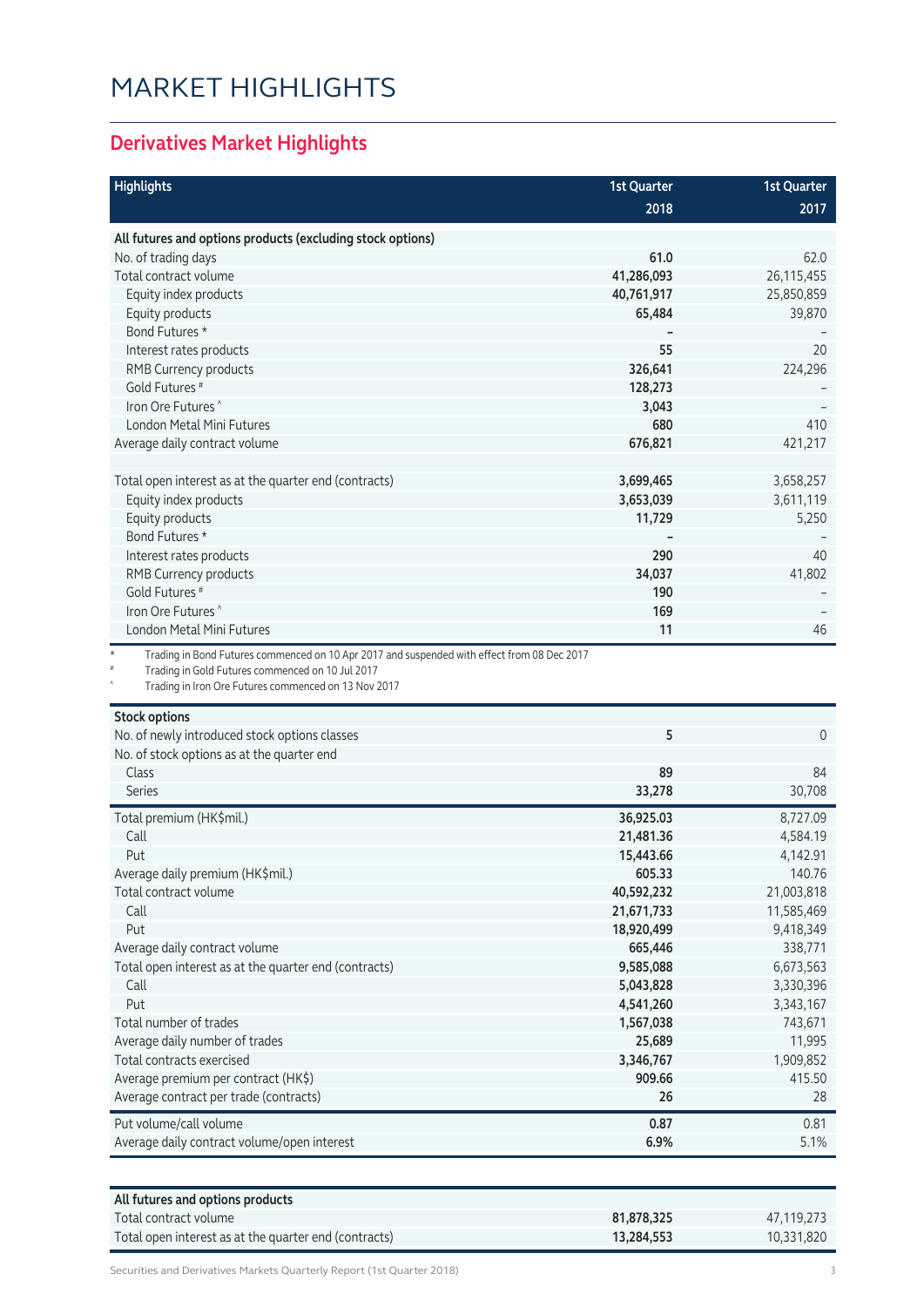#### **Clearing and Settlement Statistics**

| <b>Securities Market</b>                                                        | 1st Quarter 2018 | 1st Quarter 2017 |
|---------------------------------------------------------------------------------|------------------|------------------|
| Average Daily Exchange Trades Handled by CCASS                                  |                  |                  |
| - Number of trades                                                              | 1,813,140        | 1,125,959        |
| - Value of trades (HK\$bil.)                                                    | 145.8            | 74.2             |
| - Share quantity Involved (bil shares)                                          | 252.6            | 202.6            |
| Average Daily Settlement Instructions ("SIs") Settled by CCASS                  |                  |                  |
| - Number of SIs                                                                 | 113,959          | 86,101           |
| - Value of SIs (HK\$bil.)                                                       | 299.5            | 183.4            |
| - Share quantity involved (bil. Shares)                                         | 55.3             | 44.1             |
| Average Daily Investor SIs ("ISIs") Settled by CCASS                            |                  |                  |
| - Number of ISIs                                                                | 442              | 294              |
| - Value of ISIs (HK\$mil.)                                                      | 283.9            | 184.4            |
| - Share quantity involved (mil. shares)                                         | 87.6             | 279.5            |
| Average Daily Settlement Efficiency of CNS Stock Positions on Due Day (T+2) (%) | 99.89            | 99.92            |
| Average Daily Settlement Efficiency of CNS Stock Positions                      |                  |                  |
| on the Day following the Due Day (T+3) (%)                                      | 99.99            | 99.99            |
| Average Daily Buy-ins Executed on T+3                                           |                  |                  |
| - Number of brokers involved                                                    | 4                | 3                |
| - Number of buy-ins                                                             | 5                | 4                |
| - Value of buy-ins (HK\$mil)                                                    | 7.7              | 1.3              |
| Shares Deposited in the CCASS Depository *                                      |                  |                  |
| - Number of shares (bil shares)                                                 | 6,628.9          | 6,015.7          |
| - Percentage of total issued shares of the admitted securities                  | 76.47            | 74.42            |
| - Value of shares (HK\$bil)                                                     | 22,128.7         | 16,988.3         |
| - Percentage of the total market capitalisation of the admitted securities      | 60.04            | 57.10            |

| <b>Derivatives Market</b>                 | 1st Quarter 2018 | 1st Quarter 2017 |
|-------------------------------------------|------------------|------------------|
| Open Interest                             |                  |                  |
| - Equity Index Futures                    | 521,279          | 622,037          |
| - Stock Futures                           |                  |                  |
|                                           | 11,729           | 5,250            |
| - 5-Year MOF T-Bond Futures ^             | -                |                  |
| - Interest Rates Futures                  | 290              | 40               |
| - RMB Currency Futures                    | 30,515           | 41,691           |
| - Gold Futures +                          | 190              |                  |
| - Iron Ore Futures <sup>M</sup>           | 169              |                  |
| - London Metal Mini Futures               | 11               | 46               |
| - Equity Index Options                    | 3,131,760        | 2,989,082        |
| - Stock Options                           | 9,585,088        | 6,673,563        |
| - RMB Currency Options #                  | 3,522            | 111              |
| <b>Cumulative Stock Options Exercised</b> |                  |                  |
| - Share quantity involved (mil. shs)      | 3,007            | 1,876            |
| - Value of shares (HK\$bil.)              | 83               | 33               |

\* Share quantity and market value of securities in non-HKD currency are included

^ Trading in 5-Year MOF T-Bond Futures commenced on 10 Apr 2017 and suspended with effect from 08 Dec 2017

+ Trading in Gold Futures commenced on 10 Jul 2017

^^ Trading in Iron Ore Futures commenced on 13 Nov 2017

# Trading in RMB Currency Options commenced on 20 Mar 2017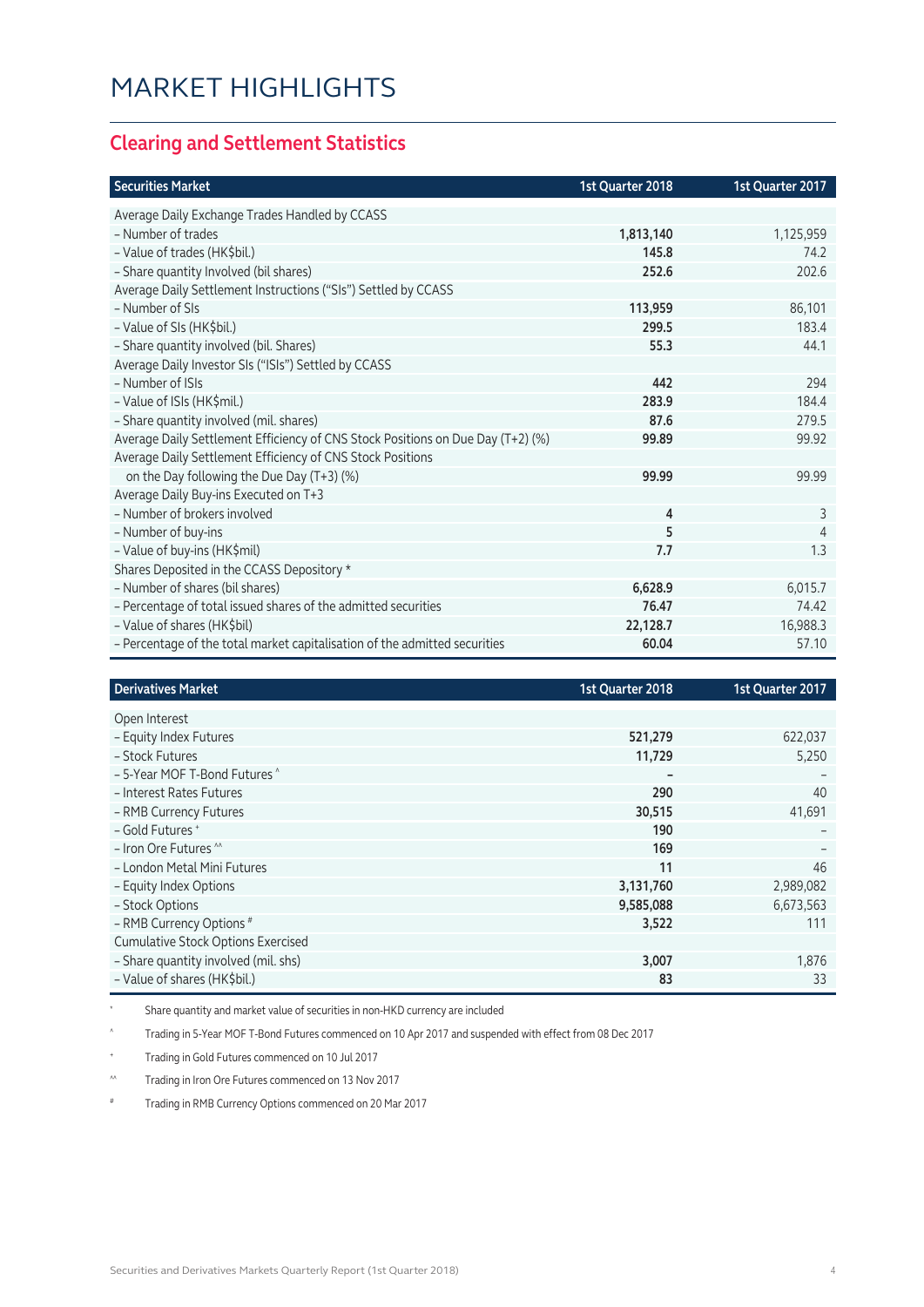### **Equity Turnover**

|      |                | <b>Share</b> | Value        |              |
|------|----------------|--------------|--------------|--------------|
|      |                | (mil. shs)   | (HK\$ mil.)  | No. of deals |
| 2017 | Q1             | 880,448.96   | 3,261,722.31 | 57,223,517   |
|      | Q <sub>2</sub> | 888,545.35   | 3,419,708.45 | 55,686,986   |
|      | Q3             | 961,543.54   | 4,503,339.92 | 65,867,472   |
|      | Q4             | 905,785.89   | 4,868,645.15 | 66,454,083   |
| 2018 | Q1             | 922,529.87   | 6,442,430.45 | 82,448,315   |

### **Equity Trading Statistics**

|      |                | No. of<br>trading days | Average daily<br>turnover (HK\$ mil.) | Average<br>value per deal |
|------|----------------|------------------------|---------------------------------------|---------------------------|
| 2017 | Q1             | 62                     | 52,608.42                             | 57,000                    |
|      | Q <sub>2</sub> | 59                     | 57,961.16                             | 61,409                    |
|      | Q <sub>3</sub> | 64                     | 70,364.69                             | 68,370                    |
|      | Q4             | 61                     | 79,813.85                             | 73,263                    |
| 2018 | Q1             | 61                     | 105,613.61                            | 78,139                    |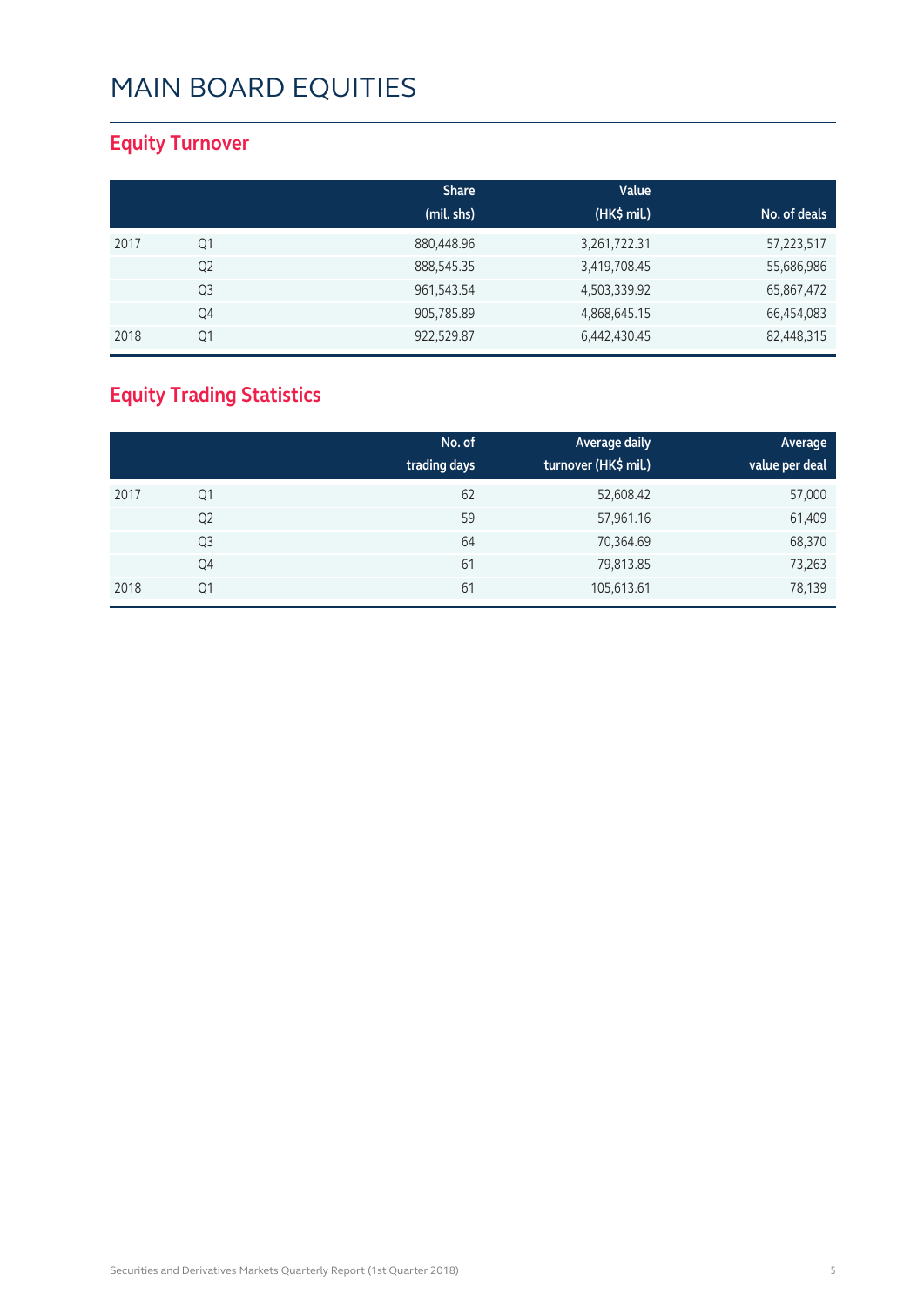#### **20 Most Advanced Stocks**

for 1st quarter 2018

|                |       |                        | <b>Closing price</b> |                 |        |
|----------------|-------|------------------------|----------------------|-----------------|--------|
| Rank           | Code  | <b>Stock</b>           | End of Mar 2018      | End of Dec 2017 | % up   |
|                | 01660 | SANROC INT'L           | 4.390                | 0.485           | 805.15 |
| $\overline{2}$ | 00863 | <b>BRANDINGCHINA</b>   | 13.000               | 2.760           | 371.01 |
| 3              | 02225 | <b>KAKIKO GROUP</b>    | 2.260                | 0.620           | 264.52 |
| $\overline{4}$ | 00866 | CHINA QINFA            | 0.670                | 0.194           | 245.36 |
| 5              | 01021 | MIDAS HLDGS-S          | 3.000                | 0.890           | 237.08 |
| 6              | 01826 | <b>DAFY HOLDINGS</b>   | 1.640                | 0.550           | 198.18 |
| 7              | 00380 | <b>SOFTPOWER INT</b>   | 0.730                | 0.270           | 170.37 |
| 8              | 00279 | <b>FREEMAN FINTECH</b> | 1.400                | 0.520           | 169.23 |
| 9              | 01702 | <b>DONGGUANG CHEM</b>  | 4.680                | 1.990           | 135.18 |
| 10             | 00943 | <b>EFORCE HOLDINGS</b> | 0.240                | 0.104           | 130.77 |
| 11             | 01383 | <b>SUNCITY GROUP</b>   | 1.040                | 0.465           | 123.66 |
| 12             | 00352 | <b>FORTUNE SUN</b>     | 1.720                | 0.780           | 120.51 |
| 13             | 03773 | <b>NNK</b>             | 1.570                | 0.740           | 112.16 |
| 14             | 01130 | <b>CHINA ENV RES</b>   | 0.345                | 0.167           | 106.59 |
| 15             | 02239 | <b>SMIT</b>            | 7.800                | 3.870           | 101.55 |
| 16             | 02324 | <b>CAPITAL VC</b>      | 0.088                | 0.047           | 87.23  |
| 17             | 03878 | <b>VICON HOLDINGS</b>  | 2.570                | 1.380           | 86.23  |
| 18             | 02700 | <b>GREEN INTL HLDG</b> | 0.305                | 0.167           | 82.63  |
| 19             | 00128 | <b>ENM HOLDINGS</b>    | 0.810                | 0.445           | 82.02  |
| 20             | 06816 | PROSPER CONS           | 0.880                | 0.485           | 81.44  |
|                |       |                        |                      |                 |        |

A Adjusted

#### **20 Most Declined Stocks**

for 1st quarter 2018

|                |       |                        | <b>Closing price</b> |                         |          |
|----------------|-------|------------------------|----------------------|-------------------------|----------|
| Rank           | Code  | <b>Stock</b>           | End of Mar 2018      | End of Dec 2017         | % down   |
| 1              | 01884 | <b>EPRINT GROUP</b>    | 0.660                | 2.440                   | $-72.95$ |
| $\overline{2}$ | 00915 | <b>DAOHE GLOBAL</b>    | 0.650                | 2.150                   | $-69.77$ |
| 3              | 01730 | <b>LHN</b>             | 1.000                | 3.250                   | $-69.23$ |
| 4              | 01103 | DASHENG AGR FIN        | 0.215                | 0.640                   | $-66.41$ |
| 5              | 00702 | SINO OIL & GAS         | 0.055                | 0.140                   | $-60.71$ |
| 6              | 01227 | <b>NATIONAL INV</b>    | 0.019                | 0.048                   | $-60.42$ |
| 7              | 01280 | <b>HUIYIN SMARTCOM</b> | 0.355                | 0.770                   | $-53.90$ |
| 8              | 01031 | <b>KINGSTON FIN</b>    | 3.510                | 7.500                   | $-53.20$ |
| 9              | 01520 | <b>CEFC FIN INV</b>    | 0.390                | 0.800                   | $-51.25$ |
| 10             | 01237 | CH ENV TECH&BIO        | 0.147                | 0.290                   | $-49.31$ |
| 11             | 00515 | <b>TC ORI LIGHT</b>    | 0.080                | 0.153                   | $-47.71$ |
| 12             | 00577 | THE 13 HOLDINGS        | 0.690                | 1.316<br>$\overline{A}$ | $-47.57$ |
| 13             | 01982 | <b>NAMESON HLDGS</b>   | 1.680                | 3.170                   | $-47.00$ |
| 14             | 00970 | <b>SPARKLE ROLL</b>    | 0.500                | 0.930                   | $-46.24$ |
| 15             | 00058 | <b>SUNWAY INT'L</b>    | 0.047                | 0.086                   | $-45.35$ |
| 16             | 01683 | ROYAL CHINA INT        | 0.920                | 1.640                   | $-43.90$ |
| 17             | 00572 | <b>FUTURE WORLD FH</b> | 0.208                | 0.360                   | $-42.22$ |
| 18             | 00732 | TRULY INT'L            | 1.990                | 3.380                   | $-41.12$ |
| 19             | 00539 | <b>VICTORY CITY</b>    | 0.115                | 0.195                   | $-41.03$ |
| 20             | 01699 | PUTIAN FOOD            | 0.215                | 0.360                   | $-40.28$ |

A Adjusted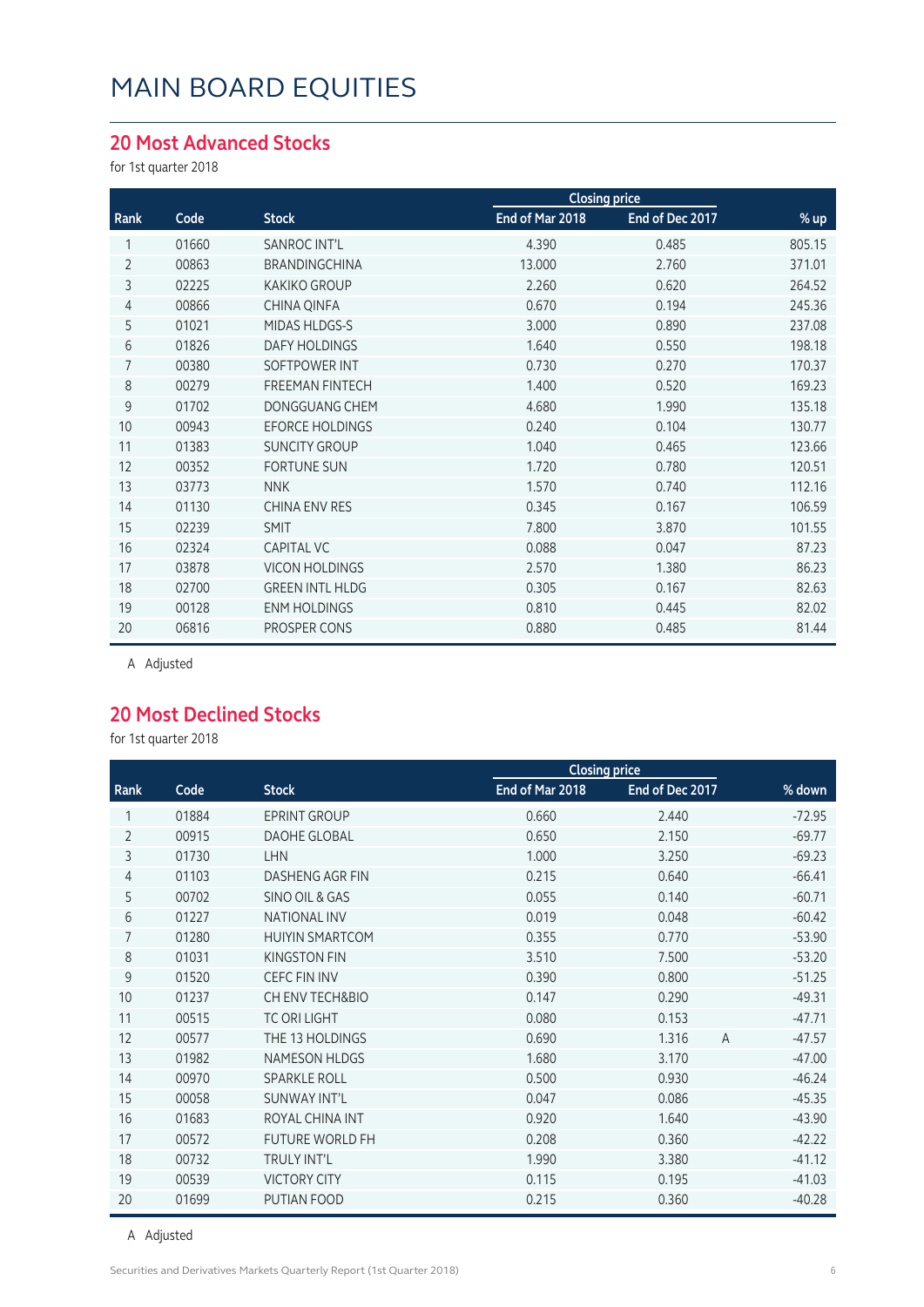### **20 Most Active Stocks by Value**

for 1st quarter 2018

| Rank           | Code  | <b>Stock</b>          | Turnover (HK\$ mil.) | % of total |
|----------------|-------|-----------------------|----------------------|------------|
| 1              | 00700 | <b>TENCENT</b>        | 859,106.98           | 13.34      |
| $\overline{2}$ | 02318 | PING AN               | 357,578.21           | 5.55       |
| 3              | 00939 | CCB                   | 254,624.92           | 3.95       |
| 4              | 00388 | <b>HKEX</b>           | 208,702.63           | 3.24       |
| 5              | 00005 | <b>HSBC HOLDINGS</b>  | 167,056.13           | 2.59       |
| 6              | 01398 | <b>ICBC</b>           | 165,713.54           | 2.57       |
| 7              | 03988 | <b>BANK OF CHINA</b>  | 142,663.74           | 2.21       |
| 8              | 02628 | CHINA LIFE            | 98,113.23            | 1.52       |
| 9              | 01299 | AIA                   | 97,174.46            | 1.51       |
| 10             | 00175 | <b>GEELY AUTO</b>     | 96,268.06            | 1.49       |
| 11             | 00941 | <b>CHINA MOBILE</b>   | 91,830.74            | 1.43       |
| 12             | 02007 | <b>COUNTRY GARDEN</b> | 83,234.90            | 1.29       |
| 13             | 02382 | <b>SUNNY OPTICAL</b>  | 78,678.12            | 1.22       |
| 14             | 01288 | ABC                   | 75,779.41            | 1.18       |
| 15             | 00386 | SINOPEC CORP          | 61,690.77            | 0.96       |
| 16             | 00857 | PETROCHINA            | 60,317.55            | 0.94       |
| 17             | 02018 | AAC TECH              | 58,138.65            | 0.90       |
| 18             | 00883 | <b>CNOOC</b>          | 57,525.36            | 0.89       |
| 19             | 03968 | <b>CM BANK</b>        | 57,280.76            | 0.89       |
| 20             | 00027 | <b>GALAXY ENT</b>     | 55,199.12            | 0.86       |
| Total          |       |                       | 3,126,677.27         | 48.53      |

### **20 Most Active Stock by Shares**

for 1st quarter 2018

| Rank           | Code  | <b>Stock</b>           | Turnover (mil. shs) | % of total |
|----------------|-------|------------------------|---------------------|------------|
|                | 03988 | <b>BANK OF CHINA</b>   | 32,762.86           | 3.55       |
| $\overline{2}$ | 00939 | CCB                    | 30,748.20           | 3.33       |
| 3              | 01398 | <b>ICBC</b>            | 23,957.69           | 2.60       |
| 4              | 00582 | <b>LANDING INTL</b>    | 20,348.88           | 2.21       |
| 5              | 01288 | ABC                    | 17,096.98           | 1.85       |
| 6              | 00136 | <b>HENGTEN NET</b>     | 15,599.64           | 1.69       |
| 7              | 01239 | <b>TEAMWAY INTL GP</b> | 13,124.47           | 1.42       |
| 8              | 00857 | PETROCHINA             | 10,486.71           | 1.14       |
| 9              | 00386 | SINOPEC CORP           | 9,512.56            | 1.03       |
| 10             | 00139 | CH SOFT POWER          | 8,947.96            | 0.97       |
| 11             | 00364 | <b>BLOCKCHAIN GP</b>   | 8,659.20            | 0.94       |
| 12             | 03800 | <b>GCL-POLY ENERGY</b> | 7,789.07            | 0.84       |
| 13             | 00702 | SINO OIL & GAS         | 7,776.15            | 0.84       |
| 14             | 01250 | <b>BE CLEAN ENERGY</b> | 7,230.14            | 0.78       |
| 15             | 00058 | <b>SUNWAY INT'L</b>    | 7,094.13            | 0.77       |
| 16             | 00261 | <b>CCT LAND</b>        | 6,813.95            | 0.74       |
| 17             | 00998 | <b>CITIC BANK</b>      | 6,744.98            | 0.73       |
| 18             | 02899 | <b>ZIJIN MINING</b>    | 5,614.74            | 0.61       |
| 19             | 00932 | <b>SHUNTEN INTL</b>    | 5,323.91            | 0.58       |
| 20             | 02007 | <b>COUNTRY GARDEN</b>  | 5,257.37            | 0.57       |
| Total          |       |                        | 250,889.59          | 27.20      |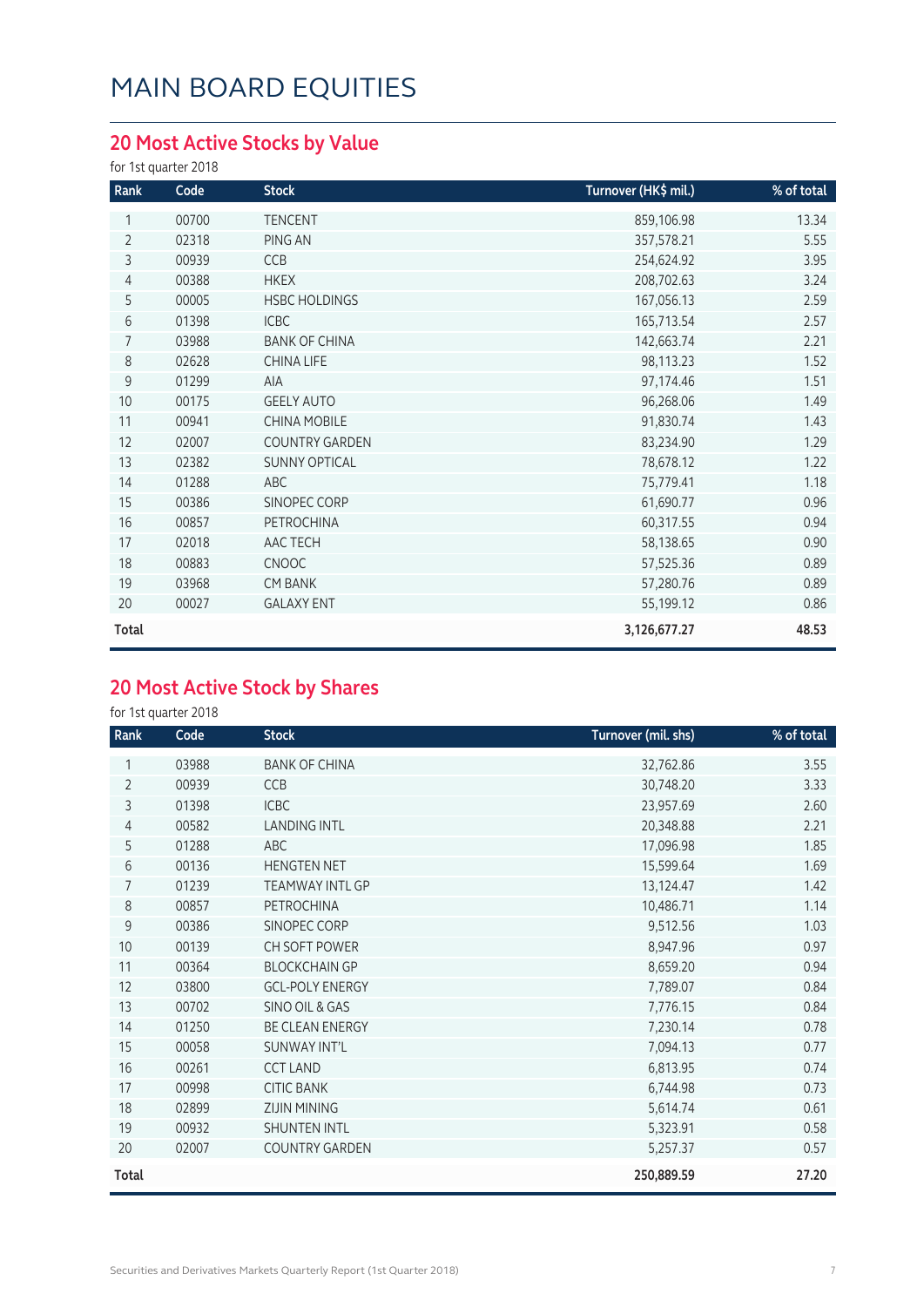#### **Market Capitalisation of Listed Companies for Main Board**

|      |    | HK\$ mil.        |
|------|----|------------------|
| 2017 | Q1 | 26,911,572.81    |
|      | Q2 | 28,412,843.17    |
|      | Q3 | 31,140,799.89    |
|      | Q4 | 33,717,995.17    |
| 2018 | 01 | 34, 138, 548. 54 |

### **Market Capitalisation by Hang Seng Industry Classification System\* – Main Board**

Quarter-end figures



\* Hang Seng Industry Classification System (HSICS) is provided by Hang Seng Indexes Company Limited. Note: New Hang Seng Industry Classification System took effect on 9 September 2013.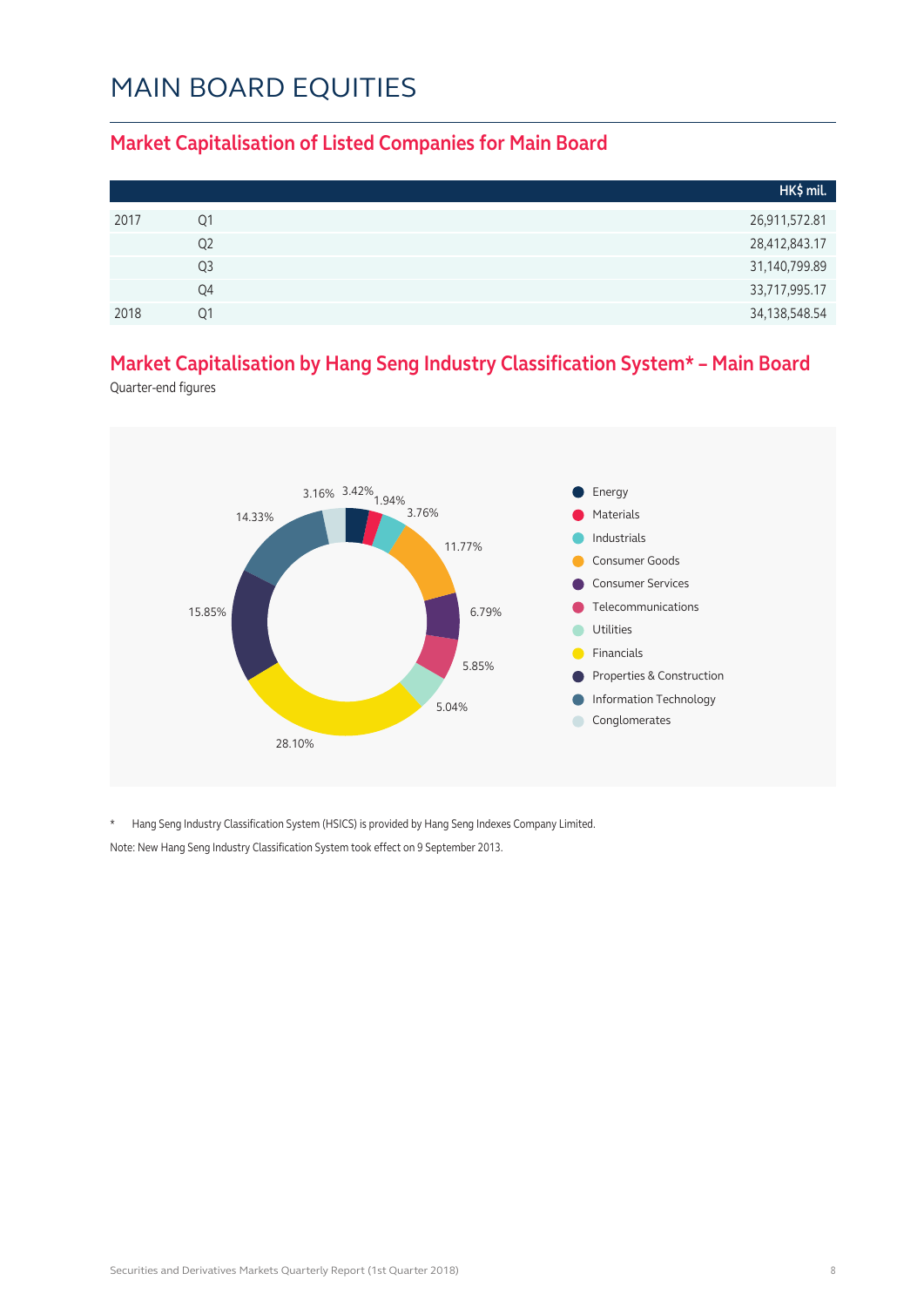#### **50 Leading Companies by Market Capitalisation**

as at the 1st quarter end 2018

|                     |       | <b>Market capitalisation</b>                            |                  |                    |  |
|---------------------|-------|---------------------------------------------------------|------------------|--------------------|--|
| Rank                | Code  | Company                                                 | (HK\$ mil.)      | % of market total  |  |
| 1                   | 00700 | Tencent Holdings Ltd.                                   | 3,890,944.45     | 11.40              |  |
| $\overline{2}$      | 00939 | China Construction Bank Corporation - H Shares          | 1,937,763.60     | 5.68               |  |
| 3                   | 00005 | <b>HSBC Holdings plc</b>                                | 1,507,976.17     | 4.42               |  |
| $\overline{4}$      | 00941 | China Mobile Ltd.                                       | 1,473,210.99     | 4.32               |  |
| 5                   | 01299 | AIA Group Ltd.                                          | 801,749.55       | 2.35               |  |
| 6                   | 02318 | Ping An Insurance (Group) Co. of China, Ltd. - H Shares | 594,316.64       | 1.74               |  |
| 7                   | 01398 | Industrial and Commercial Bank of China Ltd. - H Shares | 584,123.92       | 1.71               |  |
| 8                   | 02378 | Prudential plc *                                        |                  | 516,944.52<br>N.A. |  |
| $\mathsf 9$         | 00883 | CNOOC Ltd.                                              | 516,124.59       | 1.51               |  |
| 10                  | 02388 | BOC Hong Kong (Holdings) Ltd.                           | 403,880.21       | 1.18               |  |
| 11                  | 00001 | CK Hutchison Holdings Ltd.                              | 362,236.01       | 1.06               |  |
| 12                  | 00016 | Sun Hung Kai Properties Ltd.                            | 359,225.68       | 1.05               |  |
| 13                  | 03988 | Bank of China Ltd. - H Shares                           | 352,886.01       | 1.03               |  |
| 14                  | 02007 | Country Garden Holdings Co. Ltd.                        | 351,316.60       | 1.03               |  |
| 15                  | 00011 | Hang Seng Bank Ltd.                                     | 347,190.64       | 1.02               |  |
| 16                  | 01928 | Sands China Ltd.                                        | 340,806.65       | 1.00               |  |
| 17                  | 03333 | China Evergrande Group                                  | 325,423.24       | 0.95               |  |
| 18                  | 00267 | CITIC Ltd.                                              | 319,411.08       | 0.94               |  |
| 19                  | 00388 | Hong Kong Exchanges and Clearing Ltd.                   | 316,399.38       | 0.93               |  |
| 20                  | 00027 | Galaxy Entertainment Group Ltd.                         | 307,355.47       | 0.90               |  |
| 21                  | 00762 | China Unicom (Hong Kong) Ltd.                           | 302,921.43       | 0.89               |  |
| 22                  | 00688 | China Overseas Land & Investment Ltd.                   | 298,556.49       | 0.87               |  |
| 23                  | 00945 | Manulife Financial Corporation *                        |                  | 284,942.37<br>N.A. |  |
| 24                  | 02888 | <b>Standard Chartered PLC</b>                           | 260,918.24       | 0.76               |  |
| 25                  | 00066 | MTR Corporation Ltd.                                    | 253,545.53       | 0.74               |  |
| 26                  | 01113 | CK Asset Holdings Ltd.                                  | 243,480.28       | 0.71               |  |
| 27                  | 00003 | Hong Kong and China Gas Co. Ltd., The                   | 225,480.86       | 0.66               |  |
| 28                  | 03328 | Bank of Communications Co., Ltd. - H Shares             | 215,322.96       | 0.63               |  |
| 29                  | 00012 | Henderson Land Development Co. Ltd.                     | 204,458.58       | 0.60               |  |
| 30                  | 00175 | Geely Automobile Holdings Ltd.                          | 202,802.29       | 0.59               |  |
| 31                  | 00002 | CLP Holdings Ltd.                                       | 201,863.40       | 0.59               |  |
| 32                  | 01109 | China Resources Land Ltd.                               | 197,878.32       | 0.58               |  |
| 33                  | 00386 | China Petroleum & Chemical Corporation - H Shares       | 175,787.59       | 0.51               |  |
| 34                  | 02018 | AAC Technologies Holdings Inc.                          | 173,035.20       | 0.51               |  |
| 35                  | 01038 | CK Infrastructure Holdings Ltd.                         | 170,040.87       | 0.50               |  |
| 36                  | 01972 | Swire Properties Ltd.                                   | 160,875.00       | 0.47               |  |
| 37                  | 02628 | China Life Insurance Co. Ltd. - H Shares                | 160,729.38       | 0.47               |  |
| 38                  | 02382 | Sunny Optical Technology (Group) Co. Ltd.               | 158,955.30       | 0.47               |  |
| 39                  | 01997 | Wharf Real Estate Investment Co. Ltd.                   | 155,151.22       | 0.45               |  |
| 40                  | 00006 | Power Assets Holdings Ltd.                              | 149,291.60       | 0.44               |  |
| 41                  | 01128 | Wynn Macau, Ltd.                                        | 147,826.68       | 0.43               |  |
| 42                  | 03968 | China Merchants Bank Co., Ltd. - H Shares               | 147,597.47       | 0.43               |  |
| 43                  | 00656 | Fosun International Ltd.                                | 146,025.09       | 0.43               |  |
| 44                  | 00960 | Longfor Properties Co. Ltd.                             | 141,971.55       | 0.42               |  |
| 45                  | 00384 | China Gas Holdings Ltd.                                 | 141,851.23       | 0.42               |  |
| 46                  | 01288 | Agricultural Bank of China Ltd. - H Shares              | 137,095.15       | 0.40               |  |
| 47                  | 01918 | Sunac China Holdings Ltd.                               | 133,309.37       | 0.39               |  |
| 48                  | 01093 | CSPC Pharmaceutical Group Ltd.                          | 130,166.93       | 0.38               |  |
| 49                  | 01177 | Sino Biopharmaceutical Ltd.                             | 129,747.99       | 0.38               |  |
| 50                  | 02098 | Zall Group Ltd.                                         | 129,535.97       | 0.38               |  |
| Total               |       |                                                         | 20,388,562.85    | 59.72              |  |
| <b>Market Total</b> |       |                                                         | 34, 138, 548. 54 | 100.00             |  |
|                     |       |                                                         |                  |                    |  |

Notes:

\* not included in Market Total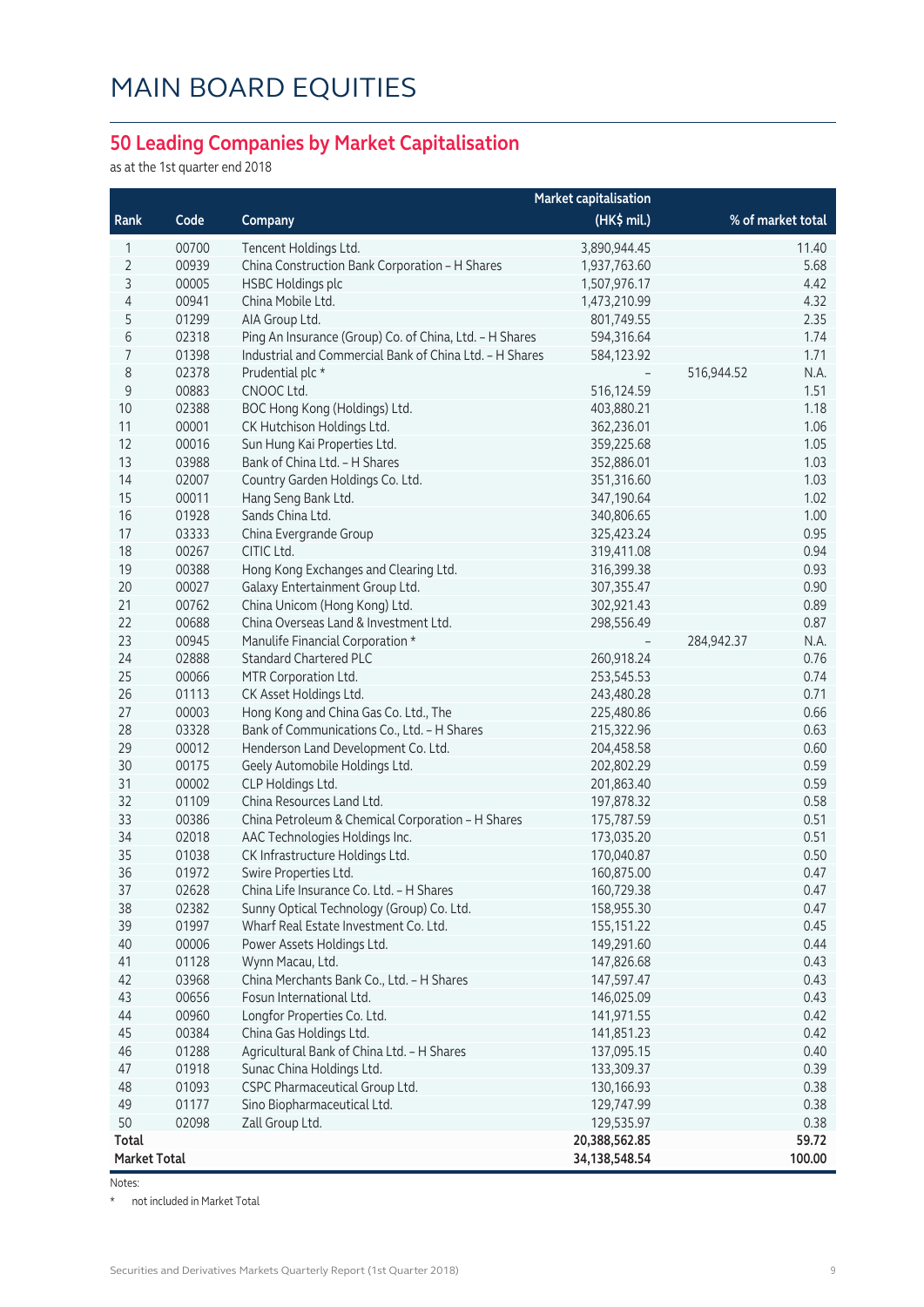#### **Short Selling (value)**

|      |    | Short selling turnover (HK\$ mil.) | Market turnover (HK\$ mil.) * | % of market total |
|------|----|------------------------------------|-------------------------------|-------------------|
| 2017 | Q1 | 475,997.96                         | 4,608,747.71                  | 10.33             |
|      | Q2 | 504,352.77                         | 4,591,129.68                  | 10.99             |
|      | Q3 | 589,099.69                         | 5,964,717.45                  | 9.88              |
|      | Q4 | 648,919.41                         | 6,544,565.64                  | 9.92              |
| 2018 | 01 | 988,343.62                         | 8,909,838.11                  | 11.09             |

**Included Market total for Main Board and GEM** 

#### **Short Selling (share)**

|      |    | Short selling turnover (mil. shs) | Market turnover (mil. shs) * | % of market total |
|------|----|-----------------------------------|------------------------------|-------------------|
| 2017 | Q1 | 52,950.87                         | 12,564,132.55                | 0.42              |
|      | Q2 | 49,419.09                         | 9,197,573.22                 | 0.54              |
|      | Q3 | 55,768.04                         | 10,542,397.64                | 0.53              |
|      | Q4 | 52,727.59                         | 11,978,771.34                | 0.44              |
| 2018 | Ο1 | 73,962.52                         | 15,407,195.88                | 0.48              |

Included Market total for Main Board and GEM

### **New Listing Companies Statistics**

|      |                | No. of newly<br>listed companies | No. of companies<br>transferred from GEM * | <b>Funds raised</b><br>(HK\$ mil.) $*$ |
|------|----------------|----------------------------------|--------------------------------------------|----------------------------------------|
| 2017 | Q1             | 20                               |                                            | 12,108.95                              |
|      | Q <sub>2</sub> | 13                               | 3                                          | 40,164.53                              |
|      | Q <sub>3</sub> | 18                               | 4                                          | 30,967.64                              |
|      | Q4             | 30                               | 5                                          | 39,356.51                              |
| 2018 | Q1             | 31                               |                                            | 22,145.47                              |

Included only the transfers of listing from GEM to Main Board pursuant to the revised Rule 9.24 of GEM Listing Rules and to the new Chapter 9A of the Main Board Listing Rules effective from 1 July 2008

All funds raised are attributed to the initial public offers of newly listed companies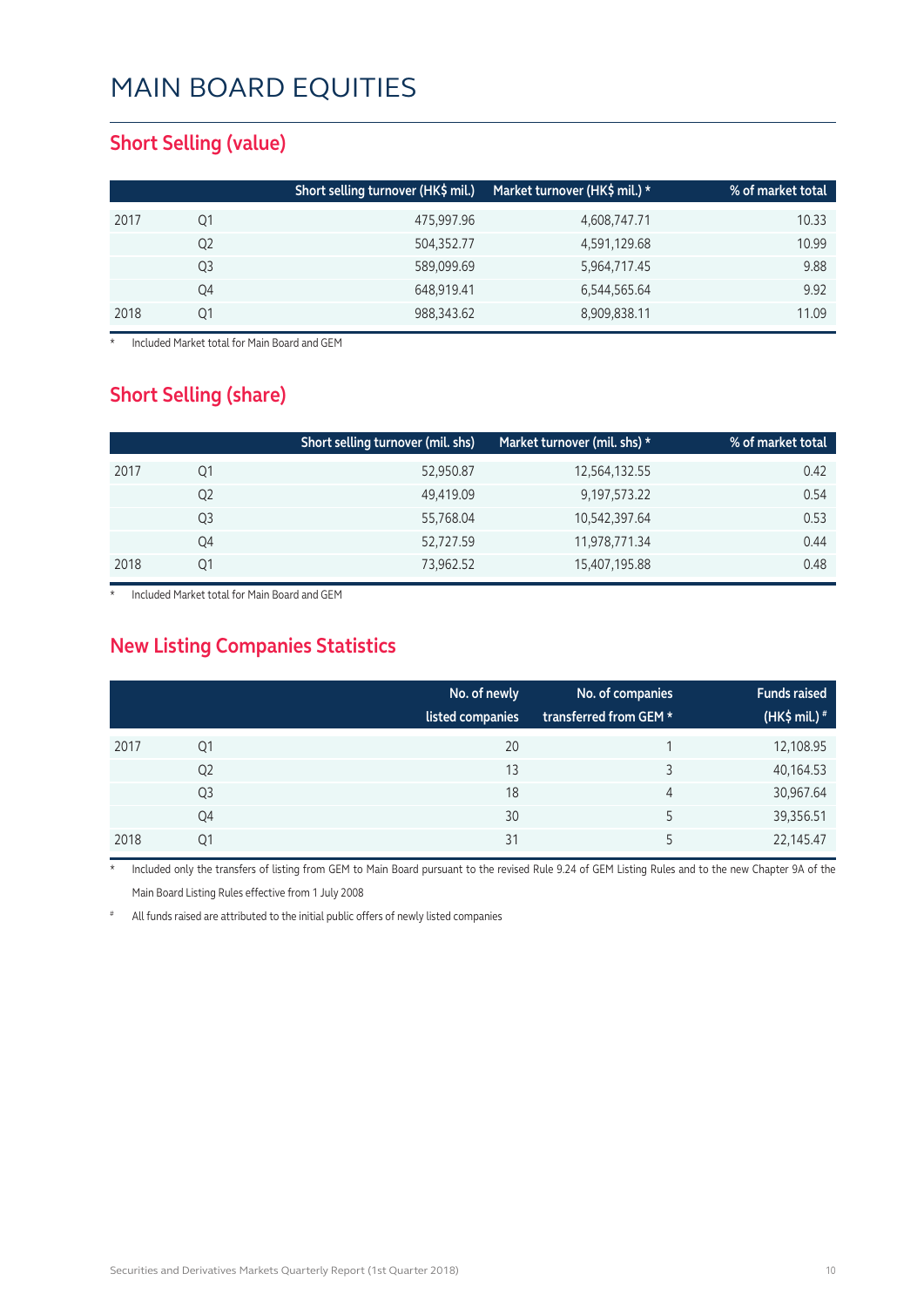#### **Newly Listed Companies**

for 1st quarter 2018

| Code  | Company                                          | <b>Listing date</b> | No. of issued shares | Funds raised (HK\$ mil.) |
|-------|--------------------------------------------------|---------------------|----------------------|--------------------------|
| 03738 | Vobile Group Ltd.                                | 2018/01/04          | 424,874,536          | 236.59                   |
| 02025 | Ruifeng Power Group Co. Ltd.                     | 2018/01/05          | 800,000,000          | 336.00                   |
| 03309 | C-MER Eye Care Holdings Ltd.                     | 2018/01/15          | 1,029,550,000        | 657.00                   |
| 03699 | Everbright Grand China Assets Ltd.               | 2018/01/16          | 441,400,000          | 155.66                   |
| 02448 | Space Group Holdings Ltd.                        | 2018/01/16          | 760,000,000          | 228.00                   |
| 02292 | Thing On Enterprise Ltd.                         | 2018/01/16          | 720,000,000          | 223.20                   |
| 06158 | Zhenro Properties Group Ltd.                     | 2018/01/16          | 4,123,000,000        | 4,480.77                 |
| 06182 | Twintek Investment Holdings Ltd.                 | 2018/01/17          | 800,000,000          | 130.00                   |
| 02139 | Bank of Gansu Co., Ltd. - H Shares               | 2018/01/18          | 2,543,800,000        | 6,842.82                 |
| 01665 | Pentamaster International Ltd.                   | 2018/01/19          | 1,600,000,000        | 368.00                   |
| 01686 | SUNeVision Holdings Ltd. *                       | 2018/01/22          | 2,322,721,833        |                          |
| 02683 | Wah Sun Handbags International Holdings Ltd.     | 2018/01/22          | 408,626,000          | 128.18                   |
| 01719 | CIG Yangtze Ports PLC *                          | 2018/01/29          | 1,725,066,689        |                          |
| 01711 | Ulferts International Ltd.                       | 2018/01/29          | 800,000,000          | 112.00                   |
| 01659 | Haitian Energy International Ltd. *              | 2018/02/05          | 9,136,000,000        |                          |
| 06829 | Dragon Rise Group Holdings Ltd.                  | 2018/02/08          | 1,200,000,000        | 120.00                   |
| 03319 | A-Living Services Co., Ltd. - H Shares           | 2018/02/09          | 433,334,000          | 4,100.01                 |
| 01690 | Lap Kei Engineering (Holdings) Ltd. *            | 2018/02/12          | 1,280,000,000        |                          |
| 01990 | Xinghua Port Holdings Ltd.                       | 2018/02/12          | 814,412,028          |                          |
| 01183 | MECOM Power and Construction Ltd.                | 2018/02/13          | 1,200,000,000        | 375.00                   |
| 01729 | Time Interconnect Technology Ltd.                | 2018/02/13          | 1,840,000,000        | 230.00                   |
| 01933 | OneForce Holdings Ltd.                           | 2018/03/02          | 381,072,000          | 91.20                    |
| 01621 | Vico International Holdings Ltd.                 | 2018/03/05          | 1,000,000,000        | 87.50                    |
| 02182 | Tian Chang Group Holdings Ltd.                   | 2018/03/08          | 620,000,000          | 110.05                   |
| 01815 | CSMall Group Ltd.                                | 2018/03/13          | 1,053,588,000        | 462.16                   |
| 01737 | A & S Group (Holdings) Ltd.                      | 2018/03/14          | 1,000,000,000        | 120.00                   |
| 01705 | B & S International Holdings Ltd.                | 2018/03/14          | 400,000,000          | 100.00                   |
| 06036 | Apex Ace Holding Ltd.                            | 2018/03/16          | 1,000,000,000        | 125.00                   |
| 02377 | China Boqi Environmental (Holding) Co., Ltd.     | 2018/03/16          | 1,010,758,799        | 605.34                   |
| 02363 | Tongda Hong Tai Holdings Ltd.                    | 2018/03/16          | 189,115,638          | 86.99                    |
| 00807 | SIIC Environment Holdings Ltd.                   | 2018/03/23          | 2,606,588,726        |                          |
| 02779 | China Xinhua Education Group Ltd.                | 2018/03/26          | 1,600,000,000        | 1,304.00                 |
| 03997 | Telecom Service One Holdings Ltd. *              | 2018/03/27          | 128,182,000          |                          |
| 02116 | Jiangsu Innovative Ecological New Materials Ltd. | 2018/03/28          | 480,000,000          | 150.00                   |
| 01716 | Most Kwai Chung Ltd.                             | 2018/03/28          | 270,000,000          | 81.00                    |
| 01735 | Wang Yang Holdings Ltd.                          | 2018/03/29          | 264,000,000          | 99.00                    |
| Total |                                                  |                     |                      | 22,145.47                |

\* Transfers of listing from GEM to Main Board pursuant to the revised Rule 9.24 of the GEM Listing Rules and to the new Chapter 9A of the Main Board Listing Rules effective from 1 July 2008.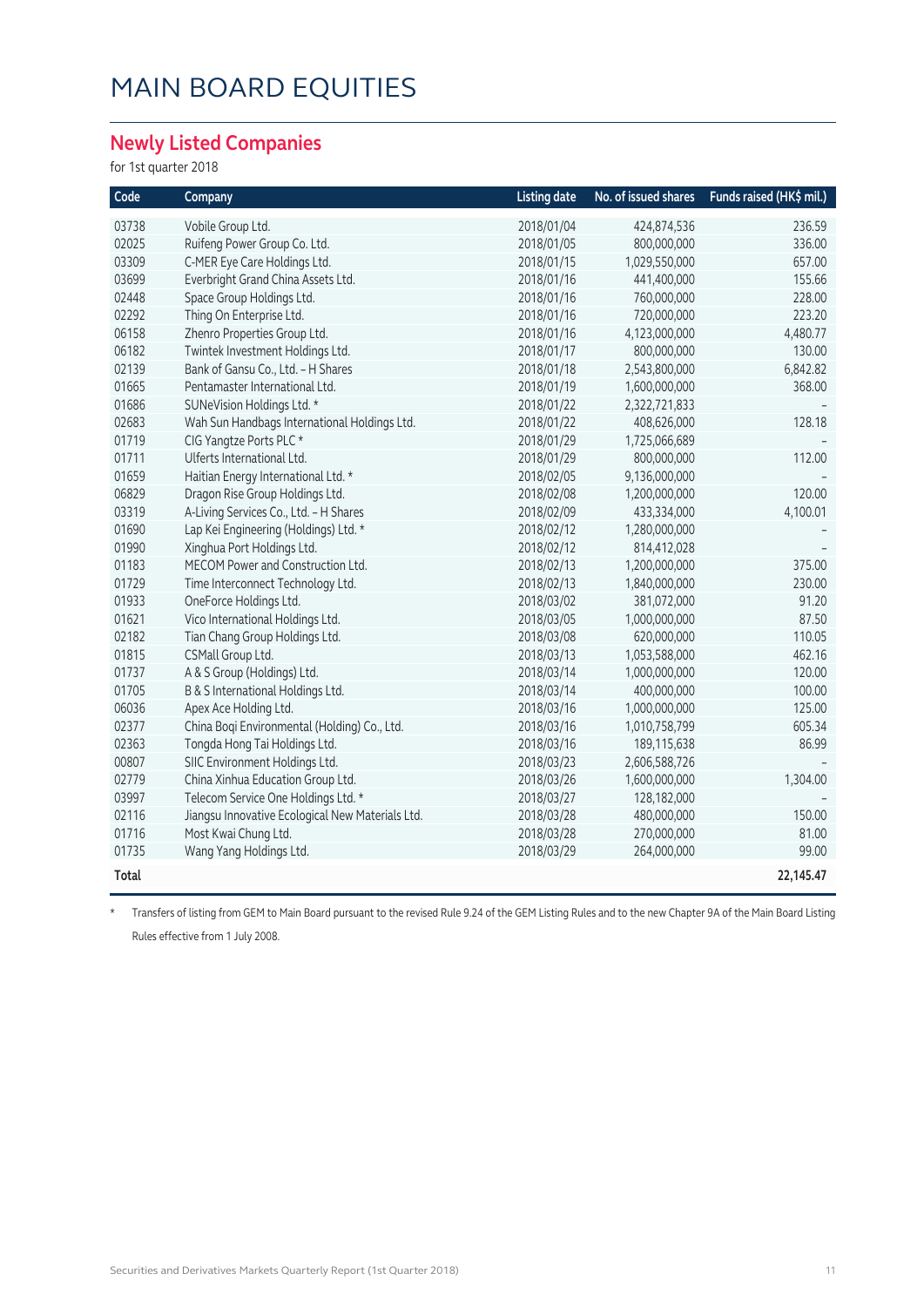### **Withdrawal of Listed Companies**

for 1st quarter 2018

| Code  | Company              | Last trading date | <b>Delisted date</b> |
|-------|----------------------|-------------------|----------------------|
| 00805 | Glencore plc         | 2018/01/10        | 2018/01/31           |
| 00382 | Welling Holding Ltd. | 2018/02/06        | 2018/02/20           |
| 06388 | Tapestry, Inc. - RS  | 2018/01/30        | 2018/03/02           |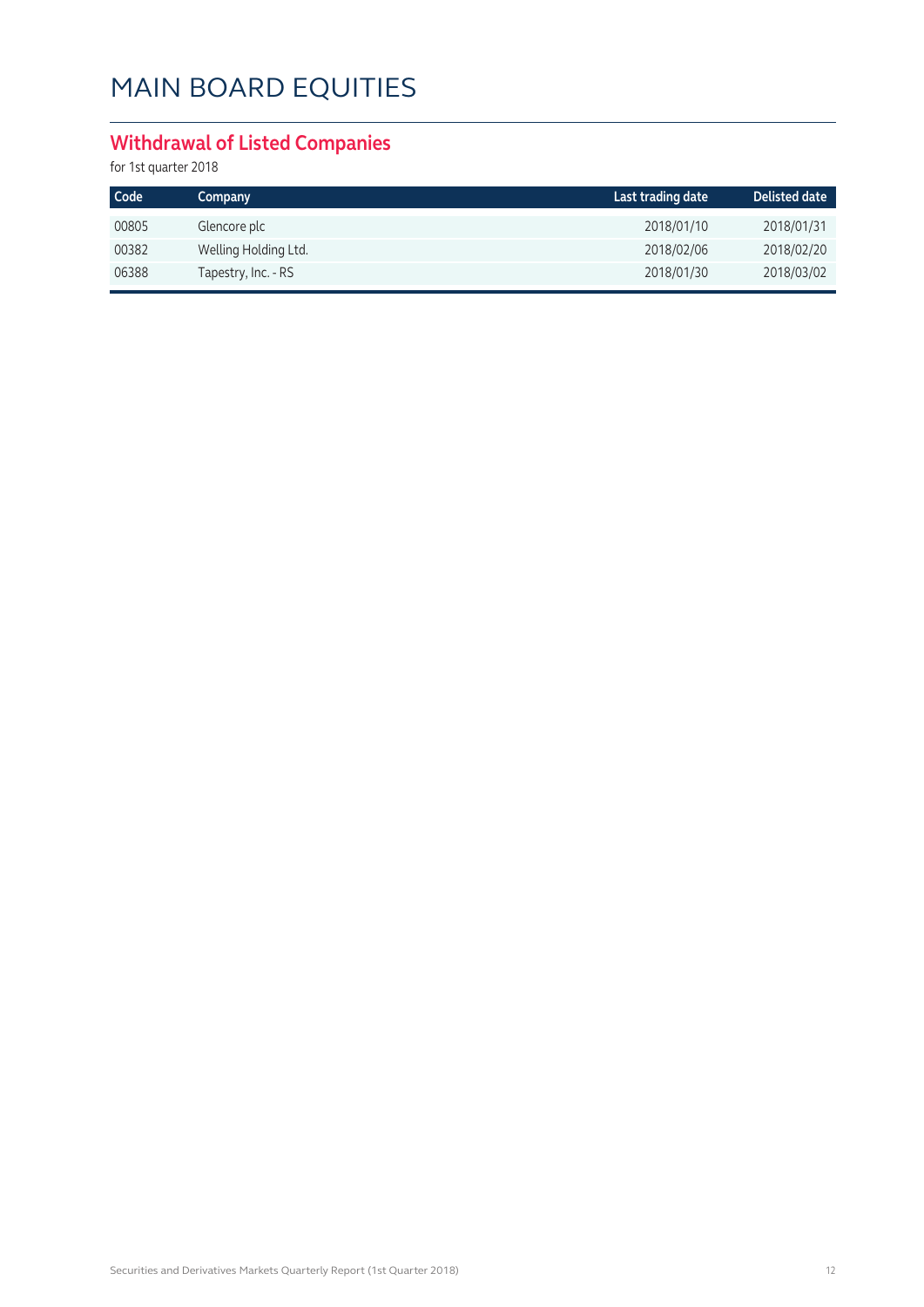### **Company Name Changes**

for 1st quarter 2018

| Code  | Old name                                             | New name                                       | <b>Effective date</b> | <b>Adoption date</b> |
|-------|------------------------------------------------------|------------------------------------------------|-----------------------|----------------------|
| 01370 | Hengshi Mining Investments Ltd.                      | Aowei Holding Ltd.                             | 2017/11/28            | 2018/01/09           |
| 00627 | U-RIGHT International Holdings Ltd.                  | Fullsun International Holdings Group Co., Ltd. | 2017/12/01            | 2018/01/11           |
| 01682 | Highlight China IoT International Ltd.               | Hua Long Jin Kong Co. Ltd.                     | 2017/12/27            | 2018/01/18           |
| 02009 | <b>BBMG Corporation - H Shares</b> #                 | <b>BBMG Corporation - H Shares</b>             | 2017/12/19            | 2018/01/19           |
| 01178 | Share Economy Group Ltd.                             | Huiyin Holdings Group Ltd.                     | 2017/12/11            | 2018/01/19           |
| 00756 | Tianyi (Summi) Holdings Ltd.                         | Summi (Group) Holdings Ltd.                    | 2017/11/30            | 2018/01/29           |
| 00932 | RM Group Holdings Ltd.                               | Shunten International (Holdings) Ltd.          | 2018/01/09            | 2018/02/06           |
| 01626 | Jia Yao Holdings Ltd.                                | Tourism International Holdings Ltd.            | 2018/01/12            | 2018/02/07           |
| 00641 | CHTC Fong's Industries Co. Ltd.                      | CHTC Fong's International Co. Ltd.             | 2017/12/29            | 2018/02/12           |
| 01233 | Times Property Holdings Ltd.                         | Times China Holdings Ltd.                      | 2018/01/15            | 2018/02/27           |
| 00988 | Loudong General Nice Resources (China) Holdings Ltd. | Silk Road Logistics Holdings Ltd.              | 2018/01/25            | 2018/02/28           |
| 00876 | Mega Medical Technology Ltd.                         | Kaisa Health Group Holdings Ltd.               | 2018/01/09            | 2018/02/28           |
| 02280 | HC International, Inc. #                             | HC International, Inc.                         | 2018/03/01            | 2018/03/06           |
| 01826 | FDB Holdings Ltd.                                    | Dafy Holdings Ltd.                             | 2018/02/22            | 2018/03/22           |
| 03344 | Addchance Holdings Ltd.                              | GTI Holdings Ltd.                              | 2018/02/23            | 2018/03/23           |
| 00542 | Ceneric (Holdings) Ltd.                              | TFG International Group Ltd.                   | 2018/02/12            | 2018/03/23           |
| 02008 | Phoenix Satellite Television Holdings Ltd.           | Phoenix Media Investment (Holdings) Ltd.       | 2018/03/07            | 2018/03/23           |
| 00106 | Landsea Green Properties Co., Ltd.                   | Landsea Green Group Co., Ltd.                  | 2018/03/02            | 2018/03/29           |

# Change of Chinese name only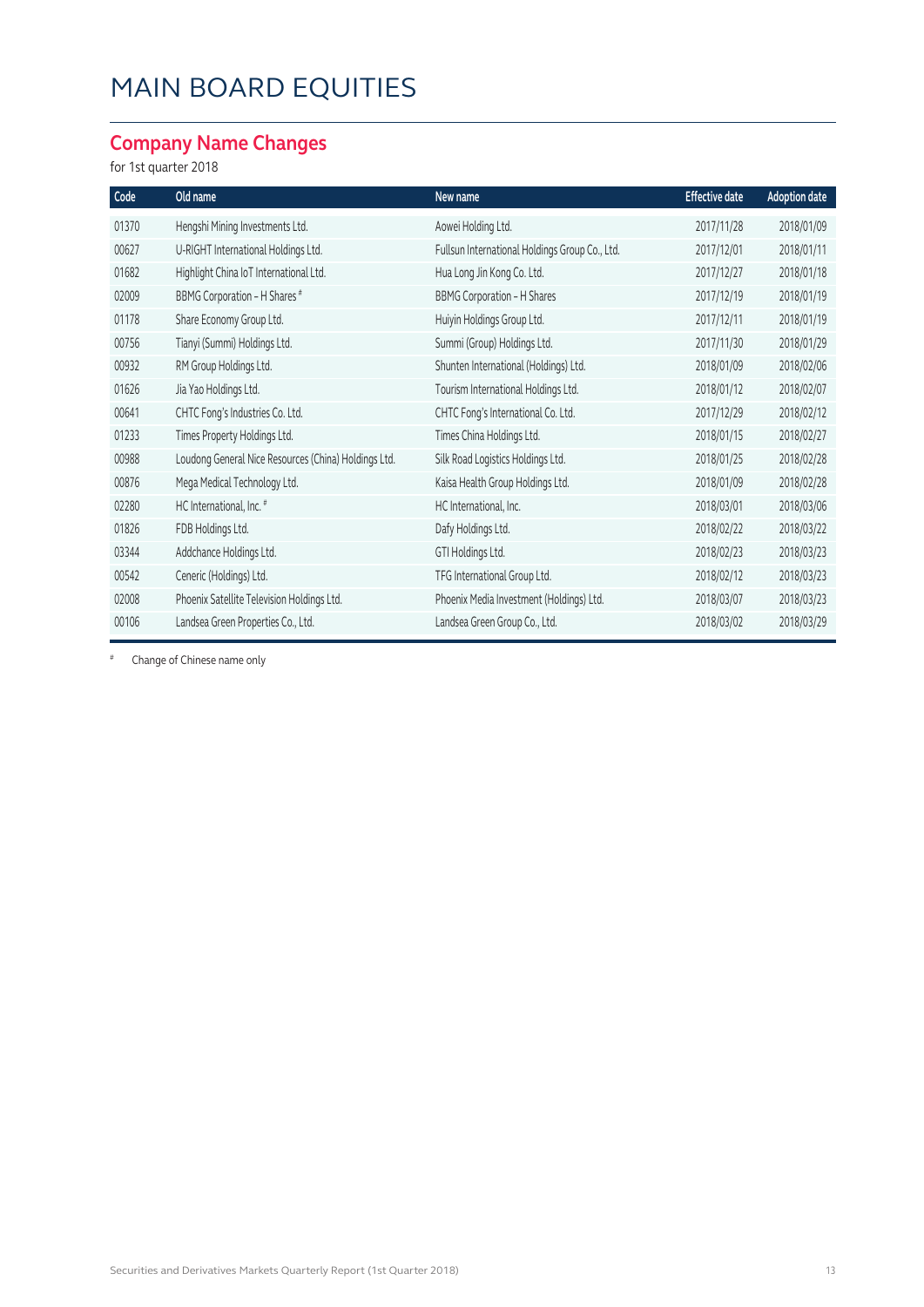#### **Bonus Issues/Bonus Warrants**

for 1st quarter 2018

| Code  | Company                     | <b>Particulars</b> | Ex-date    |
|-------|-----------------------------|--------------------|------------|
| 00080 | China New Economy Fund Ltd. | 3 for 1 rts sh     | 2018/02/26 |

### **Share Split/Consolidation**

for 1st quarter 2018

| Code  | Company                    | <b>Particulars</b>       | <b>Effective date</b> |
|-------|----------------------------|--------------------------|-----------------------|
| 01131 | Agritrade Resources Ltd.   | Split 1 into 4           | 2018/01/12            |
| 02728 | Yuhua Energy Holdings Ltd. | Split 1 into 2           | 2018/01/17            |
| 01689 | Huaxi Holdings Co. Ltd.    | Split 1 into 2           | 2018/01/25            |
| 00364 | Blockchain Group Co. Ltd.  | Consolidation 20 into 1  | 2018/01/30            |
| 03708 | Yat Sing Holdings Ltd.     | Split 1 into 5           | 2018/02/08            |
| 00577 | The 13 Holdings Ltd.       | Consolidation 10 into 1  | 2018/02/12            |
| 00377 | Huajun Holdings Ltd.       | Consolidation 100 into 1 | 2018/03/05            |
|       |                            |                          |                       |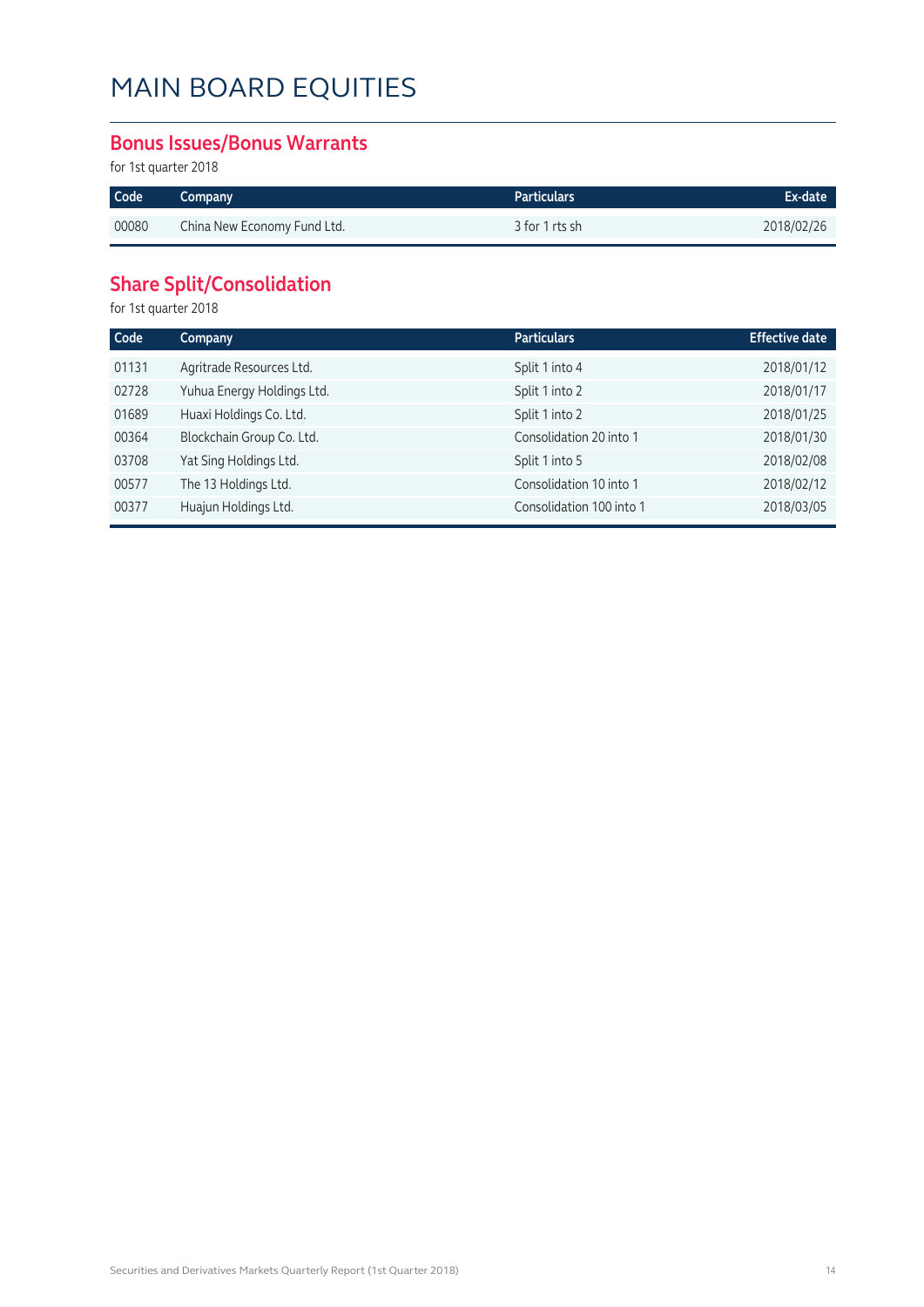### **Rights Issues & Open Offers**

for 1st quarter 2018

| Month        | Code  | Company                                 | Ratio                           | Funds raised (HK\$ mil.) |
|--------------|-------|-----------------------------------------|---------------------------------|--------------------------|
| Jan          | 01070 | TCL Multimedia Technology Holdings Ltd. | Rts 1 for 3 @\$3.46             | 2,015.60                 |
|              | 00081 | China Overseas Grand Oceans Group Ltd.  | Rts 1 for 2 @\$4.08             | 4,655.77                 |
| Mar          | 00188 | Sunwah Kingsway Capital Holdings Ltd.   | Open offer 1 for 4 @\$0.103     | 142.17                   |
|              | 00555 | REXLot Holdings Ltd.                    | Rts 1 for 2 @\$0.051            | 255.73                   |
|              | 00577 | The 13 Holdings Ltd.                    | Rts 10 for 1 @\$1.10            | 1,012.95                 |
|              |       |                                         | (after consolidation 10 into 1) |                          |
|              | 01281 | LongiTech Smart Energy Holding Ltd.     | Rts 1 for 2 @\$1.20             | 551.37                   |
|              | 00080 | China New Economy Fund Ltd.             | Rts 1 for 8 @\$0.50             | 48.68                    |
|              |       |                                         | with bonus 3 for 1 rts sh       |                          |
| <b>Total</b> |       |                                         |                                 | 8,682.27                 |

\* Fund raised amount excludes the portion from convertible notes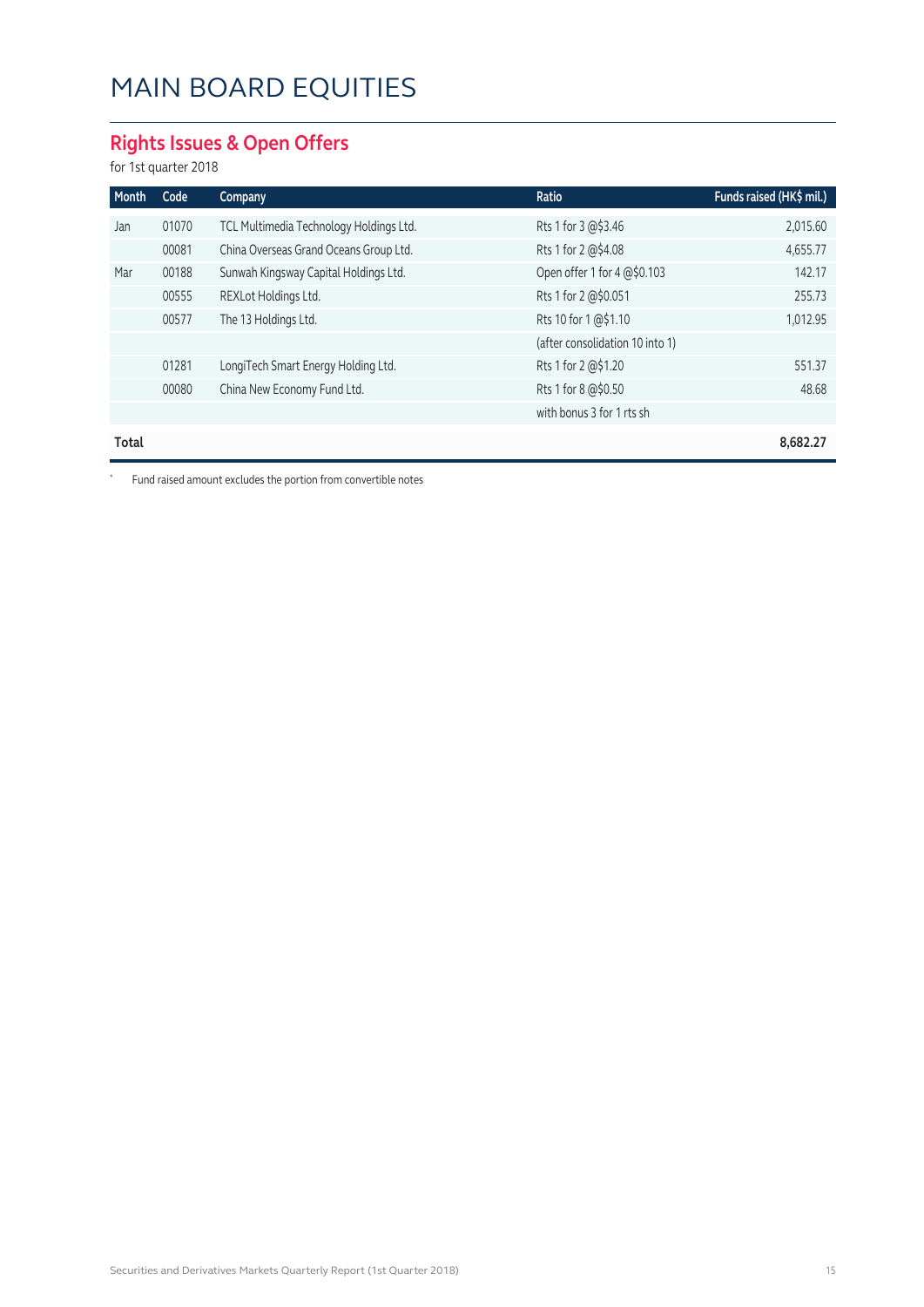### **Placing\***

|       |       |                        | No. of new    | <b>Placing price</b> | <b>Funds raised</b> |
|-------|-------|------------------------|---------------|----------------------|---------------------|
| Month | Code  | Company                | shares placed | (HK\$)               | (HK\$ mil.)         |
| 2018  |       |                        |               |                      |                     |
| Jan   | 00241 | ALI HEALTH             | 442,425,000   | 4.0000               | 1,769.70            |
|       | 01155 | <b>CENTRON TELECOM</b> | 62,330,000    | 0.4600               | 28.67               |
|       | 00092 | <b>CHAMPION TECH</b>   | 75,980,000    | 0.8600               | 65.34               |
|       | 01282 | CHINA GOLDJOY          | 1,190,476,000 | 0.6300               | 750.00              |
|       | 00817 | CHINA JINMAO           | 900,124,000   | 3.7000               | 3,330.46            |
|       | 01378 | CHINAHONGQIAO          | 650,000,000   | 9.6000               | 6,240.00            |
|       | 00479 | <b>CIL HOLDINGS</b>    | 720,000,000   | 0.1000               | 72.00               |
|       | 02371 | CL EDU FIN             | 326,000,000   | 0.0920               | 29.99               |
|       | 01778 | <b>COLOUR LIFE</b>     | 87,246,000    | 5.0000               | 436.23              |
|       | 02007 | <b>COUNTRY GARDEN</b>  | 460,000,000   | 17.1300              | 7,879.80            |
|       | 01103 | DASHENG AGR FIN        | 918,000,000   | 0.6500               | 596.70              |
|       | 00508 | <b>DINGYI GP INV</b>   | 600,000,000   | 0.4430               | 265.80              |
|       | 01030 | <b>FUTURE LAND</b>     | 267,168,000   | 5.8600               | 1,565.60            |
|       | 00572 | <b>FUTURE WORLD FH</b> | 1,630,000,000 | 0.1450               | 236.35              |
|       | 01673 | <b>HUAZHANG TECH</b>   | 31,938,000    | 3.6000               | 114.98              |
|       | 00650 | <b>IDG ENERGY</b>      | 1,485,000,000 | 1.0000               | 1,485.00            |
|       | 01317 | MAPLELEAF EDU          | 110,000,000   | 9.1000               | 1,001.00            |
|       | 06899 | OURGAME                | 153,880,037   | 1.8500               | 284.68              |
|       | 00578 | <b>ROSAN RES</b>       | 200,000,000   | 0.2000               | 40.00               |
|       | 02607 | <b>SH PHARMA</b>       | 153,178,784   | 20.4300              | 3,129.44            |
|       | 01831 | <b>SHIFANG HLDG</b>    | 289,666,000   | 0.1450               | 42.00               |
|       | 01033 | SINOPEC SSC            | 3,314,961,482 | 1.3500               | 4,475.20            |
|       | 02012 | <b>SUNSHINE OIL</b>    | 80,882,500    | 0.2720               | 22.00               |
|       | 00539 | <b>VICTORY CITY</b>    | 838,000,000   | 0.1900               | 159.22              |
|       | 01728 | ZHENGTONGAUTO          | 226,000,000   | 7.7000               | 1,740.20            |
| Feb   | 03313 | ARTGO HOLDINGS         | 47,000,000    | 0.7760               | 36.47               |
|       | 00351 | ASIA ENERGY LOG        | 923,361,034   | 0.1083               | 100.00              |
|       | 00371 | <b>BJ ENT WATER</b>    | 450,000,000   | 5.9000               | 2,655.00            |
|       | 00996 | CARNIVAL GROUP         | 2,200,000,000 | 0.3550               | 781.00              |
|       | 00508 | <b>DINGYI GP INV</b>   | 472,000,000   | 0.6900               | 325.68              |
|       | 00616 | <b>EMINENCE ENT</b>    | 447,000,000   | 0.0550               | 24.59               |
|       | 00353 | <b>ENERGY INTINV</b>   | 609,940,000   | 0.1430               | 87.22               |
|       | 00108 | <b>GR PROPERTIES</b>   | 179,484,147   | 1.0000               | 179.48              |
|       | 01788 | <b>GUOTAI JUNAN I</b>  | 700,000,000   | 2.8500               | 1,995.00            |
|       | 02882 | <b>HKRH</b>            | 300,000,000   | 0.0800               | 24.00               |
|       | 01280 | <b>HUIYIN SMARTCOM</b> | 480,000,000   | 0.5000               | 240.00              |
|       | 00095 | LVGEM CHINA            | 212,564,669   | 2.9380               | 624.51              |
|       | 01247 | MIKO INTL              | 160,000,000   | 0.1980               | 31.68               |
|       | 01194 | MUNSUN CAPITAL         | 2,779,000,000 | 0.0570               | 158.40              |
|       | 01583 | QINQIN FOODS           | 95,000,000    | 2.1100               | 200.45              |
|       | 01616 | <b>STARRISE MEDIA</b>  | 209,000,000   | 0.7400               | 154.66              |
|       | 02012 | SUNSHINE OIL           | 116,803,500   | 0.2440               | 28.50               |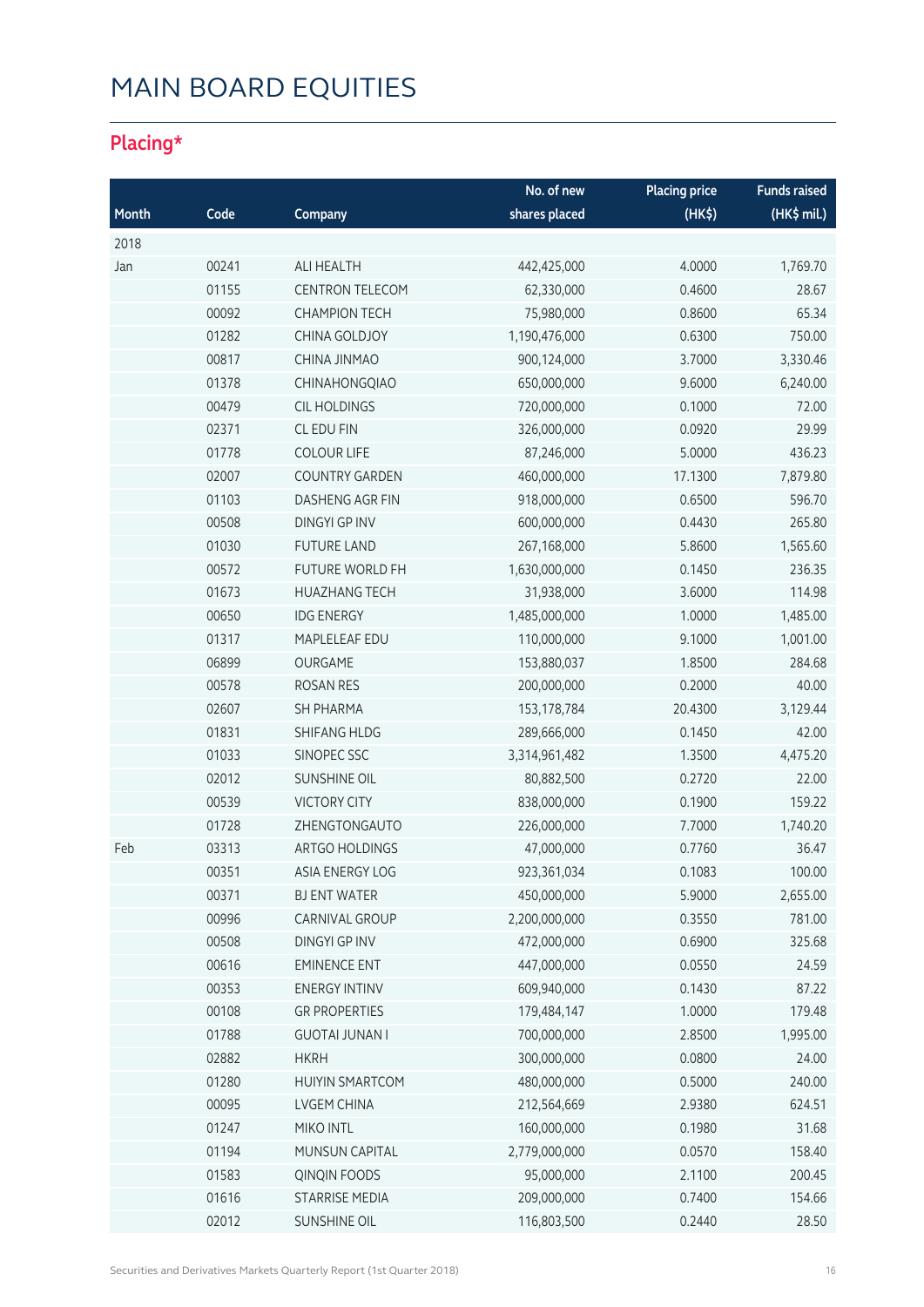|       |       |                        | No. of new    | <b>Placing price</b> | <b>Funds raised</b> |
|-------|-------|------------------------|---------------|----------------------|---------------------|
| Month | Code  | Company                | shares placed | (HK\$)               | (HK\$ mil.)         |
|       | 01312 | <b>TONGFANG KONTA</b>  | 400,000,000   | 0.5000               | 200.00              |
|       | 00206 | <b>TSC GROUP</b>       | 765,186,000   | 0.6700               | 512.67              |
|       | 03939 | <b>WANGUO MINING</b>   | 54,000,000    | 1.8600               | 100.44              |
|       | 01266 | <b>XIWANG STEEL</b>    | 151,111,000   | 1.5900               | 240.27              |
| Mar   | 00681 | CHI PEOPLE HOLD        | 1,888,865,067 | 0.1040               | 196.44              |
|       | 01532 | CHINA PARTYTIME        | 141,489,000   | 0.5300               | 74.99               |
|       | 03908 | <b>CICC</b>            | 207,537,059   | 13.8000              | 2,864.01            |
|       | 01778 | <b>COLOUR LIFE</b>     | 231,500,000   | 5.1000               | 1,180.65            |
|       | 02016 | <b>CZBANK</b>          | 759,000,000   | 4.8000               | 3,643.20            |
|       | 00991 | <b>DATANG POWER</b>    | 2,794,943,820 | 2.2260               | 6,221.54            |
|       | 00547 | <b>DIGITAL DOMAIN</b>  | 2,175,780,000 | 0.1900               | 413.40              |
|       | 00524 | <b>E-KONG GROUP</b>    | 175,000,000   | 0.3000               | 52.50               |
|       | 00115 | <b>GRAND FIELD GP</b>  | 113,990,000   | 0.1700               | 19.38               |
|       | 01421 | KINGBO STRIKE          | 197,600,000   | 0.1950               | 38.53               |
|       | 01041 | <b>LAMTEX HLDGS</b>    | 170,000,000   | 0.4300               | 73.10               |
|       | 01360 | MEGAEXPO HLDG          | 68,600,000    | 1.5000               | 102.90              |
|       | 00299 | <b>NEW SPORTS</b>      | 2,043,128,106 | 0.5000               | 1,021.56            |
|       | 01140 | OP FIN INV             | 300,000,000   | 3.3300               | 999.00              |
|       | 00372 | PT INTL DEV            | 330,000,000   | 0.4200               | 138.60              |
|       | 01255 | S. CULTURE             | 14,000,000    | 3.9800               | 55.72               |
|       | 00702 | SINO OIL & GAS         | 3,380,000,000 | 0.0530               | 179.14              |
|       | 00850 | <b>TOURONG CHANGFU</b> | 1,417,152,000 | 0.1050               | 148.80              |
|       | 02269 | <b>WUXI BIO</b>        | 57,000,000    | 70.0000              | 3,990.00            |
| Total |       |                        |               |                      | 65,873.87           |

\* Due to the reporting time-lag, placing figures for the quarter are provisional.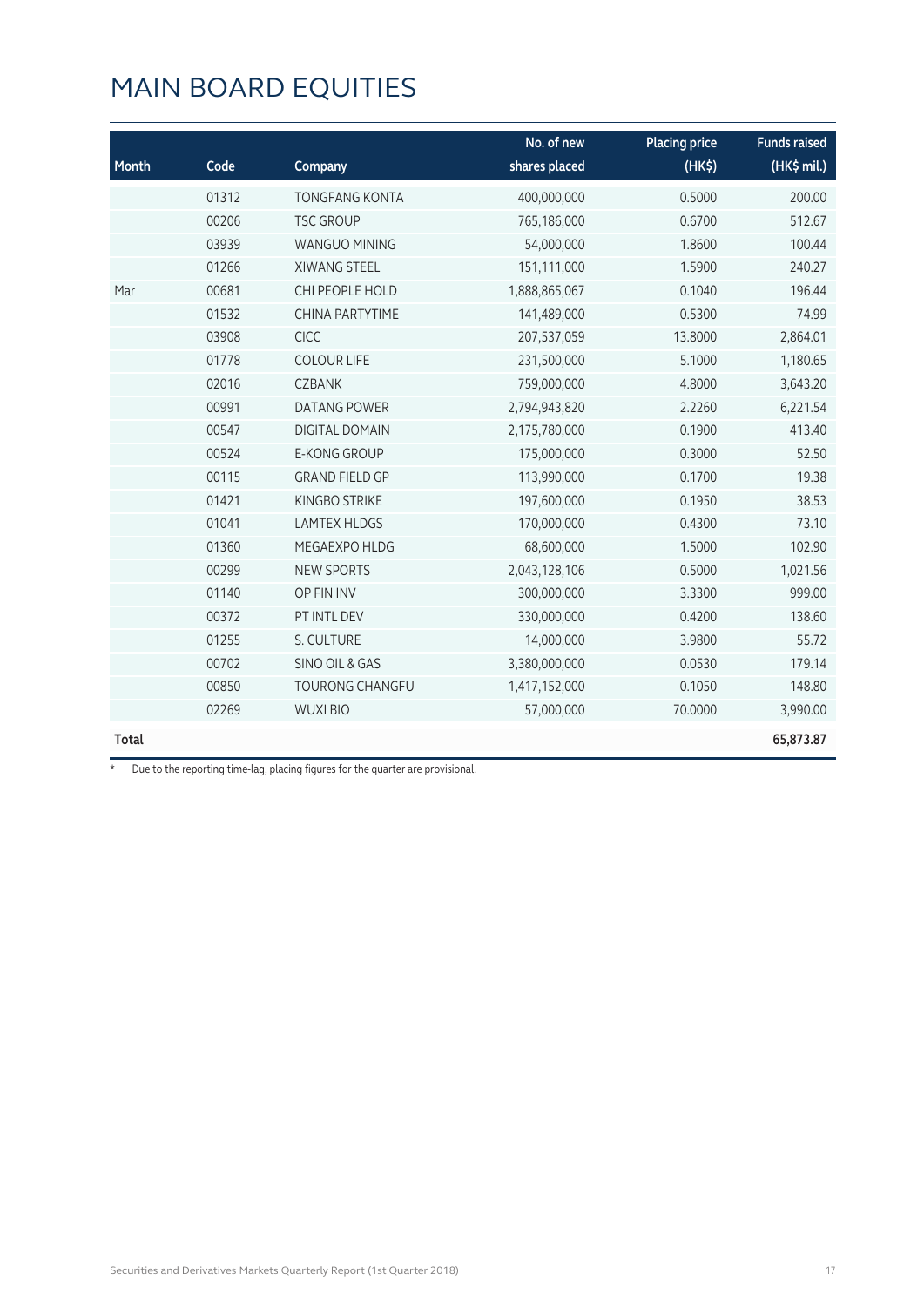### **Warrant Trading Statistics**

|      |                | <b>Equity wts</b><br>(HK\$ mil.) | Derivative wts<br>(HK\$ mil.) | <b>Total</b><br>(HK\$ mil.) |
|------|----------------|----------------------------------|-------------------------------|-----------------------------|
| 2017 | Q1             | 81.08                            | 725,133.37                    | 725,214.45                  |
|      | Q <sub>2</sub> | 77.29                            | 534,338.11                    | 534,415.40                  |
|      | Q <sub>3</sub> | 18.64                            | 795,264.76                    | 795,283.40                  |
|      | Q4             | 19.27                            | 952,919.10                    | 952,938.38                  |
| 2018 | Q1             | 14.79                            | 1,420,399.00                  | 1,420,413.79                |

#### **Warrant Market Value**

|      |                |               | <b>Equity wts</b> |               | Derivative wts |            | <b>Total</b> |
|------|----------------|---------------|-------------------|---------------|----------------|------------|--------------|
|      |                | <b>Number</b> | (HK\$ mil.)       | <b>Number</b> | (HK\$ mil.)    | Total no.' | (HK\$ mil.)  |
| 2017 | Q1             |               | 550.11            | 3,988         | 58,457.44      | 3,995      | 59,007.55    |
|      | Q <sub>2</sub> | 8             | 507.43            | 4.360         | 96,450.95      | 4,368      | 96,958.38    |
|      | Q <sub>3</sub> |               | 389.34            | 5,373         | 136,754.02     | 5,380      | 137, 143. 36 |
|      | Q4             |               | 236.46            | 6,094         | 165,919.23     | 6,101      | 166,155.69   |
| 2018 | Q1             | 4             | 61.57             | 6.963         | 118,398.35     | 6,967      | 118,459.92   |

### **New Listing Statistics – Warrants**

|      |                | No. of newly listed<br>equity wts | No. of newly listed<br>derivative wts | Amount raised<br>(HK\$ mil.) |
|------|----------------|-----------------------------------|---------------------------------------|------------------------------|
| 2017 | Q1             |                                   | 1,502                                 | 26,809.66                    |
|      | Q <sub>2</sub> | 3                                 | 1,532                                 | 29,325.10                    |
|      | Q <sub>3</sub> | 0                                 | 2,448                                 | 46,575.04                    |
|      | Q4             | 0                                 | 2,507                                 | 54,250.29                    |
| 2018 | Q1             | 0                                 | 3,076                                 | 69,887.42                    |

### **Newly Listed Equity Warrants**

for 1st quarter 2018

|       |                        | Initial issued |              |               | Amount raised |
|-------|------------------------|----------------|--------------|---------------|---------------|
| Code  | <b>Equity warrants</b> | amount (HK\$)  | Listing date | <b>Expiry</b> | (HK\$ mil.)   |
| Nil   |                        |                |              |               |               |
| Total |                        |                |              |               | $\equiv$      |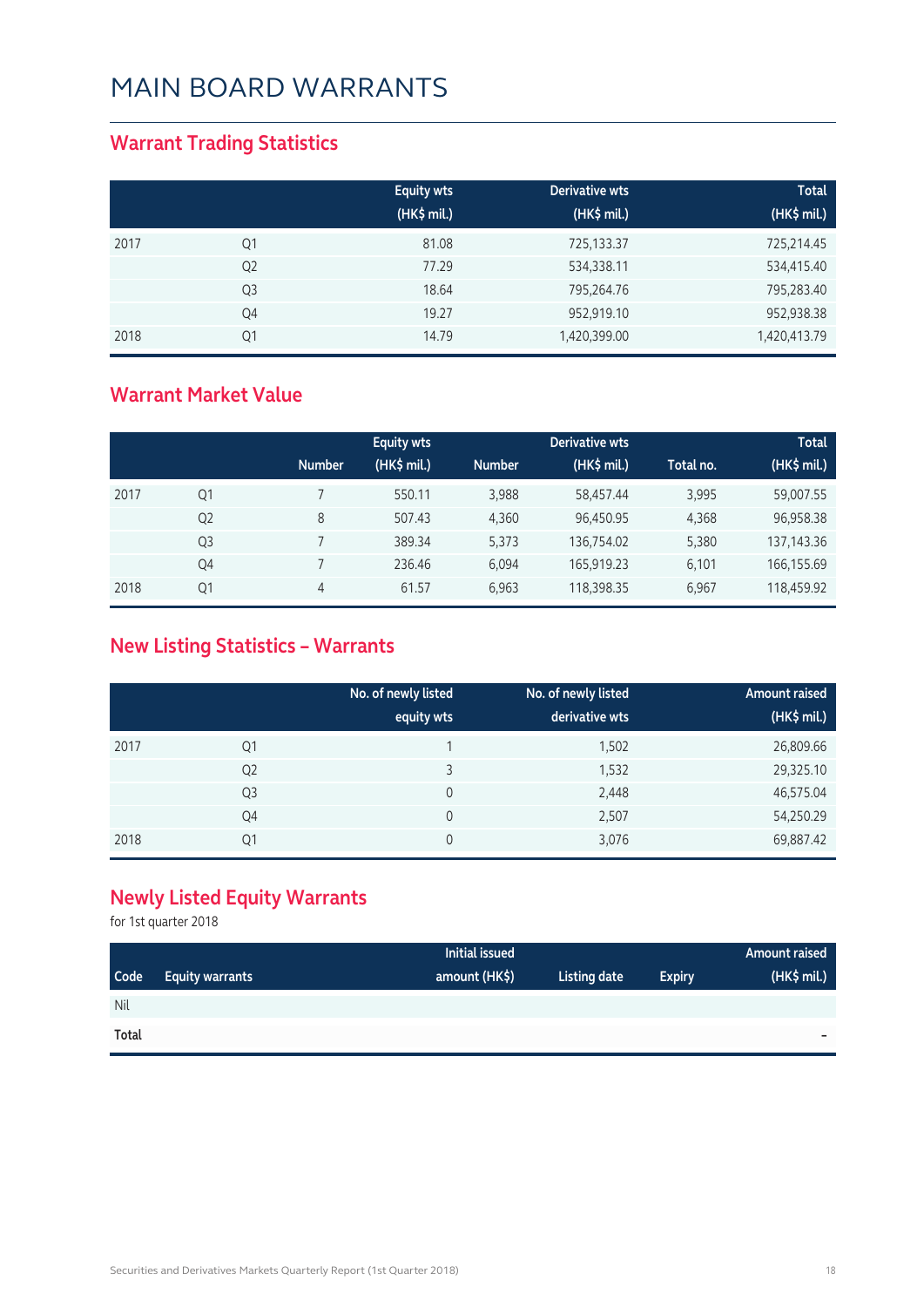### **Newly Listed Derivative Warrants**

for 1st quarter 2018

|       |                                                              |               |                     |               | Amount      |
|-------|--------------------------------------------------------------|---------------|---------------------|---------------|-------------|
|       |                                                              | No. of issue  |                     |               | raised      |
| Code  | Derivative warrants                                          | (units)       | <b>Listing date</b> | <b>Expiry</b> | (HK\$ mil.) |
| 20557 | Credit Suisse AG - BYD Company European Warrants May 2018 A  | 25,000,000    | 2018/01/02          | 2018/05/31    | 17.50       |
| 20547 | Credit Suisse AG - CC Bank European Warrants May 2018 A      | 50,000,000    | 2018/01/02          | 2018/05/18    | 12.50       |
| 20553 | Credit Suisse AG - CITIC European Warrants Jul 2018 A        | 30,000,000    | 2018/01/02          | 2018/07/03    | 16.50       |
| 20559 | Credit Suisse AG - A50 China European Warrants May 2018 A    | 50,000,000    | 2018/01/02          | 2018/05/31    | 21.50       |
| 20563 | Credit Suisse AG - Gome European Warrants Nov 2018 A         | 50,000,000    | 2018/01/02          | 2018/11/21    | 10.00       |
| 20556 | Credit Suisse AG - Greatwall Motor European Wts Jul 2018 A   | 20,000,000    | 2018/01/02          | 2018/07/03    | 15.00       |
| 20554 | Credit Suisse AG - HKEX European Warrants Apr 2018 A         | 40,000,000    | 2018/01/02          | 2018/04/04    | 16.80       |
| 20543 | Credit Suisse AG - HSBC European Wts Jul 2018 A              | 100,000,000   | 2018/01/02          | 2018/07/27    | 33.00       |
| 20544 | Credit Suisse AG - HSBC European Wts Jul 2018 B              | 100,000,000   | 2018/01/02          | 2018/07/27    | 20.00       |
| 20555 | Credit Suisse AG - IGG European Warrants May 2018 A          | 60,000,000    | 2018/01/02          | 2018/05/25    | 10.02       |
| 20560 | Credit Suisse AG - Kingsoft European Warrants Jun 2018 A     | 50,000,000    | 2018/01/02          | 2018/06/15    | 11.00       |
| 20545 | Credit Suisse AG - SHK Ppt European Warrants Jul 2018 A      | 40,000,000    | 2018/01/02          | 2018/07/03    | 10.00       |
| 20578 | Goldman Sachs SP (Asia) - CITIC European Warrants Dec 2019 A | 70,000,000    | 2018/01/02          | 2019/12/20    | 10.50       |
| 20580 | Goldman Sachs SP (Asia) - CKA European Warrants Jul 2018 A   | 40,000,000    | 2018/01/02          | 2018/07/03    | 10.00       |
| 20591 | Goldman Sachs SP (Asia) - Minsheng Bank Euro Wts Apr 2018 A  | 40,000,000    | 2018/01/02          | 2018/04/26    | 14.24       |
| 20592 | Goldman Sachs SP (Asia) - Minsheng Bank Euro Wts Jul 2018 A  | 40,000,000    | 2018/01/02          | 2018/07/06    | 12.40       |
| 20586 | Goldman Sachs SP (Asia) - China Railway Euro Wts Aug 2018 A  | 40,000,000    | 2018/01/02          | 2018/08/30    | 12.68       |
| 20589 | Goldman Sachs SP (Asia) - CRCC European Warrants May 2018 A  | 40,000,000    | 2018/01/02          | 2018/05/24    | 10.00       |
| 20529 | Goldman Sachs SP (Asia) - HSI European Warrants Apr 2018 E   | 150,000,000   | 2018/01/02          | 2018/04/27    | 23.25       |
| 20530 | Goldman Sachs SP (Asia) - HSI European Warrants Jun 2018 B   | 150,000,000   | 2018/01/02          | 2018/06/28    | 22.50       |
| 20528 | Goldman Sachs SP (Asia) - HSI European Put Wts Jun 2018 A    | 150,000,000   | 2018/01/02          | 2018/06/28    | 22.50       |
| 20584 | Goldman Sachs SP (Asia) - HTSC European Warrants Dec 2018 A  | 70,000,000    | 2018/01/02          | 2018/12/20    | 10.50       |
| 20583 | Goldman Sachs SP (Asia) - Kingsoft European Wts Apr 2018 B   | 60,000,000    | 2018/01/02          | 2018/04/03    | 10.02       |
| 20590 | Goldman Sachs SP (Asia) - NCI European Warrants May 2018 A   | 40,000,000    | 2018/01/02          | 2018/05/29    | 15.04       |
| 20582 | Goldman Sachs SP (Asia) - Sands China Euro Wts May 2018 B    | 80,000,000    | 2018/01/02          | 2018/05/29    | 12.00       |
| 20531 | HK Bank - China Mobile European Warrants Jul 2018 A          | 50,000,000    | 2018/01/02          | 2018/07/03    | 12.50       |
| 20533 | HK Bank - China Shenhua European Warrants Nov 2018 A         | 50,000,000    | 2018/01/02          | 2018/11/30    | 12.50       |
| 20564 | J P Morgan SP BV - Ping An European Warrants Oct 2020 B      | 1,000,000,000 | 2018/01/02          | 2020/10/05    | 250.00      |
| 20538 | Macquarie Bank Ltd. - Agricultural Bk Euro Wts Dec 2018 B    | 32,000,000    | 2018/01/02          | 2018/12/31    | 15.87       |
| 20539 | Macquarie Bank Ltd. - Agricultural Bk Euro Wts Dec 2019 A    | 28,000,000    | 2018/01/02          | 2019/12/31    | 13.58       |
| 20535 | Macquarie Bank Ltd. - Fosun Pharma European Wts Oct 2018 A   | 12,000,000    | 2018/01/02          | 2018/10/16    | 10.13       |
| 20541 | Macquarie Bank Ltd. - ICBC European Warrants Dec 2018 A      | 20,000,000    | 2018/01/02          | 2018/12/31    | 17.30       |
| 20540 | Macquarie Bank Ltd. - ICBC European Warrants Dec 2019 A      | 16,000,000    | 2018/01/02          | 2019/12/31    | 13.20       |
| 20534 | Macquarie Bank Ltd. - Tencent European Warrants Aug 2018 D   | 7,000,000     | 2018/01/02          | 2018/08/01    | 14.92       |
| 20574 | UBS AG - Anhui Conch European Warrants Jun 2018 A            | 70,000,000    | 2018/01/02          | 2018/06/26    | 12.74       |
| 20568 | UBS AG - CKA European Warrants Jun 2018 A                    | 70,000,000    | 2018/01/02          | 2018/06/26    | 28.28       |
| 20565 | UBS AG - CKH Holdings European Warrants Jun 2018 A           | 70,000,000    | 2018/01/02          | 2018/06/22    | 12.11       |
| 20573 | UBS AG - CNOOC European Warrants Jul 2018 B                  | 40,000,000    | 2018/01/02          | 2018/07/03    | 18.24       |
| 20570 | UBS AG - China Tel European Warrants Jun 2018 A              | 60,000,000    | 2018/01/02          | 2018/06/22    | 10.62       |
| 20572 | UBS AG - China Unicom European Warrants Jun 2018 B           | 25,000,000    | 2018/01/02          | 2018/06/29    | 14.88       |
| 20569 | UBS AG - Geely Auto European Warrants Jul 2018 C             | 40,000,000    | 2018/01/02          | 2018/07/04    | 13.04       |
| 20575 | UBS AG - Henderson Land Dev European Warrants Jun 2018 A     | 50,000,000    | 2018/01/02          | 2018/06/26    | 10.50       |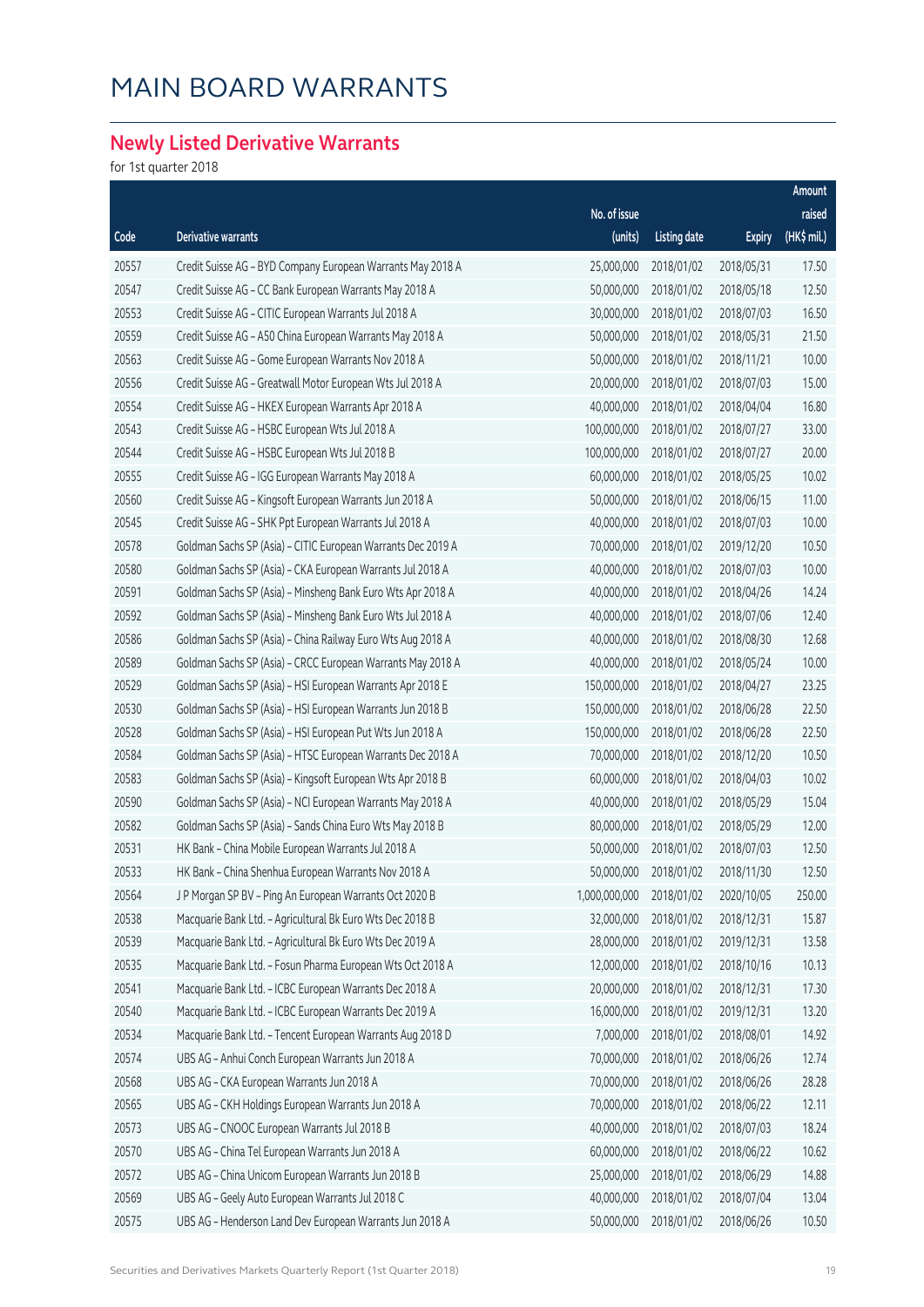|        |                                                              |              |                       |               | Amount      |
|--------|--------------------------------------------------------------|--------------|-----------------------|---------------|-------------|
|        |                                                              | No. of issue |                       |               | raised      |
| Code   | <b>Derivative warrants</b>                                   | (units)      | <b>Listing date</b>   | <b>Expiry</b> | (HK\$ mil.) |
| 20577  | UBS AG - Jiangxi Copper European Warrants Aug 2018 A         | 70,000,000   | 2018/01/02            | 2018/08/21    | 10.50       |
| 20567  | UBS AG - SHK Ppt European Warrants May 2018 A                | 30,000,000   | 2018/01/02            | 2018/05/21    | 11.04       |
| 20614  | Credit Suisse AG - Ping An European Warrants Feb 2021 A      | 300,000,000  | 2018/01/03            | 2021/02/26    | 75.00       |
| 20601  | Goldman Sachs SP (Asia) - BOC HK European Wts May 2018 A     | 50,000,000   | 2018/01/03            | 2018/05/29    | 10.00       |
| 20599  | Goldman Sachs SP (Asia) - CITIC Bank European Wts Aug 2018 A | 50,000,000   | 2018/01/03            | 2018/08/23    | 12.50       |
| 20593  | Goldman Sachs SP (Asia) - China Mobile Euro Wts Jun 2018 D   | 80,000,000   | 2018/01/03            | 2018/06/22    | 12.00       |
| 20597  | Goldman Sachs SP (Asia) - CRRC European Warrants Apr 2018 A  | 50,000,000   | 2018/01/03            | 2018/04/23    | 13.70       |
| 20602  | Goldman Sachs SP (Asia) - China Shenhua Euro Wts May 2018 A  | 50,000,000   | 2018/01/03            | 2018/05/29    | 10.00       |
| 20603  | Goldman Sachs SP (Asia) - China Shenhua Euro Wts Jul 2018 A  | 50,000,000   | 2018/01/03            | 2018/07/24    | 10.00       |
| 20600  | Goldman Sachs SP (Asia) - China Tel European Wts Jun 2018 A  | 60,000,000   | 2018/01/03            | 2018/06/22    | 10.02       |
| 20594  | Goldman Sachs SP (Asia) - China Unicom Euro Wts Apr 2018 A   | 50,000,000   | 2018/01/03            | 2018/04/23    | 24.00       |
| 20595  | Goldman Sachs SP (Asia) - China Unicom Euro Wts Jun 2019 A   | 100,000,000  | 2018/01/03            | 2019/06/28    | 25.00       |
| 20596  | Goldman Sachs SP (Asia) - Lenovo European Wts Jun 2018 C     | 80,000,000   | 2018/01/03            | 2018/06/15    | 12.00       |
| 20619  | J P Morgan SP BV - BBMG European Warrants Jul 2018 A         | 25,000,000   | 2018/01/03            | 2018/07/03    | 10.75       |
| 20621  | J P Morgan SP BV - CGN Power European Warrants Jul 2018 A    | 60,000,000   | 2018/01/03            | 2018/07/03    | 15.30       |
| 20617  | J P Morgan SP BV - CITIC Bank European Warrants Jul 2018 A   | 100,000,000  | 2018/01/03            | 2018/07/03    | 25.80       |
| 20626  | J P Morgan SP BV - Ch Railway Cons European Wts Jan 2020 A   | 100,000,000  | 2018/01/03            | 2020/01/02    | 25.30       |
| 20622  | J P Morgan SP BV - GF Sec European Warrants Jan 2019 A       | 60,000,000   | 2018/01/03            | 2019/01/02    | 15.36       |
| 20625  | J P Morgan SP BV - HSI European Put Warrants Jul 2018 C      | 300,000,000  | 2018/01/03            | 2018/07/30    | 75.60       |
| 20623  | J P Morgan SP BV - PSBC European Warrants Nov 2018 A         | 40,000,000   | 2018/01/03            | 2018/11/02    | 11.84       |
| 20616  | J P Morgan SP BV - Zall Group European Warrants Oct 2018 A   | 60,000,000   | 2018/01/03            | 2018/10/03    | 16.08       |
| 20613  | Macquarie Bank Ltd. - CNOOC European Warrants Jul 2018 A     | 19,000,000   | 2018/01/03            | 2018/07/04    | 10.11       |
| 20611  | Macquarie Bank Ltd. - Tencent European Put Wts Jul 2018 J    | 40,000,000   | 2018/01/03            | 2018/07/26    | 23.20       |
| 20612  | Macquarie Bank Ltd. - Tencent European Put Wts Aug 2018 E    | 9,000,000    | 2018/01/03            | 2018/08/01    | 33.31       |
| 20608  | UBS AG - Fosun Intl European Warrants Jun 2018 A             | 70,000,000   | 2018/01/03            | 2018/06/26    | 10.57       |
| 20609  | UBS AG - KECL European Warrants Oct 2018 A                   | 20,000,000   | 2018/01/03            | 2018/10/29    | 11.80       |
| 20605  | UBS AG - Kingdee Intl European Warrants Dec 2018 A           |              | 15,000,000 2018/01/03 | 2018/12/20    | 10.80       |
| 20607  | UBS AG - Minth Group European Warrants Oct 2018 A            | 30,000,000   | 2018/01/03            | 2018/10/29    | 22.26       |
| 20604  | UBS AG - Samsonite European Warrants Dec 2018 A              | 30,000,000   | 2018/01/03            | 2018/12/20    | 18.96       |
| 20610  | UBS AG - Stanchart European Warrants Aug 2018 A              | 30,000,000   | 2018/01/03            | 2018/08/30    | 14.31       |
| 20606  | UBS AG - Want Want Ch European Warrants Dec 2018 A           | 20,000,000   | 2018/01/03            | 2018/12/20    | 11.98       |
| 19601# | UBS AG - HSBC European Warrants May 2018 B                   | 100,000,000  | 2018/01/03            | 2018/05/03    | 12.90       |
| 20645  | Credit Suisse AG - HSBC European Put Warrants Jul 2018 C     | 80,000,000   | 2018/01/04            | 2018/07/03    | 25.60       |
| 20644  | Credit Suisse AG - Yanzhou Coal European Warrants Sep 2019 A | 80,000,000   | 2018/01/04            | 2019/09/30    | 20.00       |
| 20664  | Goldman Sachs SP (Asia) - CNBM European Warrants Apr 2018 A  | 50,000,000   | 2018/01/04            | 2018/04/06    | 28.90       |
| 20665  | Goldman Sachs SP (Asia) - CNBM European Warrants Apr 2018 B  | 50,000,000   | 2018/01/04            | 2018/04/25    | 19.75       |
| 20666  | Goldman Sachs SP (Asia) - CPIC European Warrants Apr 2018 A  | 50,000,000   | 2018/01/04            | 2018/04/23    | 11.65       |
| 20667  | Goldman Sachs SP (Asia) - CPIC European Warrants Jun 2018 A  | 50,000,000   | 2018/01/04            | 2018/06/22    | 10.00       |
| 20661  | Goldman Sachs SP (Asia) - Fosun Intl European Wts Jun 2018 A | 60,000,000   | 2018/01/04            | 2018/06/27    | 10.02       |
| 20662  | Goldman Sachs SP (Asia) - Fosun Intl European Wts Jun 2018 B | 50,000,000   | 2018/01/04            | 2018/06/22    | 10.00       |
| 20656  | Goldman Sachs SP (Asia) - HSBC European Put Wts Jun 2018 F   | 60,000,000   | 2018/01/04            | 2018/06/22    | 14.28       |
| 20658  | Goldman Sachs SP (Asia) - Ping An Euro Put Wts May 2018 O    | 60,000,000   | 2018/01/04            | 2018/05/24    | 10.02       |
| 20655  | Goldman Sachs SP (Asia) - Tencent European Put Wt May 2018 S | 80,000,000   | 2018/01/04            | 2018/05/07    | 15.84       |
| 20654  | Goldman Sachs SP (Asia) - Tencent European Put Wt Jun 2018 M | 80,000,000   | 2018/01/04            | 2018/06/19    | 12.00       |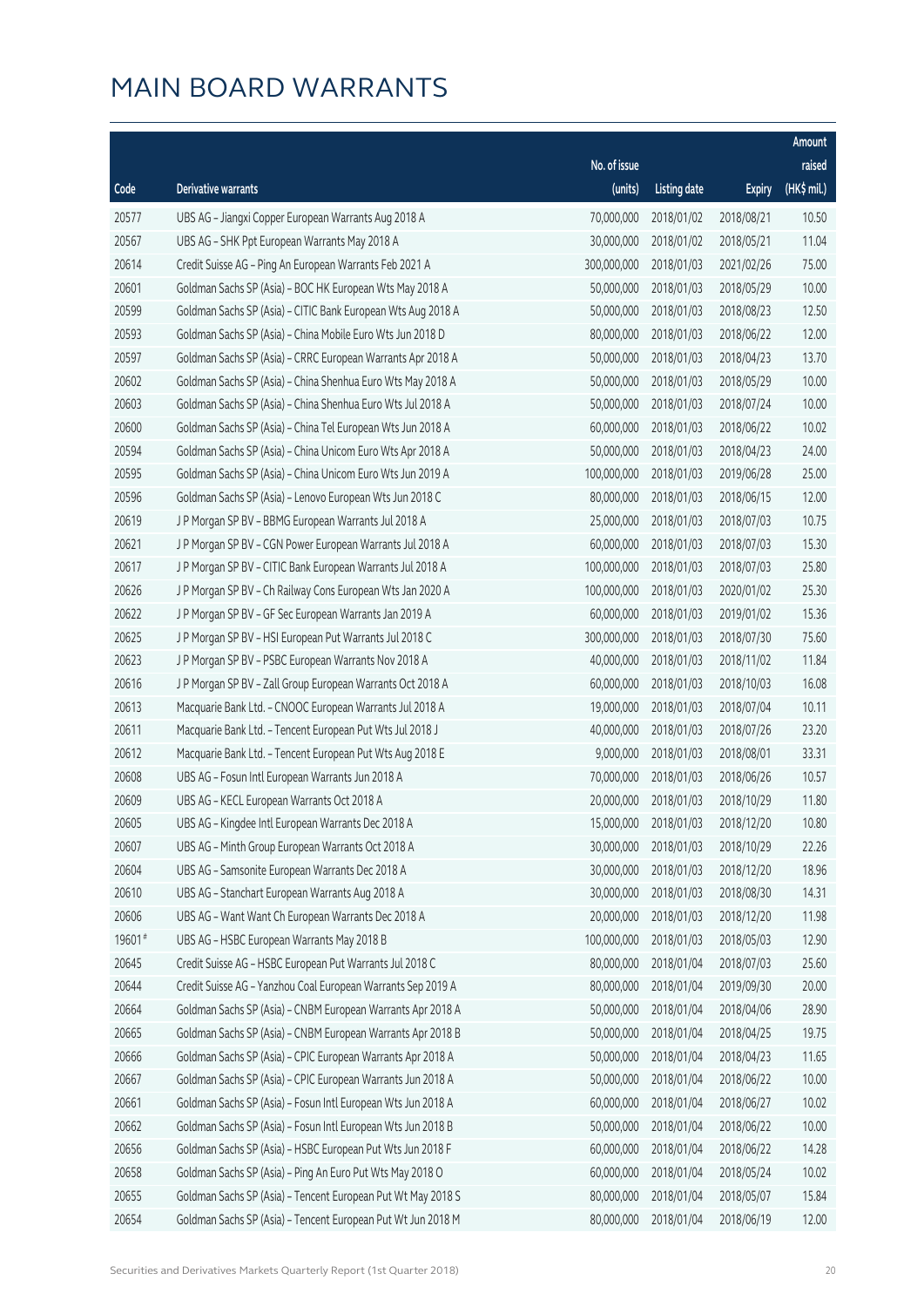|          |                                                              |                        |                     |               | Amount      |
|----------|--------------------------------------------------------------|------------------------|---------------------|---------------|-------------|
|          |                                                              | No. of issue           |                     |               | raised      |
| Code     | Derivative warrants                                          | (units)                | <b>Listing date</b> | <b>Expiry</b> | (HK\$ mil.) |
| 20637    | HK Bank - BOCL European Warrants Sep 2018 A                  | 80,000,000             | 2018/01/04          | 2018/09/28    | 20.00       |
| 20635    | HK Bank - CC Bank European Warrants Sep 2018 A               | 80,000,000             | 2018/01/04          | 2018/09/28    | 20.00       |
| 20633    | HK Bank - CPIC European Warrants Jul 2018 B                  | 50,000,000             | 2018/01/04          | 2018/07/31    | 15.00       |
| 20643    | HK Bank - CRRC European Warrants Jul 2018 A                  | 30,000,000             | 2018/01/04          | 2018/07/31    | 10.50       |
| 20641    | HK Bank - Geely Auto European Put Warrants Jul 2018 C        | 80,000,000             | 2018/01/04          | 2018/07/31    | 20.00       |
| 20636    | HK Bank - ICBC European Warrants Sep 2018 A                  | 80,000,000             | 2018/01/04          | 2018/09/28    | 20.00       |
| 20628    | HK Bank - Ping An European Warrants Sep 2019 A               | 800,000,000            | 2018/01/04          | 2019/09/30    | 200.00      |
| 20630    | HK Bank - Ping An European Warrants Feb 2020 A               | 800,000,000            | 2018/01/04          | 2020/02/28    | 200.00      |
| 20631    | HK Bank - Ping An European Warrants Sep 2020 A               | 800,000,000            | 2018/01/04          | 2020/09/30    | 200.00      |
| 20642    | HK Bank - Sunny Optical European Warrants Aug 2018 C         | 150,000,000            | 2018/01/04          | 2018/08/28    | 22.50       |
| 20638    | HK Bank - Tencent European Warrants Jun 2018 G               | 200,000,000            | 2018/01/04          | 2018/06/22    | 30.00       |
| 20639    | HK Bank - Tencent European Warrants Jul 2018 C               | 200,000,000            | 2018/01/04          | 2018/07/03    | 50.00       |
| 20640    | HK Bank - Tencent European Warrants Jul 2018 D               | 150,000,000            | 2018/01/04          | 2018/07/31    | 67.50       |
| 20660    | J P Morgan SP BV - CC Bank European Put Wts Jul 2018 A       | 100,000,000            | 2018/01/04          | 2018/07/04    | 25.00       |
| 20632    | Macquarie Bank Ltd. - Sh Petrochem European Wts Dec 2018 A   | 12,000,000             | 2018/01/04          | 2018/12/18    | 10.06       |
| 20648    | UBS AG - BYD European Warrants May 2019 A                    | 200,000,000            | 2018/01/04          | 2019/05/29    | 36.20       |
| 20650    | UBS AG - CSOP A50 ETF European Warrants Jul 2018 A           | 70,000,000             | 2018/01/04          | 2018/07/03    | 32.97       |
| 20651    | UBS AG - A50 China European Warrants Jul 2018 A              | 70,000,000             | 2018/01/04          | 2018/07/30    | 35.91       |
| 20646    | UBS AG - Henganintl European Warrants Dec 2018 A             | 20,000,000             | 2018/01/04          | 2018/12/17    | 16.22       |
| 20647    | UBS AG - Lenovo European Warrants Jun 2018 A                 | 45,000,000             | 2018/01/04          | 2018/06/12    | 10.17       |
| 20653    | UBS AG - SPDR Gold Trust European Warrants Sep 2018 A        | 30,000,000             | 2018/01/04          | 2018/09/17    | 14.10       |
| $12153*$ | Bank Vontobel - HSBC European Warrants Feb 2018 A            | 100,000,000            | 2018/01/04          | 2018/02/01    | 10.90       |
| 20701    | BOCI Asia Ltd. - HSBC European Warrants Jun 2018 D           | 100,000,000            | 2018/01/05          | 2018/06/27    | 17.00       |
| 20702    | Credit Suisse AG - Country Garden European Wts Jul 2018 A    | 60,000,000             | 2018/01/05          | 2018/07/31    | 10.20       |
| 20706    | Credit Suisse AG - COSCO Sh Hold European Warrants Jul 2018A | 20,000,000             | 2018/01/05          | 2018/07/04    | 10.60       |
| 20703    | Credit Suisse AG - Nexteer European Warrants Jul 2018 A      | 40,000,000             | 2018/01/05          | 2018/07/04    | 10.00       |
| 20707    | Credit Suisse AG - Sunny Optical European Put Wts Dec 2018 A | 100,000,000 2018/01/05 |                     | 2018/12/31    | 25.00       |
| 20704    | Credit Suisse AG - ZTE European Warrants Jul 2018 A          | 40,000,000             | 2018/01/05          | 2018/07/04    | 16.00       |
| 20668    | Goldman Sachs SP (Asia) - CC Bank European Wts Jul 2018 A    | 80,000,000             | 2018/01/05          | 2018/07/27    | 20.00       |
| 20679    | Goldman Sachs SP (Asia) - China Life Euro Wts Sep 2018 B     | 80,000,000             | 2018/01/05          | 2018/09/24    | 12.00       |
| 20681    | Goldman Sachs SP (Asia) - CNOOC European Warrants Jul 2018 B | 80,000,000             | 2018/01/05          | 2018/07/05    | 20.00       |
| 20678    | Goldman Sachs SP (Asia) - Ch Overseas European Wts Oct 2018A | 80,000,000             | 2018/01/05          | 2018/10/26    | 12.00       |
| 20674    | Goldman Sachs SP (Asia) - Geely Auto European Wts May 2018 A | 80,000,000             | 2018/01/05          | 2018/05/28    | 12.00       |
| 20677    | Goldman Sachs SP (Asia) - Geely Auto European Wts Jun 2018 A | 80,000,000             | 2018/01/05          | 2018/06/26    | 21.76       |
| 20673    | Goldman Sachs SP (Asia) - Galaxy Ent European Wts Jun 2018 B | 80,000,000             | 2018/01/05          | 2018/06/15    | 37.04       |
| 20672    | Goldman Sachs SP (Asia) - HSBC European Warrants Jul 2018 A  | 80,000,000             | 2018/01/05          | 2018/07/24    | 12.00       |
| 20671    | Goldman Sachs SP (Asia) - ICBC European Warrants Jul 2018 D  | 80,000,000             | 2018/01/05          | 2018/07/19    | 20.00       |
| 20680    | Goldman Sachs SP (Asia) - Ping An Euro Put Wts Apr 2018 F    | 80,000,000             | 2018/01/05          | 2018/04/23    | 12.00       |
| 20691    | HK Bank - AIA European Warrants Jul 2018 A                   | 80,000,000             | 2018/01/05          | 2018/07/04    | 20.00       |
| 20696    | HK Bank - CHALCO European Warrants Jul 2018 A                | 20,000,000             | 2018/01/05          | 2018/07/31    | 12.00       |
| 20693    | HK Bank - Country Garden European Warrants Jul 2018 A        | 80,000,000             | 2018/01/05          | 2018/07/31    | 12.00       |
| 20694    | HK Bank - CITIC Bank European Warrants Aug 2018 A            | 40,000,000             | 2018/01/05          | 2018/08/31    | 10.00       |
| 20690    | HK Bank - China Overseas European Warrants Jul 2018 A        | 80,000,000             | 2018/01/05          | 2018/07/04    | 12.00       |
| 20698    | HK Bank - CRCC European Warrants Aug 2018 A                  | 30,000,000             | 2018/01/05          | 2018/08/31    | 12.00       |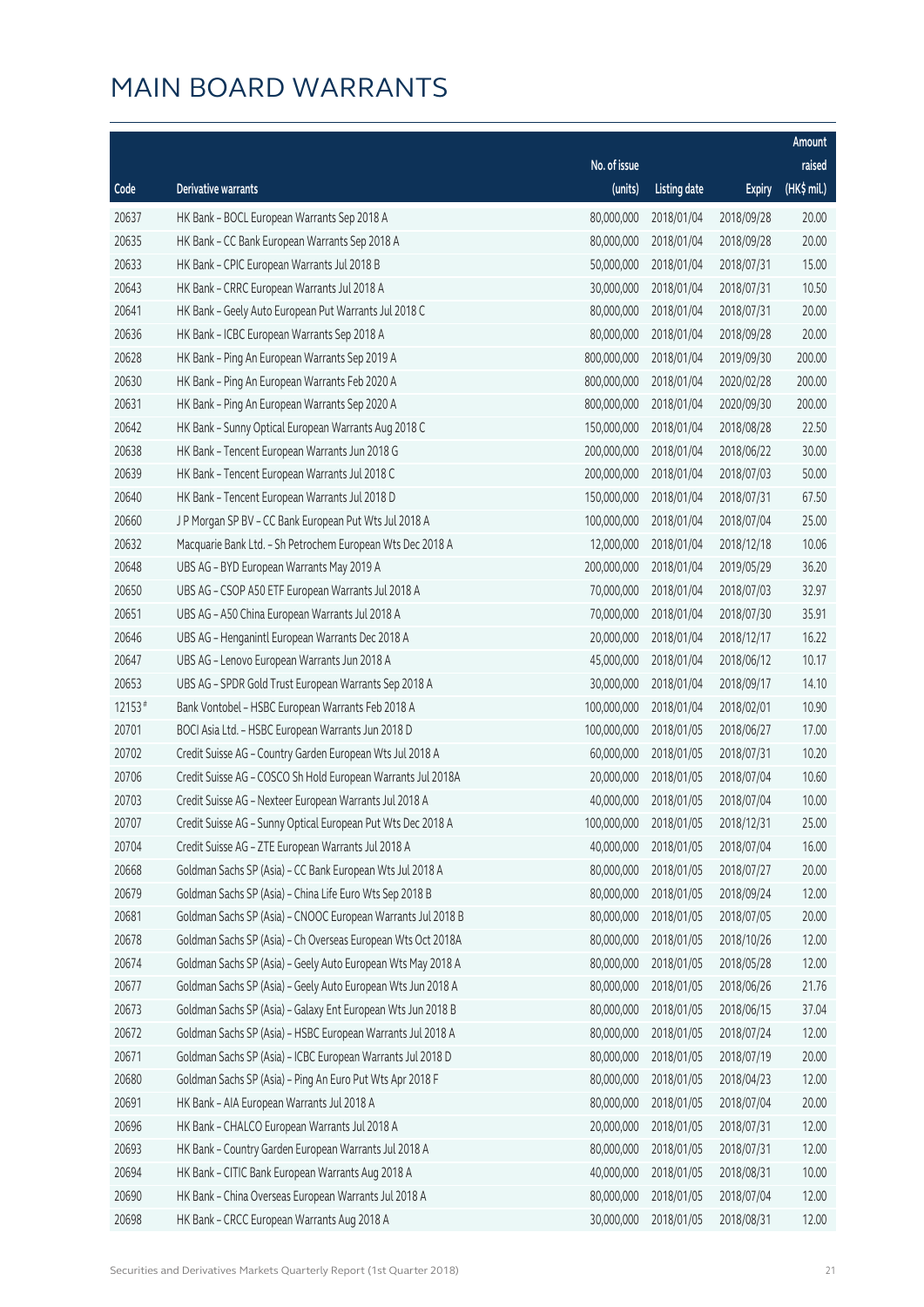|       |                                                              |              |                       |               | Amount      |
|-------|--------------------------------------------------------------|--------------|-----------------------|---------------|-------------|
|       |                                                              | No. of issue |                       |               | raised      |
| Code  | Derivative warrants                                          | (units)      | <b>Listing date</b>   | <b>Expiry</b> | (HK\$ mil.) |
| 20692 | HK Bank - Meitu European Warrants Jul 2018 A                 | 80,000,000   | 2018/01/05            | 2018/07/31    | 20.00       |
| 20699 | HK Bank - PICC Group European Warrants Jul 2018 A            | 50,000,000   | 2018/01/05            | 2018/07/31    | 12.50       |
| 20700 | HK Bank - SHK Ppt European Warrants Jul 2018 A               | 20,000,000   | 2018/01/05            | 2018/07/31    | 11.00       |
| 20697 | HK Bank - China Vanke European Warrants Aug 2018 A           | 50,000,000   | 2018/01/05            | 2018/08/31    | 12.50       |
| 20715 | Haitong Int'l Sec - Agile Ppt European Warrants Aug 2018 A   | 50,000,000   | 2018/01/05            | 2018/08/03    | 12.50       |
| 20712 | Haitong Int'l Sec - BAIC Motor European Warrants Jun 2020 A  | 38,000,000   | 2018/01/05            | 2020/06/18    | 10.64       |
| 20716 | Haitong Int'l Sec - Greentown China European Wts Dec 2018 A  | 40,000,000   | 2018/01/05            | 2018/12/31    | 10.00       |
| 20709 | Haitong Int'l Sec - Huadian Fuxin European Wts Sep 2018 A    | 40,000,000   | 2018/01/05            | 2018/09/18    | 10.40       |
| 20708 | Haitong Int'l Sec - KECL European Warrants Aug 2018 A        | 25,000,000   | 2018/01/05            | 2018/08/03    | 12.00       |
| 20710 | Haitong Int'l Sec - Link REIT European Put Wts Sep 2018 A    | 40,000,000   | 2018/01/05            | 2018/09/28    | 10.00       |
| 20714 | Haitong Int'l Sec - Mengniu Dairy European Wts Jul 2018 A    | 40,000,000   | 2018/01/05            | 2018/07/09    | 10.56       |
| 20711 | Haitong Int'l Sec - Xinyi Solar European Warrants Aug 2018 A | 30,000,000   | 2018/01/05            | 2018/08/03    | 10.80       |
| 20684 | SG Issuer - CP&CC European Warrants Jul 2018 A               | 40,000,000   | 2018/01/05            | 2018/07/31    | 10.00       |
| 20685 | SG Issuer - CRRC European Warrants Jul 2018 A                | 20,000,000   | 2018/01/05            | 2018/07/31    | 10.00       |
| 20686 | SG Issuer - Geely Auto European Warrants Jul 2018 B          | 25,000,000   | 2018/01/05            | 2018/07/31    | 10.50       |
| 20688 | SG Issuer - Sands China European Warrants Jun 2018 B         | 40,000,000   | 2018/01/05            | 2018/06/29    | 10.00       |
| 20689 | SG Issuer - Yanzhou Coal Eu Wt Aug 2018 A                    | 10,000,000   | 2018/01/05            | 2018/08/31    | 10.00       |
| 20682 | Bank Vontobel - HSI European Warrants Jul 2018 A             | 100,000,000  | 2018/01/05            | 2018/07/30    | 15.10       |
| 20683 | Bank Vontobel - HSI European Put Warrants Jul 2018 B         | 100,000,000  | 2018/01/05            | 2018/07/30    | 29.50       |
| 20763 | Credit Suisse AG - Air China European Warrants May 2019 A    | 50,000,000   | 2018/01/08            | 2019/05/31    | 12.50       |
| 20761 | Credit Suisse AG - Brilliance Chi European Wts Sep 2018 A    | 40,000,000   | 2018/01/08            | 2018/09/28    | 10.80       |
| 20762 | Credit Suisse AG - China East Air European Warrants Jul 18 A | 30,000,000   | 2018/01/08            | 2018/07/09    | 16.50       |
| 20759 | Credit Suisse AG - Country Garden European Warrants Nov 18 A | 60,000,000   | 2018/01/08            | 2018/11/30    | 17.40       |
| 20754 | Credit Suisse AG - China Life European Warrants Sep 2018 B   | 120,000,000  | 2018/01/08            | 2018/09/24    | 18.00       |
| 20755 | Credit Suisse AG - Geely Auto European Warrants Jul 2018 A   | 80,000,000   | 2018/01/08            | 2018/07/09    | 32.00       |
| 20756 | Credit Suisse AG - HTSC European Warrants Apr 2019 A         | 40,000,000   | 2018/01/08            | 2019/04/30    | 10.00       |
| 20787 | Goldman Sachs SP (Asia) - Sinopec Corp Euro Wts Jun 2018 B   |              | 60,000,000 2018/01/08 | 2018/06/19    | 13.26       |
| 20784 | Goldman Sachs SP (Asia) - GAC European Warrants May 2018 A   | 70,000,000   | 2018/01/08            | 2018/05/11    | 10.50       |
| 20781 | Goldman Sachs SP (Asia) - GAC European Warrants Jun 2018 A   | 50,000,000   | 2018/01/08            | 2018/06/26    | 10.00       |
| 20779 | Goldman Sachs SP (Asia) - KECL European Warrants Jul 2018 A  | 50,000,000   | 2018/01/08            | 2018/07/09    | 19.65       |
| 20780 | Goldman Sachs SP (Asia) - KECL European Warrants Sep 2018 A  | 50,000,000   | 2018/01/08            | 2018/09/28    | 18.80       |
| 20786 | Goldman Sachs SP (Asia) - PetroChina European Wts Jul 2018 A | 50,000,000   | 2018/01/08            | 2018/07/24    | 13.75       |
| 20777 | Goldman Sachs SP (Asia) - PICC Group European Wts Apr 2018 A | 60,000,000   | 2018/01/08            | 2018/04/09    | 10.02       |
| 20778 | Goldman Sachs SP (Asia) - PICC Group European Wts Jul 2018 A | 40,000,000   | 2018/01/08            | 2018/07/30    | 10.00       |
| 20773 | Goldman Sachs SP (Asia) - Sunny Optical Euro Wts May 2018 A  | 70,000,000   | 2018/01/08            | 2018/05/24    | 10.50       |
| 20776 | Goldman Sachs SP (Asia) - Sunny Optical Euro Wts Jul 2018 A  | 60,000,000   | 2018/01/08            | 2018/07/24    | 10.02       |
| 20737 | HK Bank - Ch Comm Cons European Warrants Jul 2018 A          | 30,000,000   | 2018/01/08            | 2018/07/31    | 10.50       |
| 20736 | HK Bank - CSOP A50 ETF European Warrants Jul 2018 A          | 30,000,000   | 2018/01/08            | 2018/07/31    | 15.00       |
| 20735 | HK Bank - A50 China European Warrants Jul 2018 A             | 30,000,000   | 2018/01/08            | 2018/07/31    | 15.00       |
| 20739 | HK Bank - Galaxy Ent European Warrants Jul 2018 A            | 40,000,000   | 2018/01/08            | 2018/07/31    | 20.00       |
| 20730 | HK Bank - HSCEI European Warrants Aug 2018 A                 | 150,000,000  | 2018/01/08            | 2018/08/30    | 22.50       |
| 20728 | HK Bank - HSCEI European Warrants Dec 2018 B                 | 150,000,000  | 2018/01/08            | 2018/12/28    | 22.50       |
| 20729 | HK Bank - HSI European Warrants May 2018 E                   | 150,000,000  | 2018/01/08            | 2018/05/30    | 22.50       |
| 20732 | HK Bank - HSI European Warrants Jul 2018 B                   | 150,000,000  | 2018/01/08            | 2018/07/30    | 22.50       |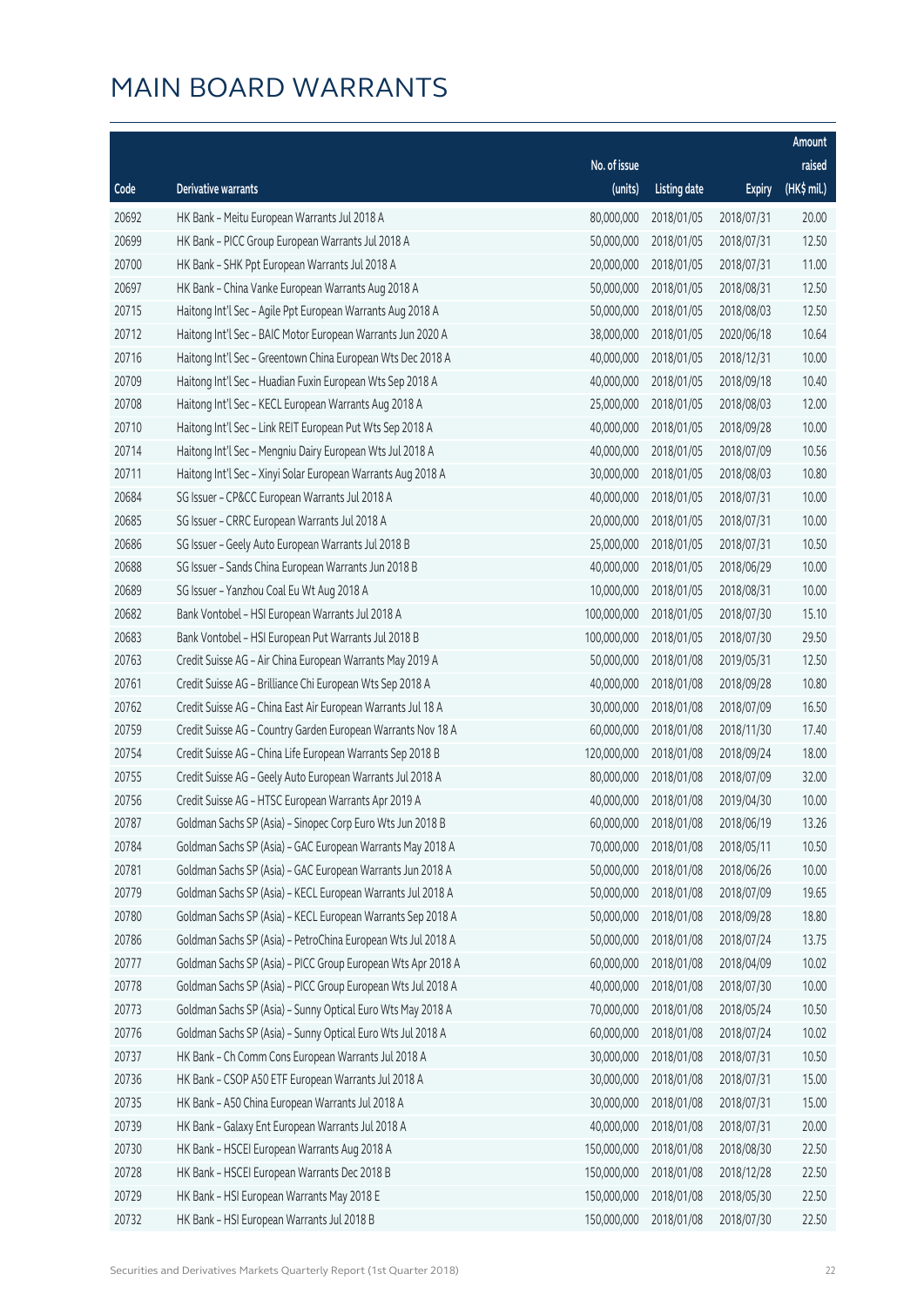|       |                                                              |              |                       |               | Amount      |
|-------|--------------------------------------------------------------|--------------|-----------------------|---------------|-------------|
|       |                                                              | No. of issue |                       |               | raised      |
| Code  | <b>Derivative warrants</b>                                   | (units)      | <b>Listing date</b>   | <b>Expiry</b> | (HK\$ mil.) |
| 20726 | HK Bank - HSI European Put Warrants Jun 2018 F               | 200,000,000  | 2018/01/08            | 2018/06/28    | 32.00       |
| 20727 | HK Bank - HSI European Put Warrants Jun 2018 G               | 200,000,000  | 2018/01/08            | 2018/06/28    | 32.00       |
| 20740 | HK Bank - Sands China European Warrants Sep 2018 A           | 50,000,000   | 2018/01/08            | 2018/09/28    | 14.00       |
| 20738 | HK Bank - SMIC European Warrants Aug 2018 A                  | 100,000,000  | 2018/01/08            | 2018/08/31    | 25.00       |
| 20744 | Haitong Int'l Sec - Angang Steel European Warrants Jan 2019A | 80,000,000   | 2018/01/08            | 2019/01/11    | 14.16       |
| 20745 | Haitong Int'l Sec - China State Con European Warrants Dec18A | 68,000,000   | 2018/01/08            | 2018/12/20    | 11.42       |
| 20748 | Haitong Int'l Sec - Kingsoft European Warrants Apr 2018 B    | 60,000,000   | 2018/01/08            | 2018/04/26    | 12.54       |
| 20749 | Haitong Int'l Sec - Kingsoft European Warrants Jul 2018 A    | 40,000,000   | 2018/01/08            | 2018/07/09    | 10.12       |
| 20750 | Haitong Int'l Sec - Kingsoft European Warrants Aug 2018 A    | 40,000,000   | 2018/01/08            | 2018/08/20    | 10.20       |
| 20718 | Haitong Int'l Sec - Ping An European Warrants Aug 2018 A     | 80,000,000   | 2018/01/08            | 2018/08/27    | 86.40       |
| 20725 | Haitong Int'l Sec - Ping An European Warrants Sep 2018 D     | 80,000,000   | 2018/01/08            | 2018/09/28    | 54.56       |
| 20717 | Haitong Int'l Sec - Ping An European Warrants Jun 2020 A     | 800,000,000  | 2018/01/08            | 2020/06/30    | 223.20      |
| 20719 | Haitong Int'l Sec - Ping An European Warrants Jun 2020 B     | 800,000,000  | 2018/01/08            | 2020/06/30    | 212.00      |
| 20720 | Haitong Int'l Sec - Ping An European Warrants Sep 2020 A     | 800,000,000  | 2018/01/08            | 2020/09/30    | 208.80      |
| 20721 | Haitong Int'l Sec - Ping An European Warrants Dec 2020 A     | 800,000,000  | 2018/01/08            | 2020/12/31    | 206.40      |
| 20723 | Haitong Int'l Sec - Ping An European Warrants Mar 2021 A     | 800,000,000  | 2018/01/08            | 2021/03/31    | 200.00      |
| 20742 | Haitong Int'l Sec - Swire Pacific A European Warrants Jul18A | 35,000,000   | 2018/01/08            | 2018/07/23    | 10.99       |
| 20741 | Haitong Int'l Sec - Wharf European Warrants Jul 2018 A       | 40,000,000   | 2018/01/08            | 2018/07/09    | 10.00       |
| 20743 | Haitong Int'l Sec - WH Group European Warrants Aug 2018 A    | 12,000,000   | 2018/01/08            | 2018/08/03    | 10.80       |
| 20746 | Haitong Int'l Sec - Yongda Auto European Warrants Jul 2019 A | 40,000,000   | 2018/01/08            | 2019/07/18    | 10.00       |
| 20772 | J P Morgan SP BV - China Mobile European Wts Jun 2018 B      | 100,000,000  | 2018/01/08            | 2018/06/29    | 15.60       |
| 20769 | J P Morgan SP BV - HSBC European Warrants Jul 2018 C         | 100,000,000  | 2018/01/08            | 2018/07/31    | 15.20       |
| 20770 | J P Morgan SP BV - HSBC European Warrants Dec 2018 A         | 100,000,000  | 2018/01/08            | 2018/12/31    | 15.40       |
| 20767 | J P Morgan SP BV - HSI European Warrants Jul 2018 D          | 300,000,000  | 2018/01/08            | 2018/07/30    | 45.90       |
| 20766 | J P Morgan SP BV - HSI European Put Warrants Aug 2018 B      | 300,000,000  | 2018/01/08            | 2018/08/30    | 77.10       |
| 20768 | J P Morgan SP BV - ICBC European Warrants Sep 2018 A         | 100,000,000  | 2018/01/08            | 2018/09/28    | 15.00       |
| 20752 | Macquarie Bank Ltd. - Kingsoft European Warrants Aug 2018 A  |              | 40,000,000 2018/01/08 | 2018/08/02    | 10.00       |
| 20753 | Macquarie Bank Ltd. - Techtronic Ind European Wts Dec 2018 A | 15,000,000   | 2018/01/08            | 2018/12/18    | 10.01       |
| 20796 | BOCI Asia Ltd. - HKEX European Warrants Jul 2018 A           | 200,000,000  | 2018/01/09            | 2018/07/24    | 30.00       |
| 20800 | BOCI Asia Ltd. - ZA Onine European Warrants Jul 2018 A       | 50,000,000   | 2018/01/09            | 2018/07/10    | 17.70       |
| 20798 | BNP Paribas Issuance B.V. - ZA Onine European Wts Aug18A     | 40,000,000   | 2018/01/09            | 2018/08/02    | 31.60       |
| 20825 | Credit Suisse AG - ZA Onine European Warrants Jul 2018 A     | 20,000,000   | 2018/01/09            | 2018/07/09    | 18.60       |
| 20824 | Credit Suisse AG - ZA Onine European Warrants Jun 2019 A     | 150,000,000  | 2018/01/09            | 2019/06/28    | 37.50       |
| 20809 | Bank of East Asia - Yanzhou Coal European Wts Dec 2018 B     | 40,000,000   | 2018/01/09            | 2018/12/31    | 10.32       |
| 20807 | Bank of East Asia - ZA Onine European Warrants Oct 2018 A    | 18,000,000   | 2018/01/09            | 2018/10/02    | 10.94       |
| 20808 | Bank of East Asia - ZA Onine European Warrants Dec 2019 A    | 80,000,000   | 2018/01/09            | 2019/12/31    | 20.40       |
| 20828 | Goldman Sachs SP (Asia) - HKEX European Put Wts May 2018 G   | 150,000,000  | 2018/01/09            | 2018/05/24    | 23.55       |
| 20829 | Goldman Sachs SP (Asia) - HSBC European Put Wts Apr 2018 D   | 80,000,000   | 2018/01/09            | 2018/04/09    | 12.00       |
| 20826 | Goldman Sachs SP (Asia) - Ping An European Wts Jun 2018 I    | 80,000,000   | 2018/01/09            | 2018/06/22    | 12.08       |
| 20827 | Goldman Sachs SP (Asia) - Tencent European Put Wt May 2018 T | 100,000,000  | 2018/01/09            | 2018/05/28    | 28.70       |
| 20797 | HK Bank - ZA Onine European Warrants Jul 2018 A              | 40,000,000   | 2018/01/09            | 2018/07/31    | 20.00       |
| 20820 | Haitong Int'l Sec - ZA Onine European Warrants Jul 2018 A    | 40,000,000   | 2018/01/09            | 2018/07/09    | 20.80       |
| 20815 | Haitong Int'l Sec - ZA Onine European Warrants Jul 2019 A    | 400,000,000  | 2018/01/09            | 2019/07/08    | 100.00      |
| 20819 | Haitong Int'l Sec - ZA Onine European Warrants Oct 2019 A    | 400,000,000  | 2018/01/09            | 2019/10/14    | 100.00      |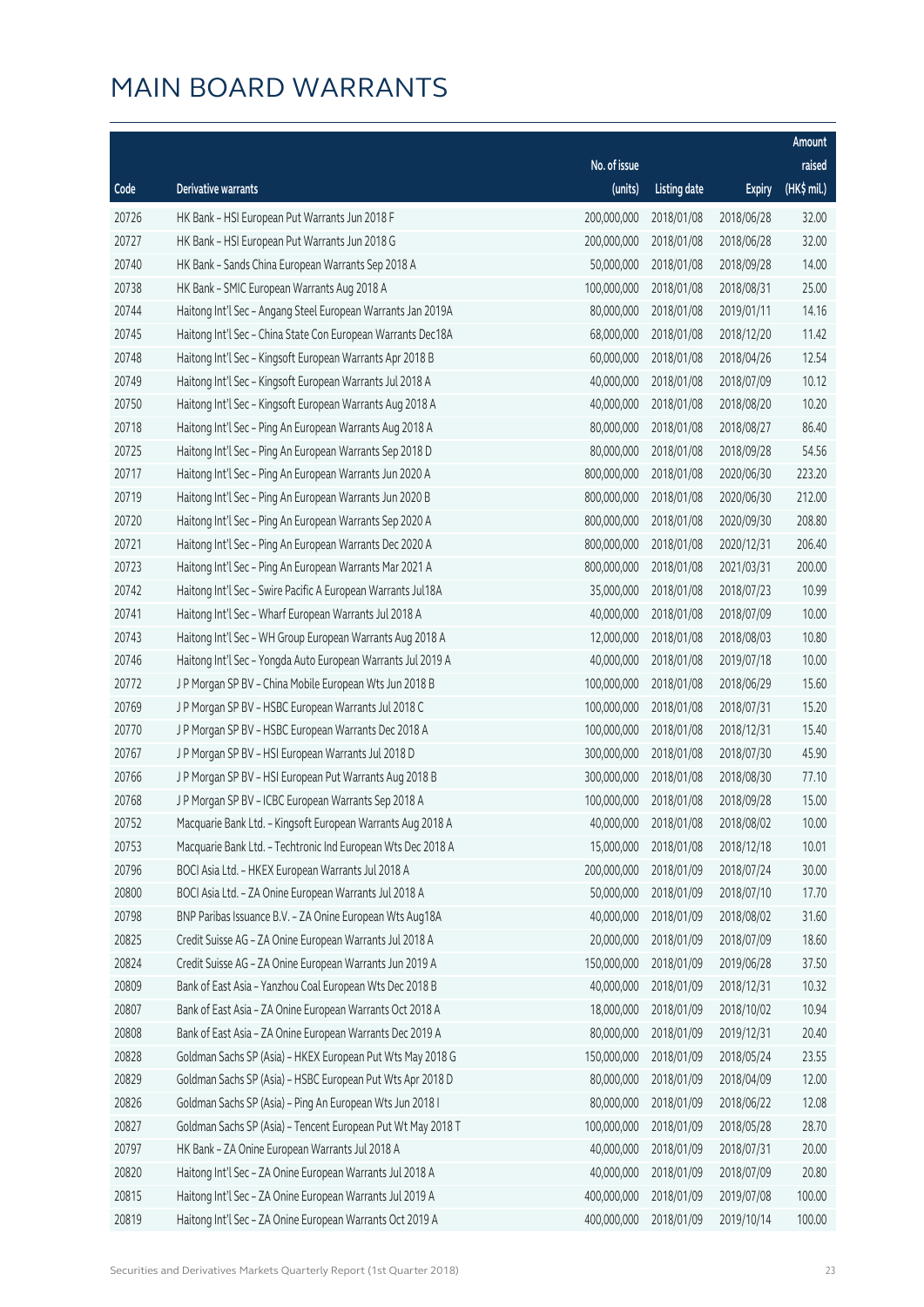|       |                                                              |              |                       |               | Amount      |
|-------|--------------------------------------------------------------|--------------|-----------------------|---------------|-------------|
|       |                                                              | No. of issue |                       |               | raised      |
| Code  | Derivative warrants                                          | (units)      | <b>Listing date</b>   | <b>Expiry</b> | (HK\$ mil.) |
| 20832 | J P Morgan SP BV - CC Bank European Put Wts Jul 2018 B       | 100,000,000  | 2018/01/09            | 2018/07/16    | 33.10       |
| 20831 | J P Morgan SP BV - HKEX European Put Wts Jun 2018 D          | 200,000,000  | 2018/01/09            | 2018/06/29    | 35.80       |
| 20830 | J P Morgan SP BV - HSBC European Put Warrants Jul 2018 D     | 100,000,000  | 2018/01/09            | 2018/07/20    | 32.60       |
| 20833 | J P Morgan SP BV - ZA Onine European Warrants Mar 2019 A     | 100,000,000  | 2018/01/09            | 2019/03/28    | 25.00       |
| 20794 | Macquarie Bank Ltd. - A50 China European Put Wts Aug 2018 A  | 19,000,000   | 2018/01/09            | 2018/08/02    | 10.34       |
| 20791 | Macquarie Bank Ltd. - Geely Auto European Wts Aug 2018 A     | 31,000,000   | 2018/01/09            | 2018/08/02    | 10.17       |
| 20792 | Macquarie Bank Ltd. - Ping An European Put Warrants Aug 18 E | 15,000,000   | 2018/01/09            | 2018/08/02    | 10.02       |
| 20793 | Macquarie Bank Ltd. - Tencent European Warrants Jul 2018 K   | 35,000,000   | 2018/01/09            | 2018/07/26    | 10.01       |
| 20821 | Macquarie Bank Ltd. - ZA Onine European Warrants Aug 2018 A  | 9,500,000    | 2018/01/09            | 2018/08/15    | 10.49       |
| 20822 | Macquarie Bank Ltd. - ZA Onine European Warrants Nov 2018 A  | 9,500,000    | 2018/01/09            | 2018/11/15    | 10.57       |
| 20823 | Macquarie Bank Ltd. - ZA Onine European Warrants Feb 2019 A  | 8,800,000    | 2018/01/09            | 2019/02/15    | 10.29       |
| 20789 | SG Issuer - CC Bank European Warrants Jul 2018 B             | 60,000,000   | 2018/01/09            | 2018/07/31    | 15.00       |
| 20790 | SG Issuer - Country Garden European Warrants Aug 2018 A      | 60,000,000   | 2018/01/09            | 2018/08/31    | 15.00       |
| 20814 | SG Issuer - Jiangxi Copper European Warrants Jul 2018 B      | 10,000,000   | 2018/01/09            | 2018/07/31    | 10.00       |
| 20788 | SG Issuer - Kingsoft European Warrants Jul 2018 A            | 40,000,000   | 2018/01/09            | 2018/07/31    | 11.20       |
| 20810 | SG Issuer - China Vanke European Warrants Aug 2018 A         | 30,000,000   | 2018/01/09            | 2018/08/31    | 12.15       |
| 20799 | SG Issuer - ZA Onine European Warrants Mar 2019 A            | 100,000,000  | 2018/01/09            | 2019/03/29    | 25.00       |
| 20835 | UBS AG - ZA Onine European Warrants Jul 2018 A               | 40,000,000   | 2018/01/09            | 2018/07/09    | 38.28       |
| 20836 | UBS AG - ZA Onine European Warrants Apr 2019 A               | 100,000,000  | 2018/01/09            | 2019/04/29    | 25.00       |
| 20864 | BOCI Asia Ltd. - Agricultural Bank European Wts Aug 2018 A   | 100,000,000  | 2018/01/10            | 2018/08/24    | 17.70       |
| 20865 | BOCI Asia Ltd. - Kingsoft European Warrants Jun 2018 B       | 50,000,000   | 2018/01/10            | 2018/06/15    | 14.90       |
| 20863 | BOCI Asia Ltd. - Ping An European Warrants Sep 2018 A        | 100,000,000  | 2018/01/10            | 2018/09/28    | 76.80       |
| 20862 | BOCI Asia Ltd. - ZA Onine European Warrants Mar 2019 A       | 100,000,000  | 2018/01/10            | 2019/03/22    | 25.00       |
| 20846 | BNP Paribas Issuance B.V. - AIA European Wts Jun 2018 A      | 50,000,000   | 2018/01/10            | 2018/06/04    | 10.00       |
| 20845 | BNP Paribas Issuance B.V. - HKEX European Wts Aug 2018 A     | 80,000,000   | 2018/01/10            | 2018/08/02    | 12.00       |
| 20839 | BNP Paribas Issuance B.V. - China Vanke Euro Wts Dec 2018 A  | 40,000,000   | 2018/01/10            | 2018/12/04    | 14.80       |
| 20837 | BNP Paribas Issuance B.V. - Goldwind European Wts Dec18A     |              | 50,000,000 2018/01/10 | 2018/12/04    | 15.00       |
| 20838 | BNP Paribas Issuance B.V. - Zijin Mining Eu Wts Sep 2018 A   | 40,000,000   | 2018/01/10            | 2018/09/04    | 10.00       |
| 20875 | Credit Suisse AG - AIA European Put Warrants May 2018 A      | 60,000,000   | 2018/01/10            | 2018/05/31    | 10.02       |
| 20873 | Credit Suisse AG - BBMG European Warrants Jul 2018 A         | 25,000,000   | 2018/01/10            | 2018/07/09    | 10.00       |
| 20874 | Credit Suisse AG - CC Bank European Put Warrants Jul 2018 B  | 50,000,000   | 2018/01/10            | 2018/07/31    | 13.50       |
| 20868 | Credit Suisse AG - Country Garden European Warrants Oct 18 B | 60,000,000   | 2018/01/10            | 2018/10/31    | 15.00       |
| 20869 | Credit Suisse AG - Ch Overseas European Warrants Aug 2018 A  | 70,000,000   | 2018/01/10            | 2018/08/31    | 10.50       |
| 20870 | Credit Suisse AG - Ch Overseas European Put Warrants Jul 18A | 60,000,000   | 2018/01/10            | 2018/07/03    | 10.20       |
| 20867 | Credit Suisse AG - HKEX European Warrants Sep 2018 B         | 200,000,000  | 2018/01/10            | 2018/09/28    | 30.00       |
| 20878 | Credit Suisse AG - Tencent European Wts Jul 2018 B           | 250,000,000  | 2018/01/10            | 2018/07/09    | 62.50       |
| 20871 | Credit Suisse AG - China Vanke European Warrants Jul 2018 A  | 40,000,000   | 2018/01/10            | 2018/07/31    | 14.00       |
| 20876 | Credit Suisse AG - ZA Onine European Warrants Mar 2019 A     | 150,000,000  | 2018/01/10            | 2019/03/29    | 37.50       |
| 20891 | Goldman Sachs SP (Asia) - Country Garden Euro Wts Jul 2018 A | 50,000,000   | 2018/01/10            | 2018/07/26    | 10.00       |
| 20890 | Goldman Sachs SP (Asia) - Ping An European Wts Jun 2018 J    | 80,000,000   | 2018/01/10            | 2018/06/22    | 12.00       |
| 20842 | Goldman Sachs SP (Asia) - ZA Onine European Warrants Jul 18A | 20,000,000   | 2018/01/10            | 2018/07/10    | 13.26       |
| 20844 | Goldman Sachs SP (Asia) - ZA Onine European Warrants Jul 18B | 20,000,000   | 2018/01/10            | 2018/07/10    | 10.00       |
| 20841 | Goldman Sachs SP (Asia) - ZA Onine European Warrants Mar 19A | 80,000,000   | 2018/01/10            | 2019/03/18    | 20.00       |
| 20851 | HK Bank - Agricultural Bank European Warrants Nov 2018 A     | 80,000,000   | 2018/01/10            | 2018/11/30    | 20.00       |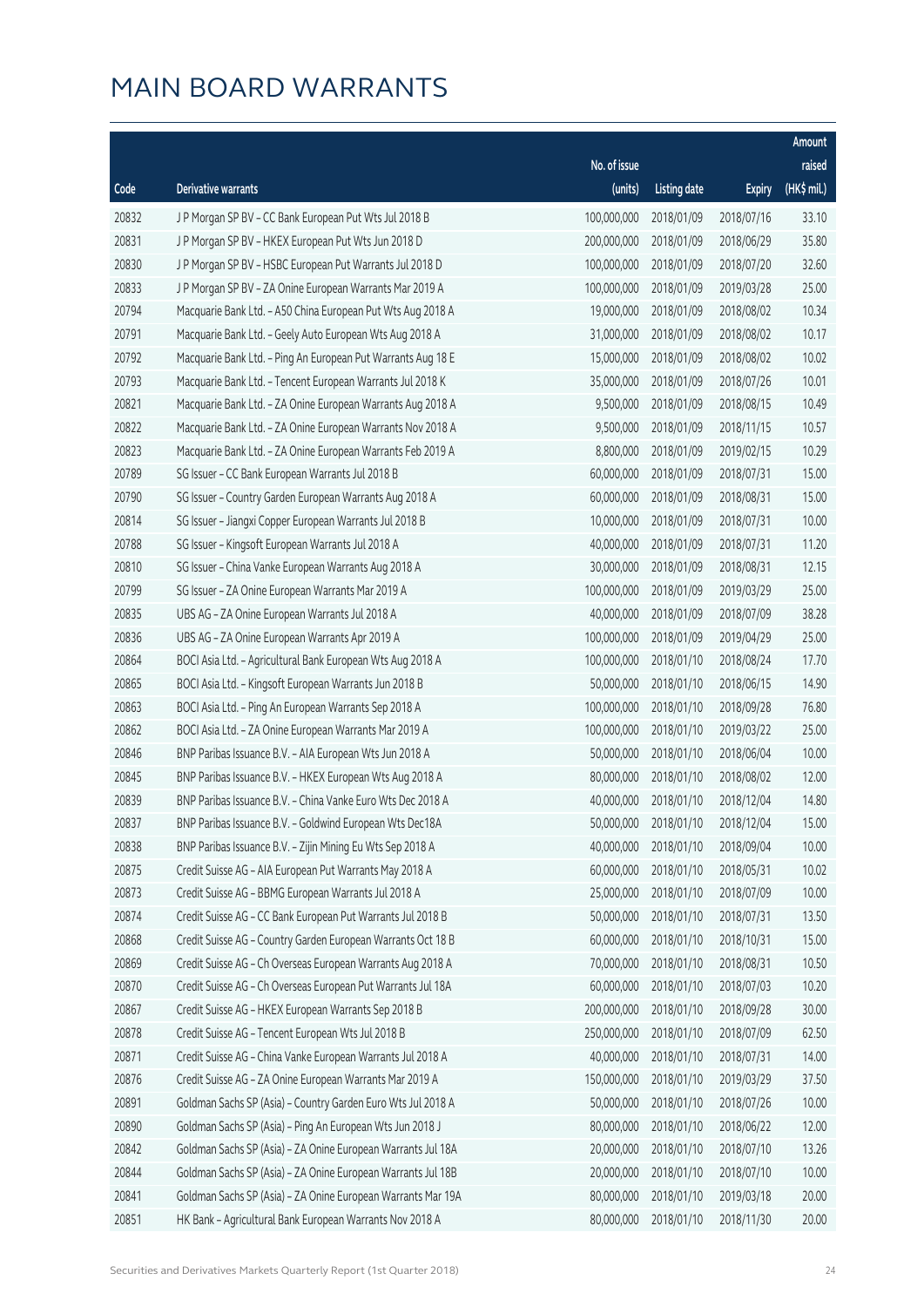|       |                                                              |              |                       |               | Amount      |
|-------|--------------------------------------------------------------|--------------|-----------------------|---------------|-------------|
|       |                                                              | No. of issue |                       |               | raised      |
| Code  | Derivative warrants                                          | (units)      | <b>Listing date</b>   | <b>Expiry</b> | (HK\$ mil.) |
| 20855 | HK Bank - CSPC Pharma European Warrants Sep 2018 A           | 50,000,000   | 2018/01/10            | 2018/09/28    | 12.50       |
| 20856 | HK Bank - HKEX European Warrants Oct 2018 A                  | 150,000,000  | 2018/01/10            | 2018/10/03    | 22.50       |
| 20854 | HK Bank - Sunny Optical European Warrants Sep 2018 A         | 100,000,000  | 2018/01/10            | 2018/09/28    | 25.00       |
| 20848 | HK Bank - Yanzhou Coal European Warrants Dec 2018 B          | 100,000,000  | 2018/01/10            | 2018/12/31    | 25.00       |
| 20882 | J P Morgan SP BV - CPIC European Warrants Jul 2018 A         | 80,000,000   | 2018/01/10            | 2018/07/31    | 20.32       |
| 20881 | J P Morgan SP BV - HKEX European Warrants Dec 2018 A         | 100,000,000  | 2018/01/10            | 2018/12/24    | 15.10       |
| 20883 | J P Morgan SP BV - ZA Onine European Warrants Jul 2018 A     | 20,000,000   | 2018/01/10            | 2018/07/09    | 17.80       |
| 20866 | Macquarie Bank Ltd. - China East Air European Wts Nov 2018 A | 9,000,000    | 2018/01/10            | 2018/11/16    | 10.21       |
| 20857 | SG Issuer - CKA European Warrants Jul 2018 A                 | 30,000,000   | 2018/01/10            | 2018/07/31    | 10.05       |
| 20859 | SG Issuer - Ping An European Warrants Jun 2020 A             | 500,000,000  | 2018/01/10            | 2020/06/30    | 125.00      |
| 20860 | SG Issuer - Ping An European Warrants Feb 2021 A             | 500,000,000  | 2018/01/10            | 2021/02/26    | 125.00      |
| 20879 | SG Issuer - ZA Onine European Warrants Jul 2018 A            | 20,000,000   | 2018/01/10            | 2018/07/09    | 22.40       |
| 20880 | SG Issuer - ZA Onine European Warrants May 2019 A            | 200,000,000  | 2018/01/10            | 2019/05/31    | 50.00       |
| 20861 | SG Issuer - ZTE European Warrants Jul 2018 A                 | 40,000,000   | 2018/01/10            | 2018/07/31    | 13.80       |
| 20885 | UBS AG - CHALCO European Warrants Sep 2018 A                 | 30,000,000   | 2018/01/10            | 2018/09/10    | 24.06       |
| 20889 | UBS AG - BankComm European Warrants Oct 2018 A               | 70,000,000   | 2018/01/10            | 2018/10/15    | 17.92       |
| 20886 | UBS AG - Huaneng Power European Warrants Oct 2018 A          | 70,000,000   | 2018/01/10            | 2018/10/15    | 21.84       |
| 20887 | UBS AG - Yanzhou Coal European Wts Oct 2018 A                | 15,000,000   | 2018/01/10            | 2018/10/15    | 17.40       |
| 20888 | UBS AG - Zijin Mining European Warrants Oct 2018 A           | 30,000,000   | 2018/01/10            | 2018/10/15    | 11.49       |
| 20893 | BNP Paribas Issuance B.V. - Ch Comm Cons Eur Wt Aug 2018 A   | 40,000,000   | 2018/01/11            | 2018/08/02    | 22.40       |
| 20896 | BNP Paribas Issuance B.V. - CK Asset European Wts Oct 2018 A | 40,000,000   | 2018/01/11            | 2018/10/03    | 10.80       |
| 20894 | BNP Paribas Issuance B.V. - Ch Molybdenum Eur Wts Oct 2018 A | 40,000,000   | 2018/01/11            | 2018/10/03    | 28.40       |
| 20895 | BNP Paribas Issuance B.V. - GCL-Poly Euro Wts Oct 2018 A     | 80,000,000   | 2018/01/11            | 2018/10/03    | 20.80       |
| 20937 | BNP Paribas Issuance B.V. - HKEX European Wts Jun 2018 D     | 80,000,000   | 2018/01/11            | 2018/06/04    | 12.00       |
| 20938 | BNP Paribas Issuance B.V. - HKEX European Wts Oct 2018 D     | 80,000,000   | 2018/01/11            | 2018/10/03    | 17.60       |
| 20939 | BNP Paribas Issuance B.V. - HKEX European Wts Apr 2019 A     | 80,000,000   | 2018/01/11            | 2019/04/02    | 20.80       |
| 20941 | BNP Paribas Issuance B.V. - Ping An European Wt Oct 2018 C   |              | 60,000,000 2018/01/11 | 2018/10/03    | 36.00       |
| 20942 | BNP Paribas Issuance B.V. - Ping An European Wt Apr 2019 A   | 60,000,000   | 2018/01/11            | 2019/04/02    | 41.40       |
| 20943 | BNP Paribas Issuance B.V. - Tencent Euro Wts Jun 2018 C      | 80,000,000   | 2018/01/11            | 2018/06/04    | 12.80       |
| 20945 | BNP Paribas Issuance B.V. - Tencent Euro Wts Jun 2018 D      | 80,000,000   | 2018/01/11            | 2018/06/04    | 15.20       |
| 20975 | Credit Suisse AG - China Mobile European Warrants May 2018 A | 70,000,000   | 2018/01/11            | 2018/05/18    | 14.00       |
| 20977 | Credit Suisse AG - Sinopec Corp European Warrants May 2018 A | 50,000,000   | 2018/01/11            | 2018/05/31    | 10.50       |
| 20974 | Credit Suisse AG - HKEX European Put Warrants Jun 2018 C     | 100,000,000  | 2018/01/11            | 2018/06/29    | 17.00       |
| 20976 | Credit Suisse AG - Lenovo European Warrants Jul 2018 A       | 50,000,000   | 2018/01/11            | 2018/07/31    | 12.50       |
| 20978 | Credit Suisse AG - PetroChina European Warrants Jul 2018 A   | 60,000,000   | 2018/01/11            | 2018/07/31    | 15.00       |
| 20979 | Credit Suisse AG - SUNAC European Warrants Jul 2018 A        | 40,000,000   | 2018/01/11            | 2018/07/10    | 26.00       |
| 20982 | Credit Suisse AG - Tencent Euro Put Wts May 2018 N           | 100,000,000  | 2018/01/11            | 2018/05/24    | 20.00       |
| 20981 | Credit Suisse AG - Zijin Mining European Warrants Jul 2018 A | 40,000,000   | 2018/01/11            | 2018/07/31    | 10.00       |
| 20984 | Goldman Sachs SP (Asia) - Country Garden Euro Wts Aug 2018 A | 50,000,000   | 2018/01/11            | 2018/08/31    | 12.50       |
| 20985 | Goldman Sachs SP (Asia) - HKEX European Warrants Sep 2018 E  | 150,000,000  | 2018/01/11            | 2018/09/20    | 22.50       |
| 20988 | Goldman Sachs SP (Asia) - HSI European Warrants May 2018 C   | 150,000,000  | 2018/01/11            | 2018/05/30    | 22.50       |
| 20989 | Goldman Sachs SP (Asia) - HSI European Warrants Jul 2018 A   | 150,000,000  | 2018/01/11            | 2018/07/30    | 22.50       |
| 20986 | Goldman Sachs SP (Asia) - HSI European Put Wts May 2018 B    | 150,000,000  | 2018/01/11            | 2018/05/30    | 22.50       |
| 20987 | Goldman Sachs SP (Asia) - HSI European Put Wts Jun 2018 C    | 150,000,000  | 2018/01/11            | 2018/06/28    | 22.50       |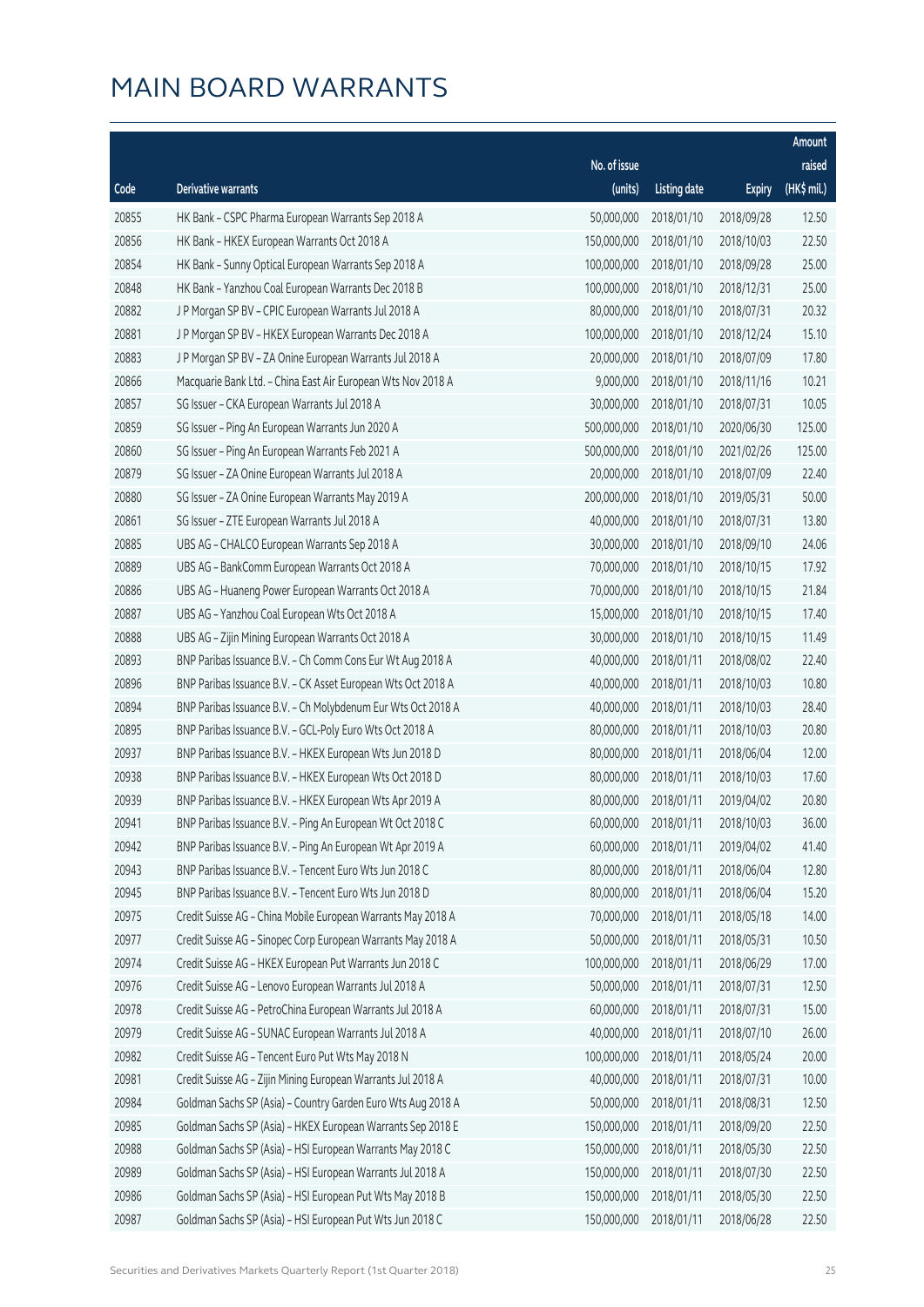|       |                                                              |                        |              |               | Amount      |
|-------|--------------------------------------------------------------|------------------------|--------------|---------------|-------------|
|       |                                                              | No. of issue           |              |               | raised      |
| Code  | <b>Derivative warrants</b>                                   | (units)                | Listing date | <b>Expiry</b> | (HK\$ mil.) |
| 20948 | HK Bank - CNOOC European Warrants Jul 2018 B                 | 50,000,000             | 2018/01/11   | 2018/07/31    | 20.00       |
| 20950 | HK Bank - HSCEI European Put Warrants Dec 2018 C             | 150,000,000            | 2018/01/11   | 2018/12/28    | 27.00       |
| 20949 | HK Bank - PetroChina European Warrants Sep 2018 A            | 50,000,000             | 2018/01/11   | 2018/09/28    | 15.00       |
| 20946 | HK Bank - ZA Onine European Warrants Dec 2018 A              | 200,000,000            | 2018/01/11   | 2018/12/31    | 50.00       |
| 20917 | Haitong Int'l Sec - Agricultural Bank European Wts Jun18B    | 80,000,000             | 2018/01/11   | 2018/06/04    | 19.20       |
| 20918 | Haitong Int'l Sec - Agricultural Bank European Wts Mar19A    | 80,000,000             | 2018/01/11   | 2019/03/29    | 21.60       |
| 20935 | Haitong Int'l Sec - BOCL European Warrants Jul 2018 A        | 80,000,000             | 2018/01/11   | 2018/07/31    | 20.00       |
| 20936 | Haitong Int'l Sec - BOCL European Warrants Aug 2018 B        | 80,000,000             | 2018/01/11   | 2018/08/28    | 14.40       |
| 20915 | Haitong Int'l Sec - CC Bank European Warrants Jul 2018 B     | 50,000,000             | 2018/01/11   | 2018/07/18    | 15.50       |
| 20916 | Haitong Int'l Sec - CC Bank European Warrants Aug 2018 A     | 50,000,000             | 2018/01/11   | 2018/08/28    | 15.00       |
| 20926 | Haitong Int'l Sec - Country Garden European Warrants Jul18 A | 100,000,000            | 2018/01/11   | 2018/07/27    | 18.70       |
| 20925 | Haitong Int'l Sec - Country Garden European Warrants Oct18 A | 100,000,000            | 2018/01/11   | 2018/10/18    | 25.50       |
| 20922 | Haitong Int'l Sec - CRRC European Warrants Aug 2018 A        | 20,000,000             | 2018/01/11   | 2018/08/28    | 14.00       |
| 20923 | Haitong Int'l Sec - CRRC European Warrants Sep 2018 A        | 25,000,000             | 2018/01/11   | 2018/09/28    | 12.50       |
| 20906 | Haitong Int'l Sec - HSBC European Warrants Jun 2018 D        | 80,000,000             | 2018/01/11   | 2018/06/15    | 16.96       |
| 20907 | Haitong Int'l Sec - HSBC European Warrants Jun 2018 E        | 80,000,000             | 2018/01/11   | 2018/06/27    | 14.80       |
| 20919 | Haitong Int'l Sec - ICBC European Warrants Jul 2018 A        | 80,000,000             | 2018/01/11   | 2018/07/26    | 25.60       |
| 20920 | Haitong Int'l Sec - ICBC European Warrants Jul 2018 B        | 80,000,000             | 2018/01/11   | 2018/07/18    | 20.00       |
| 20908 | Haitong Int'l Sec - Jiangxi Copper European Warrants Jul18 A | 12,500,000             | 2018/01/11   | 2018/07/30    | 12.63       |
| 20933 | Haitong Int'l Sec - Kingsoft European Warrants Jul 2018 B    | 40,000,000             | 2018/01/11   | 2018/07/11    | 13.04       |
| 20934 | Haitong Int'l Sec - Kingsoft European Warrants Jul 2018 C    | 40,000,000             | 2018/01/11   | 2018/07/31    | 10.00       |
| 20932 | Haitong Int'l Sec - Ping An European Warrants Jul 2018 B     | 40,000,000             | 2018/01/11   | 2018/07/26    | 29.80       |
| 20929 | Haitong Int'l Sec - Ping An European Put Warrants Jul 2018 A | 20,000,000             | 2018/01/11   | 2018/07/18    | 11.00       |
| 20912 | Haitong Int'l Sec - Tencent European Warrants Jun 2018 M     | 200,000,000            | 2018/01/11   | 2018/06/27    | 54.60       |
| 20910 | Haitong Int'l Sec - Tencent European Warrants Jul 2018 F     | 200,000,000            | 2018/01/11   | 2018/07/18    | 61.40       |
| 20914 | Haitong Int'l Sec - Tencent European Put Warrants May 2018 K | 100,000,000            | 2018/01/11   | 2018/05/25    | 28.10       |
| 20913 | Haitong Int'l Sec - Tencent European Put Warrants Aug 2018 D | 100,000,000 2018/01/11 |              | 2018/08/20    | 34.00       |
| 20927 | Haitong Int'l Sec - China Vanke European Warrants Jul 2018 A | 40,000,000             | 2018/01/11   | 2018/07/11    | 18.32       |
| 20928 | Haitong Int'l Sec - China Vanke European Warrants Aug 2018 A | 40,000,000             | 2018/01/11   | 2018/08/08    | 15.96       |
| 21010 | J P Morgan SP BV - Agricultural Bank Euro Warrants Nov 2018A | 100,000,000            | 2018/01/11   | 2018/11/30    | 25.00       |
| 21016 | J P Morgan SP BV - CC Bank European Wts Jul 2018 C           | 100,000,000            | 2018/01/11   | 2018/07/18    | 25.50       |
| 21015 | J P Morgan SP BV - China East Air European Warrants Jul 18 A | 30,000,000             | 2018/01/11   | 2018/07/31    | 17.34       |
| 21013 | J P Morgan SP BV - CICC European Warrants May 2018 A         | 70,000,000             | 2018/01/11   | 2018/05/30    | 10.57       |
| 21012 | J P Morgan SP BV - Minsheng Bank European Wts Jul 2018 B     | 100,000,000            | 2018/01/11   | 2018/07/31    | 31.10       |
| 21005 | J P Morgan SP BV - CNOOC European Warrants Jul 2018 B        | 100,000,000            | 2018/01/11   | 2018/07/31    | 37.60       |
| 21006 | J P Morgan SP BV - CNOOC European Put Warrants Jul 2018 C    | 100,000,000            | 2018/01/11   | 2018/07/10    | 54.90       |
| 21008 | J P Morgan SP BV - Fosun Pharma European Warrants Sep 2018 A | 20,000,000             | 2018/01/11   | 2018/09/03    | 14.80       |
| 21007 | J P Morgan SP BV - HSCEI European Put Warrants May 2018 B    | 200,000,000            | 2018/01/11   | 2018/05/30    | 30.00       |
| 21014 | J P Morgan SP BV - Ping An European Warrants Apr 2018 C      | 100,000,000            | 2018/01/11   | 2018/04/27    | 61.20       |
| 20968 | Macquarie Bank Ltd. - CC Bank European Warrants Dec 2018 A   | 28,000,000             | 2018/01/11   | 2018/12/04    | 10.11       |
| 20970 | Macquarie Bank Ltd. - CK Asset European Warrants Oct 2018 A  | 24,500,000             | 2018/01/11   | 2018/10/03    | 10.07       |
| 20973 | Macquarie Bank Ltd. - CRRC European Warrants Dec 2020 A      | 50,000,000             | 2018/01/11   | 2020/12/31    | 12.50       |
| 20966 | Macquarie Bank Ltd. - Geely Auto European Put Wts Sep 2018 A | 22,000,000             | 2018/01/11   | 2018/09/04    | 10.21       |
| 20965 | Macquarie Bank Ltd. - Kingsoft European Put Warrants Sep18 A | 30,000,000             | 2018/01/11   | 2018/09/04    | 10.29       |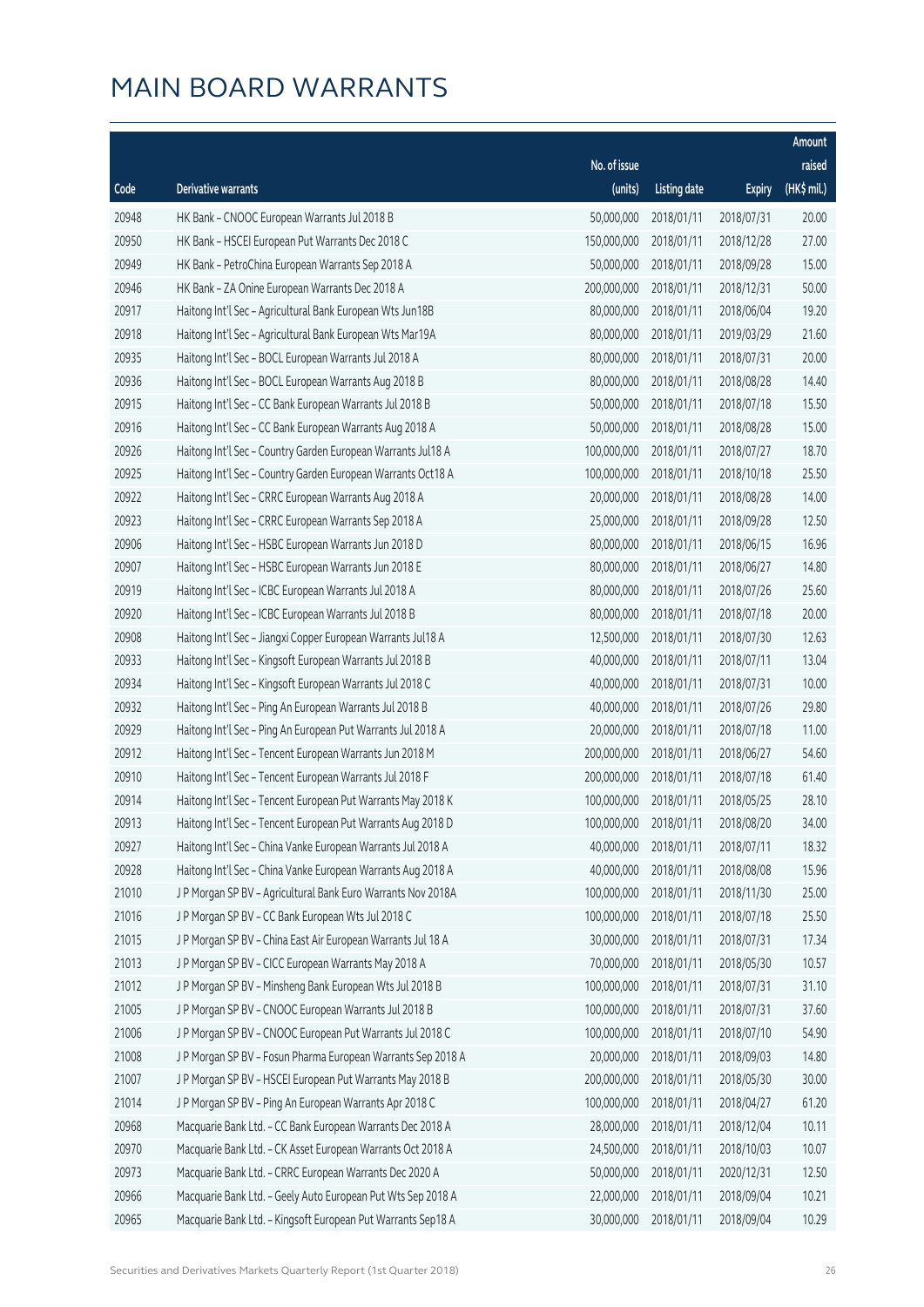|        |                                                              |              |                       |               | Amount      |
|--------|--------------------------------------------------------------|--------------|-----------------------|---------------|-------------|
|        |                                                              | No. of issue |                       |               | raised      |
| Code   | Derivative warrants                                          | (units)      | <b>Listing date</b>   | <b>Expiry</b> | (HK\$ mil.) |
| 20969  | Macquarie Bank Ltd. - NCI European Warrants Oct 2018 A       | 15,500,000   | 2018/01/11            | 2018/10/03    | 10.17       |
| 20964  | Macquarie Bank Ltd. - Sino Biopharm European Wts Feb 2019 A  | 35,000,000   | 2018/01/11            | 2019/02/18    | 10.19       |
| 20971  | Macquarie Bank Ltd. - China Vanke European Wts Dec 2018 A    | 17,300,000   | 2018/01/11            | 2018/12/31    | 10.09       |
| 20951  | SG Issuer - CC Bank European Warrants Apr 2018 C             | 60,000,000   | 2018/01/11            | 2018/04/30    | 15.60       |
| 20952  | SG Issuer - CC Bank European Put Warrants Jul 2018 C         | 40,000,000   | 2018/01/11            | 2018/07/31    | 13.60       |
| 20953  | SG Issuer - HKEX European Warrants Jul 2018 C                | 200,000,000  | 2018/01/11            | 2018/07/31    | 30.00       |
| 20963  | SG Issuer - HSCEI European Warrants Oct 2018 A               | 150,000,000  | 2018/01/11            | 2018/10/30    | 37.50       |
| 20960  | SG Issuer - HSCEI European Put Warrants Jul 2018 A           | 150,000,000  | 2018/01/11            | 2018/07/30    | 37.50       |
| 21004  | SG Issuer - HSI European Warrants Jul 2018 C                 | 150,000,000  | 2018/01/11            | 2018/07/30    | 24.00       |
| 20954  | SG Issuer - ICBC European Warrants Jul 2018 B                | 60,000,000   | 2018/01/11            | 2018/07/31    | 15.00       |
| 20955  | SG Issuer - PetroChina European Warrants Jul 2018 A          | 40,000,000   | 2018/01/11            | 2018/07/31    | 10.00       |
| 20956  | SG Issuer - Ping An European Warrants Aug 2018 D             | 80,000,000   | 2018/01/11            | 2018/08/31    | 77.60       |
| 20957  | SG Issuer - Sands China European Put Warrants Jul 2018 A     | 40,000,000   | 2018/01/11            | 2018/07/31    | 10.00       |
| 20959  | SG Issuer - Zijin Mining European Warrants Jul 2018 A        | 30,000,000   | 2018/01/11            | 2018/07/31    | 10.05       |
| 20994  | UBS AG - Agricultural Bank European Warrants Feb 2019 A      | 70,000,000   | 2018/01/11            | 2019/02/25    | 17.50       |
| 20991  | UBS AG - CC Bank European Warrants Jul 2018 A                | 70,000,000   | 2018/01/11            | 2018/07/10    | 18.13       |
| 20997  | UBS AG - CNOOC European Warrants Jul 2018 C                  | 40,000,000   | 2018/01/11            | 2018/07/10    | 14.64       |
| 21002  | UBS AG - Ch Oilfield European Warrants Nov 2019 A            | 70,000,000   | 2018/01/11            | 2019/11/18    | 17.50       |
| 20996  | UBS AG - Sinopec Corp European Warrants Aug 2018 A           | 50,000,000   | 2018/01/11            | 2018/08/13    | 12.50       |
| 20999  | UBS AG - HKEX European Warrants Sep 2018 C                   | 300,000,000  | 2018/01/11            | 2018/09/20    | 45.60       |
| 20993  | UBS AG - ICBC European Warrants Jul 2018 B                   | 70,000,000   | 2018/01/11            | 2018/07/27    | 19.04       |
| 20995  | UBS AG - PetroChina European Warrants Jun 2018 B             | 50,000,000   | 2018/01/11            | 2018/06/22    | 10.05       |
| 21000  | UBS AG - WH Group European Warrants Sep 2019 A               | 50,000,000   | 2018/01/11            | 2019/09/30    | 12.50       |
| 21001  | UBS AG - ZA Onine European Warrants Jan 2019 A               | 100,000,000  | 2018/01/11            | 2019/01/28    | 25.00       |
| 20899  | Bank Vontobel - CC Bank European Warrants Aug 2018 A         | 50,000,000   | 2018/01/11            | 2018/08/02    | 12.60       |
| 20903  | Bank Vontobel - Ch Comm Cons European Warrants Jul 2018 A    | 30,000,000   | 2018/01/11            | 2018/07/25    | 10.44       |
| 20897  | Bank Vontobel - Sinopec Corp European Warrants May 2018 B    |              | 70,000,000 2018/01/11 | 2018/05/31    | 11.27       |
| 20901  | Bank Vontobel - HKEX European Warrants Aug 2018 A            | 140,000,000  | 2018/01/11            | 2018/08/03    | 21.14       |
| 20904  | Bank Vontobel - Wharf European Warrants Jul 2018 A           | 50,000,000   | 2018/01/11            | 2018/07/16    | 12.60       |
| 19157# | Credit Suisse AG - Ping An European Warrants May 2018 H      | 80,000,000   | 2018/01/11            | 2018/05/23    | 32.00       |
| 21087  | BOCI Asia Ltd. - China Life European Warrants Jun 2018 B     | 100,000,000  | 2018/01/12            | 2018/06/26    | 15.90       |
| 21085  | BOCI Asia Ltd. - China Life European Warrants Aug 2018 A     | 100,000,000  | 2018/01/12            | 2018/08/29    | 18.60       |
| 21084  | BOCI Asia Ltd. - CNOOC European Warrants Jul 2018 A          | 50,000,000   | 2018/01/12            | 2018/07/12    | 18.45       |
| 21082  | BOCI Asia Ltd. - Sinopec Corp European Warrants May 2018 A   | 80,000,000   | 2018/01/12            | 2018/05/28    | 18.56       |
| 21088  | BOCI Asia Ltd. - NCI European Warrants Jul 2018 A            | 50,000,000   | 2018/01/12            | 2018/07/30    | 18.80       |
| 21091  | BOCI Asia Ltd. - Tencent European Put Wts Jun 2018 L         | 100,000,000  | 2018/01/12            | 2018/06/04    | 16.30       |
| 21017  | BNP Paribas Issuance B.V. - Ping An European Wt Jan 2021 A   | 400,000,000  | 2018/01/12            | 2021/01/04    | 68.00       |
| 21071  | Credit Suisse AG - Anhui Conch European Warrants Jul 2018 A  | 70,000,000   | 2018/01/12            | 2018/07/11    | 17.50       |
| 21079  | Credit Suisse AG - Angang Steel European Warrants Jul 2018 A | 25,000,000   | 2018/01/12            | 2018/07/31    | 17.50       |
| 21078  | Credit Suisse AG - CC Bank European Warrants Jul 2018 C      | 70,000,000   | 2018/01/12            | 2018/07/31    | 17.50       |
| 21068  | Credit Suisse AG - CKA European Warrants Jul 2018 A          | 40,000,000   | 2018/01/12            | 2018/07/31    | 10.00       |
| 21069  | Credit Suisse AG - CKI Holdings European Warrants Aug 2018 A | 40,000,000   | 2018/01/12            | 2018/08/15    | 10.00       |
| 21070  | Credit Suisse AG - Ch Molybdenum European Warrants Jul 2018A | 30,000,000   | 2018/01/12            | 2018/07/11    | 16.50       |
| 21080  | Credit Suisse AG - CNBM European Warrants Jul 2018 A         | 25,000,000   | 2018/01/12            | 2018/07/11    | 14.50       |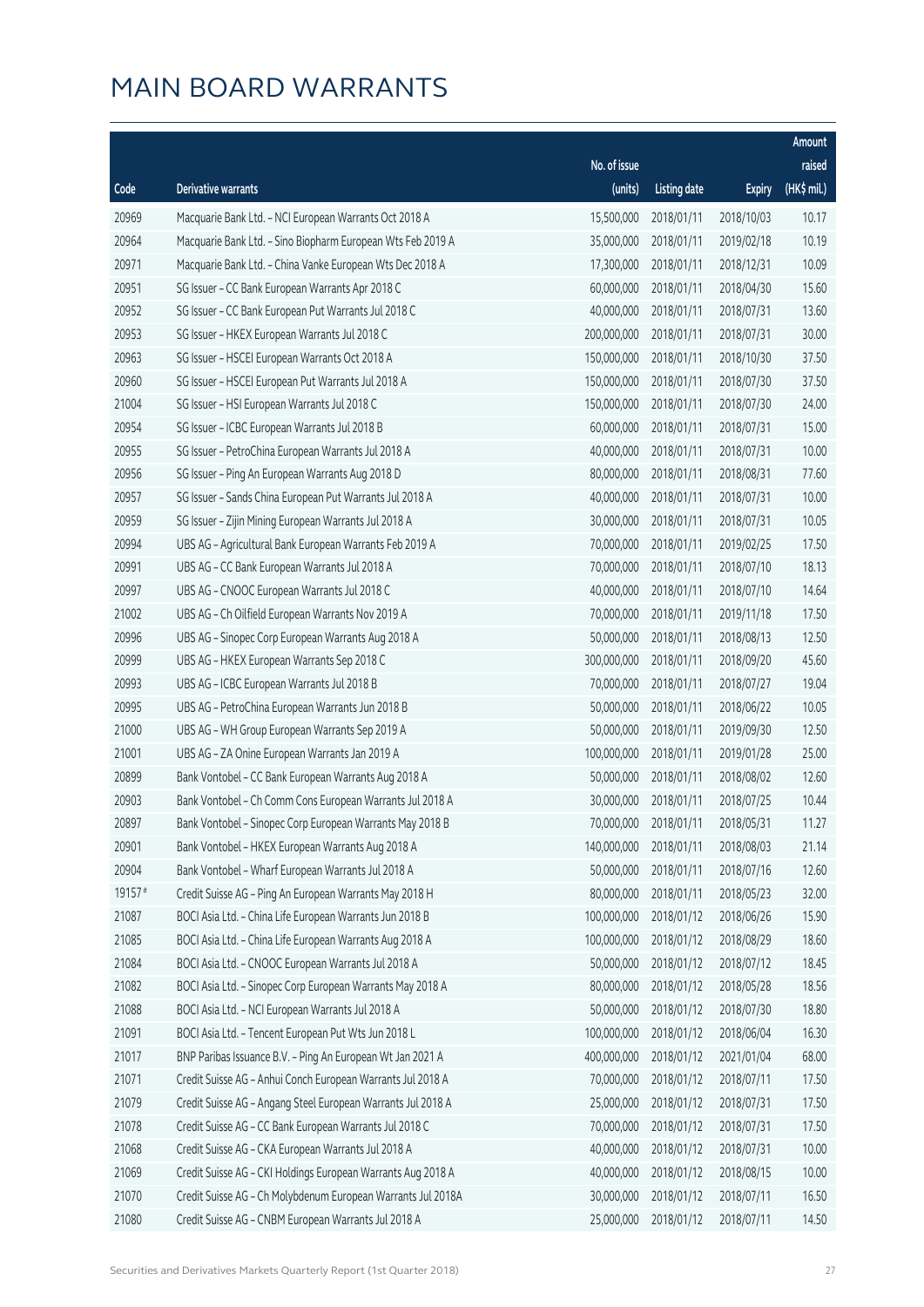|       |                                                              |              |                       |               | Amount       |
|-------|--------------------------------------------------------------|--------------|-----------------------|---------------|--------------|
|       |                                                              | No. of issue |                       |               | raised       |
| Code  | Derivative warrants                                          | (units)      | <b>Listing date</b>   | <b>Expiry</b> | $(HK\$ mil.) |
| 21066 | Credit Suisse AG - CNOOC European Warrants Jul 2018 A        | 40,000,000   | 2018/01/12            | 2018/07/31    | 10.60        |
| 21077 | Credit Suisse AG - A50 China European Warrants Jun 2018 A    | 40,000,000   | 2018/01/12            | 2018/06/22    | 13.20        |
| 21072 | Credit Suisse AG - R&F Ppt European Warrants Aug 2018 A      | 70,000,000   | 2018/01/12            | 2018/08/03    | 17.50        |
| 21067 | Credit Suisse AG - ICBC European Warrants Aug 2018 A         | 50,000,000   | 2018/01/12            | 2018/08/03    | 12.50        |
| 21081 | Credit Suisse AG - Kingsoft European Warrants Jul 2018 A     | 50,000,000   | 2018/01/12            | 2018/07/11    | 12.50        |
| 21076 | Credit Suisse AG - Meitu European Warrants Jul 2018 A        | 70,000,000   | 2018/01/12            | 2018/07/11    | 17.50        |
| 21061 | Credit Suisse AG - China Mengniu European Wts Aug 2018 A     | 50,000,000   | 2018/01/12            | 2018/08/17    | 12.50        |
| 21074 | Credit Suisse AG - PICC European Warrants May 2018 B         | 30,000,000   | 2018/01/12            | 2018/05/04    | 10.50        |
| 21075 | Credit Suisse AG - Sino Biopharm European Wts Sep 2018 A     | 50,000,000   | 2018/01/12            | 2018/09/28    | 12.50        |
| 21073 | Credit Suisse AG - Xinyi Solar European Warrants Jul 2018 A  | 35,000,000   | 2018/01/12            | 2018/07/11    | 11.20        |
| 21093 | Goldman Sachs SP (Asia) - Sinopec Corp Euro Wts May 2018 C   | 60,000,000   | 2018/01/12            | 2018/05/28    | 10.92        |
| 21098 | Goldman Sachs SP (Asia) - Lenovo European Wts May 2018 A     | 60,000,000   | 2018/01/12            | 2018/05/28    | 10.08        |
| 21096 | Goldman Sachs SP (Asia) - PetroChina European Wts Jun 2018 A | 80,000,000   | 2018/01/12            | 2018/06/27    | 12.00        |
| 21094 | Goldman Sachs SP (Asia) - Tencent European Wt Jun 2018 N     | 150,000,000  | 2018/01/12            | 2018/06/22    | 22.50        |
| 21095 | Goldman Sachs SP (Asia) - Tencent European Wt Jun 2018 O     | 150,000,000  | 2018/01/12            | 2018/06/22    | 22.50        |
| 21030 | HK Bank - BBMG European Warrants Sep 2018 A                  | 40,000,000   | 2018/01/12            | 2018/09/28    | 11.20        |
| 21031 | HK Bank - BOCL European Warrants Aug 2018 A                  | 80,000,000   | 2018/01/12            | 2018/08/10    | 12.00        |
| 21026 | HK Bank - Sinopec Corp European Warrants Sep 2018 B          | 50,000,000   | 2018/01/12            | 2018/09/28    | 12.50        |
| 21027 | HK Bank - Kingsoft European Warrants Aug 2018 A              | 40,000,000   | 2018/01/12            | 2018/08/31    | 10.40        |
| 21029 | HK Bank - Meitu European Warrants Aug 2018 A                 | 80,000,000   | 2018/01/12            | 2018/08/31    | 20.00        |
| 21032 | HK Bank - Tencent European Put Warrants Jun 2018 H           | 100,000,000  | 2018/01/12            | 2018/06/29    | 15.00        |
| 21089 | J P Morgan SP BV - CNBM European Warrants Jun 2018 A         | 40,000,000   | 2018/01/12            | 2018/06/11    | 18.12        |
| 21055 | J P Morgan SP BV - CRRC European Warrants Aug 2018 A         | 100,000,000  | 2018/01/12            | 2018/08/02    | 76.00        |
| 21056 | J P Morgan SP BV - HS H-SHARE European Warrants May 2018 A   | 100,000,000  | 2018/01/12            | 2018/05/31    | 20.00        |
| 21057 | J P Morgan SP BV - HS H-SHARE European Warrants Jul 2018 A   | 100,000,000  | 2018/01/12            | 2018/07/31    | 25.20        |
| 21060 | J P Morgan SP BV - HSI European Warrants Aug 2018 C          | 300,000,000  | 2018/01/12            | 2018/08/30    | 76.80        |
| 21053 | J P Morgan SP BV - Meitu European Warrants May 2018 A        |              | 70,000,000 2018/01/12 | 2018/05/02    | 11.20        |
| 21058 | J P Morgan SP BV - Tracker Fund European Warrants Dec 2018 B | 100,000,000  | 2018/01/12            | 2018/12/31    | 25.10        |
| 21054 | J P Morgan SP BV - China Vanke European Warrants Jul 2018 A  | 50,000,000   | 2018/01/12            | 2018/07/31    | 15.15        |
| 21090 | J P Morgan SP BV - Zijin Mining European Warrants Aug 2018 A | 60,000,000   | 2018/01/12            | 2018/08/02    | 15.48        |
| 21036 | Macquarie Bank Ltd. - CSOP A50 ETF European Wts Aug 2018 A   | 19,000,000   | 2018/01/12            | 2018/08/02    | 10.07        |
| 21033 | Macquarie Bank Ltd. - Tencent European Warrants Jul 2018 L   | 40,000,000   | 2018/01/12            | 2018/07/26    | 18.44        |
| 21041 | SG Issuer - China Life European Warrants Aug 2018 A          | 150,000,000  | 2018/01/12            | 2018/08/31    | 25.50        |
| 21043 | SG Issuer - China Res Land European Warrants Jul 2018 A      | 40,000,000   | 2018/01/12            | 2018/07/31    | 10.00        |
| 21044 | SG Issuer - GAC European Warrants Jun 2018 A                 | 50,000,000   | 2018/01/12            | 2018/06/29    | 10.75        |
| 21018 | SG Issuer - HSI European Put Warrants Jul 2018 D             | 150,000,000  | 2018/01/12            | 2018/07/30    | 24.75        |
| 21046 | SG Issuer - Meitu European Warrants Jun 2018 B               | 50,000,000   | 2018/01/12            | 2018/06/29    | 10.00        |
| 21047 | SG Issuer - PSBC European Warrants Aug 2018 A                | 40,000,000   | 2018/01/12            | 2018/08/31    | 10.00        |
| 21049 | SG Issuer - Wharf European Warrants Jul 2018 A               | 40,000,000   | 2018/01/12            | 2018/07/31    | 10.40        |
| 21052 | UBS AG - China Overseas European Warrants Jun 2018 A         | 60,000,000   | 2018/01/12            | 2018/06/22    | 10.32        |
| 21051 | UBS AG - Galaxy Ent European Warrants Jul 2018 A             | 70,000,000   | 2018/01/12            | 2018/07/11    | 33.60        |
| 21020 | Bank Vontobel - Agricultural Bank European Warrants May 18 A | 50,000,000   | 2018/01/12            | 2018/05/31    | 10.55        |
| 21021 | Bank Vontobel - CM Bank European Warrants May 2018 A         | 60,000,000   | 2018/01/12            | 2018/05/24    | 10.38        |
| 21025 | Bank Vontobel - HKEX European Put Warrants Jul 2018 B        | 100,000,000  | 2018/01/12            | 2018/07/04    | 16.90        |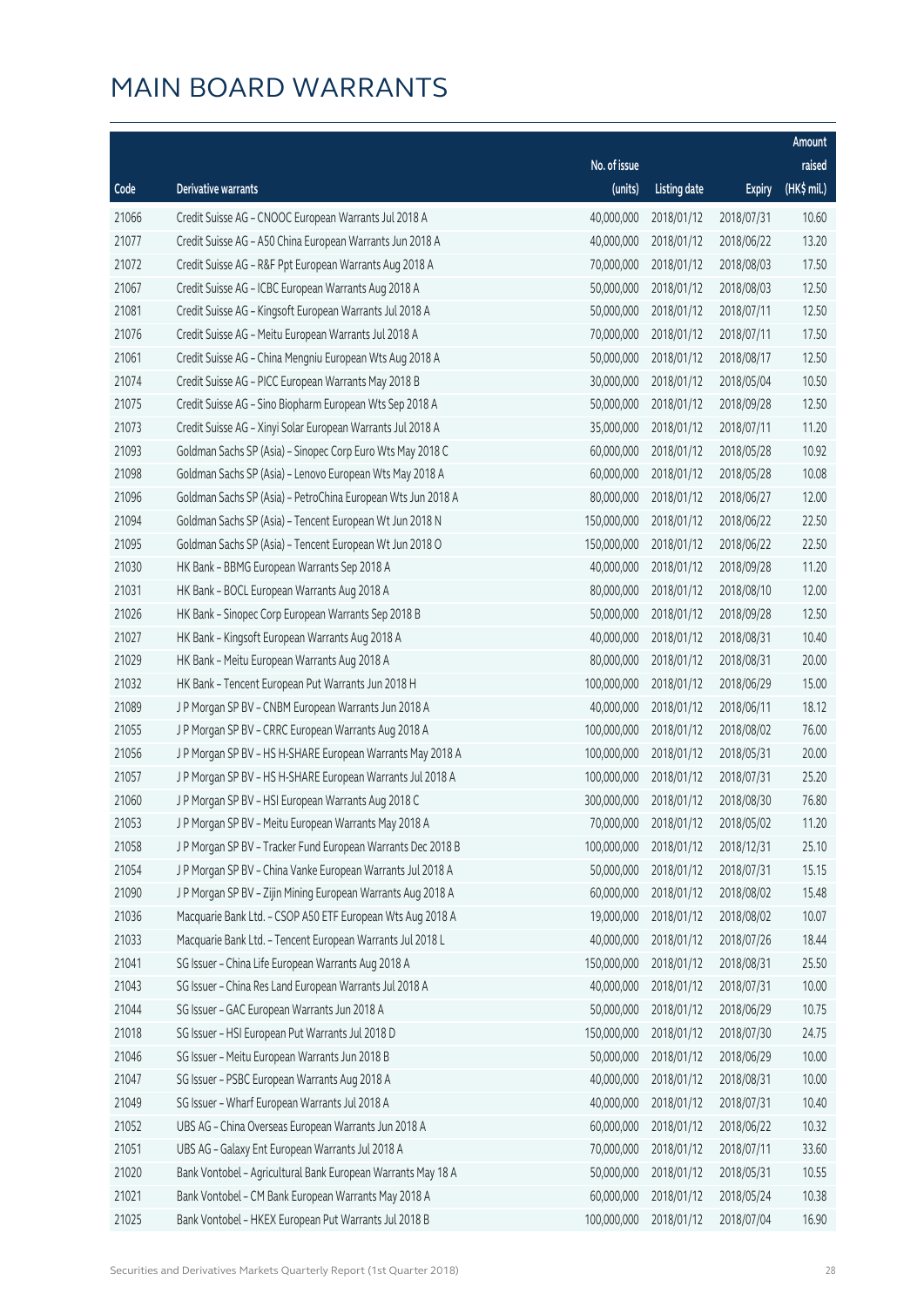|       |                                                              |              |                       |               | Amount       |
|-------|--------------------------------------------------------------|--------------|-----------------------|---------------|--------------|
|       |                                                              | No. of issue |                       |               | raised       |
| Code  | Derivative warrants                                          | (units)      | <b>Listing date</b>   | <b>Expiry</b> | $(HK\$ mil.) |
| 21037 | Bank Vontobel - HSI European Warrants May 2018 B             | 100,000,000  | 2018/01/12            | 2018/05/30    | 15.90        |
| 21040 | Bank Vontobel - HSI European Put Warrants May 2018 C         | 100,000,000  | 2018/01/12            | 2018/05/30    | 15.30        |
| 21039 | Bank Vontobel - HSI European Put Warrants Jan 2019 B         | 100,000,000  | 2018/01/12            | 2019/01/30    | 25.30        |
| 21019 | Bank Vontobel - Kingsoft European Warrants Jul 2018 A        | 50,000,000   | 2018/01/12            | 2018/07/16    | 12.65        |
| 21022 | Bank Vontobel - New World Dev European Warrants Apr 2018 A   | 25,000,000   | 2018/01/12            | 2018/04/23    | 10.10        |
| 21136 | BOCI Asia Ltd. - China Overseas European Warrants Oct 2018A  | 70,000,000   | 2018/01/15            | 2018/10/29    | 17.50        |
| 21137 | BOCI Asia Ltd. - Evergrande European Warrants Jul 2018 A     | 40,000,000   | 2018/01/15            | 2018/07/30    | 10.04        |
| 21135 | BOCI Asia Ltd. - Galaxy Ent European Warrants Jul 2018 A     | 100,000,000  | 2018/01/15            | 2018/07/30    | 31.30        |
| 21133 | BOCI Asia Ltd. - PetroChina European Warrants Jun 2018 A     | 80,000,000   | 2018/01/15            | 2018/06/28    | 12.80        |
| 21134 | BOCI Asia Ltd. - PetroChina European Warrants Jul 2018 B     | 80,000,000   | 2018/01/15            | 2018/07/30    | 20.88        |
| 21138 | BOCI Asia Ltd. - China Vanke European Warrants Oct 2018 A    | 70,000,000   | 2018/01/15            | 2018/10/29    | 37.10        |
| 21113 | BNP Paribas Issuance B.V. - CNOOC European Wts Nov 2018 B    | 40,000,000   | 2018/01/15            | 2018/11/02    | 15.60        |
| 21114 | BNP Paribas Issuance B.V. - Sinopec Corp Eu Wts Feb 2019 A   | 40,000,000   | 2018/01/15            | 2019/02/04    | 10.80        |
| 21141 | BNP Paribas Issuance B.V. - China Shenhua Euro Wts Jun 2018A | 80,000,000   | 2018/01/15            | 2018/06/13    | 12.80        |
| 21142 | BNP Paribas Issuance B.V. - China Shenhua Euro Wts Feb 2019A | 50,000,000   | 2018/01/15            | 2019/02/04    | 12.50        |
| 21143 | BNP Paribas Issuance B.V. - Yanzhou Coal Eur Wt Oct 2018 A   | 15,000,000   | 2018/01/15            | 2018/10/03    | 16.95        |
| 21160 | Credit Suisse AG - China Coal European Warrants Jul 2018 A   | 40,000,000   | 2018/01/15            | 2018/07/31    | 10.00        |
| 21158 | Credit Suisse AG - Chinares Cement European Warrants Jul 18A | 20,000,000   | 2018/01/15            | 2018/07/16    | 10.00        |
| 21161 | Credit Suisse AG - HKEX European Warrants May 2018 G         | 40,000,000   | 2018/01/15            | 2018/05/31    | 18.00        |
| 21159 | Credit Suisse AG - SUNAC European Warrants Jul 2018 B        | 40,000,000   | 2018/01/15            | 2018/07/31    | 28.00        |
| 21155 | Credit Suisse AG - Tracker Fund European Warrants Dec 2018 A | 40,000,000   | 2018/01/15            | 2018/12/31    | 10.00        |
| 21156 | Credit Suisse AG - Tracker Fund European Put Warrants Dec18B | 40,000,000   | 2018/01/15            | 2018/12/31    | 10.00        |
| 21188 | Goldman Sachs SP (Asia) - Country Garden Euro Wts Aug 2018 B | 50,000,000   | 2018/01/15            | 2018/08/31    | 12.50        |
| 21189 | Goldman Sachs SP (Asia) - China Overseas European Wts May18C | 80,000,000   | 2018/01/15            | 2018/05/17    | 12.00        |
| 21192 | Goldman Sachs SP (Asia) - Geely Auto European Wts May 2018 B | 60,000,000   | 2018/01/15            | 2018/05/14    | 10.02        |
| 21190 | Goldman Sachs SP (Asia) - Galaxy Ent European Wts Jun 2018 C | 80,000,000   | 2018/01/15            | 2018/06/13    | 12.00        |
| 21183 | Goldman Sachs SP (Asia) - Greatwall Motor Eur Wts Jun 2019 A |              | 70,000,000 2018/01/15 | 2019/06/25    | 10.50        |
| 21173 | Haitong Int'l Sec - China Cinda European Warrants Jul 2018 A | 50,000,000   | 2018/01/15            | 2018/07/31    | 12.50        |
| 21174 | Haitong Int'l Sec - China Cinda European Warrants Sep 2018 A | 50,000,000   | 2018/01/15            | 2018/09/26    | 10.00        |
| 21177 | Haitong Int'l Sec - China Life European Warrants Jul 2018 C  | 80,000,000   | 2018/01/15            | 2018/07/20    | 15.52        |
| 21178 | Haitong Int'l Sec - China Life European Warrants Jul 2018 D  | 80,000,000   | 2018/01/15            | 2018/07/25    | 12.88        |
| 21175 | Haitong Int'l Sec - COSCO Sh Hold European Warrants Sep 18 A | 20,000,000   | 2018/01/15            | 2018/09/28    | 14.80        |
| 21171 | Haitong Int'l Sec - China Shenhua European Warrants Nov 18 A | 50,000,000   | 2018/01/15            | 2018/11/28    | 12.50        |
| 21172 | Haitong Int'l Sec - China Shenhua European Warrants Mar 19 A | 50,000,000   | 2018/01/15            | 2019/03/29    | 12.50        |
| 21168 | Haitong Int'l Sec - Geely Auto European Warrants Jun 2018 D  | 100,000,000  | 2018/01/15            | 2018/06/25    | 29.20        |
| 21167 | Haitong Int'l Sec - Geely Auto European Warrants Jul 2018 C  | 80,000,000   | 2018/01/15            | 2018/07/16    | 31.28        |
| 21165 | Haitong Int'l Sec - Galaxy Ent European Warrants Jun 2018 B  | 50,000,000   | 2018/01/15            | 2018/06/25    | 12.40        |
| 21166 | Haitong Int'l Sec - Galaxy Ent European Warrants Aug 2018 A  | 30,000,000   | 2018/01/15            | 2018/08/28    | 22.11        |
| 21169 | Haitong Int'l Sec - HKEX European Warrants Sep 2018 C        | 200,000,000  | 2018/01/15            | 2018/09/28    | 30.00        |
| 21170 | Haitong Int'l Sec - HKEX European Warrants Sep 2018 D        | 200,000,000  | 2018/01/15            | 2018/09/03    | 38.80        |
| 21176 | Haitong Int'l Sec - Sands China European Warrants Jun 2018 B | 80,000,000   | 2018/01/15            | 2018/06/25    | 12.00        |
| 21193 | Haitong Int'l Sec - ZA Onine European Warrants Dec 2018 A    | 300,000,000  | 2018/01/15            | 2018/12/31    | 75.00        |
| 21180 | Haitong Int'l Sec - Zijin Mining European Warrants Jul 2018A | 40,000,000   | 2018/01/15            | 2018/07/18    | 12.00        |
| 21181 | Haitong Int'l Sec - Zijin Mining European Warrants Sep 2018A | 40,000,000   | 2018/01/15            | 2018/09/28    | 14.80        |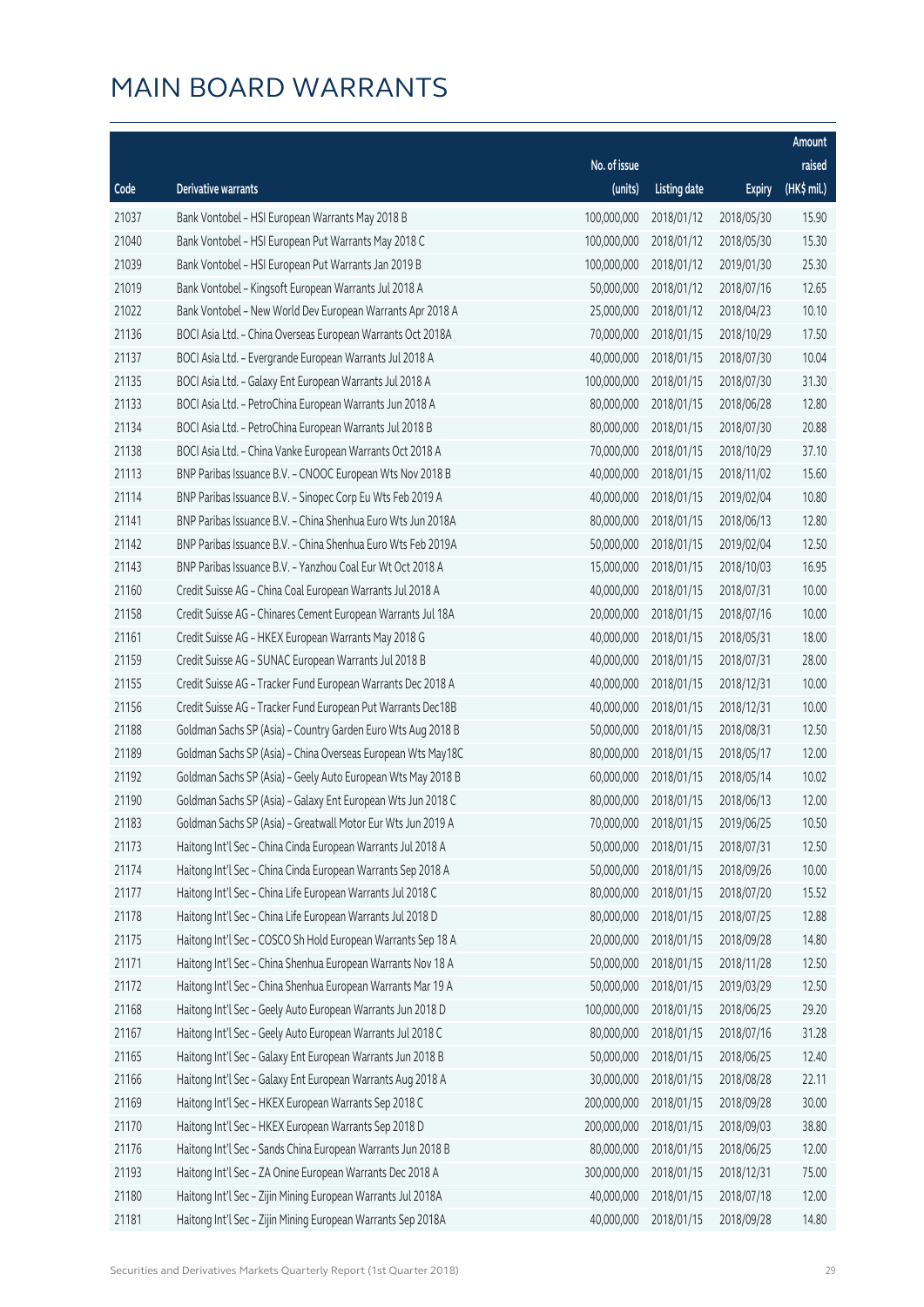|       |                                                              |              |                       |               | Amount      |
|-------|--------------------------------------------------------------|--------------|-----------------------|---------------|-------------|
|       |                                                              | No. of issue |                       |               | raised      |
| Code  | Derivative warrants                                          | (units)      | <b>Listing date</b>   | <b>Expiry</b> | (HK\$ mil.) |
| 21202 | J P Morgan SP BV - Country Garden European Warrants Jul 18 A | 100,000,000  | 2018/01/15            | 2018/07/31    | 25.10       |
| 21205 | J P Morgan SP BV - China Overseas European Put Wts Aug 2018A | 60,000,000   | 2018/01/15            | 2018/08/02    | 15.00       |
| 21201 | J P Morgan SP BV - Sinopec Corp European Warrants Aug 2018 A | 100,000,000  | 2018/01/15            | 2018/08/31    | 25.20       |
| 21198 | J P Morgan SP BV - China Shenhua European Wts Dec 2018 B     | 100,000,000  | 2018/01/15            | 2018/12/31    | 25.30       |
| 21194 | J P Morgan SP BV - China Tel European Warrants Dec 2018 A    | 100,000,000  | 2018/01/15            | 2018/12/31    | 25.30       |
| 21200 | J P Morgan SP BV - HKEX European Warrants Sep 2018 B         | 200,000,000  | 2018/01/15            | 2018/09/20    | 30.00       |
| 21203 | J P Morgan SP BV - Tencent European Warrants May 2018 K      | 250,000,000  | 2018/01/15            | 2018/05/28    | 37.75       |
| 21199 | J P Morgan SP BV - Yanzhou Coal European Warrants Dec 2018 A | 100,000,000  | 2018/01/15            | 2018/12/31    | 25.20       |
| 21117 | Macquarie Bank Ltd. - Country Garden European Wts Mar 2019 A | 28,000,000   | 2018/01/15            | 2019/03/04    | 10.02       |
| 21115 | Macquarie Bank Ltd. - CNBM European Warrants Aug 2018 B      | 15,000,000   | 2018/01/15            | 2018/08/02    | 10.11       |
| 21116 | Macquarie Bank Ltd. - China South Air Euro Wts Oct 2018 A    | 7,000,000    | 2018/01/15            | 2018/10/03    | 10.96       |
| 21118 | Macquarie Bank Ltd. - Yanzhou Coal European Wts Aug 2018 A   | 7,300,000    | 2018/01/15            | 2018/08/02    | 10.05       |
| 21100 | SG Issuer - BBMG European Warrants Jul 2018 A                | 18,000,000   | 2018/01/15            | 2018/07/31    | 10.08       |
| 21103 | SG Issuer - Brilliance Chi European Warrants Jul 2018 A      | 35,000,000   | 2018/01/15            | 2018/07/31    | 10.15       |
| 21162 | SG Issuer - China Coal European Warrants Sep 2018 A          | 30,000,000   | 2018/01/15            | 2018/09/28    | 10.05       |
| 21107 | SG Issuer - CGN Power Eu Wts Jul 2018 A                      | 36,000,000   | 2018/01/15            | 2018/07/31    | 10.08       |
| 21109 | SG Issuer - Ch Molybdenum European Warrants Jul 2018 A       | 13,000,000   | 2018/01/15            | 2018/07/31    | 10.79       |
| 21127 | SG Issuer - China Overseas European Warrants Jul 2018 C      | 60,000,000   | 2018/01/15            | 2018/07/31    | 10.80       |
| 21112 | SG Issuer - China Overseas European Put Warrants Jul 2018 B  | 40,000,000   | 2018/01/15            | 2018/07/31    | 10.00       |
| 21163 | SG Issuer - CPIC Eur Wt Jul 2018 A                           | 35,000,000   | 2018/01/15            | 2018/07/31    | 10.15       |
| 21110 | SG Issuer - COSCO Sh Hold European Warrants Jul 2018 A       | 16,000,000   | 2018/01/15            | 2018/07/31    | 10.72       |
| 21111 | SG Issuer - CSPC Pharma European Warrants Sep 2018 A         | 40,000,000   | 2018/01/15            | 2018/09/28    | 12.00       |
| 21164 | SG Issuer - HS H-SHARE European Warrants Jul 2018 A          | 25,000,000   | 2018/01/15            | 2018/07/31    | 16.25       |
| 21130 | SG Issuer - Shimao Ppt Eu Wt Aug 2018 A                      | 30,000,000   | 2018/01/15            | 2018/08/15    | 11.40       |
| 21131 | SG Issuer - Yanzhou Coal Eu Wt Dec 2018 A                    | 100,000,000  | 2018/01/15            | 2018/12/31    | 25.00       |
| 21149 | UBS AG - Anhui Conch European Warrants Jul 2018 A            | 40,000,000   | 2018/01/15            | 2018/07/16    | 10.52       |
| 21147 | UBS AG - China East Air European Warrants Oct 2018 A         |              | 20,000,000 2018/01/15 | 2018/10/29    | 22.72       |
| 21151 | UBS AG - China Mobile European Put Warrants Jul 2018 A       | 70,000,000   | 2018/01/15            | 2018/07/16    | 23.59       |
| 21152 | UBS AG - China Overseas European Warrants May 2018 A         | 70,000,000   | 2018/01/15            | 2018/05/17    | 10.92       |
| 21148 | UBS AG - China South Air European Warrants Oct 2018 A        | 11,000,000   | 2018/01/15            | 2018/10/29    | 13.45       |
| 21154 | UBS AG - HKEX European Warrants Jul 2018 A                   | 300,000,000  | 2018/01/15            | 2018/07/24    | 48.30       |
| 21146 | UBS AG - Lee & Man Paper European Warrants Oct 2018 A        | 60,000,000   | 2018/01/15            | 2018/10/24    | 10.20       |
| 21150 | UBS AG - Meitu European Warrants Jul 2018 A                  | 70,000,000   | 2018/01/15            | 2018/07/16    | 17.50       |
| 21145 | UBS AG - Nexteer European Warrants Oct 2018 A                | 40,000,000   | 2018/01/15            | 2018/10/22    | 14.40       |
| 21121 | Bank Vontobel - CITIC Sec European Warrants May 2018 A       | 70,000,000   | 2018/01/15            | 2018/05/28    | 11.48       |
| 21122 | Bank Vontobel - CK Asset European Warrants Jul 2018 A        | 50,000,000   | 2018/01/15            | 2018/07/23    | 12.90       |
| 21120 | Bank Vontobel - CLP Holdings European Warrants Jul 2018 A    | 30,000,000   | 2018/01/15            | 2018/07/23    | 10.44       |
| 21124 | Bank Vontobel - China Overseas European Warrants May 2018 A  | 50,000,000   | 2018/01/15            | 2018/05/29    | 11.95       |
| 21119 | Bank Vontobel - Sinopec Corp European Warrants Jul 2018 A    | 50,000,000   | 2018/01/15            | 2018/07/27    | 13.60       |
| 21267 | BOCI Asia Ltd. - Chi Res Land European Warrants Nov 2018 A   | 70,000,000   | 2018/01/16            | 2018/11/26    | 17.71       |
| 21268 | BOCI Asia Ltd. - China Shenhua European Warrants Oct 2018 A  | 70,000,000   | 2018/01/16            | 2018/10/29    | 17.50       |
| 21265 | BOCI Asia Ltd. - HKEX European Warrants Sep 2018 B           | 100,000,000  | 2018/01/16            | 2018/09/24    | 25.10       |
| 21266 | BOCI Asia Ltd. - HKEX European Warrants Dec 2018 A           | 100,000,000  | 2018/01/16            | 2018/12/24    | 25.40       |
| 21310 | BOCI Asia Ltd. - SUNAC European Warrants Jun 2018 A          | 20,000,000   | 2018/01/16            | 2018/06/25    | 12.82       |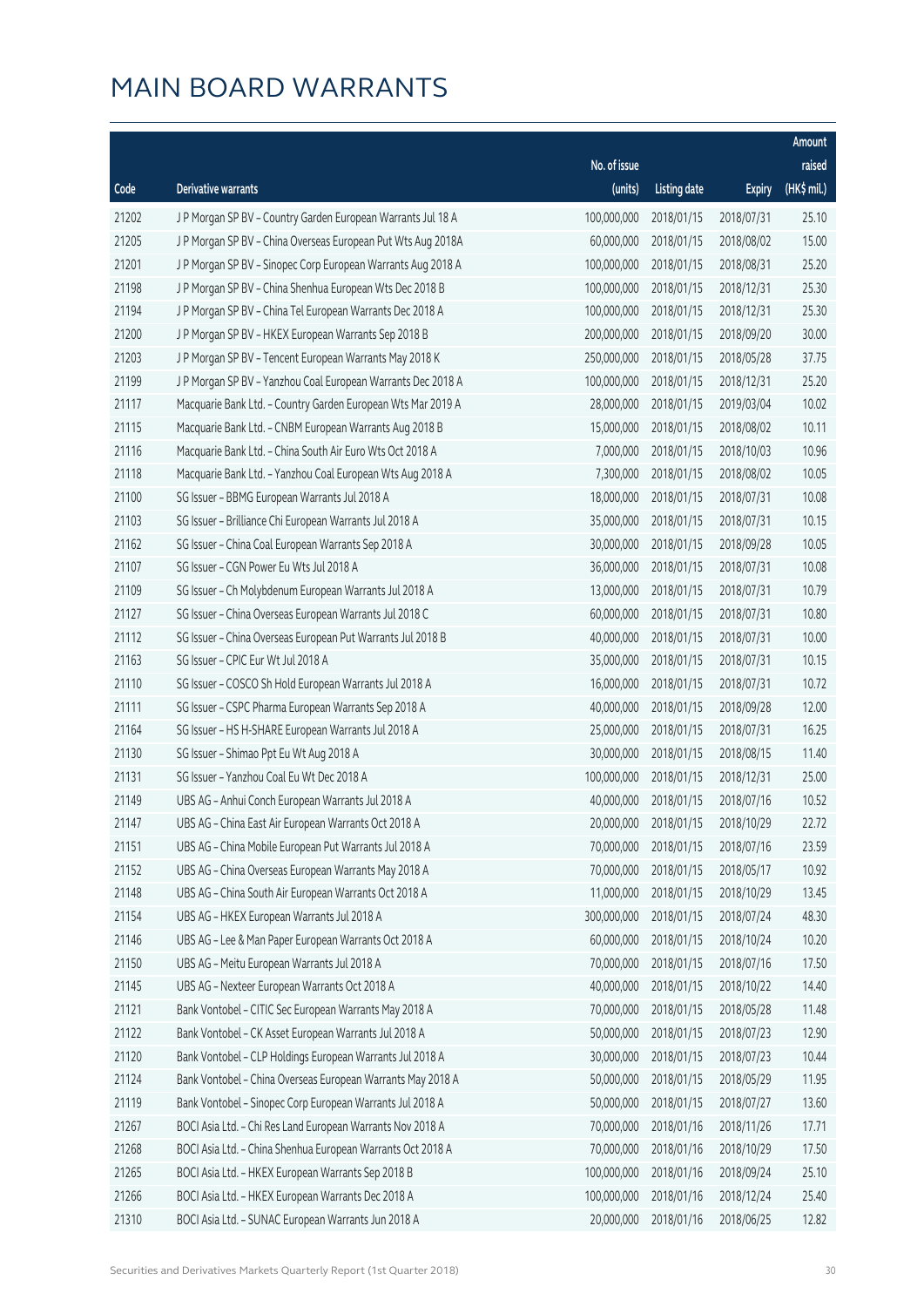|       |                                                              |              |                       |               | Amount      |
|-------|--------------------------------------------------------------|--------------|-----------------------|---------------|-------------|
|       |                                                              | No. of issue |                       |               | raised      |
| Code  | Derivative warrants                                          | (units)      | <b>Listing date</b>   | <b>Expiry</b> | (HK\$ mil.) |
| 21309 | BOCI Asia Ltd. - Yanzhou Coal European Warrants Dec 2018 A   | 50,000,000   | 2018/01/16            | 2018/12/31    | 12.50       |
| 21209 | BNP Paribas Issuance B.V. - CGS European Warrants Oct 2018 A | 40,000,000   | 2018/01/16            | 2018/10/03    | 22.40       |
| 21227 | BNP Paribas Issuance B.V. - HKEX European Wts Nov 2018 B     | 80,000,000   | 2018/01/16            | 2018/11/02    | 20.00       |
| 21225 | BNP Paribas Issuance B.V. - HKEX European Wts Feb 2019 A     | 80,000,000   | 2018/01/16            | 2019/02/04    | 20.00       |
| 21264 | BNP Paribas Issuance B.V. - HTSC European Warrants Oct 2018A | 60,000,000   | 2018/01/16            | 2018/10/03    | 15.00       |
| 21213 | BNP Paribas Issuance B.V. - Ping An European Wt Nov 2018 B   | 60,000,000   | 2018/01/16            | 2018/11/02    | 30.00       |
| 21210 | BNP Paribas Issuance B.V. - Tencent Euro Wts Jun 2018 E      | 80,000,000   | 2018/01/16            | 2018/06/04    | 16.00       |
| 21211 | BNP Paribas Issuance B.V. - Tencent Euro Wts Jul 2018 G      | 80,000,000   | 2018/01/16            | 2018/07/04    | 15.20       |
| 21255 | Credit Suisse AG - China Cinda European Warrants Sep 2018 A  | 50,000,000   | 2018/01/16            | 2018/09/24    | 10.00       |
| 21257 | Credit Suisse AG - Haier Elec European Warrants Jul 2018 A   | 40,000,000   | 2018/01/16            | 2018/07/31    | 10.00       |
| 21256 | Credit Suisse AG - Maanshan Iron European Warrants Jul 2018A | 40,000,000   | 2018/01/16            | 2018/07/16    | 16.00       |
| 21261 | Credit Suisse AG - Xinyi Glass European Warrants Jan 2019 A  | 80,000,000   | 2018/01/16            | 2019/01/31    | 20.00       |
| 21297 | Goldman Sachs SP (Asia) - AIA European Warrants Jun 2018 E   | 80,000,000   | 2018/01/16            | 2018/06/26    | 12.00       |
| 21298 | Goldman Sachs SP (Asia) - China Shenhua Euro Wts Jun 2018 A  | 50,000,000   | 2018/01/16            | 2018/06/11    | 10.00       |
| 21299 | Goldman Sachs SP (Asia) - China Shenhua Euro Wts Oct 2018 A  | 50,000,000   | 2018/01/16            | 2018/10/31    | 12.50       |
| 21300 | Goldman Sachs SP (Asia) - A50 China European Wts May 2018 A  | 80,000,000   | 2018/01/16            | 2018/05/28    | 27.52       |
| 21308 | Goldman Sachs SP (Asia) - Sands China Euro Wts Jul 2018 B    | 80,000,000   | 2018/01/16            | 2018/07/27    | 12.96       |
| 21236 | HK Bank - CNBM European Warrants Aug 2018 A                  | 15,000,000   | 2018/01/16            | 2018/08/31    | 18.00       |
| 21229 | HK Bank - HKEX European Warrants Jul 2018 A                  | 150,000,000  | 2018/01/16            | 2018/07/31    | 24.00       |
| 21233 | HK Bank - HSI European Warrants Aug 2018 B                   | 150,000,000  | 2018/01/16            | 2018/08/30    | 37.50       |
| 21230 | HK Bank - HSI European Put Warrants Jul 2018 C               | 150,000,000  | 2018/01/16            | 2018/07/30    | 37.50       |
| 21234 | HK Bank - Nine Dragons European Warrants Aug 2018 A          | 80,000,000   | 2018/01/16            | 2018/08/20    | 12.00       |
| 21235 | HK Bank - Sino Biopharm European Warrants Sep 2018 A         | 50,000,000   | 2018/01/16            | 2018/09/28    | 12.50       |
| 21281 | J P Morgan SP BV - Anhui Conch European Warrants Jul 2018 A  | 60,000,000   | 2018/01/16            | 2018/07/16    | 15.18       |
| 21285 | J P Morgan SP BV - Agile Ppt European Warrants Dec 2018 A    | 50,000,000   | 2018/01/16            | 2018/12/31    | 13.75       |
| 21280 | J P Morgan SP BV - CHALCO European Warrants Jun 2018 B       | 35,000,000   | 2018/01/16            | 2018/06/04    | 10.61       |
| 21277 | J P Morgan SP BV - Angang Steel European Warrants May 2018 A |              | 30,000,000 2018/01/16 | 2018/05/14    | 20.91       |
| 21295 | J P Morgan SP BV - China Coal European Warrants Jul 2018 A   | 50,000,000   | 2018/01/16            | 2018/07/31    | 12.95       |
| 21283 | J P Morgan SP BV - CK Asset European Warrants Sep 2018 A     | 100,000,000  | 2018/01/16            | 2018/09/28    | 25.50       |
| 21289 | J P Morgan SP BV - HKEX European Warrants May 2018 E         | 100,000,000  | 2018/01/16            | 2018/05/31    | 38.70       |
| 21291 | J P Morgan SP BV - HKEX European Put Wts Aug 2018 C          | 200,000,000  | 2018/01/16            | 2018/08/31    | 50.20       |
| 21279 | J P Morgan SP BV - Maanshan Iron European Warrants May 2018A | 60,000,000   | 2018/01/16            | 2018/05/31    | 24.48       |
| 21287 | J P Morgan SP BV - Poly Property European Warrants May 2018A | 35,000,000   | 2018/01/16            | 2018/05/21    | 11.62       |
| 21292 | J P Morgan SP BV - Tencent European Put Warrants Jul 2018 A  | 200,000,000  | 2018/01/16            | 2018/07/31    | 57.20       |
| 21293 | J P Morgan SP BV - Techtronic European Warrants Jul 2018 A   | 60,000,000   | 2018/01/16            | 2018/07/31    | 30.18       |
| 21282 | J P Morgan SP BV - Wharf European Warrants Jul 2018 A        | 60,000,000   | 2018/01/16            | 2018/07/31    | 15.60       |
| 21288 | J P Morgan SP BV - Xinyi Glass European Warrants Dec 2018 A  | 60,000,000   | 2018/01/16            | 2018/12/31    | 15.48       |
| 21240 | Macquarie Bank Ltd. - Anhui Conch European Wts Sep 2018 A    | 28,000,000   | 2018/01/16            | 2018/09/04    | 10.05       |
| 21238 | Macquarie Bank Ltd. - Ch Oilfield European Wts Aug 2019 A    | 40,000,000   | 2018/01/16            | 2019/08/16    | 10.00       |
| 21237 | Macquarie Bank Ltd. - Kingsoft European Warrants Sep 2018 B  | 37,000,000   | 2018/01/16            | 2018/09/04    | 10.03       |
| 21239 | Macquarie Bank Ltd. - Sino Biopharm European Wts Apr 2019 A  | 30,000,000   | 2018/01/16            | 2019/04/16    | 10.02       |
| 21269 | SG Issuer - AGBK European Warrants May 2018 A                | 60,000,000   | 2018/01/16            | 2018/05/31    | 10.50       |
| 21218 | SG Issuer - AGBK European Warrants Sep 2018 A                | 60,000,000   | 2018/01/16            | 2018/09/28    | 15.00       |
| 21270 | SG Issuer - China Railway European Warrants Aug 2018 A       | 22,000,000   | 2018/01/16            | 2018/08/31    | 10.01       |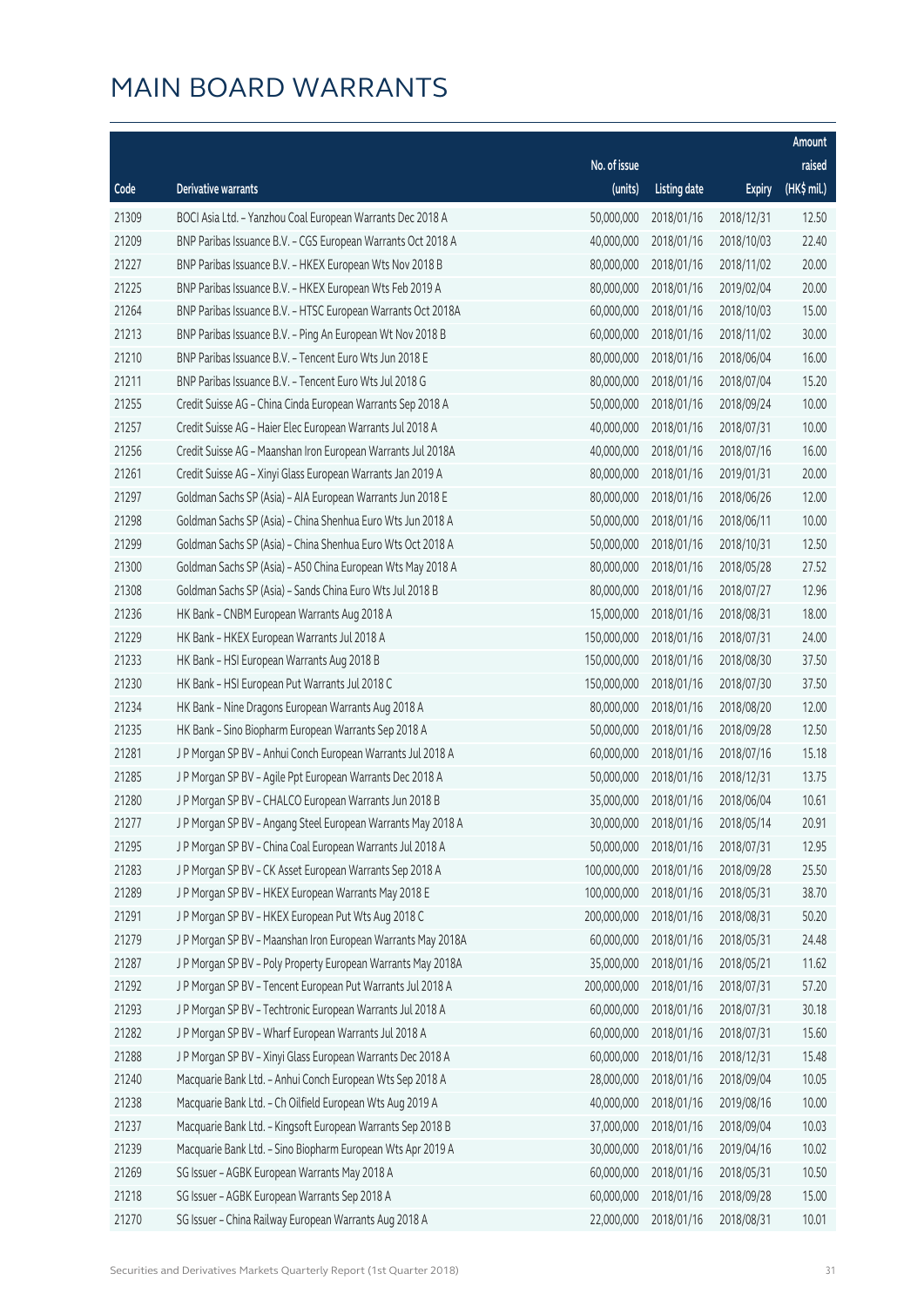|       |                                                              |              |                       |               | Amount      |
|-------|--------------------------------------------------------------|--------------|-----------------------|---------------|-------------|
|       |                                                              | No. of issue |                       |               | raised      |
| Code  | Derivative warrants                                          | (units)      | <b>Listing date</b>   | <b>Expiry</b> | (HK\$ mil.) |
| 21271 | SG Issuer - Dongfeng European Warrants May 2019 A            | 80,000,000   | 2018/01/16            | 2019/05/31    | 12.00       |
| 21220 | SG Issuer - HKEX European Warrants Oct 2018 B                | 200,000,000  | 2018/01/16            | 2018/10/31    | 50.00       |
| 21274 | SG Issuer - HKEX European Put Warrants Jun 2018 E            | 150,000,000  | 2018/01/16            | 2018/06/29    | 22.50       |
| 21276 | SG Issuer - Link REIT European Warrants Sep 2018 A           | 22,000,000   | 2018/01/16            | 2018/09/28    | 10.56       |
| 21221 | SG Issuer - Tencent European Put Warrants May 2018 N         | 150,000,000  | 2018/01/16            | 2018/05/31    | 39.00       |
| 21224 | SG Issuer - WH Group European Warrants Jul 2019 A            | 80,000,000   | 2018/01/16            | 2019/07/31    | 20.00       |
| 21253 | UBS AG - Anta Sports European Warrants Jul 2018 A            | 40,000,000   | 2018/01/16            | 2018/07/16    | 10.00       |
| 21248 | UBS AG - China Life European Put Warrants Jun 2018 B         | 70,000,000   | 2018/01/16            | 2018/06/22    | 11.83       |
| 21251 | UBS AG - Baiyunshan Ph European Warrants Jun 2018 A          | 33,000,000   | 2018/01/16            | 2018/06/11    | 10.82       |
| 21242 | UBS AG - HKEX European Warrants May 2018 E                   | 300,000,000  | 2018/01/16            | 2018/05/21    | 54.60       |
| 21241 | UBS AG - HKEX European Warrants Jul 2018 B                   | 30,000,000   | 2018/01/16            | 2018/07/16    | 22.44       |
| 21243 | UBS AG - HKEX European Put Warrants May 2018 F               | 100,000,000  | 2018/01/16            | 2018/05/31    | 15.00       |
| 21207 | UBS AG - HSI European Put Warrants May 2018 C                | 200,000,000  | 2018/01/16            | 2018/05/30    | 30.80       |
| 21206 | UBS AG - HSI European Put Warrants Jun 2018 A                | 200,000,000  | 2018/01/16            | 2018/06/28    | 30.60       |
| 21208 | UBS AG - HSI European Put Warrants Jul 2018 B                | 200,000,000  | 2018/01/16            | 2018/07/30    | 33.20       |
| 21252 | UBS AG - Li Ning European Warrants Aug 2019 A                | 50,000,000   | 2018/01/16            | 2019/08/01    | 10.90       |
| 21247 | UBS AG - Sands China European Put Warrants Jun 2018 B        | 70,000,000   | 2018/01/16            | 2018/06/26    | 10.71       |
| 21250 | UBS AG - Sino Biopharm European Warrants Dec 2018 A          | 40,000,000   | 2018/01/16            | 2018/12/17    | 10.32       |
| 21244 | UBS AG - Tencent European Put Warrants Jun 2018 D            | 200,000,000  | 2018/01/16            | 2018/06/04    | 55.20       |
| 21249 | UBS AG - Techtronic European Warrants Jul 2018 A             | 20,000,000   | 2018/01/16            | 2018/07/16    | 10.12       |
| 21254 | UBS AG - China Vanke European Warrants Aug 2018 A            | 30,000,000   | 2018/01/16            | 2018/08/06    | 11.94       |
| 21217 | Bank Vontobel - HSI European Warrants Jul 2018 C             | 100,000,000  | 2018/01/16            | 2018/07/30    | 15.20       |
| 21214 | Bank Vontobel - HSI European Warrants Aug 2018 B             | 100,000,000  | 2018/01/16            | 2018/08/30    | 25.30       |
| 21215 | Bank Vontobel - HSI European Warrants Mar 2019 A             | 100,000,000  | 2018/01/16            | 2019/03/28    | 25.40       |
| 21216 | Bank Vontobel - HSI European Put Warrants Aug 2018 C         | 100,000,000  | 2018/01/16            | 2018/08/30    | 25.50       |
| 21368 | BOCI Asia Ltd. - Geely Auto European Warrants Jul 2018 B     | 100,000,000  | 2018/01/17            | 2018/07/23    | 30.10       |
| 21369 | BOCI Asia Ltd. - HKEX European Warrants May 2018 E           |              | 20,000,000 2018/01/17 | 2018/05/28    | 16.94       |
| 21370 | BOCI Asia Ltd. - HKEX European Put Warrants Jun 2018 C       | 100,000,000  | 2018/01/17            | 2018/06/27    | 15.00       |
| 21365 | BOCI Asia Ltd. - HSBC European Put Warrants Jun 2018 E       | 80,000,000   | 2018/01/17            | 2018/06/25    | 19.92       |
| 21400 | BNP Paribas Issuance B.V. - HKEX European Wts Jul 2019 A     | 80,000,000   | 2018/01/17            | 2019/07/03    | 21.60       |
| 21371 | BNP Paribas Issuance B.V. - HSI European Wts Sep 2018 B      | 60,000,000   | 2018/01/17            | 2018/09/27    | 15.60       |
| 21372 | BNP Paribas Issuance B.V. - HSI European Wts Dec 2018 B      | 60,000,000   | 2018/01/17            | 2018/12/28    | 15.00       |
| 21373 | BNP Paribas Issuance B.V. - HSI Euro Put Wts Sep 2018 C      | 60,000,000   | 2018/01/17            | 2018/09/27    | 16.20       |
| 21338 | BNP Paribas Issuance B.V. - Tencent Euro Wts Jan 2019 G      | 80,000,000   | 2018/01/17            | 2019/01/03    | 20.00       |
| 21410 | Credit Suisse AG - Anta Sports European Warrants Jul 2018 A  | 35,000,000   | 2018/01/17            | 2018/07/16    | 10.50       |
| 21407 | Credit Suisse AG - BAIC Motor European Warrants May 2019 A   | 80,000,000   | 2018/01/17            | 2019/05/31    | 20.00       |
| 21418 | Credit Suisse AG - China Railway European Warrants Jul 2018A | 25,000,000   | 2018/01/17            | 2018/07/16    | 11.00       |
| 21404 | Credit Suisse AG - China Shenhua European Wts Nov 2018 A     | 70,000,000   | 2018/01/17            | 2018/11/30    | 17.50       |
| 21401 | Credit Suisse AG - HKEX European Warrants Sep 2018 C         | 200,000,000  | 2018/01/17            | 2018/09/28    | 50.00       |
| 21411 | Credit Suisse AG - Ping An European Warrants Jun 2018 H      | 150,000,000  | 2018/01/17            | 2018/06/29    | 88.50       |
| 21412 | Credit Suisse AG - Ping An European Warrants Aug 2018 A      | 150,000,000  | 2018/01/17            | 2018/08/07    | 72.00       |
| 21408 | Credit Suisse AG - Tencent Holdings Euro Put Wts May 2018 O  | 100,000,000  | 2018/01/17            | 2018/05/31    | 22.00       |
| 21409 | Credit Suisse AG - Techtronic European Warrants Jul 2018 A   | 25,000,000   | 2018/01/17            | 2018/07/16    | 10.00       |
| 21406 | Credit Suisse AG - Yanzhou Coal European Warrants Dec 2018 A | 80,000,000   | 2018/01/17            | 2018/12/31    | 20.00       |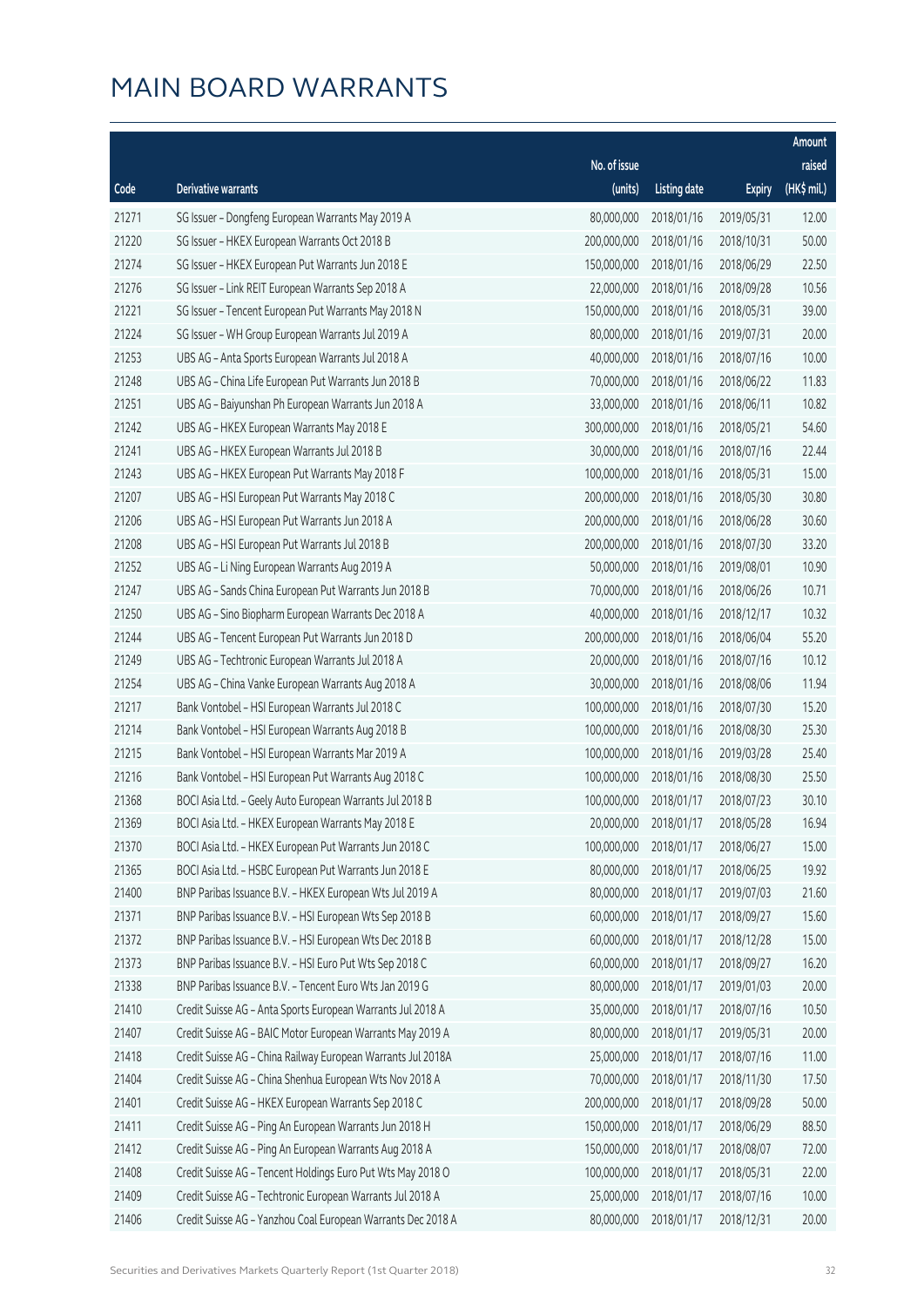|       |                                                              |                        |                     |               | Amount      |
|-------|--------------------------------------------------------------|------------------------|---------------------|---------------|-------------|
|       |                                                              | No. of issue           |                     |               | raised      |
| Code  | Derivative warrants                                          | (units)                | <b>Listing date</b> | <b>Expiry</b> | (HK\$ mil.) |
| 21432 | Goldman Sachs SP (Asia) - BOCL European Warrants Jul 2018 C  | 80,000,000             | 2018/01/17          | 2018/07/27    | 12.00       |
| 21436 | Goldman Sachs SP (Asia) - CC Bank European Wts Jul 2018 B    | 80,000,000             | 2018/01/17          | 2018/07/24    | 12.00       |
| 21434 | Goldman Sachs SP (Asia) - HKEX European Warrants May 2018 H  | 40,000,000             | 2018/01/17          | 2018/05/28    | 30.96       |
| 21435 | Goldman Sachs SP (Asia) - HKEX European Warrants May 2018 I  | 40,000,000             | 2018/01/17          | 2018/05/24    | 18.44       |
| 21437 | Goldman Sachs SP (Asia) - Tencent European Wt Jun 2018 P     | 150,000,000            | 2018/01/17          | 2018/06/22    | 22.50       |
| 21433 | Goldman Sachs SP (Asia) - Tencent European Put Wt May 2018 U | 150,000,000            | 2018/01/17          | 2018/05/28    | 33.45       |
| 21340 | HK Bank - CK Asset European Warrants Sep 2018 A              | 50,000,000             | 2018/01/17          | 2018/09/28    | 13.00       |
| 21351 | HK Bank - China Overseas European Warrants Aug 2018 A        | 80,000,000             | 2018/01/17          | 2018/08/30    | 14.40       |
| 21343 | HK Bank - HKEX European Warrants Sep 2018 D                  | 150,000,000            | 2018/01/17          | 2018/09/28    | 37.50       |
| 21344 | HK Bank - HKEX European Put Warrants Jul 2018 B              | 100,000,000            | 2018/01/17          | 2018/07/31    | 25.00       |
| 21341 | HK Bank - Kingboard Chem European Warrants Jul 2018 A        | 50,000,000             | 2018/01/17          | 2018/07/31    | 12.50       |
| 21339 | HK Bank - Mengniu European Warrants Aug 2018 A               | 80,000,000             | 2018/01/17          | 2018/08/31    | 20.00       |
| 21346 | HK Bank - Sands China European Put Warrants Jul 2018 A       | 50,000,000             | 2018/01/17          | 2018/07/31    | 12.50       |
| 21348 | HK Bank - Yanzhou Coal European Warrants Nov 2018 A          | 100,000,000            | 2018/01/17          | 2018/11/30    | 25.00       |
| 21328 | Haitong Int'l Sec - China Mobile European Wts Jun 2018 B     | 60,000,000             | 2018/01/17          | 2018/06/26    | 12.12       |
| 21335 | Haitong Int'l Sec - China Mobile European Wts Jun 2018 C     | 68,000,000             | 2018/01/17          | 2018/06/28    | 10.20       |
| 21322 | Haitong Int'l Sec - CNOOC European Warrants Aug 2018 A       | 40,000,000             | 2018/01/17          | 2018/08/01    | 14.80       |
| 21327 | Haitong Int'l Sec - CNOOC European Warrants Aug 2018 B       | 40,000,000             | 2018/01/17          | 2018/08/03    | 10.40       |
| 21321 | Haitong Int'l Sec - Trad Chi Med European Warrants Oct 2018A | 15,000,000             | 2018/01/17          | 2018/10/08    | 11.10       |
| 21315 | Haitong Int'l Sec - Geely Auto European Warrants Jun 2018 E  | 80,000,000             | 2018/01/17          | 2018/06/25    | 24.32       |
| 21314 | Haitong Int'l Sec - Geely Auto European Warrants Jul 2018 D  | 80,000,000             | 2018/01/17          | 2018/07/18    | 35.68       |
| 21319 | Haitong Int'l Sec - HKEX European Warrants May 2018 D        | 200,000,000            | 2018/01/17          | 2018/05/21    | 36.00       |
| 21320 | Haitong Int'l Sec - HKEX European Warrants Dec 2018 C        | 200,000,000            | 2018/01/17          | 2018/12/31    | 50.00       |
| 21337 | Haitong Int'l Sec - Luye Pharma European Warrants Mar 2019 A | 100,000,000            | 2018/01/17          | 2019/03/29    | 25.00       |
| 21336 | Haitong Int'l Sec - Sino Biopharm European Warrants Dec 18 A | 40,000,000             | 2018/01/17          | 2018/12/31    | 15.04       |
| 21423 | J P Morgan SP BV - HSI European Warrants Sep 2018 B          | 200,000,000            | 2018/01/17          | 2018/09/27    | 51.00       |
| 21425 | J P Morgan SP BV - HSI European Put Warrants Jul 2018 E      | 200,000,000 2018/01/17 |                     | 2018/07/30    | 52.20       |
| 21428 | J P Morgan SP BV - HSI European Put Warrants Sep 2018 C      | 200,000,000            | 2018/01/17          | 2018/09/27    | 50.80       |
| 21389 | Macquarie Bank Ltd. - Agricultural Bk Euro Wts Jun 2020 A    | 18,500,000             | 2018/01/17          | 2020/06/30    | 10.21       |
| 21374 | Macquarie Bank Ltd. - CM Bank European Put Warrants Oct 18 B | 30,000,000             | 2018/01/17          | 2018/10/03    | 10.26       |
| 21390 | Macquarie Bank Ltd. - Chinares Cement European Wt Feb 2019 A | 13,000,000             | 2018/01/17          | 2019/02/15    | 10.36       |
| 21394 | Macquarie Bank Ltd. - Chinasoft Int'l European Wt Nov 2018 A | 13,000,000             | 2018/01/17          | 2018/11/16    | 10.49       |
| 21385 | Macquarie Bank Ltd. - Longfor PPT European Wts Mar 2019 A    | 24,500,000             | 2018/01/17          | 2019/03/15    | 10.07       |
| 21375 | Macquarie Bank Ltd. - Tencent European Warrants Aug 2018 F   | 8,500,000              | 2018/01/17          | 2018/08/01    | 10.06       |
| 21383 | Macquarie Bank Ltd. - Tencent European Warrants Aug 2018 G   | 7,000,000              | 2018/01/17          | 2018/08/01    | 34.34       |
| 21311 | SG Issuer - AIA European Warrants Jun 2018 C                 | 60,000,000             | 2018/01/17          | 2018/06/29    | 17.10       |
| 21362 | SG Issuer - Country Garden European Warrants Jul 2018 A      | 50,000,000             | 2018/01/17          | 2018/07/31    | 12.50       |
| 21354 | SG Issuer - CITIC Bank European Warrants Aug 2018 A          | 33,000,000             | 2018/01/17          | 2018/08/31    | 10.07       |
| 21429 | SG Issuer - Minsheng Bank European Warrants Jul 2018 A       | 18,000,000             | 2018/01/17          | 2018/07/31    | 10.08       |
| 21361 | SG Issuer - CNOOC European Warrants Jul 2018 A               | 20,000,000             | 2018/01/17          | 2018/07/31    | 10.00       |
| 21363 | SG Issuer - HKEX European Warrants Jul 2018 D                | 200,000,000            | 2018/01/17          | 2018/07/31    | 50.00       |
| 21313 | SG Issuer - HSBC European Warrants Jul 2018 D                | 100,000,000            | 2018/01/17          | 2018/07/31    | 26.00       |
| 21312 | SG Issuer - HSBC European Put Warrants Jun 2018 C            | 80,000,000             | 2018/01/17          | 2018/06/29    | 19.60       |
| 21364 | SG Issuer - Meitu European Warrants Jul 2018 B               | 50,000,000             | 2018/01/17          | 2018/07/31    | 12.50       |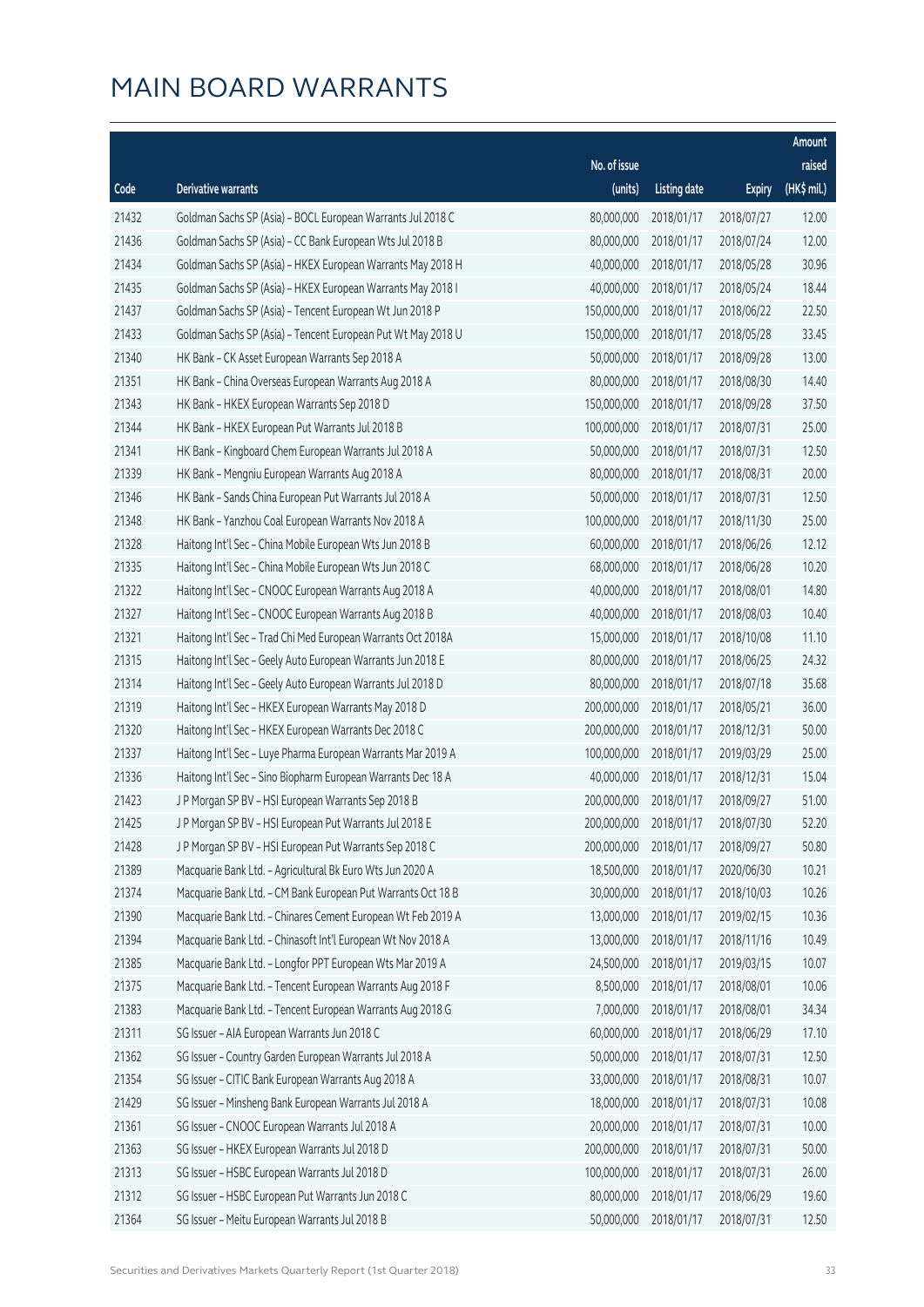|       |                                                              |              |                       |               | Amount      |
|-------|--------------------------------------------------------------|--------------|-----------------------|---------------|-------------|
|       |                                                              | No. of issue |                       |               | raised      |
| Code  | Derivative warrants                                          | (units)      | <b>Listing date</b>   | <b>Expiry</b> | (HK\$ mil.) |
| 21430 | SG Issuer - SUNAC European Warrants Jul 2018 A               | 20,000,000   | 2018/01/17            | 2018/07/31    | 14.00       |
| 21398 | UBS AG - CC Bank European Warrants Jul 2018 B                | 70,000,000   | 2018/01/17            | 2018/07/23    | 17.71       |
| 21399 | UBS AG - CSPC Pharma European Warrants Oct 2018 B            | 40,000,000   | 2018/01/17            | 2018/10/29    | 12.68       |
| 21396 | UBS AG - HKEX European Warrants Aug 2018 A                   | 40,000,000   | 2018/01/17            | 2018/08/08    | 16.52       |
| 21395 | UBS AG - HKEX European Warrants Oct 2018 A                   | 300,000,000  | 2018/01/17            | 2018/10/29    | 79.20       |
| 21397 | UBS AG - HSBC European Warrants Jul 2018 A                   | 100,000,000  | 2018/01/17            | 2018/07/24    | 15.60       |
| 21517 | BOCI Asia Ltd. - China Mobile European Warrants Jun 2018 B   | 100,000,000  | 2018/01/18            | 2018/06/27    | 25.50       |
| 21519 | BOCI Asia Ltd. - China Mobile European Warrants Jun 2018 C   | 100,000,000  | 2018/01/18            | 2018/06/25    | 15.70       |
| 21512 | BOCI Asia Ltd. - GAC European Warrants Jul 2018 A            | 100,000,000  | 2018/01/18            | 2018/07/26    | 20.20       |
| 21513 | BOCI Asia Ltd. - HSBC European Warrants Sep 2018 A           | 100,000,000  | 2018/01/18            | 2018/09/27    | 26.00       |
| 21516 | BOCI Asia Ltd. - Ping An European Warrants May 2018 G        | 100,000,000  | 2018/01/18            | 2018/05/21    | 24.30       |
| 21514 | BOCI Asia Ltd. - Ping An European Warrants Jun 2018 A        | 100,000,000  | 2018/01/18            | 2018/06/22    | 34.20       |
| 21523 | BOCI Asia Ltd. - Sunny Optical European Warrants Aug 2018 B  | 100,000,000  | 2018/01/18            | 2018/08/28    | 15.00       |
| 21467 | BNP Paribas Issuance B.V. - Conch Cement Euro Wt Aug 2018 A  | 40,000,000   | 2018/01/18            | 2018/08/02    | 12.80       |
| 21469 | BNP Paribas Issuance B.V. - CC Bank Euro Wts Aug 2018 B      | 40,000,000   | 2018/01/18            | 2018/08/02    | 10.80       |
| 21468 | BNP Paribas Issuance B.V. - GAC European Warrants Nov 2018 A | 60,000,000   | 2018/01/18            | 2018/11/02    | 15.00       |
| 21470 | BNP Paribas Issuance B.V. - ICBC European Wts May 2018 A     | 60,000,000   | 2018/01/18            | 2018/05/03    | 10.80       |
| 21473 | BNP Paribas Issuance B.V. - ICBC European Wts Jan 2019 B     | 40,000,000   | 2018/01/18            | 2019/01/03    | 11.60       |
| 21439 | Credit Suisse AG - BOCL European Warrants Jul 2018 B         | 70,000,000   | 2018/01/18            | 2018/07/31    | 10.50       |
| 21510 | Credit Suisse AG - Country Garden European Warrants Jul 18 B | 60,000,000   | 2018/01/18            | 2018/07/31    | 15.00       |
| 21506 | Credit Suisse AG - Chi Res Land European Warrants Aug 2018 A | 60,000,000   | 2018/01/18            | 2018/08/28    | 10.02       |
| 21505 | Credit Suisse AG - HKEX European Warrants Jul 2018 B         | 200,000,000  | 2018/01/18            | 2018/07/31    | 50.00       |
| 21508 | Credit Suisse AG - HKEX European Warrants Jul 2018 C         | 200,000,000  | 2018/01/18            | 2018/07/17    | 50.00       |
| 21507 | Credit Suisse AG - Tencent European Wts Jun 2018 K           | 250,000,000  | 2018/01/18            | 2018/06/29    | 40.00       |
| 21529 | Goldman Sachs SP (Asia) - Angang Steel Euro Wts May 2018 A   | 40,000,000   | 2018/01/18            | 2018/05/14    | 16.96       |
| 21527 | Goldman Sachs SP (Asia) - Angang Steel Euro Wts Jan 2019 A   | 80,000,000   | 2018/01/18            | 2019/01/10    | 12.00       |
| 21524 | Goldman Sachs SP (Asia) - HSBC European Warrants Apr 2018 E  |              | 80,000,000 2018/01/18 | 2018/04/26    | 12.00       |
| 21526 | Goldman Sachs SP (Asia) - HSBC European Warrants Dec 2018 A  | 80,000,000   | 2018/01/18            | 2018/12/31    | 14.48       |
| 21530 | Goldman Sachs SP (Asia) - HSI European Put Wts Jul 2018 B    | 150,000,000  | 2018/01/18            | 2018/07/30    | 22.50       |
| 21460 | HK Bank - Country Garden European Warrants Oct 2018 B        | 100,000,000  | 2018/01/18            | 2018/10/15    | 25.00       |
| 21464 | HK Bank - CM Bank European Warrants Sep 2018 A               | 100,000,000  | 2018/01/18            | 2018/09/28    | 25.00       |
| 21466 | HK Bank - CNBM European Warrants Feb 2019 A                  | 100,000,000  | 2018/01/18            | 2019/02/28    | 25.00       |
| 21465 | HK Bank - HSCEI European Put Warrants Jul 2018 C             | 150,000,000  | 2018/01/18            | 2018/07/30    | 27.00       |
| 21461 | HK Bank - SMIC European Warrants Oct 2018 B                  | 100,000,000  | 2018/01/18            | 2018/10/31    | 25.00       |
| 21495 | J P Morgan SP BV - BOC HK European Warrants Oct 2018 A       | 80,000,000   | 2018/01/18            | 2018/10/31    | 14.88       |
| 21504 | J P Morgan SP BV - Car Inc European Warrants Aug 2020 A      | 60,000,000   | 2018/01/18            | 2020/08/11    | 10.14       |
| 21497 | J P Morgan SP BV - China Mobile European Wts Jun 2018 C      | 100,000,000  | 2018/01/18            | 2018/06/29    | 22.60       |
| 21492 | J P Morgan SP BV - Evergrande European Warrants Jul 2018 A   | 50,000,000   | 2018/01/18            | 2018/07/31    | 24.60       |
| 21494 | J P Morgan SP BV - HSBC European Put Warrants Aug 2018 B     | 100,000,000  | 2018/01/18            | 2018/08/30    | 41.40       |
| 21503 | J P Morgan SP BV - Kingsoft European Warrants Jul 2018 A     | 60,000,000   | 2018/01/18            | 2018/07/31    | 15.18       |
| 21498 | J P Morgan SP BV - PetroChina European Warrants Jul 2018 A   | 100,000,000  | 2018/01/18            | 2018/07/31    | 26.10       |
| 21493 | J P Morgan SP BV - Stanchart European Warrants Jun 2018 A    | 35,000,000   | 2018/01/18            | 2018/06/29    | 10.57       |
| 21491 | J P Morgan SP BV - SUNAC European Warrants Jun 2018 A        | 50,000,000   | 2018/01/18            | 2018/06/01    | 21.50       |
| 21500 | J P Morgan SP BV - Tencent European Warrants Jun 2018 L      | 100,000,000  | 2018/01/18            | 2018/06/04    | 92.50       |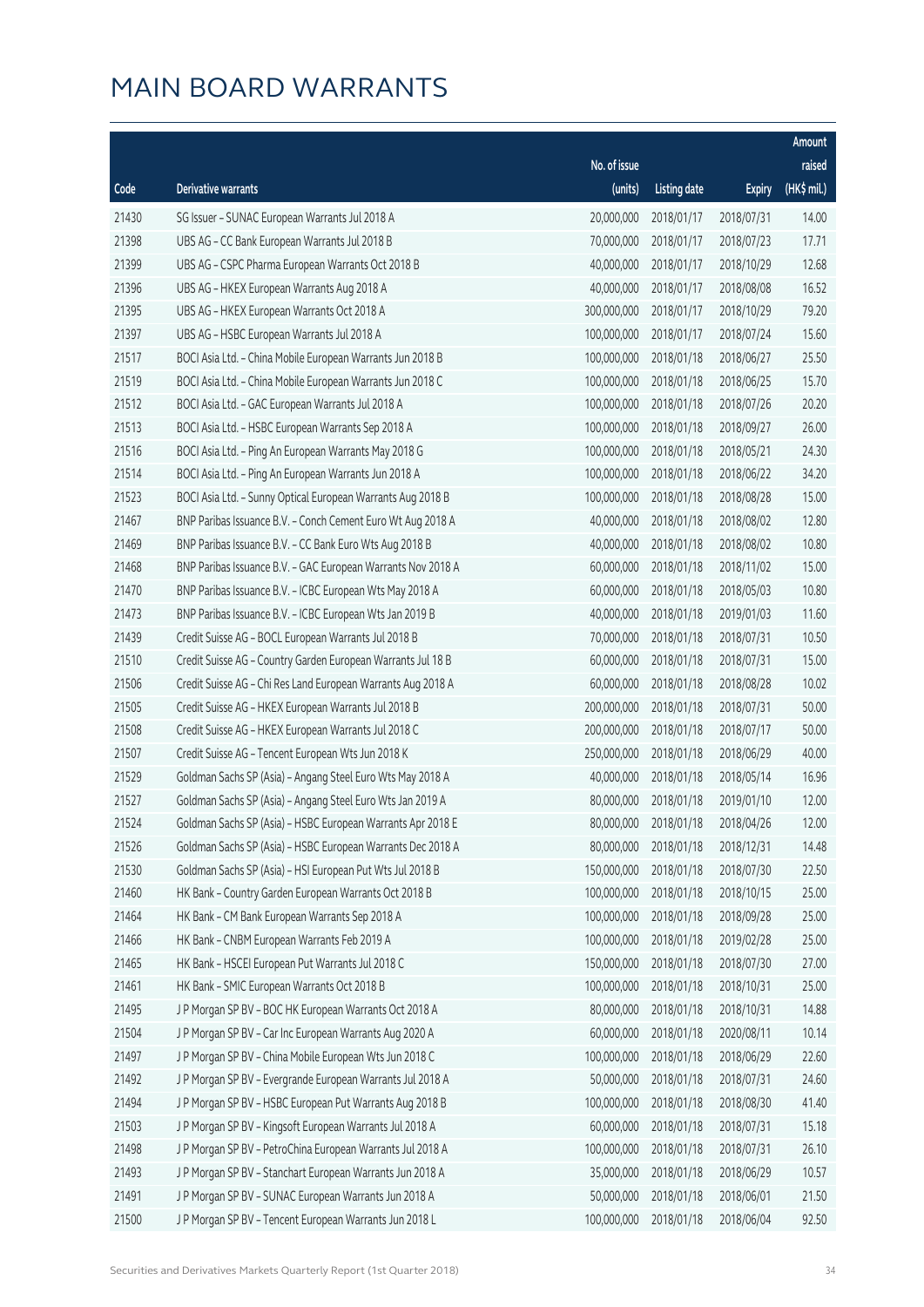|        |                                                              |                        |                     |               | Amount      |
|--------|--------------------------------------------------------------|------------------------|---------------------|---------------|-------------|
|        |                                                              | No. of issue           |                     |               | raised      |
| Code   | Derivative warrants                                          | (units)                | <b>Listing date</b> | <b>Expiry</b> | (HK\$ mil.) |
| 21458  | Macquarie Bank Ltd. - Haier Elec European Wts Mar 2019 A     | 20,000,000             | 2018/01/18          | 2019/03/18    | 10.00       |
| 21478  | Macquarie Bank Ltd. - HKEX European Warrants Jul 2018 F      | 50,000,000             | 2018/01/18          | 2018/07/20    | 15.05       |
| 21476  | Macquarie Bank Ltd. - HKEX European Warrants Aug 2018 A      | 9,800,000              | 2018/01/18          | 2018/08/02    | 10.30       |
| 21477  | Macquarie Bank Ltd. - HKEX European Warrants Aug 2018 B      | 7,000,000              | 2018/01/18          | 2018/08/02    | 12.78       |
| 21475  | Macquarie Bank Ltd. - HKEX European Warrants Dec 2020 A      | 70,000,000             | 2018/01/18          | 2020/12/31    | 20.72       |
| 21457  | Macquarie Bank Ltd. - Sinopharm European Warrants Nov 2018 A | 20,000,000             | 2018/01/18          | 2018/11/16    | 10.00       |
| 21474  | Macquarie Bank Ltd. - Sunny Optical European Wts Nov 2018 A  | 40,000,000             | 2018/01/18          | 2018/11/02    | 10.00       |
| 21459  | Macquarie Bank Ltd. - Xinyi Solar European Warrants Dec 18 A | 15,000,000             | 2018/01/18          | 2018/12/18    | 10.01       |
| 21520  | SG Issuer - BOC HK European Warrants Jul 2018 A              | 50,000,000             | 2018/01/18          | 2018/07/31    | 10.00       |
| 21521  | SG Issuer - China Oilfield European Warrants Apr 2019 A      | 80,000,000             | 2018/01/18          | 2019/04/30    | 20.00       |
| 21522  | SG Issuer - Sinopec Corp European Warrants May 2018 B        | 50,000,000             | 2018/01/18          | 2018/05/31    | 11.25       |
| 21455  | SG Issuer - HSI European Warrants Oct 2018 B                 | 150,000,000            | 2018/01/18          | 2018/10/30    | 37.50       |
| 21482  | UBS AG - China Res Beer European Warrants Jul 2018 A         | 25,000,000             | 2018/01/18          | 2018/07/17    | 10.23       |
| 21484  | UBS AG - Chinares Cement European Warrants Jul 2018 A        | 30,000,000             | 2018/01/18          | 2018/07/17    | 10.80       |
| 21487  | UBS AG - HSBC European Warrants Apr 2018 C                   | 70,000,000             | 2018/01/18          | 2018/04/26    | 10.92       |
| 21479  | UBS AG - HSBC European Put Warrants Jun 2018 B               | 100,000,000            | 2018/01/18          | 2018/06/25    | 18.60       |
| 21486  | UBS AG - IGG European Warrants Jun 2018 A                    | 70,000,000             | 2018/01/18          | 2018/06/22    | 10.50       |
| 21480  | UBS AG - Poly Property European Warrants Jul 2018 A          | 35,000,000             | 2018/01/18          | 2018/07/17    | 10.71       |
| 21481  | UBS AG - Sunart Retail European Warrants Oct 2018 A          | 40,000,000             | 2018/01/18          | 2018/10/22    | 10.16       |
| 21488  | UBS AG - Tencent European Warrants Jun 2018 E                | 300,000,000            | 2018/01/18          | 2018/06/25    | 74.10       |
| 21446  | Bank Vontobel - Geely Auto European Warrants Aug 2018 A      | 40,000,000             | 2018/01/18          | 2018/08/01    | 12.28       |
| 21442  | Bank Vontobel - HKEX European Warrants Aug 2018 B            | 150,000,000            | 2018/01/18          | 2018/08/02    | 37.80       |
| 21443  | Bank Vontobel - HKEX European Warrants Dec 2018 A            | 150,000,000            | 2018/01/18          | 2018/12/03    | 37.80       |
| 21445  | Bank Vontobel - HKEX European Put Warrants Jul 2018 C        | 100,000,000            | 2018/01/18          | 2018/07/27    | 26.20       |
| 21440  | Bank Vontobel - HSBC European Put Warrants Aug 2018 C        | 40,000,000             | 2018/01/18          | 2018/08/20    | 30.36       |
| 13798# | HK Bank - CRRC European Warrants Dec 2019 A                  | 100,000,000            | 2018/01/18          | 2019/12/23    | 14.00       |
| 26674# | HK Bank - Minsheng Bank European Warrants Dec 2018 A         | 120,000,000 2018/01/18 |                     | 2018/12/04    | 22.92       |
| 21583  | Credit Suisse AG - Agricultural Bank European Wts Jul 2018 A | 50,000,000             | 2018/01/19          | 2018/07/31    | 12.50       |
| 21579  | Credit Suisse AG - CITIC Bank European Warrants Jul 2018 A   | 30,000,000             | 2018/01/19          | 2018/07/31    | 10.50       |
| 21580  | Credit Suisse AG - Minsheng Bank European Wts May 2018 A     | 30,000,000             | 2018/01/19          | 2018/05/31    | 10.80       |
| 21581  | Credit Suisse AG - China Res Beer European Warrants Jul 18 A | 25,000,000             | 2018/01/19          | 2018/07/18    | 11.25       |
| 21584  | Credit Suisse AG - HSBC European Wts Aug 2018 A              | 100,000,000            | 2018/01/19          | 2018/08/31    | 25.00       |
| 21582  | Credit Suisse AG - HSBC European Put Warrants Jul 2018 D     | 80,000,000             | 2018/01/19          | 2018/07/18    | 32.00       |
| 21614  | Goldman Sachs SP (Asia) - Anhui Conch European Wts Jun 2018A | 40,000,000             | 2018/01/19          | 2018/06/26    | 15.64       |
| 21613  | Goldman Sachs SP (Asia) - Anhui Conch European Wts Jul 2018A | 40,000,000             | 2018/01/19          | 2018/07/19    | 10.00       |
| 21605  | Goldman Sachs SP (Asia) - CAM CSI300 European Wts Aug 2018 A | 80,000,000             | 2018/01/19          | 2018/08/01    | 12.00       |
| 21611  | Goldman Sachs SP (Asia) - Country Garden Euro Wts Jul 2018 B | 50,000,000             | 2018/01/19          | 2018/07/31    | 12.50       |
| 21609  | Goldman Sachs SP (Asia) - Tencent European Wt Aug 2018 B     | 150,000,000            | 2018/01/19          | 2018/08/24    | 22.50       |
| 21567  | HK Bank - BOC HK European Warrants Oct 2018 A                | 80,000,000             | 2018/01/19          | 2018/10/25    | 14.40       |
| 21568  | HK Bank - China Gas Hold European Warrants Sep 2018 A        | 80,000,000             | 2018/01/19          | 2018/09/28    | 20.00       |
| 21564  | HK Bank - CITIC Bank European Warrants Jul 2018 A            | 50,000,000             | 2018/01/19          | 2018/07/31    | 12.50       |
| 21588  | J P Morgan SP BV - CGN Power European Warrants Oct 2018 A    | 60,000,000             | 2018/01/19          | 2018/10/02    | 15.24       |
| 21590  | J P Morgan SP BV - Ch Molybdenum European Warrants Jun 2018A | 20,000,000             | 2018/01/19          | 2018/06/14    | 12.18       |
| 21594  | J P Morgan SP BV - China Taiping European Wts Jul 2018 A     | 80,000,000             | 2018/01/19          | 2018/07/31    | 20.32       |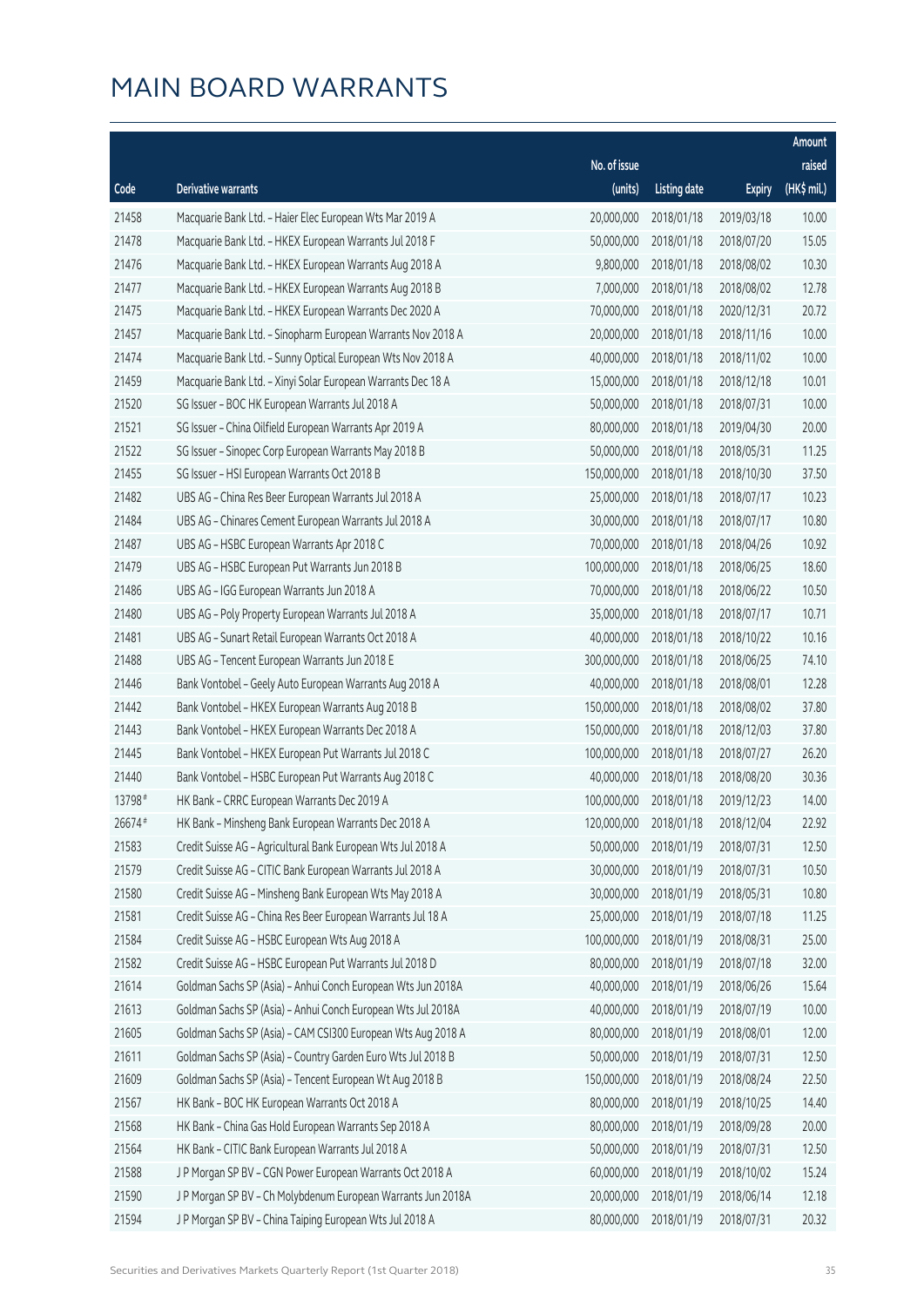|        |                                                              |                        |                     |               | Amount      |
|--------|--------------------------------------------------------------|------------------------|---------------------|---------------|-------------|
|        |                                                              | No. of issue           |                     |               | raised      |
| Code   | Derivative warrants                                          | (units)                | <b>Listing date</b> | <b>Expiry</b> | (HK\$ mil.) |
| 21592  | J P Morgan SP BV - ZhengTongAuto European Warrants Jul 2018A | 70,000,000             | 2018/01/19          | 2018/07/11    | 11.69       |
| 21595  | J P Morgan SP BV - HKEX European Warrants Sep 2018 C         | 200,000,000            | 2018/01/19          | 2018/09/28    | 50.00       |
| 21596  | J P Morgan SP BV - HKEX European Warrants Dec 2018 B         | 200,000,000            | 2018/01/19          | 2018/12/28    | 50.20       |
| 21561  | Macquarie Bank Ltd. - BYD European Put Warrants Nov 2018 A   | 9,000,000              | 2018/01/19          | 2018/11/02    | 10.02       |
| 21559  | Macquarie Bank Ltd. - KECL European Warrants Mar 2019 A      | 10,000,000             | 2018/01/19          | 2019/03/04    | 10.22       |
| 21562  | Macquarie Bank Ltd. - PetroChina European Wts Oct 2018 A     | 33,000,000             | 2018/01/19          | 2018/10/03    | 10.07       |
| 21558  | Macquarie Bank Ltd. - Ping An European Warrants Aug 2018 F   | 18,000,000             | 2018/01/19          | 2018/08/02    | 10.26       |
| 21599  | SG Issuer - CKH European Warrants Jun 2018 B                 | 30,000,000             | 2018/01/19          | 2018/06/29    | 10.05       |
| 21597  | SG Issuer - CNOOC European Put Warrants Jul 2018 B           | 16,000,000             | 2018/01/19          | 2018/07/31    | 10.56       |
| 21602  | SG Issuer - HKEX European Warrants Sep 2018 B                | 200,000,000            | 2018/01/19          | 2018/09/28    | 50.00       |
| 21598  | SG Issuer - HKEX European Put Warrants Jul 2018 E            | 150,000,000            | 2018/01/19          | 2018/07/31    | 37.50       |
| 21560  | SG Issuer - HSBC European Warrants Aug 2018 B                | 100,000,000            | 2018/01/19          | 2018/08/31    | 25.00       |
| 21603  | SG Issuer - HSI European Put Warrants Jul 2018 E             | 150,000,000            | 2018/01/19          | 2018/07/30    | 37.50       |
| 21570  | UBS AG - BOC HK European Warrants Oct 2018 A                 | 70,000,000             | 2018/01/19          | 2018/10/25    | 11.41       |
| 21575  | UBS AG - BOCL European Warrants Dec 2018 A                   | 70,000,000             | 2018/01/19          | 2018/12/18    | 10.50       |
| 21569  | UBS AG - CGN Power European Warrants Sep 2018 A              | 45,000,000             | 2018/01/19          | 2018/09/24    | 10.67       |
| 21576  | UBS AG - CITIC European Warrants Jul 2018 A                  | 25,000,000             | 2018/01/19          | 2018/07/30    | 14.05       |
| 21587  | UBS AG - HSI European Warrants Aug 2018 B                    | 200,000,000            | 2018/01/19          | 2018/08/30    | 41.20       |
| 21573  | UBS AG - Kingsoft European Warrants Jul 2018 B               | 100,000,000            | 2018/01/19          | 2018/07/04    | 21.70       |
| 21571  | UBS AG - Tencent European Warrants May 2018 J                | 30,000,000             | 2018/01/19          | 2018/05/28    | 24.81       |
| 21578  | UBS AG - Yanzhou Coal European Wts Dec 2018 A                | 60,000,000             | 2018/01/19          | 2018/12/10    | 15.00       |
| 21549  | Bank Vontobel - CC Bank European Warrants Jul 2018 A         | 40,000,000             | 2018/01/19          | 2018/07/27    | 10.04       |
| 21555  | Bank Vontobel - Galaxy Ent European Warrants Jun 2018 C      | 50,000,000             | 2018/01/19          | 2018/06/01    | 20.20       |
| 21550  | Bank Vontobel - PetroChina European Warrants Jun 2018 A      | 50,000,000             | 2018/01/19          | 2018/06/22    | 10.15       |
| 21556  | Bank Vontobel - Ping An European Warrants Aug 2018 B         | 50,000,000             | 2018/01/19          | 2018/08/29    | 29.85       |
| 21554  | Bank Vontobel - Tencent European Put Warrants Aug 2018 D     | 100,000,000            | 2018/01/19          | 2018/08/03    | 25.30       |
| 18965# | J P Morgan SP BV – Ping An European Warrants Sep 2018 A      | 100,000,000 2018/01/19 |                     | 2018/09/28    | 142.00      |
| 21715  | BOCI Asia Ltd. - Agricultural Bank European Wts Sep 2018 A   | 100,000,000            | 2018/01/22          | 2018/09/24    | 25.00       |
| 21718  | BOCI Asia Ltd. - China Life European Warrants Sep 2018 A     | 100,000,000            | 2018/01/22          | 2018/09/26    | 16.80       |
| 21716  | BOCI Asia Ltd. - CM Bank European Warrants Sep 2018 A        | 100,000,000            | 2018/01/22          | 2018/09/24    | 25.00       |
| 21734  | BOCI Asia Ltd. - ICBC European Warrants Jul 2018 C           | 100,000,000            | 2018/01/22          | 2018/07/31    | 22.20       |
| 21717  | BOCI Asia Ltd. - Ping An European Warrants Jun 2018 B        | 100,000,000            | 2018/01/22          | 2018/06/27    | 18.40       |
| 21714  | BOCI Asia Ltd. - Sands China European Warrants Jul 2018 A    | 100,000,000            | 2018/01/22          | 2018/07/30    | 25.10       |
| 10492  | BNP Paribas Issuance B.V. - EUR/USD Euro Wts Sep 2018 A      | 100,000,000            | 2018/01/22          | 2018/09/21    | 25.00       |
| 10493  | BNP Paribas Issuance B.V. - EUR/USD Euro Put Wt Sep 2018 B   | 100,000,000            | 2018/01/22          | 2018/09/21    | 25.00       |
| 10494  | BNP Paribas Issuance B.V. - GBP/USD European Put Wt Sep 18 A | 50,000,000             | 2018/01/22          | 2018/09/21    | 12.50       |
| 10497  | BNP Paribas Issuance B.V. - Oil Futures Euro Wt Aug 2018 A   | 50,000,000             | 2018/01/22          | 2018/08/17    | 12.50       |
| 10498  | BNP Paribas Issuance B.V. - Oil Futures Eu Put Wt Aug 2018 B | 50,000,000             | 2018/01/22          | 2018/08/17    | 12.50       |
| 10495  | BNP Paribas Issuance B.V. - USD/YEN Euro Wts Sep 2018 A      | 50,000,000             | 2018/01/22          | 2018/09/21    | 12.50       |
| 10496  | BNP Paribas Issuance B.V. - USD/YEN Eur Put Wts Sep 2018 B   | 50,000,000             | 2018/01/22          | 2018/09/21    | 12.50       |
| 21721  | Credit Suisse AG - Sinopec Corp European Warrants Jul 2018 A | 50,000,000             | 2018/01/22          | 2018/07/31    | 12.50       |
| 21725  | Credit Suisse AG - HKEX European Warrants Sep 2018 D         | 200,000,000            | 2018/01/22          | 2018/09/28    | 50.00       |
| 21727  | Credit Suisse AG - HKEX European Warrants Oct 2018 B         | 200,000,000            | 2018/01/22          | 2018/10/31    | 50.00       |
| 21730  | Credit Suisse AG - HKEX European Put Warrants Jul 2018 D     | 100,000,000            | 2018/01/22          | 2018/07/31    | 25.00       |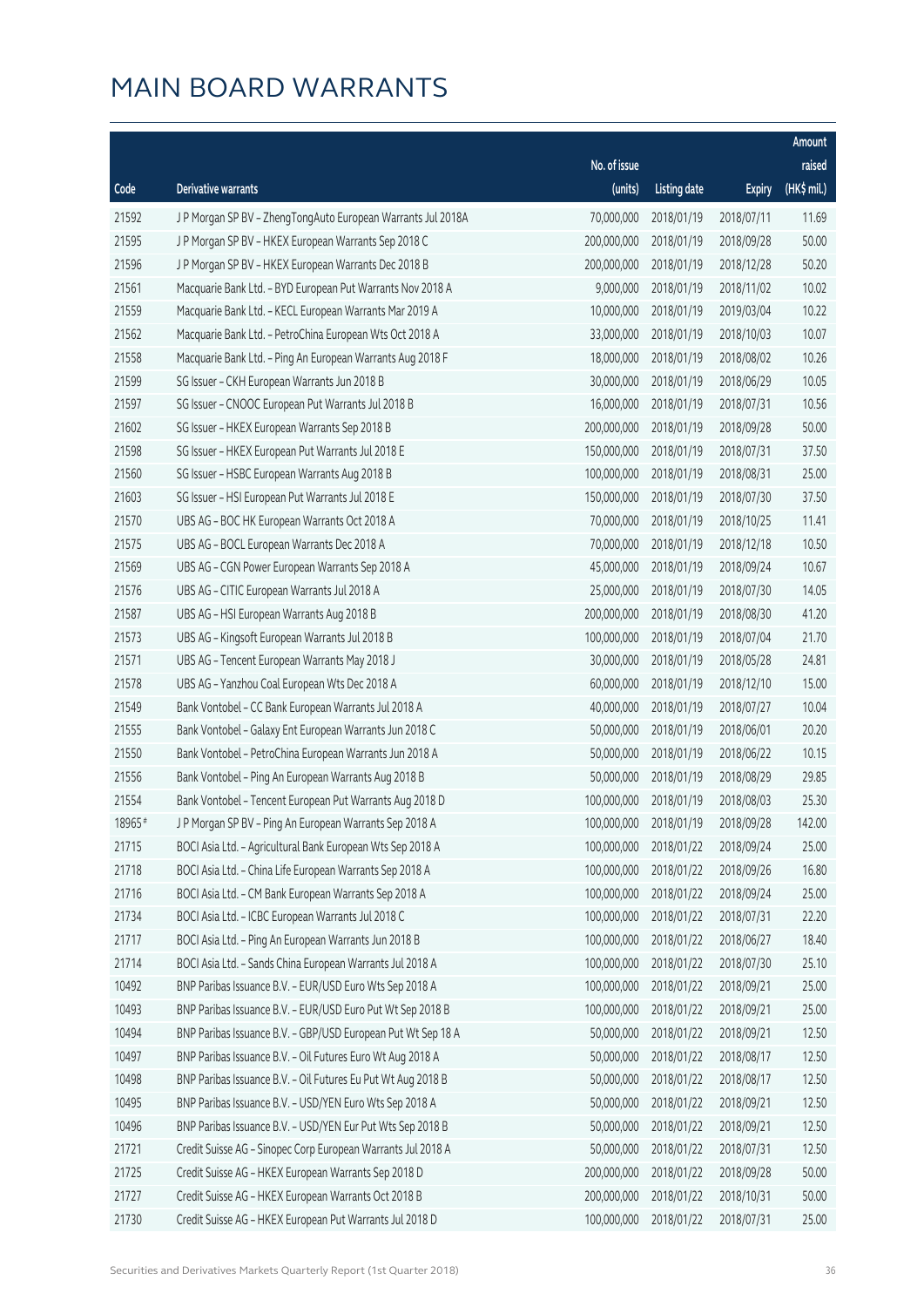|       |                                                              |              |                       |               | Amount      |
|-------|--------------------------------------------------------------|--------------|-----------------------|---------------|-------------|
|       |                                                              | No. of issue |                       |               | raised      |
| Code  | Derivative warrants                                          | (units)      | <b>Listing date</b>   | <b>Expiry</b> | (HK\$ mil.) |
| 21723 | Credit Suisse AG - Ping An European Warrants Sep 2018 A      | 150,000,000  | 2018/01/22            | 2018/09/28    | 183.00      |
| 21736 | Goldman Sachs SP (Asia) - China Mobile Euro Wts Jul 2018 A   | 80,000,000   | 2018/01/22            | 2018/07/26    | 12.00       |
| 21737 | Goldman Sachs SP (Asia) - CNOOC European Warrants Jul 2018 C | 80,000,000   | 2018/01/22            | 2018/07/03    | 20.24       |
| 21738 | Goldman Sachs SP (Asia) - A50 China European Wts Jun 2018 A  | 80,000,000   | 2018/01/22            | 2018/06/22    | 30.56       |
| 21740 | Goldman Sachs SP (Asia) - HSI European Put Wts Jul 2018 C    | 150,000,000  | 2018/01/22            | 2018/07/30    | 37.50       |
| 21739 | Goldman Sachs SP (Asia) - ICBC European Warrants Jul 2018 E  | 150,000,000  | 2018/01/22            | 2018/07/20    | 22.50       |
| 21644 | HK Bank - CSOP A50 ETF European Warrants Jul 2018 B          | 80,000,000   | 2018/01/22            | 2018/07/31    | 32.00       |
| 21642 | HK Bank - China Shenhua European Warrants Sep 2018 A         | 80,000,000   | 2018/01/22            | 2018/09/28    | 20.00       |
| 21646 | HK Bank - HSCEI European Warrants Dec 2018 D                 | 80,000,000   | 2018/01/22            | 2018/12/28    | 20.00       |
| 21645 | HK Bank - HSI European Warrants Aug 2018 C                   | 150,000,000  | 2018/01/22            | 2018/08/30    | 37.50       |
| 21643 | HK Bank - Sands China European Warrants Jul 2018 B           | 80,000,000   | 2018/01/22            | 2018/07/31    | 20.00       |
| 21650 | HK Bank - ZA Onine European Warrants Mar 2019 A              | 150,000,000  | 2018/01/22            | 2019/03/22    | 27.00       |
| 21647 | HK Bank - ZA Onine European Warrants May 2019 A              | 150,000,000  | 2018/01/22            | 2019/05/24    | 33.00       |
| 21634 | Haitong Int'l Sec - Air China European Warrants Jul 2018 A   | 30,000,000   | 2018/01/22            | 2018/07/23    | 23.40       |
| 21631 | Haitong Int'l Sec - Sinopec Corp European Wts Aug 2018 A     | 40,000,000   | 2018/01/22            | 2018/08/08    | 10.00       |
| 21632 | Haitong Int'l Sec - Sinopec Corp European Wts Nov 2018 A     | 40,000,000   | 2018/01/22            | 2018/11/29    | 10.00       |
| 21629 | Haitong Int'l Sec - Cathay Pacific European Warrants Sep 19A | 40,000,000   | 2018/01/22            | 2019/09/30    | 10.00       |
| 21636 | Haitong Int'l Sec - China Unicom European Warrants Jul 2018A | 30,000,000   | 2018/01/22            | 2018/07/31    | 13.50       |
| 21625 | Haitong Int'l Sec - Galaxy Ent European Warrants Sep 2018 A  | 50,000,000   | 2018/01/22            | 2018/09/28    | 18.70       |
| 21633 | Haitong Int'l Sec - Gome European Warrants Jul 2019 A        | 80,000,000   | 2018/01/22            | 2019/07/18    | 20.80       |
| 21626 | Haitong Int'l Sec - Kingdee Int'l European Warrants Jul 18 A | 20,000,000   | 2018/01/22            | 2018/07/23    | 14.20       |
| 21628 | Haitong Int'l Sec - Kingdee Int'l European Warrants Jul 18 B | 20,000,000   | 2018/01/22            | 2018/07/23    | 11.60       |
| 21640 | Haitong Int'l Sec - Sands China European Warrants May 2018 A | 50,000,000   | 2018/01/22            | 2018/05/29    | 12.25       |
| 21641 | Haitong Int'l Sec - Sands China European Warrants Jul 2018 A | 40,000,000   | 2018/01/22            | 2018/07/23    | 10.00       |
| 21637 | Haitong Int'l Sec - Wynn Macau European Warrants Jul 2018 A  | 40,000,000   | 2018/01/22            | 2018/07/23    | 11.16       |
| 21638 | Haitong Int'l Sec - Wynn Macau European Warrants Jul 2018 B  | 68,000,000   | 2018/01/22            | 2018/07/24    | 11.90       |
| 21706 | J P Morgan SP BV - AAC Tech European Warrants May 2018 C     |              | 80,000,000 2018/01/22 | 2018/05/11    | 12.16       |
| 21710 | J P Morgan SP BV - CSOP A50 ETF European Warrants May 2018 B | 100,000,000  | 2018/01/22            | 2018/05/31    | 36.50       |
| 21700 | J P Morgan SP BV - Ch Southern Air European Warrants Jul 18A | 70,000,000   | 2018/01/22            | 2018/07/31    | 55.30       |
| 21712 | J P Morgan SP BV - A50 China European Warrants Jun 2018 B    | 100,000,000  | 2018/01/22            | 2018/06/22    | 45.80       |
| 21708 | J P Morgan SP BV - Geely Auto European Warrants Jul 2018 A   | 60,000,000   | 2018/01/22            | 2018/07/03    | 15.00       |
| 21702 | J P Morgan SP BV - Galaxy Ent European Put Wts Jul 2018 A    | 100,000,000  | 2018/01/22            | 2018/07/31    | 48.70       |
| 21699 | J P Morgan SP BV - HKEX European Warrants Aug 2018 D         | 200,000,000  | 2018/01/22            | 2018/08/03    | 50.20       |
| 21713 | J P Morgan SP BV - HSBC European Warrants Apr 2018 D         | 100,000,000  | 2018/01/22            | 2018/04/30    | 15.60       |
| 21704 | J P Morgan SP BV - HSBC European Warrants Sep 2018 A         | 100,000,000  | 2018/01/22            | 2018/09/28    | 25.20       |
| 21701 | J P Morgan SP BV - Sands China European Warrants Jul 2018 C  | 100,000,000  | 2018/01/22            | 2018/07/31    | 25.30       |
| 21653 | Macquarie Bank Ltd. - Minsheng Bank European Wts Oct 2018 A  | 24,000,000   | 2018/01/22            | 2018/10/03    | 10.01       |
| 21655 | Macquarie Bank Ltd. - HSBC European Warrants Jul 2018 C      | 40,000,000   | 2018/01/22            | 2018/07/25    | 10.00       |
| 21657 | Macquarie Bank Ltd. - HSBC European Put Warrants Aug 2018 D  | 22,000,000   | 2018/01/22            | 2018/08/02    | 10.08       |
| 21654 | Macquarie Bank Ltd. - Ping An European Warrants Sep 2018 A   | 30,000,000   | 2018/01/22            | 2018/09/04    | 10.17       |
| 21652 | Macquarie Bank Ltd. - Sands China European Wts Oct 2018 A    | 40,000,000   | 2018/01/22            | 2018/10/03    | 10.00       |
| 21615 | SG Issuer - Ping An European Warrants May 2018 I             | 80,000,000   | 2018/01/22            | 2018/05/31    | 20.80       |
| 21617 | SG Issuer - Ping An European Put Warrants May 2018 J         | 60,000,000   | 2018/01/22            | 2018/05/31    | 17.40       |
| 21619 | SG Issuer - PSBC European Warrants Sep 2018 A                | 40,000,000   | 2018/01/22            | 2018/09/28    | 10.00       |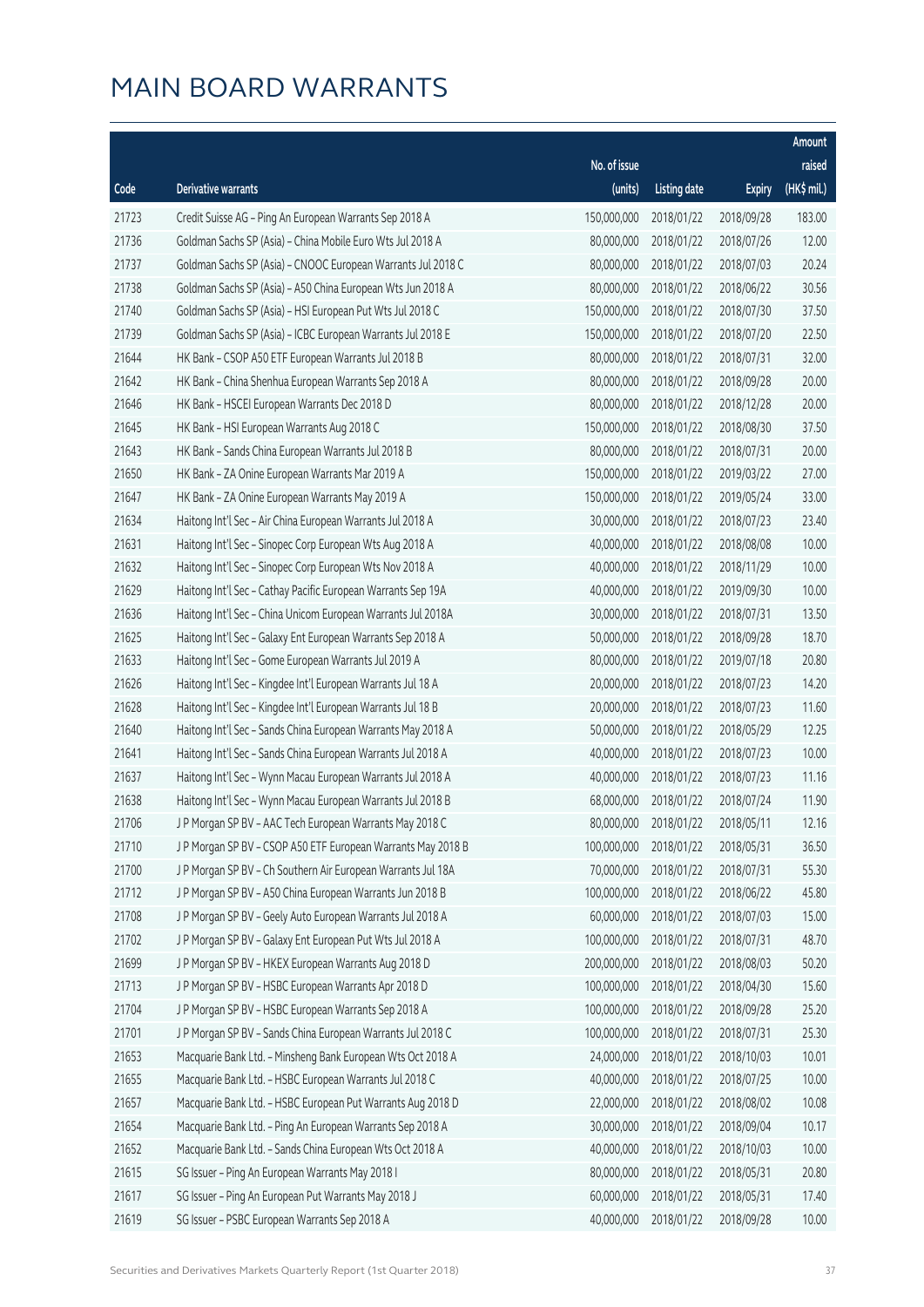|        |                                                              |                        |                     |               | Amount      |
|--------|--------------------------------------------------------------|------------------------|---------------------|---------------|-------------|
|        |                                                              | No. of issue           |                     |               | raised      |
| Code   | Derivative warrants                                          | (units)                | <b>Listing date</b> | <b>Expiry</b> | (HK\$ mil.) |
| 21622  | SG Issuer - Sands China European Warrants Aug 2018 B         | 40,000,000             | 2018/01/22          | 2018/08/31    | 10.00       |
| 21620  | SG Issuer - Sands China European Put Warrants Jul 2018 B     | 40,000,000             | 2018/01/22          | 2018/07/31    | 11.80       |
| 21623  | SG Issuer - SJM Hold Eu Wt Jul 2018 A                        | 14,000,000             | 2018/01/22          | 2018/07/31    | 10.08       |
| 21735  | SG Issuer - SUNAC European Warrants Jul 2018 B               | 20,000,000             | 2018/01/22          | 2018/07/31    | 13.40       |
| 21687  | UBS AG - AIA European Put Warrants Jul 2018 A                | 100,000,000            | 2018/01/22          | 2018/07/23    | 40.40       |
| 21698  | UBS AG - BOCL European Put Warrants Jul 2018 A               | 70,000,000             | 2018/01/22          | 2018/07/23    | 17.78       |
| 21686  | UBS AG - CC Bank European Put Warrants Jul 2018 C            | 70,000,000             | 2018/01/22          | 2018/07/23    | 26.18       |
| 21678  | UBS AG - Galaxy Ent European Put Warrants Jul 2018 B         | 50,000,000             | 2018/01/22          | 2018/07/23    | 26.05       |
| 21692  | UBS AG - ICBC European Put Warrants Jul 2018 C               | 70,000,000             | 2018/01/22          | 2018/07/23    | 31.85       |
| 21683  | UBS AG - Melco European Warrants Jul 2018 A                  | 50,000,000             | 2018/01/22          | 2018/07/23    | 13.35       |
| 21684  | UBS AG - Ping An European Warrants Jun 2018 C                | 100,000,000            | 2018/01/22          | 2018/06/22    | 27.20       |
| 21685  | UBS AG - Ping An European Put Warrants Jul 2018 A            | 100,000,000            | 2018/01/22          | 2018/07/23    | 64.10       |
| 21677  | UBS AG - Sands China European Warrants Jul 2018 B            | 70,000,000             | 2018/01/22          | 2018/07/23    | 17.85       |
| 21676  | UBS AG - Sands China European Put Warrants Jul 2018 A        | 50,000,000             | 2018/01/22          | 2018/07/03    | 10.65       |
| 21689  | UBS AG - SUNAC European Warrants Jun 2018 A                  | 20,000,000             | 2018/01/22          | 2018/06/22    | 11.26       |
| 21690  | UBS AG - SUNAC European Warrants Jul 2018 A                  | 25,000,000             | 2018/01/22          | 2018/07/23    | 12.10       |
| 21693  | UBS AG - Wynn Macau European Warrants Aug 2018 A             | 70,000,000             | 2018/01/22          | 2018/08/13    | 17.50       |
| 21658  | Bank Vontobel - Ch Comm Cons European Warrants Aug 2018 A    | 20,000,000             | 2018/01/22          | 2018/08/02    | 10.20       |
| 21666  | Bank Vontobel - CM Bank European Warrants Sep 2018 A         | 50,000,000             | 2018/01/22          | 2018/09/10    | 13.20       |
| 21665  | Bank Vontobel - Sinopec Corp European Warrants Aug 2018 A    | 50,000,000             | 2018/01/22          | 2018/08/29    | 12.65       |
| 21720  | Bank Vontobel - HKEX European Warrants Dec 2018 B            | 100,000,000            | 2018/01/22          | 2018/12/31    | 25.30       |
| 21719  | Bank Vontobel - HKEX European Put Warrants Sep 2018 A        | 100,000,000            | 2018/01/22          | 2018/09/05    | 55.80       |
| 21664  | Bank Vontobel - HSBC European Warrants Sep 2018 A            | 40,000,000             | 2018/01/22          | 2018/09/26    | 10.12       |
| 21661  | Bank Vontobel - New World Dev European Warrants Aug 2018 A   | 15,000,000             | 2018/01/22          | 2018/08/13    | 10.35       |
| 21663  | Bank Vontobel - Sands China European Warrants Aug 2018 A     | 80,000,000             | 2018/01/22          | 2018/08/29    | 20.32       |
| 21671  | Bank Vontobel - Tencent European Warrants Dec 2018 A         | 100,000,000            | 2018/01/22          | 2018/12/27    | 34.10       |
| 21669  | Bank Vontobel - Tencent European Put Warrants Jul 2018 C     | 100,000,000 2018/01/22 |                     | 2018/07/27    | 53.60       |
| 17593# | Goldman Sachs SP (Asia) - AIA European Warrants Mar 2018 B   | 80,000,000             | 2018/01/22          | 2018/03/26    | 18.48       |
| 17922# | UBS AG - China Life European Warrants Apr 2018 B             | 100,000,000            | 2018/01/22          | 2018/04/06    | 12.90       |
| 21802  | BOCI Asia Ltd. - AIA European Warrants Jul 2018 A            | 100,000,000            | 2018/01/23          | 2018/07/30    | 26.40       |
| 21794  | BOCI Asia Ltd. - CC Bank European Warrants Jul 2018 B        | 100,000,000            | 2018/01/23          | 2018/07/16    | 39.40       |
| 21797  | BOCI Asia Ltd. - CC Bank European Warrants Jul 2018 C        | 100,000,000            | 2018/01/23          | 2018/07/23    | 47.40       |
| 21799  | BOCI Asia Ltd. - CC Bank European Warrants Jul 2018 D        | 100,000,000            | 2018/01/23          | 2018/07/27    | 25.10       |
| 21801  | BOCI Asia Ltd. - HKEX European Warrants Dec 2018 B           | 100,000,000            | 2018/01/23          | 2018/12/31    | 26.90       |
| 21800  | BOCI Asia Ltd. - ICBC European Warrants Jul 2018 D           | 100,000,000            | 2018/01/23          | 2018/07/24    | 33.80       |
| 21768  | Credit Suisse AG - CC Bank European Warrants Jul 2018 E      | 70,000,000             | 2018/01/23          | 2018/07/31    | 17.50       |
| 21757  | Credit Suisse AG - CC Bank European Put Warrants Jul 2018 D  | 50,000,000             | 2018/01/23          | 2018/07/23    | 14.00       |
| 21766  | Credit Suisse AG - China Mobile European Warrants Jun 2018 A | 100,000,000            | 2018/01/23          | 2018/06/25    | 15.00       |
| 21763  | Credit Suisse AG - HSBC European Wts Jul 2018 E              | 100,000,000            | 2018/01/23          | 2018/07/23    | 25.00       |
| 21758  | Credit Suisse AG - ICBC European Put Warrants Jul 2018 B     | 50,000,000             | 2018/01/23          | 2018/07/23    | 12.50       |
| 21759  | Credit Suisse AG - Ping An European Put Warrants Jul 2018 B  | 70,000,000             | 2018/01/23          | 2018/07/31    | 32.90       |
| 21761  | Credit Suisse AG - Sands China European Warrants Jul 2018 A  | 50,000,000             | 2018/01/23          | 2018/07/31    | 12.50       |
| 21762  | Credit Suisse AG - Sands China European Put Wts Jul 2018 B   | 50,000,000             | 2018/01/23          | 2018/07/31    | 12.50       |
| 21843  | Goldman Sachs SP (Asia) - Agricultural Bank Euro Wts Jul18A  | 60,000,000             | 2018/01/23          | 2018/07/31    | 15.00       |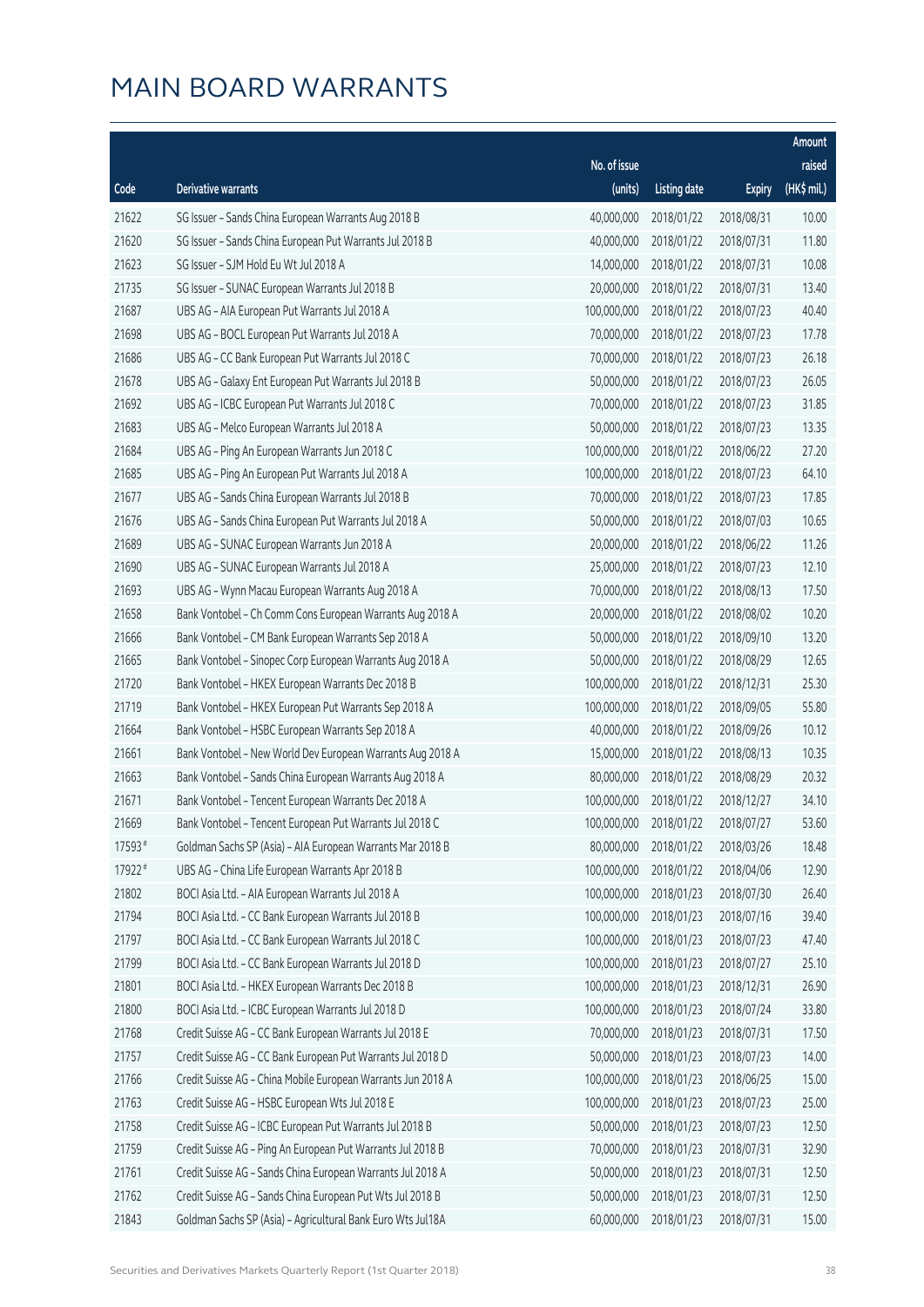|       |                                                              |                        |                     |               | Amount      |
|-------|--------------------------------------------------------------|------------------------|---------------------|---------------|-------------|
|       |                                                              | No. of issue           |                     |               | raised      |
| Code  | Derivative warrants                                          | (units)                | <b>Listing date</b> | <b>Expiry</b> | (HK\$ mil.) |
| 21855 | Goldman Sachs SP (Asia) - AIA European Warrants May 2018 D   | 80,000,000             | 2018/01/23          | 2018/05/29    | 12.00       |
| 21849 | Goldman Sachs SP (Asia) - BOCL European Warrants Dec 2018 A  | 80,000,000             | 2018/01/23          | 2018/12/18    | 12.00       |
| 21859 | Goldman Sachs SP (Asia) - CC Bank European Wts Jul 2018 C    | 80,000,000             | 2018/01/23          | 2018/07/23    | 20.00       |
| 21851 | Goldman Sachs SP (Asia) - CSOP A50 ETF Euro Wts May 2018 C   | 80,000,000             | 2018/01/23          | 2018/05/24    | 32.56       |
| 21844 | Goldman Sachs SP (Asia) - Geely Auto European Wts Jun 2018 B | 80,000,000             | 2018/01/23          | 2018/06/26    | 12.00       |
| 21853 | Goldman Sachs SP (Asia) - HKEX European Warrants Jul 2018 B  | 150,000,000            | 2018/01/23          | 2018/07/31    | 37.50       |
| 21848 | Goldman Sachs SP (Asia) - HKEX European Warrants Sep 2018 F  | 150,000,000            | 2018/01/23          | 2018/09/28    | 37.50       |
| 21856 | Goldman Sachs SP (Asia) - HKEX European Warrants Oct 2018 A  | 150,000,000            | 2018/01/23          | 2018/10/31    | 37.50       |
| 21854 | Goldman Sachs SP (Asia) - Kingsoft European Wts Jul 2018 A   | 70,000,000             | 2018/01/23          | 2018/07/04    | 10.50       |
| 21847 | Goldman Sachs SP (Asia) - Sands China Euro Wts Jul 2018 C    | 80,000,000             | 2018/01/23          | 2018/07/23    | 20.00       |
| 21825 | J P Morgan SP BV - Agricultural Bank Euro Warrants Sep 2018A | 100,000,000            | 2018/01/23          | 2018/09/28    | 25.70       |
| 21838 | J P Morgan SP BV - CAM CSI300 European Warrants Oct 2018 A   | 100,000,000            | 2018/01/23          | 2018/10/31    | 25.50       |
| 21828 | J P Morgan SP BV - BankComm European Warrants Aug 2018 A     | 100,000,000            | 2018/01/23          | 2018/08/31    | 25.50       |
| 21841 | J P Morgan SP BV - CC Bank European Wts Jul 2018 D           | 100,000,000            | 2018/01/23          | 2018/07/31    | 27.60       |
| 21842 | J P Morgan SP BV - CC Bank European Put Wts Aug 2018 A       | 100,000,000            | 2018/01/23          | 2018/08/31    | 44.60       |
| 21840 | J P Morgan SP BV - CGS European Warrants May 2018 A          | 50,000,000             | 2018/01/23          | 2018/05/31    | 11.50       |
| 21826 | J P Morgan SP BV - CITIC Bank European Warrants May 2018 A   | 100,000,000            | 2018/01/23          | 2018/05/17    | 17.00       |
| 21832 | J P Morgan SP BV - China Life European Warrants Oct 2018 A   | 100,000,000            | 2018/01/23          | 2018/10/31    | 15.60       |
| 21827 | J P Morgan SP BV - CM Bank European Warrants Sep 2018 A      | 100,000,000            | 2018/01/23          | 2018/09/28    | 25.10       |
| 21830 | J P Morgan SP BV - HSCEI European Wts Dec 2018 A             | 200,000,000            | 2018/01/23          | 2018/12/28    | 53.60       |
| 21831 | J P Morgan SP BV - HSCEI European Put Warrants Jul 2018 A    | 200,000,000            | 2018/01/23          | 2018/07/30    | 30.60       |
| 21829 | J P Morgan SP BV - HSI European Warrants Nov 2018 A          | 200,000,000            | 2018/01/23          | 2018/11/29    | 50.00       |
| 21820 | J P Morgan SP BV - ICBC European Warrants Jul 2018 B         | 100,000,000            | 2018/01/23          | 2018/07/31    | 17.40       |
| 21824 | J P Morgan SP BV - ICBC European Put Wts Jul 2018 C          | 100,000,000            | 2018/01/23          | 2018/07/31    | 36.00       |
| 21833 | J P Morgan SP BV - Ping An European Warrants Aug 2018 B      | 100,000,000            | 2018/01/23          | 2018/08/02    | 38.30       |
| 21834 | J P Morgan SP BV - Ping An European Warrants Aug 2018 C      | 100,000,000            | 2018/01/23          | 2018/08/02    | 120.60      |
| 21835 | J P Morgan SP BV - Ping An European Warrants Aug 2018 D      | 100,000,000 2018/01/23 |                     | 2018/08/31    | 154.90      |
| 21837 | J P Morgan SP BV - Ping An European Put Warrants Jul 2018 B  | 100,000,000            | 2018/01/23          | 2018/07/31    | 65.00       |
| 21839 | J P Morgan SP BV - China Vanke European Warrants Aug 2018 A  | 50,000,000             | 2018/01/23          | 2018/08/31    | 19.90       |
| 21751 | Macquarie Bank Ltd. - CNOOC European Warrants Aug 2018 B     | 18,000,000             | 2018/01/23          | 2018/08/02    | 10.06       |
| 21756 | Macquarie Bank Ltd. - Samsonite European Warrants Jun 2019 A | 16,000,000             | 2018/01/23          | 2019/06/17    | 10.42       |
| 21755 | Macquarie Bank Ltd. - Shimao Ppt European Wts Jun 2019 A     | 20,000,000             | 2018/01/23          | 2019/06/17    | 10.14       |
| 21803 | SG Issuer - Agricultural Bank European Warrants Jul 2018 A   | 60,000,000             | 2018/01/23          | 2018/07/31    | 15.00       |
| 21805 | SG Issuer - CC Bank European Warrants Jul 2018 D             | 60,000,000             | 2018/01/23          | 2018/07/31    | 16.80       |
| 21806 | SG Issuer - CM Bank European Warrants Jul 2018 B             | 40,000,000             | 2018/01/23          | 2018/07/31    | 10.00       |
| 21741 | SG Issuer - HKEX European Warrants Jul 2018 F                | 20,000,000             | 2018/01/23          | 2018/07/31    | 14.40       |
| 21809 | SG Issuer - HKEX European Warrants Jul 2018 H                | 200,000,000            | 2018/01/23          | 2018/07/31    | 50.00       |
| 21811 | SG Issuer - HKEX European Warrants Jul 2018 I                | 20,000,000             | 2018/01/23          | 2018/07/31    | 16.80       |
| 21814 | SG Issuer - HKEX European Warrants Oct 2018 C                | 200,000,000            | 2018/01/23          | 2018/10/31    | 50.00       |
| 21815 | SG Issuer - HKEX European Warrants May 2019 A                | 200,000,000            | 2018/01/23          | 2019/05/31    | 50.00       |
| 21742 | SG Issuer - HKEX European Put Warrants Jul 2018 G            | 150,000,000            | 2018/01/23          | 2018/07/31    | 38.25       |
| 21817 | SG Issuer - ICBC European Warrants Jul 2018 C                | 60,000,000             | 2018/01/23          | 2018/07/31    | 15.00       |
| 21808 | SG Issuer - China Vanke European Warrants Jul 2018 A         | 25,000,000             | 2018/01/23          | 2018/07/23    | 13.75       |
| 21792 | UBS AG - CC Bank European Warrants Aug 2018 A                | 70,000,000             | 2018/01/23          | 2018/08/13    | 17.50       |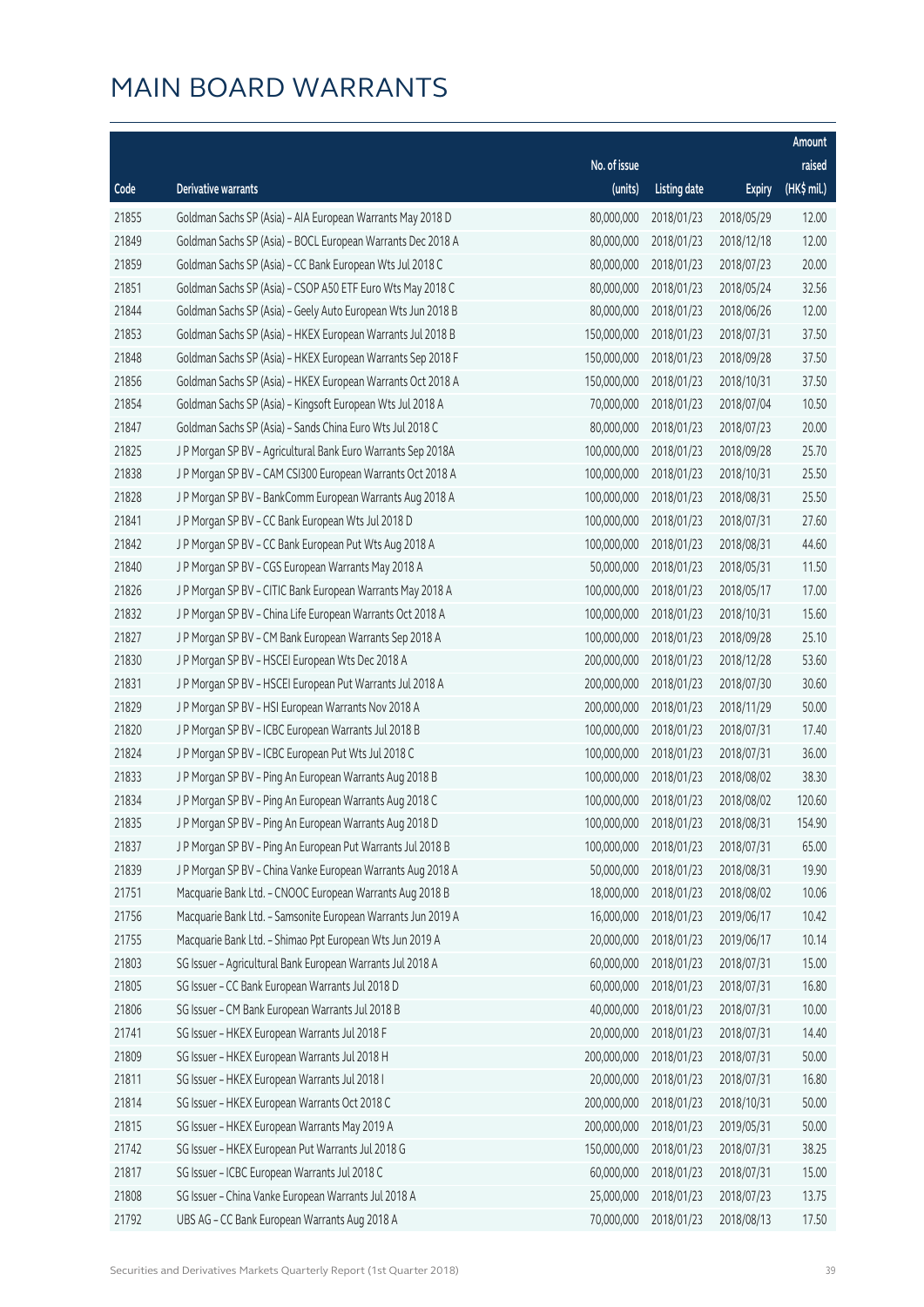|        |                                                              |              |                       |               | Amount      |
|--------|--------------------------------------------------------------|--------------|-----------------------|---------------|-------------|
|        |                                                              | No. of issue |                       |               | raised      |
| Code   | Derivative warrants                                          | (units)      | <b>Listing date</b>   | <b>Expiry</b> | (HK\$ mil.) |
| 21772  | UBS AG - China Life European Warrants Oct 2018 A             | 100,000,000  | 2018/01/23            | 2018/10/24    | 15.50       |
| 21789  | UBS AG - HKEX European Warrants Aug 2018 B                   | 300,000,000  | 2018/01/23            | 2018/08/27    | 75.00       |
| 21770  | UBS AG - HSI European Warrants Sep 2018 A                    | 200,000,000  | 2018/01/23            | 2018/09/27    | 50.60       |
| 21769  | UBS AG - HSI European Put Warrants Jul 2018 C                | 200,000,000  | 2018/01/23            | 2018/07/30    | 50.00       |
| 21786  | UBS AG - Ping An European Warrants Jun 2018 D                | 100,000,000  | 2018/01/23            | 2018/06/11    | 64.00       |
| 21787  | UBS AG - Ping An European Warrants Sep 2020 A                | 500,000,000  | 2018/01/23            | 2020/09/28    | 125.00      |
| 21775  | UBS AG - Tencent European Warrants May 2018 L                | 300,000,000  | 2018/01/23            | 2018/05/18    | 47.10       |
| 21778  | UBS AG - Tencent European Warrants Jun 2018 F                | 300,000,000  | 2018/01/23            | 2018/06/22    | 45.60       |
| 21779  | UBS AG - Tencent European Warrants Jun 2018 G                | 300,000,000  | 2018/01/23            | 2018/06/08    | 47.40       |
| 21781  | UBS AG - Tencent European Warrants Jun 2018 H                | 300,000,000  | 2018/01/23            | 2018/06/29    | 51.60       |
| 21774  | UBS AG - Tencent European Put Warrants May 2018 K            | 200,000,000  | 2018/01/23            | 2018/05/21    | 66.60       |
| 21788  | UBS AG - China Vanke European Warrants Sep 2018 A            | 35,000,000   | 2018/01/23            | 2018/09/24    | 10.08       |
| 21743  | Bank Vontobel - CC Bank European Warrants Sep 2018 A         | 50,000,000   | 2018/01/23            | 2018/09/03    | 12.80       |
| 21744  | Bank Vontobel - CSOP A50 ETF European Warrants Aug 2018 A    | 40,000,000   | 2018/01/23            | 2018/08/03    | 18.12       |
| 21745  | Bank Vontobel - CSOP A50 ETF European Warrants Oct 2018 A    | 40,000,000   | 2018/01/23            | 2018/10/02    | 14.12       |
| 21747  | Bank Vontobel - China Unicom European Warrants Mar 2019 A    | 80,000,000   | 2018/01/23            | 2019/03/05    | 20.24       |
| 21749  | Bank Vontobel - ICBC European Warrants Jul 2018 B            | 50,000,000   | 2018/01/23            | 2018/07/20    | 17.65       |
| 21746  | Bank Vontobel - Tencent European Warrants Sep 2018 A         | 100,000,000  | 2018/01/23            | 2018/09/03    | 25.30       |
| 12314# | J P Morgan SP BV - HKEx European Warrants Aug 2018 A         | 300,000,000  | 2018/01/23            | 2018/08/01    | 35.40       |
| 22029  | BOCI Asia Ltd. - Agricultural Bank European Wts Jul 2018 A   | 100,000,000  | 2018/01/24            | 2018/07/24    | 25.00       |
| 22034  | BOCI Asia Ltd. - CGS European Warrants Sep 2018 A            | 70,000,000   | 2018/01/24            | 2018/09/24    | 27.65       |
| 22032  | BOCI Asia Ltd. - CITIC Sec European Warrants Nov 2018 A      | 70,000,000   | 2018/01/24            | 2018/11/27    | 13.65       |
| 22036  | BOCI Asia Ltd. - Tencent Holdings European Wts Jul 2018 B    | 200,000,000  | 2018/01/24            | 2018/07/24    | 55.60       |
| 21904  | BNP Paribas Issuance B.V. - BOCL European Wts Jan 2019 B     | 50,000,000   | 2018/01/24            | 2019/01/03    | 12.00       |
| 21903  | BNP Paribas Issuance B.V. - CC Bank Euro Wts Sep 2018 A      | 40,000,000   | 2018/01/24            | 2018/09/04    | 16.00       |
| 21902  | BNP Paribas Issuance B.V. - CC Bank Euro Wts Oct 2018 D      | 40,000,000   | 2018/01/24            | 2018/10/03    | 10.40       |
| 21866  | BNP Paribas Issuance B.V. - HKEX European Wts Jul 2018 C     |              | 40,000,000 2018/01/24 | 2018/07/04    | 56.40       |
| 21864  | BNP Paribas Issuance B.V. - HKEX European Wts Oct 2018 E     | 80,000,000   | 2018/01/24            | 2018/10/03    | 20.00       |
| 21865  | BNP Paribas Issuance B.V. - HKEX European Wts Jan 2019 D     | 80,000,000   | 2018/01/24            | 2019/01/03    | 20.00       |
| 21863  | BNP Paribas Issuance B.V. - HSBC European Wts Aug 2018 A     | 50,000,000   | 2018/01/24            | 2018/08/02    | 10.50       |
| 21861  | BNP Paribas Issuance B.V. - HSBC European Wts Sep 2018 A     | 40,000,000   | 2018/01/24            | 2018/09/04    | 10.40       |
| 21862  | BNP Paribas Issuance B.V. - HSBC European Wts Nov 2018 A     | 40,000,000   | 2018/01/24            | 2018/11/02    | 10.40       |
| 21901  | BNP Paribas Issuance B.V. - Tencent Euro Wts Jul 2018 H      | 80,000,000   | 2018/01/24            | 2018/07/04    | 12.80       |
| 21959  | Credit Suisse AG - Agricultural Bank European Wts Sep 2018 A | 50,000,000   | 2018/01/24            | 2018/09/28    | 12.50       |
| 21944  | Credit Suisse AG - AIA European Warrants Jul 2018 A          | 70,000,000   | 2018/01/24            | 2018/07/23    | 17.50       |
| 21967  | Credit Suisse AG - BOC HK European Warrants Dec 2018 A       | 60,000,000   | 2018/01/24            | 2018/12/31    | 15.00       |
| 21947  | Credit Suisse AG - BOCL European Warrants Nov 2018 A         | 70,000,000   | 2018/01/24            | 2018/11/30    | 17.50       |
| 21952  | Credit Suisse AG - China Huarong European Warrants Jul 2018B | 40,000,000   | 2018/01/24            | 2018/07/31    | 10.00       |
| 21948  | Credit Suisse AG - CITIC Bank European Warrants Jul 2018 B   | 40,000,000   | 2018/01/24            | 2018/07/31    | 10.00       |
| 21943  | Credit Suisse AG - China Life European Warrants Oct 2018 A   | 120,000,000  | 2018/01/24            | 2018/10/03    | 20.40       |
| 21950  | Credit Suisse AG - Chinares Pharma European Warrants Jan 19A | 40,000,000   | 2018/01/24            | 2019/01/31    | 10.00       |
| 21954  | Credit Suisse AG - Geely Auto European Warrants Jun 2018 B   | 80,000,000   | 2018/01/24            | 2018/06/29    | 14.40       |
| 21955  | Credit Suisse AG - HKEX European Warrants Jul 2018 E         | 200,000,000  | 2018/01/24            | 2018/07/23    | 50.00       |
| 21957  | Credit Suisse AG - HKEX European Warrants Jul 2018 F         | 200,000,000  | 2018/01/24            | 2018/07/31    | 50.00       |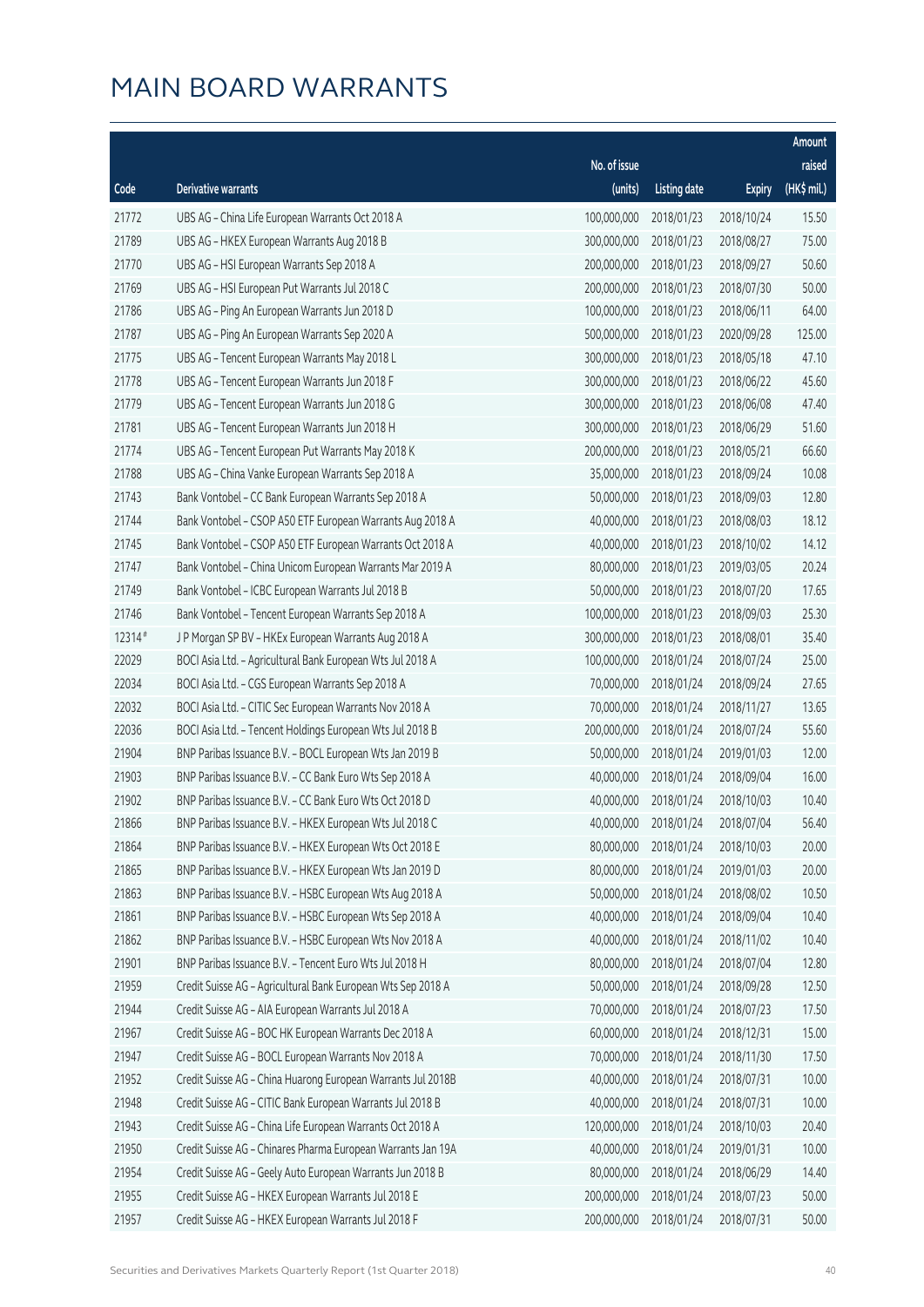|       |                                                              |              |                       |               | Amount      |
|-------|--------------------------------------------------------------|--------------|-----------------------|---------------|-------------|
|       |                                                              | No. of issue |                       |               | raised      |
| Code  | Derivative warrants                                          | (units)      | <b>Listing date</b>   | <b>Expiry</b> | (HK\$ mil.) |
| 21968 | Credit Suisse AG - HS H-SHARE European Warrants Jul 2018 A   | 70,000,000   | 2018/01/24            | 2018/07/31    | 17.50       |
| 21946 | Credit Suisse AG - ICBC European Warrants Jul 2018 C         | 70,000,000   | 2018/01/24            | 2018/07/31    | 17.50       |
| 21942 | Credit Suisse AG - China Vanke European Warrants Jul 2018 B  | 40,000,000   | 2018/01/24            | 2018/07/23    | 14.00       |
| 21958 | Credit Suisse AG - ZTE European Warrants Jul 2018 B          | 50,000,000   | 2018/01/24            | 2018/07/31    | 14.50       |
| 22033 | Goldman Sachs SP (Asia) - AIA European Warrants Jun 2018 F   | 80,000,000   | 2018/01/24            | 2018/06/22    | 12.00       |
| 22047 | Goldman Sachs SP (Asia) - CC Bank European Wts Jul 2018 D    | 80,000,000   | 2018/01/24            | 2018/07/26    | 28.96       |
| 22043 | Goldman Sachs SP (Asia) - CITIC Bank European Wts Jul 2018 A | 50,000,000   | 2018/01/24            | 2018/07/31    | 12.50       |
| 22031 | Goldman Sachs SP (Asia) - China Life Euro Wts Oct 2018 A     | 80,000,000   | 2018/01/24            | 2018/10/26    | 12.00       |
| 22021 | Goldman Sachs SP (Asia) - CNBM European Warrants Jul 2018 A  | 40,000,000   | 2018/01/24            | 2018/07/04    | 17.60       |
| 22042 | Goldman Sachs SP (Asia) - Sinopec Corp Euro Wts Jul 2018 A   | 60,000,000   | 2018/01/24            | 2018/07/31    | 15.00       |
| 22035 | Goldman Sachs SP (Asia) - HSBC European Warrants Jul 2018 B  | 80,000,000   | 2018/01/24            | 2018/07/24    | 18.88       |
| 22026 | Goldman Sachs SP (Asia) - HS H-SHARE European Wts May 2018 A | 50,000,000   | 2018/01/24            | 2018/05/24    | 25.90       |
| 22017 | Goldman Sachs SP (Asia) - Kingsoft European Wts Jun 2018 B   | 60,000,000   | 2018/01/24            | 2018/06/11    | 12.00       |
| 22040 | Goldman Sachs SP (Asia) - NCI European Warrants Jul 2018 A   | 40,000,000   | 2018/01/24            | 2018/07/26    | 15.52       |
| 22041 | Goldman Sachs SP (Asia) - NCI European Warrants Aug 2018 A   | 40,000,000   | 2018/01/24            | 2018/08/31    | 12.68       |
| 22022 | Goldman Sachs SP (Asia) - Stanchart European Wts Jun 2018 B  | 40,000,000   | 2018/01/24            | 2018/06/22    | 10.32       |
| 22038 | Goldman Sachs SP (Asia) - SUNAC European Warrants Jun 2018 A | 40,000,000   | 2018/01/24            | 2018/06/22    | 16.48       |
| 22037 | Goldman Sachs SP (Asia) - SUNAC European Warrants Jul 2018 A | 40,000,000   | 2018/01/24            | 2018/07/24    | 10.00       |
| 22050 | Goldman Sachs SP (Asia) - Tencent European Wt May 2018 V     | 40,000,000   | 2018/01/24            | 2018/05/31    | 42.40       |
| 21880 | HK Bank - Agricultural Bank European Warrants Jul 2018 B     | 80,000,000   | 2018/01/24            | 2018/07/31    | 20.00       |
| 21879 | HK Bank - CC Bank European Warrants Aug 2018 A               | 80,000,000   | 2018/01/24            | 2018/08/31    | 24.00       |
| 21868 | HK Bank - Country Garden European Warrants Aug 2018 A        | 80,000,000   | 2018/01/24            | 2018/08/31    | 20.00       |
| 21867 | HK Bank - HKEX European Warrants Sep 2018 E                  | 150,000,000  | 2018/01/24            | 2018/09/05    | 37.50       |
| 21877 | HK Bank - HSI European Put Warrants Jul 2018 D               | 150,000,000  | 2018/01/24            | 2018/07/30    | 37.50       |
| 21882 | HK Bank - Ping An European Warrants Jul 2018 B               | 80,000,000   | 2018/01/24            | 2018/07/31    | 32.00       |
| 21883 | HK Bank - Ping An European Warrants Jul 2018 C               | 80,000,000   | 2018/01/24            | 2018/07/31    | 20.00       |
| 21984 | Haitong Int'l Sec - CKH European Warrants Jun 2018 A         |              | 30,000,000 2018/01/24 | 2018/06/25    | 16.47       |
| 21985 | Haitong Int'l Sec - CKH European Warrants Jun 2018 B         | 32,000,000   | 2018/01/24            | 2018/06/22    | 10.08       |
| 22004 | Haitong Int'l Sec - China Life European Warrants Aug 2018 A  | 150,000,000  | 2018/01/24            | 2018/08/08    | 37.50       |
| 22016 | Haitong Int'l Sec - CNBM European Warrants Jun 2018 A        | 20,000,000   | 2018/01/24            | 2018/06/22    | 15.80       |
| 22011 | Haitong Int'l Sec - CSOP A50 ETF European Warrants Jul 2018A | 20,000,000   | 2018/01/24            | 2018/07/24    | 23.20       |
| 22012 | Haitong Int'l Sec - CSOP A50 ETF European Warrants Jul 2018B | 20,000,000   | 2018/01/24            | 2018/07/24    | 11.60       |
| 22005 | Haitong Int'l Sec - CSOP A50 ETF European Warrants Jun 2019A | 100,000,000  | 2018/01/24            | 2019/06/28    | 25.40       |
| 22014 | Haitong Int'l Sec - A50 China European Warrants Jun 2018 A   | 20,000,000   | 2018/01/24            | 2018/06/22    | 11.00       |
| 21987 | Haitong Int'l Sec - HKEX European Warrants May 2018 E        | 20,000,000   | 2018/01/24            | 2018/05/28    | 36.80       |
| 21988 | Haitong Int'l Sec - HKEX European Warrants Sep 2018 E        | 200,000,000  | 2018/01/24            | 2018/09/18    | 53.40       |
| 21990 | Haitong Int'l Sec - HKEX European Warrants Sep 2018 F        | 200,000,000  | 2018/01/24            | 2018/09/28    | 50.00       |
| 21996 | Haitong Int'l Sec - Link REIT European Warrants May 2018 A   | 50,000,000   | 2018/01/24            | 2018/05/31    | 10.30       |
| 21998 | Haitong Int'l Sec - MGM China European Warrants Jun 2018 A   | 40,000,000   | 2018/01/24            | 2018/06/25    | 10.40       |
| 21999 | Haitong Int'l Sec - MGM China European Warrants Jun 2018 B   | 60,000,000   | 2018/01/24            | 2018/06/12    | 10.14       |
| 22002 | Haitong Int'l Sec - Ping An European Warrants May 2018 G     | 150,000,000  | 2018/01/24            | 2018/05/25    | 55.05       |
| 22003 | Haitong Int'l Sec - Ping An European Warrants Aug 2018 B     | 150,000,000  | 2018/01/24            | 2018/08/28    | 46.80       |
| 22000 | Haitong Int'l Sec - Ping An European Warrants Sep 2018 E     | 100,000,000  | 2018/01/24            | 2018/09/28    | 146.00      |
| 21991 | Haitong Int'l Sec - Tencent European Warrants May 2018 L     | 300,000,000  | 2018/01/24            | 2018/05/24    | 58.20       |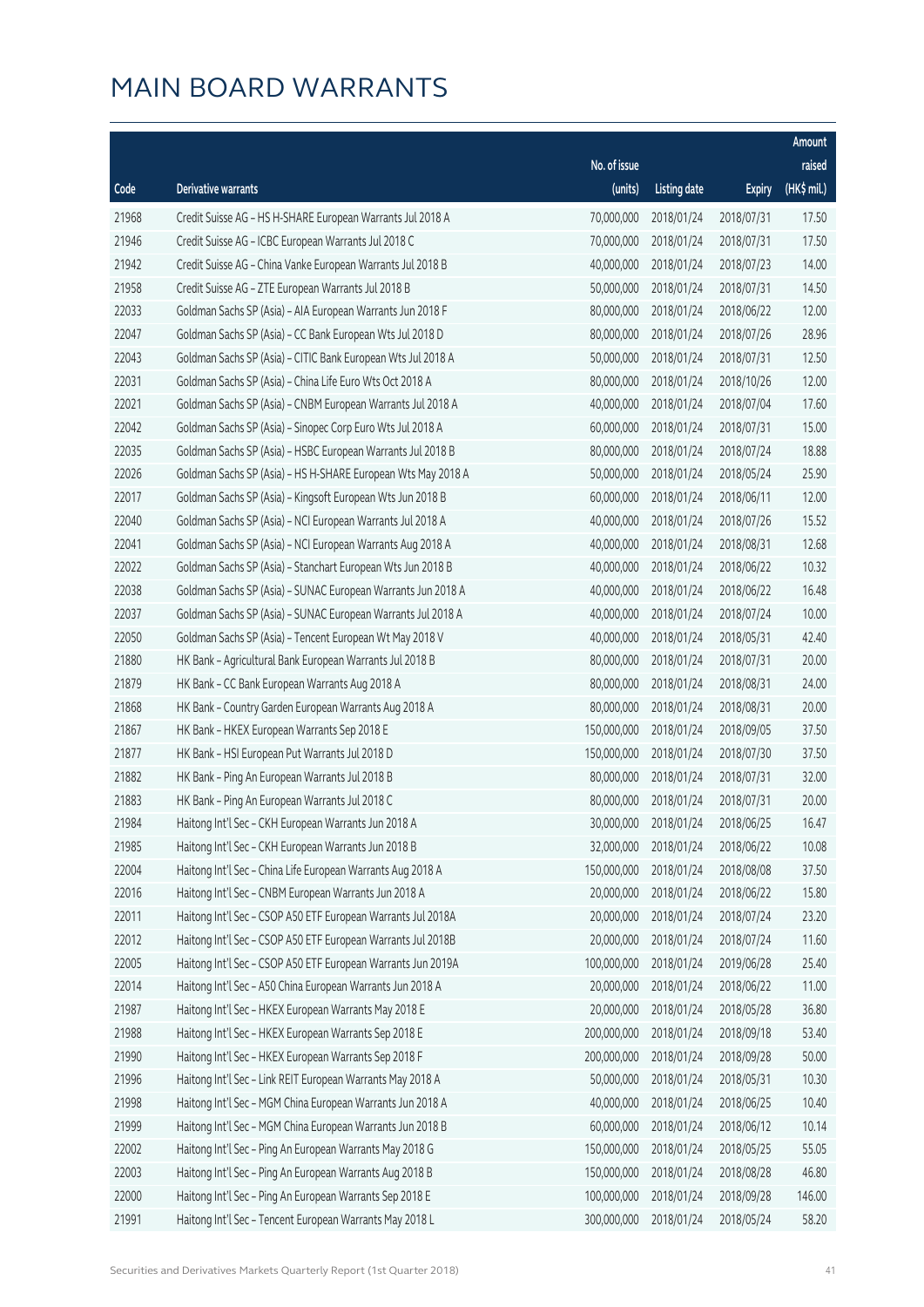|       |                                                              |              |                       |               | Amount      |
|-------|--------------------------------------------------------------|--------------|-----------------------|---------------|-------------|
|       |                                                              | No. of issue |                       |               | raised      |
| Code  | Derivative warrants                                          | (units)      | <b>Listing date</b>   | <b>Expiry</b> | (HK\$ mil.) |
| 21993 | Haitong Int'l Sec - Tencent European Warrants May 2018 M     | 300,000,000  | 2018/01/24            | 2018/05/24    | 45.00       |
| 21995 | Haitong Int'l Sec - Tencent European Warrants Jun 2018 N     | 300,000,000  | 2018/01/24            | 2018/06/12    | 45.60       |
| 21939 | J P Morgan SP BV - BAIC Motor European Warrants Mar 2019 A   | 70,000,000   | 2018/01/24            | 2019/03/29    | 17.57       |
| 21937 | J P Morgan SP BV - Country Garden European Warrants May 18 A | 10,000,000   | 2018/01/24            | 2018/05/04    | 14.33       |
| 21940 | J P Morgan SP BV - CITIC Sec European Warrants Feb 2019 A    | 70,000,000   | 2018/01/24            | 2019/02/01    | 17.64       |
| 21938 | J P Morgan SP BV - GF Sec European Warrants Nov 2018 A       | 65,000,000   | 2018/01/24            | 2018/11/30    | 10.53       |
| 21933 | J P Morgan SP BV - HKEX European Warrants Jul 2018 C         | 200,000,000  | 2018/01/24            | 2018/07/31    | 50.80       |
| 21935 | J P Morgan SP BV - HKEX European Warrants Jul 2018 D         | 100,000,000  | 2018/01/24            | 2018/07/31    | 113.30      |
| 21934 | J P Morgan SP BV - HKEX European Warrants Sep 2018 D         | 200,000,000  | 2018/01/24            | 2018/09/28    | 50.00       |
| 21936 | J P Morgan SP BV - HKEX European Put Wts Jul 2018 E          | 200,000,000  | 2018/01/24            | 2018/07/31    | 50.60       |
| 21931 | J P Morgan SP BV - HSI European Put Warrants Aug 2018 D      | 300,000,000  | 2018/01/24            | 2018/08/30    | 76.80       |
| 21897 | Macquarie Bank Ltd. - BOCL European Warrants Jan 2019 A      | 40,000,000   | 2018/01/24            | 2019/01/03    | 10.00       |
| 21899 | Macquarie Bank Ltd. - CKH European Warrants Sep 2018 A       | 29,000,000   | 2018/01/24            | 2018/09/03    | 10.12       |
| 21896 | Macquarie Bank Ltd. - China Life European Wts Aug 2018 A     | 7,500,000    | 2018/01/24            | 2018/08/01    | 10.13       |
| 21900 | Macquarie Bank Ltd. - PWR Assets European Wts Dec 2018 A     | 4,500,000    | 2018/01/24            | 2018/12/04    | 10.29       |
| 21884 | SG Issuer - CAM CSI300 European Warrants Sep 2018 B          | 40,000,000   | 2018/01/24            | 2018/09/28    | 10.00       |
| 21972 | SG Issuer - BOCL European Warrants Jul 2018 B                | 60,000,000   | 2018/01/24            | 2018/07/31    | 15.00       |
| 21905 | SG Issuer - BOCom European Warrants Jul 2018 B               | 35,000,000   | 2018/01/24            | 2018/07/31    | 10.15       |
| 21908 | SG Issuer - CGS European Warrants Jul 2018 A                 | 20,000,000   | 2018/01/24            | 2018/07/23    | 10.00       |
| 21909 | SG Issuer - CITIC Sec European Warrants Jul 2018 A           | 8,000,000    | 2018/01/24            | 2018/07/31    | 10.00       |
| 21885 | SG Issuer - CSOP A50 ETF European Warrants Jun 2018 A        | 25,000,000   | 2018/01/24            | 2018/06/29    | 10.00       |
| 21886 | SG Issuer - A50 China European Warrants Jul 2018 A           | 30,000,000   | 2018/01/24            | 2018/07/31    | 10.05       |
| 21973 | SG Issuer - HKEX European Warrants Sep 2018 C                | 200,000,000  | 2018/01/24            | 2018/09/28    | 50.00       |
| 21978 | SG Issuer - HKEX European Warrants Dec 2018 C                | 200,000,000  | 2018/01/24            | 2018/12/31    | 50.00       |
| 21912 | SG Issuer - Ping An European Warrants May 2018 K             | 80,000,000   | 2018/01/24            | 2018/05/31    | 26.40       |
| 21980 | SG Issuer - Tencent European Warrants Jun 2018 F             | 200,000,000  | 2018/01/24            | 2018/06/29    | 30.00       |
| 21927 | UBS AG - BOCL European Warrants Jul 2018 B                   |              | 70,000,000 2018/01/24 | 2018/07/27    | 12.88       |
| 21920 | UBS AG - CITIC Bank European Warrants Jul 2018 A             | 70,000,000   | 2018/01/24            | 2018/07/23    | 17.64       |
| 21917 | UBS AG - CITIC Sec European Warrants Nov 2018 A              | 70,000,000   | 2018/01/24            | 2018/11/27    | 14.63       |
| 21919 | UBS AG - China Mobile European Warrants May 2018 A           | 100,000,000  | 2018/01/24            | 2018/05/18    | 23.80       |
| 21922 | UBS AG - HKEX European Warrants Jul 2018 C                   | 40,000,000   | 2018/01/24            | 2018/07/23    | 28.44       |
| 21924 | UBS AG - HKEX European Warrants Jul 2018 D                   | 40,000,000   | 2018/01/24            | 2018/07/30    | 53.72       |
| 21925 | UBS AG - HKEX European Put Warrants Jul 2018 E               | 300,000,000  | 2018/01/24            | 2018/07/23    | 80.10       |
| 21926 | UBS AG - ICBC European Warrants Aug 2018 A                   | 70,000,000   | 2018/01/24            | 2018/08/02    | 17.85       |
| 21915 | UBS AG - Ping An European Warrants Sep 2018 A                | 100,000,000  | 2018/01/24            | 2018/09/10    | 173.60      |
| 21928 | UBS AG - Ping An European Warrants Dec 2019 A                | 500,000,000  | 2018/01/24            | 2019/12/09    | 125.00      |
| 21921 | UBS AG - Wynn Macau European Put Warrants Jul 2018 A         | 40,000,000   | 2018/01/24            | 2018/07/23    | 10.00       |
| 21871 | Bank Vontobel - Agricultural Bank European Warrants Jul 18 A | 40,000,000   | 2018/01/24            | 2018/07/24    | 10.04       |
| 21889 | Bank Vontobel - CITIC Sec European Warrants Jan 2019 A       | 70,000,000   | 2018/01/24            | 2019/01/07    | 17.71       |
| 21894 | Bank Vontobel - CKH European Warrants Jul 2018 B             | 40,000,000   | 2018/01/24            | 2018/07/27    | 10.12       |
| 21874 | Bank Vontobel - HKEX European Warrants Nov 2018 A            | 100,000,000  | 2018/01/24            | 2018/11/02    | 25.30       |
| 21869 | Bank Vontobel - HKEX European Warrants Dec 2018 C            | 100,000,000  | 2018/01/24            | 2018/12/05    | 25.20       |
| 21872 | Bank Vontobel - MTRC European Warrants Sep 2018 A            | 50,000,000   | 2018/01/24            | 2018/09/05    | 12.75       |
| 21888 | Bank Vontobel - Ping An European Put Warrants May 2018 C     | 50,000,000   | 2018/01/24            | 2018/05/24    | 20.00       |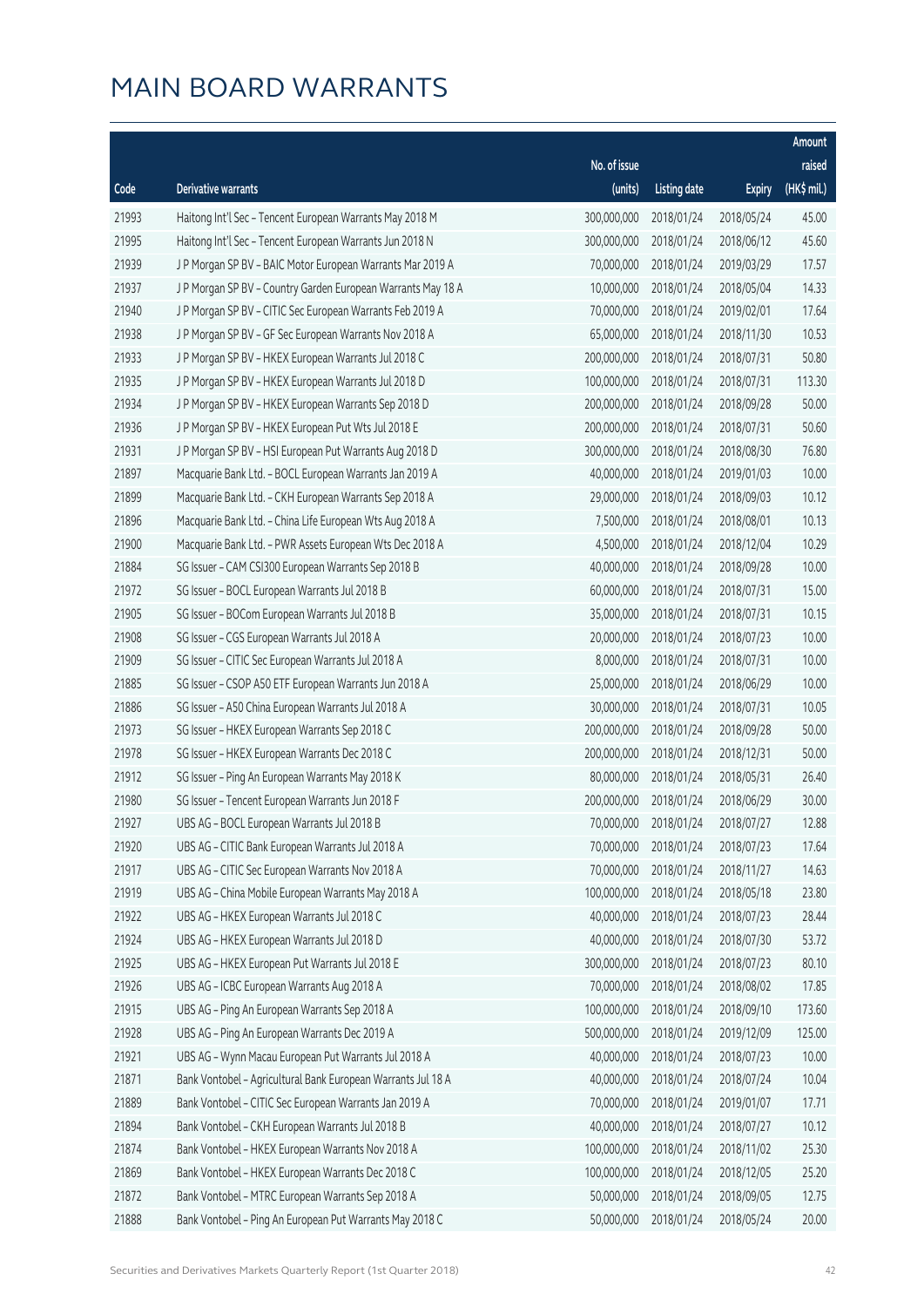|        |                                                              |              |                       |               | Amount      |
|--------|--------------------------------------------------------------|--------------|-----------------------|---------------|-------------|
|        |                                                              | No. of issue |                       |               | raised      |
| Code   | <b>Derivative warrants</b>                                   | (units)      | <b>Listing date</b>   | <b>Expiry</b> | (HK\$ mil.) |
| 20442# | Credit Suisse AG - China Life European Warrants Jun 2018 C   | 80,000,000   | 2018/01/24            | 2018/06/26    | 11.92       |
| 22169  | BOCI Asia Ltd. - HKEX European Warrants Jul 2018 B           | 200,000,000  | 2018/01/25            | 2018/07/31    | 30.20       |
| 22171  | BOCI Asia Ltd. - HKEX European Warrants Sep 2018 C           | 200,000,000  | 2018/01/25            | 2018/09/28    | 50.20       |
| 22167  | BOCI Asia Ltd. - Ping An European Warrants Jul 2018 B        | 100,000,000  | 2018/01/25            | 2018/07/31    | 26.60       |
| 22136  | Credit Suisse AG - CITIC Sec European Warrants Dec 2018 A    | 70,000,000   | 2018/01/25            | 2018/12/31    | 17.50       |
| 22138  | Credit Suisse AG - China Life European Warrants Sep 2018 C   | 120,000,000  | 2018/01/25            | 2018/09/28    | 30.00       |
| 22137  | Credit Suisse AG - China Life European Warrants Oct 2018 B   | 120,000,000  | 2018/01/25            | 2018/10/23    | 18.00       |
| 22139  | Credit Suisse AG - China Life European Put Wts Jun 2018 D    | 70,000,000   | 2018/01/25            | 2018/06/29    | 16.80       |
| 22131  | Credit Suisse AG - CSOP A50 ETF European Warrants Jun 2018 A | 40,000,000   | 2018/01/25            | 2018/06/29    | 15.20       |
| 22128  | Credit Suisse AG - ChiUnicom European Warrants Jun 2018 B    | 30,000,000   | 2018/01/25            | 2018/06/19    | 11.40       |
| 22132  | Credit Suisse AG - A50 China European Warrants Jul 2018 A    | 40,000,000   | 2018/01/25            | 2018/07/31    | 10.00       |
| 22122  | Credit Suisse AG - GF Sec European Warrants Nov 2018 A       | 60,000,000   | 2018/01/25            | 2018/11/30    | 10.02       |
| 22133  | Credit Suisse AG - HKEX European Warrants Jul 2018 G         | 50,000,000   | 2018/01/25            | 2018/07/31    | 55.00       |
| 22053  | Credit Suisse AG - HKEX European Warrants Aug 2018 A         | 200,000,000  | 2018/01/25            | 2018/08/01    | 30.00       |
| 22120  | Credit Suisse AG - HKEX European Warrants Sep 2018 E         | 200,000,000  | 2018/01/25            | 2018/09/10    | 50.00       |
| 22121  | Credit Suisse AG - HKEX European Warrants Nov 2018 B         | 200,000,000  | 2018/01/25            | 2018/11/30    | 50.00       |
| 22123  | Credit Suisse AG - Nexteer European Warrants Jul 2018 B      | 40,000,000   | 2018/01/25            | 2018/07/27    | 11.20       |
| 22124  | Credit Suisse AG - Ping An European Warrants Jun 2018 I      | 150,000,000  | 2018/01/25            | 2018/06/29    | 72.00       |
| 22126  | Credit Suisse AG - Ping An European Warrants Aug 2018 B      | 150,000,000  | 2018/01/25            | 2018/08/31    | 60.00       |
| 22134  | Credit Suisse AG - Ping An European Warrants Dec 2018 A      | 150,000,000  | 2018/01/25            | 2018/12/31    | 225.00      |
| 22135  | Credit Suisse AG - Ping An European Warrants Nov 2019 A      | 300,000,000  | 2018/01/25            | 2019/11/29    | 75.00       |
| 22127  | Credit Suisse AG - Ping An European Put Warrants May 2018 J  | 70,000,000   | 2018/01/25            | 2018/05/29    | 16.10       |
| 22129  | Credit Suisse AG - Stanchart European Warrants Jul 2018 A    | 30,000,000   | 2018/01/25            | 2018/07/24    | 10.50       |
| 22119  | Credit Suisse AG - Tencent European Wts Jul 2018 C           | 250,000,000  | 2018/01/25            | 2018/07/31    | 62.50       |
| 22191  | Goldman Sachs SP (Asia) - Agricultural Bank Euro Wts Jul18B  | 40,000,000   | 2018/01/25            | 2018/07/25    | 10.00       |
| 22187  | Goldman Sachs SP (Asia) - CAM CSI300 European Wts Sep 2018 A | 60,000,000   | 2018/01/25            | 2018/09/28    | 15.00       |
| 22205  | Goldman Sachs SP (Asia) - BOC HK European Wts Oct 2018 A     |              | 50,000,000 2018/01/25 | 2018/10/26    | 12.50       |
| 22054  | Goldman Sachs SP (Asia) - BOCL European Warrants Apr 2018 C  | 80,000,000   | 2018/01/25            | 2018/04/25    | 12.00       |
| 22185  | Goldman Sachs SP (Asia) - BOCL European Warrants Oct 2018 A  | 80,000,000   | 2018/01/25            | 2018/10/30    | 20.00       |
| 22184  | Goldman Sachs SP (Asia) - CC Bank European Wts Jul 2018 E    | 80,000,000   | 2018/01/25            | 2018/07/25    | 20.00       |
| 22186  | Goldman Sachs SP (Asia) - CITIC Sec European Wts Dec 2018 B  | 60,000,000   | 2018/01/25            | 2018/12/28    | 15.00       |
| 22192  | Goldman Sachs SP (Asia) - CNOOC European Warrants Jul 2018 D | 80,000,000   | 2018/01/25            | 2018/07/31    | 20.00       |
| 22197  | Goldman Sachs SP (Asia) - HSBC European Warrants Jul 2018 C  | 80,000,000   | 2018/01/25            | 2018/07/25    | 20.00       |
| 22200  | Goldman Sachs SP (Asia) - HSBC European Warrants Jul 2018 D  | 80,000,000   | 2018/01/25            | 2018/07/31    | 20.00       |
| 22182  | Goldman Sachs SP (Asia) - ICBC European Warrants Jul 2018 F  | 80,000,000   | 2018/01/25            | 2018/07/25    | 20.00       |
| 22183  | Goldman Sachs SP (Asia) - ICBC European Warrants Jul 2018 G  | 80,000,000   | 2018/01/25            | 2018/07/25    | 20.00       |
| 22208  | Goldman Sachs SP (Asia) - PICC Group European Wts May 2018 A | 60,000,000   | 2018/01/25            | 2018/05/23    | 10.02       |
| 22180  | Goldman Sachs SP (Asia) - Ping An European Wts Jun 2018 K    | 80,000,000   | 2018/01/25            | 2018/06/22    | 16.08       |
| 22181  | Goldman Sachs SP (Asia) - Ping An European Wts Jul 2018 A    | 80,000,000   | 2018/01/25            | 2018/07/25    | 20.00       |
| 22188  | Goldman Sachs SP (Asia) - Sands China Ltd Euro Wts Aug 2018A | 80,000,000   | 2018/01/25            | 2018/08/30    | 20.00       |
| 22104  | HK Bank - HKEX European Warrants Jul 2018 C                  | 150,000,000  | 2018/01/25            | 2018/07/31    | 37.50       |
| 22108  | HK Bank - HKEX European Put Warrants Jul 2018 D              | 150,000,000  | 2018/01/25            | 2018/07/31    | 45.00       |
| 22107  | HK Bank - HSCEI European Warrants Nov 2018 B                 | 150,000,000  | 2018/01/25            | 2018/11/29    | 37.50       |
| 22106  | HK Bank - HSI European Warrants Sep 2018 A                   | 150,000,000  | 2018/01/25            | 2018/09/27    | 37.50       |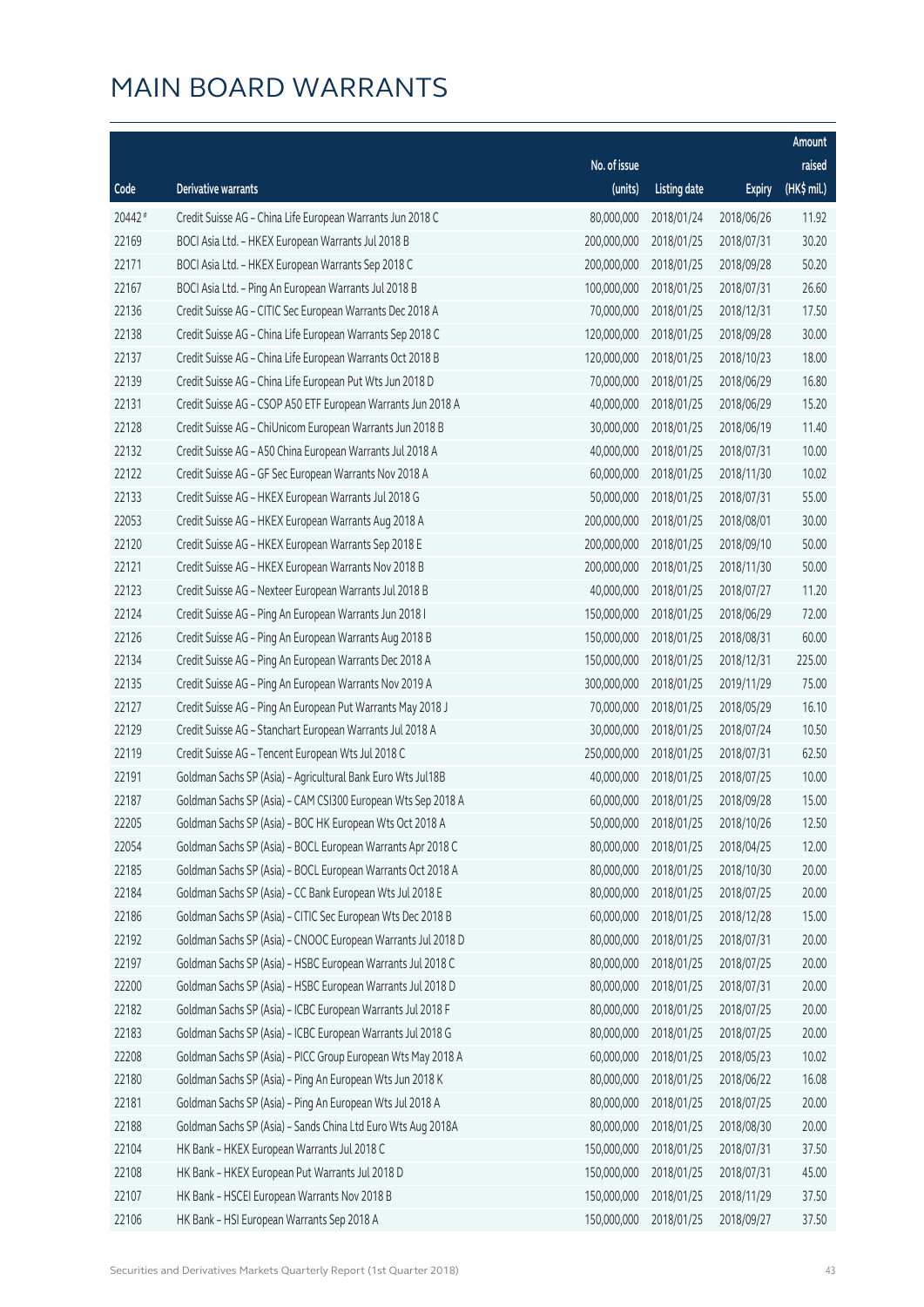|       |                                                              |                        |              |               | Amount      |
|-------|--------------------------------------------------------------|------------------------|--------------|---------------|-------------|
|       |                                                              | No. of issue           |              |               | raised      |
| Code  | <b>Derivative warrants</b>                                   | (units)                | Listing date | <b>Expiry</b> | (HK\$ mil.) |
| 22105 | HK Bank - Ping An European Put Warrants Jul 2018 D           | 40,000,000             | 2018/01/25   | 2018/07/31    | 21.60       |
| 22224 | Haitong Int'l Sec - AIA European Warrants Jun 2018 B         | 40,000,000             | 2018/01/25   | 2018/06/27    | 10.16       |
| 22223 | Haitong Int'l Sec - AIA European Warrants Jul 2018 A         | 30,000,000             | 2018/01/25   | 2018/07/25    | 14.82       |
| 22228 | Haitong Int'l Sec - BOCL European Warrants Jul 2018 B        | 150,000,000            | 2018/01/25   | 2018/07/25    | 39.00       |
| 22229 | Haitong Int'l Sec - BOCL European Warrants Aug 2018 C        | 150,000,000            | 2018/01/25   | 2018/08/28    | 37.50       |
| 22232 | Haitong Int'l Sec - CGS European Warrants Jul 2018 A         | 20,000,000             | 2018/01/25   | 2018/07/25    | 12.40       |
| 22233 | Haitong Int'l Sec - CGS European Warrants Jul 2018 B         | 25,000,000             | 2018/01/25   | 2018/07/25    | 11.50       |
| 22230 | Haitong Int'l Sec - CITIC Sec European Warrants Dec 2018 A   | 50,000,000             | 2018/01/25   | 2018/12/18    | 12.50       |
| 22210 | Haitong Int'l Sec - CKH Holdings European Warrants Jul 2018A | 40,000,000             | 2018/01/25   | 2018/07/25    | 10.00       |
| 22226 | Haitong Int'l Sec - China Life European Warrants Aug 2018 B  | 150,000,000            | 2018/01/25   | 2018/08/28    | 37.50       |
| 22222 | Haitong Int'l Sec - Hengan Intl European Warrants Jun 2018 A | 20,000,000             | 2018/01/25   | 2018/06/25    | 10.10       |
| 22218 | Haitong Int'l Sec - HKEX European Warrants Jul 2018 C        | 200,000,000            | 2018/01/25   | 2018/07/26    | 30.00       |
| 22211 | Haitong Int'l Sec - HKEX European Warrants Sep 2018 G        | 200,000,000            | 2018/01/25   | 2018/09/18    | 70.00       |
| 22215 | Haitong Int'l Sec - HKEX European Warrants Oct 2018 E        | 200,000,000            | 2018/01/25   | 2018/10/18    | 77.80       |
| 22225 | Haitong Int'l Sec - Ping An European Warrants May 2018 H     | 100,000,000            | 2018/01/25   | 2018/05/28    | 37.90       |
| 22220 | Haitong Int'l Sec - Tencent European Warrants May 2018 N     | 300,000,000            | 2018/01/25   | 2018/05/24    | 45.00       |
| 22149 | J P Morgan SP BV - Agricultural Bank Euro Warrants Aug 2018B | 100,000,000            | 2018/01/25   | 2018/08/31    | 25.20       |
| 22140 | J P Morgan SP BV - Air China European Warrants Feb 2019 A    | 60,000,000             | 2018/01/25   | 2019/02/28    | 15.00       |
| 22147 | J P Morgan SP BV - BOCL European Warrants Oct 2018 A         | 100,000,000            | 2018/01/25   | 2018/10/31    | 25.40       |
| 22145 | J P Morgan SP BV - CC Bank European Wts Jul 2018 E           | 100,000,000            | 2018/01/25   | 2018/07/31    | 25.30       |
| 22143 | J P Morgan SP BV - China Cinda European Warrants Sep 2018 A  | 60,000,000             | 2018/01/25   | 2018/09/28    | 19.14       |
| 22148 | J P Morgan SP BV - CITIC Bank European Warrants Jul 2018 B   | 100,000,000            | 2018/01/25   | 2018/07/31    | 25.40       |
| 22144 | J P Morgan SP BV - CKH Holdings European Warrants Aug 2018 A | 100,000,000            | 2018/01/25   | 2018/08/02    | 25.20       |
| 22157 | J P Morgan SP BV - China Mobile European Wts Sep 2018 A      | 100,000,000            | 2018/01/25   | 2018/09/28    | 25.00       |
| 22151 | J P Morgan SP BV - China Shenhua European Wts Jun 2018 A     | 100,000,000            | 2018/01/25   | 2018/06/15    | 15.20       |
| 22154 | J P Morgan SP BV - HS H-SHARE European Warrants Oct 2018 A   | 100,000,000            | 2018/01/25   | 2018/10/02    | 38.00       |
| 22146 | J P Morgan SP BV - ICBC European Warrants Aug 2018 A         | 100,000,000 2018/01/25 |              | 2018/08/31    | 25.20       |
| 22153 | J P Morgan SP BV - MGM China European Warrants Oct 2018 B    | 60,000,000             | 2018/01/25   | 2018/10/03    | 15.18       |
| 22165 | J P Morgan SP BV - Ping An European Warrants Jul 2018 C      | 100,000,000            | 2018/01/25   | 2018/07/03    | 25.30       |
| 22150 | J P Morgan SP BV - PSBC European Warrants Jun 2018 A         | 70,000,000             | 2018/01/25   | 2018/06/08    | 10.92       |
| 22152 | J P Morgan SP BV - Goldwind European Warrants Oct 2018 A     | 60,000,000             | 2018/01/25   | 2018/10/02    | 15.12       |
| 22092 | Macquarie Bank Ltd. - AIA European Warrants Aug 2018 A       | 30,000,000             | 2018/01/25   | 2018/08/02    | 10.26       |
| 22091 | Macquarie Bank Ltd. - CITIC Bank European Wts Dec 2018 A     | 18,000,000             | 2018/01/25   | 2018/12/31    | 10.12       |
| 22098 | Macquarie Bank Ltd. - CITIC Bank European Put Wts Dec18B     | 20,000,000             | 2018/01/25   | 2018/12/31    | 10.36       |
| 22117 | Macquarie Bank Ltd. - GJ Int'l European Warrants Dec 2018 A  | 20,000,000             | 2018/01/25   | 2018/12/04    | 10.04       |
| 22099 | Macquarie Bank Ltd. - HKEX European Warrants Nov 2018 A      | 50,000,000             | 2018/01/25   | 2018/11/02    | 14.50       |
| 22093 | Macquarie Bank Ltd. - HKEX European Put Warrants Sep 2018 A  | 40,000,000             | 2018/01/25   | 2018/09/04    | 11.12       |
| 22101 | Macquarie Bank Ltd. - HSBC European Warrants Oct 2018 B      | 40,000,000             | 2018/01/25   | 2018/10/02    | 10.08       |
| 22100 | Macquarie Bank Ltd. - HSBC European Warrants Nov 2018 A      | 22,000,000             | 2018/01/25   | 2018/11/02    | 10.14       |
| 22087 | Macquarie Bank Ltd. - ICBC European Warrants Sep 2018 A      | 22,000,000             | 2018/01/25   | 2018/09/28    | 10.19       |
| 22088 | Macquarie Bank Ltd. - ICBC European Warrants Dec 2018 B      | 21,500,000             | 2018/01/25   | 2018/12/31    | 10.23       |
| 22103 | Macquarie Bank Ltd. - Ping An European Warrants Jun 2018 F   | 29,000,000             | 2018/01/25   | 2018/06/04    | 10.18       |
| 22097 | Macquarie Bank Ltd. - Tencent European Warrants Aug 2018 H   | 30,000,000             | 2018/01/25   | 2018/08/28    | 10.05       |
| 22172 | SG Issuer - Agricultural Bank European Warrants Sep 2018 B   | 60,000,000             | 2018/01/25   | 2018/09/28    | 15.00       |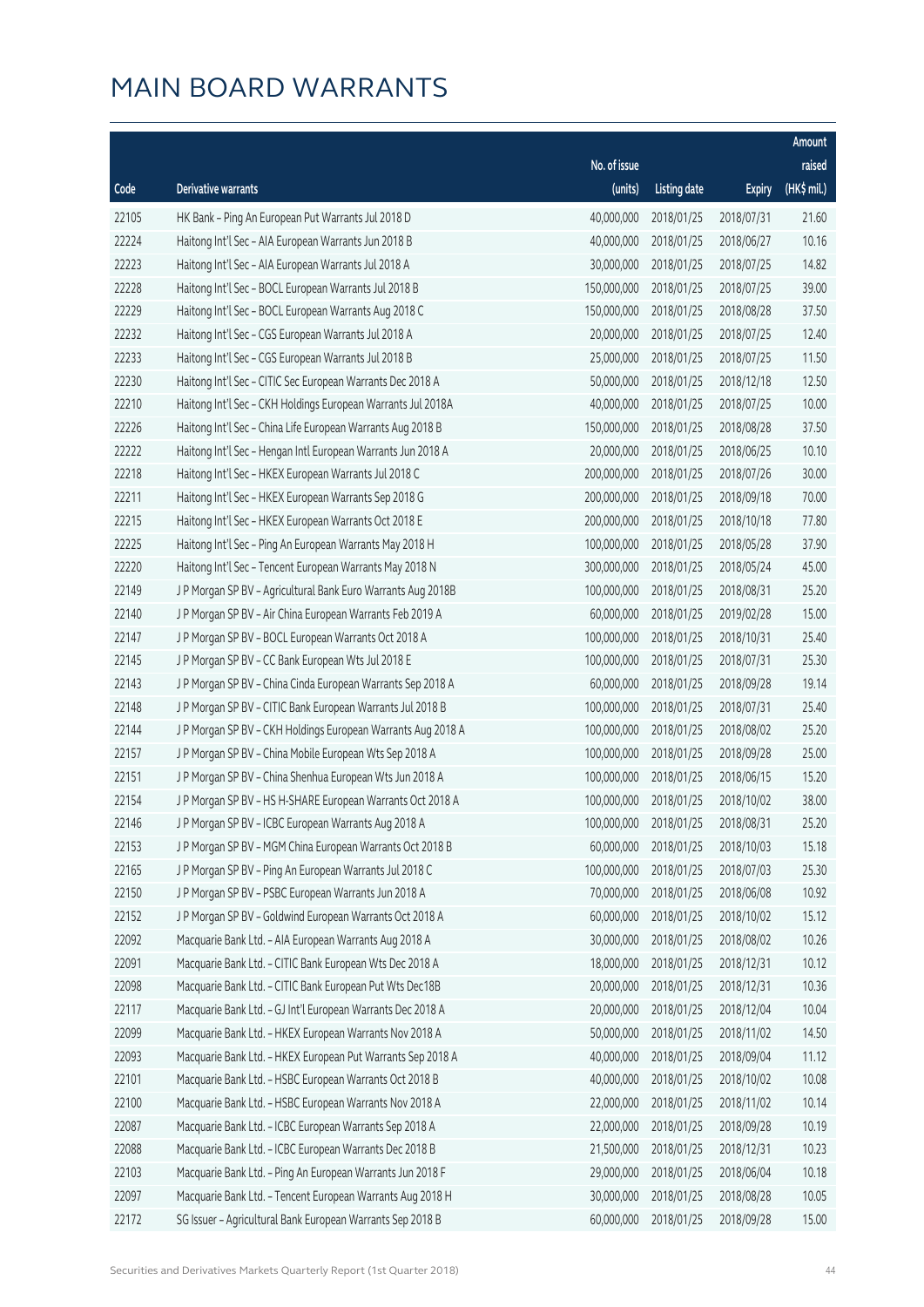|       |                                                              |              |                       |               | Amount      |
|-------|--------------------------------------------------------------|--------------|-----------------------|---------------|-------------|
|       |                                                              | No. of issue |                       |               | raised      |
| Code  | Derivative warrants                                          | (units)      | <b>Listing date</b>   | <b>Expiry</b> | (HK\$ mil.) |
| 22173 | SG Issuer - BOCL European Warrants Sep 2018 A                | 60,000,000   | 2018/01/25            | 2018/09/28    | 15.00       |
| 22075 | SG Issuer - BOCL European Put Warrants Jul 2018 C            | 60,000,000   | 2018/01/25            | 2018/07/31    | 15.30       |
| 22174 | SG Issuer - CC Bank European Warrants Jul 2018 F             | 80,000,000   | 2018/01/25            | 2018/07/31    | 22.00       |
| 22081 | SG Issuer - CC Bank European Put Warrants Jul 2018 E         | 60,000,000   | 2018/01/25            | 2018/07/31    | 23.70       |
| 22079 | SG Issuer - China Comm Cons European Warrants Jul 2018 A     | 18,000,000   | 2018/01/25            | 2018/07/31    | 10.44       |
| 22055 | SG Issuer - China Cinda European Warrants Sep 2018 A         | 40,000,000   | 2018/01/25            | 2018/09/28    | 10.00       |
| 22060 | SG Issuer - CITIC Bank European Warrants Jul 2018 B          | 40,000,000   | 2018/01/25            | 2018/07/31    | 10.00       |
| 22061 | SG Issuer - HKEX European Warrants Jul 2018 J                | 200,000,000  | 2018/01/25            | 2018/07/31    | 30.00       |
| 22177 | SG Issuer - HKEX European Warrants Jul 2018 K                | 200,000,000  | 2018/01/25            | 2018/07/31    | 50.00       |
| 22064 | SG Issuer - HSCEI European Warrants Nov 2018 A               | 150,000,000  | 2018/01/25            | 2018/11/29    | 37.50       |
| 22066 | SG Issuer - HSI European Warrants Sep 2018 B                 | 150,000,000  | 2018/01/25            | 2018/09/27    | 37.50       |
| 22067 | SG Issuer - HSI European Warrants Nov 2018 B                 | 150,000,000  | 2018/01/25            | 2018/11/29    | 37.50       |
| 22179 | SG Issuer - ICBC European Warrants Jul 2018 E                | 60,000,000   | 2018/01/25            | 2018/07/31    | 15.00       |
| 22084 | SG Issuer - ICBC European Put Wt Jul 2018 D                  | 60,000,000   | 2018/01/25            | 2018/07/31    | 24.30       |
| 22086 | SG Issuer - Ping An European Warrants Jun 2018 E             | 80,000,000   | 2018/01/25            | 2018/06/29    | 20.00       |
| 22062 | SG Issuer - PSBC European Warrants Jun 2018 A                | 70,000,000   | 2018/01/25            | 2018/06/08    | 10.50       |
| 22114 | UBS AG - CC Bank European Warrants Jul 2018 D                | 70,000,000   | 2018/01/25            | 2018/07/24    | 17.50       |
| 22112 | UBS AG - CITIC Bank European Warrants Jul 2018 B             | 70,000,000   | 2018/01/25            | 2018/07/30    | 17.50       |
| 22110 | UBS AG - CM Bank European Warrants Sep 2018 B                | 50,000,000   | 2018/01/25            | 2018/09/24    | 13.10       |
| 22113 | UBS AG - Minsheng Bank European Warrants Jul 2018 B          | 50,000,000   | 2018/01/25            | 2018/07/24    | 20.35       |
| 22109 | UBS AG - HKEX European Warrants Jul 2018 F                   | 300,000,000  | 2018/01/25            | 2018/07/24    | 75.00       |
| 22118 | UBS AG - HSI European Put Warrants Aug 2018 C                | 300,000,000  | 2018/01/25            | 2018/08/30    | 48.00       |
| 22111 | UBS AG - Ping An European Warrants Sep 2018 B                | 100,000,000  | 2018/01/25            | 2018/09/14    | 40.20       |
| 22074 | Bank Vontobel - China Comm Cons European Warrants Sep 2019 A | 80,000,000   | 2018/01/25            | 2019/09/30    | 12.16       |
| 22294 | BOCI Asia Ltd. - Bank of China European Warrants Oct 2018 A  | 100,000,000  | 2018/01/26            | 2018/10/26    | 25.00       |
| 22286 | BOCI Asia Ltd. - China Mobile European Warrants Sep 2018 A   | 100,000,000  | 2018/01/26            | 2018/09/27    | 25.00       |
| 22328 | Credit Suisse AG - AIA European Warrants May 2018 B          |              | 70,000,000 2018/01/26 | 2018/05/31    | 12.60       |
| 22324 | Credit Suisse AG - Bank of China European Warrants Oct 2018A | 70,000,000   | 2018/01/26            | 2018/10/31    | 17.50       |
| 22325 | Credit Suisse AG - Bank of China European Put Wts Aug 2018 A | 50,000,000   | 2018/01/26            | 2018/08/31    | 12.50       |
| 22333 | Credit Suisse AG - CGS European Warrants Jul 2018 A          | 30,000,000   | 2018/01/26            | 2018/07/25    | 10.05       |
| 22330 | Credit Suisse AG - CKH Holdings European Warrants Jul 2018 A | 50,000,000   | 2018/01/26            | 2018/07/31    | 12.50       |
| 22321 | Credit Suisse AG - China Mobile European Warrants Jun 2018 B | 99,000,000   | 2018/01/26            | 2018/06/29    | 14.85       |
| 22322 | Credit Suisse AG - China Mobile European Warrants Sep 2018 A | 100,000,000  | 2018/01/26            | 2018/09/28    | 25.00       |
| 22335 | Credit Suisse AG - China Telecom European Warrants Oct 2018A | 50,000,000   | 2018/01/26            | 2018/10/31    | 12.50       |
| 22334 | Credit Suisse AG - HTSC European Warrants Oct 2018 B         | 60,000,000   | 2018/01/26            | 2018/10/29    | 10.02       |
| 22326 | Credit Suisse AG - ICBC European Warrants Aug 2018 B         | 70,000,000   | 2018/01/26            | 2018/08/10    | 17.50       |
| 22323 | Credit Suisse AG - Ping An European Warrants Sep 2018 B      | 150,000,000  | 2018/01/26            | 2018/09/05    | 37.50       |
| 22327 | Credit Suisse AG - PSBC European Warrants Aug 2018 A         | 50,000,000   | 2018/01/26            | 2018/08/15    | 12.50       |
| 22361 | Goldman Sachs SP (Asia) - Agri Bk European Wts Aug 2018 A    | 80,000,000   | 2018/01/26            | 2018/08/31    | 20.00       |
| 22372 | Goldman Sachs SP (Asia) - CITIC Bank European Wts Jul 2018 B | 60,000,000   | 2018/01/26            | 2018/07/26    | 15.00       |
| 22366 | Goldman Sachs SP (Asia) - Minsheng Bank Euro Wts May 2018 A  | 40,000,000   | 2018/01/26            | 2018/05/29    | 15.88       |
| 22376 | Goldman Sachs SP (Asia) - China Mobile Euro Wts Jul 2018 B   | 80,000,000   | 2018/01/26            | 2018/07/31    | 20.00       |
| 22364 | Goldman Sachs SP (Asia) - CNBM European Warrants May 2018 A  | 30,000,000   | 2018/01/26            | 2018/05/02    | 21.15       |
| 22371 | Goldman Sachs SP (Asia) - Sinopec Corp Euro Wts May 2018 D   | 60,000,000   | 2018/01/26            | 2018/05/24    | 10.92       |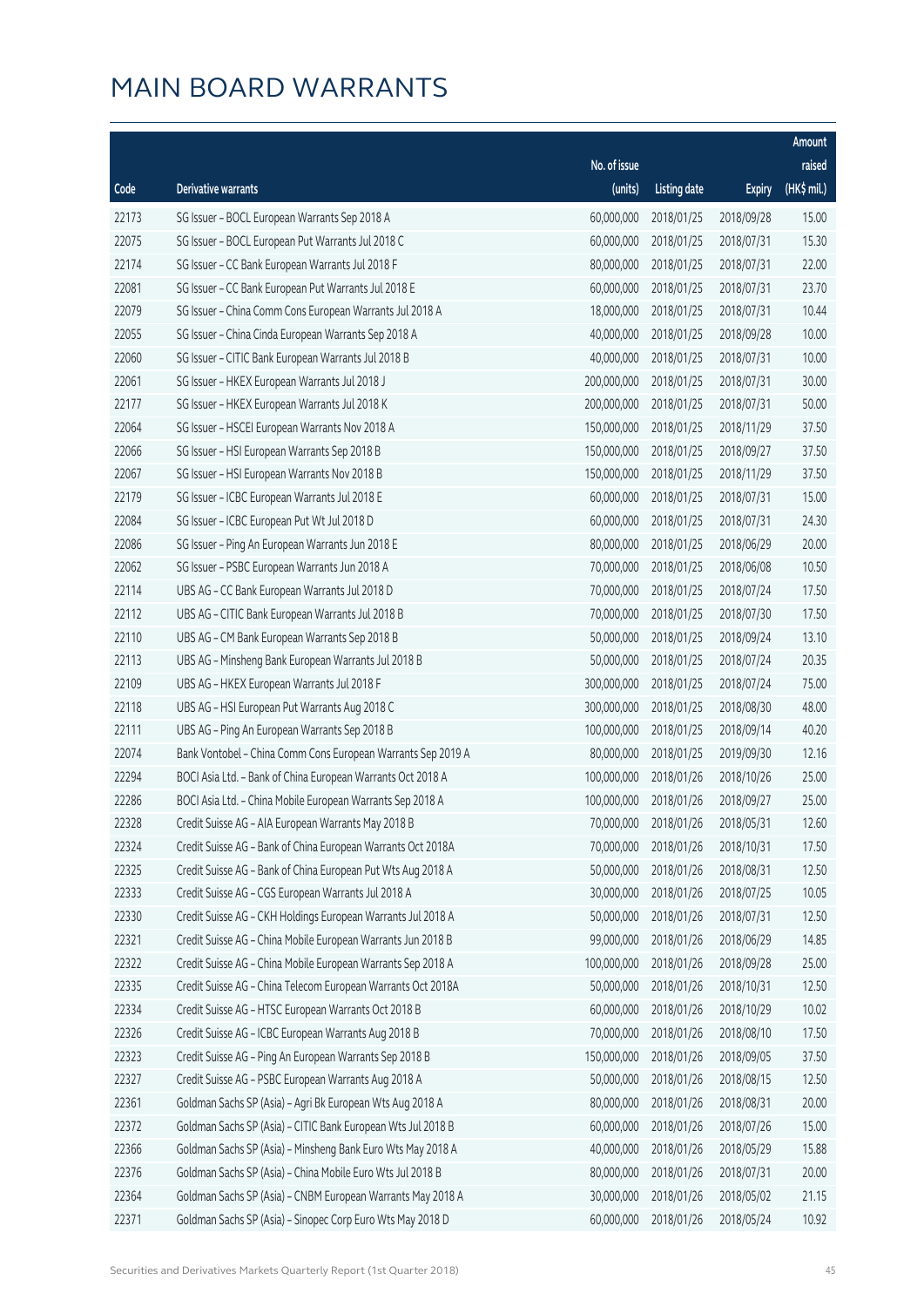|       |                                                              |                        |                     |               | Amount      |
|-------|--------------------------------------------------------------|------------------------|---------------------|---------------|-------------|
|       |                                                              | No. of issue           |                     |               | raised      |
| Code  | <b>Derivative warrants</b>                                   | (units)                | <b>Listing date</b> | <b>Expiry</b> | (HK\$ mil.) |
| 22250 | Goldman Sachs SP (Asia) - HKEX European Warrants Aug 2018 B  | 150,000,000            | 2018/01/26          | 2018/08/01    | 22.50       |
| 22255 | Goldman Sachs SP (Asia) - HKEX European Warrants Sep 2018 G  | 150,000,000            | 2018/01/26          | 2018/09/28    | 37.50       |
| 22257 | Goldman Sachs SP (Asia) - HKEX European Warrants Sep 2018 H  | 150,000,000            | 2018/01/26          | 2018/09/28    | 37.50       |
| 22251 | Goldman Sachs SP (Asia) - HKEX European Warrants Nov 2018 B  | 150,000,000            | 2018/01/26          | 2018/11/30    | 37.50       |
| 22365 | Goldman Sachs SP (Asia) - HS H-SHARE European Wts Jul 2018 B | 50,000,000             | 2018/01/26          | 2018/07/31    | 19.55       |
| 22367 | Goldman Sachs SP (Asia) - Sunny Optical Euro Wts Jun 2018 A  | 70,000,000             | 2018/01/26          | 2018/06/26    | 10.50       |
| 22370 | Goldman Sachs SP (Asia) - Sunny Optical Euro Wts Jun 2018 B  | 70,000,000             | 2018/01/26          | 2018/06/26    | 10.50       |
| 22362 | Goldman Sachs SP (Asia) - Sunny Optical Euro Wts Jul 2018 B  | 70,000,000             | 2018/01/26          | 2018/07/26    | 10.50       |
| 22259 | Goldman Sachs SP (Asia) - Tencent European Wt Jul 2018 B     | 150,000,000            | 2018/01/26          | 2018/07/31    | 37.50       |
| 22280 | HK Bank - Bank of China European Warrants Aug 2018 B         | 80,000,000             | 2018/01/26          | 2018/08/31    | 20.00       |
| 22281 | HK Bank - China Telecom European Warrants Sep 2018 A         | 50,000,000             | 2018/01/26          | 2018/09/28    | 12.50       |
| 22277 | HK Bank - HKEX European Warrants Aug 2018 A                  | 200,000,000            | 2018/01/26          | 2018/08/01    | 30.00       |
| 22276 | HK Bank - HSCEI European Put Warrants Sep 2018 A             | 150,000,000            | 2018/01/26          | 2018/09/27    | 37.50       |
| 22278 | HK Bank - ICBC European Warrants Aug 2018 A                  | 80,000,000             | 2018/01/26          | 2018/08/31    | 24.00       |
| 22244 | Haitong Int'l Sec - CC Bank European Warrants Jul 2018 C     | 100,000,000            | 2018/01/26          | 2018/07/26    | 37.00       |
| 22240 | Haitong Int'l Sec - CC Bank European Warrants Sep 2018 C     | 100,000,000            | 2018/01/26          | 2018/09/28    | 55.00       |
| 22296 | Haitong Int'l Sec - China Telecom European Warrants Aug 18 A | 40,000,000             | 2018/01/26          | 2018/08/28    | 10.00       |
| 22239 | Haitong Int'l Sec - China Telecom European Warrants Nov 18 A | 40,000,000             | 2018/01/26          | 2018/11/30    | 10.40       |
| 22247 | Haitong Int'l Sec - ICBC European Warrants Jul 2018 C        | 100,000,000            | 2018/01/26          | 2018/07/26    | 29.00       |
| 22248 | Haitong Int'l Sec - ICBC European Warrants Jul 2018 D        | 100,000,000            | 2018/01/26          | 2018/07/26    | 25.00       |
| 22350 | J P Morgan SP BV - Bank of China European Put Wts Jul 2018 B | 100,000,000            | 2018/01/26          | 2018/07/31    | 25.90       |
| 22336 | J P Morgan SP BV - Country Garden European Warrants Jan 19 A | 100,000,000            | 2018/01/26          | 2019/01/28    | 25.20       |
| 22345 | J P Morgan SP BV - China Huarong European Warrants Jul 2018B | 60,000,000             | 2018/01/26          | 2018/07/31    | 15.42       |
| 22339 | J P Morgan SP BV - China Life European Warrants Jun 2018 B   | 100,000,000            | 2018/01/26          | 2018/06/29    | 15.30       |
| 22344 | J P Morgan SP BV - China Life European Warrants Jul 2018 D   | 100,000,000            | 2018/01/26          | 2018/07/31    | 15.30       |
| 22340 | J P Morgan SP BV - China Life European Warrants Sep 2018 B   | 100,000,000            | 2018/01/26          | 2018/09/24    | 15.90       |
| 22338 | J P Morgan SP BV - Ch Overseas European Warrants Nov 2018 A  | 100,000,000 2018/01/26 |                     | 2018/11/02    | 25.00       |
| 22337 | J P Morgan SP BV - Chi Res Land European Warrants Aug 2018 A | 70,000,000             | 2018/01/26          | 2018/08/31    | 11.20       |
| 22347 | J P Morgan SP BV - Haier Elec European Warrants Jul 2018 A   | 60,000,000             | 2018/01/26          | 2018/07/31    | 15.18       |
| 22308 | Macquarie Bank Ltd. - HSBC European Warrants May 2018 C      | 40,000,000             | 2018/01/26          | 2018/05/03    | 10.24       |
| 22302 | SG Issuer - CITIC European Warrants Oct 2018 A               | 12,000,000             | 2018/01/26          | 2018/10/31    | 10.08       |
| 22298 | SG Issuer - CRCC European Warrants Aug 2018 A                | 15,000,000             | 2018/01/26          | 2018/08/31    | 10.05       |
| 22299 | SG Issuer - China Telecom European Warrants Sep 2018 A       | 40,000,000             | 2018/01/26          | 2018/09/28    | 10.00       |
| 22351 | SG Issuer - HSCEI European Put Warrants Jul 2018 B           | 150,000,000            | 2018/01/26          | 2018/07/30    | 37.50       |
| 22352 | SG Issuer - HSI European Put Warrants Jul 2018 F             | 150,000,000            | 2018/01/26          | 2018/07/30    | 24.00       |
| 22303 | SG Issuer - PICC European Warrants Jul 2018 A                | 30,000,000             | 2018/01/26          | 2018/07/31    | 10.65       |
| 22305 | SG Issuer - Shimao Ppt Eu Wt Sep 2018 A                      | 30,000,000             | 2018/01/26          | 2018/09/28    | 10.05       |
| 22300 | SG Issuer - China Vanke European Warrants Sep 2018 A         | 25,000,000             | 2018/01/26          | 2018/09/28    | 10.25       |
| 22315 | UBS AG - CITIC Sec European Warrants Dec 2018 A              | 40,000,000             | 2018/01/26          | 2018/12/24    | 10.00       |
| 22234 | UBS AG - China Mobile European Warrants Jun 2018 C           | 100,000,000            | 2018/01/26          | 2018/06/26    | 15.30       |
| 22318 | UBS AG - Chi Res Land European Warrants Aug 2018 A           | 70,000,000             | 2018/01/26          | 2018/08/28    | 10.99       |
| 22358 | UBS AG - HKEX European Warrants Aug 2018 C                   | 300,000,000            | 2018/01/26          | 2018/08/01    | 45.00       |
| 22316 | UBS AG - HS H-SHARE European Warrants Oct 2018 A             | 40,000,000             | 2018/01/26          | 2018/10/29    | 10.00       |
| 22314 | UBS AG - Haitong Int'l European Warrants Jul 2018 A          | 20,000,000             | 2018/01/26          | 2018/07/25    | 12.36       |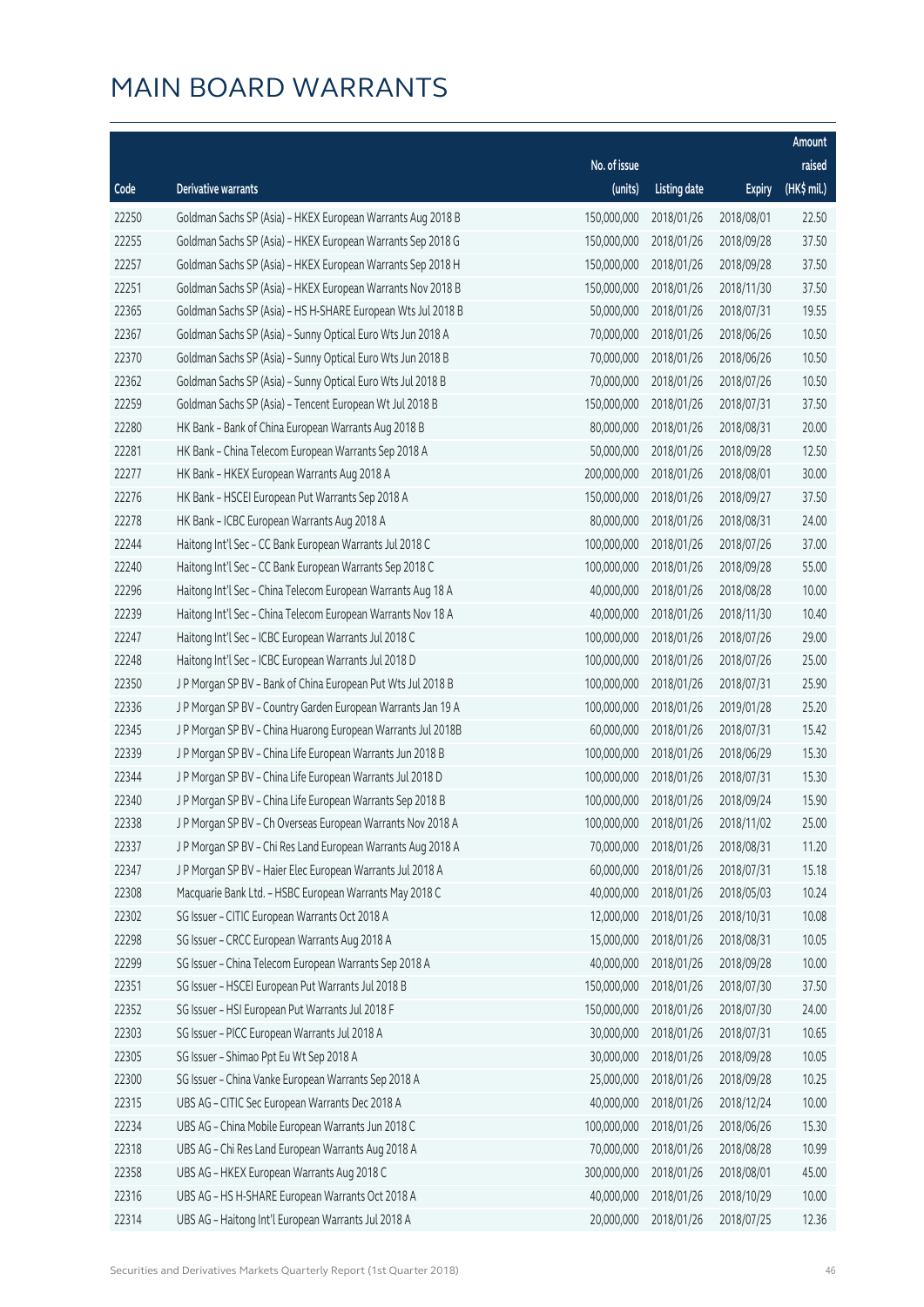|        |                                                              |              |                       |               | Amount      |
|--------|--------------------------------------------------------------|--------------|-----------------------|---------------|-------------|
|        |                                                              | No. of issue |                       |               | raised      |
| Code   | <b>Derivative warrants</b>                                   | (units)      | <b>Listing date</b>   | <b>Expiry</b> | (HK\$ mil.) |
| 22354  | UBS AG - ICBC European Warrants Aug 2018 B                   | 100,000,000  | 2018/01/26            | 2018/08/13    | 25.00       |
| 22317  | UBS AG - Tracker Fund European Warrants Nov 2018 A           | 40,000,000   | 2018/01/26            | 2018/11/19    | 10.00       |
| 22261  | Bank Vontobel - China Mobile European Warrants Jun 2018 A    | 50,000,000   | 2018/01/26            | 2018/06/28    | 11.95       |
| 22275  | Bank Vontobel - China Mobile European Warrants Oct 2018 A    | 40,000,000   | 2018/01/26            | 2018/10/02    | 10.16       |
| 22271  | Bank Vontobel - Ping An European Warrants May 2018 D         | 40,000,000   | 2018/01/26            | 2018/05/25    | 23.72       |
| 22262  | Bank Vontobel - Ping An European Warrants Nov 2018 A         | 40,000,000   | 2018/01/26            | 2018/11/01    | 26.68       |
| 22260  | Bank Vontobel - Tencent European Warrants Sep 2018 B         | 100,000,000  | 2018/01/26            | 2018/09/03    | 25.30       |
| 19453# | Credit Suisse AG - Ping An European Warrants Jun 2018 C      | 50,000,000   | 2018/01/26            | 2018/06/04    | 25.00       |
| 22413  | BOCI Asia Ltd. - CHALCO European Warrants Sep 2018 A         | 50,000,000   | 2018/01/29            | 2018/09/28    | 38.00       |
| 22412  | BOCI Asia Ltd. - CITIC Bank European Warrants Jul 2018 A     | 50,000,000   | 2018/01/29            | 2018/07/31    | 14.25       |
| 22406  | BOCI Asia Ltd. - CKH Holdings European Warrants Aug 2018 A   | 50,000,000   | 2018/01/29            | 2018/08/31    | 14.50       |
| 22404  | BOCI Asia Ltd. - HSBC European Warrants Aug 2018 A           | 100,000,000  | 2018/01/29            | 2018/08/29    | 25.00       |
| 22398  | BOCI Asia Ltd. - Tencent European Wts Jul 2018 C             | 200,000,000  | 2018/01/29            | 2018/07/30    | 50.00       |
| 22399  | BOCI Asia Ltd. - Tencent European Wts Dec 2018 A             | 200,000,000  | 2018/01/29            | 2018/12/17    | 50.00       |
| 22401  | BOCI Asia Ltd. - Tencent European Put Wts Jun 2018 M         | 100,000,000  | 2018/01/29            | 2018/06/19    | 21.00       |
| 22384  | BNP Paribas Issuance B.V. - CC Bank Euro Wts Jan 2019 B      | 40,000,000   | 2018/01/29            | 2019/01/03    | 13.20       |
| 22388  | BNP Paribas Issuance B.V. - Country Garden Eu Wt Dec 2018 B  | 120,000,000  | 2018/01/29            | 2018/12/04    | 30.00       |
| 22386  | BNP Paribas Issuance B.V. - CITIC Sec Euro Wts Jan 2019 C    | 80,000,000   | 2018/01/29            | 2019/01/03    | 20.80       |
| 22389  | BNP Paribas Issuance B.V. - Chi Res Land Eu Wt Nov 2018 A    | 60,000,000   | 2018/01/29            | 2018/11/02    | 15.60       |
| 22382  | BNP Paribas Issuance B.V. - HKEX European Wts Nov 2018 C     | 80,000,000   | 2018/01/29            | 2018/11/02    | 20.00       |
| 22383  | BNP Paribas Issuance B.V. - HKEX European Wts Apr 2019 B     | 80,000,000   | 2018/01/29            | 2019/04/02    | 20.00       |
| 22391  | BNP Paribas Issuance B.V. - China Vanke Euro Wts Sep 2018 A  | 40,000,000   | 2018/01/29            | 2018/09/04    | 22.40       |
| 22430  | Credit Suisse AG - Tracker Fund European Warrants Sep 2018 A | 40,000,000   | 2018/01/29            | 2018/09/28    | 10.00       |
| 22431  | Credit Suisse AG - Tracker Fund European Put Warrants Sep18B | 40,000,000   | 2018/01/29            | 2018/09/28    | 10.00       |
| 22469  | Goldman Sachs SP (Asia) - AAC Tech Euro Wts Jun 2018 B       | 70,000,000   | 2018/01/29            | 2018/06/26    | 10.50       |
| 22470  | Goldman Sachs SP (Asia) - AAC Tech Euro Wts Jul 2018 A       | 50,000,000   | 2018/01/29            | 2018/07/24    | 10.00       |
| 22472  | Goldman Sachs SP (Asia) - CC Bank European Wts Jul 2018 F    |              | 80,000,000 2018/01/29 | 2018/07/30    | 20.00       |
| 22457  | Goldman Sachs SP (Asia) - China Cinda Euro Wts Apr 2018 A    | 50,000,000   | 2018/01/29            | 2018/04/30    | 10.00       |
| 22458  | Goldman Sachs SP (Asia) - China Cinda Euro Wts Sep 2018 A    | 50,000,000   | 2018/01/29            | 2018/09/03    | 12.50       |
| 22468  | Goldman Sachs SP (Asia) - CKH Holdings European Wts Jul 18 B | 50,000,000   | 2018/01/29            | 2018/07/31    | 12.50       |
| 22465  | Goldman Sachs SP (Asia) - CM Bank European Wts Jul 2018 A    | 40,000,000   | 2018/01/29            | 2018/07/31    | 10.00       |
| 22467  | Goldman Sachs SP (Asia) - CM Bank European Wts Jul 2018 B    | 40,000,000   | 2018/01/29            | 2018/07/31    | 10.00       |
| 22471  | Goldman Sachs SP (Asia) - China Overseas European Wts Aug18A | 80,000,000   | 2018/01/29            | 2018/08/31    | 20.00       |
| 22464  | Goldman Sachs SP (Asia) - Hengan Intl European Wts Jun 2018A | 30,000,000   | 2018/01/29            | 2018/06/22    | 10.17       |
| 22463  | Goldman Sachs SP (Asia) - Hengan Intl European Wts Jul 2018A | 30,000,000   | 2018/01/29            | 2018/07/30    | 15.72       |
| 22476  | Goldman Sachs SP (Asia) - HKEX European Warrants Jul 2018 C  | 150,000,000  | 2018/01/29            | 2018/07/30    | 37.50       |
| 22477  | Goldman Sachs SP (Asia) - HKEX European Warrants Jul 2018 D  | 150,000,000  | 2018/01/29            | 2018/07/30    | 37.50       |
| 22480  | Goldman Sachs SP (Asia) - HSI European Warrants Jul 2018 D   | 100,000,000  | 2018/01/29            | 2018/07/30    | 25.00       |
| 22481  | Goldman Sachs SP (Asia) - HSI European Put Wts Jul 2018 E    | 100,000,000  | 2018/01/29            | 2018/07/30    | 15.00       |
| 22478  | Goldman Sachs SP (Asia) - Link REIT European Wts Apr 2018 A  | 30,000,000   | 2018/01/29            | 2018/04/30    | 10.05       |
| 22479  | Goldman Sachs SP (Asia) - Link REIT European Wts May 2018 A  | 50,000,000   | 2018/01/29            | 2018/05/30    | 10.00       |
| 22475  | Goldman Sachs SP (Asia) - PICC Group European Wts Jun 2018 A | 50,000,000   | 2018/01/29            | 2018/06/26    | 10.00       |
| 22446  | J P Morgan SP BV - BYD Company European Warrants May 2018 A  | 60,000,000   | 2018/01/29            | 2018/05/31    | 26.94       |
| 22440  | J P Morgan SP BV - China Everbright Ltd European Wts Oct 18A | 70,000,000   | 2018/01/29            | 2018/10/30    | 10.78       |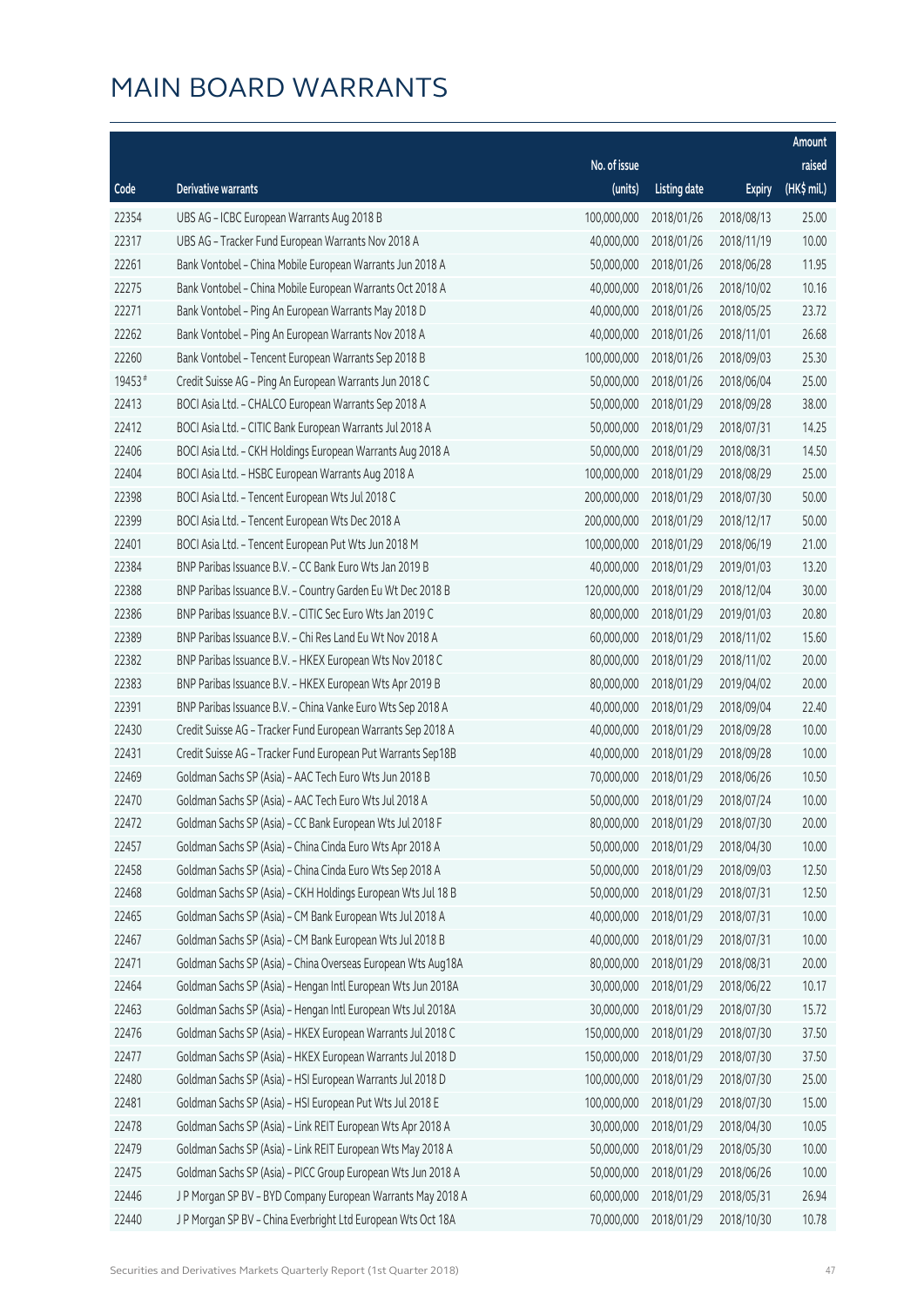|        |                                                              |              |                       |               | Amount      |
|--------|--------------------------------------------------------------|--------------|-----------------------|---------------|-------------|
|        |                                                              | No. of issue |                       |               | raised      |
| Code   | Derivative warrants                                          | (units)      | <b>Listing date</b>   | <b>Expiry</b> | (HK\$ mil.) |
| 22433  | J P Morgan SP BV - Ch Overseas European Warrants Jan 2019 A  | 100,000,000  | 2018/01/29            | 2019/01/02    | 25.70       |
| 22439  | J P Morgan SP BV - GJ Int'l European Warrants Aug 2018 A     | 50,000,000   | 2018/01/29            | 2018/08/30    | 14.95       |
| 22444  | J P Morgan SP BV - HKEX European Warrants Jul 2018 F         | 100,000,000  | 2018/01/29            | 2018/07/31    | 104.20      |
| 22437  | J P Morgan SP BV - Haitong Int'l European Warrants Jul 2018A | 50,000,000   | 2018/01/29            | 2018/07/31    | 24.55       |
| 22445  | J P Morgan SP BV - HTSC European Warrants Oct 2018 A         | 100,000,000  | 2018/01/29            | 2018/10/29    | 15.20       |
| 22438  | J P Morgan SP BV - Haitong Sec European Warrants Jul 2018 A  | 35,000,000   | 2018/01/29            | 2018/07/31    | 14.18       |
| 22434  | J P Morgan SP BV - Zhongsheng Hold European Warrants Jul 18A | 60,000,000   | 2018/01/29            | 2018/07/31    | 20.52       |
| 22414  | Macquarie Bank Ltd. - CC Bank European Warrants Aug 2018 A   | 30,000,000   | 2018/01/29            | 2018/08/02    | 10.11       |
| 22415  | Macquarie Bank Ltd. - HKEX European Warrants Dec 2018 A      | 70,000,000   | 2018/01/29            | 2018/12/04    | 17.57       |
| 22377  | SG Issuer - CHALCO European Warrants Jul 2018 B              | 17,000,000   | 2018/01/29            | 2018/07/31    | 10.03       |
| 22449  | SG Issuer - BYD European Warrants Dec 2018 A                 | 120,000,000  | 2018/01/29            | 2018/12/31    | 18.00       |
| 22451  | SG Issuer - Ch Mob European Warrants Jun 2018 C              | 60,000,000   | 2018/01/29            | 2018/06/29    | 12.00       |
| 22452  | SG Issuer - Ch Mob European Warrants Jul 2018 B              | 60,000,000   | 2018/01/29            | 2018/07/31    | 15.00       |
| 22379  | SG Issuer - CNBM European Warrants Jul 2018 A                | 14,000,000   | 2018/01/29            | 2018/07/31    | 10.08       |
| 22453  | SG Issuer - China Res Land European Warrants Aug 2018 A      | 40,000,000   | 2018/01/29            | 2018/08/31    | 10.00       |
| 22455  | SG Issuer - Ping An European Warrants Jul 2018 B             | 80,000,000   | 2018/01/29            | 2018/07/31    | 24.00       |
| 22380  | SG Issuer - Yanzhou Coal Eu Wt Jul 2018 A                    | 9,000,000    | 2018/01/29            | 2018/07/31    | 12.15       |
| 22381  | SG Issuer - ZA Onine European Warrants Jul 2018 B            | 20,000,000   | 2018/01/29            | 2018/07/31    | 17.40       |
| 22419  | UBS AG - BYD European Warrants Jul 2018 A                    | 50,000,000   | 2018/01/29            | 2018/07/04    | 38.70       |
| 22416  | UBS AG - CKH Holdings European Warrants Jul 2018 A           | 70,000,000   | 2018/01/29            | 2018/07/30    | 18.20       |
| 22417  | UBS AG - China Life European Warrants Jul 2018 B             | 100,000,000  | 2018/01/29            | 2018/07/24    | 15.10       |
| 22423  | UBS AG - CSOP A50 ETF European Warrants Jul 2018 B           | 40,000,000   | 2018/01/29            | 2018/07/30    | 10.28       |
| 22425  | UBS AG - A50 China European Warrants Jul 2018 B              | 40,000,000   | 2018/01/29            | 2018/07/30    | 11.04       |
| 22426  | UBS AG - Ping An European Warrants Jul 2018 B                | 100,000,000  | 2018/01/29            | 2018/07/30    | 30.00       |
| 22428  | UBS AG - Sands China European Warrants Aug 2018 A            | 70,000,000   | 2018/01/29            | 2018/08/08    | 17.50       |
| 22429  | UBS AG - Wynn Macau European Warrants Jul 2018 B             | 70,000,000   | 2018/01/29            | 2018/07/30    | 17.50       |
| 22427  | UBS AG - ZA Onine European Warrants Jul 2018 B               |              | 30,000,000 2018/01/29 | 2018/07/30    | 20.07       |
| 22392  | Bank Vontobel - HSI European Warrants Aug 2018 D             | 100,000,000  | 2018/01/29            | 2018/08/30    | 27.50       |
| 22397  | Bank Vontobel - HSI European Warrants Sep 2018 C             | 100,000,000  | 2018/01/29            | 2018/09/27    | 25.00       |
| 22396  | Bank Vontobel - HSI European Warrants Dec 2018 A             | 100,000,000  | 2018/01/29            | 2018/12/28    | 25.00       |
| 22393  | Bank Vontobel - HSI European Put Warrants Jul 2018 D         | 100,000,000  | 2018/01/29            | 2018/07/30    | 17.00       |
| 22394  | Bank Vontobel - HSI European Put Warrants Aug 2018 E         | 100,000,000  | 2018/01/29            | 2018/08/30    | 30.50       |
| 17729# | Credit Suisse AG - HSBC European Wts Apr 2018 A              | 80,000,000   | 2018/01/29            | 2018/04/30    | 11.20       |
| 19416# | HK Bank - HSCEI European Put Warrants May 2018 B             | 250,000,000  | 2018/01/29            | 2018/05/30    | 12.00       |
| 22619  | BOCI Asia Ltd. - Bank of China European Warrants Nov 2018 A  | 80,000,000   | 2018/01/30            | 2018/11/30    | 20.00       |
| 22613  | BOCI Asia Ltd. - BYD European Warrants Dec 2018 A            | 150,000,000  | 2018/01/30            | 2018/12/20    | 22.50       |
| 22616  | BOCI Asia Ltd. - CC Bank European Warrants Aug 2018 A        | 60,000,000   | 2018/01/30            | 2018/08/27    | 15.12       |
| 22612  | BOCI Asia Ltd. - Galaxy Ent European Warrants Jul 2018 B     | 60,000,000   | 2018/01/30            | 2018/07/31    | 16.80       |
| 22626  | BOCI Asia Ltd. - HKEX European Warrants Jul 2018 C           | 100,000,000  | 2018/01/30            | 2018/07/30    | 25.30       |
| 22617  | BOCI Asia Ltd. - ICBC European Warrants Aug 2018 A           | 60,000,000   | 2018/01/30            | 2018/08/27    | 15.12       |
| 22623  | BOCI Asia Ltd. - Ping An European Warrants Jul 2018 C        | 80,000,000   | 2018/01/30            | 2018/07/31    | 54.72       |
| 22496  | BNP Paribas Issuance B.V. - CC Bank Euro Wts Nov 2018 A      | 40,000,000   | 2018/01/30            | 2018/11/02    | 11.20       |
| 22495  | BNP Paribas Issuance B.V. - HKEX Euro Put Wts Oct 2018 F     | 100,000,000  | 2018/01/30            | 2018/10/03    | 28.00       |
| 22497  | BNP Paribas Issuance B.V. - ICBC European Wts Aug 2018 B     | 40,000,000   | 2018/01/30            | 2018/08/02    | 10.40       |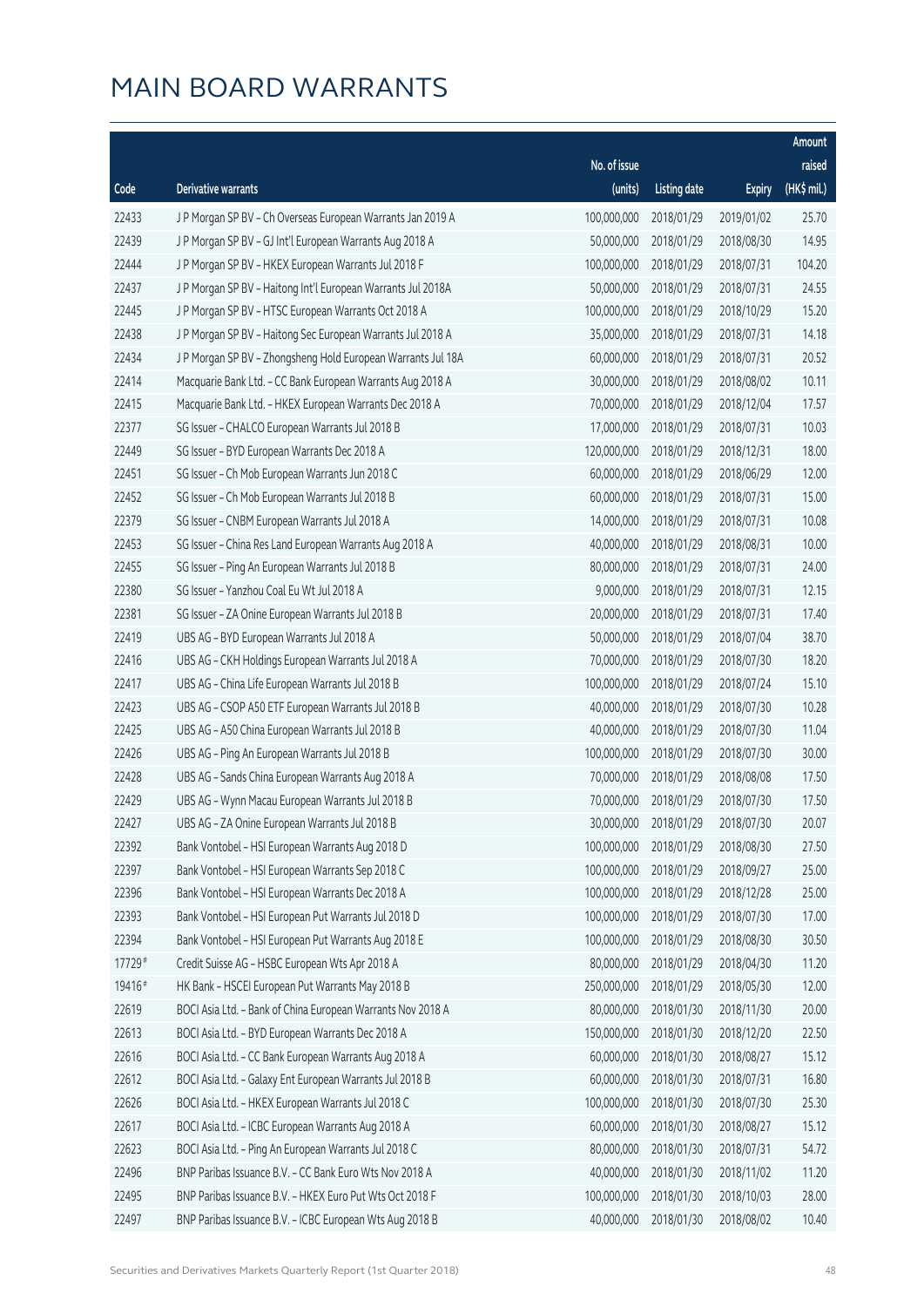|       |                                                              |              |                       |               | Amount       |
|-------|--------------------------------------------------------------|--------------|-----------------------|---------------|--------------|
|       |                                                              | No. of issue |                       |               | raised       |
| Code  | Derivative warrants                                          | (units)      | <b>Listing date</b>   | <b>Expiry</b> | $(HK\$ mil.) |
| 22490 | BNP Paribas Issuance B.V. - Ping An European Wt Aug 2018 B   | 60,000,000   | 2018/01/30            | 2018/08/02    | 28.20        |
| 22491 | BNP Paribas Issuance B.V. - Ping An Eur Put Wts Oct 2018 D   | 60,000,000   | 2018/01/30            | 2018/10/03    | 43.80        |
| 22494 | BNP Paribas Issuance B.V. - Tencent Eu Put Wt Oct 2018 H     | 80,000,000   | 2018/01/30            | 2018/10/03    | 21.60        |
| 22558 | Credit Suisse AG - AAC Tech European Warrants Jun 2018 B     | 100,000,000  | 2018/01/30            | 2018/06/29    | 15.00        |
| 22556 | Credit Suisse AG - BYD Electronic European Wts Jul 2018 A    | 40,000,000   | 2018/01/30            | 2018/07/31    | 10.00        |
| 22536 | Credit Suisse AG - CC Bank European Warrants Aug 2018 A      | 70,000,000   | 2018/01/30            | 2018/08/07    | 17.50        |
| 22537 | Credit Suisse AG - CC Bank European Put Warrants Jul 2018 F  | 50,000,000   | 2018/01/30            | 2018/07/31    | 20.00        |
| 22551 | Credit Suisse AG - CITIC Bank European Warrants Aug 2018 A   | 40,000,000   | 2018/01/30            | 2018/08/07    | 10.00        |
| 22549 | Credit Suisse AG - CITIC European Warrants Jul 2018 B        | 30,000,000   | 2018/01/30            | 2018/07/31    | 10.20        |
| 22544 | Credit Suisse AG - China Life European Warrants Jul 2018 C   | 120,000,000  | 2018/01/30            | 2018/07/31    | 30.00        |
| 22538 | Credit Suisse AG - CM Bank European Warrants Jul 2018 A      | 50,000,000   | 2018/01/30            | 2018/07/31    | 12.50        |
| 22557 | Credit Suisse AG - Hengan Intl European Warrants Jul 2018 A  | 20,000,000   | 2018/01/30            | 2018/07/30    | 13.60        |
| 22547 | Credit Suisse AG - PICC Group European Warrants Jun 2018 A   | 40,000,000   | 2018/01/30            | 2018/06/26    | 10.00        |
| 22541 | Credit Suisse AG - Ping An European Warrants Jul 2018 C      | 150,000,000  | 2018/01/30            | 2018/07/31    | 37.50        |
| 22550 | Credit Suisse AG - Ping An European Warrants Nov 2019 B      | 300,000,000  | 2018/01/30            | 2019/11/29    | 75.00        |
| 22542 | Credit Suisse AG - Ping An European Put Warrants Aug 2018 C  | 70,000,000   | 2018/01/30            | 2018/08/07    | 35.00        |
| 22559 | Credit Suisse AG - Sands China European Warrants Aug 2018 A  | 50,000,000   | 2018/01/30            | 2018/08/31    | 12.50        |
| 22539 | Credit Suisse AG - Tencent European Wts Jul 2018 D           | 250,000,000  | 2018/01/30            | 2018/07/30    | 62.50        |
| 22540 | Credit Suisse AG - Tencent Euro Put Wts May 2018 P           | 100,000,000  | 2018/01/30            | 2018/05/28    | 18.00        |
| 22659 | Goldman Sachs SP (Asia) - Angang Steel Euro Wts Jul 2018 A   | 40,000,000   | 2018/01/30            | 2018/07/30    | 18.88        |
| 22656 | Goldman Sachs SP (Asia) - BOC HK European Wts Jul 2018 A     | 50,000,000   | 2018/01/30            | 2018/07/23    | 10.00        |
| 22664 | Goldman Sachs SP (Asia) - CKA European Warrants Jul 2018 B   | 40,000,000   | 2018/01/30            | 2018/07/31    | 10.00        |
| 22666 | Goldman Sachs SP (Asia) - CPIC European Warrants Jul 2018 A  | 40,000,000   | 2018/01/30            | 2018/07/19    | 10.00        |
| 22661 | Goldman Sachs SP (Asia) - China Railway Euro Wts Jun 2018 A  | 40,000,000   | 2018/01/30            | 2018/06/22    | 10.00        |
| 22660 | Goldman Sachs SP (Asia) - China Railway Euro Wts Jul 2018 A  | 40,000,000   | 2018/01/30            | 2018/07/31    | 10.00        |
| 22665 | Goldman Sachs SP (Asia) - CRRC European Warrants Jul 2018 A  | 40,000,000   | 2018/01/30            | 2018/07/30    | 10.00        |
| 22645 | Goldman Sachs SP (Asia) - Greatwall Motor Eur Wts Jun 2018 A |              | 20,000,000 2018/01/30 | 2018/06/22    | 12.20        |
| 22667 | Goldman Sachs SP (Asia) - HS H-SHARE European Wts Jul 2018 C | 40,000,000   | 2018/01/30            | 2018/07/31    | 10.04        |
| 22655 | Goldman Sachs SP (Asia) - Haitong Sec Euro Wts Jul 2018 A    | 40,000,000   | 2018/01/30            | 2018/07/31    | 10.00        |
| 22658 | Goldman Sachs SP (Asia) - KECL European Warrants Jun 2018 A  | 50,000,000   | 2018/01/30            | 2018/06/29    | 10.00        |
| 22662 | Goldman Sachs SP (Asia) - PetroChina European Wts Jul 2018 B | 80,000,000   | 2018/01/30            | 2018/07/31    | 20.00        |
| 22649 | Goldman Sachs SP (Asia) - Ping An European Wts Jul 2018 B    | 80,000,000   | 2018/01/30            | 2018/07/31    | 20.00        |
| 22650 | Goldman Sachs SP (Asia) - Ping An European Wts Jul 2018 C    | 80,000,000   | 2018/01/30            | 2018/07/31    | 20.00        |
| 22651 | Goldman Sachs SP (Asia) - Tencent European Wt Jun 2018 Q     | 40,000,000   | 2018/01/30            | 2018/06/04    | 26.72        |
| 22654 | Goldman Sachs SP (Asia) - Tencent European Wt Jun 2018 R     | 40,000,000   | 2018/01/30            | 2018/06/26    | 27.40        |
| 22652 | Goldman Sachs SP (Asia) - Tencent European Put Wt May 2018 W | 100,000,000  | 2018/01/30            | 2018/05/21    | 16.60        |
| 22653 | Goldman Sachs SP (Asia) - Tencent European Put Wt Jul 2018 C | 100,000,000  | 2018/01/30            | 2018/07/20    | 37.50        |
| 22502 | HK Bank - CAM CSI300 European Warrants Sep 2018 B            | 50,000,000   | 2018/01/30            | 2018/09/28    | 12.50        |
| 22505 | HK Bank - China Mobile European Warrants Jul 2018 B          | 50,000,000   | 2018/01/30            | 2018/07/31    | 17.50        |
| 22503 | HK Bank - Chi Res Land European Warrants Aug 2018 A          | 50,000,000   | 2018/01/30            | 2018/08/31    | 12.50        |
| 22500 | HK Bank - A50 China European Warrants Jul 2018 B             | 30,000,000   | 2018/01/30            | 2018/07/31    | 15.00        |
| 22530 | HK Bank - HSI European Warrants Jul 2018 F                   | 150,000,000  | 2018/01/30            | 2018/07/30    | 37.50        |
| 22506 | HK Bank - HSI European Put Warrants Jul 2018 E               | 150,000,000  | 2018/01/30            | 2018/07/30    | 37.50        |
| 22504 | HK Bank - PICC Group European Warrants Jul 2018 B            | 50,000,000   | 2018/01/30            | 2018/07/31    | 14.00        |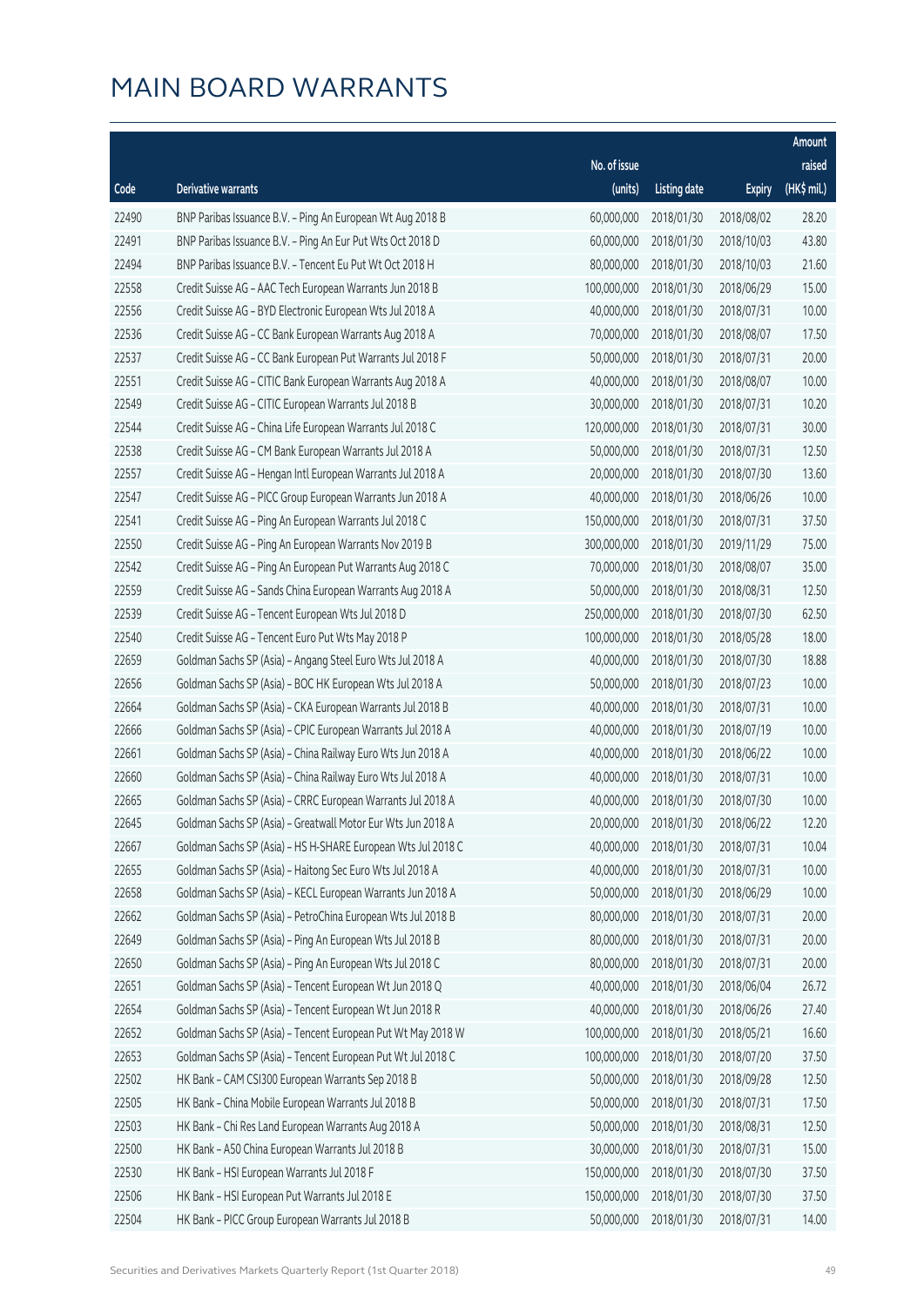|       |                                                              |                        |                     |               | Amount      |
|-------|--------------------------------------------------------------|------------------------|---------------------|---------------|-------------|
|       |                                                              | No. of issue           |                     |               | raised      |
| Code  | <b>Derivative warrants</b>                                   | (units)                | <b>Listing date</b> | <b>Expiry</b> | (HK\$ mil.) |
| 22508 | HK Bank - Tencent European Warrants Jul 2018 E               | 150,000,000            | 2018/01/30          | 2018/07/31    | 37.50       |
| 22511 | HK Bank - Tencent European Put Warrants Jul 2018 F           | 100,000,000            | 2018/01/30          | 2018/07/31    | 26.00       |
| 22575 | J P Morgan SP BV - Agricultural Bank Euro Warrants Sep 2018B | 100,000,000            | 2018/01/30          | 2018/09/28    | 25.70       |
| 22601 | J P Morgan SP BV - AIA European Warrants Jul 2018 A          | 100,000,000            | 2018/01/30          | 2018/07/31    | 42.30       |
| 22578 | J P Morgan SP BV - Bank of China European Warrants Sep 2018A | 100,000,000            | 2018/01/30          | 2018/09/28    | 25.70       |
| 22603 | J P Morgan SP BV - Brilliance Chi European Wts Jul 2018 A    | 60,000,000             | 2018/01/30          | 2018/07/24    | 11.04       |
| 22576 | J P Morgan SP BV - CC Bank European Wts Aug 2018 B           | 100,000,000            | 2018/01/30          | 2018/08/31    | 25.80       |
| 22574 | J P Morgan SP BV - CC Bank European Put Wts Jul 2018 F       | 100,000,000            | 2018/01/30          | 2018/07/31    | 38.20       |
| 22580 | J P Morgan SP BV - CITIC Bank European Warrants Aug 2018 B   | 100,000,000            | 2018/01/30          | 2018/08/31    | 31.20       |
| 22605 | J P Morgan SP BV - Ch Oilfield Euro Wts Mar 2019 A           | 60,000,000             | 2018/01/30          | 2019/03/29    | 15.00       |
| 22593 | J P Morgan SP BV - Sinopec Corp European Warrants Jun 2018 A | 100,000,000            | 2018/01/30          | 2018/06/01    | 15.10       |
| 22592 | J P Morgan SP BV - CPIC European Warrants Sep 2018 A         | 40,000,000             | 2018/01/30          | 2018/09/03    | 10.32       |
| 22585 | J P Morgan SP BV - CSOP A50 ETF European Warrants Jun 2018 B | 100,000,000            | 2018/01/30          | 2018/06/29    | 23.40       |
| 22584 | J P Morgan SP BV - A50 China European Warrants Jul 2018 A    | 100,000,000            | 2018/01/30          | 2018/07/31    | 36.50       |
| 22586 | J P Morgan SP BV - Galaxy Ent European Warrants Jul 2018 B   | 100,000,000            | 2018/01/30          | 2018/07/31    | 26.70       |
| 22596 | J P Morgan SP BV - HKEX European Warrants Aug 2018 E         | 200,000,000            | 2018/01/30          | 2018/08/02    | 50.40       |
| 22610 | J P Morgan SP BV - HSCEI European Wts Nov 2018 B             | 200,000,000            | 2018/01/30          | 2018/11/29    | 50.00       |
| 22611 | J P Morgan SP BV - HSCEI European Put Warrants Aug 2018 A    | 200,000,000            | 2018/01/30          | 2018/08/30    | 51.00       |
| 22608 | J P Morgan SP BV - HSI European Warrants Jul 2018 F          | 300,000,000            | 2018/01/30          | 2018/07/30    | 79.20       |
| 22609 | J P Morgan SP BV - HSI European Warrants Sep 2018 D          | 300,000,000            | 2018/01/30          | 2018/09/27    | 83.40       |
| 22607 | J P Morgan SP BV - HSI European Put Warrants Aug 2018 E      | 300,000,000            | 2018/01/30          | 2018/08/30    | 75.60       |
| 22606 | J P Morgan SP BV - HSI European Put Warrants Oct 2018 A      | 300,000,000            | 2018/01/30          | 2018/10/30    | 75.30       |
| 22577 | J P Morgan SP BV - ICBC European Warrants Sep 2018 B         | 100,000,000            | 2018/01/30          | 2018/09/28    | 26.30       |
| 22598 | J P Morgan SP BV - IGG European Warrants Jun 2018 A          | 100,000,000            | 2018/01/30          | 2018/06/29    | 15.10       |
| 22602 | J P Morgan SP BV - China Mengniu European Wts Sep 2018 A     | 60,000,000             | 2018/01/30          | 2018/09/03    | 15.42       |
| 22599 | J P Morgan SP BV - Ping An European Warrants Jul 2018 D      | 100,000,000            | 2018/01/30          | 2018/07/31    | 25.80       |
| 22587 | J P Morgan SP BV - Sands China European Warrants Aug 2018 A  | 100,000,000 2018/01/30 |                     | 2018/08/31    | 25.20       |
| 22588 | J P Morgan SP BV - SJM Holdings European Warrants Aug 2018 A | 40,000,000             | 2018/01/30          | 2018/08/02    | 10.04       |
| 22583 | J P Morgan SP BV - Tencent European Warrants Jul 2018 B      | 250,000,000            | 2018/01/30          | 2018/07/31    | 65.00       |
| 22590 | J P Morgan SP BV - Wynn Macau European Warrants Oct 2018 A   | 60,000,000             | 2018/01/30          | 2018/10/02    | 15.24       |
| 22600 | J P Morgan SP BV - ZA Onine European Warrants Aug 2018 A     | 20,000,000             | 2018/01/30          | 2018/08/02    | 18.76       |
| 22527 | Macquarie Bank Ltd. - CM Bank European Warrants Nov 2018 A   | 40,000,000             | 2018/01/30          | 2018/11/02    | 10.00       |
| 22528 | Macquarie Bank Ltd. - China Mobile European Wts Sep 2018 B   | 40,000,000             | 2018/01/30          | 2018/09/04    | 10.08       |
| 22524 | Macquarie Bank Ltd. - HKEX European Put Warrants Oct 2018 B  | 30,000,000             | 2018/01/30          | 2018/10/03    | 12.03       |
| 22529 | Macquarie Bank Ltd. - HSBC European Warrants Aug 2018 E      | 4,000,000              | 2018/01/30          | 2018/08/31    | 10.46       |
| 22526 | Macquarie Bank Ltd. - Stanchart European Warrants Nov 2018 A | 14,000,000             | 2018/01/30          | 2018/11/30    | 10.16       |
| 22525 | Macquarie Bank Ltd. - China Vanke European Wts Sep 2018 A    | 23,200,000             | 2018/01/30          | 2018/09/14    | 10.07       |
| 22512 | SG Issuer - BOCom European Warrants Aug 2018 A               | 35,000,000             | 2018/01/30          | 2018/08/31    | 10.15       |
| 22514 | SG Issuer - CC Bank European Warrants Jul 2018 G             | 80,000,000             | 2018/01/30          | 2018/07/31    | 20.40       |
| 22560 | SG Issuer - CGS European Warrants Sep 2018 A                 | 20,000,000             | 2018/01/30          | 2018/09/28    | 10.00       |
| 22513 | SG Issuer - CITIC Bank European Warrants Jul 2018 C          | 30,000,000             | 2018/01/30          | 2018/07/31    | 10.05       |
| 22566 | SG Issuer - CITIC Sec European Warrants Jul 2018 B           | 9,000,000              | 2018/01/30          | 2018/07/31    | 10.08       |
| 22520 | SG Issuer - Minsheng Bank European Warrants Jul 2018 B       | 22,000,000             | 2018/01/30          | 2018/07/31    | 10.01       |
| 22564 | SG Issuer - China Overseas European Warrants Aug 2018 A      | 60,000,000             | 2018/01/30          | 2018/08/31    | 15.00       |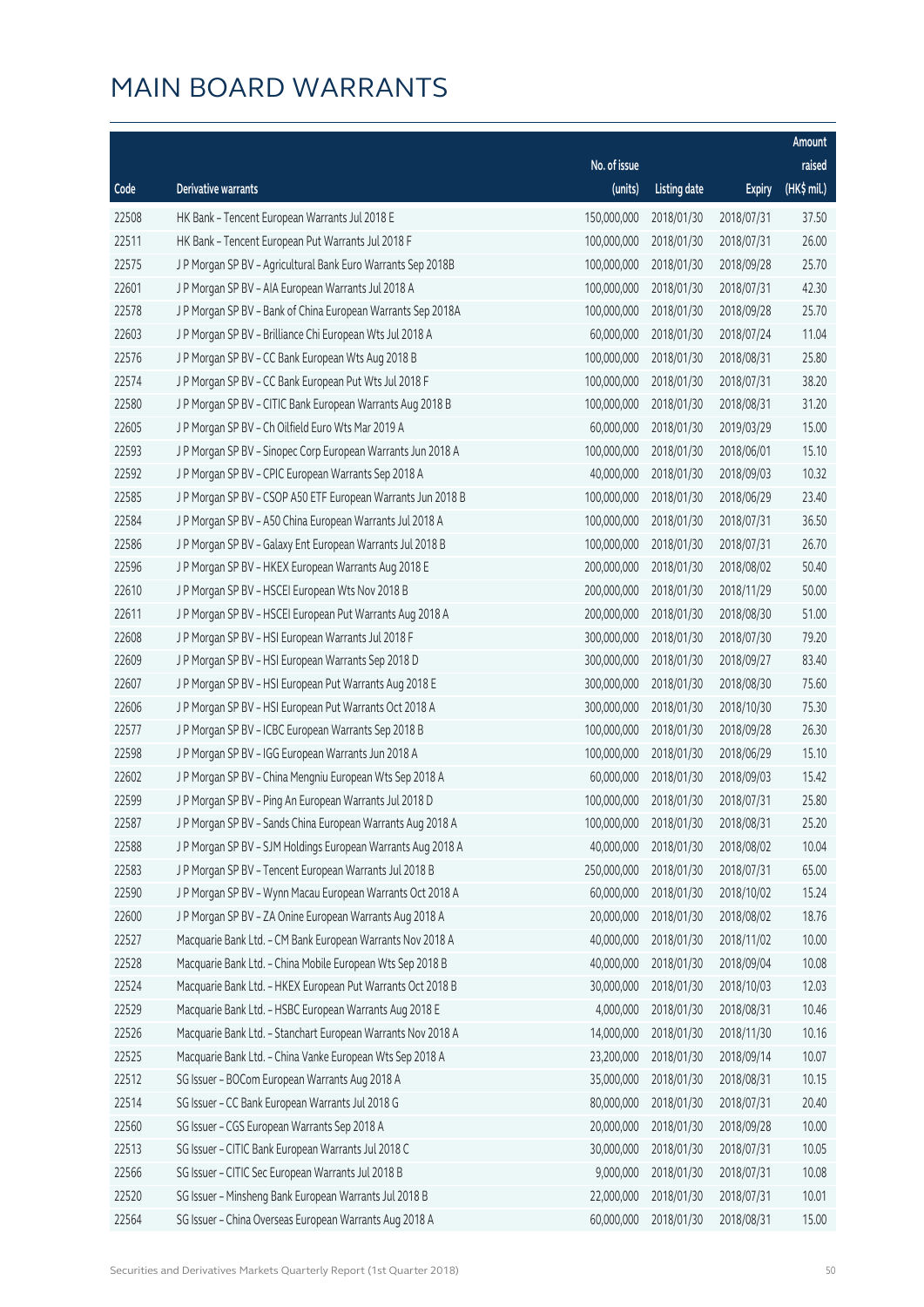|       |                                                              |              |                       |               | Amount      |
|-------|--------------------------------------------------------------|--------------|-----------------------|---------------|-------------|
|       |                                                              | No. of issue |                       |               | raised      |
| Code  | <b>Derivative warrants</b>                                   | (units)      | <b>Listing date</b>   | <b>Expiry</b> | (HK\$ mil.) |
| 22521 | SG Issuer - HKEX European Put Warrants Jul 2018 L            | 150,000,000  | 2018/01/30            | 2018/07/31    | 48.75       |
| 22567 | SG Issuer - PICC P&C European Warrants Jul 2018 A            | 13,000,000   | 2018/01/30            | 2018/07/31    | 10.01       |
| 22570 | SG Issuer - Ping An European Warrants Jul 2018 C             | 80,000,000   | 2018/01/30            | 2018/07/31    | 49.60       |
| 22571 | SG Issuer - Sands China European Warrants Aug 2018 C         | 40,000,000   | 2018/01/30            | 2018/08/31    | 10.00       |
| 22523 | SG Issuer - Tencent European Put Warrants Jul 2018 E         | 200,000,000  | 2018/01/30            | 2018/07/31    | 75.00       |
| 22573 | SG Issuer - Wynn Macau European Warrants Aug 2018 B          | 40,000,000   | 2018/01/30            | 2018/08/31    | 10.00       |
| 22628 | UBS AG - Bank of China European Warrants Aug 2018 A          | 70,000,000   | 2018/01/30            | 2018/08/13    | 17.92       |
| 22627 | UBS AG - CC Bank European Warrants Jul 2018 E                | 70,000,000   | 2018/01/30            | 2018/07/31    | 17.85       |
| 22633 | UBS AG - Chi Res Land European Warrants Aug 2018 B           | 40,000,000   | 2018/01/30            | 2018/08/13    | 10.00       |
| 22634 | UBS AG - A50 China European Warrants Aug 2018 B              | 20,000,000   | 2018/01/30            | 2018/08/06    | 13.04       |
| 22643 | UBS AG - Geely Auto European Warrants Jul 2018 D             | 50,000,000   | 2018/01/30            | 2018/07/31    | 13.95       |
| 22644 | UBS AG - Geely Auto European Put Warrants Jun 2018 B         | 70,000,000   | 2018/01/30            | 2018/06/22    | 10.50       |
| 22629 | UBS AG - HKEX European Warrants Aug 2018 D                   | 300,000,000  | 2018/01/30            | 2018/08/13    | 75.00       |
| 22641 | UBS AG - HSCEI European Warrants Sep 2018 A                  | 100,000,000  | 2018/01/30            | 2018/09/27    | 32.60       |
| 22639 | UBS AG - HSCEI European Warrants Oct 2018 A                  | 100,000,000  | 2018/01/30            | 2018/10/30    | 25.40       |
| 22533 | UBS AG - HSCEI European Put Warrants Jul 2018 A              | 100,000,000  | 2018/01/30            | 2018/07/30    | 15.10       |
| 22535 | UBS AG - HSCEI European Put Warrants Jul 2018 B              | 100,000,000  | 2018/01/30            | 2018/07/30    | 25.00       |
| 22635 | UBS AG - HSI European Warrants Jul 2018 E                    | 200,000,000  | 2018/01/30            | 2018/07/30    | 52.00       |
| 22636 | UBS AG - HSI European Warrants Sep 2018 B                    | 200,000,000  | 2018/01/30            | 2018/09/27    | 51.40       |
| 22532 | UBS AG - HSI European Put Warrants Jul 2018 D                | 200,000,000  | 2018/01/30            | 2018/07/30    | 31.00       |
| 22631 | UBS AG - Tencent European Warrants Jul 2018 A                | 300,000,000  | 2018/01/30            | 2018/07/31    | 78.00       |
| 22489 | Bank Vontobel - CM Bank European Warrants Oct 2018 A         | 40,000,000   | 2018/01/30            | 2018/10/05    | 10.20       |
| 22483 | Bank Vontobel - China Overseas European Warrants Oct 2018 A  | 40,000,000   | 2018/01/30            | 2018/10/04    | 10.16       |
| 22485 | Bank Vontobel - SHK Ppt European Warrants Jun 2018 A         | 40,000,000   | 2018/01/30            | 2018/06/27    | 12.00       |
| 22488 | Bank Vontobel - Tencent European Put Warrants Aug 2018 E     | 100,000,000  | 2018/01/30            | 2018/08/20    | 63.90       |
| 22722 | BOCI Asia Ltd. - Agricultural Bank European Wts Jul 2018 B   | 100,000,000  | 2018/01/31            | 2018/07/31    | 25.10       |
| 22723 | BOCI Asia Ltd. - CITIC Sec European Warrants Dec 2018 A      |              | 70,000,000 2018/01/31 | 2018/12/24    | 17.71       |
| 22720 | BOCI Asia Ltd. - Sinopec Corp European Warrants Jul 2018 A   | 80,000,000   | 2018/01/31            | 2018/07/31    | 20.08       |
| 22721 | BOCI Asia Ltd. - Sands China European Warrants Aug 2018 A    | 100,000,000  | 2018/01/31            | 2018/08/30    | 25.10       |
| 22670 | BNP Paribas Issuance B.V. - CAM CSI300 Euro Wts Jan 2019 A   | 40,000,000   | 2018/01/31            | 2019/01/03    | 10.00       |
| 22673 | BNP Paribas Issuance B.V. - BankComm Euro Wts Oct 2018 B     | 40,000,000   | 2018/01/31            | 2018/10/03    | 12.40       |
| 22669 | BNP Paribas Issuance B.V. - CSOP A50 ETF Eu Wts Oct 2018 D   | 40,000,000   | 2018/01/31            | 2018/10/03    | 28.00       |
| 22668 | BNP Paribas Issuance B.V. - China Mengniu Eu Wt Oct 2018 A   | 60,000,000   | 2018/01/31            | 2018/10/03    | 21.00       |
| 22672 | BNP Paribas Issuance B.V. - NCI European Wts Oct 2018 A      | 40,000,000   | 2018/01/31            | 2018/10/03    | 26.40       |
| 22770 | Credit Suisse AG - BOCL European Warrants Jul 2018 C         | 70,000,000   | 2018/01/31            | 2018/07/31    | 17.50       |
| 22753 | Credit Suisse AG - CK Asset European Warrants Jul 2018 B     | 40,000,000   | 2018/01/31            | 2018/07/31    | 10.00       |
| 22772 | Credit Suisse AG - China Mobile European Put Wts May 2018 B  | 60,000,000   | 2018/01/31            | 2018/05/09    | 10.02       |
| 22776 | Credit Suisse AG - Ch Molybdenum European Warrants Jul 2018B | 30,000,000   | 2018/01/31            | 2018/07/30    | 15.00       |
| 22767 | Credit Suisse AG - CNOOC European Warrants Jul 2018 B        | 50,000,000   | 2018/01/31            | 2018/07/31    | 12.50       |
| 22768 | Credit Suisse AG - CNOOC European Put Warrants Jul 2018 C    | 30,000,000   | 2018/01/31            | 2018/07/03    | 11.40       |
| 22762 | Credit Suisse AG - Ch Overseas European Warrants Oct 2019 A  | 50,000,000   | 2018/01/31            | 2019/10/31    | 12.50       |
| 22769 | Credit Suisse AG - Sinopec Corp European Warrants Jul 2018 B | 50,000,000   | 2018/01/31            | 2018/07/31    | 12.50       |
| 22764 | Credit Suisse AG - Chi Res Land European Warrants Oct 2018 A | 50,000,000   | 2018/01/31            | 2018/10/31    | 12.50       |
| 22763 | Credit Suisse AG - R&F Ppt European Warrants Aug 2018 B      | 50,000,000   | 2018/01/31            | 2018/08/10    | 12.50       |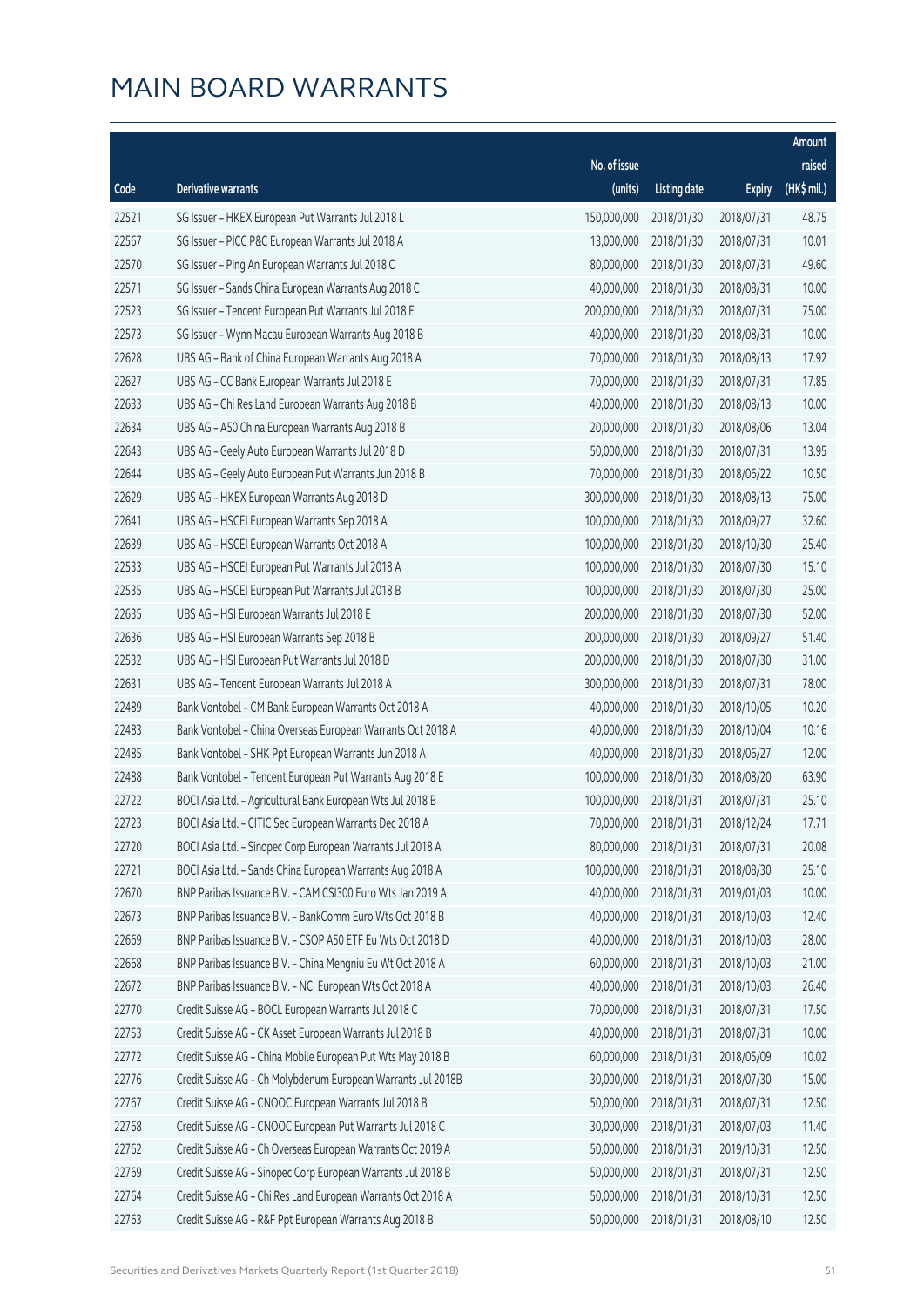|       |                                                              |                        |                     |               | Amount      |
|-------|--------------------------------------------------------------|------------------------|---------------------|---------------|-------------|
|       |                                                              | No. of issue           |                     |               | raised      |
| Code  | Derivative warrants                                          | (units)                | <b>Listing date</b> | <b>Expiry</b> | (HK\$ mil.) |
| 22752 | Credit Suisse AG - Huaneng Power European Warrants Jul 2018A | 40,000,000             | 2018/01/31          | 2018/07/31    | 10.00       |
| 22751 | Credit Suisse AG - IGG European Warrants Oct 2018 A          | 80,000,000             | 2018/01/31          | 2018/10/31    | 20.00       |
| 22758 | Credit Suisse AG - KB Laminates European Warrants Sep 2018 A | 50,000,000             | 2018/01/31          | 2018/09/28    | 12.50       |
| 22765 | Credit Suisse AG - PetroChina European Warrants Jul 2018 B   | 70,000,000             | 2018/01/31          | 2018/07/31    | 17.50       |
| 22766 | Credit Suisse AG - PetroChina European Put Warrants Jul 18 C | 40,000,000             | 2018/01/31          | 2018/07/31    | 10.00       |
| 22779 | Credit Suisse AG - Shanghai Ind H European Warrants Aug 18 A | 40,000,000             | 2018/01/31          | 2018/08/17    | 10.00       |
| 22759 | Credit Suisse AG - Sunny Optical European Warrants Jun 2018D | 100,000,000            | 2018/01/31          | 2018/06/26    | 15.00       |
| 22749 | Credit Suisse AG - Travelsky Tech European Wts Jul 2018 B    | 40,000,000             | 2018/01/31          | 2018/07/30    | 10.00       |
| 22754 | Credit Suisse AG - Zhaojin Mining European Warrants Jul 18 A | 20,000,000             | 2018/01/31          | 2018/07/31    | 11.00       |
| 22802 | Goldman Sachs SP (Asia) - BOCL European Warrants Oct 2018 B  | 80,000,000             | 2018/01/31          | 2018/10/31    | 20.00       |
| 22807 | Goldman Sachs SP (Asia) - BOCL European Warrants Nov 2018 A  | 80,000,000             | 2018/01/31          | 2018/11/30    | 20.00       |
| 22800 | Goldman Sachs SP (Asia) - CC Bank European Wts Jul 2018 G    | 80,000,000             | 2018/01/31          | 2018/07/31    | 20.00       |
| 22801 | Goldman Sachs SP (Asia) - CC Bank European Wts Sep 2018 A    | 80,000,000             | 2018/01/31          | 2018/09/28    | 20.00       |
| 22817 | Goldman Sachs SP (Asia) - CITIC Sec European Wts Jul 2018 B  | 20,000,000             | 2018/01/31          | 2018/07/31    | 35.76       |
| 22820 | Goldman Sachs SP (Asia) - China Mobile Euro Wts Jun 2018 E   | 80,000,000             | 2018/01/31          | 2018/06/26    | 12.80       |
| 22798 | Goldman Sachs SP (Asia) - China Mobile Euro Wts Sep 2018 A   | 80,000,000             | 2018/01/31          | 2018/09/27    | 20.00       |
| 22795 | Goldman Sachs SP (Asia) - Chi Res Land Euro Wts Jul 2018 A   | 40,000,000             | 2018/01/31          | 2018/07/31    | 10.00       |
| 22796 | Goldman Sachs SP (Asia) - Chi Res Land Euro Wts Aug 2018 A   | 40,000,000             | 2018/01/31          | 2018/08/13    | 10.00       |
| 22797 | Goldman Sachs SP (Asia) - Fosun Intl European Wts Aug 2018 A | 60,000,000             | 2018/01/31          | 2018/08/01    | 10.08       |
| 22816 | Goldman Sachs SP (Asia) - Galaxy Ent European Wts Jul 2018 A | 80,000,000             | 2018/01/31          | 2018/07/24    | 16.40       |
| 22818 | Goldman Sachs SP (Asia) - HSI European Warrants Sep 2018 A   | 100,000,000            | 2018/01/31          | 2018/09/27    | 25.00       |
| 22819 | Goldman Sachs SP (Asia) - HSI European Put Wts Aug 2018 B    | 100,000,000            | 2018/01/31          | 2018/08/30    | 25.00       |
| 22811 | Goldman Sachs SP (Asia) - ICBC European Warrants Jul 2018 H  | 80,000,000             | 2018/01/31          | 2018/07/31    | 20.00       |
| 22813 | Goldman Sachs SP (Asia) - ICBC European Warrants Jul 2018 I  | 80,000,000             | 2018/01/31          | 2018/07/31    | 20.00       |
| 22703 | HK Bank - CITIC Bank European Warrants Aug 2018 B            | 40,000,000             | 2018/01/31          | 2018/08/31    | 12.00       |
| 22705 | HK Bank - Sinopec Corp European Warrants Jul 2018 B          | 50,000,000             | 2018/01/31          | 2018/07/31    | 12.50       |
| 22706 | HK Bank - HSCEI European Warrants Dec 2018 E                 | 150,000,000 2018/01/31 |                     | 2018/12/28    | 37.50       |
| 22704 | HK Bank - PetroChina European Warrants Jul 2018 C            | 50,000,000             | 2018/01/31          | 2018/07/31    | 12.50       |
| 22700 | HK Bank - China Vanke European Warrants Sep 2018 A           | 40,000,000             | 2018/01/31          | 2018/09/28    | 12.00       |
| 22739 | J P Morgan SP BV - BankComm European Warrants Aug 2018 B     | 100,000,000            | 2018/01/31          | 2018/08/31    | 32.50       |
| 22733 | J P Morgan SP BV - CITIC European Warrants Jul 2018 A        | 20,000,000             | 2018/01/31          | 2018/07/31    | 11.50       |
| 22726 | J P Morgan SP BV - CITIC Sec European Warrants Dec 2018 A    | 100,000,000            | 2018/01/31          | 2018/12/03    | 25.40       |
| 22725 | J P Morgan SP BV - CITIC Sec European Warrants Apr 2019 A    | 100,000,000            | 2018/01/31          | 2019/04/02    | 25.20       |
| 22740 | J P Morgan SP BV - Minsheng Bank European Wts Aug 2018 A     | 100,000,000            | 2018/01/31          | 2018/08/31    | 38.30       |
| 22747 | J P Morgan SP BV - China Railway European Wts Aug 2018 A     | 60,000,000             | 2018/01/31          | 2018/08/31    | 17.16       |
| 22742 | J P Morgan SP BV - Kingdee Intl European Warrants Aug 2018 A | 60,000,000             | 2018/01/31          | 2018/08/31    | 19.14       |
| 22744 | J P Morgan SP BV - Li Ning European Warrants Aug 2019 A      | 60,000,000             | 2018/01/31          | 2019/08/01    | 10.20       |
| 22728 | J P Morgan SP BV - Maanshan Iron European Warrants Jul 2018A | 60,000,000             | 2018/01/31          | 2018/07/31    | 18.84       |
| 22736 | J P Morgan SP BV - PetroChina European Warrants Aug 2018 A   | 100,000,000            | 2018/01/31          | 2018/08/31    | 27.20       |
| 22746 | J P Morgan SP BV - Travelsky Tech European Warrants Aug 18 A | 60,000,000             | 2018/01/31          | 2018/08/31    | 15.12       |
| 22741 | J P Morgan SP BV - Yanzhou Coal European Warrants Dec 2018 B | 60,000,000             | 2018/01/31          | 2018/12/03    | 15.12       |
| 22748 | J P Morgan SP BV - ZTE European Warrants Jul 2018 A          | 60,000,000             | 2018/01/31          | 2018/07/31    | 15.36       |
| 22698 | Macquarie Bank Ltd. - CC Bank European Put Wts Aug 2018 B    | 21,000,000             | 2018/01/31          | 2018/08/02    | 10.04       |
| 22691 | Macquarie Bank Ltd. - CITIC Sec European Warrants Dec 2018 B | 40,000,000             | 2018/01/31          | 2018/12/04    | 10.00       |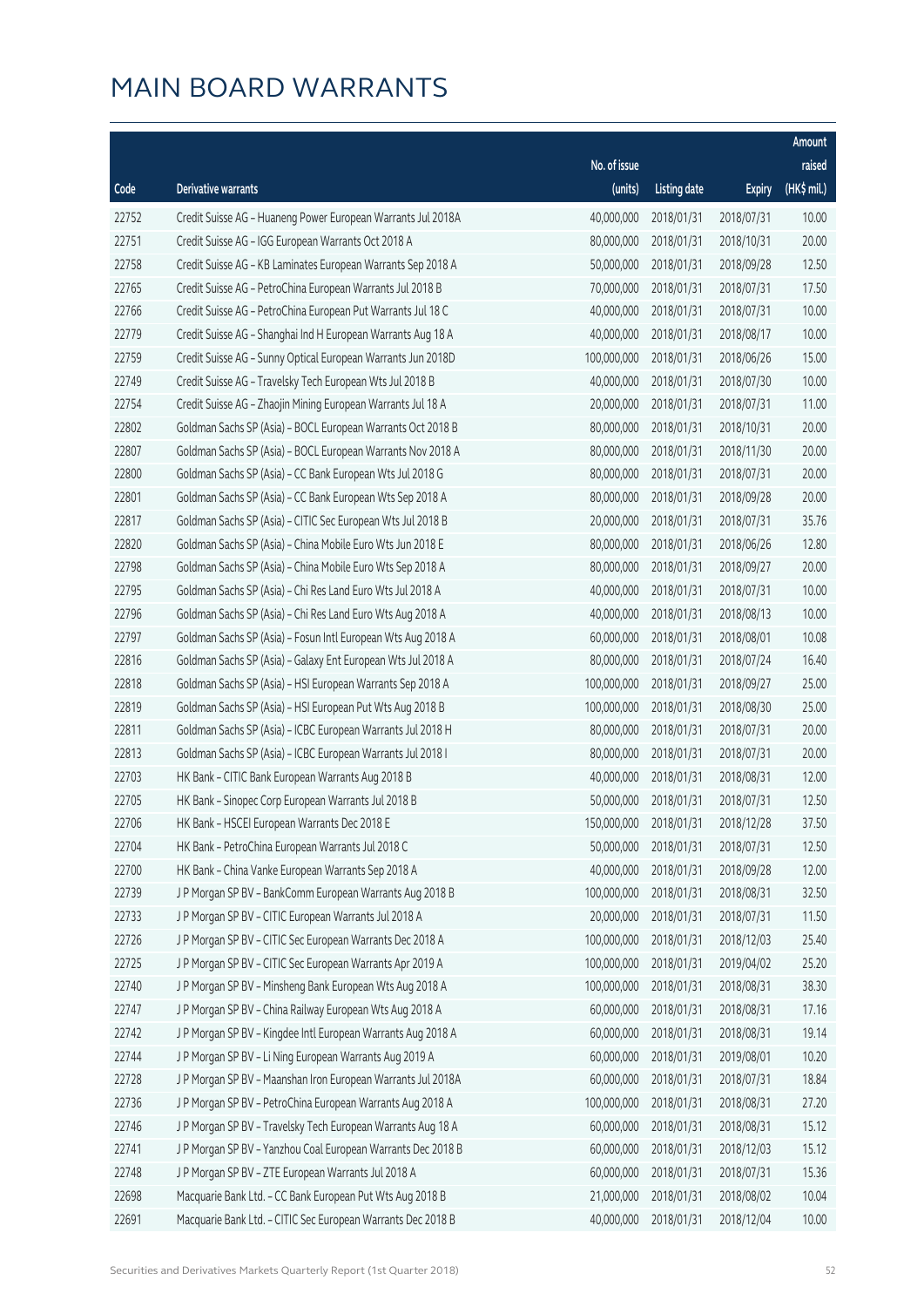|       |                                                              |              |                       |               | Amount      |
|-------|--------------------------------------------------------------|--------------|-----------------------|---------------|-------------|
|       |                                                              | No. of issue |                       |               | raised      |
| Code  | Derivative warrants                                          | (units)      | <b>Listing date</b>   | <b>Expiry</b> | (HK\$ mil.) |
| 22694 | Macquarie Bank Ltd. - CITIC Sec European Warrants Aug 2019 A | 40,000,000   | 2018/01/31            | 2019/08/02    | 10.00       |
| 22695 | Macquarie Bank Ltd. - CITIC Sec European Put Warrants Dec18C | 35,000,000   | 2018/01/31            | 2018/12/04    | 10.92       |
| 22693 | Macquarie Bank Ltd. - HKEX European Warrants Jul 2018 G      | 70,000,000   | 2018/01/31            | 2018/07/30    | 10.50       |
| 22697 | Macquarie Bank Ltd. - Ping An European Warrants Jul 2018 F   | 28,000,000   | 2018/01/31            | 2018/07/04    | 10.14       |
| 22699 | Macquarie Bank Ltd. - Tencent European Warrants Aug 2018 I   | 40,000,000   | 2018/01/31            | 2018/08/02    | 12.24       |
| 22788 | SG Issuer - BOCL European Warrants Sep 2018 B                | 60,000,000   | 2018/01/31            | 2018/09/28    | 15.00       |
| 22677 | SG Issuer - China Life European Warrants Jul 2018 D          | 150,000,000  | 2018/01/31            | 2018/07/31    | 24.00       |
| 22678 | SG Issuer - China Life European Warrants Jul 2018 E          | 15,000,000   | 2018/01/31            | 2018/07/31    | 14.25       |
| 22685 | SG Issuer - CNOOC European Warrants Jul 2018 C               | 30,000,000   | 2018/01/31            | 2018/07/31    | 10.05       |
| 22679 | SG Issuer - China Oilfield European Warrants Jul 2018 A      | 10,000,000   | 2018/01/31            | 2018/07/31    | 11.20       |
| 22681 | SG Issuer - Sinopec Corp European Warrants Jul 2018 B        | 40,000,000   | 2018/01/31            | 2018/07/31    | 10.00       |
| 22683 | SG Issuer - Sinopec Corp European Put Warrants Jul 2018 C    | 40,000,000   | 2018/01/31            | 2018/07/31    | 12.40       |
| 22786 | SG Issuer - CSOP A50 ETF European Warrants Jul 2018 B        | 20,000,000   | 2018/01/31            | 2018/07/31    | 10.00       |
| 22791 | SG Issuer - HSBC European Warrants Aug 2018 C                | 100,000,000  | 2018/01/31            | 2018/08/31    | 25.00       |
| 22784 | SG Issuer - HSCEI European Warrants Jul 2018 C               | 150,000,000  | 2018/01/31            | 2018/07/30    | 37.50       |
| 22785 | SG Issuer - HSCEI European Warrants Nov 2018 B               | 150,000,000  | 2018/01/31            | 2018/11/29    | 37.50       |
| 22780 | SG Issuer - HSI European Warrants Jul 2018 G                 | 150,000,000  | 2018/01/31            | 2018/07/30    | 37.50       |
| 22783 | SG Issuer - HSI European Warrants Oct 2018 C                 | 150,000,000  | 2018/01/31            | 2018/10/30    | 37.50       |
| 22790 | SG Issuer - Haitong Sec European Warrants Jul 2018 A         | 12,000,000   | 2018/01/31            | 2018/07/31    | 10.08       |
| 22686 | SG Issuer - PetroChina European Warrants Jul 2018 B          | 40,000,000   | 2018/01/31            | 2018/07/31    | 10.00       |
| 22688 | SG Issuer - PetroChina European Put Warrants Jul 2018 C      | 40,000,000   | 2018/01/31            | 2018/07/31    | 12.40       |
| 22792 | SG Issuer - SMIC European Warrants Aug 2018 A                | 60,000,000   | 2018/01/31            | 2018/08/31    | 11.40       |
| 22689 | SG Issuer - Stanchart European Warrants Aug 2018 B           | 16,000,000   | 2018/01/31            | 2018/08/31    | 10.08       |
| 22794 | SG Issuer - Sunny Optical European Warrants Aug 2018 B       | 60,000,000   | 2018/01/31            | 2018/08/31    | 10.20       |
| 22690 | SG Issuer - Tencent European Warrants May 2018 O             | 200,000,000  | 2018/01/31            | 2018/05/31    | 38.00       |
| 22710 | UBS AG - Agricultural Bank European Warrants Aug 2018 A      | 70,000,000   | 2018/01/31            | 2018/08/13    | 21.42       |
| 22712 | UBS AG - CGS European Warrants Jul 2018 B                    |              | 25,000,000 2018/01/31 | 2018/07/30    | 10.23       |
| 22713 | UBS AG - CITIC Sec European Warrants Jul 2018 B              | 20,000,000   | 2018/01/31            | 2018/07/30    | 17.76       |
| 22716 | UBS AG - CNOOC European Warrants Jul 2018 D                  | 40,000,000   | 2018/01/31            | 2018/07/30    | 13.64       |
| 22715 | UBS AG - Sinopec Corp European Warrants Jul 2018 A           | 50,000,000   | 2018/01/31            | 2018/07/30    | 12.50       |
| 22718 | UBS AG - China Tel European Warrants Oct 2018 A              | 60,000,000   | 2018/01/31            | 2018/10/09    | 15.00       |
| 22717 | UBS AG - Haitong Int'l European Warrants Aug 2018 B          | 15,000,000   | 2018/01/31            | 2018/08/01    | 12.57       |
| 22714 | UBS AG - Haitong Sec European Warrants Jul 2018 A            | 20,000,000   | 2018/01/31            | 2018/07/30    | 12.36       |
| 22708 | UBS AG - Kingdee Intl European Warrants May 2018 A           | 25,000,000   | 2018/01/31            | 2018/05/09    | 11.08       |
| 22709 | UBS AG - PetroChina European Warrants Jul 2018 A             | 50,000,000   | 2018/01/31            | 2018/07/30    | 12.50       |
| 22707 | UBS AG - Sunart Retail European Warrants Oct 2018 B          | 40,000,000   | 2018/01/31            | 2018/10/09    | 10.20       |
| 22871 | BOCI Asia Ltd. - Minsheng Bank European Warrants Aug 2018 A  | 50,000,000   | 2018/02/01            | 2018/08/29    | 12.60       |
| 22873 | BOCI Asia Ltd. - China Unicom European Warrants Jul 2018 A   | 20,000,000   | 2018/02/01            | 2018/07/31    | 10.24       |
| 22875 | BOCI Asia Ltd. - PetroChina European Warrants Aug 2018 A     | 80,000,000   | 2018/02/01            | 2018/08/27    | 20.08       |
| 22872 | BOCI Asia Ltd. - Ping An European Warrants Sep 2018 B        | 100,000,000  | 2018/02/01            | 2018/09/20    | 48.30       |
| 22862 | BNP Paribas Issuance B.V. - CGS European Warrants Jan 2019 A | 40,000,000   | 2018/02/01            | 2019/01/03    | 31.20       |
| 22866 | BNP Paribas Issuance B.V. - CNBM European Wts Oct 2018 A     | 40,000,000   | 2018/02/01            | 2018/10/03    | 42.40       |
| 22868 | BNP Paribas Issuance B.V. - Sinopec Corp Eu Wts Oct 2018 A   | 40,000,000   | 2018/02/01            | 2018/10/03    | 11.20       |
| 22860 | BNP Paribas Issuance B.V. - Galaxy Ent Euro Wts Jan 2019 A   | 40,000,000   | 2018/02/01            | 2019/01/03    | 23.20       |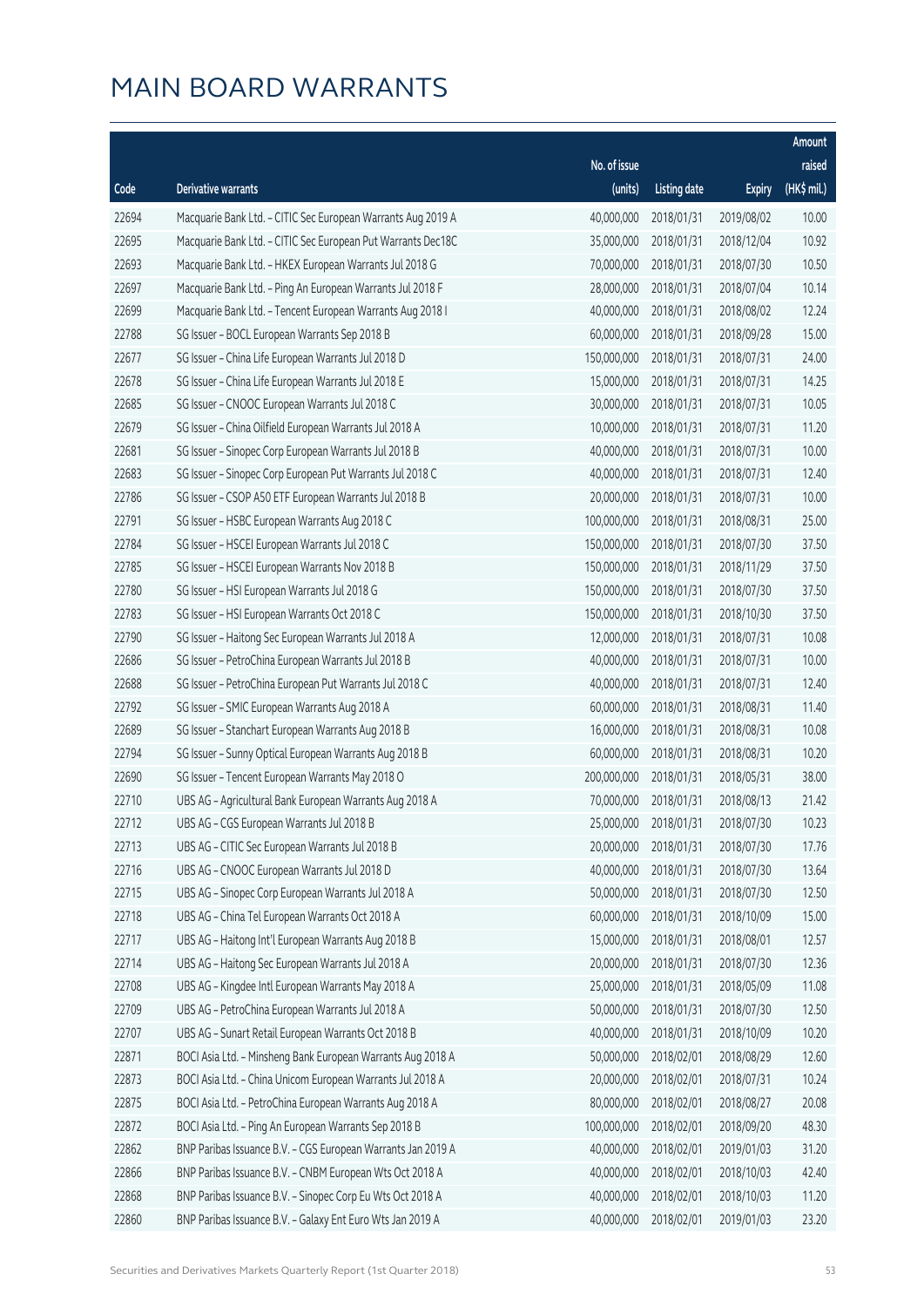|       |                                                              |                        |                     |               | Amount      |
|-------|--------------------------------------------------------------|------------------------|---------------------|---------------|-------------|
|       |                                                              | No. of issue           |                     |               | raised      |
| Code  | <b>Derivative warrants</b>                                   | (units)                | <b>Listing date</b> | <b>Expiry</b> | (HK\$ mil.) |
| 22864 | BNP Paribas Issuance B.V. - Lenovo European Wts Oct 2018 A   | 40,000,000             | 2018/02/01          | 2018/10/03    | 10.80       |
| 22859 | BNP Paribas Issuance B.V. - Sands China Euro Wt Oct 2018 B   | 40,000,000             | 2018/02/01          | 2018/10/03    | 11.20       |
| 22865 | BNP Paribas Issuance B.V. - ZTE European Wts Nov 2018 A      | 50,000,000             | 2018/02/01          | 2018/11/02    | 25.50       |
| 22908 | Credit Suisse AG - AAC Tech European Warrants Jul 2018 B     | 100,000,000            | 2018/02/01          | 2018/07/31    | 25.00       |
| 22904 | Credit Suisse AG - Agricultural Bank European Wts Aug 2018 A | 40,000,000             | 2018/02/01          | 2018/08/15    | 10.00       |
| 22898 | Credit Suisse AG - CITIC Sec European Warrants Nov 2018 B    | 70,000,000             | 2018/02/01          | 2018/11/30    | 17.50       |
| 22899 | Credit Suisse AG - China Life European Warrants Jul 2018 D   | 120,000,000            | 2018/02/01          | 2018/07/31    | 18.00       |
| 22901 | Credit Suisse AG - Minsheng Bank European Wts Jul 2018 A     | 40,000,000             | 2018/02/01          | 2018/07/31    | 10.00       |
| 22910 | Credit Suisse AG - CSOP A50 ETF European Warrants Jul 2018 A | 50,000,000             | 2018/02/01          | 2018/07/31    | 12.50       |
| 22903 | Credit Suisse AG - Galaxy Ent European Warrants Jul 2018 A   | 50,000,000             | 2018/02/01          | 2018/07/31    | 16.00       |
| 22897 | Credit Suisse AG - HSBC European Wts Aug 2018 B              | 150,000,000            | 2018/02/01          | 2018/08/31    | 37.50       |
| 22900 | Credit Suisse AG - China Mengniu European Wts Sep 2018 A     | 40,000,000             | 2018/02/01          | 2018/09/28    | 10.00       |
| 22909 | Credit Suisse AG - Tencent European Wts Jun 2018 L           | 100,000,000            | 2018/02/01          | 2018/06/22    | 25.00       |
| 22912 | Credit Suisse AG - Yanzhou Coal European Warrants Nov 2018 A | 100,000,000            | 2018/02/01          | 2018/11/30    | 25.00       |
| 22907 | Credit Suisse AG - Zijin Mining European Warrants Aug 2018 A | 40,000,000             | 2018/02/01          | 2018/08/08    | 10.00       |
| 22945 | Goldman Sachs SP (Asia) - Agricultural Bank Euro Wts Aug 18B | 80,000,000             | 2018/02/01          | 2018/08/01    | 20.00       |
| 22946 | Goldman Sachs SP (Asia) - Agricultural Bank Euro Wts Aug 18C | 80,000,000             | 2018/02/01          | 2018/08/01    | 20.00       |
| 22937 | Goldman Sachs SP (Asia) - BOC HK European Wts Dec 2018 A     | 50,000,000             | 2018/02/01          | 2018/12/20    | 10.00       |
| 22931 | Goldman Sachs SP (Asia) - CITIC Bank European Wts Aug 2018 B | 50,000,000             | 2018/02/01          | 2018/08/01    | 12.50       |
| 22940 | Goldman Sachs SP (Asia) - China Life Euro Wts Sep 2018 C     | 80,000,000             | 2018/02/01          | 2018/09/20    | 12.00       |
| 22951 | Goldman Sachs SP (Asia) - CM Bank European Wts Oct 2018 A    | 50,000,000             | 2018/02/01          | 2018/10/30    | 12.50       |
| 22932 | Goldman Sachs SP (Asia) - Minsheng Bank Euro Wts Jul 2018 B  | 40,000,000             | 2018/02/01          | 2018/07/24    | 13.72       |
| 22935 | Goldman Sachs SP (Asia) - Minsheng Bank Euro Wts Sep 2018 A  | 40,000,000             | 2018/02/01          | 2018/09/24    | 10.00       |
| 22953 | Goldman Sachs SP (Asia) - China Mobile Euro Wts Jun 2018 F   | 70,000,000             | 2018/02/01          | 2018/06/26    | 10.50       |
| 22930 | Goldman Sachs SP (Asia) - China Tel European Wts Oct 2018 A  | 50,000,000             | 2018/02/01          | 2018/10/30    | 12.50       |
| 22944 | Goldman Sachs SP (Asia) - Geely Auto European Wts May 2018 C | 80,000,000             | 2018/02/01          | 2018/05/02    | 12.00       |
| 22939 | Goldman Sachs SP (Asia) - HKEX European Warrants Aug 2018 C  | 150,000,000 2018/02/01 |                     | 2018/08/01    | 37.50       |
| 22952 | Goldman Sachs SP (Asia) - Sands China Ltd Euro Wts Aug 2018B | 80,000,000             | 2018/02/01          | 2018/08/08    | 20.00       |
| 22950 | Goldman Sachs SP (Asia) - Tencent European Wt May 2018 X     | 150,000,000            | 2018/02/01          | 2018/05/18    | 22.50       |
| 22948 | Goldman Sachs SP (Asia) - Tencent European Wt Dec 2018 A     | 150,000,000            | 2018/02/01          | 2018/12/17    | 29.70       |
| 22884 | HK Bank - CITIC Sec European Warrants Aug 2018 A             | 80,000,000             | 2018/02/01          | 2018/08/31    | 20.00       |
| 22883 | HK Bank - CKH European Warrants Jul 2018 A                   | 40,000,000             | 2018/02/01          | 2018/07/31    | 12.00       |
| 22881 | HK Bank - CNOOC European Warrants Jul 2018 C                 | 30,000,000             | 2018/02/01          | 2018/07/31    | 12.00       |
| 22858 | HK Bank - HSCEI European Warrants Oct 2018 A                 | 200,000,000            | 2018/02/01          | 2018/10/30    | 50.00       |
| 22857 | HK Bank - HSI European Warrants Dec 2018 A                   | 200,000,000            | 2018/02/01          | 2018/12/28    | 50.00       |
| 22878 | HK Bank - Ping An European Warrants Jul 2018 E               | 50,000,000             | 2018/02/01          | 2018/07/31    | 40.00       |
| 22844 | Haitong Int'l Sec - Agricultural Bank European Wts Aug 2018A | 100,000,000            | 2018/02/01          | 2018/08/01    | 26.00       |
| 22853 | Haitong Int'l Sec - BOCL European Warrants Aug 2018 D        | 100,000,000            | 2018/02/01          | 2018/08/01    | 28.00       |
| 22855 | Haitong Int'l Sec - BOCL European Warrants Sep 2018 A        | 100,000,000            | 2018/02/01          | 2018/09/28    | 27.00       |
| 22846 | Haitong Int'l Sec - BOCom European Warrants Aug 2018 A       | 40,000,000             | 2018/02/01          | 2018/08/01    | 23.20       |
| 22848 | Haitong Int'l Sec - BOCom European Warrants Aug 2018 B       | 40,000,000             | 2018/02/01          | 2018/08/01    | 15.20       |
| 22840 | Haitong Int'l Sec - CC Bank European Warrants Aug 2018 B     | 100,000,000            | 2018/02/01          | 2018/08/01    | 43.00       |
| 22841 | Haitong Int'l Sec - CC Bank European Warrants Aug 2018 C     | 100,000,000            | 2018/02/01          | 2018/08/01    | 30.00       |
| 22856 | Haitong Int'l Sec - CITIC Sec European Warrants Sep 2018 C   | 50,000,000             | 2018/02/01          | 2018/09/28    | 13.30       |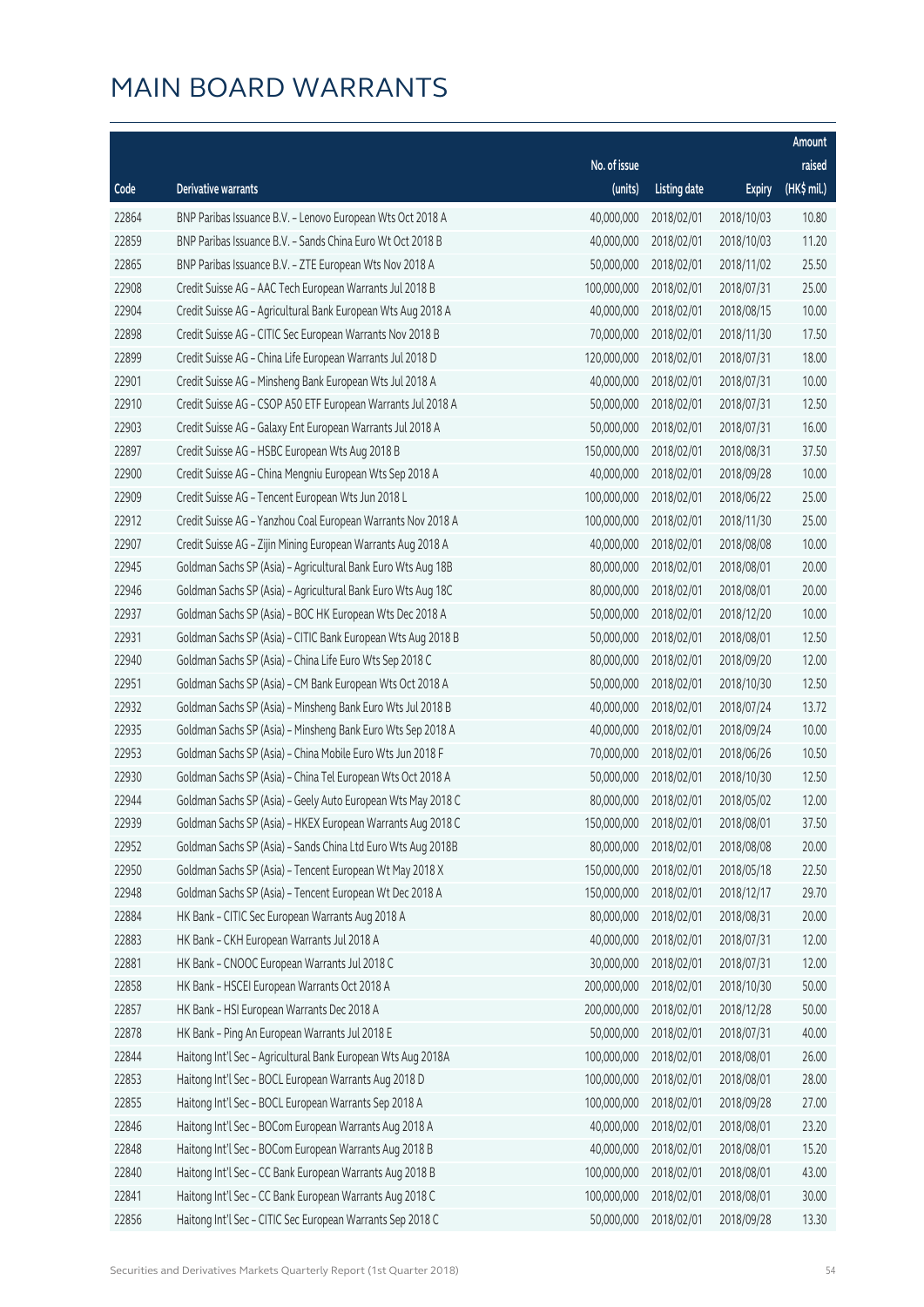|        |                                                              |              |                       |               | Amount      |
|--------|--------------------------------------------------------------|--------------|-----------------------|---------------|-------------|
|        |                                                              | No. of issue |                       |               | raised      |
| Code   | <b>Derivative warrants</b>                                   | (units)      | <b>Listing date</b>   | <b>Expiry</b> | (HK\$ mil.) |
| 22850  | Haitong Int'l Sec - CM Bank European Warrants Aug 2018 B     | 40,000,000   | 2018/02/01            | 2018/08/01    | 13.16       |
| 22852  | Haitong Int'l Sec - CM Bank European Warrants Aug 2018 C     | 40,000,000   | 2018/02/01            | 2018/08/01    | 10.12       |
| 22836  | Haitong Int'l Sec - Minsheng Bank European Warrants Aug 18 A | 40,000,000   | 2018/02/01            | 2018/08/01    | 28.40       |
| 22839  | Haitong Int'l Sec - Minsheng Bank European Warrants Aug 18 B | 40,000,000   | 2018/02/01            | 2018/08/01    | 20.00       |
| 22913  | J P Morgan SP BV - Angang Steel European Warrants Dec 2019 A | 50,000,000   | 2018/02/01            | 2019/12/31    | 12.60       |
| 22922  | J P Morgan SP BV - CGN Power European Warrants Nov 2018 A    | 50,000,000   | 2018/02/01            | 2018/11/02    | 13.10       |
| 22918  | J P Morgan SP BV - CGS European Warrants Sep 2018 A          | 50,000,000   | 2018/02/01            | 2018/09/28    | 12.55       |
| 22914  | J P Morgan SP BV - CNOOC European Warrants Aug 2018 A        | 100,000,000  | 2018/02/01            | 2018/08/02    | 25.50       |
| 22917  | J P Morgan SP BV - Chinares Cement Euro Warrants Jul 2018 A  | 30,000,000   | 2018/02/01            | 2018/07/09    | 11.04       |
| 22916  | J P Morgan SP BV - China Unicom European Warrants Jun 2018 A | 100,000,000  | 2018/02/01            | 2018/06/05    | 36.80       |
| 22928  | J P Morgan SP BV - Lenovo European Warrants Jul 2018 A       | 100,000,000  | 2018/02/01            | 2018/07/31    | 15.60       |
| 22924  | J P Morgan SP BV - Stanchart European Warrants Aug 2018 A    | 50,000,000   | 2018/02/01            | 2018/08/31    | 14.75       |
| 22929  | J P Morgan SP BV - Tencent European Warrants May 2018 L      | 200,000,000  | 2018/02/01            | 2018/05/29    | 30.80       |
| 22927  | J P Morgan SP BV - Want Want Ch European Warrants Jul 2018 A | 50,000,000   | 2018/02/01            | 2018/07/31    | 18.65       |
| 22874  | Macquarie Bank Ltd. - Tencent European Warrants Mar 2019 A   | 40,000,000   | 2018/02/01            | 2019/03/04    | 10.00       |
| 22885  | SG Issuer - China Cinda European Warrants Jul 2018 A         | 40,000,000   | 2018/02/01            | 2018/07/31    | 12.40       |
| 22886  | SG Issuer - CK Asset European Warrants Aug 2018 A            | 30,000,000   | 2018/02/01            | 2018/08/31    | 10.05       |
| 22887  | SG Issuer - CKH European Warrants Jul 2018 A                 | 30,000,000   | 2018/02/01            | 2018/07/31    | 10.50       |
| 22892  | SG Issuer - MGM China European Warrants Sep 2018 A           | 50,000,000   | 2018/02/01            | 2018/09/28    | 11.25       |
| 22893  | SG Issuer - NewWorld Dev Eu Wt Jul 2018 A                    | 13,000,000   | 2018/02/01            | 2018/07/31    | 10.01       |
| 22894  | SG Issuer - Ping An European Warrants Jun 2018 F             | 80,000,000   | 2018/02/01            | 2018/06/29    | 25.20       |
| 22895  | SG Issuer - SHK Ppt European Warrants Jul 2018 A             | 25,000,000   | 2018/02/01            | 2018/07/31    | 10.00       |
| 22896  | SG Issuer - Yanzhou Coal Eu Wt Dec 2018 B                    | 80,000,000   | 2018/02/01            | 2018/12/31    | 20.00       |
| 22824  | Bank Vontobel - Agricultural Bank European Warrants Aug 18 A | 50,000,000   | 2018/02/01            | 2018/08/02    | 12.65       |
| 22832  | Bank Vontobel - BOCL European Warrants Sep 2018 A            | 60,000,000   | 2018/02/01            | 2018/09/04    | 15.18       |
| 22831  | Bank Vontobel - CITIC Sec European Warrants Sep 2018 B       | 50,000,000   | 2018/02/01            | 2018/09/04    | 12.60       |
| 22823  | Bank Vontobel - CK Asset European Warrants Aug 2018 A        |              | 50,000,000 2018/02/01 | 2018/08/22    | 12.70       |
| 22828  | Bank Vontobel - Sinopec Corp European Warrants Sep 2018 A    | 50,000,000   | 2018/02/01            | 2018/09/19    | 18.65       |
| 22835  | Bank Vontobel - China Shenhua European Warrants Aug 2018 A   | 50,000,000   | 2018/02/01            | 2018/08/10    | 12.65       |
| 22825  | Bank Vontobel - ICBC European Warrants Aug 2018 B            | 50,000,000   | 2018/02/01            | 2018/08/06    | 12.65       |
| 22830  | Bank Vontobel - PetroChina European Warrants Sep 2018 A      | 50,000,000   | 2018/02/01            | 2018/09/05    | 12.65       |
| 22826  | Bank Vontobel - Ping An European Warrants Jun 2018 C         | 50,000,000   | 2018/02/01            | 2018/06/22    | 14.15       |
| 22833  | Bank Vontobel - Sands China European Warrants Aug 2018 B     | 50,000,000   | 2018/02/01            | 2018/08/21    | 12.60       |
| 19460# | Credit Suisse AG - Ping An European Warrants Jun 2018 D      | 50,000,000   | 2018/02/01            | 2018/06/04    | 29.00       |
| 23067  | BOCI Asia Ltd. - Agricultural Bank European Wts Aug 2018 B   | 60,000,000   | 2018/02/02            | 2018/08/31    | 15.90       |
| 23069  | BOCI Asia Ltd. - Bank of China European Warrants Dec 2018 A  | 80,000,000   | 2018/02/02            | 2018/12/31    | 20.96       |
| 23062  | BOCI Asia Ltd. - CC Bank European Warrants Aug 2018 B        | 60,000,000   | 2018/02/02            | 2018/08/31    | 16.20       |
| 23065  | BOCI Asia Ltd. - ICBC European Warrants Aug 2018 B           | 60,000,000   | 2018/02/02            | 2018/08/31    | 15.48       |
| 22992  | BNP Paribas Issuance B.V. - CC Bank Euro Wts Jan 2019 C      | 40,000,000   | 2018/02/02            | 2019/01/03    | 26.00       |
| 22987  | BNP Paribas Issuance B.V. - CITIC Sec Euro Wts Jan 2019 D    | 60,000,000   | 2018/02/02            | 2019/01/03    | 15.60       |
| 22989  | BNP Paribas Issuance B.V. - CKI Holdings Euro Wts Dec 2018 A | 50,000,000   | 2018/02/02            | 2018/12/04    | 21.50       |
| 22994  | BNP Paribas Issuance B.V. - ICBC European Wts Jan 2019 C     | 40,000,000   | 2018/02/02            | 2019/01/03    | 19.20       |
| 22998  | BNP Paribas Issuance B.V. - KECL European Wts Sep 2018 A     | 30,000,000   | 2018/02/02            | 2018/09/04    | 13.20       |
| 23015  | Credit Suisse AG - Agricultural Bank European Wts Sep 2018 B | 50,000,000   | 2018/02/02            | 2018/09/28    | 12.50       |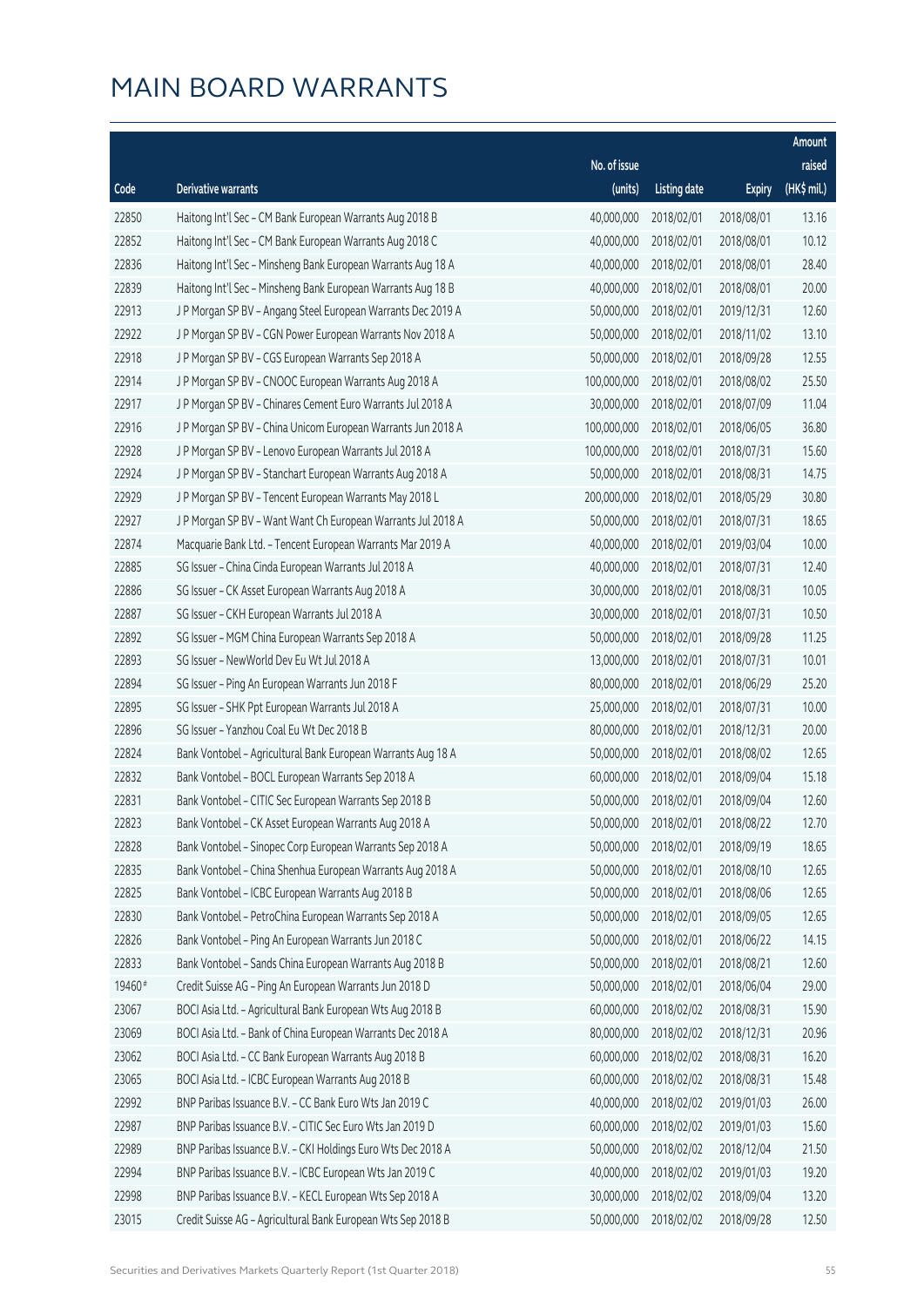|       |                                                              |              |                       |               | Amount      |
|-------|--------------------------------------------------------------|--------------|-----------------------|---------------|-------------|
|       |                                                              | No. of issue |                       |               | raised      |
| Code  | Derivative warrants                                          | (units)      | <b>Listing date</b>   | <b>Expiry</b> | (HK\$ mil.) |
| 23002 | Credit Suisse AG - Angang Steel European Warrants Oct 2019 A | 100,000,000  | 2018/02/02            | 2019/10/31    | 25.00       |
| 23008 | Credit Suisse AG - Bank of China European Warrants Oct 2018B | 70,000,000   | 2018/02/02            | 2018/10/31    | 17.50       |
| 23018 | Credit Suisse AG - Bank of China European Put Wts Aug 2018 B | 50,000,000   | 2018/02/02            | 2018/08/03    | 16.00       |
| 23017 | Credit Suisse AG - BankComm European Warrants Aug 2018 A     | 40,000,000   | 2018/02/02            | 2018/08/03    | 10.80       |
| 23007 | Credit Suisse AG - CC Bank European Warrants Aug 2018 B      | 70,000,000   | 2018/02/02            | 2018/08/17    | 17.50       |
| 22999 | Credit Suisse AG - CGN Power European Warrants Oct 2018 A    | 40,000,000   | 2018/02/02            | 2018/10/31    | 10.00       |
| 23011 | Credit Suisse AG - CM Bank European Warrants Sep 2018 A      | 50,000,000   | 2018/02/02            | 2018/09/28    | 12.50       |
| 23005 | Credit Suisse AG - Haier Elec European Warrants Aug 2018 A   | 40,000,000   | 2018/02/02            | 2018/08/06    | 10.00       |
| 23085 | Goldman Sachs SP (Asia) - CITIC European Warrants Oct 2018 A | 60,000,000   | 2018/02/02            | 2018/10/31    | 29.52       |
| 23101 | Goldman Sachs SP (Asia) - CITIC Sec European Wts Dec 2018 C  | 80,000,000   | 2018/02/02            | 2018/12/17    | 20.56       |
| 23109 | Goldman Sachs SP (Asia) - CNOOC European Warrants Aug 2018 A | 80,000,000   | 2018/02/02            | 2018/08/02    | 20.00       |
| 23092 | Goldman Sachs SP (Asia) - China Tel European Wts Sep 2018 A  | 50,000,000   | 2018/02/02            | 2018/09/28    | 12.50       |
| 23098 | Goldman Sachs SP (Asia) - A50 China European Wts Aug 2018 A  | 80,000,000   | 2018/02/02            | 2018/08/02    | 20.00       |
| 23105 | Goldman Sachs SP (Asia) - Geely Auto European Wts Jun 2018 C | 80,000,000   | 2018/02/02            | 2018/06/26    | 12.00       |
| 23103 | Goldman Sachs SP (Asia) - HSBC European Warrants Aug 2018 A  | 80,000,000   | 2018/02/02            | 2018/08/31    | 20.00       |
| 23084 | Goldman Sachs SP (Asia) - HSBC European Put Wts Jul 2018 E   | 80,000,000   | 2018/02/02            | 2018/07/11    | 19.92       |
| 23110 | Goldman Sachs SP (Asia) - HSI European Put Wts Jul 2018 F    | 150,000,000  | 2018/02/02            | 2018/07/30    | 22.50       |
| 23100 | Goldman Sachs SP (Asia) - Kingsoft European Wts Aug 2018 A   | 60,000,000   | 2018/02/02            | 2018/08/28    | 10.20       |
| 23093 | Goldman Sachs SP (Asia) - PetroChina European Wts Aug 2018 A | 80,000,000   | 2018/02/02            | 2018/08/02    | 20.00       |
| 23094 | Goldman Sachs SP (Asia) - Ping An European Wts Jun 2018 L    | 80,000,000   | 2018/02/02            | 2018/06/22    | 40.24       |
| 23102 | Goldman Sachs SP (Asia) - Tencent European Put Wt Aug 2018 C | 100,000,000  | 2018/02/02            | 2018/08/02    | 52.20       |
| 22958 | HK Bank - Agricultural Bank European Warrants Aug 2018 B     | 80,000,000   | 2018/02/02            | 2018/08/31    | 20.00       |
| 22959 | HK Bank - China Mobile European Warrants Aug 2018 A          | 50,000,000   | 2018/02/02            | 2018/08/01    | 12.50       |
| 23083 | J P Morgan SP BV - Bank of China European Warrants Aug 2018B | 100,000,000  | 2018/02/02            | 2018/08/31    | 25.10       |
| 23081 | J P Morgan SP BV - CC Bank European Wts Aug 2018 C           | 100,000,000  | 2018/02/02            | 2018/08/17    | 25.80       |
| 23074 | J P Morgan SP BV - R&F Ppt European Warrants Aug 2018 A      | 60,000,000   | 2018/02/02            | 2018/08/02    | 18.24       |
| 23080 | J P Morgan SP BV - Hang Seng Bank European Warrants Sep 18 A |              | 40,000,000 2018/02/02 | 2018/09/28    | 10.32       |
| 23070 | J P Morgan SP BV - HSI European Warrants Dec 2018 A          | 200,000,000  | 2018/02/02            | 2018/12/28    | 50.60       |
| 23071 | J P Morgan SP BV - HSI European Put Warrants Sep 2018 E      | 200,000,000  | 2018/02/02            | 2018/09/27    | 50.20       |
| 23078 | J P Morgan SP BV - Huaneng Power European Wts Aug 2018 A     | 60,000,000   | 2018/02/02            | 2018/08/31    | 16.20       |
| 23082 | J P Morgan SP BV - ICBC European Warrants Aug 2018 B         | 100,000,000  | 2018/02/02            | 2018/08/01    | 25.40       |
| 23076 | J P Morgan SP BV - Longfor PPT European Warrants Aug 2018 A  | 60,000,000   | 2018/02/02            | 2018/08/31    | 16.08       |
| 23077 | J P Morgan SP BV - New World Dev European Wts Jun 2018 A     | 45,000,000   | 2018/02/02            | 2018/06/29    | 15.53       |
| 23075 | J P Morgan SP BV - Shimao Property European Wts Sep 2018 A   | 60,000,000   | 2018/02/02            | 2018/09/28    | 16.08       |
| 22965 | Macquarie Bank Ltd. - CC Bank European Warrants Sep 2018 A   | 30,000,000   | 2018/02/02            | 2018/09/04    | 10.26       |
| 23038 | SG Issuer - Bank of China European Warrants Oct 2018 A       | 80,000,000   | 2018/02/02            | 2018/10/31    | 20.00       |
| 22978 | SG Issuer - CC Bank European Warrants Aug 2018 B             | 80,000,000   | 2018/02/02            | 2018/08/31    | 20.00       |
| 22973 | SG Issuer - CGN Power Eu Wts Sep 2018 A                      | 40,000,000   | 2018/02/02            | 2018/09/28    | 10.00       |
| 22975 | SG Issuer - China Cinda European Warrants Oct 2018 A         | 40,000,000   | 2018/02/02            | 2018/10/31    | 10.00       |
| 22977 | SG Issuer - CITIC Bank European Warrants Sep 2018 A          | 30,000,000   | 2018/02/02            | 2018/09/28    | 10.05       |
| 22983 | SG Issuer - CKI Holdings European Warrants Sep 2018 A        | 35,000,000   | 2018/02/02            | 2018/09/28    | 10.15       |
| 22979 | SG Issuer - Minsheng Bank European Warrants Sep 2018 A       | 22,000,000   | 2018/02/02            | 2018/09/28    | 10.01       |
| 22981 | SG Issuer - CPIC Eur Wt Jul 2018 B                           | 50,000,000   | 2018/02/02            | 2018/07/31    | 11.25       |
| 23050 | SG Issuer - CSOP A50 ETF European Warrants Jul 2018 C        | 20,000,000   | 2018/02/02            | 2018/07/31    | 12.20       |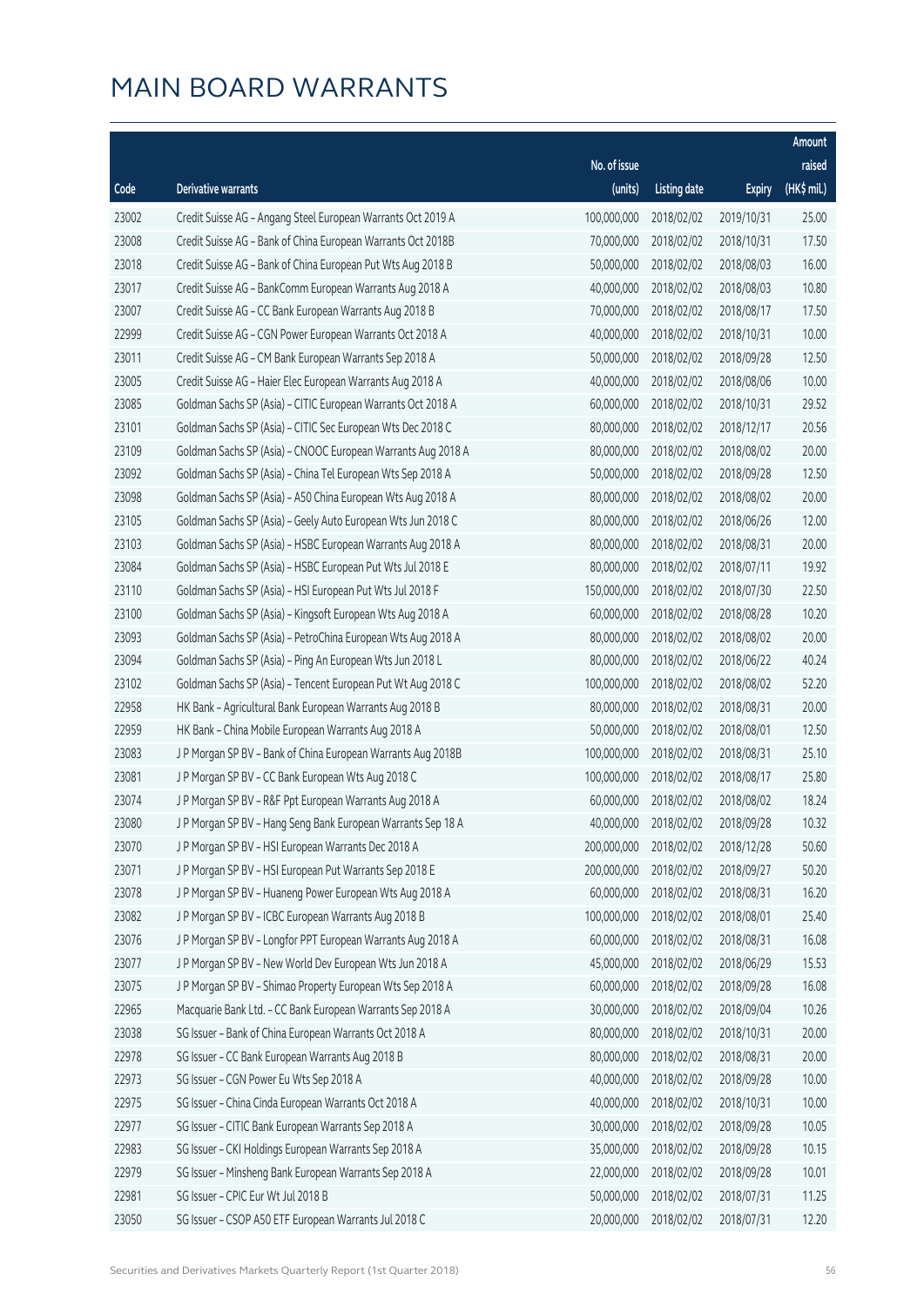|       |                                                              |              |                       |               | Amount      |
|-------|--------------------------------------------------------------|--------------|-----------------------|---------------|-------------|
|       |                                                              | No. of issue |                       |               | raised      |
| Code  | <b>Derivative warrants</b>                                   | (units)      | <b>Listing date</b>   | <b>Expiry</b> | (HK\$ mil.) |
| 22969 | SG Issuer - China Unicom European Warrants Aug 2018 A        | 15,000,000   | 2018/02/02            | 2018/08/31    | 10.05       |
| 22985 | SG Issuer - HKEX European Warrants Jun 2019 A                | 200,000,000  | 2018/02/02            | 2019/06/28    | 50.00       |
| 22984 | SG Issuer - Henderson Land European Warrants Jun 2018 A      | 50,000,000   | 2018/02/02            | 2018/06/29    | 10.00       |
| 23058 | SG Issuer - HS H-SHARE European Warrants May 2018 A          | 20,000,000   | 2018/02/02            | 2018/05/31    | 18.80       |
| 23061 | SG Issuer - HS H-SHARE European Warrants Jul 2018 B          | 20,000,000   | 2018/02/02            | 2018/07/31    | 13.80       |
| 22986 | SG Issuer - ICBC European Warrants Sep 2018 A                | 80,000,000   | 2018/02/02            | 2018/09/28    | 20.00       |
| 22970 | SG Issuer - PICC Group European Warrants Jun 2018 A          | 42,000,000   | 2018/02/02            | 2018/06/29    | 10.08       |
| 23040 | SG Issuer - PSBC European Warrants Oct 2018 A                | 40,000,000   | 2018/02/02            | 2018/10/31    | 10.00       |
| 22972 | SG Issuer - Zijin Mining European Warrants Aug 2018 A        | 32,000,000   | 2018/02/02            | 2018/08/31    | 10.08       |
| 23045 | UBS AG - AIA European Warrants May 2018 A                    | 100,000,000  | 2018/02/02            | 2018/05/02    | 38.50       |
| 23047 | UBS AG - Bank of China European Warrants Aug 2018 B          | 70,000,000   | 2018/02/02            | 2018/08/02    | 17.64       |
| 23035 | UBS AG - CC Bank European Warrants Aug 2018 B                | 70,000,000   | 2018/02/02            | 2018/08/02    | 20.37       |
| 23049 | UBS AG - CC Bank European Warrants Aug 2018 C                | 70,000,000   | 2018/02/02            | 2018/08/20    | 18.13       |
| 23032 | UBS AG - Dongfeng Group European Warrants May 2019 A         | 70,000,000   | 2018/02/02            | 2019/05/24    | 11.76       |
| 23039 | UBS AG - Haier Elec European Warrants Aug 2018 A             | 30,000,000   | 2018/02/02            | 2018/08/13    | 10.35       |
| 23025 | UBS AG - Hang Seng Bank European Warrants Jun 2018 A         | 70,000,000   | 2018/02/02            | 2018/06/22    | 10.50       |
| 23029 | UBS AG - Hang Seng Bank European Warrants Jun 2019 A         | 70,000,000   | 2018/02/02            | 2019/06/24    | 11.34       |
| 23033 | UBS AG - Xinyi Glass European Warrants Oct 2018 A            | 40,000,000   | 2018/02/02            | 2018/10/22    | 10.08       |
| 22963 | Bank Vontobel - CC Bank European Warrants Sep 2018 B         | 50,000,000   | 2018/02/02            | 2018/09/04    | 12.65       |
| 22962 | Bank Vontobel - China Life European Warrants Jul 2018 A      | 100,000,000  | 2018/02/02            | 2018/07/31    | 15.20       |
| 22960 | Bank Vontobel - China Life European Warrants Sep 2018 A      | 100,000,000  | 2018/02/02            | 2018/09/03    | 25.20       |
| 23172 | Credit Suisse AG - Minsheng Bank European Wts Aug 2018 A     | 30,000,000   | 2018/02/05            | 2018/08/06    | 10.50       |
| 23171 | Credit Suisse AG - ICBC European Warrants Aug 2018 C         | 70,000,000   | 2018/02/05            | 2018/08/06    | 17.50       |
| 23173 | Credit Suisse AG - PSBC European Warrants Sep 2018 A         | 50,000,000   | 2018/02/05            | 2018/09/28    | 12.50       |
| 23194 | Goldman Sachs SP (Asia) - BOCL European Warrants Aug 2018 C  | 80,000,000   | 2018/02/05            | 2018/08/06    | 20.00       |
| 23195 | Goldman Sachs SP (Asia) - BOCL European Warrants Aug 2018 D  | 80,000,000   | 2018/02/05            | 2018/08/06    | 20.00       |
| 23197 | Goldman Sachs SP (Asia) - BOCL European Warrants Oct 2018 C  |              | 80,000,000 2018/02/05 | 2018/10/31    | 20.00       |
| 23190 | Goldman Sachs SP (Asia) - CC Bank European Wts Aug 2018 A    | 80,000,000   | 2018/02/05            | 2018/08/06    | 20.00       |
| 23184 | Goldman Sachs SP (Asia) - China Overseas European Wts Aug18B | 80,000,000   | 2018/02/05            | 2018/08/31    | 20.00       |
| 23177 | Goldman Sachs SP (Asia) - Sinopec Corp Euro Wts Aug 2018 A   | 60,000,000   | 2018/02/05            | 2018/08/06    | 15.00       |
| 23192 | Goldman Sachs SP (Asia) - CSOP A50 ETF Euro Wts Jun 2018 A   | 80,000,000   | 2018/02/05            | 2018/06/22    | 23.68       |
| 23193 | Goldman Sachs SP (Asia) - CSOP A50 ETF Euro Wts Jul 2018 A   | 80,000,000   | 2018/02/05            | 2018/07/23    | 12.00       |
| 23189 | Goldman Sachs SP (Asia) - China Unicom Euro Wts Jun 2018 C   | 50,000,000   | 2018/02/05            | 2018/06/26    | 13.90       |
| 23180 | Goldman Sachs SP (Asia) - HKEX European Warrants Jul 2018 E  | 40,000,000   | 2018/02/05            | 2018/07/24    | 32.96       |
| 23182 | Goldman Sachs SP (Asia) - HKEX European Warrants Jul 2018 F  | 150,000,000  | 2018/02/05            | 2018/07/24    | 26.55       |
| 23183 | Goldman Sachs SP (Asia) - HKEX European Warrants Jul 2018 G  | 150,000,000  | 2018/02/05            | 2018/07/10    | 42.00       |
| 23185 | Goldman Sachs SP (Asia) - HSBC European Put Wts Aug 2018 B   | 60,000,000   | 2018/02/05            | 2018/08/20    | 37.26       |
| 23174 | Goldman Sachs SP (Asia) - HSI European Put Wts Aug 2018 C    | 150,000,000  | 2018/02/05            | 2018/08/30    | 37.50       |
| 23191 | Goldman Sachs SP (Asia) - ICBC European Warrants Aug 2018 A  | 80,000,000   | 2018/02/05            | 2018/08/31    | 20.00       |
| 23188 | Goldman Sachs SP (Asia) - Ping An Euro Put Wts Aug 2018 A    | 60,000,000   | 2018/02/05            | 2018/08/06    | 48.84       |
| 23128 | Haitong Int'l Sec - BBMG European Warrants Aug 2018 A        | 25,000,000   | 2018/02/05            | 2018/08/08    | 12.50       |
| 23116 | Haitong Int'l Sec - CK Asset European Warrants Aug 2018 A    | 30,000,000   | 2018/02/05            | 2018/08/08    | 11.58       |
| 23118 | Haitong Int'l Sec - CK Asset European Warrants Aug 2018 B    | 40,000,000   | 2018/02/05            | 2018/08/31    | 10.40       |
| 23124 | Haitong Int'l Sec - GAC European Warrants Feb 2019 A         | 100,000,000  | 2018/02/05            | 2019/02/28    | 35.80       |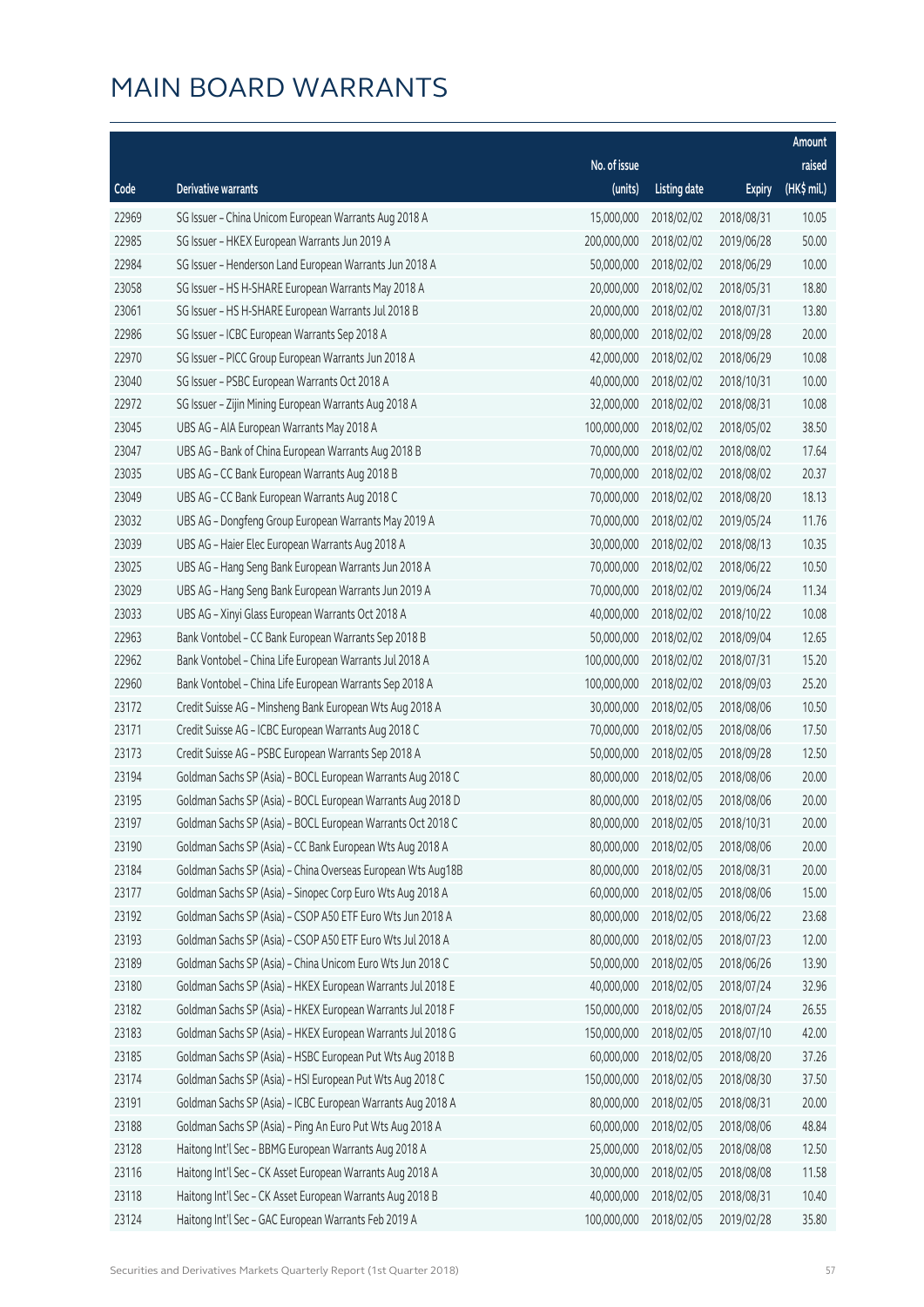|       |                                                              |              |                       |               | Amount      |
|-------|--------------------------------------------------------------|--------------|-----------------------|---------------|-------------|
|       |                                                              | No. of issue |                       |               | raised      |
| Code  | Derivative warrants                                          | (units)      | <b>Listing date</b>   | <b>Expiry</b> | (HK\$ mil.) |
| 23126 | Haitong Int'l Sec - GAC European Warrants Mar 2019 A         | 100,000,000  | 2018/02/05            | 2019/03/29    | 32.80       |
| 23111 | Haitong Int'l Sec - HKEX European Warrants Aug 2018 B        | 150,000,000  | 2018/02/05            | 2018/08/08    | 40.50       |
| 23112 | Haitong Int'l Sec - HKEX European Warrants Aug 2018 C        | 150,000,000  | 2018/02/05            | 2018/08/08    | 37.50       |
| 23115 | Haitong Int'l Sec - HKEX European Warrants Sep 2018 H        | 150,000,000  | 2018/02/05            | 2018/09/18    | 37.50       |
| 23119 | Haitong Int'l Sec - Yanzhou Coal European Warrants Aug 2018A | 40,000,000   | 2018/02/05            | 2018/08/08    | 10.40       |
| 23122 | Haitong Int'l Sec - Yanzhou Coal European Warrants Sep 2018A | 40,000,000   | 2018/02/05            | 2018/09/28    | 10.32       |
| 23161 | J P Morgan SP BV - China Shenhua European Wts Feb 2019 A     | 100,000,000  | 2018/02/05            | 2019/02/01    | 25.60       |
| 23162 | J P Morgan SP BV - HSI European Put Warrants Jul 2018 G      | 200,000,000  | 2018/02/05            | 2018/07/30    | 30.20       |
| 23166 | J P Morgan SP BV - HSI European Put Warrants Jul 2018 H      | 200,000,000  | 2018/02/05            | 2018/07/30    | 31.00       |
| 23150 | J P Morgan SP BV - Jiangxi Copper European Warrants Sep 18 A | 70,000,000   | 2018/02/05            | 2018/09/28    | 10.57       |
| 23149 | J P Morgan SP BV - KECL European Warrants Aug 2018 A         | 40,000,000   | 2018/02/05            | 2018/08/06    | 10.68       |
| 23153 | J P Morgan SP BV - NCI European Warrants Aug 2018 A          | 100,000,000  | 2018/02/05            | 2018/08/06    | 25.30       |
| 23151 | J P Morgan SP BV - PSBC European Warrants Aug 2018 A         | 70,000,000   | 2018/02/05            | 2018/08/06    | 17.78       |
| 23157 | J P Morgan SP BV - Tracker Fund European Put Warrants Sep18B | 100,000,000  | 2018/02/05            | 2018/09/28    | 15.20       |
| 23160 | J P Morgan SP BV - Zhaojin Mining European Wts May 2018 A    | 20,000,000   | 2018/02/05            | 2018/05/07    | 10.02       |
| 23159 | J P Morgan SP BV - Zijin Mining European Warrants Aug 2018 B | 60,000,000   | 2018/02/05            | 2018/08/31    | 15.06       |
| 23129 | Macquarie Bank Ltd. - A50 China European Warrants Sep 2018 A | 14,000,000   | 2018/02/05            | 2018/09/04    | 10.23       |
| 23132 | SG Issuer - China Coal European Warrants Aug 2018 A          | 38,000,000   | 2018/02/05            | 2018/08/31    | 10.07       |
| 23135 | SG Issuer - COSCO Ship Hold European Warrants Aug 2018 A     | 17,000,000   | 2018/02/05            | 2018/08/31    | 10.20       |
| 23133 | SG Issuer - China Shenhua European Warrants Sep 2018 A       | 80,000,000   | 2018/02/05            | 2018/09/28    | 20.00       |
| 23136 | SG Issuer - HSBC European Warrants Aug 2018 D                | 100,000,000  | 2018/02/05            | 2018/08/31    | 29.00       |
| 23138 | SG Issuer - Huaneng Power European Warrants Aug 2018 A       | 30,000,000   | 2018/02/05            | 2018/08/31    | 10.05       |
| 23145 | UBS AG - Jiangxi Copper European Warrants Sep 2018 A         | 70,000,000   | 2018/02/05            | 2018/09/26    | 10.71       |
| 23139 | UBS AG - Ping An European Warrants Sep 2018 C                | 100,000,000  | 2018/02/05            | 2018/09/03    | 73.70       |
| 23140 | UBS AG - Yanzhou Coal European Wts Aug 2018 B                | 15,000,000   | 2018/02/05            | 2018/08/06    | 26.40       |
| 23142 | UBS AG - Zijin Mining European Warrants Aug 2018 A           | 35,000,000   | 2018/02/05            | 2018/08/06    | 10.78       |
| 23148 | UBS AG - ZTE European Warrants Jun 2018 B                    |              | 50,000,000 2018/02/05 | 2018/06/26    | 16.40       |
| 23130 | Bank Vontobel - BYD Company European Warrants Sep 2018 A     | 70,000,000   | 2018/02/05            | 2018/09/26    | 10.57       |
| 23131 | Bank Vontobel - BYD Company European Warrants Dec 2018 A     | 70,000,000   | 2018/02/05            | 2018/12/21    | 10.57       |
| 23224 | Credit Suisse AG - COSCO Sh Hold European Warrants Aug 2018A | 20,000,000   | 2018/02/06            | 2018/08/06    | 10.00       |
| 23219 | Credit Suisse AG - China Shenhua European Wts Nov 2018 B     | 70,000,000   | 2018/02/06            | 2018/11/30    | 17.50       |
| 23221 | Credit Suisse AG - HSBC European Wts Jul 2018 F              | 100,000,000  | 2018/02/06            | 2018/07/20    | 20.00       |
| 23279 | Goldman Sachs SP (Asia) - CITIC Bank European Wts Aug 2018 C | 60,000,000   | 2018/02/06            | 2018/08/06    | 15.00       |
| 23285 | Goldman Sachs SP (Asia) - China Life Euro Wts Jul 2018 C     | 80,000,000   | 2018/02/06            | 2018/07/24    | 12.00       |
| 23273 | Goldman Sachs SP (Asia) - Fosun Intl European Wts Oct 2018 A | 60,000,000   | 2018/02/06            | 2018/10/05    | 10.02       |
| 23288 | Goldman Sachs SP (Asia) - A50 China European Wts Jul 2018 A  | 80,000,000   | 2018/02/06            | 2018/07/24    | 30.48       |
| 23266 | Goldman Sachs SP (Asia) - Galaxy Ent European Wts Aug 2018 A | 80,000,000   | 2018/02/06            | 2018/08/06    | 42.32       |
| 23268 | Goldman Sachs SP (Asia) - HKEX European Warrants Jul 2018 H  | 150,000,000  | 2018/02/06            | 2018/07/24    | 37.20       |
| 23271 | Goldman Sachs SP (Asia) - HKEX European Warrants Sep 2018 I  | 150,000,000  | 2018/02/06            | 2018/09/05    | 22.65       |
| 23267 | Goldman Sachs SP (Asia) - HSBC European Warrants Jul 2018 F  | 80,000,000   | 2018/02/06            | 2018/07/16    | 12.00       |
| 23281 | Goldman Sachs SP (Asia) - Ping An European Wts May 2018 P    | 80,000,000   | 2018/02/06            | 2018/05/24    | 29.04       |
| 23283 | Goldman Sachs SP (Asia) - Ping An European Wts Jul 2018 D    | 80,000,000   | 2018/02/06            | 2018/07/26    | 30.08       |
| 23276 | Goldman Sachs SP (Asia) - Tencent European Wt May 2018 Y     | 150,000,000  | 2018/02/06            | 2018/05/18    | 22.50       |
| 23278 | Goldman Sachs SP (Asia) - Tencent European Wt May 2018 Z     | 150,000,000  | 2018/02/06            | 2018/05/29    | 26.10       |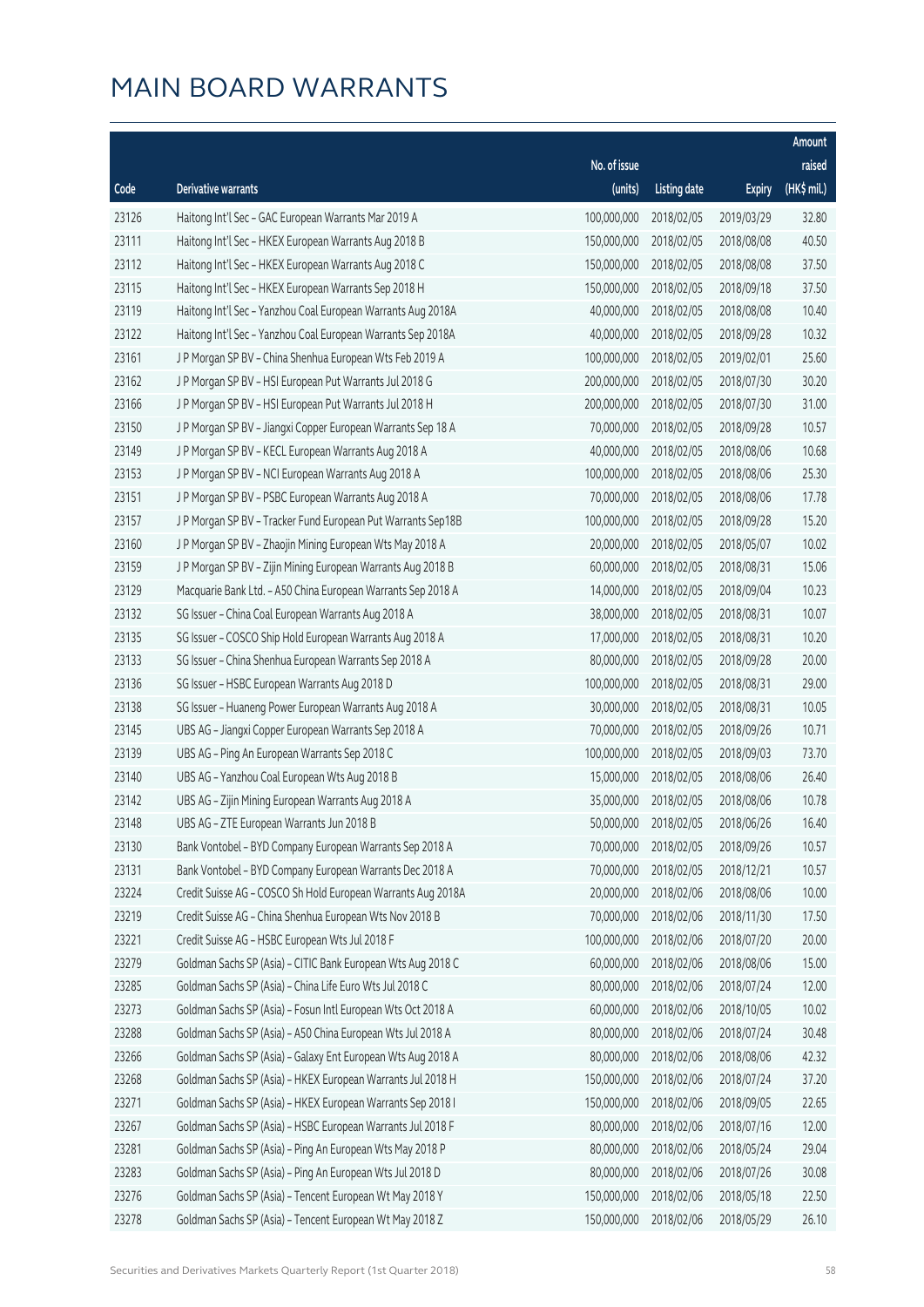|       |                                                              |              |                        |               | Amount      |
|-------|--------------------------------------------------------------|--------------|------------------------|---------------|-------------|
|       |                                                              | No. of issue |                        |               | raised      |
| Code  | Derivative warrants                                          | (units)      | <b>Listing date</b>    | <b>Expiry</b> | (HK\$ mil.) |
| 23277 | Goldman Sachs SP (Asia) - Tencent European Wt Jun 2018 S     | 150,000,000  | 2018/02/06             | 2018/06/08    | 22.50       |
| 23275 | Goldman Sachs SP (Asia) - Tencent European Wt Jul 2018 D     | 150,000,000  | 2018/02/06             | 2018/07/23    | 22.50       |
| 23274 | Goldman Sachs SP (Asia) - Tencent European Put Wt Aug 2018 D | 100,000,000  | 2018/02/06             | 2018/08/13    | 65.80       |
| 23210 | HK Bank - HSCEI European Put Warrants Aug 2018 B             | 150,000,000  | 2018/02/06             | 2018/08/30    | 37.50       |
| 23209 | HK Bank - HSI European Warrants Aug 2018 D                   | 150,000,000  | 2018/02/06             | 2018/08/30    | 37.50       |
| 23218 | HK Bank - HSI European Put Warrants Jul 2018 G               | 150,000,000  | 2018/02/06             | 2018/07/30    | 22.50       |
| 23216 | HK Bank - HSI European Put Warrants Aug 2018 E               | 150,000,000  | 2018/02/06             | 2018/08/30    | 22.50       |
| 23217 | HK Bank - HSI European Put Warrants Aug 2018 F               | 150,000,000  | 2018/02/06             | 2018/08/30    | 37.50       |
| 23264 | Haitong Int'l Sec - Agile Ppt European Warrants Oct 2018 A   | 50,000,000   | 2018/02/06             | 2018/10/30    | 14.80       |
| 23251 | Haitong Int'l Sec - CC Bank European Warrants Sep 2018 D     | 50,000,000   | 2018/02/06             | 2018/09/28    | 39.00       |
| 23254 | Haitong Int'l Sec - CC Bank European Warrants Sep 2018 E     | 50,000,000   | 2018/02/06             | 2018/09/28    | 31.50       |
| 23257 | Haitong Int'l Sec - CC Bank European Warrants Sep 2018 F     | 50,000,000   | 2018/02/06             | 2018/09/28    | 23.50       |
| 23258 | Haitong Int'l Sec - China Coal European Warrants Jul 2018 B  | 50,000,000   | 2018/02/06             | 2018/07/25    | 14.50       |
| 23259 | Haitong Int'l Sec - R&F Ppt European Warrants Aug 2018 A     | 50,000,000   | 2018/02/06             | 2018/08/06    | 14.15       |
| 23265 | Haitong Int'l Sec - Greentown China European Wts Dec 2018 B  | 50,000,000   | 2018/02/06             | 2018/12/31    | 14.85       |
| 23260 | Haitong Int'l Sec - Logan PPT European Warrants Dec 2018 A   | 50,000,000   | 2018/02/06             | 2018/12/31    | 12.50       |
| 23247 | Haitong Int'l Sec - PetroChina European Warrants Aug 2018 A  | 40,000,000   | 2018/02/06             | 2018/08/06    | 22.80       |
| 23249 | Haitong Int'l Sec - PetroChina European Warrants Aug 2018 B  | 40,000,000   | 2018/02/06             | 2018/08/06    | 14.40       |
| 23250 | Haitong Int'l Sec - PetroChina European Warrants Aug 2018 C  | 40,000,000   | 2018/02/06             | 2018/08/06    | 10.00       |
| 23245 | J P Morgan SP BV - AviChina European Warrants Aug 2018 A     | 30,000,000   | 2018/02/06             | 2018/08/06    | 15.21       |
| 23240 | J P Morgan SP BV - Bank of China European Warrants Aug 2018C | 100,000,000  | 2018/02/06             | 2018/08/06    | 25.10       |
| 23239 | J P Morgan SP BV - CC Bank European Wts Aug 2018 D           | 100,000,000  | 2018/02/06             | 2018/08/06    | 25.30       |
| 23238 | J P Morgan SP BV - CKI Holdings European Warrants Jul 2018 A | 60,000,000   | 2018/02/06             | 2018/07/04    | 10.62       |
| 23242 | J P Morgan SP BV - China Mobile European Wts Aug 2018 A      | 100,000,000  | 2018/02/06             | 2018/08/06    | 25.70       |
| 23243 | J P Morgan SP BV - COSCO Sh Hold European Warrants Aug 2018A | 60,000,000   | 2018/02/06             | 2018/08/06    | 15.30       |
| 23227 | J P Morgan SP BV - HKEX European Warrants Aug 2018 F         | 200,000,000  | 2018/02/06             | 2018/08/06    | 30.60       |
| 23226 | J P Morgan SP BV - HKEX European Warrants Nov 2018 B         |              | 200,000,000 2018/02/06 | 2018/11/30    | 30.40       |
| 23246 | J P Morgan SP BV - HS H-SHARE European Warrants Sep 2018 B   | 100,000,000  | 2018/02/06             | 2018/09/03    | 25.60       |
| 23237 | J P Morgan SP BV - ZTE European Warrants Jun 2018 A          | 70,000,000   | 2018/02/06             | 2018/06/29    | 10.57       |
| 23206 | Macquarie Bank Ltd. - Minsheng Bank European Put Wts Oct 18B | 10,000,000   | 2018/02/06             | 2018/10/02    | 10.00       |
| 23211 | SG Issuer - CRRC European Warrants Aug 2018 A                | 16,000,000   | 2018/02/06             | 2018/08/10    | 10.08       |
| 23213 | SG Issuer - HKEX European Warrants Jul 2018 M                | 200,000,000  | 2018/02/06             | 2018/07/31    | 37.00       |
| 23214 | SG Issuer - ZTE European Warrants Jun 2018 A                 | 40,000,000   | 2018/02/06             | 2018/06/29    | 10.20       |
| 23199 | Bank Vontobel - CKH Holdings European Warrants Oct 2018 A    | 40,000,000   | 2018/02/06             | 2018/10/31    | 19.84       |
| 23200 | Bank Vontobel - CNOOC European Warrants Sep 2018 A           | 30,000,000   | 2018/02/06             | 2018/09/04    | 30.00       |
| 23205 | Bank Vontobel - Tencent European Warrants Aug 2018 G         | 100,000,000  | 2018/02/06             | 2018/08/31    | 25.30       |
| 23202 | Bank Vontobel - Tencent European Put Warrants Aug 2018 F     | 100,000,000  | 2018/02/06             | 2018/08/31    | 25.50       |
| 23295 | BNP Paribas Issuance B.V. - CC Bank Euro Wts Sep 2018 B      | 40,000,000   | 2018/02/07             | 2018/09/04    | 25.20       |
| 23294 | BNP Paribas Issuance B.V. - HS H-SHARE Euro Wts Nov 2018 A   | 40,000,000   | 2018/02/07             | 2018/11/02    | 18.80       |
| 23296 | Credit Suisse AG - Evergrande European Warrants Jun 2018 A   | 40,000,000   | 2018/02/07             | 2018/06/29    | 20.80       |
| 23336 | Goldman Sachs SP (Asia) - AIA European Warrants Jun 2018 G   | 80,000,000   | 2018/02/07             | 2018/06/22    | 13.12       |
| 23330 | Goldman Sachs SP (Asia) - AIA European Warrants Jul 2018 A   | 80,000,000   | 2018/02/07             | 2018/07/24    | 28.40       |
| 23356 | Goldman Sachs SP (Asia) - BOCL European Warrants Jul 2018 D  | 80,000,000   | 2018/02/07             | 2018/07/24    | 23.52       |
| 23324 | Goldman Sachs SP (Asia) - CITIC European Warrants Aug 2018 A | 60,000,000   | 2018/02/07             | 2018/08/07    | 15.00       |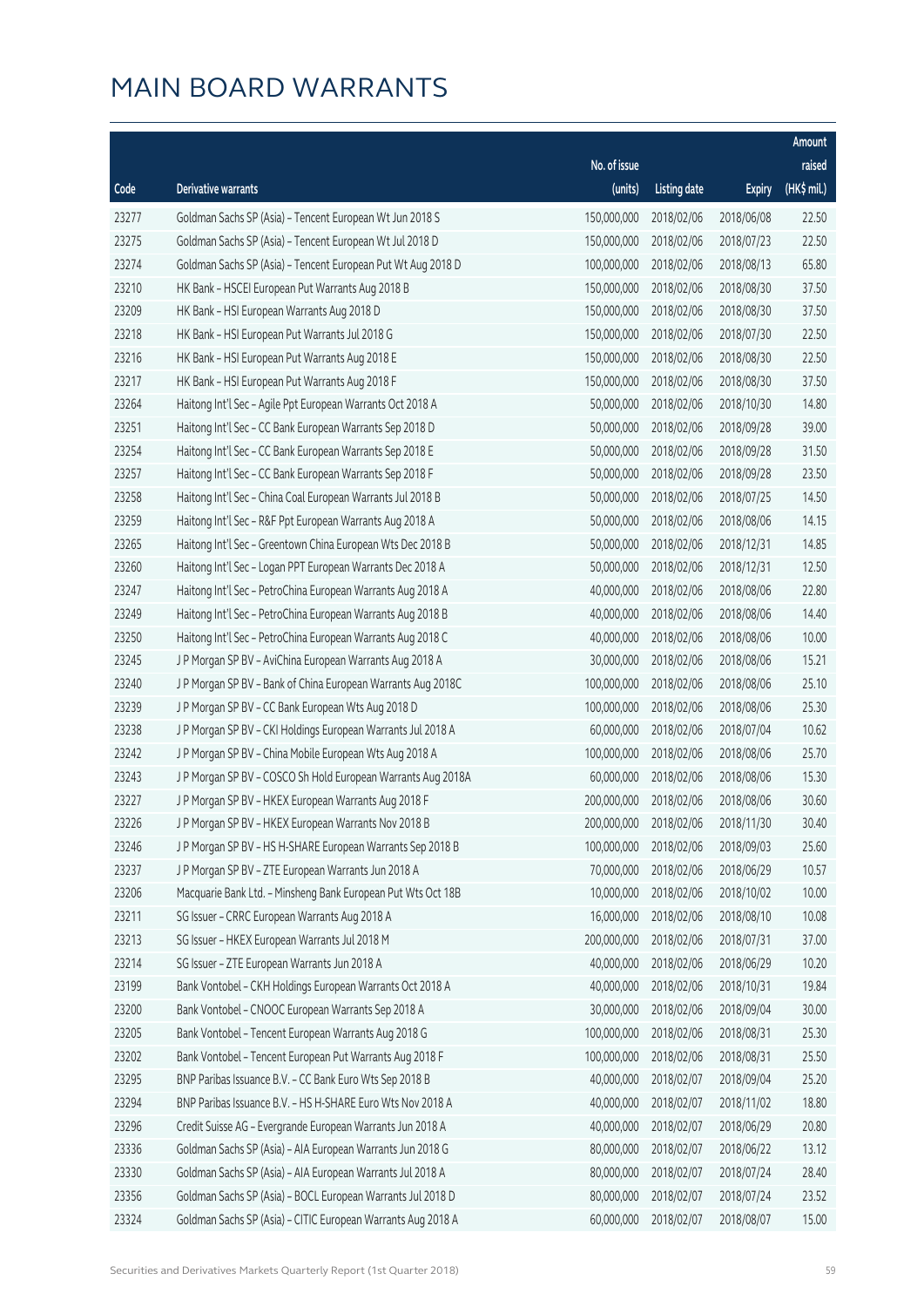|       |                                                              |              |                       |               | Amount      |
|-------|--------------------------------------------------------------|--------------|-----------------------|---------------|-------------|
|       |                                                              | No. of issue |                       |               | raised      |
| Code  | <b>Derivative warrants</b>                                   | (units)      | <b>Listing date</b>   | <b>Expiry</b> | (HK\$ mil.) |
| 23346 | Goldman Sachs SP (Asia) - China Life Euro Wts Jul 2018 D     | 80,000,000   | 2018/02/07            | 2018/07/24    | 15.60       |
| 23341 | Goldman Sachs SP (Asia) - Minsheng Bank Euro Wts Aug 2018 A  | 40,000,000   | 2018/02/07            | 2018/08/07    | 10.00       |
| 23329 | Goldman Sachs SP (Asia) - CRCC European Warrants Aug 2018 A  | 40,000,000   | 2018/02/07            | 2018/08/07    | 10.00       |
| 23326 | Goldman Sachs SP (Asia) - HKEX European Warrants May 2019 A  | 150,000,000  | 2018/02/07            | 2019/05/28    | 70.80       |
| 23325 | Goldman Sachs SP (Asia) - HKEX European Put Wts Aug 2018 D   | 100,000,000  | 2018/02/07            | 2018/08/07    | 25.00       |
| 23357 | Goldman Sachs SP (Asia) - HTSC European Warrants Oct 2018 A  | 70,000,000   | 2018/02/07            | 2018/10/29    | 10.50       |
| 23328 | Goldman Sachs SP (Asia) - PetroChina European Wts Jul 2018 C | 80,000,000   | 2018/02/07            | 2018/07/23    | 13.68       |
| 23344 | Goldman Sachs SP (Asia) - Ping An European Wts May 2018 R    | 80,000,000   | 2018/02/07            | 2018/05/24    | 43.28       |
| 23343 | Goldman Sachs SP (Asia) - Ping An Euro Put Wts May 2018 Q    | 70,000,000   | 2018/02/07            | 2018/05/24    | 23.31       |
| 23340 | Goldman Sachs SP (Asia) - Sands China Ltd Euro Wts Jul 2018D | 80,000,000   | 2018/02/07            | 2018/07/24    | 15.28       |
| 23347 | Goldman Sachs SP (Asia) - Stanchart European Wts Aug 2018 A  | 40,000,000   | 2018/02/07            | 2018/08/31    | 10.00       |
| 23290 | Haitong Int'l Sec - HS H-SHARE European Warrants Aug 2018 A  | 100,000,000  | 2018/02/07            | 2018/08/08    | 41.70       |
| 23289 | Haitong Int'l Sec - HS H-SHARE European Warrants Oct 2018 A  | 100,000,000  | 2018/02/07            | 2018/10/02    | 75.50       |
| 23322 | J P Morgan SP BV - Evergrande European Warrants Jul 2018 B   | 50,000,000   | 2018/02/07            | 2018/07/03    | 22.00       |
| 23320 | J P Morgan SP BV - SUNAC European Warrants Dec 2018 A        | 80,000,000   | 2018/02/07            | 2018/12/31    | 54.88       |
| 23323 | J P Morgan SP BV - Tracker Fund European Warrants Sep 2018 C | 100,000,000  | 2018/02/07            | 2018/09/28    | 15.10       |
| 23291 | Macquarie Bank Ltd. - China Tel European Warrants Dec 2018 A | 27,000,000   | 2018/02/07            | 2018/12/04    | 10.34       |
| 23292 | Macquarie Bank Ltd. - HS H-SHARE European Warrants Jan 2019A | 16,000,000   | 2018/02/07            | 2019/01/03    | 10.34       |
| 23293 | Macquarie Bank Ltd. - Ping An European Warrants Jan 2020 A   | 12,000,000   | 2018/02/07            | 2020/01/03    | 11.76       |
| 23298 | SG Issuer - CHALCO European Warrants Aug 2018 A              | 15,000,000   | 2018/02/07            | 2018/08/31    | 12.15       |
| 23299 | SG Issuer - NCI European Warrants Sep 2018 A                 | 20,000,000   | 2018/02/07            | 2018/09/28    | 10.00       |
| 23300 | SG Issuer - WH Group European Warrants Aug 2018 A            | 9,000,000    | 2018/02/07            | 2018/08/06    | 10.08       |
| 23308 | UBS AG - China Re European Warrants Oct 2018 A               | 33,000,000   | 2018/02/07            | 2018/10/23    | 10.10       |
| 23319 | UBS AG - China Railway European Warrants Jun 2018 A          | 50,000,000   | 2018/02/07            | 2018/06/22    | 11.45       |
| 23305 | UBS AG - GF Sec European Warrants Oct 2018 A                 | 40,000,000   | 2018/02/07            | 2018/10/23    | 10.00       |
| 23311 | UBS AG - Guotai Junan I European Warrants Aug 2018 A         | 30,000,000   | 2018/02/07            | 2018/08/07    | 10.68       |
| 23313 | UBS AG - Li & Fung European Warrants Aug 2018 A              |              | 35,000,000 2018/02/07 | 2018/08/07    | 11.13       |
| 23317 | UBS AG - China Mengniu European Warrants Aug 2018 A          | 40,000,000   | 2018/02/07            | 2018/08/07    | 11.04       |
| 23316 | UBS AG - Nine Dragons Paper European Warrants Aug 2018 A     | 70,000,000   | 2018/02/07            | 2018/08/13    | 10.50       |
| 23307 | UBS AG - PSBC European Warrants Aug 2018 A                   | 40,000,000   | 2018/02/07            | 2018/08/07    | 10.36       |
| 23302 | UBS AG - Tingyi European Warrants Oct 2018 A                 | 40,000,000   | 2018/02/07            | 2018/10/23    | 10.04       |
| 23360 | BOCI Asia Ltd. - CRRC European Warrants Sep 2018 A           | 30,000,000   | 2018/02/08            | 2018/09/28    | 12.18       |
| 23359 | BOCI Asia Ltd. - HKEX European Put Warrants Sep 2018 D       | 100,000,000  | 2018/02/08            | 2018/09/27    | 25.10       |
| 23358 | BOCI Asia Ltd. - Jiangxi Copper European Warrants Aug 2018 A | 100,000,000  | 2018/02/08            | 2018/08/27    | 16.90       |
| 23372 | Credit Suisse AG - CC Bank European Warrants Aug 2018 C      | 70,000,000   | 2018/02/08            | 2018/08/10    | 18.20       |
| 23371 | Credit Suisse AG - China Re European Warrants Sep 2018 A     | 40,000,000   | 2018/02/08            | 2018/09/28    | 10.00       |
| 23367 | Credit Suisse AG - China Overseas European Warrants Oct 18 A | 50,000,000   | 2018/02/08            | 2018/10/31    | 12.50       |
| 23366 | Credit Suisse AG - Luye Pharma European Warrants May 2019 A  | 60,000,000   | 2018/02/08            | 2019/05/31    | 15.00       |
| 23373 | Credit Suisse AG - Ping An European Warrants Jun 2018 J      | 150,000,000  | 2018/02/08            | 2018/06/29    | 120.00      |
| 23370 | Credit Suisse AG - WH Group European Warrants Aug 2018 A     | 15,000,000   | 2018/02/08            | 2018/08/07    | 12.00       |
| 23432 | Goldman Sachs SP (Asia) - AIA European Warrants Jul 2018 B   | 80,000,000   | 2018/02/08            | 2018/07/18    | 33.36       |
| 23428 | Goldman Sachs SP (Asia) - BYD European Warrants May 2018 A   | 40,000,000   | 2018/02/08            | 2018/05/29    | 12.16       |
| 23431 | Goldman Sachs SP (Asia) - BYD European Warrants Jun 2018 A   | 40,000,000   | 2018/02/08            | 2018/06/19    | 17.64       |
| 23430 | Goldman Sachs SP (Asia) - BYD European Warrants Jun 2019 A   | 80,000,000   | 2018/02/08            | 2019/06/21    | 12.00       |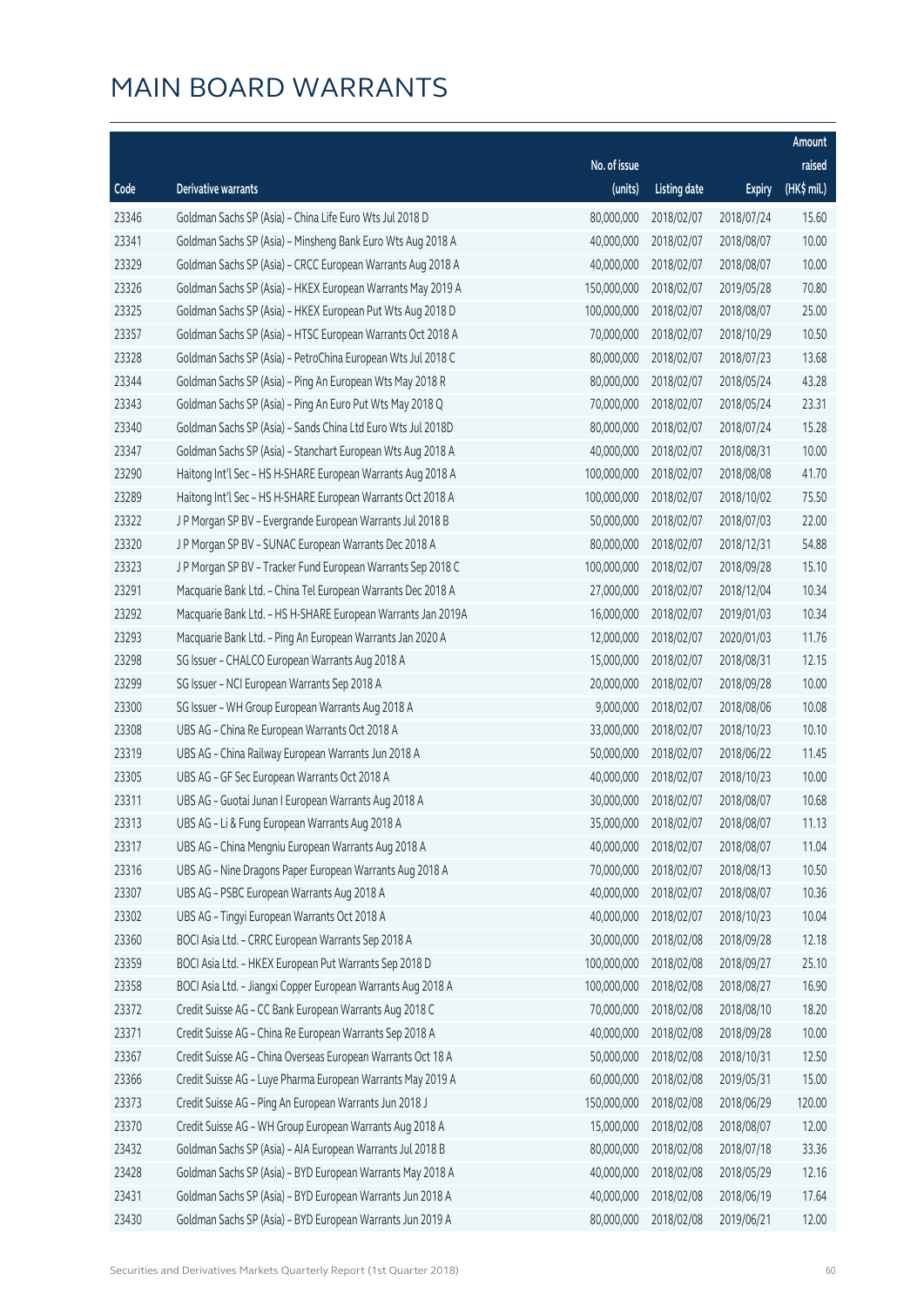|       |                                                              |                        |                     |               | Amount      |
|-------|--------------------------------------------------------------|------------------------|---------------------|---------------|-------------|
|       |                                                              | No. of issue           |                     |               | raised      |
| Code  | <b>Derivative warrants</b>                                   | (units)                | <b>Listing date</b> | <b>Expiry</b> | (HK\$ mil.) |
| 23427 | Goldman Sachs SP (Asia) - CC Bank European Wts Jul 2018 H    | 80,000,000             | 2018/02/08          | 2018/07/24    | 24.48       |
| 23423 | Goldman Sachs SP (Asia) - HKEX European Warrants May 2018 J  | 40,000,000             | 2018/02/08          | 2018/05/24    | 73.24       |
| 23421 | Goldman Sachs SP (Asia) - HKEX European Warrants Jul 2018 I  | 80,000,000             | 2018/02/08          | 2018/07/24    | 14.32       |
| 23424 | Goldman Sachs SP (Asia) - HKEX European Warrants Mar 2019 A  | 150,000,000            | 2018/02/08          | 2019/03/26    | 61.05       |
| 23418 | Goldman Sachs SP (Asia) - HSBC European Warrants Jul 2018 G  | 80,000,000             | 2018/02/08          | 2018/07/24    | 18.24       |
| 23420 | Goldman Sachs SP (Asia) - HSBC European Warrants Jul 2018 H  | 80,000,000             | 2018/02/08          | 2018/07/20    | 22.40       |
| 23435 | Goldman Sachs SP (Asia) - Ping An European Wts May 2018 S    | 80,000,000             | 2018/02/08          | 2018/05/24    | 49.12       |
| 23434 | Goldman Sachs SP (Asia) - Ping An Euro Put Wts Jul 2018 E    | 60,000,000             | 2018/02/08          | 2018/07/16    | 24.18       |
| 23437 | Goldman Sachs SP (Asia) - PSBC European Warrants Aug 2018 A  | 40,000,000             | 2018/02/08          | 2018/08/08    | 10.00       |
| 23405 | J P Morgan SP BV - Chi Res Land European Warrants Oct 2018 A | 100,000,000            | 2018/02/08          | 2018/10/31    | 44.90       |
| 23410 | J P Morgan SP BV - CSOP A50 ETF European Warrants Aug 2018 A | 100,000,000            | 2018/02/08          | 2018/08/07    | 55.70       |
| 23400 | J P Morgan SP BV - Evergrande European Warrants Dec 2018 A   | 60,000,000             | 2018/02/08          | 2018/12/31    | 21.96       |
| 23396 | J P Morgan SP BV - ZTE European Warrants Aug 2018 A          | 60,000,000             | 2018/02/08          | 2018/08/07    | 15.72       |
| 23395 | Macquarie Bank Ltd. - CSOP A50 ETF European Wts Sep 2018 A   | 12,000,000             | 2018/02/08          | 2018/09/04    | 10.25       |
| 23380 | Macquarie Bank Ltd. - Sh Petrochem European Wts Mar 2019 A   | 12,900,000             | 2018/02/08          | 2019/03/18    | 10.06       |
| 23416 | UBS AG - China Life European Warrants Jun 2018 C             | 200,000,000            | 2018/02/08          | 2018/06/26    | 32.60       |
| 23415 | UBS AG - China Overseas European Warrants Oct 2018 A         | 40,000,000             | 2018/02/08          | 2018/10/04    | 10.00       |
| 23411 | UBS AG - HKEX European Warrants Jul 2018 G                   | 300,000,000            | 2018/02/08          | 2018/07/10    | 87.00       |
| 23412 | UBS AG - HKEX European Warrants Jul 2018 H                   | 300,000,000            | 2018/02/08          | 2018/07/17    | 54.90       |
| 23417 | UBS AG - PetroChina European Warrants May 2018 D             | 50,000,000             | 2018/02/08          | 2018/05/07    | 11.20       |
| 23363 | Bank Vontobel - CNBM European Warrants Aug 2018 A            | 20,000,000             | 2018/02/08          | 2018/08/24    | 22.30       |
| 23361 | Bank Vontobel - Greatwall Motor European Warrants Jul 2018 A | 15,000,000             | 2018/02/08          | 2018/07/03    | 15.08       |
| 23365 | Bank Vontobel - KECL European Warrants Sep 2018 A            | 20,000,000             | 2018/02/08          | 2018/09/17    | 10.12       |
| 23362 | Bank Vontobel - PetroChina European Warrants Sep 2018 B      | 50,000,000             | 2018/02/08          | 2018/09/03    | 25.00       |
| 23444 | BOCI Asia Ltd. - Tencent European Wts May 2018 G             | 200,000,000            | 2018/02/09          | 2018/05/28    | 45.40       |
| 23449 | BOCI Asia Ltd. - Tencent European Wts May 2018 H             | 200,000,000            | 2018/02/09          | 2018/05/25    | 36.60       |
| 23451 | BOCI Asia Ltd. - Tencent European Wts Jul 2018 D             | 200,000,000 2018/02/09 |                     | 2018/07/03    | 41.20       |
| 23459 | Credit Suisse AG - Lenovo European Warrants Jun 2018 A       | 50,000,000             | 2018/02/09          | 2018/06/22    | 15.00       |
| 23465 | Credit Suisse AG - Sh Petrochem European Warrants Aug 2018 A | 35,000,000             | 2018/02/09          | 2018/08/08    | 10.15       |
| 23553 | Goldman Sachs SP (Asia) - AAC Tech Euro Wts Jun 2018 C       | 70,000,000             | 2018/02/09          | 2018/06/22    | 10.50       |
| 23544 | Goldman Sachs SP (Asia) - AIA European Warrants Jun 2018 H   | 80,000,000             | 2018/02/09          | 2018/06/21    | 14.96       |
| 23554 | Goldman Sachs SP (Asia) - BOCL European Warrants Jul 2018 E  | 80,000,000             | 2018/02/09          | 2018/07/25    | 12.32       |
| 23541 | Goldman Sachs SP (Asia) - CC Bank European Wts Aug 2018 B    | 80,000,000             | 2018/02/09          | 2018/08/09    | 20.00       |
| 23543 | Goldman Sachs SP (Asia) - China Shenhua Euro Wts Aug 2018 A  | 50,000,000             | 2018/02/09          | 2018/08/09    | 12.50       |
| 23546 | Goldman Sachs SP (Asia) - ICBC European Warrants Jul 2018 J  | 80,000,000             | 2018/02/09          | 2018/07/24    | 32.32       |
| 23552 | Goldman Sachs SP (Asia) - ICBC European Warrants Jul 2018 K  | 80,000,000             | 2018/02/09          | 2018/07/25    | 13.84       |
| 23548 | Goldman Sachs SP (Asia) - ICBC European Warrants Aug 2018 B  | 80,000,000             | 2018/02/09          | 2018/08/09    | 20.00       |
| 23542 | Goldman Sachs SP (Asia) - Lenovo European Wts Jul 2018 A     | 60,000,000             | 2018/02/09          | 2018/07/24    | 10.02       |
| 23539 | Goldman Sachs SP (Asia) - Tencent European Wt Jun 2018 T     | 150,000,000            | 2018/02/09          | 2018/06/01    | 37.95       |
| 23441 | HK Bank - Agricultural Bank European Warrants Sep 2018 A     | 80,000,000             | 2018/02/09          | 2018/09/28    | 22.40       |
| 23438 | HK Bank - CC Bank European Warrants Jul 2018 E               | 80,000,000             | 2018/02/09          | 2018/07/24    | 24.00       |
| 23516 | Haitong Int'l Sec - CC Bank European Warrants Aug 2018 D     | 80,000,000             | 2018/02/09          | 2018/08/01    | 18.40       |
| 23534 | Haitong Int'l Sec - China Life European Warrants Jul 2018 E  | 80,000,000             | 2018/02/09          | 2018/07/24    | 13.36       |
| 23530 | Haitong Int'l Sec - China Life European Warrants Sep 2018 C  | 80,000,000             | 2018/02/09          | 2018/09/24    | 20.24       |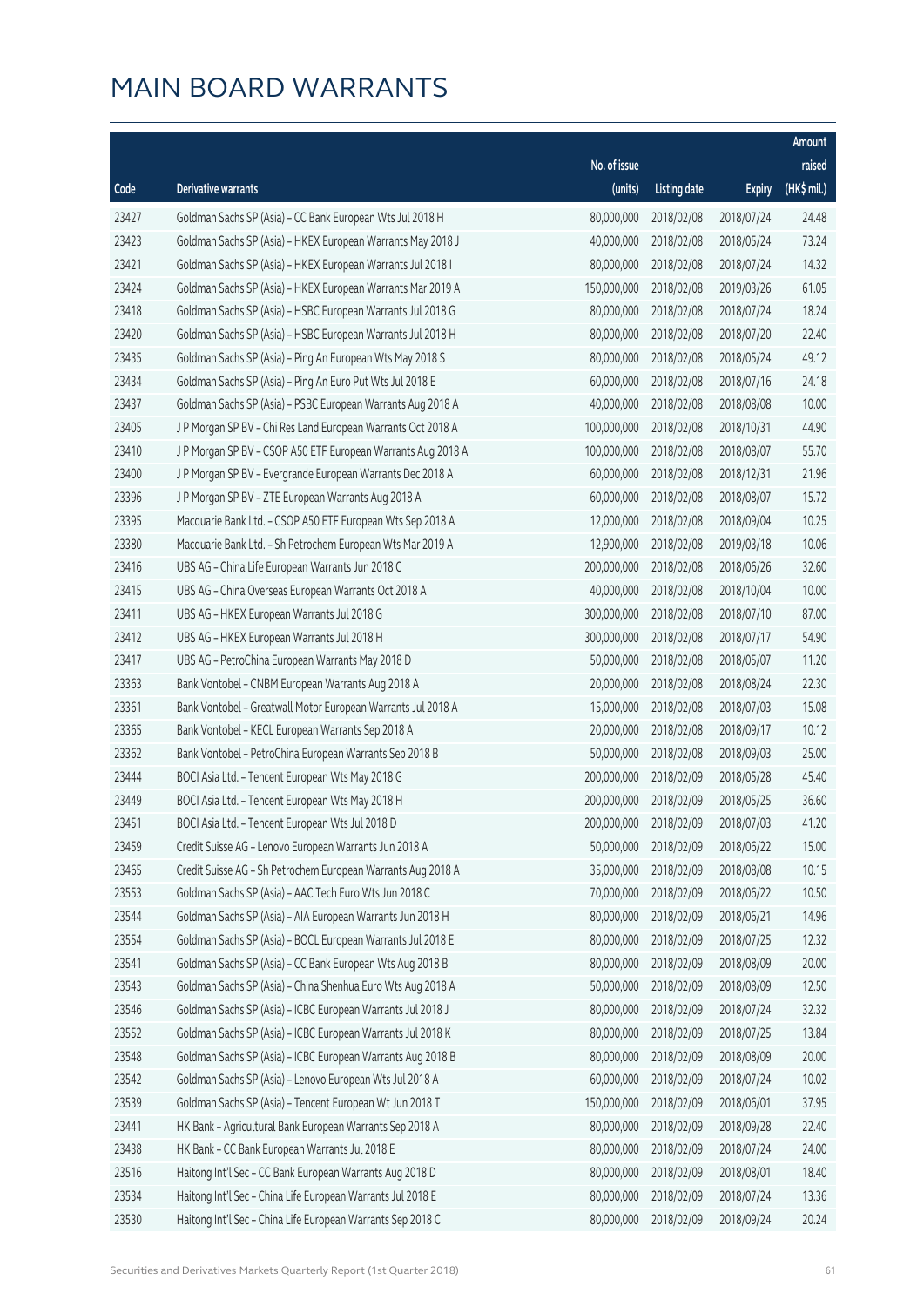|       |                                                              |              |                       |               | Amount      |
|-------|--------------------------------------------------------------|--------------|-----------------------|---------------|-------------|
|       |                                                              | No. of issue |                       |               | raised      |
| Code  | <b>Derivative warrants</b>                                   | (units)      | <b>Listing date</b>   | <b>Expiry</b> | (HK\$ mil.) |
| 23536 | Haitong Int'l Sec - China Life European Warrants Sep 2018 D  | 80,000,000   | 2018/02/09            | 2018/09/24    | 12.00       |
| 23533 | Haitong Int'l Sec - China Life European Warrants Oct 2018 C  | 80,000,000   | 2018/02/09            | 2018/10/15    | 20.00       |
| 23503 | Haitong Int'l Sec - HSBC European Warrants Jul 2018 B        | 80,000,000   | 2018/02/09            | 2018/07/16    | 18.40       |
| 23504 | Haitong Int'l Sec - HSBC European Warrants Jul 2018 C        | 80,000,000   | 2018/02/09            | 2018/07/25    | 12.00       |
| 23502 | Haitong Int'l Sec - HSBC European Warrants Sep 2018 A        | 80,000,000   | 2018/02/09            | 2018/09/28    | 49.52       |
| 23500 | Haitong Int'l Sec - HSBC European Put Warrants Jun 2018 F    | 80,000,000   | 2018/02/09            | 2018/06/26    | 14.32       |
| 23505 | Haitong Int'l Sec - HS Bank European Warrants Sep 2018 A     | 40,000,000   | 2018/02/09            | 2018/09/18    | 26.80       |
| 23507 | Haitong Int'l Sec - HS Bank European Warrants Sep 2018 B     | 40,000,000   | 2018/02/09            | 2018/09/28    | 17.12       |
| 23520 | Haitong Int'l Sec - ICBC European Warrants Jul 2018 E        | 80,000,000   | 2018/02/09            | 2018/07/20    | 21.60       |
| 23519 | Haitong Int'l Sec - ICBC European Warrants Aug 2018 A        | 80,000,000   | 2018/02/09            | 2018/08/28    | 35.20       |
| 23521 | Haitong Int'l Sec - ICBC European Warrants Aug 2018 B        | 80,000,000   | 2018/02/09            | 2018/08/28    | 20.00       |
| 23518 | Haitong Int'l Sec - ICBC European Warrants Oct 2018 A        | 80,000,000   | 2018/02/09            | 2018/10/31    | 75.20       |
| 23525 | Haitong Int'l Sec - Ping An European Warrants Aug 2018 C     | 80,000,000   | 2018/02/09            | 2018/08/09    | 69.44       |
| 23526 | Haitong Int'l Sec - Ping An European Warrants Aug 2018 D     | 80,000,000   | 2018/02/09            | 2018/08/20    | 61.12       |
| 23528 | Haitong Int'l Sec - Ping An European Warrants Aug 2018 E     | 80,000,000   | 2018/02/09            | 2018/08/09    | 43.04       |
| 23529 | Haitong Int'l Sec - Ping An European Warrants Sep 2018 F     | 80,000,000   | 2018/02/09            | 2018/09/28    | 41.60       |
| 23509 | Haitong Int'l Sec - Tencent European Warrants May 2018 O     | 250,000,000  | 2018/02/09            | 2018/05/25    | 37.50       |
| 23510 | Haitong Int'l Sec - Tencent European Warrants Jun 2018 O     | 250,000,000  | 2018/02/09            | 2018/06/08    | 38.00       |
| 23512 | Haitong Int'l Sec - Tencent European Warrants Jun 2018 P     | 150,000,000  | 2018/02/09            | 2018/06/22    | 25.05       |
| 23515 | Haitong Int'l Sec - Tencent European Warrants Jun 2018 Q     | 15,000,000   | 2018/02/09            | 2018/06/01    | 18.90       |
| 23514 | Haitong Int'l Sec - Tencent European Warrants Aug 2018 E     | 250,000,000  | 2018/02/09            | 2018/08/24    | 44.75       |
| 23454 | Macquarie Bank Ltd. - Tencent European Warrants Aug 2018 J   | 40,000,000   | 2018/02/09            | 2018/08/28    | 10.00       |
| 23455 | Macquarie Bank Ltd. - Tencent European Warrants Aug 2018 K   | 40,000,000   | 2018/02/09            | 2018/08/28    | 22.96       |
| 23457 | Macquarie Bank Ltd. - Tencent European Warrants Sep 2018 A   | 7,600,000    | 2018/02/09            | 2018/09/03    | 10.12       |
| 23494 | UBS AG - AAC Tech European Warrants Jun 2018 C               | 70,000,000   | 2018/02/09            | 2018/06/22    | 10.64       |
| 23497 | UBS AG - AAC Tech European Warrants Jun 2018 D               | 70,000,000   | 2018/02/09            | 2018/06/26    | 10.50       |
| 23475 | UBS AG - Ch Molybdenum European Warrants Aug 2018 A          |              | 30,000,000 2018/02/09 | 2018/08/08    | 21.39       |
| 23490 | UBS AG - China Shenhua European Warrants Sep 2018 A          | 70,000,000   | 2018/02/09            | 2018/09/24    | 19.67       |
| 23466 | UBS AG - Galaxy Ent European Warrants Jul 2018 C             | 40,000,000   | 2018/02/09            | 2018/07/24    | 15.40       |
| 23473 | UBS AG - HSBC European Warrants Jul 2018 B                   | 100,000,000  | 2018/02/09            | 2018/07/18    | 15.10       |
| 23471 | UBS AG - MGM China European Warrants Jul 2018 A              | 50,000,000   | 2018/02/09            | 2018/07/24    | 10.95       |
| 23472 | UBS AG - PetroChina European Warrants Jul 2018 B             | 70,000,000   | 2018/02/09            | 2018/07/24    | 31.01       |
| 23492 | UBS AG - PICC Group European Warrants Jun 2018 A             | 50,000,000   | 2018/02/09            | 2018/06/26    | 12.10       |
| 23592 | Credit Suisse AG - CC Bank European Warrants Jul 2018 G      | 70,000,000   | 2018/02/12            | 2018/07/24    | 23.80       |
| 23590 | Credit Suisse AG - Zijin Mining European Warrants Aug 2018 B | 40,000,000   | 2018/02/12            | 2018/08/13    | 11.20       |
| 23587 | Goldman Sachs SP (Asia) - Agricultural Bank Euro Wts Aug 18D | 60,000,000   | 2018/02/12            | 2018/08/24    | 10.02       |
| 23589 | Goldman Sachs SP (Asia) - Ch Comm Cons Euro Wts Jul 2018 A   | 40,000,000   | 2018/02/12            | 2018/07/04    | 10.00       |
| 23588 | Goldman Sachs SP (Asia) - CITIC Sec European Wts Mar 2019 A  | 80,000,000   | 2018/02/12            | 2019/03/26    | 12.00       |
| 23585 | Goldman Sachs SP (Asia) - China Overseas European Wts Oct18B | 80,000,000   | 2018/02/12            | 2018/10/31    | 20.00       |
| 23586 | Goldman Sachs SP (Asia) - China Unicom Euro Wts Jun 2018 D   | 50,000,000   | 2018/02/12            | 2018/06/26    | 25.50       |
| 23584 | Goldman Sachs SP (Asia) - Galaxy Ent European Wts Jul 2018 B | 80,000,000   | 2018/02/12            | 2018/07/24    | 27.52       |
| 23557 | HK Bank - HSI European Warrants Aug 2018 G                   | 150,000,000  | 2018/02/12            | 2018/08/30    | 37.50       |
| 23555 | HK Bank - HSI European Warrants Sep 2018 B                   | 150,000,000  | 2018/02/12            | 2018/09/27    | 37.50       |
| 23570 | J P Morgan SP BV - CITIC Bank European Warrants Sep 2018 A   | 100,000,000  | 2018/02/12            | 2018/09/28    | 25.50       |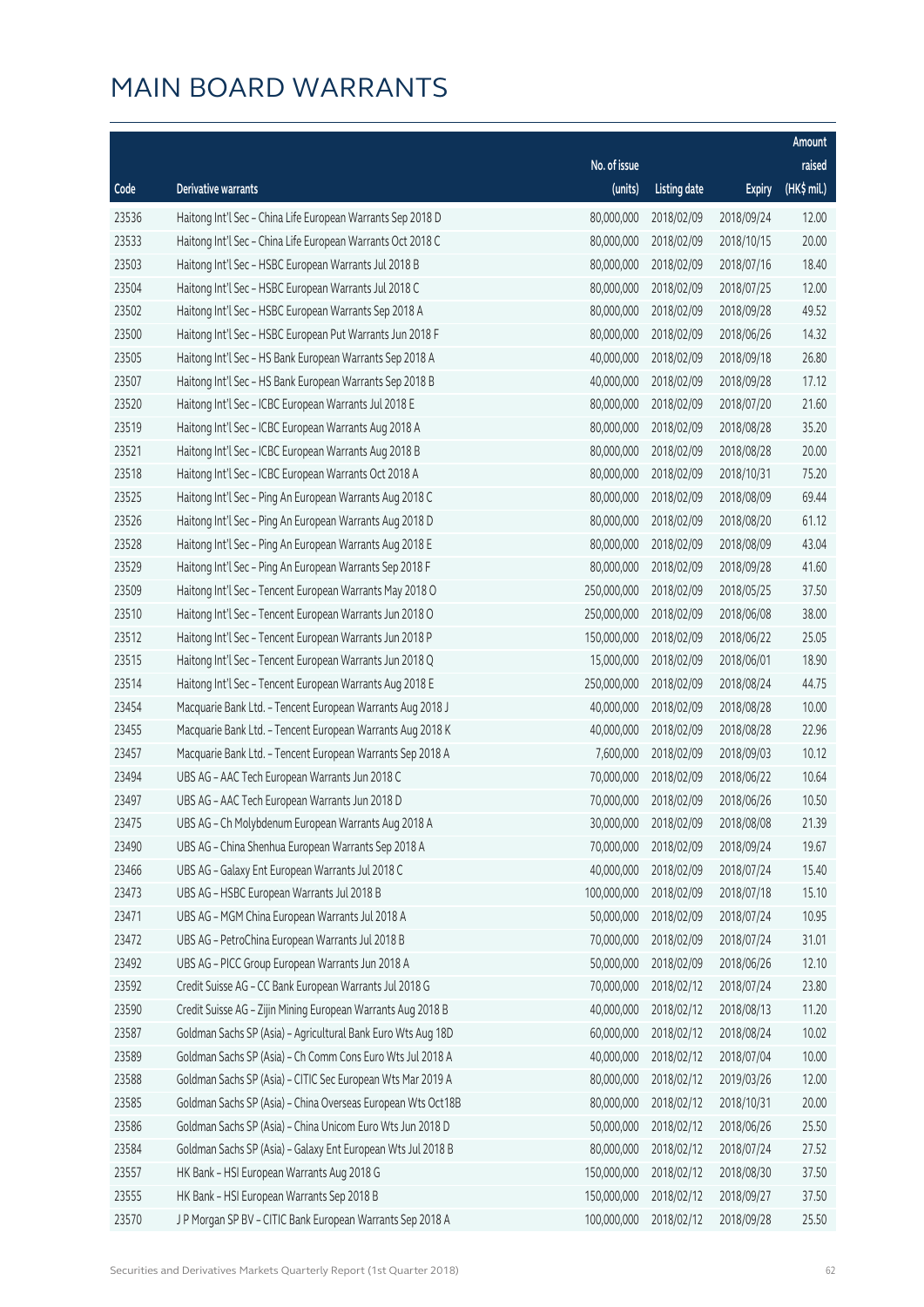|       |                                                              |              |                       |               | Amount      |
|-------|--------------------------------------------------------------|--------------|-----------------------|---------------|-------------|
|       |                                                              | No. of issue |                       |               | raised      |
| Code  | Derivative warrants                                          | (units)      | <b>Listing date</b>   | <b>Expiry</b> | (HK\$ mil.) |
| 23572 | J P Morgan SP BV - Nexteer European Warrants Aug 2018 A      | 80,000,000   | 2018/02/12            | 2018/08/31    | 20.16       |
| 23573 | J P Morgan SP BV - Ping An European Warrants Sep 2018 C      | 100,000,000  | 2018/02/12            | 2018/09/28    | 120.20      |
| 23566 | Macquarie Bank Ltd. - Agricultural Bank Euro Wts Dec 2018 C  | 18,200,000   | 2018/02/12            | 2018/12/31    | 10.10       |
| 23567 | Macquarie Bank Ltd. - Agricultural Bank Euro Wts Jun 2019 A  | 17,300,000   | 2018/02/12            | 2019/06/14    | 10.05       |
| 23568 | Macquarie Bank Ltd. - Agricultural Bk Euro Put Wt Dec 2018 D | 23,000,000   | 2018/02/12            | 2018/12/31    | 10.05       |
| 23565 | Macquarie Bank Ltd. - Air China European Warrants Dec 2018 A | 40,000,000   | 2018/02/12            | 2018/12/31    | 10.00       |
| 23558 | Macquarie Bank Ltd. - Angang Steel European Wts Jun 2019 A   | 35,000,000   | 2018/02/12            | 2019/06/24    | 10.08       |
| 23561 | Macquarie Bank Ltd. - Tencent European Warrants Sep 2018 B   | 6,500,000    | 2018/02/12            | 2018/09/03    | 10.03       |
| 23562 | Macquarie Bank Ltd. - Tencent European Warrants Sep 2018 C   | 6,500,000    | 2018/02/12            | 2018/09/03    | 16.00       |
| 23564 | Macquarie Bank Ltd. - Tencent European Put Wts Aug 2018 L    | 40,000,000   | 2018/02/12            | 2018/08/28    | 23.92       |
| 23563 | Macquarie Bank Ltd. - Zijin Mining European Wts Dec 2018 A   | 17,000,000   | 2018/02/12            | 2018/12/04    | 10.03       |
| 23574 | UBS AG - BOC HK European Warrants Jul 2018 A                 | 60,000,000   | 2018/02/12            | 2018/07/24    | 10.08       |
| 23578 | UBS AG - Ch Comm Cons European Warrants Jul 2018 A           | 60,000,000   | 2018/02/12            | 2018/07/18    | 17.52       |
| 23577 | UBS AG - China Cinda European Warrants Aug 2018 A            | 45,000,000   | 2018/02/12            | 2018/08/27    | 11.03       |
| 23581 | UBS AG - CITIC Bank European Warrants Aug 2018 B             | 50,000,000   | 2018/02/12            | 2018/08/20    | 12.50       |
| 23580 | UBS AG - CKA European Warrants Aug 2018 A                    | 70,000,000   | 2018/02/12            | 2018/08/24    | 22.12       |
| 23582 | UBS AG - Minsheng Bank European Warrants Aug 2018 A          | 50,000,000   | 2018/02/12            | 2018/08/22    | 18.10       |
| 23583 | UBS AG - China South Air European Warrants Aug 2018 A        | 15,000,000   | 2018/02/12            | 2018/08/13    | 15.50       |
| 23576 | UBS AG - R&F Ppt European Warrants Jun 2018 A                | 45,000,000   | 2018/02/12            | 2018/06/26    | 10.08       |
| 23575 | UBS AG - New World Dev European Warrants Jun 2018 A          | 35,000,000   | 2018/02/12            | 2018/06/22    | 11.38       |
| 23604 | BNP Paribas Issuance B.V. - CC Bank Euro Wts Sep 2018 C      | 40,000,000   | 2018/02/13            | 2018/09/04    | 11.60       |
| 23602 | BNP Paribas Issuance B.V. - HKEX European Wts Aug 2018 B     | 80,000,000   | 2018/02/13            | 2018/08/02    | 14.40       |
| 23606 | BNP Paribas Issuance B.V. - ICBC European Wts Oct 2018 E     | 40,000,000   | 2018/02/13            | 2018/10/03    | 12.00       |
| 23598 | BNP Paribas Issuance B.V. - Ping An European Wt Oct 2018 E   | 60,000,000   | 2018/02/13            | 2018/10/03    | 19.80       |
| 23597 | BNP Paribas Issuance B.V. - Tencent Euro Wts Dec 2018 B      | 80,000,000   | 2018/02/13            | 2018/12/04    | 20.00       |
| 23596 | BNP Paribas Issuance B.V. - Tencent Euro Wts Jan 2019 H      | 80,000,000   | 2018/02/13            | 2019/01/03    | 36.00       |
| 23634 | Credit Suisse AG - AIA European Warrants May 2018 C          |              | 70,000,000 2018/02/13 | 2018/05/31    | 19.60       |
| 23624 | Credit Suisse AG - Air China European Warrants Nov 2018 A    | 80,000,000   | 2018/02/13            | 2018/11/30    | 20.00       |
| 23632 | Credit Suisse AG - ASM Pacific European Warrants Oct 2018 A  | 100,000,000  | 2018/02/13            | 2018/10/09    | 15.00       |
| 23648 | Credit Suisse AG - BOC HK European Warrants Jun 2018 A       | 70,000,000   | 2018/02/13            | 2018/06/29    | 10.50       |
| 23626 | Credit Suisse AG - China South Air European Warrants Dec18 B | 80,000,000   | 2018/02/13            | 2018/12/31    | 20.00       |
| 23645 | Credit Suisse AG - Geely Auto European Warrants Jun 2018 C   | 80,000,000   | 2018/02/13            | 2018/06/29    | 20.00       |
| 23631 | Credit Suisse AG - HSBC European Wts May 2018 B              | 100,000,000  | 2018/02/13            | 2018/05/29    | 16.00       |
| 23629 | Credit Suisse AG - HSBC European Wts Jul 2018 G              | 100,000,000  | 2018/02/13            | 2018/07/24    | 17.00       |
| 23637 | Credit Suisse AG - NCI European Warrants May 2018 B          | 40,000,000   | 2018/02/13            | 2018/05/31    | 10.00       |
| 23633 | Credit Suisse AG - PetroChina European Warrants Jul 2018 D   | 70,000,000   | 2018/02/13            | 2018/07/31    | 18.90       |
| 23643 | Credit Suisse AG - Ping An European Warrants Sep 2018 C      | 150,000,000  | 2018/02/13            | 2018/09/28    | 142.50      |
| 23684 | Goldman Sachs SP (Asia) - Country Garden Euro Wts Oct 2018 B | 60,000,000   | 2018/02/13            | 2018/10/24    | 10.14       |
| 23676 | Goldman Sachs SP (Asia) - Geely Auto European Wts May 2018 D | 80,000,000   | 2018/02/13            | 2018/05/18    | 12.00       |
| 23677 | Goldman Sachs SP (Asia) - Geely Auto European Wts Jun 2018 D | 80,000,000   | 2018/02/13            | 2018/06/28    | 15.60       |
| 23678 | Goldman Sachs SP (Asia) - Geely Auto European Wts Jun 2018 E | 80,000,000   | 2018/02/13            | 2018/06/22    | 12.00       |
| 23681 | Goldman Sachs SP (Asia) - Geely Auto European Wts Jul 2018 A | 80,000,000   | 2018/02/13            | 2018/07/16    | 12.00       |
| 23686 | Goldman Sachs SP (Asia) - HSBC European Warrants Jun 2018 G  | 80,000,000   | 2018/02/13            | 2018/06/11    | 15.36       |
| 23687 | Goldman Sachs SP (Asia) - HSBC European Warrants Aug 2018 C  | 80,000,000   | 2018/02/13            | 2018/08/13    | 22.96       |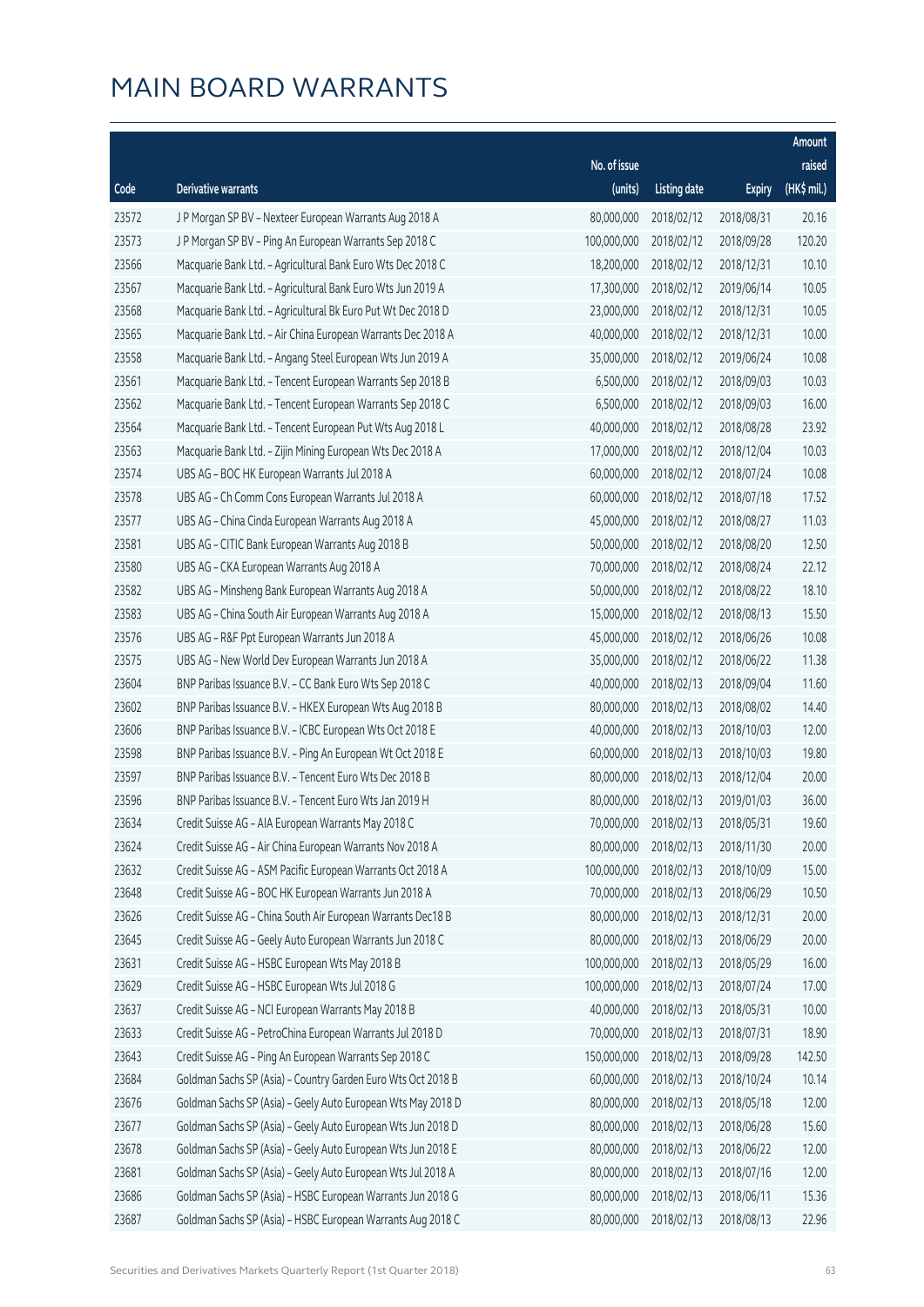|       |                                                              |              |                       |               | Amount      |
|-------|--------------------------------------------------------------|--------------|-----------------------|---------------|-------------|
|       |                                                              | No. of issue |                       |               | raised      |
| Code  | Derivative warrants                                          | (units)      | <b>Listing date</b>   | <b>Expiry</b> | (HK\$ mil.) |
| 23672 | Goldman Sachs SP (Asia) - Ping An European Wts Sep 2018 D    | 100,000,000  | 2018/02/13            | 2018/09/28    | 53.50       |
| 23675 | Goldman Sachs SP (Asia) - Ping An European Wts Sep 2018 E    | 100,000,000  | 2018/02/13            | 2018/09/28    | 39.60       |
| 23669 | Goldman Sachs SP (Asia) - Ping An European Wts Dec 2018 A    | 100,000,000  | 2018/02/13            | 2018/12/31    | 93.90       |
| 23670 | Goldman Sachs SP (Asia) - Ping An European Wts Dec 2018 B    | 100,000,000  | 2018/02/13            | 2018/12/31    | 82.30       |
| 23671 | Goldman Sachs SP (Asia) - Ping An European Wts Dec 2018 C    | 100,000,000  | 2018/02/13            | 2018/12/31    | 72.70       |
| 23690 | Goldman Sachs SP (Asia) - Tencent European Wt Jun 2018 U     | 150,000,000  | 2018/02/13            | 2018/06/01    | 31.95       |
| 23692 | Goldman Sachs SP (Asia) - Tencent European Wt Jun 2018 V     | 150,000,000  | 2018/02/13            | 2018/06/01    | 29.25       |
| 23693 | Goldman Sachs SP (Asia) - Tencent European Wt Jun 2018 W     | 150,000,000  | 2018/02/13            | 2018/06/04    | 25.65       |
| 23594 | HK Bank - HSCEI European Warrants Sep 2018 B                 | 200,000,000  | 2018/02/13            | 2018/09/27    | 50.00       |
| 23593 | HK Bank - HSI European Warrants Aug 2018 H                   | 200,000,000  | 2018/02/13            | 2018/08/30    | 50.00       |
| 23663 | J P Morgan SP BV - AIA European Warrants May 2018 B          | 100,000,000  | 2018/02/13            | 2018/05/31    | 23.20       |
| 23668 | J P Morgan SP BV - Bank of China European Warrants Jul 2018C | 100,000,000  | 2018/02/13            | 2018/07/24    | 15.40       |
| 23666 | J P Morgan SP BV - BYD Company European Warrants Jun 2018 A  | 60,000,000   | 2018/02/13            | 2018/06/15    | 26.46       |
| 23665 | J P Morgan SP BV - Geely Auto European Warrants May 2018 B   | 70,000,000   | 2018/02/13            | 2018/05/31    | 10.64       |
| 23622 | J P Morgan SP BV - HSCEI European Wts Aug 2018 B             | 200,000,000  | 2018/02/13            | 2018/08/30    | 50.40       |
| 23664 | J P Morgan SP BV - HSI European Warrants Aug 2018 F          | 200,000,000  | 2018/02/13            | 2018/08/30    | 51.00       |
| 23621 | J P Morgan SP BV - HSI European Warrants Sep 2018 F          | 300,000,000  | 2018/02/13            | 2018/09/27    | 78.90       |
| 23667 | J P Morgan SP BV - ICBC European Warrants Jul 2018 D         | 100,000,000  | 2018/02/13            | 2018/07/12    | 26.40       |
| 23662 | J P Morgan SP BV - Tencent European Warrants Jun 2018 M      | 250,000,000  | 2018/02/13            | 2018/06/29    | 38.50       |
| 23618 | J P Morgan SP BV - Tencent European Warrants Jul 2018 C      | 250,000,000  | 2018/02/13            | 2018/07/03    | 38.25       |
| 23650 | SG Issuer - Brilliance Chi European Warrants Sep 2018 A      | 30,000,000   | 2018/02/13            | 2018/09/28    | 10.05       |
| 23652 | SG Issuer - CNBM European Warrants Nov 2019 A                | 40,000,000   | 2018/02/13            | 2019/11/29    | 10.00       |
| 23655 | SG Issuer - GAC European Warrants Sep 2018 A                 | 35,000,000   | 2018/02/13            | 2018/09/28    | 10.68       |
| 23657 | SG Issuer - Kingsoft European Warrants Sep 2018 A            | 30,000,000   | 2018/02/13            | 2018/09/28    | 10.50       |
| 23658 | SG Issuer - Meitu European Warrants Sep 2018 A               | 40,000,000   | 2018/02/13            | 2018/09/28    | 10.00       |
| 23659 | SG Issuer - NCI European Warrants Aug 2018 A                 | 25,000,000   | 2018/02/13            | 2018/08/31    | 10.88       |
| 23660 | SG Issuer - SUNAC European Warrants Aug 2018 A               |              | 20,000,000 2018/02/13 | 2018/08/31    | 11.00       |
| 23661 | SG Issuer - ZTE European Warrants Aug 2018 A                 | 25,000,000   | 2018/02/13            | 2018/08/31    | 10.00       |
| 23612 | UBS AG - CHALCO European Warrants Jul 2018 A                 | 30,000,000   | 2018/02/13            | 2018/07/24    | 12.48       |
| 23610 | UBS AG - CC Bank European Warrants Jul 2018 F                | 70,000,000   | 2018/02/13            | 2018/07/19    | 24.15       |
| 23611 | UBS AG - Geely Auto European Warrants Jul 2018 E             | 40,000,000   | 2018/02/13            | 2018/07/24    | 11.16       |
| 23609 | UBS AG - HSBC European Warrants Jul 2018 C                   | 100,000,000  | 2018/02/13            | 2018/07/31    | 16.90       |
| 23614 | UBS AG - HSI European Put Warrants Aug 2018 D                | 200,000,000  | 2018/02/13            | 2018/08/30    | 50.00       |
| 23607 | UBS AG - Tencent European Warrants Jul 2018 B                | 300,000,000  | 2018/02/13            | 2018/07/03    | 45.30       |
| 23702 | BOCI Asia Ltd. - AIA European Warrants Aug 2018 A            | 60,000,000   | 2018/02/14            | 2018/08/30    | 16.86       |
| 23699 | BOCI Asia Ltd. - CNOOC European Warrants Aug 2018 A          | 50,000,000   | 2018/02/14            | 2018/08/27    | 22.15       |
| 23697 | BOCI Asia Ltd. - Sinopec Corp European Warrants Aug 2018 A   | 50,000,000   | 2018/02/14            | 2018/08/22    | 13.35       |
| 23695 | BOCI Asia Ltd. - Galaxy Ent European Warrants Aug 2018 A     | 50,000,000   | 2018/02/14            | 2018/08/30    | 19.30       |
| 23698 | BOCI Asia Ltd. - HKEX European Warrants Jul 2018 D           | 100,000,000  | 2018/02/14            | 2018/07/30    | 18.00       |
| 23694 | BOCI Asia Ltd. - HSBC European Warrants Aug 2018 B           | 100,000,000  | 2018/02/14            | 2018/08/30    | 18.60       |
| 23728 | Credit Suisse AG - CC Bank European Warrants Aug 2018 D      | 70,000,000   | 2018/02/14            | 2018/08/13    | 29.40       |
| 23730 | Credit Suisse AG - CRRC European Warrants Aug 2018 A         | 25,000,000   | 2018/02/14            | 2018/08/13    | 15.50       |
| 23736 | Credit Suisse AG - Tencent European Wts Jun 2018 M           | 250,000,000  | 2018/02/14            | 2018/06/15    | 47.50       |
| 23731 | Credit Suisse AG - ZA Onine European Warrants Aug 2018 A     | 20,000,000   | 2018/02/14            | 2018/08/13    | 19.00       |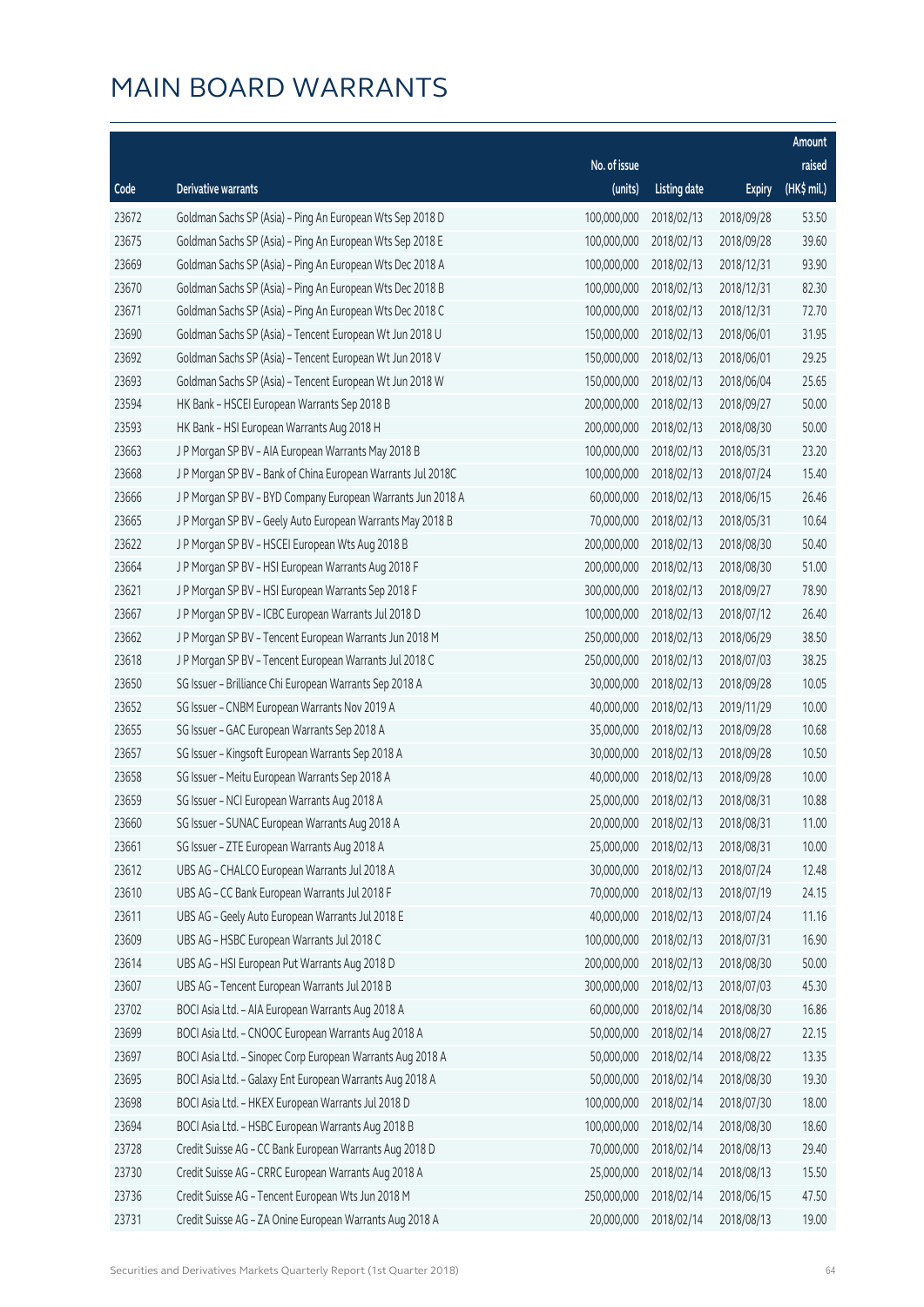|        |                                                              |              |                       |               | Amount      |
|--------|--------------------------------------------------------------|--------------|-----------------------|---------------|-------------|
|        |                                                              | No. of issue |                       |               | raised      |
| Code   | Derivative warrants                                          | (units)      | <b>Listing date</b>   | <b>Expiry</b> | (HK\$ mil.) |
| 23733  | Credit Suisse AG - ZTE European Warrants Aug 2018 A          | 40,000,000   | 2018/02/14            | 2018/08/13    | 12.80       |
| 23739  | Goldman Sachs SP (Asia) - AIA European Warrants Jun 2018 I   | 80,000,000   | 2018/02/14            | 2018/06/22    | 22.56       |
| 23737  | Goldman Sachs SP (Asia) - CC Bank European Wts Jul 2018 I    | 80,000,000   | 2018/02/14            | 2018/07/24    | 20.64       |
| 23756  | Goldman Sachs SP (Asia) - CITIC Sec European Wts Sep 2018 B  | 80,000,000   | 2018/02/14            | 2018/09/24    | 14.08       |
| 23743  | Goldman Sachs SP (Asia) - China Life Euro Wts Jul 2018 E     | 80,000,000   | 2018/02/14            | 2018/07/19    | 13.04       |
| 23754  | Goldman Sachs SP (Asia) - CM Bank European Wts Jul 2018 C    | 60,000,000   | 2018/02/14            | 2018/07/24    | 10.50       |
| 23738  | Goldman Sachs SP (Asia) - China Mobile Euro Wts Jun 2018 G   | 80,000,000   | 2018/02/14            | 2018/06/22    | 17.36       |
| 23751  | Goldman Sachs SP (Asia) - CSOP A50 ETF Euro Wts May 2018 D   | 80,000,000   | 2018/02/14            | 2018/05/29    | 24.00       |
| 23747  | Goldman Sachs SP (Asia) - CSOP A50 ETF Euro Wts Jun 2018 B   | 80,000,000   | 2018/02/14            | 2018/06/25    | 48.32       |
| 23753  | Goldman Sachs SP (Asia) - A50 China European Wts Jun 2018 B  | 80,000,000   | 2018/02/14            | 2018/06/22    | 51.04       |
| 23761  | Goldman Sachs SP (Asia) - HSI European Warrants Aug 2018 D   | 150,000,000  | 2018/02/14            | 2018/08/30    | 22.50       |
| 23760  | Goldman Sachs SP (Asia) - Haitong Sec Euro Wts Jun 2018 A    | 40,000,000   | 2018/02/14            | 2018/06/06    | 24.64       |
| 23741  | Goldman Sachs SP (Asia) - Ping An European Wts Jun 2018 M    | 80,000,000   | 2018/02/14            | 2018/06/22    | 31.44       |
| 23742  | Goldman Sachs SP (Asia) - Ping An European Wts Jun 2018 N    | 80,000,000   | 2018/02/14            | 2018/06/06    | 23.36       |
| 23757  | Goldman Sachs SP (Asia) - ZA Onine European Warrants Aug18 A | 20,000,000   | 2018/02/14            | 2018/08/08    | 14.14       |
| 23708  | HK Bank - HSI European Warrants Aug 2018 I                   | 200,000,000  | 2018/02/14            | 2018/08/30    | 50.00       |
| 23725  | J P Morgan SP BV - CSOP A50 ETF European Warrants Jul 2018 A | 100,000,000  | 2018/02/14            | 2018/07/31    | 62.20       |
| 23727  | J P Morgan SP BV - CSPC Pharma European Warrants Sep 2018 A  | 60,000,000   | 2018/02/14            | 2018/09/28    | 10.02       |
| 23706  | Macquarie Bank Ltd. - BOCL European Warrants Oct 2018 A      | 30,000,000   | 2018/02/14            | 2018/10/03    | 10.17       |
| 23707  | Macquarie Bank Ltd. - CC Bank European Warrants Oct 2018 A   | 20,000,000   | 2018/02/14            | 2018/10/03    | 10.04       |
| 23724  | Macquarie Bank Ltd. - Kingdee Int'l European Wts Oct 2018 A  | 15,000,000   | 2018/02/14            | 2018/10/16    | 10.02       |
| 23703  | Macquarie Bank Ltd. - Tencent European Warrants Sep 2018 D   | 7,500,000    | 2018/02/14            | 2018/09/03    | 23.88       |
| 23704  | Macquarie Bank Ltd. - Tencent European Warrants Sep 2018 E   | 7,500,000    | 2018/02/14            | 2018/09/03    | 35.89       |
| 23721  | UBS AG - Geely Auto European Warrants Jul 2018 F             | 50,000,000   | 2018/02/14            | 2018/07/24    | 10.30       |
| 23722  | UBS AG - MTR Corporation European Warrants Aug 2018 A        | 70,000,000   | 2018/02/14            | 2018/08/13    | 17.57       |
| 23716  | UBS AG - PetroChina European Warrants Jul 2018 C             | 50,000,000   | 2018/02/14            | 2018/07/24    | 21.25       |
| 23709  | Bank Vontobel - AIA European Warrants Jun 2018 B             |              | 50,000,000 2018/02/14 | 2018/06/29    | 11.00       |
| 23715  | Bank Vontobel - Galaxy Ent European Warrants Jul 2018 A      | 40,000,000   | 2018/02/14            | 2018/07/31    | 11.48       |
| 18261# | HK Bank - BOCL European Warrants Jul 2018 A                  | 50,000,000   | 2018/02/14            | 2018/07/26    | 13.00       |
| 23794  | BOCI Asia Ltd. - AAC Tech European Warrants Sep 2018 C       | 100,000,000  | 2018/02/15            | 2018/09/28    | 25.00       |
| 23799  | BOCI Asia Ltd. - Agricultural Bank European Wts Aug 2018 C   | 100,000,000  | 2018/02/15            | 2018/08/31    | 40.10       |
| 23802  | BOCI Asia Ltd. - BOC HK European Warrants Jul 2018 B         | 60,000,000   | 2018/02/15            | 2018/07/26    | 10.44       |
| 23795  | BOCI Asia Ltd. - CC Bank European Warrants Jul 2018 E        | 100,000,000  | 2018/02/15            | 2018/07/27    | 69.20       |
| 23800  | BOCI Asia Ltd. - CM Bank European Warrants Jul 2018 B        | 60,000,000   | 2018/02/15            | 2018/07/25    | 11.10       |
| 23809  | BOCI Asia Ltd. - China Mobile European Warrants Jul 2018 A   | 100,000,000  | 2018/02/15            | 2018/07/24    | 21.80       |
| 23804  | BOCI Asia Ltd. - Ping An European Warrants Jul 2018 D        | 100,000,000  | 2018/02/15            | 2018/07/30    | 61.70       |
| 23792  | BOCI Asia Ltd. - Sunny Optical European Warrants Aug 2018 C  | 100,000,000  | 2018/02/15            | 2018/08/13    | 15.00       |
| 23791  | BOCI Asia Ltd. - Tencent European Wts Jun 2018 N             | 200,000,000  | 2018/02/15            | 2018/06/29    | 46.60       |
| 23823  | Credit Suisse AG - AIA European Warrants Jun 2018 C          | 70,000,000   | 2018/02/15            | 2018/06/29    | 32.20       |
| 23829  | Credit Suisse AG - CM Bank European Warrants Jul 2018 B      | 50,000,000   | 2018/02/15            | 2018/07/31    | 10.00       |
| 23822  | Credit Suisse AG - HSBC European Wts Jul 2018 H              | 100,000,000  | 2018/02/15            | 2018/07/24    | 23.00       |
| 23824  | Credit Suisse AG - Ping An European Warrants Sep 2018 D      | 150,000,000  | 2018/02/15            | 2018/09/28    | 97.50       |
| 23825  | Credit Suisse AG - Ping An European Warrants Dec 2018 B      | 150,000,000  | 2018/02/15            | 2018/12/31    | 99.00       |
| 23855  | Goldman Sachs SP (Asia) - CAM CSI300 European Wts Aug 2018 B | 80,000,000   | 2018/02/15            | 2018/08/24    | 14.00       |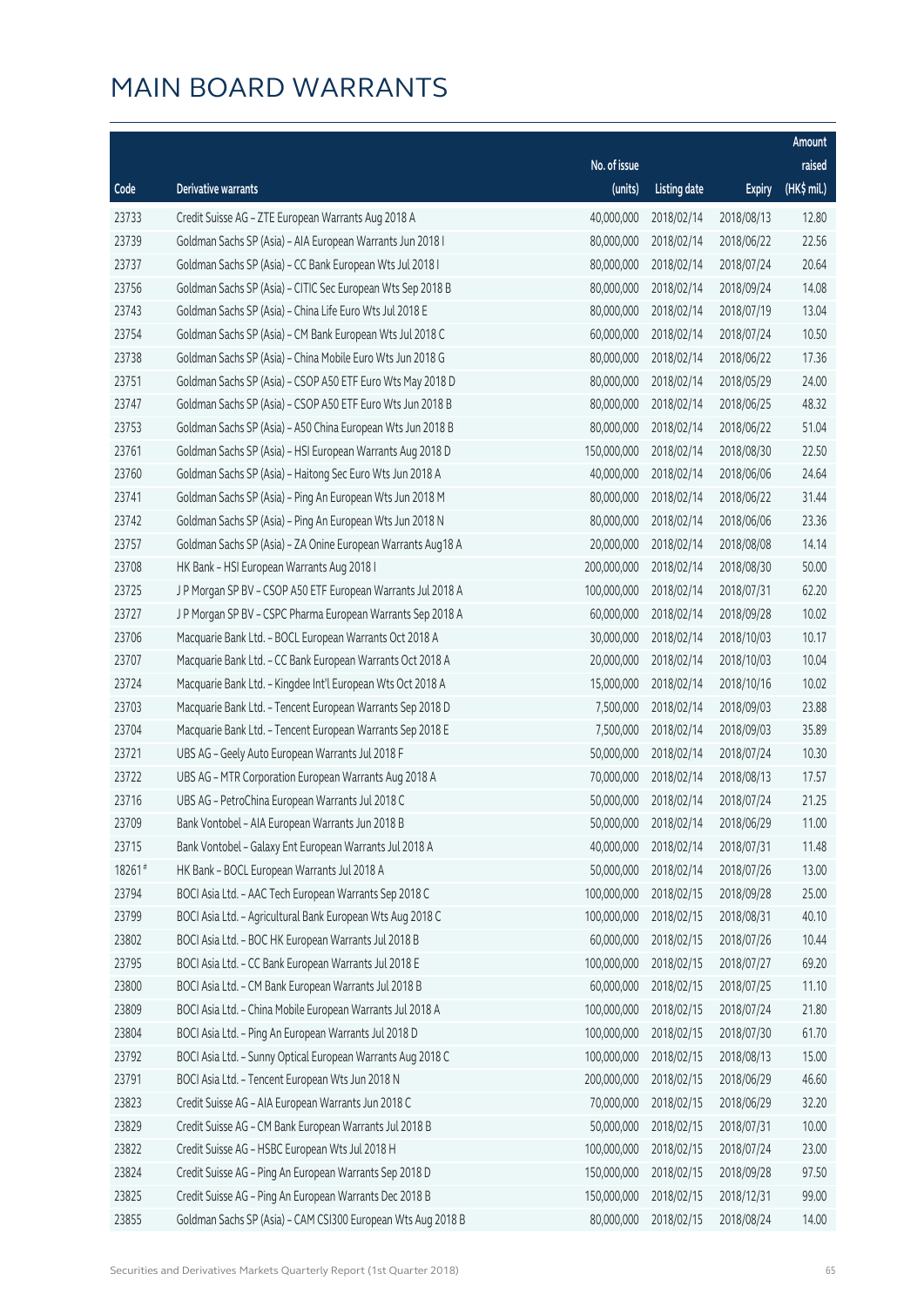|        |                                                              |              |                       |               | Amount      |
|--------|--------------------------------------------------------------|--------------|-----------------------|---------------|-------------|
|        |                                                              | No. of issue |                       |               | raised      |
| Code   | Derivative warrants                                          | (units)      | <b>Listing date</b>   | <b>Expiry</b> | (HK\$ mil.) |
| 23850  | Goldman Sachs SP (Asia) - China Cinda Euro Wts Jun 2018 A    | 60,000,000   | 2018/02/15            | 2018/06/06    | 10.14       |
| 23846  | Goldman Sachs SP (Asia) - China Unicom Euro Wts Jun 2018 E   | 20,000,000   | 2018/02/15            | 2018/06/29    | 14.20       |
| 23853  | Goldman Sachs SP (Asia) - Greatwall Motor Eur Wts Jun 2018 B | 30,000,000   | 2018/02/15            | 2018/06/25    | 18.06       |
| 23845  | Goldman Sachs SP (Asia) - HKEX European Warrants May 2018 K  | 40,000,000   | 2018/02/15            | 2018/05/28    | 51.12       |
| 23843  | Goldman Sachs SP (Asia) - HKEX European Warrants Jul 2018 J  | 150,000,000  | 2018/02/15            | 2018/07/24    | 28.95       |
| 23847  | Goldman Sachs SP (Asia) - Link REIT European Wts Sep 2018 A  | 40,000,000   | 2018/02/15            | 2018/09/20    | 10.00       |
| 23849  | Goldman Sachs SP (Asia) - PetroChina European Wts Jul 2018 D | 60,000,000   | 2018/02/15            | 2018/07/30    | 11.88       |
| 23852  | Goldman Sachs SP (Asia) - SUNAC European Warrants May 2018 A | 40,000,000   | 2018/02/15            | 2018/05/15    | 10.00       |
| 23851  | Goldman Sachs SP (Asia) - SUNAC European Warrants Jun 2018 B | 40,000,000   | 2018/02/15            | 2018/06/22    | 15.20       |
| 23854  | Goldman Sachs SP (Asia) - Sunny Optical Euro Wts Jun 2018 C  | 60,000,000   | 2018/02/15            | 2018/06/22    | 10.20       |
| 23816  | J P Morgan SP BV - CICC European Warrants Aug 2018 A         | 70,000,000   | 2018/02/15            | 2018/08/15    | 11.48       |
| 23810  | J P Morgan SP BV - China Life European Warrants Jul 2018 E   | 100,000,000  | 2018/02/15            | 2018/07/31    | 15.10       |
| 23821  | J P Morgan SP BV - HSI European Warrants Aug 2018 G          | 200,000,000  | 2018/02/15            | 2018/08/30    | 30.80       |
| 23815  | J P Morgan SP BV - Haitong Sec European Warrants Aug 2018 B  | 50,000,000   | 2018/02/15            | 2018/08/31    | 23.20       |
| 23818  | J P Morgan SP BV - MTRC European Warrants Oct 2018 A         | 60,000,000   | 2018/02/15            | 2018/10/31    | 15.18       |
| 23811  | J P Morgan SP BV - NCI European Warrants Sep 2018 A          | 100,000,000  | 2018/02/15            | 2018/09/03    | 27.50       |
| 23812  | J P Morgan SP BV - Ping An European Warrants Nov 2019 A      | 100,000,000  | 2018/02/15            | 2019/11/22    | 15.00       |
| 23819  | J P Morgan SP BV - Tencent European Warrants Jul 2018 D      | 250,000,000  | 2018/02/15            | 2018/07/24    | 39.00       |
| 23831  | Macquarie Bank Ltd. - Country Garden European Wts Oct 2018 A | 40,000,000   | 2018/02/15            | 2018/10/03    | 10.00       |
| 23839  | Macquarie Bank Ltd. - CRCC European Warrants Jan 2019 A      | 12,000,000   | 2018/02/15            | 2019/01/03    | 10.03       |
| 23835  | Macquarie Bank Ltd. - CRCC European Warrants Sep 2020 A      | 40,000,000   | 2018/02/15            | 2020/09/30    | 10.00       |
| 23842  | Macquarie Bank Ltd. - Evergrande European Wts Dec 2018 A     | 20,000,000   | 2018/02/15            | 2018/12/04    | 10.48       |
| 23832  | Macquarie Bank Ltd. - Greatwall Motor European Wts Jan 2019A | 7,000,000    | 2018/02/15            | 2019/01/03    | 10.46       |
| 23830  | Macquarie Bank Ltd. - Tencent European Put Wts Sep 2018 F    | 8,000,000    | 2018/02/15            | 2018/09/03    | 35.93       |
| 23781  | Bank Vontobel - CHALCO European Warrants Sep 2018 A          | 30,000,000   | 2018/02/15            | 2018/09/10    | 22.53       |
| 23773  | Bank Vontobel - CC Bank European Warrants Jul 2018 B         | 50,000,000   | 2018/02/15            | 2018/07/26    | 29.95       |
| 23787  | Bank Vontobel - China Comm Cons European Warrants Sep 2018 A |              | 20,000,000 2018/02/15 | 2018/09/06    | 14.22       |
| 23763  | Bank Vontobel - CK Asset European Warrants Oct 2018 A        | 50,000,000   | 2018/02/15            | 2018/10/04    | 23.95       |
| 23782  | Bank Vontobel - CLP Holdings European Warrants Oct 2018 A    | 20,000,000   | 2018/02/15            | 2018/10/03    | 10.50       |
| 23778  | Bank Vontobel - CM Bank European Warrants Sep 2018 B         | 40,000,000   | 2018/02/15            | 2018/09/07    | 14.60       |
| 23788  | Bank Vontobel - CNOOC European Warrants Sep 2018 B           | 30,000,000   | 2018/02/15            | 2018/09/06    | 31.32       |
| 23780  | Bank Vontobel - Geely Auto European Warrants Jul 2018 A      | 50,000,000   | 2018/02/15            | 2018/07/05    | 12.95       |
| 23789  | Bank Vontobel - Geely Auto European Warrants Oct 2018 A      | 50,000,000   | 2018/02/15            | 2018/10/10    | 12.50       |
| 23765  | Bank Vontobel - HSBC European Warrants Oct 2018 A            | 40,000,000   | 2018/02/15            | 2018/10/04    | 14.08       |
| 23764  | Bank Vontobel - HSBC European Warrants Nov 2018 A            | 40,000,000   | 2018/02/15            | 2018/11/28    | 10.08       |
| 23776  | Bank Vontobel - JIANC European Warrants Dec 2018 A           | 40,000,000   | 2018/02/15            | 2018/12/21    | 10.04       |
| 23783  | Bank Vontobel - New World Dev European Warrants Sep 2018 A   | 15,000,000   | 2018/02/15            | 2018/09/06    | 15.35       |
| 23785  | Bank Vontobel - PetroChina European Warrants Sep 2018 C      | 60,000,000   | 2018/02/15            | 2018/09/06    | 33.30       |
| 23767  | Bank Vontobel - Ping An European Warrants Nov 2018 B         | 40,000,000   | 2018/02/15            | 2018/11/05    | 28.64       |
| 23762  | Bank Vontobel - SHK Ppt European Warrants Sep 2018 A         | 40,000,000   | 2018/02/15            | 2018/09/07    | 37.76       |
| 23769  | Bank Vontobel - Tencent European Warrants Sep 2018 C         | 100,000,000  | 2018/02/15            | 2018/09/05    | 25.00       |
| 23770  | Bank Vontobel - Tencent European Warrants Oct 2018 A         | 100,000,000  | 2018/02/15            | 2018/10/03    | 49.20       |
| 23775  | Bank Vontobel - Tencent European Put Warrants Oct 2018 B     | 100,000,000  | 2018/02/15            | 2018/10/03    | 26.00       |
| 18478# | Credit Suisse AG - Ping An European Warrants May 2018 B      | 50,000,000   | 2018/02/15            | 2018/05/31    | 17.75       |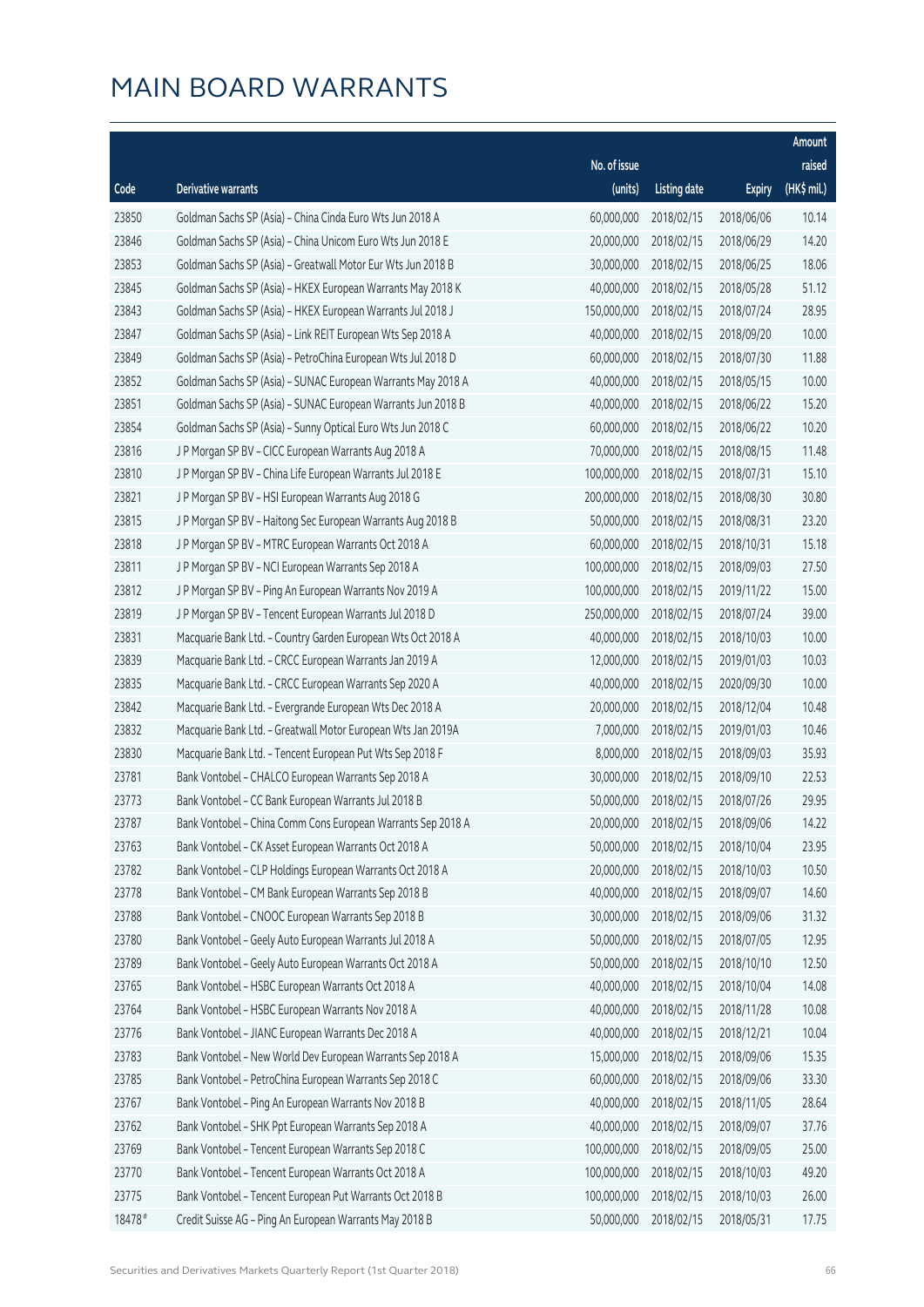|       |                                                              |              |                       |               | Amount      |
|-------|--------------------------------------------------------------|--------------|-----------------------|---------------|-------------|
|       |                                                              | No. of issue |                       |               | raised      |
| Code  | <b>Derivative warrants</b>                                   | (units)      | <b>Listing date</b>   | <b>Expiry</b> | (HK\$ mil.) |
| 23864 | BOCI Asia Ltd. - AIA European Warrants Aug 2018 B            | 100,000,000  | 2018/02/20            | 2018/08/31    | 35.70       |
| 23866 | BOCI Asia Ltd. - China Life European Warrants Sep 2018 B     | 100,000,000  | 2018/02/20            | 2018/09/26    | 23.00       |
| 23863 | BOCI Asia Ltd. - HKEX European Warrants Sep 2018 E           | 200,000,000  | 2018/02/20            | 2018/09/28    | 48.60       |
| 23865 | BOCI Asia Ltd. - Ping An European Warrants Sep 2018 C        | 100,000,000  | 2018/02/20            | 2018/09/18    | 71.30       |
| 23880 | Credit Suisse AG - CC Bank European Warrants Aug 2018 E      | 70,000,000   | 2018/02/20            | 2018/08/21    | 28.00       |
| 23884 | Credit Suisse AG - China Life European Warrants May 2018 A   | 120,000,000  | 2018/02/20            | 2018/05/31    | 18.00       |
| 23879 | Credit Suisse AG - HKEX European Warrants May 2018 H         | 200,000,000  | 2018/02/20            | 2018/05/24    | 32.00       |
| 23878 | Credit Suisse AG - HKEX European Warrants Sep 2018 F         | 200,000,000  | 2018/02/20            | 2018/09/07    | 44.00       |
| 23876 | Credit Suisse AG - HSBC European Wts Jun 2018 C              | 100,000,000  | 2018/02/20            | 2018/06/22    | 22.00       |
| 23881 | Credit Suisse AG - ICBC European Warrants Jul 2018 D         | 70,000,000   | 2018/02/20            | 2018/07/30    | 19.60       |
| 23883 | Credit Suisse AG - Tencent European Wts May 2018 Q           | 250,000,000  | 2018/02/20            | 2018/05/24    | 37.50       |
| 23954 | Goldman Sachs SP (Asia) - CRCC European Warrants Aug 2018 B  | 20,000,000   | 2018/02/20            | 2018/08/31    | 11.08       |
| 23953 | Goldman Sachs SP (Asia) - Chi Res Land Euro Wts Oct 2018 A   | 40,000,000   | 2018/02/20            | 2018/10/04    | 10.00       |
| 23948 | Goldman Sachs SP (Asia) - GAC European Warrants Sep 2018 A   | 50,000,000   | 2018/02/20            | 2018/09/03    | 12.50       |
| 23949 | Goldman Sachs SP (Asia) - HKEX European Warrants Aug 2018 E  | 150,000,000  | 2018/02/20            | 2018/08/08    | 28.05       |
| 23952 | Goldman Sachs SP (Asia) - HKEX European Warrants Sep 2018 J  | 150,000,000  | 2018/02/20            | 2018/09/24    | 24.45       |
| 23951 | Goldman Sachs SP (Asia) - HKEX European Warrants Dec 2018 B  | 150,000,000  | 2018/02/20            | 2018/12/24    | 41.10       |
| 23947 | Goldman Sachs SP (Asia) - Ping An European Wts May 2018 T    | 120,000,000  | 2018/02/20            | 2018/05/28    | 38.04       |
| 23941 | Goldman Sachs SP (Asia) - Ping An European Wts Jun 2018 O    | 120,000,000  | 2018/02/20            | 2018/06/08    | 34.32       |
| 23942 | Goldman Sachs SP (Asia) - Ping An European Wts Jul 2018 F    | 120,000,000  | 2018/02/20            | 2018/07/27    | 46.92       |
| 23859 | HK Bank - HSCEI European Warrants Aug 2018 C                 | 200,000,000  | 2018/02/20            | 2018/08/30    | 50.00       |
| 23857 | HK Bank - HSI European Warrants Aug 2018 J                   | 200,000,000  | 2018/02/20            | 2018/08/30    | 50.00       |
| 23961 | Haitong Int'l Sec - Conch Cement European Warrants Aug 2018A | 40,000,000   | 2018/02/20            | 2018/08/20    | 13.52       |
| 23965 | Haitong Int'l Sec - Conch Cement European Warrants Sep 2018A | 40,000,000   | 2018/02/20            | 2018/09/28    | 12.24       |
| 23958 | Haitong Int'l Sec - China Gas Hold European Warrants Sep 18A | 35,000,000   | 2018/02/20            | 2018/09/18    | 10.89       |
| 23959 | Haitong Int'l Sec - China Gas Hold European Warrants Dec 18A | 35,000,000   | 2018/02/20            | 2018/12/18    | 10.12       |
| 23982 | Haitong Int'l Sec - Mapleleaf Edu European Warrants Dec 18 A |              | 50,000,000 2018/02/20 | 2018/12/28    | 12.85       |
| 23972 | Haitong Int'l Sec - Chi Res Land European Warrants Aug 2018A | 50,000,000   | 2018/02/20            | 2018/08/20    | 12.50       |
| 23973 | Haitong Int'l Sec - Chi Res Land European Warrants Aug 2018B | 60,000,000   | 2018/02/20            | 2018/08/29    | 10.14       |
| 23971 | Haitong Int'l Sec - CSPC Pharma European Warrants Aug 2018 A | 40,000,000   | 2018/02/20            | 2018/08/28    | 10.08       |
| 23991 | Haitong Int'l Sec - CSPC Pharma European Warrants Sep 2018 B | 60,000,000   | 2018/02/20            | 2018/09/20    | 10.86       |
| 23990 | Haitong Int'l Sec - Lenovo European Warrants Jul 2018 A      | 68,000,000   | 2018/02/20            | 2018/07/25    | 10.20       |
| 23966 | Haitong Int'l Sec - Lenovo European Warrants Aug 2018 A      | 68,000,000   | 2018/02/20            | 2018/08/20    | 18.36       |
| 23955 | Haitong Int'l Sec - SHK Ppt European Warrants Jun 2018 B     | 60,000,000   | 2018/02/20            | 2018/06/25    | 25.14       |
| 23956 | Haitong Int'l Sec - SHK Ppt European Warrants Sep 2018 A     | 30,000,000   | 2018/02/20            | 2018/09/28    | 11.25       |
| 23978 | Haitong Int'l Sec - Yanzhou Coal European Warrants Dec 2018B | 50,000,000   | 2018/02/20            | 2018/12/18    | 12.50       |
| 23921 | J P Morgan SP BV - CGS European Warrants Sep 2018 B          | 60,000,000   | 2018/02/20            | 2018/09/28    | 20.34       |
| 23923 | J P Morgan SP BV - China Huarong European Warrants Sep 2018A | 60,000,000   | 2018/02/20            | 2018/09/28    | 16.80       |
| 23910 | J P Morgan SP BV - China Life European Warrants May 2018 B   | 100,000,000  | 2018/02/20            | 2018/05/31    | 15.50       |
| 23914 | J P Morgan SP BV - China Life European Warrants Sep 2018 C   | 100,000,000  | 2018/02/20            | 2018/09/28    | 15.10       |
| 23915 | J P Morgan SP BV - CPIC European Warrants Jun 2018 B         | 100,000,000  | 2018/02/20            | 2018/06/29    | 15.80       |
| 23916 | J P Morgan SP BV - China Taiping European Wts Aug 2018 A     | 60,000,000   | 2018/02/20            | 2018/08/31    | 15.18       |
| 23929 | J P Morgan SP BV - Geely Auto European Warrants Jun 2018 D   | 60,000,000   | 2018/02/20            | 2018/06/29    | 11.46       |
| 23927 | J P Morgan SP BV - HSBC European Warrants Jul 2018 E         | 100,000,000  | 2018/02/20            | 2018/07/03    | 29.80       |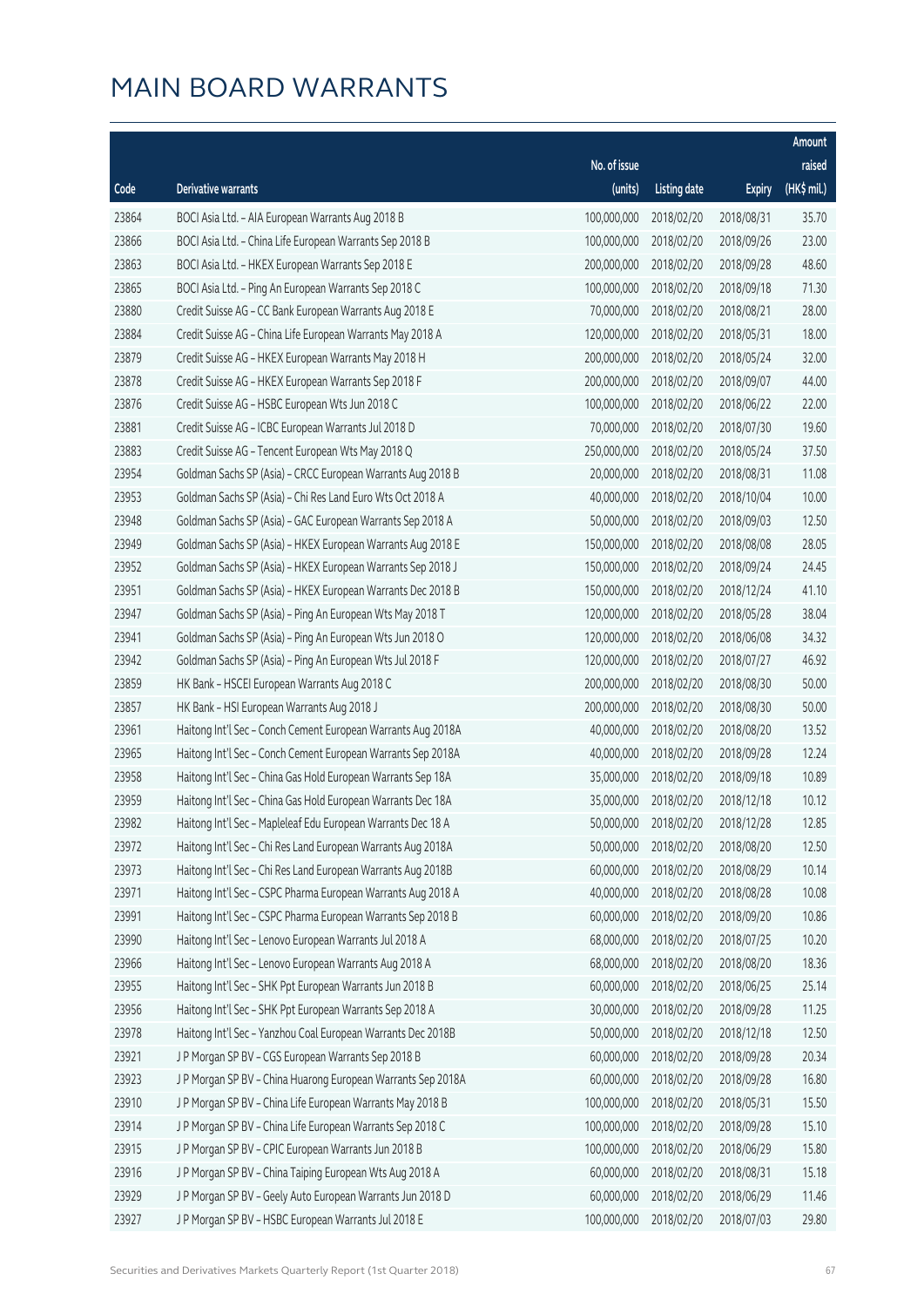|       |                                                              |                        |                     |               | Amount      |
|-------|--------------------------------------------------------------|------------------------|---------------------|---------------|-------------|
|       |                                                              | No. of issue           |                     |               | raised      |
| Code  | Derivative warrants                                          | (units)                | <b>Listing date</b> | <b>Expiry</b> | (HK\$ mil.) |
| 23919 | J P Morgan SP BV - HSCEI European Wts Oct 2018 A             | 300,000,000            | 2018/02/20          | 2018/10/30    | 45.90       |
| 23928 | J P Morgan SP BV - HS H-SHARE European Warrants Jul 2018 B   | 100,000,000            | 2018/02/20          | 2018/07/03    | 48.20       |
| 23911 | J P Morgan SP BV - HSI European Warrants Aug 2018 H          | 200,000,000            | 2018/02/20          | 2018/08/30    | 50.00       |
| 23913 | J P Morgan SP BV - HSI European Warrants Sep 2018 G          | 200,000,000            | 2018/02/20          | 2018/09/27    | 50.20       |
| 23920 | J P Morgan SP BV - HSI European Put Warrants Oct 2018 B      | 300,000,000            | 2018/02/20          | 2018/10/30    | 75.30       |
| 23922 | J P Morgan SP BV - HTSC European Warrants Apr 2019 A         | 60,000,000             | 2018/02/20          | 2019/04/30    | 11.16       |
| 23934 | J P Morgan SP BV - IGG European Warrants Dec 2018 A          | 60,000,000             | 2018/02/20          | 2018/12/31    | 10.86       |
| 23930 | J P Morgan SP BV - Meitu European Warrants Oct 2018 A        | 60,000,000             | 2018/02/20          | 2018/10/30    | 15.06       |
| 23936 | J P Morgan SP BV - Tencent European Warrants Jun 2018 N      | 250,000,000            | 2018/02/20          | 2018/06/28    | 52.50       |
| 23940 | J P Morgan SP BV - Tencent European Warrants Jul 2018 E      | 250,000,000            | 2018/02/20          | 2018/07/23    | 45.25       |
| 23860 | Macquarie Bank Ltd. - BYD European Warrants Sep 2018 A       | 8,500,000              | 2018/02/20          | 2018/09/03    | 10.05       |
| 23861 | Macquarie Bank Ltd. - Kingsoft European Warrants Oct 2018 A  | 25,000,000             | 2018/02/20          | 2018/10/02    | 10.00       |
| 23862 | Macquarie Bank Ltd. - Ping An European Warrants Dec 2019 A   | 10,000,000             | 2018/02/20          | 2019/12/03    | 10.23       |
| 23867 | SG Issuer - China Comm Cons European Warrants Sep 2018 A     | 14,000,000             | 2018/02/20          | 2018/09/28    | 10.08       |
| 23868 | SG Issuer - China Life European Warrants Jul 2018 F          | 150,000,000            | 2018/02/20          | 2018/07/31    | 22.50       |
| 23869 | SG Issuer - Ch Mob European Warrants Jun 2018 D              | 80,000,000             | 2018/02/20          | 2018/06/29    | 21.20       |
| 23873 | SG Issuer - CRCC European Warrants Sep 2018 A                | 13,000,000             | 2018/02/20          | 2018/09/28    | 10.01       |
| 23874 | SG Issuer - Geely Auto European Warrants Aug 2018 A          | 40,000,000             | 2018/02/20          | 2018/08/31    | 11.60       |
| 23895 | UBS AG - ASM Pacific European Warrants Oct 2018 B            | 70,000,000             | 2018/02/20          | 2018/10/09    | 12.32       |
| 23903 | UBS AG - Brilliance Chi European Warrants Jun 2018 A         | 70,000,000             | 2018/02/20          | 2018/06/06    | 10.71       |
| 23887 | UBS AG - China Life European Warrants May 2018 B             | 200,000,000            | 2018/02/20          | 2018/05/21    | 37.80       |
| 23904 | UBS AG - China Res Beer European Warrants Aug 2018 A         | 20,000,000             | 2018/02/20          | 2018/08/20    | 10.32       |
| 23894 | UBS AG - CSOP A50 ETF European Warrants Jun 2019 A           | 200,000,000            | 2018/02/20          | 2019/06/28    | 50.00       |
| 23892 | UBS AG - A50 China European Warrants Jun 2019 A              | 200,000,000            | 2018/02/20          | 2019/06/28    | 50.20       |
| 23890 | UBS AG - Galaxy Ent European Warrants May 2018 C             | 50,000,000             | 2018/02/20          | 2018/05/24    | 24.50       |
| 23889 | UBS AG - HSBC European Warrants Jun 2018 C                   | 100,000,000            | 2018/02/20          | 2018/06/11    | 18.80       |
| 23886 | UBS AG - HSI European Warrants May 2018 D                    | 200,000,000 2018/02/20 |                     | 2018/05/30    | 85.80       |
| 23898 | UBS AG - HSI European Put Warrants May 2018 E                | 200,000,000            | 2018/02/20          | 2018/05/30    | 34.80       |
| 23900 | UBS AG - HSI European Put Warrants Jun 2018 C                | 200,000,000            | 2018/02/20          | 2018/06/28    | 39.80       |
| 23902 | UBS AG - HSI European Put Warrants Jul 2018 F                | 200,000,000            | 2018/02/20          | 2018/07/30    | 30.80       |
| 23907 | UBS AG - HTSC European Warrants Sep 2018 A                   | 70,000,000             | 2018/02/20          | 2018/09/24    | 10.57       |
| 23906 | UBS AG - Lee & Man Paper European Warrants Jun 2019 A        | 40,000,000             | 2018/02/20          | 2019/06/28    | 10.00       |
| 23888 | UBS AG - Ping An European Warrants Jun 2018 E                | 100,000,000            | 2018/02/20          | 2018/06/22    | 71.80       |
| 23908 | UBS AG - Tencent European Put Warrants May 2018 N            | 200,000,000            | 2018/02/20          | 2018/05/24    | 30.20       |
| 24036 | Credit Suisse AG - CHALCO European Wts Aug 2018 A            | 30,000,000             | 2018/02/21          | 2018/08/20    | 17.10       |
| 24047 | Credit Suisse AG - CICC European Warrants Aug 2018 A         | 40,000,000             | 2018/02/21          | 2018/08/20    | 10.00       |
| 24052 | Credit Suisse AG - China Life European Warrants Jun 2018 E   | 120,000,000            | 2018/02/21          | 2018/06/29    | 22.80       |
| 24060 | Credit Suisse AG - CNBM European Warrants Jun 2018 A         | 25,000,000             | 2018/02/21          | 2018/06/29    | 15.75       |
| 24050 | Credit Suisse AG - China Telecom European Warrants Sep 2018A | 60,000,000             | 2018/02/21          | 2018/09/28    | 10.02       |
| 24042 | Credit Suisse AG - ZhengTongAuto European Warrants Jan 2019A | 50,000,000             | 2018/02/21          | 2019/01/31    | 12.50       |
| 24037 | Credit Suisse AG - Evergrande European Warrants Aug 2018 A   | 40,000,000             | 2018/02/21          | 2018/08/20    | 17.20       |
| 24046 | Credit Suisse AG - GF Sec European Warrants Oct 2018 A       | 40,000,000             | 2018/02/21          | 2018/10/19    | 10.00       |
| 24053 | Credit Suisse AG - Kingsoft European Warrants Aug 2018 A     | 50,000,000             | 2018/02/21          | 2018/08/20    | 16.00       |
| 24055 | Credit Suisse AG - Meitu European Warrants Sep 2018 A        | 60,000,000             | 2018/02/21          | 2018/09/28    | 15.00       |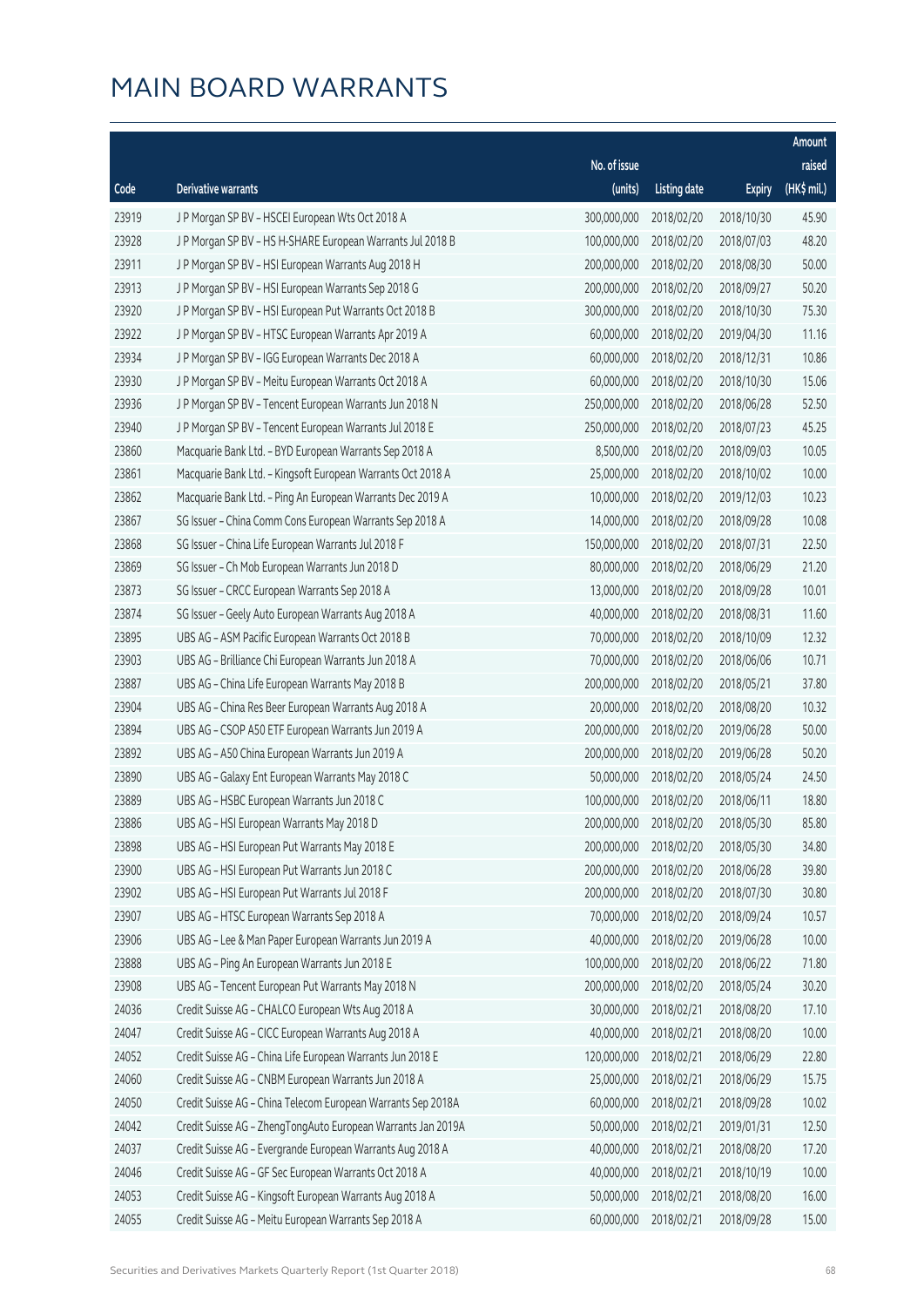|        |                                                              |              |                       |               | Amount      |
|--------|--------------------------------------------------------------|--------------|-----------------------|---------------|-------------|
|        |                                                              | No. of issue |                       |               | raised      |
| Code   | Derivative warrants                                          | (units)      | <b>Listing date</b>   | <b>Expiry</b> | (HK\$ mil.) |
| 24038  | Credit Suisse AG - Nine Dragons European Warrants Nov 2018 A | 40,000,000   | 2018/02/21            | 2018/11/30    | 10.00       |
| 24048  | Credit Suisse AG - Yanzhou Coal European Warrants Aug 2018 B | 20,000,000   | 2018/02/21            | 2018/08/20    | 38.00       |
| 24040  | Credit Suisse AG - CRRC Times European Warrants Sep 2018 A   | 30,000,000   | 2018/02/21            | 2018/09/28    | 13.20       |
| 24073  | Goldman Sachs SP (Asia) - AIA European Warrants Aug 2018 A   | 80,000,000   | 2018/02/21            | 2018/08/27    | 20.00       |
| 24074  | Goldman Sachs SP (Asia) - CC Bank European Wts Jul 2018 J    | 80,000,000   | 2018/02/21            | 2018/07/24    | 34.16       |
| 24077  | Goldman Sachs SP (Asia) - Fosun Intl European Wts Jul 2018 A | 60,000,000   | 2018/02/21            | 2018/07/27    | 10.08       |
| 24078  | Goldman Sachs SP (Asia) - Geely Auto European Wts Jul 2018 B | 80,000,000   | 2018/02/21            | 2018/07/26    | 18.80       |
| 24072  | Goldman Sachs SP (Asia) - HSBC European Warrants May 2018 D  | 80,000,000   | 2018/02/21            | 2018/05/29    | 12.00       |
| 23992  | HK Bank - HSI European Put Warrants Jul 2018 H               | 150,000,000  | 2018/02/21            | 2018/07/30    | 22.50       |
| 23994  | HK Bank - HSI European Put Warrants Aug 2018 K               | 150,000,000  | 2018/02/21            | 2018/08/30    | 37.50       |
| 24070  | J P Morgan SP BV - Ch Comm Cons European Warrants Jul 2018 A | 80,000,000   | 2018/02/21            | 2018/07/31    | 15.60       |
| 24065  | J P Morgan SP BV - Henderson Land European Wt Sep 2018 A     | 60,000,000   | 2018/02/21            | 2018/09/28    | 15.66       |
| 24064  | J P Morgan SP BV - Haitong Sec European Warrants May 2018 A  | 50,000,000   | 2018/02/21            | 2018/05/31    | 11.15       |
| 24063  | J P Morgan SP BV - ICBC European Warrants Jul 2018 E         | 100,000,000  | 2018/02/21            | 2018/07/31    | 27.10       |
| 24068  | J P Morgan SP BV - New World Dev European Wts Aug 2018 A     | 40,000,000   | 2018/02/21            | 2018/08/06    | 17.24       |
| 24030  | Macquarie Bank Ltd. - China Huarong European Warrants Nov18A | 22,000,000   | 2018/02/21            | 2018/11/16    | 10.01       |
| 24009  | Macquarie Bank Ltd. - Meitu European Warrants Sep 2018 A     | 40,000,000   | 2018/02/21            | 2018/09/14    | 10.00       |
| 24014  | Macquarie Bank Ltd. - Meitu European Warrants Dec 2018 A     | 40,000,000   | 2018/02/21            | 2018/12/04    | 10.00       |
| 24079  | SG Issuer - AAC Tech European Warrants Oct 2018 A            | 50,000,000   | 2018/02/21            | 2018/10/31    | 12.50       |
| 24080  | SG Issuer - AIA European Warrants Jul 2018 A                 | 60,000,000   | 2018/02/21            | 2018/07/31    | 12.30       |
| 24003  | SG Issuer - CSOP A50 ETF European Warrants Aug 2018 B        | 20,000,000   | 2018/02/21            | 2018/08/31    | 13.00       |
| 24081  | SG Issuer - China Telecom European Warrants Sep 2018 B       | 70,000,000   | 2018/02/21            | 2018/09/28    | 10.50       |
| 24000  | SG Issuer - China Unicom European Warrants Aug 2018 B        | 12,000,000   | 2018/02/21            | 2018/08/31    | 10.08       |
| 24007  | SG Issuer - A50 China European Warrants Aug 2018 B           | 15,000,000   | 2018/02/21            | 2018/08/31    | 16.95       |
| 23995  | SG Issuer - HSI European Warrants Aug 2018 B                 | 150,000,000  | 2018/02/21            | 2018/08/30    | 37.50       |
| 23997  | SG Issuer - HSI European Put Warrants Aug 2018 C             | 150,000,000  | 2018/02/21            | 2018/08/30    | 37.50       |
| 24001  | SG Issuer - MTRC European Warrants Sep 2018 B                |              | 40,000,000 2018/02/21 | 2018/09/28    | 10.00       |
| 24083  | SG Issuer - PetroChina European Warrants Jul 2018 D          | 40,000,000   | 2018/02/21            | 2018/07/31    | 12.40       |
| 24035  | UBS AG - CSPC Pharma European Warrants Sep 2018 A            | 50,000,000   | 2018/02/21            | 2018/09/20    | 11.45       |
| 24034  | UBS AG - Sunny Optical European Warrants Jul 2018 B          | 100,000,000  | 2018/02/21            | 2018/07/26    | 15.00       |
| 15029# | J P Morgan SP BV - China Mob European Wts Dec 2018 A         | 500,000,000  | 2018/02/21            | 2018/12/03    | 11.00       |
| 24127  | Credit Suisse AG - PSBC European Warrants Aug 2018 B         | 50,000,000   | 2018/02/22            | 2018/08/21    | 20.00       |
| 24123  | Credit Suisse AG - SHK Ppt European Warrants Jun 2018 A      | 40,000,000   | 2018/02/22            | 2018/06/22    | 17.20       |
| 24125  | Credit Suisse AG - Yanzhou Coal European Warrants Jun 2018 A | 15,000,000   | 2018/02/22            | 2018/06/07    | 39.75       |
| 24126  | Credit Suisse AG - Yanzhou Coal European Warrants Aug 2018 C | 15,000,000   | 2018/02/22            | 2018/08/21    | 40.50       |
| 24187  | Goldman Sachs SP (Asia) - AAC Tech Euro Wts Aug 2018 A       | 80,000,000   | 2018/02/22            | 2018/08/01    | 12.00       |
| 24183  | Goldman Sachs SP (Asia) - Angang Steel Euro Wts Jun 2019 A   | 80,000,000   | 2018/02/22            | 2019/06/24    | 15.28       |
| 24184  | Goldman Sachs SP (Asia) - Ping An European Wts May 2018 U    | 80,000,000   | 2018/02/22            | 2018/05/24    | 35.92       |
| 24186  | Goldman Sachs SP (Asia) - Ping An European Wts May 2018 V    | 80,000,000   | 2018/02/22            | 2018/05/24    | 21.04       |
| 24169  | HK Bank - Lenovo European Warrants Aug 2018 A                | 40,000,000   | 2018/02/22            | 2018/08/31    | 10.00       |
| 24171  | HK Bank - Yanzhou Coal European Warrants Aug 2018 B          | 150,000,000  | 2018/02/22            | 2018/08/31    | 42.00       |
| 24170  | HK Bank - Yanzhou Coal European Warrants Sep 2018 A          | 150,000,000  | 2018/02/22            | 2018/09/28    | 37.50       |
| 24165  | Haitong Int'l Sec - CHALCO European Warrants Aug 2018 A      | 20,000,000   | 2018/02/22            | 2018/08/22    | 12.20       |
| 24138  | Haitong Int'l Sec - Bank of E Asia European Warrants Aug 18A | 40,000,000   | 2018/02/22            | 2018/08/28    | 10.00       |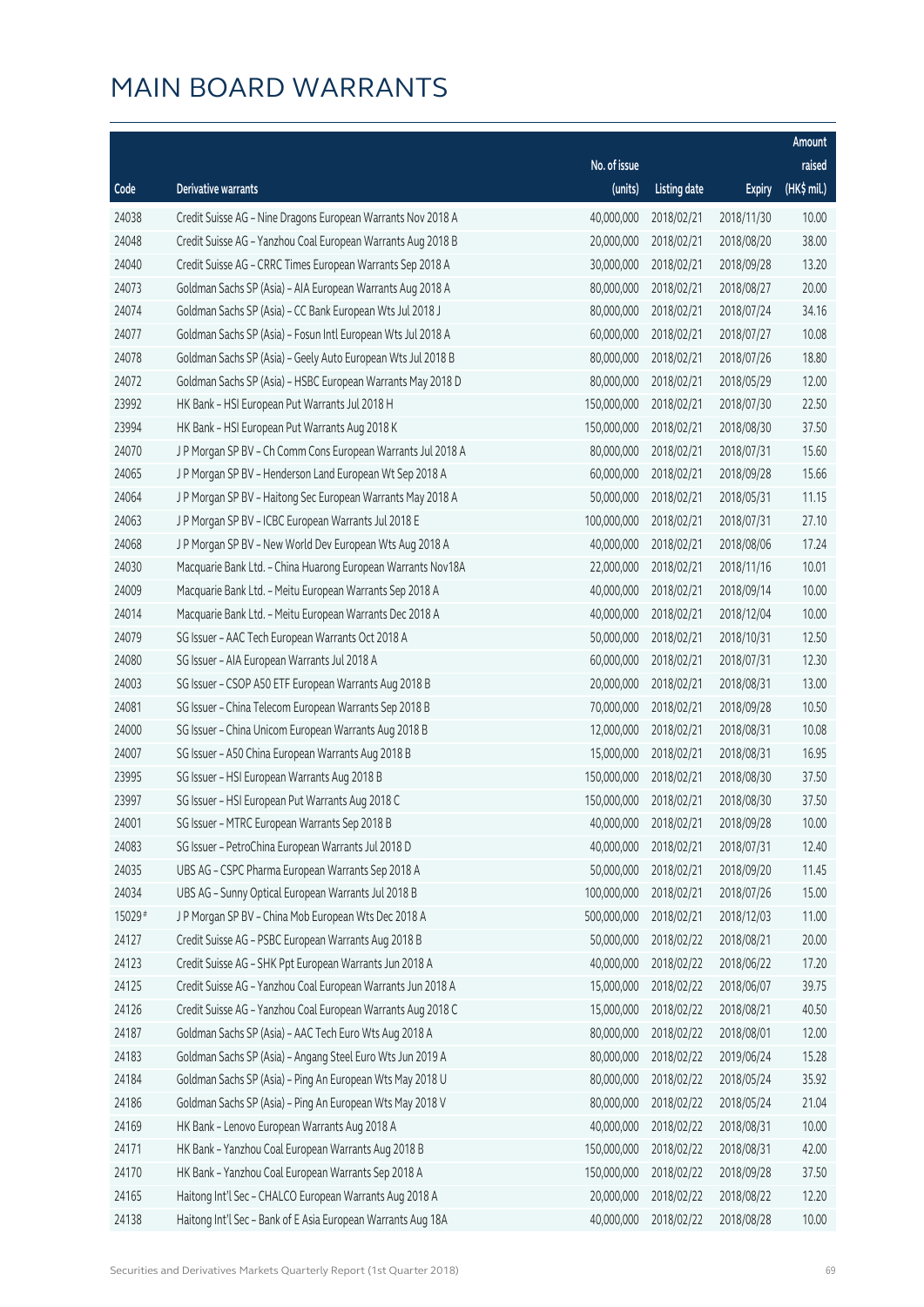|       |                                                              |              |                       |               | Amount      |
|-------|--------------------------------------------------------------|--------------|-----------------------|---------------|-------------|
|       |                                                              | No. of issue |                       |               | raised      |
| Code  | Derivative warrants                                          | (units)      | <b>Listing date</b>   | <b>Expiry</b> | (HK\$ mil.) |
| 24153 | Haitong Int'l Sec - CSOP A50 ETF European Warrants Aug 2018A | 40,000,000   | 2018/02/22            | 2018/08/28    | 30.00       |
| 24155 | Haitong Int'l Sec - CSOP A50 ETF European Warrants Sep 2018B | 40,000,000   | 2018/02/22            | 2018/09/28    | 14.00       |
| 24089 | Haitong Int'l Sec - China Shenhua European Warrants Sep 18 A | 50,000,000   | 2018/02/22            | 2018/09/28    | 12.95       |
| 24090 | Haitong Int'l Sec - China Shenhua European Warrants Sep 18 B | 80,000,000   | 2018/02/22            | 2018/09/21    | 12.96       |
| 24141 | Haitong Int'l Sec - China Telecom European Warrants Sep 18 A | 40,000,000   | 2018/02/22            | 2018/09/26    | 10.00       |
| 24156 | Haitong Int'l Sec - A50 China European Warrants Aug 2018 A   | 40,000,000   | 2018/02/22            | 2018/08/28    | 37.60       |
| 24158 | Haitong Int'l Sec - A50 China European Warrants Sep 2018 A   | 40,000,000   | 2018/02/22            | 2018/09/28    | 14.00       |
| 24140 | Haitong Int'l Sec - Galaxy Ent European Warrants Jun 2018 C  | 40,000,000   | 2018/02/22            | 2018/06/25    | 13.48       |
| 24139 | Haitong Int'l Sec - Galaxy Ent European Warrants Jul 2018 A  | 40,000,000   | 2018/02/22            | 2018/07/25    | 21.84       |
| 24130 | Haitong Int'l Sec - Henderson Land Dev European Wts Sep 18 A | 40,000,000   | 2018/02/22            | 2018/09/28    | 10.08       |
| 24159 | Haitong Int'l Sec - Kingsoft European Warrants Aug 2018 B    | 40,000,000   | 2018/02/22            | 2018/08/22    | 13.24       |
| 24160 | Haitong Int'l Sec - Kingsoft European Warrants Sep 2018 A    | 30,000,000   | 2018/02/22            | 2018/09/28    | 10.44       |
| 24145 | Haitong Int'l Sec - Meitu European Warrants Sep 2018 A       | 80,000,000   | 2018/02/22            | 2018/09/26    | 20.40       |
| 24146 | Haitong Int'l Sec - Meitu European Warrants Oct 2018 A       | 80,000,000   | 2018/02/22            | 2018/10/30    | 20.00       |
| 24152 | Haitong Int'l Sec - ND Paper European Warrants Nov 2018 A    | 40,000,000   | 2018/02/22            | 2018/11/08    | 10.00       |
| 24135 | Haitong Int'l Sec - New World Dev European Warrants Jul 18 A | 40,000,000   | 2018/02/22            | 2018/07/27    | 12.80       |
| 24142 | Haitong Int'l Sec - SJM Holdings European Warrants Jul 2018A | 28,000,000   | 2018/02/22            | 2018/07/25    | 10.92       |
| 24143 | Haitong Int'l Sec - SJM Holdings European Warrants Dec 2018A | 28,000,000   | 2018/02/22            | 2018/12/18    | 16.52       |
| 24147 | Haitong Int'l Sec - SUNAC European Warrants Aug 2018 A       | 30,000,000   | 2018/02/22            | 2018/08/22    | 12.66       |
| 24149 | Haitong Int'l Sec - SUNAC European Warrants Aug 2018 B       | 30,000,000   | 2018/02/22            | 2018/08/22    | 10.92       |
| 24144 | Haitong Int'l Sec - Xinyi Solar European Warrants Jul 2018 A | 40,000,000   | 2018/02/22            | 2018/07/05    | 10.80       |
| 24092 | Haitong Int'l Sec - Yanzhou Coal European Warrants Jul 2018A | 18,000,000   | 2018/02/22            | 2018/07/25    | 15.48       |
| 24093 | Haitong Int'l Sec - Yanzhou Coal European Warrants Jul 2018B | 18,000,000   | 2018/02/22            | 2018/07/31    | 11.70       |
| 24091 | Haitong Int'l Sec - Yanzhou Coal European Warrants Aug 2018B | 10,000,000   | 2018/02/22            | 2018/08/22    | 18.20       |
| 24161 | Haitong Int'l Sec - CRRC Times European Warrants Sep 2018 A  | 30,000,000   | 2018/02/22            | 2018/09/26    | 13.44       |
| 24164 | Haitong Int'l Sec - CRRC Times European Warrants Oct 2018 A  | 40,000,000   | 2018/02/22            | 2018/10/30    | 12.28       |
| 24177 | J P Morgan SP BV - China Telecom European Warrants Sep 2018A |              | 80,000,000 2018/02/22 | 2018/09/28    | 20.08       |
| 24176 | J P Morgan SP BV - China Unicom European Warrants Jul 2018 A | 100,000,000  | 2018/02/22            | 2018/07/03    | 31.80       |
| 24174 | J P Morgan SP BV - Lenovo European Warrants Jun 2018 B       | 100,000,000  | 2018/02/22            | 2018/06/29    | 15.10       |
| 10499 | J P Morgan SP BV - N225 Index Euro Wts Sep 2018 A            | 100,000,000  | 2018/02/22            | 2018/09/14    | 25.20       |
| 10001 | J P Morgan SP BV - N225 Index Euro Put Wts Sep 2018 B        | 100,000,000  | 2018/02/22            | 2018/09/14    | 25.30       |
| 24178 | J P Morgan SP BV - Sunny Optical European Put Wts Aug 2018 B | 100,000,000  | 2018/02/22            | 2018/08/31    | 15.20       |
| 24180 | Macquarie Bank Ltd. - CSPC Pharma European Warrants Dec 18 A | 30,000,000   | 2018/02/22            | 2018/12/18    | 10.02       |
| 24181 | Macquarie Bank Ltd. - Lenovo European Put Warrants Dec 2018A | 20,000,000   | 2018/02/22            | 2018/12/04    | 10.00       |
| 24179 | Macquarie Bank Ltd. - CRRC Times European Warrants Dec 2018A | 15,000,000   | 2018/02/22            | 2018/12/18    | 10.02       |
| 24109 | UBS AG - CHALCO European Warrants Jun 2018 A                 | 30,000,000   | 2018/02/22            | 2018/06/22    | 10.53       |
| 24117 | UBS AG - China Life European Warrants Jul 2018 C             | 200,000,000  | 2018/02/22            | 2018/07/05    | 35.60       |
| 24100 | UBS AG - HKEX European Warrants Jul 2018 I                   | 300,000,000  | 2018/02/22            | 2018/07/24    | 48.90       |
| 24115 | UBS AG - Haitong Sec European Warrants Jun 2018 A            | 25,000,000   | 2018/02/22            | 2018/06/26    | 10.33       |
| 24104 | UBS AG - Link REIT European Warrants Jul 2018 A              | 70,000,000   | 2018/02/22            | 2018/07/24    | 12.95       |
| 24102 | UBS AG - Meitu European Warrants Jul 2018 B                  | 70,000,000   | 2018/02/22            | 2018/07/24    | 10.50       |
| 24116 | UBS AG - Nexteer European Warrants Jul 2018 A                | 70,000,000   | 2018/02/22            | 2018/07/06    | 10.85       |
| 24110 | UBS AG - Poly Property European Warrants Aug 2018 A          | 20,000,000   | 2018/02/22            | 2018/08/27    | 10.00       |
| 24118 | UBS AG - SMIC European Warrants Nov 2018 A                   | 70,000,000   | 2018/02/22            | 2018/11/28    | 11.06       |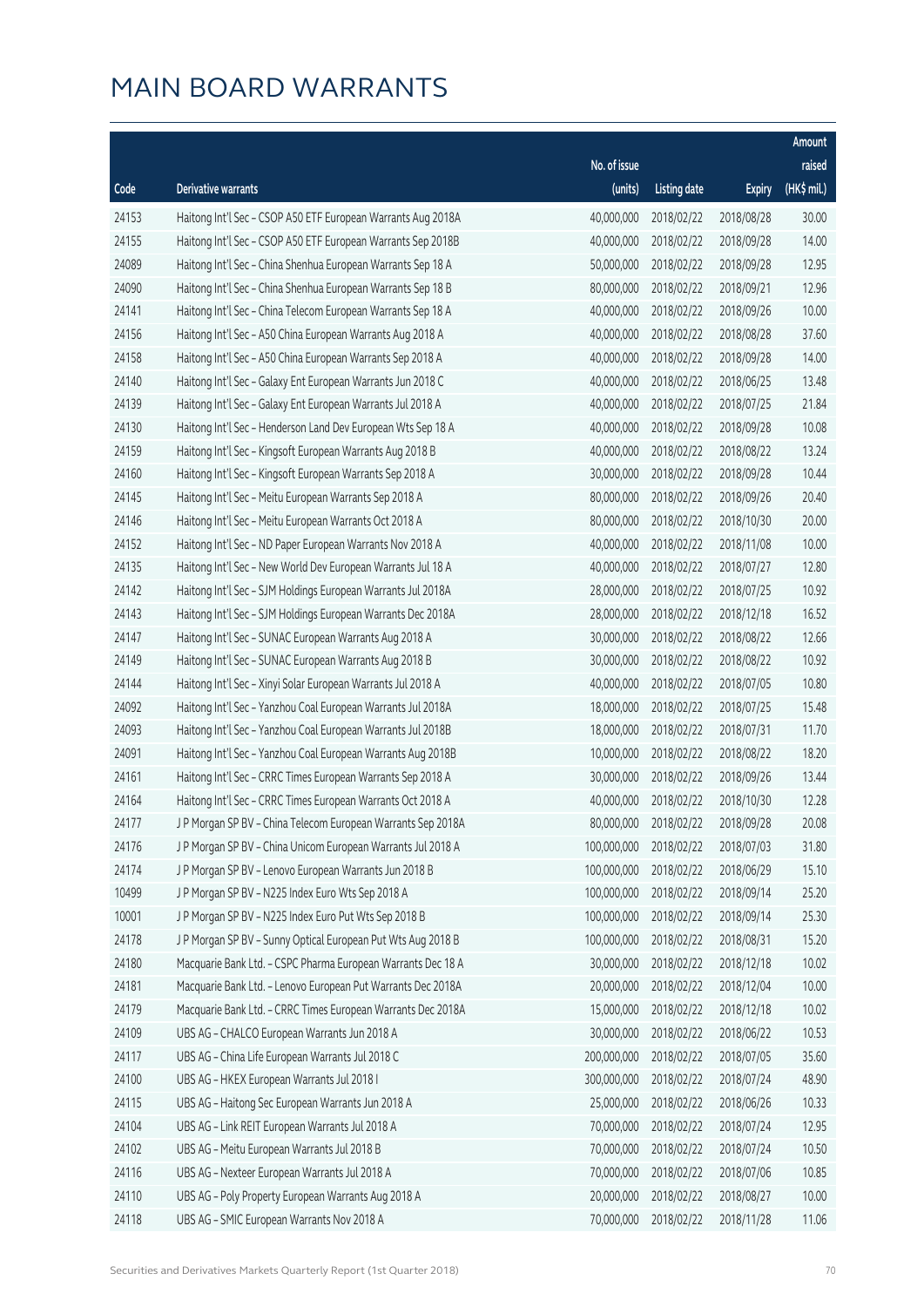|       |                                                              |              |                       |               | Amount      |
|-------|--------------------------------------------------------------|--------------|-----------------------|---------------|-------------|
|       |                                                              | No. of issue |                       |               | raised      |
| Code  | Derivative warrants                                          | (units)      | <b>Listing date</b>   | <b>Expiry</b> | (HK\$ mil.) |
| 24097 | Bank Vontobel - HK & China Gas European Warrants Aug 2018 A  | 20,000,000   | 2018/02/22            | 2018/08/28    | 10.06       |
| 24098 | Bank Vontobel - Hang Seng Bank European Warrants Sep 2018 A  | 20,000,000   | 2018/02/22            | 2018/09/12    | 10.04       |
| 24099 | Bank Vontobel - Power Assets European Warrants Sep 2018 A    | 30,000,000   | 2018/02/22            | 2018/09/20    | 10.80       |
| 24232 | Credit Suisse AG - Country Garden European Warrants Dec 18 A | 60,000,000   | 2018/02/23            | 2018/12/20    | 22.80       |
| 24233 | Credit Suisse AG - China Mobile European Warrants Jun 2018 C | 70,000,000   | 2018/02/23            | 2018/06/22    | 10.50       |
| 24239 | Goldman Sachs SP (Asia) - BOCL European Warrants Aug 2018 E  | 80,000,000   | 2018/02/23            | 2018/08/21    | 12.00       |
| 24240 | Goldman Sachs SP (Asia) - BOCL European Warrants Aug 2018 F  | 80,000,000   | 2018/02/23            | 2018/08/30    | 20.00       |
| 24243 | Goldman Sachs SP (Asia) - BYD Company European Wts Dec18B    | 80,000,000   | 2018/02/23            | 2018/12/20    | 12.00       |
| 24236 | Goldman Sachs SP (Asia) - HSBC European Warrants Jun 2018 H  | 80,000,000   | 2018/02/23            | 2018/06/22    | 14.88       |
| 24235 | Goldman Sachs SP (Asia) - Kingsoft European Wts Aug 2018 B   | 60,000,000   | 2018/02/23            | 2018/08/23    | 15.06       |
| 24234 | Goldman Sachs SP (Asia) - Lenovo European Wts Aug 2018 A     | 60,000,000   | 2018/02/23            | 2018/08/23    | 15.00       |
| 24205 | Haitong Int'l Sec - HSI European Warrants Sep 2018 A         | 200,000,000  | 2018/02/23            | 2018/09/27    | 50.00       |
| 24218 | Haitong Int'l Sec - HSI European Warrants Sep 2018 B         | 200,000,000  | 2018/02/23            | 2018/09/27    | 31.00       |
| 24208 | Haitong Int'l Sec - HSI European Warrants Dec 2018 B         | 200,000,000  | 2018/02/23            | 2018/12/28    | 51.60       |
| 24204 | Haitong Int'l Sec - HSI European Put Warrants Jun 2018 C     | 200,000,000  | 2018/02/23            | 2018/06/28    | 31.80       |
| 24195 | Haitong Int'l Sec - Poly Property European Warrants Aug 18 A | 20,000,000   | 2018/02/23            | 2018/08/23    | 10.20       |
| 24202 | Haitong Int'l Sec - SMIC European Warrants Nov 2018 A        | 80,000,000   | 2018/02/23            | 2018/11/28    | 14.56       |
| 24219 | Haitong Int'l Sec - SMIC European Warrants Jan 2019 A        | 100,000,000  | 2018/02/23            | 2019/01/31    | 25.30       |
| 24221 | Haitong Int'l Sec - SMIC European Warrants Mar 2019 A        | 100,000,000  | 2018/02/23            | 2019/03/28    | 25.90       |
| 24203 | Haitong Int'l Sec - Sunny Optical European Put Wts Aug 2018C | 65,000,000   | 2018/02/23            | 2018/08/28    | 10.53       |
| 24200 | Haitong Int'l Sec - Tencent European Warrants Sep 2018 A     | 150,000,000  | 2018/02/23            | 2018/09/28    | 62.70       |
| 24201 | Haitong Int'l Sec - Tencent European Warrants Dec 2018 B     | 150,000,000  | 2018/02/23            | 2018/12/31    | 68.85       |
| 24229 | J P Morgan SP BV - China Mobile European Wts May 2018 B      | 100,000,000  | 2018/02/23            | 2018/05/30    | 17.40       |
| 24226 | J P Morgan SP BV - HKEX European Warrants Jul 2018 G         | 100,000,000  | 2018/02/23            | 2018/07/30    | 15.30       |
| 24224 | J P Morgan SP BV - HSBC European Warrants Jul 2018 F         | 100,000,000  | 2018/02/23            | 2018/07/24    | 18.70       |
| 24225 | J P Morgan SP BV - HSBC European Warrants Sep 2018 B         | 100,000,000  | 2018/02/23            | 2018/09/03    | 25.40       |
| 24213 | Macquarie Bank Ltd. - CNBM European Warrants Oct 2018 B      |              | 10,000,000 2018/02/23 | 2018/10/03    | 10.00       |
| 24189 | Macquarie Bank Ltd. - Nine Dragons European Wts Feb 2019 A   | 40,000,000   | 2018/02/23            | 2019/02/18    | 10.08       |
| 24209 | Macquarie Bank Ltd. - New World Dev European Wts Dec 2019 A  | 40,000,000   | 2018/02/23            | 2019/12/03    | 10.00       |
| 24190 | Macquarie Bank Ltd. - PICC P&C European Warrants Apr 2019 A  | 40,000,000   | 2018/02/23            | 2019/04/02    | 10.12       |
| 24210 | Macquarie Bank Ltd. - PICC Group European Wts Sep 2018 A     | 25,000,000   | 2018/02/23            | 2018/09/04    | 10.00       |
| 24192 | SG Issuer - BOC HK European Warrants Oct 2018 A              | 40,000,000   | 2018/02/23            | 2018/10/31    | 10.00       |
| 24193 | SG Issuer - China Mobile European Warrants Aug 2018 A        | 60,000,000   | 2018/02/23            | 2018/08/31    | 20.70       |
| 24194 | SG Issuer - Lenovo European Warrants Aug 2018 A              | 40,000,000   | 2018/02/23            | 2018/08/31    | 10.40       |
| 24217 | UBS AG - Hang Seng Bank European Warrants Sep 2018 A         | 70,000,000   | 2018/02/23            | 2018/09/10    | 63.98       |
| 24245 | Credit Suisse AG - Bank of China European Warrants Jul 2018D | 70,000,000   | 2018/02/26            | 2018/07/24    | 14.00       |
| 24246 | Credit Suisse AG - Sunny Optical European Put Wts Sep 2018 B | 100,000,000  | 2018/02/26            | 2018/09/11    | 15.50       |
| 24249 | Credit Suisse AG - Yanzhou Coal European Warrants Sep 2018 A | 150,000,000  | 2018/02/26            | 2018/09/28    | 37.50       |
| 24260 | Goldman Sachs SP (Asia) - AIA European Warrants Jun 2018 J   | 80,000,000   | 2018/02/26            | 2018/06/26    | 12.00       |
| 24266 | Goldman Sachs SP (Asia) - AIA European Warrants Aug 2018 B   | 80,000,000   | 2018/02/26            | 2018/08/27    | 20.00       |
| 24263 | Goldman Sachs SP (Asia) - Country Garden Euro Wts Aug 2018 C | 50,000,000   | 2018/02/26            | 2018/08/08    | 10.00       |
| 24265 | Goldman Sachs SP (Asia) - Country Garden Euro Wts Nov 2018 A | 60,000,000   | 2018/02/26            | 2018/11/27    | 10.02       |
| 24254 | Goldman Sachs SP (Asia) - Tencent European Wt Jun 2018 X     | 150,000,000  | 2018/02/26            | 2018/06/01    | 41.85       |
| 24258 | Goldman Sachs SP (Asia) - Tencent European Wt Aug 2018 E     | 150,000,000  | 2018/02/26            | 2018/08/29    | 49.35       |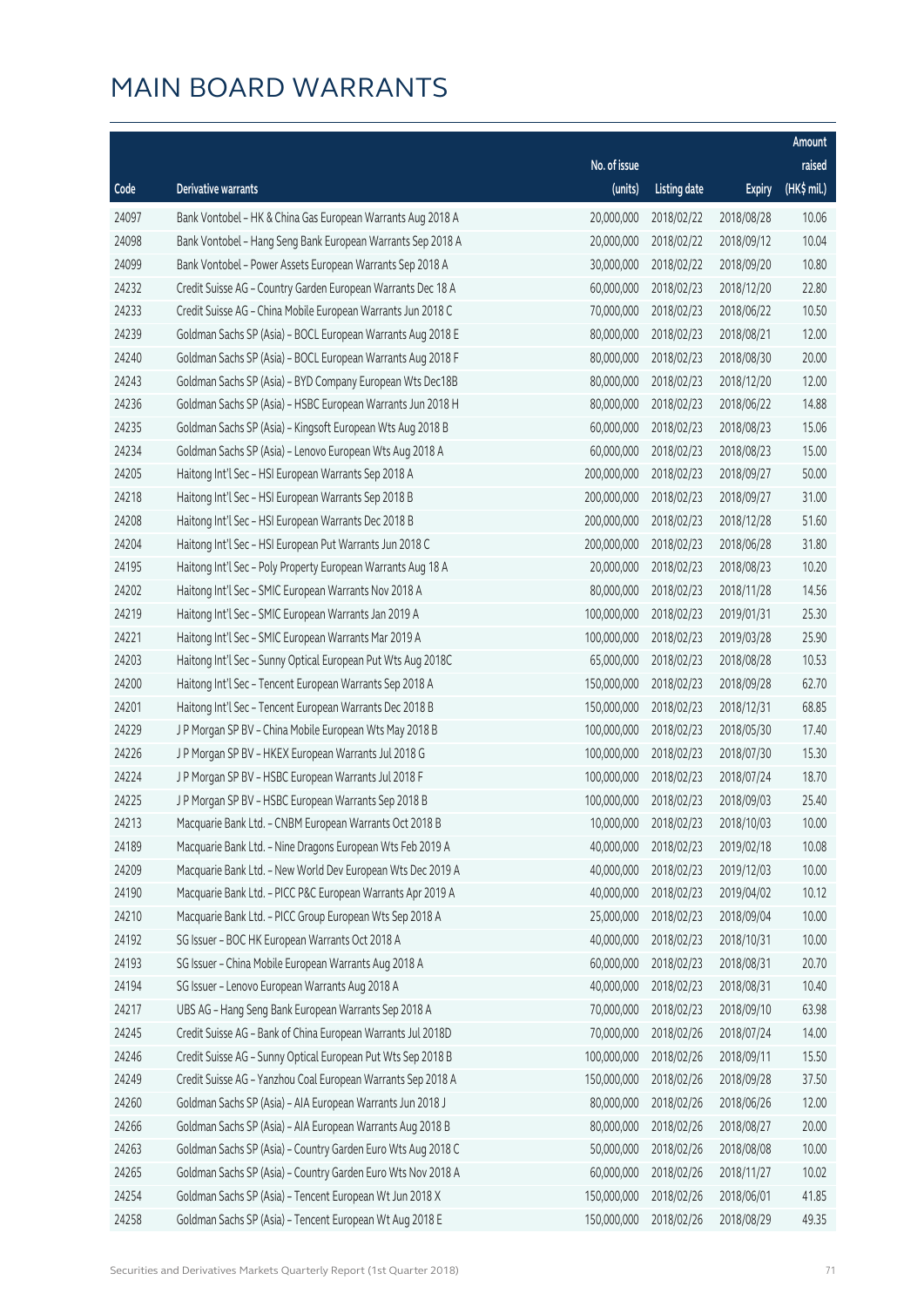|        |                                                              |              |                       |               | Amount      |
|--------|--------------------------------------------------------------|--------------|-----------------------|---------------|-------------|
|        |                                                              | No. of issue |                       |               | raised      |
| Code   | <b>Derivative warrants</b>                                   | (units)      | <b>Listing date</b>   | <b>Expiry</b> | (HK\$ mil.) |
| 24252  | Macquarie Bank Ltd. - BankComm European Warrants Dec 2019 A  | 11,000,000   | 2018/02/26            | 2019/12/31    | 10.11       |
| 24250  | Macquarie Bank Ltd. - BankComm European Put Warrants Dec 18A | 16,000,000   | 2018/02/26            | 2018/12/31    | 10.56       |
| 24253  | Macquarie Bank Ltd. - China Mengniu European Wts Dec 2018 A  | 35,000,000   | 2018/02/26            | 2018/12/04    | 10.05       |
| 24277  | BNP Paribas Issuance B.V. - BOCL European Wts Apr 2019 A     | 50,000,000   | 2018/02/27            | 2019/04/02    | 18.50       |
| 24275  | BNP Paribas Issuance B.V. - CC Bank Euro Wts Dec 2018 A      | 40,000,000   | 2018/02/27            | 2018/12/04    | 24.80       |
| 24278  | BNP Paribas Issuance B.V. - China Life Euro Wts Apr 2019 A   | 80,000,000   | 2018/02/27            | 2019/04/02    | 20.00       |
| 24282  | BNP Paribas Issuance B.V. - Ch Mobile Euro Wts Oct 2018 A    | 40,000,000   | 2018/02/27            | 2018/10/03    | 10.80       |
| 24281  | BNP Paribas Issuance B.V. - HSBC European Wts Nov 2018 B     | 40,000,000   | 2018/02/27            | 2018/11/02    | 16.40       |
| 24292  | Goldman Sachs SP (Asia) - CC Bank European Wts Jul 2018 K    | 80,000,000   | 2018/02/27            | 2018/07/26    | 14.80       |
| 24300  | Goldman Sachs SP (Asia) - China Life Euro Wts Jun 2018 C     | 80,000,000   | 2018/02/27            | 2018/06/26    | 12.00       |
| 24299  | Goldman Sachs SP (Asia) - SHK Ppt European Wts Jun 2018 B    | 50,000,000   | 2018/02/27            | 2018/06/22    | 17.60       |
| 24297  | Goldman Sachs SP (Asia) - Sunny Optical Euro Wts Jul 2018 C  | 60,000,000   | 2018/02/27            | 2018/07/11    | 10.02       |
| 24271  | HK Bank - Country Garden European Warrants Aug 2018 B        | 150,000,000  | 2018/02/27            | 2018/08/31    | 54.00       |
| 24274  | HK Bank - Country Garden European Warrants Aug 2018 C        | 200,000,000  | 2018/02/27            | 2018/08/31    | 50.00       |
| 24272  | HK Bank - Country Garden European Warrants Nov 2018 A        | 200,000,000  | 2018/02/27            | 2018/11/30    | 50.00       |
| 24270  | HK Bank - Yanzhou Coal European Warrants Aug 2018 C          | 200,000,000  | 2018/02/27            | 2018/08/31    | 50.00       |
| 24268  | HK Bank - Yanzhou Coal European Warrants Oct 2018 A          | 200,000,000  | 2018/02/27            | 2018/10/31    | 50.00       |
| 24291  | J P Morgan SP BV - CC Bank European Wts Sep 2018 A           | 100,000,000  | 2018/02/27            | 2018/09/03    | 25.70       |
| 24288  | Macquarie Bank Ltd. - Geely Auto European Wts Sep 2018 B     | 31,000,000   | 2018/02/27            | 2018/09/04    | 10.08       |
| 24290  | Macquarie Bank Ltd. - Lenovo European Warrants Sep 2018 A    | 21,000,000   | 2018/02/27            | 2018/09/04    | 10.02       |
| 24285  | SG Issuer - Country Garden European Warrants Aug 2018 B      | 65,000,000   | 2018/02/27            | 2018/08/31    | 10.40       |
| 24286  | SG Issuer - Galaxy Ent European Put Warrants Jul 2018 B      | 30,000,000   | 2018/02/27            | 2018/07/31    | 10.95       |
| 24287  | SG Issuer - Yanzhou Coal Eu Wt Sep 2018 B                    | 80,000,000   | 2018/02/27            | 2018/09/28    | 24.80       |
| 22530# | HK Bank - HSI European Warrants Jul 2018 F                   | 130,000,000  | 2018/02/27            | 2018/07/30    | 10.40       |
| 22784# | SG Issuer - HSCEI European Warrants Jul 2018 C               | 150,000,000  | 2018/02/27            | 2018/07/30    | 12.45       |
| 24304  | BNP Paribas Issuance B.V. - Evergrande Euro Wts Sep 2018 A   | 50,000,000   | 2018/02/28            | 2018/09/04    | 15.50       |
| 24306  | BNP Paribas Issuance B.V. - SUNAC European Wts Sep 2018 A    |              | 50,000,000 2018/02/28 | 2018/09/04    | 17.50       |
| 24330  | Goldman Sachs SP (Asia) - CNBM European Warrants Feb 2019 A  | 80,000,000   | 2018/02/28            | 2019/02/21    | 12.40       |
| 24327  | Goldman Sachs SP (Asia) - Geely Auto European Wts Jul 2018 C | 80,000,000   | 2018/02/28            | 2018/07/25    | 12.00       |
| 24325  | Goldman Sachs SP (Asia) - Yanzhou Coal Euro Wts Sep 2018 A   | 40,000,000   | 2018/02/28            | 2018/09/28    | 10.00       |
| 24326  | Goldman Sachs SP (Asia) - Yanzhou Coal Euro Wts Sep 2018 B   | 50,000,000   | 2018/02/28            | 2018/09/20    | 10.00       |
| 24328  | Goldman Sachs SP (Asia) - ZA Onine European Warrants Mar 19B | 80,000,000   | 2018/02/28            | 2019/03/22    | 12.00       |
| 24324  | J P Morgan SP BV - CSDC European Warrants Sep 2018 A         | 40,000,000   | 2018/02/28            | 2018/09/03    | 10.20       |
| 24323  | J P Morgan SP BV - Yanzhou Coal European Warrants Sep 2018 A | 50,000,000   | 2018/02/28            | 2018/09/03    | 14.70       |
| 24308  | Macquarie Bank Ltd. - CMS European Warrants Dec 2018 A       | 32,000,000   | 2018/02/28            | 2018/12/18    | 10.02       |
| 24309  | Macquarie Bank Ltd. - Galaxy Ent European Wts Dec 2018 A     | 17,000,000   | 2018/02/28            | 2018/12/04    | 10.25       |
| 24310  | Macquarie Bank Ltd. - Tencent European Warrants Oct 2018 B   | 7,000,000    | 2018/02/28            | 2018/10/02    | 10.05       |
| 24311  | SG Issuer - BBMG European Warrants Sep 2018 A                | 20,000,000   | 2018/02/28            | 2018/09/28    | 10.20       |
| 24314  | SG Issuer - CKI Holdings European Warrants Oct 2018 A        | 23,000,000   | 2018/02/28            | 2018/10/31    | 10.01       |
| 24317  | SG Issuer - GF Sec European Warrants Oct 2018 A              | 70,000,000   | 2018/02/28            | 2018/10/12    | 11.20       |
| 24321  | SG Issuer - HSCEI European Warrants Sep 2018 A               | 150,000,000  | 2018/02/28            | 2018/09/27    | 22.50       |
| 24320  | SG Issuer - SHK Ppt European Warrants Aug 2018 A             | 25,000,000   | 2018/02/28            | 2018/08/31    | 10.38       |
| 24318  | SG Issuer - SMIC European Warrants Dec 2018 B                | 80,000,000   | 2018/02/28            | 2018/12/31    | 20.00       |
| 24364  | Goldman Sachs SP (Asia) - CRRC European Warrants Aug 2018 A  | 30,000,000   | 2018/03/01            | 2018/08/03    | 11.34       |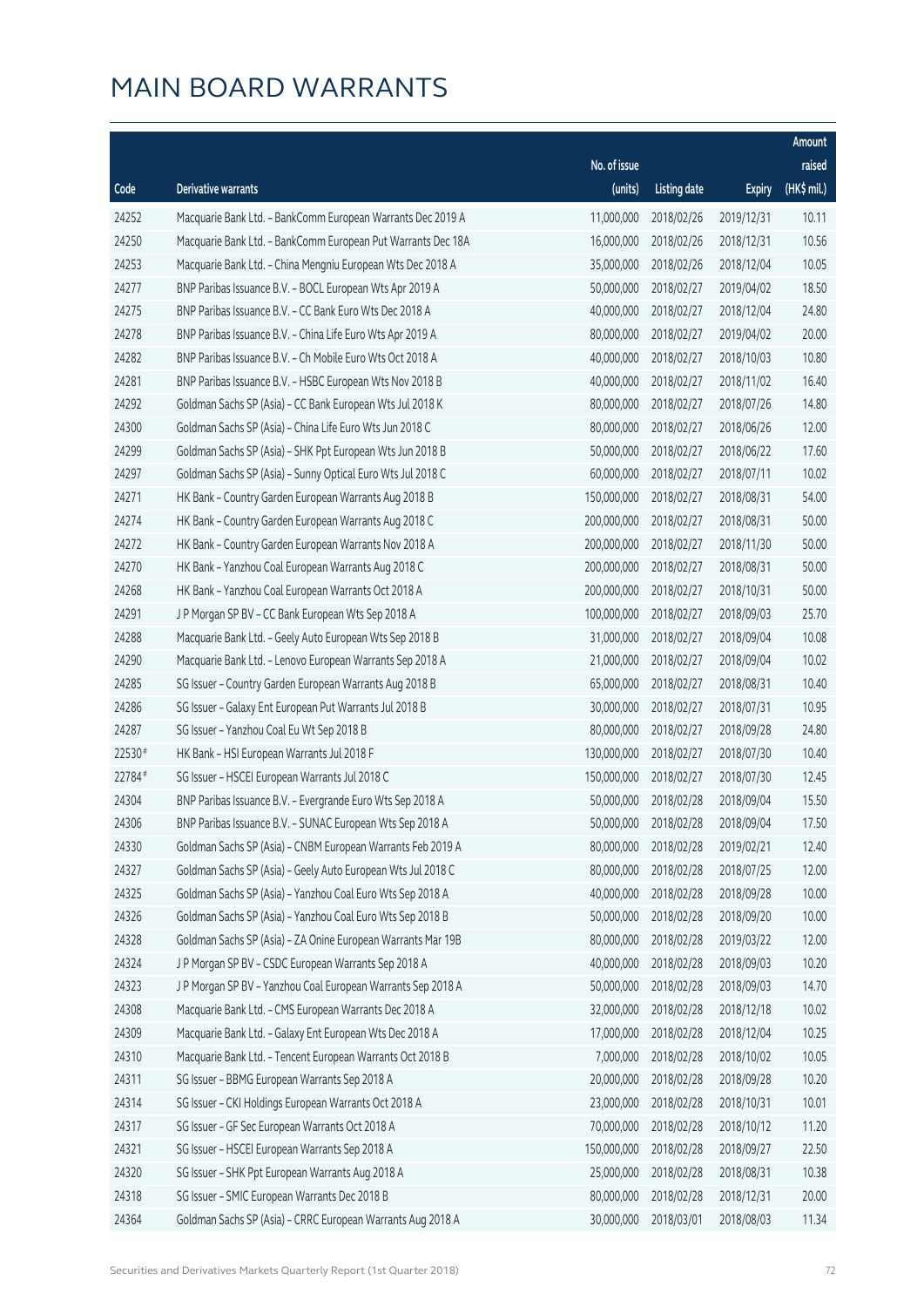|       |                                                               |              |                       |               | Amount      |
|-------|---------------------------------------------------------------|--------------|-----------------------|---------------|-------------|
|       |                                                               | No. of issue |                       |               | raised      |
| Code  | Derivative warrants                                           | (units)      | <b>Listing date</b>   | <b>Expiry</b> | (HK\$ mil.) |
| 24363 | Goldman Sachs SP (Asia) - CRRC European Warrants Dec 2019 A   | 80,000,000   | 2018/03/01            | 2019/12/20    | 12.00       |
| 24359 | Goldman Sachs SP (Asia) - China Tel European Wts Sep 2018 B   | 60,000,000   | 2018/03/01            | 2018/09/20    | 10.08       |
| 24360 | Goldman Sachs SP (Asia) - Ping An European Wts Jun 2018 P     | 80,000,000   | 2018/03/01            | 2018/06/04    | 22.56       |
| 24361 | Goldman Sachs SP (Asia) - Ping An European Wts Jun 2018 Q     | 80,000,000   | 2018/03/01            | 2018/06/04    | 18.00       |
| 24332 | HK Bank - AAC Tech European Warrants Sep 2018 A               | 150,000,000  | 2018/03/01            | 2018/09/24    | 24.00       |
| 24333 | HK Bank - Sunny Optical European Warrants Jul 2018 C          | 80,000,000   | 2018/03/01            | 2018/07/31    | 12.00       |
| 24358 | J P Morgan SP BV - BEA European Warrants Dec 2018 A           | 40,000,000   | 2018/03/01            | 2018/12/31    | 10.08       |
| 24356 | J P Morgan SP BV - Ch Molybdenum European Warrants Sep 2018A  | 40,000,000   | 2018/03/01            | 2018/09/03    | 16.64       |
| 24357 | J P Morgan SP BV - Ch Southern Air European Warrants Apr 19A  | 70,000,000   | 2018/03/01            | 2019/04/30    | 17.64       |
| 24335 | Macquarie Bank Ltd. - AIA European Warrants Sep 2018 A        | 27,000,000   | 2018/03/01            | 2018/09/04    | 10.10       |
| 24351 | Macquarie Bank Ltd. - Country Garden European Wts Jan 2019 A  | 40,000,000   | 2018/03/01            | 2019/01/03    | 10.00       |
| 24353 | Macquarie Bank Ltd. - China Life European Wts Sep 2018 B      | 5,000,000    | 2018/03/01            | 2018/09/03    | 11.66       |
| 24334 | Macquarie Bank Ltd. - China Life European Put Warrants Oct18A | 8,000,000    | 2018/03/01            | 2018/10/03    | 10.18       |
| 24338 | Macquarie Bank Ltd. - HKEX European Warrants Sep 2018 B       | 40,000,000   | 2018/03/01            | 2018/09/04    | 12.12       |
| 24339 | Macquarie Bank Ltd. - HKEX European Warrants Sep 2018 C       | 6,000,000    | 2018/03/01            | 2018/09/04    | 12.04       |
| 24340 | Macquarie Bank Ltd. - HKEX European Warrants Sep 2018 D       | 8,200,000    | 2018/03/01            | 2018/09/04    | 10.31       |
| 24343 | Macquarie Bank Ltd. - HKEX European Warrants Oct 2018 C       | 8,000,000    | 2018/03/01            | 2018/10/03    | 10.33       |
| 24350 | Macquarie Bank Ltd. - PetroChina European Wts Dec 2018 A      | 13,000,000   | 2018/03/01            | 2018/12/04    | 10.13       |
| 24355 | Macquarie Bank Ltd. - Tencent European Warrants Oct 2018 C    | 6,000,000    | 2018/03/01            | 2018/10/02    | 12.77       |
| 24331 | SG Issuer - Ch Molybdenum European Warrants Jul 2018 B        | 15,000,000   | 2018/03/01            | 2018/07/04    | 10.20       |
| 24403 | BOCI Asia Ltd. - China Shenhua European Warrants Sep 2018 A   | 70,000,000   | 2018/03/02            | 2018/09/24    | 10.57       |
| 24406 | BOCI Asia Ltd. - Jiangxi Copper European Warrants Dec 2018 A  | 100,000,000  | 2018/03/02            | 2018/12/17    | 24.30       |
| 24407 | BOCI Asia Ltd. - Ping An European Warrants Aug 2018 A         | 100,000,000  | 2018/03/02            | 2018/08/28    | 37.20       |
| 24400 | BOCI Asia Ltd. - Yanzhou Coal European Warrants Sep 2018 B    | 50,000,000   | 2018/03/02            | 2018/09/24    | 10.35       |
| 24409 | BNP Paribas Issuance B.V. - Ch Molybdenum Eur Wts Sep 2018 A  | 40,000,000   | 2018/03/02            | 2018/09/04    | 34.00       |
| 24414 | BNP Paribas Issuance B.V. - Geely Auto Euro Wts Oct 2018 C    | 60,000,000   | 2018/03/02            | 2018/10/03    | 15.00       |
| 24408 | BNP Paribas Issuance B.V. - Hang Seng Bank Eu Wt Oct 2018 A   |              | 30,000,000 2018/03/02 | 2018/10/03    | 15.60       |
| 24412 | BNP Paribas Issuance B.V. - PetroCh Euro Wts Oct 2018 A       | 40,000,000   | 2018/03/02            | 2018/10/03    | 11.60       |
| 24415 | BNP Paribas Issuance B.V. - Sands China Euro Wt Jan 2019 B    | 40,000,000   | 2018/03/02            | 2019/01/03    | 14.00       |
| 24413 | BNP Paribas Issuance B.V. - Yanzhou Coal Eur Wt Jan 2019 A    | 150,000,000  | 2018/03/02            | 2019/01/03    | 40.50       |
| 24421 | Goldman Sachs SP (Asia) - China Mobile Euro Wts Aug 2018 A    | 70,000,000   | 2018/03/02            | 2018/08/24    | 22.47       |
| 24437 | Goldman Sachs SP (Asia) - CPIC European Warrants Jul 2018 B   | 50,000,000   | 2018/03/02            | 2018/07/24    | 10.80       |
| 24426 | Goldman Sachs SP (Asia) - CSOP A50 ETF Euro Wts Jul 2018 B    | 80,000,000   | 2018/03/02            | 2018/07/17    | 38.72       |
| 24428 | Goldman Sachs SP (Asia) - A50 China European Wts Jun 2019 A   | 100,000,000  | 2018/03/02            | 2019/06/21    | 16.60       |
| 24431 | Goldman Sachs SP (Asia) - Haitong Sec Euro Wts Jun 2018 B     | 40,000,000   | 2018/03/02            | 2018/06/26    | 12.20       |
| 24378 | Haitong Int'l Sec - CGN Power European Warrants Jul 2018 A    | 68,000,000   | 2018/03/02            | 2018/07/25    | 10.20       |
| 24373 | Haitong Int'l Sec - CIFI Hold Gp European Warrants Jun 2019A  | 68,000,000   | 2018/03/02            | 2019/06/28    | 17.00       |
| 24379 | Haitong Int'l Sec - R&F Ppt European Warrants Sep 2018 A      | 40,000,000   | 2018/03/02            | 2018/09/28    | 10.32       |
| 24375 | Haitong Int'l Sec - MMG European Warrants Oct 2019 A          | 68,000,000   | 2018/03/02            | 2019/10/18    | 17.00       |
| 24418 | J P Morgan SP BV - China Coal European Warrants Sep 2018 A    | 50,000,000   | 2018/03/02            | 2018/09/03    | 12.95       |
| 24420 | J P Morgan SP BV - Ch Railway Cons European Wts Sep 2018 A    | 35,000,000   | 2018/03/02            | 2018/09/03    | 12.88       |
| 24417 | J P Morgan SP BV - Chsouthcity European Warrants Oct 2018 A   | 60,000,000   | 2018/03/02            | 2018/10/02    | 15.30       |
| 24388 | Macquarie Bank Ltd. - CGN Power European Warrants Jan 2019 A  | 32,000,000   | 2018/03/02            | 2019/01/03    | 10.02       |
| 24380 | Macquarie Bank Ltd. - Ch Molybdenum European Wts Dec 2018 A   | 10,500,000   | 2018/03/02            | 2018/12/14    | 10.26       |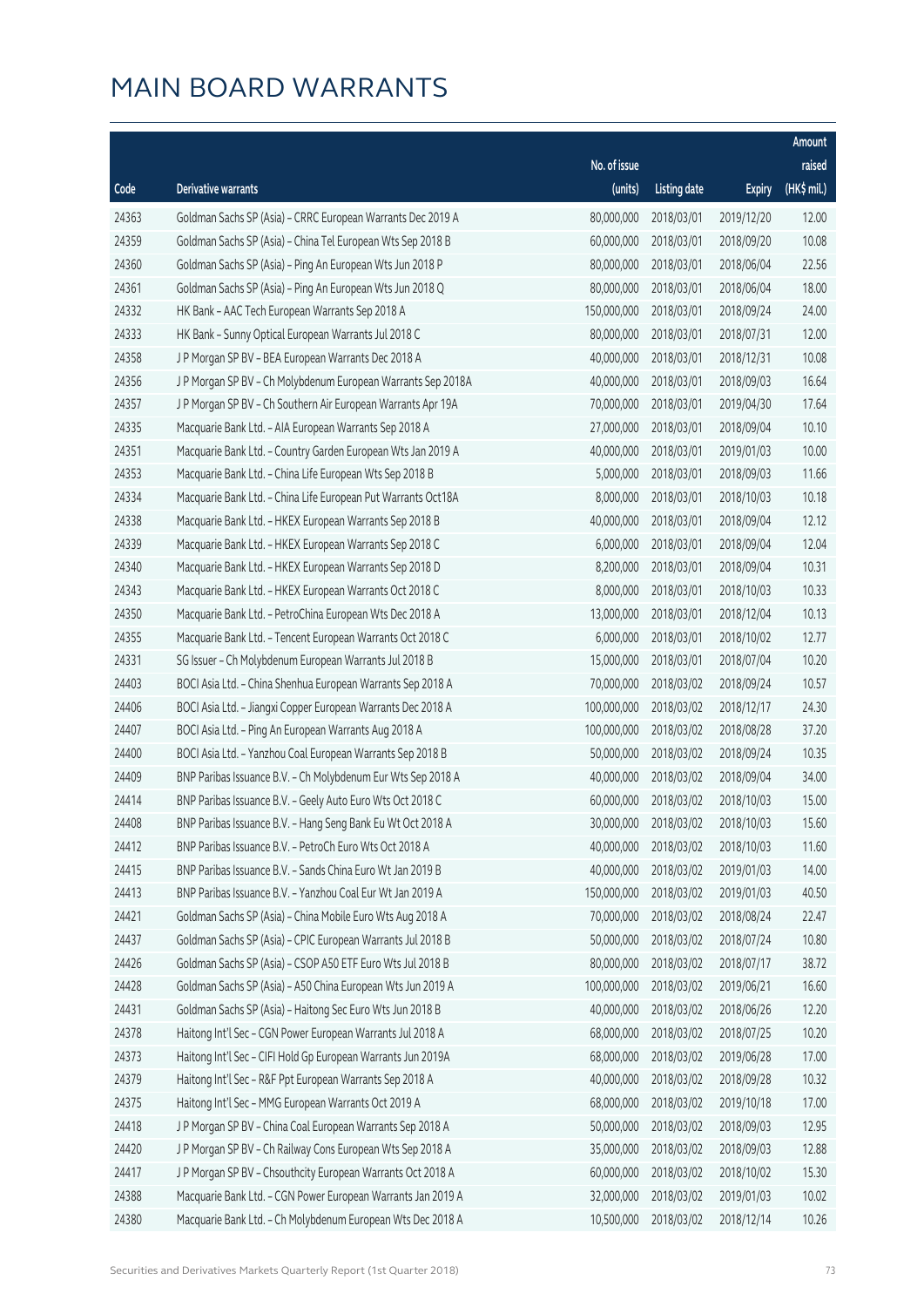|       |                                                              |              |                       |               | Amount      |
|-------|--------------------------------------------------------------|--------------|-----------------------|---------------|-------------|
|       |                                                              | No. of issue |                       |               | raised      |
| Code  | <b>Derivative warrants</b>                                   | (units)      | <b>Listing date</b>   | <b>Expiry</b> | (HK\$ mil.) |
| 24395 | Macquarie Bank Ltd. - NCI European Put Warrants Nov 2018 A   | 20,000,000   | 2018/03/02            | 2018/11/02    | 10.46       |
| 24397 | Macquarie Bank Ltd. - PICC Group European Wts Nov 2018 A     | 25,000,000   | 2018/03/02            | 2018/11/02    | 10.00       |
| 24393 | Macquarie Bank Ltd. - Yanzhou Coal European Wts Nov 2018 A   | 40,000,000   | 2018/03/02            | 2018/11/02    | 10.00       |
| 24365 | Bank Vontobel - ICBC European Warrants Oct 2018 A            | 50,000,000   | 2018/03/02            | 2018/10/02    | 12.55       |
| 24368 | Bank Vontobel - Lenovo European Warrants Sep 2018 A          | 40,000,000   | 2018/03/02            | 2018/09/10    | 11.60       |
| 24369 | Bank Vontobel - MTRC European Warrants Sep 2018 B            | 40,000,000   | 2018/03/02            | 2018/09/24    | 10.20       |
| 24366 | Bank Vontobel - Ping An European Warrants Jun 2018 D         | 40,000,000   | 2018/03/02            | 2018/06/25    | 28.24       |
| 24372 | Bank Vontobel - Sands China European Warrants Oct 2018 A     | 40,000,000   | 2018/03/02            | 2018/10/08    | 13.60       |
| 24481 | BNP Paribas Issuance B.V. - Evergrande Euro Wts Oct 2018 A   | 40,000,000   | 2018/03/05            | 2018/10/03    | 14.00       |
| 24492 | BNP Paribas Issuance B.V. - MGM China Euro Wts Oct 2018 A    | 60,000,000   | 2018/03/05            | 2018/10/03    | 16.20       |
| 24487 | BNP Paribas Issuance B.V. - China Mengniu Eu Wt Jan 2019 A   | 60,000,000   | 2018/03/05            | 2019/01/03    | 18.00       |
| 24488 | BNP Paribas Issuance B.V. - SUNAC European Wts Oct 2018 B    | 40,000,000   | 2018/03/05            | 2018/10/03    | 15.20       |
| 24503 | Goldman Sachs SP (Asia) - Evergrande European Wts Aug 2018 A | 50,000,000   | 2018/03/05            | 2018/08/01    | 19.90       |
| 24505 | Goldman Sachs SP (Asia) - Evergrande European Wts Sep 2018 A | 50,000,000   | 2018/03/05            | 2018/09/28    | 17.80       |
| 24501 | Goldman Sachs SP (Asia) - HSI European Put Wts Aug 2018 E    | 150,000,000  | 2018/03/05            | 2018/08/30    | 23.70       |
| 24502 | Goldman Sachs SP (Asia) - HSI European Put Wts Aug 2018 F    | 150,000,000  | 2018/03/05            | 2018/08/30    | 22.50       |
| 24458 | HK Bank - Conch Cement European Warrants Sep 2018 A          | 100,000,000  | 2018/03/05            | 2018/09/04    | 45.00       |
| 24462 | HK Bank - Conch Cement European Warrants Sep 2018 B          | 100,000,000  | 2018/03/05            | 2018/09/28    | 35.00       |
| 24465 | HK Bank - Ch Molybdenum European Warrants Sep 2018 A         | 20,000,000   | 2018/03/05            | 2018/09/04    | 14.00       |
| 24468 | HK Bank - A50 China European Warrants Sep 2018 B             | 50,000,000   | 2018/03/05            | 2018/09/04    | 35.00       |
| 24463 | HK Bank - Tencent European Put Warrants Sep 2018 A           | 100,000,000  | 2018/03/05            | 2018/09/04    | 25.00       |
| 24507 | J P Morgan SP BV - HKEX European Warrants Sep 2018 E         | 200,000,000  | 2018/03/05            | 2018/09/07    | 30.80       |
| 24445 | Macquarie Bank Ltd. - CKH European Put Warrants Oct 2018 A   | 20,000,000   | 2018/03/05            | 2018/10/03    | 10.00       |
| 24454 | Macquarie Bank Ltd. - Dongfeng Motor European Wts Dec 2018 A | 8,000,000    | 2018/03/05            | 2018/12/04    | 10.09       |
| 24450 | Macquarie Bank Ltd. - PICC Group European Put Wts Oct 2018 A | 22,000,000   | 2018/03/05            | 2018/10/03    | 10.03       |
| 24453 | Macquarie Bank Ltd. - Tencent European Put Wts Sep 2018 G    | 20,000,000   | 2018/03/05            | 2018/09/24    | 10.00       |
| 24500 | UBS AG - Ch Molybdenum European Warrants Sep 2018 A          |              | 30,000,000 2018/03/05 | 2018/09/04    | 29.64       |
| 24497 | UBS AG - Geely Auto European Warrants Sep 2018 A             | 40,000,000   | 2018/03/05            | 2018/09/04    | 15.76       |
| 24439 | Bank Vontobel - China Life European Warrants Sep 2018 B      | 100,000,000  | 2018/03/05            | 2018/09/05    | 25.50       |
| 24471 | Bank Vontobel - China Mobile European Warrants Oct 2018 B    | 40,000,000   | 2018/03/05            | 2018/10/02    | 16.12       |
| 24475 | Bank Vontobel - China Overseas European Warrants Sep 2018 B  | 40,000,000   | 2018/03/05            | 2018/09/10    | 10.92       |
| 24443 | Bank Vontobel - China Res Land European Warrants Aug 2018 A  | 40,000,000   | 2018/03/05            | 2018/08/17    | 13.76       |
| 24442 | Bank Vontobel - COSCO Sh Hold European Warrants Sep 2018 A   | 15,000,000   | 2018/03/05            | 2018/09/14    | 10.83       |
| 24474 | Bank Vontobel - Geely Auto European Warrants Jul 2018 B      | 50,000,000   | 2018/03/05            | 2018/07/24    | 10.10       |
| 24477 | Bank Vontobel - Greatwall Motor European Warrants Jun 2019 A | 70,000,000   | 2018/03/05            | 2019/06/25    | 10.57       |
| 24473 | Bank Vontobel - HKEX European Warrants Jul 2018 D            | 100,000,000  | 2018/03/05            | 2018/07/20    | 15.20       |
| 24438 | Bank Vontobel - Swire Pacific A European Warrants Jul 2018 A | 30,000,000   | 2018/03/05            | 2018/07/16    | 10.68       |
| 24444 | Bank Vontobel - Zijin Mining European Warrants Sep 2018 A    | 40,000,000   | 2018/03/05            | 2018/09/24    | 19.36       |
| 24616 | Goldman Sachs SP (Asia) - AIA European Warrants Jun 2018 K   | 80,000,000   | 2018/03/06            | 2018/06/06    | 12.00       |
| 24628 | Goldman Sachs SP (Asia) - Tencent European Wt Jun 2018 Y     | 150,000,000  | 2018/03/06            | 2018/06/25    | 34.50       |
| 24621 | Goldman Sachs SP (Asia) - Tencent European Wt Jul 2018 E     | 150,000,000  | 2018/03/06            | 2018/07/26    | 57.30       |
| 24627 | Goldman Sachs SP (Asia) - Tencent European Wt Jul 2018 F     | 150,000,000  | 2018/03/06            | 2018/07/23    | 41.40       |
| 24626 | Goldman Sachs SP (Asia) - Tencent European Wt Aug 2018 F     | 150,000,000  | 2018/03/06            | 2018/08/28    | 50.25       |
| 24561 | HK Bank - Conch Cement European Warrants Sep 2018 C          | 80,000,000   | 2018/03/06            | 2018/09/28    | 64.00       |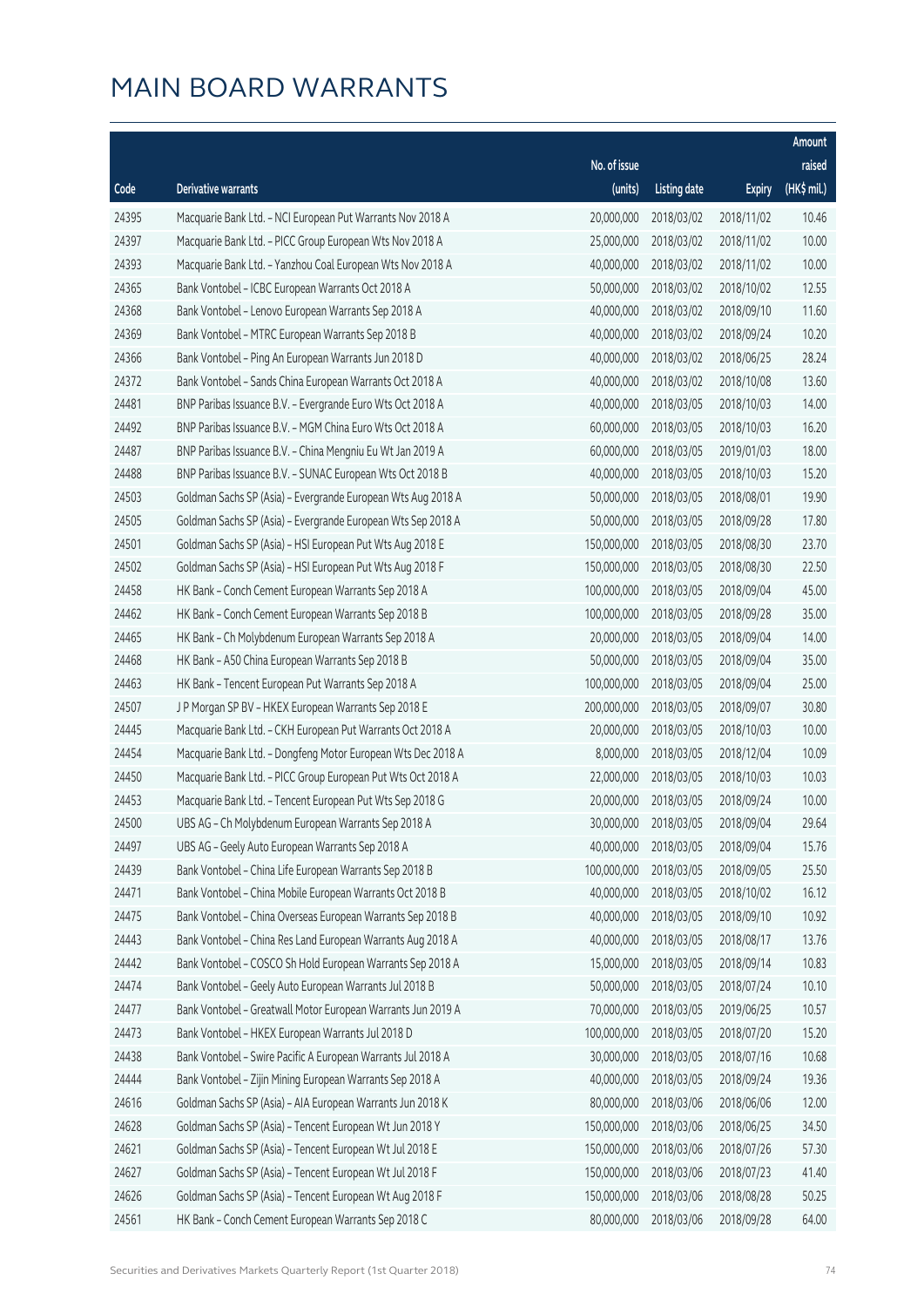|       |                                                              |              |                       |               | Amount      |
|-------|--------------------------------------------------------------|--------------|-----------------------|---------------|-------------|
|       |                                                              | No. of issue |                       |               | raised      |
| Code  | Derivative warrants                                          | (units)      | <b>Listing date</b>   | <b>Expiry</b> | (HK\$ mil.) |
| 24559 | HK Bank - China Mobile European Warrants Sep 2018 A          | 50,000,000   | 2018/03/06            | 2018/09/28    | 16.00       |
| 24560 | HK Bank - China Mobile European Warrants Sep 2018 B          | 50,000,000   | 2018/03/06            | 2018/09/28    | 12.50       |
| 24563 | HK Bank - CSOP A50 ETF European Warrants Sep 2018 B          | 50,000,000   | 2018/03/06            | 2018/09/05    | 30.00       |
| 24562 | HK Bank - Galaxy Ent European Warrants Sep 2018 A            | 50,000,000   | 2018/03/06            | 2018/09/05    | 20.00       |
| 24553 | Haitong Int'l Sec - Conch Cement European Warrants Jun 2018A | 40,000,000   | 2018/03/06            | 2018/06/26    | 24.00       |
| 24554 | Haitong Int'l Sec - Conch Cement European Warrants Sep 2018B | 40,000,000   | 2018/03/06            | 2018/09/06    | 14.32       |
| 24557 | Haitong Int'l Sec - China Huarong European Warrants Sep 18 A | 40,000,000   | 2018/03/06            | 2018/09/06    | 10.80       |
| 24555 | Haitong Int'l Sec - China Mobile European Wts Jul 2018 A     | 80,000,000   | 2018/03/06            | 2018/07/24    | 12.00       |
| 24547 | Haitong Int'l Sec - Ch Molybdenum European Warrants Sep 18 A | 20,000,000   | 2018/03/06            | 2018/09/06    | 17.80       |
| 24548 | Haitong Int'l Sec - Ch Molybdenum European Warrants Sep 18 B | 20,000,000   | 2018/03/06            | 2018/09/28    | 14.40       |
| 24531 | Haitong Int'l Sec - CRCC European Warrants Sep 2018 A        | 20,000,000   | 2018/03/06            | 2018/09/06    | 12.20       |
| 24535 | Haitong Int'l Sec - CRCC European Warrants Dec 2018 B        | 20,000,000   | 2018/03/06            | 2018/12/18    | 11.20       |
| 24544 | Haitong Int'l Sec - CSOP A50 ETF European Warrants Sep 2018C | 40,000,000   | 2018/03/06            | 2018/09/18    | 56.00       |
| 24545 | Haitong Int'l Sec - CSOP A50 ETF European Warrants Sep 2018D | 40,000,000   | 2018/03/06            | 2018/09/18    | 28.80       |
| 24546 | Haitong Int'l Sec - CSOP A50 ETF European Warrants Sep 2018E | 40,000,000   | 2018/03/06            | 2018/09/28    | 10.40       |
| 24536 | Haitong Int'l Sec - Ch South City European Warrants Sep 18 B | 60,000,000   | 2018/03/06            | 2018/09/21    | 15.00       |
| 24527 | Haitong Int'l Sec - China Unicom European Warrants Sep 2018A | 30,000,000   | 2018/03/06            | 2018/09/06    | 16.80       |
| 24529 | Haitong Int'l Sec - IGG European Warrants Sep 2018 A         | 80,000,000   | 2018/03/06            | 2018/09/06    | 20.00       |
| 24542 | Haitong Int'l Sec - Mengniu Dairy European Wts Sep 2018 A    | 40,000,000   | 2018/03/06            | 2018/09/21    | 10.00       |
| 24540 | Haitong Int'l Sec - Ping An European Put Warrants Sep 2018 G | 50,000,000   | 2018/03/06            | 2018/09/28    | 35.15       |
| 24552 | Haitong Int'l Sec - Power Assets European Warrants Jun 2018A | 50,000,000   | 2018/03/06            | 2018/06/28    | 10.10       |
| 24551 | Haitong Int'l Sec - Power Assets European Warrants Sep 2018A | 35,000,000   | 2018/03/06            | 2018/09/18    | 10.61       |
| 24526 | Haitong Int'l Sec - Tencent European Put Warrants Aug 2018 F | 150,000,000  | 2018/03/06            | 2018/08/24    | 55.95       |
| 24522 | Haitong Int'l Sec - Tencent European Put Warrants Sep 2018 B | 150,000,000  | 2018/03/06            | 2018/09/06    | 43.95       |
| 24608 | J P Morgan SP BV - AIA European Warrants Sep 2018 A          | 100,000,000  | 2018/03/06            | 2018/09/05    | 26.00       |
| 24613 | J P Morgan SP BV - Country Garden European Warrants Nov 18 B | 70,000,000   | 2018/03/06            | 2018/11/01    | 10.64       |
| 24611 | J P Morgan SP BV - Geely Auto European Warrants Sep 2018 B   |              | 60,000,000 2018/03/06 | 2018/09/05    | 15.18       |
| 24612 | J P Morgan SP BV - Geely Auto European Put Warrants Jul 18 B | 70,000,000   | 2018/03/06            | 2018/07/31    | 11.34       |
| 24609 | J P Morgan SP BV - Galaxy Ent European Warrants Oct 2018 A   | 100,000,000  | 2018/03/06            | 2018/10/30    | 25.20       |
| 24610 | J P Morgan SP BV - Galaxy Ent European Put Wts Sep 2018 A    | 100,000,000  | 2018/03/06            | 2018/09/05    | 38.60       |
| 24577 | Macquarie Bank Ltd. - Huaneng Power European Wts Dec 2018 A  | 19,000,000   | 2018/03/06            | 2018/12/04    | 10.17       |
| 24566 | Macquarie Bank Ltd. - Tencent European Warrants Oct 2018 D   | 8,000,000    | 2018/03/06            | 2018/10/02    | 24.18       |
| 24572 | Macquarie Bank Ltd. - Tencent European Warrants Oct 2018 E   | 9,000,000    | 2018/03/06            | 2018/10/02    | 39.26       |
| 24582 | SG Issuer - Conch Cement European Warrants Sep 2018 A        | 30,000,000   | 2018/03/06            | 2018/09/28    | 10.05       |
| 24578 | SG Issuer - AIA European Warrants Sep 2018 A                 | 80,000,000   | 2018/03/06            | 2018/09/28    | 20.00       |
| 24583 | SG Issuer - CNBM European Warrants Sep 2018 A                | 12,000,000   | 2018/03/06            | 2018/09/28    | 11.88       |
| 24606 | UBS AG - AAC Tech European Put Warrants Jun 2018 E           | 70,000,000   | 2018/03/06            | 2018/06/07    | 10.64       |
| 24605 | UBS AG - Cathay Pacific European Warrants Sep 2019 A         | 50,000,000   | 2018/03/06            | 2019/09/23    | 12.50       |
| 24600 | UBS AG - Datang Power European Warrants Sep 2018 A           | 30,000,000   | 2018/03/06            | 2018/09/07    | 10.29       |
| 24588 | UBS AG - Nine Dragons Paper European Warrants Jun 2018 C     | 70,000,000   | 2018/03/06            | 2018/06/29    | 10.50       |
| 24607 | UBS AG - Nine Dragons Paper European Warrants Aug 2018 B     | 70,000,000   | 2018/03/06            | 2018/08/28    | 10.64       |
| 24603 | UBS AG - Nine Dragons Paper European Put Warrants Sep 2018 A | 11,000,000   | 2018/03/06            | 2018/09/07    | 13.76       |
| 24598 | UBS AG - Sh Pharma European Warrants Oct 2018 A              | 60,000,000   | 2018/03/06            | 2018/10/09    | 10.20       |
| 24590 | UBS AG - Stanchart European Warrants Sep 2018 A              | 20,000,000   | 2018/03/06            | 2018/09/07    | 10.00       |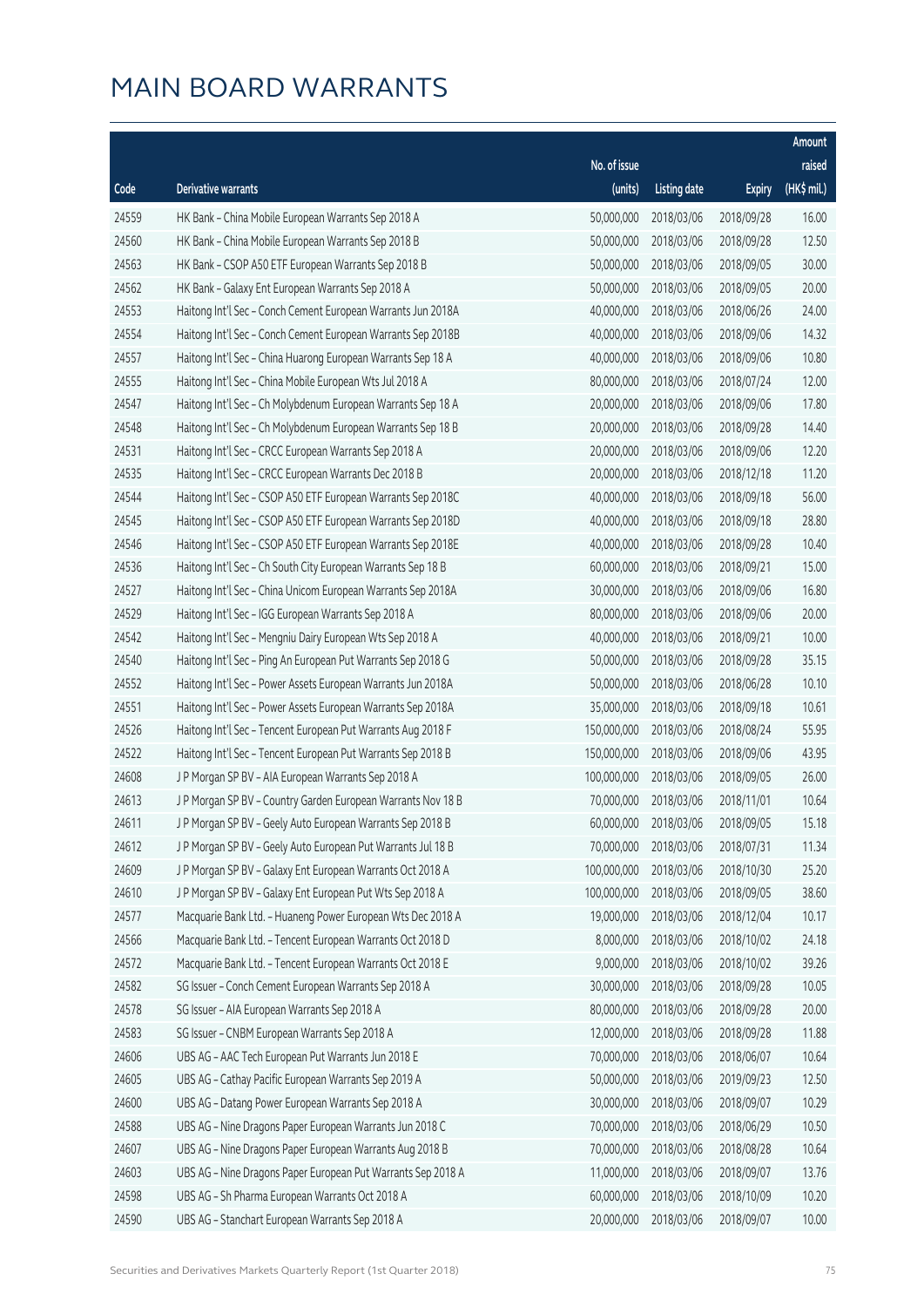|        |                                                              |                        |                     |               | Amount      |
|--------|--------------------------------------------------------------|------------------------|---------------------|---------------|-------------|
|        |                                                              | No. of issue           |                     |               | raised      |
| Code   | Derivative warrants                                          | (units)                | <b>Listing date</b> | <b>Expiry</b> | (HK\$ mil.) |
| 24517  | Bank Vontobel - BOCL European Warrants Jul 2018 A            | 60,000,000             | 2018/03/06          | 2018/07/24    | 10.86       |
| 24510  | Bank Vontobel - CSOP A50 ETF European Warrants Jul 2018 B    | 20,000,000             | 2018/03/06          | 2018/07/24    | 26.52       |
| 24520  | Bank Vontobel - CSOP A50 ETF European Warrants Jun 2019 A    | 100,000,000            | 2018/03/06          | 2019/06/28    | 16.00       |
| 24519  | Bank Vontobel - ICBC European Warrants Oct 2018 B            | 40,000,000             | 2018/03/06          | 2018/10/02    | 15.04       |
| 24518  | Bank Vontobel - Kingsoft European Warrants Oct 2018 A        | 40,000,000             | 2018/03/06          | 2018/10/12    | 13.20       |
| 24513  | Bank Vontobel - Tencent European Warrants Jun 2018 D         | 100,000,000            | 2018/03/06          | 2018/06/21    | 36.70       |
| 24512  | Bank Vontobel - Tencent European Warrants Jul 2020 A         | 100,000,000            | 2018/03/06          | 2020/07/06    | 82.60       |
| 22909# | Credit Suisse AG - Tencent European Wts Jun 2018 L           | 150,000,000            | 2018/03/06          | 2018/06/22    | 21.45       |
| 24645  | Goldman Sachs SP (Asia) - AIA European Warrants Jul 2018 C   | 80,000,000             | 2018/03/07          | 2018/07/26    | 12.00       |
| 24642  | Goldman Sachs SP (Asia) - Galaxy Ent European Wts Jun 2018 D | 80,000,000             | 2018/03/07          | 2018/06/22    | 30.48       |
| 24635  | Goldman Sachs SP (Asia) - HSBC European Warrants Jun 2018 I  | 80,000,000             | 2018/03/07          | 2018/06/26    | 26.88       |
| 24647  | Goldman Sachs SP (Asia) - Tencent European Wt Jun 2018 Z     | 150,000,000            | 2018/03/07          | 2018/06/29    | 22.50       |
| 24648  | Goldman Sachs SP (Asia) - Tencent European Wt Jul 2018 G     | 150,000,000            | 2018/03/07          | 2018/07/03    | 22.50       |
| 24650  | Haitong Int'l Sec - China Unicom European Warrants Jun 2018A | 25,000,000             | 2018/03/07          | 2018/06/29    | 11.75       |
| 24653  | Haitong Int'l Sec - IGG European Warrants Oct 2018 A         | 80,000,000             | 2018/03/07          | 2018/10/29    | 20.00       |
| 24655  | Haitong Int'l Sec - Sunny Optical European Wts Oct 2018 A    | 100,000,000            | 2018/03/07          | 2018/10/29    | 19.80       |
| 24654  | Haitong Int'l Sec - Zhaojin Mining European Wts Sep 2018 A   | 20,000,000             | 2018/03/07          | 2018/09/07    | 11.60       |
| 24660  | J P Morgan SP BV - China Life European Warrants Sep 2018 D   | 100,000,000            | 2018/03/07          | 2018/09/28    | 15.30       |
| 24666  | J P Morgan SP BV - HKEX European Warrants Sep 2018 F         | 200,000,000            | 2018/03/07          | 2018/09/03    | 30.20       |
| 24664  | J P Morgan SP BV - HKEX European Warrants Jun 2019 A         | 200,000,000            | 2018/03/07          | 2019/06/28    | 30.80       |
| 24661  | J P Morgan SP BV - Ping An European Warrants Sep 2018 D      | 100,000,000            | 2018/03/07          | 2018/09/06    | 37.10       |
| 24671  | J P Morgan SP BV - SUNAC European Warrants Jul 2018 A        | 50,000,000             | 2018/03/07          | 2018/07/31    | 13.25       |
| 24656  | J P Morgan SP BV - Tencent European Warrants Jul 2018 F      | 250,000,000            | 2018/03/07          | 2018/07/31    | 38.50       |
| 24658  | J P Morgan SP BV - Tencent European Warrants Aug 2018 E      | 250,000,000            | 2018/03/07          | 2018/08/21    | 43.75       |
| 24659  | J P Morgan SP BV - Tencent European Put Warrants Aug 2018 F  | 250,000,000            | 2018/03/07          | 2018/08/17    | 53.75       |
| 24633  | Macquarie Bank Ltd. - Tencent European Warrants Sep 2018 H   | 30,000,000             | 2018/03/07          | 2018/09/24    | 10.02       |
| 24701  | BNP Paribas Issuance B.V. - AAC Tech Euro Wts Jan 2019 A     | 100,000,000 2018/03/08 |                     | 2019/01/03    | 26.00       |
| 24704  | BNP Paribas Issuance B.V. - Ch Comm Cons Eur Wt Oct 2018 A   | 40,000,000             | 2018/03/08          | 2018/10/03    | 27.20       |
| 24700  | BNP Paribas Issuance B.V. - CKH European Wts Oct 2018 A      | 40,000,000             | 2018/03/08          | 2018/10/03    | 10.40       |
| 24710  | BNP Paribas Issuance B.V. - HKEX European Wts Dec 2018 B     | 80,000,000             | 2018/03/08          | 2018/12/04    | 20.80       |
| 24716  | BNP Paribas Issuance B.V. - Ping An European Wt Dec 2018 A   | 50,000,000             | 2018/03/08          | 2018/12/04    | 44.50       |
| 24717  | BNP Paribas Issuance B.V. - Tencent Euro Wts Feb 2019 A      | 60,000,000             | 2018/03/08          | 2019/02/04    | 32.40       |
| 24743  | Credit Suisse AG - AIA European Warrants Aug 2018 A          | 70,000,000             | 2018/03/08          | 2018/08/31    | 26.60       |
| 24761  | Credit Suisse AG - China Coal European Warrants Sep 2018 A   | 40,000,000             | 2018/03/08          | 2018/09/07    | 10.40       |
| 24765  | Credit Suisse AG - CKI Holdings European Warrants Sep 2018 A | 40,000,000             | 2018/03/08          | 2018/09/14    | 10.00       |
| 24744  | Credit Suisse AG - CNOOC European Warrants Jun 2018 B        | 40,000,000             | 2018/03/08          | 2018/06/29    | 17.60       |
| 24759  | Credit Suisse AG - Lee & Man Paper European Warrants Jan 19A | 40,000,000             | 2018/03/08          | 2019/01/31    | 10.00       |
| 24756  | Credit Suisse AG - Nine Dragons European Warrants Sep 2018 A | 50,000,000             | 2018/03/08          | 2018/09/07    | 12.50       |
| 24745  | Credit Suisse AG - PetroChina European Warrants Jul 2018 E   | 60,000,000             | 2018/03/08          | 2018/07/24    | 16.20       |
| 24753  | Credit Suisse AG - PICC Group European Warrants Sep 2018 A   | 25,000,000             | 2018/03/08          | 2018/09/28    | 10.25       |
| 24742  | Credit Suisse AG - Tencent European Wts Jun 2018 N           | 250,000,000            | 2018/03/08          | 2018/06/22    | 55.00       |
| 24736  | Credit Suisse AG - Tencent European Wts Jul 2018 E           | 250,000,000            | 2018/03/08          | 2018/07/31    | 50.00       |
| 24738  | Credit Suisse AG - Tencent European Wts Jul 2018 F           | 250,000,000            | 2018/03/08          | 2018/07/24    | 62.50       |
| 24777  | Goldman Sachs SP (Asia) - China Life Euro Wts Sep 2018 D     | 100,000,000            | 2018/03/08          | 2018/09/26    | 15.00       |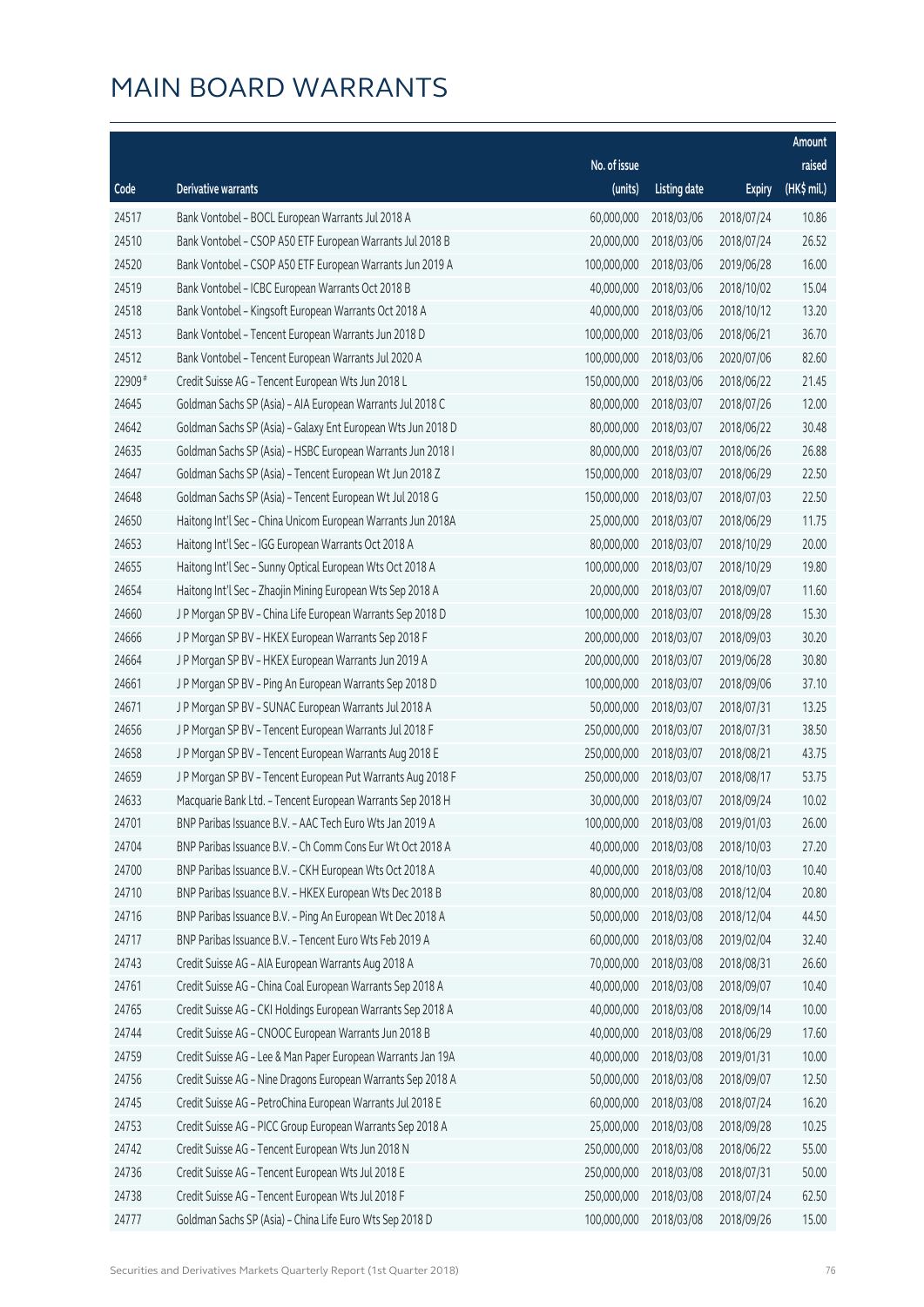|       |                                                              |              |                       |               | Amount      |
|-------|--------------------------------------------------------------|--------------|-----------------------|---------------|-------------|
|       |                                                              | No. of issue |                       |               | raised      |
| Code  | Derivative warrants                                          | (units)      | <b>Listing date</b>   | <b>Expiry</b> | (HK\$ mil.) |
| 24778 | Goldman Sachs SP (Asia) - China Life Euro Wts Sep 2018 E     | 100,000,000  | 2018/03/08            | 2018/09/20    | 15.00       |
| 24788 | Goldman Sachs SP (Asia) - China Mobile Euro Wts Sep 2018 B   | 80,000,000   | 2018/03/08            | 2018/09/10    | 20.00       |
| 24781 | Goldman Sachs SP (Asia) - CSOP A50 ETF Euro Wts Jul 2018 C   | 80,000,000   | 2018/03/08            | 2018/07/24    | 65.92       |
| 24775 | Goldman Sachs SP (Asia) - Galaxy Ent European Wts Sep 2018 A | 80,000,000   | 2018/03/08            | 2018/09/10    | 20.00       |
| 24676 | Haitong Int'l Sec - AIA European Warrants Jun 2018 C         | 80,000,000   | 2018/03/08            | 2018/06/21    | 12.80       |
| 24673 | Haitong Int'l Sec - CC Bank European Warrants Jul 2018 D     | 80,000,000   | 2018/03/08            | 2018/07/12    | 25.60       |
| 24672 | Haitong Int'l Sec - HKEX European Warrants Jul 2018 D        | 120,000,000  | 2018/03/08            | 2018/07/17    | 18.00       |
| 24727 | J P Morgan SP BV - China Mobile European Wts Sep 2018 B      | 100,000,000  | 2018/03/08            | 2018/09/28    | 26.70       |
| 24731 | J P Morgan SP BV - HSBC European Warrants Sep 2018 C         | 100,000,000  | 2018/03/08            | 2018/09/28    | 25.50       |
| 24729 | J P Morgan SP BV - IGG European Warrants Oct 2018 A          | 60,000,000   | 2018/03/08            | 2018/10/30    | 15.06       |
| 24722 | Macquarie Bank Ltd. - China Life European Wts Apr 2019 A     | 40,000,000   | 2018/03/08            | 2019/04/02    | 10.04       |
| 24724 | Macquarie Bank Ltd. - Sinopec Corp European Wts Jan 2019 A   | 28,000,000   | 2018/03/08            | 2019/01/03    | 10.22       |
| 24725 | Macquarie Bank Ltd. - HSBC European Warrants Dec 2018 B      | 30,000,000   | 2018/03/08            | 2018/12/04    | 10.77       |
| 24723 | Macquarie Bank Ltd. - PetroChina European Wts Apr 2019 A     | 20,000,000   | 2018/03/08            | 2019/04/02    | 11.18       |
| 24720 | Macquarie Bank Ltd. - Ping An European Warrants Apr 2019 A   | 8,000,000    | 2018/03/08            | 2019/04/02    | 10.71       |
| 24733 | SG Issuer - Ping An European Warrants Jun 2018 G             | 80,000,000   | 2018/03/08            | 2018/06/29    | 30.80       |
| 24735 | SG Issuer - Tencent European Warrants Jun 2018 G             | 200,000,000  | 2018/03/08            | 2018/06/29    | 37.00       |
| 24683 | UBS AG - CC Bank European Warrants Aug 2018 D                | 70,000,000   | 2018/03/08            | 2018/08/21    | 30.45       |
| 24689 | UBS AG - China Mobile European Warrants Jun 2018 D           | 100,000,000  | 2018/03/08            | 2018/06/22    | 17.80       |
| 24692 | UBS AG - China Mobile European Warrants Aug 2018 A           | 100,000,000  | 2018/03/08            | 2018/08/24    | 40.80       |
| 24687 | UBS AG - Sinopec Corp European Warrants Jul 2018 B           | 50,000,000   | 2018/03/08            | 2018/07/20    | 21.85       |
| 24693 | UBS AG - Galaxy Ent European Warrants Sep 2018 A             | 40,000,000   | 2018/03/08            | 2018/09/07    | 24.08       |
| 24682 | UBS AG - HSBC European Warrants Jun 2018 D                   | 100,000,000  | 2018/03/08            | 2018/06/07    | 23.20       |
| 24681 | UBS AG - HSBC European Put Warrants Sep 2018 A               | 100,000,000  | 2018/03/08            | 2018/09/07    | 25.70       |
| 24685 | UBS AG - Tencent European Warrants Jun 2018 I                | 300,000,000  | 2018/03/08            | 2018/06/08    | 46.20       |
| 24686 | UBS AG - Tencent European Put Warrants Jun 2018 J            | 200,000,000  | 2018/03/08            | 2018/06/26    | 30.40       |
| 24699 | Bank Vontobel - Agricultural Bank European Warrants Oct 18 A |              | 40,000,000 2018/03/08 | 2018/10/05    | 10.28       |
| 24696 | Bank Vontobel - AIA European Warrants Jun 2018 C             | 50,000,000   | 2018/03/08            | 2018/06/22    | 25.25       |
| 24698 | Bank Vontobel - CLP Holdings European Warrants Oct 2018 B    | 30,000,000   | 2018/03/08            | 2018/10/26    | 10.92       |
| 24718 | Bank Vontobel - HK & China Gas European Warrants Sep 2018 A  | 20,000,000   | 2018/03/08            | 2018/09/10    | 21.52       |
| 24697 | Bank Vontobel - SHK Ppt European Warrants Sep 2018 B         | 25,000,000   | 2018/03/08            | 2018/09/21    | 20.18       |
| 24804 | BOCI Asia Ltd. - AIA European Warrants Sep 2018 A            | 100,000,000  | 2018/03/09            | 2018/09/27    | 25.30       |
| 24807 | BOCI Asia Ltd. - Geely Auto European Warrants Jul 2018 C     | 100,000,000  | 2018/03/09            | 2018/07/30    | 25.60       |
| 24802 | BOCI Asia Ltd. - HKEX European Warrants Sep 2018 F           | 100,000,000  | 2018/03/09            | 2018/09/26    | 17.90       |
| 24799 | BOCI Asia Ltd. - Kingsoft European Warrants Jul 2018 B       | 70,000,000   | 2018/03/09            | 2018/07/24    | 11.27       |
| 24806 | BOCI Asia Ltd. - Ping An European Warrants Jun 2018 C        | 100,000,000  | 2018/03/09            | 2018/06/27    | 23.20       |
| 24890 | Credit Suisse AG - AAC Tech European Warrants Oct 2018 A     | 100,000,000  | 2018/03/09            | 2018/10/31    | 25.00       |
| 24921 | Credit Suisse AG - BBMG European Warrants Sep 2018 A         | 25,000,000   | 2018/03/09            | 2018/09/28    | 12.50       |
| 24827 | Credit Suisse AG - China Life European Warrants Jul 2018 E   | 120,000,000  | 2018/03/09            | 2018/07/19    | 18.00       |
| 24834 | Credit Suisse AG - China Life European Warrants Sep 2018 D   | 120,000,000  | 2018/03/09            | 2018/09/20    | 18.00       |
| 24829 | Credit Suisse AG - China Mer Port European Warrants Aug 18 A | 50,000,000   | 2018/03/09            | 2018/08/21    | 10.00       |
| 24885 | Credit Suisse AG - China Overseas European Warrants Sep 18 A | 50,000,000   | 2018/03/09            | 2018/09/28    | 12.50       |
| 24923 | Credit Suisse AG - CSOP A50 ETF European Warrants Jun 2018 B | 50,000,000   | 2018/03/09            | 2018/06/29    | 26.00       |
| 24886 | Credit Suisse AG - Huaneng Power European Warrants Sep 2018A | 30,000,000   | 2018/03/09            | 2018/09/28    | 14.40       |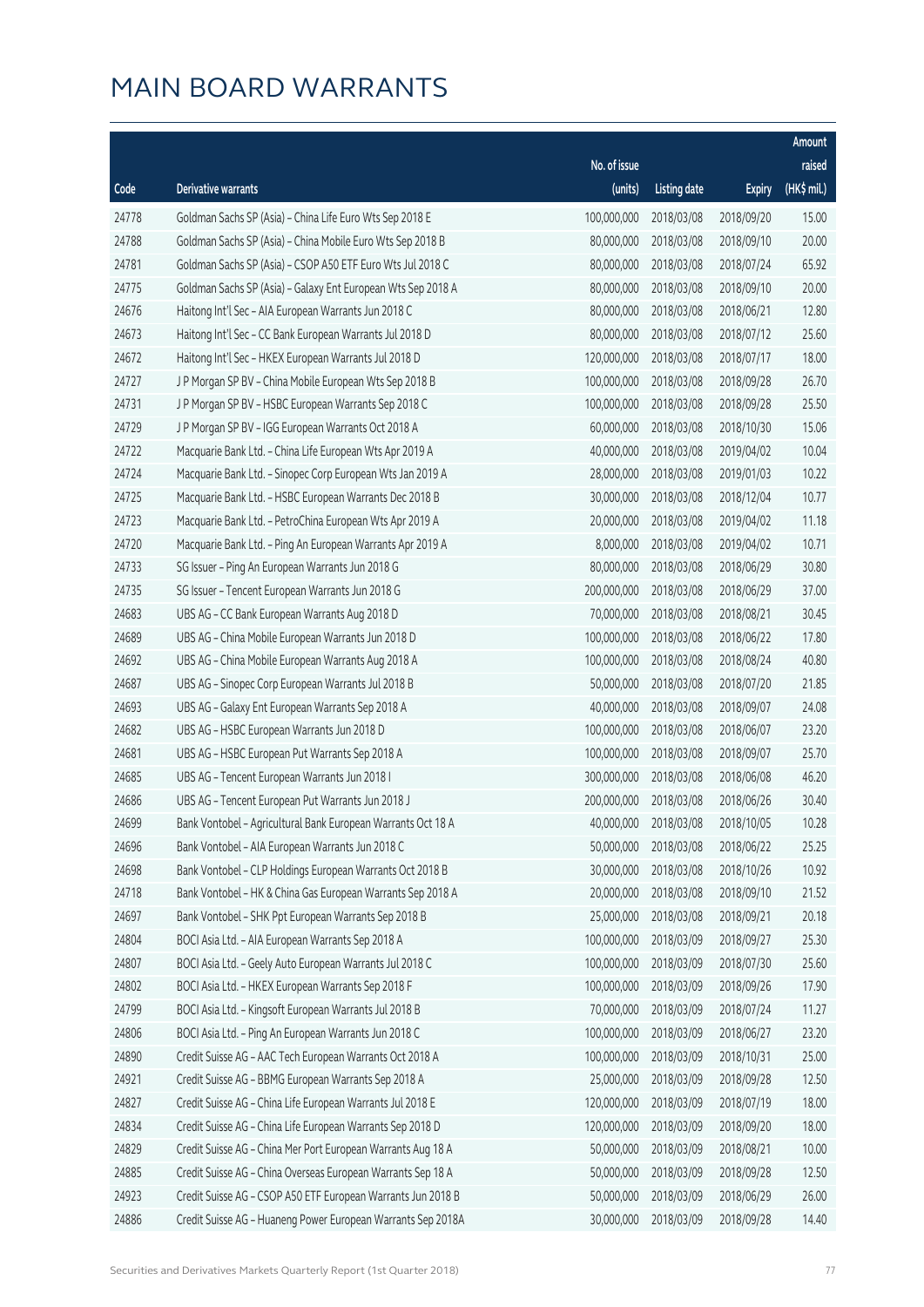|       |                                                              |              |                       |               | Amount      |
|-------|--------------------------------------------------------------|--------------|-----------------------|---------------|-------------|
|       |                                                              | No. of issue |                       |               | raised      |
| Code  | <b>Derivative warrants</b>                                   | (units)      | <b>Listing date</b>   | <b>Expiry</b> | (HK\$ mil.) |
| 24891 | Credit Suisse AG - Techtronic European Warrants Sep 2018 A   | 25,000,000   | 2018/03/09            | 2018/09/28    | 15.75       |
| 24929 | Goldman Sachs SP (Asia) - CC Bank European Wts Jul 2018 L    | 80,000,000   | 2018/03/09            | 2018/07/16    | 23.28       |
| 24935 | Goldman Sachs SP (Asia) - CC Bank European Wts Aug 2018 C    | 80,000,000   | 2018/03/09            | 2018/08/24    | 18.00       |
| 24936 | Goldman Sachs SP (Asia) - China Life Euro Wts Sep 2018 F     | 150,000,000  | 2018/03/09            | 2018/09/10    | 37.50       |
| 24943 | Goldman Sachs SP (Asia) - China Life Euro Wts Nov 2018 A     | 150,000,000  | 2018/03/09            | 2018/11/27    | 22.50       |
| 24950 | Goldman Sachs SP (Asia) - HSBC European Warrants Jul 2018 I  | 80,000,000   | 2018/03/09            | 2018/07/26    | 20.00       |
| 24949 | Goldman Sachs SP (Asia) - ICBC European Warrants Jul 2018 L  | 80,000,000   | 2018/03/09            | 2018/07/24    | 38.56       |
| 24822 | HK Bank - CRRC European Warrants Sep 2018 A                  | 40,000,000   | 2018/03/09            | 2018/09/28    | 10.00       |
| 24812 | HK Bank - CRRC European Warrants Dec 2020 A                  | 200,000,000  | 2018/03/09            | 2020/12/28    | 30.00       |
| 24814 | HK Bank - Tencent European Warrants Jul 2018 G               | 200,000,000  | 2018/03/09            | 2018/07/30    | 40.00       |
| 24798 | Haitong Int'l Sec - HSCEI European Warrants Sep 2018 A       | 100,000,000  | 2018/03/09            | 2018/09/27    | 15.00       |
| 24796 | Haitong Int'l Sec - HSCEI European Warrants Dec 2018 B       | 100,000,000  | 2018/03/09            | 2018/12/28    | 15.00       |
| 24791 | Haitong Int'l Sec - HSI European Put Warrants Jun 2018 D     | 150,000,000  | 2018/03/09            | 2018/06/28    | 22.50       |
| 24792 | Haitong Int'l Sec - HSI European Put Warrants Sep 2018 C     | 150,000,000  | 2018/03/09            | 2018/09/27    | 37.50       |
| 24849 | J P Morgan SP BV - CC Bank European Wts Aug 2018 E           | 100,000,000  | 2018/03/09            | 2018/08/01    | 26.80       |
| 24856 | J P Morgan SP BV - CC Bank European Wts Sep 2018 B           | 100,000,000  | 2018/03/09            | 2018/09/28    | 25.80       |
| 24865 | J P Morgan SP BV - Ch Merchants European Warrants Aug 2018 A | 70,000,000   | 2018/03/09            | 2018/08/31    | 10.64       |
| 24876 | J P Morgan SP BV - CNOOC European Warrants Jul 2018 D        | 100,000,000  | 2018/03/09            | 2018/07/03    | 30.00       |
| 24862 | J P Morgan SP BV - HSI European Warrants Oct 2018 C          | 300,000,000  | 2018/03/09            | 2018/10/30    | 45.30       |
| 24864 | J P Morgan SP BV - HSI European Put Warrants Nov 2018 B      | 300,000,000  | 2018/03/09            | 2018/11/29    | 75.00       |
| 24882 | J P Morgan SP BV - PetroChina European Warrants Aug 2018 B   | 100,000,000  | 2018/03/09            | 2018/08/01    | 23.90       |
| 24870 | J P Morgan SP BV - PICC Group European Warrants Jul 2018 A   | 60,000,000   | 2018/03/09            | 2018/07/31    | 14.46       |
| 24860 | J P Morgan SP BV - Ping An European Warrants Nov 2019 B      | 100,000,000  | 2018/03/09            | 2019/11/29    | 15.20       |
| 24867 | J P Morgan SP BV - Sh Pharma European Warrants Oct 2018 A    | 60,000,000   | 2018/03/09            | 2018/10/31    | 15.30       |
| 24838 | J P Morgan SP BV - Tencent European Warrants Jun 2018 O      | 250,000,000  | 2018/03/09            | 2018/06/29    | 39.25       |
| 24808 | Macquarie Bank Ltd. - Country Garden European Wts Oct 2018 B | 5,000,000    | 2018/03/09            | 2018/10/03    | 10.14       |
| 24809 | Macquarie Bank Ltd. - China Overseas European Put Wts Dec18A |              | 40,000,000 2018/03/09 | 2018/12/04    | 10.00       |
| 24823 | SG Issuer - Li & Fung European Warrants Oct 2018 A           | 40,000,000   | 2018/03/09            | 2018/10/31    | 10.40       |
| 24996 | BOCI Asia Ltd. - China Mobile European Warrants Aug 2018 A   | 100,000,000  | 2018/03/12            | 2018/08/31    | 28.20       |
| 25000 | BOCI Asia Ltd. - China Mobile European Warrants Sep 2018 B   | 100,000,000  | 2018/03/12            | 2018/09/24    | 15.50       |
| 25009 | BOCI Asia Ltd. - China Unicom European Warrants Sep 2018 A   | 20,000,000   | 2018/03/12            | 2018/09/18    | 13.08       |
| 25007 | BOCI Asia Ltd. - China Unicom European Warrants Feb 2019 A   | 70,000,000   | 2018/03/12            | 2019/02/26    | 10.57       |
| 25011 | BOCI Asia Ltd. - HSBC European Warrants Aug 2018 C           | 100,000,000  | 2018/03/12            | 2018/08/27    | 22.60       |
| 25048 | Credit Suisse AG - China Life European Put Wts Jun 2018 F    | 70,000,000   | 2018/03/12            | 2018/06/29    | 10.50       |
| 25044 | Credit Suisse AG - China Mobile European Warrants Aug 2018 A | 70,000,000   | 2018/03/12            | 2018/08/24    | 18.90       |
| 25051 | Credit Suisse AG - China Unicom European Warrants Feb 2019 A | 100,000,000  | 2018/03/12            | 2019/02/28    | 15.00       |
| 25042 | Credit Suisse AG - HSBC European Wts Jul 2018 I              | 100,000,000  | 2018/03/12            | 2018/07/26    | 32.00       |
| 25046 | Credit Suisse AG - Sh Pharma European Warrants Sep 2018 A    | 40,000,000   | 2018/03/12            | 2018/09/28    | 10.00       |
| 25085 | Goldman Sachs SP (Asia) - CC Bank European Wts Jul 2018 M    | 80,000,000   | 2018/03/12            | 2018/07/16    | 26.08       |
| 25089 | Goldman Sachs SP (Asia) - Ping An European Wts Jun 2018 R    | 120,000,000  | 2018/03/12            | 2018/06/22    | 56.40       |
| 25087 | Goldman Sachs SP (Asia) - Ping An European Wts Jul 2018 G    | 120,000,000  | 2018/03/12            | 2018/07/24    | 69.84       |
| 25086 | Goldman Sachs SP (Asia) - Tencent European Wt Jul 2018 H     | 200,000,000  | 2018/03/12            | 2018/07/19    | 65.80       |
| 24959 | HK Bank - China Life European Warrants Sep 2018 C            | 60,000,000   | 2018/03/12            | 2018/09/26    | 10.20       |
| 24960 | HK Bank - HSI European Warrants Sep 2018 C                   | 200,000,000  | 2018/03/12            | 2018/09/27    | 36.00       |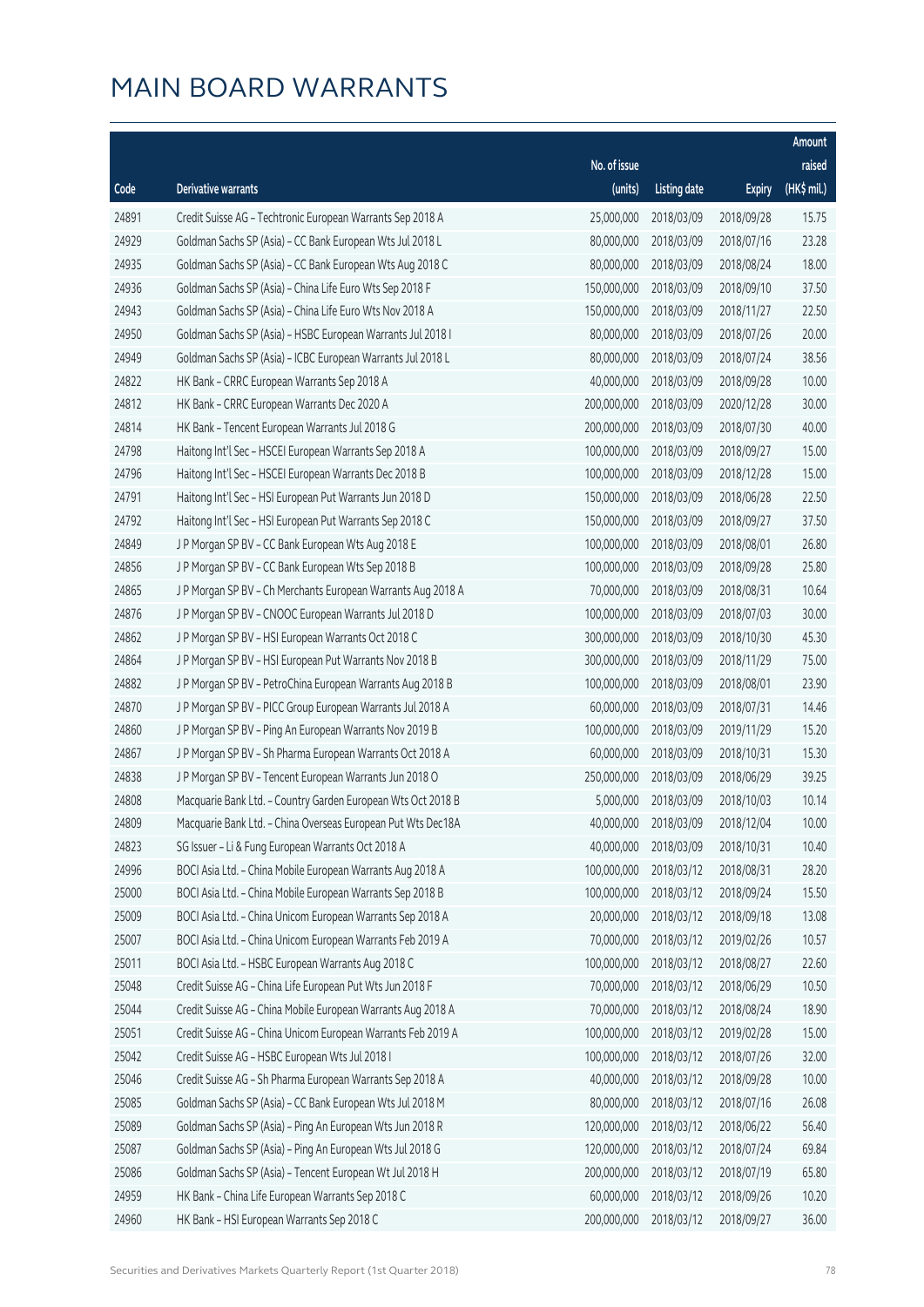|       |                                                              |              |                       |               | Amount      |
|-------|--------------------------------------------------------------|--------------|-----------------------|---------------|-------------|
|       |                                                              | No. of issue |                       |               | raised      |
| Code  | Derivative warrants                                          | (units)      | <b>Listing date</b>   | <b>Expiry</b> | (HK\$ mil.) |
| 24961 | HK Bank - HSI European Put Warrants Sep 2018 D               | 150,000,000  | 2018/03/12            | 2018/09/27    | 37.50       |
| 25083 | Haitong Int'l Sec - CC Bank European Put Warrants Jul 2018 E | 100,000,000  | 2018/03/12            | 2018/07/10    | 30.00       |
| 25014 | Haitong Int'l Sec - Geely Auto European Put Warrants Jul 18E | 50,000,000   | 2018/03/12            | 2018/07/25    | 11.20       |
| 25019 | Haitong Int'l Sec - HKEX European Put Warrants Aug 2018 D    | 100,000,000  | 2018/03/12            | 2018/08/24    | 21.80       |
| 25020 | Haitong Int'l Sec - HKEX European Put Warrants Aug 2018 E    | 100,000,000  | 2018/03/12            | 2018/08/02    | 22.70       |
| 25016 | Haitong Int'l Sec - HKEX European Put Warrants Dec 2018 D    | 100,000,000  | 2018/03/12            | 2018/12/31    | 25.00       |
| 25032 | Haitong Int'l Sec - Kingdee Int'l European Warrants Sep 18 A | 150,000,000  | 2018/03/12            | 2018/09/12    | 72.00       |
| 25084 | Haitong Int'l Sec - Ping An European Put Warrants Sep 2018 H | 40,000,000   | 2018/03/12            | 2018/09/12    | 20.80       |
| 25075 | Haitong Int'l Sec - Tencent European Warrants Jun 2018 R     | 150,000,000  | 2018/03/12            | 2018/06/15    | 23.25       |
| 25081 | Haitong Int'l Sec - Tencent European Warrants Jun 2018 S     | 150,000,000  | 2018/03/12            | 2018/06/15    | 22.50       |
| 25072 | Haitong Int'l Sec - Tencent European Warrants Aug 2018 G     | 150,000,000  | 2018/03/12            | 2018/08/28    | 45.30       |
| 25069 | Haitong Int'l Sec - Tencent European Warrants Oct 2018 A     | 150,000,000  | 2018/03/12            | 2018/10/03    | 66.90       |
| 25023 | Haitong Int'l Sec - Tencent European Put Warrants Jul 2018 G | 100,000,000  | 2018/03/12            | 2018/07/03    | 18.10       |
| 25031 | Haitong Int'l Sec - Tencent European Put Warrants Jul 2018 H | 100,000,000  | 2018/03/12            | 2018/07/30    | 24.40       |
| 25022 | Haitong Int'l Sec - Tencent European Put Warrants Sep 2018 C | 100,000,000  | 2018/03/12            | 2018/09/28    | 19.60       |
| 24975 | J P Morgan SP BV - China Mobile European Wts Sep 2018 C      | 100,000,000  | 2018/03/12            | 2018/09/11    | 25.90       |
| 24974 | J P Morgan SP BV - China Mobile European Wts Oct 2018 A      | 100,000,000  | 2018/03/12            | 2018/10/02    | 15.20       |
| 24979 | J P Morgan SP BV - China Unicom European Warrants Feb 2019 A | 100,000,000  | 2018/03/12            | 2019/02/28    | 15.00       |
| 24973 | J P Morgan SP BV - HSBC European Warrants Jul 2018 G         | 100,000,000  | 2018/03/12            | 2018/07/31    | 19.50       |
| 24968 | J P Morgan SP BV - HSI European Warrants Oct 2018 D          | 300,000,000  | 2018/03/12            | 2018/10/30    | 75.30       |
| 24965 | J P Morgan SP BV - HSI European Warrants Nov 2018 C          | 300,000,000  | 2018/03/12            | 2018/11/29    | 75.30       |
| 24963 | Macquarie Bank Ltd. - Henderson Land Dev Euro Wts Nov 2018 A | 28,000,000   | 2018/03/12            | 2018/11/02    | 10.61       |
| 24962 | Macquarie Bank Ltd. - PSBC European Warrants Dec 2018 A      | 30,000,000   | 2018/03/12            | 2018/12/14    | 10.05       |
| 24953 | Macquarie Bank Ltd. - Tencent European Warrants Oct 2018 G   | 10,000,000   | 2018/03/12            | 2018/10/02    | 50.80       |
| 24951 | Macquarie Bank Ltd. - Tencent European Put Wts Oct 2018 F    | 8,000,000    | 2018/03/12            | 2018/10/02    | 27.20       |
| 24964 | SG Issuer - SUNAC European Warrants Sep 2018 A               | 25,000,000   | 2018/03/12            | 2018/09/28    | 16.25       |
| 25067 | UBS AG - CGS European Warrants Sep 2018 A                    |              | 20,000,000 2018/03/12 | 2018/09/11    | 10.26       |
| 25062 | UBS AG - Mapleleaf Edu European Warrants Nov 2018 A          | 40,000,000   | 2018/03/12            | 2018/11/30    | 11.16       |
| 25059 | UBS AG - China Mobile European Warrants Sep 2018 A           | 100,000,000  | 2018/03/12            | 2018/09/28    | 32.90       |
| 25054 | UBS AG - China Railway European Warrants Sep 2018 A          | 40,000,000   | 2018/03/12            | 2018/09/11    | 10.40       |
| 25060 | UBS AG - Ch Railway Cons European Warrants Sep 2018 A        | 25,000,000   | 2018/03/12            | 2018/09/11    | 11.28       |
| 25068 | UBS AG - China Telecom European Warrants Sep 2018 A          | 70,000,000   | 2018/03/12            | 2018/09/20    | 10.92       |
| 25056 | UBS AG - China Unicom European Warrants Feb 2019 A           | 100,000,000  | 2018/03/12            | 2019/02/26    | 15.10       |
| 25066 | UBS AG - R&F Ppt European Warrants Sep 2018 A                | 70,000,000   | 2018/03/12            | 2018/09/20    | 12.18       |
| 25052 | UBS AG - Melco Int'l Dev European Warrants Sep 2018 A        | 40,000,000   | 2018/03/12            | 2018/09/11    | 10.20       |
| 25058 | UBS AG - SJM Holdings European Warrants Sep 2018 A           | 20,000,000   | 2018/03/12            | 2018/09/28    | 10.62       |
| 25100 | BNP Paribas Issuance B.V. - CC Bank Euro Put Wt Oct 2018 E   | 60,000,000   | 2018/03/13            | 2018/10/03    | 30.00       |
| 25096 | BNP Paribas Issuance B.V. - HKEX Euro Put Wts Jan 2019 E     | 80,000,000   | 2018/03/13            | 2019/01/03    | 20.00       |
| 25102 | BNP Paribas Issuance B.V. - HSBC Euro Put Wts Jan 2019 C     | 60,000,000   | 2018/03/13            | 2019/01/03    | 15.60       |
| 25095 | BNP Paribas Issuance B.V. - Ping An Eur Put Wts Oct 2018 F   | 60,000,000   | 2018/03/13            | 2018/10/03    | 23.40       |
| 25091 | BNP Paribas Issuance B.V. - Tencent Eu Put Wt Jan 2019 I     | 60,000,000   | 2018/03/13            | 2019/01/03    | 18.00       |
| 25137 | Credit Suisse AG - CRCC European Warrants Sep 2018 A         | 25,000,000   | 2018/03/13            | 2018/09/12    | 10.00       |
| 25139 | Credit Suisse AG - MTRC European Warrants Oct 2018 A         | 50,000,000   | 2018/03/13            | 2018/10/31    | 11.00       |
| 25143 | Credit Suisse AG - Tencent Euro Put Wts Jul 2018 G           | 100,000,000  | 2018/03/13            | 2018/07/31    | 19.00       |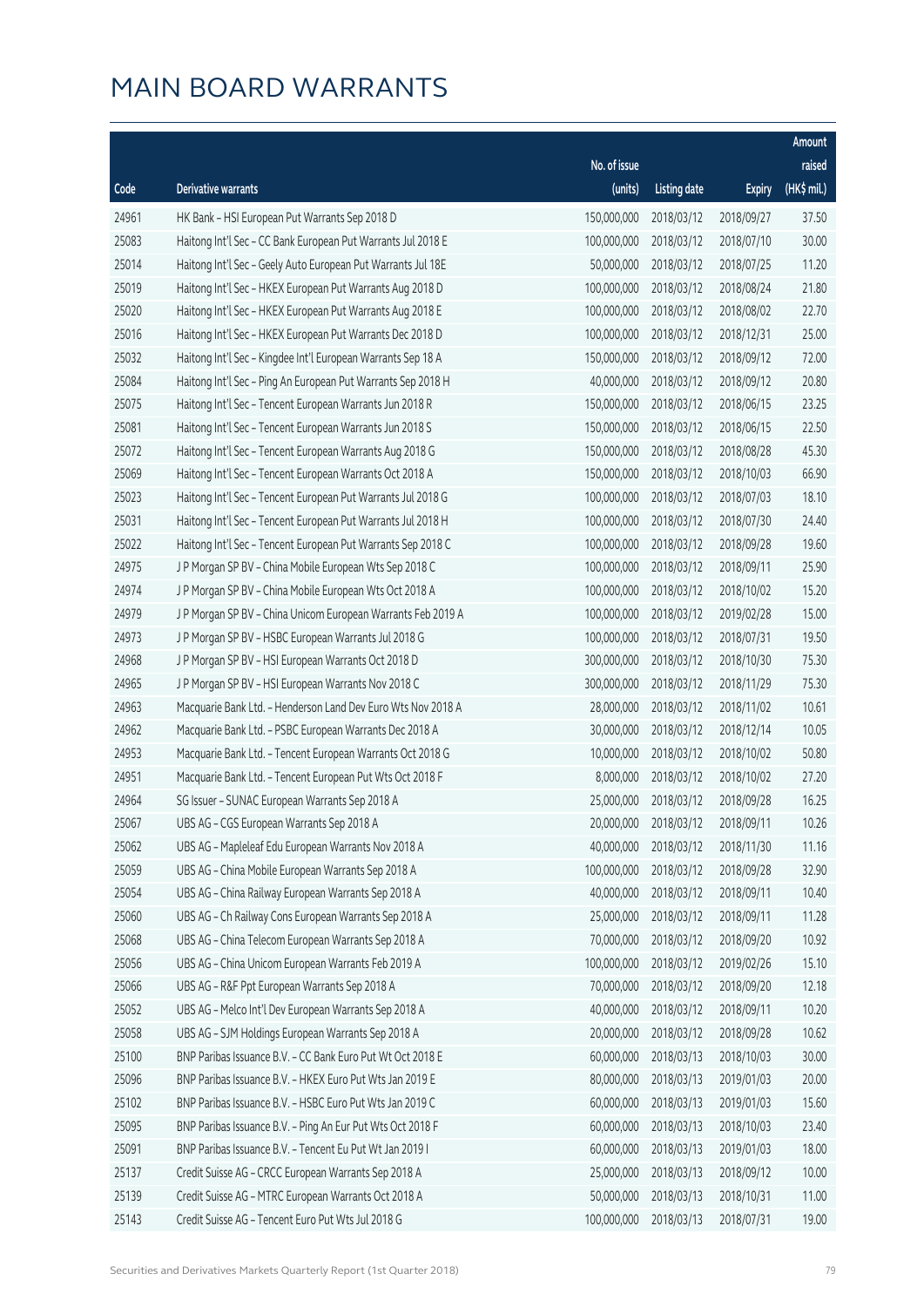|       |                                                              |                        |                     |               | Amount      |
|-------|--------------------------------------------------------------|------------------------|---------------------|---------------|-------------|
|       |                                                              | No. of issue           |                     |               | raised      |
| Code  | Derivative warrants                                          | (units)                | <b>Listing date</b> | <b>Expiry</b> | (HK\$ mil.) |
| 25151 | Goldman Sachs SP (Asia) - HKEX European Warrants Aug 2018 F  | 150,000,000            | 2018/03/13          | 2018/08/31    | 32.55       |
| 25144 | Goldman Sachs SP (Asia) - Tencent European Wt Jul 2018 I     | 200,000,000            | 2018/03/13          | 2018/07/03    | 79.20       |
| 25148 | Goldman Sachs SP (Asia) - Tencent European Put Wt Jul 2018 J | 100,000,000            | 2018/03/13          | 2018/07/04    | 18.70       |
| 25149 | Goldman Sachs SP (Asia) - Tencent European Put Wt Jul 2018 K | 100,000,000            | 2018/03/13          | 2018/07/27    | 17.10       |
| 25150 | Goldman Sachs SP (Asia) - Tencent European Put Wt Jul 2018 L | 100,000,000            | 2018/03/13          | 2018/07/24    | 33.60       |
| 25132 | J P Morgan SP BV - AviChina European Warrants Jun 2020 A     | 150,000,000            | 2018/03/13          | 2020/06/30    | 27.30       |
| 25130 | J P Morgan SP BV - BBMG European Warrants Oct 2018 A         | 30,000,000             | 2018/03/13          | 2018/10/02    | 10.56       |
| 25135 | J P Morgan SP BV - China Gas Hold European Wts Oct 2018 A    | 60,000,000             | 2018/03/13          | 2018/10/02    | 15.06       |
| 25131 | J P Morgan SP BV - Sunart Retail European Warrants Dec 2018A | 80,000,000             | 2018/03/13          | 2018/12/31    | 20.40       |
| 25129 | Macquarie Bank Ltd. - Tencent European Warrants Oct 2018 H   | 9,000,000              | 2018/03/13          | 2018/10/02    | 67.70       |
| 25136 | SG Issuer - China Unicom European Warrants Feb 2019 A        | 100,000,000            | 2018/03/13          | 2019/02/28    | 15.00       |
| 25109 | Bank Vontobel - CC Bank European Warrants Oct 2018 A         | 50,000,000             | 2018/03/13          | 2018/10/04    | 34.35       |
| 25112 | Bank Vontobel - China Life European Warrants Oct 2018 C      | 100,000,000            | 2018/03/13          | 2018/10/05    | 25.30       |
| 25117 | Bank Vontobel - China Mobile European Warrants Nov 2018 A    | 40,000,000             | 2018/03/13          | 2018/11/02    | 19.80       |
| 25108 | Bank Vontobel - CNOOC European Warrants Oct 2018 A           | 30,000,000             | 2018/03/13          | 2018/10/29    | 27.27       |
| 25111 | Bank Vontobel - China Unicom European Warrants Oct 2018 A    | 15,000,000             | 2018/03/13          | 2018/10/05    | 12.12       |
| 25105 | Bank Vontobel - ICBC European Warrants Sep 2018 A            | 50,000,000             | 2018/03/13          | 2018/09/21    | 23.70       |
| 25121 | Bank Vontobel - Ping An European Warrants Oct 2018 B         | 40,000,000             | 2018/03/13          | 2018/10/09    | 31.52       |
| 25106 | Bank Vontobel - Ping An European Warrants Dec 2018 C         | 40,000,000             | 2018/03/13          | 2018/12/04    | 29.52       |
| 25120 | Bank Vontobel - Ping An European Put Warrants Sep 2018 B     | 40,000,000             | 2018/03/13          | 2018/09/26    | 25.88       |
| 25124 | Bank Vontobel - Swire Pacific A European Warrants Oct 2018 A | 30,000,000             | 2018/03/13          | 2018/10/29    | 18.30       |
| 25209 | BOCI Asia Ltd. - CC Bank European Warrants Jul 2018 F        | 70,000,000             | 2018/03/14          | 2018/07/24    | 11.06       |
| 25202 | BOCI Asia Ltd. - CC Bank European Warrants Aug 2018 C        | 70,000,000             | 2018/03/14          | 2018/08/02    | 10.64       |
| 25214 | BOCI Asia Ltd. - ICBC European Warrants Jul 2018 E           | 70,000,000             | 2018/03/14          | 2018/07/26    | 10.64       |
| 25216 | BOCI Asia Ltd. - IGG European Warrants Sep 2018 A            | 60,000,000             | 2018/03/14          | 2018/09/28    | 15.12       |
| 25198 | BOCI Asia Ltd. - Tencent European Wts Aug 2018 C             | 200,000,000            | 2018/03/14          | 2018/08/21    | 40.40       |
| 25199 | BOCI Asia Ltd. - Tencent European Wts Aug 2018 D             | 200,000,000 2018/03/14 |                     | 2018/08/27    | 31.80       |
| 25201 | BOCI Asia Ltd. - Tencent European Put Wts Aug 2018 E         | 100,000,000            | 2018/03/14          | 2018/08/28    | 32.60       |
| 25254 | Credit Suisse AG - Avichina European Warrants Sep 2018 A     | 20,000,000             | 2018/03/14          | 2018/09/28    | 15.60       |
| 25260 | Credit Suisse AG - China Life European Warrants Sep 2018 E   | 120,000,000            | 2018/03/14          | 2018/09/26    | 20.40       |
| 25258 | Credit Suisse AG - HSBC European Put Warrants Sep 2018 A     | 80,000,000             | 2018/03/14          | 2018/09/13    | 20.00       |
| 25259 | Credit Suisse AG - Ping An European Put Warrants Sep 2018 E  | 70,000,000             | 2018/03/14          | 2018/09/28    | 24.50       |
| 25262 | Credit Suisse AG - ZTE European Warrants Sep 2018 A          | 40,000,000             | 2018/03/14          | 2018/09/13    | 15.20       |
| 25268 | Goldman Sachs SP (Asia) - BYD Company European Wts Mar 2019A | 80,000,000             | 2018/03/14          | 2019/03/22    | 12.00       |
| 25266 | Goldman Sachs SP (Asia) - BYD Company European Wts May 2019A | 80,000,000             | 2018/03/14          | 2019/05/29    | 13.28       |
| 25264 | Goldman Sachs SP (Asia) - HKEX European Warrants Oct 2018 B  | 150,000,000            | 2018/03/14          | 2018/10/10    | 35.70       |
| 25274 | Goldman Sachs SP (Asia) - HSBC European Warrants Sep 2018 A  | 80,000,000             | 2018/03/14          | 2018/09/03    | 12.00       |
| 25273 | Goldman Sachs SP (Asia) - ICBC European Warrants Aug 2018 C  | 80,000,000             | 2018/03/14          | 2018/08/28    | 37.20       |
| 25172 | Haitong Int'l Sec - AAC Tech European Warrants Sep 2018 A    | 65,000,000             | 2018/03/14          | 2018/09/24    | 10.66       |
| 25170 | Haitong Int'l Sec - AAC Tech European Warrants Oct 2018 A    | 100,000,000            | 2018/03/14          | 2018/10/29    | 25.00       |
| 25166 | Haitong Int'l Sec - Country Garden European Warrants Oct 18B | 80,000,000             | 2018/03/14          | 2018/10/18    | 20.24       |
| 25164 | Haitong Int'l Sec - China Taiping European Warrants Sep 18 A | 40,000,000             | 2018/03/14          | 2018/09/28    | 14.16       |
| 25185 | Haitong Int'l Sec - Greatwall Motor European Warrants Oct18B | 15,000,000             | 2018/03/14          | 2018/10/05    | 15.00       |
| 25183 | Haitong Int'l Sec - Greatwall Motor European Warrants Dec18B | 15,000,000             | 2018/03/14          | 2018/12/28    | 17.40       |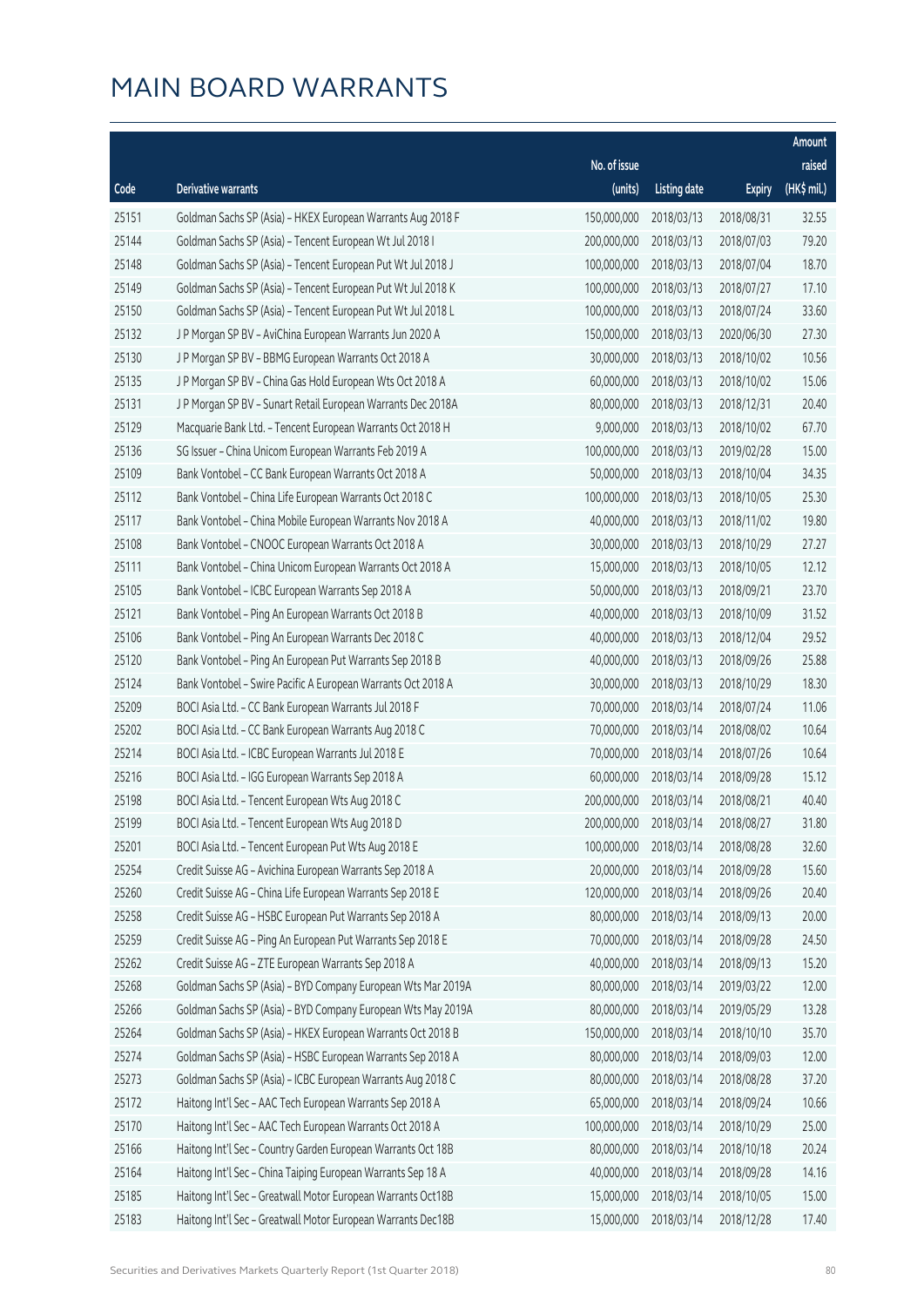|       |                                                              |              |                       |               | Amount      |
|-------|--------------------------------------------------------------|--------------|-----------------------|---------------|-------------|
|       |                                                              | No. of issue |                       |               | raised      |
| Code  | Derivative warrants                                          | (units)      | <b>Listing date</b>   | <b>Expiry</b> | (HK\$ mil.) |
| 25181 | Haitong Int'l Sec - Greatwall Motor European Warrants Jul19A | 68,000,000   | 2018/03/14            | 2019/07/02    | 10.20       |
| 25160 | Haitong Int'l Sec - Jiangxi Copper European Warrants Sep 19A | 80,000,000   | 2018/03/14            | 2019/09/27    | 21.20       |
| 25161 | Haitong Int'l Sec - Jiangxi Copper European Warrants Sep 19B | 80,000,000   | 2018/03/14            | 2019/09/27    | 20.00       |
| 25156 | Haitong Int'l Sec - Kingboard Chem European Warrants Oct 18A | 40,000,000   | 2018/03/14            | 2018/10/18    | 11.52       |
| 25250 | J P Morgan SP BV - AIA European Warrants Jul 2018 B          | 100,000,000  | 2018/03/14            | 2018/07/03    | 15.10       |
| 25244 | J P Morgan SP BV - China Life European Warrants Jul 2018 F   | 100,000,000  | 2018/03/14            | 2018/07/03    | 15.10       |
| 25248 | J P Morgan SP BV - CSOP A50 ETF European Warrants Jun 2019 A | 300,000,000  | 2018/03/14            | 2019/06/21    | 52.80       |
| 25245 | J P Morgan SP BV - A50 China European Warrants Jun 2019 A    | 300,000,000  | 2018/03/14            | 2019/06/21    | 50.70       |
| 25243 | J P Morgan SP BV - Tracker Fund European Put Warrants Dec18C | 100,000,000  | 2018/03/14            | 2018/12/31    | 15.10       |
| 25197 | Macquarie Bank Ltd. - China Unicom European Wts Nov 2018 A   | 17,000,000   | 2018/03/14            | 2018/11/02    | 10.46       |
| 25194 | Macquarie Bank Ltd. - FIH Mobile European Warrants Dec 2018A | 40,000,000   | 2018/03/14            | 2018/12/04    | 10.00       |
| 25191 | Macquarie Bank Ltd. - Kingdee Int'l European Wts Dec 2018 A  | 12,200,000   | 2018/03/14            | 2018/12/18    | 10.03       |
| 25187 | Macquarie Bank Ltd. - Ping An European Warrants Sep 2018 B   | 18,000,000   | 2018/03/14            | 2018/09/04    | 10.10       |
| 25220 | UBS AG - AIA European Warrants Aug 2018 A                    | 100,000,000  | 2018/03/14            | 2018/08/20    | 32.20       |
| 25228 | UBS AG - HSI European Warrants Aug 2018 E                    | 200,000,000  | 2018/03/14            | 2018/08/30    | 31.80       |
| 25229 | UBS AG - HSI European Put Warrants Aug 2018 F                | 200,000,000  | 2018/03/14            | 2018/08/30    | 51.00       |
| 25311 | BNP Paribas Issuance B.V. - Country Garden Eu Wt Jan 2019 A  | 100,000,000  | 2018/03/15            | 2019/01/03    | 15.00       |
| 25313 | BNP Paribas Issuance B.V. - Sinopec Corp Eu Wts Dec 2018 A   | 40,000,000   | 2018/03/15            | 2018/12/04    | 19.20       |
| 25308 | BNP Paribas Issuance B.V. - HSBC European Wts Oct 2018 B     | 50,000,000   | 2018/03/15            | 2018/10/03    | 18.00       |
| 25304 | BNP Paribas Issuance B.V. - Kingsoft Euro Wts Oct 2018 A     | 60,000,000   | 2018/03/15            | 2018/10/03    | 17.40       |
| 25331 | Credit Suisse AG - AIA European Warrants Jun 2018 D          | 70,000,000   | 2018/03/15            | 2018/06/29    | 18.90       |
| 25333 | Credit Suisse AG - CKH Holdings European Warrants Sep 2018 A | 50,000,000   | 2018/03/15            | 2018/09/28    | 28.50       |
| 25356 | Credit Suisse AG - IGG European Warrants Sep 2018 A          | 60,000,000   | 2018/03/15            | 2018/09/28    | 15.00       |
| 25338 | Credit Suisse AG - Lenovo European Warrants Sep 2018 A       | 50,000,000   | 2018/03/15            | 2018/09/14    | 19.00       |
| 25332 | Credit Suisse AG - Ping An European Warrants Oct 2018 C      | 150,000,000  | 2018/03/15            | 2018/10/31    | 165.00      |
| 25439 | Goldman Sachs SP (Asia) - CNOOC European Warrants Jun 2018 B | 80,000,000   | 2018/03/15            | 2018/06/25    | 12.00       |
| 25458 | Goldman Sachs SP (Asia) - CNOOC European Warrants Jun 2018 C |              | 80,000,000 2018/03/15 | 2018/06/25    | 35.84       |
| 25460 | Goldman Sachs SP (Asia) - HSI European Put Wts Jun 2018 D    | 150,000,000  | 2018/03/15            | 2018/06/28    | 22.50       |
| 25464 | Goldman Sachs SP (Asia) - HSI European Put Wts Sep 2018 B    | 150,000,000  | 2018/03/15            | 2018/09/27    | 28.80       |
| 25416 | Goldman Sachs SP (Asia) - Tencent European Wt Jul 2018 M     | 150,000,000  | 2018/03/15            | 2018/07/24    | 28.95       |
| 25398 | J P Morgan SP BV - AAC Tech European Warrants Sep 2018 A     | 80,000,000   | 2018/03/15            | 2018/09/28    | 20.16       |
| 25386 | J P Morgan SP BV - ZhengTongAuto European Warrants Feb 2019A | 60,000,000   | 2018/03/15            | 2019/02/28    | 15.06       |
| 25391 | J P Morgan SP BV - Geely Auto European Warrants Sep 2018 C   | 100,000,000  | 2018/03/15            | 2018/09/28    | 25.20       |
| 25389 | J P Morgan SP BV - Greatwall Motor European Wts Dec 2019 A   | 100,000,000  | 2018/03/15            | 2019/12/20    | 15.90       |
| 25358 | J P Morgan SP BV - HSI European Put Warrants Jun 2018 E      | 200,000,000  | 2018/03/15            | 2018/06/28    | 30.00       |
| 25365 | J P Morgan SP BV - Kingboard Chem European Warrants Oct 18 A | 40,000,000   | 2018/03/15            | 2018/10/30    | 10.80       |
| 25367 | J P Morgan SP BV - Li & Fung European Warrants Sep 2018 A    | 60,000,000   | 2018/03/15            | 2018/09/28    | 17.34       |
| 25381 | J P Morgan SP BV - Techtronic European Warrants Sep 2018 A   | 60,000,000   | 2018/03/15            | 2018/09/28    | 15.72       |
| 25303 | Macquarie Bank Ltd. - CK Asset Euro Put Wts Dec 2018 A       | 24,000,000   | 2018/03/15            | 2018/12/31    | 10.78       |
| 25301 | Macquarie Bank Ltd. - Baiyunshan Ph European Warrants Jun19A | 15,000,000   | 2018/03/15            | 2019/06/18    | 10.05       |
| 25299 | Macquarie Bank Ltd. - Tencent European Warrants Sep 2018 I   | 35,000,000   | 2018/03/15            | 2018/09/24    | 22.58       |
| 25302 | Macquarie Bank Ltd. - Zhaojin Mining Euro Wts Nov 2018 A     | 12,000,000   | 2018/03/15            | 2018/11/15    | 10.79       |
| 25318 | UBS AG - Galaxy Ent European Warrants Jul 2018 D             | 50,000,000   | 2018/03/15            | 2018/07/27    | 14.00       |
| 25319 | UBS AG - Ping An European Warrants Jun 2018 F                | 100,000,000  | 2018/03/15            | 2018/06/28    | 43.30       |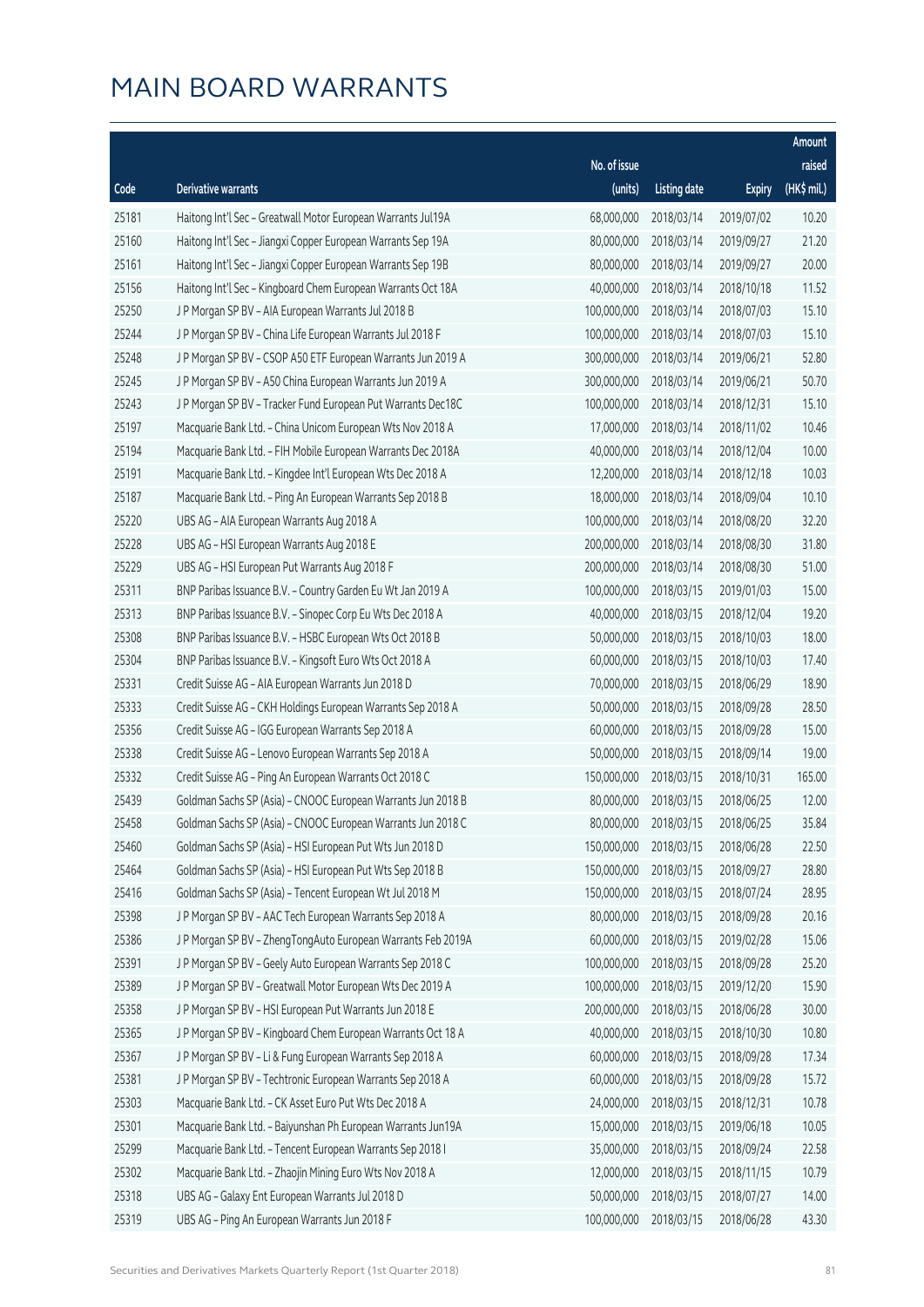|       |                                                              |              |                       |               | Amount      |
|-------|--------------------------------------------------------------|--------------|-----------------------|---------------|-------------|
|       |                                                              | No. of issue |                       |               | raised      |
| Code  | Derivative warrants                                          | (units)      | <b>Listing date</b>   | <b>Expiry</b> | (HK\$ mil.) |
| 25325 | UBS AG - Ping An European Put Warrants Sep 2018 D            | 100,000,000  | 2018/03/15            | 2018/09/14    | 42.70       |
| 25292 | Bank Vontobel - AIA European Warrants Sep 2018 A             | 60,000,000   | 2018/03/15            | 2018/09/20    | 11.52       |
| 25293 | Bank Vontobel - Geely Auto European Warrants Sep 2018 A      | 50,000,000   | 2018/03/15            | 2018/09/28    | 12.70       |
| 25294 | Bank Vontobel - Geely Auto European Warrants Sep 2018 B      | 50,000,000   | 2018/03/15            | 2018/09/04    | 10.65       |
| 25279 | Bank Vontobel - HSI European Warrants Sep 2018 D             | 100,000,000  | 2018/03/15            | 2018/09/27    | 18.20       |
| 25277 | Bank Vontobel - HSI European Warrants Oct 2018 A             | 100,000,000  | 2018/03/15            | 2018/10/30    | 15.10       |
| 25285 | Bank Vontobel - HSI European Put Warrants Aug 2018 F         | 100,000,000  | 2018/03/15            | 2018/08/30    | 17.20       |
| 25286 | Bank Vontobel - HSI European Put Warrants Oct 2018 B         | 100,000,000  | 2018/03/15            | 2018/10/30    | 15.20       |
| 25289 | Bank Vontobel - KECL European Warrants Nov 2018 A            | 25,000,000   | 2018/03/15            | 2018/11/05    | 11.13       |
| 25290 | Bank Vontobel - PetroChina European Warrants Nov 2018 A      | 40,000,000   | 2018/03/15            | 2018/11/05    | 24.20       |
| 25594 | Credit Suisse AG - Country Garden European Warrants Aug 18 B | 70,000,000   | 2018/03/16            | 2018/08/24    | 10.50       |
| 25597 | Credit Suisse AG - ZhengTongAuto European Warrants Feb 2019A | 50,000,000   | 2018/03/16            | 2019/02/28    | 12.50       |
| 25609 | Goldman Sachs SP (Asia) - China Mobile Euro Wts Sep 2018 C   | 80,000,000   | 2018/03/16            | 2018/09/24    | 12.00       |
| 25602 | Goldman Sachs SP (Asia) - China Unicom Euro Wts Feb 2019 A   | 100,000,000  | 2018/03/16            | 2019/02/26    | 15.00       |
| 25605 | Goldman Sachs SP (Asia) - Sunny Optical Euro Wts Jun 2018 D  | 70,000,000   | 2018/03/16            | 2018/06/21    | 10.50       |
| 25608 | Goldman Sachs SP (Asia) - Tencent European Wt Jul 2018 N     | 150,000,000  | 2018/03/16            | 2018/07/26    | 23.85       |
| 25607 | Goldman Sachs SP (Asia) - Tencent European Wt Aug 2018 G     | 150,000,000  | 2018/03/16            | 2018/08/21    | 34.20       |
| 25565 | Haitong Int'l Sec - China Mobile European Wts Sep 2018 A     | 100,000,000  | 2018/03/16            | 2018/09/20    | 30.20       |
| 25578 | Haitong Int'l Sec - HSI European Warrants Aug 2018 A         | 150,000,000  | 2018/03/16            | 2018/08/30    | 33.30       |
| 25568 | Haitong Int'l Sec - Ping An European Warrants Aug 2018 F     | 100,000,000  | 2018/03/16            | 2018/08/30    | 50.40       |
| 25593 | J P Morgan SP BV - CKH Holdings European Warrants Sep 2018 A | 100,000,000  | 2018/03/16            | 2018/09/28    | 25.10       |
| 25588 | J P Morgan SP BV - CKI Holdings European Warrants Sep 2018 A | 60,000,000   | 2018/03/16            | 2018/09/28    | 15.12       |
| 25587 | J P Morgan SP BV - Ping An European Warrants Oct 2018 A      | 100,000,000  | 2018/03/16            | 2018/10/31    | 25.70       |
| 25528 | Macquarie Bank Ltd. - Avichina European Warrants Jan 2019 A  | 10,000,000   | 2018/03/16            | 2019/01/18    | 11.07       |
| 25558 | Macquarie Bank Ltd. - BBMG European Warrants Apr 2019 A      | 18,000,000   | 2018/03/16            | 2019/04/16    | 10.03       |
| 25560 | Macquarie Bank Ltd. - CKH Holdings European Warrants Nov 18A | 18,000,000   | 2018/03/16            | 2018/11/02    | 10.03       |
| 25552 | Macquarie Bank Ltd. - GJ Int'l European Warrants May 2019 A  |              | 21,000,000 2018/03/16 | 2019/05/17    | 10.21       |
| 25481 | UBS AG - Air China European Warrants Nov 2018 A              | 70,000,000   | 2018/03/16            | 2018/11/23    | 11.41       |
| 25516 | UBS AG - CC Bank European Warrants Aug 2018 E                | 100,000,000  | 2018/03/16            | 2018/08/27    | 25.70       |
| 25470 | UBS AG - CSPC Pharma European Warrants Nov 2018 A            | 40,000,000   | 2018/03/16            | 2018/11/20    | 10.92       |
| 25477 | UBS AG - Baiyunshan Ph European Warrants Sep 2018 A          | 34,000,000   | 2018/03/16            | 2018/09/17    | 10.03       |
| 25512 | UBS AG - Kingsoft European Warrants Aug 2018 A               | 60,000,000   | 2018/03/16            | 2018/08/28    | 11.28       |
| 25482 | UBS AG - PetroChina European Warrants Jun 2018 C             | 40,000,000   | 2018/03/16            | 2018/06/22    | 13.00       |
| 25472 | UBS AG - Sino Biopharm European Warrants Sep 2018 A          | 40,000,000   | 2018/03/16            | 2018/09/17    | 10.00       |
| 25667 | Credit Suisse AG - HKEX European Warrants Jul 2018 H         | 200,000,000  | 2018/03/19            | 2018/07/24    | 30.00       |
| 25714 | Goldman Sachs SP (Asia) - AIA European Warrants Aug 2018 C   | 80,000,000   | 2018/03/19            | 2018/08/28    | 28.08       |
| 25708 | Goldman Sachs SP (Asia) - CC Bank European Wts Aug 2018 D    | 80,000,000   | 2018/03/19            | 2018/08/27    | 21.84       |
| 25704 | Goldman Sachs SP (Asia) - China Life Euro Wts Mar 2019 A     | 100,000,000  | 2018/03/19            | 2019/03/26    | 15.00       |
| 25705 | Goldman Sachs SP (Asia) - PetroChina European Wts Jun 2018 B | 80,000,000   | 2018/03/19            | 2018/06/27    | 24.08       |
| 25716 | Goldman Sachs SP (Asia) - Sands China Ltd Euro Wts Aug 2018C | 80,000,000   | 2018/03/19            | 2018/08/24    | 12.00       |
| 25645 | HK Bank - AAC Tech European Warrants Sep 2018 B              | 80,000,000   | 2018/03/19            | 2018/09/28    | 20.00       |
| 25646 | HK Bank - China Unicom European Warrants Feb 2019 A          | 150,000,000  | 2018/03/19            | 2019/02/27    | 22.50       |
| 25644 | HK Bank - Sunny Optical European Warrants Sep 2018 B         | 80,000,000   | 2018/03/19            | 2018/09/28    | 20.00       |
| 25643 | HK Bank - Tencent European Warrants Aug 2018 B               | 150,000,000  | 2018/03/19            | 2018/08/28    | 33.00       |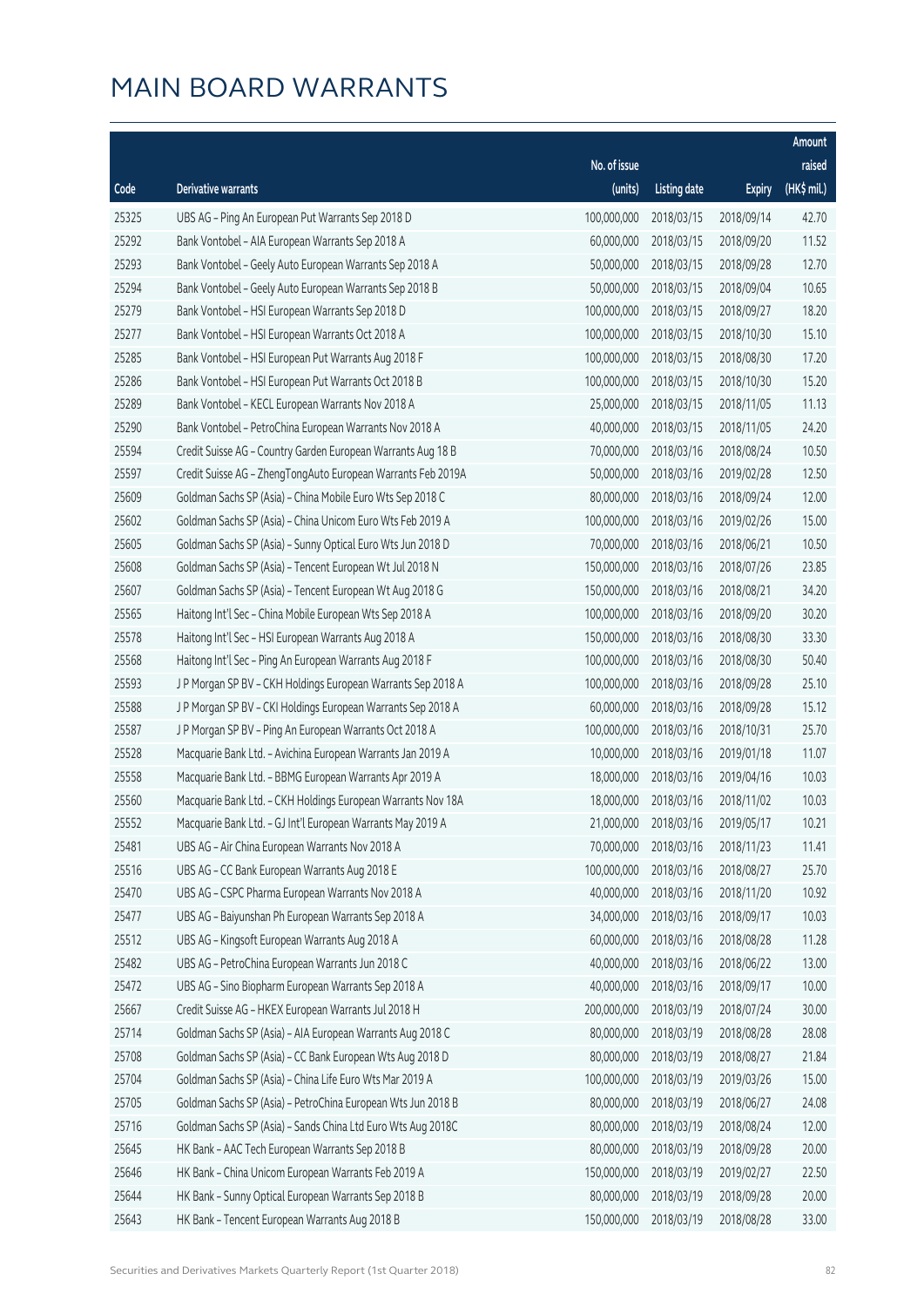|       |                                                              |              |                       |               | Amount      |
|-------|--------------------------------------------------------------|--------------|-----------------------|---------------|-------------|
|       |                                                              | No. of issue |                       |               | raised      |
| Code  | <b>Derivative warrants</b>                                   | (units)      | <b>Listing date</b>   | <b>Expiry</b> | (HK\$ mil.) |
| 25647 | HK Bank - ZTE European Warrants Sep 2018 A                   | 80,000,000   | 2018/03/19            | 2018/09/28    | 20.00       |
| 25610 | Haitong Int'l Sec - Angang Steel European Warrants Jul 2018B | 20,000,000   | 2018/03/19            | 2018/07/24    | 13.20       |
| 25612 | Haitong Int'l Sec - Angang Steel European Warrants Jun 2019A | 60,000,000   | 2018/03/19            | 2019/06/20    | 10.86       |
| 25641 | Haitong Int'l Sec - CNBM European Warrants Aug 2018 A        | 20,000,000   | 2018/03/19            | 2018/08/24    | 14.40       |
| 25616 | Haitong Int'l Sec - Chinares Cement European Warrants Jul18A | 30,000,000   | 2018/03/19            | 2018/07/16    | 11.10       |
| 25628 | Haitong Int'l Sec - Chinares Cement European Warrants Oct18A | 30,000,000   | 2018/03/19            | 2018/10/29    | 15.60       |
| 25613 | Haitong Int'l Sec - Ch Southern Air European Warrants Dec18B | 100,000,000  | 2018/03/19            | 2018/12/24    | 19.80       |
| 25614 | Haitong Int'l Sec - Ch Southern Air European Warrants Apr19A | 100,000,000  | 2018/03/19            | 2019/04/18    | 25.00       |
| 25656 | J P Morgan SP BV - CSPC Pharma European Warrants Nov 2018 A  | 60,000,000   | 2018/03/19            | 2018/11/30    | 15.36       |
| 25665 | J P Morgan SP BV - GJ Int'l European Warrants Nov 2018 A     | 50,000,000   | 2018/03/19            | 2018/11/30    | 12.60       |
| 25648 | J P Morgan SP BV - Sands China Ltd European Put Wts Sep 18 A | 100,000,000  | 2018/03/19            | 2018/09/28    | 26.70       |
| 25678 | UBS AG - Galaxy Ent European Put Warrants Sep 2018 B         | 50,000,000   | 2018/03/19            | 2018/09/18    | 24.45       |
| 25668 | UBS AG - Li Ning European Warrants Jun 2019 A                | 50,000,000   | 2018/03/19            | 2019/06/10    | 12.50       |
| 25687 | UBS AG - SHK Ppt European Warrants Sep 2018 A                | 30,000,000   | 2018/03/19            | 2018/09/18    | 10.38       |
| 25697 | UBS AG - Sunny Optical European Warrants Sep 2018 B          | 100,000,000  | 2018/03/19            | 2018/09/18    | 25.00       |
| 25703 | UBS AG - Sunny Optical European Put Warrants Nov 2018 B      | 40,000,000   | 2018/03/19            | 2018/11/12    | 10.00       |
| 25721 | BOCI Asia Ltd. - Agricultural Bank European Wts Jul 2018 C   | 60,000,000   | 2018/03/20            | 2018/07/27    | 10.08       |
| 25759 | BOCI Asia Ltd. - CSOP A50 ETF European Warrants Sep 2018 B   | 40,000,000   | 2018/03/20            | 2018/09/11    | 18.88       |
| 25767 | BOCI Asia Ltd. - A50 China European Warrants Jul 2018 A      | 40,000,000   | 2018/03/20            | 2018/07/23    | 30.80       |
| 25755 | BOCI Asia Ltd. - GAC Group European Warrants Oct 2018 A      | 60,000,000   | 2018/03/20            | 2018/10/30    | 15.18       |
| 25736 | BOCI Asia Ltd. - Greatwall Motor European Warrants Dec 2019A | 100,000,000  | 2018/03/20            | 2019/12/20    | 19.20       |
| 25735 | BOCI Asia Ltd. - ZTE European Warrants Sep 2018 A            | 50,000,000   | 2018/03/20            | 2018/09/28    | 21.00       |
| 25799 | Credit Suisse AG - Conch Cement European Warrants Aug 2018 A | 40,000,000   | 2018/03/20            | 2018/08/13    | 18.00       |
| 25795 | Credit Suisse AG - CNBM European Warrants Feb 2019 A         | 80,000,000   | 2018/03/20            | 2019/02/21    | 14.40       |
| 25888 | Goldman Sachs SP (Asia) - Country Garden Euro Wts Aug 2018 D | 60,000,000   | 2018/03/20            | 2018/08/24    | 10.08       |
| 25891 | Goldman Sachs SP (Asia) - A50 China European Wts Jul 2018 B  | 80,000,000   | 2018/03/20            | 2018/07/23    | 40.96       |
| 25881 | Goldman Sachs SP (Asia) - HSBC European Warrants Jun 2018 J  |              | 80,000,000 2018/03/20 | 2018/06/26    | 29.36       |
| 25889 | Goldman Sachs SP (Asia) - PetroChina European Wts Jul 2018 E | 80,000,000   | 2018/03/20            | 2018/07/26    | 12.00       |
| 25781 | J P Morgan SP BV - AIA European Put Warrants Oct 2018 A      | 100,000,000  | 2018/03/20            | 2018/10/03    | 25.40       |
| 25774 | Macquarie Bank Ltd. - Geely Auto European Wts Aug 2018 B     | 35,000,000   | 2018/03/20            | 2018/08/02    | 10.19       |
| 25773 | Macquarie Bank Ltd. - Ping An European Put Warrants Oct 18 A | 13,000,000   | 2018/03/20            | 2018/10/03    | 10.06       |
| 25829 | SG Issuer - CNOOC European Warrants Sep 2018 A               | 15,000,000   | 2018/03/20            | 2018/09/28    | 11.25       |
| 25828 | SG Issuer - China Overseas European Warrants Oct 2018 A      | 40,000,000   | 2018/03/20            | 2018/10/31    | 10.00       |
| 25837 | SG Issuer - CSOP A50 ETF European Warrants Jun 2019 A        | 200,000,000  | 2018/03/20            | 2019/06/28    | 30.00       |
| 25849 | SG Issuer - A50 China European Warrants Jun 2019 A           | 200,000,000  | 2018/03/20            | 2019/06/28    | 32.00       |
| 25876 | SG Issuer - HSI European Warrants Aug 2018 D                 | 150,000,000  | 2018/03/20            | 2018/08/30    | 22.50       |
| 25836 | SG Issuer - HSI European Put Warrants Oct 2018 D             | 150,000,000  | 2018/03/20            | 2018/10/30    | 22.50       |
| 25834 | SG Issuer - KECL European Warrants Sep 2018 A                | 15,000,000   | 2018/03/20            | 2018/09/28    | 10.05       |
| 25835 | SG Issuer - PICC P&C European Warrants Jan 2019 A            | 70,000,000   | 2018/03/20            | 2019/01/31    | 10.50       |
| 25852 | SG Issuer - Ping An European Put Warrants Jul 2018 D         | 50,000,000   | 2018/03/20            | 2018/07/31    | 21.25       |
| 25868 | SG Issuer - Tencent European Put Warrants Aug 2018 D         | 150,000,000  | 2018/03/20            | 2018/08/31    | 34.50       |
| 25788 | UBS AG - Bank of China European Warrants Jul 2018 C          | 70,000,000   | 2018/03/20            | 2018/07/31    | 11.34       |
| 25786 | UBS AG - IGG European Warrants Sep 2018 A                    | 70,000,000   | 2018/03/20            | 2018/09/28    | 17.50       |
| 25789 | UBS AG - Sands China European Warrants Aug 2018 B            | 70,000,000   | 2018/03/20            | 2018/08/24    | 10.50       |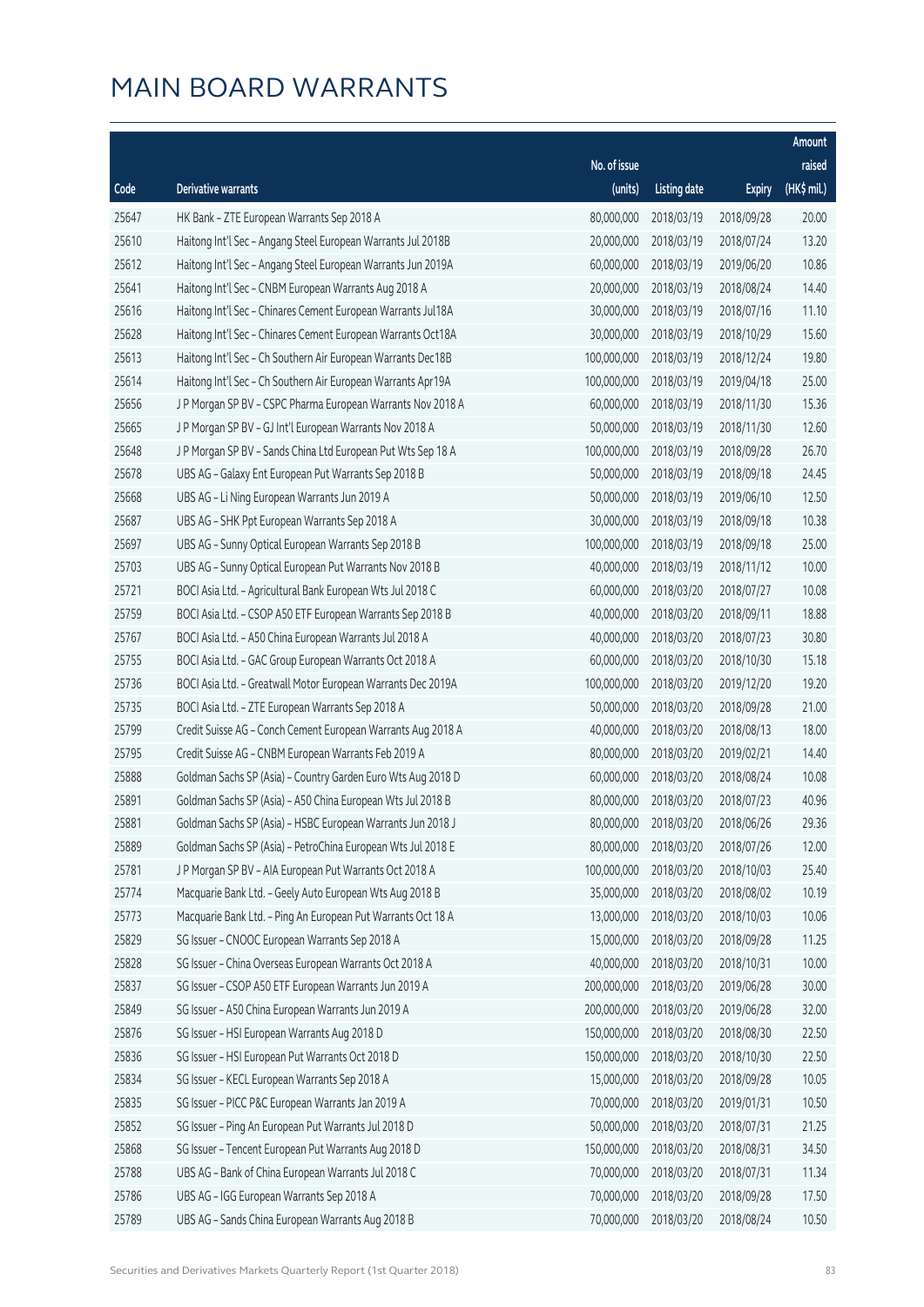|       |                                                              |              |                       |               | Amount      |
|-------|--------------------------------------------------------------|--------------|-----------------------|---------------|-------------|
|       |                                                              | No. of issue |                       |               | raised      |
| Code  | Derivative warrants                                          | (units)      | <b>Listing date</b>   | <b>Expiry</b> | (HK\$ mil.) |
| 25904 | BOCI Asia Ltd. - Bank of China European Warrants Jul 2018 B  | 70,000,000   | 2018/03/21            | 2018/07/24    | 12.95       |
| 25900 | BOCI Asia Ltd. - HKEX European Warrants Jul 2018 E           | 150,000,000  | 2018/03/21            | 2018/07/24    | 22.95       |
| 26158 | Credit Suisse AG - AIA European Put Warrants Sep 2018 A      | 60,000,000   | 2018/03/21            | 2018/09/28    | 15.00       |
| 26154 | Credit Suisse AG - Kunlun Energy European Warrants Sep 2018A | 20,000,000   | 2018/03/21            | 2018/09/28    | 10.00       |
| 26130 | Credit Suisse AG - Nexteer European Warrants Sep 2018 A      | 40,000,000   | 2018/03/21            | 2018/09/20    | 13.20       |
| 26174 | Credit Suisse AG - PICC European Warrants Dec 2018 A         | 100,000,000  | 2018/03/21            | 2018/12/31    | 15.00       |
| 26132 | Credit Suisse AG - PICC Group European Warrants Jul 2018 B   | 40,000,000   | 2018/03/21            | 2018/07/31    | 10.80       |
| 26146 | Credit Suisse AG - Tencent European Wts Jul 2018 H           | 250,000,000  | 2018/03/21            | 2018/07/03    | 37.50       |
| 26220 | Goldman Sachs SP (Asia) - BOCL European Warrants Sep 2018 A  | 80,000,000   | 2018/03/21            | 2018/09/24    | 13.84       |
| 26179 | Goldman Sachs SP (Asia) - Sinopec Corp Euro Wts Jul 2018 B   | 60,000,000   | 2018/03/21            | 2018/07/24    | 18.00       |
| 26178 | Goldman Sachs SP (Asia) - China Tel European Wts Sep 2018 C  | 60,000,000   | 2018/03/21            | 2018/09/20    | 10.02       |
| 26221 | Goldman Sachs SP (Asia) - Geely Auto European Wts Jul 2018 D | 80,000,000   | 2018/03/21            | 2018/07/11    | 16.24       |
| 26216 | Goldman Sachs SP (Asia) - Sunny Optical Euro Wts Aug 2018 A  | 60,000,000   | 2018/03/21            | 2018/08/28    | 12.00       |
| 25942 | HK Bank - AIA European Warrants Sep 2018 A                   | 80,000,000   | 2018/03/21            | 2018/09/28    | 22.40       |
| 25937 | HK Bank - Geely Auto European Warrants Sep 2018 A            | 80,000,000   | 2018/03/21            | 2018/09/28    | 20.80       |
| 25923 | HK Bank - ICBC European Warrants Jul 2018 C                  | 80,000,000   | 2018/03/21            | 2018/07/27    | 16.80       |
| 26070 | J P Morgan SP BV - Kingdee Intl European Warrants Sep 2018 A | 50,000,000   | 2018/03/21            | 2018/09/28    | 14.50       |
| 26071 | J P Morgan SP BV - Nexteer European Warrants Oct 2018 A      | 80,000,000   | 2018/03/21            | 2018/10/31    | 20.08       |
| 26050 | Macquarie Bank Ltd. - China Life European Wts Oct 2018 B     | 40,000,000   | 2018/03/21            | 2018/10/03    | 10.00       |
| 26056 | Macquarie Bank Ltd. - China Life European Wts Dec 2018 A     | 40,000,000   | 2018/03/21            | 2018/12/04    | 10.00       |
| 26018 | Macquarie Bank Ltd. - China Mobile European Wts Nov 2018 B   | 25,000,000   | 2018/03/21            | 2018/11/02    | 10.25       |
| 26040 | Macquarie Bank Ltd. - China Mobile Euro Put Wts Oct 2018 B   | 4,000,000    | 2018/03/21            | 2018/10/02    | 10.02       |
| 25961 | Macquarie Bank Ltd. - HN Renewables European Wts Mar 2019 A  | 19,000,000   | 2018/03/21            | 2019/03/18    | 10.03       |
| 26013 | Macquarie Bank Ltd. - HSBC European Warrants Oct 2018 C      | 3,600,000    | 2018/03/21            | 2018/10/02    | 10.09       |
| 25993 | Macquarie Bank Ltd. - HSBC European Warrants Jan 2019 B      | 20,000,000   | 2018/03/21            | 2019/01/03    | 11.02       |
| 25962 | Macquarie Bank Ltd. - IGG European Warrants Nov 2018 A       | 5,000,000    | 2018/03/21            | 2018/11/16    | 10.20       |
| 25951 | Macquarie Bank Ltd. - KB Laminates European Warrants Dec 18A |              | 30,000,000 2018/03/21 | 2018/12/18    | 10.02       |
| 26048 | Macquarie Bank Ltd. - Stanchart European Warrants Oct 2018 A | 16,700,000   | 2018/03/21            | 2018/10/03    | 10.04       |
| 26223 | SG Issuer - Ch Molybdenum European Warrants Jul 2018 C       | 15,000,000   | 2018/03/21            | 2018/07/31    | 10.05       |
| 26228 | SG Issuer - CSPC Pharma European Warrants Oct 2018 A         | 40,000,000   | 2018/03/21            | 2018/10/15    | 10.00       |
| 26252 | SG Issuer - Kingsoft European Warrants Aug 2018 B            | 50,000,000   | 2018/03/21            | 2018/08/31    | 11.50       |
| 26067 | UBS AG - Conch Cement European Warrants Sep 2018 A           | 40,000,000   | 2018/03/21            | 2018/09/20    | 10.00       |
| 26065 | UBS AG - Kingdee Intl European Warrants Sep 2018 A           | 25,000,000   | 2018/03/21            | 2018/09/20    | 13.70       |
| 26062 | UBS AG - Nexteer European Warrants Sep 2018 A                | 40,000,000   | 2018/03/21            | 2018/09/20    | 13.56       |
| 26098 | Bank Vontobel - Agricultural Bank European Warrants Nov 18 A | 40,000,000   | 2018/03/21            | 2018/11/05    | 12.08       |
| 26077 | Bank Vontobel - Bank of China European Warrants Aug 2018 B   | 80,000,000   | 2018/03/21            | 2018/08/10    | 19.44       |
| 26115 | Bank Vontobel - Sinopec Corp European Warrants Oct 2018 B    | 40,000,000   | 2018/03/21            | 2018/10/15    | 14.56       |
| 26097 | Bank Vontobel - Ping An European Warrants Jun 2018 E         | 40,000,000   | 2018/03/21            | 2018/06/26    | 18.96       |
| 26074 | Bank Vontobel - Wharf Holdings European Warrants Sep 2018 A  | 50,000,000   | 2018/03/21            | 2018/09/28    | 14.75       |
| 26454 | Credit Suisse AG - Ch Molybdenum European Wts Sep 2018 A     | 30,000,000   | 2018/03/22            | 2018/09/28    | 22.50       |
| 26449 | Credit Suisse AG - Cathay Pacific European Wts Jul 2019 A    | 60,000,000   | 2018/03/22            | 2019/07/31    | 15.00       |
| 26445 | Credit Suisse AG - Geely Auto European Warrants Sep 2018 A   | 80,000,000   | 2018/03/22            | 2018/09/28    | 22.40       |
| 26471 | Credit Suisse AG - Tencent European Wts Jul 2018 I           | 250,000,000  | 2018/03/22            | 2018/07/24    | 37.50       |
| 26497 | Credit Suisse AG - Tencent Euro Put Wts Jul 2018 J           | 100,000,000  | 2018/03/22            | 2018/07/24    | 25.00       |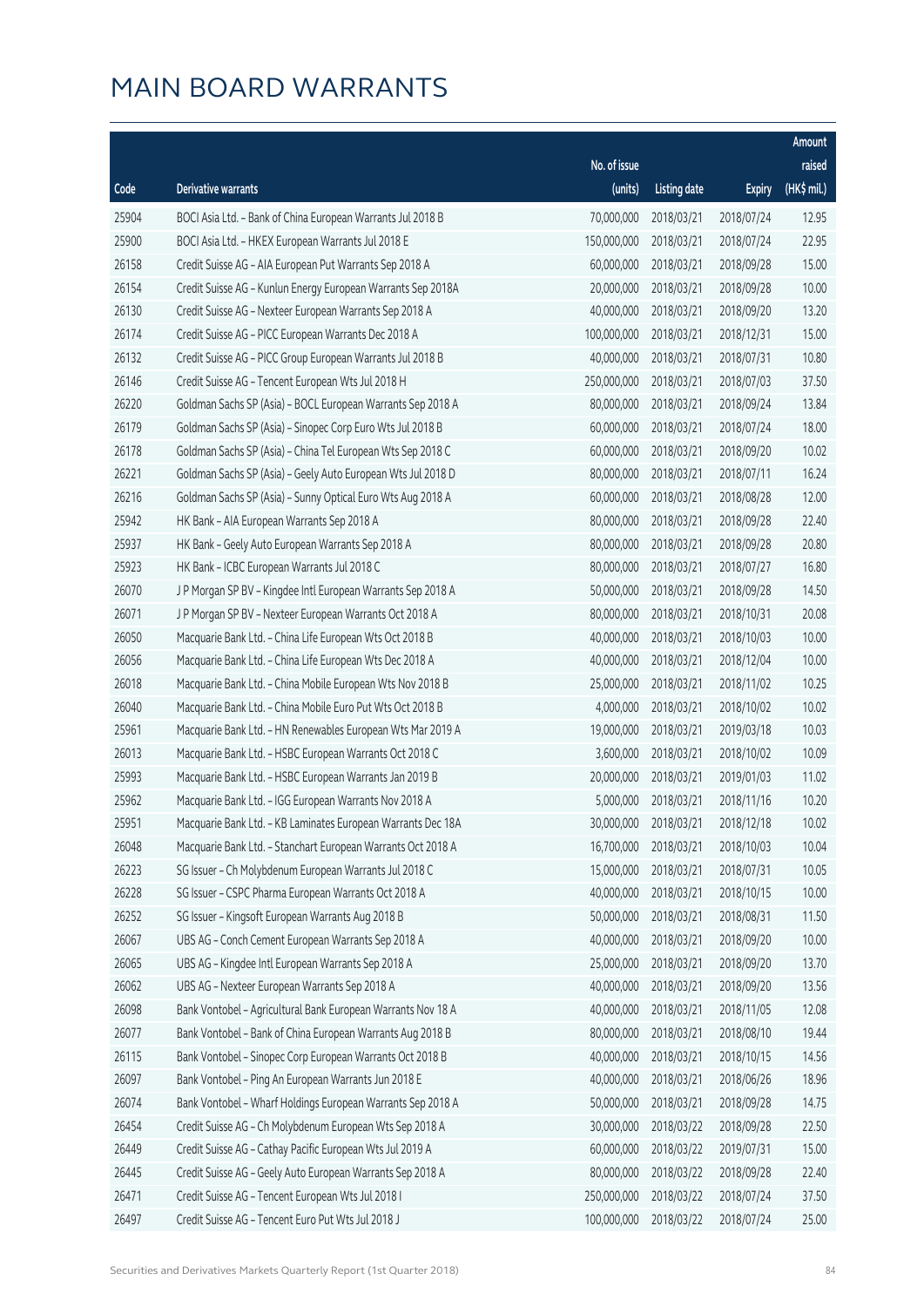|       |                                                              |              |                       |               | Amount      |
|-------|--------------------------------------------------------------|--------------|-----------------------|---------------|-------------|
|       |                                                              | No. of issue |                       |               | raised      |
| Code  | <b>Derivative warrants</b>                                   | (units)      | <b>Listing date</b>   | <b>Expiry</b> | (HK\$ mil.) |
| 26771 | Goldman Sachs SP (Asia) - AAC Tech Euro Wts Sep 2018 A       | 60,000,000   | 2018/03/22            | 2018/09/27    | 11.16       |
| 26664 | Goldman Sachs SP (Asia) - CC Bank European Wts Aug 2018 E    | 80,000,000   | 2018/03/22            | 2018/08/27    | 15.52       |
| 26697 | Goldman Sachs SP (Asia) - Geely Auto European Wts Jul 2018 E | 80,000,000   | 2018/03/22            | 2018/07/26    | 12.00       |
| 26809 | Goldman Sachs SP (Asia) - HSI European Put Wts Aug 2018 G    | 150,000,000  | 2018/03/22            | 2018/08/30    | 24.75       |
| 26770 | Goldman Sachs SP (Asia) - SUNAC European Warrants Aug 2018 A | 40,000,000   | 2018/03/22            | 2018/08/15    | 12.16       |
| 26442 | Haitong Int'l Sec - BYD Electronic European Wts Sep 2018 A   | 40,000,000   | 2018/03/22            | 2018/09/24    | 12.16       |
| 26328 | Haitong Int'l Sec - COSCO Ship Port European Wts Sep 2018 A  | 20,000,000   | 2018/03/22            | 2018/09/24    | 12.00       |
| 26373 | Haitong Int'l Sec - Ch Oilfield European Warrants Apr 2019 A | 68,000,000   | 2018/03/22            | 2019/04/23    | 10.27       |
| 26536 | Haitong Int'l Sec - HKEX European Warrants Jul 2018 E        | 68,000,000   | 2018/03/22            | 2018/07/26    | 112.20      |
| 26551 | Haitong Int'l Sec - HKEX European Warrants Jul 2018 F        | 68,000,000   | 2018/03/22            | 2018/07/11    | 62.56       |
| 26543 | Haitong Int'l Sec - HKEX European Warrants Aug 2018 F        | 68,000,000   | 2018/03/22            | 2018/08/31    | 103.36      |
| 26552 | Haitong Int'l Sec - HKEX European Warrants Aug 2018 G        | 68,000,000   | 2018/03/22            | 2018/08/02    | 28.56       |
| 26560 | Haitong Int'l Sec - HKEX European Warrants Aug 2018 H        | 68,000,000   | 2018/03/22            | 2018/08/31    | 74.80       |
| 26439 | Haitong Int'l Sec - HTSC European Warrants Sep 2018 A        | 68,000,000   | 2018/03/22            | 2018/09/24    | 10.20       |
| 26341 | Haitong Int'l Sec - Nexteer European Warrants Sep 2018 A     | 40,000,000   | 2018/03/22            | 2018/09/24    | 10.00       |
| 26350 | Haitong Int'l Sec - Nexteer European Warrants Dec 2018 A     | 40,000,000   | 2018/03/22            | 2018/12/28    | 10.00       |
| 26535 | J P Morgan SP BV - Baiyunshan Ph European Wts Sep 2018 A     | 40,000,000   | 2018/03/22            | 2018/09/28    | 10.24       |
| 26498 | J P Morgan SP BV - Tencent European Warrants Sep 2018 A      | 250,000,000  | 2018/03/22            | 2018/09/28    | 63.00       |
| 26268 | Macquarie Bank Ltd. - Kingdee Int'l European Wts Feb 2019 A  | 9,000,000    | 2018/03/22            | 2019/02/18    | 10.01       |
| 26270 | Macquarie Bank Ltd. - SMIC European Warrants Jul 2019 A      | 35,000,000   | 2018/03/22            | 2019/07/16    | 10.01       |
| 26259 | Macquarie Bank Ltd. - SUNAC European Warrants Nov 2018 B     | 16,000,000   | 2018/03/22            | 2018/11/02    | 10.29       |
| 26816 | SG Issuer - HSBC European Warrants Jul 2018 E                | 80,000,000   | 2018/03/22            | 2018/07/31    | 20.80       |
| 26817 | SG Issuer - Tencent European Warrants Dec 2018 A             | 200,000,000  | 2018/03/22            | 2018/12/31    | 114.00      |
| 26563 | UBS AG - CMS European Warrants Sep 2018 A                    | 40,000,000   | 2018/03/22            | 2018/09/28    | 10.20       |
| 26644 | UBS AG - Luye Pharma European Warrants Apr 2019 A            | 40,000,000   | 2018/03/22            | 2019/04/30    | 10.00       |
| 26629 | UBS AG - Sinopharm European Warrants Sep 2018 A              | 20,000,000   | 2018/03/22            | 2018/09/28    | 10.70       |
| 26645 | UBS AG - Weichai Power European Warrants Mar 2019 A          |              | 50,000,000 2018/03/22 | 2019/03/29    | 12.65       |
| 26306 | Bank Vontobel - China Comm Cons European Warrants Oct 2018 A | 20,000,000   | 2018/03/22            | 2018/10/04    | 18.00       |
| 26321 | Bank Vontobel - China Life European Warrants Sep 2018 C      | 100,000,000  | 2018/03/22            | 2018/09/24    | 16.00       |
| 26294 | Bank Vontobel - China Mobile European Warrants Aug 2018 A    | 50,000,000   | 2018/03/22            | 2018/08/24    | 10.50       |
| 26285 | Bank Vontobel - KECL European Warrants Oct 2018 A            | 25,000,000   | 2018/03/22            | 2018/10/03    | 22.00       |
| 26901 | Credit Suisse AG - Sinopharm European Warrants Sep 2018 A    | 25,000,000   | 2018/03/23            | 2018/09/28    | 10.38       |
| 26914 | Credit Suisse AG - SUNAC European Warrants Sep 2018 A        | 30,000,000   | 2018/03/23            | 2018/09/24    | 15.30       |
| 27049 | Goldman Sachs SP (Asia) - CC Bank European Wts Aug 2018 F    | 80,000,000   | 2018/03/23            | 2018/08/21    | 39.28       |
| 27132 | Goldman Sachs SP (Asia) - Country Garden Euro Wts Oct 2018 C | 70,000,000   | 2018/03/23            | 2018/10/29    | 10.50       |
| 27029 | Goldman Sachs SP (Asia) - Sinopec Corp Euro Wts Aug 2018 B   | 60,000,000   | 2018/03/23            | 2018/08/22    | 10.32       |
| 27089 | Goldman Sachs SP (Asia) - Geely Auto European Wts Aug 2018 A | 80,000,000   | 2018/03/23            | 2018/08/29    | 12.00       |
| 26858 | HK Bank - CSPC Pharma European Warrants Sep 2018 B           | 50,000,000   | 2018/03/23            | 2018/09/28    | 12.50       |
| 26877 | HK Bank - IGG European Warrants Sep 2018 A                   | 40,000,000   | 2018/03/23            | 2018/09/28    | 10.00       |
| 26828 | HK Bank - Jiangxi Copper European Warrants Dec 2018 A        | 80,000,000   | 2018/03/23            | 2018/12/14    | 12.00       |
| 26854 | HK Bank - NCI European Warrants Sep 2018 A                   | 40,000,000   | 2018/03/23            | 2018/09/28    | 12.00       |
| 26882 | HK Bank - Ping An European Warrants Nov 2019 A               | 280,000,000  | 2018/03/23            | 2019/11/28    | 42.00       |
| 26979 | J P Morgan SP BV - BYD Electronic European Warrants Sep 18 A | 60,000,000   | 2018/03/23            | 2018/09/28    | 15.00       |
| 26994 | J P Morgan SP BV - Cathay Pacific European Wts Jul 2019 A    | 60,000,000   | 2018/03/23            | 2019/07/02    | 15.00       |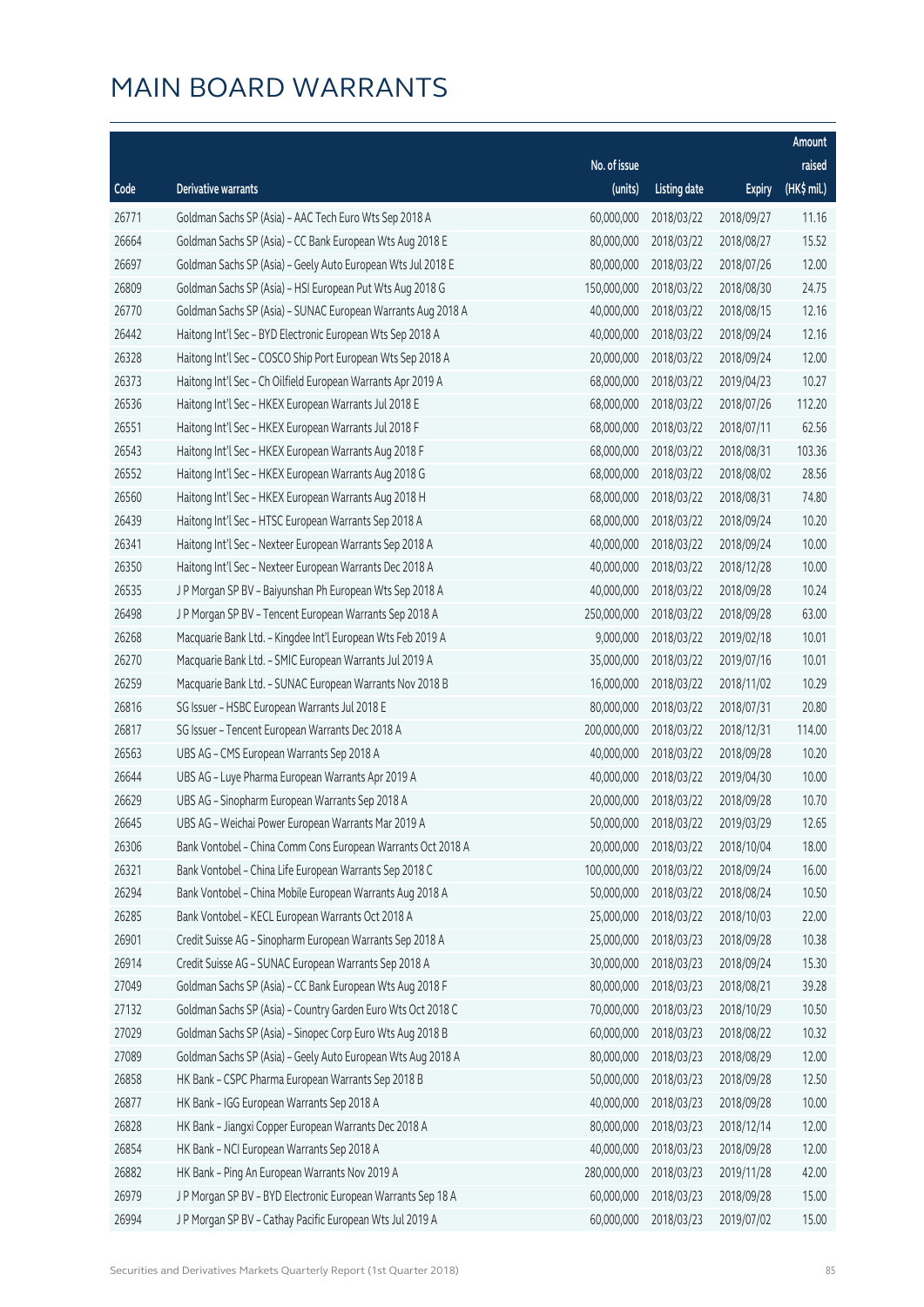|       |                                                              |              |                        |               | Amount      |
|-------|--------------------------------------------------------------|--------------|------------------------|---------------|-------------|
|       |                                                              | No. of issue |                        |               | raised      |
| Code  | Derivative warrants                                          | (units)      | <b>Listing date</b>    | <b>Expiry</b> | (HK\$ mil.) |
| 26949 | J P Morgan SP BV - HSBC European Warrants Oct 2018 A         | 100,000,000  | 2018/03/23             | 2018/10/31    | 25.20       |
| 26956 | J P Morgan SP BV - Ping An European Warrants Mar 2019 A      | 100,000,000  | 2018/03/23             | 2019/03/29    | 34.00       |
| 26931 | J P Morgan SP BV - PWR Assets European Warrants Nov 2018 A   | 60,000,000   | 2018/03/23             | 2018/11/30    | 15.42       |
| 27013 | J P Morgan SP BV - Tencent European Warrants Jul 2018 G      | 250,000,000  | 2018/03/23             | 2018/07/23    | 37.75       |
| 27002 | J P Morgan SP BV - Tencent European Warrants Aug 2018 G      | 250,000,000  | 2018/03/23             | 2018/08/31    | 37.75       |
| 27015 | J P Morgan SP BV - Tencent European Put Warrants Sep 2018 B  | 250,000,000  | 2018/03/23             | 2018/09/28    | 63.25       |
| 26883 | Macquarie Bank Ltd. - Tencent European Warrants Jul 2019 B   | 24,000,000   | 2018/03/23             | 2019/07/03    | 10.03       |
| 27022 | SG Issuer - Country Garden European Warrants Oct 2018 A      | 60,000,000   | 2018/03/23             | 2018/10/31    | 11.10       |
| 27020 | SG Issuer - CGS European Warrants Oct 2018 A                 | 17,000,000   | 2018/03/23             | 2018/10/31    | 10.03       |
| 27024 | SG Issuer - Fosun Intl European Warrants Oct 2018 A          | 50,000,000   | 2018/03/23             | 2018/10/31    | 12.50       |
| 27025 | SG Issuer - Haitong Sec European Warrants Oct 2018 A         | 10,000,000   | 2018/03/23             | 2018/10/31    | 10.30       |
| 27217 | BOCI Asia Ltd. - Geely Auto European Warrants Aug 2018 B     | 100,000,000  | 2018/03/26             | 2018/08/29    | 26.00       |
| 27223 | BOCI Asia Ltd. - Ping An European Warrants Aug 2018 B        | 100,000,000  | 2018/03/26             | 2018/08/01    | 62.20       |
| 27202 | BNP Paribas Issuance B.V. - BOCL European Wts Nov 2018 A     | 50,000,000   | 2018/03/26             | 2018/11/02    | 13.50       |
| 27211 | BNP Paribas Issuance B.V. - Ch Mobile Euro Wts Jan 2019 A    | 40,000,000   | 2018/03/26             | 2019/01/03    | 10.40       |
| 27182 | BNP Paribas Issuance B.V. - Ping An European Wt Aug 2018 C   | 60,000,000   | 2018/03/26             | 2018/08/02    | 18.60       |
| 27196 | BNP Paribas Issuance B.V. - Ping An European Wt Jan 2019 B   | 60,000,000   | 2018/03/26             | 2019/01/03    | 22.20       |
| 27170 | BNP Paribas Issuance B.V. - Tencent Euro Wts Nov 2018 C      | 80,000,000   | 2018/03/26             | 2018/11/02    | 32.80       |
| 27313 | Credit Suisse AG - CHALCO European Wts Sep 2018 A            | 30,000,000   | 2018/03/26             | 2018/09/26    | 22.20       |
| 27327 | Credit Suisse AG - NCI European Warrants Sep 2018 A          | 40,000,000   | 2018/03/26             | 2018/09/26    | 12.00       |
| 27318 | Credit Suisse AG - PSBC European Warrants Sep 2018 B         | 50,000,000   | 2018/03/26             | 2018/09/26    | 34.00       |
| 27363 | Goldman Sachs SP (Asia) - China Shenhua Euro Wts Sep 2018 A  | 60,000,000   | 2018/03/26             | 2018/09/20    | 10.50       |
| 27375 | Goldman Sachs SP (Asia) - HSBC European Warrants Aug 2018 D  | 80,000,000   | 2018/03/26             | 2018/08/31    | 12.00       |
| 27344 | Goldman Sachs SP (Asia) - Tencent European Wt Aug 2018 H     | 150,000,000  | 2018/03/26             | 2018/08/28    | 32.10       |
| 27354 | Goldman Sachs SP (Asia) - Tencent European Wt Aug 2018 I     | 150,000,000  | 2018/03/26             | 2018/08/21    | 30.60       |
| 27166 | HK Bank - SUNAC European Warrants Sep 2018 A                 | 40,000,000   | 2018/03/26             | 2018/09/28    | 12.80       |
| 27154 | HK Bank - Tencent European Warrants Aug 2018 C               |              | 150,000,000 2018/03/26 | 2018/08/24    | 22.50       |
| 27162 | HK Bank - ZTE European Warrants Sep 2018 B                   | 50,000,000   | 2018/03/26             | 2018/09/28    | 14.00       |
| 27311 | J P Morgan SP BV - Geely Auto European Put Warrants Sep 18 D | 100,000,000  | 2018/03/26             | 2018/09/28    | 25.20       |
| 27301 | J P Morgan SP BV - PSBC European Warrants Oct 2018 A         | 70,000,000   | 2018/03/26             | 2018/10/03    | 17.99       |
| 27312 | J P Morgan SP BV - Sinopharm European Warrants Sep 2018 A    | 60,000,000   | 2018/03/26             | 2018/09/28    | 15.06       |
| 27212 | Macquarie Bank Ltd. - Kingsoft European Warrants Nov 2018 A  | 21,000,000   | 2018/03/26             | 2018/11/02    | 10.02       |
| 27216 | Macquarie Bank Ltd. - Melco Int'l Dev Euro Wts Mar 2019 A    | 27,000,000   | 2018/03/26             | 2019/03/15    | 10.23       |
| 27339 | SG Issuer - Ping An European Warrants Jul 2018 E             | 80,000,000   | 2018/03/26             | 2018/07/31    | 36.00       |
| 27267 | UBS AG - Greatwall Motor European Warrants Sep 2018 A        | 50,000,000   | 2018/03/26             | 2018/09/26    | 38.65       |
| 27248 | UBS AG - Ping An European Warrants Jul 2018 C                | 100,000,000  | 2018/03/26             | 2018/07/26    | 29.00       |
| 27228 | UBS AG - Ping An European Warrants Aug 2018 B                | 100,000,000  | 2018/03/26             | 2018/08/13    | 55.60       |
| 27618 | BOCI Asia Ltd. - PSBC European Warrants Jul 2018 A           | 50,000,000   | 2018/03/27             | 2018/07/30    | 13.05       |
| 27612 | BOCI Asia Ltd. - PSBC European Warrants Aug 2018 A           | 50,000,000   | 2018/03/27             | 2018/08/08    | 18.55       |
| 27628 | BOCI Asia Ltd. - Sunny Optical European Warrants Sep 2018 A  | 100,000,000  | 2018/03/27             | 2018/09/28    | 25.00       |
| 27582 | BNP Paribas Issuance B.V. - CSPC Pharma Euro Wts Oct 2018 A  | 50,000,000   | 2018/03/27             | 2018/10/03    | 16.00       |
| 27537 | BNP Paribas Issuance B.V. - Galaxy Ent Euro Wts Nov 2018 B   | 40,000,000   | 2018/03/27             | 2018/11/02    | 16.00       |
| 27538 | BNP Paribas Issuance B.V. - Galaxy Ent Euro Wts Feb 2019 A   | 40,000,000   | 2018/03/27             | 2019/02/04    | 12.80       |
| 27544 | BNP Paribas Issuance B.V. - Haitong Sec Eu Wts Jan 2019 A    | 30,000,000   | 2018/03/27             | 2019/01/03    | 22.20       |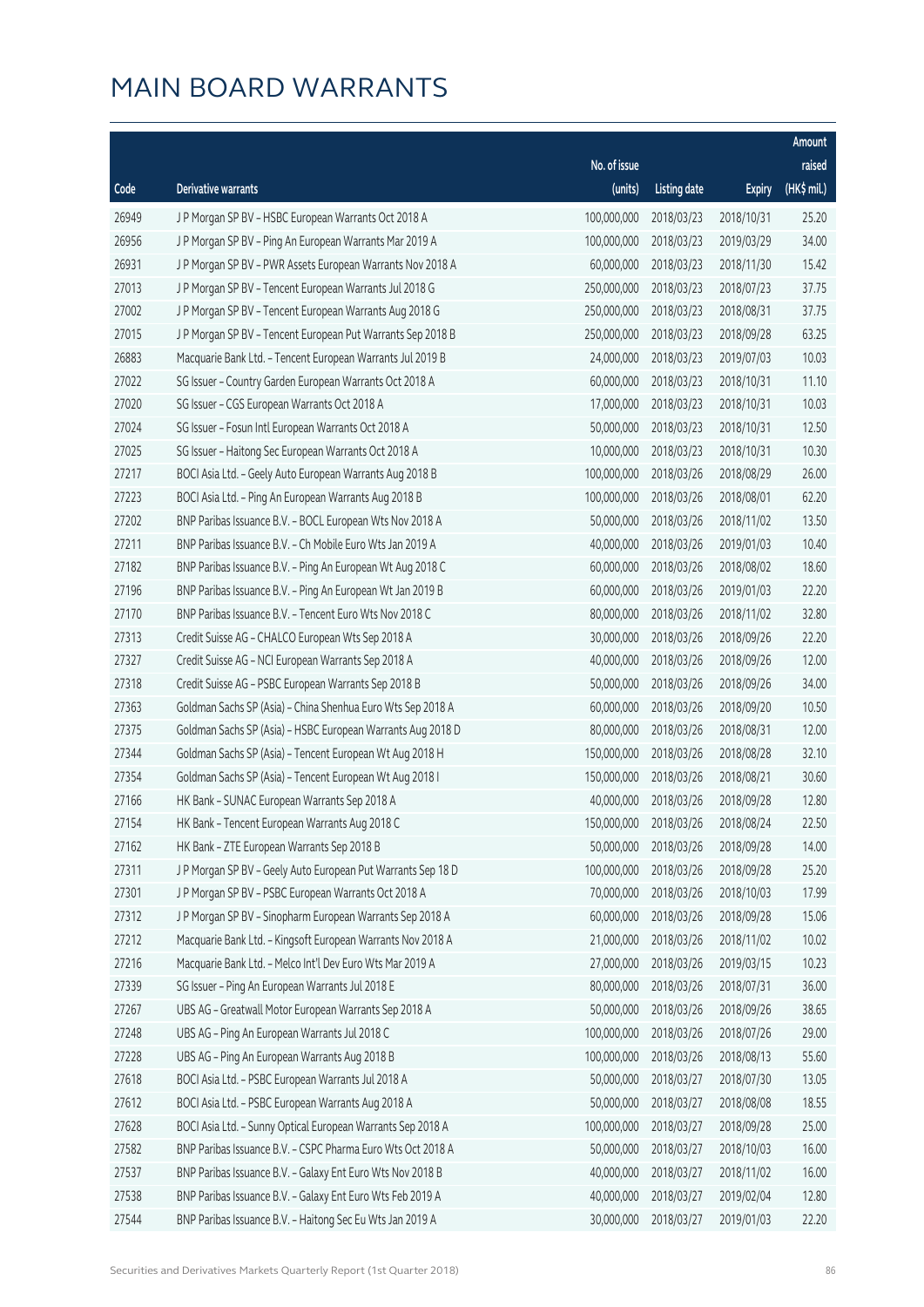|       |                                                              |              |                       |               | Amount      |
|-------|--------------------------------------------------------------|--------------|-----------------------|---------------|-------------|
|       |                                                              | No. of issue |                       |               | raised      |
| Code  | Derivative warrants                                          | (units)      | <b>Listing date</b>   | <b>Expiry</b> | (HK\$ mil.) |
| 27685 | BNP Paribas Issuance B.V. - Wynn Macau Euro Wts Jan 2019 A   | 40,000,000   | 2018/03/27            | 2019/01/03    | 15.20       |
| 27496 | BNP Paribas Issuance B.V. - Yanzhou Coal Eur Wt Jan 2019 B   | 100,000,000  | 2018/03/27            | 2019/01/03    | 25.00       |
| 28178 | Credit Suisse AG - CSPC Pharma European Warrants Sep 2018 A  | 40,000,000   | 2018/03/27            | 2018/09/28    | 11.20       |
| 28154 | Credit Suisse AG - Geely Auto European Put Wts Sep 2018 B    | 40,000,000   | 2018/03/27            | 2018/09/28    | 10.00       |
| 28175 | Credit Suisse AG - Kingdee Intl European Warrants Sep 2018 A | 30,000,000   | 2018/03/27            | 2018/09/26    | 25.50       |
| 28181 | Credit Suisse AG - Sino Biopharm European Wts Sep 2018 B     | 50,000,000   | 2018/03/27            | 2018/09/28    | 12.50       |
| 28196 | Credit Suisse AG - Sunny Optical European Warrants Sep 2018C | 80,000,000   | 2018/03/27            | 2018/09/28    | 20.00       |
| 28254 | Credit Suisse AG - Tencent European Wts Jun 2018 O           | 250,000,000  | 2018/03/27            | 2018/06/26    | 37.50       |
| 28262 | Credit Suisse AG - Tencent European Wts Jun 2018 P           | 250,000,000  | 2018/03/27            | 2018/06/26    | 37.50       |
| 28268 | Credit Suisse AG - WuXi Bio European Warrants Sep 2018 A     | 40,000,000   | 2018/03/27            | 2018/09/28    | 10.00       |
| 28269 | Goldman Sachs SP (Asia) - AAC Tech Euro Wts Sep 2018 B       | 70,000,000   | 2018/03/27            | 2018/09/27    | 11.76       |
| 28295 | Goldman Sachs SP (Asia) - AIA European Warrants Jul 2018 D   | 80,000,000   | 2018/03/27            | 2018/07/16    | 12.00       |
| 28308 | Goldman Sachs SP (Asia) - AIA European Warrants Aug 2018 D   | 80,000,000   | 2018/03/27            | 2018/08/29    | 19.36       |
| 28344 | Goldman Sachs SP (Asia) - Ping An European Wts Jul 2018 H    | 80,000,000   | 2018/03/27            | 2018/07/25    | 12.00       |
| 28279 | Goldman Sachs SP (Asia) - Sunny Optical Euro Wts Jun 2018 E  | 60,000,000   | 2018/03/27            | 2018/06/27    | 10.20       |
| 27456 | HK Bank - CKH European Warrants Sep 2018 A                   | 40,000,000   | 2018/03/27            | 2018/09/28    | 11.20       |
| 27455 | HK Bank - Kingdee Intl European Warrants Jun 2019 A          | 100,000,000  | 2018/03/27            | 2019/06/28    | 25.00       |
| 27458 | HK Bank - Ping An European Warrants Jun 2018 B               | 80,000,000   | 2018/03/27            | 2018/06/27    | 28.00       |
| 27495 | HK Bank - Sunny Optical European Put Warrants Sep 2018 C     | 100,000,000  | 2018/03/27            | 2018/09/28    | 25.00       |
| 28102 | J P Morgan SP BV - AAC Tech European Warrants Sep 2018 B     | 80,000,000   | 2018/03/27            | 2018/09/28    | 12.16       |
| 27917 | J P Morgan SP BV - Ping An European Warrants Jul 2018 E      | 100,000,000  | 2018/03/27            | 2018/07/31    | 37.50       |
| 28007 | J P Morgan SP BV - SJM Holdings European Warrants Oct 2018 A | 50,000,000   | 2018/03/27            | 2018/10/31    | 13.45       |
| 28042 | J P Morgan SP BV - Sunny Optical European Warrants Sep 2018B | 100,000,000  | 2018/03/27            | 2018/09/28    | 25.30       |
| 28099 | J P Morgan SP BV - Sunny Optical European Put Wts Nov 2018 A | 100,000,000  | 2018/03/27            | 2018/11/30    | 26.00       |
| 27686 | Macquarie Bank Ltd. - HKEX European Warrants Oct 2018 D      | 13,000,000   | 2018/03/27            | 2018/10/03    | 10.62       |
| 27451 | Macquarie Bank Ltd. - Lenovo European Warrants Nov 2018 A    | 33,000,000   | 2018/03/27            | 2018/11/02    | 10.03       |
| 27425 | Macquarie Bank Ltd. - Poly Property European Wts Feb 2019 A  |              | 11,500,000 2018/03/27 | 2019/02/18    | 10.09       |
| 27688 | Macquarie Bank Ltd. - Swire Pacific A European Wts Apr19A    | 17,000,000   | 2018/03/27            | 2019/04/02    | 10.22       |
| 27911 | Macquarie Bank Ltd. - Sunny Optical European Wts Oct 2018 A  | 5,100,000    | 2018/03/27            | 2018/10/03    | 10.06       |
| 27883 | Macquarie Bank Ltd. - Sunny Optical European Put Wts Jan 19A | 30,000,000   | 2018/03/27            | 2019/01/03    | 10.05       |
| 27859 | SG Issuer - Cathay Pacific European Warrants Sep 2018 A      | 10,000,000   | 2018/03/27            | 2018/09/28    | 10.00       |
| 27866 | SG Issuer - Geely Auto European Warrants Sep 2018 B          | 40,000,000   | 2018/03/27            | 2018/09/28    | 10.00       |
| 27703 | UBS AG - CITIC European Warrants Sep 2018 A                  | 25,000,000   | 2018/03/27            | 2018/09/26    | 13.08       |
| 28103 | UBS AG - CKH Holdings European Warrants Sep 2018 A           | 70,000,000   | 2018/03/27            | 2018/09/20    | 26.95       |
| 27718 | UBS AG - CKI Holdings European Warrants Oct 2018 A           | 38,000,000   | 2018/03/27            | 2018/10/15    | 10.11       |
| 27790 | UBS AG - COSCO Ship Dev European Warrants Oct 2018 A         | 40,000,000   | 2018/03/27            | 2018/10/15    | 10.00       |
| 27791 | UBS AG - CSPC Pharma European Warrants Sep 2018 B            | 40,000,000   | 2018/03/27            | 2018/09/26    | 11.64       |
| 27839 | UBS AG - Fosun Pharma European Warrants Oct 2018 A           | 15,000,000   | 2018/03/27            | 2018/10/09    | 11.70       |
| 27707 | UBS AG - Li & Fung European Warrants Oct 2018 A              | 35,000,000   | 2018/03/27            | 2018/10/15    | 10.78       |
| 27695 | UBS AG - Meitu European Warrants Sep 2018 A                  | 70,000,000   | 2018/03/27            | 2018/09/18    | 15.19       |
| 27773 | UBS AG - SUNAC European Warrants Oct 2018 A                  | 20,000,000   | 2018/03/27            | 2018/10/15    | 11.08       |
| 27763 | UBS AG - Yanzhou Coal European Wts May 2019 A                | 70,000,000   | 2018/03/27            | 2019/05/17    | 22.33       |
| 27673 | Bank Vontobel - CHALCO European Warrants Oct 2018 A          | 20,000,000   | 2018/03/27            | 2018/10/26    | 13.54       |
| 27684 | Bank Vontobel - HKEX European Warrants Aug 2018 C            | 100,000,000  | 2018/03/27            | 2018/08/13    | 29.00       |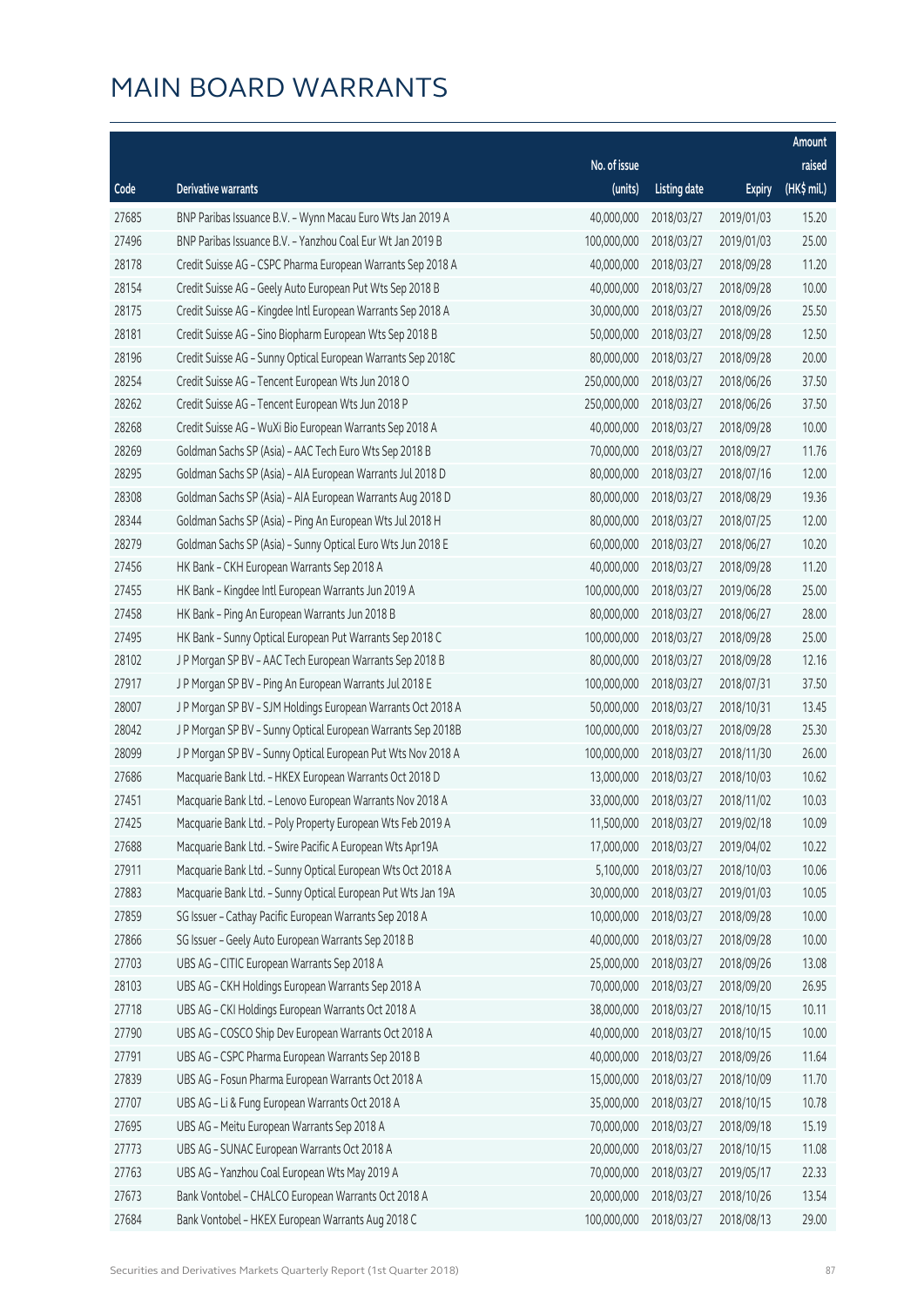|       |                                                              |              |                       |               | Amount      |
|-------|--------------------------------------------------------------|--------------|-----------------------|---------------|-------------|
|       |                                                              | No. of issue |                       |               | raised      |
| Code  | Derivative warrants                                          | (units)      | <b>Listing date</b>   | <b>Expiry</b> | (HK\$ mil.) |
| 27634 | Bank Vontobel - Ping An European Warrants Aug 2018 C         | 70,000,000   | 2018/03/27            | 2018/08/30    | 10.85       |
| 27655 | Bank Vontobel - Ping An European Put Warrants Sep 2018 C     | 50,000,000   | 2018/03/27            | 2018/09/28    | 45.45       |
| 28489 | Credit Suisse AG - AIA European Warrants Aug 2018 B          | 70,000,000   | 2018/03/28            | 2018/08/29    | 21.00       |
| 28490 | Credit Suisse AG - CNOOC European Warrants Jun 2018 C        | 40,000,000   | 2018/03/28            | 2018/06/27    | 10.80       |
| 28516 | Credit Suisse AG - Maanshan Iron European Warrants Sep 2018A | 25,000,000   | 2018/03/28            | 2018/09/28    | 11.25       |
| 28495 | Credit Suisse AG - NCI European Warrants Sep 2018 B          | 40,000,000   | 2018/03/28            | 2018/09/28    | 16.80       |
| 28433 | Credit Suisse AG - Ping An European Warrants Jul 2018 D      | 150,000,000  | 2018/03/28            | 2018/07/31    | 57.00       |
| 28465 | Credit Suisse AG - Ping An European Warrants Jul 2018 E      | 150,000,000  | 2018/03/28            | 2018/07/24    | 27.00       |
| 28653 | Goldman Sachs SP (Asia) - China Mobile Euro Wts Aug 2018 B   | 80,000,000   | 2018/03/28            | 2018/08/24    | 12.00       |
| 28647 | Goldman Sachs SP (Asia) - Ping An European Wts Jul 2018 I    | 100,000,000  | 2018/03/28            | 2018/07/24    | 32.20       |
| 28687 | Goldman Sachs SP (Asia) - Ping An European Wts Jul 2018 J    | 100,000,000  | 2018/03/28            | 2018/07/24    | 19.50       |
| 28695 | Goldman Sachs SP (Asia) - Tencent European Wt Jul 2018 O     | 150,000,000  | 2018/03/28            | 2018/07/24    | 22.50       |
| 28710 | Goldman Sachs SP (Asia) - Tencent European Wt Aug 2018 J     | 150,000,000  | 2018/03/28            | 2018/08/24    | 22.50       |
| 28370 | HK Bank - Ping An European Warrants Jul 2018 F               | 80,000,000   | 2018/03/28            | 2018/07/05    | 14.40       |
| 28371 | HK Bank - Ping An European Warrants Jul 2018 G               | 50,000,000   | 2018/03/28            | 2018/07/04    | 29.00       |
| 28367 | HK Bank - Tencent European Warrants Jul 2018 H               | 100,000,000  | 2018/03/28            | 2018/07/31    | 55.00       |
| 28417 | J P Morgan SP BV - NCI European Warrants Oct 2018 A          | 100,000,000  | 2018/03/28            | 2018/10/03    | 28.50       |
| 28430 | J P Morgan SP BV - Poly Property European Warrants Sep 2018A | 35,000,000   | 2018/03/28            | 2018/09/28    | 11.59       |
| 28412 | Macquarie Bank Ltd. - AAC Tech European Wts Dec 2018 A       | 5,900,000    | 2018/03/28            | 2018/12/04    | 10.14       |
| 28409 | Macquarie Bank Ltd. - Minsheng Bank European Wts Nov 2018 A  | 13,000,000   | 2018/03/28            | 2018/11/02    | 10.06       |
| 28379 | Macquarie Bank Ltd. - Ping An European Warrants Oct 2018 B   | 14,000,000   | 2018/03/28            | 2018/10/04    | 10.47       |
| 28387 | Macquarie Bank Ltd. - Ping An European Warrants Oct 2018 C   | 19,000,000   | 2018/03/28            | 2018/10/04    | 10.01       |
| 28587 | UBS AG - Ch Comm Cons European Warrants Sep 2018 A           | 60,000,000   | 2018/03/28            | 2018/09/27    | 25.32       |
| 28550 | UBS AG - Kunlun Energy European Warrants Sep 2018 A          | 20,000,000   | 2018/03/28            | 2018/09/27    | 10.74       |
| 28553 | UBS AG - NCI European Warrants Sep 2018 A                    | 40,000,000   | 2018/03/28            | 2018/09/27    | 12.48       |
| 28556 | UBS AG - PSBC European Warrants Aug 2018 B                   | 40,000,000   | 2018/03/28            | 2018/08/10    | 10.88       |
| 28526 | UBS AG - ZA Onine European Warrants Jul 2019 A               |              | 55,000,000 2018/03/28 | 2019/07/02    | 10.07       |
| 28897 | BOCI Asia Ltd. - Sinopec Corp European Warrants Jul 2018 B   | 60,000,000   | 2018/03/29            | 2018/07/24    | 11.46       |
| 28900 | BOCI Asia Ltd. - Sands China European Warrants Aug 2018 B    | 80,000,000   | 2018/03/29            | 2018/08/27    | 12.24       |
| 28924 | BOCI Asia Ltd. - Tencent European Wts Aug 2018 F             | 200,000,000  | 2018/03/29            | 2018/08/30    | 38.60       |
| 28927 | BOCI Asia Ltd. - Tencent European Wts Sep 2018 B             | 200,000,000  | 2018/03/29            | 2018/09/17    | 66.60       |
| 28988 | Credit Suisse AG - Kingsoft European Warrants Sep 2018 A     | 50,000,000   | 2018/03/29            | 2018/09/28    | 15.00       |
| 28814 | HK Bank - Tencent European Warrants Aug 2018 D               | 150,000,000  | 2018/03/29            | 2018/08/31    | 49.50       |
| 28833 | HK Bank - Tencent European Warrants Sep 2018 B               | 150,000,000  | 2018/03/29            | 2018/09/28    | 45.00       |
| 28994 | Haitong Int'l Sec - Geely Auto European Put Wts Oct 2018 A   | 40,000,000   | 2018/03/29            | 2018/10/02    | 12.60       |
| 28991 | Haitong Int'l Sec - KECL European Warrants Oct 2018 A        | 25,000,000   | 2018/03/29            | 2018/10/02    | 10.00       |
| 29004 | Haitong Int'l Sec - Kingdee Int'l European Wts Sep 2018 B    | 25,000,000   | 2018/03/29            | 2018/09/13    | 16.00       |
| 29035 | Haitong Int'l Sec - Maanshan Iron European Wts Sep 2018 A    | 25,000,000   | 2018/03/29            | 2018/09/28    | 10.75       |
| 29075 | Haitong Int'l Sec - Poly Property European Wts Oct 2018 A    | 40,000,000   | 2018/03/29            | 2018/10/02    | 14.40       |
| 29057 | Haitong Int'l Sec - Sino Biopharm European Wts Sep 2018 A    | 50,000,000   | 2018/03/29            | 2018/09/10    | 13.25       |
| 29041 | Haitong Int'l Sec - SJM Holdings European Warrants Oct 2018A | 40,000,000   | 2018/03/29            | 2018/10/02    | 18.80       |
| 29069 | Haitong Int'l Sec - Sunny Optical European Wts Oct 2018 B    | 100,000,000  | 2018/03/29            | 2018/10/02    | 25.00       |
| 29066 | Haitong Int'l Sec - Sunny Optical European Put Wts Nov 2018A | 100,000,000  | 2018/03/29            | 2018/11/16    | 25.00       |
| 29074 | J P Morgan SP BV - Tencent European Warrants Jul 2018 H      | 250,000,000  | 2018/03/29            | 2018/07/03    | 38.25       |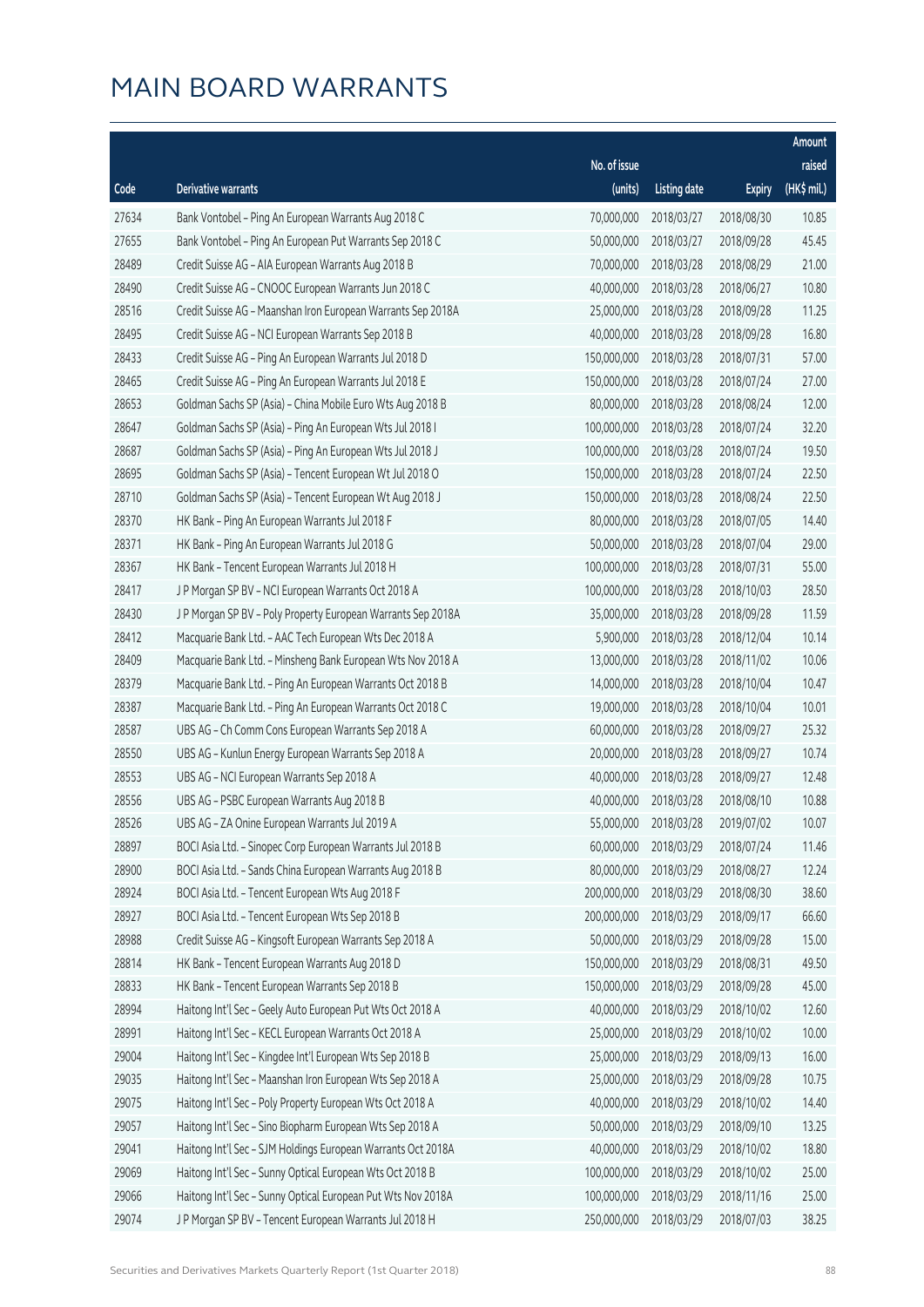|       |                                                             | No. of issue |                     |               | Amount<br>raised |
|-------|-------------------------------------------------------------|--------------|---------------------|---------------|------------------|
| Code  | Derivative warrants                                         | (units)      | <b>Listing date</b> | <b>Expiry</b> | (HK\$ mil.)      |
| 28973 | J P Morgan SP BV - Tencent European Warrants Aug 2018 H     | 250,000,000  | 2018/03/29          | 2018/08/21    | 38.50            |
| 28981 | J P Morgan SP BV - ZA Onine European Warrants Jun 2019 A    | 200,000,000  | 2018/03/29          | 2019/06/28    | 30.40            |
| 29083 | SG Issuer - Tencent European Warrants Jul 2018 F            | 200,000,000  | 2018/03/29          | 2018/07/31    | 57.00            |
| 29099 | SG Issuer - Tencent European Warrants Aug 2018 E            | 200,000,000  | 2018/03/29          | 2018/08/31    | 44.00            |
| 29101 | SG Issuer - Tencent European Warrants Sep 2018 C            | 200,000,000  | 2018/03/29          | 2018/09/28    | 61.00            |
| 28860 | UBS AG - CHALCO European Warrants Sep 2018 B                | 30,000,000   | 2018/03/29          | 2018/09/28    | 16.98            |
| 28878 | UBS AG - China Life European Warrants Jul 2018 D            | 100,000,000  | 2018/03/29          | 2018/07/19    | 15.00            |
| 28840 | UBS AG - Minsheng Bank European Warrants Oct 2018 A         | 50,000,000   | 2018/03/29          | 2018/10/22    | 31.65            |
| 28862 | UBS AG - CPIC European Warrants Aug 2018 A                  | 70,000,000   | 2018/03/29          | 2018/08/28    | 15.12            |
| 28848 | UBS AG - MGM China European Warrants Dec 2018 A             | 50,000,000   | 2018/03/29          | 2018/12/17    | 12.50            |
| 28889 | UBS AG - Ping An European Warrants Jul 2018 D               | 100,000,000  | 2018/03/29          | 2018/07/26    | 17.10            |
| 28870 | UBS AG - Tencent European Warrants Jul 2018 C               | 300,000,000  | 2018/03/29          | 2018/07/03    | 53.70            |
| 28873 | UBS AG - Tencent European Warrants Jul 2018 D               | 300,000,000  | 2018/03/29          | 2018/07/26    | 45.90            |
| 28726 | Bank Vontobel - AIA European Warrants Oct 2018 A            | 50,000,000   | 2018/03/29          | 2018/10/08    | 35.00            |
| 28779 | Bank Vontobel - CKH Holdings European Warrants Nov 2018 A   | 40,000,000   | 2018/03/29          | 2018/11/05    | 21.96            |
| 28809 | Bank Vontobel - China Res Land European Warrants Aug 2018 B | 50,000,000   | 2018/03/29          | 2018/08/30    | 11.00            |
| 28781 | Bank Vontobel - China Unicom European Warrants Oct 2018 B   | 20,000,000   | 2018/03/29          | 2018/10/08    | 15.00            |
| 28725 | Bank Vontobel - HKEX European Put Warrants Sep 2018 B       | 100,000,000  | 2018/03/29          | 2018/09/03    | 32.00            |
| Total |                                                             |              |                     |               | 69,887.42        |

# Further issue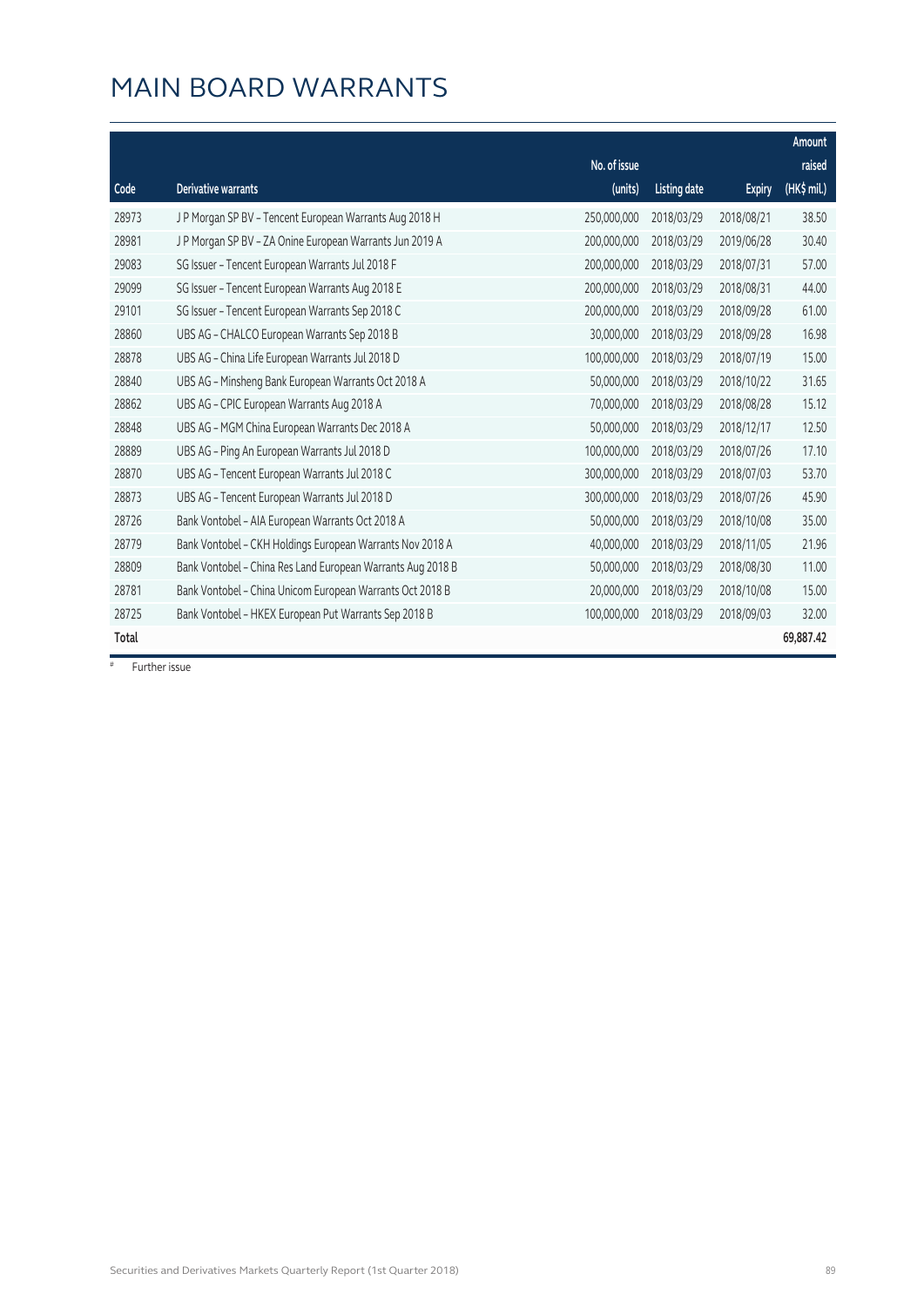#### MAIN BOARD DEBT SECURITIES

#### **Debt Securities Trading Statistics**

|      |                |                                | <b>Turnover value</b>   |
|------|----------------|--------------------------------|-------------------------|
|      |                | Exchange fund notes (HK\$ mil) | Market total (HK\$ mil) |
| 2017 | Q1             | $\overline{\phantom{0}}$       | 8,993.57                |
|      | Q <sub>2</sub> | 43.84                          | 23,757.24               |
|      | Q <sub>3</sub> | 73.43                          | 17,878.71               |
|      | Q4             | 43.07                          | 9,866.80                |
| 2018 | Q1             | 73.73                          | 11,423.14               |

#### **Debt Securities Nominal Value**

|                | No. of issues | Nominal value (HK\$ mil.) |
|----------------|---------------|---------------------------|
| Q1             | 936           | 3,471,408.76              |
| Q <sub>2</sub> | 970           | 3,676,742.43              |
| Q <sub>3</sub> | 996           | 3,801,628.13              |
| Q4             | 1,047         | 4,033,192.43              |
| Ο1             | 1,095         | 4,228,190.05              |
|                |               |                           |

#### **New Listing Statistics – Debt Securities**

|      |    | No. of newly listed debt securities | Amount raised (HK\$ mil.) |
|------|----|-------------------------------------|---------------------------|
| 2017 | Q1 | 78                                  | 308,706.43                |
|      | Q2 | 79                                  | 332,799.81                |
|      | Q3 | 59                                  | 214,236.64                |
|      | Q4 | 100                                 | 334,930.82                |
| 2018 | Q1 | 79                                  | 260,424.86                |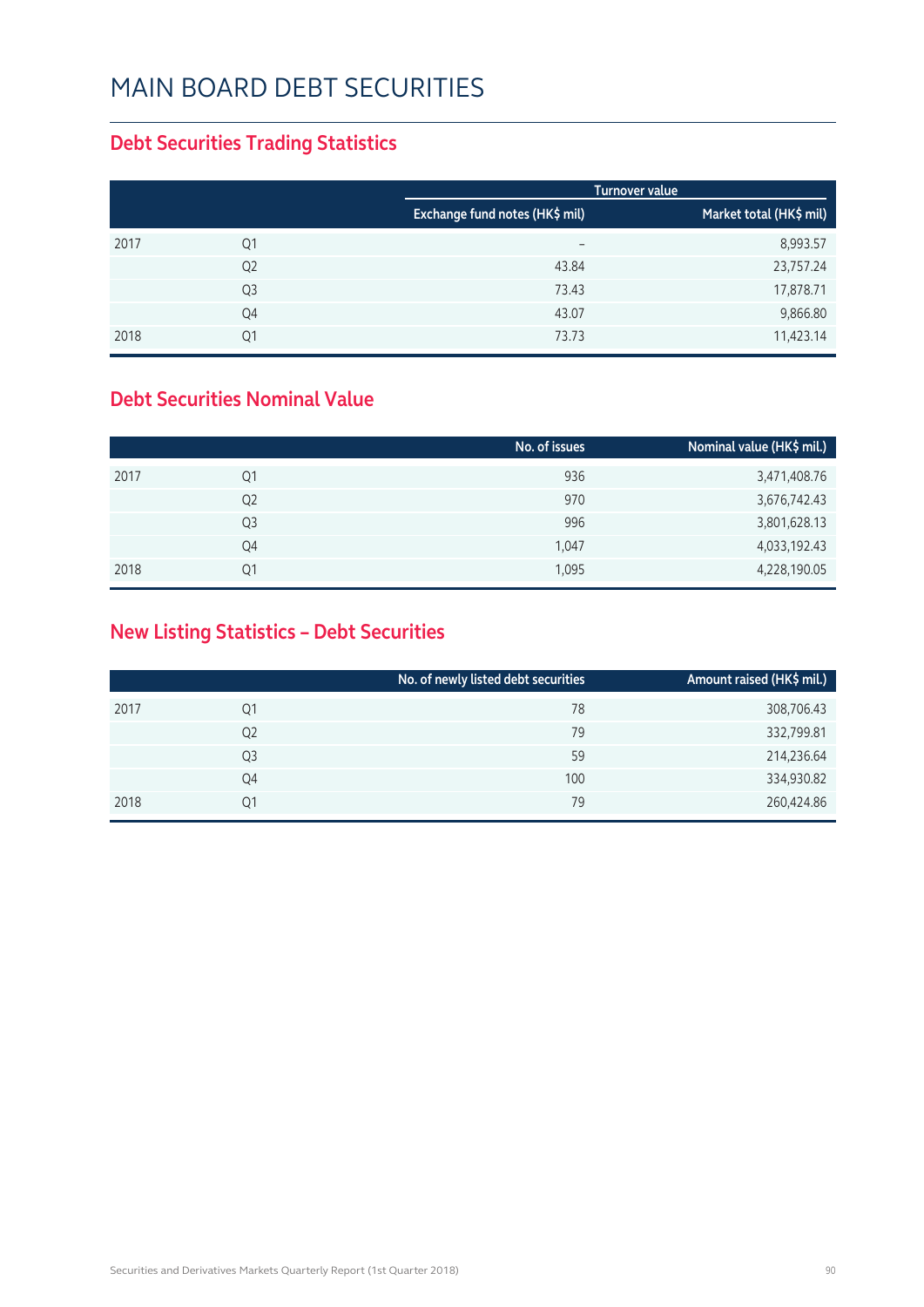## MAIN BOARD DEBT SECURITIES

#### **Newly Listed Debt Securities**

for 1st quarter 2018

|         |                                                                       |            |               |                     |                 | Amount raised |
|---------|-----------------------------------------------------------------------|------------|---------------|---------------------|-----------------|---------------|
| Code    | Debt securities                                                       | Principal  |               | <b>Listing date</b> | <b>Maturity</b> | (HK\$ mil.)   |
| 05079   | Zoucheng Limin Construction Development Co. Ltd. 6.50% Bonds 2018     | <b>USD</b> | 88,000,000    | 2018/01/02          | 2018/12/27      | 686.40        |
| 05082   | Swire Properties MTN Financing Ltd. 3.50% Guar. Notes 2028            | <b>USD</b> | 500,000,000   | 2018/01/11          | 2028/01/10      | 3,883.08      |
| 05083   | CITIC Ltd. 3.50% Notes 2023                                           | <b>USD</b> | 250,000,000   | 2018/01/12          | 2023/07/11      | 1,946.34      |
| 05084   | CITIC Ltd. 4.00% Notes 2028                                           | <b>USD</b> | 500,000,000   | 2018/01/12          | 2028/01/11      | 3,888.85      |
| 05085   | Wharf REIC Finance (BVI) Ltd. 3.50% Notes 2028                        | <b>USD</b> | 600,000,000   | 2018/01/18          | 2028/01/17      | 4,645.27      |
| 05086   | Times Property Holdings Ltd. 6.25% Senior Notes 2021                  | <b>USD</b> | 500,000,000   | 2018/01/18          | 2021/01/17      | 3,900.00      |
| 05088   | Jiayuan International Group Ltd. 8.125% Senior Secured N2019          | <b>USD</b> | 250,000,000   | 2018/01/19          | 2019/01/17      | 1,947.72      |
| 05087   | Lai Fung Bonds (2018) Ltd. 5.65% Guaranteed Notes 2023                | <b>USD</b> | 350,000,000   | 2018/01/19          | 2023/01/18      | 2,730.00      |
| 05224 # | Hilong Holding Ltd. 7.25% Senior Notes 2020                           | <b>USD</b> | 60,000,000    | 2018/01/19          | 2020/06/22      | 468.00        |
| 04235 # | The Govt of the HKSAR of the PRC 1.25% Bonds 2027                     | <b>HKD</b> | 1,200,000,000 | 2018/01/19          | 2027/06/29      | 1,124.64      |
| 05091   | Tencent Holdings Ltd. 2.985% Senior Notes 2023A                       | <b>USD</b> | 1,000,000,000 | 2018/01/22          | 2023/01/19      | 7,798.91      |
| 05092   | Tencent Holdings Ltd. Floating Rate Notes 2023B                       | <b>USD</b> | 500,000,000   | 2018/01/22          | 2023/01/19      | 3,900.00      |
| 05093   | Tencent Holdings Ltd. 3.595% Senior Notes 2028                        | <b>USD</b> | 2,500,000,000 | 2018/01/22          | 2028/01/19      | 19,495.13     |
| 05094   | Tencent Holdings Ltd. 3.925% Senior Notes 2038                        | <b>USD</b> | 1,000,000,000 | 2018/01/22          | 2038/01/19      | 7,796.80      |
| 05095   | Zhongyuan Sincere Investment Co. Ltd. 3.75% Guar. Bonds 2021          | <b>USD</b> | 300,000,000   | 2018/01/22          | 2021/01/19      | 2,333.75      |
| 05096   | Leader Goal International Ltd. Senior Guaranteed Perpetual Securities | <b>USD</b> | 500,000,000   | 2018/01/22          |                 | 3,900.00      |
| 05097   | Rosy Delta Investment Ltd. 4.875% Guaranteed Notes 2023               | <b>USD</b> | 150,000,000   | 2018/01/22          | 2023/01/19      | 1,170.00      |
| 04400   | CIFI Holdings (Group) Co. Ltd. 5.50% Senior Notes 2023                | <b>USD</b> | 300,000,000   | 2018/01/24          | 2023/01/23      | 2,327.41      |
| 05098   | Guangxi Financial Investment Group Co., Ltd. 5.75% Bonds2021          | <b>USD</b> | 500,000,000   | 2018/01/24          | 2021/01/23      | 3,878.86      |
| 05099   | Concord New Energy Group Ltd. 7.90% Senior Notes 2021                 | <b>USD</b> | 200,000,000   | 2018/01/24          | 2021/01/23      | 1,560.00      |
| 06019   | Sunny Optical Technology (Group) Co. Ltd. 3.75% Bonds 2023            | <b>USD</b> | 600,000,000   | 2018/01/24          | 2023/01/23      | 4,661.42      |
| 04401   | Nuoxi Capital Ltd. 4.70% Guaranteed Bonds 2021                        | <b>USD</b> | 200,000,000   | 2018/01/25          | 2021/01/24      | 1,560.00      |
| 04402   | Nuoxi Capital Ltd. 5.35% Guaranteed Bonds 2023                        | <b>USD</b> | 400,000,000   | 2018/01/25          | 2023/01/24      | 3,120.00      |
| 04403   | Tianfang Jincheng (BVI) Ltd. 5.50% Bonds 2019                         | <b>USD</b> | 150,000,000   | 2018/01/26          | 2019/01/24      | 1,170.00      |
| 04404   | Azure Orbit IV Int'l Finance Ltd. 3.50% Guar, Notes 2021              | <b>USD</b> | 300,000,000   | 2018/01/26          | 2021/01/25      | 2,338.29      |
| 04405   | Azure Orbit IV Int'l Finance Ltd. 3.75% Guar. Notes 2023              | <b>USD</b> | 950,000,000   | 2018/01/26          | 2023/01/25      | 7,378.29      |
| 04406   | Azure Orbit IV Int'l Finance Ltd. 4.00% Guar. Notes 2028              | <b>USD</b> | 250,000,000   | 2018/01/26          | 2028/01/25      | 1,931.30      |
| 04407   | Sino Trendy Investment Ltd 3.875% Guaranteed Bonds 2021               | <b>USD</b> | 200,000,000   | 2018/01/26          | 2021/01/25      | 1,554.84      |
| 04408   | Triceratops Capital Co., Ltd. 0.817% Credit Enhanced B2021            | <b>EUR</b> | 500,000,000   | 2018/01/26          | 2021/01/25      | 4,843.40      |
| 04409   | HongKong Xiangyu Investment Co., Ltd. 4.50% Guar. Notes 2023          | <b>USD</b> | 500,000,000   | 2018/01/31          | 2023/01/30      | 3,868.84      |
| 04410   | GCL New Energy Holdings Ltd. 7.10% Senior Notes 2021                  | <b>USD</b> | 500,000,000   | 2018/01/31          | 2021/01/30      | 3,900.00      |
| 04411   | Hong Kong Mortgage Corporation Ltd., The FR Notes 2021                | <b>HKD</b> | 1,900,000,000 | 2018/01/31          | 2021/01/29      | 1,900.00      |
| 04412   | Central Plaza Development Ltd. 3.875% Guaranteed Notes 2021           | <b>USD</b> | 500,000,000   | 2018/01/31          | 2021/01/30      | 3,879.18      |
| 04413   | Tsinghua Unic Ltd. 4.75% Guaranteed Bonds 2021                        | <b>USD</b> | 900,000,000   | 2018/02/01          | 2021/01/31      | 6,947.62      |
| 04414   | Tsinghua Unic Ltd. 5.375% Guaranteed Bonds 2023                       | <b>USD</b> | 750,000,000   | 2018/02/01          | 2023/01/31      | 5,755.82      |
| 04415   | Tsinghua Unic Ltd. 6.50% Guaranteed Bonds 2028                        | <b>USD</b> | 200,000,000   | 2018/02/01          | 2028/01/31      | 1,518.19      |
| 04416   | FWD Ltd. Subordinated Perpetual Capital Securities B                  | <b>USD</b> | 200,000,000   | 2018/02/02          |                 | 1,560.00      |
| 04417   | Poly Real Estate Finance Ltd. 3.95% Guaranteed Bonds 2023             | <b>USD</b> | 500,000,000   | 2018/02/06          | 2023/02/05      | 3,877.62      |
| 04418   | Zhongtai International Finance (BVI) Co. Ltd. 4.10% Bonds 2019        | <b>USD</b> | 200,000,000   | 2018/02/06          | 2019/02/04      | 1,560.00      |
| 04419   | China Logistics Property Hldgs Co., Ltd. 9.00% Senior Notes 2019      | <b>USD</b> | 100,000,000   | 2018/02/08          | 2019/02/04      | 780.00        |
| 04420   | Hong Kong Mortgage Corporation Ltd., The FR Notes 2021                | <b>HKD</b> | 1,000,000,000 | 2018/02/08          | 2021/02/05      | 1,000.00      |
| 04421   | China Cinda Finance (2017) I Ltd. 3.875% Guar. Senior Notes 2023      | <b>USD</b> | 800,000,000   | 2018/02/09          | 2023/02/08      | 6,214.48      |
| 04422   | China Cinda Finance (2017) I Ltd. 4.375% Guar. Senior Notes 2025      | <b>USD</b> | 300,000,000   | 2018/02/09          | 2025/02/08      | 2,333.73      |
| 04423   | China Cinda Finance (2017) I Ltd. 4.75% Guar. Senior Notes 2028       | <b>USD</b> | 1,200,000,000 | 2018/02/09          | 2028/02/08      | 9,333.52      |

Securities and Derivatives Markets Quarterly Report (1st Quarter 2018) 81 and 2018 91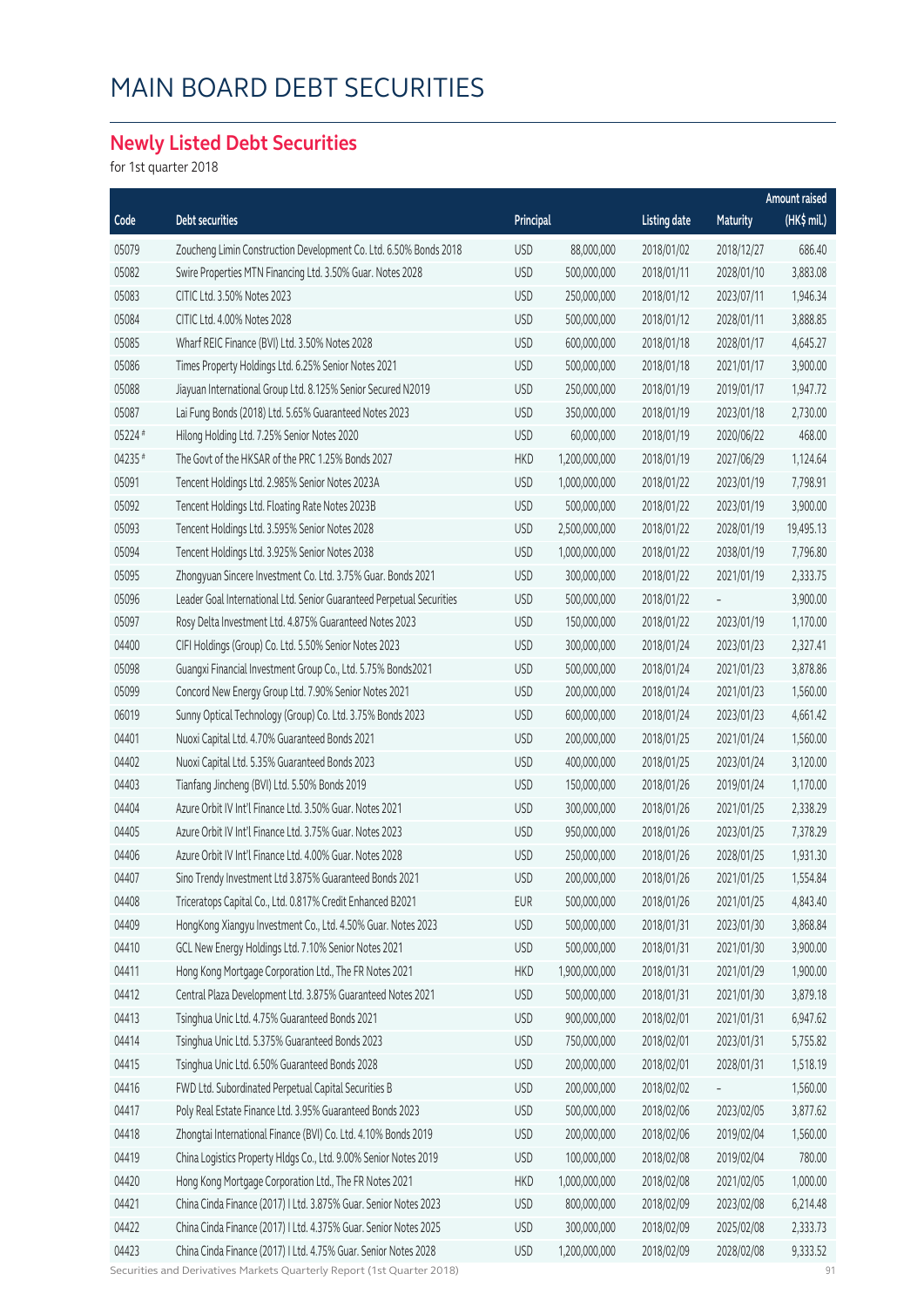## MAIN BOARD DEBT SECURITIES

|              |                                                                              |            |               |                     |            | <b>Amount raised</b> |
|--------------|------------------------------------------------------------------------------|------------|---------------|---------------------|------------|----------------------|
| Code         | Debt securities                                                              | Principal  |               | <b>Listing date</b> | Maturity   | (HK\$ mil.)          |
| 04424        | China Cinda Finance (2017) I Ltd. 5.00% Guar. Senior Notes 2048              | <b>USD</b> | 200,000,000   | 2018/02/09          | 2048/02/08 | 1,536.16             |
| 04425        | Hong Kong Mortgage Corporation Ltd., The FR Notes 2020                       | <b>HKD</b> | 1,000,000,000 | 2018/02/09          | 2020/02/07 | 1,000.00             |
| 04426        | Greenland Global Investment Ltd. 5.25% Notes 2021                            | <b>USD</b> | 400,000,000   | 2018/02/13          | 2021/02/12 | 3,098.69             |
| 04427        | Greenland Global Investment Ltd. 5.90% Notes 2023                            | <b>USD</b> | 300,000,000   | 2018/02/13          | 2023/02/12 | 2,317.61             |
| 04428        | Full Dragon (Hong Kong) International Development Ltd. 5.60% Guar Notes 2021 | <b>USD</b> | 300,000,000   | 2018/02/15          | 2021/02/14 | 2,324.11             |
| 04429        | Shangrao Investment Holdings Int'l Co. Ltd. 5.70% Guar Bonds 2021            | <b>USD</b> | 200,000,000   | 2018/02/15          | 2021/02/14 | 1,530.61             |
| 85728        | Sinochem Offshore Capital Co. Ltd. 4.40% Senior Guar CNY Notes 2021          | <b>RMB</b> | 1,000,000,000 | 2018/02/15          | 2021/02/14 | 1,233.70             |
| 04071        | Hong Kong Monetary Authority, The 1.31% Exchange Fund Notes 2020             | <b>HKD</b> | 1,200,000,000 | 2018/02/21          | 2020/02/20 | 1,203.00             |
| 04430        | Far East Horizon Ltd. 4.375% Notes 2023                                      | <b>USD</b> | 200,000,000   | 2018/02/28          | 2023/02/27 | 1,557.30             |
| 85729        | Far East Horizon Ltd. 4.90% CNY Notes 2021                                   | <b>RMB</b> | 630,000,000   | 2018/02/28          | 2021/02/27 | 780.70               |
| 04437        | Guorui Properties Ltd. 10.20% Senior Notes 2019                              | <b>USD</b> | 250,000,000   | 2018/03/05          | 2019/03/01 | 1,950.00             |
| 04431        | Hubei Science & Technology Investment Group (HK) Co. Ltd. 4.375% Guar B 2021 | <b>USD</b> | 300,000,000   | 2018/03/06          | 2021/03/05 | 2,336.82             |
| 04432        | Industrial Bank Co., Ltd. Hong Kong Branch 3.50% Notes 2021A                 | <b>USD</b> | 600,000,000   | 2018/03/06          | 2021/03/05 | 4,677.47             |
| 04433        | Industrial Bank Co., Ltd. Hong Kong Branch 3.75% Notes 2023A                 | <b>USD</b> | 250,000,000   | 2018/03/06          | 2023/03/05 | 1,942.18             |
| 04434        | Industrial Bank Co., Ltd. Hong Kong Branch FR Notes 2023B                    | <b>USD</b> | 500,000,000   | 2018/03/06          | 2023/03/05 | 3,900.00             |
| 04435        | Industrial Bank Co., Ltd. Hong Kong Branch FR Notes 2021B                    | <b>EUR</b> | 250,000,000   | 2018/03/06          | 2021/03/05 | 2,410.83             |
| 04438        | Coastal Emerald Ltd. 3.90% Guaranteed Bonds 2019                             | <b>USD</b> | 400,000,000   | 2018/03/06          | 2019/03/03 | 3,117.00             |
| 85730        | Bank of China Ltd., Macau Branch 4.45% CNY Notes 2019C                       | <b>RMB</b> | 1,500,000,000 | 2018/03/06          | 2019/03/05 | 1,851.45             |
| 85731        | Bank of China Ltd., Macau Branch 4.65% CNY Notes 2021B                       | <b>RMB</b> | 2,500,000,000 | 2018/03/06          | 2021/03/05 | 3,085.75             |
| 04436        | Yuzhou Properties Co. Ltd. 6.375% Senior Notes 2021                          | <b>USD</b> | 375,000,000   | 2018/03/07          | 2021/03/06 | 2,925.00             |
| 04439        | Bank of China Ltd., Hong Kong Branch Floating Rate Notes 2021C               | <b>USD</b> | 1,000,000,000 | 2018/03/09          | 2021/03/08 | 7,800.00             |
| 04440        | Bank of China Ltd., Hong Kong Branch Floating Rate Notes 2023                | <b>USD</b> | 1,000,000,000 | 2018/03/09          | 2023/03/08 | 7,800.00             |
| 04441        | Bank of China Ltd., Hong Kong Branch 4.00% Notes 2028                        | <b>USD</b> | 250,000,000   | 2018/03/09          | 2028/03/08 | 1,932.88             |
| 85732        | Franshion Brilliant Ltd. 5.20% Guar. Senior CNY Notes 2021                   | <b>RMB</b> | 1,250,000,000 | 2018/03/09          | 2021/03/08 | 1,548.50             |
| 04232 #      | The Govt of the HKSAR of the PRC 1.89% Bonds 2032                            | <b>HKD</b> | 600,000,000   | 2018/03/09          | 2032/03/02 | 577.98               |
| 04444        | China Minsheng Banking Corp., Ltd. HK Branch 3.50% Notes 2021                | <b>USD</b> | 400,000,000   | 2018/03/12          | 2021/03/09 | 3,114.98             |
| 04445        | China Minsheng Banking Corp., Ltd. HK Branch FR Notes 2023                   | <b>USD</b> | 600,000,000   | 2018/03/12          | 2023/03/09 | 4,680.00             |
| 05295 #      | CDBL Funding 1 3.00% Guaranteed Notes 2023                                   | <b>USD</b> | 100,000,000   | 2018/03/12          | 2023/04/24 | 743.95               |
| 04438#       | Coastal Emerald Ltd. 3.90% Guaranteed Bonds 2019                             | USD        | 200,000,000   | 2018/03/13          | 2019/03/03 | 1,558.52             |
| 04443        | Dianjian International Finance Ltd. Senior Guar. Perpetual Securities B      | <b>USD</b> | 300,000,000   | 2018/03/14          |            | 2,340.00             |
| 04446        | CITIC Ltd. 4.85% Notes 2038                                                  | <b>USD</b> | 75,000,000    | 2018/03/14          | 2038/03/13 | 585.00               |
| 04442        | China Minmetals Corporation Senior Perpetual Capital Sec B                   | <b>USD</b> | 400,000,000   | 2018/03/15          |            | 3,120.00             |
| 04447        | Huaxin Pharmaceutical (HK) Co., Ltd. 6.80% Guar. Notes 2021                  | <b>USD</b> | 150,000,000   | 2018/03/16          | 2021/03/15 | 1,170.00             |
| 04448        | Huasing International Holdings Co., Ltd. 4.50% Guaranteed Notes 2021         | <b>USD</b> | 300,000,000   | 2018/03/21          | 2021/03/20 | 2,328.53             |
| 04449        | Huasing International Holdings Co., Ltd. 5.00% Guaranteed Notes 2023         | <b>USD</b> | 200,000,000   | 2018/03/21          | 2023/03/20 | 1,544.06             |
| 85733        | Greenland Global Investment Ltd. 7.125% CNY Notes 2021                       | <b>RMB</b> | 1,500,000,000 | 2018/03/21          | 2021/03/20 | 1,854.48             |
| 04450        | Qinghai Provincial Investment Group Co., Ltd. 7.875% Bonds 2021              | <b>USD</b> | 250,000,000   | 2018/03/23          | 2021/03/22 | 1,950.00             |
| 05364 #      | Blue Skyview Co. Ltd. 7.125% Senior Perpetual Securities                     | <b>USD</b> | 60,000,000    | 2018/03/26          |            | 468.00               |
| 04452        | Beijing Capital Polaris Investment Co. Ltd. 4.25% Guar. Notes 2021           | <b>USD</b> | 500,000,000   | 2018/03/27          | 2021/03/26 | 3,890.56             |
| 85734        | Beijing Capital Polaris Investment Co. Ltd. 5.20% Guar CNY Notes 2020        | <b>RMB</b> | 630,000,000   | 2018/03/27          | 2020/03/26 | 783.03               |
| 05007#       | Guotai Junan International Holdings Ltd. 2.80% Notes 2018                    | <b>USD</b> | 50,000,000    | 2018/03/27          | 2018/11/08 | 389.14               |
| 04451        | Jinshine International Co., Ltd. 6.75% Guaranteed Notes 2021                 | <b>USD</b> | 400,000,000   | 2018/03/28          | 2021/03/27 | 3,099.22             |
| <b>Total</b> |                                                                              |            |               |                     |            | 260,424.86           |

# Further issue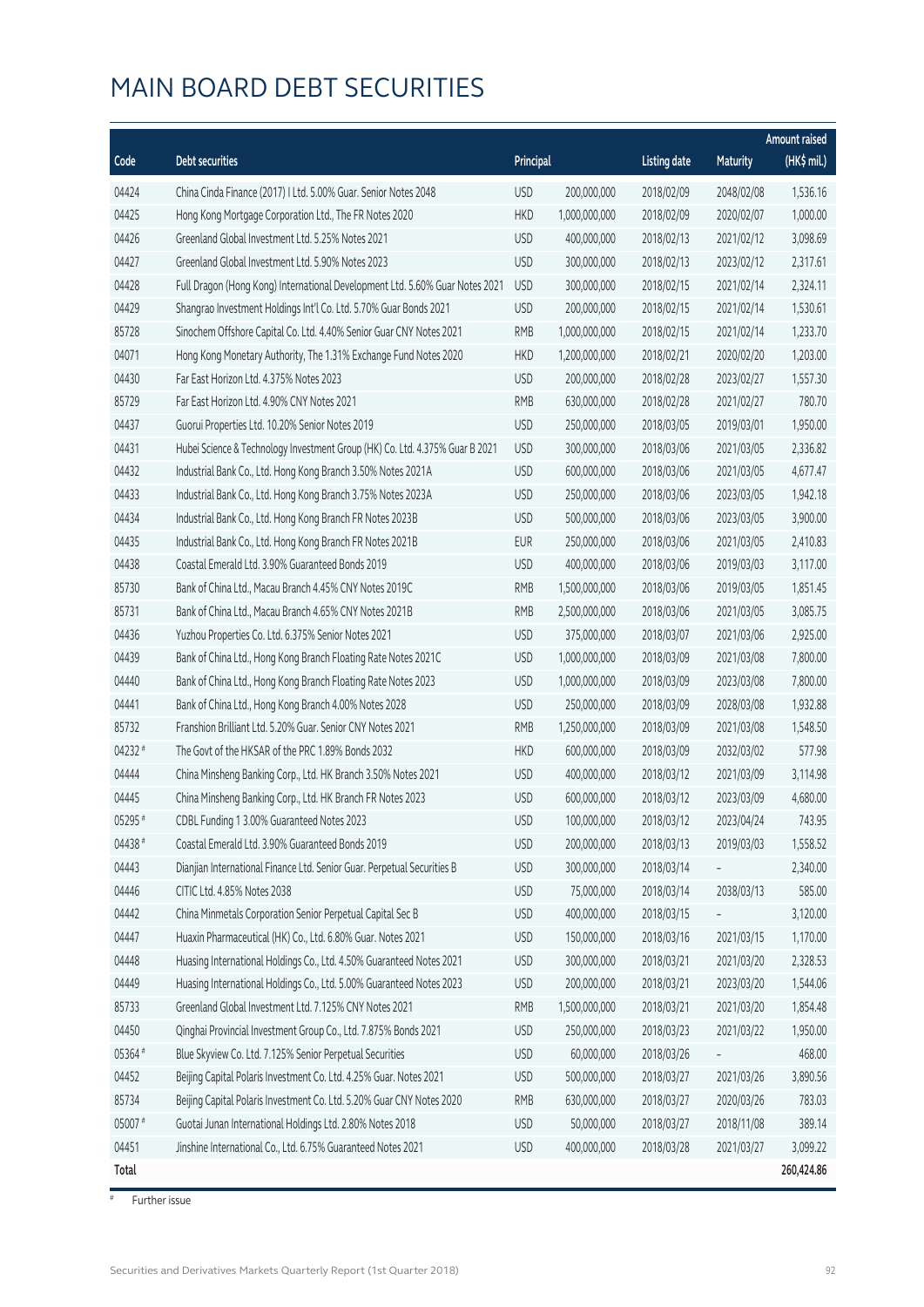|      |                | Exchange<br><b>Traded</b><br>Fund (ETF)<br>$(HK\$ mil.) | Leveraged<br>and Inverse<br><b>Products</b><br>(L&I Products)<br>(HK\$ mil.) | <b>Real Estate</b><br>Investment<br><b>Trusts (REITs)</b><br>(HK\$ mil.) | <b>Others</b><br>(HK\$ mil.) | <b>Total</b><br>(HK\$ mil.) | $%$ of<br>market total |
|------|----------------|---------------------------------------------------------|------------------------------------------------------------------------------|--------------------------------------------------------------------------|------------------------------|-----------------------------|------------------------|
| 2017 | Q1             | 272,667.62                                              | 8.468.18                                                                     | 21,154.53                                                                | 45.32                        | 302,335.66                  | 6.60                   |
|      | Q <sub>2</sub> | 287,085.90                                              | 40.415.94                                                                    | 22,355.40                                                                | 35.41                        | 349,892.65                  | 7.69                   |
|      | Q <sub>3</sub> | 256,464.87                                              | 31,956.70                                                                    | 23,257.20                                                                | 99.96                        | 311,778.73                  | 5.26                   |
|      | Q4             | 249,162.50                                              | 13,254.17                                                                    | 22,643.22                                                                | 96.64                        | 285,156.54                  | 4.39                   |
| 2018 | Q1             | 352.766.39                                              | 30.133.06                                                                    | 30,117.82                                                                | 98.32                        | 413.115.59                  | 4.66                   |

#### **Unit Trusts and Mutual Funds Trading Statistics**

Note: Turnover value traded in non-HKD currency securities have been included

#### **Unit Trusts and Mutual Funds Market Value**

|      |                | No. of<br><i>issues</i> | Exchange<br><b>Traded</b><br>Funds (ETF)<br>(HK\$ mil.) | <b>issues</b> | Leveraged<br>and Inverse<br><b>Products</b><br>No. of (L&I Products)<br>$(HK\$ mil.) | No. of<br><b>issues</b> | <b>Real Estate</b><br>Investment<br><b>Trusts</b><br>(REITs)<br>$(HK$$ mil.) | No. of<br><b>issues</b> | <b>Others</b><br>(HK\$ mil.) | No. of<br>issues | <b>Total</b><br>(HK\$ mil.) |
|------|----------------|-------------------------|---------------------------------------------------------|---------------|--------------------------------------------------------------------------------------|-------------------------|------------------------------------------------------------------------------|-------------------------|------------------------------|------------------|-----------------------------|
| 2017 | Q <sub>1</sub> | 127                     | 576,046.57                                              | 30            | 4.773.28                                                                             | 11                      | 224,246.52                                                                   | 1                       | 1.215.23                     | 169              | 806.281.61                  |
|      | Q <sub>2</sub> | 126                     | 596,939.76                                              | 30            | 4,650.20                                                                             | 11                      | 241,870.58                                                                   |                         | 1.045.24                     | 168              | 844,505.77                  |
|      | Q <sub>3</sub> | 107                     | 601,666.46                                              | 27            | 4.213.20                                                                             | 11                      | 251,920.21                                                                   | 1                       | 1,110.76                     | 146              | 858.910.64                  |
|      | Q4             | 106                     | 632,535.18                                              | 27            | 3,442.75                                                                             | 11                      | 276,508.56                                                                   | $\overline{ }$          | 1,162.33                     | 145              | 913,648.81                  |
| 2018 | Q1             | 106                     | 612,842.81                                              | 27            | 4,509.75                                                                             | 11                      | 263,218.35                                                                   | $\overline{ }$          | 941.89                       | 145              | 881,512.80                  |

#### **New Listing Unit Trust and Mutual Funds Statistics**

|      |                | No. of newly listed<br>unit trust and mutual funds | <b>Funds raised</b><br>(HK\$ mil.) |
|------|----------------|----------------------------------------------------|------------------------------------|
| 2017 | Q1             | 18                                                 | -                                  |
|      | Q <sub>2</sub> | $\overline{\phantom{0}}$                           | $\overline{\phantom{0}}$           |
|      | Q <sub>3</sub> |                                                    | -                                  |
|      | Q4             | ς                                                  | $\overline{\phantom{0}}$           |
| 2018 | Q1             |                                                    | $\overline{\phantom{0}}$           |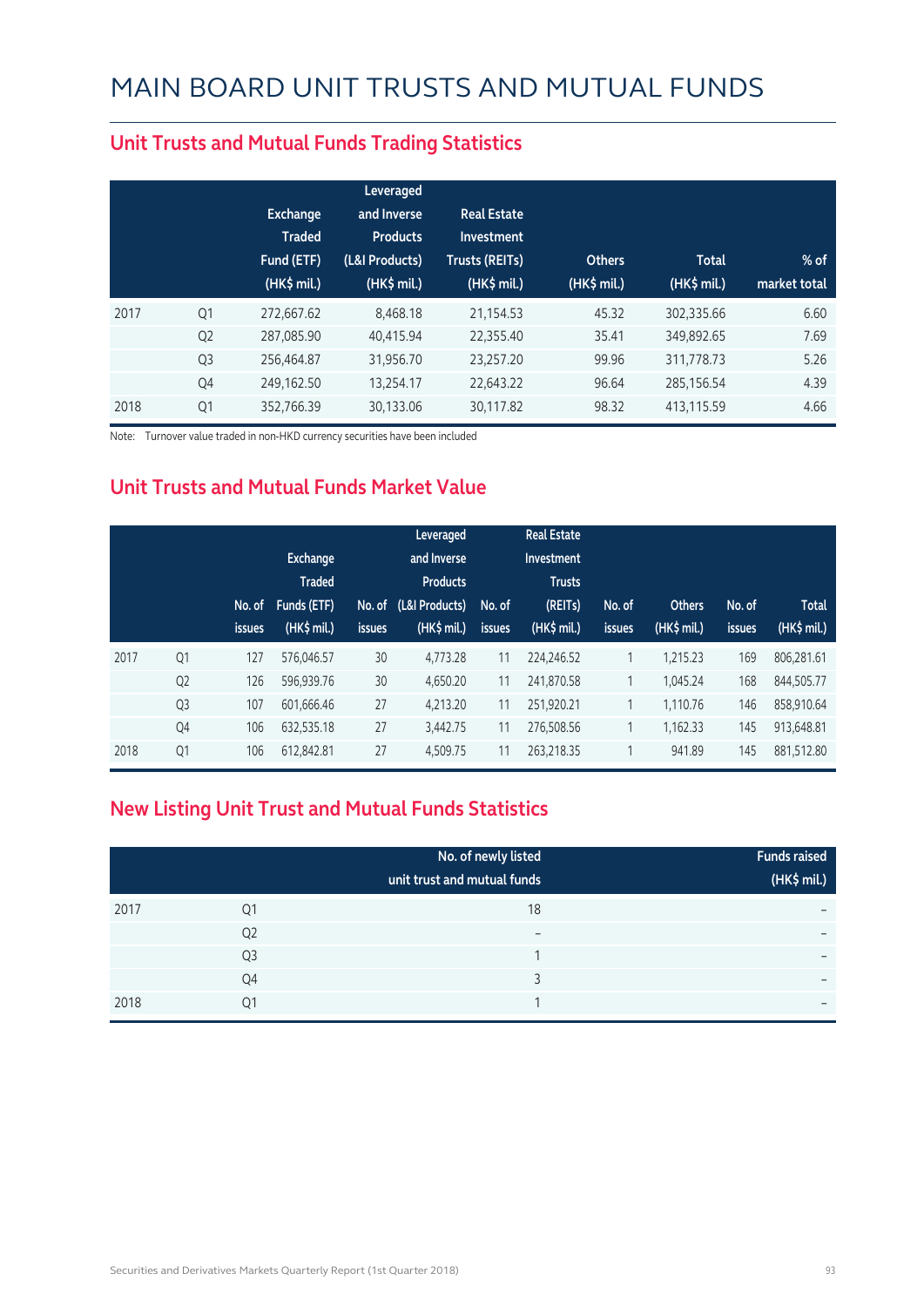# MAIN BOARD UNIT TRUSTS AND MUTUAL FUNDS

#### **Newly Listed Unit Trust and Mutual Funds**

for 1st quarter 2018

|       |                                               |                                               |                    |                   | Amount raised | Subscription |              |
|-------|-----------------------------------------------|-----------------------------------------------|--------------------|-------------------|---------------|--------------|--------------|
| Code  | Unit trust and Mutual funds                   | <b>Fund manager</b>                           | Issue price (HK\$) | No. of unit offer | (HK\$ mil)    | rate (times) | Listing date |
| 03197 | China AMC MSCI China A Inclusion<br>Index ETF | China Asset Management<br>(Hong Kong) Limited | n.a.               | n.a.              | n.a.          | n.a.         | 2018/02/07   |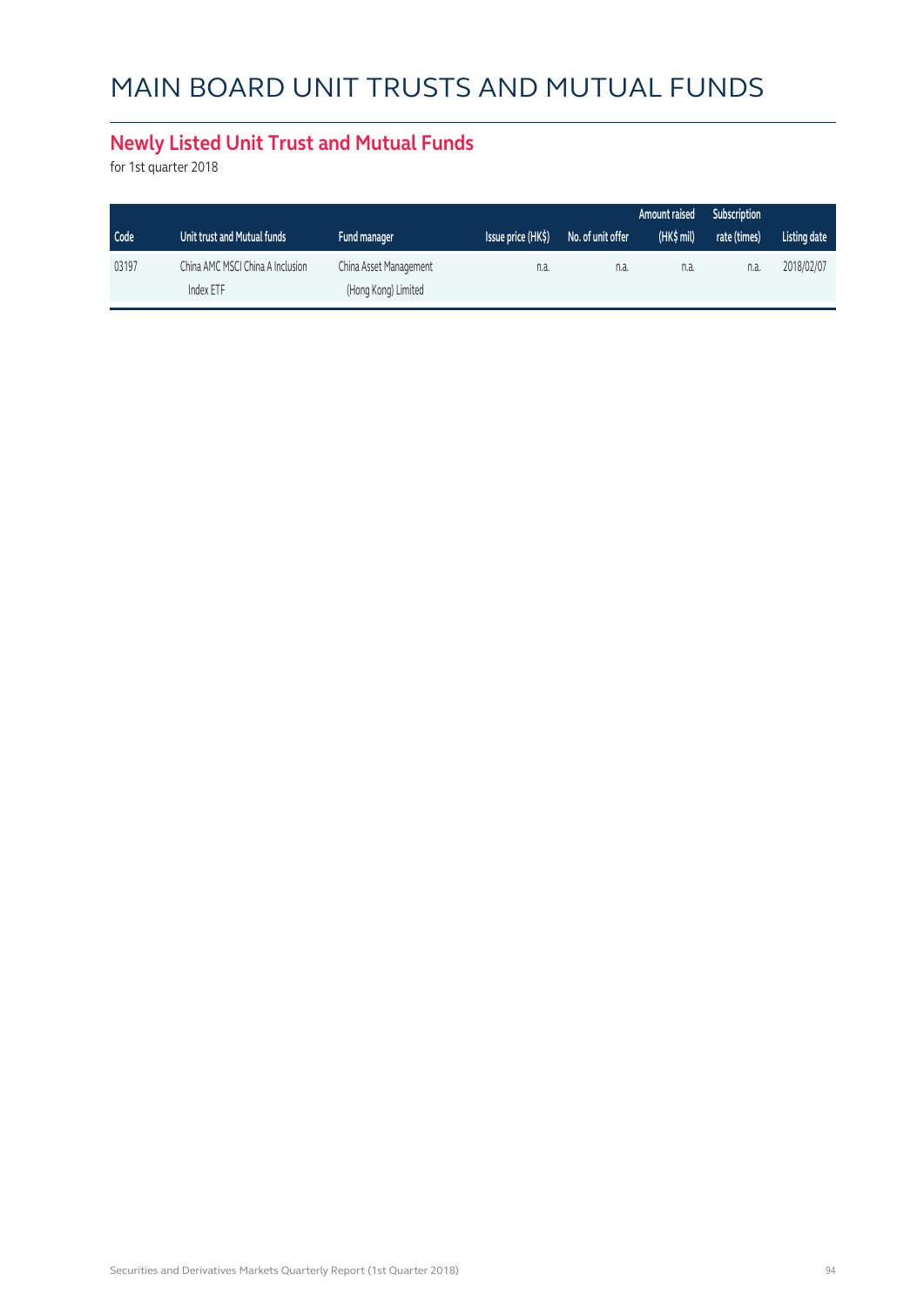#### **Callable Bull/Bear Contracts Trading Statistics**

|      |                | <b>Number</b> | <b>Market value</b> | <b>Turnover value</b> |
|------|----------------|---------------|---------------------|-----------------------|
|      |                |               | (HK\$ mil.)         | (HK\$ mil.)           |
| 2017 | Q1             | 2,271         | 56,964.61           | 282,458.37            |
|      | Q <sub>2</sub> | 2,667         | 83,611.38           | 220,839.34            |
|      | Q <sub>3</sub> | 3,257         | 119,305.67          | 302,173.15            |
|      | Q4             | 3,374         | 114,271.35          | 383,700.91            |
| 2018 | Q1             | 3,476         | 116,066.49          | 581,996.64            |

#### **New Listings Callable Bull/Bear Contracts Statistics**

|      |                | No. of newly listed CBBC | Amount raised (HK\$ mil.) |
|------|----------------|--------------------------|---------------------------|
| 2017 | Q1             | 2,508                    | 90,548.83                 |
|      | Q <sub>2</sub> | 2,224                    | 75,481.22                 |
|      | Q3             | 3,799                    | 122,666.17                |
|      | Q4             | 4,704                    | 144,771.12                |
| 2018 | Ο1             | 7,440                    | 234,572.95                |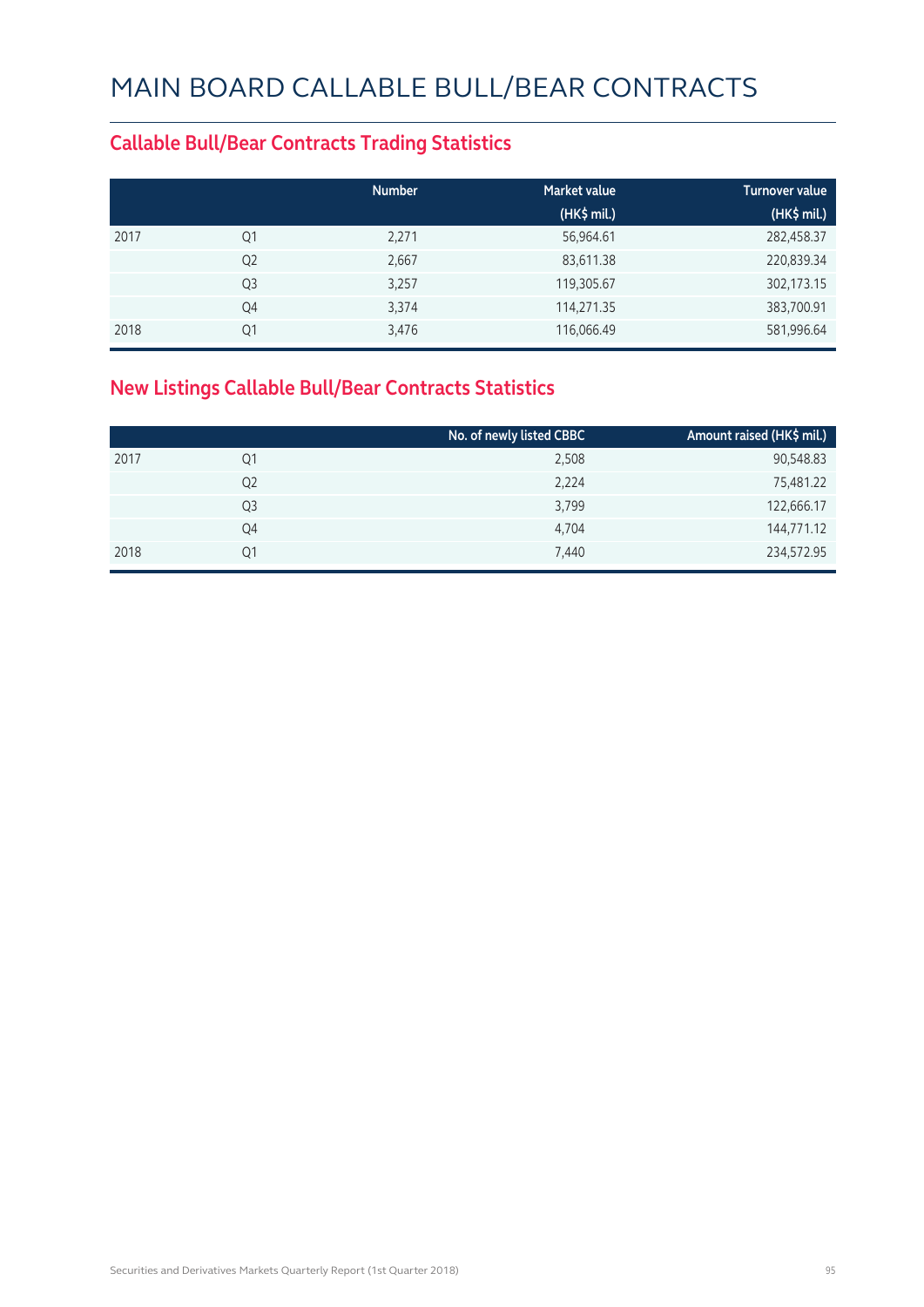#### **Newly Listed Callable Bull/Bear Contracts**

for 1st quarter 2018

|       |                                                          | No. of issue |                     |               | <b>Amount raised</b> |
|-------|----------------------------------------------------------|--------------|---------------------|---------------|----------------------|
| Code  | <b>Callable Bull/Bear Contracts</b>                      | (units)      | <b>Listing date</b> | <b>Expiry</b> | (HK\$ mil.)          |
| 64781 | BNP Paribas Issuance B.V. - HSI R Bull CBBC Sep 2019 X   | 250,000,000  | 2018/01/02          | 2019/09/27    | 62.50                |
| 64782 | BNP Paribas Issuance B.V. - HSI R Bull CBBC Sep 2019 Y   | 250,000,000  | 2018/01/02          | 2019/09/27    | 62.50                |
| 64680 | BNP Paribas Issuance B.V. - HSI R Bear CBBC May 2018 L   | 250,000,000  | 2018/01/02          | 2018/05/30    | 62.50                |
| 64689 | BNP Paribas Issuance B.V. - HSI R Bear CBBC May 2018 M   | 250,000,000  | 2018/01/02          | 2018/05/30    | 62.50                |
| 64819 | Credit Suisse AG - CSOP A50 ETF R Bull CBBC Apr 2018 J   | 50,000,000   | 2018/01/02          | 2018/04/26    | 12.50                |
| 64826 | Credit Suisse AG - Galaxy Ent R Bull CBBC Jun 2018 P     | 50,000,000   | 2018/01/02          | 2018/06/29    | 12.50                |
| 64820 | Credit Suisse AG - HSI R Bull CBBC Dec 2018 V            | 200,000,000  | 2018/01/02          | 2018/12/28    | 50.00                |
| 64821 | Credit Suisse AG - HSI R Bull CBBC Mar 2019 S            | 200,000,000  | 2018/01/02          | 2019/03/28    | 50.00                |
| 64822 | Credit Suisse AG - HSI R Bear CBBC Apr 2018 M            | 200,000,000  | 2018/01/02          | 2018/04/27    | 50.00                |
| 64825 | Credit Suisse AG - HSI R Bear CBBC May 2018 R            | 200,000,000  | 2018/01/02          | 2018/05/30    | 50.00                |
| 64835 | Credit Suisse AG - PetCh R Bull CBBC Sep 2018 C          | 50,000,000   | 2018/01/02          | 2018/09/21    | 12.50                |
| 64836 | Credit Suisse AG - Ping An R Bull CBBC Jun 2018 Q        | 100,000,000  | 2018/01/02          | 2018/06/06    | 25.00                |
| 64818 | Credit Suisse AG - Ping An R Bear CBBC May 2018 I        | 50,000,000   | 2018/01/02          | 2018/05/31    | 12.50                |
| 64827 | Credit Suisse AG - Tencent R Bull CBBC Apr 2018 X        | 50,000,000   | 2018/01/02          | 2018/04/27    | 12.50                |
| 64815 | Goldman Sachs SP (Asia) - HSI R Bull CBBC Sep 2019 M     | 200,000,000  | 2018/01/02          | 2019/09/27    | 50.00                |
| 64691 | Goldman Sachs SP (Asia) - HSI R Bear CBBC Apr 2018 I     | 200,000,000  | 2018/01/02          | 2018/04/27    | 50.00                |
| 64846 | Goldman Sachs SP (Asia) - Ping An R Bull CBBC Oct 2018 H | 120,000,000  | 2018/01/02          | 2018/10/29    | 30.00                |
| 64840 | Goldman Sachs SP (Asia) - Ping An R Bull CBBC Nov 2018 A | 120,000,000  | 2018/01/02          | 2018/11/29    | 30.00                |
| 64839 | Goldman Sachs SP (Asia) - Tencent R Bull CBBC Apr 2018 X | 120,000,000  | 2018/01/02          | 2018/04/06    | 30.00                |
| 64775 | HK Bank - CC Bank R Bull CBBC Sep 2018 E                 | 80,000,000   | 2018/01/02          | 2018/09/17    | 20.00                |
| 64757 | HK Bank - China Life R Bull CBBC Aug 2018 G              | 40,000,000   | 2018/01/02          | 2018/08/27    | 10.00                |
| 64735 | HK Bank - CSOP A50 ETF R Bull CBBC Jul 2018 D            | 50,000,000   | 2018/01/02          | 2018/07/23    | 12.50                |
| 64734 | HK Bank - CSOP A50 ETF R Bull CBBC Oct 2018 E            | 50,000,000   | 2018/01/02          | 2018/10/15    | 12.50                |
| 64777 | HK Bank - Geely Auto R Bull CBBC Aug 2018 L              | 40,000,000   | 2018/01/02          | 2018/08/27    | 10.00                |
| 64769 | HK Bank - Galaxy Ent R Bear CBBC Jul 2018 E              | 40,000,000   | 2018/01/02          | 2018/07/23    | 10.00                |
| 64774 | HK Bank - HKEX R Bear CBBC Jul 2018 J                    | 40,000,000   | 2018/01/02          | 2018/07/16    | 20.00                |
| 64736 | HK Bank - HS H-SH ETF R Bull CBBC Jul 2018 B             | 50,000,000   | 2018/01/02          | 2018/07/30    | 12.50                |
| 64738 | HK Bank - HS H-SH ETF R Bull CBBC Aug 2018 A             | 50,000,000   | 2018/01/02          | 2018/08/27    | 12.50                |
| 64711 | HK Bank - HSCEI R Bull CBBC Jul 2018 H                   | 60,000,000   | 2018/01/02          | 2018/07/30    | 15.00                |
| 64712 | HK Bank - HSI R Bull CBBC Jul 2018 G                     | 100,000,000  | 2018/01/02          | 2018/07/30    | 25.00                |
| 64713 | HK Bank - HSI R Bull CBBC Sep 2018 G                     | 100,000,000  | 2018/01/02          | 2018/09/27    | 26.00                |
| 64714 | HK Bank - HSI R Bear CBBC Sep 2018 G                     | 100,000,000  | 2018/01/02          | 2018/09/27    | 25.00                |
| 64720 | HK Bank - HSI R Bear CBBC Sep 2018 H                     | 100,000,000  | 2018/01/02          | 2018/09/27    | 25.00                |
| 64722 | HK Bank - HSI R Bear CBBC Sep 2018 I                     | 100,000,000  | 2018/01/02          | 2018/09/27    | 25.00                |
| 64727 | HK Bank - HSI R Bear CBBC Sep 2018 J                     | 100,000,000  | 2018/01/02          | 2018/09/27    | 26.00                |
| 64729 | HK Bank - HSI R Bear CBBC Sep 2018 K                     | 100,000,000  | 2018/01/02          | 2018/09/27    | 25.00                |
| 64730 | HK Bank - HSI R Bear CBBC Sep 2018 L                     | 100,000,000  | 2018/01/02          | 2018/09/27    | 27.00                |
| 64731 | HK Bank - HSI R Bear CBBC Sep 2018 M                     | 100,000,000  | 2018/01/02          | 2018/09/27    | 25.00                |
| 64758 | HK Bank - Ping An R Bull CBBC Nov 2018 E                 | 80,000,000   | 2018/01/02          | 2018/11/12    | 20.00                |
| 64772 | HK Bank - SUNAC R Bull CBBC Jan 2019 A                   | 100,000,000  | 2018/01/02          | 2019/01/28    | 25.00                |
| 64773 | HK Bank - SUNAC R Bull CBBC Jan 2019 B                   | 100,000,000  | 2018/01/02          | 2019/01/14    | 25.00                |
| 64764 | HK Bank - Tencent R Bull CBBC Aug 2018 C                 | 60,000,000   | 2018/01/02          | 2018/08/27    | 21.00                |
| 64855 | J P Morgan SP BV - HSI R Bull CBBC Apr 2019 K            | 200,000,000  | 2018/01/02          | 2019/04/29    | 50.00                |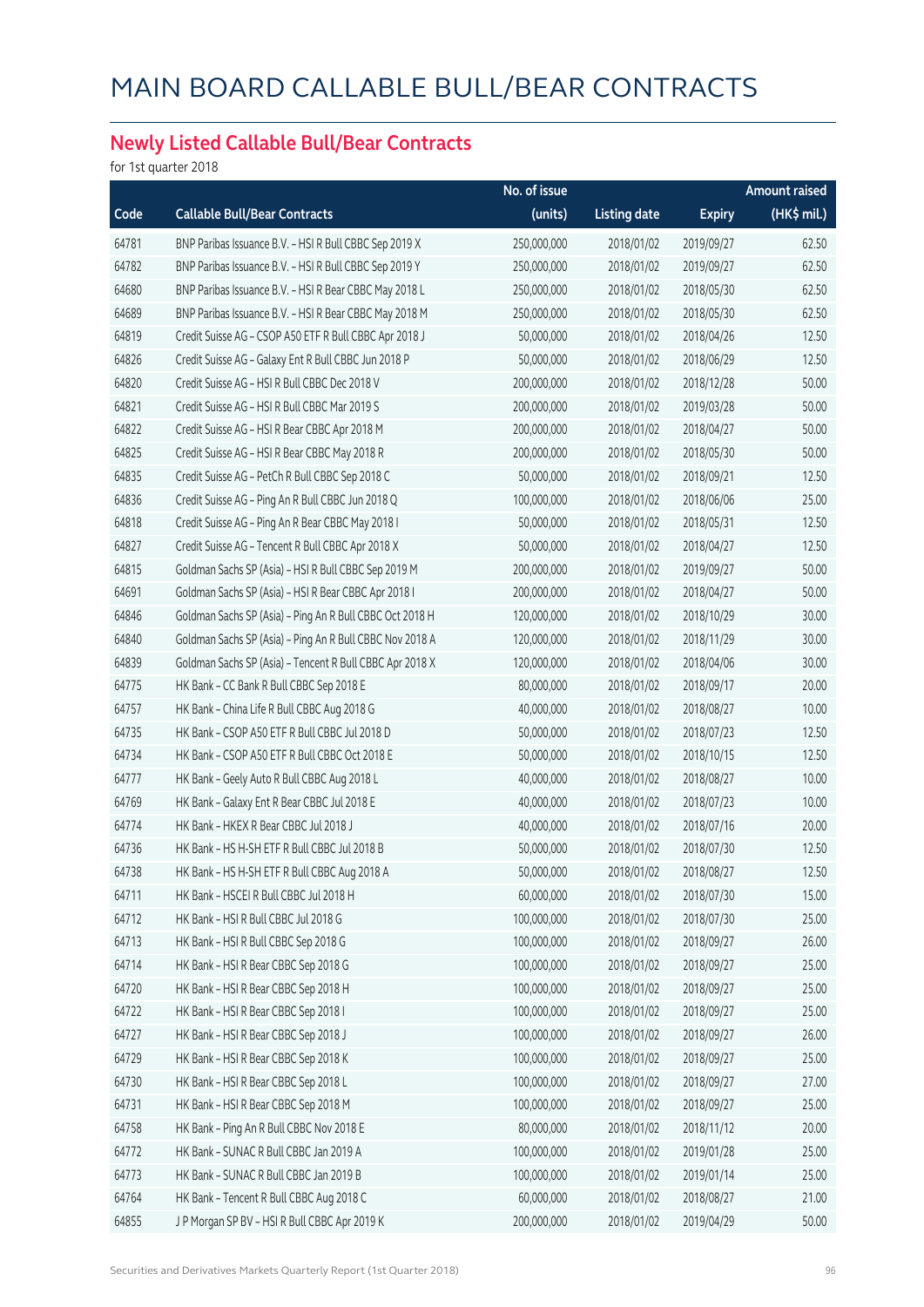|       |                                                              | No. of issue |                     |               | <b>Amount raised</b> |
|-------|--------------------------------------------------------------|--------------|---------------------|---------------|----------------------|
| Code  | <b>Callable Bull/Bear Contracts</b>                          | (units)      | <b>Listing date</b> | <b>Expiry</b> | (HK\$ mil.)          |
| 64848 | J P Morgan SP BV - HSI R Bull CBBC Oct 2019 D                | 200,000,000  | 2018/01/02          | 2019/10/30    | 50.00                |
| 64847 | J P Morgan SP BV - HSI R Bear CBBC Apr 2018 O                | 200,000,000  | 2018/01/02          | 2018/04/27    | 50.00                |
| 64850 | J P Morgan SP BV - Ping An R Bull CBBC May 2018 J            | 100,000,000  | 2018/01/02          | 2018/05/18    | 25.00                |
| 64741 | Macquarie Bank Ltd. - China Life R Bear CBBC Jul 2018 A      | 14,000,000   | 2018/01/02          | 2018/07/31    | 10.02                |
| 64744 | Macquarie Bank Ltd. - CM Bank R Bull CBBC Aug 2018 B         | 14,400,000   | 2018/01/02          | 2018/08/31    | 11.17                |
| 64779 | Macquarie Bank Ltd. - HSI R Bull CBBC Dec 2018 F             | 40,000,000   | 2018/01/02          | 2018/12/28    | 10.00                |
| 64697 | SG Issuer - AIA R Bull CBBC Sep 2018 C                       | 60,000,000   | 2018/01/02          | 2018/09/27    | 15.00                |
| 64698 | SG Issuer - CNOOC R Bull CBBC Nov 2018 A                     | 40,000,000   | 2018/01/02          | 2018/11/29    | 10.00                |
| 64699 | SG Issuer - HSBC R Bull CBBC Dec 2018 D                      | 100,000,000  | 2018/01/02          | 2018/12/28    | 25.00                |
| 64800 | SG Issuer - HSI R Bull CBBC Oct 2019 Y                       | 200,000,000  | 2018/01/02          | 2019/10/30    | 50.00                |
| 64801 | SG Issuer - HSI R Bull CBBC Nov 2019 E                       | 200,000,000  | 2018/01/02          | 2019/11/28    | 50.00                |
| 64804 | SG Issuer - HSI R Bull CBBC Jan 2020 D                       | 200,000,000  | 2018/01/02          | 2020/01/30    | 50.00                |
| 64794 | SG Issuer - HSI R Bear CBBC Jul 2018 U                       | 200,000,000  | 2018/01/02          | 2018/07/30    | 50.00                |
| 64701 | SG Issuer - PetroChina R Bull CBBC Nov 2018 A                | 40,000,000   | 2018/01/02          | 2018/11/29    | 10.00                |
| 64702 | SG Issuer - PetroChina R Bull CBBC Dec 2018 A                | 40,000,000   | 2018/01/02          | 2018/12/28    | 10.00                |
| 64703 | SG Issuer - Ping An R Bull CBBC Nov 2018 K                   | 100,000,000  | 2018/01/02          | 2018/11/29    | 25.00                |
| 64705 | SG Issuer - Ping An R Bull CBBC Dec 2018 H                   | 100,000,000  | 2018/01/02          | 2018/12/28    | 25.00                |
| 64706 | SG Issuer - Tencent R Bull CBBC Sep 2018 U                   | 80,000,000   | 2018/01/02          | 2018/09/27    | 20.00                |
| 64710 | SG Issuer - Tencent R Bull CBBC Oct 2018 I                   | 80,000,000   | 2018/01/02          | 2018/10/30    | 20.00                |
| 64788 | UBS AG - HSI R Bull CBBC Apr 2019 U                          | 250,000,000  | 2018/01/02          | 2019/04/29    | 62.50                |
| 64787 | UBS AG - HSI R Bull CBBC Sep 2019 L                          | 200,000,000  | 2018/01/02          | 2019/09/27    | 50.00                |
| 64784 | UBS AG - HSI R Bear CBBC Apr 2018 S                          | 200,000,000  | 2018/01/02          | 2018/04/27    | 50.00                |
| 64785 | UBS AG - HSI R Bear CBBC Apr 2018 X                          | 250,000,000  | 2018/01/02          | 2018/04/27    | 62.50                |
| 64856 | BNP Paribas Issuance B.V. - HSI R Bear CBBC May 2018 N       | 250,000,000  | 2018/01/03          | 2018/05/30    | 62.50                |
| 64935 | Credit Suisse AG - China Life R Bull CBBC Jul 2018 B         | 50,000,000   | 2018/01/03          | 2018/07/20    | 12.50                |
| 64941 | Credit Suisse AG - China Life R Bull CBBC Feb 2019 A         | 100,000,000  | 2018/01/03          | 2019/02/28    | 25.00                |
| 64942 | Credit Suisse AG - CSOP A50 ETF R Bull CBBC May 2018 D       | 50,000,000   | 2018/01/03          | 2018/05/04    | 12.50                |
| 64943 | Credit Suisse AG - HSBC R Bull CBBC Jun 2018 J               | 100,000,000  | 2018/01/03          | 2018/06/22    | 25.00                |
| 64968 | Credit Suisse AG - HSBC R Bull CBBC Jun 2018 K               | 100,000,000  | 2018/01/03          | 2018/06/21    | 25.00                |
| 64963 | Credit Suisse AG - HSI R Bull CBBC Nov 2018 L                | 200,000,000  | 2018/01/03          | 2018/11/29    | 50.00                |
| 64954 | Credit Suisse AG - HSI R Bull CBBC Dec 2018 W                | 200,000,000  | 2018/01/03          | 2018/12/28    | 50.00                |
| 64930 | Credit Suisse AG - HSI R Bear CBBC Apr 2018 P                | 200,000,000  | 2018/01/03          | 2018/04/27    | 50.00                |
| 64952 | Credit Suisse AG - HSI R Bear CBBC May 2018 C                | 200,000,000  | 2018/01/03          | 2018/05/30    | 50.00                |
| 64931 | Credit Suisse AG - Ping An R Bull CBBC May 2018 A            | 100,000,000  | 2018/01/03          | 2018/05/25    | 25.00                |
| 64966 | Credit Suisse AG - Tencent R Bull CBBC Apr 2018 Y            | 50,000,000   | 2018/01/03          | 2018/04/13    | 12.50                |
| 64870 | Goldman Sachs SP (Asia) - China Mobile R Bull CBBC Oct 2018H | 120,000,000  | 2018/01/03          | 2018/10/16    | 30.00                |
| 65001 | Goldman Sachs SP (Asia) - CC Bank R Bull CBBC Aug 2018 D     | 120,000,000  | 2018/01/03          | 2018/08/30    | 30.00                |
| 64869 | Goldman Sachs SP (Asia) - CSOP A50 ETF R Bull CBBC Jun 2018B | 60,000,000   | 2018/01/03          | 2018/06/29    | 15.00                |
| 65005 | Goldman Sachs SP (Asia) - HKEX R Bull CBBC Oct 2018 S        | 120,000,000  | 2018/01/03          | 2018/10/22    | 30.00                |
| 64995 | Goldman Sachs SP (Asia) - HSBC R Bull CBBC Sep 2018 V        | 120,000,000  | 2018/01/03          | 2018/09/27    | 30.00                |
| 64971 | Goldman Sachs SP (Asia) - HSI R Bull CBBC Oct 2019 O         | 200,000,000  | 2018/01/03          | 2019/10/30    | 50.00                |
| 64977 | Goldman Sachs SP (Asia) - HSI R Bull CBBC Oct 2019 P         | 200,000,000  | 2018/01/03          | 2019/10/30    | 50.00                |
| 64991 | Goldman Sachs SP (Asia) - HSI R Bull CBBC Oct 2019 Q         | 200,000,000  | 2018/01/03          | 2019/10/30    | 50.20                |
| 64857 | Goldman Sachs SP (Asia) - HSI R Bear CBBC May 2018 S         | 200,000,000  | 2018/01/03          | 2018/05/30    | 50.00                |
| 64987 | Goldman Sachs SP (Asia) - HSI R Bear CBBC May 2018 T         | 200,000,000  | 2018/01/03          | 2018/05/30    | 50.20                |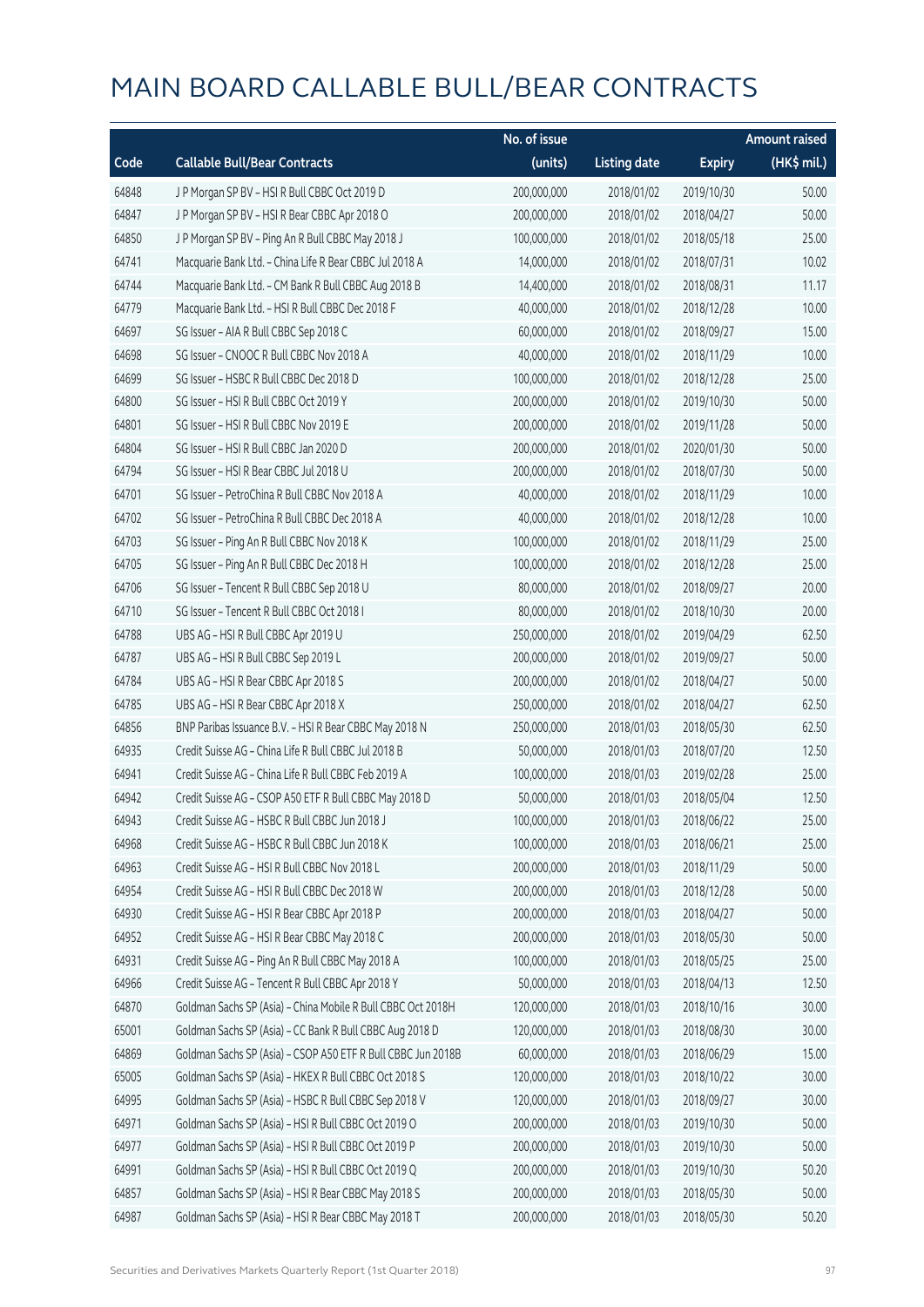|       |                                                             | No. of issue |                     |               | <b>Amount raised</b> |
|-------|-------------------------------------------------------------|--------------|---------------------|---------------|----------------------|
| Code  | <b>Callable Bull/Bear Contracts</b>                         | (units)      | <b>Listing date</b> | <b>Expiry</b> | $(HK\$ mil.)         |
| 64994 | Goldman Sachs SP (Asia) - Tencent R Bull CBBC Apr 2018 Y    | 120,000,000  | 2018/01/03          | 2018/04/11    | 30.00                |
| 64867 | HK Bank - BOCL R Bear CBBC Aug 2018 A                       | 40,000,000   | 2018/01/03          | 2018/08/27    | 10.00                |
| 64862 | HK Bank - China Life R Bear CBBC Aug 2018 A                 | 40,000,000   | 2018/01/03          | 2018/08/27    | 10.00                |
| 64859 | HK Bank - HSI R Bull CBBC Jul 2018 I                        | 150,000,000  | 2018/01/03          | 2018/07/30    | 37.50                |
| 64863 | HK Bank - ICBC R Bull CBBC Aug 2018 K                       | 80,000,000   | 2018/01/03          | 2018/08/06    | 20.00                |
| 64858 | HK Bank - Tencent R Bull CBBC Jul 2018 G                    | 60,000,000   | 2018/01/03          | 2018/07/16    | 15.00                |
| 65028 | J P Morgan SP BV - CSOP A50 ETF R Bull CBBC Apr 2018 B      | 40,000,000   | 2018/01/03          | 2018/04/20    | 10.00                |
| 65034 | J P Morgan SP BV - HSI R Bull CBBC Apr 2019 L               | 200,000,000  | 2018/01/03          | 2019/04/29    | 50.00                |
| 65046 | J P Morgan SP BV - HSI R Bull CBBC Sep 2019 X               | 200,000,000  | 2018/01/03          | 2019/09/27    | 50.00                |
| 65048 | J P Morgan SP BV - HSI R Bull CBBC Oct 2019 E               | 200,000,000  | 2018/01/03          | 2019/10/30    | 50.00                |
| 65018 | J P Morgan SP BV - HSI R Bear CBBC Apr 2018 R               | 200,000,000  | 2018/01/03          | 2018/04/27    | 50.00                |
| 65019 | J P Morgan SP BV - SUNAC R Bull CBBC Dec 2018 A             | 100,000,000  | 2018/01/03          | 2018/12/21    | 25.00                |
| 65024 | JP Morgan SP BV - SUNAC R Bull CBBC Dec 2018 B              | 100,000,000  | 2018/01/03          | 2018/12/21    | 25.00                |
| 65032 | J P Morgan SP BV - Tencent R Bull CBBC Apr 2018 A           | 50,000,000   | 2018/01/03          | 2018/04/20    | 12.50                |
| 65031 | J P Morgan SP BV - Tencent R Bear CBBC Apr 2018 N           | 50,000,000   | 2018/01/03          | 2018/04/20    | 12.50                |
| 64926 | Macquarie Bank Ltd. - HSI R Bull CBBC Dec 2018 G            | 40,000,000   | 2018/01/03          | 2018/12/28    | 10.00                |
| 64890 | SG Issuer - COVS R Bull CBBC Nov 2018 A                     | 40,000,000   | 2018/01/03          | 2018/11/29    | 10.00                |
| 64889 | SG Issuer - Evergrande R Bull CBBC Oct 2018 B               | 40,000,000   | 2018/01/03          | 2018/10/30    | 10.00                |
| 64891 | SG Issuer - Greatwall Motor R Bull CBBC Sep 2018 B          | 40,000,000   | 2018/01/03          | 2018/09/27    | 10.00                |
| 64908 | SG Issuer - Greatwall Motor R Bull CBBC Oct 2018 A          | 40,000,000   | 2018/01/03          | 2018/10/30    | 10.00                |
| 64885 | SG Issuer - HSI R Bull CBBC Oct 2019 Z                      | 200,000,000  | 2018/01/03          | 2019/10/30    | 50.00                |
| 64886 | SG Issuer - HSI R Bull CBBC Nov 2019 G                      | 200,000,000  | 2018/01/03          | 2019/11/28    | 50.00                |
| 64875 | SG Issuer - HSI R Bear CBBC Aug 2018 G                      | 200,000,000  | 2018/01/03          | 2018/08/30    | 50.00                |
| 64917 | SG Issuer - Ping An R Bull CBBC Dec 2018 I                  | 100,000,000  | 2018/01/03          | 2018/12/28    | 25.00                |
| 64912 | SG Issuer - Ping An R Bear CBBC Jul 2018 B                  | 100,000,000  | 2018/01/03          | 2018/07/30    | 25.00                |
| 64919 | SG Issuer - Sunny Optical R Bull CBBC Nov 2018 B            | 40,000,000   | 2018/01/03          | 2018/11/29    | 10.00                |
| 64920 | SG Issuer - Tencent R Bear CBBC Jul 2018 G                  | 80,000,000   | 2018/01/03          | 2018/07/30    | 20.00                |
| 65016 | UBS AG - HSI R Bull CBBC Aug 2019 P                         | 250,000,000  | 2018/01/03          | 2019/08/29    | 62.50                |
| 65014 | UBS AG - HSI R Bull CBBC Sep 2019 M                         | 200,000,000  | 2018/01/03          | 2019/09/27    | 50.00                |
| 65013 | UBS AG - HSI R Bear CBBC Apr 2018 P                         | 200,000,000  | 2018/01/03          | 2018/04/27    | 50.00                |
| 65012 | UBS AG - HSI R Bear CBBC Apr 2018 Y                         | 200,000,000  | 2018/01/03          | 2018/04/27    | 50.00                |
| 65123 | Credit Suisse AG - BOCL R Bull CBBC Sep 2018 K              | 70,000,000   | 2018/01/04          | 2018/09/12    | 17.50                |
| 65124 | Credit Suisse AG - BYD Company R Bull CBBC Jul 2018 B       | 50,000,000   | 2018/01/04          | 2018/07/20    | 12.50                |
| 65112 | Credit Suisse AG - China Mobile R Bull CBBC Oct 2018 F      | 50,000,000   | 2018/01/04          | 2018/10/12    | 12.50                |
| 65119 | Credit Suisse AG - CC Bank R Bull CBBC Sep 2018 Y           | 70,000,000   | 2018/01/04          | 2018/09/12    | 17.50                |
| 65108 | Credit Suisse AG - CNOOC R Bull CBBC Oct 2018 J             | 50,000,000   | 2018/01/04          | 2018/10/10    | 12.50                |
| 65125 | Credit Suisse AG - HSI R Bull CBBC Nov 2018 M               | 200,000,000  | 2018/01/04          | 2018/11/29    | 50.00                |
| 65128 | Credit Suisse AG - HSI R Bull CBBC Mar 2019 T               | 200,000,000  | 2018/01/04          | 2019/03/28    | 50.00                |
| 65106 | Credit Suisse AG - HSI R Bear CBBC Apr 2018 Q               | 200,000,000  | 2018/01/04          | 2018/04/27    | 50.00                |
| 65120 | Credit Suisse AG - ICBC R Bull CBBC Sep 2018 V              | 70,000,000   | 2018/01/04          | 2018/09/07    | 17.50                |
| 65113 | Credit Suisse AG - Sunny Optical R Bull CBBC Jun 2018 A     | 40,000,000   | 2018/01/04          | 2018/06/28    | 10.00                |
| 65172 | Goldman Sachs SP (Asia) - China Life R Bull CBBC May 2018 K | 120,000,000  | 2018/01/04          | 2018/05/25    | 30.00                |
| 65174 | Goldman Sachs SP (Asia) - HKEX R Bull CBBC Oct 2018 T       | 120,000,000  | 2018/01/04          | 2018/10/23    | 30.00                |
| 65081 | Goldman Sachs SP (Asia) - HSI R Bull CBBC Oct 2019 R        | 200,000,000  | 2018/01/04          | 2019/10/30    | 50.00                |
| 65079 | Goldman Sachs SP (Asia) - HSI R Bear CBBC May 2018 U        | 200,000,000  | 2018/01/04          | 2018/05/30    | 50.00                |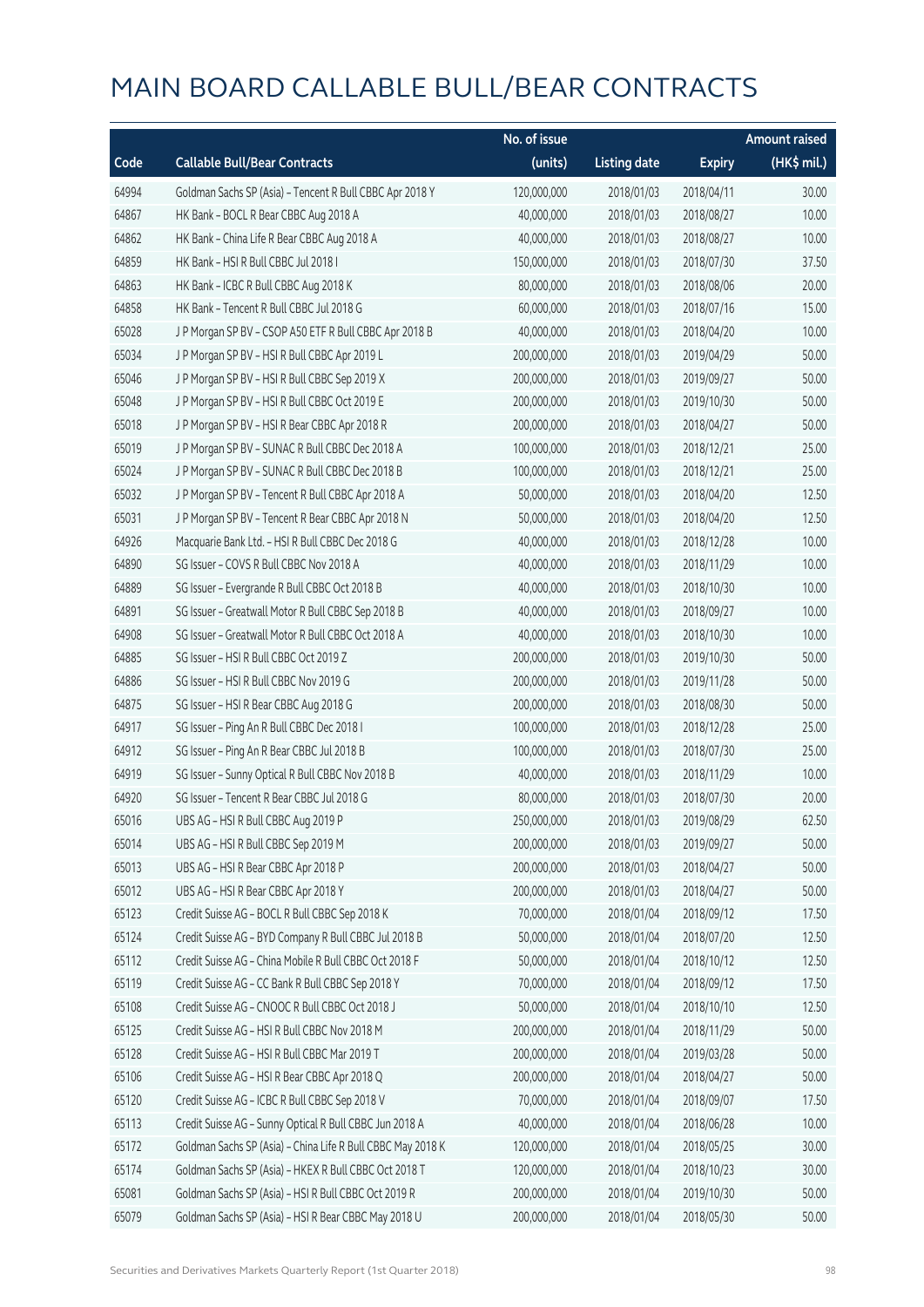|       |                                                          | No. of issue |                     |               | <b>Amount raised</b> |
|-------|----------------------------------------------------------|--------------|---------------------|---------------|----------------------|
| Code  | <b>Callable Bull/Bear Contracts</b>                      | (units)      | <b>Listing date</b> | <b>Expiry</b> | $(HK\$ mil.)         |
| 65171 | Goldman Sachs SP (Asia) - Tencent R Bear CBBC Apr 2018 H | 80,000,000   | 2018/01/04          | 2018/04/11    | 20.00                |
| 65072 | HK Bank - China Mobile R Bull CBBC Jul 2018 E            | 50,000,000   | 2018/01/04          | 2018/07/23    | 12.50                |
| 65071 | HK Bank - CC Bank R Bull CBBC Sep 2018 F                 | 80,000,000   | 2018/01/04          | 2018/09/10    | 20.00                |
| 65064 | HK Bank - CNOOC R Bull CBBC Jul 2018 C                   | 50,000,000   | 2018/01/04          | 2018/07/30    | 12.50                |
| 65077 | HK Bank - Evergrande R Bull CBBC Jan 2019 B              | 100,000,000  | 2018/01/04          | 2019/01/21    | 25.00                |
| 65073 | HK Bank - HKEX R Bull CBBC Oct 2018 N                    | 50,000,000   | 2018/01/04          | 2018/10/02    | 12.50                |
| 65070 | HK Bank - HSI R Bull CBBC Jul 2018 J                     | 100,000,000  | 2018/01/04          | 2018/07/30    | 25.00                |
| 65075 | HK Bank - SUNAC R Bull CBBC Nov 2018 B                   | 100,000,000  | 2018/01/04          | 2018/11/12    | 25.00                |
| 65078 | HK Bank - Tencent R Bull CBBC Jun 2018 N                 | 60,000,000   | 2018/01/04          | 2018/06/25    | 15.00                |
| 65180 | J P Morgan SP BV - HSI R Bull CBBC Apr 2019 M            | 200,000,000  | 2018/01/04          | 2019/04/29    | 50.00                |
| 65181 | J P Morgan SP BV - HSI R Bull CBBC Apr 2019 N            | 200,000,000  | 2018/01/04          | 2019/04/29    | 50.00                |
| 65177 | J P Morgan SP BV - HSI R Bull CBBC Oct 2019 F            | 200,000,000  | 2018/01/04          | 2019/10/30    | 50.00                |
| 65176 | J P Morgan SP BV - HSI R Bear CBBC Apr 2018 T            | 200,000,000  | 2018/01/04          | 2018/04/27    | 50.00                |
| 65183 | J P Morgan SP BV - HSI R Bear CBBC Apr 2018 Y            | 200,000,000  | 2018/01/04          | 2018/04/27    | 50.00                |
| 65105 | Macquarie Bank Ltd. - HSI R Bull CBBC Jan 2019 A         | 40,000,000   | 2018/01/04          | 2019/01/30    | 10.00                |
| 65141 | SG Issuer - BYD Company R Bull CBBC Oct 2018 B           | 50,000,000   | 2018/01/04          | 2018/10/26    | 12.50                |
| 65082 | SG Issuer - CC Bank R Bull CBBC Nov 2018 A               | 40,000,000   | 2018/01/04          | 2018/11/01    | 10.00                |
| 65084 | SG Issuer - CNOOC R Bull CBBC Oct 2018 C                 | 40,000,000   | 2018/01/04          | 2018/10/12    | 10.00                |
| 65086 | SG Issuer - CNOOC R Bear CBBC Nov 2018 B                 | 40,000,000   | 2018/01/04          | 2018/11/23    | 10.00                |
| 65103 | SG Issuer - CSOP A50 ETF R Bull CBBC Oct 2018 B          | 40,000,000   | 2018/01/04          | 2018/10/26    | 10.00                |
| 65104 | SG Issuer - CSOP A50 ETF R Bull CBBC Nov 2018 B          | 40,000,000   | 2018/01/04          | 2018/11/23    | 10.00                |
| 65102 | SG Issuer - CSOP A50 ETF R Bear CBBC Sep 2018 C          | 40,000,000   | 2018/01/04          | 2018/09/21    | 10.00                |
| 65161 | SG Issuer - Evergrande R Bull CBBC Oct 2018 C            | 40,000,000   | 2018/01/04          | 2018/10/26    | 10.00                |
| 65089 | SG Issuer - Galaxy Ent R Bull CBBC Sep 2018 D            | 80,000,000   | 2018/01/04          | 2018/09/04    | 20.00                |
| 65138 | SG Issuer - HSI R Bull CBBC Nov 2019 I                   | 200,000,000  | 2018/01/04          | 2019/11/28    | 50.00                |
| 65139 | SG Issuer - HSI R Bull CBBC Dec 2019 P                   | 200,000,000  | 2018/01/04          | 2019/12/30    | 50.00                |
| 65135 | SG Issuer - HSI R Bear CBBC Jul 2018 V                   | 200,000,000  | 2018/01/04          | 2018/07/30    | 50.00                |
| 65092 | SG Issuer - ICBC R Bull CBBC Sep 2018 G                  | 40,000,000   | 2018/01/04          | 2018/09/21    | 10.00                |
| 65162 | SG Issuer - SUNAC R Bull CBBC Dec 2018 D                 | 80,000,000   | 2018/01/04          | 2018/12/18    | 20.00                |
| 65169 | UBS AG - BYD Company R Bull CBBC Jul 2018 D              | 40,000,000   | 2018/01/04          | 2018/07/16    | 10.00                |
| 65170 | UBS AG - HSI R Bull CBBC Apr 2019 S                      | 250,000,000  | 2018/01/04          | 2019/04/29    | 62.50                |
| 65165 | UBS AG - HSI R Bull CBBC Apr 2019 V                      | 250,000,000  | 2018/01/04          | 2019/04/29    | 62.50                |
| 65163 | UBS AG - HSI R Bear CBBC Apr 2018 U                      | 250,000,000  | 2018/01/04          | 2018/04/27    | 62.50                |
| 65166 | UBS AG - Sunny Optical R Bull CBBC Jul 2018 B            | 40,000,000   | 2018/01/04          | 2018/07/09    | 10.00                |
| 65057 | Bank Vontobel - HSI R Bull CBBC Jun 2018 A               | 100,000,000  | 2018/01/04          | 2018/06/28    | 25.30                |
| 65059 | Bank Vontobel - HSI R Bear CBBC Jun 2018 A               | 100,000,000  | 2018/01/04          | 2018/06/28    | 25.00                |
| 65234 | BNP Paribas Issuance B.V. - HKEX R Bull CBBC Aug 2018 T  | 50,000,000   | 2018/01/05          | 2018/08/30    | 12.50                |
| 65237 | BNP Paribas Issuance B.V. - HKEX R Bull CBBC Aug 2018 U  | 50,000,000   | 2018/01/05          | 2018/08/30    | 12.50                |
| 65263 | BNP Paribas Issuance B.V. - HSBC R Bull CBBC Aug 2018 K  | 150,000,000  | 2018/01/05          | 2018/08/30    | 37.50                |
| 65209 | BNP Paribas Issuance B.V. - HSI R Bull CBBC Sep 2019 A   | 250,000,000  | 2018/01/05          | 2019/09/27    | 62.50                |
| 65298 | BNP Paribas Issuance B.V. - HSI R Bull CBBC Sep 2019 B   | 250,000,000  | 2018/01/05          | 2019/09/27    | 62.50                |
| 65308 | BNP Paribas Issuance B.V. - HSI R Bull CBBC Sep 2019 C   | 250,000,000  | 2018/01/05          | 2019/09/27    | 62.50                |
| 65208 | BNP Paribas Issuance B.V. - HSI R Bull CBBC Sep 2019 Z   | 250,000,000  | 2018/01/05          | 2019/09/27    | 62.50                |
| 65207 | BNP Paribas Issuance B.V. - HSI R Bear CBBC Apr 2018 F   | 250,000,000  | 2018/01/05          | 2018/04/27    | 62.50                |
| 65200 | BNP Paribas Issuance B.V. - HSI R Bear CBBC Apr 2018 M   | 250,000,000  | 2018/01/05          | 2018/04/27    | 62.50                |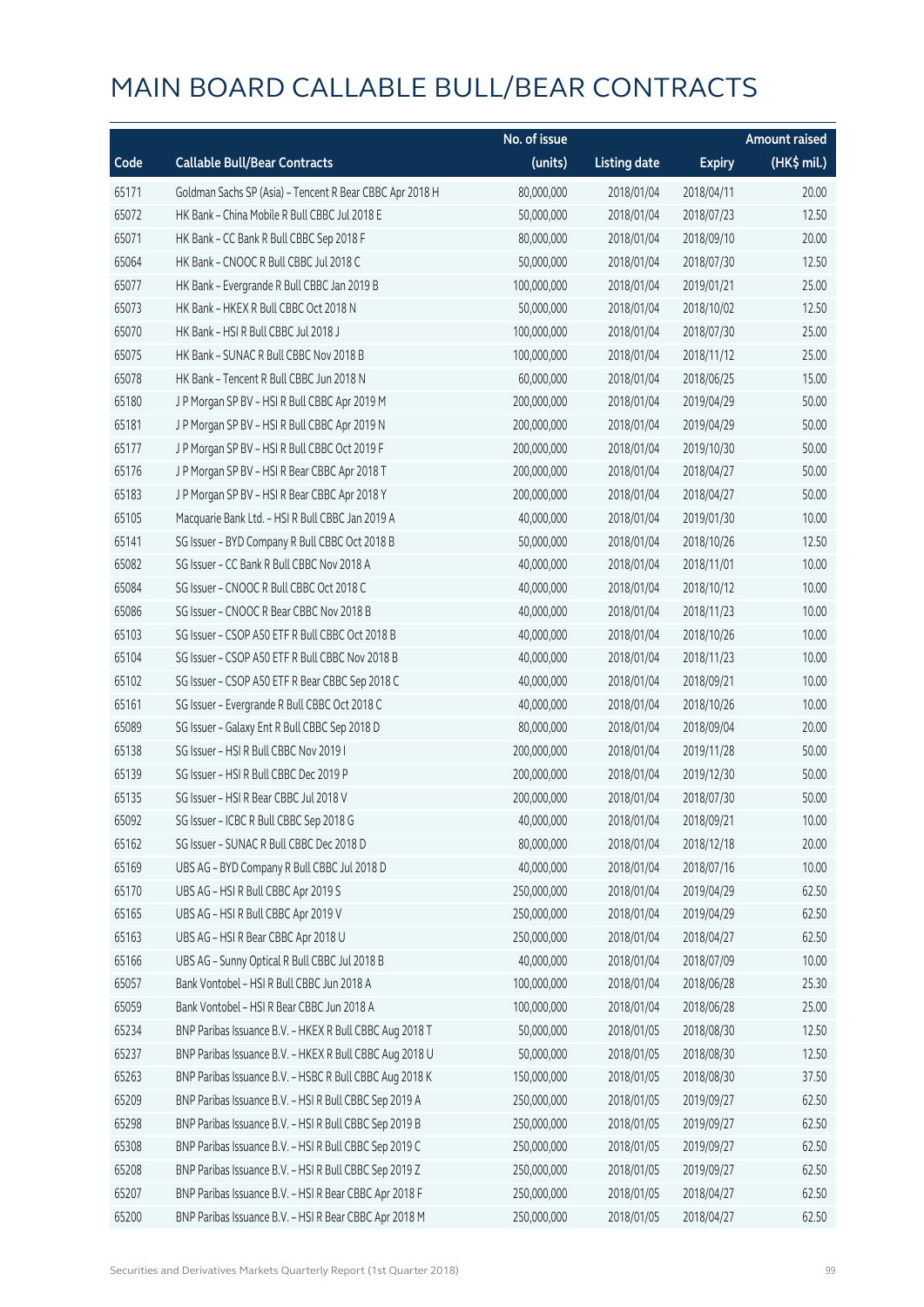|       |                                                            | No. of issue |                     |               | <b>Amount raised</b> |
|-------|------------------------------------------------------------|--------------|---------------------|---------------|----------------------|
| Code  | <b>Callable Bull/Bear Contracts</b>                        | (units)      | <b>Listing date</b> | <b>Expiry</b> | (HK\$ mil.)          |
| 65203 | BNP Paribas Issuance B.V. - HSI R Bear CBBC Apr 2018 N     | 250,000,000  | 2018/01/05          | 2018/04/27    | 62.50                |
| 65230 | BNP Paribas Issuance B.V. - Tencent R Bear CBBC Apr 2018 V | 50,000,000   | 2018/01/05          | 2018/04/27    | 12.50                |
| 65428 | Credit Suisse AG - BYD Company R Bull CBBC Jul 2018 C      | 50,000,000   | 2018/01/05          | 2018/07/13    | 12.50                |
| 65427 | Credit Suisse AG - CC Bank R Bull CBBC Sep 2018 Z          | 70,000,000   | 2018/01/05          | 2018/09/19    | 17.50                |
| 65414 | Credit Suisse AG - Geely Auto R Bull CBBC Dec 2018 E       | 100,000,000  | 2018/01/05          | 2018/12/28    | 25.00                |
| 65415 | Credit Suisse AG - HKEX R Bull CBBC Jul 2018 D             | 50,000,000   | 2018/01/05          | 2018/07/06    | 12.50                |
| 65451 | Credit Suisse AG - HSCEI R Bull CBBC Nov 2018 C            | 100,000,000  | 2018/01/05          | 2018/11/29    | 25.00                |
| 65439 | Credit Suisse AG - HSI R Bull CBBC Nov 2018 G              | 200,000,000  | 2018/01/05          | 2018/11/29    | 50.00                |
| 65432 | Credit Suisse AG - HSI R Bull CBBC Nov 2018 N              | 200,000,000  | 2018/01/05          | 2018/11/29    | 50.00                |
| 65433 | Credit Suisse AG - HSI R Bull CBBC Mar 2019 U              | 200,000,000  | 2018/01/05          | 2019/03/28    | 50.00                |
| 65413 | Credit Suisse AG - HSI R Bear CBBC Apr 2018 U              | 200,000,000  | 2018/01/05          | 2018/04/27    | 50.00                |
| 65407 | Credit Suisse AG - HSI R Bear CBBC May 2018 D              | 200,000,000  | 2018/01/05          | 2018/05/30    | 50.00                |
| 65430 | Credit Suisse AG - Tencent R Bull CBBC Jun 2018 B          | 50,000,000   | 2018/01/05          | 2018/06/28    | 12.50                |
| 65390 | Bank of East Asia - Galaxy Ent R Bear CBBC Oct 2018 A      | 16,000,000   | 2018/01/05          | 2018/10/26    | 10.40                |
| 65397 | Bank of East Asia - HKEX R Bull CBBC Oct 2018 G            | 40,000,000   | 2018/01/05          | 2018/10/26    | 10.00                |
| 65391 | Bank of East Asia - Ping An R Bull CBBC Oct 2018 C         | 16,000,000   | 2018/01/05          | 2018/10/26    | 10.40                |
| 65398 | Bank of East Asia - Tencent R Bull CBBC Oct 2018 P         | 40,000,000   | 2018/01/05          | 2018/10/26    | 10.00                |
| 65405 | Bank of East Asia - Tencent R Bull CBBC Oct 2018 Q         | 40,000,000   | 2018/01/05          | 2018/10/26    | 10.00                |
| 65477 | Goldman Sachs SP (Asia) - CC Bank R Bull CBBC Sep 2018 A   | 120,000,000  | 2018/01/05          | 2018/09/03    | 30.00                |
| 65471 | Goldman Sachs SP (Asia) - HKEX R Bull CBBC Oct 2018 U      | 120,000,000  | 2018/01/05          | 2018/10/30    | 30.12                |
| 65472 | Goldman Sachs SP (Asia) - HKEX R Bull CBBC Oct 2018 V      | 120,000,000  | 2018/01/05          | 2018/10/30    | 30.00                |
| 65457 | Goldman Sachs SP (Asia) - HSI R Bull CBBC Sep 2019 N       | 200,000,000  | 2018/01/05          | 2019/09/27    | 50.00                |
| 65466 | Goldman Sachs SP (Asia) - HSI R Bull CBBC Sep 2019 O       | 200,000,000  | 2018/01/05          | 2019/09/27    | 50.00                |
| 65467 | Goldman Sachs SP (Asia) - HSI R Bull CBBC Sep 2019 P       | 200,000,000  | 2018/01/05          | 2019/09/27    | 50.00                |
| 65198 | Goldman Sachs SP (Asia) - HSI R Bear CBBC Apr 2018 T       | 200,000,000  | 2018/01/05          | 2018/04/27    | 50.00                |
| 65184 | Goldman Sachs SP (Asia) - HSI R Bear CBBC May 2018 V       | 200,000,000  | 2018/01/05          | 2018/05/30    | 50.00                |
| 65310 | Goldman Sachs SP (Asia) - Ping An R Bull CBBC Oct 2018 S   | 120,000,000  | 2018/01/05          | 2018/10/23    | 30.00                |
| 65309 | Goldman Sachs SP (Asia) - Tencent R Bull CBBC Apr 2018 B   | 120,000,000  | 2018/01/05          | 2018/04/11    | 30.00                |
| 65468 | Goldman Sachs SP (Asia) - Tencent R Bull CBBC Apr 2018 L   | 120,000,000  | 2018/01/05          | 2018/04/12    | 30.00                |
| 65332 | HK Bank - AIA R Bull CBBC Oct 2018 F                       | 80,000,000   | 2018/01/05          | 2018/10/02    | 20.00                |
| 65320 | HK Bank - Country Garden R Bull CBBC Aug 2018 B            | 40,000,000   | 2018/01/05          | 2018/08/27    | 11.20                |
| 65334 | HK Bank - COVS R Bull CBBC Oct 2018 B                      | 40,000,000   | 2018/01/05          | 2018/10/22    | 10.00                |
| 65337 | HK Bank - HSI R Bull CBBC Jul 2018 H                       | 150,000,000  | 2018/01/05          | 2018/07/30    | 37.50                |
| 65312 | HK Bank - HSI R Bear CBBC Sep 2018 N                       | 100,000,000  | 2018/01/05          | 2018/09/27    | 26.00                |
| 65316 | HK Bank - HSI R Bear CBBC Sep 2018 O                       | 100,000,000  | 2018/01/05          | 2018/09/27    | 27.00                |
| 65342 | HK Bank - HSI R Bear CBBC Sep 2018 P                       | 100,000,000  | 2018/01/05          | 2018/09/27    | 25.00                |
| 65343 | HK Bank - HSI R Bear CBBC Sep 2018 Q                       | 100,000,000  | 2018/01/05          | 2018/09/27    | 26.00                |
| 65323 | HK Bank - Meitu R Bull CBBC Sep 2018 B                     | 40,000,000   | 2018/01/05          | 2018/09/03    | 10.00                |
| 65350 | HK Bank - Tencent R Bull CBBC Jul 2018 S                   | 60,000,000   | 2018/01/05          | 2018/07/16    | 15.00                |
| 65521 | J P Morgan SP BV - BYD Company R Bull CBBC May 2018 C      | 80,000,000   | 2018/01/05          | 2018/05/18    | 20.00                |
| 65526 | J P Morgan SP BV - CC Bank R Bull CBBC Jul 2018 C          | 100,000,000  | 2018/01/05          | 2018/07/20    | 25.00                |
| 65547 | J P Morgan SP BV - Geely Auto R Bull CBBC May 2018 A       | 40,000,000   | 2018/01/05          | 2018/05/18    | 10.00                |
| 65529 | J P Morgan SP BV - HKEX R Bull CBBC Jun 2018 C             | 40,000,000   | 2018/01/05          | 2018/06/15    | 10.00                |
| 65535 | J P Morgan SP BV - HSI R Bull CBBC Apr 2019 O              | 200,000,000  | 2018/01/05          | 2019/04/29    | 50.00                |
| 65532 | J P Morgan SP BV - HSI R Bull CBBC Oct 2019 G              | 200,000,000  | 2018/01/05          | 2019/10/30    | 50.00                |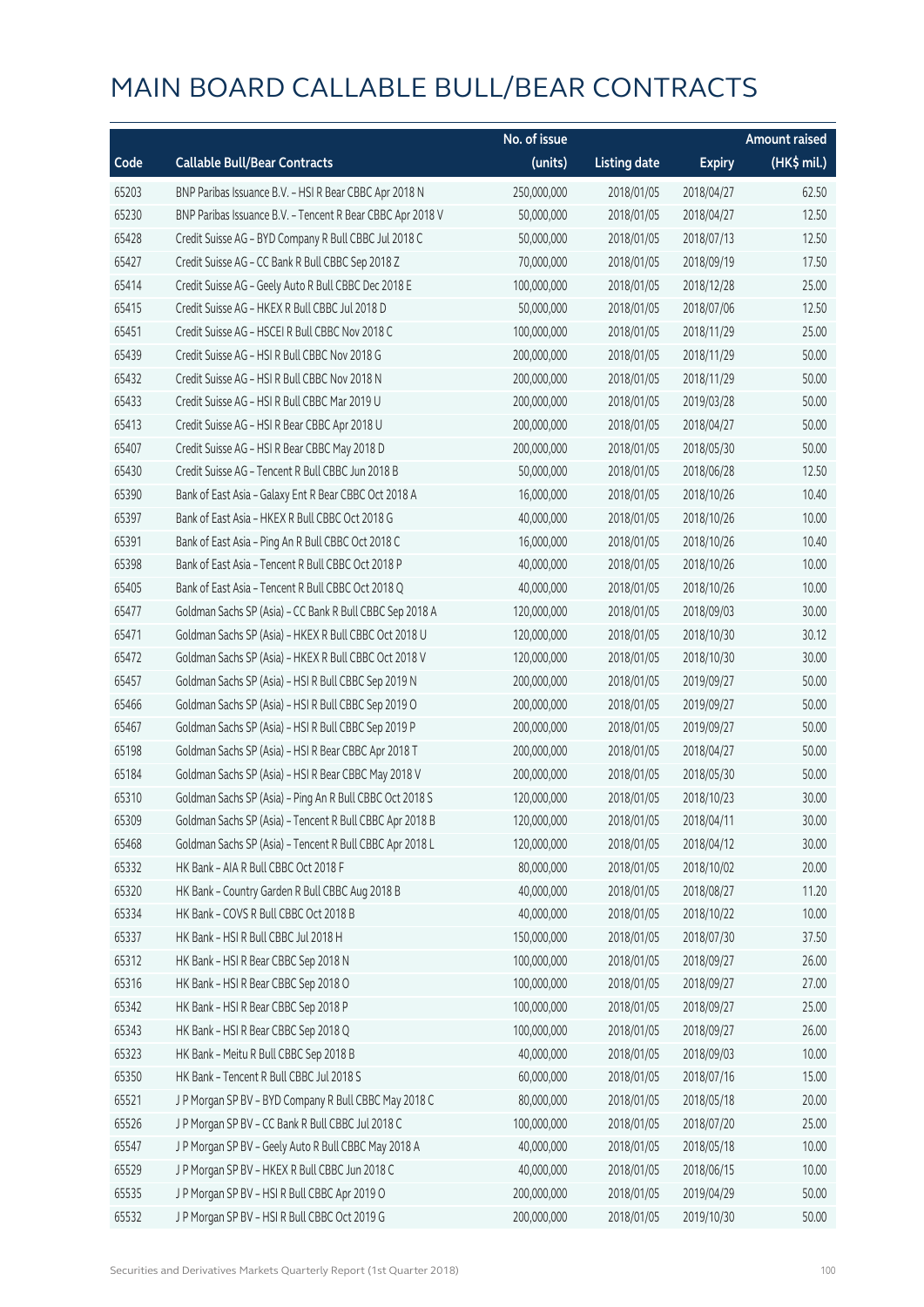|       |                                                              | No. of issue |                     |               | <b>Amount raised</b> |
|-------|--------------------------------------------------------------|--------------|---------------------|---------------|----------------------|
| Code  | <b>Callable Bull/Bear Contracts</b>                          | (units)      | <b>Listing date</b> | <b>Expiry</b> | (HK\$ mil.)          |
| 65508 | J P Morgan SP BV - HSI R Bear CBBC Apr 2018 A                | 200,000,000  | 2018/01/05          | 2018/04/27    | 50.00                |
| 65518 | J P Morgan SP BV - HSI R Bear CBBC Apr 2018 W                | 200,000,000  | 2018/01/05          | 2018/04/27    | 50.00                |
| 65545 | J P Morgan SP BV - HSI R Bear CBBC Apr 2018 X                | 200,000,000  | 2018/01/05          | 2018/04/27    | 50.00                |
| 65524 | J P Morgan SP BV - Ping An R Bull CBBC Jul 2018 A            | 100,000,000  | 2018/01/05          | 2018/07/20    | 25.00                |
| 65530 | JP Morgan SP BV - Tencent R Bull CBBC Apr 2018 B             | 50,000,000   | 2018/01/05          | 2018/04/20    | 12.50                |
| 65347 | Macquarie Bank Ltd. - Tencent R Bull CBBC Jul 2018 I         | 13,400,000   | 2018/01/05          | 2018/07/31    | 10.06                |
| 65349 | Macquarie Bank Ltd. - Tencent R Bear CBBC Jul 2018 H         | 13,200,000   | 2018/01/05          | 2018/07/31    | 10.10                |
| 65278 | SG Issuer - Country Garden R Bull CBBC Oct 2018 A            | 40,000,000   | 2018/01/05          | 2018/10/26    | 10.00                |
| 65282 | SG Issuer - Country Garden R Bull CBBC Nov 2018 A            | 40,000,000   | 2018/01/05          | 2018/11/29    | 11.80                |
| 65283 | SG Issuer - Country Garden R Bull CBBC Dec 2018 A            | 40,000,000   | 2018/01/05          | 2018/12/28    | 15.80                |
| 65272 | SG Issuer - Evergrande R Bull CBBC Oct 2018 D                | 40,000,000   | 2018/01/05          | 2018/10/26    | 10.00                |
| 65287 | SG Issuer - Geely Auto R Bull CBBC Sep 2018 F                | 40,000,000   | 2018/01/05          | 2018/09/14    | 10.00                |
| 65292 | SG Issuer - HKEX R Bull CBBC Oct 2018 H                      | 50,000,000   | 2018/01/05          | 2018/10/26    | 12.50                |
| 65355 | SG Issuer - HSI R Bull CBBC Nov 2019 N                       | 200,000,000  | 2018/01/05          | 2019/11/28    | 50.00                |
| 65381 | SG Issuer - HSI R Bull CBBC Nov 2019 O                       | 200,000,000  | 2018/01/05          | 2019/11/28    | 50.00                |
| 65383 | SG Issuer - HSI R Bull CBBC Dec 2019 Q                       | 200,000,000  | 2018/01/05          | 2019/12/30    | 50.00                |
| 65385 | SG Issuer - HSI R Bull CBBC Dec 2019 R                       | 200,000,000  | 2018/01/05          | 2019/12/30    | 50.00                |
| 65352 | SG Issuer - HSI R Bear CBBC Jul 2018 S                       | 200,000,000  | 2018/01/05          | 2018/07/30    | 50.00                |
| 65294 | SG Issuer - Ping An R Bull CBBC Nov 2018 L                   | 100,000,000  | 2018/01/05          | 2018/11/16    | 25.00                |
| 65295 | SG Issuer - Tencent R Bull CBBC Nov 2018 K                   | 80,000,000   | 2018/01/05          | 2018/11/16    | 20.00                |
| 65388 | SG Issuer - Tencent R Bull CBBC Nov 2018 L                   | 80,000,000   | 2018/01/05          | 2018/11/23    | 20.00                |
| 65505 | UBS AG - China Life R Bull CBBC Aug 2018 C                   | 40,000,000   | 2018/01/05          | 2018/08/13    | 10.00                |
| 65495 | UBS AG - HSI R Bull CBBC Aug 2019 Q                          | 250,000,000  | 2018/01/05          | 2019/08/29    | 62.50                |
| 65499 | UBS AG - HSI R Bull CBBC Aug 2019 R                          | 250,000,000  | 2018/01/05          | 2019/08/29    | 62.50                |
| 65492 | UBS AG - HSI R Bull CBBC Sep 2019 N                          | 200,000,000  | 2018/01/05          | 2019/09/27    | 50.00                |
| 65491 | UBS AG - HSI R Bear CBBC Apr 2018 V                          | 250,000,000  | 2018/01/05          | 2018/04/27    | 62.50                |
| 65481 | UBS AG - HSI R Bear CBBC May 2018 T                          | 250,000,000  | 2018/01/05          | 2018/05/30    | 62.50                |
| 65504 | UBS AG - Petrochina R Bull CBBC Nov 2018 A                   | 60,000,000   | 2018/01/05          | 2018/11/12    | 15.00                |
| 65501 | UBS AG - Tencent R Bull CBBC Apr 2018 Y                      | 40,000,000   | 2018/01/05          | 2018/04/09    | 10.00                |
| 65550 | BNP Paribas Issuance B.V. - CSOP A50 ETF R Bull CBBC Jun18 I | 60,000,000   | 2018/01/08          | 2018/06/28    | 15.00                |
| 65549 | BNP Paribas Issuance B.V. - HSI R Bull CBBC Sep 2019 D       | 250,000,000  | 2018/01/08          | 2019/09/27    | 62.50                |
| 65548 | BNP Paribas Issuance B.V. - HSI R Bear CBBC Apr 2018 G       | 250,000,000  | 2018/01/08          | 2018/04/27    | 62.50                |
| 65551 | BNP Paribas Issuance B.V. - Ping An R Bull CBBC Aug 2018 X   | 200,000,000  | 2018/01/08          | 2018/08/30    | 50.00                |
| 65695 | Credit Suisse AG - AIA R Bull CBBC Jul 2018 J                | 70,000,000   | 2018/01/08          | 2018/07/05    | 17.50                |
| 65671 | Credit Suisse AG - Geely Auto R Bull CBBC Apr 2018 K         | 40,000,000   | 2018/01/08          | 2018/04/27    | 10.00                |
| 65675 | Credit Suisse AG - HKEX R Bull CBBC Jul 2018 E               | 50,000,000   | 2018/01/08          | 2018/07/13    | 12.50                |
| 65676 | Credit Suisse AG - HKEX R Bear CBBC Jun 2018 B               | 50,000,000   | 2018/01/08          | 2018/06/15    | 12.50                |
| 65696 | Credit Suisse AG - HSI R Bull CBBC Dec 2018 X                | 200,000,000  | 2018/01/08          | 2018/12/28    | 50.00                |
| 65711 | Credit Suisse AG - HSI R Bull CBBC Dec 2018 Y                | 200,000,000  | 2018/01/08          | 2018/12/28    | 50.00                |
| 65723 | Credit Suisse AG - HSI R Bull CBBC Dec 2018 Z                | 200,000,000  | 2018/01/08          | 2018/12/28    | 50.00                |
| 65725 | Credit Suisse AG - HSI R Bull CBBC Mar 2019 V                | 200,000,000  | 2018/01/08          | 2019/03/28    | 50.00                |
| 65665 | Credit Suisse AG - HSI R Bear CBBC May 2018 E                | 200,000,000  | 2018/01/08          | 2018/05/30    | 50.00                |
| 65684 | Credit Suisse AG - Tencent R Bull CBBC Jun 2018 C            | 50,000,000   | 2018/01/08          | 2018/06/29    | 12.50                |
| 65646 | Goldman Sachs SP (Asia) - China Mobile R Bull CBBC Oct 2018I | 120,000,000  | 2018/01/08          | 2018/10/23    | 30.00                |
| 65593 | Goldman Sachs SP (Asia) - HSI R Bull CBBC Sep 2019 H         | 200,000,000  | 2018/01/08          | 2019/09/27    | 50.00                |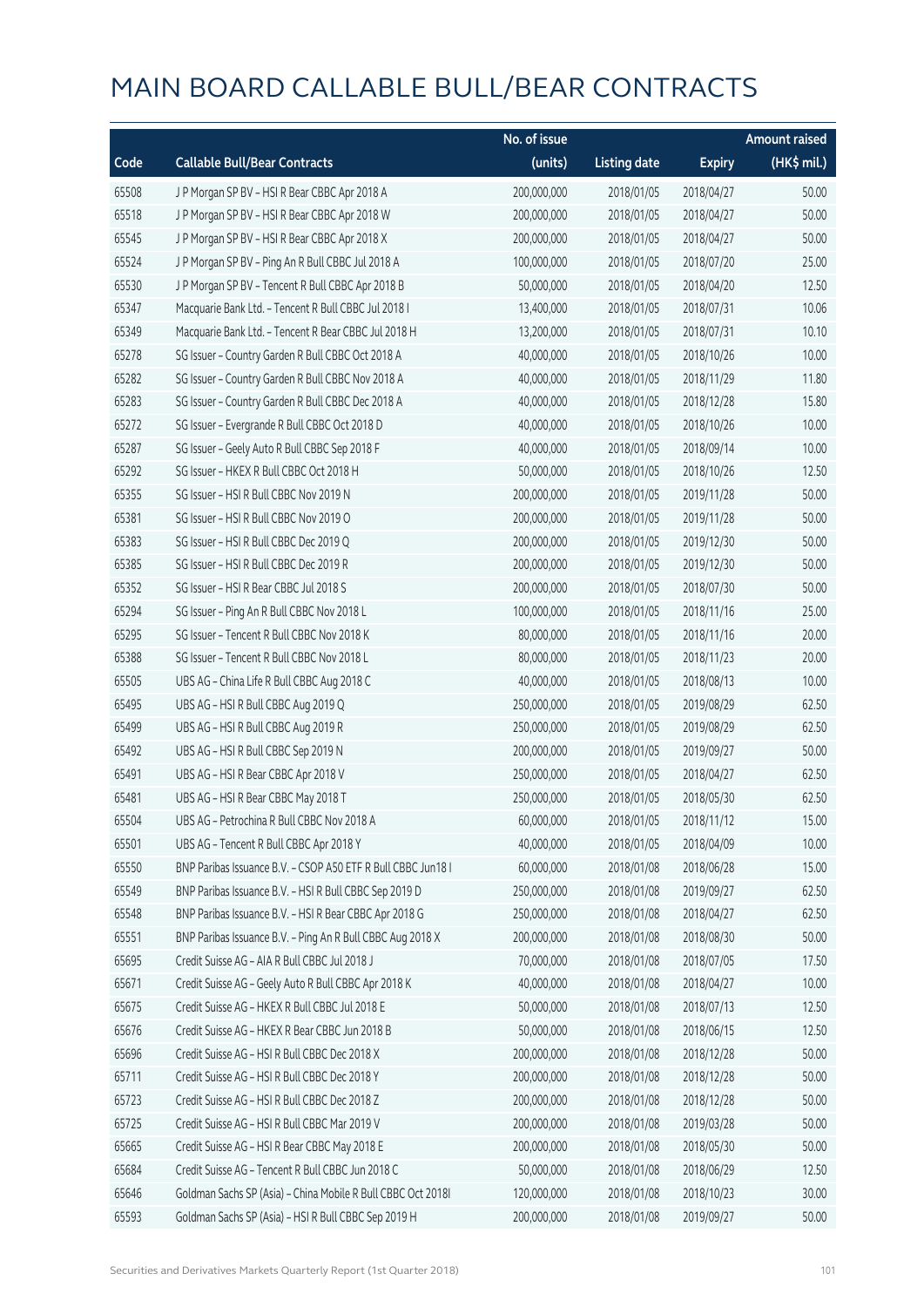|       |                                                              | No. of issue |                     |               | <b>Amount raised</b> |
|-------|--------------------------------------------------------------|--------------|---------------------|---------------|----------------------|
| Code  | <b>Callable Bull/Bear Contracts</b>                          | (units)      | <b>Listing date</b> | <b>Expiry</b> | (HK\$ mil.)          |
| 65595 | Goldman Sachs SP (Asia) - HSI R Bull CBBC Sep 2019 J         | 200,000,000  | 2018/01/08          | 2019/09/27    | 50.00                |
| 65598 | Goldman Sachs SP (Asia) - HSI R Bull CBBC Sep 2019 K         | 200,000,000  | 2018/01/08          | 2019/09/27    | 50.00                |
| 65563 | Goldman Sachs SP (Asia) - HSI R Bear CBBC May 2018 W         | 200,000,000  | 2018/01/08          | 2018/05/30    | 50.00                |
| 65641 | Goldman Sachs SP (Asia) - Tencent R Bull CBBC Apr 2018 Z     | 120,000,000  | 2018/01/08          | 2018/04/13    | 30.00                |
| 65570 | HK Bank - Geely Auto R Bull CBBC Jul 2018 H                  | 40,000,000   | 2018/01/08          | 2018/07/30    | 10.00                |
| 65589 | HK Bank - HKEX R Bull CBBC Oct 2018 O                        | 50,000,000   | 2018/01/08          | 2018/10/08    | 12.50                |
| 65573 | HK Bank - HSCEI R Bull CBBC Jul 2018 I                       | 60,000,000   | 2018/01/08          | 2018/07/30    | 15.00                |
| 65592 | HK Bank - HSI R Bull CBBC Jul 2018 S                         | 100,000,000  | 2018/01/08          | 2018/07/30    | 25.00                |
| 65569 | HK Bank - HSI R Bear CBBC Apr 2018 D                         | 150,000,000  | 2018/01/08          | 2018/04/27    | 37.50                |
| 65583 | HK Bank - Ping An R Bull CBBC Oct 2018 F                     | 80,000,000   | 2018/01/08          | 2018/10/08    | 20.00                |
| 65577 | HK Bank - Sunny Optical R Bull CBBC Jul 2018 I               | 40,000,000   | 2018/01/08          | 2018/07/30    | 10.00                |
| 65582 | HK Bank - Tencent R Bull CBBC Jul 2018 T                     | 60,000,000   | 2018/01/08          | 2018/07/16    | 15.00                |
| 65753 | J P Morgan SP BV - AIA R Bull CBBC Jun 2018 E                | 100,000,000  | 2018/01/08          | 2018/06/15    | 25.00                |
| 65747 | J P Morgan SP BV - BOCL R Bull CBBC Sep 2018 D               | 150,000,000  | 2018/01/08          | 2018/09/21    | 37.50                |
| 65757 | J P Morgan SP BV - China Mobile R Bull CBBC May 2018 B       | 100,000,000  | 2018/01/08          | 2018/05/18    | 25.00                |
| 65737 | J P Morgan SP BV - HSI R Bull CBBC Apr 2019 P                | 200,000,000  | 2018/01/08          | 2019/04/29    | 50.00                |
| 65732 | J P Morgan SP BV - HSI R Bull CBBC Oct 2019 H                | 200,000,000  | 2018/01/08          | 2019/10/30    | 50.00                |
| 65731 | JP Morgan SP BV - HSIR Bear CBBC Apr 2018 Z                  | 200,000,000  | 2018/01/08          | 2018/04/27    | 50.00                |
| 65744 | J P Morgan SP BV - ICBC R Bull CBBC Jul 2018 A               | 100,000,000  | 2018/01/08          | 2018/07/20    | 25.00                |
| 65742 | J P Morgan SP BV - Tencent R Bull CBBC Apr 2018 F            | 50,000,000   | 2018/01/08          | 2018/04/20    | 12.50                |
| 65632 | Macquarie Bank Ltd. - HKEX R Bull CBBC Oct 2018 A            | 20,000,000   | 2018/01/08          | 2018/10/29    | 11.54                |
| 65633 | Macquarie Bank Ltd. - HKEX R Bull CBBC Oct 2018 B            | 20,000,000   | 2018/01/08          | 2018/10/29    | 10.90                |
| 65636 | Macquarie Bank Ltd. - HSI R Bull CBBC Jan 2019 B             | 40,000,000   | 2018/01/08          | 2019/01/30    | 10.00                |
| 65640 | Macquarie Bank Ltd. - HSI R Bear CBBC Jul 2018 L             | 40,000,000   | 2018/01/08          | 2018/07/30    | 10.00                |
| 65564 | SG Issuer - Galaxy Ent R Bull CBBC Dec 2018 C                | 80,000,000   | 2018/01/08          | 2018/12/12    | 20.00                |
| 65558 | SG Issuer - HKEX R Bull CBBC Nov 2018 E                      | 50,000,000   | 2018/01/08          | 2018/11/19    | 12.50                |
| 65657 | SG Issuer - HSI R Bull CBBC Oct 2019 C                       | 200,000,000  | 2018/01/08          | 2019/10/30    | 50.00                |
| 65659 | SG Issuer - HSI R Bull CBBC Dec 2019 S                       | 200,000,000  | 2018/01/08          | 2019/12/30    | 50.00                |
| 65660 | SG Issuer - HSI R Bull CBBC Jan 2020 E                       | 200,000,000  | 2018/01/08          | 2020/01/30    | 50.00                |
| 65656 | SG Issuer - HSI R Bear CBBC Apr 2018 D                       | 200,000,000  | 2018/01/08          | 2018/04/27    | 50.00                |
| 65566 | SG Issuer - Ping An R Bull CBBC Oct 2018 L                   | 100,000,000  | 2018/01/08          | 2018/10/15    | 25.00                |
| 65559 | SG Issuer - Tencent R Bull CBBC Sep 2018 V                   | 80,000,000   | 2018/01/08          | 2018/09/17    | 20.00                |
| 65562 | SG Issuer - Tencent R Bull CBBC Nov 2018 M                   | 80,000,000   | 2018/01/08          | 2018/11/09    | 20.00                |
| 65610 | UBS AG - HSI R Bull CBBC Aug 2019 S                          | 200,000,000  | 2018/01/08          | 2019/08/29    | 50.00                |
| 65627 | UBS AG - HSI R Bull CBBC Aug 2019 T                          | 200,000,000  | 2018/01/08          | 2019/08/29    | 50.00                |
| 65615 | UBS AG - HSI R Bull CBBC Sep 2019 O                          | 250,000,000  | 2018/01/08          | 2019/09/27    | 62.50                |
| 65631 | UBS AG - HSI R Bull CBBC Sep 2019 P                          | 200,000,000  | 2018/01/08          | 2019/09/27    | 50.00                |
| 65604 | UBS AG - HSI R Bear CBBC May 2018 U                          | 200,000,000  | 2018/01/08          | 2018/05/30    | 50.00                |
| 66347 | BNP Paribas Issuance B.V. - CSOP A50 ETF R Bull CBBC Jun18 J | 60,000,000   | 2018/01/09          | 2018/06/28    | 15.00                |
| 66378 | BNP Paribas Issuance B.V. - HKEX R Bull CBBC Aug 2018 V      | 50,000,000   | 2018/01/09          | 2018/08/30    | 12.50                |
| 66415 | BNP Paribas Issuance B.V. - HSCEI R Bull CBBC Aug 2018 O     | 100,000,000  | 2018/01/09          | 2018/08/30    | 25.00                |
| 66417 | BNP Paribas Issuance B.V. - HSCEI R Bull CBBC Aug 2018 P     | 100,000,000  | 2018/01/09          | 2018/08/30    | 25.00                |
| 66416 | BNP Paribas Issuance B.V. - HSCEI R Bull CBBC Aug 2018 Q     | 100,000,000  | 2018/01/09          | 2018/08/30    | 25.00                |
| 66298 | BNP Paribas Issuance B.V. - HSI R Bull CBBC Sep 2019 E       | 250,000,000  | 2018/01/09          | 2019/09/27    | 62.50                |
| 66314 | BNP Paribas Issuance B.V. - HSI R Bull CBBC Sep 2019 F       | 250,000,000  | 2018/01/09          | 2019/09/27    | 62.50                |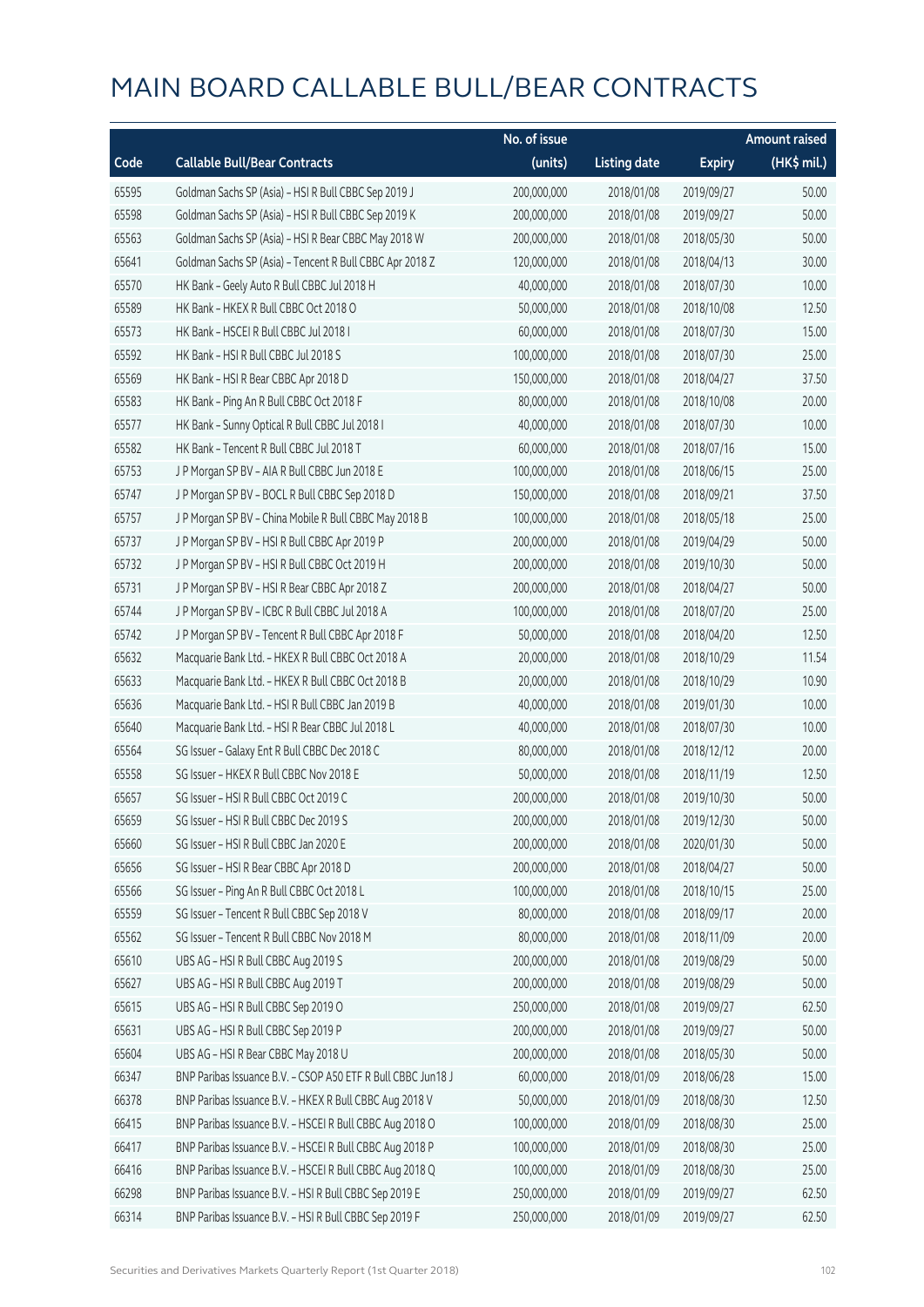|       |                                                            | No. of issue |                     |               | <b>Amount raised</b> |
|-------|------------------------------------------------------------|--------------|---------------------|---------------|----------------------|
| Code  | <b>Callable Bull/Bear Contracts</b>                        | (units)      | <b>Listing date</b> | <b>Expiry</b> | (HK\$ mil.)          |
| 66316 | BNP Paribas Issuance B.V. - HSI R Bull CBBC Sep 2019 G     | 250,000,000  | 2018/01/09          | 2019/09/27    | 62.50                |
| 66332 | BNP Paribas Issuance B.V. - HSI R Bull CBBC Oct 2019 A     | 250,000,000  | 2018/01/09          | 2019/10/30    | 62.50                |
| 66340 | BNP Paribas Issuance B.V. - HSI R Bull CBBC Oct 2019 B     | 250,000,000  | 2018/01/09          | 2019/10/30    | 62.50                |
| 66345 | BNP Paribas Issuance B.V. - HSI R Bull CBBC Oct 2019 C     | 250,000,000  | 2018/01/09          | 2019/10/30    | 62.50                |
| 65814 | BNP Paribas Issuance B.V. - HSI R Bear CBBC May 2018 O     | 250,000,000  | 2018/01/09          | 2018/05/30    | 62.50                |
| 65833 | BNP Paribas Issuance B.V. - HSI R Bear CBBC May 2018 P     | 250,000,000  | 2018/01/09          | 2018/05/30    | 62.50                |
| 65842 | BNP Paribas Issuance B.V. - HSI R Bear CBBC May 2018 Q     | 250,000,000  | 2018/01/09          | 2018/05/30    | 62.50                |
| 65845 | BNP Paribas Issuance B.V. - HSI R Bear CBBC May 2018 R     | 250,000,000  | 2018/01/09          | 2018/05/30    | 62.50                |
| 65849 | BNP Paribas Issuance B.V. - HSI R Bear CBBC May 2018 S     | 250,000,000  | 2018/01/09          | 2018/05/30    | 62.50                |
| 66430 | BNP Paribas Issuance B.V. - HSI R Bear CBBC May 2018 T     | 250,000,000  | 2018/01/09          | 2018/05/30    | 62.50                |
| 66435 | BNP Paribas Issuance B.V. - HSI R Bear CBBC May 2018 U     | 250,000,000  | 2018/01/09          | 2018/05/30    | 67.50                |
| 66448 | BNP Paribas Issuance B.V. - HSI R Bear CBBC May 2018 V     | 250,000,000  | 2018/01/09          | 2018/05/30    | 80.00                |
| 66361 | BNP Paribas Issuance B.V. - Ping An R Bull CBBC Aug 2018 Y | 200,000,000  | 2018/01/09          | 2018/08/30    | 50.00                |
| 66411 | BNP Paribas Issuance B.V. - Ping An R Bear CBBC May 2018 A | 200,000,000  | 2018/01/09          | 2018/05/30    | 50.00                |
| 66398 | BNP Paribas Issuance B.V. - Tencent R Bull CBBC Sep 2018 O | 50,000,000   | 2018/01/09          | 2018/09/27    | 12.50                |
| 66402 | BNP Paribas Issuance B.V. - Tencent R Bull CBBC Sep 2018 R | 50,000,000   | 2018/01/09          | 2018/09/27    | 12.50                |
| 65878 | BNP Paribas Issuance B.V. - Tencent R Bear CBBC Apr 2018 G | 50,000,000   | 2018/01/09          | 2018/04/27    | 12.50                |
| 67140 | Credit Suisse AG - BOCL R Bull CBBC Oct 2018 C             | 100,000,000  | 2018/01/09          | 2018/10/15    | 25.00                |
| 67223 | Credit Suisse AG - CUni R Bull CBBC Nov 2018 A             | 50,000,000   | 2018/01/09          | 2018/11/07    | 12.50                |
| 67153 | Credit Suisse AG - CC Bank R Bull CBBC Aug 2018 D          | 100,000,000  | 2018/01/09          | 2018/08/31    | 25.00                |
| 67224 | Credit Suisse AG - CC Bank R Bear CBBC Aug 2018 A          | 50,000,000   | 2018/01/09          | 2018/08/09    | 12.50                |
| 67211 | Credit Suisse AG - China Life R Bull CBBC Jul 2018 C       | 40,000,000   | 2018/01/09          | 2018/07/31    | 10.00                |
| 67205 | Credit Suisse AG - CM Bank R Bull CBBC Dec 2018 B          | 70,000,000   | 2018/01/09          | 2018/12/21    | 17.50                |
| 67235 | Credit Suisse AG - Galaxy Ent R Bull CBBC Jun 2018 Q       | 50,000,000   | 2018/01/09          | 2018/06/26    | 12.50                |
| 67220 | Credit Suisse AG - Greatwall Motor R Bull CBBC Dec 2018 A  | 40,000,000   | 2018/01/09          | 2018/12/13    | 10.00                |
| 67149 | Credit Suisse AG - HKEX R Bull CBBC Oct 2018 G             | 50,000,000   | 2018/01/09          | 2018/10/11    | 12.50                |
| 67176 | Credit Suisse AG - HKEX R Bull CBBC Oct 2018 H             | 50,000,000   | 2018/01/09          | 2018/10/04    | 12.50                |
| 67187 | Credit Suisse AG - HSBC R Bull CBBC Jul 2018 K             | 100,000,000  | 2018/01/09          | 2018/07/25    | 25.00                |
| 67252 | Credit Suisse AG - HSI R Bull CBBC Nov 2018 I              | 200,000,000  | 2018/01/09          | 2018/11/29    | 50.00                |
| 67237 | Credit Suisse AG - HSI R Bull CBBC Mar 2019 W              | 200,000,000  | 2018/01/09          | 2019/03/28    | 50.00                |
| 67236 | Credit Suisse AG - HSI R Bull CBBC Apr 2019 L              | 200,000,000  | 2018/01/09          | 2019/04/29    | 50.00                |
| 67265 | Credit Suisse AG - HSI R Bull CBBC Sep 2019 A              | 200,000,000  | 2018/01/09          | 2019/09/27    | 50.00                |
| 67033 | Credit Suisse AG - HSI R Bear CBBC Apr 2018 K              | 200,000,000  | 2018/01/09          | 2018/04/27    | 50.00                |
| 66988 | Credit Suisse AG - HSI R Bear CBBC Apr 2018 N              | 200,000,000  | 2018/01/09          | 2018/04/27    | 50.00                |
| 67000 | Credit Suisse AG - HSI R Bear CBBC Apr 2018 V              | 200,000,000  | 2018/01/09          | 2018/04/27    | 50.00                |
| 67034 | Credit Suisse AG - HSI R Bear CBBC May 2018 B              | 200,000,000  | 2018/01/09          | 2018/05/30    | 50.00                |
| 67002 | Credit Suisse AG - HSI R Bear CBBC May 2018 F              | 200,000,000  | 2018/01/09          | 2018/05/30    | 50.00                |
| 67040 | Credit Suisse AG - HSI R Bear CBBC May 2018 G              | 200,000,000  | 2018/01/09          | 2018/05/30    | 50.00                |
| 67044 | Credit Suisse AG - HSI R Bear CBBC Jun 2018 C              | 200,000,000  | 2018/01/09          | 2018/06/28    | 50.00                |
| 67046 | Credit Suisse AG - HSI R Bear CBBC Jun 2018 D              | 200,000,000  | 2018/01/09          | 2018/06/28    | 50.00                |
| 67066 | Credit Suisse AG - HSI R Bear CBBC Jun 2018 E              | 200,000,000  | 2018/01/09          | 2018/06/28    | 50.00                |
| 67070 | Credit Suisse AG - HSI R Bear CBBC Jun 2018 F              | 200,000,000  | 2018/01/09          | 2018/06/28    | 50.00                |
| 67124 | Credit Suisse AG - HSI R Bear CBBC Jun 2018 G              | 200,000,000  | 2018/01/09          | 2018/06/28    | 50.00                |
| 67155 | Credit Suisse AG - ICBC R Bull CBBC Oct 2018 A             | 100,000,000  | 2018/01/09          | 2018/10/03    | 25.00                |
| 67234 | Credit Suisse AG - ICBC R Bear CBBC Aug 2018 A             | 50,000,000   | 2018/01/09          | 2018/08/23    | 12.50                |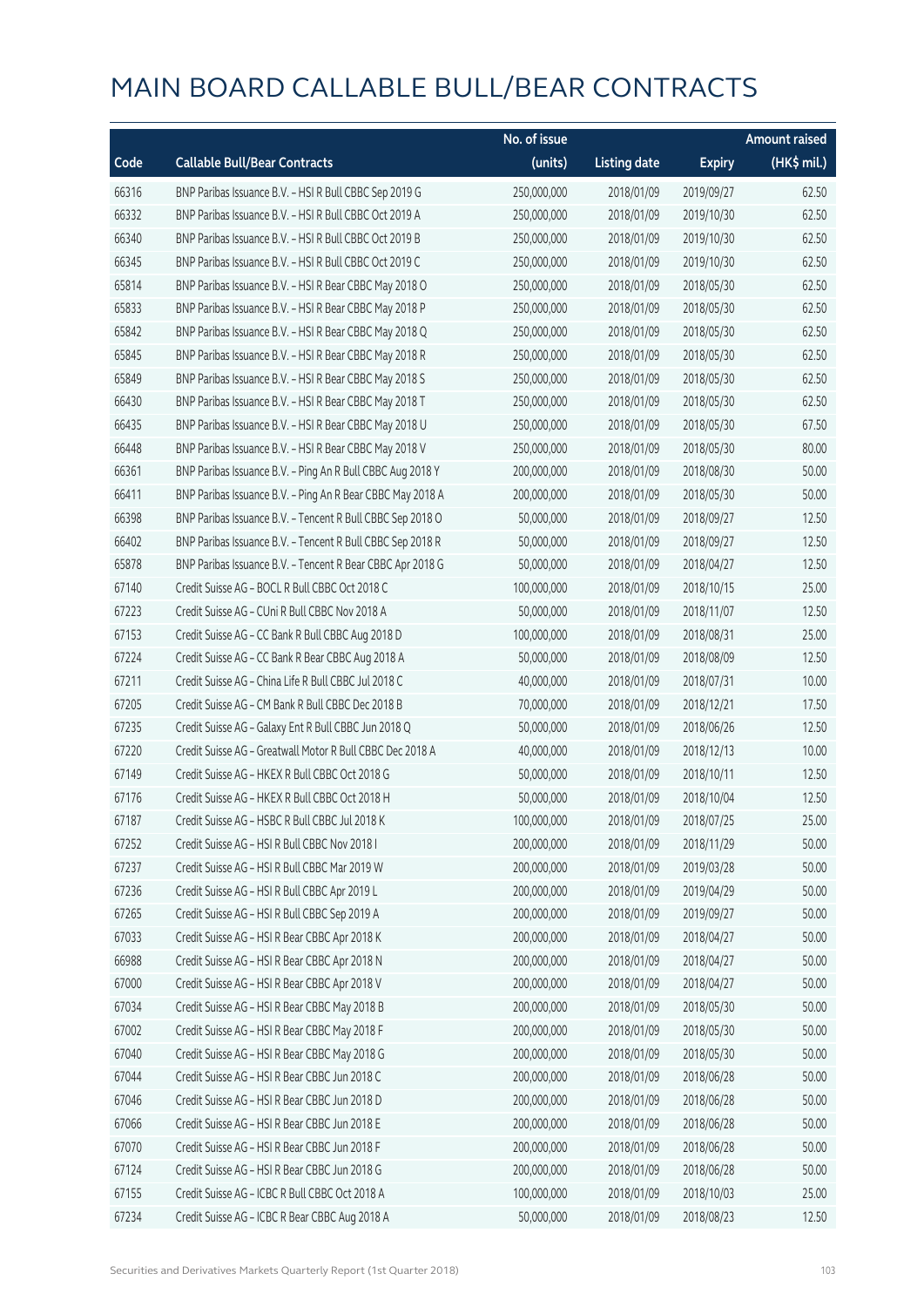|       |                                                              | No. of issue |                     |               | <b>Amount raised</b> |
|-------|--------------------------------------------------------------|--------------|---------------------|---------------|----------------------|
| Code  | <b>Callable Bull/Bear Contracts</b>                          | (units)      | <b>Listing date</b> | <b>Expiry</b> | (HK\$ mil.)          |
| 67137 | Credit Suisse AG - Ping An R Bull CBBC Aug 2018 R            | 100,000,000  | 2018/01/09          | 2018/08/27    | 25.00                |
| 67217 | Credit Suisse AG - Sunny Optical R Bull CBBC Jul 2018 C      | 40,000,000   | 2018/01/09          | 2018/07/26    | 10.00                |
| 67167 | Credit Suisse AG - Tencent R Bull CBBC Jul 2018 D            | 50,000,000   | 2018/01/09          | 2018/07/19    | 12.50                |
| 67170 | Credit Suisse AG - Tencent R Bull CBBC Aug 2018 F            | 50,000,000   | 2018/01/09          | 2018/08/31    | 12.50                |
| 66554 | Bank of East Asia - AIA R Bull CBBC Oct 2018 A               | 10,000,000   | 2018/01/09          | 2018/10/30    | 10.00                |
| 66542 | Bank of East Asia - CC Bank R Bull CBBC Oct 2018 B           | 60,000,000   | 2018/01/09          | 2018/10/30    | 15.00                |
| 66535 | Bank of East Asia - Geely Auto R Bull CBBC Oct 2018 B        | 40,000,000   | 2018/01/09          | 2018/10/30    | 10.00                |
| 66472 | Bank of East Asia - HKEX R Bull CBBC Oct 2018 H              | 40,000,000   | 2018/01/09          | 2018/10/30    | 10.00                |
| 66489 | Bank of East Asia - HKEX R Bull CBBC Oct 2018 I              | 40,000,000   | 2018/01/09          | 2018/10/30    | 10.00                |
| 66545 | Bank of East Asia - Ping An R Bull CBBC Oct 2018 D           | 16,000,000   | 2018/01/09          | 2018/10/30    | 10.40                |
| 66497 | Bank of East Asia - Tencent R Bull CBBC Oct 2018 R           | 40,000,000   | 2018/01/09          | 2018/10/30    | 10.00                |
| 66515 | Bank of East Asia - Tencent R Bull CBBC Oct 2018 S           | 40,000,000   | 2018/01/09          | 2018/10/30    | 10.00                |
| 67376 | Goldman Sachs SP (Asia) - China Mobile R Bull CBBC Oct 2018J | 120,000,000  | 2018/01/09          | 2018/10/23    | 30.00                |
| 67400 | Goldman Sachs SP (Asia) - CC Bank R Bull CBBC Oct 2018 A     | 80,000,000   | 2018/01/09          | 2018/10/23    | 20.00                |
| 67365 | Goldman Sachs SP (Asia) - China Life R Bull CBBC May 2018 L  | 80,000,000   | 2018/01/09          | 2018/05/21    | 20.00                |
| 67370 | Goldman Sachs SP (Asia) - China Life R Bull CBBC May 2018 M  | 80,000,000   | 2018/01/09          | 2018/05/23    | 20.00                |
| 67387 | Goldman Sachs SP (Asia) - CSOP A50 ETF R Bull CBBC Oct 2018A | 80,000,000   | 2018/01/09          | 2018/10/23    | 20.00                |
| 67399 | Goldman Sachs SP (Asia) - CSOP A50 ETF R Bull CBBC Oct 2018B | 80,000,000   | 2018/01/09          | 2018/10/23    | 20.00                |
| 67354 | Goldman Sachs SP (Asia) - HKEX R Bull CBBC Sep 2018 B        | 120,000,000  | 2018/01/09          | 2018/09/24    | 30.00                |
| 67356 | Goldman Sachs SP (Asia) - HKEX R Bull CBBC Sep 2018 C        | 120,000,000  | 2018/01/09          | 2018/09/24    | 30.00                |
| 67361 | Goldman Sachs SP (Asia) - HKEX R Bull CBBC Sep 2018 D        | 120,000,000  | 2018/01/09          | 2018/09/24    | 30.00                |
| 67346 | Goldman Sachs SP (Asia) - HSBC R Bull CBBC Sep 2018 W        | 120,000,000  | 2018/01/09          | 2018/09/24    | 30.00                |
| 66606 | Goldman Sachs SP (Asia) - HSCEI R Bull CBBC Sep 2019 E       | 200,000,000  | 2018/01/09          | 2019/09/27    | 50.00                |
| 66610 | Goldman Sachs SP (Asia) - HSCEI R Bull CBBC Sep 2019 F       | 200,000,000  | 2018/01/09          | 2019/09/27    | 50.00                |
| 65877 | Goldman Sachs SP (Asia) - HSCEI R Bear CBBC Apr 2018 C       | 200,000,000  | 2018/01/09          | 2018/04/27    | 50.00                |
| 65864 | Goldman Sachs SP (Asia) - HSCEI R Bear CBBC Sep 2018 A       | 200,000,000  | 2018/01/09          | 2018/09/27    | 50.00                |
| 66569 | Goldman Sachs SP (Asia) - HSI R Bull CBBC Sep 2019 E         | 200,000,000  | 2018/01/09          | 2019/09/27    | 50.00                |
| 66578 | Goldman Sachs SP (Asia) - HSI R Bull CBBC Sep 2019 I         | 200,000,000  | 2018/01/09          | 2019/09/27    | 50.00                |
| 66560 | Goldman Sachs SP (Asia) - HSI R Bull CBBC Sep 2019 L         | 200,000,000  | 2018/01/09          | 2019/09/27    | 50.00                |
| 66555 | Goldman Sachs SP (Asia) - HSI R Bull CBBC Sep 2019 Q         | 200,000,000  | 2018/01/09          | 2019/09/27    | 50.00                |
| 65811 | Goldman Sachs SP (Asia) - HSI R Bear CBBC May 2018 F         | 200,000,000  | 2018/01/09          | 2018/05/30    | 50.00                |
| 66588 | Goldman Sachs SP (Asia) - HSI R Bear CBBC May 2018 G         | 200,000,000  | 2018/01/09          | 2018/05/30    | 50.00                |
| 66590 | Goldman Sachs SP (Asia) - HSI R Bear CBBC May 2018 H         | 200,000,000  | 2018/01/09          | 2018/05/30    | 50.00                |
| 65800 | Goldman Sachs SP (Asia) - HSI R Bear CBBC May 2018 X         | 200,000,000  | 2018/01/09          | 2018/05/30    | 50.00                |
| 65801 | Goldman Sachs SP (Asia) - HSI R Bear CBBC May 2018 Y         | 200,000,000  | 2018/01/09          | 2018/05/30    | 50.00                |
| 65802 | Goldman Sachs SP (Asia) - HSI R Bear CBBC May 2018 Z         | 200,000,000  | 2018/01/09          | 2018/05/30    | 50.00                |
| 67338 | Goldman Sachs SP (Asia) - Ping An R Bull CBBC Oct 2018 D     | 120,000,000  | 2018/01/09          | 2018/10/11    | 30.00                |
| 67291 | Goldman Sachs SP (Asia) - Ping An R Bull CBBC Oct 2018 T     | 120,000,000  | 2018/01/09          | 2018/10/09    | 30.00                |
| 67337 | Goldman Sachs SP (Asia) - Ping An R Bull CBBC Oct 2018 U     | 120,000,000  | 2018/01/09          | 2018/10/10    | 30.00                |
| 67270 | Goldman Sachs SP (Asia) - Tencent R Bull CBBC Apr 2018 C     | 120,000,000  | 2018/01/09          | 2018/04/23    | 30.00                |
| 67277 | Goldman Sachs SP (Asia) - Tencent R Bull CBBC Apr 2018 M     | 120,000,000  | 2018/01/09          | 2018/04/24    | 30.00                |
| 67287 | Goldman Sachs SP (Asia) - Tencent R Bull CBBC Apr 2018 N     | 120,000,000  | 2018/01/09          | 2018/04/25    | 30.00                |
| 66456 | Goldman Sachs SP (Asia) - Tencent R Bear CBBC Apr 2018 F     | 80,000,000   | 2018/01/09          | 2018/04/23    | 20.00                |
| 65996 | HK Bank - AAC Tech R Bull CBBC Aug 2018 I                    | 40,000,000   | 2018/01/09          | 2018/08/13    | 10.00                |
| 65939 | HK Bank - AIA R Bull CBBC Oct 2018 G                         | 80,000,000   | 2018/01/09          | 2018/10/29    | 20.00                |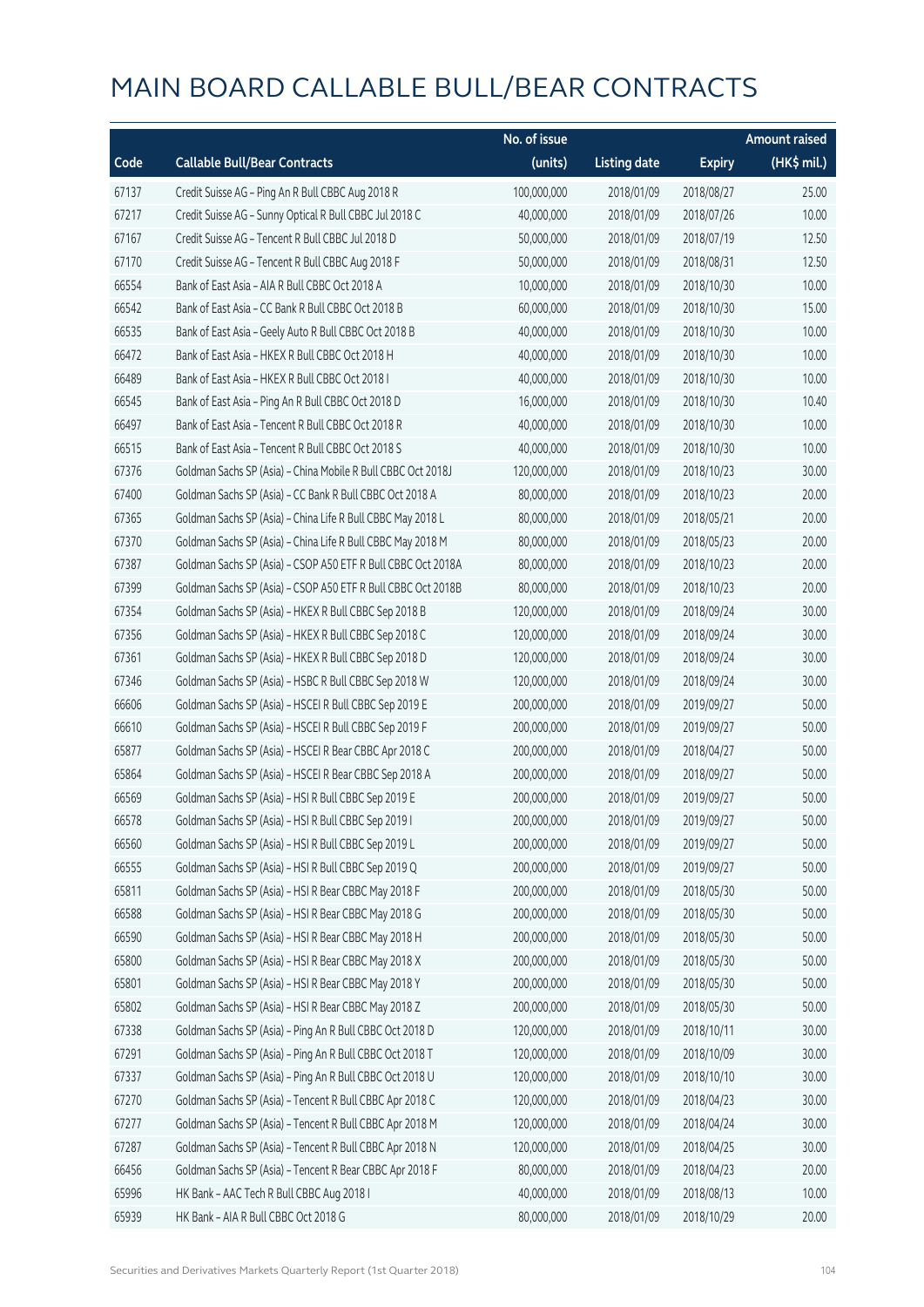|       |                                                            | No. of issue |                     |               | <b>Amount raised</b>  |
|-------|------------------------------------------------------------|--------------|---------------------|---------------|-----------------------|
| Code  | <b>Callable Bull/Bear Contracts</b>                        | (units)      | <b>Listing date</b> | <b>Expiry</b> | $(HK\frac{1}{2}mil.)$ |
| 66028 | HK Bank - BOCL R Bull CBBC Oct 2018 B                      | 80,000,000   | 2018/01/09          | 2018/10/15    | 20.00                 |
| 65916 | HK Bank - BYD Company R Bull CBBC Sep 2018 B               | 50,000,000   | 2018/01/09          | 2018/09/03    | 12.50                 |
| 66042 | HK Bank - Country Garden R Bull CBBC Nov 2018 D            | 40,000,000   | 2018/01/09          | 2018/11/05    | 12.00                 |
| 65911 | HK Bank - China Mobile R Bull CBBC Jul 2018 F              | 50,000,000   | 2018/01/09          | 2018/07/16    | 12.50                 |
| 65908 | HK Bank - CC Bank R Bull CBBC Oct 2018 B                   | 80,000,000   | 2018/01/09          | 2018/10/02    | 20.00                 |
| 66010 | HK Bank - China Life R Bull CBBC Aug 2018 H                | 40,000,000   | 2018/01/09          | 2018/08/13    | 10.00                 |
| 66021 | HK Bank - CM Bank R Bull CBBC Oct 2018 A                   | 100,000,000  | 2018/01/09          | 2018/10/15    | 25.00                 |
| 65904 | HK Bank - CNOOC R Bull CBBC Oct 2018 B                     | 50,000,000   | 2018/01/09          | 2018/10/02    | 12.50                 |
| 66297 | HK Bank - CSOP A50 ETF R Bull CBBC Oct 2018 F              | 50,000,000   | 2018/01/09          | 2018/10/22    | 12.50                 |
| 66017 | HK Bank - Evergrande R Bull CBBC Dec 2018 C                | 100,000,000  | 2018/01/09          | 2018/12/17    | 25.00                 |
| 65946 | HK Bank - Geely Auto R Bull CBBC Sep 2018 L                | 40,000,000   | 2018/01/09          | 2018/09/03    | 12.00                 |
| 65942 | HK Bank - Galaxy Ent R Bear CBBC Oct 2018 B                | 40,000,000   | 2018/01/09          | 2018/10/29    | 10.00                 |
| 65980 | HK Bank - HKEX R Bull CBBC Oct 2018 P                      | 50,000,000   | 2018/01/09          | 2018/10/29    | 12.50                 |
| 66277 | HK Bank - HSCEI R Bull CBBC Jul 2018 J                     | 60,000,000   | 2018/01/09          | 2018/07/30    | 15.00                 |
| 66241 | HK Bank - HSI R Bull CBBC Jul 2018 U                       | 150,000,000  | 2018/01/09          | 2018/07/30    | 37.50                 |
| 66259 | HK Bank - HSI R Bull CBBC Jul 2018 W                       | 100,000,000  | 2018/01/09          | 2018/07/30    | 25.00                 |
| 66031 | HK Bank - ICBC R Bull CBBC Sep 2018 G                      | 80,000,000   | 2018/01/09          | 2018/09/03    | 20.00                 |
| 65901 | HK Bank - PetCh R Bear CBBC Jul 2018 C                     | 40,000,000   | 2018/01/09          | 2018/07/30    | 10.00                 |
| 65998 | HK Bank - Ping An R Bull CBBC Nov 2018 F                   | 80,000,000   | 2018/01/09          | 2018/11/12    | 20.00                 |
| 66036 | HK Bank - SUNAC R Bull CBBC Oct 2018 F                     | 100,000,000  | 2018/01/09          | 2018/10/22    | 25.00                 |
| 66002 | HK Bank - Sunny Optical R Bull CBBC Jul 2018 J             | 40,000,000   | 2018/01/09          | 2018/07/23    | 10.00                 |
| 65987 | HK Bank - Tencent R Bull CBBC Jul 2018 N                   | 60,000,000   | 2018/01/09          | 2018/07/16    | 15.00                 |
| 66198 | Haitong Int'l Sec - AAC Tech R Bull CBBC Jul 2018 H        | 40,000,000   | 2018/01/09          | 2018/07/23    | 10.00                 |
| 66161 | Haitong Int'l Sec - AIA R Bull CBBC Jun 2018 A             | 60,000,000   | 2018/01/09          | 2018/06/19    | 15.00                 |
| 66169 | Haitong Int'l Sec - AIA R Bull CBBC Jun 2018 B             | 60,000,000   | 2018/01/09          | 2018/06/20    | 15.00                 |
| 66212 | Haitong Int'l Sec - BOC HK R Bull CBBC Jul 2018 A          | 40,000,000   | 2018/01/09          | 2018/07/11    | 13.12                 |
| 66224 | Haitong Int'l Sec - BOCL R Bull CBBC Jul 2018 C            | 40,000,000   | 2018/01/09          | 2018/07/25    | 20.68                 |
| 66158 | Haitong Int'l Sec - BYD Company R Bull CBBC Jul 2018 C     | 60,000,000   | 2018/01/09          | 2018/07/04    | 15.00                 |
| 66191 | Haitong Int'l Sec - Country Garden R Bull CBBC Jul 2018 A  | 40,000,000   | 2018/01/09          | 2018/07/25    | 10.00                 |
| 66082 | Haitong Int'l Sec - China Mobile R Bull CBBC Jul 2018 F    | 60,000,000   | 2018/01/09          | 2018/07/03    | 15.00                 |
| 66077 | Haitong Int'l Sec - COVS R Bull CBBC Jul 2018 A            | 40,000,000   | 2018/01/09          | 2018/07/16    | 10.00                 |
| 66111 | Haitong Int'l Sec - CUni R Bull CBBC Jun 2018 A            | 40,000,000   | 2018/01/09          | 2018/06/29    | 10.00                 |
| 66137 | Haitong Int'l Sec - CC Bank R Bull CBBC Jul 2018 C         | 40,000,000   | 2018/01/09          | 2018/07/20    | 21.24                 |
| 66238 | Haitong Int'l Sec - China Life R Bear CBBC Apr 2018 A      | 40,000,000   | 2018/01/09          | 2018/04/11    | 10.00                 |
| 66223 | Haitong Int'l Sec - CM Bank R Bull CBBC Aug 2018 B         | 40,000,000   | 2018/01/09          | 2018/08/09    | 10.00                 |
| 66120 | Haitong Int'l Sec - CNOOC R Bull CBBC Jul 2018 A           | 40,000,000   | 2018/01/09          | 2018/07/18    | 44.24                 |
| 66213 | Haitong Int'l Sec - CPIC R Bull CBBC Jul 2018 A            | 40,000,000   | 2018/01/09          | 2018/07/25    | 15.68                 |
| 66096 | Haitong Int'l Sec - CSOP A50 ETF R Bull CBBC Jun 2018 D    | 40,000,000   | 2018/01/09          | 2018/06/29    | 10.00                 |
| 66219 | Haitong Int'l Sec - Evergrande R Bull CBBC Aug 2018 G      | 40,000,000   | 2018/01/09          | 2018/08/01    | 14.24                 |
| 66073 | Haitong Int'l Sec - Geely Auto R Bull CBBC Jul 2018 D      | 40,000,000   | 2018/01/09          | 2018/07/11    | 10.00                 |
| 66101 | Haitong Int'l Sec - Galaxy Ent R Bull CBBC Jul 2018 B      | 70,000,000   | 2018/01/09          | 2018/07/04    | 17.50                 |
| 66085 | Haitong Int'l Sec - Greatwall Motor R Bull CBBC Jul 2018 C | 50,000,000   | 2018/01/09          | 2018/07/03    | 12.50                 |
| 66102 | Haitong Int'l Sec - HKEX R Bull CBBC Jun 2018 M            | 40,000,000   | 2018/01/09          | 2018/06/29    | 10.00                 |
| 66218 | Haitong Int'l Sec - HS H-SH ETF R Bull CBBC Jul 2018 A     | 40,000,000   | 2018/01/09          | 2018/07/03    | 10.00                 |
| 66100 | Haitong Int'l Sec - HSBC R Bull CBBC Jul 2018 C            | 50,000,000   | 2018/01/09          | 2018/07/11    | 12.50                 |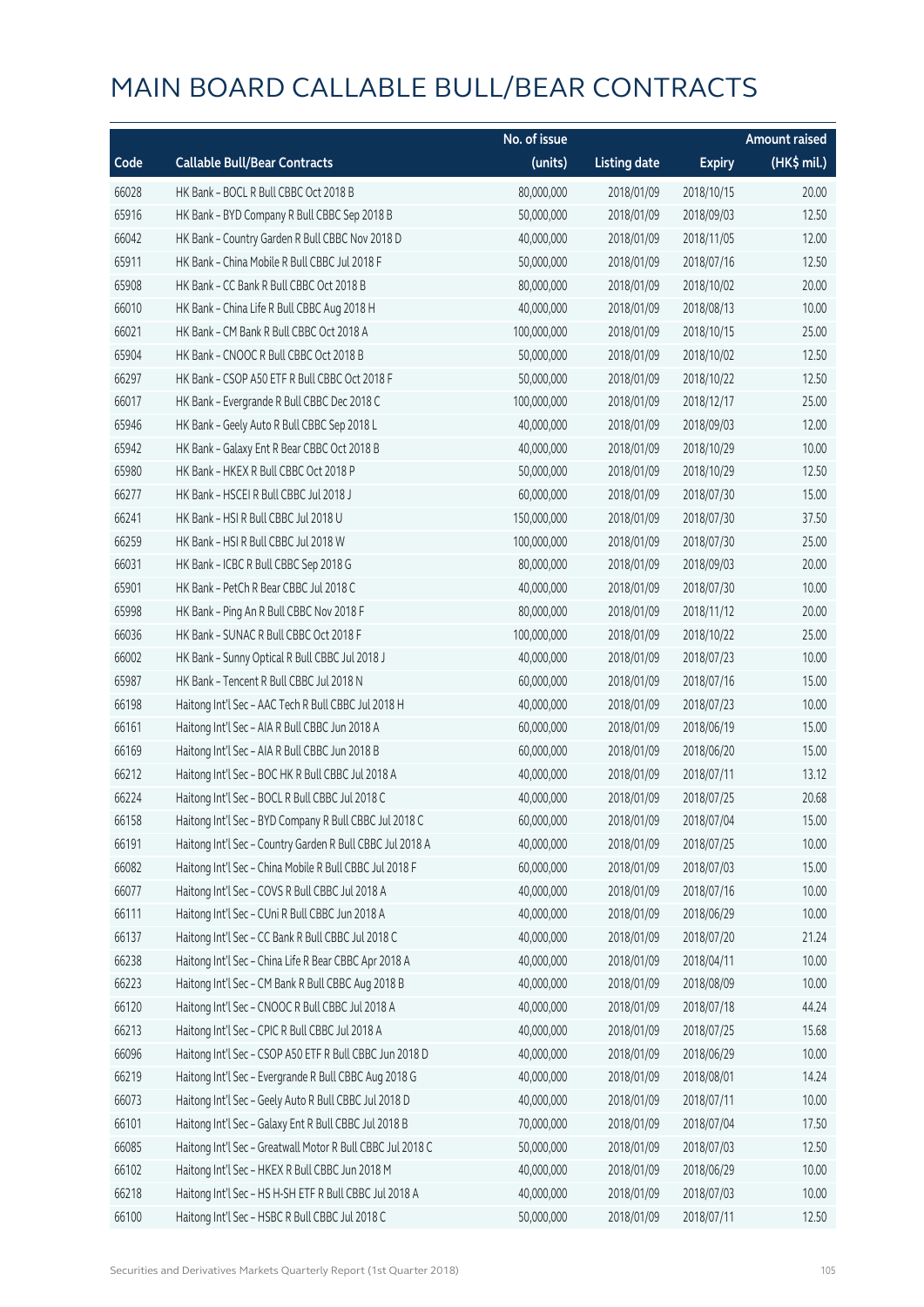|       |                                                          | No. of issue |                     |               | <b>Amount raised</b> |
|-------|----------------------------------------------------------|--------------|---------------------|---------------|----------------------|
| Code  | <b>Callable Bull/Bear Contracts</b>                      | (units)      | <b>Listing date</b> | <b>Expiry</b> | (HK\$ mil.)          |
| 66181 | Haitong Int'l Sec - ICBC R Bull CBBC Aug 2018 A          | 40,000,000   | 2018/01/09          | 2018/08/31    | 21.04                |
| 66187 | Haitong Int'l Sec - ICBC R Bull CBBC Aug 2018 B          | 40,000,000   | 2018/01/09          | 2018/08/31    | 28.92                |
| 66173 | Haitong Int'l Sec - Meitu R Bull CBBC Jul 2018 A         | 40,000,000   | 2018/01/09          | 2018/07/16    | 10.00                |
| 66114 | Haitong Int'l Sec - PetCh R Bull CBBC Jul 2018 A         | 40,000,000   | 2018/01/09          | 2018/07/19    | 29.92                |
| 66200 | Haitong Int'l Sec - Ping An R Bull CBBC Jun 2018 A       | 50,000,000   | 2018/01/09          | 2018/06/14    | 12.50                |
| 66205 | Haitong Int'l Sec - Ping An R Bull CBBC Jun 2018 B       | 50,000,000   | 2018/01/09          | 2018/06/12    | 12.50                |
| 66190 | Haitong Int'l Sec - SUNAC R Bull CBBC Jul 2018 B         | 40,000,000   | 2018/01/09          | 2018/07/24    | 23.20                |
| 66094 | Haitong Int'l Sec - Sunny Optical R Bull CBBC Jul 2018 C | 50,000,000   | 2018/01/09          | 2018/07/18    | 12.50                |
| 66105 | Haitong Int'l Sec - Tencent R Bull CBBC Jul 2018 I       | 40,000,000   | 2018/01/09          | 2018/07/24    | 10.00                |
| 66214 | Haitong Int'l Sec - Tracker Fund R Bull CBBC Jul 2018 A  | 40,000,000   | 2018/01/09          | 2018/07/06    | 10.00                |
| 67538 | J P Morgan SP BV - AAC Tech R Bull CBBC Apr 2018 C       | 40,000,000   | 2018/01/09          | 2018/04/13    | 10.00                |
| 67549 | J P Morgan SP BV - AAC Tech R Bear CBBC May 2018 A       | 40,000,000   | 2018/01/09          | 2018/05/18    | 10.80                |
| 67507 | J P Morgan SP BV - HKEX R Bull CBBC May 2018 D           | 40,000,000   | 2018/01/09          | 2018/05/18    | 10.00                |
| 67511 | J P Morgan SP BV - HKEX R Bull CBBC May 2018 E           | 40,000,000   | 2018/01/09          | 2018/05/18    | 10.00                |
| 67517 | J P Morgan SP BV - HKEX R Bull CBBC May 2018 F           | 40,000,000   | 2018/01/09          | 2018/05/18    | 10.00                |
| 67521 | J P Morgan SP BV - HKEX R Bear CBBC May 2018 A           | 40,000,000   | 2018/01/09          | 2018/05/18    | 10.00                |
| 67419 | J P Morgan SP BV - HSI R Bull CBBC Apr 2019 Q            | 200,000,000  | 2018/01/09          | 2019/04/29    | 50.00                |
| 67459 | J P Morgan SP BV - HSI R Bull CBBC Apr 2019 R            | 200,000,000  | 2018/01/09          | 2019/04/29    | 50.00                |
| 67425 | J P Morgan SP BV - HSI R Bull CBBC Sep 2019 Y            | 200,000,000  | 2018/01/09          | 2019/09/27    | 50.00                |
| 67551 | J P Morgan SP BV - HSI R Bull CBBC Sep 2019 Z            | 200,000,000  | 2018/01/09          | 2019/09/27    | 50.00                |
| 67418 | J P Morgan SP BV - HSI R Bull CBBC Oct 2019 I            | 200,000,000  | 2018/01/09          | 2019/10/30    | 50.00                |
| 67426 | JP Morgan SP BV - HSIR Bull CBBC Oct 2019 J              | 200,000,000  | 2018/01/09          | 2019/10/30    | 50.00                |
| 67559 | J P Morgan SP BV - HSI R Bull CBBC Nov 2019 A            | 200,000,000  | 2018/01/09          | 2019/11/28    | 50.00                |
| 67405 | J P Morgan SP BV - HSI R Bear CBBC Apr 2018 G            | 200,000,000  | 2018/01/09          | 2018/04/27    | 50.00                |
| 67415 | J P Morgan SP BV - HSI R Bear CBBC Apr 2018 H            | 200,000,000  | 2018/01/09          | 2018/04/27    | 50.00                |
| 67568 | J P Morgan SP BV - HSI R Bear CBBC Apr 2018 O            | 200,000,000  | 2018/01/09          | 2018/04/27    | 50.00                |
| 67404 | J P Morgan SP BV - HSI R Bear CBBC Apr 2018 V            | 200,000,000  | 2018/01/09          | 2018/04/27    | 50.00                |
| 67589 | J P Morgan SP BV - HSI R Bear CBBC May 2018 W            | 200,000,000  | 2018/01/09          | 2018/05/30    | 50.00                |
| 67597 | J P Morgan SP BV - HSI R Bear CBBC May 2018 X            | 200,000,000  | 2018/01/09          | 2018/05/30    | 50.00                |
| 67598 | J P Morgan SP BV - HSI R Bear CBBC May 2018 Y            | 200,000,000  | 2018/01/09          | 2018/05/30    | 60.00                |
| 67463 | J P Morgan SP BV - Ping An R Bull CBBC May 2018 K        | 100,000,000  | 2018/01/09          | 2018/05/18    | 25.00                |
| 67473 | J P Morgan SP BV - Ping An R Bull CBBC May 2018 L        | 100,000,000  | 2018/01/09          | 2018/05/18    | 25.00                |
| 67485 | J P Morgan SP BV - SUNAC R Bull CBBC Oct 2018 A          | 100,000,000  | 2018/01/09          | 2018/10/19    | 25.00                |
| 67522 | J P Morgan SP BV - Sunny Optical R Bull CBBC Apr 2018 C  | 50,000,000   | 2018/01/09          | 2018/04/13    | 12.50                |
| 67533 | J P Morgan SP BV - Sunny Optical R Bear CBBC Apr 2018 C  | 50,000,000   | 2018/01/09          | 2018/04/13    | 14.00                |
| 67494 | J P Morgan SP BV - Tencent R Bull CBBC May 2018 B        | 50,000,000   | 2018/01/09          | 2018/05/18    | 12.50                |
| 67495 | J P Morgan SP BV - Tencent R Bull CBBC May 2018 C        | 50,000,000   | 2018/01/09          | 2018/05/18    | 12.50                |
| 67500 | J P Morgan SP BV - Tencent R Bull CBBC May 2018 D        | 50,000,000   | 2018/01/09          | 2018/05/18    | 12.50                |
| 66470 | Macquarie Bank Ltd. - HKEX R Bull CBBC Oct 2018 C        | 20,000,000   | 2018/01/09          | 2018/10/26    | 10.20                |
| 66419 | Macquarie Bank Ltd. - Tencent R Bull CBBC Jul 2018 J     | 12,400,000   | 2018/01/09          | 2018/07/31    | 10.03                |
| 66429 | Macquarie Bank Ltd. - Tencent R Bull CBBC Jul 2018 K     | 13,100,000   | 2018/01/09          | 2018/07/31    | 10.02                |
| 66796 | SG Issuer - CC Bank R Bull CBBC Oct 2018 F               | 100,000,000  | 2018/01/09          | 2018/10/30    | 25.00                |
| 66801 | SG Issuer - CC Bank R Bull CBBC Dec 2018 C               | 100,000,000  | 2018/01/09          | 2018/12/28    | 25.00                |
| 66806 | SG Issuer - Galaxy Ent R Bull CBBC Dec 2018 D            | 80,000,000   | 2018/01/09          | 2018/12/28    | 20.00                |
| 66842 | SG Issuer - HKEX R Bull CBBC Oct 2018 I                  | 50,000,000   | 2018/01/09          | 2018/10/30    | 12.50                |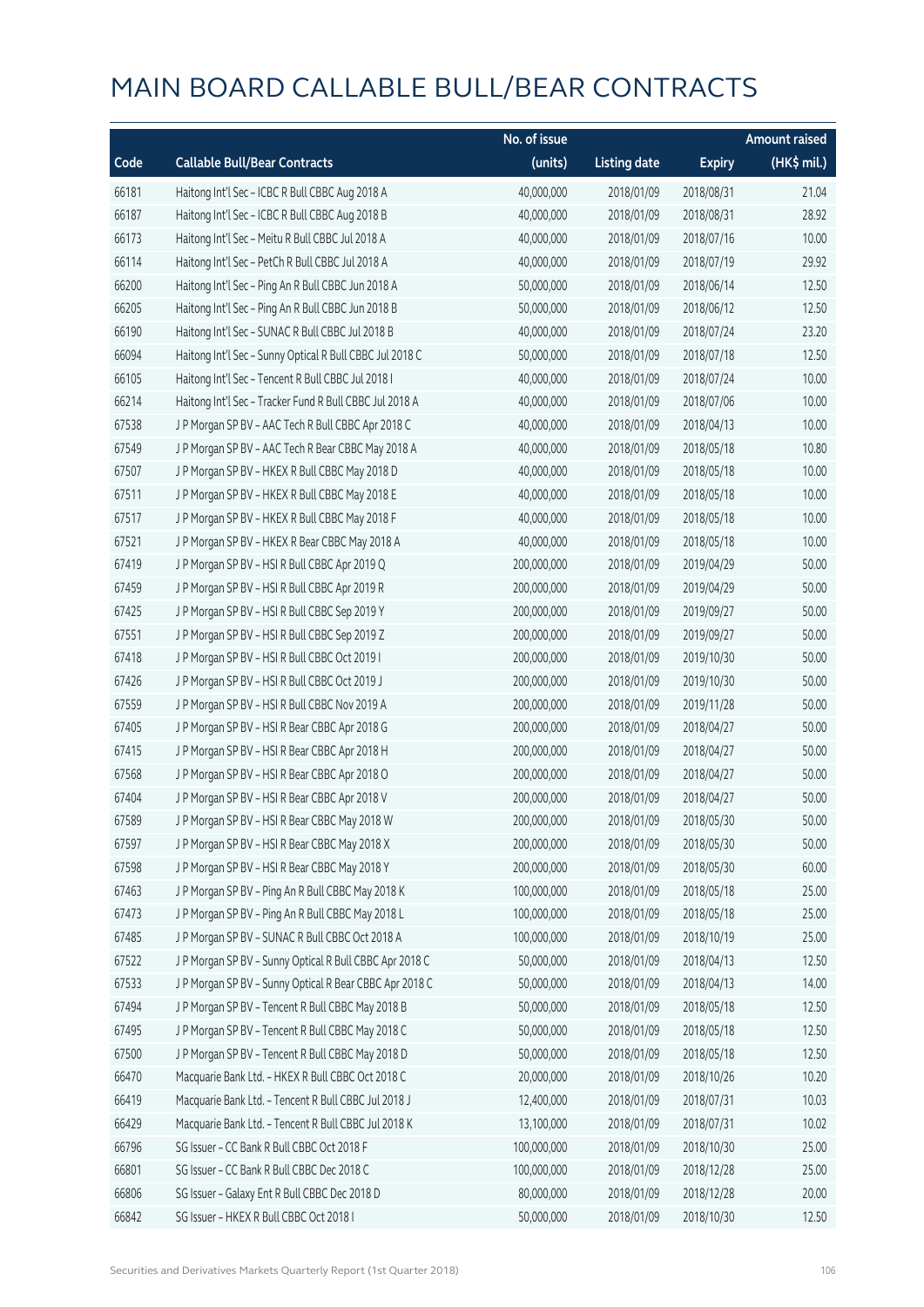|       |                                                  | No. of issue |                     |               | <b>Amount raised</b> |
|-------|--------------------------------------------------|--------------|---------------------|---------------|----------------------|
| Code  | <b>Callable Bull/Bear Contracts</b>              | (units)      | <b>Listing date</b> | <b>Expiry</b> | (HK\$ mil.)          |
| 66849 | SG Issuer - HKEX R Bull CBBC Nov 2018 F          | 50,000,000   | 2018/01/09          | 2018/11/29    | 12.50                |
| 66852 | SG Issuer - HSBC R Bull CBBC Sep 2018 R          | 100,000,000  | 2018/01/09          | 2018/09/20    | 25.00                |
| 66669 | SG Issuer - HSI R Bull CBBC Nov 2019 D           | 200,000,000  | 2018/01/09          | 2019/11/28    | 50.00                |
| 66663 | SG Issuer - HSI R Bull CBBC Nov 2019 P           | 200,000,000  | 2018/01/09          | 2019/11/28    | 50.00                |
| 66671 | SG Issuer - HSI R Bull CBBC Nov 2019 Q           | 200,000,000  | 2018/01/09          | 2019/11/28    | 50.00                |
| 66673 | SG Issuer - HSI R Bull CBBC Dec 2019 T           | 200,000,000  | 2018/01/09          | 2019/12/30    | 50.00                |
| 66695 | SG Issuer - HSI R Bull CBBC Dec 2019 U           | 200,000,000  | 2018/01/09          | 2019/12/30    | 50.00                |
| 66784 | SG Issuer - HSI R Bull CBBC Dec 2019 V           | 200,000,000  | 2018/01/09          | 2019/12/30    | 50.00                |
| 66785 | SG Issuer - HSI R Bull CBBC Jan 2020 F           | 200,000,000  | 2018/01/09          | 2020/01/30    | 50.00                |
| 65778 | SG Issuer - HSI R Bear CBBC Apr 2018 E           | 200,000,000  | 2018/01/09          | 2018/04/27    | 50.00                |
| 66617 | SG Issuer - HSI R Bear CBBC Apr 2018 F           | 200,000,000  | 2018/01/09          | 2018/04/27    | 50.00                |
| 66626 | SG Issuer - HSI R Bear CBBC Apr 2018 X           | 200,000,000  | 2018/01/09          | 2018/04/27    | 50.00                |
| 66634 | SG Issuer - HSI R Bear CBBC Jul 2018 P           | 200,000,000  | 2018/01/09          | 2018/07/30    | 60.00                |
| 66633 | SG Issuer - HSI R Bear CBBC Jul 2018 T           | 200,000,000  | 2018/01/09          | 2018/07/30    | 50.00                |
| 65784 | SG Issuer - HSI R Bear CBBC Jul 2018 W           | 200,000,000  | 2018/01/09          | 2018/07/30    | 50.00                |
| 65792 | SG Issuer - HSI R Bear CBBC Jul 2018 X           | 200,000,000  | 2018/01/09          | 2018/07/30    | 50.00                |
| 65795 | SG Issuer - HSI R Bear CBBC Jul 2018 Y           | 200,000,000  | 2018/01/09          | 2018/07/30    | 50.00                |
| 66628 | SG Issuer - HSI R Bear CBBC Jul 2018 Z           | 200,000,000  | 2018/01/09          | 2018/07/30    | 50.00                |
| 66657 | SG Issuer - HSI R Bear CBBC Aug 2018 H           | 200,000,000  | 2018/01/09          | 2018/08/30    | 50.00                |
| 66660 | SG Issuer - HSI R Bear CBBC Sep 2018 B           | 200,000,000  | 2018/01/09          | 2018/09/27    | 53.00                |
| 66899 | SG Issuer - ICBC R Bull CBBC Nov 2018 A          | 60,000,000   | 2018/01/09          | 2018/11/29    | 15.00                |
| 66914 | SG Issuer - Ping An R Bull CBBC Oct 2018 M       | 100,000,000  | 2018/01/09          | 2018/10/30    | 25.00                |
| 66918 | SG Issuer - Ping An R Bull CBBC Nov 2018 M       | 100,000,000  | 2018/01/09          | 2018/11/29    | 25.00                |
| 66919 | SG Issuer - Sunny Optical R Bull CBBC Nov 2018 C | 40,000,000   | 2018/01/09          | 2018/11/29    | 10.00                |
| 66971 | SG Issuer - Tencent R Bull CBBC Sep 2018 W       | 80,000,000   | 2018/01/09          | 2018/09/18    | 20.00                |
| 66982 | SG Issuer - Tencent R Bull CBBC Oct 2018 J       | 80,000,000   | 2018/01/09          | 2018/10/30    | 20.00                |
| 67722 | UBS AG - China Mobile R Bull CBBC Oct 2018 A     | 50,000,000   | 2018/01/09          | 2018/10/15    | 12.50                |
| 67665 | UBS AG - CC Bank R Bull CBBC Sep 2018 B          | 80,000,000   | 2018/01/09          | 2018/09/10    | 20.00                |
| 67684 | UBS AG - China Life R Bull CBBC Sep 2018 A       | 40,000,000   | 2018/01/09          | 2018/09/03    | 10.00                |
| 65896 | UBS AG - HKEX R Bull CBBC Oct 2018 C             | 50,000,000   | 2018/01/09          | 2018/10/22    | 12.50                |
| 67636 | UBS AG - HKEX R Bull CBBC Oct 2018 D             | 50,000,000   | 2018/01/09          | 2018/10/29    | 12.50                |
| 67637 | UBS AG - HSBC R Bull CBBC Jun 2018 G             | 100,000,000  | 2018/01/09          | 2018/06/25    | 25.00                |
| 67753 | UBS AG - HSI R Bull CBBC Apr 2019 T              | 250,000,000  | 2018/01/09          | 2019/04/29    | 62.50                |
| 67745 | UBS AG - HSI R Bull CBBC Apr 2019 W              | 250,000,000  | 2018/01/09          | 2019/04/29    | 62.50                |
| 67727 | UBS AG - HSI R Bull CBBC Sep 2019 Q              | 200,000,000  | 2018/01/09          | 2019/09/27    | 50.00                |
| 67733 | UBS AG - HSI R Bull CBBC Oct 2019 A              | 200,000,000  | 2018/01/09          | 2019/10/30    | 50.00                |
| 67748 | UBS AG - HSI R Bull CBBC Oct 2019 B              | 200,000,000  | 2018/01/09          | 2019/10/30    | 50.00                |
| 67765 | UBS AG - HSI R Bull CBBC Oct 2019 C              | 200,000,000  | 2018/01/09          | 2019/10/30    | 50.00                |
| 67605 | UBS AG - HSI R Bear CBBC Apr 2018 Q              | 250,000,000  | 2018/01/09          | 2018/04/27    | 62.50                |
| 67633 | UBS AG - HSI R Bear CBBC Apr 2018 T              | 200,000,000  | 2018/01/09          | 2018/04/27    | 50.00                |
| 67616 | UBS AG - HSI R Bear CBBC Apr 2018 W              | 200,000,000  | 2018/01/09          | 2018/04/27    | 50.00                |
| 67631 | UBS AG - HSI R Bear CBBC May 2018 V              | 200,000,000  | 2018/01/09          | 2018/05/30    | 50.00                |
| 67697 | UBS AG - HSI R Bear CBBC May 2018 W              | 250,000,000  | 2018/01/09          | 2018/05/30    | 62.50                |
| 67707 | UBS AG - HSI R Bear CBBC May 2018 X              | 250,000,000  | 2018/01/09          | 2018/05/30    | 62.50                |
| 67675 | UBS AG - ICBC R Bull CBBC Sep 2018 B             | 100,000,000  | 2018/01/09          | 2018/09/10    | 25.00                |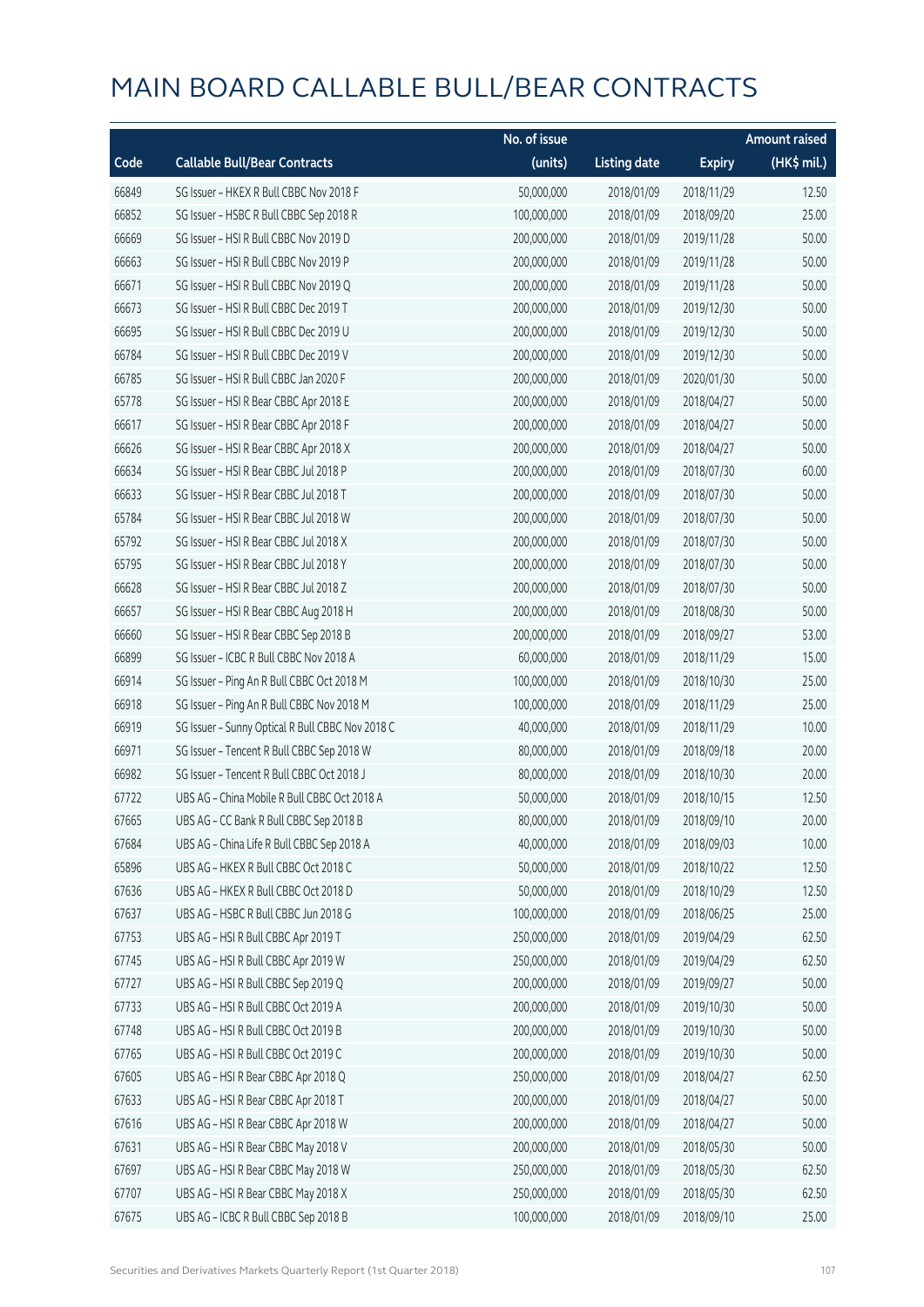|       |                                                            | No. of issue |                     |               | <b>Amount raised</b> |
|-------|------------------------------------------------------------|--------------|---------------------|---------------|----------------------|
| Code  | <b>Callable Bull/Bear Contracts</b>                        | (units)      | <b>Listing date</b> | <b>Expiry</b> | (HK\$ mil.)          |
| 67679 | UBS AG - Ping An R Bull CBBC Nov 2018 A                    | 50,000,000   | 2018/01/09          | 2018/11/05    | 12.50                |
| 67724 | UBS AG - Tencent R Bull CBBC Apr 2018 Z                    | 40,000,000   | 2018/01/09          | 2018/04/23    | 10.00                |
| 67780 | UBS AG - Tencent R Bull CBBC May 2018 J                    | 40,000,000   | 2018/01/09          | 2018/05/14    | 10.00                |
| 67634 | UBS AG - Tencent R Bear CBBC Apr 2018 R                    | 40,000,000   | 2018/01/09          | 2018/04/25    | 10.00                |
| 65880 | Bank Vontobel - HSI R Bull CBBC Jun 2018 B                 | 100,000,000  | 2018/01/09          | 2018/06/28    | 25.40                |
| 65881 | Bank Vontobel - HSI R Bull CBBC Jun 2018 C                 | 100,000,000  | 2018/01/09          | 2018/06/28    | 25.20                |
| 65891 | Bank Vontobel - HSI R Bear CBBC Jun 2018 B                 | 100,000,000  | 2018/01/09          | 2018/06/28    | 25.50                |
| 65892 | Bank Vontobel - HSI R Bear CBBC Jun 2018 C                 | 100,000,000  | 2018/01/09          | 2018/06/28    | 25.30                |
| 67784 | BNP Paribas Issuance B.V. - HSI R Bull CBBC Sep 2019 H     | 250,000,000  | 2018/01/10          | 2019/09/27    | 62.50                |
| 67933 | BNP Paribas Issuance B.V. - HSI R Bull CBBC Sep 2019 I     | 250,000,000  | 2018/01/10          | 2019/09/27    | 62.50                |
| 67788 | BNP Paribas Issuance B.V. - HSI R Bear CBBC May 2018 W     | 250,000,000  | 2018/01/10          | 2018/05/30    | 62.50                |
| 68133 | BNP Paribas Issuance B.V. - Tencent R Bull CBBC Sep 2018 S | 50,000,000   | 2018/01/10          | 2018/09/27    | 12.50                |
| 68316 | Credit Suisse AG - AIA R Bull CBBC Jul 2018 K              | 70,000,000   | 2018/01/10          | 2018/07/19    | 17.50                |
| 68314 | Credit Suisse AG - CC Bank R Bull CBBC Sep 2018 C          | 70,000,000   | 2018/01/10          | 2018/09/06    | 17.50                |
| 68328 | Credit Suisse AG - CSOP A50 ETF R Bull CBBC May 2018 E     | 50,000,000   | 2018/01/10          | 2018/05/25    | 12.50                |
| 68305 | Credit Suisse AG - HKEX R Bull CBBC Jul 2018 F             | 50,000,000   | 2018/01/10          | 2018/07/12    | 12.50                |
| 68330 | Credit Suisse AG - HSCEI R Bull CBBC Dec 2018 A            | 100,000,000  | 2018/01/10          | 2018/12/28    | 25.00                |
| 68340 | Credit Suisse AG - HSCEI R Bull CBBC Dec 2018 B            | 100,000,000  | 2018/01/10          | 2018/12/28    | 25.00                |
| 68277 | Credit Suisse AG - HSI R Bull CBBC Nov 2018 O              | 200,000,000  | 2018/01/10          | 2018/11/29    | 50.00                |
| 68254 | Credit Suisse AG - HSI R Bull CBBC Dec 2018 D              | 200,000,000  | 2018/01/10          | 2018/12/28    | 50.00                |
| 68265 | Credit Suisse AG - HSI R Bull CBBC Dec 2018 E              | 200,000,000  | 2018/01/10          | 2018/12/28    | 50.00                |
| 68300 | Credit Suisse AG - HSI R Bull CBBC Mar 2019 X              | 200,000,000  | 2018/01/10          | 2019/03/28    | 50.00                |
| 68276 | Credit Suisse AG - HSI R Bull CBBC Apr 2019 M              | 200,000,000  | 2018/01/10          | 2019/04/29    | 50.00                |
| 68251 | Credit Suisse AG - HSI R Bear CBBC May 2018 H              | 200,000,000  | 2018/01/10          | 2018/05/30    | 50.00                |
| 68253 | Credit Suisse AG - HSI R Bear CBBC May 2018 I              | 200,000,000  | 2018/01/10          | 2018/05/30    | 50.00                |
| 68315 | Credit Suisse AG - ICBC R Bull CBBC Oct 2018 B             | 70,000,000   | 2018/01/10          | 2018/10/05    | 17.50                |
| 68322 | Credit Suisse AG - Ping An R Bull CBBC Sep 2018 A          | 100,000,000  | 2018/01/10          | 2018/09/28    | 25.00                |
| 68313 | Credit Suisse AG - Tencent R Bull CBBC Jun 2018 E          | 50,000,000   | 2018/01/10          | 2018/06/15    | 12.50                |
| 68329 | Credit Suisse AG - Tencent R Bull CBBC Jun 2018 G          | 50,000,000   | 2018/01/10          | 2018/06/22    | 12.50                |
| 68207 | Bank of East Asia - CNOOC R Bull CBBC Nov 2018 A           | 40,000,000   | 2018/01/10          | 2018/11/02    | 10.00                |
| 68202 | Bank of East Asia - HSBC R Bull CBBC Jul 2018 B            | 60,000,000   | 2018/01/10          | 2018/07/27    | 15.00                |
| 68206 | Bank of East Asia - ICBC R Bull CBBC Nov 2018 A            | 60,000,000   | 2018/01/10          | 2018/11/02    | 15.00                |
| 68210 | Bank of East Asia - PetCh R Bull CBBC Nov 2018 A           | 40,000,000   | 2018/01/10          | 2018/11/02    | 10.00                |
| 68200 | Bank of East Asia - Tencent R Bull CBBC Nov 2018 A         | 40,000,000   | 2018/01/10          | 2018/11/02    | 10.00                |
| 68365 | Goldman Sachs SP (Asia) - HKEX R Bull CBBC Sep 2018 E      | 120,000,000  | 2018/01/10          | 2018/09/18    | 30.00                |
| 68369 | Goldman Sachs SP (Asia) - HKEX R Bull CBBC Sep 2018 F      | 120,000,000  | 2018/01/10          | 2018/09/19    | 30.00                |
| 68126 | Goldman Sachs SP (Asia) - HSCEI R Bull CBBC Nov 2019 A     | 200,000,000  | 2018/01/10          | 2019/11/28    | 50.00                |
| 68112 | Goldman Sachs SP (Asia) - HSI R Bull CBBC Nov 2019 A       | 200,000,000  | 2018/01/10          | 2019/11/28    | 50.00                |
| 68113 | Goldman Sachs SP (Asia) - HSI R Bull CBBC Nov 2019 B       | 200,000,000  | 2018/01/10          | 2019/11/28    | 50.00                |
| 68114 | Goldman Sachs SP (Asia) - HSI R Bull CBBC Nov 2019 C       | 200,000,000  | 2018/01/10          | 2019/11/28    | 50.00                |
| 68115 | Goldman Sachs SP (Asia) - HSI R Bull CBBC Nov 2019 D       | 200,000,000  | 2018/01/10          | 2019/11/28    | 50.00                |
| 67928 | Goldman Sachs SP (Asia) - HSI R Bear CBBC May 2018 I       | 200,000,000  | 2018/01/10          | 2018/05/30    | 50.00                |
| 67929 | Goldman Sachs SP (Asia) - HSI R Bear CBBC May 2018 J       | 200,000,000  | 2018/01/10          | 2018/05/30    | 50.00                |
| 67931 | Goldman Sachs SP (Asia) - HSI R Bear CBBC May 2018 K       | 200,000,000  | 2018/01/10          | 2018/05/30    | 50.00                |
| 68360 | Goldman Sachs SP (Asia) - Ping An R Bull CBBC Oct 2018 G   | 120,000,000  | 2018/01/10          | 2018/10/15    | 30.00                |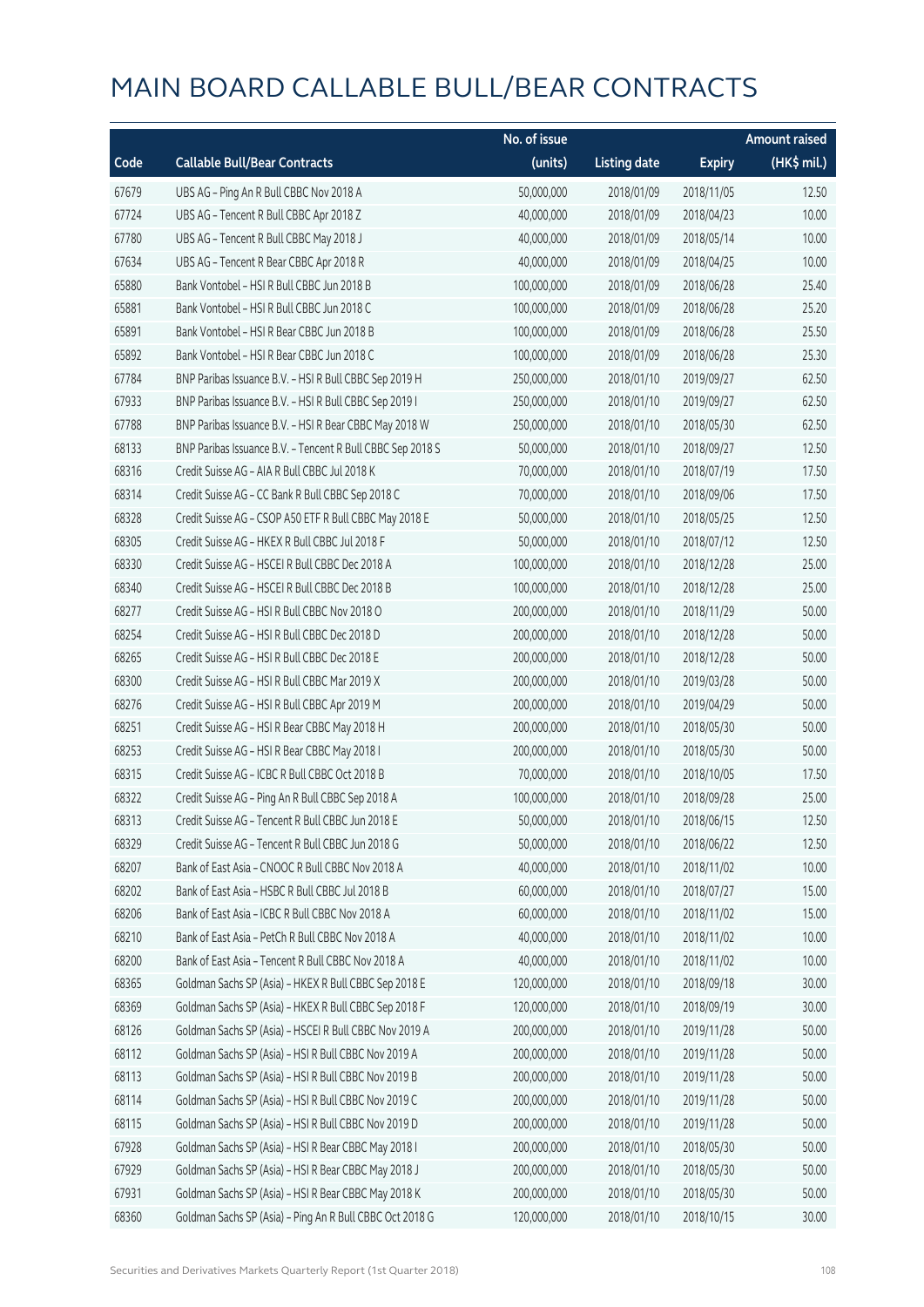|       |                                                             | No. of issue |                     |               | <b>Amount raised</b>  |
|-------|-------------------------------------------------------------|--------------|---------------------|---------------|-----------------------|
| Code  | <b>Callable Bull/Bear Contracts</b>                         | (units)      | <b>Listing date</b> | <b>Expiry</b> | $(HK\frac{1}{2}mil.)$ |
| 68164 | Goldman Sachs SP (Asia) - Tencent R Bull CBBC May 2018 P    | 120,000,000  | 2018/01/10          | 2018/05/02    | 30.00                 |
| 68342 | Goldman Sachs SP (Asia) - Tencent R Bull CBBC May 2018 Q    | 120,000,000  | 2018/01/10          | 2018/05/03    | 30.00                 |
| 68346 | Goldman Sachs SP (Asia) - Tencent R Bull CBBC May 2018 R    | 120,000,000  | 2018/01/10          | 2018/05/04    | 30.00                 |
| 68348 | Goldman Sachs SP (Asia) - Tencent R Bull CBBC May 2018 S    | 120,000,000  | 2018/01/10          | 2018/05/07    | 30.00                 |
| 68358 | Goldman Sachs SP (Asia) - Tencent R Bear CBBC Apr 2018 J    | 80,000,000   | 2018/01/10          | 2018/04/23    | 20.00                 |
| 68101 | HK Bank - Country Garden R Bull CBBC Aug 2018 C             | 40,000,000   | 2018/01/10          | 2018/08/13    | 10.00                 |
| 68035 | HK Bank - CUni R Bull CBBC Aug 2018 H                       | 40,000,000   | 2018/01/10          | 2018/08/20    | 10.00                 |
| 68040 | HK Bank - CPIC R Bull CBBC Aug 2018 A                       | 80,000,000   | 2018/01/10          | 2018/08/20    | 20.00                 |
| 67961 | HK Bank - Evergrande R Bull CBBC Dec 2018 D                 | 100,000,000  | 2018/01/10          | 2018/12/24    | 25.00                 |
| 68011 | HK Bank - Geely Auto R Bull CBBC Aug 2018 M                 | 40,000,000   | 2018/01/10          | 2018/08/13    | 10.00                 |
| 67963 | HK Bank - Galaxy Ent R Bull CBBC Aug 2018 E                 | 80,000,000   | 2018/01/10          | 2018/08/13    | 20.00                 |
| 68047 | HK Bank - HKEX R Bull CBBC Oct 2018 Q                       | 50,000,000   | 2018/01/10          | 2018/10/02    | 12.50                 |
| 68104 | HK Bank - HSCEI R Bull CBBC Jul 2018 K                      | 60,000,000   | 2018/01/10          | 2018/07/30    | 15.00                 |
| 68108 | HK Bank - HSI R Bull CBBC Jul 2018 R                        | 100,000,000  | 2018/01/10          | 2018/07/30    | 25.00                 |
| 68107 | HK Bank - HSI R Bull CBBC Jul 2018 X                        | 100,000,000  | 2018/01/10          | 2018/07/30    | 25.00                 |
| 67992 | HK Bank - Ping An R Bull CBBC Oct 2018 G                    | 80,000,000   | 2018/01/10          | 2018/10/15    | 20.00                 |
| 67940 | HK Bank - SUNAC R Bull CBBC Oct 2018 G                      | 100,000,000  | 2018/01/10          | 2018/10/08    | 25.00                 |
| 68051 | HK Bank - Tencent R Bull CBBC Aug 2018 H                    | 60,000,000   | 2018/01/10          | 2018/08/06    | 15.00                 |
| 67841 | Haitong Int'l Sec - AAC Tech R Bull CBBC Jul 2018 I         | 40,000,000   | 2018/01/10          | 2018/07/23    | 10.00                 |
| 67896 | Haitong Int'l Sec - BOCL R Bull CBBC Aug 2018 A             | 40,000,000   | 2018/01/10          | 2018/08/15    | 16.24                 |
| 67830 | Haitong Int'l Sec - Country Garden R Bull CBBC Jul 2018 B   | 40,000,000   | 2018/01/10          | 2018/07/03    | 10.00                 |
| 67880 | Haitong Int'l Sec - Evergrande R Bull CBBC Jul 2018 C       | 40,000,000   | 2018/01/10          | 2018/07/24    | 15.24                 |
| 67801 | Haitong Int'l Sec - Geely Auto R Bull CBBC Jul 2018 E       | 40,000,000   | 2018/01/10          | 2018/07/24    | 10.00                 |
| 67792 | Haitong Int'l Sec - Galaxy Ent R Bull CBBC Jun 2018 C       | 70,000,000   | 2018/01/10          | 2018/06/20    | 17.50                 |
| 67873 | Haitong Int'l Sec - Great Wall Motor R Bull CBBC Jul 2018 D | 50,000,000   | 2018/01/10          | 2018/07/06    | 12.50                 |
| 67813 | Haitong Int'l Sec - HKEX R Bull CBBC Jul 2018 C             | 40,000,000   | 2018/01/10          | 2018/07/05    | 10.00                 |
| 67907 | Haitong Int'l Sec - HKEX R Bull CBBC Jul 2018 D             | 40,000,000   | 2018/01/10          | 2018/07/05    | 10.00                 |
| 67821 | Haitong Int'l Sec - Meitu R Bull CBBC Jul 2018 B            | 40,000,000   | 2018/01/10          | 2018/07/05    | 10.00                 |
| 67820 | Haitong Int'l Sec - PetCh R Bull CBBC Jul 2018 B            | 40,000,000   | 2018/01/10          | 2018/07/18    | 27.20                 |
| 67847 | Haitong Int'l Sec - Ping An R Bull CBBC May 2018 B          | 50,000,000   | 2018/01/10          | 2018/05/16    | 12.50                 |
| 67855 | Haitong Int'l Sec - Ping An R Bull CBBC May 2018 C          | 50,000,000   | 2018/01/10          | 2018/05/18    | 12.50                 |
| 67828 | Haitong Int'l Sec - SUNAC R Bull CBBC Jul 2018 C            | 40,000,000   | 2018/01/10          | 2018/07/10    | 18.56                 |
| 67816 | Haitong Int'l Sec - Tencent R Bull CBBC Jul 2018 J          | 40,000,000   | 2018/01/10          | 2018/07/23    | 10.00                 |
| 67819 | Haitong Int'l Sec - Tencent R Bull CBBC Jul 2018 K          | 40,000,000   | 2018/01/10          | 2018/07/24    | 15.36                 |
| 67900 | Haitong Int'l Sec - Tencent R Bull CBBC Jul 2018 L          | 40,000,000   | 2018/01/10          | 2018/07/23    | 10.00                 |
| 68907 | J P Morgan SP BV - China Life R Bull CBBC Apr 2018 B        | 40,000,000   | 2018/01/10          | 2018/04/13    | 10.00                 |
| 68867 | J P Morgan SP BV - CNOOC R Bull CBBC Oct 2018 D             | 60,000,000   | 2018/01/10          | 2018/10/19    | 15.00                 |
| 68906 | J P Morgan SP BV - Galaxy Ent R Bull CBBC Jun 2018 A        | 100,000,000  | 2018/01/10          | 2018/06/15    | 25.00                 |
| 68817 | J P Morgan SP BV - HKEX R Bull CBBC May 2018 G              | 40,000,000   | 2018/01/10          | 2018/05/18    | 10.00                 |
| 68856 | J P Morgan SP BV - HKEX R Bull CBBC May 2018 H              | 40,000,000   | 2018/01/10          | 2018/05/18    | 10.00                 |
| 68819 | J P Morgan SP BV - HSBC R Bull CBBC May 2018 A              | 150,000,000  | 2018/01/10          | 2018/05/18    | 37.50                 |
| 68912 | J P Morgan SP BV - HSCEI R Bull CBBC Oct 2019 A             | 100,000,000  | 2018/01/10          | 2019/10/30    | 25.00                 |
| 68913 | J P Morgan SP BV - HSCEI R Bull CBBC Nov 2019 A             | 100,000,000  | 2018/01/10          | 2019/11/28    | 25.00                 |
| 68780 | J P Morgan SP BV - HSI R Bull CBBC Sep 2019 A               | 200,000,000  | 2018/01/10          | 2019/09/27    | 50.00                 |
| 68778 | J P Morgan SP BV - HSI R Bull CBBC Oct 2019 K               | 200,000,000  | 2018/01/10          | 2019/10/30    | 50.00                 |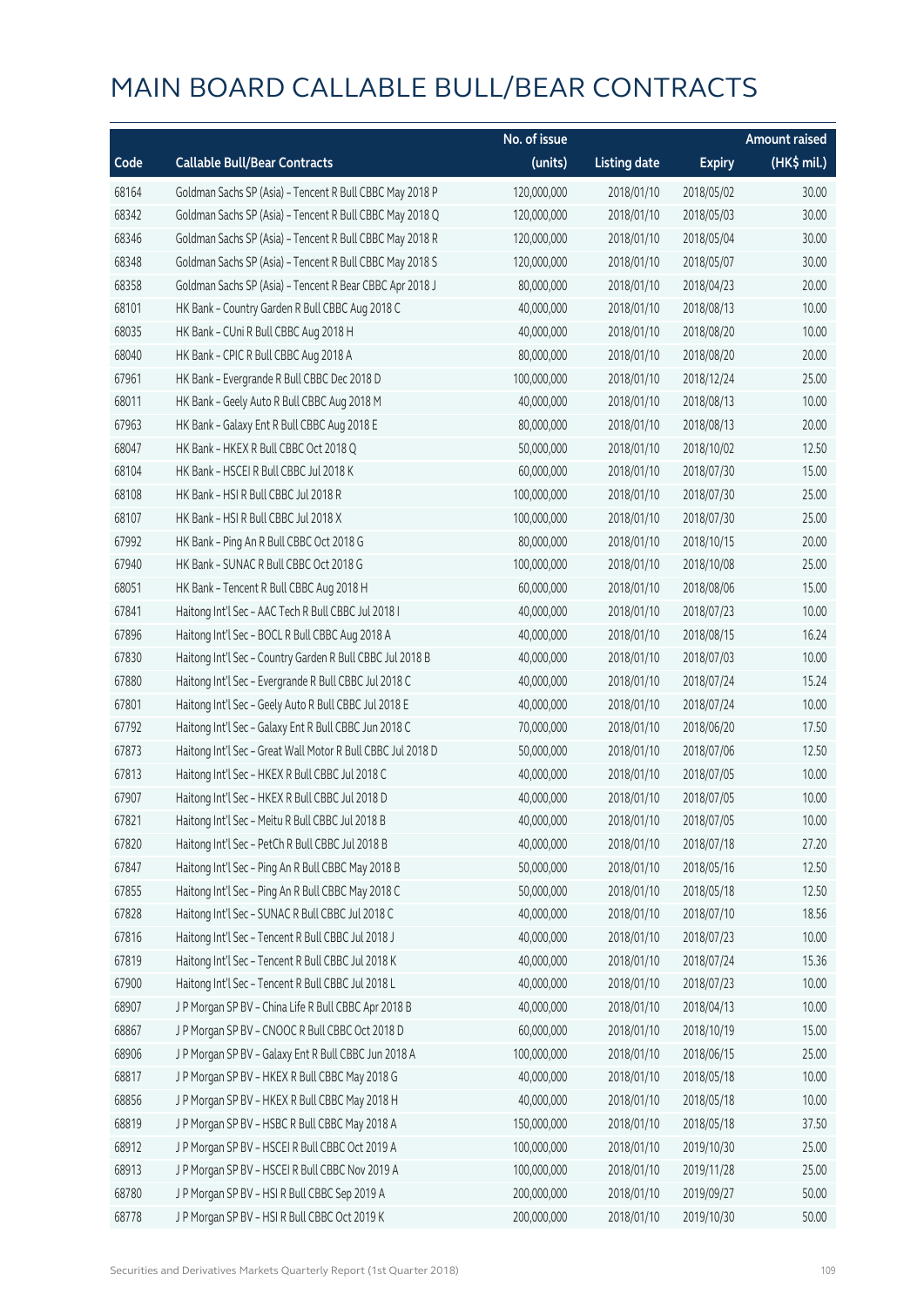|       |                                                         | No. of issue |                     |               | <b>Amount raised</b> |
|-------|---------------------------------------------------------|--------------|---------------------|---------------|----------------------|
| Code  | <b>Callable Bull/Bear Contracts</b>                     | (units)      | <b>Listing date</b> | <b>Expiry</b> | (HK\$ mil.)          |
| 68804 | JP Morgan SP BV - HSIR Bull CBBC Oct 2019 L             | 200,000,000  | 2018/01/10          | 2019/10/30    | 50.00                |
| 68762 | J P Morgan SP BV - HSI R Bull CBBC Nov 2019 B           | 200,000,000  | 2018/01/10          | 2019/11/28    | 50.00                |
| 68797 | J P Morgan SP BV - HSI R Bull CBBC Nov 2019 C           | 200,000,000  | 2018/01/10          | 2019/11/28    | 50.00                |
| 68731 | J P Morgan SP BV - HSI R Bear CBBC Apr 2018 B           | 200,000,000  | 2018/01/10          | 2018/04/27    | 50.00                |
| 68732 | JP Morgan SP BV - HSIR Bear CBBC Apr 2018 R             | 200,000,000  | 2018/01/10          | 2018/04/27    | 50.00                |
| 68915 | J P Morgan SP BV - HSI R Bear CBBC May 2018 F           | 200,000,000  | 2018/01/10          | 2018/05/30    | 50.00                |
| 68914 | J P Morgan SP BV - HSI R Bear CBBC May 2018 Z           | 200,000,000  | 2018/01/10          | 2018/05/30    | 50.00                |
| 68896 | J P Morgan SP BV - PetCh R Bull CBBC Jul 2018 B         | 100,000,000  | 2018/01/10          | 2018/07/20    | 25.00                |
| 68861 | J P Morgan SP BV - Ping An R Bull CBBC May 2018 M       | 100,000,000  | 2018/01/10          | 2018/05/18    | 25.00                |
| 68805 | J P Morgan SP BV - Tencent R Bull CBBC May 2018 E       | 60,000,000   | 2018/01/10          | 2018/05/18    | 15.00                |
| 68850 | J P Morgan SP BV - Tencent R Bull CBBC May 2018 F       | 60,000,000   | 2018/01/10          | 2018/05/18    | 15.00                |
| 68851 | J P Morgan SP BV - Tencent R Bear CBBC May 2018 A       | 50,000,000   | 2018/01/10          | 2018/05/18    | 12.50                |
| 68224 | Macquarie Bank Ltd. - China Life R Bull CBBC Jul 2018 A | 18,400,000   | 2018/01/10          | 2018/07/31    | 10.03                |
| 68225 | Macquarie Bank Ltd. - CM Bank R Bull CBBC Sep 2018 A    | 11,000,000   | 2018/01/10          | 2018/09/28    | 10.03                |
| 67911 | Macquarie Bank Ltd. - HSI R Bear CBBC Jul 2018 M        | 40,000,000   | 2018/01/10          | 2018/07/30    | 10.00                |
| 67924 | Macquarie Bank Ltd. - HSI R Bear CBBC Jul 2018 N        | 40,000,000   | 2018/01/10          | 2018/07/30    | 10.00                |
| 67926 | Macquarie Bank Ltd. - HSI R Bear CBBC Jul 2018 O        | 40,000,000   | 2018/01/10          | 2018/07/30    | 10.00                |
| 68217 | Macquarie Bank Ltd. - Tencent R Bull CBBC Jul 2018 L    | 12,700,000   | 2018/01/10          | 2018/07/31    | 10.02                |
| 68222 | Macquarie Bank Ltd. - Tencent R Bear CBBC Jul 2018 I    | 12,700,000   | 2018/01/10          | 2018/07/31    | 10.06                |
| 68920 | SG Issuer - BOCL R Bull CBBC Nov 2018 A                 | 40,000,000   | 2018/01/10          | 2018/11/29    | 10.00                |
| 68955 | SG Issuer - Country Garden R Bull CBBC Jul 2018 A       | 40,000,000   | 2018/01/10          | 2018/07/04    | 10.00                |
| 68931 | SG Issuer - China Mobile R Bull CBBC Dec 2018 G         | 100,000,000  | 2018/01/10          | 2018/12/06    | 25.00                |
| 68922 | SG Issuer - CC Bank R Bull CBBC Aug 2018 N              | 100,000,000  | 2018/01/10          | 2018/08/20    | 25.00                |
| 68928 | SG Issuer - CC Bank R Bear CBBC Dec 2018 A              | 80,000,000   | 2018/01/10          | 2018/12/20    | 20.00                |
| 68956 | SG Issuer - HSBC R Bull CBBC Sep 2018 S                 | 100,000,000  | 2018/01/10          | 2018/09/10    | 25.00                |
| 69005 | SG Issuer - HSCEI R Bull CBBC Nov 2018 N                | 100,000,000  | 2018/01/10          | 2018/11/29    | 25.00                |
| 69007 | SG Issuer - HSCEI R Bull CBBC Dec 2018 J                | 100,000,000  | 2018/01/10          | 2018/12/28    | 25.00                |
| 69011 | SG Issuer – HSCELR Bull CBBC Dec 2018 K                 | 100,000,000  | 2018/01/10          | 2018/12/28    | 25.00                |
| 68977 | SG Issuer - HSCEI R Bear CBBC Aug 2018 A                | 100,000,000  | 2018/01/10          | 2018/08/30    | 25.00                |
| 68175 | SG Issuer - HSI R Bull CBBC Oct 2019 H                  | 200,000,000  | 2018/01/10          | 2019/10/30    | 50.00                |
| 68687 | SG Issuer - HSI R Bull CBBC Oct 2019 I                  | 200,000,000  | 2018/01/10          | 2019/10/30    | 50.00                |
| 68690 | SG Issuer - HSI R Bull CBBC Nov 2019 R                  | 200,000,000  | 2018/01/10          | 2019/11/28    | 50.00                |
| 68707 | SG Issuer - HSI R Bull CBBC Dec 2019 W                  | 200,000,000  | 2018/01/10          | 2019/12/30    | 50.00                |
| 68710 | SG Issuer - HSI R Bull CBBC Jan 2020 G                  | 200,000,000  | 2018/01/10          | 2020/01/30    | 50.00                |
| 68725 | SG Issuer - HSI R Bull CBBC Jan 2020 H                  | 200,000,000  | 2018/01/10          | 2020/01/30    | 50.00                |
| 68727 | SG Issuer - HSI R Bull CBBC Jan 2020 I                  | 200,000,000  | 2018/01/10          | 2020/01/30    | 50.00                |
| 68659 | SG Issuer - HSI R Bear CBBC Apr 2018 K                  | 200,000,000  | 2018/01/10          | 2018/04/27    | 50.00                |
| 68667 | SG Issuer - HSI R Bear CBBC Apr 2018 L                  | 200,000,000  | 2018/01/10          | 2018/04/27    | 50.00                |
| 68193 | SG Issuer - Ping An R Bull CBBC Dec 2018 J              | 100,000,000  | 2018/01/10          | 2018/12/28    | 25.00                |
| 68957 | SG Issuer - Sunny Optical R Bull CBBC Aug 2018 C        | 40,000,000   | 2018/01/10          | 2018/08/03    | 10.00                |
| 68197 | SG Issuer - Tencent R Bull CBBC Apr 2018 D              | 80,000,000   | 2018/01/10          | 2018/04/30    | 20.00                |
| 68960 | SG Issuer - Tencent R Bull CBBC May 2018 D              | 80,000,000   | 2018/01/10          | 2018/05/11    | 20.00                |
| 68199 | SG Issuer - Tencent R Bull CBBC Jul 2018 U              | 80,000,000   | 2018/01/10          | 2018/07/13    | 20.00                |
| 68962 | SG Issuer - Tencent R Bull CBBC Oct 2018 K              | 80,000,000   | 2018/01/10          | 2018/10/16    | 20.00                |
| 68583 | UBS AG - AAC Tech R Bull CBBC Apr 2018 A                | 40,000,000   | 2018/01/10          | 2018/04/30    | 10.00                |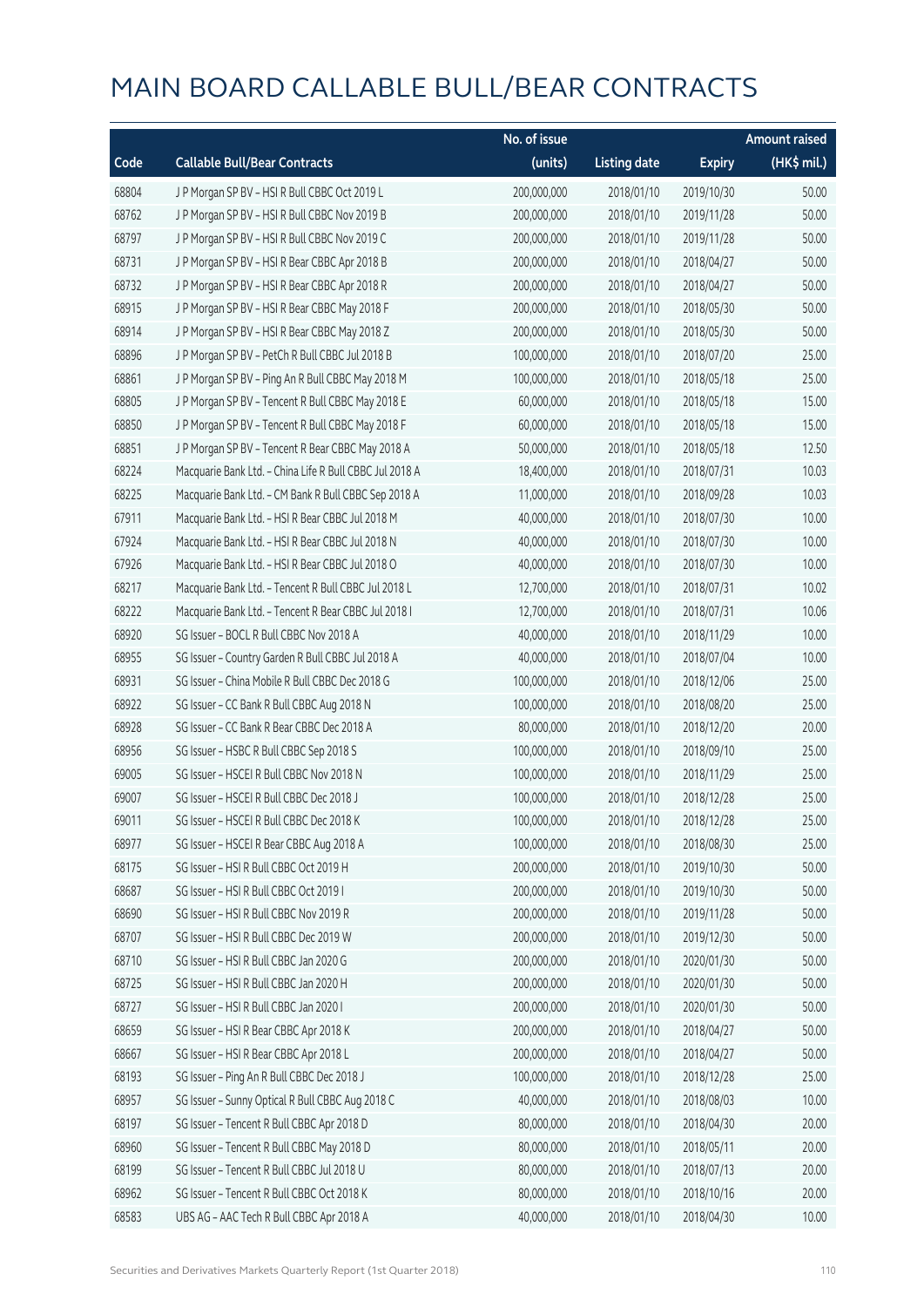|       |                                                            | No. of issue |                     |               | <b>Amount raised</b> |
|-------|------------------------------------------------------------|--------------|---------------------|---------------|----------------------|
| Code  | <b>Callable Bull/Bear Contracts</b>                        | (units)      | <b>Listing date</b> | <b>Expiry</b> | (HK\$ mil.)          |
| 68527 | UBS AG - AIA R Bull CBBC Jun 2018 B                        | 50,000,000   | 2018/01/10          | 2018/06/11    | 12.50                |
| 68562 | UBS AG - BOC HK R Bull CBBC Oct 2018 A                     | 50,000,000   | 2018/01/10          | 2018/10/08    | 12.50                |
| 68523 | UBS AG - BYD Company R Bull CBBC Jul 2018 E                | 40,000,000   | 2018/01/10          | 2018/07/30    | 10.00                |
| 68517 | UBS AG - COVS R Bull CBBC Aug 2018 A                       | 40,000,000   | 2018/01/10          | 2018/08/13    | 13.60                |
| 68577 | UBS AG - CM Bank R Bull CBBC Nov 2018 A                    | 40,000,000   | 2018/01/10          | 2018/11/19    | 10.00                |
| 68522 | UBS AG - CNOOC R Bull CBBC Jul 2018 A                      | 40,000,000   | 2018/01/10          | 2018/07/23    | 10.00                |
| 68576 | UBS AG - CPIC R Bull CBBC Oct 2018 A                       | 50,000,000   | 2018/01/10          | 2018/10/22    | 12.50                |
| 68453 | UBS AG - Geely Auto R Bull CBBC Sep 2018 A                 | 40,000,000   | 2018/01/10          | 2018/09/10    | 11.20                |
| 68447 | UBS AG - Galaxy Ent R Bull CBBC Oct 2018 A                 | 40,000,000   | 2018/01/10          | 2018/10/08    | 10.00                |
| 68656 | UBS AG - Great Wall Motor R Bull CBBC Jul 2018 B           | 40,000,000   | 2018/01/10          | 2018/07/16    | 10.00                |
| 68486 | UBS AG - HKEX R Bull CBBC Sep 2018 F                       | 50,000,000   | 2018/01/10          | 2018/09/17    | 12.50                |
| 68446 | UBS AG - HSCEI R Bull CBBC Apr 2019 A                      | 100,000,000  | 2018/01/10          | 2019/04/29    | 25.00                |
| 68586 | UBS AG - HSI R Bull CBBC Aug 2019 U                        | 250,000,000  | 2018/01/10          | 2019/08/29    | 62.50                |
| 68614 | UBS AG - HSI R Bull CBBC Aug 2019 V                        | 250,000,000  | 2018/01/10          | 2019/08/29    | 62.50                |
| 68585 | UBS AG - HSI R Bull CBBC Oct 2019 D                        | 200,000,000  | 2018/01/10          | 2019/10/30    | 50.00                |
| 68606 | UBS AG - HSI R Bull CBBC Oct 2019 E                        | 200,000,000  | 2018/01/10          | 2019/10/30    | 50.00                |
| 68617 | UBS AG - HSI R Bull CBBC Oct 2019 F                        | 250,000,000  | 2018/01/10          | 2019/10/30    | 62.50                |
| 68374 | UBS AG - HSI R Bear CBBC Apr 2018 N                        | 200,000,000  | 2018/01/10          | 2018/04/27    | 50.00                |
| 68385 | UBS AG - HSI R Bear CBBC Apr 2018 R                        | 250,000,000  | 2018/01/10          | 2018/04/27    | 62.50                |
| 68395 | UBS AG - HSI R Bear CBBC Apr 2018 Z                        | 200,000,000  | 2018/01/10          | 2018/04/27    | 50.00                |
| 68388 | UBS AG - HSI R Bear CBBC May 2018 B                        | 250,000,000  | 2018/01/10          | 2018/05/30    | 62.50                |
| 68415 | UBS AG - HSI R Bear CBBC May 2018 G                        | 200,000,000  | 2018/01/10          | 2018/05/30    | 50.00                |
| 68421 | UBS AG - HSI R Bear CBBC May 2018 H                        | 200,000,000  | 2018/01/10          | 2018/05/30    | 52.00                |
| 68379 | UBS AG - HSI R Bear CBBC May 2018 Y                        | 200,000,000  | 2018/01/10          | 2018/05/30    | 50.00                |
| 68381 | UBS AG - HSI R Bear CBBC May 2018 Z                        | 250,000,000  | 2018/01/10          | 2018/05/30    | 62.50                |
| 68412 | UBS AG - HSI R Bear CBBC Jun 2018 F                        | 200,000,000  | 2018/01/10          | 2018/06/28    | 50.00                |
| 68418 | UBS AG - HSI R Bear CBBC Jun 2018 G                        | 200,000,000  | 2018/01/10          | 2018/06/28    | 50.00                |
| 68431 | UBS AG - HSI R Bear CBBC Jun 2018 H                        | 200,000,000  | 2018/01/10          | 2018/06/28    | 56.00                |
| 68529 | UBS AG - Sunny Optical R Bull CBBC Jul 2018 C              | 40,000,000   | 2018/01/10          | 2018/07/30    | 10.00                |
| 60066 | BNP Paribas Issuance B.V. - HSI R Bull CBBC Sep 2019 J     | 250,000,000  | 2018/01/11          | 2019/09/27    | 62.50                |
| 60008 | BNP Paribas Issuance B.V. - HSI R Bear CBBC May 2018 A     | 250,000,000  | 2018/01/11          | 2018/05/30    | 62.50                |
| 60009 | BNP Paribas Issuance B.V. - HSI R Bear CBBC May 2018 B     | 250,000,000  | 2018/01/11          | 2018/05/30    | 62.50                |
| 69790 | BNP Paribas Issuance B.V. - HSI R Bear CBBC May 2018 X     | 250,000,000  | 2018/01/11          | 2018/05/30    | 62.50                |
| 69926 | BNP Paribas Issuance B.V. - HSI R Bear CBBC May 2018 Y     | 250,000,000  | 2018/01/11          | 2018/05/30    | 62.50                |
| 60007 | BNP Paribas Issuance B.V. - HSI R Bear CBBC May 2018 Z     | 250,000,000  | 2018/01/11          | 2018/05/30    | 62.50                |
| 69475 | BNP Paribas Issuance B.V. - Tencent R Bull CBBC Sep 2018 T | 50,000,000   | 2018/01/11          | 2018/09/27    | 12.50                |
| 69530 | BNP Paribas Issuance B.V. - Tencent R Bear CBBC Apr 2018 W | 50,000,000   | 2018/01/11          | 2018/04/27    | 12.50                |
| 60264 | Credit Suisse AG - CC Bank R Bull CBBC Sep 2018 B          | 70,000,000   | 2018/01/11          | 2018/09/05    | 17.50                |
| 60258 | Credit Suisse AG - CNOOC R Bull CBBC Sep 2018 A            | 50,000,000   | 2018/01/11          | 2018/09/28    | 12.50                |
| 60260 | Credit Suisse AG - CNOOC R Bull CBBC Oct 2018 K            | 50,000,000   | 2018/01/11          | 2018/10/05    | 12.50                |
| 60261 | Credit Suisse AG - CPIC R Bull CBBC Sep 2018 B             | 50,000,000   | 2018/01/11          | 2018/09/14    | 12.50                |
| 60302 | Credit Suisse AG - Galaxy Ent R Bear CBBC Jul 2018 D       | 50,000,000   | 2018/01/11          | 2018/07/19    | 12.50                |
| 60282 | Credit Suisse AG - HKEX R Bull CBBC Jul 2018 G             | 50,000,000   | 2018/01/11          | 2018/07/05    | 12.50                |
| 60189 | Credit Suisse AG - HSCEI R Bull CBBC Nov 2018 D            | 100,000,000  | 2018/01/11          | 2018/11/29    | 25.00                |
| 60223 | Credit Suisse AG - HSCEI R Bull CBBC Nov 2018 E            | 100,000,000  | 2018/01/11          | 2018/11/29    | 25.00                |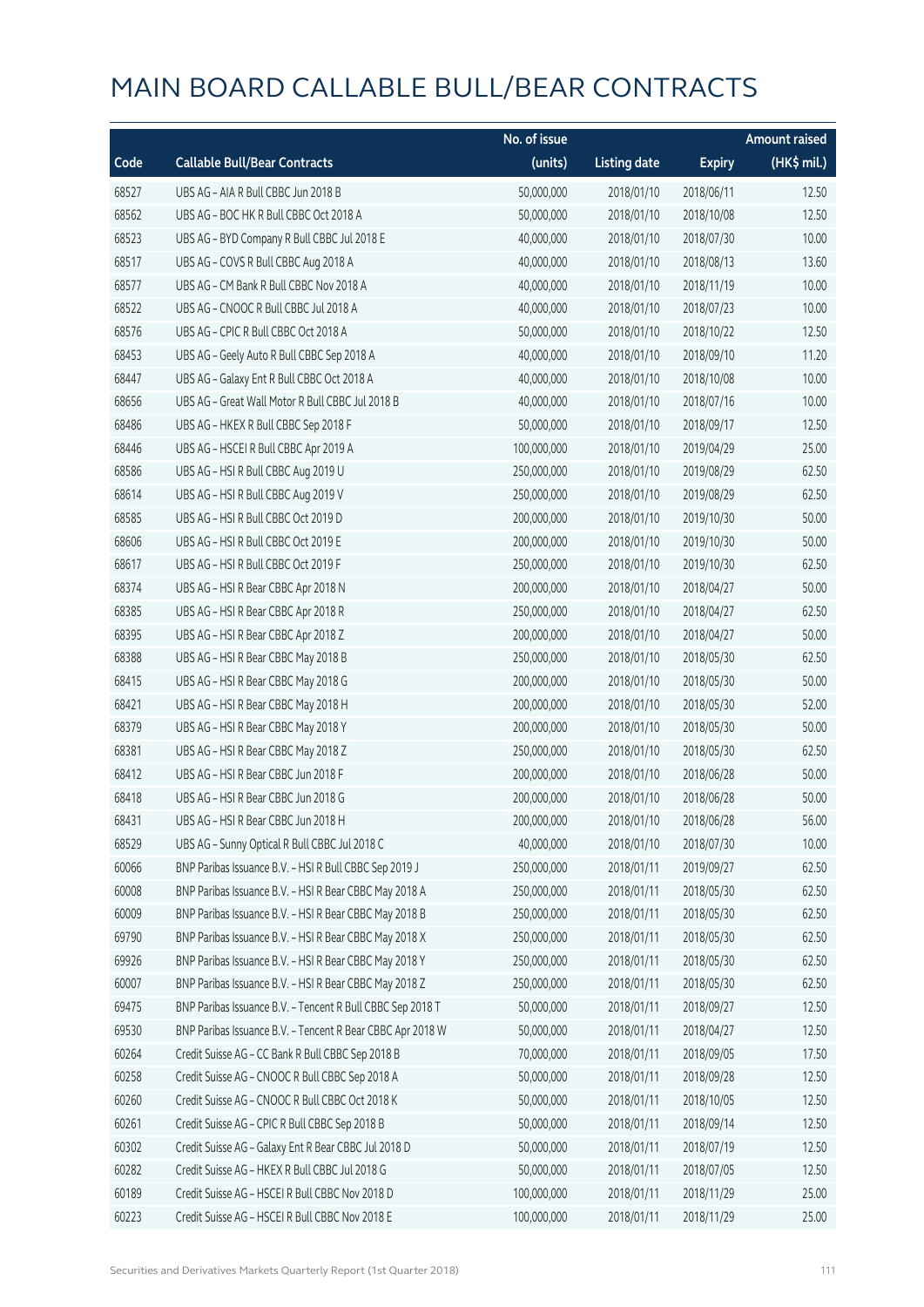|       |                                                             | No. of issue |                     |               | Amount raised |
|-------|-------------------------------------------------------------|--------------|---------------------|---------------|---------------|
| Code  | <b>Callable Bull/Bear Contracts</b>                         | (units)      | <b>Listing date</b> | <b>Expiry</b> | (HK\$ mil.)   |
| 60169 | Credit Suisse AG - HSI R Bull CBBC Nov 2018 P               | 200,000,000  | 2018/01/11          | 2018/11/29    | 50.00         |
| 60183 | Credit Suisse AG - HSI R Bull CBBC Mar 2019 A               | 200,000,000  | 2018/01/11          | 2019/03/28    | 50.00         |
| 60156 | Credit Suisse AG - HSI R Bull CBBC Mar 2019 Y               | 200,000,000  | 2018/01/11          | 2019/03/28    | 50.00         |
| 60160 | Credit Suisse AG - HSI R Bull CBBC Mar 2019 Z               | 200,000,000  | 2018/01/11          | 2019/03/28    | 50.00         |
| 60139 | Credit Suisse AG - HSI R Bull CBBC Sep 2019 B               | 200,000,000  | 2018/01/11          | 2019/09/27    | 50.00         |
| 60098 | Credit Suisse AG - HSI R Bear CBBC Apr 2018 L               | 200,000,000  | 2018/01/11          | 2018/04/27    | 50.00         |
| 60096 | Credit Suisse AG - HSI R Bear CBBC May 2018 J               | 200,000,000  | 2018/01/11          | 2018/05/30    | 50.00         |
| 60112 | Credit Suisse AG - HSI R Bear CBBC May 2018 O               | 200,000,000  | 2018/01/11          | 2018/05/30    | 50.00         |
| 60102 | Credit Suisse AG - HSI R Bear CBBC Jun 2018 H               | 200,000,000  | 2018/01/11          | 2018/06/28    | 50.00         |
| 60103 | Credit Suisse AG - HSI R Bear CBBC Jun 2018 I               | 200,000,000  | 2018/01/11          | 2018/06/28    | 50.00         |
| 60111 | Credit Suisse AG - HSI R Bear CBBC Jun 2018 J               | 200,000,000  | 2018/01/11          | 2018/06/28    | 50.00         |
| 60114 | Credit Suisse AG - HSI R Bear CBBC Jun 2018 K               | 200,000,000  | 2018/01/11          | 2018/06/28    | 50.00         |
| 60115 | Credit Suisse AG - HSI R Bear CBBC Jun 2018 L               | 200,000,000  | 2018/01/11          | 2018/06/28    | 50.00         |
| 60117 | Credit Suisse AG - HSI R Bear CBBC Jul 2018 A               | 200,000,000  | 2018/01/11          | 2018/07/30    | 50.00         |
| 60135 | Credit Suisse AG - HSI R Bear CBBC Jul 2018 B               | 200,000,000  | 2018/01/11          | 2018/07/30    | 66.00         |
| 60136 | Credit Suisse AG - HSI R Bear CBBC Jul 2018 C               | 200,000,000  | 2018/01/11          | 2018/07/30    | 76.00         |
| 60234 | Credit Suisse AG - PetroChina R Bull CBBC Sep 2018 D        | 50,000,000   | 2018/01/11          | 2018/09/20    | 12.50         |
| 60277 | Credit Suisse AG - Tencent R Bull CBBC Jul 2018 G           | 50,000,000   | 2018/01/11          | 2018/07/11    | 12.50         |
| 60278 | Credit Suisse AG - Tencent R Bull CBBC Jul 2018 M           | 50,000,000   | 2018/01/11          | 2018/07/27    | 12.50         |
| 60062 | Bank of East Asia - CM Bank R Bull CBBC Nov 2018 A          | 25,000,000   | 2018/01/11          | 2018/11/06    | 10.00         |
| 60057 | Bank of East Asia - HKEX R Bull CBBC Nov 2018 A             | 40,000,000   | 2018/01/11          | 2018/11/06    | 10.00         |
| 60087 | Bank of East Asia - HKEX R Bull CBBC Nov 2018 B             | 40,000,000   | 2018/01/11          | 2018/11/06    | 10.00         |
| 60058 | Bank of East Asia - Tencent R Bull CBBC Nov 2018 B          | 40,000,000   | 2018/01/11          | 2018/11/06    | 10.00         |
| 60094 | Bank of East Asia - Tencent R Bull CBBC Nov 2018 C          | 40,000,000   | 2018/01/11          | 2018/11/06    | 10.00         |
| 60465 | Goldman Sachs SP (Asia) - AIA R Bull CBBC Jun 2018 A        | 80,000,000   | 2018/01/11          | 2018/06/28    | 20.00         |
| 60471 | Goldman Sachs SP (Asia) - AIA R Bull CBBC Jun 2018 B        | 80,000,000   | 2018/01/11          | 2018/06/29    | 20.00         |
| 60457 | Goldman Sachs SP (Asia) - Galaxy Ent R Bull CBBC Nov 2018 A | 80,000,000   | 2018/01/11          | 2018/11/26    | 20.00         |
| 60463 | Goldman Sachs SP (Asia) - Galaxy Ent R Bull CBBC Nov 2018 B | 80,000,000   | 2018/01/11          | 2018/11/27    | 20.00         |
| 60449 | Goldman Sachs SP (Asia) - HKEX R Bull CBBC Sep 2018 G       | 120,000,000  | 2018/01/11          | 2018/09/20    | 30.00         |
| 60451 | Goldman Sachs SP (Asia) - HKEX R Bull CBBC Sep 2018 H       | 120,000,000  | 2018/01/11          | 2018/09/21    | 30.00         |
| 60334 | Goldman Sachs SP (Asia) - HSCEI R Bear CBBC Apr 2018 D      | 200,000,000  | 2018/01/11          | 2018/04/27    | 50.00         |
| 60313 | Goldman Sachs SP (Asia) - HSI R Bull CBBC Oct 2019 S        | 200,000,000  | 2018/01/11          | 2019/10/30    | 50.20         |
| 60320 | Goldman Sachs SP (Asia) - HSI R Bull CBBC Oct 2019 T        | 200,000,000  | 2018/01/11          | 2019/10/30    | 50.00         |
| 60333 | Goldman Sachs SP (Asia) - HSI R Bull CBBC Oct 2019 U        | 200,000,000  | 2018/01/11          | 2019/10/30    | 50.00         |
| 60018 | Goldman Sachs SP (Asia) - HSI R Bear CBBC Apr 2018 U        | 200,000,000  | 2018/01/11          | 2018/04/27    | 50.00         |
| 69059 | Goldman Sachs SP (Asia) - HSI R Bear CBBC May 2018 L        | 200,000,000  | 2018/01/11          | 2018/05/30    | 50.00         |
| 69064 | Goldman Sachs SP (Asia) - HSI R Bear CBBC May 2018 M        | 200,000,000  | 2018/01/11          | 2018/05/30    | 50.00         |
| 69045 | Goldman Sachs SP (Asia) - HSI R Bear CBBC Jun 2018 A        | 200,000,000  | 2018/01/11          | 2018/06/28    | 50.00         |
| 69046 | Goldman Sachs SP (Asia) - HSI R Bear CBBC Jun 2018 B        | 200,000,000  | 2018/01/11          | 2018/06/28    | 50.00         |
| 69054 | Goldman Sachs SP (Asia) - HSI R Bear CBBC Jun 2018 C        | 200,000,000  | 2018/01/11          | 2018/06/28    | 50.00         |
| 69055 | Goldman Sachs SP (Asia) - HSI R Bear CBBC Jun 2018 D        | 200,000,000  | 2018/01/11          | 2018/06/28    | 50.00         |
| 60016 | Goldman Sachs SP (Asia) - HSI R Bear CBBC Jun 2018 F        | 200,000,000  | 2018/01/11          | 2018/06/28    | 52.40         |
| 60428 | Goldman Sachs SP (Asia) - Tencent R Bull CBBC May 2018 T    | 120,000,000  | 2018/01/11          | 2018/05/07    | 30.00         |
| 60436 | Goldman Sachs SP (Asia) - Tencent R Bull CBBC May 2018 U    | 120,000,000  | 2018/01/11          | 2018/05/08    | 30.00         |
| 69572 | HK Bank - AAC Tech R Bull CBBC Jul 2018 G                   | 40,000,000   | 2018/01/11          | 2018/07/30    | 10.00         |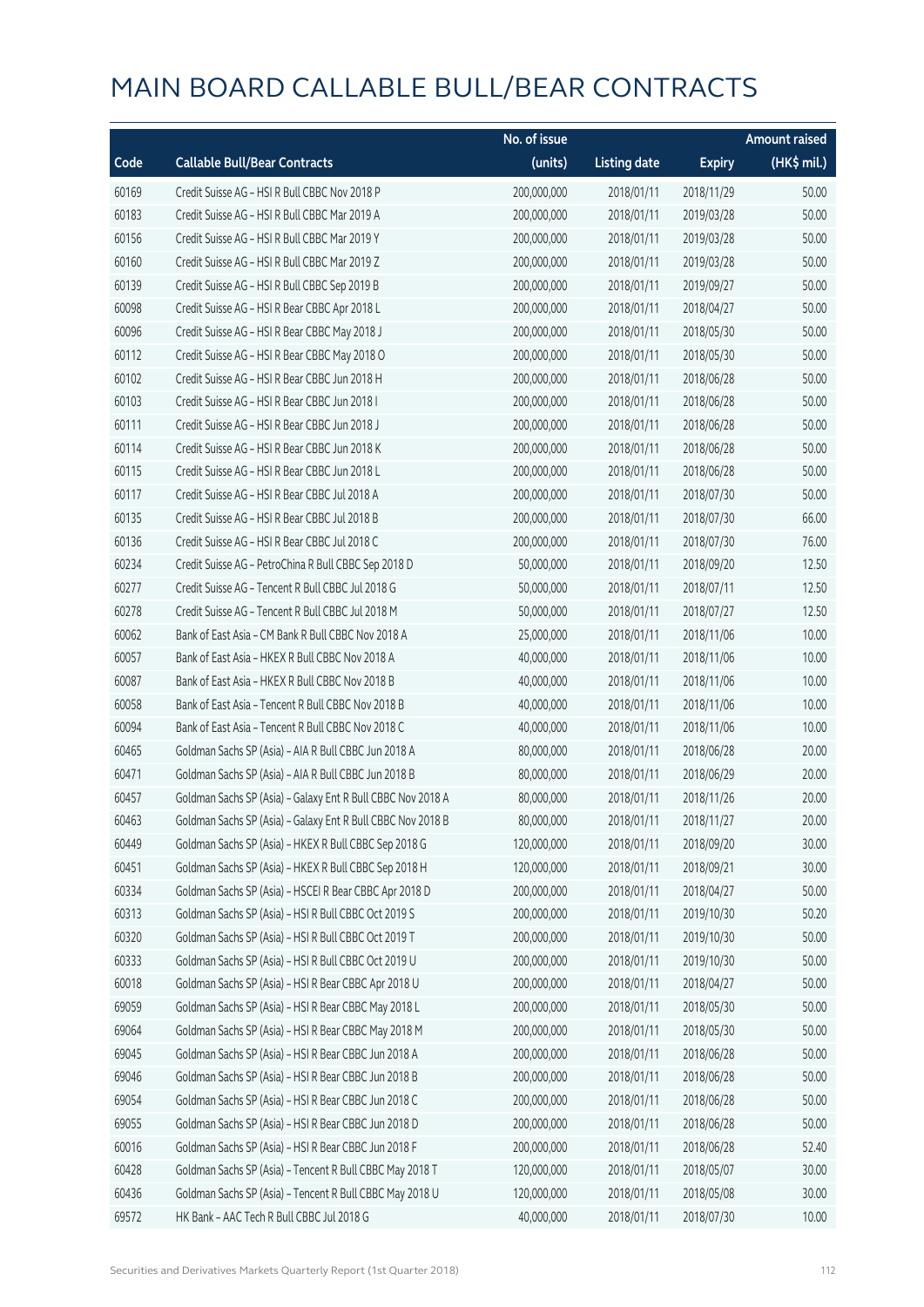|       |                                                           | No. of issue |                     |               | <b>Amount raised</b> |
|-------|-----------------------------------------------------------|--------------|---------------------|---------------|----------------------|
| Code  | <b>Callable Bull/Bear Contracts</b>                       | (units)      | <b>Listing date</b> | <b>Expiry</b> | (HK\$ mil.)          |
| 69673 | HK Bank - BYD Company R Bull CBBC Aug 2018 B              | 50,000,000   | 2018/01/11          | 2018/08/20    | 12.50                |
| 69726 | HK Bank - COVS R Bull CBBC Aug 2018 E                     | 40,000,000   | 2018/01/11          | 2018/08/13    | 10.00                |
| 60073 | HK Bank - CNOOC R Bull CBBC Aug 2018 E                    | 50,000,000   | 2018/01/11          | 2018/08/06    | 12.50                |
| 60070 | HK Bank - CNOOC R Bear CBBC Jul 2018 C                    | 40,000,000   | 2018/01/11          | 2018/07/16    | 10.00                |
| 60071 | HK Bank - CNOOC R Bear CBBC Jul 2018 D                    | 40,000,000   | 2018/01/11          | 2018/07/30    | 10.00                |
| 69586 | HK Bank - Great Wall Motor R Bull CBBC Aug 2018 D         | 40,000,000   | 2018/01/11          | 2018/08/13    | 10.00                |
| 60081 | HK Bank - HKEX R Bull CBBC Jun 2018 P                     | 50,000,000   | 2018/01/11          | 2018/06/19    | 12.50                |
| 69727 | HK Bank - HKEX R Bull CBBC Oct 2018 R                     | 50,000,000   | 2018/01/11          | 2018/10/22    | 12.50                |
| 60031 | HK Bank - HSI R Bull CBBC Aug 2018 E                      | 150,000,000  | 2018/01/11          | 2018/08/30    | 37.50                |
| 60030 | HK Bank - HSI R Bull CBBC Aug 2018 I                      | 100,000,000  | 2018/01/11          | 2018/08/30    | 25.00                |
| 69577 | HK Bank - PetroChina R Bull CBBC Jul 2018 A               | 80,000,000   | 2018/01/11          | 2018/07/30    | 20.00                |
| 60076 | HK Bank - PetroChina R Bear CBBC Jul 2018 D               | 40,000,000   | 2018/01/11          | 2018/07/16    | 10.00                |
| 60025 | HK Bank - Tencent R Bull CBBC Jun 2018 O                  | 60,000,000   | 2018/01/11          | 2018/06/25    | 15.00                |
| 69760 | HK Bank - Tencent R Bull CBBC Aug 2018 I                  | 60,000,000   | 2018/01/11          | 2018/08/13    | 15.00                |
| 60620 | J P Morgan SP BV - BOCL R Bull CBBC Sep 2018 E            | 200,000,000  | 2018/01/11          | 2018/09/21    | 50.00                |
| 60624 | J P Morgan SP BV - BOCL R Bull CBBC Oct 2018 A            | 200,000,000  | 2018/01/11          | 2018/10/19    | 50.00                |
| 60592 | J P Morgan SP BV - CC Bank R Bull CBBC Jul 2018 D         | 100,000,000  | 2018/01/11          | 2018/07/20    | 25.00                |
| 60628 | J P Morgan SP BV - CM Bank R Bull CBBC Nov 2018 B         | 150,000,000  | 2018/01/11          | 2018/11/16    | 37.50                |
| 60636 | J P Morgan SP BV - CNOOC R Bull CBBC Oct 2018 E           | 60,000,000   | 2018/01/11          | 2018/10/19    | 15.00                |
| 60591 | J P Morgan SP BV - HKEX R Bull CBBC May 2018 I            | 40,000,000   | 2018/01/11          | 2018/05/18    | 10.00                |
| 60547 | J P Morgan SP BV - HSI R Bull CBBC Sep 2019 H             | 200,000,000  | 2018/01/11          | 2019/09/27    | 50.00                |
| 60543 | J P Morgan SP BV - HSI R Bull CBBC Oct 2019 M             | 200,000,000  | 2018/01/11          | 2019/10/30    | 50.00                |
| 60548 | J P Morgan SP BV - HSI R Bull CBBC Oct 2019 N             | 200,000,000  | 2018/01/11          | 2019/10/30    | 50.00                |
| 60542 | J P Morgan SP BV - HSI R Bull CBBC Nov 2019 D             | 200,000,000  | 2018/01/11          | 2019/11/28    | 50.00                |
| 60552 | J P Morgan SP BV - HSI R Bull CBBC Nov 2019 E             | 200,000,000  | 2018/01/11          | 2019/11/28    | 50.00                |
| 60540 | J P Morgan SP BV - HSI R Bear CBBC Apr 2018 T             | 200,000,000  | 2018/01/11          | 2018/04/27    | 50.00                |
| 60558 | J P Morgan SP BV - HSI R Bear CBBC May 2018 A             | 200,000,000  | 2018/01/11          | 2018/05/30    | 50.00                |
| 60564 | J P Morgan SP BV - HSI R Bear CBBC May 2018 C             | 200,000,000  | 2018/01/11          | 2018/05/30    | 50.00                |
| 60553 | J P Morgan SP BV - HSI R Bear CBBC May 2018 G             | 200,000,000  | 2018/01/11          | 2018/05/30    | 60.00                |
| 60616 | J P Morgan SP BV - ICBC R Bull CBBC Aug 2018 E            | 100,000,000  | 2018/01/11          | 2018/08/17    | 25.00                |
| 60585 | J P Morgan SP BV - Tencent R Bull CBBC May 2018 G         | 60,000,000   | 2018/01/11          | 2018/05/18    | 15.00                |
| 60587 | J P Morgan SP BV - Tencent R Bull CBBC May 2018 H         | 60,000,000   | 2018/01/11          | 2018/05/18    | 15.00                |
| 60589 | J P Morgan SP BV - Tencent R Bull CBBC May 2018 I         | 60,000,000   | 2018/01/11          | 2018/05/18    | 15.00                |
| 60590 | J P Morgan SP BV - Tencent R Bear CBBC May 2018 B         | 50,000,000   | 2018/01/11          | 2018/05/18    | 12.50                |
| 60035 | Macquarie Bank Ltd. - CSOP A50 ETF R Bull CBBC Oct 2018 A | 20,000,000   | 2018/01/11          | 2018/10/30    | 10.50                |
| 60036 | Macquarie Bank Ltd. - HKEX R Bear CBBC Jul 2018 C         | 16,000,000   | 2018/01/11          | 2018/07/30    | 12.34                |
| 60037 | Macquarie Bank Ltd. - HKEX R Bear CBBC Jul 2018 D         | 16,000,000   | 2018/01/11          | 2018/07/30    | 10.58                |
| 60055 | Macquarie Bank Ltd. - HKEX R Bear CBBC Jul 2018 E         | 16,000,000   | 2018/01/11          | 2018/07/30    | 11.36                |
| 69074 | Macquarie Bank Ltd. - HSI R Bull CBBC Oct 2018 B          | 40,000,000   | 2018/01/11          | 2018/10/30    | 10.00                |
| 69084 | Macquarie Bank Ltd. - HSI R Bull CBBC Oct 2018 C          | 40,000,000   | 2018/01/11          | 2018/10/30    | 10.00                |
| 69092 | Macquarie Bank Ltd. - HSI R Bull CBBC Oct 2018 D          | 40,000,000   | 2018/01/11          | 2018/10/30    | 10.00                |
| 69166 | Macquarie Bank Ltd. - HSI R Bull CBBC Oct 2018 E          | 40,000,000   | 2018/01/11          | 2018/10/30    | 10.00                |
| 60637 | SG Issuer - CC Bank R Bull CBBC Aug 2018 O                | 100,000,000  | 2018/01/11          | 2018/08/15    | 25.00                |
| 69218 | SG Issuer - CC Bank R Bull CBBC Sep 2018 E                | 100,000,000  | 2018/01/11          | 2018/09/14    | 25.00                |
| 60648 | SG Issuer - CNOOC R Bull CBBC Nov 2018 B                  | 40,000,000   | 2018/01/11          | 2018/11/22    | 10.00                |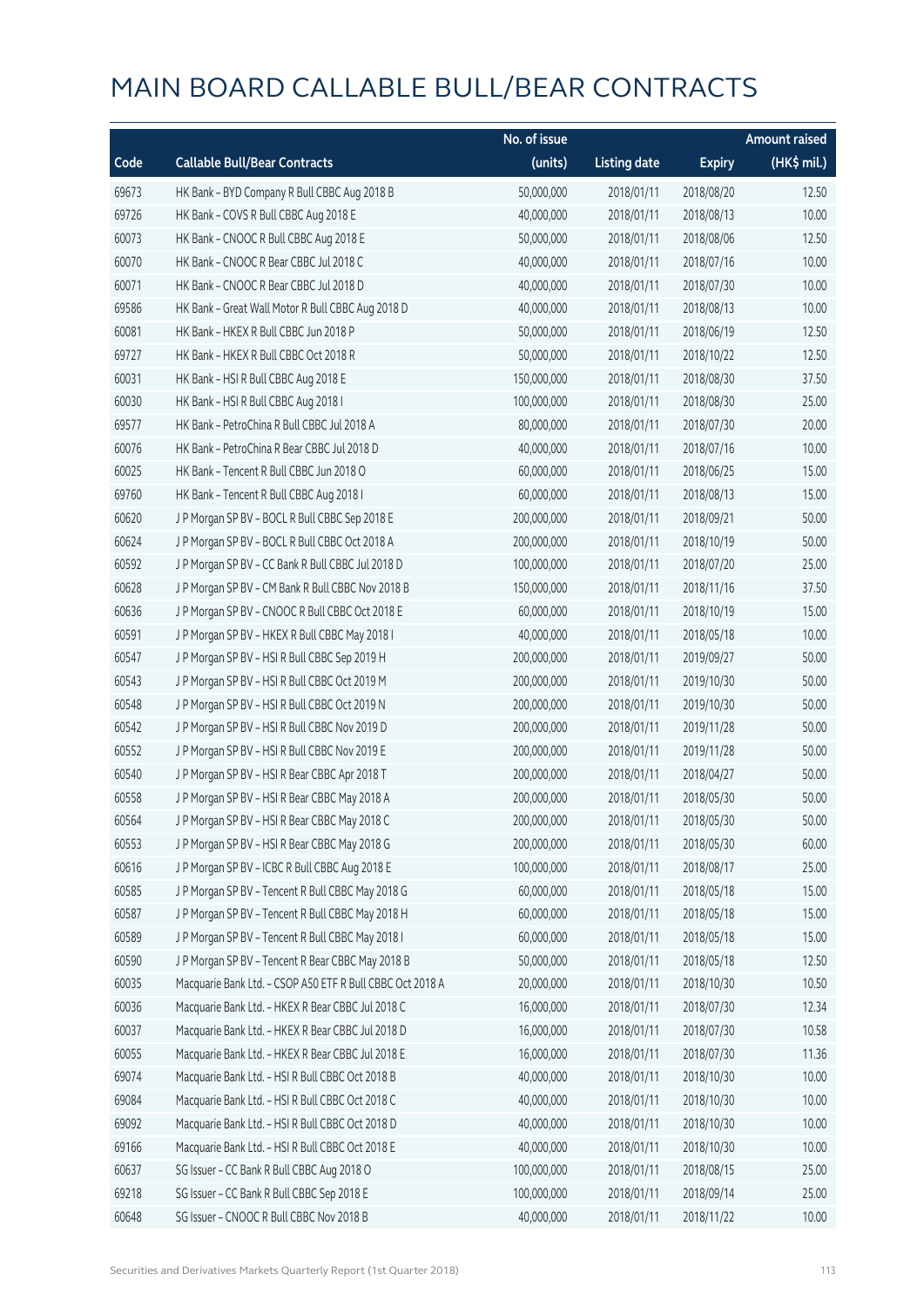|       |                                                        | No. of issue |                     |               | <b>Amount raised</b> |
|-------|--------------------------------------------------------|--------------|---------------------|---------------|----------------------|
| Code  | <b>Callable Bull/Bear Contracts</b>                    | (units)      | <b>Listing date</b> | <b>Expiry</b> | (HK\$ mil.)          |
| 60651 | SG Issuer - CNOOC R Bear CBBC Dec 2018 B               | 40,000,000   | 2018/01/11          | 2018/12/12    | 10.00                |
| 60728 | SG Issuer - CSOP A50 ETF R Bull CBBC Oct 2018 C        | 40,000,000   | 2018/01/11          | 2018/10/12    | 10.00                |
| 60729 | SG Issuer - CSOP A50 ETF R Bull CBBC Nov 2018 C        | 40,000,000   | 2018/01/11          | 2018/11/21    | 10.00                |
| 69262 | SG Issuer - Galaxy Ent R Bear CBBC Jun 2018 A          | 80,000,000   | 2018/01/11          | 2018/06/20    | 20.00                |
| 69279 | SG Issuer - Galaxy Ent R Bear CBBC Oct 2018 B          | 80,000,000   | 2018/01/11          | 2018/10/15    | 20.00                |
| 69295 | SG Issuer - HKEX R Bull CBBC Jun 2018 Q                | 50,000,000   | 2018/01/11          | 2018/06/20    | 12.50                |
| 60715 | SG Issuer - HKEX R Bull CBBC Jun 2018 R                | 50,000,000   | 2018/01/11          | 2018/06/05    | 12.50                |
| 69384 | SG Issuer - HKEX R Bull CBBC Sep 2018 E                | 50,000,000   | 2018/01/11          | 2018/09/20    | 12.50                |
| 69414 | SG Issuer - HKEX R Bear CBBC Sep 2018 C                | 50,000,000   | 2018/01/11          | 2018/09/21    | 17.00                |
| 69437 | SG Issuer - HKEX R Bear CBBC Dec 2018 C                | 50,000,000   | 2018/01/11          | 2018/12/19    | 22.25                |
| 60732 | SG Issuer - HS H-SH ETF R Bull CBBC Oct 2018 A         | 100,000,000  | 2018/01/11          | 2018/10/09    | 25.00                |
| 60527 | SG Issuer - HSI R Bull CBBC Nov 2019 S                 | 200,000,000  | 2018/01/11          | 2019/11/28    | 50.00                |
| 60528 | SG Issuer - HSI R Bull CBBC Nov 2019 T                 | 200,000,000  | 2018/01/11          | 2019/11/28    | 50.00                |
| 60529 | SG Issuer - HSI R Bull CBBC Dec 2019 X                 | 200,000,000  | 2018/01/11          | 2019/12/30    | 50.00                |
| 60538 | SG Issuer - HSI R Bull CBBC Dec 2019 Y                 | 200,000,000  | 2018/01/11          | 2019/12/30    | 50.00                |
| 60491 | SG Issuer - HSI R Bear CBBC Jul 2018 Q                 | 200,000,000  | 2018/01/11          | 2018/07/30    | 50.00                |
| 60486 | SG Issuer - HSI R Bear CBBC Jul 2018 R                 | 200,000,000  | 2018/01/11          | 2018/07/30    | 50.00                |
| 60496 | SG Issuer - HSI R Bear CBBC Aug 2018 I                 | 200,000,000  | 2018/01/11          | 2018/08/30    | 50.00                |
| 60504 | SG Issuer - HSI R Bear CBBC Aug 2018 J                 | 200,000,000  | 2018/01/11          | 2018/08/30    | 50.00                |
| 69458 | SG Issuer - ICBC R Bull CBBC Oct 2018 B                | 60,000,000   | 2018/01/11          | 2018/10/22    | 15.00                |
| 60716 | SG Issuer - PetroChina R Bull CBBC Oct 2018 D          | 40,000,000   | 2018/01/11          | 2018/10/15    | 10.00                |
| 69472 | SG Issuer - Ping An R Bull CBBC Oct 2018 N             | 100,000,000  | 2018/01/11          | 2018/10/19    | 25.00                |
| 60717 | SG Issuer - Tencent R Bull CBBC May 2018 E             | 80,000,000   | 2018/01/11          | 2018/05/04    | 20.00                |
| 60725 | SG Issuer - Tencent R Bull CBBC Jun 2018 V             | 80,000,000   | 2018/01/11          | 2018/06/20    | 20.00                |
| 60727 | SG Issuer - Tencent R Bull CBBC Aug 2018 U             | 80,000,000   | 2018/01/11          | 2018/08/09    | 20.00                |
| 60402 | UBS AG - BOCL R Bull CBBC Sep 2018 C                   | 60,000,000   | 2018/01/11          | 2018/09/24    | 15.00                |
| 60419 | UBS AG - Country Garden R Bull CBBC Jul 2018 A         | 40,000,000   | 2018/01/11          | 2018/07/09    | 10.00                |
| 60400 | UBS AG - CUni R Bull CBBC Jul 2018 A                   | 40,000,000   | 2018/01/11          | 2018/07/16    | 10.00                |
| 60414 | UBS AG - CSOP A50 ETF R Bull CBBC Sep 2018 B           | 40,000,000   | 2018/01/11          | 2018/09/24    | 10.00                |
| 60375 | UBS AG - HS H-SH ETF R Bull CBBC Sep 2018 A            | 40,000,000   | 2018/01/11          | 2018/09/17    | 10.00                |
| 60362 | UBS AG - HSI R Bull CBBC Apr 2019 O                    | 250,000,000  | 2018/01/11          | 2019/04/29    | 62.50                |
| 60372 | UBS AG - HSI R Bull CBBC Apr 2019 P                    | 250,000,000  | 2018/01/11          | 2019/04/29    | 62.50                |
| 60351 | UBS AG - HSI R Bull CBBC Sep 2019 R                    | 200,000,000  | 2018/01/11          | 2019/09/27    | 50.00                |
| 60363 | UBS AG - HSI R Bull CBBC Sep 2019 S                    | 250,000,000  | 2018/01/11          | 2019/09/27    | 62.50                |
| 60364 | UBS AG - HSI R Bull CBBC Sep 2019 T                    | 200,000,000  | 2018/01/11          | 2019/09/27    | 50.00                |
| 60345 | UBS AG - HSI R Bear CBBC Apr 2018 O                    | 250,000,000  | 2018/01/11          | 2018/04/27    | 62.50                |
| 60335 | UBS AG - HSI R Bear CBBC May 2018 I                    | 250,000,000  | 2018/01/11          | 2018/05/30    | 62.50                |
| 60426 | UBS AG - Meitu R Bull CBBC Jul 2018 A                  | 40,000,000   | 2018/01/11          | 2018/07/09    | 10.00                |
| 60386 | UBS AG - PetroChina R Bull CBBC Jul 2018 A             | 60,000,000   | 2018/01/11          | 2018/07/16    | 15.00                |
| 60376 | UBS AG - Tracker Fund R Bull CBBC Sep 2018 A           | 40,000,000   | 2018/01/11          | 2018/09/24    | 13.80                |
| 60738 | BNP Paribas Issuance B.V. - HSI R Bear CBBC May 2018 C | 250,000,000  | 2018/01/12          | 2018/05/30    | 62.50                |
| 60739 | BNP Paribas Issuance B.V. - HSI R Bear CBBC May 2018 D | 250,000,000  | 2018/01/12          | 2018/05/30    | 62.50                |
| 61049 | Credit Suisse AG - BOCL R Bull CBBC Oct 2018 D         | 70,000,000   | 2018/01/12          | 2018/10/12    | 17.50                |
| 61029 | Credit Suisse AG - CNOOC R Bull CBBC Oct 2018 L        | 50,000,000   | 2018/01/12          | 2018/10/04    | 12.50                |
| 61041 | Credit Suisse AG - CSOP A50 ETF R Bull CBBC Jun 2018 A | 50,000,000   | 2018/01/12          | 2018/06/29    | 12.50                |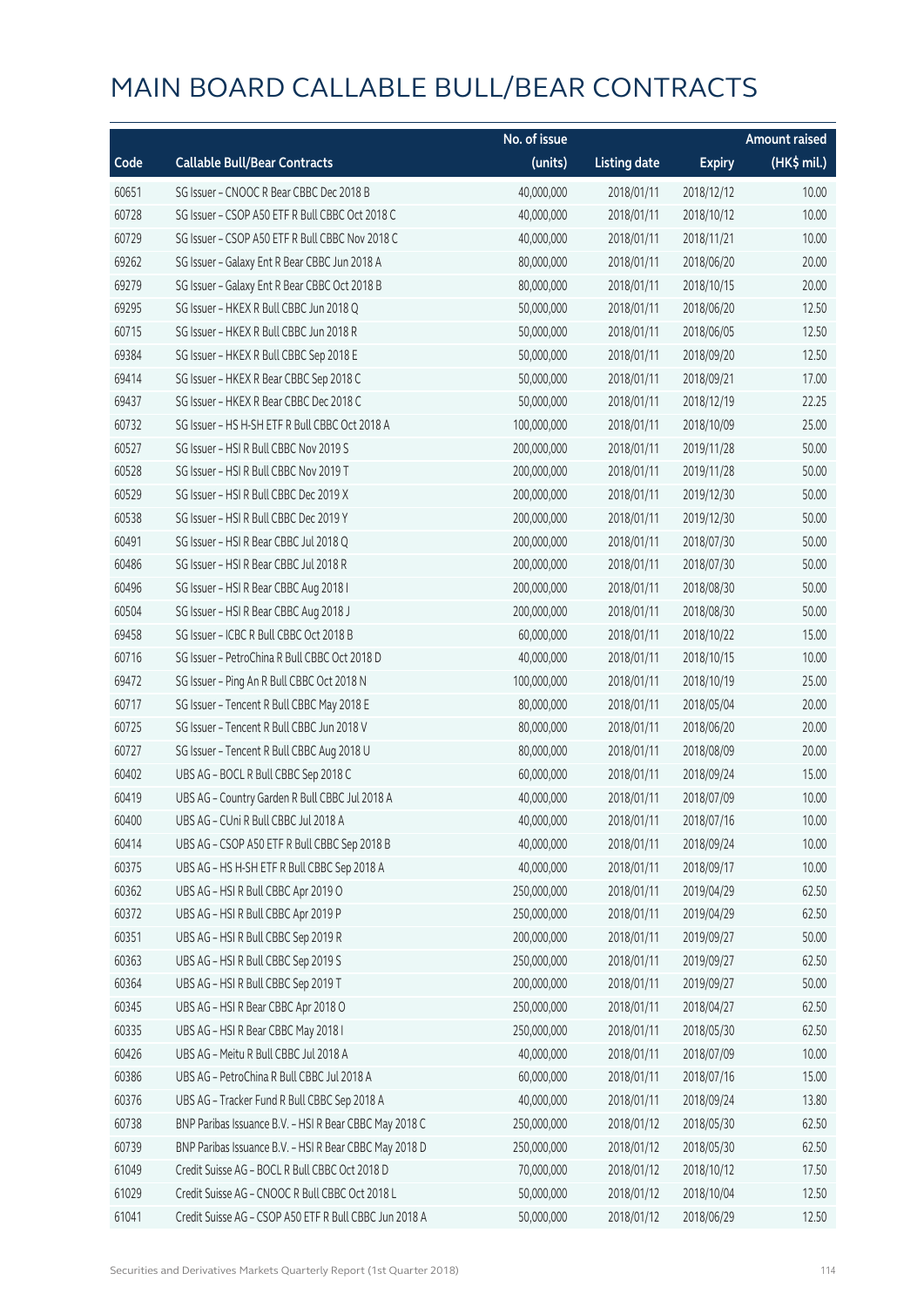|       |                                                             | No. of issue |                     |               | <b>Amount raised</b> |
|-------|-------------------------------------------------------------|--------------|---------------------|---------------|----------------------|
| Code  | <b>Callable Bull/Bear Contracts</b>                         | (units)      | <b>Listing date</b> | <b>Expiry</b> | (HK\$ mil.)          |
| 61033 | Credit Suisse AG - Geely Auto R Bear CBBC Nov 2018 C        | 100,000,000  | 2018/01/12          | 2018/11/09    | 25.00                |
| 61013 | Credit Suisse AG - HSI R Bull CBBC Nov 2018 Q               | 200,000,000  | 2018/01/12          | 2018/11/29    | 50.00                |
| 61043 | Credit Suisse AG - HSI R Bull CBBC Dec 2018 G               | 200,000,000  | 2018/01/12          | 2018/12/28    | 50.00                |
| 61017 | Credit Suisse AG - HSI R Bull CBBC Mar 2019 B               | 200,000,000  | 2018/01/12          | 2019/03/28    | 50.00                |
| 61015 | Credit Suisse AG - HSI R Bull CBBC Apr 2019 N               | 200,000,000  | 2018/01/12          | 2019/04/29    | 50.00                |
| 61005 | Credit Suisse AG - HSI R Bear CBBC Apr 2018 S               | 200,000,000  | 2018/01/12          | 2018/04/27    | 50.00                |
| 61003 | Credit Suisse AG - HSI R Bear CBBC May 2018 K               | 200,000,000  | 2018/01/12          | 2018/05/30    | 50.00                |
| 61028 | Credit Suisse AG - PetCh R Bull CBBC Sep 2018 E             | 50,000,000   | 2018/01/12          | 2018/09/19    | 12.50                |
| 61011 | Credit Suisse AG - Ping An R Bull CBBC Jun 2018 R           | 100,000,000  | 2018/01/12          | 2018/06/01    | 25.00                |
| 61018 | Credit Suisse AG - Tencent R Bull CBBC Jul 2018 N           | 50,000,000   | 2018/01/12          | 2018/07/05    | 12.50                |
| 61024 | Credit Suisse AG - Tencent R Bull CBBC Jul 2018 O           | 50,000,000   | 2018/01/12          | 2018/07/06    | 12.50                |
| 61164 | Goldman Sachs SP (Asia) - Galaxy Ent R Bull CBBC Nov 2018 C | 80,000,000   | 2018/01/12          | 2018/11/28    | 20.00                |
| 61059 | Goldman Sachs SP (Asia) - HSI R Bull CBBC Nov 2019 E        | 200,000,000  | 2018/01/12          | 2019/11/28    | 50.00                |
| 61060 | Goldman Sachs SP (Asia) - HSI R Bull CBBC Nov 2019 F        | 200,000,000  | 2018/01/12          | 2019/11/28    | 50.00                |
| 61069 | Goldman Sachs SP (Asia) - HSI R Bear CBBC May 2018 N        | 200,000,000  | 2018/01/12          | 2018/05/30    | 50.00                |
| 61160 | Goldman Sachs SP (Asia) - Tencent R Bull CBBC May 2018 V    | 120,000,000  | 2018/01/12          | 2018/05/09    | 30.00                |
| 61162 | Goldman Sachs SP (Asia) - Tencent R Bull CBBC May 2018 W    | 120,000,000  | 2018/01/12          | 2018/05/10    | 30.00                |
| 61169 | Goldman Sachs SP (Asia) - Tencent R Bear CBBC May 2018 A    | 80,000,000   | 2018/01/12          | 2018/05/02    | 20.00                |
| 60923 | HK Bank - CC Bank R Bull CBBC Aug 2018 K                    | 80,000,000   | 2018/01/12          | 2018/08/06    | 20.00                |
| 60921 | HK Bank - CC Bank R Bear CBBC Sep 2018 C                    | 40,000,000   | 2018/01/12          | 2018/09/10    | 10.00                |
| 60945 | HK Bank - HKEX R Bull CBBC Oct 2018 S                       | 50,000,000   | 2018/01/12          | 2018/10/08    | 12.50                |
| 60897 | HK Bank - HSI R Bull CBBC Aug 2018 F                        | 100,000,000  | 2018/01/12          | 2018/08/30    | 25.00                |
| 60903 | HK Bank - HSI R Bull CBBC Aug 2018 G                        | 150,000,000  | 2018/01/12          | 2018/08/30    | 37.50                |
| 60914 | HK Bank - HSI R Bear CBBC Sep 2018 R                        | 100,000,000  | 2018/01/12          | 2018/09/27    | 25.00                |
| 60883 | HK Bank - HSI R Bear CBBC Oct 2018 K                        | 150,000,000  | 2018/01/12          | 2018/10/30    | 37.50                |
| 60895 | HK Bank - HSI R Bear CBBC Oct 2018 L                        | 150,000,000  | 2018/01/12          | 2018/10/30    | 37.50                |
| 60918 | HK Bank - Meitu R Bull CBBC Jul 2018 B                      | 40,000,000   | 2018/01/12          | 2018/07/30    | 10.00                |
| 60941 | HK Bank - SUNAC R Bull CBBC Oct 2018 H                      | 100,000,000  | 2018/01/12          | 2018/10/29    | 25.00                |
| 60924 | HK Bank - Tencent R Bull CBBC Jun 2018 P                    | 60,000,000   | 2018/01/12          | 2018/06/19    | 15.00                |
| 60875 | HK Bank - Tencent R Bull CBBC Aug 2018 J                    | 60,000,000   | 2018/01/12          | 2018/08/20    | 21.00                |
| 60842 | Haitong Int'l Sec - BYD Company R Bull CBBC Jul 2018 D      | 60,000,000   | 2018/01/12          | 2018/07/06    | 15.00                |
| 60848 | Haitong Int'l Sec - Country Garden R Bull CBBC Jul 2018 C   | 40,000,000   | 2018/01/12          | 2018/07/18    | 10.00                |
| 60787 | Haitong Int'l Sec - COVS R Bull CBBC Jul 2018 B             | 40,000,000   | 2018/01/12          | 2018/07/19    | 11.28                |
| 60839 | Haitong Int'l Sec - CC Bank R Bull CBBC Aug 2018 A          | 60,000,000   | 2018/01/12          | 2018/08/23    | 15.00                |
| 60869 | Haitong Int'l Sec - CM Bank R Bull CBBC Jul 2018 A          | 40,000,000   | 2018/01/12          | 2018/07/19    | 10.00                |
| 60836 | Haitong Int'l Sec - CNOOC R Bull CBBC Jul 2018 B            | 40,000,000   | 2018/01/12          | 2018/07/11    | 10.00                |
| 60855 | Haitong Int'l Sec - CSOP A50 ETF R Bull CBBC Jul 2018 A     | 40,000,000   | 2018/01/12          | 2018/07/10    | 10.00                |
| 60843 | Haitong Int'l Sec - ICBC R Bull CBBC Aug 2018 C             | 70,000,000   | 2018/01/12          | 2018/08/22    | 17.50                |
| 60828 | Haitong Int'l Sec - PetCh R Bull CBBC Jul 2018 C            | 70,000,000   | 2018/01/12          | 2018/07/25    | 17.50                |
| 60854 | Haitong Int'l Sec - Ping An R Bull CBBC May 2018 D          | 50,000,000   | 2018/01/12          | 2018/05/28    | 12.50                |
| 60789 | Haitong Int'l Sec - Tencent R Bull CBBC Jul 2018 M          | 40,000,000   | 2018/01/12          | 2018/07/06    | 10.00                |
| 60809 | Haitong Int'l Sec - Tencent R Bull CBBC Jul 2018 N          | 40,000,000   | 2018/01/12          | 2018/07/09    | 14.84                |
| 60870 | Haitong Int'l Sec - Tencent R Bull CBBC Jul 2018 O          | 40,000,000   | 2018/01/12          | 2018/07/09    | 10.00                |
| 61093 | J P Morgan SP BV - Country Garden R Bull CBBC Jun 2018 A    | 40,000,000   | 2018/01/12          | 2018/06/15    | 10.00                |
| 61105 | J P Morgan SP BV - Greatwall Motor R Bull CBBC Apr 2018 A   | 40,000,000   | 2018/01/12          | 2018/04/13    | 10.00                |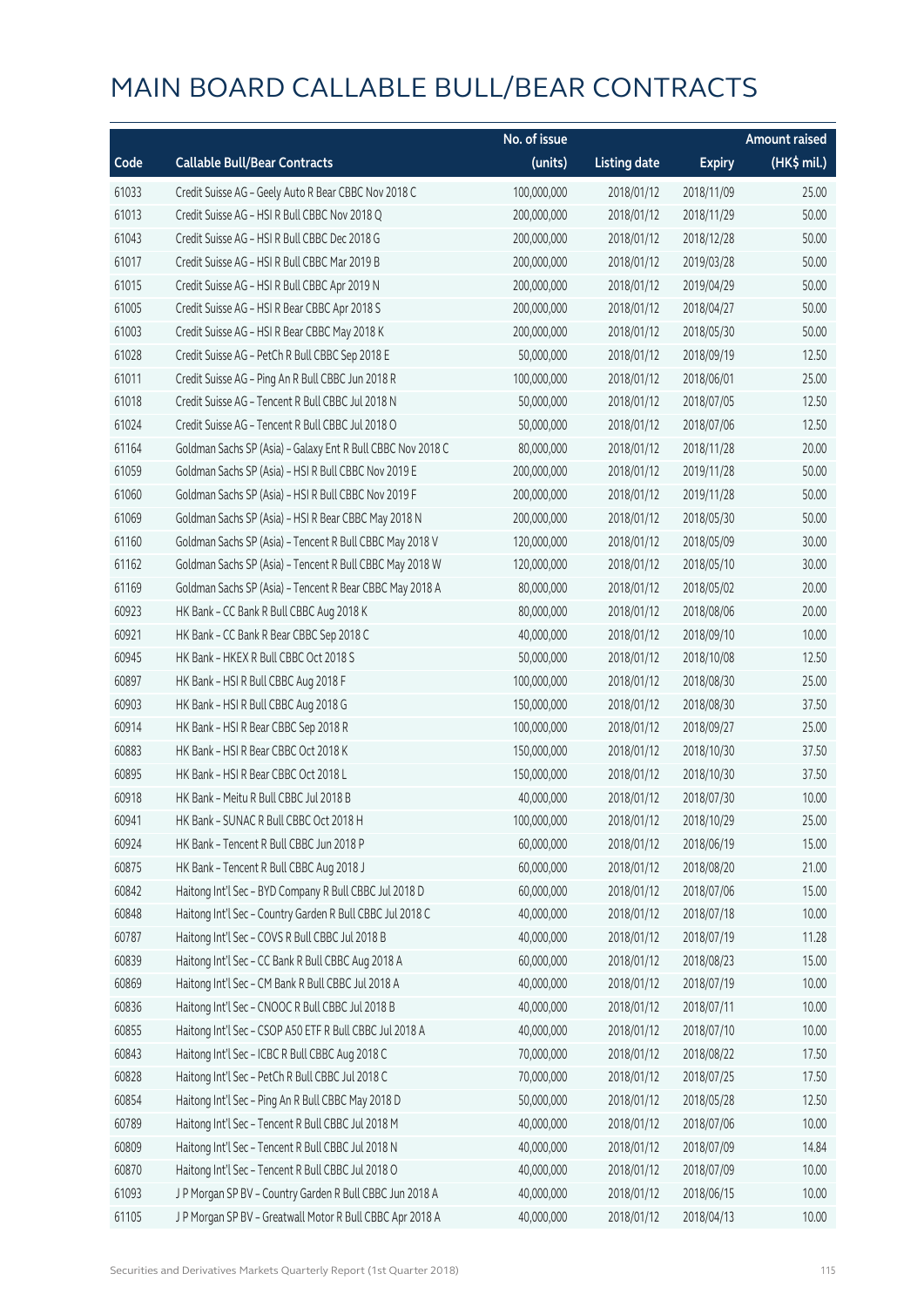|       |                                                            | No. of issue |                     |               | <b>Amount raised</b> |
|-------|------------------------------------------------------------|--------------|---------------------|---------------|----------------------|
| Code  | <b>Callable Bull/Bear Contracts</b>                        | (units)      | <b>Listing date</b> | <b>Expiry</b> | (HK\$ mil.)          |
| 60993 | J P Morgan SP BV - HSI R Bull CBBC Sep 2019 J              | 200,000,000  | 2018/01/12          | 2019/09/27    | 50.00                |
| 61002 | J P Morgan SP BV - HSI R Bull CBBC Dec 2019 B              | 200,000,000  | 2018/01/12          | 2019/12/30    | 50.00                |
| 61114 | J P Morgan SP BV - HSI R Bull CBBC Dec 2019 C              | 200,000,000  | 2018/01/12          | 2019/12/30    | 50.00                |
| 60982 | J P Morgan SP BV - HSI R Bear CBBC Apr 2018 A              | 200,000,000  | 2018/01/12          | 2018/04/27    | 50.00                |
| 60983 | J P Morgan SP BV - HSI R Bear CBBC Apr 2018 I              | 200,000,000  | 2018/01/12          | 2018/04/27    | 50.00                |
| 61121 | J P Morgan SP BV - HSI R Bear CBBC Apr 2018 W              | 200,000,000  | 2018/01/12          | 2018/04/27    | 50.00                |
| 61092 | J P Morgan SP BV - PetCh R Bull CBBC Jul 2018 C            | 100,000,000  | 2018/01/12          | 2018/07/20    | 25.00                |
| 61082 | J P Morgan SP BV - Ping An R Bear CBBC May 2018 A          | 100,000,000  | 2018/01/12          | 2018/05/18    | 25.00                |
| 61084 | J P Morgan SP BV - Sunny Optical R Bull CBBC May 2018 A    | 60,000,000   | 2018/01/12          | 2018/05/18    | 15.00                |
| 61070 | J P Morgan SP BV - Tencent R Bull CBBC Apr 2018 G          | 60,000,000   | 2018/01/12          | 2018/04/13    | 15.00                |
| 61079 | J P Morgan SP BV - Tencent R Bear CBBC May 2018 C          | 50,000,000   | 2018/01/12          | 2018/05/18    | 12.50                |
| 60956 | Macquarie Bank Ltd. - HSI R Bull CBBC Oct 2018 F           | 40,000,000   | 2018/01/12          | 2018/10/30    | 10.00                |
| 60758 | Macquarie Bank Ltd. - Ping An R Bull CBBC Dec 2018 A       | 33,000,000   | 2018/01/12          | 2018/12/28    | 10.10                |
| 60946 | Macquarie Bank Ltd. - Tencent R Bull CBBC Aug 2018 A       | 11,900,000   | 2018/01/12          | 2018/08/07    | 10.04                |
| 60947 | Macquarie Bank Ltd. - Tencent R Bull CBBC Aug 2018 B       | 12,500,000   | 2018/01/12          | 2018/08/07    | 10.01                |
| 60950 | Macquarie Bank Ltd. - Tencent R Bear CBBC Aug 2018 A       | 11,800,000   | 2018/01/12          | 2018/08/07    | 10.05                |
| 61130 | SG Issuer - AIA R Bull CBBC Dec 2018 A                     | 60,000,000   | 2018/01/12          | 2018/12/11    | 15.00                |
| 61131 | SG Issuer - BOCL R Bull CBBC Nov 2018 B                    | 40,000,000   | 2018/01/12          | 2018/11/29    | 10.00                |
| 61132 | SG Issuer - CM Bank R Bull CBBC Dec 2018 D                 | 40,000,000   | 2018/01/12          | 2018/12/28    | 10.00                |
| 60760 | SG Issuer - HKEX R Bull CBBC Sep 2018 F                    | 50,000,000   | 2018/01/12          | 2018/09/21    | 12.50                |
| 61135 | SG Issuer - HKEX R Bull CBBC Oct 2018 J                    | 50,000,000   | 2018/01/12          | 2018/10/19    | 12.50                |
| 61127 | SG Issuer - HSI R Bull CBBC Oct 2019 L                     | 200,000,000  | 2018/01/12          | 2019/10/30    | 50.00                |
| 60963 | SG Issuer - HSI R Bull CBBC Nov 2019 J                     | 200,000,000  | 2018/01/12          | 2019/11/28    | 50.00                |
| 60960 | SG Issuer - HSI R Bull CBBC Nov 2019 U                     | 200,000,000  | 2018/01/12          | 2019/11/28    | 50.00                |
| 61122 | SG Issuer - HSI R Bear CBBC Apr 2018 M                     | 200,000,000  | 2018/01/12          | 2018/04/27    | 50.00                |
| 61126 | SG Issuer - HSI R Bear CBBC Apr 2018 N                     | 200,000,000  | 2018/01/12          | 2018/04/27    | 50.00                |
| 60767 | SG Issuer - Ping An R Bull CBBC Oct 2018 O                 | 100,000,000  | 2018/01/12          | 2018/10/10    | 25.00                |
| 61140 | SG Issuer – SUNAC R Bull CBBC Nov 2018 A                   | 80,000,000   | 2018/01/12          | 2018/11/29    | 20.00                |
| 61146 | SG Issuer - SUNAC R Bull CBBC Dec 2018 E                   | 80,000,000   | 2018/01/12          | 2018/12/28    | 20.00                |
| 61147 | SG Issuer - Tencent R Bull CBBC May 2018 F                 | 80,000,000   | 2018/01/12          | 2018/05/08    | 20.00                |
| 60776 | SG Issuer - Tencent R Bull CBBC Jul 2018 V                 | 80,000,000   | 2018/01/12          | 2018/07/04    | 20.00                |
| 61153 | SG Issuer - Tencent R Bull CBBC Aug 2018 V                 | 80,000,000   | 2018/01/12          | 2018/08/02    | 20.00                |
| 61159 | SG Issuer - Tencent R Bull CBBC Aug 2018 W                 | 80,000,000   | 2018/01/12          | 2018/08/13    | 20.00                |
| 61155 | SG Issuer - Tencent R Bear CBBC Aug 2018 F                 | 80,000,000   | 2018/01/12          | 2018/08/03    | 20.00                |
| 60977 | UBS AG - HSI R Bull CBBC Oct 2019 G                        | 200,000,000  | 2018/01/12          | 2019/10/30    | 50.00                |
| 60967 | UBS AG - HSI R Bear CBBC May 2018 F                        | 250,000,000  | 2018/01/12          | 2018/05/30    | 62.50                |
| 60976 | UBS AG - HSI R Bear CBBC May 2018 J                        | 200,000,000  | 2018/01/12          | 2018/05/30    | 50.00                |
| 61317 | BNP Paribas Issuance B.V. - HKEX R Bull CBBC Aug 2018 W    | 50,000,000   | 2018/01/15          | 2018/08/30    | 12.50                |
| 61318 | BNP Paribas Issuance B.V. - HKEX R Bull CBBC Aug 2018 X    | 50,000,000   | 2018/01/15          | 2018/08/30    | 12.50                |
| 61319 | BNP Paribas Issuance B.V. - HKEX R Bear CBBC Jul 2018 A    | 50,000,000   | 2018/01/15          | 2018/07/30    | 12.50                |
| 61331 | BNP Paribas Issuance B.V. - HKEX R Bear CBBC Jul 2018 B    | 50,000,000   | 2018/01/15          | 2018/07/30    | 12.50                |
| 61178 | BNP Paribas Issuance B.V. - HSI R Bull CBBC Sep 2019 L     | 250,000,000  | 2018/01/15          | 2019/09/27    | 62.50                |
| 61342 | BNP Paribas Issuance B.V. - Tencent R Bull CBBC Sep 2018 U | 50,000,000   | 2018/01/15          | 2018/09/27    | 12.50                |
| 61353 | BNP Paribas Issuance B.V. - Tencent R Bear CBBC Nov 2018 A | 50,000,000   | 2018/01/15          | 2018/11/29    | 12.50                |
| 61504 | Credit Suisse AG - CUni R Bull CBBC Nov 2018 B             | 50,000,000   | 2018/01/15          | 2018/11/16    | 12.50                |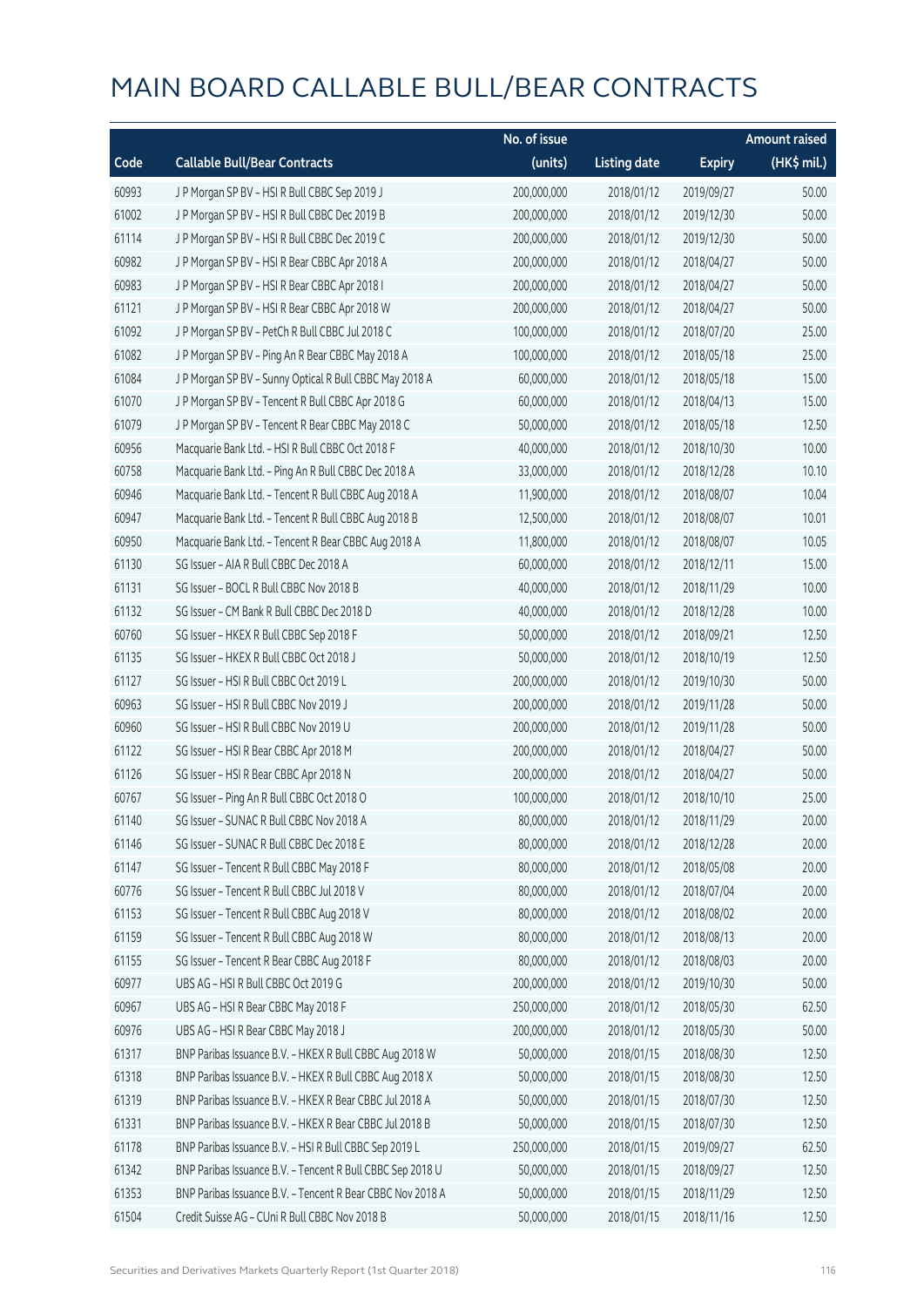|       |                                                           | No. of issue |                     |               | <b>Amount raised</b>  |
|-------|-----------------------------------------------------------|--------------|---------------------|---------------|-----------------------|
| Code  | <b>Callable Bull/Bear Contracts</b>                       | (units)      | <b>Listing date</b> | <b>Expiry</b> | $(HK\frac{1}{2}mil.)$ |
| 61496 | Credit Suisse AG - Greatwall Motor R Bull CBBC Nov 2018 A | 40,000,000   | 2018/01/15          | 2018/11/30    | 10.00                 |
| 61525 | Credit Suisse AG - HKEX R Bull CBBC Jul 2018 H            | 50,000,000   | 2018/01/15          | 2018/07/20    | 12.50                 |
| 61505 | Credit Suisse AG - HSBC R Bear CBBC Jul 2018 A            | 50,000,000   | 2018/01/15          | 2018/07/12    | 12.50                 |
| 61506 | Credit Suisse AG - HSBC R Bear CBBC Jul 2018 B            | 50,000,000   | 2018/01/15          | 2018/07/13    | 12.50                 |
| 61460 | Credit Suisse AG - HSI R Bull CBBC Mar 2019 C             | 200,000,000  | 2018/01/15          | 2019/03/28    | 50.00                 |
| 61520 | Credit Suisse AG - HSI R Bull CBBC Sep 2019 C             | 200,000,000  | 2018/01/15          | 2019/09/27    | 50.00                 |
| 61510 | Credit Suisse AG - HSI R Bear CBBC Apr 2018 W             | 200,000,000  | 2018/01/15          | 2018/04/27    | 50.00                 |
| 61473 | Credit Suisse AG - Ping An R Bull CBBC May 2018 B         | 100,000,000  | 2018/01/15          | 2018/05/31    | 25.00                 |
| 61528 | Credit Suisse AG - Tencent R Bull CBBC Jul 2018 Q         | 50,000,000   | 2018/01/15          | 2018/07/18    | 12.50                 |
| 61400 | Bank of East Asia - COVS R Bull CBBC Nov 2018 A           | 25,000,000   | 2018/01/15          | 2018/11/08    | 10.00                 |
| 61359 | Bank of East Asia - Galaxy Ent R Bear CBBC Nov 2018 A     | 16,000,000   | 2018/01/15          | 2018/11/08    | 10.40                 |
| 61387 | Bank of East Asia - HKEX R Bull CBBC Nov 2018 C           | 40,000,000   | 2018/01/15          | 2018/11/08    | 10.00                 |
| 61405 | Bank of East Asia - Meitu R Bull CBBC Nov 2018 A          | 16,000,000   | 2018/01/15          | 2018/11/08    | 10.40                 |
| 61406 | Bank of East Asia - Ping An R Bear CBBC Nov 2018 A        | 40,000,000   | 2018/01/15          | 2018/11/08    | 10.00                 |
| 61384 | Bank of East Asia - Tencent R Bull CBBC Nov 2018 D        | 40,000,000   | 2018/01/15          | 2018/11/08    | 10.00                 |
| 61364 | Bank of East Asia - Tencent R Bear CBBC Nov 2018 A        | 30,000,000   | 2018/01/15          | 2018/11/08    | 10.20                 |
| 61578 | Goldman Sachs SP (Asia) - HKEX R Bull CBBC Sep 2018 I     | 120,000,000  | 2018/01/15          | 2018/09/18    | 30.00                 |
| 61587 | Goldman Sachs SP (Asia) - HKEX R Bull CBBC Sep 2018 J     | 120,000,000  | 2018/01/15          | 2018/09/24    | 30.00                 |
| 61287 | Goldman Sachs SP (Asia) - HSI R Bull CBBC Nov 2019 G      | 200,000,000  | 2018/01/15          | 2019/11/28    | 50.00                 |
| 61566 | Goldman Sachs SP (Asia) - HSI R Bull CBBC Nov 2019 H      | 200,000,000  | 2018/01/15          | 2019/11/28    | 50.00                 |
| 61311 | Goldman Sachs SP (Asia) - HSI R Bear CBBC May 2018 O      | 200,000,000  | 2018/01/15          | 2018/05/30    | 50.00                 |
| 61531 | Goldman Sachs SP (Asia) - HSI R Bear CBBC May 2018 P      | 200,000,000  | 2018/01/15          | 2018/05/30    | 50.00                 |
| 61552 | Goldman Sachs SP (Asia) - HSI R Bear CBBC May 2018 Q      | 200,000,000  | 2018/01/15          | 2018/05/30    | 50.00                 |
| 61558 | Goldman Sachs SP (Asia) - HSI R Bear CBBC Jun 2018 G      | 200,000,000  | 2018/01/15          | 2018/06/28    | 50.00                 |
| 61565 | Goldman Sachs SP (Asia) - HSI R Bear CBBC Jun 2018 H      | 200,000,000  | 2018/01/15          | 2018/06/28    | 50.00                 |
| 61282 | Goldman Sachs SP (Asia) - Ping An R Bull CBBC Oct 2018 V  | 120,000,000  | 2018/01/15          | 2018/10/26    | 30.00                 |
| 61568 | Goldman Sachs SP (Asia) - Tencent R Bull CBBC May 2018 X  | 120,000,000  | 2018/01/15          | 2018/05/09    | 30.00                 |
| 61569 | Goldman Sachs SP (Asia) - Tencent R Bull CBBC May 2018 Y  | 120,000,000  | 2018/01/15          | 2018/05/10    | 30.00                 |
| 61575 | Goldman Sachs SP (Asia) - Tencent R Bull CBBC May 2018 Z  | 120,000,000  | 2018/01/15          | 2018/05/11    | 30.00                 |
| 61234 | HK Bank - Country Garden R Bull CBBC Aug 2018 D           | 40,000,000   | 2018/01/15          | 2018/08/06    | 10.00                 |
| 61238 | HK Bank - COVS R Bull CBBC Jul 2018 C                     | 40,000,000   | 2018/01/15          | 2018/07/30    | 12.00                 |
| 61243 | HK Bank - HKEX R Bull CBBC Oct 2018 T                     | 50,000,000   | 2018/01/15          | 2018/10/02    | 12.50                 |
| 61244 | HK Bank - HKEX R Bear CBBC Jul 2018 K                     | 40,000,000   | 2018/01/15          | 2018/07/23    | 16.00                 |
| 61276 | HK Bank - HSCEI R Bear CBBC Oct 2018 B                    | 50,000,000   | 2018/01/15          | 2018/10/30    | 12.50                 |
| 61279 | HK Bank - HSI R Bull CBBC Aug 2018 K                      | 100,000,000  | 2018/01/15          | 2018/08/30    | 25.00                 |
| 61268 | HK Bank - HSI R Bear CBBC Sep 2018 S                      | 100,000,000  | 2018/01/15          | 2018/09/27    | 25.00                 |
| 61255 | HK Bank - Ping An R Bear CBBC Aug 2018 D                  | 50,000,000   | 2018/01/15          | 2018/08/06    | 12.50                 |
| 61236 | HK Bank - SUNAC R Bull CBBC Sep 2018 B                    | 100,000,000  | 2018/01/15          | 2018/09/10    | 25.00                 |
| 61260 | HK Bank - Tencent R Bull CBBC Jun 2018 Q                  | 60,000,000   | 2018/01/15          | 2018/06/25    | 15.00                 |
| 61231 | HK Bank - Tencent R Bull CBBC Aug 2018 D                  | 60,000,000   | 2018/01/15          | 2018/08/20    | 15.00                 |
| 61703 | J P Morgan SP BV - COVS R Bull CBBC Dec 2018 A            | 150,000,000  | 2018/01/15          | 2018/12/21    | 37.50                 |
| 61709 | J P Morgan SP BV - HKEX R Bull CBBC May 2018 J            | 40,000,000   | 2018/01/15          | 2018/05/18    | 10.00                 |
| 61711 | J P Morgan SP BV - HKEX R Bull CBBC May 2018 K            | 40,000,000   | 2018/01/15          | 2018/05/18    | 10.00                 |
| 61714 | J P Morgan SP BV - HKEX R Bull CBBC May 2018 L            | 40,000,000   | 2018/01/15          | 2018/05/18    | 10.00                 |
| 61691 | J P Morgan SP BV - HKEX R Bear CBBC May 2018 B            | 40,000,000   | 2018/01/15          | 2018/05/18    | 10.00                 |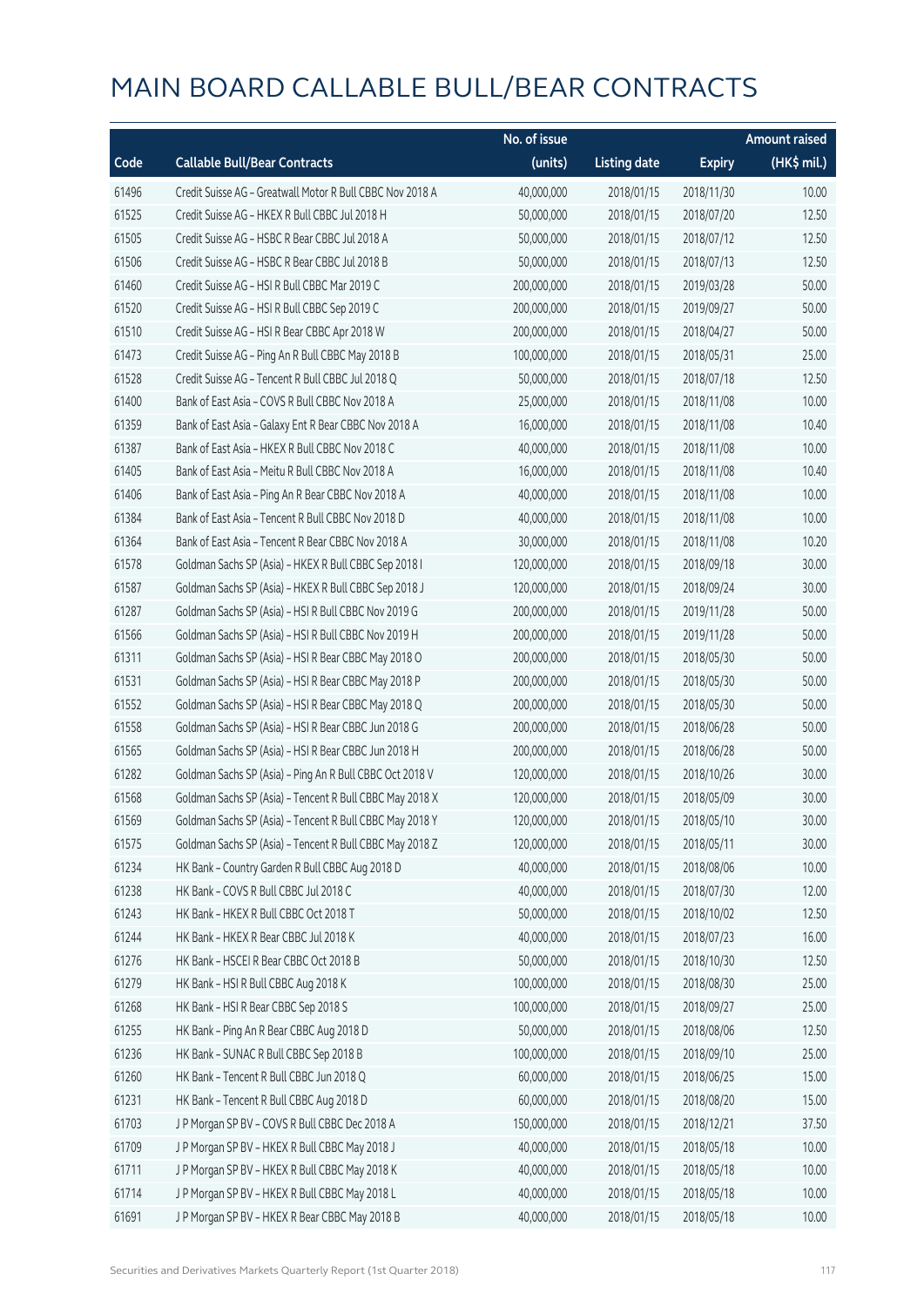|       |                                                         | No. of issue |                     |               | <b>Amount raised</b> |
|-------|---------------------------------------------------------|--------------|---------------------|---------------|----------------------|
| Code  | <b>Callable Bull/Bear Contracts</b>                     | (units)      | <b>Listing date</b> | <b>Expiry</b> | (HK\$ mil.)          |
| 61701 | J P Morgan SP BV - HKEX R Bear CBBC May 2018 C          | 40,000,000   | 2018/01/15          | 2018/05/18    | 10.00                |
| 61715 | J P Morgan SP BV - HSI R Bull CBBC Oct 2019 O           | 200,000,000  | 2018/01/15          | 2019/10/30    | 50.00                |
| 61722 | J P Morgan SP BV - HSI R Bull CBBC Dec 2019 D           | 200,000,000  | 2018/01/15          | 2019/12/30    | 50.00                |
| 61716 | J P Morgan SP BV - HSI R Bear CBBC Apr 2018 Y           | 200,000,000  | 2018/01/15          | 2018/04/27    | 50.00                |
| 61723 | J P Morgan SP BV - HSI R Bear CBBC Apr 2018 Z           | 200,000,000  | 2018/01/15          | 2018/04/27    | 50.00                |
| 61749 | J P Morgan SP BV - HSI R Bear CBBC May 2018 D           | 200,000,000  | 2018/01/15          | 2018/05/30    | 50.00                |
| 61773 | J P Morgan SP BV - HSI R Bear CBBC May 2018 E           | 200,000,000  | 2018/01/15          | 2018/05/30    | 50.00                |
| 61777 | J P Morgan SP BV - HSI R Bear CBBC May 2018 H           | 200,000,000  | 2018/01/15          | 2018/05/30    | 50.00                |
| 61780 | J P Morgan SP BV - HSI R Bear CBBC May 2018 I           | 200,000,000  | 2018/01/15          | 2018/05/30    | 70.00                |
| 61707 | J P Morgan SP BV - Tencent R Bull CBBC May 2018 J       | 60,000,000   | 2018/01/15          | 2018/05/18    | 15.00                |
| 61708 | J P Morgan SP BV - Tencent R Bull CBBC May 2018 K       | 60,000,000   | 2018/01/15          | 2018/05/18    | 15.00                |
| 61690 | J P Morgan SP BV - Tencent R Bear CBBC May 2018 D       | 50,000,000   | 2018/01/15          | 2018/05/18    | 12.50                |
| 61290 | Macquarie Bank Ltd. - HKEX R Bull CBBC Oct 2018 D       | 16,000,000   | 2018/01/15          | 2018/10/26    | 10.27                |
| 61291 | Macquarie Bank Ltd. - HKEX R Bull CBBC Oct 2018 E       | 16,000,000   | 2018/01/15          | 2018/10/26    | 10.14                |
| 61358 | Macquarie Bank Ltd. - HSI R Bull CBBC Nov 2018 M        | 40,000,000   | 2018/01/15          | 2018/11/29    | 10.00                |
| 61289 | Macquarie Bank Ltd. - Tencent R Bull CBBC Aug 2018 C    | 12,400,000   | 2018/01/15          | 2018/08/07    | 10.07                |
| 61626 | SG Issuer - Country Garden R Bull CBBC Oct 2018 B       | 40,000,000   | 2018/01/15          | 2018/10/22    | 10.00                |
| 61355 | SG Issuer - COVS R Bull CBBC Jan 2019 A                 | 100,000,000  | 2018/01/15          | 2019/01/30    | 25.00                |
| 61616 | SG Issuer - China Life R Bull CBBC Sep 2018 E           | 40,000,000   | 2018/01/15          | 2018/09/14    | 10.00                |
| 61181 | SG Issuer - Galaxy R Bear CBBC Dec 2018 A               | 80,000,000   | 2018/01/15          | 2018/12/17    | 20.00                |
| 61628 | SG Issuer - HKEX R Bull CBBC May 2018 C                 | 50,000,000   | 2018/01/15          | 2018/05/29    | 12.50                |
| 61631 | SG Issuer - HKEX R Bull CBBC Sep 2018 G                 | 50,000,000   | 2018/01/15          | 2018/09/26    | 12.50                |
| 61644 | SG Issuer - HKEX R Bear CBBC Sep 2018 D                 | 50,000,000   | 2018/01/15          | 2018/09/27    | 20.75                |
| 61608 | SG Issuer - HSI R Bull CBBC Oct 2019 G                  | 200,000,000  | 2018/01/15          | 2019/10/30    | 50.00                |
| 61614 | SG Issuer - HSI R Bull CBBC Nov 2019 M                  | 200,000,000  | 2018/01/15          | 2019/11/28    | 50.00                |
| 61595 | SG Issuer - HSI R Bear CBBC Jul 2018 L                  | 200,000,000  | 2018/01/15          | 2018/07/30    | 50.00                |
| 61597 | SG Issuer - HSI R Bear CBBC Aug 2018 K                  | 200,000,000  | 2018/01/15          | 2018/08/30    | 50.00                |
| 61603 | SG Issuer - HSI R Bear CBBC Aug 2018 L                  | 200,000,000  | 2018/01/15          | 2018/08/30    | 61.00                |
| 61227 | SG Issuer - Ping An R Bull CBBC Dec 2018 K              | 100,000,000  | 2018/01/15          | 2018/12/18    | 25.00                |
| 61228 | SG Issuer - Ping An R Bear CBBC Dec 2018 F              | 100,000,000  | 2018/01/15          | 2018/12/18    | 25.00                |
| 61661 | SG Issuer - Tencent R Bull CBBC May 2018 G              | 80,000,000   | 2018/01/15          | 2018/05/03    | 20.00                |
| 61357 | SG Issuer - Tencent R Bull CBBC Jul 2018 W              | 80,000,000   | 2018/01/15          | 2018/07/13    | 20.00                |
| 61664 | SG Issuer - Tencent R Bull CBBC Sep 2018 X              | 80,000,000   | 2018/01/15          | 2018/09/24    | 20.00                |
| 61451 | UBS AG - HKEX R Bull CBBC Sep 2018 G                    | 50,000,000   | 2018/01/15          | 2018/09/10    | 12.50                |
| 61453 | UBS AG - HKEX R Bull CBBC Sep 2018 H                    | 50,000,000   | 2018/01/15          | 2018/09/24    | 12.50                |
| 61456 | UBS AG - HSI R Bull CBBC Aug 2019 W                     | 250,000,000  | 2018/01/15          | 2019/08/29    | 62.50                |
| 61457 | UBS AG - HSI R Bull CBBC Aug 2019 X                     | 250,000,000  | 2018/01/15          | 2019/08/29    | 62.50                |
| 61410 | UBS AG - HSI R Bear CBBC Apr 2018 B                     | 250,000,000  | 2018/01/15          | 2018/04/27    | 62.50                |
| 61416 | UBS AG - HSI R Bear CBBC Apr 2018 K                     | 250,000,000  | 2018/01/15          | 2018/04/27    | 62.50                |
| 61432 | UBS AG - HSI R Bear CBBC Jul 2018 A                     | 250,000,000  | 2018/01/15          | 2018/07/30    | 85.00                |
| 61436 | UBS AG - Tencent R Bull CBBC Jun 2018 I                 | 40,000,000   | 2018/01/15          | 2018/06/25    | 10.00                |
| 61440 | UBS AG - Tencent R Bull CBBC Jun 2018 J                 | 40,000,000   | 2018/01/15          | 2018/06/04    | 10.00                |
| 61454 | UBS AG - Tencent R Bull CBBC Jun 2018 K                 | 40,000,000   | 2018/01/15          | 2018/06/11    | 10.00                |
| 61434 | UBS AG - Tencent R Bear CBBC Jul 2018 A                 | 40,000,000   | 2018/01/15          | 2018/07/09    | 22.80                |
| 61909 | BNP Paribas Issuance B.V. - HKEX R Bear CBBC Jul 2018 C | 50,000,000   | 2018/01/16          | 2018/07/30    | 12.50                |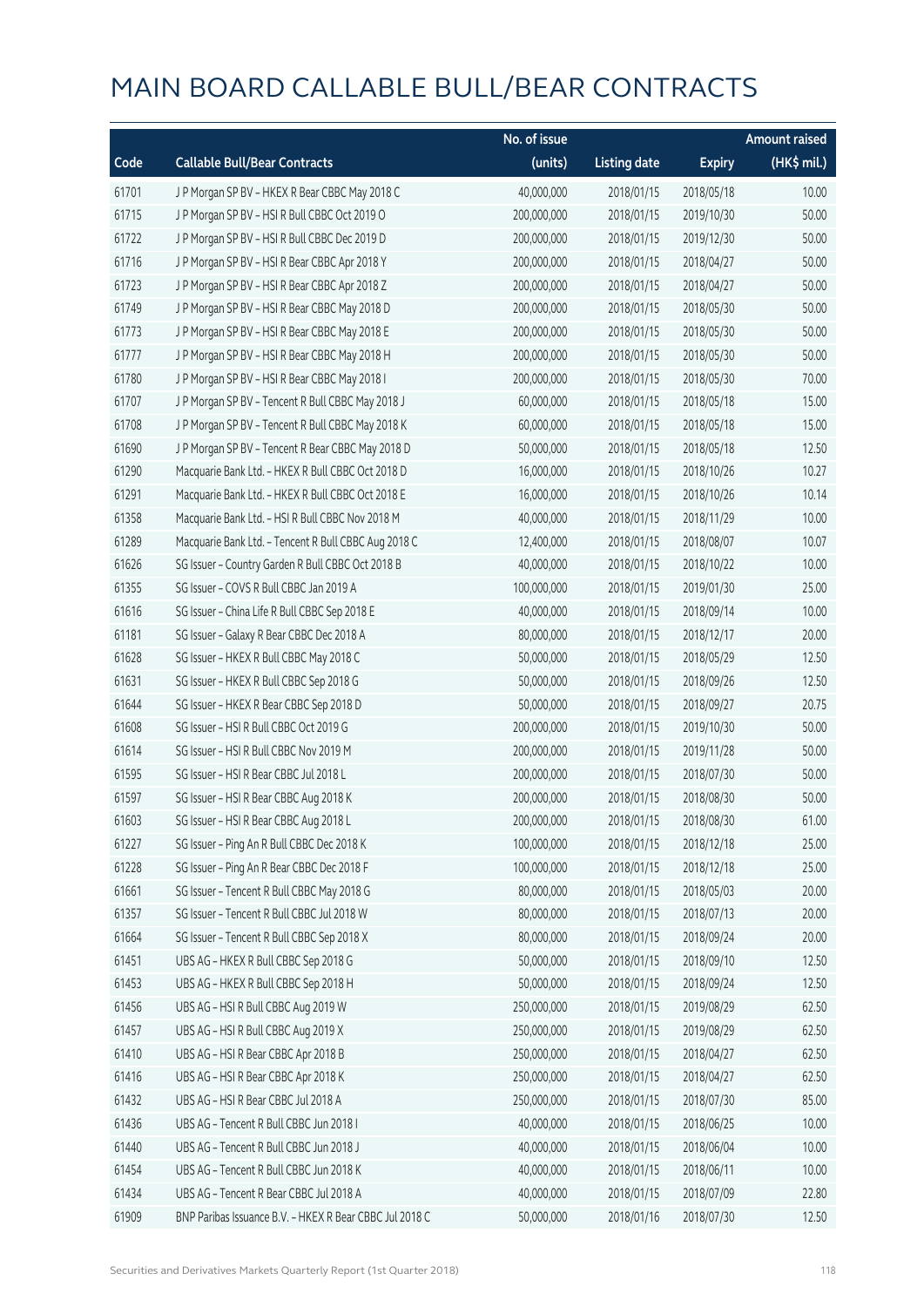|       |                                                              | No. of issue |                     |               | <b>Amount raised</b>  |
|-------|--------------------------------------------------------------|--------------|---------------------|---------------|-----------------------|
| Code  | <b>Callable Bull/Bear Contracts</b>                          | (units)      | <b>Listing date</b> | <b>Expiry</b> | $(HK\frac{1}{2}mil.)$ |
| 61920 | BNP Paribas Issuance B.V. - HKEX R Bear CBBC Jul 2018 D      | 50,000,000   | 2018/01/16          | 2018/07/30    | 12.50                 |
| 61903 | BNP Paribas Issuance B.V. - HSI R Bull CBBC Sep 2019 R       | 250,000,000  | 2018/01/16          | 2019/09/27    | 62.50                 |
| 62328 | BNP Paribas Issuance B.V. - HSI R Bull CBBC Sep 2019 T       | 250,000,000  | 2018/01/16          | 2019/09/27    | 62.50                 |
| 61856 | BNP Paribas Issuance B.V. - HSI R Bear CBBC May 2018 E       | 250,000,000  | 2018/01/16          | 2018/05/30    | 62.50                 |
| 61858 | BNP Paribas Issuance B.V. - HSI R Bear CBBC May 2018 F       | 250,000,000  | 2018/01/16          | 2018/05/30    | 62.50                 |
| 61862 | BNP Paribas Issuance B.V. - HSI R Bear CBBC May 2018 G       | 250,000,000  | 2018/01/16          | 2018/05/30    | 62.50                 |
| 61866 | BNP Paribas Issuance B.V. - HSI R Bear CBBC May 2018 H       | 250,000,000  | 2018/01/16          | 2018/05/30    | 62.50                 |
| 61879 | BNP Paribas Issuance B.V. - HSI R Bear CBBC May 2018 I       | 250,000,000  | 2018/01/16          | 2018/05/30    | 62.50                 |
| 61927 | BNP Paribas Issuance B.V. - Ping An R Bear CBBC May 2018 B   | 200,000,000  | 2018/01/16          | 2018/05/30    | 50.00                 |
| 61905 | BNP Paribas Issuance B.V. - Tencent R Bear CBBC Nov 2018 B   | 50,000,000   | 2018/01/16          | 2018/11/29    | 22.50                 |
| 62567 | Credit Suisse AG - Galaxy Ent R Bull CBBC Jun 2018 R         | 50,000,000   | 2018/01/16          | 2018/06/29    | 12.50                 |
| 62574 | Credit Suisse AG - HKEX R Bull CBBC Sep 2018 B               | 50,000,000   | 2018/01/16          | 2018/09/20    | 12.50                 |
| 62577 | Credit Suisse AG - HKEX R Bull CBBC Sep 2018 C               | 50,000,000   | 2018/01/16          | 2018/09/21    | 12.50                 |
| 62594 | Credit Suisse AG - HKEX R Bear CBBC Jul 2018 A               | 50,000,000   | 2018/01/16          | 2018/07/18    | 12.50                 |
| 62595 | Credit Suisse AG - HKEX R Bear CBBC Jul 2018 B               | 50,000,000   | 2018/01/16          | 2018/07/19    | 15.00                 |
| 62615 | Credit Suisse AG - HKEX R Bear CBBC Jul 2018 C               | 50,000,000   | 2018/01/16          | 2018/07/20    | 24.00                 |
| 62654 | Credit Suisse AG - HSBC R Bull CBBC Jul 2018 L               | 100,000,000  | 2018/01/16          | 2018/07/13    | 25.00                 |
| 62564 | Credit Suisse AG - HSBC R Bull CBBC Sep 2018 G               | 70,000,000   | 2018/01/16          | 2018/09/14    | 17.50                 |
| 62566 | Credit Suisse AG - HSBC R Bear CBBC Jul 2018 C               | 50,000,000   | 2018/01/16          | 2018/07/20    | 12.50                 |
| 62518 | Credit Suisse AG - HSI R Bull CBBC Mar 2019 D                | 200,000,000  | 2018/01/16          | 2019/03/28    | 50.00                 |
| 62535 | Credit Suisse AG - HSI R Bull CBBC Apr 2019 O                | 200,000,000  | 2018/01/16          | 2019/04/29    | 50.00                 |
| 62511 | Credit Suisse AG - HSI R Bull CBBC Sep 2019 D                | 200,000,000  | 2018/01/16          | 2019/09/27    | 50.00                 |
| 62405 | Credit Suisse AG - HSI R Bear CBBC May 2018 L                | 200,000,000  | 2018/01/16          | 2018/05/30    | 50.00                 |
| 62423 | Credit Suisse AG - HSI R Bear CBBC Jun 2018 M                | 200,000,000  | 2018/01/16          | 2018/06/28    | 50.00                 |
| 62428 | Credit Suisse AG - HSI R Bear CBBC Jun 2018 N                | 200,000,000  | 2018/01/16          | 2018/06/28    | 50.00                 |
| 62492 | Credit Suisse AG - HSI R Bear CBBC Jun 2018 O                | 200,000,000  | 2018/01/16          | 2018/06/28    | 50.00                 |
| 62490 | Credit Suisse AG - HSI R Bear CBBC Jul 2018 D                | 200,000,000  | 2018/01/16          | 2018/07/30    | 50.00                 |
| 62494 | Credit Suisse AG - HSI R Bear CBBC Jul 2018 E                | 200,000,000  | 2018/01/16          | 2018/07/30    | 50.00                 |
| 62503 | Credit Suisse AG - HSI R Bear CBBC Jul 2018 F                | 200,000,000  | 2018/01/16          | 2018/07/30    | 54.00                 |
| 62629 | Credit Suisse AG - Tencent R Bull CBBC Aug 2018 G            | 50,000,000   | 2018/01/16          | 2018/08/02    | 12.50                 |
| 62632 | Credit Suisse AG - Tencent R Bull CBBC Aug 2018 H            | 50,000,000   | 2018/01/16          | 2018/08/03    | 12.50                 |
| 62651 | Credit Suisse AG - Tencent R Bear CBBC Jul 2018 F            | 50,000,000   | 2018/01/16          | 2018/07/19    | 42.00                 |
| 62279 | Bank of East Asia - China Mobile R Bull CBBC Nov 2018 A      | 60,000,000   | 2018/01/16          | 2018/11/09    | 15.00                 |
| 62319 | Bank of East Asia - Galaxy Ent R Bull CBBC Nov 2018 A        | 16,000,000   | 2018/01/16          | 2018/11/09    | 10.40                 |
| 62239 | Bank of East Asia - HKEX R Bull CBBC Nov 2018 D              | 40,000,000   | 2018/01/16          | 2018/11/09    | 10.00                 |
| 62243 | Bank of East Asia - HKEX R Bull CBBC Nov 2018 E              | 40,000,000   | 2018/01/16          | 2018/11/09    | 10.00                 |
| 62246 | Bank of East Asia - HKEX R Bull CBBC Nov 2018 F              | 40,000,000   | 2018/01/16          | 2018/11/09    | 10.00                 |
| 62254 | Bank of East Asia - Ping An R Bull CBBC Nov 2018 A           | 16,000,000   | 2018/01/16          | 2018/11/09    | 10.40                 |
| 62249 | Bank of East Asia - Tencent R Bull CBBC Nov 2018 E           | 40,000,000   | 2018/01/16          | 2018/11/09    | 10.00                 |
| 62293 | Bank of East Asia - Tencent R Bear CBBC Nov 2018 B           | 30,000,000   | 2018/01/16          | 2018/11/09    | 10.20                 |
| 63011 | Goldman Sachs SP (Asia) - China Life R Bull CBBC May 2018 N  | 80,000,000   | 2018/01/16          | 2018/05/23    | 20.00                 |
| 63025 | Goldman Sachs SP (Asia) - CSOP A50 ETF R Bull CBBC May 2018A | 80,000,000   | 2018/01/16          | 2018/05/23    | 20.00                 |
| 63034 | Goldman Sachs SP (Asia) - HKEX R Bull CBBC Sep 2018 K        | 120,000,000  | 2018/01/16          | 2018/09/24    | 30.00                 |
| 63052 | Goldman Sachs SP (Asia) - HKEX R Bull CBBC Sep 2018 L        | 120,000,000  | 2018/01/16          | 2018/09/26    | 30.00                 |
| 63072 | Goldman Sachs SP (Asia) - HKEX R Bull CBBC Sep 2018 M        | 120,000,000  | 2018/01/16          | 2018/09/26    | 30.00                 |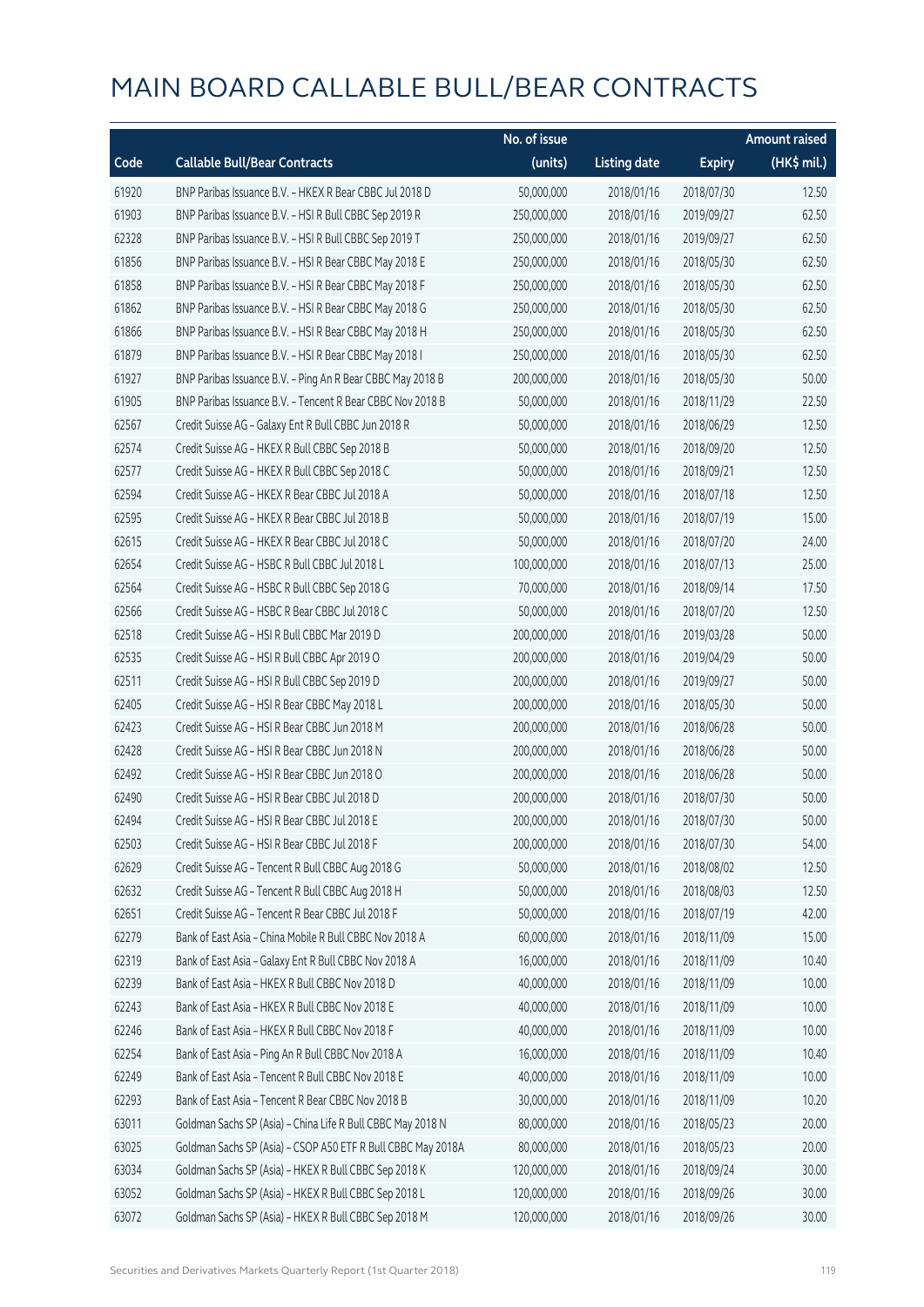|       |                                                           | No. of issue |                     |               | <b>Amount raised</b>  |
|-------|-----------------------------------------------------------|--------------|---------------------|---------------|-----------------------|
| Code  | <b>Callable Bull/Bear Contracts</b>                       | (units)      | <b>Listing date</b> | <b>Expiry</b> | $(HK\frac{1}{2}mil.)$ |
| 63093 | Goldman Sachs SP (Asia) - HSBC R Bull CBBC Sep 2018 X     | 120,000,000  | 2018/01/16          | 2018/09/26    | 30.00                 |
| 62336 | Goldman Sachs SP (Asia) - HSI R Bull CBBC Oct 2019 V      | 200,000,000  | 2018/01/16          | 2019/10/30    | 50.00                 |
| 61839 | Goldman Sachs SP (Asia) - HSI R Bear CBBC May 2018 R      | 200,000,000  | 2018/01/16          | 2018/05/30    | 50.00                 |
| 61841 | Goldman Sachs SP (Asia) - HSI R Bear CBBC May 2018 S      | 200,000,000  | 2018/01/16          | 2018/05/30    | 50.00                 |
| 62998 | Goldman Sachs SP (Asia) - Ping An R Bull CBBC Oct 2018 W  | 120,000,000  | 2018/01/16          | 2018/10/23    | 30.00                 |
| 63007 | Goldman Sachs SP (Asia) - Ping An R Bull CBBC Oct 2018 X  | 120,000,000  | 2018/01/16          | 2018/10/25    | 30.00                 |
| 63097 | Goldman Sachs SP (Asia) - Tencent R Bull CBBC May 2018 M  | 120,000,000  | 2018/01/16          | 2018/05/03    | 30.00                 |
| 63100 | Goldman Sachs SP (Asia) - Tencent R Bull CBBC May 2018 N  | 120,000,000  | 2018/01/16          | 2018/05/03    | 30.00                 |
| 62022 | HK Bank - CSOP A50 ETF R Bull CBBC Oct 2018 G             | 50,000,000   | 2018/01/16          | 2018/10/02    | 12.50                 |
| 62028 | HK Bank - HKEX R Bull CBBC Oct 2018 U                     | 50,000,000   | 2018/01/16          | 2018/10/22    | 12.50                 |
| 62030 | HK Bank - HKEX R Bull CBBC Oct 2018 V                     | 50,000,000   | 2018/01/16          | 2018/10/02    | 12.50                 |
| 62021 | HK Bank - HKEX R Bear CBBC Oct 2018 D                     | 40,000,000   | 2018/01/16          | 2018/10/22    | 16.00                 |
| 61993 | HK Bank - HS H-SH ETF R Bull CBBC Aug 2018 B              | 50,000,000   | 2018/01/16          | 2018/08/20    | 12.50                 |
| 61937 | HK Bank - HSI R Bull CBBC Aug 2018 L                      | 100,000,000  | 2018/01/16          | 2018/08/30    | 25.00                 |
| 61939 | HK Bank - HSI R Bull CBBC Aug 2018 M                      | 150,000,000  | 2018/01/16          | 2018/08/30    | 37.50                 |
| 61941 | HK Bank - HSI R Bear CBBC Oct 2018 M                      | 100,000,000  | 2018/01/16          | 2018/10/30    | 25.00                 |
| 61942 | HK Bank - HSI R Bear CBBC Oct 2018 N                      | 150,000,000  | 2018/01/16          | 2018/10/30    | 37.50                 |
| 61990 | HK Bank - Ping An R Bull CBBC Oct 2018 H                  | 100,000,000  | 2018/01/16          | 2018/10/22    | 25.00                 |
| 61974 | HK Bank - Tencent R Bull CBBC Jun 2018 R                  | 60,000,000   | 2018/01/16          | 2018/06/25    | 15.00                 |
| 61972 | HK Bank - Tencent R Bull CBBC Aug 2018 F                  | 60,000,000   | 2018/01/16          | 2018/08/20    | 15.00                 |
| 62040 | HK Bank - Tencent R Bull CBBC Sep 2018 N                  | 60,000,000   | 2018/01/16          | 2018/09/10    | 24.00                 |
| 61983 | HK Bank - Tencent R Bear CBBC Oct 2018 E                  | 50,000,000   | 2018/01/16          | 2018/10/02    | 37.50                 |
| 61805 | Haitong Int'l Sec - Country Garden R Bull CBBC Jul 2018 D | 40,000,000   | 2018/01/16          | 2018/07/10    | 10.00                 |
| 61785 | Haitong Int'l Sec - COVS R Bull CBBC Jul 2018 C           | 40,000,000   | 2018/01/16          | 2018/07/31    | 12.28                 |
| 61811 | Haitong Int'l Sec - CM Bank R Bull CBBC Jul 2018 B        | 40,000,000   | 2018/01/16          | 2018/07/18    | 10.00                 |
| 61810 | Haitong Int'l Sec - Evergrande R Bull CBBC Jul 2018 D     | 40,000,000   | 2018/01/16          | 2018/07/26    | 12.56                 |
| 61813 | Haitong Int'l Sec - HKEX R Bull CBBC Jul 2018 E           | 40,000,000   | 2018/01/16          | 2018/07/06    | 10.00                 |
| 62045 | Haitong Int'l Sec - HKEX R Bull CBBC Jul 2018 F           | 40,000,000   | 2018/01/16          | 2018/07/13    | 10.00                 |
| 61796 | Haitong Int'l Sec - Meitu R Bull CBBC Jul 2018 C          | 40,000,000   | 2018/01/16          | 2018/07/25    | 10.00                 |
| 61804 | Haitong Int'l Sec - SUNAC R Bull CBBC Jul 2018 D          | 40,000,000   | 2018/01/16          | 2018/07/26    | 18.48                 |
| 61788 | Haitong Int'l Sec - Tencent R Bull CBBC Jul 2018 P        | 40,000,000   | 2018/01/16          | 2018/07/10    | 19.48                 |
| 61816 | Haitong Int'l Sec - Tencent R Bull CBBC Jul 2018 Q        | 40,000,000   | 2018/01/16          | 2018/07/09    | 10.00                 |
| 62048 | Haitong Int'l Sec - Tencent R Bull CBBC Jul 2018 R        | 40,000,000   | 2018/01/16          | 2018/07/06    | 10.00                 |
| 62696 | J P Morgan SP BV - HKEX R Bull CBBC May 2018 M            | 40,000,000   | 2018/01/16          | 2018/05/18    | 10.00                 |
| 62926 | J P Morgan SP BV - HKEX R Bull CBBC May 2018 N            | 40,000,000   | 2018/01/16          | 2018/05/18    | 10.00                 |
| 62941 | J P Morgan SP BV - HKEX R Bull CBBC May 2018 O            | 40,000,000   | 2018/01/16          | 2018/05/18    | 10.00                 |
| 62976 | J P Morgan SP BV - HKEX R Bear CBBC May 2018 D            | 40,000,000   | 2018/01/16          | 2018/05/18    | 10.00                 |
| 62697 | J P Morgan SP BV - HSI R Bull CBBC Nov 2019 F             | 200,000,000  | 2018/01/16          | 2019/11/28    | 50.00                 |
| 62673 | J P Morgan SP BV - HSI R Bear CBBC Apr 2018 G             | 200,000,000  | 2018/01/16          | 2018/04/27    | 50.00                 |
| 62850 | J P Morgan SP BV - HSI R Bear CBBC Apr 2018 H             | 200,000,000  | 2018/01/16          | 2018/04/27    | 50.00                 |
| 62853 | J P Morgan SP BV - HSI R Bear CBBC Apr 2018 O             | 200,000,000  | 2018/01/16          | 2018/04/27    | 50.00                 |
| 62857 | J P Morgan SP BV - HSI R Bear CBBC Apr 2018 V             | 200,000,000  | 2018/01/16          | 2018/04/27    | 50.00                 |
| 62873 | J P Morgan SP BV - HSI R Bear CBBC Apr 2018 X             | 200,000,000  | 2018/01/16          | 2018/04/27    | 50.00                 |
| 62885 | J P Morgan SP BV - HSI R Bear CBBC May 2018 J             | 200,000,000  | 2018/01/16          | 2018/05/30    | 50.00                 |
| 62888 | J P Morgan SP BV - HSI R Bear CBBC May 2018 K             | 200,000,000  | 2018/01/16          | 2018/05/30    | 50.00                 |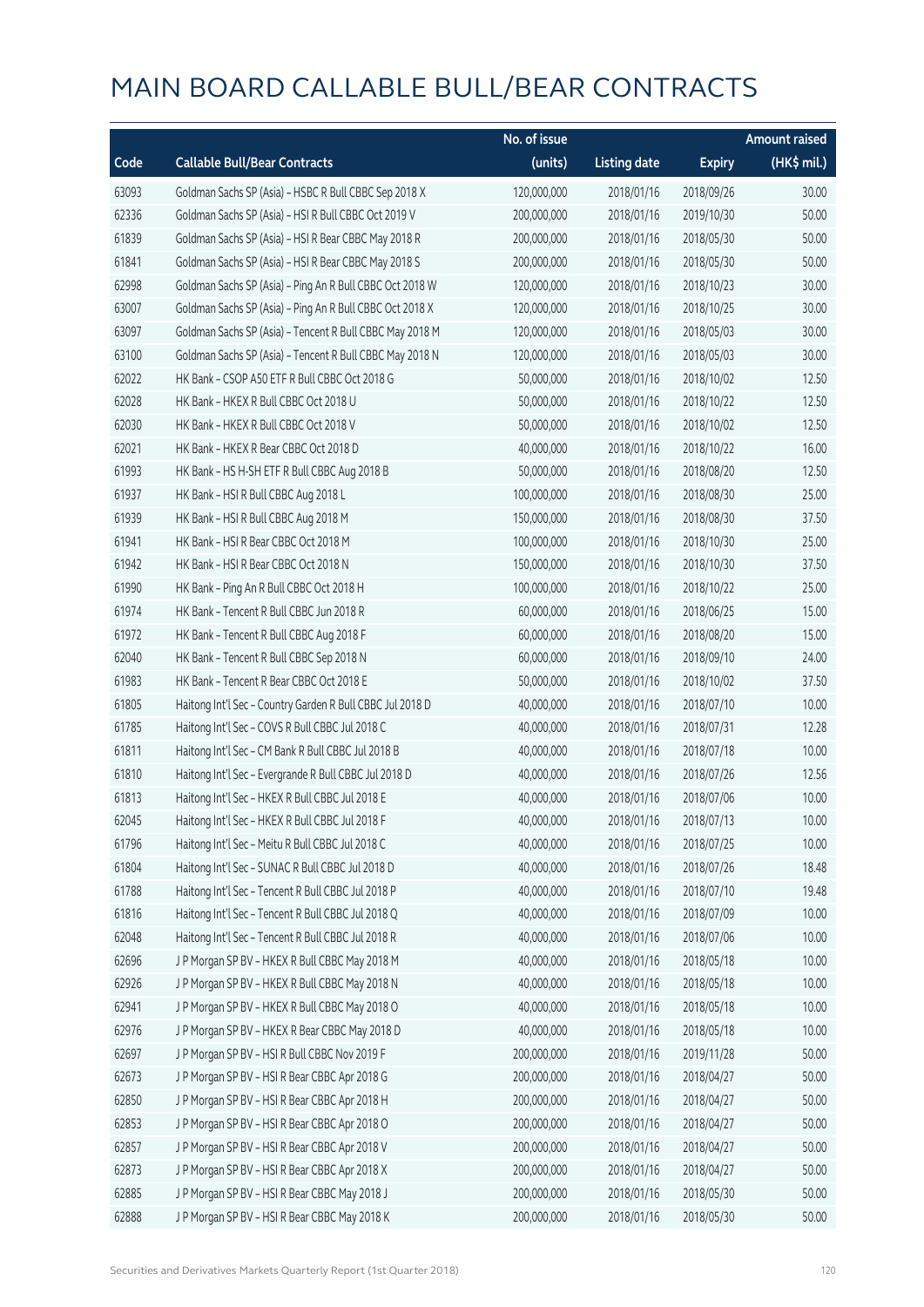|       |                                                      | No. of issue |                     |               | <b>Amount raised</b> |
|-------|------------------------------------------------------|--------------|---------------------|---------------|----------------------|
| Code  | <b>Callable Bull/Bear Contracts</b>                  | (units)      | <b>Listing date</b> | <b>Expiry</b> | (HK\$ mil.)          |
| 62986 | J P Morgan SP BV - Ping An R Bull CBBC May 2018 N    | 150,000,000  | 2018/01/16          | 2018/05/18    | 37.50                |
| 62677 | J P Morgan SP BV - Tencent R Bull CBBC May 2018 L    | 60,000,000   | 2018/01/16          | 2018/05/18    | 15.00                |
| 62904 | J P Morgan SP BV - Tencent R Bull CBBC May 2018 M    | 60,000,000   | 2018/01/16          | 2018/05/18    | 15.00                |
| 62919 | J P Morgan SP BV - Tencent R Bear CBBC May 2018 E    | 50,000,000   | 2018/01/16          | 2018/05/18    | 12.50                |
| 62924 | J P Morgan SP BV - Tencent R Bear CBBC May 2018 F    | 50,000,000   | 2018/01/16          | 2018/05/18    | 18.50                |
| 62209 | Macquarie Bank Ltd. - HKEX R Bull CBBC Sep 2018 O    | 20,000,000   | 2018/01/16          | 2018/09/26    | 11.10                |
| 62227 | Macquarie Bank Ltd. - HKEX R Bull CBBC Sep 2018 P    | 20,000,000   | 2018/01/16          | 2018/09/26    | 10.42                |
| 62238 | Macquarie Bank Ltd. - HKEX R Bull CBBC Oct 2018 F    | 20,000,000   | 2018/01/16          | 2018/10/26    | 11.60                |
| 62208 | Macquarie Bank Ltd. - Tencent R Bull CBBC Aug 2018 D | 11,600,000   | 2018/01/16          | 2018/08/14    | 10.06                |
| 62761 | SG Issuer - Galaxy Ent R Bull CBBC Nov 2018 B        | 80,000,000   | 2018/01/16          | 2018/11/13    | 20.00                |
| 62770 | SG Issuer - HKEX R Bull CBBC Jun 2018 S              | 50,000,000   | 2018/01/16          | 2018/06/13    | 12.50                |
| 62771 | SG Issuer - HKEX R Bull CBBC Aug 2018 C              | 50,000,000   | 2018/01/16          | 2018/08/02    | 12.50                |
| 62778 | SG Issuer - HKEX R Bull CBBC Oct 2018 K              | 50,000,000   | 2018/01/16          | 2018/10/18    | 12.50                |
| 62802 | SG Issuer - HKEX R Bear CBBC Dec 2018 D              | 50,000,000   | 2018/01/16          | 2018/12/14    | 22.50                |
| 62803 | SG Issuer - HSBC R Bull CBBC Nov 2018 H              | 100,000,000  | 2018/01/16          | 2018/11/29    | 25.00                |
| 62753 | SG Issuer - HSI R Bull CBBC Sep 2019 H               | 200,000,000  | 2018/01/16          | 2019/09/27    | 50.00                |
| 62760 | SG Issuer - HSI R Bull CBBC Dec 2019 Z               | 200,000,000  | 2018/01/16          | 2019/12/30    | 50.00                |
| 62710 | SG Issuer - HSI R Bear CBBC Apr 2018 B               | 200,000,000  | 2018/01/16          | 2018/04/27    | 50.00                |
| 62706 | SG Issuer - HSI R Bear CBBC Apr 2018 Z               | 200,000,000  | 2018/01/16          | 2018/04/27    | 50.00                |
| 62737 | SG Issuer - HSI R Bear CBBC Sep 2018 C               | 200,000,000  | 2018/01/16          | 2018/09/27    | 50.00                |
| 62804 | SG Issuer - Ping An R Bull CBBC Oct 2018 P           | 100,000,000  | 2018/01/16          | 2018/10/25    | 25.00                |
| 62819 | SG Issuer - Ping An R Bull CBBC Dec 2018 L           | 100,000,000  | 2018/01/16          | 2018/12/13    | 25.00                |
| 62656 | SG Issuer - Tencent R Bull CBBC May 2018 H           | 80,000,000   | 2018/01/16          | 2018/05/09    | 20.00                |
| 62820 | SG Issuer - Tencent R Bull CBBC Jul 2018 X           | 80,000,000   | 2018/01/16          | 2018/07/23    | 20.00                |
| 62842 | SG Issuer - Tencent R Bull CBBC Aug 2018 X           | 80,000,000   | 2018/01/16          | 2018/08/08    | 20.00                |
| 62137 | UBS AG - CC Bank R Bull CBBC Jul 2018 F              | 80,000,000   | 2018/01/16          | 2018/07/30    | 20.00                |
| 62177 | UBS AG - CSOP A50 ETF R Bull CBBC Aug 2018 A         | 40,000,000   | 2018/01/16          | 2018/08/20    | 10.00                |
| 62077 | UBS AG - HKEX R Bull CBBC Sep 2018 I                 | 50,000,000   | 2018/01/16          | 2018/09/17    | 12.50                |
| 62082 | UBS AG - HKEX R Bull CBBC Oct 2018 E                 | 50,000,000   | 2018/01/16          | 2018/10/08    | 12.50                |
| 62101 | UBS AG - HKEX R Bull CBBC Oct 2018 F                 | 50,000,000   | 2018/01/16          | 2018/10/15    | 12.50                |
| 62066 | UBS AG - HKEX R Bear CBBC Jun 2018 A                 | 50,000,000   | 2018/01/16          | 2018/06/11    | 12.50                |
| 62071 | UBS AG - HKEX R Bear CBBC Jun 2018 B                 | 50,000,000   | 2018/01/16          | 2018/06/19    | 12.50                |
| 62399 | UBS AG - HSI R Bull CBBC Apr 2019 X                  | 250,000,000  | 2018/01/16          | 2019/04/29    | 62.50                |
| 62387 | UBS AG - HSI R Bull CBBC Sep 2019 U                  | 200,000,000  | 2018/01/16          | 2019/09/27    | 50.00                |
| 62394 | UBS AG - HSI R Bull CBBC Sep 2019 V                  | 250,000,000  | 2018/01/16          | 2019/09/27    | 62.50                |
| 62065 | UBS AG - HSI R Bear CBBC Apr 2018 S                  | 200,000,000  | 2018/01/16          | 2018/04/27    | 50.00                |
| 62348 | UBS AG - HSI R Bear CBBC May 2018 K                  | 250,000,000  | 2018/01/16          | 2018/05/30    | 62.50                |
| 62354 | UBS AG - HSI R Bear CBBC May 2018 L                  | 250,000,000  | 2018/01/16          | 2018/05/30    | 62.50                |
| 62380 | UBS AG - HSI R Bear CBBC Jun 2018 I                  | 250,000,000  | 2018/01/16          | 2018/06/28    | 62.50                |
| 62131 | UBS AG - Petrochina R Bull CBBC Jul 2018 B           | 60,000,000   | 2018/01/16          | 2018/07/30    | 15.00                |
| 62102 | UBS AG - Tencent R Bull CBBC Jul 2018 K              | 40,000,000   | 2018/01/16          | 2018/07/25    | 10.00                |
| 62110 | UBS AG - Tencent R Bull CBBC Jul 2018 L              | 40,000,000   | 2018/01/16          | 2018/07/09    | 10.00                |
| 62123 | UBS AG - Tencent R Bull CBBC Jul 2018 M              | 40,000,000   | 2018/01/16          | 2018/07/23    | 10.00                |
| 62064 | UBS AG - Tencent R Bear CBBC Jul 2018 B              | 40,000,000   | 2018/01/16          | 2018/07/25    | 10.00                |
| 61818 | Bank Vontobel - HSI R Bull CBBC Jun 2018 D           | 100,000,000  | 2018/01/16          | 2018/06/28    | 25.20                |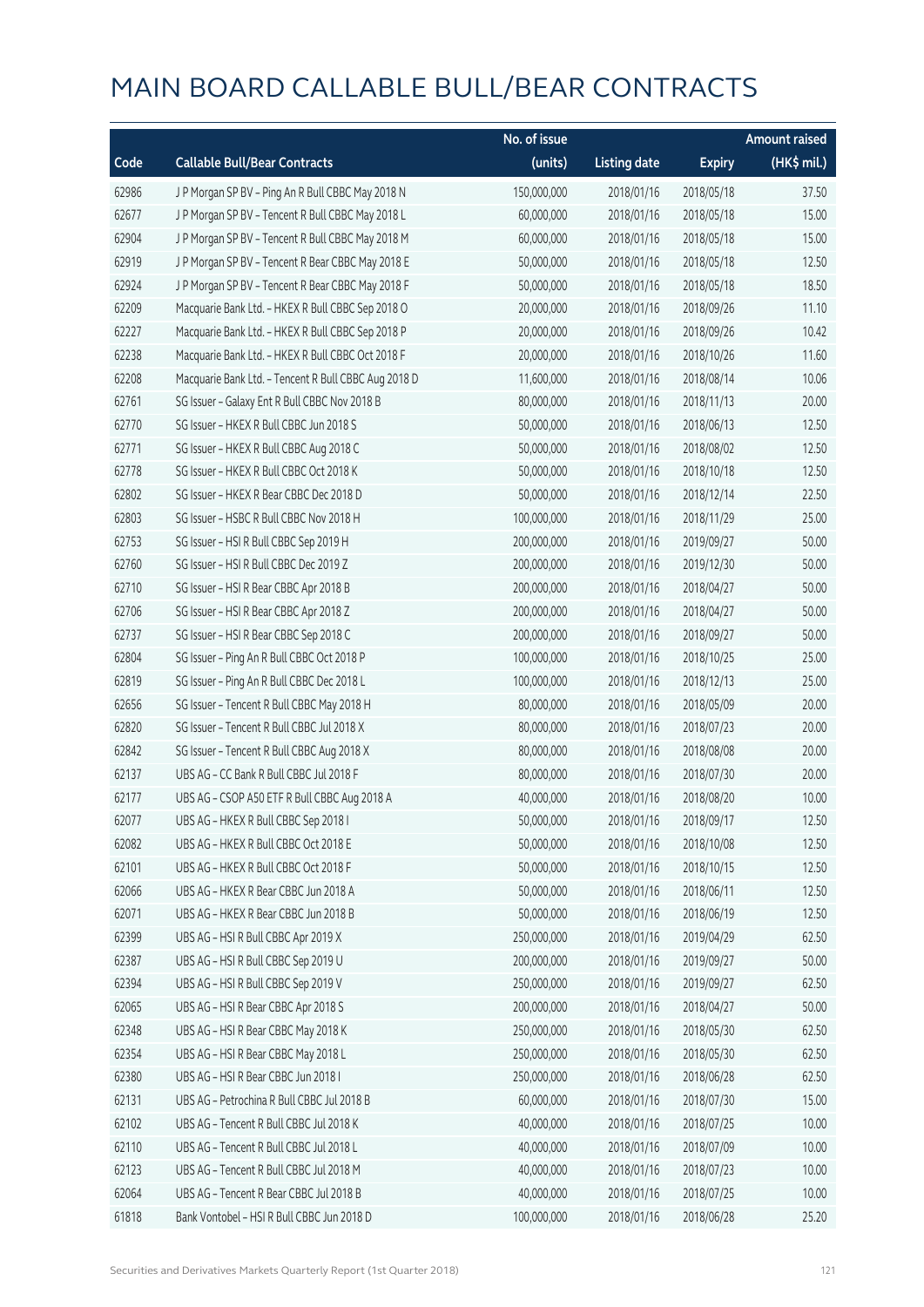|       |                                                              | No. of issue |                     |               | <b>Amount raised</b>  |
|-------|--------------------------------------------------------------|--------------|---------------------|---------------|-----------------------|
| Code  | <b>Callable Bull/Bear Contracts</b>                          | (units)      | <b>Listing date</b> | <b>Expiry</b> | $(HK\frac{1}{2}mil.)$ |
| 61822 | Bank Vontobel - HSI R Bull CBBC Jun 2018 E                   | 100,000,000  | 2018/01/16          | 2018/06/28    | 25.20                 |
| 61824 | Bank Vontobel - HSI R Bear CBBC Aug 2018 A                   | 100,000,000  | 2018/01/16          | 2018/08/30    | 25.30                 |
| 61828 | Bank Vontobel - HSI R Bear CBBC Aug 2018 B                   | 100,000,000  | 2018/01/16          | 2018/08/30    | 25.30                 |
| 63368 | BNP Paribas Issuance B.V. - HKEX R Bull CBBC Aug 2018 Y      | 50,000,000   | 2018/01/17          | 2018/08/30    | 12.50                 |
| 63389 | BNP Paribas Issuance B.V. - HKEX R Bull CBBC Aug 2018 Z      | 50,000,000   | 2018/01/17          | 2018/08/30    | 12.50                 |
| 63253 | BNP Paribas Issuance B.V. - HSI R Bull CBBC Oct 2019 D       | 250,000,000  | 2018/01/17          | 2019/10/30    | 62.50                 |
| 63102 | BNP Paribas Issuance B.V. - HSI R Bear CBBC May 2018 J       | 250,000,000  | 2018/01/17          | 2018/05/30    | 62.50                 |
| 63555 | Credit Suisse AG - China Unicom R Bull CBBC Nov 2018 C       | 50,000,000   | 2018/01/17          | 2018/11/23    | 12.50                 |
| 63565 | Credit Suisse AG - CC Bank R Bull CBBC Oct 2018 A            | 100,000,000  | 2018/01/17          | 2018/10/05    | 25.00                 |
| 63580 | Credit Suisse AG - CC Bank R Bear CBBC Sep 2018 A            | 50,000,000   | 2018/01/17          | 2018/09/21    | 12.50                 |
| 63686 | Credit Suisse AG - CM Bank R Bull CBBC Nov 2018 I            | 70,000,000   | 2018/01/17          | 2018/11/23    | 17.50                 |
| 63560 | Credit Suisse AG - CNOOC R Bull CBBC Nov 2018 C              | 50,000,000   | 2018/01/17          | 2018/11/09    | 12.50                 |
| 63688 | Credit Suisse AG - CSOP A50 ETF R Bull CBBC Jul 2018 A       | 50,000,000   | 2018/01/17          | 2018/07/20    | 12.50                 |
| 63541 | Credit Suisse AG - HKEX R Bull CBBC Sep 2018 D               | 50,000,000   | 2018/01/17          | 2018/09/13    | 12.50                 |
| 63551 | Credit Suisse AG - HKEX R Bull CBBC Sep 2018 E               | 50,000,000   | 2018/01/17          | 2018/09/14    | 12.50                 |
| 63540 | Credit Suisse AG - HSBC R Bull CBBC Sep 2018 H               | 100,000,000  | 2018/01/17          | 2018/09/21    | 25.00                 |
| 63505 | Credit Suisse AG - HSI R Bull CBBC Nov 2018 F                | 200,000,000  | 2018/01/17          | 2018/11/29    | 50.00                 |
| 63458 | Credit Suisse AG - HSI R Bull CBBC Dec 2018 H                | 200,000,000  | 2018/01/17          | 2018/12/28    | 50.00                 |
| 63439 | Credit Suisse AG - HSI R Bull CBBC Sep 2019 E                | 200,000,000  | 2018/01/17          | 2019/09/27    | 50.00                 |
| 63405 | Credit Suisse AG - HSI R Bear CBBC Apr 2018 O                | 200,000,000  | 2018/01/17          | 2018/04/27    | 50.00                 |
| 63407 | Credit Suisse AG - HSI R Bear CBBC May 2018 P                | 200,000,000  | 2018/01/17          | 2018/05/30    | 50.00                 |
| 63421 | Credit Suisse AG - HSI R Bear CBBC Jun 2018 P                | 200,000,000  | 2018/01/17          | 2018/06/28    | 50.00                 |
| 63423 | Credit Suisse AG - HSI R Bear CBBC Jun 2018 Q                | 200,000,000  | 2018/01/17          | 2018/06/28    | 50.00                 |
| 63427 | Credit Suisse AG - HSI R Bear CBBC Jul 2018 G                | 200,000,000  | 2018/01/17          | 2018/07/30    | 50.00                 |
| 63428 | Credit Suisse AG - HSI R Bear CBBC Jul 2018 H                | 200,000,000  | 2018/01/17          | 2018/07/30    | 62.00                 |
| 63611 | Credit Suisse AG - ICBC R Bull CBBC Oct 2018 C               | 70,000,000   | 2018/01/17          | 2018/10/04    | 17.50                 |
| 63655 | Credit Suisse AG - ICBC R Bear CBBC Sep 2018 A               | 50,000,000   | 2018/01/17          | 2018/09/21    | 12.50                 |
| 63665 | Credit Suisse AG - Ping An R Bull CBBC Oct 2018 U            | 100,000,000  | 2018/01/17          | 2018/10/12    | 25.00                 |
| 63554 | Credit Suisse AG - Tencent R Bull CBBC Jul 2018 P            | 50,000,000   | 2018/01/17          | 2018/07/20    | 12.50                 |
| 64135 | Goldman Sachs SP (Asia) - China Mobile R Bull CBBC Oct 2018K | 120,000,000  | 2018/01/17          | 2018/10/23    | 30.00                 |
| 64132 | Goldman Sachs SP (Asia) - CC Bank R Bull CBBC Sep 2018 B     | 100,000,000  | 2018/01/17          | 2018/09/20    | 25.00                 |
| 64045 | Goldman Sachs SP (Asia) - HKEX R Bull CBBC Sep 2018 N        | 120,000,000  | 2018/01/17          | 2018/09/05    | 30.00                 |
| 64101 | Goldman Sachs SP (Asia) - HKEX R Bull CBBC Sep 2018 O        | 120,000,000  | 2018/01/17          | 2018/09/06    | 30.00                 |
| 64113 | Goldman Sachs SP (Asia) - HSBC R Bull CBBC Sep 2018 Y        | 120,000,000  | 2018/01/17          | 2018/09/20    | 30.00                 |
| 63280 | Goldman Sachs SP (Asia) - HSI R Bull CBBC Oct 2019 W         | 200,000,000  | 2018/01/17          | 2019/10/30    | 50.00                 |
| 63287 | Goldman Sachs SP (Asia) - HSI R Bull CBBC Oct 2019 X         | 200,000,000  | 2018/01/17          | 2019/10/30    | 50.00                 |
| 63308 | Goldman Sachs SP (Asia) - HSI R Bull CBBC Oct 2019 Y         | 200,000,000  | 2018/01/17          | 2019/10/30    | 50.00                 |
| 63314 | Goldman Sachs SP (Asia) - HSI R Bear CBBC Apr 2018 W         | 200,000,000  | 2018/01/17          | 2018/04/27    | 50.00                 |
| 63124 | Goldman Sachs SP (Asia) - HSI R Bear CBBC May 2018 T         | 200,000,000  | 2018/01/17          | 2018/05/30    | 50.00                 |
| 63317 | Goldman Sachs SP (Asia) - HSI R Bear CBBC Jun 2018 I         | 200,000,000  | 2018/01/17          | 2018/06/28    | 50.00                 |
| 63255 | Goldman Sachs SP (Asia) - Ping An R Bull CBBC Oct 2018 Y     | 120,000,000  | 2018/01/17          | 2018/10/10    | 30.00                 |
| 64025 | Goldman Sachs SP (Asia) - Tencent R Bear CBBC Apr 2018 M     | 80,000,000   | 2018/01/17          | 2018/04/19    | 20.00                 |
| 63196 | HK Bank - Country Garden R Bull CBBC Jul 2018 A              | 40,000,000   | 2018/01/17          | 2018/07/30    | 10.00                 |
| 63252 | HK Bank - China Life R Bull CBBC Aug 2018 I                  | 40,000,000   | 2018/01/17          | 2018/08/20    | 10.00                 |
| 63160 | HK Bank - HKEX R Bull CBBC Jun 2018 Q                        | 50,000,000   | 2018/01/17          | 2018/06/19    | 12.50                 |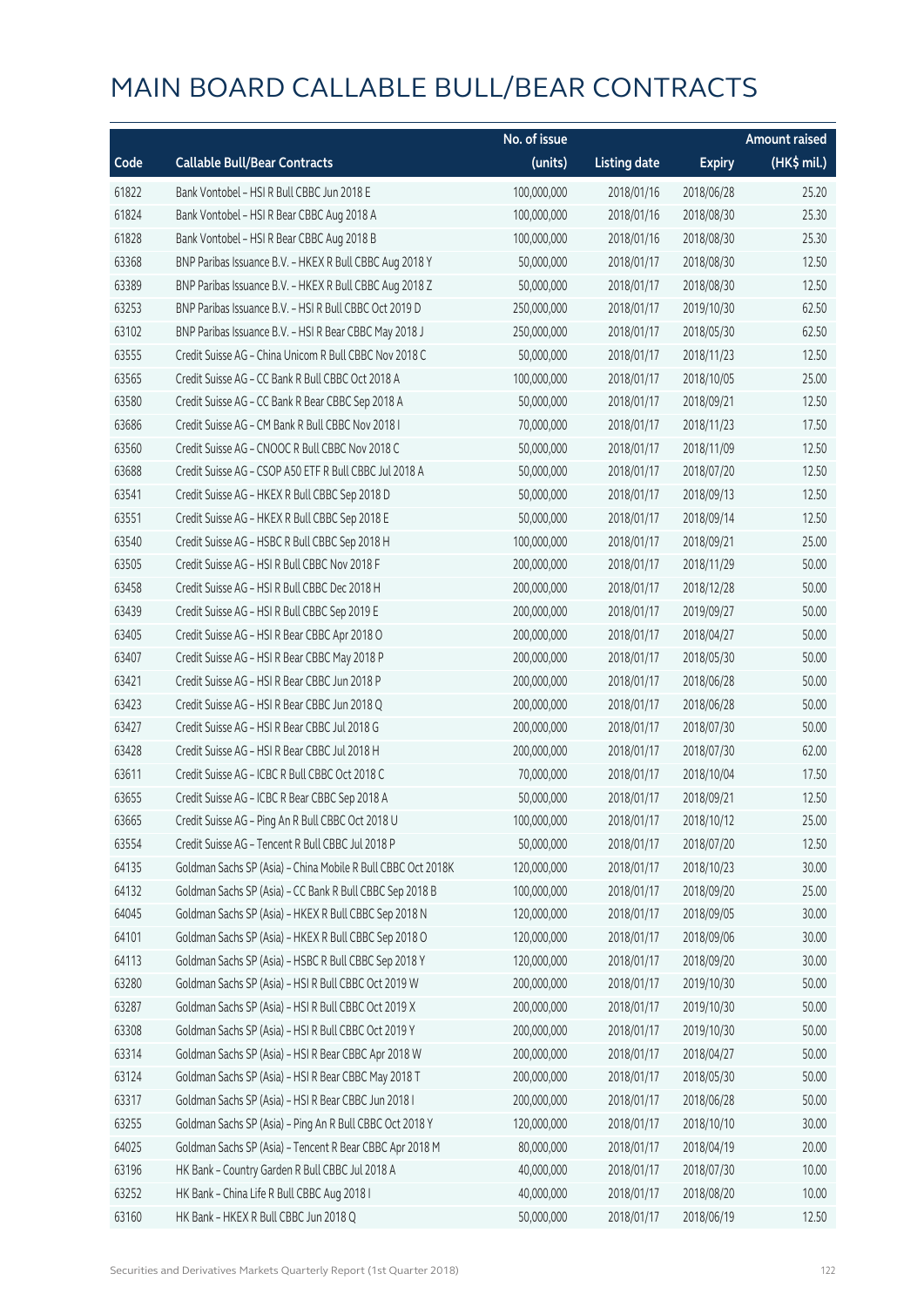|       |                                                          | No. of issue |                     |               | <b>Amount raised</b> |
|-------|----------------------------------------------------------|--------------|---------------------|---------------|----------------------|
| Code  | <b>Callable Bull/Bear Contracts</b>                      | (units)      | <b>Listing date</b> | <b>Expiry</b> | (HK\$ mil.)          |
| 63165 | HK Bank - HKEX R Bull CBBC Jul 2018 E                    | 50,000,000   | 2018/01/17          | 2018/07/09    | 12.50                |
| 63170 | HK Bank - HKEX R Bear CBBC Oct 2018 E                    | 40,000,000   | 2018/01/17          | 2018/10/29    | 18.00                |
| 63140 | HK Bank - HSCEI R Bull CBBC Aug 2018 D                   | 60,000,000   | 2018/01/17          | 2018/08/30    | 15.00                |
| 63129 | HK Bank - HSI R Bull CBBC Aug 2018 N                     | 100,000,000  | 2018/01/17          | 2018/08/30    | 25.00                |
| 63135 | HK Bank - HSI R Bull CBBC Aug 2018 O                     | 100,000,000  | 2018/01/17          | 2018/08/30    | 25.00                |
| 63136 | HK Bank - HSI R Bear CBBC Sep 2018 T                     | 100,000,000  | 2018/01/17          | 2018/09/27    | 25.00                |
| 63139 | HK Bank - HSI R Bear CBBC Oct 2018 O                     | 150,000,000  | 2018/01/17          | 2018/10/30    | 37.50                |
| 63249 | HK Bank - Meitu R Bull CBBC Aug 2018 A                   | 40,000,000   | 2018/01/17          | 2018/08/20    | 10.00                |
| 63248 | HK Bank - Ping An R Bull CBBC Aug 2018 J                 | 100,000,000  | 2018/01/17          | 2018/08/06    | 25.00                |
| 63187 | HK Bank - Tencent R Bull CBBC Aug 2018 G                 | 60,000,000   | 2018/01/17          | 2018/08/20    | 15.00                |
| 64168 | J P Morgan SP BV - Country Garden R Bull CBBC May 2018 A | 35,000,000   | 2018/01/17          | 2018/05/18    | 14.70                |
| 64178 | J P Morgan SP BV - CSOP A50 ETF R Bull CBBC Jun 2018 B   | 60,000,000   | 2018/01/17          | 2018/06/15    | 15.00                |
| 64167 | J P Morgan SP BV - HKEX R Bull CBBC May 2018 P           | 40,000,000   | 2018/01/17          | 2018/05/18    | 10.00                |
| 64174 | J P Morgan SP BV - HKEX R Bull CBBC May 2018 Q           | 40,000,000   | 2018/01/17          | 2018/05/18    | 10.00                |
| 64165 | J P Morgan SP BV - HSI R Bull CBBC Oct 2019 P            | 200,000,000  | 2018/01/17          | 2019/10/30    | 50.00                |
| 64160 | J P Morgan SP BV - HSI R Bull CBBC Nov 2019 G            | 200,000,000  | 2018/01/17          | 2019/11/28    | 50.00                |
| 64153 | J P Morgan SP BV - HSI R Bull CBBC Dec 2019 E            | 200,000,000  | 2018/01/17          | 2019/12/30    | 50.00                |
| 64198 | J P Morgan SP BV - HSI R Bear CBBC Apr 2018 B            | 200,000,000  | 2018/01/17          | 2018/04/27    | 50.00                |
| 64204 | J P Morgan SP BV - HSI R Bear CBBC Apr 2018 D            | 200,000,000  | 2018/01/17          | 2018/04/27    | 50.00                |
| 64240 | J P Morgan SP BV - HSI R Bear CBBC Apr 2018 J            | 200,000,000  | 2018/01/17          | 2018/04/27    | 50.00                |
| 64276 | J P Morgan SP BV - HSI R Bear CBBC Apr 2018 R            | 200,000,000  | 2018/01/17          | 2018/04/27    | 50.00                |
| 64277 | J P Morgan SP BV - HSI R Bear CBBC Apr 2018 S            | 200,000,000  | 2018/01/17          | 2018/04/27    | 50.00                |
| 64233 | J P Morgan SP BV - HSI R Bear CBBC May 2018 B            | 200,000,000  | 2018/01/17          | 2018/05/30    | 50.00                |
| 64214 | J P Morgan SP BV - HSI R Bear CBBC May 2018 M            | 200,000,000  | 2018/01/17          | 2018/05/30    | 50.00                |
| 64243 | J P Morgan SP BV - HSI R Bear CBBC May 2018 N            | 200,000,000  | 2018/01/17          | 2018/05/30    | 50.00                |
| 64245 | J P Morgan SP BV - HSI R Bear CBBC May 2018 O            | 200,000,000  | 2018/01/17          | 2018/05/30    | 50.00                |
| 64255 | J P Morgan SP BV - HSI R Bear CBBC May 2018 P            | 200,000,000  | 2018/01/17          | 2018/05/30    | 60.00                |
| 64260 | J P Morgan SP BV - HSI R Bear CBBC Jun 2018 C            | 200,000,000  | 2018/01/17          | 2018/06/28    | 75.00                |
| 64172 | J P Morgan SP BV - Tencent R Bear CBBC May 2018 G        | 60,000,000   | 2018/01/17          | 2018/05/18    | 15.00                |
| 63973 | Macquarie Bank Ltd. - HKEX R Bull CBBC Oct 2018 G        | 20,000,000   | 2018/01/17          | 2018/10/25    | 10.82                |
| 63978 | Macquarie Bank Ltd. - HKEX R Bull CBBC Oct 2018 H        | 20,000,000   | 2018/01/17          | 2018/10/25    | 11.56                |
| 63992 | Macquarie Bank Ltd. - HSI R Bull CBBC Nov 2018 N         | 40,000,000   | 2018/01/17          | 2018/11/29    | 10.00                |
| 64017 | Macquarie Bank Ltd. - HSI R Bull CBBC Nov 2018 O         | 40,000,000   | 2018/01/17          | 2018/11/29    | 10.00                |
| 64020 | Macquarie Bank Ltd. - HSI R Bull CBBC Nov 2018 P         | 40,000,000   | 2018/01/17          | 2018/11/29    | 10.00                |
| 64278 | SG Issuer - CNOOC R Bull CBBC Dec 2018 C                 | 40,000,000   | 2018/01/17          | 2018/12/07    | 10.00                |
| 63322 | SG Issuer - HKEX R Bull CBBC Jul 2018 M                  | 50,000,000   | 2018/01/17          | 2018/07/05    | 12.50                |
| 64284 | SG Issuer - HKEX R Bull CBBC Jul 2018 N                  | 50,000,000   | 2018/01/17          | 2018/07/25    | 12.50                |
| 64290 | SG Issuer - HKEX R Bull CBBC Sep 2018 H                  | 50,000,000   | 2018/01/17          | 2018/09/20    | 12.50                |
| 64291 | SG Issuer - HSBC R Bull CBBC Jun 2018 K                  | 100,000,000  | 2018/01/17          | 2018/06/20    | 25.00                |
| 64320 | SG Issuer - HSBC R Bear CBBC Jul 2018 A                  | 100,000,000  | 2018/01/17          | 2018/07/16    | 25.00                |
| 63354 | SG Issuer - HSI R Bull CBBC Oct 2019 J                   | 200,000,000  | 2018/01/17          | 2019/10/30    | 50.00                |
| 63718 | SG Issuer - HSI R Bull CBBC Oct 2019 K                   | 200,000,000  | 2018/01/17          | 2019/10/30    | 50.00                |
| 63725 | SG Issuer - HSI R Bull CBBC Dec 2019 B                   | 200,000,000  | 2018/01/17          | 2019/12/30    | 50.00                |
| 63691 | SG Issuer - HSI R Bear CBBC Jul 2018 A                   | 200,000,000  | 2018/01/17          | 2018/07/30    | 50.00                |
| 63704 | SG Issuer - HSI R Bear CBBC Jul 2018 M                   | 200,000,000  | 2018/01/17          | 2018/07/30    | 50.00                |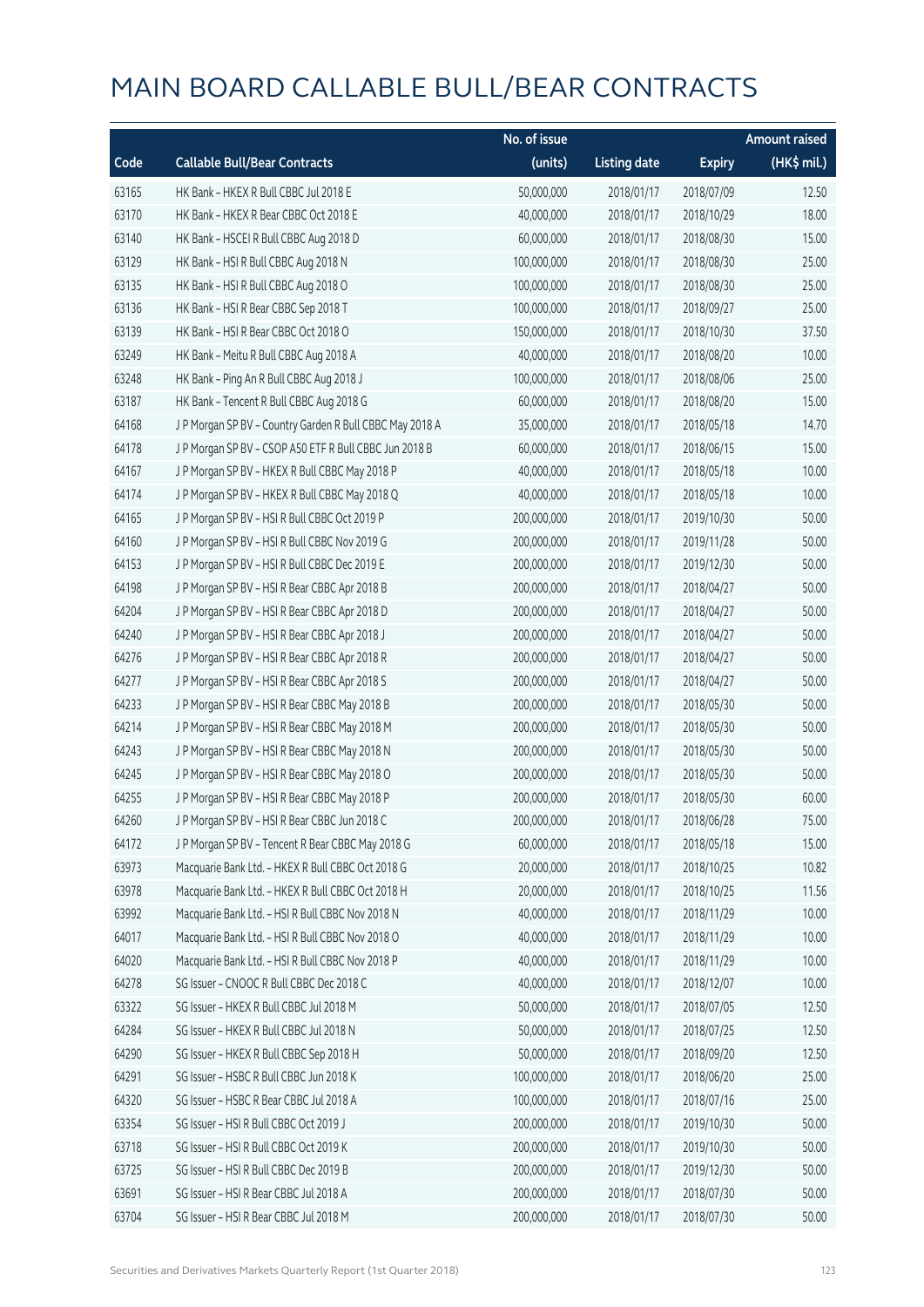|       |                                                             | No. of issue |                     |               | <b>Amount raised</b> |
|-------|-------------------------------------------------------------|--------------|---------------------|---------------|----------------------|
| Code  | <b>Callable Bull/Bear Contracts</b>                         | (units)      | <b>Listing date</b> | <b>Expiry</b> | (HK\$ mil.)          |
| 63710 | SG Issuer - HSI R Bear CBBC Jul 2018 O                      | 200,000,000  | 2018/01/17          | 2018/07/30    | 50.00                |
| 63712 | SG Issuer - HSI R Bear CBBC Jul 2018 U                      | 200,000,000  | 2018/01/17          | 2018/07/30    | 50.00                |
| 64324 | SG Issuer - ICBC R Bull CBBC Sep 2018 H                     | 60,000,000   | 2018/01/17          | 2018/09/20    | 15.00                |
| 63349 | SG Issuer - Tencent R Bull CBBC Jun 2018 W                  | 80,000,000   | 2018/01/17          | 2018/06/26    | 20.00                |
| 64347 | SG Issuer - Tencent R Bull CBBC Jul 2018 Y                  | 80,000,000   | 2018/01/17          | 2018/07/12    | 20.00                |
| 64357 | SG Issuer - Tencent R Bull CBBC Sep 2018 Y                  | 80,000,000   | 2018/01/17          | 2018/09/10    | 20.00                |
| 64331 | SG Issuer - Tencent R Bear CBBC Jun 2018 I                  | 80,000,000   | 2018/01/17          | 2018/06/20    | 20.00                |
| 64358 | SG Issuer - Tencent R Bear CBBC Dec 2018 K                  | 80,000,000   | 2018/01/17          | 2018/12/05    | 64.00                |
| 63853 | UBS AG - HKEX R Bull CBBC Sep 2018 J                        | 50,000,000   | 2018/01/17          | 2018/09/10    | 12.50                |
| 63865 | UBS AG - HKEX R Bull CBBC Sep 2018 K                        | 50,000,000   | 2018/01/17          | 2018/09/19    | 12.50                |
| 63874 | UBS AG - HKEX R Bear CBBC Jul 2018 A                        | 50,000,000   | 2018/01/17          | 2018/07/16    | 13.75                |
| 63851 | UBS AG - HSBC R Bull CBBC Sep 2018 C                        | 100,000,000  | 2018/01/17          | 2018/09/10    | 25.00                |
| 63918 | UBS AG - HSBC R Bear CBBC Jul 2018 A                        | 50,000,000   | 2018/01/17          | 2018/07/23    | 12.50                |
| 63841 | UBS AG - HSI R Bull CBBC Aug 2019 Y                         | 200,000,000  | 2018/01/17          | 2019/08/29    | 50.00                |
| 63837 | UBS AG - HSI R Bull CBBC Oct 2019 H                         | 200,000,000  | 2018/01/17          | 2019/10/30    | 50.00                |
| 63848 | UBS AG - HSI R Bull CBBC Oct 2019 I                         | 250,000,000  | 2018/01/17          | 2019/10/30    | 62.50                |
| 63824 | UBS AG - HSI R Bear CBBC Apr 2018 P                         | 200,000,000  | 2018/01/17          | 2018/04/27    | 50.00                |
| 63735 | UBS AG - HSI R Bear CBBC Apr 2018 X                         | 200,000,000  | 2018/01/17          | 2018/04/27    | 50.00                |
| 63751 | UBS AG - HSI R Bear CBBC May 2018 M                         | 250,000,000  | 2018/01/17          | 2018/05/30    | 62.50                |
| 63784 | UBS AG - HSI R Bear CBBC May 2018 N                         | 200,000,000  | 2018/01/17          | 2018/05/30    | 50.00                |
| 63892 | UBS AG - ICBC R Bull CBBC Aug 2018 D                        | 100,000,000  | 2018/01/17          | 2018/08/20    | 25.00                |
| 63904 | UBS AG - Ping An R Bull CBBC Oct 2018 B                     | 80,000,000   | 2018/01/17          | 2018/10/08    | 20.00                |
| 63884 | UBS AG - Tencent R Bull CBBC Jul 2018 N                     | 40,000,000   | 2018/01/17          | 2018/07/16    | 10.00                |
| 63106 | Bank Vontobel - Tencent R Bull CBBC Jun 2018 A              | 40,000,000   | 2018/01/17          | 2018/06/11    | 11.68                |
| 63123 | Bank Vontobel - Tencent R Bear CBBC Jun 2018 A              | 40,000,000   | 2018/01/17          | 2018/06/20    | 16.00                |
| 64833 | Credit Suisse AG - HKEX R Bull CBBC Sep 2018 F              | 50,000,000   | 2018/01/18          | 2018/09/28    | 12.50                |
| 64882 | Credit Suisse AG - HSBC R Bull CBBC Sep 2018 I              | 100,000,000  | 2018/01/18          | 2018/09/13    | 25.00                |
| 64853 | Credit Suisse AG - HSI R Bull CBBC Nov 2018 H               | 200,000,000  | 2018/01/18          | 2018/11/29    | 50.00                |
| 64809 | Credit Suisse AG - HSI R Bull CBBC Dec 2018 K               | 200,000,000  | 2018/01/18          | 2018/12/28    | 50.00                |
| 64851 | Credit Suisse AG - HSI R Bear CBBC Apr 2018 T               | 200,000,000  | 2018/01/18          | 2018/04/27    | 50.00                |
| 64837 | Credit Suisse AG - HSI R Bear CBBC May 2018 Q               | 200,000,000  | 2018/01/18          | 2018/05/30    | 50.00                |
| 64834 | Credit Suisse AG - ICBC R Bull CBBC Oct 2018 D              | 70,000,000   | 2018/01/18          | 2018/10/12    | 17.50                |
| 64829 | Credit Suisse AG - Tencent R Bull CBBC Aug 2018 I           | 50,000,000   | 2018/01/18          | 2018/08/30    | 12.50                |
| 64489 | Bank of East Asia - HKEX R Bull CBBC Nov 2018 G             | 40,000,000   | 2018/01/18          | 2018/11/12    | 10.00                |
| 64767 | Bank of East Asia - HSBC R Bull CBBC Nov 2018 A             | 60,000,000   | 2018/01/18          | 2018/11/12    | 15.00                |
| 64490 | Bank of East Asia - Tencent R Bull CBBC Nov 2018 F          | 40,000,000   | 2018/01/18          | 2018/11/12    | 10.00                |
| 64495 | Bank of East Asia - Tencent R Bull CBBC Nov 2018 G          | 40,000,000   | 2018/01/18          | 2018/11/12    | 10.00                |
| 64974 | Goldman Sachs SP (Asia) - AIA R Bull CBBC Oct 2018 A        | 120,000,000  | 2018/01/18          | 2018/10/29    | 30.00                |
| 64972 | Goldman Sachs SP (Asia) - Galaxy Ent R Bull CBBC Nov 2018 D | 80,000,000   | 2018/01/18          | 2018/11/29    | 20.00                |
| 64985 | Goldman Sachs SP (Asia) - HKEX R Bull CBBC Sep 2018 P       | 120,000,000  | 2018/01/18          | 2018/09/19    | 30.00                |
| 65000 | Goldman Sachs SP (Asia) - HSBC R Bull CBBC Sep 2018 A       | 120,000,000  | 2018/01/18          | 2018/09/18    | 30.00                |
| 64998 | Goldman Sachs SP (Asia) - HSBC R Bull CBBC Sep 2018 Z       | 120,000,000  | 2018/01/18          | 2018/09/19    | 30.00                |
| 64487 | Goldman Sachs SP (Asia) - HSI R Bull CBBC Nov 2019 I        | 200,000,000  | 2018/01/18          | 2019/11/28    | 50.00                |
| 64940 | Goldman Sachs SP (Asia) - HSI R Bear CBBC May 2018 U        | 200,000,000  | 2018/01/18          | 2018/05/30    | 50.00                |
| 64524 | Goldman Sachs SP (Asia) - Ping An R Bull CBBC Oct 2018 M    | 120,000,000  | 2018/01/18          | 2018/10/15    | 30.00                |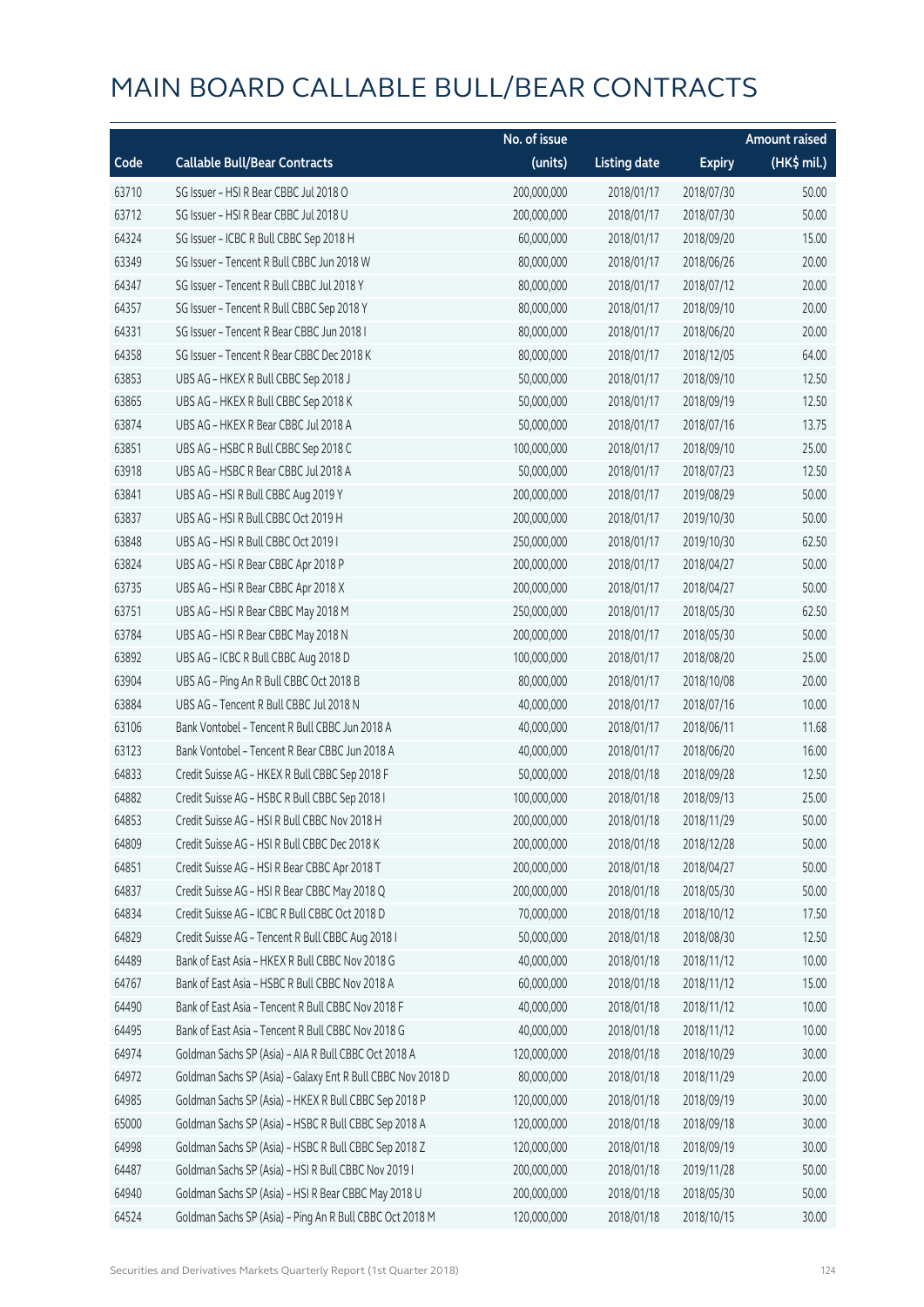|       |                                                           | No. of issue |                     |               | <b>Amount raised</b> |
|-------|-----------------------------------------------------------|--------------|---------------------|---------------|----------------------|
| Code  | <b>Callable Bull/Bear Contracts</b>                       | (units)      | <b>Listing date</b> | <b>Expiry</b> | (HK\$ mil.)          |
| 64537 | Goldman Sachs SP (Asia) - Tencent R Bull CBBC May 2018 H  | 120,000,000  | 2018/01/18          | 2018/05/07    | 30.00                |
| 64982 | Goldman Sachs SP (Asia) - Tencent R Bear CBBC Apr 2018 N  | 80,000,000   | 2018/01/18          | 2018/04/24    | 20.00                |
| 64618 | HK Bank - AAC Tech R Bull CBBC Jul 2018 H                 | 40,000,000   | 2018/01/18          | 2018/07/16    | 10.00                |
| 64600 | HK Bank - HKEX R Bull CBBC Oct 2018 W                     | 50,000,000   | 2018/01/18          | 2018/10/15    | 12.50                |
| 64616 | HK Bank - HKEX R Bear CBBC Jun 2018 G                     | 40,000,000   | 2018/01/18          | 2018/06/19    | 10.00                |
| 64598 | HK Bank - HSI R Bull CBBC Aug 2018 P                      | 100,000,000  | 2018/01/18          | 2018/08/30    | 25.00                |
| 64599 | HK Bank - HSI R Bear CBBC Apr 2018 F                      | 100,000,000  | 2018/01/18          | 2018/04/27    | 25.00                |
| 64589 | HK Bank - PetroChina R Bull CBBC Jul 2018 B               | 80,000,000   | 2018/01/18          | 2018/07/23    | 20.00                |
| 64658 | HK Bank - Ping An R Bear CBBC Jul 2018 A                  | 50,000,000   | 2018/01/18          | 2018/07/30    | 12.50                |
| 64573 | HK Bank - Ping An R Bear CBBC Sep 2018 A                  | 50,000,000   | 2018/01/18          | 2018/09/24    | 15.00                |
| 64655 | HK Bank - Sunny Optical R Bull CBBC Jul 2018 K            | 40,000,000   | 2018/01/18          | 2018/07/23    | 10.00                |
| 64648 | HK Bank - Tencent R Bear CBBC Jul 2018 U                  | 50,000,000   | 2018/01/18          | 2018/07/09    | 12.50                |
| 64475 | Haitong Int'l Sec - BOCL R Bull CBBC Aug 2018 B           | 100,000,000  | 2018/01/18          | 2018/08/30    | 25.00                |
| 64454 | Haitong Int'l Sec - Country Garden R Bull CBBC Jul 2018 E | 40,000,000   | 2018/01/18          | 2018/07/12    | 10.00                |
| 64381 | Haitong Int'l Sec - China Unicom R Bull CBBC Jul 2018 A   | 40,000,000   | 2018/01/18          | 2018/07/17    | 10.00                |
| 64365 | Haitong Int'l Sec - HKEX R Bull CBBC Jul 2018 G           | 40,000,000   | 2018/01/18          | 2018/07/11    | 10.00                |
| 64359 | Haitong Int'l Sec - HSBC R Bull CBBC Jul 2018 D           | 50,000,000   | 2018/01/18          | 2018/07/23    | 12.50                |
| 64383 | Haitong Int'l Sec - ICBC R Bull CBBC Aug 2018 D           | 70,000,000   | 2018/01/18          | 2018/08/20    | 17.50                |
| 64384 | Haitong Int'l Sec - SUNAC R Bull CBBC Jul 2018 E          | 40,000,000   | 2018/01/18          | 2018/07/12    | 20.64                |
| 64929 | J P Morgan SP BV - HSBC R Bull CBBC Jun 2018 E            | 150,000,000  | 2018/01/18          | 2018/06/15    | 37.50                |
| 64934 | J P Morgan SP BV - HSBC R Bull CBBC Jul 2018 F            | 150,000,000  | 2018/01/18          | 2018/07/20    | 37.50                |
| 64915 | J P Morgan SP BV - HSI R Bull CBBC Dec 2019 F             | 200,000,000  | 2018/01/18          | 2019/12/30    | 50.00                |
| 64899 | J P Morgan SP BV - HSI R Bear CBBC Apr 2018 T             | 200,000,000  | 2018/01/18          | 2018/04/27    | 50.00                |
| 64904 | J P Morgan SP BV - HSI R Bear CBBC May 2018 Q             | 200,000,000  | 2018/01/18          | 2018/05/30    | 50.00                |
| 64914 | J P Morgan SP BV - HSI R Bear CBBC May 2018 R             | 200,000,000  | 2018/01/18          | 2018/05/30    | 50.00                |
| 64925 | J P Morgan SP BV - Sunny Optical R Bull CBBC Jun 2018 A   | 60,000,000   | 2018/01/18          | 2018/06/15    | 15.00                |
| 65042 | J P Morgan SP BV - Sunny Optical R Bull CBBC Jun 2018 B   | 50,000,000   | 2018/01/18          | 2018/06/15    | 12.50                |
| 65047 | J P Morgan SP BV - Sunny Optical R Bear CBBC Jun 2018 A   | 50,000,000   | 2018/01/18          | 2018/06/15    | 17.50                |
| 64887 | J P Morgan SP BV - Tencent R Bull CBBC Jun 2018 B         | 60,000,000   | 2018/01/18          | 2018/06/15    | 15.00                |
| 64936 | J P Morgan SP BV - Tencent R Bear CBBC May 2018 H         | 50,000,000   | 2018/01/18          | 2018/05/18    | 12.50                |
| 64937 | J P Morgan SP BV - Tencent R Bear CBBC May 2018 I         | 50,000,000   | 2018/01/18          | 2018/05/18    | 12.50                |
| 64939 | J P Morgan SP BV - Tencent R Bear CBBC May 2018 J         | 50,000,000   | 2018/01/18          | 2018/05/18    | 12.50                |
| 64666 | Macquarie Bank Ltd. - HSI R Bear CBBC Jul 2018 P          | 40,000,000   | 2018/01/18          | 2018/07/30    | 10.00                |
| 64681 | Macquarie Bank Ltd. - HSI R Bear CBBC Jul 2018 Q          | 40,000,000   | 2018/01/18          | 2018/07/30    | 10.00                |
| 64692 | Macquarie Bank Ltd. - HSI R Bear CBBC Jul 2018 R          | 40,000,000   | 2018/01/18          | 2018/07/30    | 10.00                |
| 64695 | Macquarie Bank Ltd. - HSI R Bear CBBC Jul 2018 S          | 40,000,000   | 2018/01/18          | 2018/07/30    | 10.00                |
| 64659 | Macquarie Bank Ltd. - Tencent R Bear CBBC Aug 2018 B      | 11,000,000   | 2018/01/18          | 2018/08/14    | 10.07                |
| 64747 | SG Issuer - AAC Tech R Bull CBBC Oct 2018 C               | 40,000,000   | 2018/01/18          | 2018/10/16    | 10.00                |
| 64750 | SG Issuer - Country Garden R Bull CBBC Aug 2018 A         | 40,000,000   | 2018/01/18          | 2018/08/06    | 10.00                |
| 64664 | SG Issuer - CSOP A50 ETF R Bull CBBC Aug 2018 E           | 40,000,000   | 2018/01/18          | 2018/08/08    | 10.00                |
| 64665 | SG Issuer - CSOP A50 ETF R Bear CBBC Aug 2018 A           | 40,000,000   | 2018/01/18          | 2018/08/09    | 10.00                |
| 64545 | SG Issuer - HKEX R Bull CBBC Jun 2018 T                   | 50,000,000   | 2018/01/18          | 2018/06/25    | 12.50                |
| 65006 | SG Issuer - HSBC R Bull CBBC Jun 2018 M                   | 100,000,000  | 2018/01/18          | 2018/06/15    | 25.00                |
| 65015 | SG Issuer - HSBC R Bull CBBC Sep 2018 T                   | 100,000,000  | 2018/01/18          | 2018/09/17    | 25.00                |
| 65037 | SG Issuer - HSBC R Bear CBBC Sep 2018 A                   | 100,000,000  | 2018/01/18          | 2018/09/19    | 25.00                |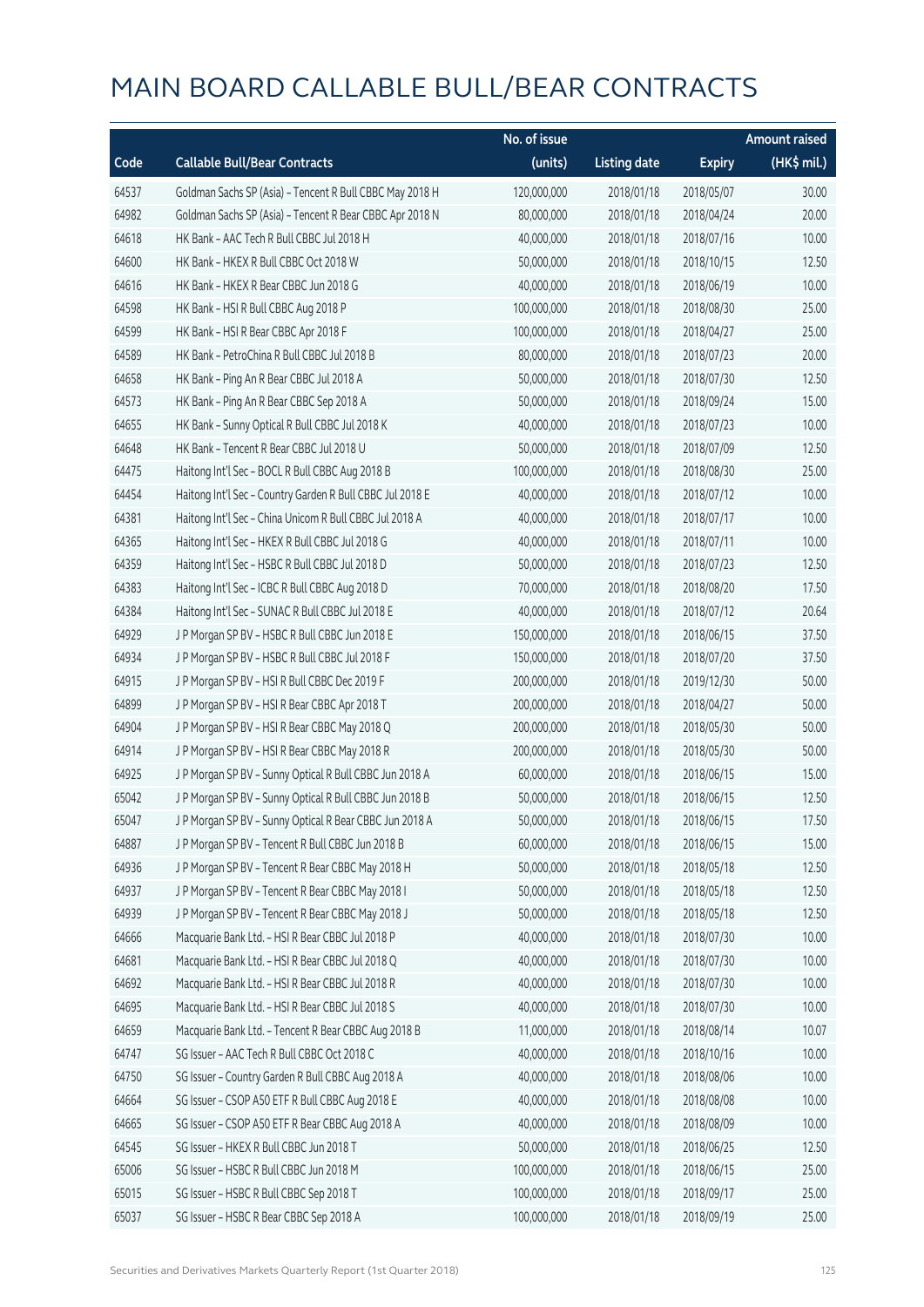|       |                                                              | No. of issue |                     |               | <b>Amount raised</b> |
|-------|--------------------------------------------------------------|--------------|---------------------|---------------|----------------------|
| Code  | <b>Callable Bull/Bear Contracts</b>                          | (units)      | <b>Listing date</b> | <b>Expiry</b> | (HK\$ mil.)          |
| 64746 | SG Issuer - HSCEI R Bull CBBC Nov 2018 O                     | 100,000,000  | 2018/01/18          | 2018/11/29    | 25.00                |
| 64961 | SG Issuer - HSI R Bull CBBC Dec 2019 C                       | 200,000,000  | 2018/01/18          | 2019/12/30    | 50.00                |
| 64944 | SG Issuer - HSI R Bear CBBC Apr 2018 W                       | 200,000,000  | 2018/01/18          | 2018/04/27    | 50.00                |
| 64959 | SG Issuer - HSI R Bear CBBC Jul 2018 B                       | 200,000,000  | 2018/01/18          | 2018/07/30    | 50.00                |
| 64760 | SG Issuer - Ping An R Bull CBBC Oct 2018 Q                   | 100,000,000  | 2018/01/18          | 2018/10/19    | 25.00                |
| 64761 | SG Issuer - Sunny Optical R Bull CBBC Jul 2018 B             | 40,000,000   | 2018/01/18          | 2018/07/20    | 10.00                |
| 64557 | SG Issuer - Tencent R Bull CBBC May 2018 I                   | 80,000,000   | 2018/01/18          | 2018/05/03    | 20.00                |
| 64563 | SG Issuer - Tencent R Bull CBBC May 2018 J                   | 80,000,000   | 2018/01/18          | 2018/05/04    | 20.00                |
| 64805 | UBS AG - HSBC R Bull CBBC Sep 2018 D                         | 100,000,000  | 2018/01/18          | 2018/09/12    | 25.00                |
| 64791 | UBS AG - HSI R Bull CBBC Apr 2019 Y                          | 250,000,000  | 2018/01/18          | 2019/04/29    | 62.50                |
| 64802 | UBS AG - HSI R Bear CBBC Apr 2018 Y                          | 250,000,000  | 2018/01/18          | 2018/04/27    | 62.50                |
| 65266 | BNP Paribas Issuance B.V. - HSI R Bull CBBC Oct 2019 E       | 250,000,000  | 2018/01/19          | 2019/10/30    | 62.50                |
| 65286 | BNP Paribas Issuance B.V. - HSI R Bull CBBC Oct 2019 F       | 250,000,000  | 2018/01/19          | 2019/10/30    | 62.50                |
| 65049 | BNP Paribas Issuance B.V. - HSI R Bear CBBC May 2018 K       | 250,000,000  | 2018/01/19          | 2018/05/30    | 62.50                |
| 65054 | BNP Paribas Issuance B.V. - HSI R Bear CBBC May 2018 L       | 250,000,000  | 2018/01/19          | 2018/05/30    | 62.50                |
| 65262 | BNP Paribas Issuance B.V. - HSI R Bear CBBC May 2018 M       | 250,000,000  | 2018/01/19          | 2018/05/30    | 62.50                |
| 65318 | Credit Suisse AG - AIA R Bear CBBC Sep 2018 A                | 50,000,000   | 2018/01/19          | 2018/09/28    | 12.50                |
| 65306 | Credit Suisse AG - BOC HK R Bull CBBC Oct 2018 A             | 70,000,000   | 2018/01/19          | 2018/10/24    | 17.50                |
| 65311 | Credit Suisse AG - BOC HK R Bull CBBC Oct 2018 B             | 70,000,000   | 2018/01/19          | 2018/10/26    | 17.50                |
| 65408 | Credit Suisse AG - BOCL R Bull CBBC Oct 2018 E               | 70,000,000   | 2018/01/19          | 2018/10/05    | 17.50                |
| 65301 | Credit Suisse AG - HSBC R Bull CBBC Sep 2018 J               | 100,000,000  | 2018/01/19          | 2018/09/12    | 25.00                |
| 65351 | Credit Suisse AG - HSI R Bull CBBC Nov 2018 B                | 200,000,000  | 2018/01/19          | 2018/11/29    | 50.00                |
| 65380 | Credit Suisse AG - HSI R Bull CBBC Nov 2018 J                | 200,000,000  | 2018/01/19          | 2018/11/29    | 50.00                |
| 65345 | Credit Suisse AG - HSI R Bull CBBC Sep 2019 F                | 200,000,000  | 2018/01/19          | 2019/09/27    | 50.00                |
| 65324 | Credit Suisse AG - HSI R Bear CBBC Apr 2018 A                | 200,000,000  | 2018/01/19          | 2018/04/27    | 50.00                |
| 65288 | Credit Suisse AG - HSI R Bear CBBC May 2018 R                | 200,000,000  | 2018/01/19          | 2018/05/30    | 50.00                |
| 65327 | Credit Suisse AG - HSI R Bear CBBC Jul 2018 I                | 200,000,000  | 2018/01/19          | 2018/07/30    | 50.00                |
| 65328 | Credit Suisse AG - HSI R Bear CBBC Jul 2018 J                | 200,000,000  | 2018/01/19          | 2018/07/30    | 52.00                |
| 65331 | Credit Suisse AG - HSI R Bear CBBC Jul 2018 K                | 200,000,000  | 2018/01/19          | 2018/07/30    | 74.00                |
| 65321 | Credit Suisse AG - PetCh R Bull CBBC Oct 2018 A              | 50,000,000   | 2018/01/19          | 2018/10/05    | 12.50                |
| 65418 | Credit Suisse AG - Ping An R Bull CBBC Oct 2018 V            | 100,000,000  | 2018/01/19          | 2018/10/19    | 25.00                |
| 65452 | Bank of East Asia - CC Bank R Bull CBBC Nov 2018 A           | 60,000,000   | 2018/01/19          | 2018/11/16    | 15.00                |
| 65450 | Bank of East Asia - HKEX R Bull CBBC Nov 2018 H              | 40,000,000   | 2018/01/19          | 2018/11/16    | 10.00                |
| 65461 | Bank of East Asia - Ping An R Bull CBBC Nov 2018 B           | 16,000,000   | 2018/01/19          | 2018/11/16    | 10.40                |
| 65464 | Bank of East Asia - Ping An R Bull CBBC Nov 2018 C           | 16,000,000   | 2018/01/19          | 2018/11/16    | 10.40                |
| 65448 | Bank of East Asia - Tencent R Bull CBBC Nov 2018 H           | 40,000,000   | 2018/01/19          | 2018/11/16    | 10.00                |
| 65976 | Goldman Sachs SP (Asia) - CSOP A50 ETF R Bull CBBC Oct 2018C | 80,000,000   | 2018/01/19          | 2018/10/29    | 20.00                |
| 65977 | Goldman Sachs SP (Asia) - HKEX R Bull CBBC Sep 2018 Q        | 80,000,000   | 2018/01/19          | 2018/09/27    | 20.00                |
| 65616 | Goldman Sachs SP (Asia) - HSCEI R Bull CBBC Sep 2019 G       | 200,000,000  | 2018/01/19          | 2019/09/27    | 50.00                |
| 65625 | Goldman Sachs SP (Asia) - HSCEI R Bear CBBC Apr 2018 E       | 200,000,000  | 2018/01/19          | 2018/04/27    | 50.00                |
| 65533 | Goldman Sachs SP (Asia) - HSI R Bull CBBC Nov 2019 J         | 200,000,000  | 2018/01/19          | 2019/11/28    | 50.00                |
| 65536 | Goldman Sachs SP (Asia) - HSI R Bull CBBC Nov 2019 K         | 200,000,000  | 2018/01/19          | 2019/11/28    | 50.00                |
| 65553 | Goldman Sachs SP (Asia) - HSI R Bull CBBC Nov 2019 L         | 200,000,000  | 2018/01/19          | 2019/11/28    | 50.00                |
| 65088 | Goldman Sachs SP (Asia) - HSI R Bear CBBC Apr 2018 X         | 200,000,000  | 2018/01/19          | 2018/04/27    | 50.00                |
| 65090 | Goldman Sachs SP (Asia) - HSI R Bear CBBC May 2018 V         | 200,000,000  | 2018/01/19          | 2018/05/30    | 50.00                |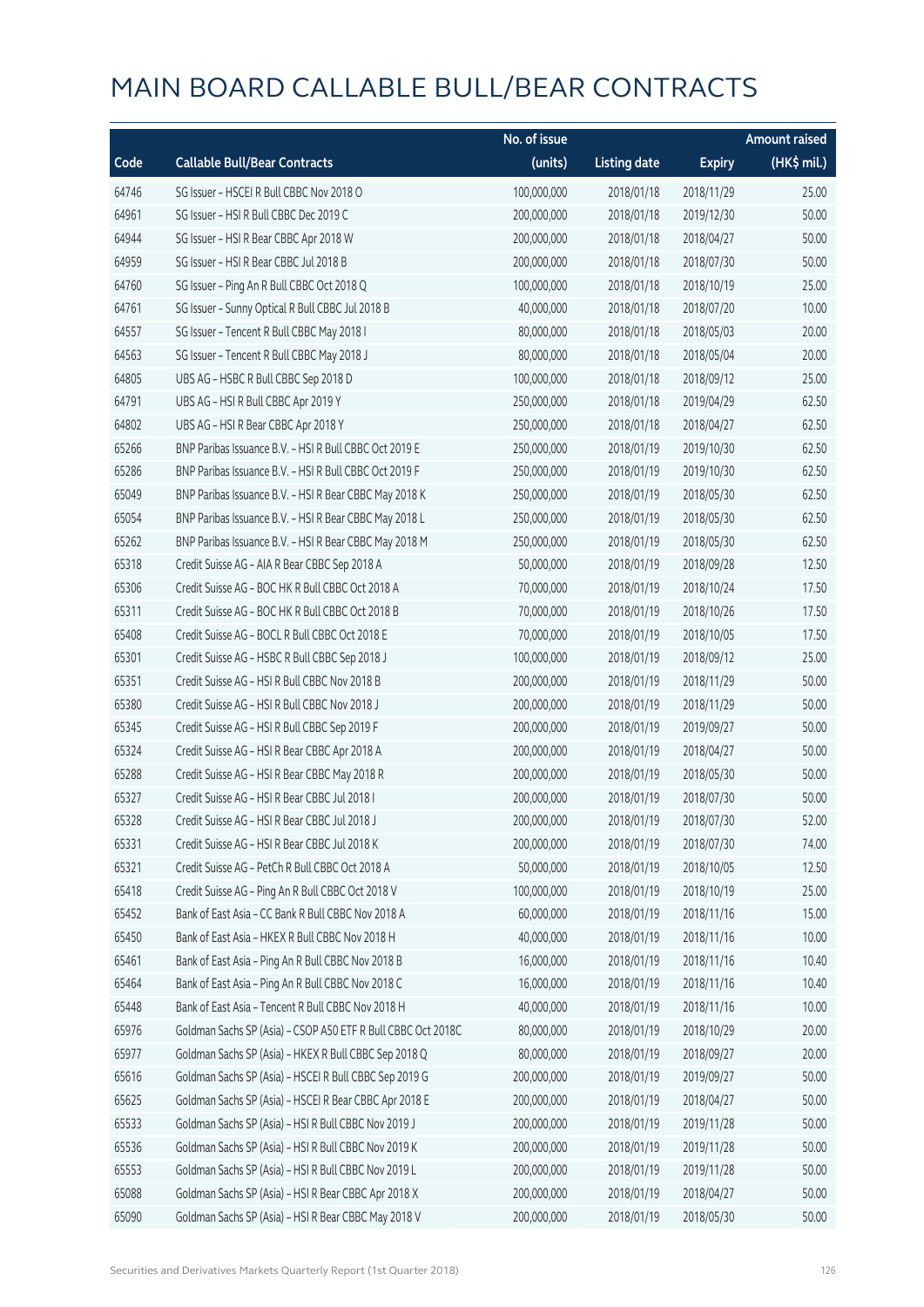|       |                                                          | No. of issue |                     |               | <b>Amount raised</b>  |
|-------|----------------------------------------------------------|--------------|---------------------|---------------|-----------------------|
| Code  | <b>Callable Bull/Bear Contracts</b>                      | (units)      | <b>Listing date</b> | <b>Expiry</b> | $(HK\frac{1}{2}mil.)$ |
| 65560 | Goldman Sachs SP (Asia) - HSI R Bear CBBC Jun 2018 J     | 200,000,000  | 2018/01/19          | 2018/06/28    | 50.00                 |
| 65605 | Goldman Sachs SP (Asia) - HSI R Bear CBBC Jun 2018 K     | 200,000,000  | 2018/01/19          | 2018/06/28    | 50.00                 |
| 65607 | Goldman Sachs SP (Asia) - HSI R Bear CBBC Jun 2018 L     | 200,000,000  | 2018/01/19          | 2018/06/28    | 50.00                 |
| 65608 | Goldman Sachs SP (Asia) - HSI R Bear CBBC Jun 2018 M     | 200,000,000  | 2018/01/19          | 2018/06/28    | 50.20                 |
| 65614 | Goldman Sachs SP (Asia) - HSI R Bear CBBC Jun 2018 N     | 200,000,000  | 2018/01/19          | 2018/06/28    | 50.00                 |
| 65973 | Goldman Sachs SP (Asia) - Ping An R Bull CBBC Oct 2018 N | 80,000,000   | 2018/01/19          | 2018/10/16    | 20.00                 |
| 65975 | Goldman Sachs SP (Asia) - Ping An R Bull CBBC Oct 2018 O | 80,000,000   | 2018/01/19          | 2018/10/16    | 20.00                 |
| 65965 | Goldman Sachs SP (Asia) - Tencent R Bull CBBC May 2018 J | 80,000,000   | 2018/01/19          | 2018/05/09    | 20.00                 |
| 65971 | Goldman Sachs SP (Asia) - Tencent R Bull CBBC May 2018 K | 80,000,000   | 2018/01/19          | 2018/05/09    | 20.00                 |
| 65238 | HK Bank - BOC HK R Bull CBBC Oct 2018 B                  | 80,000,000   | 2018/01/19          | 2018/10/29    | 20.00                 |
| 65231 | HK Bank - CM Bank R Bull CBBC Oct 2018 B                 | 100,000,000  | 2018/01/19          | 2018/10/22    | 25.00                 |
| 65190 | HK Bank - CNOOC R Bull CBBC Oct 2018 C                   | 50,000,000   | 2018/01/19          | 2018/10/08    | 12.50                 |
| 65187 | HK Bank - CSOP A50 ETF R Bull CBBC Jul 2018 E            | 50,000,000   | 2018/01/19          | 2018/07/16    | 12.50                 |
| 65493 | HK Bank - HKEX R Bull CBBC Oct 2018 X                    | 50,000,000   | 2018/01/19          | 2018/10/08    | 12.50                 |
| 65205 | HK Bank - HSCEI R Bear CBBC Oct 2018 C                   | 50,000,000   | 2018/01/19          | 2018/10/30    | 12.50                 |
| 65191 | HK Bank - HSI R Bull CBBC Aug 2018 J                     | 100,000,000  | 2018/01/19          | 2018/08/30    | 25.00                 |
| 65500 | HK Bank - HSI R Bull CBBC Aug 2018 Q                     | 150,000,000  | 2018/01/19          | 2018/08/30    | 37.50                 |
| 65214 | HK Bank - Ping An R Bull CBBC Oct 2018 I                 | 100,000,000  | 2018/01/19          | 2018/10/15    | 25.00                 |
| 65489 | HK Bank - Ping An R Bull CBBC Oct 2018 J                 | 100,000,000  | 2018/01/19          | 2018/10/22    | 25.00                 |
| 65199 | HK Bank - Ping An R Bull CBBC Nov 2018 G                 | 100,000,000  | 2018/01/19          | 2018/11/19    | 25.00                 |
| 65206 | HK Bank - Ping An R Bull CBBC Nov 2018 H                 | 100,000,000  | 2018/01/19          | 2018/11/12    | 25.00                 |
| 65488 | HK Bank - Tencent R Bull CBBC Aug 2018 O                 | 60,000,000   | 2018/01/19          | 2018/08/27    | 15.00                 |
| 65217 | HK Bank - Tencent R Bull CBBC Sep 2018 O                 | 60,000,000   | 2018/01/19          | 2018/09/10    | 27.00                 |
| 65087 | Haitong Int'l Sec - Evergrande R Bull CBBC Jul 2018 E    | 40,000,000   | 2018/01/19          | 2018/07/17    | 14.76                 |
| 65060 | Haitong Int'l Sec - HSBC R Bull CBBC Jul 2018 E          | 50,000,000   | 2018/01/19          | 2018/07/13    | 12.50                 |
| 65074 | Haitong Int'l Sec - Ping An R Bull CBBC Jul 2018 A       | 50,000,000   | 2018/01/19          | 2018/07/30    | 12.50                 |
| 65441 | Haitong Int'l Sec - Ping An R Bull CBBC Jul 2018 B       | 50,000,000   | 2018/01/19          | 2018/07/31    | 12.50                 |
| 65443 | Haitong Int'l Sec - Ping An R Bull CBBC Nov 2018 A       | 50,000,000   | 2018/01/19          | 2018/11/20    | 12.50                 |
| 65663 | J P Morgan SP BV - CUni R Bull CBBC Jun 2018 A           | 40,000,000   | 2018/01/19          | 2018/06/15    | 10.00                 |
| 65661 | J P Morgan SP BV - CC Bank R Bull CBBC Aug 2018 H        | 150,000,000  | 2018/01/19          | 2018/08/17    | 37.50                 |
| 65662 | J P Morgan SP BV - CM Bank R Bull CBBC Dec 2018 A        | 150,000,000  | 2018/01/19          | 2018/12/21    | 37.50                 |
| 65664 | J P Morgan SP BV - HKEX R Bear CBBC May 2018 E           | 40,000,000   | 2018/01/19          | 2018/05/18    | 11.20                 |
| 65680 | J P Morgan SP BV - HSCEI R Bull CBBC Dec 2019 A          | 100,000,000  | 2018/01/19          | 2019/12/30    | 25.00                 |
| 65685 | J P Morgan SP BV - HSCEI R Bear CBBC Apr 2018 J          | 100,000,000  | 2018/01/19          | 2018/04/27    | 25.00                 |
| 65699 | J P Morgan SP BV - HSI R Bull CBBC Oct 2019 Q            | 200,000,000  | 2018/01/19          | 2019/10/30    | 50.00                 |
| 65693 | J P Morgan SP BV - HSI R Bull CBBC Nov 2019 H            | 200,000,000  | 2018/01/19          | 2019/11/28    | 50.00                 |
| 65686 | J P Morgan SP BV - HSI R Bull CBBC Dec 2019 G            | 200,000,000  | 2018/01/19          | 2019/12/30    | 50.00                 |
| 65635 | J P Morgan SP BV - HSI R Bear CBBC Apr 2018 A            | 200,000,000  | 2018/01/19          | 2018/04/27    | 50.00                 |
| 65700 | J P Morgan SP BV - HSI R Bear CBBC Apr 2018 I            | 200,000,000  | 2018/01/19          | 2018/04/27    | 50.00                 |
| 65701 | J P Morgan SP BV - HSI R Bear CBBC Apr 2018 K            | 200,000,000  | 2018/01/19          | 2018/04/27    | 50.00                 |
| 65704 | J P Morgan SP BV - HSI R Bear CBBC May 2018 S            | 200,000,000  | 2018/01/19          | 2018/05/30    | 50.00                 |
| 65712 | J P Morgan SP BV - HSI R Bear CBBC May 2018 T            | 200,000,000  | 2018/01/19          | 2018/05/30    | 50.00                 |
| 65722 | J P Morgan SP BV - HSI R Bear CBBC May 2018 U            | 200,000,000  | 2018/01/19          | 2018/05/30    | 50.00                 |
| 65735 | J P Morgan SP BV - HSI R Bear CBBC May 2018 V            | 200,000,000  | 2018/01/19          | 2018/05/30    | 60.00                 |
| 65738 | J P Morgan SP BV - HSI R Bear CBBC Jun 2018 D            | 200,000,000  | 2018/01/19          | 2018/06/28    | 70.00                 |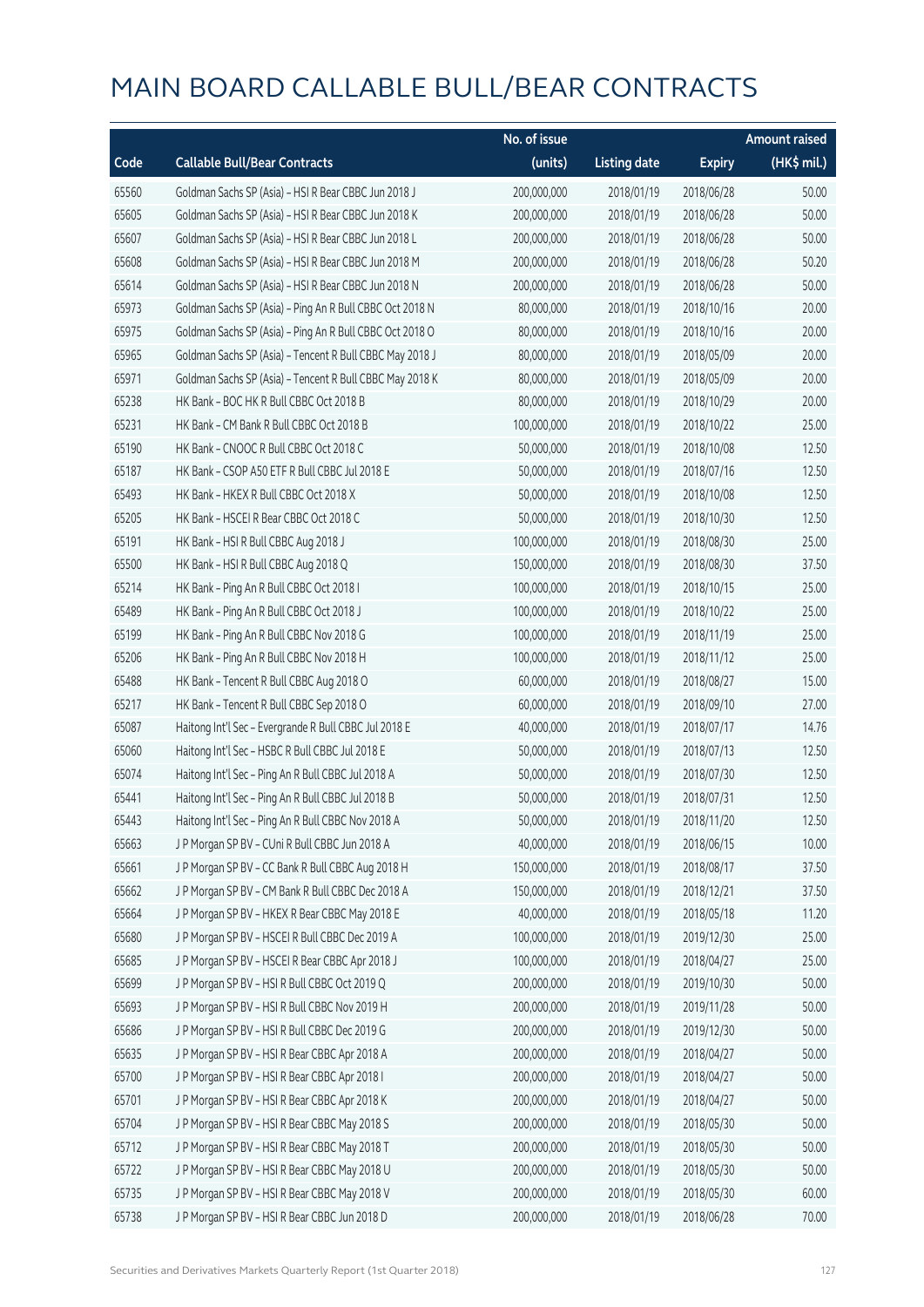|       |                                                              | No. of issue |                     |               | <b>Amount raised</b> |
|-------|--------------------------------------------------------------|--------------|---------------------|---------------|----------------------|
| Code  | <b>Callable Bull/Bear Contracts</b>                          | (units)      | <b>Listing date</b> | <b>Expiry</b> | (HK\$ mil.)          |
| 65771 | J P Morgan SP BV - HSI R Bear CBBC Jun 2018 E                | 200,000,000  | 2018/01/19          | 2018/06/28    | 80.00                |
| 65639 | J P Morgan SP BV - Ping An R Bull CBBC May 2018 O            | 100,000,000  | 2018/01/19          | 2018/05/18    | 25.00                |
| 65655 | J P Morgan SP BV - Ping An R Bull CBBC May 2018 P            | 100,000,000  | 2018/01/19          | 2018/05/18    | 25.00                |
| 65666 | J P Morgan SP BV - Tencent R Bull CBBC May 2018 N            | 60,000,000   | 2018/01/19          | 2018/05/11    | 15.00                |
| 65638 | J P Morgan SP BV - Tencent R Bear CBBC May 2018 K            | 50,000,000   | 2018/01/19          | 2018/05/18    | 12.50                |
| 65669 | J P Morgan SP BV - Tencent R Bear CBBC May 2018 L            | 50,000,000   | 2018/01/19          | 2018/05/11    | 25.00                |
| 65672 | J P Morgan SP BV - Tencent R Bear CBBC May 2018 M            | 50,000,000   | 2018/01/19          | 2018/05/11    | 12.50                |
| 65258 | Macquarie Bank Ltd. - Great Wall Motor R Bull CBBC Aug 2018B | 30,000,000   | 2018/01/19          | 2018/08/30    | 10.08                |
| 65254 | Macquarie Bank Ltd. - Ping An R Bull CBBC Oct 2018 C         | 38,000,000   | 2018/01/19          | 2018/10/30    | 10.18                |
| 65984 | SG Issuer - CC Bank R Bull CBBC Sep 2018 F                   | 100,000,000  | 2018/01/19          | 2018/09/05    | 25.00                |
| 66044 | SG Issuer - China Life R Bull CBBC May 2018 K                | 40,000,000   | 2018/01/19          | 2018/05/08    | 10.00                |
| 65978 | SG Issuer - CSOP A50 ETF R Bull CBBC May 2018 C              | 40,000,000   | 2018/01/19          | 2018/05/09    | 10.00                |
| 65979 | SG Issuer - CSOP A50 ETF R Bull CBBC Jun 2018 D              | 40,000,000   | 2018/01/19          | 2018/06/27    | 10.00                |
| 65982 | SG Issuer - CSOP A50 ETF R Bear CBBC Aug 2018 B              | 40,000,000   | 2018/01/19          | 2018/08/20    | 10.20                |
| 65988 | SG Issuer - Geely Auto R Bull CBBC Oct 2018 B                | 40,000,000   | 2018/01/19          | 2018/10/30    | 10.00                |
| 65989 | SG Issuer - Geely Auto R Bull CBBC Dec 2018 E                | 40,000,000   | 2018/01/19          | 2018/12/28    | 10.00                |
| 65993 | SG Issuer - HKEX R Bull CBBC Jun 2018 U                      | 50,000,000   | 2018/01/19          | 2018/06/15    | 12.50                |
| 65994 | SG Issuer - HKEX R Bull CBBC Nov 2018 G                      | 50,000,000   | 2018/01/19          | 2018/11/29    | 12.50                |
| 65963 | SG Issuer - HSCEI R Bull CBBC Dec 2018 L                     | 100,000,000  | 2018/01/19          | 2018/12/28    | 25.00                |
| 65958 | SG Issuer - HSCEI R Bear CBBC Sep 2018 C                     | 100,000,000  | 2018/01/19          | 2018/09/27    | 25.00                |
| 65959 | SG Issuer - HSCEI R Bear CBBC Nov 2018 A                     | 100,000,000  | 2018/01/19          | 2018/11/29    | 25.00                |
| 65944 | SG Issuer - HSI R Bull CBBC Sep 2019 I                       | 200,000,000  | 2018/01/19          | 2019/09/27    | 50.00                |
| 65945 | SG Issuer - HSI R Bull CBBC Sep 2019 J                       | 200,000,000  | 2018/01/19          | 2019/09/27    | 50.00                |
| 65951 | SG Issuer - HSI R Bull CBBC Oct 2019 M                       | 200,000,000  | 2018/01/19          | 2019/10/30    | 50.00                |
| 65952 | SG Issuer - HSI R Bull CBBC Dec 2019 D                       | 200,000,000  | 2018/01/19          | 2019/12/30    | 50.00                |
| 65888 | SG Issuer - HSI R Bear CBBC Apr 2018 C                       | 200,000,000  | 2018/01/19          | 2018/04/27    | 50.00                |
| 65875 | SG Issuer - HSI R Bear CBBC Apr 2018 O                       | 200,000,000  | 2018/01/19          | 2018/04/27    | 50.00                |
| 65873 | SG Issuer - HSI R Bear CBBC Apr 2018 Y                       | 200,000,000  | 2018/01/19          | 2018/04/27    | 50.00                |
| 65819 | SG Issuer - HSI R Bear CBBC Jul 2018 V                       | 200,000,000  | 2018/01/19          | 2018/07/30    | 50.00                |
| 65906 | SG Issuer - HSI R Bear CBBC Aug 2018 M                       | 200,000,000  | 2018/01/19          | 2018/08/30    | 50.00                |
| 65909 | SG Issuer - HSI R Bear CBBC Aug 2018 N                       | 200,000,000  | 2018/01/19          | 2018/08/30    | 50.00                |
| 65912 | SG Issuer - HSI R Bear CBBC Aug 2018 O                       | 200,000,000  | 2018/01/19          | 2018/08/30    | 50.00                |
| 65917 | SG Issuer - HSI R Bear CBBC Sep 2018 D                       | 200,000,000  | 2018/01/19          | 2018/09/27    | 50.00                |
| 65918 | SG Issuer - HSI R Bear CBBC Sep 2018 E                       | 200,000,000  | 2018/01/19          | 2018/09/27    | 50.00                |
| 65929 | SG Issuer - HSI R Bear CBBC Sep 2018 F                       | 200,000,000  | 2018/01/19          | 2018/09/27    | 50.00                |
| 65930 | SG Issuer - HSI R Bear CBBC Sep 2018 G                       | 200,000,000  | 2018/01/19          | 2018/09/27    | 50.00                |
| 65938 | SG Issuer - HSI R Bear CBBC Sep 2018 H                       | 200,000,000  | 2018/01/19          | 2018/09/27    | 73.00                |
| 65995 | SG Issuer - ICBC R Bull CBBC Sep 2018 I                      | 60,000,000   | 2018/01/19          | 2018/09/06    | 15.00                |
| 65167 | SG Issuer - Ping An R Bull CBBC Apr 2018 G                   | 100,000,000  | 2018/01/19          | 2018/04/27    | 25.00                |
| 65173 | SG Issuer - Ping An R Bull CBBC Apr 2018 H                   | 100,000,000  | 2018/01/19          | 2018/04/27    | 25.00                |
| 65178 | SG Issuer - Ping An R Bull CBBC Apr 2018 I                   | 100,000,000  | 2018/01/19          | 2018/04/27    | 25.00                |
| 66012 | SG Issuer - Ping An R Bull CBBC Jun 2018 H                   | 100,000,000  | 2018/01/19          | 2018/06/05    | 25.00                |
| 66014 | SG Issuer - Ping An R Bull CBBC Jun 2018 I                   | 100,000,000  | 2018/01/19          | 2018/06/08    | 25.00                |
| 65091 | SG Issuer - Ping An R Bull CBBC Oct 2018 R                   | 100,000,000  | 2018/01/19          | 2018/10/10    | 25.00                |
| 66000 | SG Issuer - Ping An R Bear CBBC May 2018 D                   | 100,000,000  | 2018/01/19          | 2018/05/25    | 25.00                |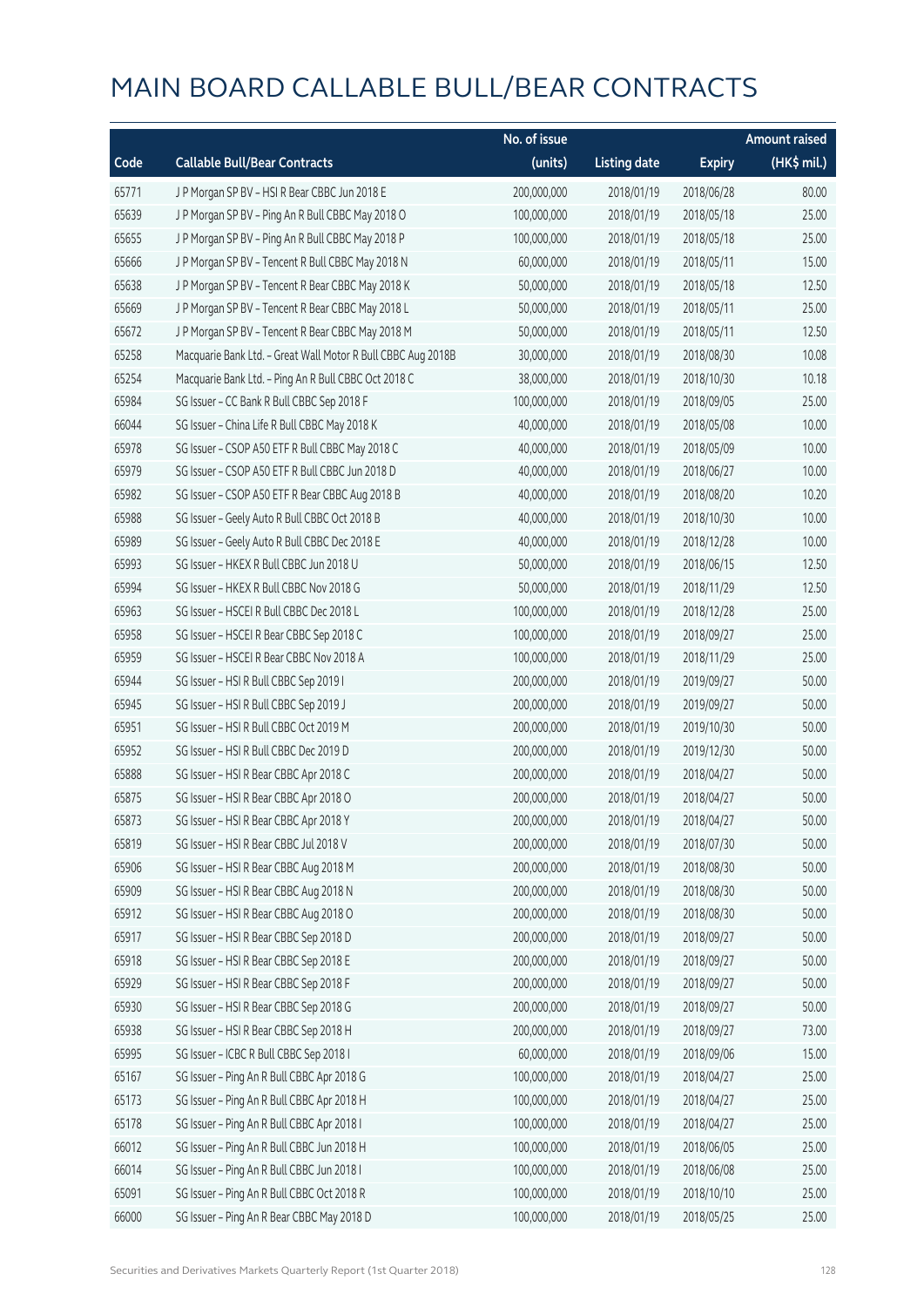|       |                                                              | No. of issue |                     |               | <b>Amount raised</b> |
|-------|--------------------------------------------------------------|--------------|---------------------|---------------|----------------------|
| Code  | <b>Callable Bull/Bear Contracts</b>                          | (units)      | <b>Listing date</b> | <b>Expiry</b> | $(HK$$ mil.)         |
| 66015 | SG Issuer - Ping An R Bear CBBC Oct 2018 D                   | 100,000,000  | 2018/01/19          | 2018/10/26    | 25.00                |
| 66018 | SG Issuer - Ping An R Bear CBBC Dec 2018 G                   | 100,000,000  | 2018/01/19          | 2018/12/12    | 25.00                |
| 66019 | SG Issuer - Tencent R Bull CBBC Apr 2018 E                   | 80,000,000   | 2018/01/19          | 2018/04/25    | 20.00                |
| 66029 | SG Issuer - Tencent R Bull CBBC May 2018 K                   | 80,000,000   | 2018/01/19          | 2018/05/08    | 20.00                |
| 66030 | SG Issuer - Tencent R Bear CBBC Nov 2018 H                   | 80,000,000   | 2018/01/19          | 2018/11/20    | 71.20                |
| 65872 | UBS AG - BOC HK R Bull CBBC Oct 2018 B                       | 50,000,000   | 2018/01/19          | 2018/10/22    | 12.50                |
| 65871 | UBS AG - BOCL R Bull CBBC Oct 2018 A                         | 60,000,000   | 2018/01/19          | 2018/10/29    | 15.00                |
| 65840 | UBS AG - CC Bank R Bull CBBC Aug 2018 G                      | 80,000,000   | 2018/01/19          | 2018/08/27    | 20.00                |
| 65869 | UBS AG - CM Bank R Bull CBBC Nov 2018 B                      | 40,000,000   | 2018/01/19          | 2018/11/26    | 10.00                |
| 65859 | UBS AG - CNOOC R Bull CBBC Jul 2018 B                        | 40,000,000   | 2018/01/19          | 2018/07/16    | 10.00                |
| 65856 | UBS AG - CNOOC R Bull CBBC Oct 2018 C                        | 40,000,000   | 2018/01/19          | 2018/10/08    | 10.00                |
| 65835 | UBS AG - HSCEI R Bull CBBC Aug 2019 A                        | 100,000,000  | 2018/01/19          | 2019/08/29    | 25.00                |
| 65838 | UBS AG - HSCEI R Bear CBBC Apr 2018 B                        | 100,000,000  | 2018/01/19          | 2018/04/27    | 25.00                |
| 65827 | UBS AG - HSI R Bull CBBC Sep 2019 W                          | 200,000,000  | 2018/01/19          | 2019/09/27    | 50.00                |
| 65834 | UBS AG - HSI R Bull CBBC Sep 2019 X                          | 250,000,000  | 2018/01/19          | 2019/09/27    | 62.50                |
| 65822 | UBS AG - HSI R Bull CBBC Oct 2019 J                          | 200,000,000  | 2018/01/19          | 2019/10/30    | 50.00                |
| 65424 | UBS AG - HSI R Bear CBBC Apr 2018 U                          | 200,000,000  | 2018/01/19          | 2018/04/27    | 50.00                |
| 65438 | UBS AG - HSI R Bear CBBC Apr 2018 V                          | 200,000,000  | 2018/01/19          | 2018/04/27    | 50.00                |
| 65436 | UBS AG - HSI R Bear CBBC May 2018 O                          | 200,000,000  | 2018/01/19          | 2018/05/30    | 52.00                |
| 65429 | UBS AG - HSI R Bear CBBC Jun 2018 J                          | 250,000,000  | 2018/01/19          | 2018/06/28    | 87.50                |
| 65844 | UBS AG - Ping An R Bull CBBC Oct 2018 C                      | 80,000,000   | 2018/01/19          | 2018/10/29    | 20.00                |
| 65847 | UBS AG - Ping An R Bull CBBC Oct 2018 D                      | 80,000,000   | 2018/01/19          | 2018/10/22    | 20.00                |
| 65846 | UBS AG - Ping An R Bull CBBC Nov 2018 B                      | 80,000,000   | 2018/01/19          | 2018/11/19    | 20.00                |
| 65852 | UBS AG - Ping An R Bull CBBC Nov 2018 C                      | 80,000,000   | 2018/01/19          | 2018/11/12    | 20.00                |
| 65110 | Bank Vontobel - HSI R Bull CBBC Sep 2018 A                   | 100,000,000  | 2018/01/19          | 2018/09/27    | 25.00                |
| 65117 | Bank Vontobel - HSI R Bull CBBC Sep 2018 B                   | 100,000,000  | 2018/01/19          | 2018/09/27    | 25.00                |
| 65122 | Bank Vontobel - HSI R Bull CBBC Sep 2018 C                   | 100,000,000  | 2018/01/19          | 2018/09/27    | 25.10                |
| 65132 | Bank Vontobel - HSI R Bull CBBC Sep 2018 D                   | 100,000,000  | 2018/01/19          | 2018/09/27    | 25.00                |
| 65144 | Bank Vontobel - HSI R Bull CBBC Sep 2018 E                   | 100,000,000  | 2018/01/19          | 2018/09/27    | 25.00                |
| 65147 | Bank Vontobel - HSI R Bear CBBC Aug 2018 C                   | 100,000,000  | 2018/01/19          | 2018/08/30    | 25.30                |
| 65151 | Bank Vontobel - HSI R Bear CBBC Aug 2018 D                   | 100,000,000  | 2018/01/19          | 2018/08/30    | 25.30                |
| 65156 | Bank Vontobel - HSI R Bear CBBC Aug 2018 E                   | 100,000,000  | 2018/01/19          | 2018/08/30    | 25.30                |
| 65159 | Bank Vontobel - HSI R Bear CBBC Aug 2018 F                   | 100,000,000  | 2018/01/19          | 2018/08/30    | 25.00                |
| 65164 | Bank Vontobel - HSI R Bear CBBC Aug 2018 G                   | 100,000,000  | 2018/01/19          | 2018/08/30    | 25.00                |
| 66113 | BNP Paribas Issuance B.V. - CSOP A50 ETF R Bull CBBC Jun18 K | 60,000,000   | 2018/01/22          | 2018/06/28    | 15.00                |
| 66115 | BNP Paribas Issuance B.V. - CSOP A50 ETF R Bull CBBC Jun18 L | 60,000,000   | 2018/01/22          | 2018/06/28    | 15.00                |
| 66125 | BNP Paribas Issuance B.V. - HSBC R Bull CBBC Aug 2018 L      | 150,000,000  | 2018/01/22          | 2018/08/30    | 37.50                |
| 66270 | BNP Paribas Issuance B.V. - HSI R Bull CBBC Oct 2019 G       | 250,000,000  | 2018/01/22          | 2019/10/30    | 62.50                |
| 66088 | BNP Paribas Issuance B.V. - HSI R Bear CBBC May 2018 N       | 250,000,000  | 2018/01/22          | 2018/05/30    | 62.50                |
| 66098 | BNP Paribas Issuance B.V. - HSI R Bear CBBC May 2018 O       | 250,000,000  | 2018/01/22          | 2018/05/30    | 62.50                |
| 66126 | BNP Paribas Issuance B.V. - HSI R Bear CBBC May 2018 P       | 250,000,000  | 2018/01/22          | 2018/05/30    | 62.50                |
| 66127 | BNP Paribas Issuance B.V. - HSI R Bear CBBC May 2018 Q       | 250,000,000  | 2018/01/22          | 2018/05/30    | 62.50                |
| 66128 | BNP Paribas Issuance B.V. - HSI R Bear CBBC May 2018 R       | 250,000,000  | 2018/01/22          | 2018/05/30    | 62.50                |
| 66129 | BNP Paribas Issuance B.V. - HSI R Bear CBBC May 2018 S       | 250,000,000  | 2018/01/22          | 2018/05/30    | 62.50                |
| 66130 | BNP Paribas Issuance B.V. - HSI R Bear CBBC May 2018 W       | 250,000,000  | 2018/01/22          | 2018/05/30    | 62.50                |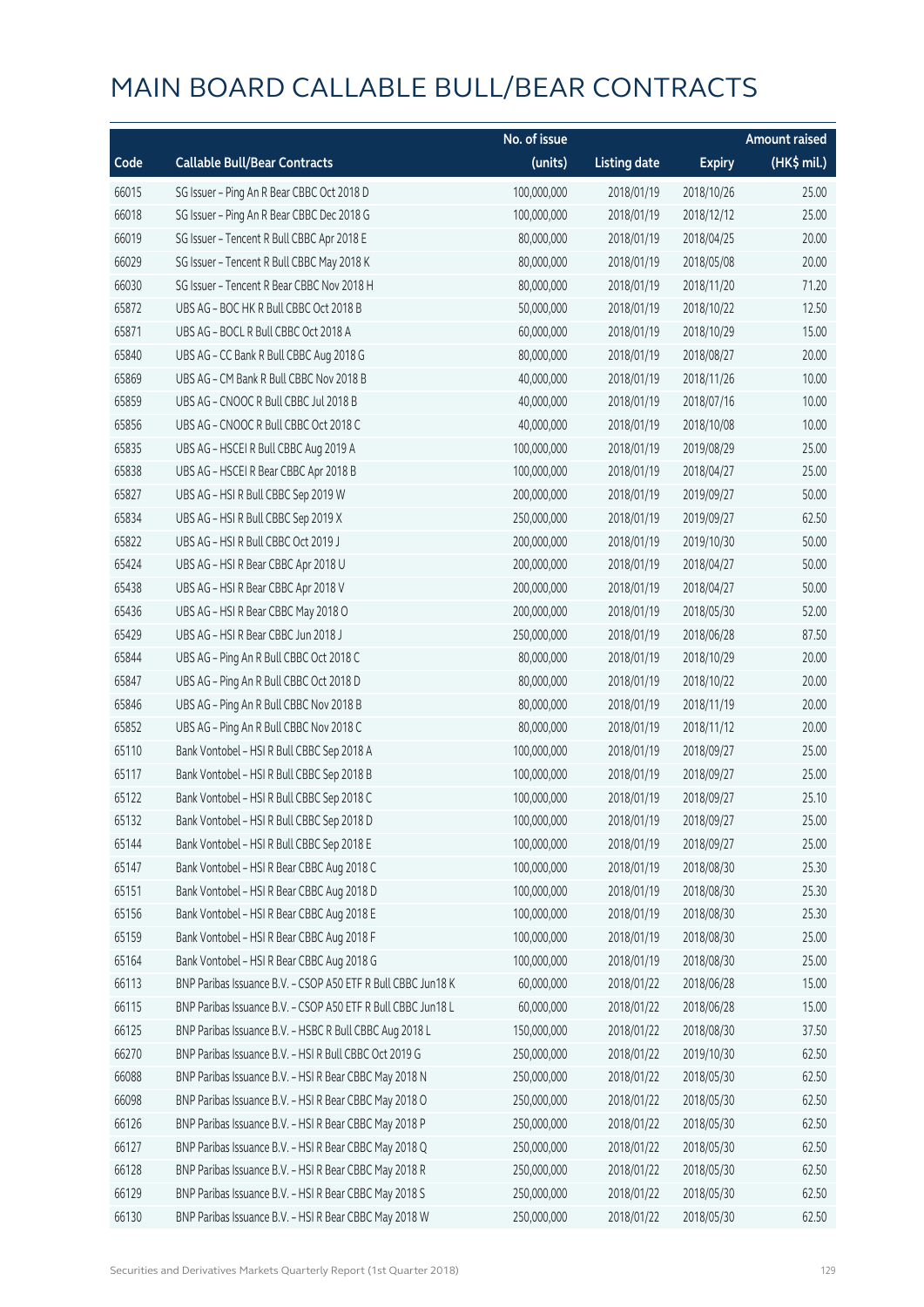|       |                                                             | No. of issue |                     |               | Amount raised         |
|-------|-------------------------------------------------------------|--------------|---------------------|---------------|-----------------------|
| Code  | <b>Callable Bull/Bear Contracts</b>                         | (units)      | <b>Listing date</b> | <b>Expiry</b> | $(HK\frac{1}{2}mil.)$ |
| 66272 | BNP Paribas Issuance B.V. - HSI R Bear CBBC May 2018 X      | 250,000,000  | 2018/01/22          | 2018/05/30    | 65.00                 |
| 66123 | BNP Paribas Issuance B.V. - Ping An R Bull CBBC Aug 2018 D  | 200,000,000  | 2018/01/22          | 2018/08/30    | 50.00                 |
| 66117 | BNP Paribas Issuance B.V. - Ping An R Bull CBBC Aug 2018 Z  | 200,000,000  | 2018/01/22          | 2018/08/30    | 50.00                 |
| 66124 | BNP Paribas Issuance B.V. - Ping An R Bear CBBC May 2018 C  | 200,000,000  | 2018/01/22          | 2018/05/30    | 50.00                 |
| 66531 | Credit Suisse AG - CC Bank R Bull CBBC Oct 2018 B           | 100,000,000  | 2018/01/22          | 2018/10/12    | 25.00                 |
| 66559 | Credit Suisse AG - China Life R Bull CBBC Feb 2019 B        | 100,000,000  | 2018/01/22          | 2019/02/22    | 25.00                 |
| 66550 | Credit Suisse AG - CSOP A50 ETF R Bull CBBC Jul 2018 B      | 50,000,000   | 2018/01/22          | 2018/07/27    | 12.50                 |
| 66548 | Credit Suisse AG - Galaxy Ent R Bear CBBC Oct 2018 A        | 50,000,000   | 2018/01/22          | 2018/10/26    | 12.50                 |
| 66524 | Credit Suisse AG - HKEX R Bull CBBC Sep 2018 G              | 50,000,000   | 2018/01/22          | 2018/09/19    | 12.50                 |
| 66525 | Credit Suisse AG - HKEX R Bear CBBC Jul 2018 D              | 50,000,000   | 2018/01/22          | 2018/07/26    | 16.50                 |
| 66527 | Credit Suisse AG - HKEX R Bear CBBC Oct 2018 A              | 50,000,000   | 2018/01/22          | 2018/10/26    | 24.00                 |
| 66547 | Credit Suisse AG - HSBC R Bear CBBC Jul 2018 D              | 50,000,000   | 2018/01/22          | 2018/07/12    | 12.50                 |
| 66562 | Credit Suisse AG - HSCEI R Bull CBBC Nov 2018 F             | 100,000,000  | 2018/01/22          | 2018/11/29    | 25.00                 |
| 66563 | Credit Suisse AG - HSCEI R Bear CBBC May 2018 A             | 100,000,000  | 2018/01/22          | 2018/05/30    | 25.00                 |
| 66576 | Credit Suisse AG - HSI R Bull CBBC Nov 2018 R               | 200,000,000  | 2018/01/22          | 2018/11/29    | 50.00                 |
| 66521 | Credit Suisse AG - HSI R Bull CBBC Dec 2018 J               | 200,000,000  | 2018/01/22          | 2018/12/28    | 50.00                 |
| 66579 | Credit Suisse AG - HSI R Bull CBBC Mar 2019 E               | 200,000,000  | 2018/01/22          | 2019/03/28    | 50.00                 |
| 66573 | Credit Suisse AG - HSI R Bull CBBC Sep 2019 G               | 200,000,000  | 2018/01/22          | 2019/09/27    | 50.00                 |
| 66572 | Credit Suisse AG - HSI R Bear CBBC Apr 2018 I               | 200,000,000  | 2018/01/22          | 2018/04/27    | 50.00                 |
| 66561 | Credit Suisse AG - HSI R Bear CBBC May 2018 C               | 200,000,000  | 2018/01/22          | 2018/05/30    | 50.00                 |
| 66571 | Credit Suisse AG - HSI R Bear CBBC May 2018 D               | 200,000,000  | 2018/01/22          | 2018/05/30    | 50.00                 |
| 66564 | Credit Suisse AG - HSI R Bear CBBC Jun 2018 R               | 200,000,000  | 2018/01/22          | 2018/06/28    | 50.00                 |
| 66565 | Credit Suisse AG - HSI R Bear CBBC Jun 2018 S               | 200,000,000  | 2018/01/22          | 2018/06/28    | 50.00                 |
| 66532 | Credit Suisse AG - Ping An R Bull CBBC Oct 2018 W           | 100,000,000  | 2018/01/22          | 2018/10/05    | 25.00                 |
| 66538 | Credit Suisse AG - Ping An R Bull CBBC Oct 2018 X           | 100,000,000  | 2018/01/22          | 2018/10/10    | 25.00                 |
| 66540 | Credit Suisse AG - Ping An R Bull CBBC Oct 2018 Y           | 100,000,000  | 2018/01/22          | 2018/10/11    | 25.00                 |
| 66543 | Credit Suisse AG - Ping An R Bear CBBC Sep 2018 A           | 50,000,000   | 2018/01/22          | 2018/09/27    | 12.50                 |
| 66544 | Credit Suisse AG - Ping An R Bear CBBC Sep 2018 B           | 50,000,000   | 2018/01/22          | 2018/09/28    | 12.50                 |
| 66523 | Credit Suisse AG - Tencent R Bull CBBC Aug 2018 J           | 50,000,000   | 2018/01/22          | 2018/08/29    | 12.50                 |
| 66592 | Goldman Sachs SP (Asia) - CC Bank R Bull CBBC Sep 2018 C    | 80,000,000   | 2018/01/22          | 2018/09/26    | 20.00                 |
| 66582 | Goldman Sachs SP (Asia) - Galaxy Ent R Bull CBBC Nov 2018 E | 80,000,000   | 2018/01/22          | 2018/11/12    | 20.00                 |
| 66596 | Goldman Sachs SP (Asia) - HKEX R Bear CBBC Oct 2018 G       | 80,000,000   | 2018/01/22          | 2018/10/22    | 20.00                 |
| 66597 | Goldman Sachs SP (Asia) - HKEX R Bear CBBC Oct 2018 H       | 80,000,000   | 2018/01/22          | 2018/10/22    | 20.00                 |
| 66162 | Goldman Sachs SP (Asia) - HSCEI R Bear CBBC May 2018 C      | 200,000,000  | 2018/01/22          | 2018/05/30    | 50.00                 |
| 66278 | Goldman Sachs SP (Asia) - HSI R Bull CBBC Oct 2019 F        | 200,000,000  | 2018/01/22          | 2019/10/30    | 50.00                 |
| 66275 | Goldman Sachs SP (Asia) - HSI R Bull CBBC Oct 2019 Z        | 200,000,000  | 2018/01/22          | 2019/10/30    | 50.00                 |
| 66157 | Goldman Sachs SP (Asia) - HSI R Bear CBBC Apr 2018 Y        | 200,000,000  | 2018/01/22          | 2018/04/27    | 50.00                 |
| 66155 | Goldman Sachs SP (Asia) - HSI R Bear CBBC May 2018 F        | 200,000,000  | 2018/01/22          | 2018/05/30    | 50.00                 |
| 66151 | Goldman Sachs SP (Asia) - HSI R Bear CBBC May 2018 W        | 200,000,000  | 2018/01/22          | 2018/05/30    | 50.00                 |
| 66581 | Goldman Sachs SP (Asia) - Ping An R Bull CBBC Oct 2018 I    | 80,000,000   | 2018/01/22          | 2018/10/22    | 20.00                 |
| 66512 | Goldman Sachs SP (Asia) - Ping An R Bull CBBC Oct 2018 P    | 80,000,000   | 2018/01/22          | 2018/10/18    | 20.00                 |
| 66513 | Goldman Sachs SP (Asia) - Ping An R Bull CBBC Oct 2018 Q    | 80,000,000   | 2018/01/22          | 2018/10/18    | 20.00                 |
| 66517 | Goldman Sachs SP (Asia) - Tencent R Bull CBBC May 2018 L    | 80,000,000   | 2018/01/22          | 2018/05/11    | 20.00                 |
| 66519 | Goldman Sachs SP (Asia) - Tencent R Bull CBBC May 2018 O    | 80,000,000   | 2018/01/22          | 2018/05/11    | 20.00                 |
| 66584 | Goldman Sachs SP (Asia) - Tencent R Bear CBBC Apr 2018 O    | 80,000,000   | 2018/01/22          | 2018/04/23    | 20.00                 |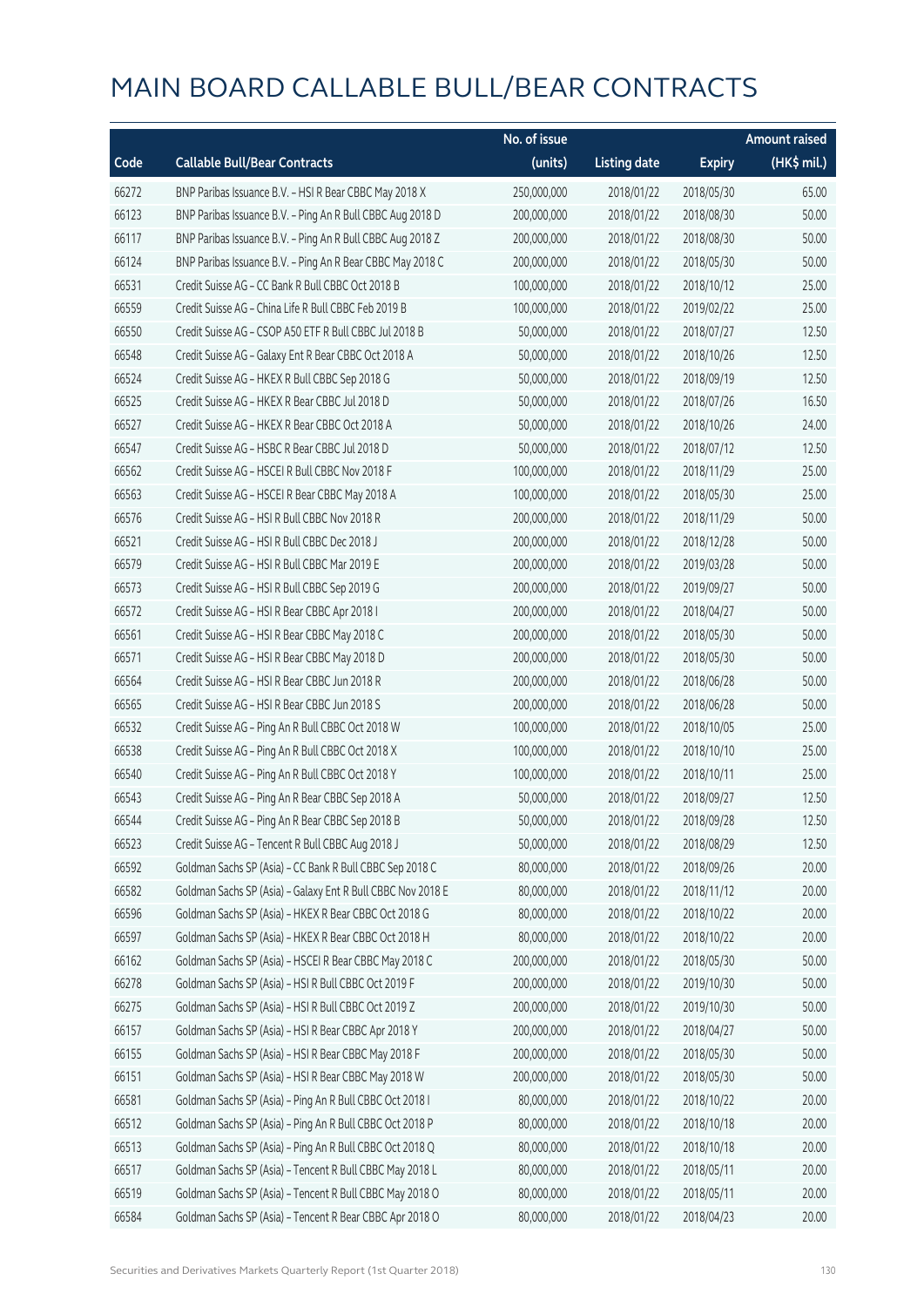|       |                                                        | No. of issue |                     |               | Amount raised         |
|-------|--------------------------------------------------------|--------------|---------------------|---------------|-----------------------|
| Code  | <b>Callable Bull/Bear Contracts</b>                    | (units)      | <b>Listing date</b> | <b>Expiry</b> | $(HK\frac{1}{2}mil.)$ |
| 66237 | HK Bank - CC Bank R Bull CBBC Jul 2018 B               | 80,000,000   | 2018/01/22          | 2018/07/31    | 20.00                 |
| 66243 | HK Bank - Galaxy Ent R Bull CBBC Oct 2018 D            | 80,000,000   | 2018/01/22          | 2018/10/31    | 20.00                 |
| 66232 | HK Bank - HKEX R Bull CBBC Sep 2018 J                  | 50,000,000   | 2018/01/22          | 2018/09/28    | 12.50                 |
| 66233 | HK Bank - HKEX R Bear CBBC Nov 2018 A                  | 40,000,000   | 2018/01/22          | 2018/11/30    | 20.00                 |
| 66220 | HK Bank - HSCEI R Bull CBBC Aug 2018 E                 | 60,000,000   | 2018/01/22          | 2018/08/30    | 15.00                 |
| 66221 | HK Bank - HSCEI R Bear CBBC Oct 2018 D                 | 50,000,000   | 2018/01/22          | 2018/10/30    | 12.50                 |
| 66217 | HK Bank - HSI R Bull CBBC Aug 2018 R                   | 100,000,000  | 2018/01/22          | 2018/08/30    | 25.00                 |
| 66240 | HK Bank - PetroChina R Bear CBBC Oct 2018 A            | 40,000,000   | 2018/01/22          | 2018/10/31    | 10.00                 |
| 66229 | HK Bank - Ping An R Bull CBBC Sep 2018 A               | 100,000,000  | 2018/01/22          | 2018/09/24    | 25.00                 |
| 66287 | Haitong Int'l Sec - AAC Tech R Bull CBBC Jul 2018 J    | 40,000,000   | 2018/01/22          | 2018/07/16    | 10.00                 |
| 66268 | Haitong Int'l Sec - BOCL R Bull CBBC Aug 2018 C        | 100,000,000  | 2018/01/22          | 2018/08/13    | 25.00                 |
| 66284 | Haitong Int'l Sec - CC Bank R Bull CBBC Aug 2018 B     | 60,000,000   | 2018/01/22          | 2018/08/22    | 15.00                 |
| 66262 | Haitong Int'l Sec - HS H-SH ETF R Bull CBBC Jul 2018 B | 40,000,000   | 2018/01/22          | 2018/07/16    | 10.00                 |
| 66253 | Haitong Int'l Sec - Meitu R Bull CBBC Aug 2018 C       | 40,000,000   | 2018/01/22          | 2018/08/06    | 10.00                 |
| 66249 | Haitong Int'l Sec - PetroChina R Bull CBBC Jul 2018 D  | 70,000,000   | 2018/01/22          | 2018/07/17    | 17.50                 |
| 66258 | Haitong Int'l Sec - Ping An R Bull CBBC Jul 2018 C     | 50,000,000   | 2018/01/22          | 2018/07/12    | 12.50                 |
| 66293 | Haitong Int'l Sec - Ping An R Bull CBBC Jul 2018 D     | 50,000,000   | 2018/01/22          | 2018/07/30    | 12.50                 |
| 66299 | Haitong Int'l Sec - Ping An R Bull CBBC Jul 2018 E     | 50,000,000   | 2018/01/22          | 2018/07/30    | 12.50                 |
| 66450 | J P Morgan SP BV - COVS R Bull CBBC Jan 2019 B         | 150,000,000  | 2018/01/22          | 2019/01/18    | 37.50                 |
| 66446 | J P Morgan SP BV - China Life R Bull CBBC May 2018 A   | 40,000,000   | 2018/01/22          | 2018/05/18    | 10.00                 |
| 66440 | J P Morgan SP BV - HKEX R Bull CBBC May 2018 R         | 40,000,000   | 2018/01/22          | 2018/05/18    | 10.00                 |
| 66479 | J P Morgan SP BV - HKEX R Bear CBBC May 2018 F         | 40,000,000   | 2018/01/22          | 2018/05/18    | 10.00                 |
| 66455 | J P Morgan SP BV - HSI R Bull CBBC Oct 2019 R          | 200,000,000  | 2018/01/22          | 2019/10/30    | 50.00                 |
| 66453 | J P Morgan SP BV - HSI R Bull CBBC Nov 2019 I          | 200,000,000  | 2018/01/22          | 2019/11/28    | 50.00                 |
| 66452 | JP Morgan SP BV - HSIR Bull CBBC Dec 2019 H            | 200,000,000  | 2018/01/22          | 2019/12/30    | 50.00                 |
| 66423 | J P Morgan SP BV - HSI R Bear CBBC Apr 2018 C          | 200,000,000  | 2018/01/22          | 2018/04/27    | 50.00                 |
| 66424 | J P Morgan SP BV - HSI R Bear CBBC Apr 2018 L          | 200,000,000  | 2018/01/22          | 2018/04/27    | 50.00                 |
| 66491 | J P Morgan SP BV - HSI R Bear CBBC Apr 2018 P          | 200,000,000  | 2018/01/22          | 2018/04/27    | 50.00                 |
| 66492 | J P Morgan SP BV - HSI R Bear CBBC Apr 2018 W          | 200,000,000  | 2018/01/22          | 2018/04/27    | 50.00                 |
| 66493 | J P Morgan SP BV - HSI R Bear CBBC May 2018 L          | 200,000,000  | 2018/01/22          | 2018/05/30    | 50.00                 |
| 66507 | J P Morgan SP BV - HSI R Bear CBBC May 2018 W          | 200,000,000  | 2018/01/22          | 2018/05/30    | 50.00                 |
| 66509 | J P Morgan SP BV - HSI R Bear CBBC Jun 2018 F          | 200,000,000  | 2018/01/22          | 2018/06/28    | 60.00                 |
| 66510 | J P Morgan SP BV - HSI R Bear CBBC Jun 2018 G          | 200,000,000  | 2018/01/22          | 2018/06/28    | 76.00                 |
| 66443 | J P Morgan SP BV - Ping An R Bull CBBC May 2018 Q      | 100,000,000  | 2018/01/22          | 2018/05/18    | 25.00                 |
| 66478 | J P Morgan SP BV - SUNAC R Bull CBBC Nov 2018 A        | 100,000,000  | 2018/01/22          | 2018/11/16    | 25.00                 |
| 66438 | J P Morgan SP BV - Tencent R Bull CBBC May 2018 O      | 60,000,000   | 2018/01/22          | 2018/05/25    | 15.00                 |
| 66480 | J P Morgan SP BV - Tencent R Bear CBBC Jun 2018 J      | 50,000,000   | 2018/01/22          | 2018/06/15    | 12.50                 |
| 66487 | J P Morgan SP BV - Tencent R Bear CBBC Jun 2018 K      | 50,000,000   | 2018/01/22          | 2018/06/15    | 19.00                 |
| 66460 | Macquarie Bank Ltd. - HKEX R Bull CBBC Nov 2018 A      | 20,000,000   | 2018/01/22          | 2018/11/29    | 14.62                 |
| 66462 | Macquarie Bank Ltd. - HKEX R Bull CBBC Nov 2018 B      | 20,000,000   | 2018/01/22          | 2018/11/29    | 15.22                 |
| 66463 | Macquarie Bank Ltd. - HSBC R Bull CBBC Aug 2018 A      | 40,000,000   | 2018/01/22          | 2018/08/30    | 10.00                 |
| 66459 | Macquarie Bank Ltd. - HSBC R Bull CBBC Dec 2018 A      | 40,000,000   | 2018/01/22          | 2018/12/28    | 10.00                 |
| 66465 | Macquarie Bank Ltd. - Ping An R Bear CBBC Oct 2018 D   | 27,000,000   | 2018/01/22          | 2018/10/30    | 10.26                 |
| 66360 | SG Issuer - BOC HK R Bull CBBC Nov 2018 B              | 80,000,000   | 2018/01/22          | 2018/11/15    | 20.00                 |
| 66594 | SG Issuer - CPIC R Bull CBBC Oct 2018 A                | 100,000,000  | 2018/01/22          | 2018/10/22    | 25.00                 |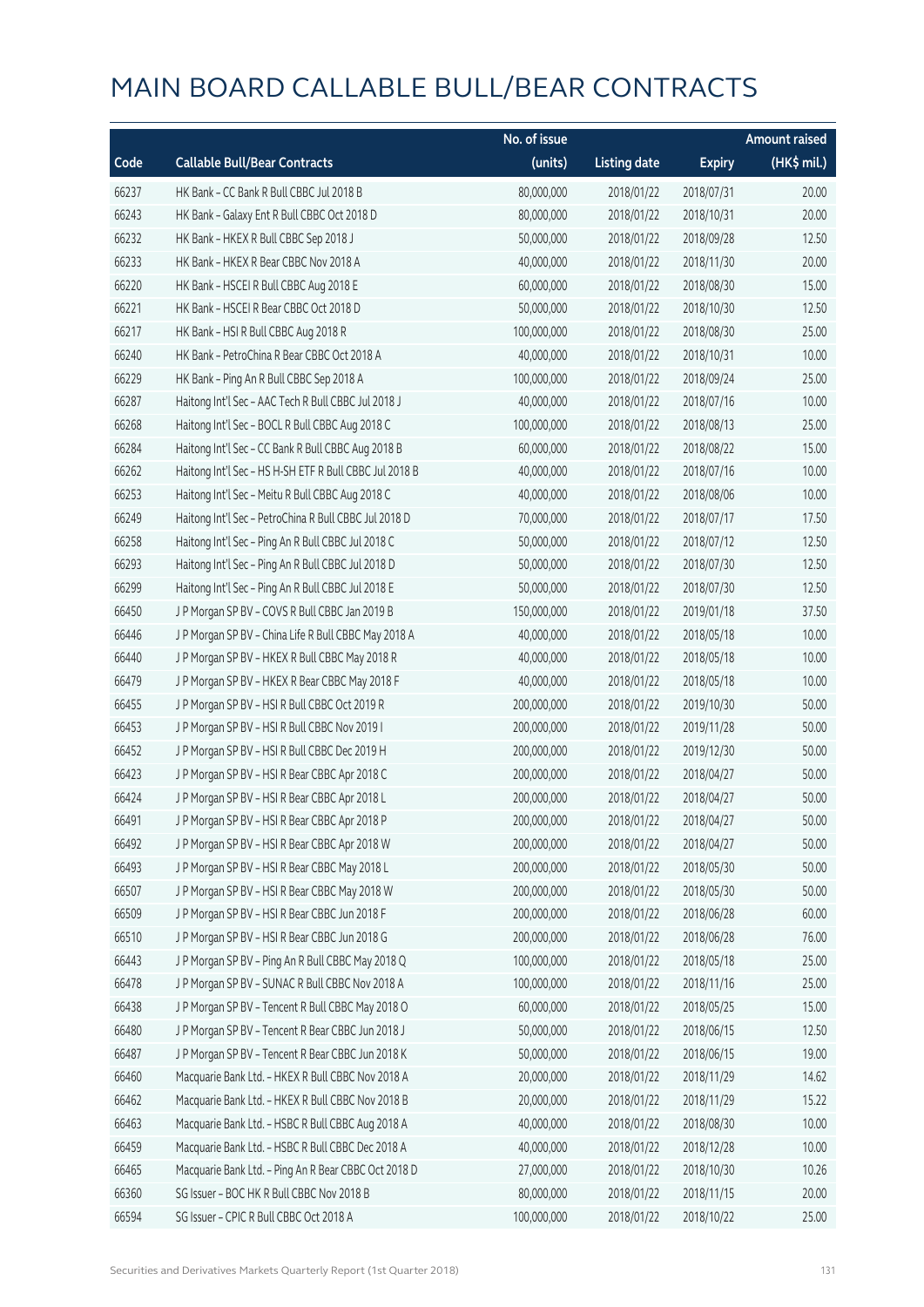|       |                                                | No. of issue |                     |               | <b>Amount raised</b> |
|-------|------------------------------------------------|--------------|---------------------|---------------|----------------------|
| Code  | <b>Callable Bull/Bear Contracts</b>            | (units)      | <b>Listing date</b> | <b>Expiry</b> | $(HK\$ mil.)         |
| 66595 | SG Issuer - CPIC R Bull CBBC Nov 2018 A        | 100,000,000  | 2018/01/22          | 2018/11/16    | 25.00                |
| 66377 | SG Issuer - HKEX R Bull CBBC Jul 2018 O        | 50,000,000   | 2018/01/22          | 2018/07/10    | 12.50                |
| 66110 | SG Issuer - HKEX R Bear CBBC Sep 2018 E        | 50,000,000   | 2018/01/22          | 2018/09/20    | 24.25                |
| 66380 | SG Issuer - HSBC R Bull CBBC Sep 2018 U        | 100,000,000  | 2018/01/22          | 2018/09/17    | 25.00                |
| 66381 | SG Issuer - HSBC R Bull CBBC Sep 2018 V        | 100,000,000  | 2018/01/22          | 2018/09/19    | 25.00                |
| 66468 | SG Issuer - HSI R Bull CBBC Sep 2019 K         | 200,000,000  | 2018/01/22          | 2019/09/27    | 50.00                |
| 66474 | SG Issuer - HSI R Bull CBBC Dec 2019 A         | 200,000,000  | 2018/01/22          | 2019/12/30    | 50.00                |
| 66466 | SG Issuer - HSI R Bear CBBC Apr 2018 J         | 200,000,000  | 2018/01/22          | 2018/04/27    | 50.00                |
| 66104 | SG Issuer - HSI R Bear CBBC Aug 2018 P         | 200,000,000  | 2018/01/22          | 2018/08/30    | 50.00                |
| 66108 | SG Issuer - HSI R Bear CBBC Oct 2018 B         | 200,000,000  | 2018/01/22          | 2018/10/30    | 50.00                |
| 66109 | SG Issuer - HSI R Bear CBBC Oct 2018 C         | 200,000,000  | 2018/01/22          | 2018/10/30    | 50.00                |
| 66384 | SG Issuer - Ping An R Bull CBBC Jun 2018 J     | 100,000,000  | 2018/01/22          | 2018/06/01    | 25.00                |
| 66394 | SG Issuer - Ping An R Bull CBBC Jun 2018 K     | 100,000,000  | 2018/01/22          | 2018/06/07    | 25.00                |
| 66395 | SG Issuer - Ping An R Bull CBBC Jun 2018 L     | 100,000,000  | 2018/01/22          | 2018/06/11    | 25.00                |
| 66400 | SG Issuer - Ping An R Bull CBBC Oct 2018 S     | 100,000,000  | 2018/01/22          | 2018/10/11    | 25.00                |
| 66112 | SG Issuer - Ping An R Bear CBBC Oct 2018 E     | 100,000,000  | 2018/01/22          | 2018/10/24    | 25.00                |
| 66401 | SG Issuer - Tencent R Bull CBBC May 2018 L     | 80,000,000   | 2018/01/22          | 2018/05/03    | 20.00                |
| 66403 | SG Issuer - Tencent R Bull CBBC Jul 2018 Z     | 80,000,000   | 2018/01/22          | 2018/07/13    | 20.00                |
| 66334 | UBS AG - CSOP A50 ETF R Bull CBBC Oct 2018 A   | 40,000,000   | 2018/01/22          | 2018/10/15    | 10.00                |
| 66356 | UBS AG - Galaxy Ent R Bull CBBC Nov 2018 A     | 40,000,000   | 2018/01/22          | 2018/11/12    | 10.00                |
| 66312 | UBS AG - HKEX R Bull CBBC Sep 2018 L           | 50,000,000   | 2018/01/22          | 2018/09/28    | 12.50                |
| 66414 | UBS AG - HSI R Bull CBBC Nov 2019 A            | 200,000,000  | 2018/01/22          | 2019/11/28    | 50.00                |
| 66418 | UBS AG - HSI R Bull CBBC Nov 2019 B            | 250,000,000  | 2018/01/22          | 2019/11/28    | 62.50                |
| 66406 | UBS AG - HSI R Bear CBBC Apr 2018 G            | 250,000,000  | 2018/01/22          | 2018/04/27    | 62.50                |
| 66409 | UBS AG - HSI R Bear CBBC Apr 2018 Q            | 200,000,000  | 2018/01/22          | 2018/04/27    | 50.00                |
| 66413 | UBS AG - HSI R Bear CBBC Apr 2018 T            | 200,000,000  | 2018/01/22          | 2018/04/27    | 50.00                |
| 66422 | UBS AG - HSI R Bear CBBC Jun 2018 K            | 250,000,000  | 2018/01/22          | 2018/06/28    | 97.50                |
| 66306 | UBS AG - Ping An R Bull CBBC Nov 2018 D        | 80,000,000   | 2018/01/22          | 2018/11/14    | 20.00                |
| 66301 | UBS AG - Ping An R Bull CBBC Dec 2018 A        | 80,000,000   | 2018/01/22          | 2018/12/03    | 20.00                |
| 66310 | UBS AG - SUNAC R Bull CBBC Nov 2018 A          | 50,000,000   | 2018/01/22          | 2018/11/19    | 12.50                |
| 66309 | UBS AG - SUNAC R Bull CBBC Dec 2018 A          | 50,000,000   | 2018/01/22          | 2018/12/03    | 12.50                |
| 66330 | UBS AG - Tencent R Bull CBBC Jul 2018 O        | 40,000,000   | 2018/01/22          | 2018/07/30    | 10.00                |
| 66051 | Bank Vontobel - HSI R Bull CBBC Sep 2018 F     | 100,000,000  | 2018/01/22          | 2018/09/27    | 26.20                |
| 66053 | Bank Vontobel - HSI R Bull CBBC Sep 2018 G     | 100,000,000  | 2018/01/22          | 2018/09/27    | 26.40                |
| 66057 | Bank Vontobel - HSI R Bull CBBC Sep 2018 H     | 100,000,000  | 2018/01/22          | 2018/09/27    | 26.30                |
| 66061 | Bank Vontobel - HSI R Bull CBBC Sep 2018 I     | 100,000,000  | 2018/01/22          | 2018/09/27    | 27.50                |
| 66066 | Bank Vontobel - HSI R Bear CBBC Aug 2018 H     | 100,000,000  | 2018/01/22          | 2018/08/30    | 26.30                |
| 66081 | Bank Vontobel - HSI R Bear CBBC Aug 2018 I     | 100,000,000  | 2018/01/22          | 2018/08/30    | 26.20                |
| 66083 | Bank Vontobel - HSI R Bear CBBC Aug 2018 J     | 100,000,000  | 2018/01/22          | 2018/08/30    | 26.20                |
| 66084 | Bank Vontobel - HSI R Bear CBBC Aug 2018 K     | 100,000,000  | 2018/01/22          | 2018/08/30    | 26.40                |
| 66087 | Bank Vontobel - HSI R Bear CBBC Aug 2018 L     | 100,000,000  | 2018/01/22          | 2018/08/30    | 26.30                |
| 66166 | Bank Vontobel - Tencent R Bull CBBC Jun 2018 B | 40,000,000   | 2018/01/22          | 2018/06/12    | 26.40                |
| 66174 | Bank Vontobel - Tencent R Bull CBBC Jun 2018 C | 40,000,000   | 2018/01/22          | 2018/06/19    | 10.08                |
| 66178 | Bank Vontobel - Tencent R Bull CBBC Jun 2018 D | 40,000,000   | 2018/01/22          | 2018/06/15    | 14.04                |
| 66180 | Bank Vontobel - Tencent R Bull CBBC Jun 2018 E | 40,000,000   | 2018/01/22          | 2018/06/14    | 18.20                |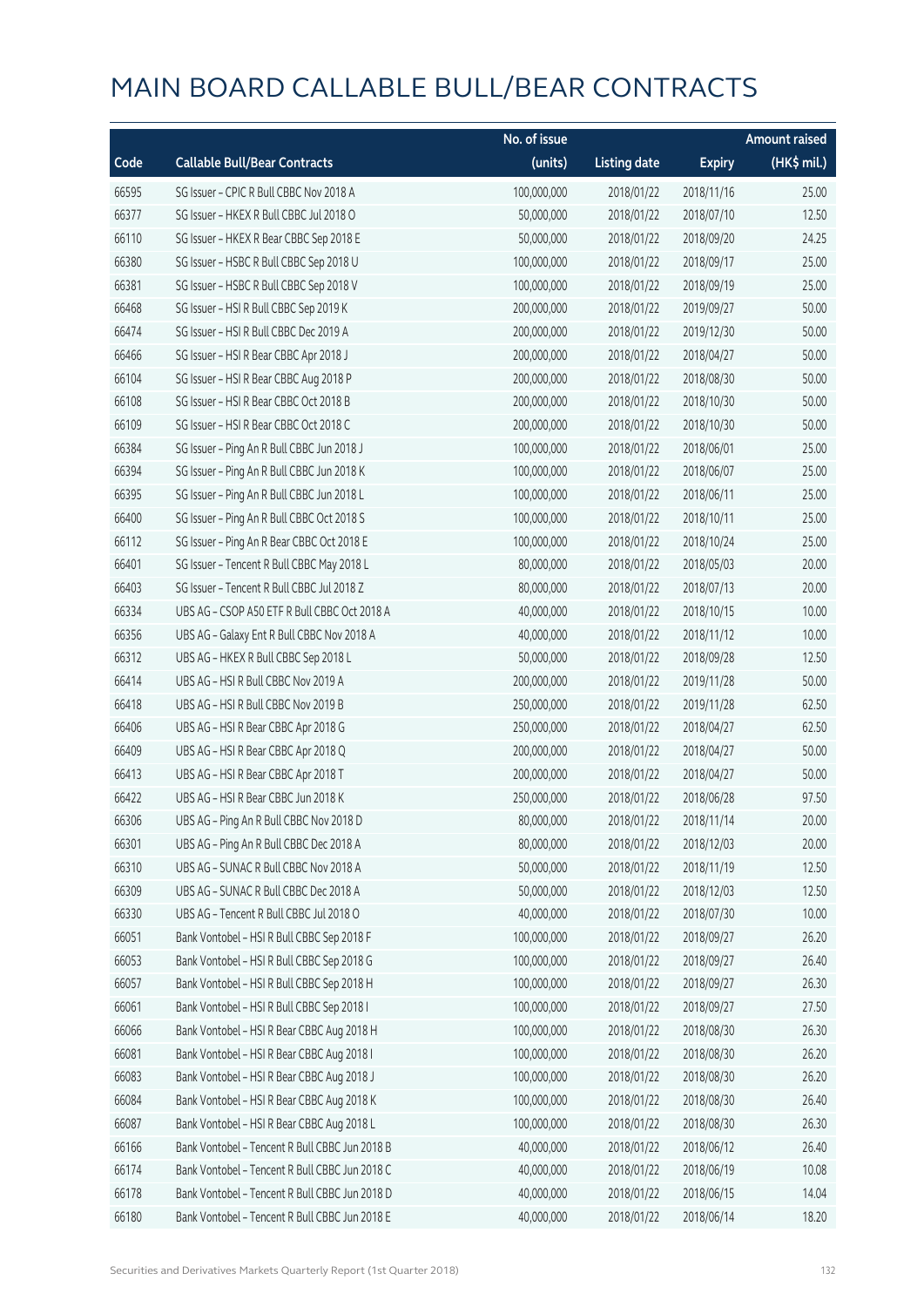|       |                                                            | No. of issue |                     |               | <b>Amount raised</b> |
|-------|------------------------------------------------------------|--------------|---------------------|---------------|----------------------|
| Code  | <b>Callable Bull/Bear Contracts</b>                        | (units)      | <b>Listing date</b> | <b>Expiry</b> | $(HK$$ mil.)         |
| 66183 | Bank Vontobel - Tencent R Bull CBBC Jun 2018 F             | 40,000,000   | 2018/01/22          | 2018/06/13    | 22.32                |
| 66177 | Bank Vontobel - Tencent R Bear CBBC Jun 2018 B             | 40,000,000   | 2018/01/22          | 2018/06/21    | 10.12                |
| 66184 | Bank Vontobel - Tencent R Bear CBBC Jun 2018 C             | 40,000,000   | 2018/01/22          | 2018/06/22    | 13.52                |
| 66185 | Bank Vontobel - Tencent R Bear CBBC Jun 2018 D             | 40,000,000   | 2018/01/22          | 2018/06/25    | 22.92                |
| 66196 | Bank Vontobel - Tencent R Bear CBBC Jun 2018 E             | 40,000,000   | 2018/01/22          | 2018/06/26    | 27.64                |
| 66197 | Bank Vontobel - Tencent R Bear CBBC Jun 2018 F             | 40,000,000   | 2018/01/22          | 2018/06/27    | 32.36                |
| 66641 | BNP Paribas Issuance B.V. - HKEX R Bull CBBC Aug 2018 B    | 50,000,000   | 2018/01/23          | 2018/08/30    | 12.50                |
| 67372 | BNP Paribas Issuance B.V. - HKEX R Bull CBBC Aug 2018 C    | 50,000,000   | 2018/01/23          | 2018/08/30    | 12.50                |
| 66653 | BNP Paribas Issuance B.V. - HSCEI R Bull CBBC Aug 2018 M   | 100,000,000  | 2018/01/23          | 2018/08/30    | 25.00                |
| 66656 | BNP Paribas Issuance B.V. - HSCEI R Bull CBBC Aug 2018 N   | 100,000,000  | 2018/01/23          | 2018/08/30    | 25.00                |
| 66658 | BNP Paribas Issuance B.V. - HSCEI R Bear CBBC May 2018 A   | 100,000,000  | 2018/01/23          | 2018/05/30    | 25.00                |
| 66661 | BNP Paribas Issuance B.V. - HSCEI R Bear CBBC May 2018 B   | 100,000,000  | 2018/01/23          | 2018/05/30    | 25.00                |
| 67303 | BNP Paribas Issuance B.V. - HSI R Bull CBBC Oct 2019 H     | 250,000,000  | 2018/01/23          | 2019/10/30    | 62.50                |
| 67318 | BNP Paribas Issuance B.V. - HSI R Bull CBBC Oct 2019 I     | 250,000,000  | 2018/01/23          | 2019/10/30    | 62.50                |
| 67325 | BNP Paribas Issuance B.V. - HSI R Bull CBBC Oct 2019 J     | 250,000,000  | 2018/01/23          | 2019/10/30    | 62.50                |
| 67328 | BNP Paribas Issuance B.V. - HSI R Bull CBBC Oct 2019 K     | 250,000,000  | 2018/01/23          | 2019/10/30    | 62.50                |
| 66715 | BNP Paribas Issuance B.V. - HSI R Bear CBBC May 2018 C     | 250,000,000  | 2018/01/23          | 2018/05/30    | 62.50                |
| 66639 | BNP Paribas Issuance B.V. - Ping An R Bull CBBC Aug 2018 F | 200,000,000  | 2018/01/23          | 2018/08/30    | 50.00                |
| 66640 | BNP Paribas Issuance B.V. - Ping An R Bull CBBC Aug 2018 I | 200,000,000  | 2018/01/23          | 2018/08/30    | 50.00                |
| 67349 | BNP Paribas Issuance B.V. - Tencent R Bull CBBC Sep 2018 K | 50,000,000   | 2018/01/23          | 2018/09/27    | 12.50                |
| 66642 | BNP Paribas Issuance B.V. - Tencent R Bull CBBC Sep 2018 N | 50,000,000   | 2018/01/23          | 2018/09/27    | 12.50                |
| 67076 | Credit Suisse AG - AIA R Bull CBBC Jul 2018 L              | 70,000,000   | 2018/01/23          | 2018/07/11    | 17.50                |
| 66996 | Credit Suisse AG - AIA R Bear CBBC Sep 2018 B              | 50,000,000   | 2018/01/23          | 2018/09/27    | 12.50                |
| 67279 | Credit Suisse AG - BOCL R Bull CBBC Oct 2018 F             | 70,000,000   | 2018/01/23          | 2018/10/11    | 17.50                |
| 67209 | Credit Suisse AG - CC Bank R Bull CBBC Oct 2018 C          | 100,000,000  | 2018/01/23          | 2018/10/04    | 25.00                |
| 67272 | Credit Suisse AG - CC Bank R Bear CBBC Sep 2018 B          | 50,000,000   | 2018/01/23          | 2018/09/28    | 12.50                |
| 66991 | Credit Suisse AG - China Life R Bull CBBC Sep 2018 A       | 50,000,000   | 2018/01/23          | 2018/09/28    | 12.50                |
| 67293 | Credit Suisse AG - CM Bank R Bull CBBC Dec 2018 C          | 70,000,000   | 2018/01/23          | 2018/12/14    | 17.50                |
| 66992 | Credit Suisse AG - CPIC R Bull CBBC Sep 2018 C             | 50,000,000   | 2018/01/23          | 2018/09/28    | 12.50                |
| 66951 | Credit Suisse AG - Galaxy Ent R Bull CBBC Jul 2018 C       | 50,000,000   | 2018/01/23          | 2018/07/13    | 12.50                |
| 67096 | Credit Suisse AG - HKEX R Bull CBBC Sep 2018 H             | 50,000,000   | 2018/01/23          | 2018/09/12    | 12.50                |
| 67106 | Credit Suisse AG - HKEX R Bull CBBC Sep 2018 I             | 50,000,000   | 2018/01/23          | 2018/09/27    | 12.50                |
| 67110 | Credit Suisse AG - HKEX R Bear CBBC Oct 2018 B             | 50,000,000   | 2018/01/23          | 2018/10/24    | 27.50                |
| 67116 | Credit Suisse AG - HKEX R Bear CBBC Oct 2018 C             | 50,000,000   | 2018/01/23          | 2018/10/25    | 35.50                |
| 67045 | Credit Suisse AG - HSCEI R Bull CBBC Nov 2018 G            | 100,000,000  | 2018/01/23          | 2018/11/29    | 25.00                |
| 67042 | Credit Suisse AG - HSCEI R Bull CBBC Dec 2018 C            | 100,000,000  | 2018/01/23          | 2018/12/28    | 25.00                |
| 67047 | Credit Suisse AG - HSCEI R Bear CBBC May 2018 B            | 100,000,000  | 2018/01/23          | 2018/05/30    | 25.00                |
| 67048 | Credit Suisse AG - HSCEI R Bear CBBC May 2018 C            | 100,000,000  | 2018/01/23          | 2018/05/30    | 25.00                |
| 67049 | Credit Suisse AG - HSCEI R Bear CBBC Jun 2018 A            | 100,000,000  | 2018/01/23          | 2018/06/28    | 25.00                |
| 67029 | Credit Suisse AG - HSI R Bull CBBC Dec 2018 I              | 200,000,000  | 2018/01/23          | 2018/12/28    | 50.00                |
| 67019 | Credit Suisse AG - HSI R Bull CBBC Dec 2018 L              | 200,000,000  | 2018/01/23          | 2018/12/28    | 50.00                |
| 67032 | Credit Suisse AG - HSI R Bull CBBC Dec 2018 R              | 200,000,000  | 2018/01/23          | 2018/12/28    | 50.00                |
| 67017 | Credit Suisse AG - HSI R Bull CBBC Sep 2019 H              | 200,000,000  | 2018/01/23          | 2019/09/27    | 50.00                |
| 66930 | Credit Suisse AG - HSI R Bear CBBC Apr 2018 J              | 200,000,000  | 2018/01/23          | 2018/04/27    | 50.00                |
| 66929 | Credit Suisse AG - HSI R Bear CBBC May 2018 E              | 200,000,000  | 2018/01/23          | 2018/05/30    | 50.00                |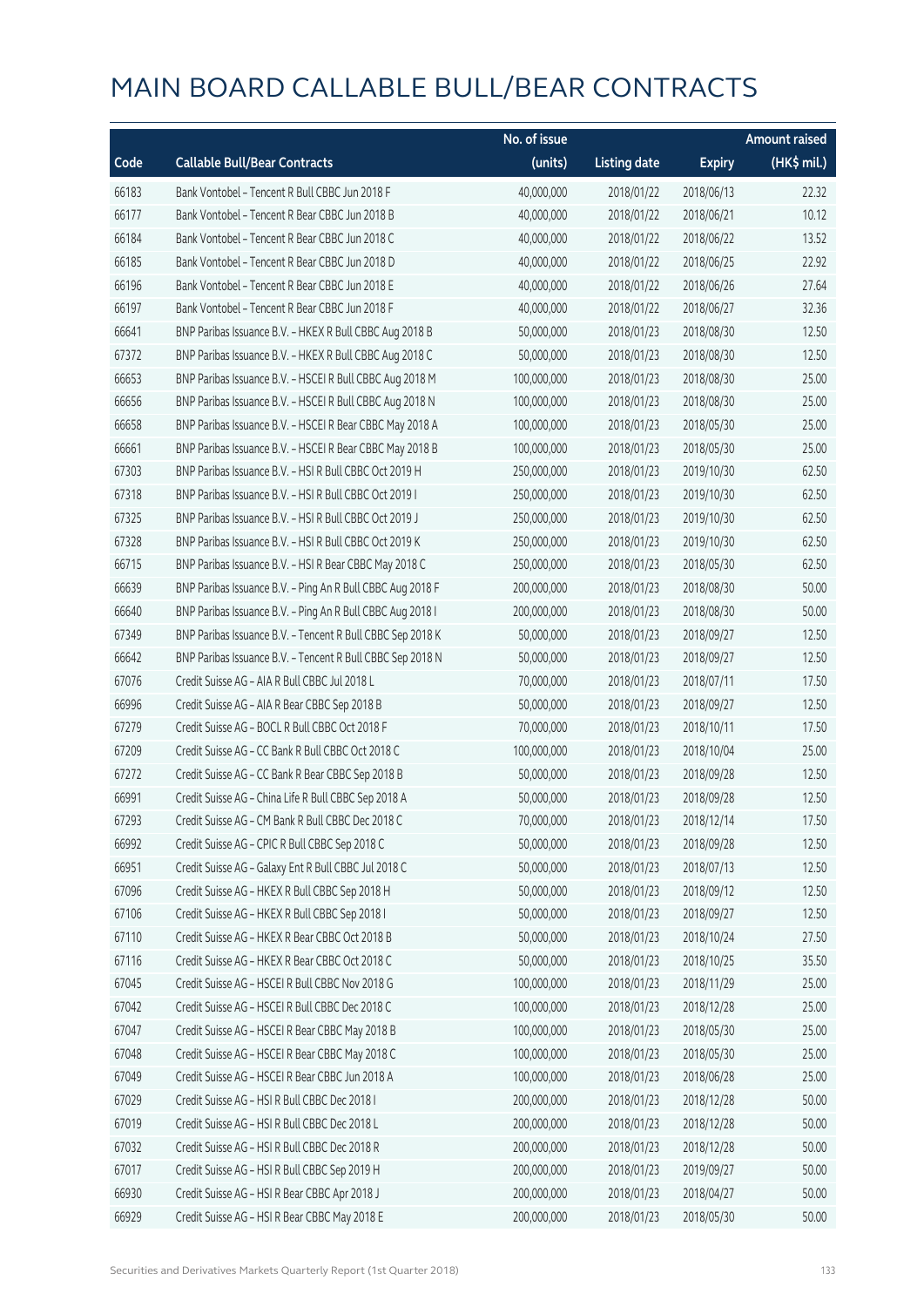|       |                                                              | No. of issue |                     |               | <b>Amount raised</b> |
|-------|--------------------------------------------------------------|--------------|---------------------|---------------|----------------------|
| Code  | <b>Callable Bull/Bear Contracts</b>                          | (units)      | <b>Listing date</b> | <b>Expiry</b> | (HK\$ mil.)          |
| 67001 | Credit Suisse AG - HSI R Bear CBBC May 2018 F                | 200,000,000  | 2018/01/23          | 2018/05/30    | 50.00                |
| 66932 | Credit Suisse AG - HSI R Bear CBBC Jun 2018 T                | 200,000,000  | 2018/01/23          | 2018/06/28    | 50.00                |
| 66934 | Credit Suisse AG - HSI R Bear CBBC Jun 2018 U                | 200,000,000  | 2018/01/23          | 2018/06/28    | 50.00                |
| 67003 | Credit Suisse AG - HSI R Bear CBBC Jun 2018 V                | 200,000,000  | 2018/01/23          | 2018/06/28    | 50.00                |
| 66938 | Credit Suisse AG - HSI R Bear CBBC Jul 2018 L                | 200,000,000  | 2018/01/23          | 2018/07/30    | 50.00                |
| 66942 | Credit Suisse AG - HSI R Bear CBBC Jul 2018 M                | 200,000,000  | 2018/01/23          | 2018/07/30    | 50.00                |
| 67004 | Credit Suisse AG - HSI R Bear CBBC Jul 2018 N                | 200,000,000  | 2018/01/23          | 2018/07/30    | 50.00                |
| 67012 | Credit Suisse AG - HSI R Bear CBBC Jul 2018 O                | 200,000,000  | 2018/01/23          | 2018/07/30    | 50.00                |
| 67146 | Credit Suisse AG - ICBC R Bull CBBC Oct 2018 E               | 70,000,000   | 2018/01/23          | 2018/10/11    | 17.50                |
| 67193 | Credit Suisse AG - ICBC R Bear CBBC Sep 2018 B               | 50,000,000   | 2018/01/23          | 2018/09/28    | 12.50                |
| 66981 | Credit Suisse AG - Ping An R Bull CBBC Oct 2018 C            | 100,000,000  | 2018/01/23          | 2018/10/04    | 25.00                |
| 66966 | Credit Suisse AG - Ping An R Bull CBBC Oct 2018 Z            | 100,000,000  | 2018/01/23          | 2018/10/03    | 25.00                |
| 66989 | Credit Suisse AG - Ping An R Bear CBBC Oct 2018 A            | 100,000,000  | 2018/01/23          | 2018/10/05    | 25.00                |
| 67072 | Credit Suisse AG - Tencent R Bull CBBC Aug 2018 K            | 50,000,000   | 2018/01/23          | 2018/08/01    | 12.50                |
| 66952 | Credit Suisse AG - Tencent R Bull CBBC Sep 2018 J            | 50,000,000   | 2018/01/23          | 2018/09/06    | 12.50                |
| 66742 | Bank of East Asia - CC Bank R Bull CBBC Nov 2018 B           | 60,000,000   | 2018/01/23          | 2018/11/20    | 15.00                |
| 66741 | Bank of East Asia - CPIC R Bull CBBC Nov 2018 A              | 15,000,000   | 2018/01/23          | 2018/11/20    | 10.20                |
| 66716 | Bank of East Asia - HKEX R Bull CBBC Nov 2018 I              | 40,000,000   | 2018/01/23          | 2018/11/20    | 10.00                |
| 66733 | Bank of East Asia - HKEX R Bull CBBC Nov 2018 J              | 40,000,000   | 2018/01/23          | 2018/11/20    | 10.00                |
| 66792 | Bank of East Asia - HKEX R Bull CBBC Nov 2018 K              | 40,000,000   | 2018/01/23          | 2018/11/20    | 10.00                |
| 66745 | Bank of East Asia - ICBC R Bull CBBC Nov 2018 B              | 60,000,000   | 2018/01/23          | 2018/11/20    | 15.00                |
| 66739 | Bank of East Asia - Ping An R Bull CBBC Nov 2018 D           | 120,000,000  | 2018/01/23          | 2018/11/20    | 78.00                |
| 66740 | Bank of East Asia - Ping An R Bull CBBC Nov 2018 E           | 120,000,000  | 2018/01/23          | 2018/11/20    | 78.00                |
| 66736 | Bank of East Asia - Tencent R Bull CBBC Nov 2018 I           | 40,000,000   | 2018/01/23          | 2018/11/20    | 10.00                |
| 68234 | Goldman Sachs SP (Asia) - AIA R Bull CBBC Oct 2018 B         | 80,000,000   | 2018/01/23          | 2018/10/15    | 20.00                |
| 68338 | Goldman Sachs SP (Asia) - CC Bank R Bull CBBC Sep 2018 D     | 80,000,000   | 2018/01/23          | 2018/09/26    | 20.00                |
| 68248 | Goldman Sachs SP (Asia) - China Life R Bull CBBC May 2018 O  | 80,000,000   | 2018/01/23          | 2018/05/28    | 20.00                |
| 68266 | Goldman Sachs SP (Asia) - China Life R Bull CBBC May 2018 P  | 80,000,000   | 2018/01/23          | 2018/05/29    | 20.00                |
| 68273 | Goldman Sachs SP (Asia) - CSOP A50 ETF R Bull CBBC Oct 2018D | 80,000,000   | 2018/01/23          | 2018/10/26    | 20.00                |
| 68269 | Goldman Sachs SP (Asia) - Galaxy Ent R Bull CBBC Dec 2018 A  | 80,000,000   | 2018/01/23          | 2018/12/03    | 20.00                |
| 68274 | Goldman Sachs SP (Asia) - HKEX R Bull CBBC Oct 2018 W        | 80,000,000   | 2018/01/23          | 2018/10/22    | 20.00                |
| 68280 | Goldman Sachs SP (Asia) - HKEX R Bull CBBC Oct 2018 X        | 80,000,000   | 2018/01/23          | 2018/10/23    | 20.00                |
| 68284 | Goldman Sachs SP (Asia) - HKEX R Bull CBBC Oct 2018 Y        | 80,000,000   | 2018/01/23          | 2018/10/24    | 20.00                |
| 68297 | Goldman Sachs SP (Asia) - HKEX R Bull CBBC Oct 2018 Z        | 80,000,000   | 2018/01/23          | 2018/10/25    | 20.00                |
| 68310 | Goldman Sachs SP (Asia) - HSBC R Bull CBBC Sep 2018 B        | 80,000,000   | 2018/01/23          | 2018/09/26    | 20.00                |
| 66928 | Goldman Sachs SP (Asia) - HSI R Bull CBBC Sep 2019 C         | 200,000,000  | 2018/01/23          | 2019/09/27    | 50.00                |
| 66925 | Goldman Sachs SP (Asia) - HSI R Bull CBBC Sep 2019 R         | 200,000,000  | 2018/01/23          | 2019/09/27    | 50.20                |
| 66624 | Goldman Sachs SP (Asia) - HSI R Bear CBBC Apr 2018 V         | 200,000,000  | 2018/01/23          | 2018/04/27    | 50.00                |
| 66627 | Goldman Sachs SP (Asia) - HSI R Bear CBBC May 2018 G         | 200,000,000  | 2018/01/23          | 2018/05/30    | 50.00                |
| 66921 | Goldman Sachs SP (Asia) - HSI R Bear CBBC May 2018 H         | 200,000,000  | 2018/01/23          | 2018/05/30    | 50.00                |
| 66906 | Goldman Sachs SP (Asia) - HSI R Bear CBBC Jul 2018 A         | 200,000,000  | 2018/01/23          | 2018/07/30    | 50.60                |
| 66915 | Goldman Sachs SP (Asia) - HSI R Bear CBBC Jul 2018 B         | 200,000,000  | 2018/01/23          | 2018/07/30    | 50.20                |
| 66916 | Goldman Sachs SP (Asia) - HSI R Bear CBBC Jul 2018 C         | 200,000,000  | 2018/01/23          | 2018/07/30    | 50.00                |
| 66920 | Goldman Sachs SP (Asia) - HSI R Bear CBBC Jul 2018 D         | 200,000,000  | 2018/01/23          | 2018/07/30    | 50.40                |
| 66798 | Goldman Sachs SP (Asia) - Ping An R Bull CBBC Oct 2018 D     | 80,000,000   | 2018/01/23          | 2018/10/19    | 20.00                |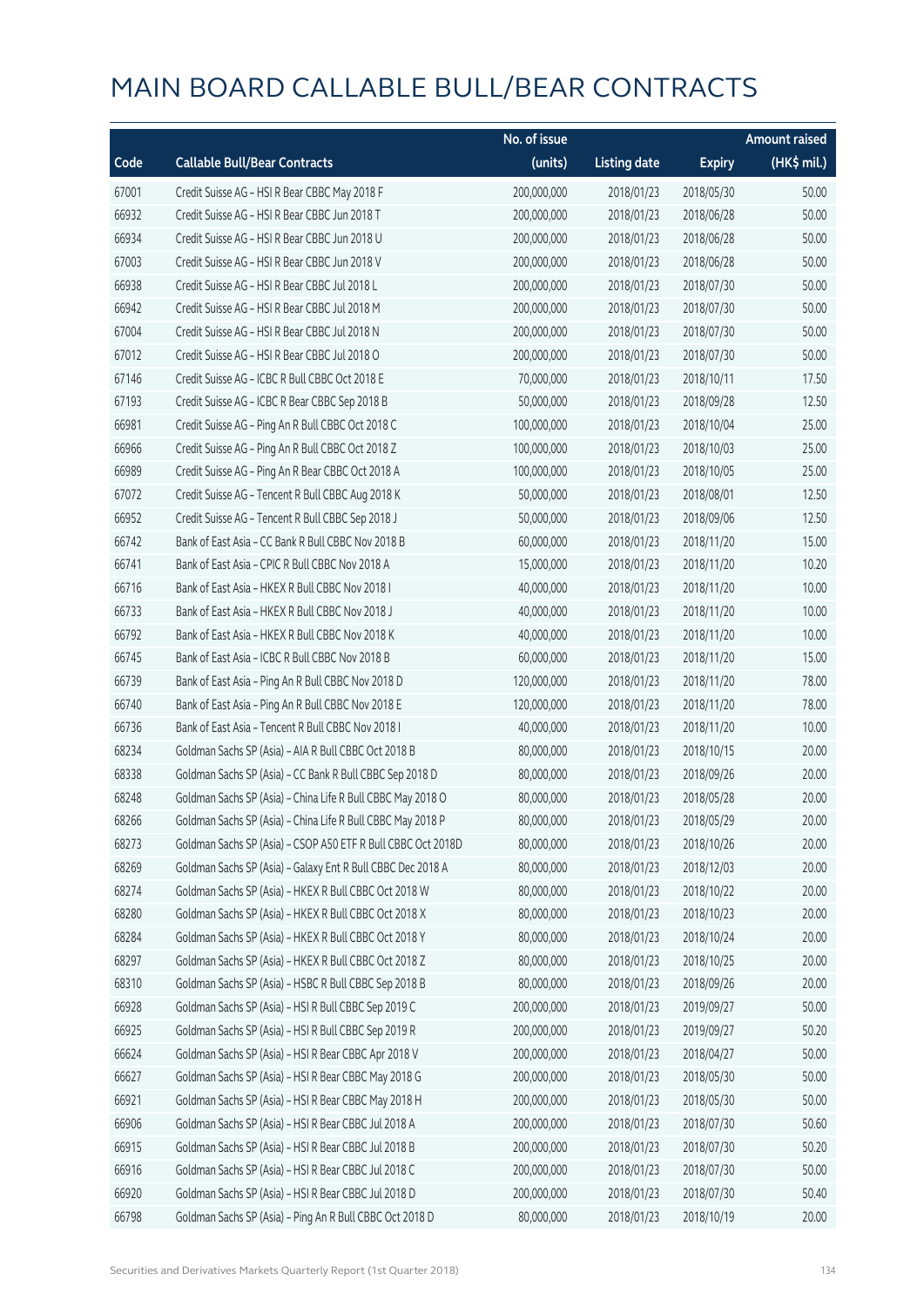|       |                                                          | No. of issue |                     |               | <b>Amount raised</b>  |
|-------|----------------------------------------------------------|--------------|---------------------|---------------|-----------------------|
| Code  | <b>Callable Bull/Bear Contracts</b>                      | (units)      | <b>Listing date</b> | <b>Expiry</b> | $(HK\frac{1}{2}mil.)$ |
| 66795 | Goldman Sachs SP (Asia) - Ping An R Bull CBBC Oct 2018 H | 80,000,000   | 2018/01/23          | 2018/10/19    | 20.00                 |
| 68228 | Goldman Sachs SP (Asia) - Ping An R Bull CBBC Oct 2018 T | 80,000,000   | 2018/01/23          | 2018/10/19    | 20.00                 |
| 68230 | Goldman Sachs SP (Asia) - Ping An R Bull CBBC Oct 2018 U | 80,000,000   | 2018/01/23          | 2018/10/19    | 20.00                 |
| 66809 | Goldman Sachs SP (Asia) - Tencent R Bull CBBC May 2018 T | 80,000,000   | 2018/01/23          | 2018/05/14    | 20.00                 |
| 66815 | Goldman Sachs SP (Asia) - Tencent R Bull CBBC May 2018 V | 80,000,000   | 2018/01/23          | 2018/05/14    | 20.00                 |
| 66638 | HK Bank - HKEX R Bull CBBC Jul 2018 G                    | 50,000,000   | 2018/01/23          | 2018/07/16    | 12.50                 |
| 66631 | HK Bank - HSI R Bull CBBC Jun 2018 A                     | 100,000,000  | 2018/01/23          | 2018/06/28    | 25.00                 |
| 66629 | HK Bank - HSI R Bull CBBC Sep 2018 H                     | 150,000,000  | 2018/01/23          | 2018/09/27    | 37.50                 |
| 66636 | HK Bank - Ping An R Bull CBBC Sep 2018 B                 | 100,000,000  | 2018/01/23          | 2018/09/24    | 25.00                 |
| 66662 | HK Bank - Tencent R Bull CBBC Jun 2018 S                 | 60,000,000   | 2018/01/23          | 2018/06/28    | 15.00                 |
| 66635 | HK Bank - Tracker Fund R Bull CBBC Dec 2018 C            | 80,000,000   | 2018/01/23          | 2018/12/31    | 20.00                 |
| 68454 | Haitong Int'l Sec - BOCL R Bull CBBC Sep 2018 A          | 100,000,000  | 2018/01/23          | 2018/09/28    | 25.00                 |
| 68443 | Haitong Int'l Sec - CM Bank R Bull CBBC Jul 2018 C       | 40,000,000   | 2018/01/23          | 2018/07/16    | 12.08                 |
| 68386 | Haitong Int'l Sec - CNOOC R Bull CBBC Jul 2018 C         | 40,000,000   | 2018/01/23          | 2018/07/17    | 10.00                 |
| 68424 | Haitong Int'l Sec - CSOP A50 ETF R Bull CBBC Jul 2018 B  | 40,000,000   | 2018/01/23          | 2018/07/16    | 10.00                 |
| 68339 | Haitong Int'l Sec - HKEX R Bull CBBC Jul 2018 H          | 40,000,000   | 2018/01/23          | 2018/07/16    | 10.00                 |
| 68390 | Haitong Int'l Sec - ICBC R Bull CBBC Aug 2018 E          | 60,000,000   | 2018/01/23          | 2018/08/14    | 15.00                 |
| 68393 | Haitong Int'l Sec - SUNAC R Bull CBBC Jul 2018 F         | 40,000,000   | 2018/01/23          | 2018/07/16    | 19.24                 |
| 67502 | J P Morgan SP BV - BOCL R Bull CBBC Sep 2018 F           | 200,000,000  | 2018/01/23          | 2018/09/21    | 50.00                 |
| 67498 | J P Morgan SP BV - CC Bank R Bull CBBC Jul 2018 E        | 100,000,000  | 2018/01/23          | 2018/07/20    | 25.00                 |
| 67504 | J P Morgan SP BV - CNOOC R Bull CBBC Sep 2018 A          | 50,000,000   | 2018/01/23          | 2018/09/21    | 12.50                 |
| 67475 | J P Morgan SP BV - CSOP A50 ETF R Bull CBBC Jun 2018 C   | 40,000,000   | 2018/01/23          | 2018/06/15    | 10.00                 |
| 67540 | J P Morgan SP BV - Geely Auto R Bull CBBC Mar 2019 A     | 250,000,000  | 2018/01/23          | 2019/03/15    | 62.50                 |
| 67508 | J P Morgan SP BV - Galaxy Ent R Bull CBBC Jul 2018 A     | 100,000,000  | 2018/01/23          | 2018/07/20    | 25.00                 |
| 67672 | J P Morgan SP BV - HKEX R Bull CBBC Jun 2018 D           | 40,000,000   | 2018/01/23          | 2018/06/15    | 10.00                 |
| 67703 | J P Morgan SP BV - HKEX R Bull CBBC Jun 2018 E           | 40,000,000   | 2018/01/23          | 2018/06/15    | 10.00                 |
| 67704 | J P Morgan SP BV - HKEX R Bull CBBC Jun 2018 F           | 40,000,000   | 2018/01/23          | 2018/06/15    | 10.00                 |
| 67760 | J P Morgan SP BV - HKEX R Bull CBBC Jun 2018 G           | 40,000,000   | 2018/01/23          | 2018/06/15    | 10.00                 |
| 67782 | J P Morgan SP BV - HKEX R Bear CBBC May 2018 G           | 40,000,000   | 2018/01/23          | 2018/05/18    | 10.00                 |
| 67785 | J P Morgan SP BV - HKEX R Bear CBBC May 2018 H           | 40,000,000   | 2018/01/23          | 2018/05/18    | 14.00                 |
| 68000 | J P Morgan SP BV - HSCEI R Bull CBBC Dec 2019 B          | 100,000,000  | 2018/01/23          | 2019/12/30    | 25.00                 |
| 68002 | J P Morgan SP BV - HSCEI R Bear CBBC Apr 2018 K          | 100,000,000  | 2018/01/23          | 2018/04/27    | 25.00                 |
| 67664 | J P Morgan SP BV - HSI R Bull CBBC Sep 2019 N            | 200,000,000  | 2018/01/23          | 2019/09/27    | 50.00                 |
| 67607 | JP Morgan SP BV - HSIR Bull CBBC Oct 2019 S              | 200,000,000  | 2018/01/23          | 2019/10/30    | 50.00                 |
| 67577 | J P Morgan SP BV - HSI R Bull CBBC Nov 2019 J            | 200,000,000  | 2018/01/23          | 2019/11/28    | 50.00                 |
| 67572 | J P Morgan SP BV - HSI R Bull CBBC Dec 2019 I            | 200,000,000  | 2018/01/23          | 2019/12/30    | 50.00                 |
| 67401 | J P Morgan SP BV - HSI R Bear CBBC Apr 2018 F            | 200,000,000  | 2018/01/23          | 2018/04/27    | 50.00                 |
| 67410 | J P Morgan SP BV - HSI R Bear CBBC Apr 2018 G            | 200,000,000  | 2018/01/23          | 2018/04/27    | 50.00                 |
| 67452 | J P Morgan SP BV - HSI R Bear CBBC Apr 2018 Q            | 200,000,000  | 2018/01/23          | 2018/04/27    | 50.00                 |
| 67943 | J P Morgan SP BV - HSI R Bear CBBC Apr 2018 U            | 200,000,000  | 2018/01/23          | 2018/04/27    | 50.00                 |
| 67385 | J P Morgan SP BV - HSI R Bear CBBC Apr 2018 Y            | 200,000,000  | 2018/01/23          | 2018/04/27    | 50.00                 |
| 67948 | J P Morgan SP BV - HSI R Bear CBBC Apr 2018 Z            | 200,000,000  | 2018/01/23          | 2018/04/27    | 50.00                 |
| 67954 | J P Morgan SP BV - HSI R Bear CBBC Jun 2018 H            | 200,000,000  | 2018/01/23          | 2018/06/28    | 50.00                 |
| 67958 | JP Morgan SP BV - HSIR Bear CBBC Jun 2018 I              | 200,000,000  | 2018/01/23          | 2018/06/28    | 50.00                 |
| 67960 | J P Morgan SP BV - HSI R Bear CBBC Jun 2018 J            | 200,000,000  | 2018/01/23          | 2018/06/28    | 50.00                 |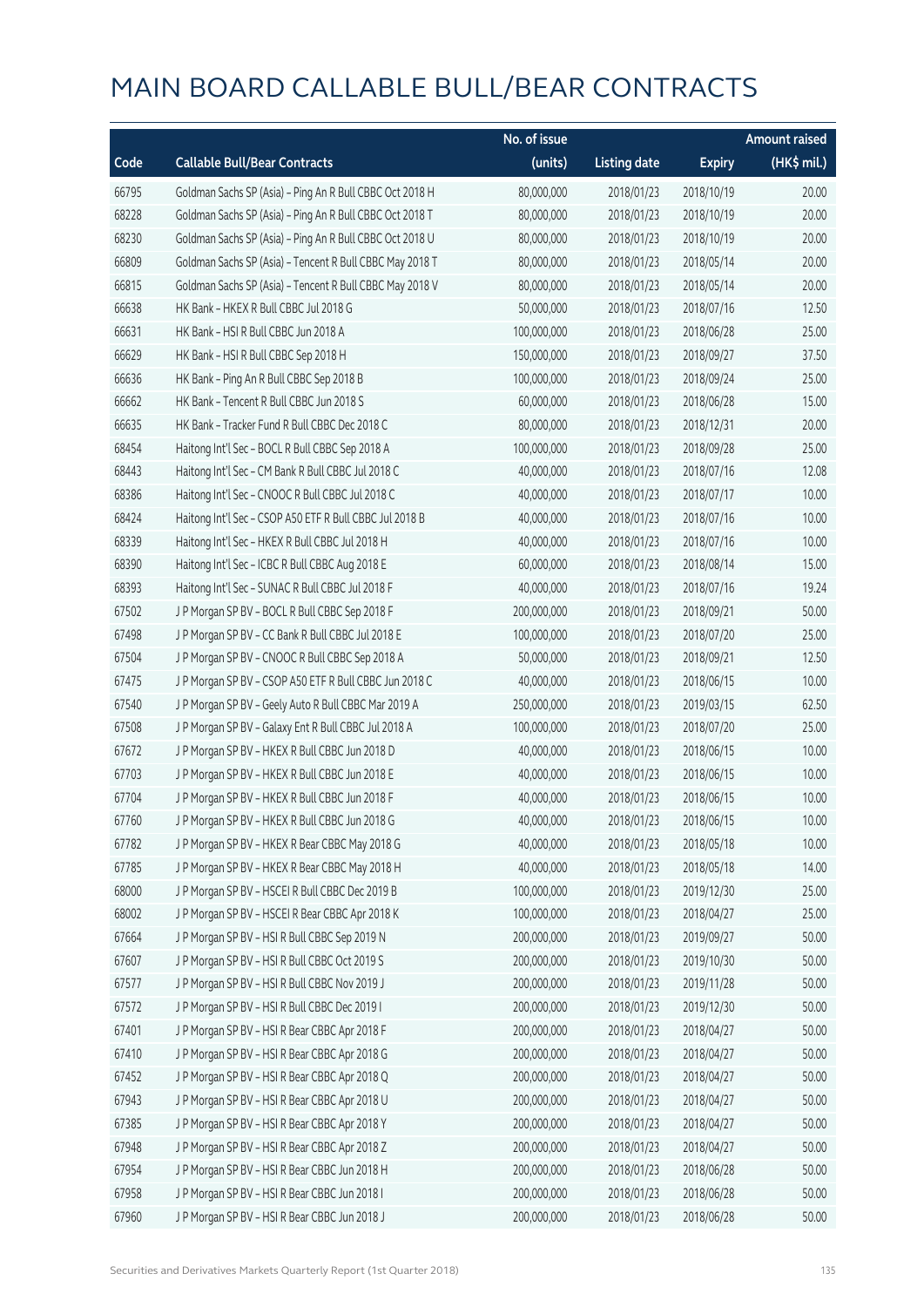|       |                                                      | No. of issue |                     |               | <b>Amount raised</b> |
|-------|------------------------------------------------------|--------------|---------------------|---------------|----------------------|
| Code  | <b>Callable Bull/Bear Contracts</b>                  | (units)      | <b>Listing date</b> | <b>Expiry</b> | (HK\$ mil.)          |
| 67978 | J P Morgan SP BV - HSI R Bear CBBC Jun 2018 K        | 200,000,000  | 2018/01/23          | 2018/06/28    | 56.00                |
| 67982 | J P Morgan SP BV - HSI R Bear CBBC Jun 2018 L        | 200,000,000  | 2018/01/23          | 2018/06/28    | 60.00                |
| 67997 | J P Morgan SP BV - HSI R Bear CBBC Jun 2018 M        | 200,000,000  | 2018/01/23          | 2018/06/28    | 66.00                |
| 67998 | J P Morgan SP BV - HSI R Bear CBBC Jun 2018 N        | 200,000,000  | 2018/01/23          | 2018/06/28    | 70.00                |
| 67999 | J P Morgan SP BV - HSI R Bear CBBC Jun 2018 O        | 200,000,000  | 2018/01/23          | 2018/06/28    | 76.00                |
| 67467 | J P Morgan SP BV - Ping An R Bull CBBC Jun 2018 E    | 100,000,000  | 2018/01/23          | 2018/06/15    | 25.00                |
| 67804 | J P Morgan SP BV - Tencent R Bull CBBC May 2018 P    | 60,000,000   | 2018/01/23          | 2018/05/18    | 15.00                |
| 67849 | J P Morgan SP BV - Tencent R Bull CBBC May 2018 Q    | 60,000,000   | 2018/01/23          | 2018/05/18    | 15.00                |
| 67866 | J P Morgan SP BV - Tencent R Bull CBBC Jun 2018 C    | 60,000,000   | 2018/01/23          | 2018/06/15    | 15.00                |
| 67870 | J P Morgan SP BV - Tencent R Bull CBBC Jun 2018 D    | 60,000,000   | 2018/01/23          | 2018/06/15    | 15.00                |
| 67878 | J P Morgan SP BV - Tencent R Bear CBBC May 2018 N    | 50,000,000   | 2018/01/23          | 2018/05/18    | 16.50                |
| 67894 | J P Morgan SP BV - Tencent R Bear CBBC Jun 2018 L    | 50,000,000   | 2018/01/23          | 2018/06/15    | 30.50                |
| 67917 | J P Morgan SP BV - Tencent R Bear CBBC Jun 2018 M    | 50,000,000   | 2018/01/23          | 2018/06/15    | 36.50                |
| 66767 | Macquarie Bank Ltd. - HKEX R Bull CBBC Nov 2018 C    | 18,000,000   | 2018/01/23          | 2018/11/29    | 10.58                |
| 66768 | Macquarie Bank Ltd. - ICBC R Bull CBBC Sep 2018 D    | 40,000,000   | 2018/01/23          | 2018/09/26    | 10.56                |
| 66755 | Macquarie Bank Ltd. - Ping An R Bull CBBC Nov 2018 B | 32,000,000   | 2018/01/23          | 2018/11/29    | 10.05                |
| 66766 | Macquarie Bank Ltd. - Tencent R Bull CBBC Aug 2018 E | 12,100,000   | 2018/01/23          | 2018/08/14    | 10.07                |
| 66666 | SG Issuer - BOCL R Bull CBBC Dec 2018 C              | 40,000,000   | 2018/01/23          | 2018/12/11    | 10.00                |
| 66683 | SG Issuer - China Mobile R Bull CBBC Nov 2018 B      | 100,000,000  | 2018/01/23          | 2018/11/29    | 25.00                |
| 66687 | SG Issuer - CUni R Bull CBBC Jul 2018 D              | 40,000,000   | 2018/01/23          | 2018/07/09    | 10.00                |
| 68187 | SG Issuer - CC Bank R Bull CBBC May 2018 A           | 100,000,000  | 2018/01/23          | 2018/05/24    | 25.00                |
| 68189 | SG Issuer - CC Bank R Bull CBBC Sep 2018 G           | 100,000,000  | 2018/01/23          | 2018/09/20    | 25.00                |
| 68194 | SG Issuer - CC Bank R Bull CBBC Nov 2018 B           | 100,000,000  | 2018/01/23          | 2018/11/29    | 25.00                |
| 66672 | SG Issuer - CC Bank R Bear CBBC Jul 2018 A           | 80,000,000   | 2018/01/23          | 2018/07/20    | 20.00                |
| 66680 | SG Issuer - CC Bank R Bear CBBC Sep 2018 B           | 80,000,000   | 2018/01/23          | 2018/09/21    | 20.00                |
| 66681 | SG Issuer - CM Bank R Bull CBBC Nov 2018 B           | 40,000,000   | 2018/01/23          | 2018/11/29    | 10.00                |
| 66685 | SG Issuer - CPIC R Bull CBBC Oct 2018 B              | 100,000,000  | 2018/01/23          | 2018/10/23    | 25.00                |
| 68456 | SG Issuer - CSOP A50 ETF R Bull CBBC Jul 2018 A      | 40,000,000   | 2018/01/23          | 2018/07/27    | 10.00                |
| 68464 | SG Issuer - CSOP A50 ETF R Bull CBBC May 2019 A      | 40,000,000   | 2018/01/23          | 2019/05/23    | 10.00                |
| 68195 | SG Issuer - HKEX R Bull CBBC Jul 2018 P              | 50,000,000   | 2018/01/23          | 2018/07/04    | 12.50                |
| 68196 | SG Issuer - HKEX R Bull CBBC Jul 2018 Q              | 50,000,000   | 2018/01/23          | 2018/07/19    | 12.50                |
| 66688 | SG Issuer - HKEX R Bear CBBC Jul 2018 D              | 50,000,000   | 2018/01/23          | 2018/07/18    | 24.75                |
| 68491 | SG Issuer - HS H-SH ETF R Bull CBBC Aug 2018 A       | 100,000,000  | 2018/01/23          | 2018/08/28    | 25.00                |
| 66690 | SG Issuer - HSBC R Bull CBBC Jun 2018 N              | 100,000,000  | 2018/01/23          | 2018/06/22    | 25.00                |
| 66693 | SG Issuer - HSBC R Bull CBBC Nov 2018 I              | 100,000,000  | 2018/01/23          | 2018/11/26    | 25.00                |
| 68139 | SG Issuer - HSI R Bull CBBC Sep 2019 L               | 200,000,000  | 2018/01/23          | 2019/09/27    | 50.00                |
| 68148 | SG Issuer - HSI R Bull CBBC Oct 2019 D               | 200,000,000  | 2018/01/23          | 2019/10/30    | 50.00                |
| 68169 | SG Issuer - HSI R Bull CBBC Oct 2019 N               | 200,000,000  | 2018/01/23          | 2019/10/30    | 50.00                |
| 68174 | SG Issuer - HSI R Bull CBBC Dec 2019 E               | 200,000,000  | 2018/01/23          | 2019/12/30    | 50.00                |
| 68043 | SG Issuer - HSI R Bear CBBC Apr 2018 D               | 200,000,000  | 2018/01/23          | 2018/04/27    | 50.00                |
| 68048 | SG Issuer - HSI R Bear CBBC Apr 2018 E               | 200,000,000  | 2018/01/23          | 2018/04/27    | 50.00                |
| 68049 | SG Issuer - HSI R Bear CBBC Apr 2018 F               | 200,000,000  | 2018/01/23          | 2018/04/27    | 50.00                |
| 68039 | SG Issuer - HSI R Bear CBBC Apr 2018 P               | 200,000,000  | 2018/01/23          | 2018/04/27    | 50.00                |
| 68008 | SG Issuer - HSI R Bear CBBC Apr 2018 S               | 200,000,000  | 2018/01/23          | 2018/04/27    | 50.00                |
| 68034 | SG Issuer - HSI R Bear CBBC Apr 2018 V               | 200,000,000  | 2018/01/23          | 2018/04/27    | 50.00                |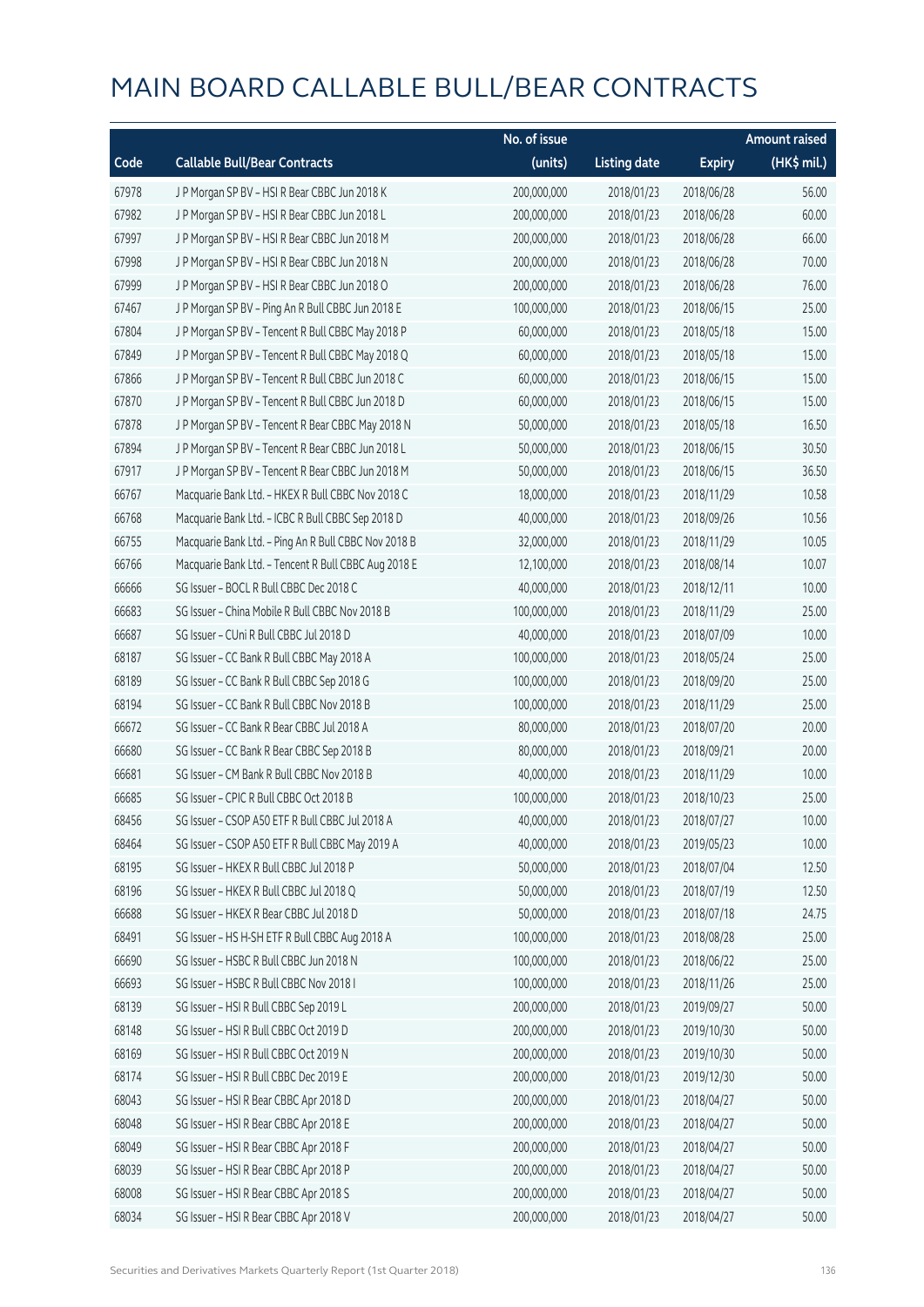|       |                                                        | No. of issue |                     |               | <b>Amount raised</b> |
|-------|--------------------------------------------------------|--------------|---------------------|---------------|----------------------|
| Code  | <b>Callable Bull/Bear Contracts</b>                    | (units)      | <b>Listing date</b> | <b>Expiry</b> | (HK\$ mil.)          |
| 66615 | SG Issuer - HSI R Bear CBBC Jul 2018 C                 | 200,000,000  | 2018/01/23          | 2018/07/30    | 50.00                |
| 66598 | SG Issuer - HSI R Bear CBBC Jul 2018 S                 | 200,000,000  | 2018/01/23          | 2018/07/30    | 50.00                |
| 68060 | SG Issuer - HSI R Bear CBBC Jul 2018 W                 | 200,000,000  | 2018/01/23          | 2018/07/30    | 50.00                |
| 68091 | SG Issuer - HSI R Bear CBBC Aug 2018 Q                 | 200,000,000  | 2018/01/23          | 2018/08/30    | 50.00                |
| 68097 | SG Issuer - HSI R Bear CBBC Aug 2018 R                 | 200,000,000  | 2018/01/23          | 2018/08/30    | 50.00                |
| 68117 | SG Issuer - HSI R Bear CBBC Aug 2018 S                 | 200,000,000  | 2018/01/23          | 2018/08/30    | 50.00                |
| 68129 | SG Issuer - HSI R Bear CBBC Sep 2018 I                 | 200,000,000  | 2018/01/23          | 2018/09/27    | 60.00                |
| 68198 | SG Issuer - ICBC R Bull CBBC Oct 2018 C                | 60,000,000   | 2018/01/23          | 2018/10/19    | 15.00                |
| 66696 | SG Issuer - ICBC R Bear CBBC Oct 2018 B                | 60,000,000   | 2018/01/23          | 2018/10/04    | 15.00                |
| 66749 | SG Issuer - Ping An R Bull CBBC Jun 2018 M             | 100,000,000  | 2018/01/23          | 2018/06/04    | 25.00                |
| 66699 | SG Issuer - Ping An R Bull CBBC Aug 2018 K             | 100,000,000  | 2018/01/23          | 2018/08/06    | 25.00                |
| 66709 | SG Issuer - Tencent R Bull CBBC Jun 2018 X             | 80,000,000   | 2018/01/23          | 2018/06/27    | 20.00                |
| 68227 | SG Issuer - Tencent R Bull CBBC Jun 2018 Z             | 80,000,000   | 2018/01/23          | 2018/06/29    | 20.00                |
| 66848 | UBS AG - China Life R Bull CBBC Jul 2018 G             | 40,000,000   | 2018/01/23          | 2018/07/30    | 10.00                |
| 66887 | UBS AG - HKEX R Bull CBBC Oct 2018 G                   | 50,000,000   | 2018/01/23          | 2018/10/10    | 12.50                |
| 66891 | UBS AG - HKEX R Bull CBBC Oct 2018 H                   | 50,000,000   | 2018/01/23          | 2018/10/24    | 12.50                |
| 66847 | UBS AG - HSBC R Bull CBBC Sep 2018 E                   | 100,000,000  | 2018/01/23          | 2018/09/05    | 25.00                |
| 66876 | UBS AG - HSI R Bull CBBC Sep 2019 Y                    | 200,000,000  | 2018/01/23          | 2019/09/27    | 50.00                |
| 66870 | UBS AG - HSI R Bull CBBC Nov 2019 C                    | 200,000,000  | 2018/01/23          | 2019/11/28    | 50.00                |
| 66831 | UBS AG - HSI R Bear CBBC Apr 2018 C                    | 250,000,000  | 2018/01/23          | 2018/04/27    | 62.50                |
| 66841 | UBS AG - HSI R Bear CBBC Apr 2018 N                    | 250,000,000  | 2018/01/23          | 2018/04/27    | 62.50                |
| 66816 | UBS AG - HSI R Bear CBBC Apr 2018 W                    | 250,000,000  | 2018/01/23          | 2018/04/27    | 62.50                |
| 66844 | UBS AG - HSI R Bear CBBC May 2018 P                    | 200,000,000  | 2018/01/23          | 2018/05/30    | 50.00                |
| 66845 | UBS AG - HSI R Bear CBBC May 2018 Q                    | 200,000,000  | 2018/01/23          | 2018/05/30    | 52.00                |
| 66850 | UBS AG - Ping An R Bull CBBC Nov 2018 E                | 80,000,000   | 2018/01/23          | 2018/11/26    | 20.00                |
| 66864 | UBS AG - Tencent R Bull CBBC Aug 2018 B                | 40,000,000   | 2018/01/23          | 2018/08/20    | 10.00                |
| 68668 | BNP Paribas Issuance B.V. - HSI R Bear CBBC May 2018 D | 250,000,000  | 2018/01/24          | 2018/05/30    | 62.50                |
| 69297 | Credit Suisse AG - BOCL R Bull CBBC Oct 2018 G         | 100,000,000  | 2018/01/24          | 2018/10/10    | 25.00                |
| 69288 | Credit Suisse AG - BYD Company R Bull CBBC Jul 2018 D  | 50,000,000   | 2018/01/24          | 2018/07/27    | 12.50                |
| 69286 | Credit Suisse AG - China Mobile R Bull CBBC Oct 2018 G | 70,000,000   | 2018/01/24          | 2018/10/11    | 17.50                |
| 69287 | Credit Suisse AG - China Mobile R Bear CBBC Jul 2018 A | 50,000,000   | 2018/01/24          | 2018/07/27    | 12.50                |
| 69211 | Credit Suisse AG - China Unicom R Bull CBBC Nov 2018 D | 50,000,000   | 2018/01/24          | 2018/11/22    | 12.50                |
| 69207 | Credit Suisse AG - CC Bank R Bull CBBC Oct 2018 D      | 100,000,000  | 2018/01/24          | 2018/10/10    | 25.00                |
| 69293 | Credit Suisse AG - China Life R Bull CBBC Sep 2018 B   | 50,000,000   | 2018/01/24          | 2018/09/21    | 12.50                |
| 69303 | Credit Suisse AG - China Life R Bull CBBC Jan 2019 A   | 50,000,000   | 2018/01/24          | 2019/01/11    | 12.50                |
| 69171 | Credit Suisse AG - CNOOC R Bull CBBC Nov 2018 D        | 50,000,000   | 2018/01/24          | 2018/11/09    | 12.50                |
| 69302 | Credit Suisse AG - CSOP A50 ETF R Bull CBBC Sep 2018 A | 50,000,000   | 2018/01/24          | 2018/09/14    | 12.50                |
| 69160 | Credit Suisse AG - HKEX R Bull CBBC Oct 2018 I         | 50,000,000   | 2018/01/24          | 2018/10/05    | 12.50                |
| 69280 | Credit Suisse AG - HKEX R Bull CBBC Oct 2018 J         | 50,000,000   | 2018/01/24          | 2018/10/12    | 12.50                |
| 69247 | Credit Suisse AG - HSBC R Bull CBBC Sep 2018 K         | 100,000,000  | 2018/01/24          | 2018/09/19    | 25.00                |
| 69239 | Credit Suisse AG - HSCEI R Bull CBBC Dec 2018 D        | 100,000,000  | 2018/01/24          | 2018/12/28    | 25.00                |
| 69242 | Credit Suisse AG - HSCEI R Bull CBBC Dec 2018 E        | 100,000,000  | 2018/01/24          | 2018/12/28    | 25.00                |
| 69246 | Credit Suisse AG - HSCEI R Bear CBBC May 2018 D        | 100,000,000  | 2018/01/24          | 2018/05/30    | 25.00                |
| 69152 | Credit Suisse AG - HSI R Bull CBBC Nov 2018 S          | 200,000,000  | 2018/01/24          | 2018/11/29    | 50.00                |
| 69153 | Credit Suisse AG - HSI R Bull CBBC Mar 2019 F          | 200,000,000  | 2018/01/24          | 2019/03/28    | 50.00                |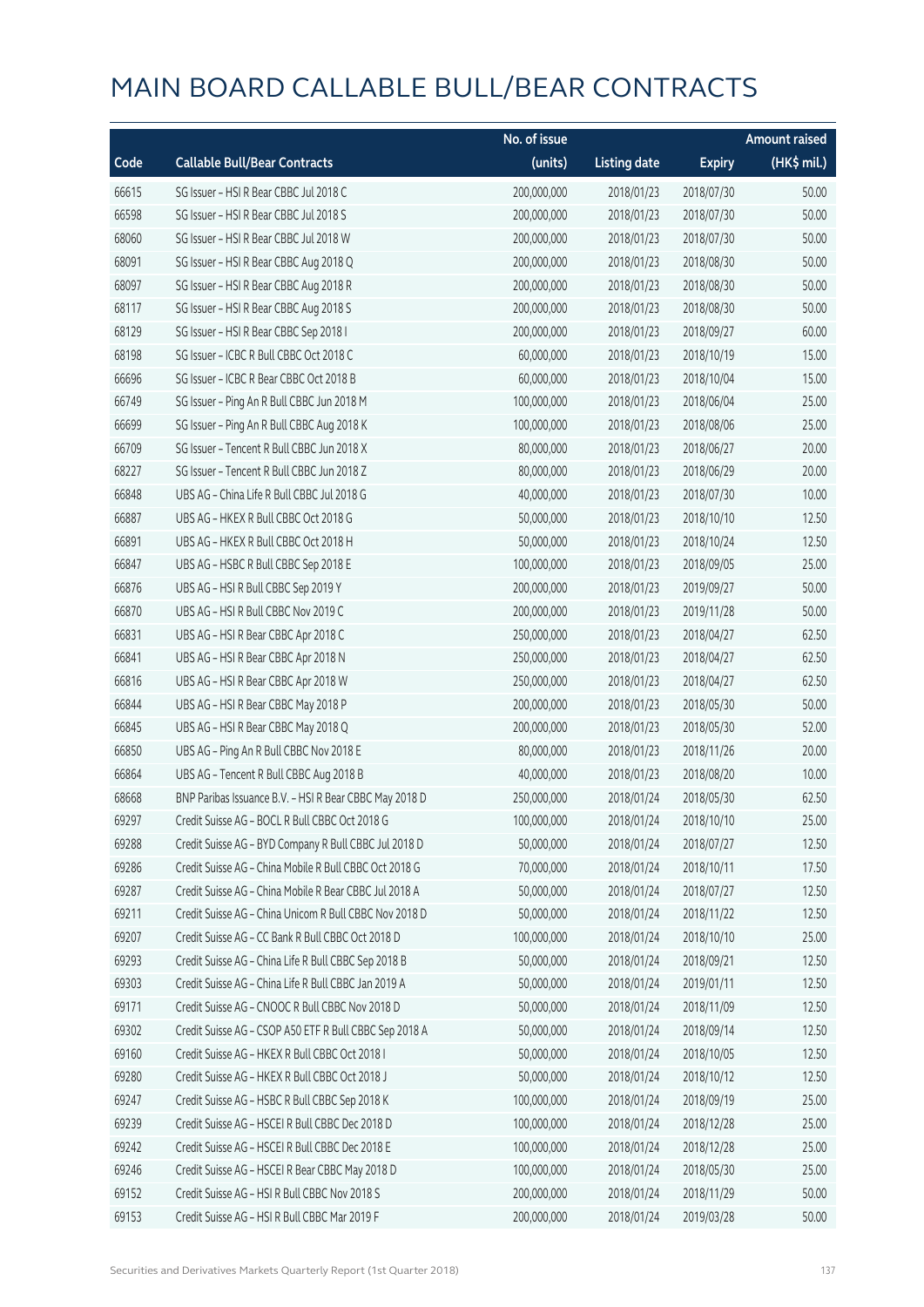|       |                                                             | No. of issue |                     |               | <b>Amount raised</b>  |
|-------|-------------------------------------------------------------|--------------|---------------------|---------------|-----------------------|
| Code  | <b>Callable Bull/Bear Contracts</b>                         | (units)      | <b>Listing date</b> | <b>Expiry</b> | $(HK\frac{1}{2}mil.)$ |
| 69156 | Credit Suisse AG - HSI R Bull CBBC Mar 2019 G               | 200,000,000  | 2018/01/24          | 2019/03/28    | 50.00                 |
| 69235 | Credit Suisse AG - HSI R Bull CBBC Sep 2019 I               | 200,000,000  | 2018/01/24          | 2019/09/27    | 70.00                 |
| 69185 | Credit Suisse AG - HSI R Bear CBBC Apr 2018 B               | 200,000,000  | 2018/01/24          | 2018/04/27    | 50.00                 |
| 69189 | Credit Suisse AG - HSI R Bear CBBC Apr 2018 E               | 200,000,000  | 2018/01/24          | 2018/04/27    | 50.00                 |
| 69192 | Credit Suisse AG - HSI R Bear CBBC Apr 2018 M               | 200,000,000  | 2018/01/24          | 2018/04/27    | 50.00                 |
| 69201 | Credit Suisse AG - HSI R Bear CBBC Apr 2018 X               | 200,000,000  | 2018/01/24          | 2018/04/27    | 50.00                 |
| 69174 | Credit Suisse AG - HSI R Bear CBBC May 2018 H               | 200,000,000  | 2018/01/24          | 2018/05/30    | 50.00                 |
| 69188 | Credit Suisse AG - HSI R Bear CBBC May 2018 I               | 200,000,000  | 2018/01/24          | 2018/05/30    | 50.00                 |
| 69200 | Credit Suisse AG - HSI R Bear CBBC May 2018 J               | 200,000,000  | 2018/01/24          | 2018/05/30    | 50.00                 |
| 69191 | Credit Suisse AG - HSI R Bear CBBC May 2018 N               | 200,000,000  | 2018/01/24          | 2018/05/30    | 50.00                 |
| 69220 | Credit Suisse AG - HSI R Bear CBBC Jun 2018 W               | 200,000,000  | 2018/01/24          | 2018/06/28    | 50.00                 |
| 69223 | Credit Suisse AG - HSI R Bear CBBC Jun 2018 X               | 200,000,000  | 2018/01/24          | 2018/06/28    | 50.00                 |
| 69232 | Credit Suisse AG - HSI R Bear CBBC Jul 2018 P               | 200,000,000  | 2018/01/24          | 2018/07/30    | 52.00                 |
| 69234 | Credit Suisse AG - HSI R Bear CBBC Jul 2018 Q               | 200,000,000  | 2018/01/24          | 2018/07/30    | 70.00                 |
| 69294 | Credit Suisse AG - ICBC R Bull CBBC Oct 2018 F              | 100,000,000  | 2018/01/24          | 2018/10/10    | 25.00                 |
| 69170 | Credit Suisse AG - PetCh R Bull CBBC Sep 2018 F             | 50,000,000   | 2018/01/24          | 2018/09/20    | 12.50                 |
| 69165 | Credit Suisse AG - Tencent R Bull CBBC Sep 2018 K           | 50,000,000   | 2018/01/24          | 2018/09/05    | 12.50                 |
| 69285 | Credit Suisse AG - Tencent R Bull CBBC Sep 2018 L           | 50,000,000   | 2018/01/24          | 2018/09/14    | 12.50                 |
| 69413 | Goldman Sachs SP (Asia) - BOCL R Bull CBBC Dec 2018 A       | 80,000,000   | 2018/01/24          | 2018/12/18    | 20.00                 |
| 69402 | Goldman Sachs SP (Asia) - China Life R Bull CBBC May 2018 Q | 80,000,000   | 2018/01/24          | 2018/05/21    | 20.00                 |
| 69404 | Goldman Sachs SP (Asia) - HKEX R Bull CBBC Sep 2018 R       | 80,000,000   | 2018/01/24          | 2018/09/26    | 20.00                 |
| 69405 | Goldman Sachs SP (Asia) - HKEX R Bull CBBC Sep 2018 S       | 80,000,000   | 2018/01/24          | 2018/09/27    | 20.00                 |
| 69407 | Goldman Sachs SP (Asia) - HKEX R Bull CBBC Sep 2018 T       | 80,000,000   | 2018/01/24          | 2018/09/28    | 20.00                 |
| 68738 | Goldman Sachs SP (Asia) - HSCEI R Bull CBBC Sep 2019 H      | 200,000,000  | 2018/01/24          | 2019/09/27    | 50.00                 |
| 68756 | Goldman Sachs SP (Asia) - HSCEI R Bull CBBC Sep 2019 I      | 200,000,000  | 2018/01/24          | 2019/09/27    | 50.20                 |
| 68963 | Goldman Sachs SP (Asia) - HSCEI R Bear CBBC May 2018 D      | 200,000,000  | 2018/01/24          | 2018/05/30    | 50.20                 |
| 68493 | Goldman Sachs SP (Asia) - HSI R Bull CBBC Sep 2019 D        | 200,000,000  | 2018/01/24          | 2019/09/27    | 50.40                 |
| 68723 | Goldman Sachs SP (Asia) - HSI R Bull CBBC Sep 2019 S        | 200,000,000  | 2018/01/24          | 2019/09/27    | 50.00                 |
| 68734 | Goldman Sachs SP (Asia) - HSI R Bull CBBC Sep 2019 T        | 200,000,000  | 2018/01/24          | 2019/09/27    | 50.00                 |
| 68946 | Goldman Sachs SP (Asia) - HSI R Bull CBBC Sep 2019 U        | 200,000,000  | 2018/01/24          | 2019/09/27    | 50.00                 |
| 68701 | Goldman Sachs SP (Asia) - HSI R Bear CBBC May 2018 X        | 200,000,000  | 2018/01/24          | 2018/05/30    | 50.20                 |
| 68720 | Goldman Sachs SP (Asia) - HSI R Bear CBBC May 2018 Y        | 200,000,000  | 2018/01/24          | 2018/05/30    | 50.00                 |
| 69411 | Goldman Sachs SP (Asia) - ICBC R Bull CBBC Dec 2018 A       | 80,000,000   | 2018/01/24          | 2018/12/17    | 20.00                 |
| 69412 | Goldman Sachs SP (Asia) - ICBC R Bull CBBC Dec 2018 B       | 80,000,000   | 2018/01/24          | 2018/12/17    | 20.00                 |
| 69380 | Goldman Sachs SP (Asia) - Tencent R Bull CBBC May 2018 M    | 80,000,000   | 2018/01/24          | 2018/05/11    | 20.00                 |
| 69360 | Goldman Sachs SP (Asia) - Tencent R Bull CBBC May 2018 X    | 80,000,000   | 2018/01/24          | 2018/05/15    | 20.00                 |
| 69370 | Goldman Sachs SP (Asia) - Tencent R Bull CBBC May 2018 Y    | 80,000,000   | 2018/01/24          | 2018/05/16    | 20.00                 |
| 68926 | HK Bank - BOCL R Bull CBBC Sep 2018 D                       | 80,000,000   | 2018/01/24          | 2018/09/28    | 20.00                 |
| 68587 | HK Bank - CC Bank R Bull CBBC Aug 2018 L                    | 80,000,000   | 2018/01/24          | 2018/08/31    | 20.00                 |
| 68921 | HK Bank - CC Bank R Bear CBBC Oct 2018 B                    | 40,000,000   | 2018/01/24          | 2018/10/31    | 10.00                 |
| 68589 | HK Bank - China Life R Bull CBBC Jul 2018 D                 | 40,000,000   | 2018/01/24          | 2018/07/31    | 10.00                 |
| 68592 | HK Bank - CSOP A50 ETF R Bull CBBC Aug 2018 E               | 50,000,000   | 2018/01/24          | 2018/08/31    | 12.50                 |
| 68935 | HK Bank - HKEX R Bull CBBC Jun 2018 R                       | 50,000,000   | 2018/01/24          | 2018/06/29    | 12.50                 |
| 68939 | HK Bank - HKEX R Bull CBBC Jul 2018 M                       | 50,000,000   | 2018/01/24          | 2018/07/23    | 12.50                 |
| 68645 | HK Bank - HKEX R Bear CBBC Nov 2018 B                       | 40,000,000   | 2018/01/24          | 2018/11/23    | 20.00                 |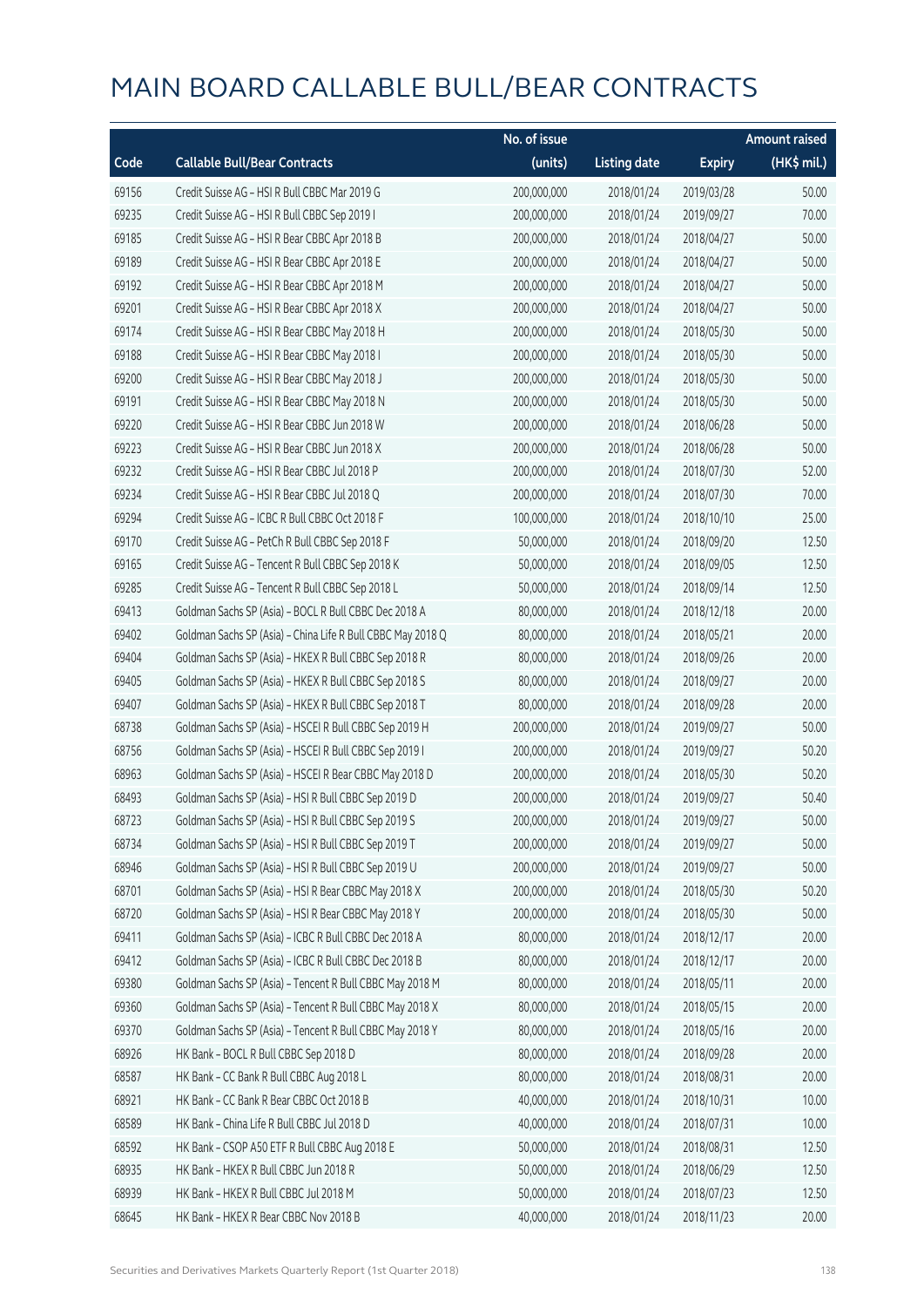|       |                                                           | No. of issue |                     |               | <b>Amount raised</b> |
|-------|-----------------------------------------------------------|--------------|---------------------|---------------|----------------------|
| Code  | <b>Callable Bull/Bear Contracts</b>                       | (units)      | <b>Listing date</b> | <b>Expiry</b> | (HK\$ mil.)          |
| 68637 | HK Bank - HSI R Bull CBBC Sep 2018 I                      | 100,000,000  | 2018/01/24          | 2018/09/27    | 25.00                |
| 68642 | HK Bank - HSI R Bear CBBC Jun 2018 A                      | 150,000,000  | 2018/01/24          | 2018/06/28    | 37.50                |
| 68604 | HK Bank - ICBC R Bull CBBC Sep 2018 H                     | 80,000,000   | 2018/01/24          | 2018/09/17    | 20.00                |
| 68597 | HK Bank - ICBC R Bear CBBC Oct 2018 B                     | 40,000,000   | 2018/01/24          | 2018/10/31    | 10.00                |
| 68578 | HK Bank - Ping An R Bull CBBC Sep 2018 C                  | 100,000,000  | 2018/01/24          | 2018/09/28    | 25.00                |
| 68574 | HK Bank - Tencent R Bull CBBC Jun 2018 T                  | 60,000,000   | 2018/01/24          | 2018/06/22    | 15.00                |
| 68933 | HK Bank - Tencent R Bull CBBC Jun 2018 U                  | 60,000,000   | 2018/01/24          | 2018/06/15    | 15.00                |
| 69434 | Haitong Int'l Sec - Country Garden R Bull CBBC Jul 2018 F | 40,000,000   | 2018/01/24          | 2018/07/18    | 10.00                |
| 69429 | Haitong Int'l Sec - COVS R Bull CBBC Jul 2018 D           | 40,000,000   | 2018/01/24          | 2018/07/26    | 12.68                |
| 69433 | Haitong Int'l Sec - CC Bank R Bull CBBC Aug 2018 C        | 50,000,000   | 2018/01/24          | 2018/08/02    | 12.50                |
| 69435 | Haitong Int'l Sec - China Life R Bull CBBC Jul 2018 A     | 40,000,000   | 2018/01/24          | 2018/07/17    | 10.00                |
| 69428 | Haitong Int'l Sec - HKEX R Bull CBBC Jul 2018 I           | 40,000,000   | 2018/01/24          | 2018/07/04    | 10.00                |
| 69445 | Haitong Int'l Sec - HKEX R Bull CBBC Jul 2018 J           | 40,000,000   | 2018/01/24          | 2018/07/06    | 10.00                |
| 68986 | J P Morgan SP BV - COVS R Bull CBBC Jan 2019 C            | 150,000,000  | 2018/01/24          | 2019/01/18    | 37.50                |
| 69016 | J P Morgan SP BV - China Life R Bull CBBC Mar 2019 A      | 300,000,000  | 2018/01/24          | 2019/03/15    | 75.00                |
| 68972 | J P Morgan SP BV - Geely Auto R Bull CBBC Feb 2019 B      | 200,000,000  | 2018/01/24          | 2019/02/15    | 50.00                |
| 69026 | J P Morgan SP BV - HKEX R Bull CBBC Jun 2018 H            | 40,000,000   | 2018/01/24          | 2018/06/15    | 10.00                |
| 69029 | J P Morgan SP BV - HKEX R Bull CBBC Jun 2018 I            | 40,000,000   | 2018/01/24          | 2018/06/15    | 10.00                |
| 69039 | J P Morgan SP BV - HKEX R Bull CBBC Jun 2018 J            | 40,000,000   | 2018/01/24          | 2018/06/15    | 10.00                |
| 69081 | J P Morgan SP BV - HKEX R Bear CBBC May 2018 I            | 40,000,000   | 2018/01/24          | 2018/05/18    | 14.80                |
| 69083 | J P Morgan SP BV - HKEX R Bear CBBC May 2018 J            | 40,000,000   | 2018/01/24          | 2018/05/18    | 18.80                |
| 69012 | J P Morgan SP BV - HSBC R Bull CBBC Jun 2018 F            | 150,000,000  | 2018/01/24          | 2018/06/15    | 37.50                |
| 68965 | J P Morgan SP BV - HSI R Bull CBBC Nov 2019 K             | 200,000,000  | 2018/01/24          | 2019/11/28    | 50.00                |
| 68967 | J P Morgan SP BV - HSI R Bull CBBC Nov 2019 L             | 200,000,000  | 2018/01/24          | 2019/11/28    | 50.00                |
| 69126 | J P Morgan SP BV - HSI R Bull CBBC Dec 2019 J             | 200,000,000  | 2018/01/24          | 2019/12/30    | 50.00                |
| 68989 | J P Morgan SP BV - HSI R Bear CBBC Apr 2018 H             | 200,000,000  | 2018/01/24          | 2018/04/27    | 50.00                |
| 68997 | J P Morgan SP BV - HSI R Bear CBBC Apr 2018 R             | 200,000,000  | 2018/01/24          | 2018/04/27    | 50.00                |
| 69128 | J P Morgan SP BV - HSI R Bear CBBC Jun 2018 P             | 200,000,000  | 2018/01/24          | 2018/06/28    | 50.00                |
| 69140 | J P Morgan SP BV - HSI R Bear CBBC Jun 2018 Q             | 200,000,000  | 2018/01/24          | 2018/06/28    | 50.00                |
| 69150 | J P Morgan SP BV - HSI R Bear CBBC Jun 2018 R             | 200,000,000  | 2018/01/24          | 2018/06/28    | 60.00                |
| 69151 | JP Morgan SP BV - HSIR Bear CBBC Jun 2018 S               | 200,000,000  | 2018/01/24          | 2018/06/28    | 90.00                |
| 69018 | J P Morgan SP BV - ICBC R Bull CBBC Jul 2018 B            | 100,000,000  | 2018/01/24          | 2018/07/20    | 25.00                |
| 69015 | J P Morgan SP BV - Ping An R Bull CBBC Jun 2018 F         | 100,000,000  | 2018/01/24          | 2018/06/15    | 25.00                |
| 69085 | J P Morgan SP BV - Tencent R Bull CBBC Jun 2018 E         | 60,000,000   | 2018/01/24          | 2018/06/15    | 15.00                |
| 69095 | J P Morgan SP BV - Tencent R Bull CBBC Jun 2018 F         | 60,000,000   | 2018/01/24          | 2018/06/15    | 15.00                |
| 69105 | J P Morgan SP BV - Tencent R Bear CBBC Jun 2018 N         | 50,000,000   | 2018/01/24          | 2018/06/15    | 17.50                |
| 69109 | J P Morgan SP BV - Tencent R Bear CBBC Jun 2018 O         | 50,000,000   | 2018/01/24          | 2018/06/15    | 20.50                |
| 69115 | J P Morgan SP BV - Tencent R Bear CBBC Jun 2018 P         | 50,000,000   | 2018/01/24          | 2018/06/15    | 40.00                |
| 69304 | SG Issuer - BOCL R Bull CBBC Oct 2018 A                   | 40,000,000   | 2018/01/24          | 2018/10/19    | 10.00                |
| 69306 | SG Issuer - China Life R Bull CBBC May 2018 L             | 40,000,000   | 2018/01/24          | 2018/05/15    | 10.00                |
| 69308 | SG Issuer - China Life R Bull CBBC Jul 2018 F             | 40,000,000   | 2018/01/24          | 2018/07/13    | 10.00                |
| 69315 | SG Issuer - Galaxy Ent R Bull CBBC Nov 2018 C             | 80,000,000   | 2018/01/24          | 2018/11/29    | 20.00                |
| 69316 | SG Issuer - HKEX R Bull CBBC May 2018 D                   | 50,000,000   | 2018/01/24          | 2018/05/24    | 12.50                |
| 69322 | SG Issuer - HKEX R Bull CBBC Jun 2018 V                   | 50,000,000   | 2018/01/24          | 2018/06/11    | 12.50                |
| 69329 | SG Issuer - HKEX R Bull CBBC Jun 2018 W                   | 50,000,000   | 2018/01/24          | 2018/06/20    | 12.50                |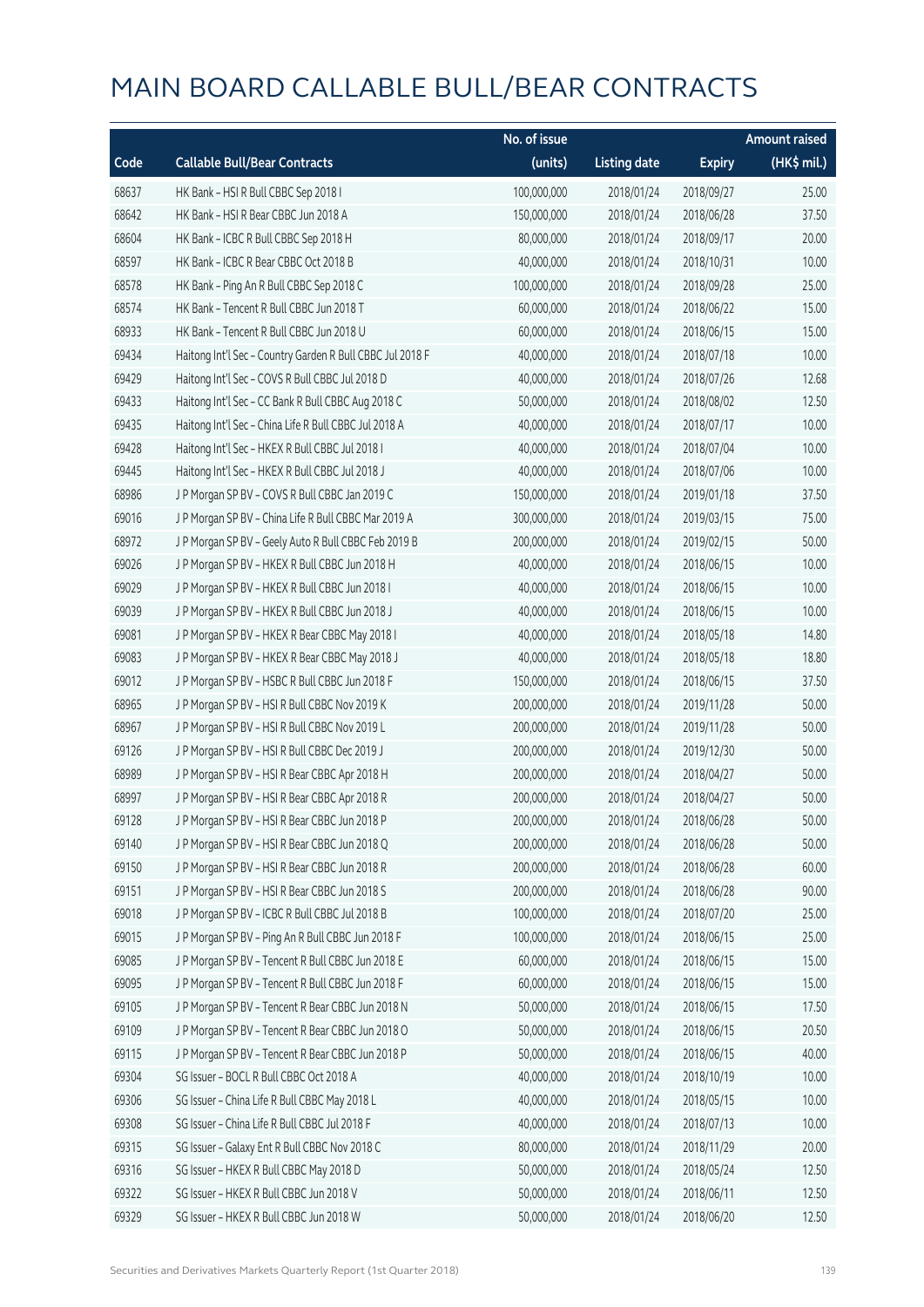|       |                                                              | No. of issue |                     |               | <b>Amount raised</b> |
|-------|--------------------------------------------------------------|--------------|---------------------|---------------|----------------------|
| Code  | <b>Callable Bull/Bear Contracts</b>                          | (units)      | <b>Listing date</b> | <b>Expiry</b> | (HK\$ mil.)          |
| 69330 | SG Issuer - HSBC R Bull CBBC Jun 2018 O                      | 100,000,000  | 2018/01/24          | 2018/06/20    | 25.00                |
| 69349 | SG Issuer - HSCEI R Bull CBBC Nov 2018 P                     | 100,000,000  | 2018/01/24          | 2018/11/29    | 25.00                |
| 69357 | SG Issuer - HSCEI R Bull CBBC Dec 2018 M                     | 100,000,000  | 2018/01/24          | 2018/12/28    | 25.00                |
| 69359 | SG Issuer - HSCEI R Bear CBBC Dec 2018 A                     | 100,000,000  | 2018/01/24          | 2018/12/28    | 25.00                |
| 68524 | SG Issuer - HSI R Bull CBBC Sep 2019 M                       | 200,000,000  | 2018/01/24          | 2019/09/27    | 50.00                |
| 69117 | SG Issuer - HSI R Bull CBBC Sep 2019 N                       | 200,000,000  | 2018/01/24          | 2019/09/27    | 50.00                |
| 69120 | SG Issuer - HSI R Bull CBBC Sep 2019 O                       | 200,000,000  | 2018/01/24          | 2019/09/27    | 50.00                |
| 69121 | SG Issuer - HSI R Bull CBBC Oct 2019 E                       | 200,000,000  | 2018/01/24          | 2019/10/30    | 50.00                |
| 69124 | SG Issuer - HSI R Bull CBBC Dec 2019 F                       | 200,000,000  | 2018/01/24          | 2019/12/30    | 50.00                |
| 69125 | SG Issuer - HSI R Bull CBBC Dec 2019 G                       | 200,000,000  | 2018/01/24          | 2019/12/30    | 50.00                |
| 68680 | SG Issuer - HSI R Bear CBBC Apr 2018 G                       | 200,000,000  | 2018/01/24          | 2018/04/27    | 50.00                |
| 68502 | SG Issuer - HSI R Bear CBBC Jul 2018 X                       | 200,000,000  | 2018/01/24          | 2018/07/30    | 50.00                |
| 69116 | SG Issuer - HSI R Bear CBBC Aug 2018 T                       | 200,000,000  | 2018/01/24          | 2018/08/30    | 50.00                |
| 68504 | SG Issuer - HSI R Bear CBBC Sep 2018 J                       | 200,000,000  | 2018/01/24          | 2018/09/27    | 50.00                |
| 68510 | SG Issuer - HSI R Bear CBBC Sep 2018 K                       | 200,000,000  | 2018/01/24          | 2018/09/27    | 50.00                |
| 68546 | SG Issuer - Ping An R Bull CBBC May 2018 M                   | 100,000,000  | 2018/01/24          | 2018/05/25    | 25.00                |
| 69331 | SG Issuer - Ping An R Bull CBBC Jun 2018 N                   | 100,000,000  | 2018/01/24          | 2018/06/15    | 25.00                |
| 69340 | SG Issuer - Ping An R Bear CBBC Oct 2018 F                   | 100,000,000  | 2018/01/24          | 2018/10/16    | 25.00                |
| 69342 | SG Issuer - Tencent R Bull CBBC May 2018 M                   | 80,000,000   | 2018/01/24          | 2018/05/07    | 20.00                |
| 68561 | SG Issuer - Tencent R Bull CBBC Jul 2018 D                   | 80,000,000   | 2018/01/24          | 2018/07/20    | 20.00                |
| 68859 | UBS AG - HKEX R Bull CBBC Nov 2018 A                         | 50,000,000   | 2018/01/24          | 2018/11/12    | 12.50                |
| 68864 | UBS AG - HKEX R Bull CBBC Nov 2018 B                         | 50,000,000   | 2018/01/24          | 2018/11/20    | 12.50                |
| 68757 | UBS AG - HSI R Bull CBBC Oct 2019 K                          | 250,000,000  | 2018/01/24          | 2019/10/30    | 62.50                |
| 68760 | UBS AG - HSI R Bull CBBC Oct 2019 L                          | 200,000,000  | 2018/01/24          | 2019/10/30    | 50.00                |
| 68862 | UBS AG - HSI R Bear CBBC Apr 2018 O                          | 200,000,000  | 2018/01/24          | 2018/04/27    | 50.00                |
| 68801 | UBS AG - Ping An R Bull CBBC Dec 2018 B                      | 80,000,000   | 2018/01/24          | 2018/12/03    | 20.80                |
| 68816 | UBS AG - Ping An R Bull CBBC Dec 2018 C                      | 80,000,000   | 2018/01/24          | 2018/12/10    | 20.00                |
| 68794 | UBS AG - Tencent R Bull CBBC Sep 2018 A                      | 40,000,000   | 2018/01/24          | 2018/09/17    | 10.00                |
| 68901 | UBS AG - Tencent R Bull CBBC Oct 2018 A                      | 40,000,000   | 2018/01/24          | 2018/10/15    | 10.00                |
| 69480 | BNP Paribas Issuance B.V. - CSOP A50 ETF R Bull CBBC Jun 18M | 60,000,000   | 2018/01/25          | 2018/06/28    | 15.00                |
| 69451 | BNP Paribas Issuance B.V. - HSI R Bull CBBC Oct 2019 L       | 250,000,000  | 2018/01/25          | 2019/10/30    | 62.50                |
| 69454 | BNP Paribas Issuance B.V. - HSI R Bear CBBC May 2018 E       | 250,000,000  | 2018/01/25          | 2018/05/30    | 62.50                |
| 69465 | BNP Paribas Issuance B.V. - HSI R Bear CBBC May 2018 J       | 250,000,000  | 2018/01/25          | 2018/05/30    | 62.50                |
| 69466 | BNP Paribas Issuance B.V. - HSI R Bear CBBC May 2018 Y       | 250,000,000  | 2018/01/25          | 2018/05/30    | 62.50                |
| 60063 | Credit Suisse AG - Bank of China R Bull CBBC Oct 2018 H      | 100,000,000  | 2018/01/25          | 2018/10/04    | 25.00                |
| 69983 | Credit Suisse AG - China Mobile R Bull CBBC Oct 2018 H       | 100,000,000  | 2018/01/25          | 2018/10/05    | 25.00                |
| 60017 | Credit Suisse AG - China Mobile R Bear CBBC Jul 2018 B       | 50,000,000   | 2018/01/25          | 2018/07/26    | 12.50                |
| 60029 | Credit Suisse AG - China Unicom R Bull CBBC Nov 2018 E       | 50,000,000   | 2018/01/25          | 2018/11/15    | 12.50                |
| 69927 | Credit Suisse AG - CC Bank R Bull CBBC Oct 2018 E            | 100,000,000  | 2018/01/25          | 2018/10/11    | 25.00                |
| 69928 | Credit Suisse AG - CC Bank R Bull CBBC Oct 2018 F            | 100,000,000  | 2018/01/25          | 2018/10/19    | 25.00                |
| 69931 | Credit Suisse AG - CC Bank R Bear CBBC Sep 2018 C            | 100,000,000  | 2018/01/25          | 2018/09/27    | 25.00                |
| 69854 | Credit Suisse AG - Geely Auto R Bull CBBC Jan 2019 C         | 100,000,000  | 2018/01/25          | 2019/01/25    | 25.00                |
| 69858 | Credit Suisse AG - Geely Auto R Bear CBBC Nov 2018 D         | 100,000,000  | 2018/01/25          | 2018/11/16    | 25.00                |
| 69920 | Credit Suisse AG - HKEX R Bull CBBC Oct 2018 K               | 50,000,000   | 2018/01/25          | 2018/10/19    | 12.50                |
| 60067 | Credit Suisse AG - HKEX R Bull CBBC Oct 2018 L               | 50,000,000   | 2018/01/25          | 2018/10/10    | 12.50                |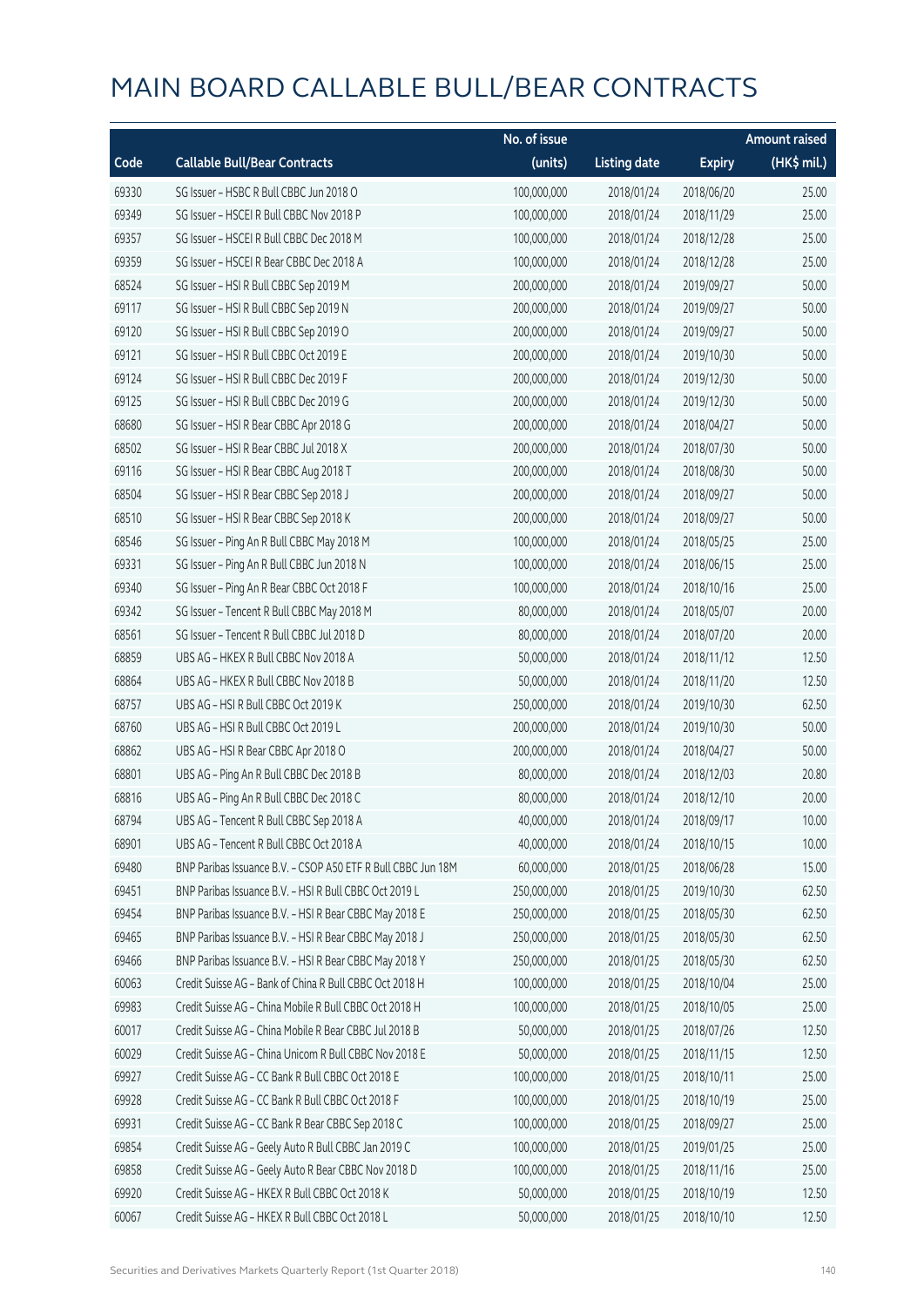|       |                                                              | No. of issue |                     |               | Amount raised |
|-------|--------------------------------------------------------------|--------------|---------------------|---------------|---------------|
| Code  | <b>Callable Bull/Bear Contracts</b>                          | (units)      | <b>Listing date</b> | <b>Expiry</b> | (HK\$ mil.)   |
| 69859 | Credit Suisse AG - HKEX R Bear CBBC Oct 2018 D               | 50,000,000   | 2018/01/25          | 2018/10/19    | 18.50         |
| 69860 | Credit Suisse AG - HKEX R Bear CBBC Oct 2018 E               | 50,000,000   | 2018/01/25          | 2018/10/31    | 26.50         |
| 69912 | Credit Suisse AG - HSCEI R Bull CBBC Nov 2018 H              | 100,000,000  | 2018/01/25          | 2018/11/29    | 25.00         |
| 69913 | Credit Suisse AG - HSCEI R Bear CBBC May 2018 E              | 100,000,000  | 2018/01/25          | 2018/05/30    | 25.00         |
| 69918 | Credit Suisse AG - HSCEI R Bear CBBC May 2018 F              | 100,000,000  | 2018/01/25          | 2018/05/30    | 25.00         |
| 69900 | Credit Suisse AG - HSI R Bull CBBC Sep 2018 B                | 200,000,000  | 2018/01/25          | 2018/09/27    | 50.00         |
| 69882 | Credit Suisse AG - HSI R Bull CBBC Nov 2018 T                | 200,000,000  | 2018/01/25          | 2018/11/29    | 50.00         |
| 69881 | Credit Suisse AG - HSI R Bull CBBC Apr 2019 P                | 200,000,000  | 2018/01/25          | 2019/04/29    | 50.00         |
| 69905 | Credit Suisse AG - HSI R Bull CBBC Apr 2019 Q                | 200,000,000  | 2018/01/25          | 2019/04/29    | 50.00         |
| 69910 | Credit Suisse AG - HSI R Bull CBBC Apr 2019 R                | 200,000,000  | 2018/01/25          | 2019/04/29    | 50.00         |
| 69848 | Credit Suisse AG - HSI R Bear CBBC Apr 2018 P                | 200,000,000  | 2018/01/25          | 2018/04/27    | 50.00         |
| 69841 | Credit Suisse AG - HSI R Bear CBBC May 2018 K                | 200,000,000  | 2018/01/25          | 2018/05/30    | 50.00         |
| 69935 | Credit Suisse AG - ICBC R Bull CBBC Sep 2018 W               | 70,000,000   | 2018/01/25          | 2018/09/27    | 17.50         |
| 69954 | Credit Suisse AG - ICBC R Bull CBBC Oct 2018 G               | 100,000,000  | 2018/01/25          | 2018/10/03    | 25.00         |
| 69963 | Credit Suisse AG - ICBC R Bull CBBC Oct 2018 H               | 100,000,000  | 2018/01/25          | 2018/10/19    | 25.00         |
| 69964 | Credit Suisse AG - Ping An R Bull CBBC Jun 2018 S            | 100,000,000  | 2018/01/25          | 2018/06/29    | 25.00         |
| 60033 | Credit Suisse AG - Ping An R Bear CBBC Sep 2018 C            | 50,000,000   | 2018/01/25          | 2018/09/21    | 12.50         |
| 69862 | Credit Suisse AG - Tencent R Bull CBBC Sep 2018 M            | 50,000,000   | 2018/01/25          | 2018/09/07    | 12.50         |
| 69629 | Bank of East Asia - AAC Tech R Bull CBBC Sep 2018 A          | 40,000,000   | 2018/01/25          | 2018/09/26    | 10.00         |
| 69631 | Bank of East Asia - China Mobile R Bull CBBC Sep 2018 B      | 60,000,000   | 2018/01/25          | 2018/09/26    | 15.00         |
| 69638 | Bank of East Asia - China Unicom R Bull CBBC Sep 2018 A      | 40,000,000   | 2018/01/25          | 2018/09/26    | 10.00         |
| 69626 | Bank of East Asia - HKEX R Bull CBBC Sep 2018 J              | 40,000,000   | 2018/01/25          | 2018/09/26    | 10.00         |
| 69627 | Bank of East Asia - HKEX R Bull CBBC Sep 2018 K              | 40,000,000   | 2018/01/25          | 2018/09/26    | 10.00         |
| 69640 | Bank of East Asia - HSBC R Bull CBBC Sep 2018 A              | 60,000,000   | 2018/01/25          | 2018/09/26    | 15.00         |
| 69633 | Bank of East Asia - Ping An R Bull CBBC Sep 2018 A           | 120,000,000  | 2018/01/25          | 2018/09/26    | 30.00         |
| 69628 | Bank of East Asia - Tencent R Bull CBBC Sep 2018 R           | 40,000,000   | 2018/01/25          | 2018/09/26    | 10.00         |
| 60324 | Goldman Sachs SP (Asia) - AAC Tech R Bull CBBC Dec 2018 A    | 40,000,000   | 2018/01/25          | 2018/12/28    | 10.00         |
| 60327 | Goldman Sachs SP (Asia) - AAC Tech R Bull CBBC Dec 2018 B    | 40,000,000   | 2018/01/25          | 2018/12/28    | 10.00         |
| 60404 | Goldman Sachs SP (Asia) - Bank of China R Bull CBBC Dec 18 B | 80,000,000   | 2018/01/25          | 2018/12/18    | 20.00         |
| 60437 | Goldman Sachs SP (Asia) - China Mobile R Bull CBBC Oct 2018L | 60,000,000   | 2018/01/25          | 2018/10/22    | 15.00         |
| 60438 | Goldman Sachs SP (Asia) - China Mobile R Bull CBBC Oct 2018M | 60,000,000   | 2018/01/25          | 2018/10/22    | 15.00         |
| 60435 | Goldman Sachs SP (Asia) - CC Bank R Bull CBBC Sep 2018 E     | 80,000,000   | 2018/01/25          | 2018/09/26    | 20.00         |
| 60412 | Goldman Sachs SP (Asia) - CSOP A50 ETF R Bull CBBC Oct 2018E | 80,000,000   | 2018/01/25          | 2018/10/22    | 20.00         |
| 60417 | Goldman Sachs SP (Asia) - CSOP A50 ETF R Bull CBBC Oct 2018F | 80,000,000   | 2018/01/25          | 2018/10/23    | 20.00         |
| 60384 | Goldman Sachs SP (Asia) - HKEX R Bull CBBC Sep 2018 U        | 80,000,000   | 2018/01/25          | 2018/09/17    | 20.00         |
| 60388 | Goldman Sachs SP (Asia) - HKEX R Bull CBBC Sep 2018 V        | 80,000,000   | 2018/01/25          | 2018/09/18    | 20.00         |
| 60401 | Goldman Sachs SP (Asia) - HSBC R Bull CBBC Sep 2018 F        | 80,000,000   | 2018/01/25          | 2018/09/19    | 20.00         |
| 69482 | Goldman Sachs SP (Asia) - HSI R Bear CBBC May 2018 I         | 200,000,000  | 2018/01/25          | 2018/05/30    | 50.00         |
| 69481 | Goldman Sachs SP (Asia) - HSI R Bear CBBC May 2018 Z         | 200,000,000  | 2018/01/25          | 2018/05/30    | 50.00         |
| 60083 | Goldman Sachs SP (Asia) - HSI R Bear CBBC Jun 2018 O         | 200,000,000  | 2018/01/25          | 2018/06/28    | 50.20         |
| 60179 | Goldman Sachs SP (Asia) - HSI R Bear CBBC Jun 2018 P         | 200,000,000  | 2018/01/25          | 2018/06/28    | 50.20         |
| 60182 | Goldman Sachs SP (Asia) - HSI R Bear CBBC Jun 2018 Q         | 200,000,000  | 2018/01/25          | 2018/06/28    | 50.40         |
| 60186 | Goldman Sachs SP (Asia) - HSI R Bear CBBC Jun 2018 R         | 200,000,000  | 2018/01/25          | 2018/06/28    | 50.40         |
| 60199 | Goldman Sachs SP (Asia) - HSI R Bear CBBC Jun 2018 S         | 200,000,000  | 2018/01/25          | 2018/06/28    | 50.20         |
| 60306 | Goldman Sachs SP (Asia) - HSI R Bear CBBC Jun 2018 T         | 200,000,000  | 2018/01/25          | 2018/06/28    | 50.20         |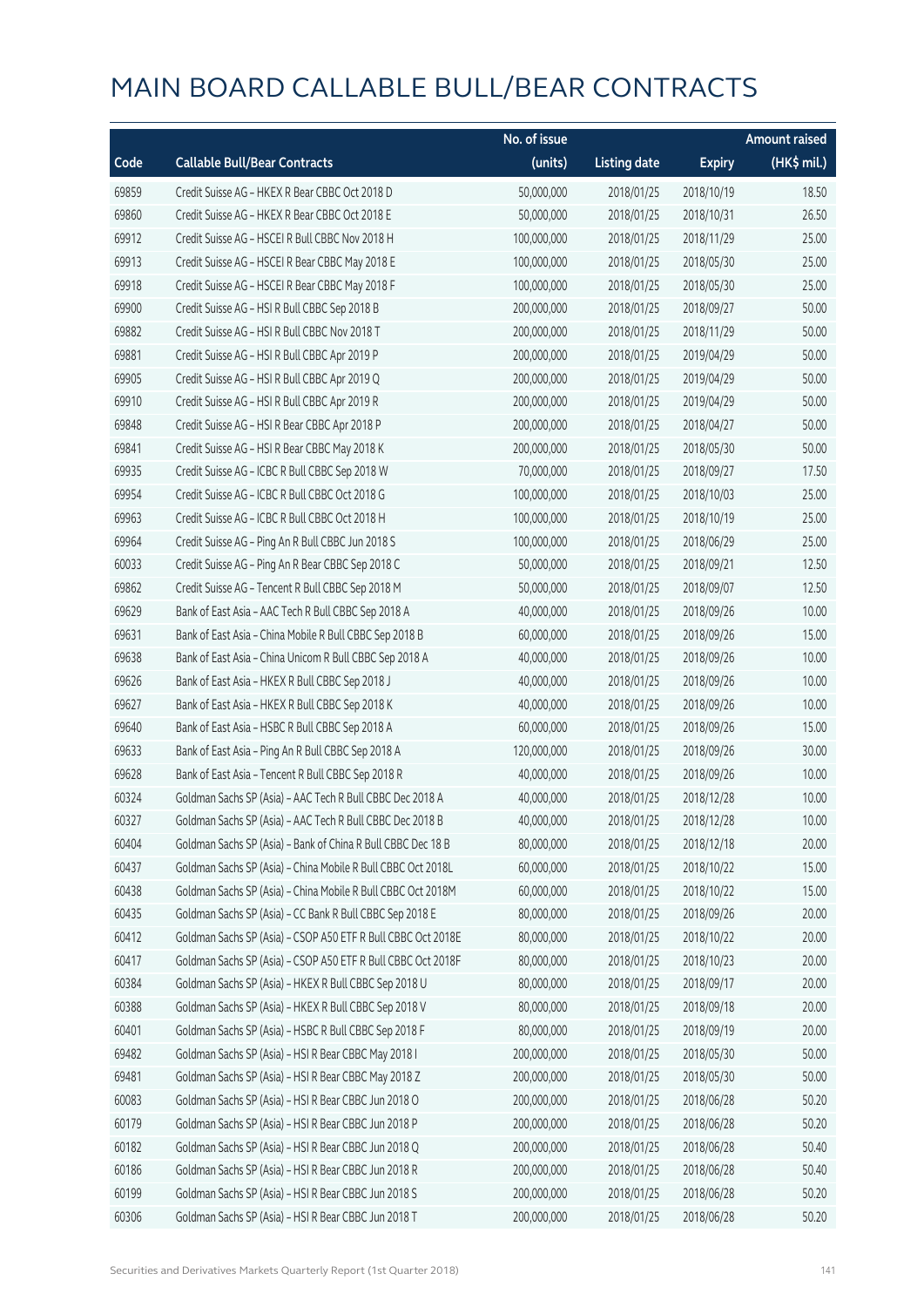|       |                                                          | No. of issue |                     |               | <b>Amount raised</b> |
|-------|----------------------------------------------------------|--------------|---------------------|---------------|----------------------|
| Code  | <b>Callable Bull/Bear Contracts</b>                      | (units)      | <b>Listing date</b> | <b>Expiry</b> | (HK\$ mil.)          |
| 60403 | Goldman Sachs SP (Asia) - ICBC R Bull CBBC Dec 2018 C    | 80,000,000   | 2018/01/25          | 2018/12/20    | 20.32                |
| 60367 | Goldman Sachs SP (Asia) - Ping An R Bull CBBC Oct 2018 G | 80,000,000   | 2018/01/25          | 2018/10/22    | 20.00                |
| 60353 | Goldman Sachs SP (Asia) - Tencent R Bear CBBC Apr 2018 Q | 80,000,000   | 2018/01/25          | 2018/04/26    | 20.24                |
| 69498 | HK Bank - CC Bank R Bull CBBC Jul 2018 C                 | 80,000,000   | 2018/01/25          | 2018/07/24    | 20.00                |
| 69497 | HK Bank - HKEX R Bull CBBC Jun 2018 S                    | 50,000,000   | 2018/01/25          | 2018/06/22    | 12.50                |
| 69493 | HK Bank - HKEX R Bear CBBC Dec 2018 A                    | 40,000,000   | 2018/01/25          | 2018/12/07    | 20.00                |
| 69521 | HK Bank - HSCEI R Bull CBBC Aug 2018 F                   | 60,000,000   | 2018/01/25          | 2018/08/30    | 15.00                |
| 69520 | HK Bank - HSCEI R Bear CBBC Nov 2018 A                   | 50,000,000   | 2018/01/25          | 2018/11/29    | 12.50                |
| 69507 | HK Bank - HSI R Bull CBBC Aug 2018 S                     | 100,000,000  | 2018/01/25          | 2018/08/30    | 25.00                |
| 69516 | HK Bank - HSI R Bear CBBC Sep 2018 U                     | 150,000,000  | 2018/01/25          | 2018/09/27    | 37.50                |
| 69519 | HK Bank - HSI R Bear CBBC Oct 2018 P                     | 150,000,000  | 2018/01/25          | 2018/10/30    | 37.50                |
| 69531 | HK Bank - Ping An R Bull CBBC Oct 2018 K                 | 100,000,000  | 2018/01/25          | 2018/10/29    | 25.00                |
| 69492 | HK Bank - Tencent R Bull CBBC Jun 2018 V                 | 60,000,000   | 2018/01/25          | 2018/06/26    | 15.00                |
| 69644 | J P Morgan SP BV - Bank of China R Bull CBBC Sep 2018 G  | 200,000,000  | 2018/01/25          | 2018/09/21    | 50.00                |
| 69617 | J P Morgan SP BV - China Mobile R Bull CBBC Jul 2018 B   | 100,000,000  | 2018/01/25          | 2018/07/20    | 25.00                |
| 69604 | J P Morgan SP BV - CC Bank R Bull CBBC Jul 2018 F        | 100,000,000  | 2018/01/25          | 2018/07/20    | 25.00                |
| 69647 | J P Morgan SP BV - CM Bank R Bull CBBC Nov 2018 C        | 150,000,000  | 2018/01/25          | 2018/11/16    | 37.50                |
| 69587 | J P Morgan SP BV - HKEX R Bull CBBC Jun 2018 K           | 40,000,000   | 2018/01/25          | 2018/06/15    | 10.00                |
| 69585 | J P Morgan SP BV - HSI R Bull CBBC Oct 2019 T            | 200,000,000  | 2018/01/25          | 2019/10/30    | 50.00                |
| 69591 | J P Morgan SP BV - HSI R Bull CBBC Oct 2019 U            | 200,000,000  | 2018/01/25          | 2019/10/30    | 50.00                |
| 69578 | J P Morgan SP BV - HSI R Bull CBBC Nov 2019 M            | 200,000,000  | 2018/01/25          | 2019/11/28    | 50.00                |
| 69590 | J P Morgan SP BV - HSI R Bull CBBC Nov 2019 N            | 200,000,000  | 2018/01/25          | 2019/11/28    | 50.00                |
| 69589 | J P Morgan SP BV - HSI R Bull CBBC Dec 2019 K            | 200,000,000  | 2018/01/25          | 2019/12/30    | 50.00                |
| 69575 | J P Morgan SP BV - HSI R Bear CBBC Apr 2018 E            | 200,000,000  | 2018/01/25          | 2018/04/27    | 50.00                |
| 69592 | JP Morgan SP BV - HSIR Bear CBBC Apr 2018 O              | 200,000,000  | 2018/01/25          | 2018/04/27    | 50.00                |
| 69574 | J P Morgan SP BV - HSI R Bear CBBC Apr 2018 S            | 200,000,000  | 2018/01/25          | 2018/04/27    | 50.00                |
| 69594 | J P Morgan SP BV - HSI R Bear CBBC Jul 2018 A            | 200,000,000  | 2018/01/25          | 2018/07/30    | 90.00                |
| 69598 | J P Morgan SP BV - HSI R Bear CBBC Jul 2018 B            | 200,000,000  | 2018/01/25          | 2018/07/30    | 80.00                |
| 69606 | J P Morgan SP BV - ICBC R Bull CBBC Jul 2018 C           | 100,000,000  | 2018/01/25          | 2018/07/20    | 25.00                |
| 69599 | J P Morgan SP BV - Ping An R Bull CBBC Jul 2018 B        | 100,000,000  | 2018/01/25          | 2018/07/20    | 25.00                |
| 69556 | Macquarie Bank Ltd. - HKEX R Bull CBBC Sep 2018 Q        | 18,000,000   | 2018/01/25          | 2018/09/26    | 10.33                |
| 69563 | Macquarie Bank Ltd. - HKEX R Bull CBBC Sep 2018 R        | 18,000,000   | 2018/01/25          | 2018/09/26    | 10.06                |
| 69551 | Macquarie Bank Ltd. - Tencent R Bear CBBC Aug 2018 C     | 12,100,000   | 2018/01/25          | 2018/08/14    | 10.07                |
| 60455 | SG Issuer - AIA R Bull CBBC Dec 2018 B                   | 60,000,000   | 2018/01/25          | 2018/12/19    | 15.00                |
| 60484 | SG Issuer - Bank of China R Bull CBBC Oct 2018 B         | 100,000,000  | 2018/01/25          | 2018/10/30    | 25.00                |
| 60511 | SG Issuer - Bank of China R Bull CBBC Nov 2018 C         | 100,000,000  | 2018/01/25          | 2018/11/20    | 25.00                |
| 60462 | SG Issuer - Bank of China R Bear CBBC Sep 2018 A         | 60,000,000   | 2018/01/25          | 2018/09/27    | 15.00                |
| 60556 | SG Issuer - China Mobile R Bull CBBC Nov 2018 C          | 100,000,000  | 2018/01/25          | 2018/11/13    | 25.00                |
| 60532 | SG Issuer - CC Bank R Bull CBBC Oct 2018 G               | 100,000,000  | 2018/01/25          | 2018/10/12    | 25.00                |
| 60539 | SG Issuer - CC Bank R Bear CBBC Oct 2018 B               | 80,000,000   | 2018/01/25          | 2018/10/23    | 20.00                |
| 69537 | SG Issuer - HKEX R Bull CBBC Jun 2018 X                  | 50,000,000   | 2018/01/25          | 2018/06/25    | 12.50                |
| 60565 | SG Issuer - HKEX R Bull CBBC Jul 2018 R                  | 50,000,000   | 2018/01/25          | 2018/07/16    | 12.50                |
| 60557 | SG Issuer - HKEX R Bear CBBC Jun 2018 H                  | 50,000,000   | 2018/01/25          | 2018/06/26    | 22.75                |
| 60568 | SG Issuer - HKEX R Bear CBBC Nov 2018 A                  | 50,000,000   | 2018/01/25          | 2018/11/08    | 28.00                |
| 60572 | SG Issuer - HSBC R Bull CBBC Jun 2018 P                  | 100,000,000  | 2018/01/25          | 2018/06/15    | 25.00                |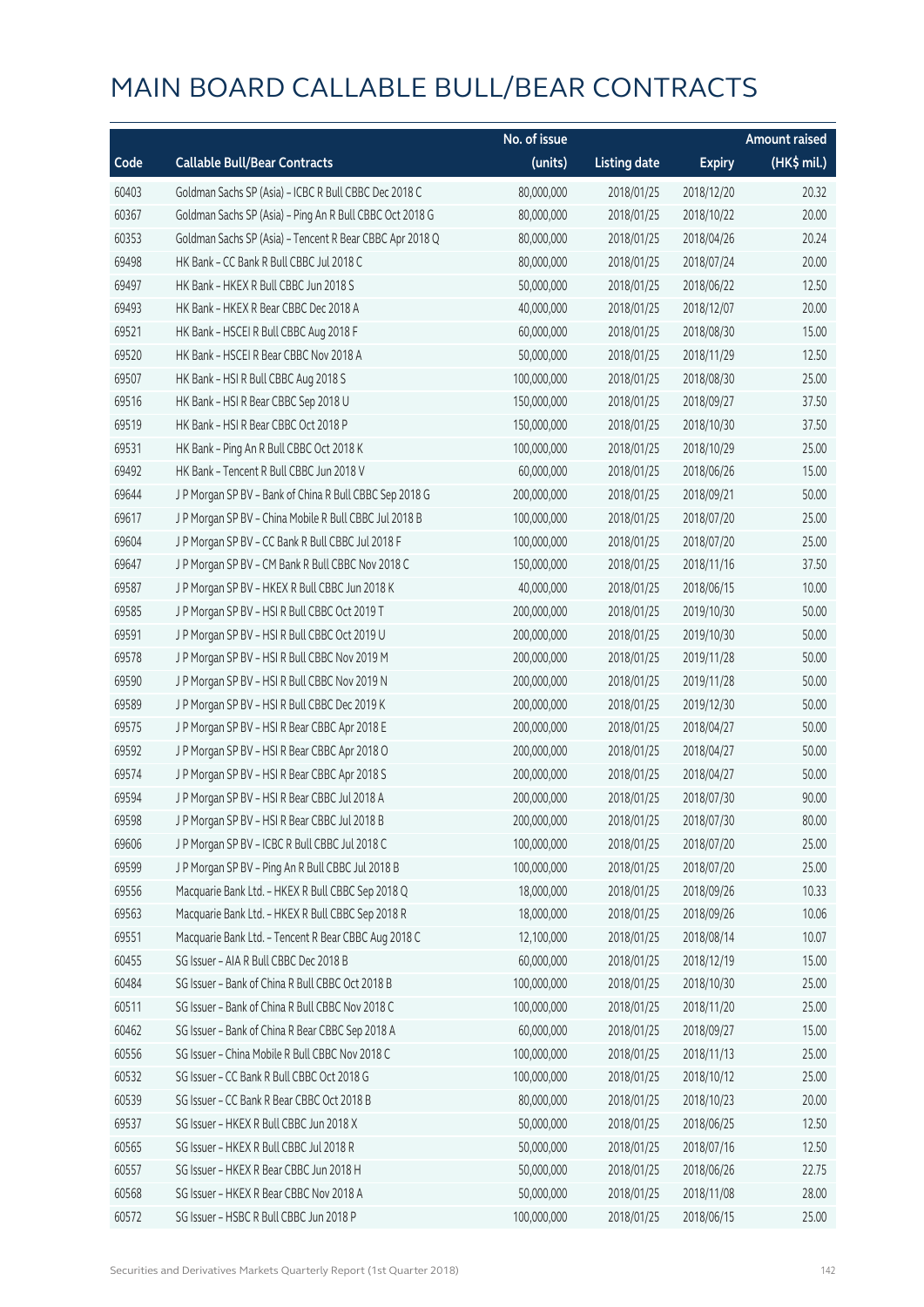|       |                                                        | No. of issue |                     |               | <b>Amount raised</b> |
|-------|--------------------------------------------------------|--------------|---------------------|---------------|----------------------|
| Code  | <b>Callable Bull/Bear Contracts</b>                    | (units)      | <b>Listing date</b> | <b>Expiry</b> | (HK\$ mil.)          |
| 69787 | SG Issuer - HSI R Bull CBBC Oct 2019 F                 | 200,000,000  | 2018/01/25          | 2019/10/30    | 50.00                |
| 69811 | SG Issuer - HSI R Bull CBBC Oct 2019 O                 | 200,000,000  | 2018/01/25          | 2019/10/30    | 50.00                |
| 69825 | SG Issuer - HSI R Bull CBBC Dec 2019 J                 | 200,000,000  | 2018/01/25          | 2019/12/30    | 50.00                |
| 69535 | SG Issuer - HSI R Bear CBBC Jul 2018 G                 | 200,000,000  | 2018/01/25          | 2018/07/30    | 50.00                |
| 69742 | SG Issuer - HSI R Bear CBBC Jul 2018 R                 | 200,000,000  | 2018/01/25          | 2018/07/30    | 50.00                |
| 69748 | SG Issuer - HSI R Bear CBBC Aug 2018 U                 | 200,000,000  | 2018/01/25          | 2018/08/30    | 50.00                |
| 69755 | SG Issuer - HSI R Bear CBBC Aug 2018 V                 | 200,000,000  | 2018/01/25          | 2018/08/30    | 64.00                |
| 69769 | SG Issuer - HSI R Bear CBBC Sep 2018 L                 | 200,000,000  | 2018/01/25          | 2018/09/27    | 50.00                |
| 69786 | SG Issuer - HSI R Bear CBBC Sep 2018 M                 | 200,000,000  | 2018/01/25          | 2018/09/27    | 50.00                |
| 60586 | SG Issuer - ICBC R Bull CBBC Sep 2018 J                | 60,000,000   | 2018/01/25          | 2018/09/27    | 15.00                |
| 60574 | SG Issuer - ICBC R Bear CBBC Sep 2018 C                | 60,000,000   | 2018/01/25          | 2018/09/21    | 15.00                |
| 60611 | SG Issuer - Ping An R Bull CBBC May 2018 N             | 100,000,000  | 2018/01/25          | 2018/05/28    | 25.00                |
| 69548 | SG Issuer - Tencent R Bull CBBC Jun 2018 A             | 80,000,000   | 2018/01/25          | 2018/06/26    | 20.00                |
| 69732 | UBS AG - CC Bank R Bull CBBC Sep 2018 C                | 80,000,000   | 2018/01/25          | 2018/09/03    | 20.00                |
| 69735 | UBS AG - CSOP A50 ETF R Bull CBBC Sep 2018 C           | 40,000,000   | 2018/01/25          | 2018/09/24    | 10.00                |
| 69728 | UBS AG - HKEX R Bull CBBC Sep 2018 M                   | 50,000,000   | 2018/01/25          | 2018/09/24    | 12.50                |
| 69721 | UBS AG - HSCEI R Bull CBBC Apr 2019 B                  | 100,000,000  | 2018/01/25          | 2019/04/29    | 25.00                |
| 69739 | UBS AG - HSCEI R Bear CBBC Jun 2018 A                  | 100,000,000  | 2018/01/25          | 2018/06/28    | 25.00                |
| 69717 | UBS AG - HSI R Bull CBBC Aug 2019 Z                    | 200,000,000  | 2018/01/25          | 2019/08/29    | 50.00                |
| 69708 | UBS AG - HSI R Bull CBBC Dec 2019 A                    | 200,000,000  | 2018/01/25          | 2019/12/30    | 50.00                |
| 69715 | UBS AG - HSI R Bull CBBC Dec 2019 B                    | 200,000,000  | 2018/01/25          | 2019/12/30    | 50.00                |
| 69571 | UBS AG - HSI R Bear CBBC Apr 2018 B                    | 250,000,000  | 2018/01/25          | 2018/04/27    | 92.50                |
| 69654 | UBS AG - HSI R Bear CBBC Apr 2018 D                    | 250,000,000  | 2018/01/25          | 2018/04/27    | 62.50                |
| 69658 | UBS AG - HSI R Bear CBBC Apr 2018 E                    | 250,000,000  | 2018/01/25          | 2018/04/27    | 62.50                |
| 69684 | UBS AG - HSI R Bear CBBC Apr 2018 J                    | 200,000,000  | 2018/01/25          | 2018/04/27    | 50.00                |
| 69564 | UBS AG - HSI R Bear CBBC Apr 2018 L                    | 200,000,000  | 2018/01/25          | 2018/04/27    | 50.00                |
| 69655 | UBS AG - HSI R Bear CBBC Apr 2018 M                    | 250,000,000  | 2018/01/25          | 2018/04/27    | 62.50                |
| 69565 | UBS AG - HSI R Bear CBBC Apr 2018 R                    | 250,000,000  | 2018/01/25          | 2018/04/27    | 62.50                |
| 69693 | UBS AG - HSI R Bear CBBC Apr 2018 S                    | 200,000,000  | 2018/01/25          | 2018/04/27    | 50.00                |
| 69704 | UBS AG - HSI R Bear CBBC Apr 2018 X                    | 200,000,000  | 2018/01/25          | 2018/04/27    | 54.00                |
| 69696 | UBS AG - HSI R Bear CBBC May 2018 R                    | 200,000,000  | 2018/01/25          | 2018/05/30    | 50.00                |
| 69703 | UBS AG - HSI R Bear CBBC Jun 2018 L                    | 200,000,000  | 2018/01/25          | 2018/06/28    | 50.00                |
| 69705 | UBS AG - HSI R Bear CBBC Jun 2018 M                    | 200,000,000  | 2018/01/25          | 2018/06/28    | 58.00                |
| 69707 | UBS AG - HSI R Bear CBBC Jun 2018 N                    | 250,000,000  | 2018/01/25          | 2018/06/28    | 101.25               |
| 69734 | UBS AG - ICBC R Bull CBBC Sep 2018 C                   | 100,000,000  | 2018/01/25          | 2018/09/24    | 25.00                |
| 69722 | UBS AG - Ping An R Bull CBBC Oct 2018 E                | 80,000,000   | 2018/01/25          | 2018/10/24    | 20.00                |
| 60805 | BNP Paribas Issuance B.V. - HSI R Bear CBBC Jun 2018 A | 250,000,000  | 2018/01/26          | 2018/06/28    | 62.50                |
| 60806 | BNP Paribas Issuance B.V. - HSI R Bear CBBC Jun 2018 B | 250,000,000  | 2018/01/26          | 2018/06/28    | 62.50                |
| 60808 | BNP Paribas Issuance B.V. - HSI R Bear CBBC Jun 2018 C | 250,000,000  | 2018/01/26          | 2018/06/28    | 62.50                |
| 60812 | BNP Paribas Issuance B.V. - HSI R Bear CBBC Jun 2018 D | 250,000,000  | 2018/01/26          | 2018/06/28    | 62.50                |
| 60822 | BNP Paribas Issuance B.V. - HSI R Bear CBBC Jun 2018 E | 250,000,000  | 2018/01/26          | 2018/06/28    | 62.50                |
| 61944 | Credit Suisse AG - AIA R Bull CBBC Jul 2018 M          | 70,000,000   | 2018/01/26          | 2018/07/05    | 17.50                |
| 61943 | Credit Suisse AG - China Mobile R Bull CBBC Oct 2018 I | 100,000,000  | 2018/01/26          | 2018/10/04    | 25.00                |
| 61907 | Credit Suisse AG - CC Bank R Bull CBBC Oct 2018 G      | 100,000,000  | 2018/01/26          | 2018/10/03    | 25.00                |
| 62103 | Credit Suisse AG - CSOP A50 ETF R Bull CBBC Sep 2018 B | 40,000,000   | 2018/01/26          | 2018/09/28    | 10.00                |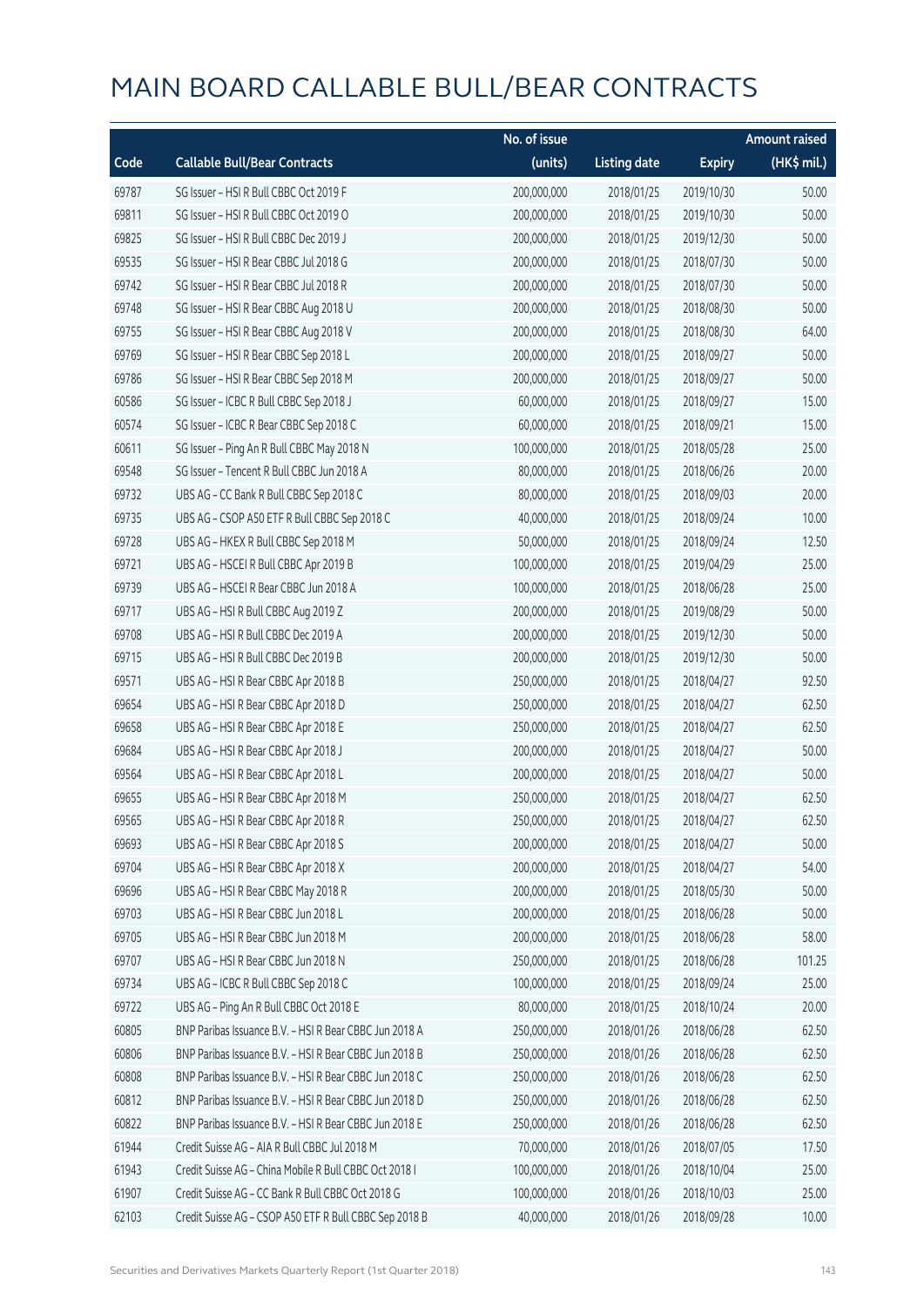|       |                                                          | No. of issue |                     |               | <b>Amount raised</b> |
|-------|----------------------------------------------------------|--------------|---------------------|---------------|----------------------|
| Code  | <b>Callable Bull/Bear Contracts</b>                      | (units)      | <b>Listing date</b> | <b>Expiry</b> | (HK\$ mil.)          |
| 62255 | Credit Suisse AG - HSCEI R Bull CBBC Dec 2018 F          | 100,000,000  | 2018/01/26          | 2018/12/28    | 25.00                |
| 62260 | Credit Suisse AG - HSCEI R Bear CBBC Jun 2018 B          | 100,000,000  | 2018/01/26          | 2018/06/28    | 25.00                |
| 62191 | Credit Suisse AG - HSI R Bull CBBC Feb 2019 B            | 200,000,000  | 2018/01/26          | 2019/02/27    | 50.00                |
| 62197 | Credit Suisse AG - HSI R Bull CBBC Apr 2019 S            | 200,000,000  | 2018/01/26          | 2019/04/29    | 50.00                |
| 62189 | Credit Suisse AG - HSI R Bull CBBC Sep 2019 J            | 200,000,000  | 2018/01/26          | 2019/09/27    | 50.00                |
| 62167 | Credit Suisse AG - HSI R Bear CBBC May 2018 B            | 200,000,000  | 2018/01/26          | 2018/05/30    | 50.00                |
| 61871 | Credit Suisse AG - HSI R Bear CBBC May 2018 S            | 200,000,000  | 2018/01/26          | 2018/05/30    | 50.00                |
| 61951 | Credit Suisse AG - HSI R Bear CBBC Jun 2018 Y            | 200,000,000  | 2018/01/26          | 2018/06/28    | 50.00                |
| 62015 | Credit Suisse AG - HSI R Bear CBBC Jun 2018 Z            | 200,000,000  | 2018/01/26          | 2018/06/28    | 50.00                |
| 62020 | Credit Suisse AG - HSI R Bear CBBC Jul 2018 R            | 200,000,000  | 2018/01/26          | 2018/07/30    | 52.00                |
| 61914 | Credit Suisse AG - ICBC R Bull CBBC Oct 2018 I           | 100,000,000  | 2018/01/26          | 2018/10/24    | 25.00                |
| 61949 | Credit Suisse AG - Ping An R Bull CBBC Nov 2018 B        | 100,000,000  | 2018/01/26          | 2018/11/16    | 25.00                |
| 62230 | Credit Suisse AG - Ping An R Bull CBBC Nov 2018 C        | 80,000,000   | 2018/01/26          | 2018/11/15    | 20.00                |
| 62252 | Credit Suisse AG - Tencent R Bull CBBC Jun 2018 L        | 50,000,000   | 2018/01/26          | 2018/06/08    | 12.50                |
| 63792 | Goldman Sachs SP (Asia) - AIA R Bull CBBC Nov 2018 A     | 80,000,000   | 2018/01/26          | 2018/11/05    | 20.00                |
| 63836 | Goldman Sachs SP (Asia) - AIA R Bull CBBC Nov 2018 B     | 80,000,000   | 2018/01/26          | 2018/11/06    | 20.00                |
| 60723 | Goldman Sachs SP (Asia) - HSI R Bull CBBC Dec 2019 A     | 200,000,000  | 2018/01/26          | 2019/12/30    | 50.20                |
| 60735 | Goldman Sachs SP (Asia) - HSI R Bull CBBC Dec 2019 B     | 200,000,000  | 2018/01/26          | 2019/12/30    | 50.20                |
| 60742 | Goldman Sachs SP (Asia) - HSI R Bull CBBC Dec 2019 C     | 200,000,000  | 2018/01/26          | 2019/12/30    | 50.40                |
| 62369 | Goldman Sachs SP (Asia) - HSI R Bull CBBC Dec 2019 D     | 200,000,000  | 2018/01/26          | 2019/12/30    | 50.20                |
| 62390 | Goldman Sachs SP (Asia) - HSI R Bull CBBC Dec 2019 E     | 200,000,000  | 2018/01/26          | 2019/12/30    | 50.20                |
| 62302 | Goldman Sachs SP (Asia) - HSI R Bear CBBC May 2018 J     | 200,000,000  | 2018/01/26          | 2018/05/30    | 50.20                |
| 62311 | Goldman Sachs SP (Asia) - HSI R Bear CBBC May 2018 K     | 200,000,000  | 2018/01/26          | 2018/05/30    | 52.00                |
| 62330 | Goldman Sachs SP (Asia) - HSI R Bear CBBC May 2018 L     | 200,000,000  | 2018/01/26          | 2018/05/30    | 56.20                |
| 62362 | Goldman Sachs SP (Asia) - HSI R Bear CBBC May 2018 M     | 200,000,000  | 2018/01/26          | 2018/05/30    | 50.00                |
| 63903 | Goldman Sachs SP (Asia) - Ping An R Bull CBBC Nov 2018 B | 80,000,000   | 2018/01/26          | 2018/11/12    | 20.00                |
| 63955 | Goldman Sachs SP (Asia) - Ping An R Bull CBBC Nov 2018 C | 80,000,000   | 2018/01/26          | 2018/11/13    | 20.00                |
| 63777 | Goldman Sachs SP (Asia) - Tencent R Bull CBBC May 2018 N | 80,000,000   | 2018/01/26          | 2018/05/02    | 20.00                |
| 60786 | HK Bank - China Mobile R Bull CBBC Jun 2018 B            | 50,000,000   | 2018/01/26          | 2018/06/29    | 12.50                |
| 60766 | HK Bank - CC Bank R Bear CBBC Nov 2018 A                 | 40,000,000   | 2018/01/26          | 2018/11/12    | 10.00                |
| 60779 | HK Bank - CM Bank R Bull CBBC Dec 2018 A                 | 100,000,000  | 2018/01/26          | 2018/12/31    | 25.00                |
| 60769 | HK Bank - CPIC R Bull CBBC Dec 2018 A                    | 100,000,000  | 2018/01/26          | 2018/12/31    | 25.00                |
| 60790 | HK Bank - CSOP A50 ETF R Bull CBBC Jul 2018 F            | 50,000,000   | 2018/01/26          | 2018/07/31    | 12.50                |
| 60785 | HK Bank - Geely Auto R Bear CBBC Aug 2018 G              | 40,000,000   | 2018/01/26          | 2018/08/31    | 14.00                |
| 60803 | HK Bank - HKEX R Bull CBBC Jun 2018 T                    | 50,000,000   | 2018/01/26          | 2018/06/15    | 12.50                |
| 60796 | HK Bank - HSI R Bull CBBC Sep 2018 J                     | 150,000,000  | 2018/01/26          | 2018/09/27    | 37.50                |
| 60802 | HK Bank - ICBC R Bull CBBC Aug 2018 L                    | 80,000,000   | 2018/01/26          | 2018/08/31    | 20.00                |
| 60745 | HK Bank - ICBC R Bear CBBC Sep 2018 C                    | 40,000,000   | 2018/01/26          | 2018/09/28    | 10.00                |
| 60675 | Haitong Int'l Sec - BOCL R Bull CBBC Aug 2018 D          | 100,000,000  | 2018/01/26          | 2018/08/20    | 25.00                |
| 60656 | Haitong Int'l Sec - China Mobile R Bull CBBC Jul 2018 G  | 50,000,000   | 2018/01/26          | 2018/07/18    | 12.50                |
| 60653 | Haitong Int'l Sec - HKEX R Bull CBBC Jul 2018 K          | 40,000,000   | 2018/01/26          | 2018/07/19    | 10.00                |
| 60666 | Haitong Int'l Sec - ICBC R Bull CBBC Jul 2018 C          | 80,000,000   | 2018/01/26          | 2018/07/25    | 20.00                |
| 60680 | Haitong Int'l Sec - Tencent R Bull CBBC Jul 2018 S       | 40,000,000   | 2018/01/26          | 2018/07/11    | 10.00                |
| 62505 | J P Morgan SP BV - HSI R Bull CBBC Oct 2019 V            | 200,000,000  | 2018/01/26          | 2019/10/30    | 50.00                |
| 62537 | J P Morgan SP BV - HSI R Bull CBBC Nov 2019 O            | 200,000,000  | 2018/01/26          | 2019/11/28    | 50.00                |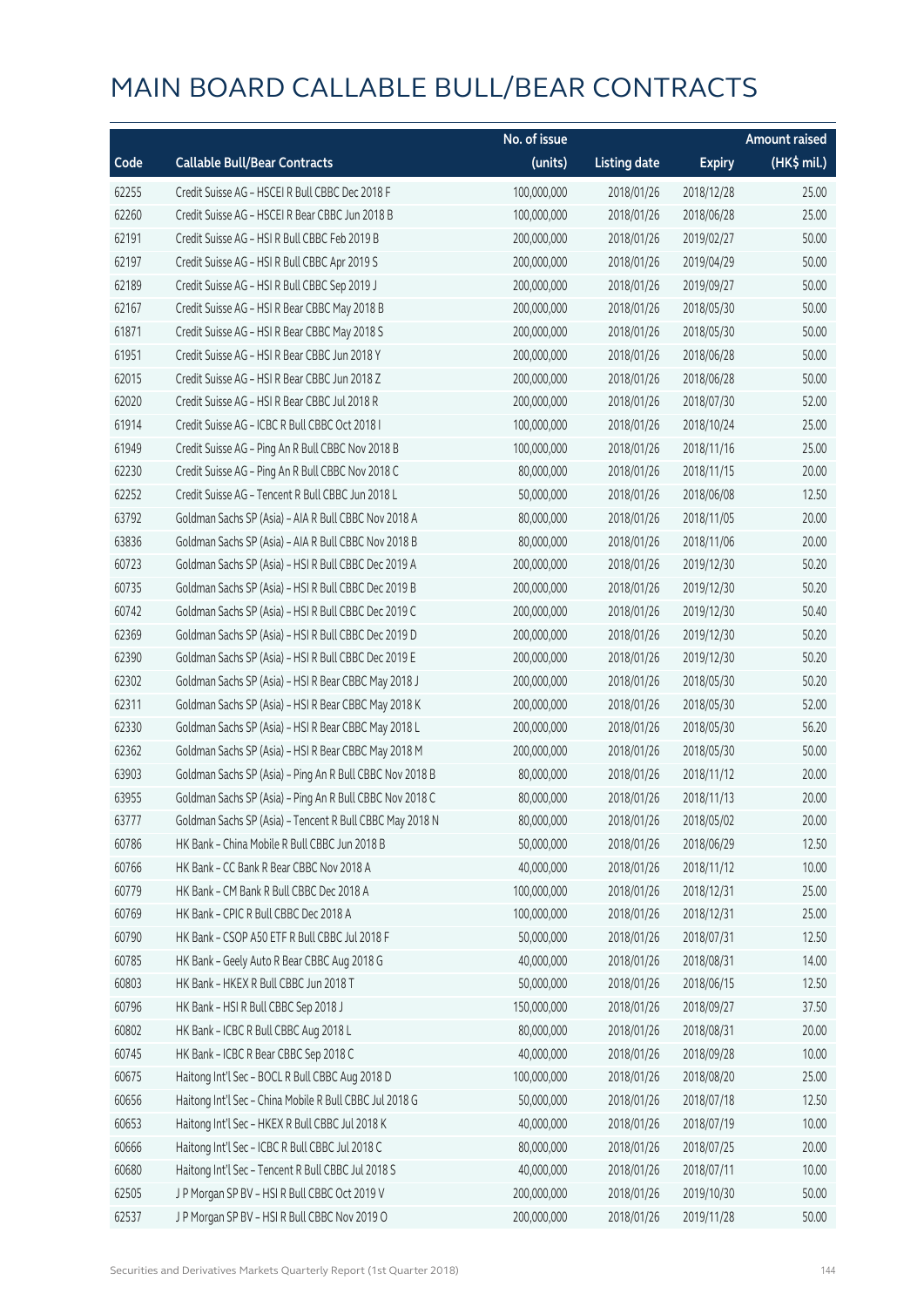| (units)<br><b>Callable Bull/Bear Contracts</b><br><b>Listing date</b><br>Code<br><b>Expiry</b><br>62406<br>200,000,000<br>J P Morgan SP BV - HSI R Bear CBBC Apr 2018 T<br>2018/01/26<br>2018/04/27<br>62622<br>200,000,000<br>J P Morgan SP BV - HSI R Bear CBBC May 2018 A<br>2018/01/26<br>2018/05/30<br>62625<br>JP Morgan SP BV - HSIR Bear CBBC May 2018 Z<br>200,000,000<br>2018/01/26<br>2018/05/30<br>62532<br>J P Morgan SP BV - Tencent R Bull CBBC May 2018 R<br>60,000,000<br>2018/01/26<br>2018/05/18<br>63050<br>SG Issuer - AIA R Bull CBBC Sep 2018 D<br>60,000,000<br>2018/01/26<br>2018/09/20<br>63200<br>SG Issuer - COVS R Bull CBBC Feb 2019 A<br>100,000,000<br>2018/01/26<br>2019/02/27 | (HK\$ mil.)<br>50.00<br>50.00<br>50.00 |
|-----------------------------------------------------------------------------------------------------------------------------------------------------------------------------------------------------------------------------------------------------------------------------------------------------------------------------------------------------------------------------------------------------------------------------------------------------------------------------------------------------------------------------------------------------------------------------------------------------------------------------------------------------------------------------------------------------------------|----------------------------------------|
|                                                                                                                                                                                                                                                                                                                                                                                                                                                                                                                                                                                                                                                                                                                 |                                        |
|                                                                                                                                                                                                                                                                                                                                                                                                                                                                                                                                                                                                                                                                                                                 |                                        |
|                                                                                                                                                                                                                                                                                                                                                                                                                                                                                                                                                                                                                                                                                                                 |                                        |
|                                                                                                                                                                                                                                                                                                                                                                                                                                                                                                                                                                                                                                                                                                                 |                                        |
|                                                                                                                                                                                                                                                                                                                                                                                                                                                                                                                                                                                                                                                                                                                 | 15.00                                  |
|                                                                                                                                                                                                                                                                                                                                                                                                                                                                                                                                                                                                                                                                                                                 | 15.00                                  |
|                                                                                                                                                                                                                                                                                                                                                                                                                                                                                                                                                                                                                                                                                                                 | 25.00                                  |
| 63247<br>SG Issuer - COVS R Bull CBBC Apr 2019 A<br>100,000,000<br>2018/01/26<br>2019/04/29                                                                                                                                                                                                                                                                                                                                                                                                                                                                                                                                                                                                                     | 25.00                                  |
| 63256<br>SG Issuer - CUni R Bull CBBC Jul 2018 E<br>40,000,000<br>2018/01/26<br>2018/07/18                                                                                                                                                                                                                                                                                                                                                                                                                                                                                                                                                                                                                      | 10.00                                  |
| 63084<br>SG Issuer - CC Bank R Bull CBBC Jul 2018 E<br>100,000,000<br>2018/01/26<br>2018/07/23                                                                                                                                                                                                                                                                                                                                                                                                                                                                                                                                                                                                                  | 25.00                                  |
| 63131<br>SG Issuer - CC Bank R Bull CBBC Sep 2018 H<br>100,000,000<br>2018/01/26<br>2018/09/17                                                                                                                                                                                                                                                                                                                                                                                                                                                                                                                                                                                                                  | 25.00                                  |
| 63167<br>SG Issuer - CM Bank R Bull CBBC Dec 2018 E<br>40,000,000<br>2018/01/26<br>2018/12/21                                                                                                                                                                                                                                                                                                                                                                                                                                                                                                                                                                                                                   | 10.00                                  |
| 62939<br>SG Issuer - CSOP A50 ETF R Bull CBBC Jun 2018 E<br>40,000,000<br>2018/01/26<br>2018/06/15                                                                                                                                                                                                                                                                                                                                                                                                                                                                                                                                                                                                              | 10.00                                  |
| 63451<br>SG Issuer - Geely Auto R Bull CBBC Jul 2018 G<br>40,000,000<br>2018/01/26<br>2018/07/18                                                                                                                                                                                                                                                                                                                                                                                                                                                                                                                                                                                                                | 10.00                                  |
| 63546<br>SG Issuer - HKEX R Bull CBBC Jul 2018 S<br>50,000,000<br>2018/01/26<br>2018/07/26                                                                                                                                                                                                                                                                                                                                                                                                                                                                                                                                                                                                                      | 12.50                                  |
| 62956<br>SG Issuer - HS H-SH ETF R Bull CBBC Aug 2018 B<br>100,000,000<br>2018/01/26<br>2018/08/27                                                                                                                                                                                                                                                                                                                                                                                                                                                                                                                                                                                                              | 25.00                                  |
| 62867<br>SG Issuer - HSCEI R Bull CBBC Nov 2018 Q<br>100,000,000<br>2018/01/26<br>2018/11/29                                                                                                                                                                                                                                                                                                                                                                                                                                                                                                                                                                                                                    | 25.00                                  |
| 62887<br>SG Issuer - HSCEI R Bear CBBC Nov 2018 B<br>100,000,000<br>2018/01/26<br>2018/11/29                                                                                                                                                                                                                                                                                                                                                                                                                                                                                                                                                                                                                    | 25.00                                  |
| 62928<br>SG Issuer - HSCEI R Bear CBBC Dec 2018 B<br>100,000,000<br>2018/01/26<br>2018/12/28                                                                                                                                                                                                                                                                                                                                                                                                                                                                                                                                                                                                                    | 25.00                                  |
| 62858<br>SG Issuer - HSI R Bull CBBC Sep 2019 P<br>200,000,000<br>2018/01/26<br>2019/09/27                                                                                                                                                                                                                                                                                                                                                                                                                                                                                                                                                                                                                      | 50.00                                  |
| 62859<br>SG Issuer - HSI R Bull CBBC Oct 2019 P<br>200,000,000<br>2018/01/26<br>2019/10/30                                                                                                                                                                                                                                                                                                                                                                                                                                                                                                                                                                                                                      | 50.00                                  |
| SG Issuer - HSI R Bull CBBC Dec 2019 M<br>62861<br>200,000,000<br>2018/01/26<br>2019/12/30                                                                                                                                                                                                                                                                                                                                                                                                                                                                                                                                                                                                                      | 50.00                                  |
| 62627<br>SG Issuer - HSI R Bear CBBC Apr 2018 H<br>200,000,000<br>2018/01/26<br>2018/04/27                                                                                                                                                                                                                                                                                                                                                                                                                                                                                                                                                                                                                      | 50.00                                  |
| 62643<br>SG Issuer - HSI R Bear CBBC Jul 2018 H<br>200,000,000<br>2018/01/26<br>2018/07/30                                                                                                                                                                                                                                                                                                                                                                                                                                                                                                                                                                                                                      | 50.00                                  |
| 62690<br>SG Issuer - HSI R Bear CBBC Aug 2018 W<br>200,000,000<br>2018/01/26<br>2018/08/30                                                                                                                                                                                                                                                                                                                                                                                                                                                                                                                                                                                                                      | 50.00                                  |
| SG Issuer - HSI R Bear CBBC Aug 2018 X<br>62794<br>200,000,000<br>2018/01/26<br>2018/08/30                                                                                                                                                                                                                                                                                                                                                                                                                                                                                                                                                                                                                      | 50.00                                  |
| 63582<br>SG Issuer - ICBC R Bull CBBC Oct 2018 D<br>60,000,000<br>2018/01/26<br>2018/10/22                                                                                                                                                                                                                                                                                                                                                                                                                                                                                                                                                                                                                      | 15.00                                  |
| 63658<br>SG Issuer - Ping An R Bull CBBC Oct 2018 T<br>100,000,000<br>2018/01/26<br>2018/10/23                                                                                                                                                                                                                                                                                                                                                                                                                                                                                                                                                                                                                  | 25.00                                  |
| 63692<br>SG Issuer – SUNAC R Bull CBBC Dec 2018 F<br>80,000,000<br>2018/01/26<br>2018/12/05                                                                                                                                                                                                                                                                                                                                                                                                                                                                                                                                                                                                                     | 20.00                                  |
| 63695<br>SG Issuer - Tencent R Bull CBBC May 2018 N<br>80,000,000<br>2018/01/26<br>2018/05/09                                                                                                                                                                                                                                                                                                                                                                                                                                                                                                                                                                                                                   | 20.00                                  |
| 61774<br>UBS AG - AAC Tech R Bull CBBC Dec 2018 A<br>40,000,000<br>2018/01/26<br>2018/12/03                                                                                                                                                                                                                                                                                                                                                                                                                                                                                                                                                                                                                     | 10.00                                  |
| 61782<br>UBS AG - AAC Tech R Bull CBBC Dec 2018 B<br>40,000,000<br>2018/01/26<br>2018/12/17                                                                                                                                                                                                                                                                                                                                                                                                                                                                                                                                                                                                                     | 10.00                                  |
| 61769<br>UBS AG - BOCL R Bull CBBC Oct 2018 B<br>60,000,000<br>2018/01/26<br>2018/10/15                                                                                                                                                                                                                                                                                                                                                                                                                                                                                                                                                                                                                         | 15.00                                  |
| 61770<br>UBS AG - BOCL R Bull CBBC Nov 2018 A<br>60,000,000<br>2018/01/26<br>2018/11/05                                                                                                                                                                                                                                                                                                                                                                                                                                                                                                                                                                                                                         | 15.00                                  |
| 61757<br>UBS AG - CC Bank R Bull CBBC Sep 2018 D<br>80,000,000<br>2018/01/26<br>2018/09/17                                                                                                                                                                                                                                                                                                                                                                                                                                                                                                                                                                                                                      | 20.00                                  |
| 61613<br>UBS AG - HSBC R Bull CBBC Jun 2018 H<br>100,000,000<br>2018/01/26<br>2018/06/19                                                                                                                                                                                                                                                                                                                                                                                                                                                                                                                                                                                                                        | 25.00                                  |
| 61836<br>UBS AG - HSCEI R Bull CBBC Apr 2019 C<br>100,000,000<br>2018/01/26<br>2019/04/29                                                                                                                                                                                                                                                                                                                                                                                                                                                                                                                                                                                                                       | 25.00                                  |
| 61500<br>UBS AG - HSCEI R Bull CBBC Aug 2019 B<br>100,000,000<br>2018/01/26<br>2019/08/29                                                                                                                                                                                                                                                                                                                                                                                                                                                                                                                                                                                                                       | 25.00                                  |
| 61567<br>UBS AG - HSCEI R Bull CBBC Aug 2019 C<br>100,000,000<br>2018/01/26<br>2019/08/29                                                                                                                                                                                                                                                                                                                                                                                                                                                                                                                                                                                                                       | 25.00                                  |
| UBS AG - HSCEI R Bear CBBC May 2018 A<br>61583<br>100,000,000<br>2018/01/26<br>2018/05/30                                                                                                                                                                                                                                                                                                                                                                                                                                                                                                                                                                                                                       | 25.00                                  |
| 61315<br>UBS AG - HSI R Bull CBBC Nov 2019 D<br>250,000,000<br>2018/01/26<br>2019/11/28                                                                                                                                                                                                                                                                                                                                                                                                                                                                                                                                                                                                                         | 62.50                                  |
| 61478<br>UBS AG - HSI R Bull CBBC Nov 2019 E<br>250,000,000<br>2018/01/26<br>2019/11/28                                                                                                                                                                                                                                                                                                                                                                                                                                                                                                                                                                                                                         | 62.50                                  |
| 61494<br>UBS AG - HSI R Bull CBBC Nov 2019 F<br>250,000,000<br>2018/01/26<br>2019/11/28                                                                                                                                                                                                                                                                                                                                                                                                                                                                                                                                                                                                                         | 62.50                                  |
| 61834<br>UBS AG - HSI R Bull CBBC Nov 2019 G<br>250,000,000<br>2018/01/26<br>2019/11/28                                                                                                                                                                                                                                                                                                                                                                                                                                                                                                                                                                                                                         | 62.50                                  |
| 61481<br>UBS AG - HSI R Bull CBBC Dec 2019 C<br>2018/01/26<br>250,000,000<br>2019/12/30                                                                                                                                                                                                                                                                                                                                                                                                                                                                                                                                                                                                                         | 62.50                                  |
| 61324<br>UBS AG - HSI R Bear CBBC Apr 2018 A<br>200,000,000<br>2018/01/26<br>2018/04/27                                                                                                                                                                                                                                                                                                                                                                                                                                                                                                                                                                                                                         | 50.00                                  |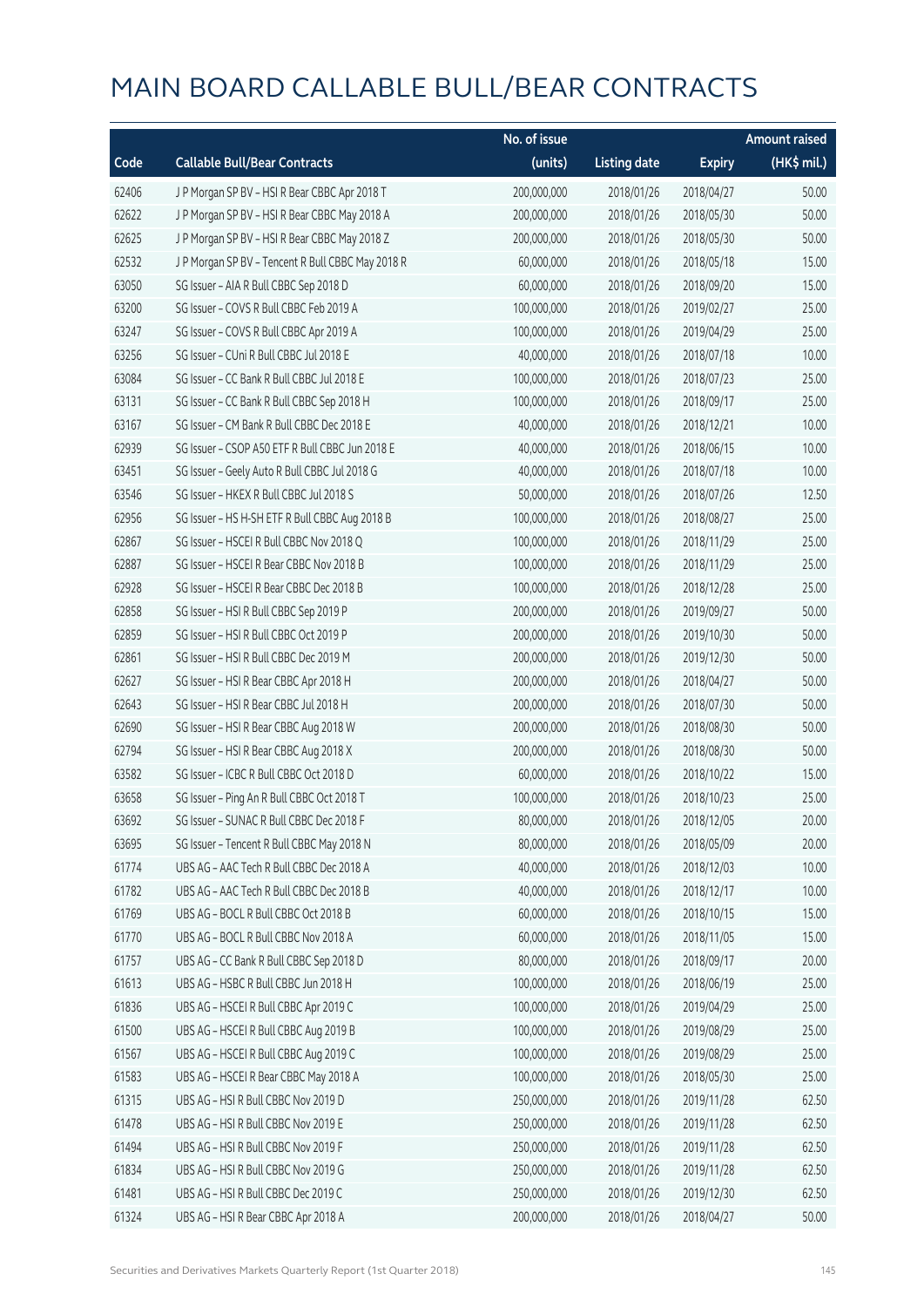|       |                                                            | No. of issue |                     |               | <b>Amount raised</b> |
|-------|------------------------------------------------------------|--------------|---------------------|---------------|----------------------|
| Code  | <b>Callable Bull/Bear Contracts</b>                        | (units)      | <b>Listing date</b> | <b>Expiry</b> | (HK\$ mil.)          |
| 61332 | UBS AG - HSI R Bear CBBC Apr 2018 H                        | 250,000,000  | 2018/01/26          | 2018/04/27    | 62.50                |
| 61334 | UBS AG - HSI R Bear CBBC Apr 2018 K                        | 250,000,000  | 2018/01/26          | 2018/04/27    | 62.50                |
| 61335 | UBS AG - HSI R Bear CBBC Apr 2018 Y                        | 250,000,000  | 2018/01/26          | 2018/04/27    | 62.50                |
| 61418 | UBS AG - HSI R Bear CBBC Apr 2018 Z                        | 200,000,000  | 2018/01/26          | 2018/04/27    | 50.00                |
| 61333 | UBS AG - HSI R Bear CBBC May 2018 S                        | 250,000,000  | 2018/01/26          | 2018/05/30    | 62.50                |
| 61402 | UBS AG - HSI R Bear CBBC May 2018 T                        | 250,000,000  | 2018/01/26          | 2018/05/30    | 62.50                |
| 61462 | UBS AG - HSI R Bear CBBC May 2018 U                        | 200,000,000  | 2018/01/26          | 2018/05/30    | 64.00                |
| 61471 | UBS AG - HSI R Bear CBBC May 2018 V                        | 200,000,000  | 2018/01/26          | 2018/05/30    | 74.00                |
| 61672 | UBS AG - Tencent R Bull CBBC Oct 2018 B                    | 40,000,000   | 2018/01/26          | 2018/10/08    | 10.00                |
| 60847 | Bank Vontobel - HSI R Bull CBBC Sep 2018 J                 | 100,000,000  | 2018/01/26          | 2018/09/27    | 25.40                |
| 60926 | Bank Vontobel - HSI R Bull CBBC Sep 2018 K                 | 100,000,000  | 2018/01/26          | 2018/09/27    | 25.70                |
| 60927 | Bank Vontobel - HSI R Bull CBBC Sep 2018 L                 | 100,000,000  | 2018/01/26          | 2018/09/27    | 25.80                |
| 61271 | Bank Vontobel - HSI R Bull CBBC Sep 2018 M                 | 100,000,000  | 2018/01/26          | 2018/09/27    | 25.10                |
| 60995 | Bank Vontobel - HSI R Bear CBBC Jul 2018 A                 | 100,000,000  | 2018/01/26          | 2018/07/30    | 25.40                |
| 61000 | Bank Vontobel - HSI R Bear CBBC Jul 2018 B                 | 100,000,000  | 2018/01/26          | 2018/07/30    | 25.50                |
| 61185 | Bank Vontobel - HSI R Bear CBBC Jul 2018 C                 | 100,000,000  | 2018/01/26          | 2018/07/30    | 25.40                |
| 61186 | Bank Vontobel - HSI R Bear CBBC Jul 2018 D                 | 100,000,000  | 2018/01/26          | 2018/07/30    | 25.40                |
| 61253 | Bank Vontobel - HSI R Bear CBBC Jul 2018 E                 | 100,000,000  | 2018/01/26          | 2018/07/30    | 25.40                |
| 61292 | Bank Vontobel - Tencent R Bull CBBC Aug 2018 A             | 40,000,000   | 2018/01/26          | 2018/08/15    | 10.24                |
| 61313 | Bank Vontobel - Tencent R Bull CBBC Aug 2018 B             | 40,000,000   | 2018/01/26          | 2018/08/14    | 10.16                |
| 61273 | Bank Vontobel - Tencent R Bear CBBC Jul 2018 A             | 40,000,000   | 2018/01/26          | 2018/07/17    | 37.04                |
| 61278 | Bank Vontobel - Tencent R Bear CBBC Jul 2018 B             | 40,000,000   | 2018/01/26          | 2018/07/18    | 32.28                |
| 66973 | BNP Paribas Issuance B.V. - HKEX R Bull CBBC Aug 2018 G    | 50,000,000   | 2018/01/29          | 2018/08/30    | 12.50                |
| 64121 | BNP Paribas Issuance B.V. - HSI R Bull CBBC Oct 2019 M     | 250,000,000  | 2018/01/29          | 2019/10/30    | 62.50                |
| 64375 | BNP Paribas Issuance B.V. - HSI R Bull CBBC Oct 2019 N     | 250,000,000  | 2018/01/29          | 2019/10/30    | 62.50                |
| 64452 | BNP Paribas Issuance B.V. - HSI R Bull CBBC Oct 2019 O     | 250,000,000  | 2018/01/29          | 2019/10/30    | 62.50                |
| 66917 | BNP Paribas Issuance B.V. - HSI R Bull CBBC Oct 2019 P     | 250,000,000  | 2018/01/29          | 2019/10/30    | 62.50                |
| 66911 | BNP Paribas Issuance B.V. - HSI R Bear CBBC Jun 2018 F     | 250,000,000  | 2018/01/29          | 2018/06/28    | 62.50                |
| 66955 | BNP Paribas Issuance B.V. - Ping An R Bull CBBC Aug 2018 H | 200,000,000  | 2018/01/29          | 2018/08/30    | 50.00                |
| 66956 | BNP Paribas Issuance B.V. - Ping An R Bull CBBC Aug 2018 R | 200,000,000  | 2018/01/29          | 2018/08/30    | 50.00                |
| 64474 | BNP Paribas Issuance B.V. - Tencent R Bull CBBC Sep 2018 L | 50,000,000   | 2018/01/29          | 2018/09/27    | 12.50                |
| 64507 | BNP Paribas Issuance B.V. - Tencent R Bear CBBC Nov 2018 C | 50,000,000   | 2018/01/29          | 2018/11/29    | 12.50                |
| 66935 | BNP Paribas Issuance B.V. - Tencent R Bear CBBC Nov 2018 D | 50,000,000   | 2018/01/29          | 2018/11/29    | 17.50                |
| 66946 | BNP Paribas Issuance B.V. - Tencent R Bear CBBC Nov 2018 E | 50,000,000   | 2018/01/29          | 2018/11/29    | 22.50                |
| 66603 | Credit Suisse AG - BYD Company R Bull CBBC Jul 2018 E      | 50,000,000   | 2018/01/29          | 2018/07/26    | 12.50                |
| 66439 | Credit Suisse AG - Galaxy Ent R Bull CBBC Jul 2018 D       | 50,000,000   | 2018/01/29          | 2018/07/06    | 12.50                |
| 66458 | Credit Suisse AG - Galaxy Ent R Bear CBBC Jul 2018 E       | 50,000,000   | 2018/01/29          | 2018/07/19    | 12.50                |
| 66530 | Credit Suisse AG - HKEX R Bull CBBC Oct 2018 M             | 50,000,000   | 2018/01/29          | 2018/10/03    | 12.50                |
| 66674 | Credit Suisse AG - HSI R Bull CBBC Nov 2018 U              | 200,000,000  | 2018/01/29          | 2018/11/29    | 50.00                |
| 66646 | Credit Suisse AG - HSI R Bull CBBC Feb 2019 C              | 200,000,000  | 2018/01/29          | 2019/02/27    | 50.00                |
| 66614 | Credit Suisse AG - HSI R Bull CBBC Sep 2019 K              | 200,000,000  | 2018/01/29          | 2019/09/27    | 50.00                |
| 66387 | Credit Suisse AG - HSI R Bear CBBC May 2018 G              | 200,000,000  | 2018/01/29          | 2018/05/30    | 50.00                |
| 66386 | Credit Suisse AG - HSI R Bear CBBC Jun 2018 B              | 200,000,000  | 2018/01/29          | 2018/06/28    | 50.00                |
| 66577 | Credit Suisse AG - Ping An R Bull CBBC Jun 2018 T          | 100,000,000  | 2018/01/29          | 2018/06/06    | 25.00                |
| 66601 | Credit Suisse AG - Ping An R Bull CBBC Jun 2018 U          | 100,000,000  | 2018/01/29          | 2018/06/27    | 25.00                |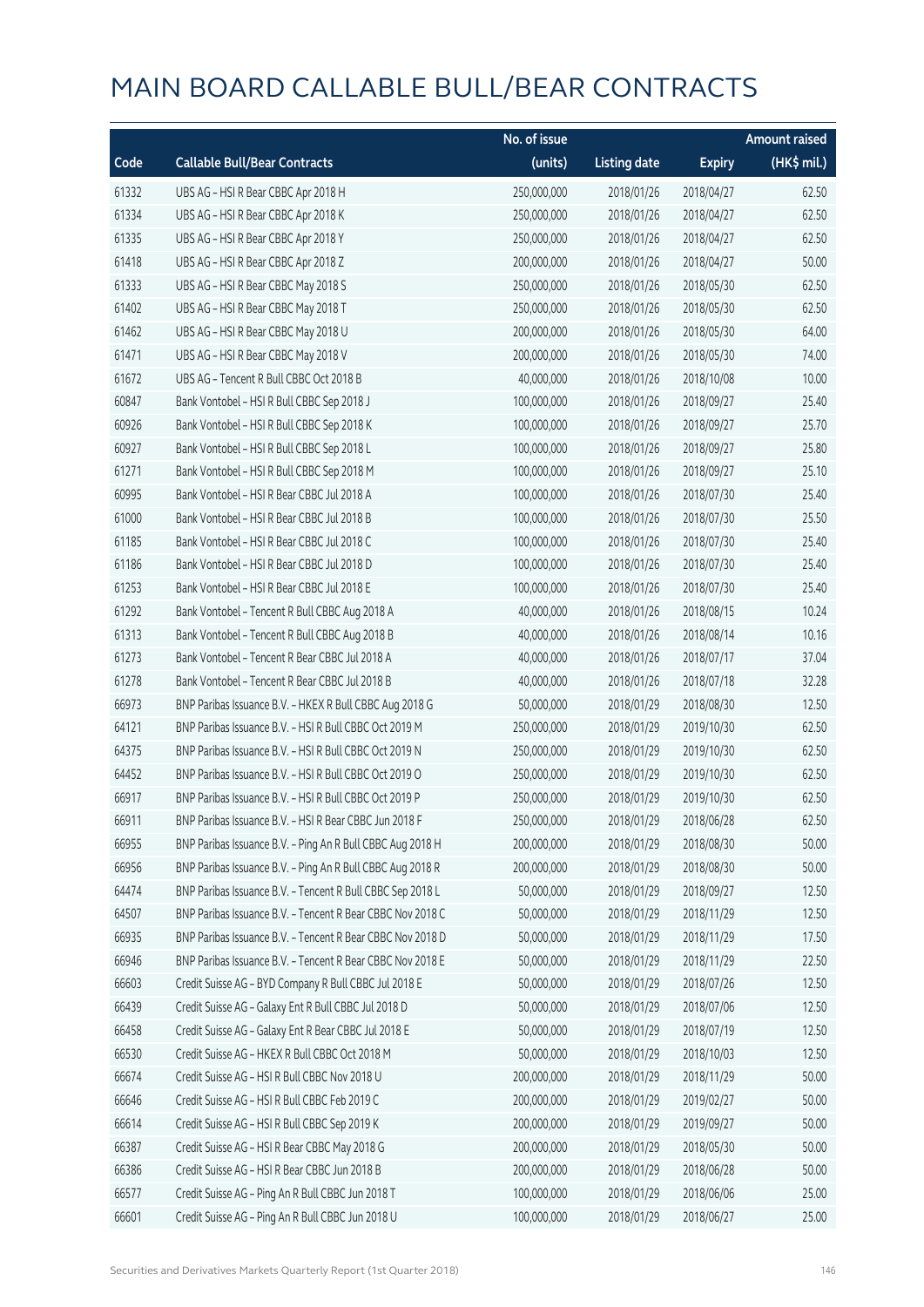|       |                                                              | No. of issue |                     |               | <b>Amount raised</b> |
|-------|--------------------------------------------------------------|--------------|---------------------|---------------|----------------------|
| Code  | <b>Callable Bull/Bear Contracts</b>                          | (units)      | <b>Listing date</b> | <b>Expiry</b> | (HK\$ mil.)          |
| 66570 | Credit Suisse AG - Tencent R Bull CBBC Jun 2018 I            | 50,000,000   | 2018/01/29          | 2018/06/20    | 12.50                |
| 67206 | Goldman Sachs SP (Asia) - CC Bank R Bull CBBC Sep 2018 F     | 80,000,000   | 2018/01/29          | 2018/09/18    | 20.00                |
| 67195 | Goldman Sachs SP (Asia) - CSOP A50 ETF R Bull CBBC Oct 2018G | 80,000,000   | 2018/01/29          | 2018/10/15    | 20.00                |
| 67190 | Goldman Sachs SP (Asia) - Galaxy Ent R Bull CBBC Nov 2018 F  | 80,000,000   | 2018/01/29          | 2018/11/28    | 20.00                |
| 67201 | Goldman Sachs SP (Asia) - HKEX R Bull CBBC Sep 2018 W        | 100,000,000  | 2018/01/29          | 2018/09/18    | 25.00                |
| 66283 | Goldman Sachs SP (Asia) - HSI R Bear CBBC May 2018 A         | 200,000,000  | 2018/01/29          | 2018/05/30    | 50.00                |
| 65118 | Goldman Sachs SP (Asia) - HSI R Bear CBBC May 2018 N         | 200,000,000  | 2018/01/29          | 2018/05/30    | 50.00                |
| 66313 | Goldman Sachs SP (Asia) - HSI R Bear CBBC Jun 2018 U         | 200,000,000  | 2018/01/29          | 2018/06/28    | 50.20                |
| 66335 | Goldman Sachs SP (Asia) - HSI R Bear CBBC Jun 2018 V         | 200,000,000  | 2018/01/29          | 2018/06/28    | 50.20                |
| 66336 | Goldman Sachs SP (Asia) - HSI R Bear CBBC Jun 2018 W         | 200,000,000  | 2018/01/29          | 2018/06/28    | 58.00                |
| 67180 | Goldman Sachs SP (Asia) - Ping An R Bull CBBC Nov 2018 D     | 100,000,000  | 2018/01/29          | 2018/11/12    | 25.00                |
| 67186 | Goldman Sachs SP (Asia) - Ping An R Bull CBBC Nov 2018 E     | 100,000,000  | 2018/01/29          | 2018/11/13    | 25.00                |
| 67172 | Goldman Sachs SP (Asia) - Tencent R Bull CBBC Aug 2018 A     | 100,000,000  | 2018/01/29          | 2018/08/20    | 25.00                |
| 67174 | Goldman Sachs SP (Asia) - Tencent R Bull CBBC Aug 2018 B     | 100,000,000  | 2018/01/29          | 2018/08/20    | 25.00                |
| 67175 | Goldman Sachs SP (Asia) - Tencent R Bear CBBC May 2018 B     | 80,000,000   | 2018/01/29          | 2018/05/02    | 33.92                |
| 67177 | Goldman Sachs SP (Asia) - Tencent R Bear CBBC May 2018 C     | 80,000,000   | 2018/01/29          | 2018/05/02    | 42.24                |
| 64895 | HK Bank - Evergrande R Bull CBBC Jan 2019 C                  | 100,000,000  | 2018/01/29          | 2019/01/31    | 25.00                |
| 64817 | HK Bank - Galaxy Ent R Bull CBBC Jul 2018 K                  | 80,000,000   | 2018/01/29          | 2018/07/31    | 20.00                |
| 64906 | HK Bank - HKEX R Bull CBBC Jul 2018 N                        | 50,000,000   | 2018/01/29          | 2018/07/09    | 12.50                |
| 64902 | HK Bank - HSCEI R Bull CBBC Sep 2018 A                       | 60,000,000   | 2018/01/29          | 2018/09/27    | 15.00                |
| 64903 | HK Bank - HSCEI R Bear CBBC Oct 2018 E                       | 50,000,000   | 2018/01/29          | 2018/10/30    | 12.50                |
| 64574 | HK Bank - HSI R Bull CBBC Sep 2018 K                         | 100,000,000  | 2018/01/29          | 2018/09/27    | 25.00                |
| 64807 | HK Bank - HSI R Bull CBBC Sep 2018 L                         | 100,000,000  | 2018/01/29          | 2018/09/27    | 25.00                |
| 64852 | HK Bank - HSI R Bear CBBC Nov 2018 A                         | 100,000,000  | 2018/01/29          | 2018/11/29    | 25.00                |
| 64798 | HK Bank - Ping An R Bull CBBC Aug 2018 K                     | 100,000,000  | 2018/01/29          | 2018/08/31    | 25.00                |
| 65055 | HK Bank - Tencent R Bull CBBC Jun 2018 W                     | 60,000,000   | 2018/01/29          | 2018/06/29    | 15.00                |
| 64089 | Haitong Int'l Sec - Country Garden R Bull CBBC Jul 2018 G    | 80,000,000   | 2018/01/29          | 2018/07/20    | 20.00                |
| 64011 | Haitong Int'l Sec - CC Bank R Bull CBBC Jul 2018 D           | 100,000,000  | 2018/01/29          | 2018/07/30    | 25.00                |
| 63998 | Haitong Int'l Sec - HKEX R Bull CBBC Jul 2018 L              | 80,000,000   | 2018/01/29          | 2018/07/19    | 20.00                |
| 63994 | Haitong Int'l Sec - HSBC R Bull CBBC Jul 2018 F              | 100,000,000  | 2018/01/29          | 2018/07/18    | 25.00                |
| 64090 | Haitong Int'l Sec - Ping An R Bull CBBC Jun 2018 C           | 90,000,000   | 2018/01/29          | 2018/06/13    | 22.50                |
| 64114 | Haitong Int'l Sec - Ping An R Bull CBBC Jun 2018 D           | 90,000,000   | 2018/01/29          | 2018/06/15    | 22.50                |
| 63999 | Haitong Int'l Sec - Tencent R Bull CBBC Jul 2018 T           | 80,000,000   | 2018/01/29          | 2018/07/24    | 20.00                |
| 64512 | Haitong Int'l Sec - Tencent R Bull CBBC Jul 2018 U           | 40,000,000   | 2018/01/29          | 2018/07/24    | 10.00                |
| 64538 | Haitong Int'l Sec - Tencent R Bull CBBC Jul 2018 V           | 40,000,000   | 2018/01/29          | 2018/07/25    | 10.00                |
| 67098 | J P Morgan SP BV - BYD Company R Bull CBBC Jun 2018 A        | 80,000,000   | 2018/01/29          | 2018/06/15    | 20.00                |
| 67099 | J P Morgan SP BV - BYD Company R Bull CBBC Jul 2018 A        | 80,000,000   | 2018/01/29          | 2018/07/20    | 20.00                |
| 67087 | J P Morgan SP BV - HKEX R Bull CBBC Jul 2018 A               | 40,000,000   | 2018/01/29          | 2018/07/20    | 10.00                |
| 67097 | J P Morgan SP BV - HKEX R Bear CBBC Jun 2018 B               | 40,000,000   | 2018/01/29          | 2018/06/15    | 20.80                |
| 66830 | J P Morgan SP BV - HSCEI R Bull CBBC Dec 2019 C              | 100,000,000  | 2018/01/29          | 2019/12/30    | 25.00                |
| 66731 | J P Morgan SP BV - HSI R Bull CBBC Nov 2019 P                | 200,000,000  | 2018/01/29          | 2019/11/28    | 50.00                |
| 66720 | J P Morgan SP BV - HSI R Bull CBBC Dec 2019 L                | 200,000,000  | 2018/01/29          | 2019/12/30    | 50.00                |
| 66700 | J P Morgan SP BV - HSI R Bear CBBC May 2018 C                | 200,000,000  | 2018/01/29          | 2018/05/30    | 50.00                |
| 67014 | J P Morgan SP BV - HSI R Bear CBBC May 2018 D                | 200,000,000  | 2018/01/29          | 2018/05/30    | 60.00                |
| 66717 | J P Morgan SP BV - HSI R Bear CBBC May 2018 E                | 200,000,000  | 2018/01/29          | 2018/05/30    | 50.00                |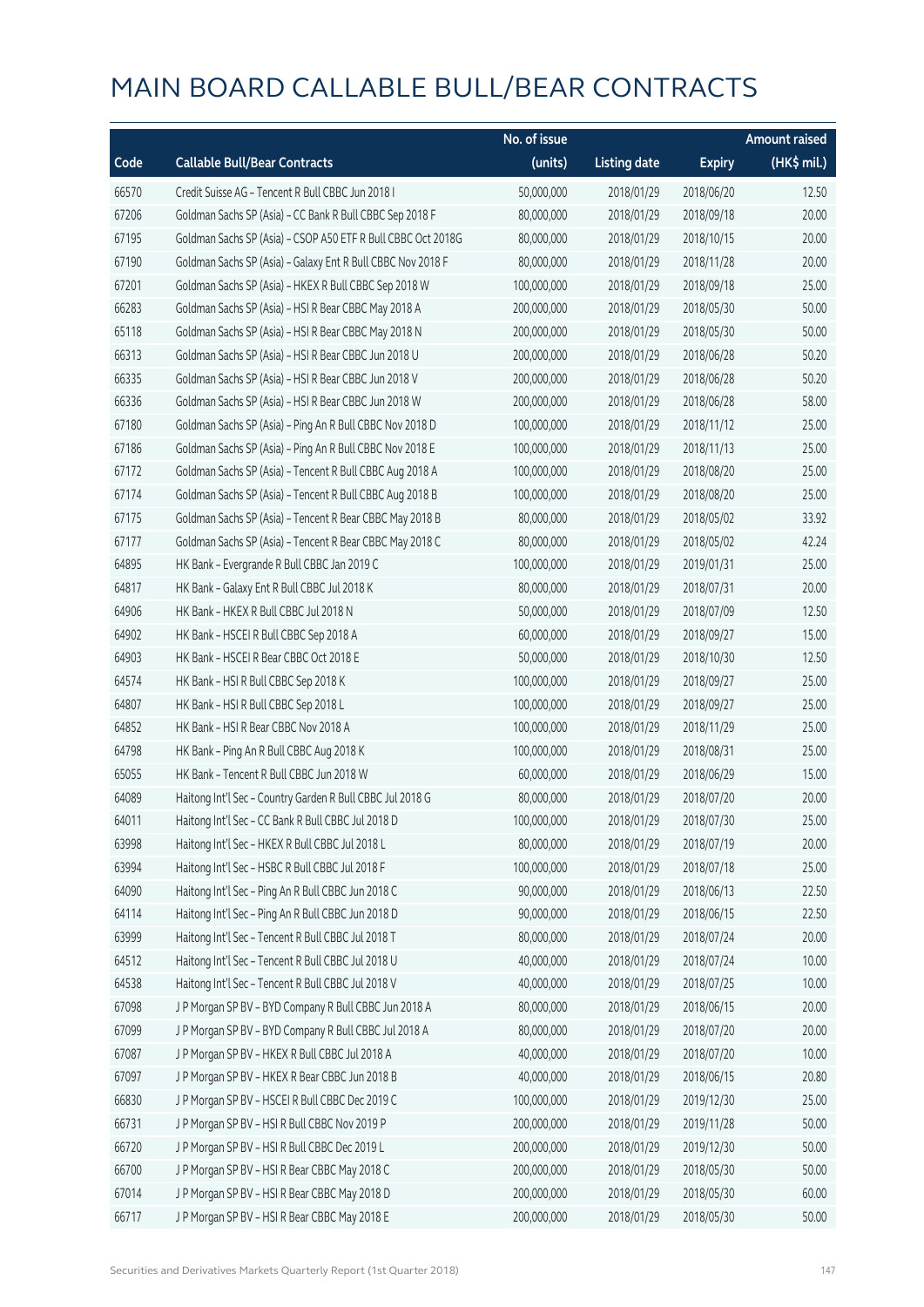|       |                                                   | No. of issue |                     |               | <b>Amount raised</b> |
|-------|---------------------------------------------------|--------------|---------------------|---------------|----------------------|
| Code  | <b>Callable Bull/Bear Contracts</b>               | (units)      | <b>Listing date</b> | <b>Expiry</b> | (HK\$ mil.)          |
| 67011 | J P Morgan SP BV - HSI R Bear CBBC May 2018 Q     | 200,000,000  | 2018/01/29          | 2018/05/30    | 50.00                |
| 67013 | J P Morgan SP BV - HSI R Bear CBBC May 2018 X     | 200,000,000  | 2018/01/29          | 2018/05/30    | 50.00                |
| 66764 | J P Morgan SP BV - HSI R Bear CBBC Jun 2018 T     | 200,000,000  | 2018/01/29          | 2018/06/28    | 70.00                |
| 66765 | J P Morgan SP BV - HSI R Bear CBBC Jun 2018 U     | 200,000,000  | 2018/01/29          | 2018/06/28    | 90.00                |
| 67073 | J P Morgan SP BV - Ping An R Bull CBBC Jun 2018 G | 100,000,000  | 2018/01/29          | 2018/06/15    | 25.00                |
| 67086 | J P Morgan SP BV - Ping An R Bull CBBC Jun 2018 H | 100,000,000  | 2018/01/29          | 2018/06/15    | 25.00                |
| 67050 | J P Morgan SP BV - Tencent R Bull CBBC May 2018 S | 60,000,000   | 2018/01/29          | 2018/05/18    | 15.00                |
| 67052 | J P Morgan SP BV - Tencent R Bull CBBC May 2018 T | 60,000,000   | 2018/01/29          | 2018/05/18    | 15.00                |
| 67056 | J P Morgan SP BV - Tencent R Bear CBBC May 2018 O | 50,000,000   | 2018/01/29          | 2018/05/18    | 18.00                |
| 67060 | J P Morgan SP BV - Tencent R Bear CBBC May 2018 P | 50,000,000   | 2018/01/29          | 2018/05/18    | 21.00                |
| 67068 | J P Morgan SP BV - Tencent R Bear CBBC May 2018 Q | 50,000,000   | 2018/01/29          | 2018/05/18    | 25.50                |
| 67069 | J P Morgan SP BV - Tencent R Bear CBBC May 2018 R | 50,000,000   | 2018/01/29          | 2018/05/18    | 40.50                |
| 65153 | Macquarie Bank Ltd. - HKEX R Bull CBBC Oct 2018 I | 22,000,000   | 2018/01/29          | 2018/10/25    | 10.30                |
| 65992 | SG Issuer - Bank of China R Bull CBBC Dec 2018 D  | 100,000,000  | 2018/01/29          | 2018/12/20    | 25.00                |
| 66071 | SG Issuer - Country Garden R Bull CBBC Jul 2018 B | 40,000,000   | 2018/01/29          | 2018/07/06    | 10.00                |
| 66063 | SG Issuer - China Mobile R Bull CBBC Dec 2018 H   | 100,000,000  | 2018/01/29          | 2018/12/13    | 25.00                |
| 66058 | SG Issuer - CC Bank R Bull CBBC Sep 2018 I        | 100,000,000  | 2018/01/29          | 2018/09/12    | 25.00                |
| 67171 | SG Issuer - CSOP A50 ETF R Bull CBBC Sep 2018 E   | 40,000,000   | 2018/01/29          | 2018/09/06    | 10.00                |
| 67101 | SG Issuer - Galaxy Ent R Bull CBBC Dec 2018 E     | 80,000,000   | 2018/01/29          | 2018/12/28    | 20.00                |
| 66086 | SG Issuer - Galaxy Ent R Bear CBBC Oct 2018 C     | 80,000,000   | 2018/01/29          | 2018/10/25    | 20.00                |
| 66106 | SG Issuer - Galaxy Ent R Bear CBBC Dec 2018 B     | 80,000,000   | 2018/01/29          | 2018/12/05    | 20.00                |
| 66147 | SG Issuer - HKEX R Bull CBBC Jun 2018 Y           | 50,000,000   | 2018/01/29          | 2018/06/25    | 12.50                |
| 67103 | SG Issuer - HKEX R Bull CBBC Jun 2018 Z           | 50,000,000   | 2018/01/29          | 2018/06/28    | 12.50                |
| 67111 | SG Issuer - HSBC R Bull CBBC Oct 2018 A           | 100,000,000  | 2018/01/29          | 2018/10/03    | 25.00                |
| 64546 | SG Issuer - HSI R Bull CBBC Aug 2019 I            | 200,000,000  | 2018/01/29          | 2019/08/29    | 50.00                |
| 66271 | SG Issuer - HSI R Bull CBBC Sep 2019 Q            | 200,000,000  | 2018/01/29          | 2019/09/27    | 50.00                |
| 66273 | SG Issuer - HSI R Bull CBBC Oct 2019 Q            | 200,000,000  | 2018/01/29          | 2019/10/30    | 50.00                |
| 66225 | SG Issuer - HSI R Bear CBBC Jul 2018 I            | 200,000,000  | 2018/01/29          | 2018/07/30    | 50.00                |
| 66234 | SG Issuer - HSI R Bear CBBC Jul 2018 J            | 200,000,000  | 2018/01/29          | 2018/07/30    | 50.00                |
| 66236 | SG Issuer - HSI R Bear CBBC Aug 2018 Y            | 200,000,000  | 2018/01/29          | 2018/08/30    | 50.00                |
| 66195 | SG Issuer - HSI R Bear CBBC Sep 2018 N            | 200,000,000  | 2018/01/29          | 2018/09/27    | 50.00                |
| 67112 | SG Issuer - Ping An R Bull CBBC May 2018 O        | 100,000,000  | 2018/01/29          | 2018/05/25    | 25.00                |
| 66156 | SG Issuer - Ping An R Bull CBBC Nov 2018 N        | 100,000,000  | 2018/01/29          | 2018/11/12    | 25.00                |
| 67119 | SG Issuer - Ping An R Bull CBBC Nov 2018 O        | 100,000,000  | 2018/01/29          | 2018/11/20    | 25.00                |
| 67121 | SG Issuer - Ping An R Bear CBBC Nov 2018 B        | 100,000,000  | 2018/01/29          | 2018/11/21    | 25.00                |
| 66182 | SG Issuer - Sunny Optical R Bull CBBC Sep 2018 A  | 40,000,000   | 2018/01/29          | 2018/09/21    | 10.00                |
| 67123 | SG Issuer - Tencent R Bull CBBC May 2018 O        | 80,000,000   | 2018/01/29          | 2018/05/03    | 20.00                |
| 67139 | SG Issuer - Tencent R Bull CBBC Jul 2018 E        | 80,000,000   | 2018/01/29          | 2018/07/05    | 20.00                |
| 67164 | SG Issuer - Tencent R Bull CBBC Aug 2018 Y        | 80,000,000   | 2018/01/29          | 2018/08/06    | 20.00                |
| 66186 | SG Issuer - Tencent R Bull CBBC Sep 2018 Z        | 80,000,000   | 2018/01/29          | 2018/09/24    | 20.00                |
| 67134 | SG Issuer - Tencent R Bear CBBC Jun 2018 J        | 80,000,000   | 2018/01/29          | 2018/06/12    | 35.20                |
| 67136 | SG Issuer - Tencent R Bear CBBC Jun 2018 K        | 80,000,000   | 2018/01/29          | 2018/06/26    | 27.20                |
| 67143 | SG Issuer - Tencent R Bear CBBC Jul 2018 H        | 80,000,000   | 2018/01/29          | 2018/07/19    | 20.00                |
| 67166 | SG Issuer - Tencent R Bear CBBC Aug 2018 G        | 80,000,000   | 2018/01/29          | 2018/08/06    | 64.00                |
| 65484 | UBS AG - BYD Company R Bull CBBC Aug 2018 A       | 50,000,000   | 2018/01/29          | 2018/08/27    | 12.50                |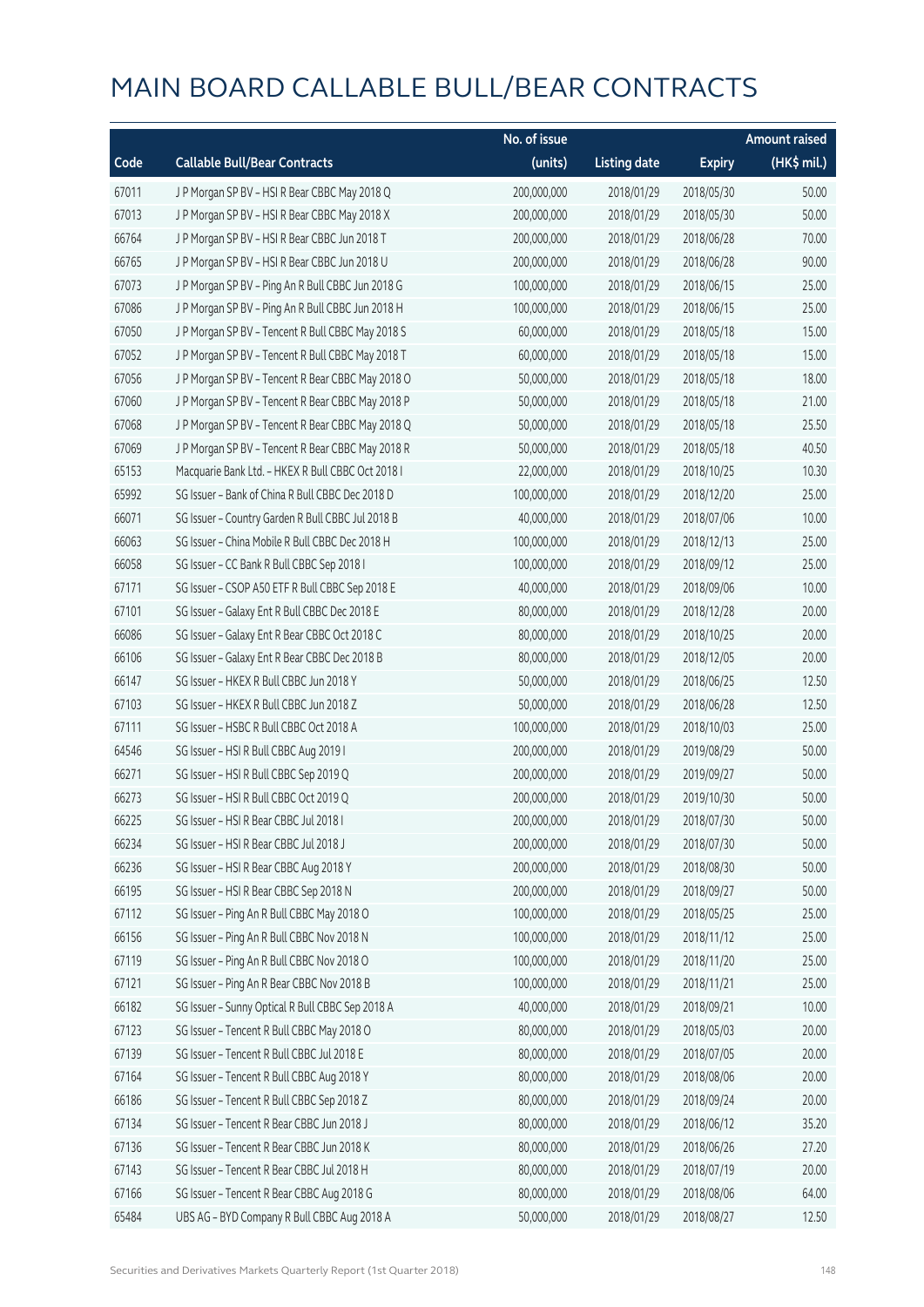|       |                                                          | No. of issue |                     |               | <b>Amount raised</b> |
|-------|----------------------------------------------------------|--------------|---------------------|---------------|----------------------|
| Code  | <b>Callable Bull/Bear Contracts</b>                      | (units)      | <b>Listing date</b> | <b>Expiry</b> | (HK\$ mil.)          |
| 65476 | UBS AG - BYD Company R Bull CBBC Sep 2018 A              | 50,000,000   | 2018/01/29          | 2018/09/03    | 12.50                |
| 65344 | UBS AG - China Overseas R Bull CBBC Jan 2019 A           | 150,000,000  | 2018/01/29          | 2019/01/21    | 37.50                |
| 65629 | UBS AG - CC Bank R Bull CBBC Oct 2018 A                  | 80,000,000   | 2018/01/29          | 2018/10/02    | 20.00                |
| 65715 | UBS AG - CSOP A50 ETF R Bull CBBC Jul 2018 A             | 40,000,000   | 2018/01/29          | 2018/07/26    | 10.00                |
| 65894 | UBS AG - HKEX R Bull CBBC Sep 2018 N                     | 50,000,000   | 2018/01/29          | 2018/09/12    | 12.50                |
| 65897 | UBS AG - HKEX R Bull CBBC Sep 2018 O                     | 50,000,000   | 2018/01/29          | 2018/09/21    | 12.50                |
| 65267 | UBS AG - HSI R Bull CBBC Oct 2019 M                      | 200,000,000  | 2018/01/29          | 2019/10/30    | 50.00                |
| 65934 | UBS AG - HSI R Bull CBBC Oct 2019 N                      | 250,000,000  | 2018/01/29          | 2019/10/30    | 62.50                |
| 65914 | UBS AG - HSI R Bull CBBC Nov 2019 H                      | 200,000,000  | 2018/01/29          | 2019/11/28    | 50.00                |
| 65329 | UBS AG - HSI R Bear CBBC May 2018 Y                      | 200,000,000  | 2018/01/29          | 2018/05/30    | 50.00                |
| 65726 | UBS AG - HSI R Bear CBBC May 2018 Z                      | 200,000,000  | 2018/01/29          | 2018/05/30    | 50.00                |
| 65683 | UBS AG - ICBC R Bull CBBC Oct 2018 A                     | 100,000,000  | 2018/01/29          | 2018/10/02    | 25.00                |
| 65713 | UBS AG - ICBC R Bull CBBC Oct 2018 B                     | 100,000,000  | 2018/01/29          | 2018/10/22    | 25.00                |
| 65621 | UBS AG - Ping An R Bull CBBC Nov 2018 F                  | 80,000,000   | 2018/01/29          | 2018/11/22    | 20.00                |
| 65739 | UBS AG - Ping An R Bull CBBC Nov 2018 G                  | 80,000,000   | 2018/01/29          | 2018/11/21    | 20.00                |
| 65854 | UBS AG - Tencent R Bull CBBC Sep 2018 B                  | 40,000,000   | 2018/01/29          | 2018/09/07    | 10.00                |
| 65855 | UBS AG - Tencent R Bull CBBC Sep 2018 C                  | 40,000,000   | 2018/01/29          | 2018/09/14    | 10.00                |
| 64951 | Bank Vontobel - HSI R Bull CBBC Sep 2018 N               | 100,000,000  | 2018/01/29          | 2018/09/27    | 26.60                |
| 64953 | Bank Vontobel - HSI R Bull CBBC Sep 2018 O               | 100,000,000  | 2018/01/29          | 2018/09/27    | 26.00                |
| 64967 | Bank Vontobel - HSI R Bear CBBC Jul 2018 F               | 100,000,000  | 2018/01/29          | 2018/07/30    | 26.10                |
| 65021 | Bank Vontobel - HSI R Bear CBBC Jul 2018 G               | 100,000,000  | 2018/01/29          | 2018/07/30    | 26.40                |
| 67478 | BNP Paribas Issuance B.V. - HKEX R Bull CBBC Aug 2018 H  | 50,000,000   | 2018/01/30          | 2018/08/30    | 12.50                |
| 67484 | BNP Paribas Issuance B.V. - HKEX R Bull CBBC Aug 2018 I  | 50,000,000   | 2018/01/30          | 2018/08/30    | 12.50                |
| 67259 | BNP Paribas Issuance B.V. - HSCEI R Bull CBBC Sep 2019 A | 100,000,000  | 2018/01/30          | 2019/09/27    | 25.00                |
| 67261 | BNP Paribas Issuance B.V. - HSCEI R Bull CBBC Sep 2019 B | 100,000,000  | 2018/01/30          | 2019/09/27    | 25.00                |
| 67267 | BNP Paribas Issuance B.V. - HSCEI R Bull CBBC Sep 2019 C | 100,000,000  | 2018/01/30          | 2019/09/27    | 25.00                |
| 67271 | BNP Paribas Issuance B.V. - HSCEI R Bear CBBC Jun 2018 A | 100,000,000  | 2018/01/30          | 2018/06/28    | 25.00                |
| 67273 | BNP Paribas Issuance B.V. - HSCEI R Bear CBBC Jun 2018 B | 100,000,000  | 2018/01/30          | 2018/06/28    | 25.00                |
| 67274 | BNP Paribas Issuance B.V. - HSCEI R Bear CBBC Jun 2018 C | 100,000,000  | 2018/01/30          | 2018/06/28    | 25.00                |
| 67686 | BNP Paribas Issuance B.V. - HSI R Bull CBBC Oct 2019 Q   | 250,000,000  | 2018/01/30          | 2019/10/30    | 62.50                |
| 67696 | BNP Paribas Issuance B.V. - HSI R Bull CBBC Oct 2019 R   | 250,000,000  | 2018/01/30          | 2019/10/30    | 62.50                |
| 67709 | BNP Paribas Issuance B.V. - HSI R Bull CBBC Oct 2019 S   | 250,000,000  | 2018/01/30          | 2019/10/30    | 62.50                |
| 67710 | BNP Paribas Issuance B.V. - HSI R Bull CBBC Oct 2019 T   | 250,000,000  | 2018/01/30          | 2019/10/30    | 62.50                |
| 67713 | BNP Paribas Issuance B.V. - HSI R Bull CBBC Oct 2019 U   | 250,000,000  | 2018/01/30          | 2019/10/30    | 62.50                |
| 67746 | BNP Paribas Issuance B.V. - HSI R Bull CBBC Oct 2019 V   | 250,000,000  | 2018/01/30          | 2019/10/30    | 62.50                |
| 67214 | BNP Paribas Issuance B.V. - HSI R Bear CBBC Jun 2018 G   | 250,000,000  | 2018/01/30          | 2018/06/28    | 62.50                |
| 67218 | BNP Paribas Issuance B.V. - HSI R Bear CBBC Jun 2018 H   | 250,000,000  | 2018/01/30          | 2018/06/28    | 62.50                |
| 67227 | BNP Paribas Issuance B.V. - HSI R Bear CBBC Jun 2018 I   | 250,000,000  | 2018/01/30          | 2018/06/28    | 62.50                |
| 67228 | BNP Paribas Issuance B.V. - HSI R Bear CBBC Jun 2018 J   | 250,000,000  | 2018/01/30          | 2018/06/28    | 62.50                |
| 67230 | BNP Paribas Issuance B.V. - HSI R Bear CBBC Jun 2018 K   | 250,000,000  | 2018/01/30          | 2018/06/28    | 75.00                |
| 67314 | BNP Paribas Issuance B.V. - HSI R Bear CBBC Jun 2018 L   | 250,000,000  | 2018/01/30          | 2018/06/28    | 62.50                |
| 67320 | BNP Paribas Issuance B.V. - HSI R Bear CBBC Jun 2018 M   | 250,000,000  | 2018/01/30          | 2018/06/28    | 62.50                |
| 67321 | BNP Paribas Issuance B.V. - HSI R Bear CBBC Jun 2018 N   | 250,000,000  | 2018/01/30          | 2018/06/28    | 62.50                |
| 67326 | BNP Paribas Issuance B.V. - HSI R Bear CBBC Jun 2018 O   | 250,000,000  | 2018/01/30          | 2018/06/28    | 62.50                |
| 67470 | BNP Paribas Issuance B.V. - HSI R Bear CBBC Jun 2018 P   | 250,000,000  | 2018/01/30          | 2018/06/28    | 62.50                |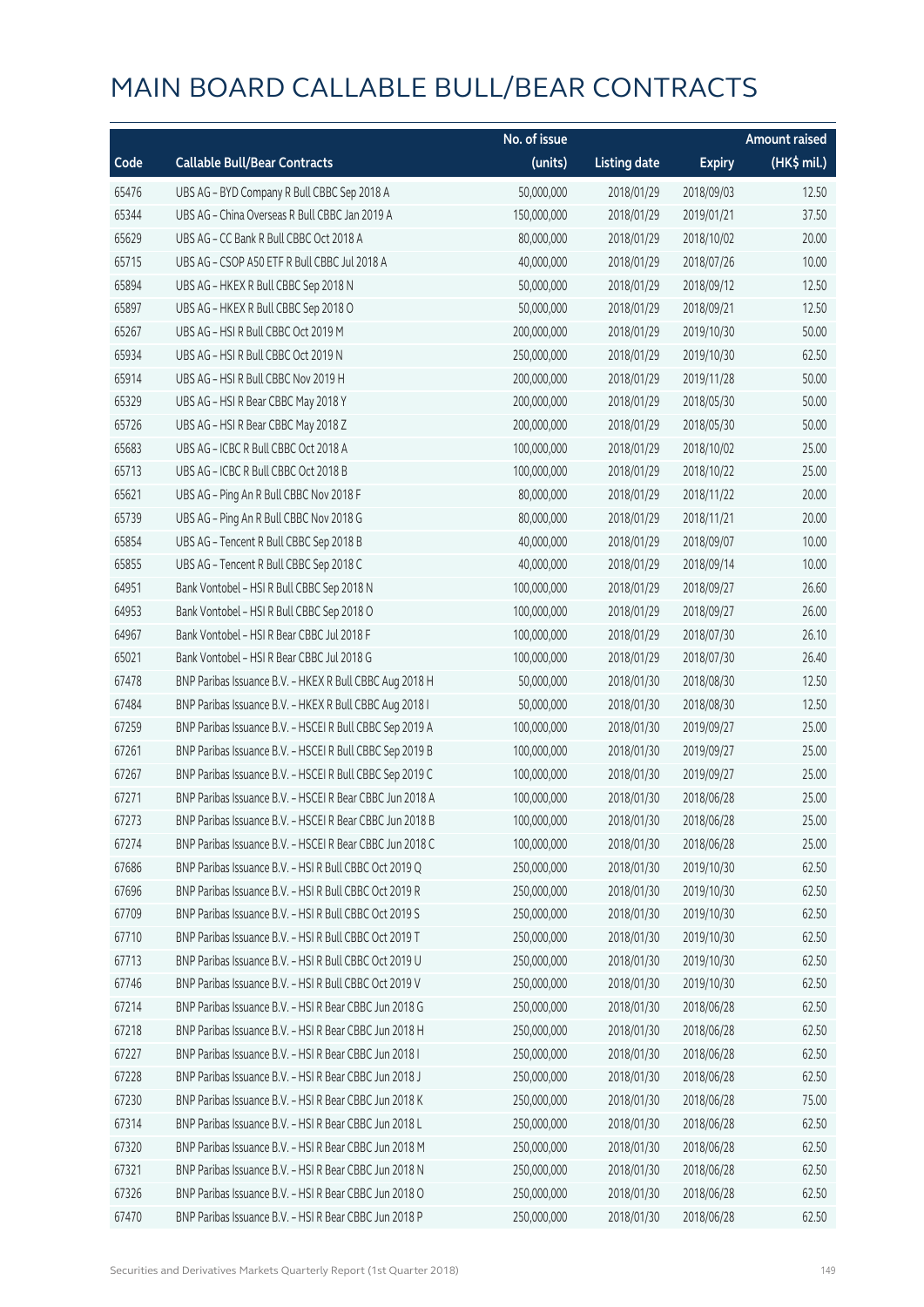|       |                                                            | No. of issue |                     |               | <b>Amount raised</b>  |
|-------|------------------------------------------------------------|--------------|---------------------|---------------|-----------------------|
| Code  | <b>Callable Bull/Bear Contracts</b>                        | (units)      | <b>Listing date</b> | <b>Expiry</b> | $(HK\frac{1}{2}mil.)$ |
| 67207 | BNP Paribas Issuance B.V. - Ping An R Bear CBBC May 2018 D | 200,000,000  | 2018/01/30          | 2018/05/30    | 50.00                 |
| 67210 | BNP Paribas Issuance B.V. - Ping An R Bear CBBC May 2018 E | 200,000,000  | 2018/01/30          | 2018/05/30    | 50.00                 |
| 67213 | BNP Paribas Issuance B.V. - Ping An R Bear CBBC May 2018 F | 200,000,000  | 2018/01/30          | 2018/05/30    | 50.00                 |
| 67662 | BNP Paribas Issuance B.V. - Tencent R Bull CBBC Sep 2018 G | 50,000,000   | 2018/01/30          | 2018/09/27    | 12.50                 |
| 67472 | BNP Paribas Issuance B.V. - Tencent R Bull CBBC Sep 2018 M | 50,000,000   | 2018/01/30          | 2018/09/27    | 12.50                 |
| 67246 | BNP Paribas Issuance B.V. - Tencent R Bear CBBC Nov 2018 F | 50,000,000   | 2018/01/30          | 2018/11/29    | 22.50                 |
| 67258 | BNP Paribas Issuance B.V. - Tencent R Bear CBBC Nov 2018 G | 50,000,000   | 2018/01/30          | 2018/11/29    | 27.50                 |
| 67327 | BNP Paribas Issuance B.V. - Tencent R Bear CBBC Nov 2018 H | 50,000,000   | 2018/01/30          | 2018/11/29    | 12.50                 |
| 67676 | BNP Paribas Issuance B.V. - Tencent R Bear CBBC Nov 2018 I | 50,000,000   | 2018/01/30          | 2018/11/29    | 22.50                 |
| 69463 | Credit Suisse AG - Bank of China R Bull CBBC Sep 2018 L    | 80,000,000   | 2018/01/30          | 2018/09/07    | 20.00                 |
| 69476 | Credit Suisse AG - Bank of China R Bear CBBC Sep 2018 B    | 50,000,000   | 2018/01/30          | 2018/09/06    | 12.50                 |
| 69066 | Credit Suisse AG - BYD Company R Bull CBBC Jul 2018 F      | 50,000,000   | 2018/01/30          | 2018/07/19    | 12.50                 |
| 69393 | Credit Suisse AG - CC Bank R Bull CBBC Sep 2018 F          | 100,000,000  | 2018/01/30          | 2018/09/07    | 25.00                 |
| 69400 | Credit Suisse AG - CC Bank R Bull CBBC Sep 2018 I          | 100,000,000  | 2018/01/30          | 2018/09/14    | 25.00                 |
| 69415 | Credit Suisse AG - CC Bank R Bear CBBC Sep 2018 D          | 50,000,000   | 2018/01/30          | 2018/09/20    | 12.50                 |
| 69111 | Credit Suisse AG - China Life R Bull CBBC Sep 2018 C       | 50,000,000   | 2018/01/30          | 2018/09/14    | 12.50                 |
| 69206 | Credit Suisse AG - CM Bank R Bull CBBC Nov 2018 J          | 70,000,000   | 2018/01/30          | 2018/11/30    | 17.50                 |
| 69230 | Credit Suisse AG - CSOP A50 ETF R Bull CBBC Sep 2018 C     | 50,000,000   | 2018/01/30          | 2018/09/07    | 12.50                 |
| 69023 | Credit Suisse AG - Geely Auto R Bull CBBC Dec 2018 F       | 100,000,000  | 2018/01/30          | 2018/12/28    | 25.00                 |
| 68993 | Credit Suisse AG - Galaxy Ent R Bull CBBC Jul 2018 E       | 50,000,000   | 2018/01/30          | 2018/07/12    | 12.50                 |
| 69022 | Credit Suisse AG - Galaxy Ent R Bear CBBC Jul 2018 F       | 50,000,000   | 2018/01/30          | 2018/07/13    | 12.50                 |
| 69236 | Credit Suisse AG - HKEX R Bull CBBC Jun 2018 C             | 50,000,000   | 2018/01/30          | 2018/06/20    | 12.50                 |
| 69245 | Credit Suisse AG - HKEX R Bear CBBC Jul 2018 E             | 50,000,000   | 2018/01/30          | 2018/07/19    | 30.50                 |
| 69313 | Credit Suisse AG - HSCEI R Bull CBBC Dec 2018 G            | 100,000,000  | 2018/01/30          | 2018/12/28    | 25.00                 |
| 69319 | Credit Suisse AG - HSCEI R Bear CBBC May 2018 G            | 100,000,000  | 2018/01/30          | 2018/05/30    | 25.00                 |
| 69320 | Credit Suisse AG - HSCEI R Bear CBBC Jun 2018 C            | 100,000,000  | 2018/01/30          | 2018/06/28    | 25.00                 |
| 69307 | Credit Suisse AG - HSI R Bull CBBC Nov 2018 V              | 200,000,000  | 2018/01/30          | 2018/11/29    | 50.00                 |
| 69273 | Credit Suisse AG - HSI R Bull CBBC Feb 2019 D              | 200,000,000  | 2018/01/30          | 2019/02/27    | 50.00                 |
| 69301 | Credit Suisse AG - HSI R Bull CBBC Feb 2019 E              | 200,000,000  | 2018/01/30          | 2019/02/27    | 50.00                 |
| 69277 | Credit Suisse AG - HSI R Bull CBBC Apr 2019 T              | 200,000,000  | 2018/01/30          | 2019/04/29    | 50.00                 |
| 69305 | Credit Suisse AG - HSI R Bull CBBC Apr 2019 U              | 200,000,000  | 2018/01/30          | 2019/04/29    | 50.00                 |
| 69271 | Credit Suisse AG - HSI R Bull CBBC Sep 2019 L              | 200,000,000  | 2018/01/30          | 2019/09/27    | 50.00                 |
| 68890 | Credit Suisse AG - HSI R Bear CBBC May 2018 C              | 200,000,000  | 2018/01/30          | 2018/05/30    | 50.00                 |
| 68739 | Credit Suisse AG - HSI R Bear CBBC May 2018 L              | 200,000,000  | 2018/01/30          | 2018/05/30    | 50.00                 |
| 68825 | Credit Suisse AG - HSI R Bear CBBC May 2018 M              | 150,000,000  | 2018/01/30          | 2018/05/30    | 37.50                 |
| 68783 | Credit Suisse AG - HSI R Bear CBBC May 2018 P              | 200,000,000  | 2018/01/30          | 2018/05/30    | 50.00                 |
| 68841 | Credit Suisse AG - HSI R Bear CBBC May 2018 Q              | 200,000,000  | 2018/01/30          | 2018/05/30    | 50.00                 |
| 68845 | Credit Suisse AG - HSI R Bear CBBC May 2018 R              | 150,000,000  | 2018/01/30          | 2018/05/30    | 37.50                 |
| 68671 | Credit Suisse AG - HSI R Bear CBBC May 2018 T              | 200,000,000  | 2018/01/30          | 2018/05/30    | 50.00                 |
| 68745 | Credit Suisse AG - HSI R Bear CBBC May 2018 U              | 200,000,000  | 2018/01/30          | 2018/05/30    | 50.00                 |
| 68708 | Credit Suisse AG - HSI R Bear CBBC May 2018 W              | 200,000,000  | 2018/01/30          | 2018/05/30    | 50.00                 |
| 68746 | Credit Suisse AG - HSI R Bear CBBC May 2018 X              | 200,000,000  | 2018/01/30          | 2018/05/30    | 50.00                 |
| 68843 | Credit Suisse AG - HSI R Bear CBBC May 2018 Y              | 200,000,000  | 2018/01/30          | 2018/05/30    | 50.00                 |
| 68670 | Credit Suisse AG - HSI R Bear CBBC Jun 2018 A              | 200,000,000  | 2018/01/30          | 2018/06/28    | 50.00                 |
| 68677 | Credit Suisse AG - HSI R Bear CBBC Jun 2018 C              | 200,000,000  | 2018/01/30          | 2018/06/28    | 50.00                 |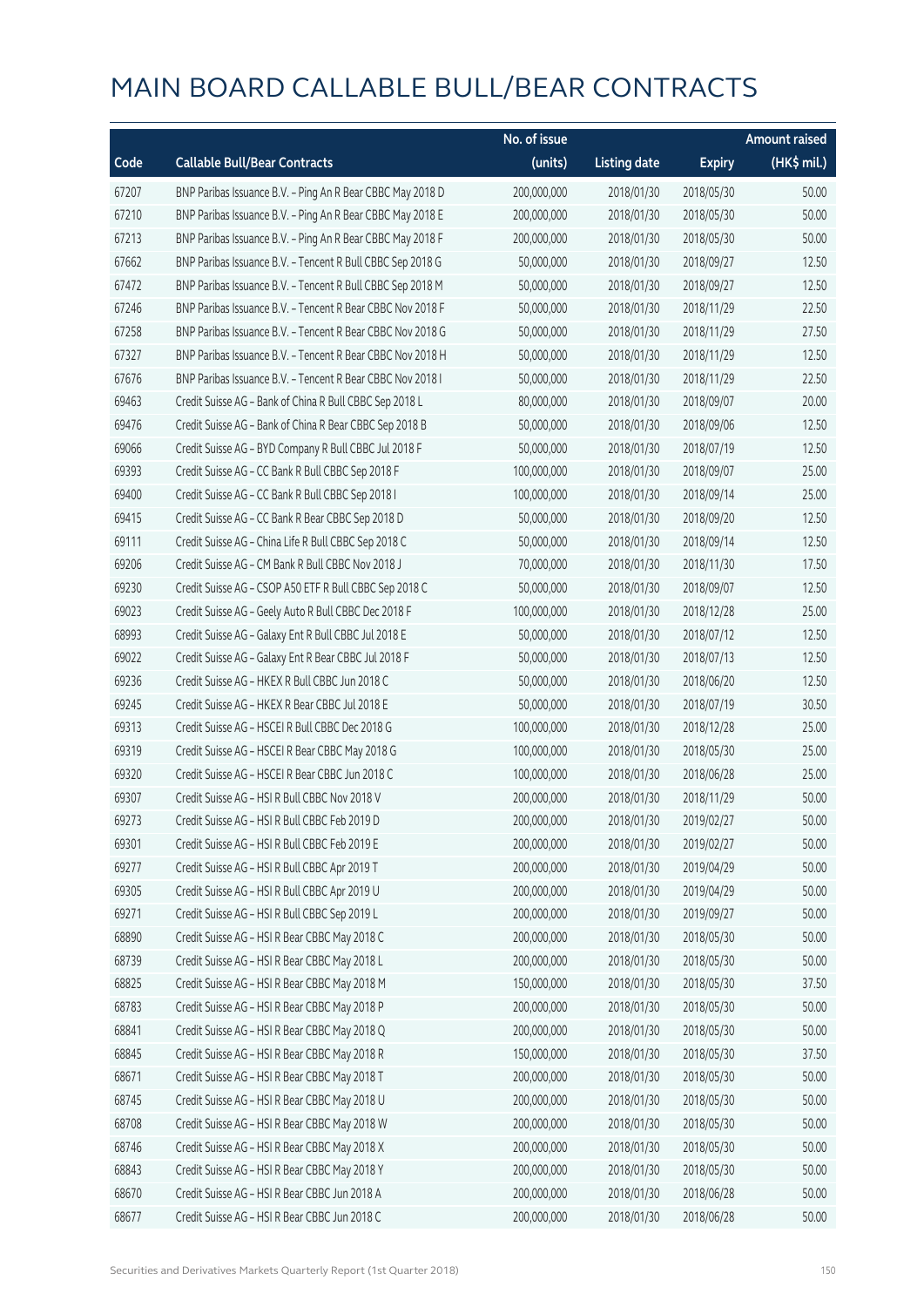|       |                                                              | No. of issue |                     |               | <b>Amount raised</b>  |
|-------|--------------------------------------------------------------|--------------|---------------------|---------------|-----------------------|
| Code  | <b>Callable Bull/Bear Contracts</b>                          | (units)      | <b>Listing date</b> | <b>Expiry</b> | $(HK\frac{1}{2}mil.)$ |
| 68706 | Credit Suisse AG - HSI R Bear CBBC Jun 2018 D                | 150,000,000  | 2018/01/30          | 2018/06/28    | 37.50                 |
| 68722 | Credit Suisse AG - HSI R Bear CBBC Jun 2018 E                | 150,000,000  | 2018/01/30          | 2018/06/28    | 37.50                 |
| 68741 | Credit Suisse AG - HSI R Bear CBBC Jun 2018 F                | 150,000,000  | 2018/01/30          | 2018/06/28    | 37.50                 |
| 68918 | Credit Suisse AG - HSI R Bear CBBC Jun 2018 G                | 200,000,000  | 2018/01/30          | 2018/06/28    | 50.00                 |
| 68837 | Credit Suisse AG - HSI R Bear CBBC Jun 2018 H                | 200,000,000  | 2018/01/30          | 2018/06/28    | 50.00                 |
| 68858 | Credit Suisse AG - HSI R Bear CBBC Jun 2018 I                | 200,000,000  | 2018/01/30          | 2018/06/28    | 50.00                 |
| 68893 | Credit Suisse AG - HSI R Bear CBBC Jun 2018 J                | 200,000,000  | 2018/01/30          | 2018/06/28    | 50.00                 |
| 68923 | Credit Suisse AG - HSI R Bear CBBC Jun 2018 K                | 200,000,000  | 2018/01/30          | 2018/06/28    | 50.00                 |
| 68984 | Credit Suisse AG - HSI R Bear CBBC Jun 2018 L                | 200,000,000  | 2018/01/30          | 2018/06/28    | 64.00                 |
| 68985 | Credit Suisse AG - HSI R Bear CBBC Jun 2018 M                | 200,000,000  | 2018/01/30          | 2018/06/28    | 74.00                 |
| 68988 | Credit Suisse AG - HSI R Bear CBBC Jun 2018 N                | 200,000,000  | 2018/01/30          | 2018/06/28    | 84.00                 |
| 68990 | Credit Suisse AG - HSI R Bear CBBC Jun 2018 O                | 200,000,000  | 2018/01/30          | 2018/06/28    | 94.00                 |
| 69424 | Credit Suisse AG - ICBC R Bull CBBC Sep 2018 X               | 80,000,000   | 2018/01/30          | 2018/09/20    | 20.00                 |
| 69444 | Credit Suisse AG - ICBC R Bear CBBC Sep 2018 C               | 50,000,000   | 2018/01/30          | 2018/09/13    | 12.50                 |
| 69090 | Credit Suisse AG - Ping An R Bull CBBC Jun 2018 V            | 80,000,000   | 2018/01/30          | 2018/06/20    | 20.00                 |
| 69097 | Credit Suisse AG - Ping An R Bull CBBC Jun 2018 W            | 100,000,000  | 2018/01/30          | 2018/06/14    | 25.00                 |
| 69104 | Credit Suisse AG - Ping An R Bear CBBC Sep 2018 D            | 50,000,000   | 2018/01/30          | 2018/09/27    | 12.50                 |
| 69387 | Credit Suisse AG - Tencent R Bull CBBC Jun 2018 F            | 50,000,000   | 2018/01/30          | 2018/06/14    | 12.50                 |
| 69379 | Credit Suisse AG - Tencent R Bull CBBC Jun 2018 M            | 50,000,000   | 2018/01/30          | 2018/06/07    | 12.50                 |
| 69483 | Credit Suisse AG - Tencent R Bear CBBC Jul 2018 G            | 50,000,000   | 2018/01/30          | 2018/07/11    | 21.50                 |
| 69504 | Credit Suisse AG - Tencent R Bear CBBC Jul 2018 H            | 50,000,000   | 2018/01/30          | 2018/07/12    | 36.50                 |
| 67439 | Bank of East Asia - China Life R Bull CBBC Sep 2018 A        | 30,000,000   | 2018/01/30          | 2018/09/21    | 10.50                 |
| 67446 | Bank of East Asia - CM Bank R Bull CBBC Sep 2018 C           | 25,000,000   | 2018/01/30          | 2018/09/21    | 15.00                 |
| 67453 | Bank of East Asia - CM Bank R Bull CBBC Sep 2018 D           | 25,000,000   | 2018/01/30          | 2018/09/21    | 10.00                 |
| 67465 | Bank of East Asia - Galaxy Ent R Bull CBBC Sep 2018 C        | 16,000,000   | 2018/01/30          | 2018/09/21    | 10.40                 |
| 67456 | Bank of East Asia - HKEX R Bull CBBC Sep 2018 L              | 40,000,000   | 2018/01/30          | 2018/09/21    | 10.00                 |
| 67460 | Bank of East Asia - HKEX R Bull CBBC Sep 2018 M              | 40,000,000   | 2018/01/30          | 2018/09/21    | 10.00                 |
| 67434 | Bank of East Asia - Ping An R Bull CBBC Sep 2018 B           | 120,000,000  | 2018/01/30          | 2018/09/21    | 30.00                 |
| 67438 | Bank of East Asia - Ping An R Bull CBBC Sep 2018 C           | 120,000,000  | 2018/01/30          | 2018/09/21    | 30.00                 |
| 67454 | Bank of East Asia - Tencent R Bull CBBC Sep 2018 S           | 40,000,000   | 2018/01/30          | 2018/09/21    | 10.00                 |
| 67455 | Bank of East Asia - Tencent R Bull CBBC Sep 2018 T           | 40,000,000   | 2018/01/30          | 2018/09/21    | 10.00                 |
| 60002 | Goldman Sachs SP (Asia) - Bank of China R Bull CBBC Dec 18 C | 100,000,000  | 2018/01/30          | 2018/12/04    | 25.00                 |
| 60012 | Goldman Sachs SP (Asia) - CC Bank R Bull CBBC Dec 2018 A     | 100,000,000  | 2018/01/30          | 2018/12/05    | 25.00                 |
| 60019 | Goldman Sachs SP (Asia) - CC Bank R Bull CBBC Dec 2018 B     | 100,000,000  | 2018/01/30          | 2018/12/05    | 25.00                 |
| 69965 | Goldman Sachs SP (Asia) - China Life R Bull CBBC Jul 2018 D  | 100,000,000  | 2018/01/30          | 2018/07/30    | 25.00                 |
| 69986 | Goldman Sachs SP (Asia) - CSOP A50 ETF R Bull CBBC Oct 2018H | 100,000,000  | 2018/01/30          | 2018/10/22    | 25.00                 |
| 67621 | Goldman Sachs SP (Asia) - HKEX R Bull CBBC Oct 2018 B        | 100,000,000  | 2018/01/30          | 2018/10/23    | 25.00                 |
| 67623 | Goldman Sachs SP (Asia) - HKEX R Bull CBBC Oct 2018 C        | 100,000,000  | 2018/01/30          | 2018/10/23    | 25.00                 |
| 67276 | Goldman Sachs SP (Asia) - HSI R Bull CBBC Dec 2019 F         | 200,000,000  | 2018/01/30          | 2019/12/30    | 50.20                 |
| 67281 | Goldman Sachs SP (Asia) - HSI R Bull CBBC Dec 2019 G         | 200,000,000  | 2018/01/30          | 2019/12/30    | 50.00                 |
| 68602 | Goldman Sachs SP (Asia) - HSI R Bull CBBC Dec 2019 H         | 200,000,000  | 2018/01/30          | 2019/12/30    | 50.00                 |
| 68613 | Goldman Sachs SP (Asia) - HSI R Bull CBBC Dec 2019 I         | 200,000,000  | 2018/01/30          | 2019/12/30    | 50.00                 |
| 60026 | Goldman Sachs SP (Asia) - HSI R Bull CBBC Dec 2019 J         | 200,000,000  | 2018/01/30          | 2019/12/30    | 50.40                 |
| 67388 | Goldman Sachs SP (Asia) - HSI R Bear CBBC May 2018 B         | 200,000,000  | 2018/01/30          | 2018/05/30    | 50.00                 |
| 68654 | Goldman Sachs SP (Asia) - HSI R Bear CBBC May 2018 C         | 200,000,000  | 2018/01/30          | 2018/05/30    | 50.00                 |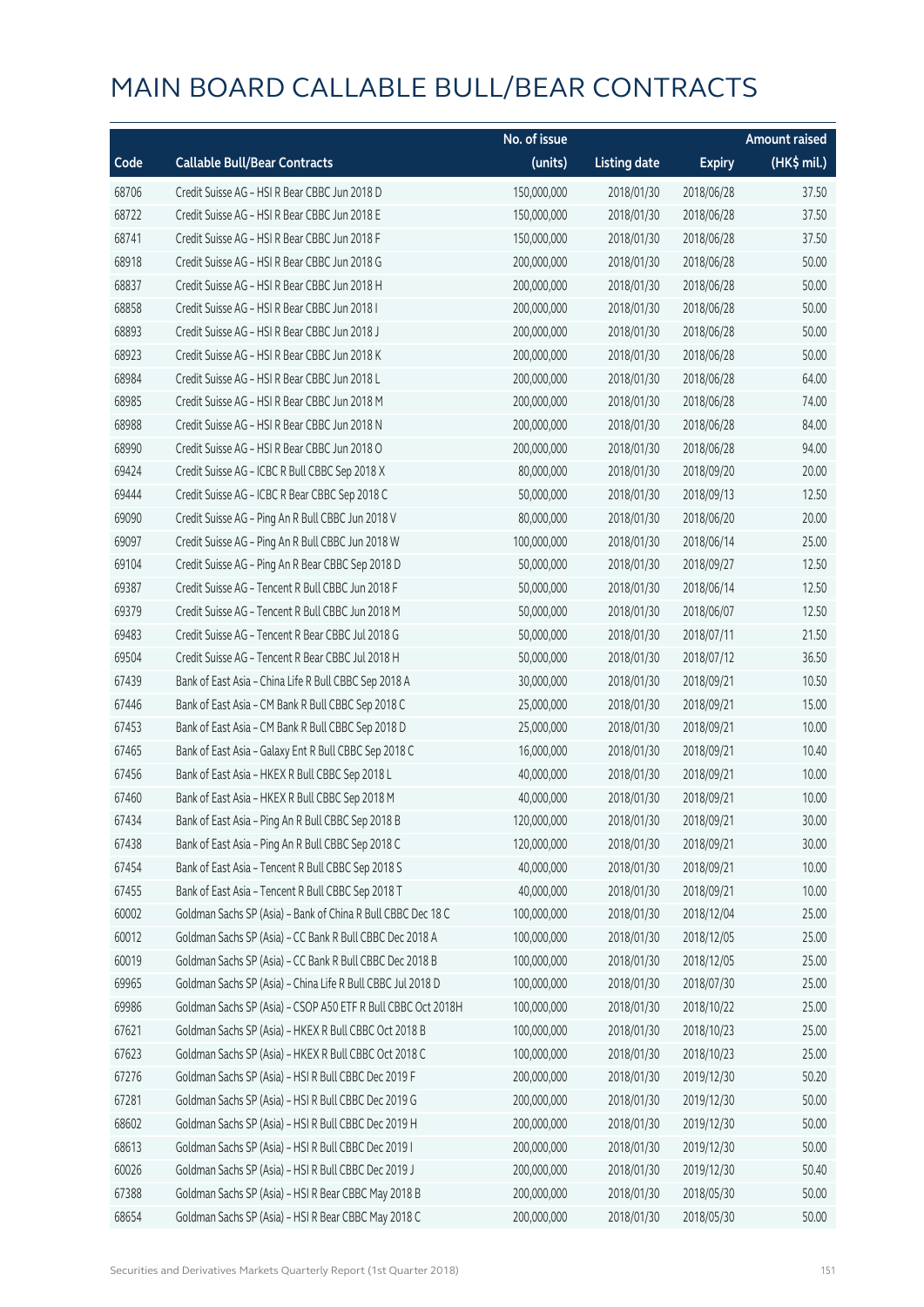|       |                                                           | No. of issue |                     |               | <b>Amount raised</b> |
|-------|-----------------------------------------------------------|--------------|---------------------|---------------|----------------------|
| Code  | <b>Callable Bull/Bear Contracts</b>                       | (units)      | <b>Listing date</b> | <b>Expiry</b> | $(HK$$ mil.)         |
| 67289 | Goldman Sachs SP (Asia) - HSI R Bear CBBC May 2018 O      | 200,000,000  | 2018/01/30          | 2018/05/30    | 50.00                |
| 67296 | Goldman Sachs SP (Asia) - HSI R Bear CBBC May 2018 P      | 200,000,000  | 2018/01/30          | 2018/05/30    | 50.20                |
| 67382 | Goldman Sachs SP (Asia) - HSI R Bear CBBC May 2018 Q      | 200,000,000  | 2018/01/30          | 2018/05/30    | 50.20                |
| 68625 | Goldman Sachs SP (Asia) - HSI R Bear CBBC May 2018 R      | 200,000,000  | 2018/01/30          | 2018/05/30    | 50.00                |
| 68627 | Goldman Sachs SP (Asia) - HSI R Bear CBBC May 2018 S      | 200,000,000  | 2018/01/30          | 2018/05/30    | 50.00                |
| 68647 | Goldman Sachs SP (Asia) - HSI R Bear CBBC May 2018 T      | 200,000,000  | 2018/01/30          | 2018/05/30    | 50.20                |
| 68661 | Goldman Sachs SP (Asia) - HSI R Bear CBBC May 2018 U      | 200,000,000  | 2018/01/30          | 2018/05/30    | 50.80                |
| 67283 | Goldman Sachs SP (Asia) - HSI R Bear CBBC Jun 2018 X      | 200,000,000  | 2018/01/30          | 2018/06/28    | 50.80                |
| 69953 | Goldman Sachs SP (Asia) - ICBC R Bull CBBC Dec 2018 D     | 100,000,000  | 2018/01/30          | 2018/12/03    | 25.00                |
| 67619 | Goldman Sachs SP (Asia) - Ping An R Bull CBBC Nov 2018 F  | 80,000,000   | 2018/01/30          | 2018/11/15    | 20.48                |
| 67620 | Goldman Sachs SP (Asia) - Ping An R Bull CBBC Nov 2018 G  | 80,000,000   | 2018/01/30          | 2018/11/15    | 20.08                |
| 69923 | Goldman Sachs SP (Asia) - Ping An R Bull CBBC Nov 2018 H  | 100,000,000  | 2018/01/30          | 2018/11/16    | 25.00                |
| 69924 | Goldman Sachs SP (Asia) - Tencent R Bull CBBC Aug 2018 C  | 100,000,000  | 2018/01/30          | 2018/08/06    | 25.00                |
| 69933 | Goldman Sachs SP (Asia) - Tencent R Bull CBBC Aug 2018 D  | 100,000,000  | 2018/01/30          | 2018/08/07    | 25.00                |
| 69936 | Goldman Sachs SP (Asia) - Tencent R Bull CBBC Aug 2018 E  | 100,000,000  | 2018/01/30          | 2018/08/08    | 25.00                |
| 69937 | Goldman Sachs SP (Asia) - Tencent R Bull CBBC Aug 2018 F  | 100,000,000  | 2018/01/30          | 2018/08/09    | 25.00                |
| 69940 | Goldman Sachs SP (Asia) - Tencent R Bull CBBC Aug 2018 G  | 100,000,000  | 2018/01/30          | 2018/08/08    | 25.00                |
| 69947 | Goldman Sachs SP (Asia) - Tencent R Bull CBBC Aug 2018 H  | 100,000,000  | 2018/01/30          | 2018/08/09    | 25.00                |
| 67606 | HK Bank - AIA R Bull CBBC Sep 2018 C                      | 80,000,000   | 2018/01/30          | 2018/09/17    | 20.00                |
| 68239 | HK Bank - Bank of China R Bull CBBC Aug 2018 I            | 80,000,000   | 2018/01/30          | 2018/08/27    | 20.00                |
| 67604 | HK Bank - BYD Company R Bull CBBC Sep 2018 C              | 50,000,000   | 2018/01/30          | 2018/09/10    | 12.50                |
| 67611 | HK Bank - China Mobile R Bull CBBC Oct 2018 D             | 50,000,000   | 2018/01/30          | 2018/10/02    | 12.50                |
| 68257 | HK Bank - CC Bank R Bull CBBC Aug 2018 M                  | 80,000,000   | 2018/01/30          | 2018/08/27    | 20.00                |
| 68286 | HK Bank - CC Bank R Bear CBBC Oct 2018 C                  | 40,000,000   | 2018/01/30          | 2018/10/08    | 10.00                |
| 68290 | HK Bank - CPIC R Bull CBBC Aug 2018 B                     | 100,000,000  | 2018/01/30          | 2018/08/27    | 25.00                |
| 67563 | HK Bank - CSOP A50 ETF R Bull CBBC Oct 2018 H             | 50,000,000   | 2018/01/30          | 2018/10/29    | 12.50                |
| 67486 | HK Bank - CSOP A50 ETF R Bear CBBC Aug 2018 B             | 40,000,000   | 2018/01/30          | 2018/08/13    | 10.40                |
| 67612 | HK Bank - Geely Auto R Bull CBBC Aug 2018 N               | 40,000,000   | 2018/01/30          | 2018/08/27    | 10.00                |
| 67618 | HK Bank - Galaxy Ent R Bull CBBC Jul 2018 L               | 80,000,000   | 2018/01/30          | 2018/07/23    | 20.00                |
| 67615 | HK Bank - HKEX R Bull CBBC Sep 2018 K                     | 50,000,000   | 2018/01/30          | 2018/09/24    | 12.50                |
| 67536 | HK Bank - HSCEI R Bull CBBC Aug 2018 G                    | 60,000,000   | 2018/01/30          | 2018/08/30    | 15.00                |
| 67561 | HK Bank - HSCEI R Bear CBBC Sep 2018 D                    | 50,000,000   | 2018/01/30          | 2018/09/27    | 12.50                |
| 67492 | HK Bank - HSI R Bull CBBC Aug 2018 D                      | 150,000,000  | 2018/01/30          | 2018/08/30    | 37.50                |
| 67489 | HK Bank - HSI R Bull CBBC Aug 2018 T                      | 150,000,000  | 2018/01/30          | 2018/08/30    | 37.50                |
| 67506 | HK Bank - HSI R Bear CBBC Sep 2018 V                      | 100,000,000  | 2018/01/30          | 2018/09/27    | 25.00                |
| 67509 | HK Bank - HSI R Bear CBBC Oct 2018 Q                      | 150,000,000  | 2018/01/30          | 2018/10/30    | 37.50                |
| 67515 | HK Bank - HSI R Bear CBBC Oct 2018 R                      | 150,000,000  | 2018/01/30          | 2018/10/30    | 37.50                |
| 68260 | HK Bank - ICBC R Bull CBBC Aug 2018 M                     | 80,000,000   | 2018/01/30          | 2018/08/20    | 20.00                |
| 67602 | HK Bank - Ping An R Bull CBBC Oct 2018 L                  | 100,000,000  | 2018/01/30          | 2018/10/15    | 25.00                |
| 67587 | HK Bank - Ping An R Bear CBBC Oct 2018 G                  | 80,000,000   | 2018/01/30          | 2018/10/22    | 20.00                |
| 67567 | HK Bank - Tencent R Bull CBBC Jun 2018 X                  | 60,000,000   | 2018/01/30          | 2018/06/25    | 15.00                |
| 67576 | HK Bank - Tencent R Bull CBBC Aug 2018 N                  | 60,000,000   | 2018/01/30          | 2018/08/13    | 15.00                |
| 67366 | Haitong Int'l Sec - Country Garden R Bull CBBC Jul 2018 H | 50,000,000   | 2018/01/30          | 2018/07/23    | 12.50                |
| 67357 | Haitong Int'l Sec - Evergrande R Bull CBBC Jul 2018 F     | 40,000,000   | 2018/01/30          | 2018/07/25    | 15.16                |
| 67360 | Haitong Int'l Sec - Geely Auto R Bull CBBC Aug 2018 E     | 40,000,000   | 2018/01/30          | 2018/08/07    | 11.64                |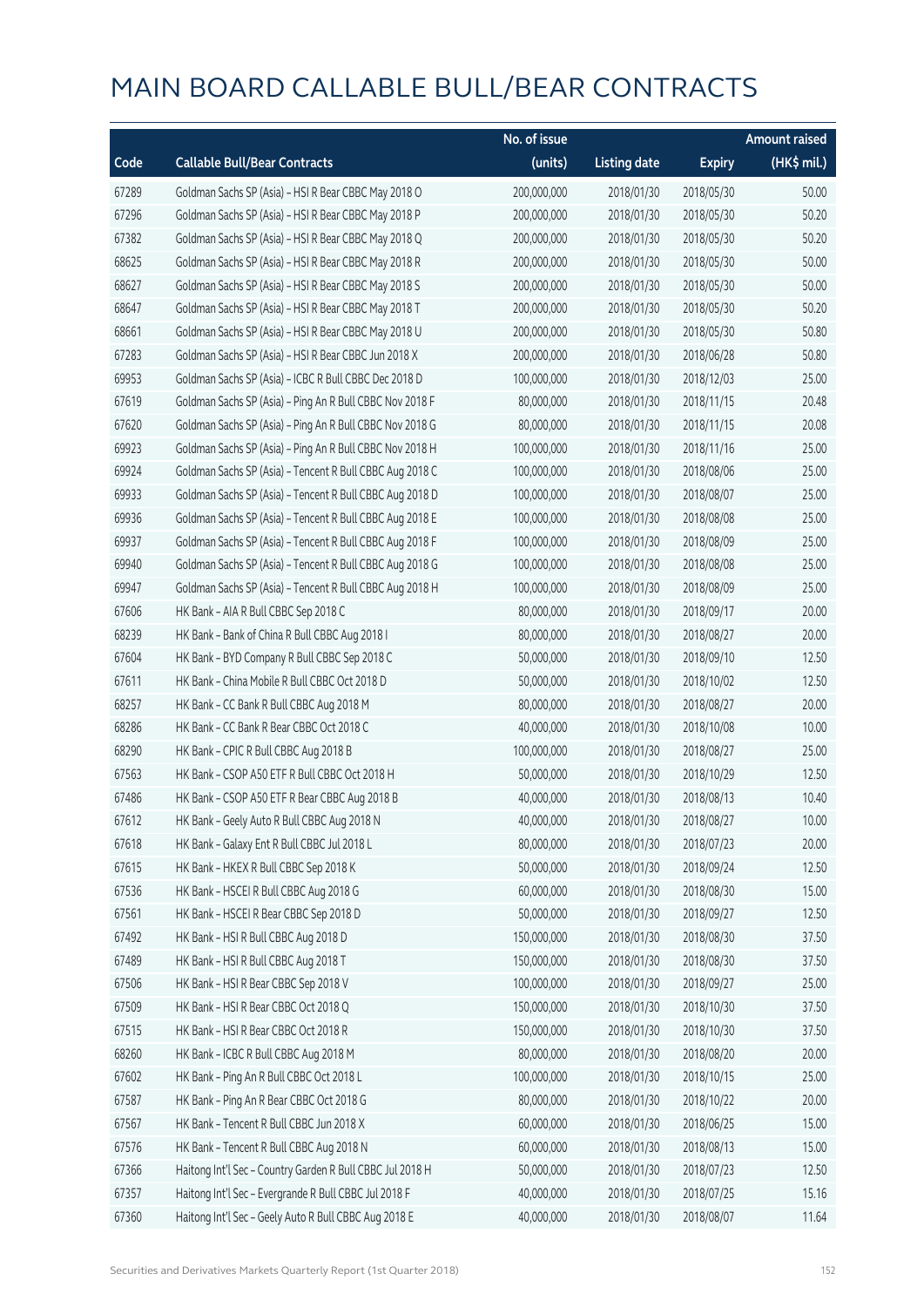|       |                                                          | No. of issue |                     |               | Amount raised         |
|-------|----------------------------------------------------------|--------------|---------------------|---------------|-----------------------|
| Code  | <b>Callable Bull/Bear Contracts</b>                      | (units)      | <b>Listing date</b> | <b>Expiry</b> | $(HK\frac{1}{2}mil.)$ |
| 67348 | Haitong Int'l Sec - Galaxy Ent R Bull CBBC Jun 2018 D    | 130,000,000  | 2018/01/30          | 2018/06/15    | 32.50                 |
| 67362 | Haitong Int'l Sec - HKEX R Bull CBBC Jul 2018 M          | 40,000,000   | 2018/01/30          | 2018/07/25    | 10.00                 |
| 67347 | Haitong Int'l Sec - HSBC R Bull CBBC Jul 2018 G          | 100,000,000  | 2018/01/30          | 2018/07/17    | 25.00                 |
| 67353 | Haitong Int'l Sec - Ping An R Bull CBBC Aug 2018 P       | 90,000,000   | 2018/01/30          | 2018/08/03    | 22.50                 |
| 67369 | Haitong Int'l Sec - Ping An R Bull CBBC Aug 2018 Q       | 90,000,000   | 2018/01/30          | 2018/08/07    | 22.50                 |
| 67355 | Haitong Int'l Sec - Sunny Optical R Bull CBBC Aug 2018 A | 80,000,000   | 2018/01/30          | 2018/08/06    | 20.00                 |
| 67371 | Haitong Int'l Sec - Tencent R Bull CBBC Aug 2018 H       | 40,000,000   | 2018/01/30          | 2018/08/07    | 10.00                 |
| 67377 | Haitong Int'l Sec - Tencent R Bear CBBC Jun 2018 A       | 40,000,000   | 2018/01/30          | 2018/06/11    | 10.00                 |
| 67381 | Haitong Int'l Sec - Tencent R Bear CBBC Jun 2018 B       | 40,000,000   | 2018/01/30          | 2018/06/12    | 10.00                 |
| 69621 | J P Morgan SP BV - AIA R Bull CBBC Jul 2018 C            | 150,000,000  | 2018/01/30          | 2018/07/20    | 37.50                 |
| 69632 | J P Morgan SP BV - Ch Overseas R Bull CBBC Dec 2018 B    | 150,000,000  | 2018/01/30          | 2018/12/21    | 37.50                 |
| 69570 | J P Morgan SP BV - CC Bank R Bull CBBC Jul 2018 G        | 100,000,000  | 2018/01/30          | 2018/07/20    | 25.00                 |
| 69674 | J P Morgan SP BV - China Life R Bull CBBC Jul 2018 B     | 50,000,000   | 2018/01/30          | 2018/07/20    | 12.50                 |
| 69775 | J P Morgan SP BV - CM Bank R Bull CBBC Nov 2018 D        | 150,000,000  | 2018/01/30          | 2018/11/16    | 37.50                 |
| 69641 | J P Morgan SP BV - Galaxy Ent R Bull CBBC Aug 2018 A     | 80,000,000   | 2018/01/30          | 2018/08/17    | 20.00                 |
| 69761 | J P Morgan SP BV - HKEX R Bull CBBC Jun 2018 L           | 40,000,000   | 2018/01/30          | 2018/06/15    | 10.00                 |
| 69767 | J P Morgan SP BV - HKEX R Bear CBBC May 2018 K           | 40,000,000   | 2018/01/30          | 2018/05/18    | 24.00                 |
| 69788 | J P Morgan SP BV - HSCEI R Bull CBBC May 2018 A          | 100,000,000  | 2018/01/30          | 2018/05/30    | 25.00                 |
| 69800 | J P Morgan SP BV - HSCEI R Bear CBBC Dec 2019 A          | 100,000,000  | 2018/01/30          | 2019/12/30    | 25.00                 |
| 69819 | J P Morgan SP BV - HSI R Bull CBBC Oct 2019 W            | 200,000,000  | 2018/01/30          | 2019/10/30    | 50.00                 |
| 69818 | J P Morgan SP BV - HSI R Bull CBBC Nov 2019 Q            | 200,000,000  | 2018/01/30          | 2019/11/28    | 50.00                 |
| 69821 | J P Morgan SP BV - HSI R Bull CBBC Nov 2019 R            | 200,000,000  | 2018/01/30          | 2019/11/28    | 50.00                 |
| 69801 | J P Morgan SP BV - HSI R Bull CBBC Dec 2019 M            | 200,000,000  | 2018/01/30          | 2019/12/30    | 50.00                 |
| 69820 | J P Morgan SP BV - HSI R Bull CBBC Dec 2019 N            | 200,000,000  | 2018/01/30          | 2019/12/30    | 50.00                 |
| 69544 | J P Morgan SP BV - HSI R Bear CBBC May 2018 B            | 200,000,000  | 2018/01/30          | 2018/05/30    | 50.00                 |
| 69550 | J P Morgan SP BV - HSI R Bear CBBC May 2018 F            | 200,000,000  | 2018/01/30          | 2018/05/30    | 50.00                 |
| 69554 | J P Morgan SP BV - HSI R Bear CBBC May 2018 H            | 200,000,000  | 2018/01/30          | 2018/05/30    | 50.00                 |
| 69543 | J P Morgan SP BV - HSI R Bear CBBC May 2018 J            | 200,000,000  | 2018/01/30          | 2018/05/30    | 50.00                 |
| 69826 | J P Morgan SP BV - HSI R Bear CBBC May 2018 K            | 200,000,000  | 2018/01/30          | 2018/05/30    | 50.00                 |
| 69830 | J P Morgan SP BV - HSI R Bear CBBC May 2018 M            | 200,000,000  | 2018/01/30          | 2018/05/30    | 50.00                 |
| 69838 | J P Morgan SP BV - HSI R Bear CBBC Jun 2018 V            | 200,000,000  | 2018/01/30          | 2018/06/28    | 50.00                 |
| 69873 | J P Morgan SP BV - HSI R Bear CBBC Jun 2018 W            | 200,000,000  | 2018/01/30          | 2018/06/28    | 60.00                 |
| 69883 | J P Morgan SP BV - HSI R Bear CBBC Jul 2018 C            | 200,000,000  | 2018/01/30          | 2018/07/30    | 70.00                 |
| 69891 | J P Morgan SP BV - HSI R Bear CBBC Jul 2018 D            | 200,000,000  | 2018/01/30          | 2018/07/30    | 80.00                 |
| 69895 | J P Morgan SP BV - HSI R Bear CBBC Jul 2018 E            | 200,000,000  | 2018/01/30          | 2018/07/30    | 90.00                 |
| 69668 | J P Morgan SP BV - SUNAC R Bull CBBC Nov 2018 B          | 100,000,000  | 2018/01/30          | 2018/11/16    | 25.00                 |
| 69680 | J P Morgan SP BV - Tencent R Bull CBBC May 2018 U        | 60,000,000   | 2018/01/30          | 2018/05/18    | 15.00                 |
| 69720 | J P Morgan SP BV - Tencent R Bull CBBC May 2018 V        | 60,000,000   | 2018/01/30          | 2018/05/18    | 15.00                 |
| 69694 | J P Morgan SP BV - Tencent R Bull CBBC Jun 2018 G        | 60,000,000   | 2018/01/30          | 2018/06/15    | 15.00                 |
| 69723 | JP Morgan SP BV - Tencent R Bull CBBC Jun 2018 H         | 60,000,000   | 2018/01/30          | 2018/06/15    | 15.00                 |
| 69724 | J P Morgan SP BV - Tencent R Bear CBBC May 2018 S        | 50,000,000   | 2018/01/30          | 2018/05/18    | 24.00                 |
| 69730 | J P Morgan SP BV - Tencent R Bear CBBC May 2018 T        | 50,000,000   | 2018/01/30          | 2018/05/18    | 39.50                 |
| 67629 | Macquarie Bank Ltd. - HKEX R Bull CBBC Oct 2018 J        | 16,000,000   | 2018/01/30          | 2018/10/25    | 12.02                 |
| 67639 | Macquarie Bank Ltd. - Tencent R Bull CBBC Aug 2018 F     | 11,310,000   | 2018/01/30          | 2018/08/14    | 10.04                 |
| 67651 | Macquarie Bank Ltd. - Tencent R Bull CBBC Aug 2018 G     | 10,310,000   | 2018/01/30          | 2018/08/14    | 10.06                 |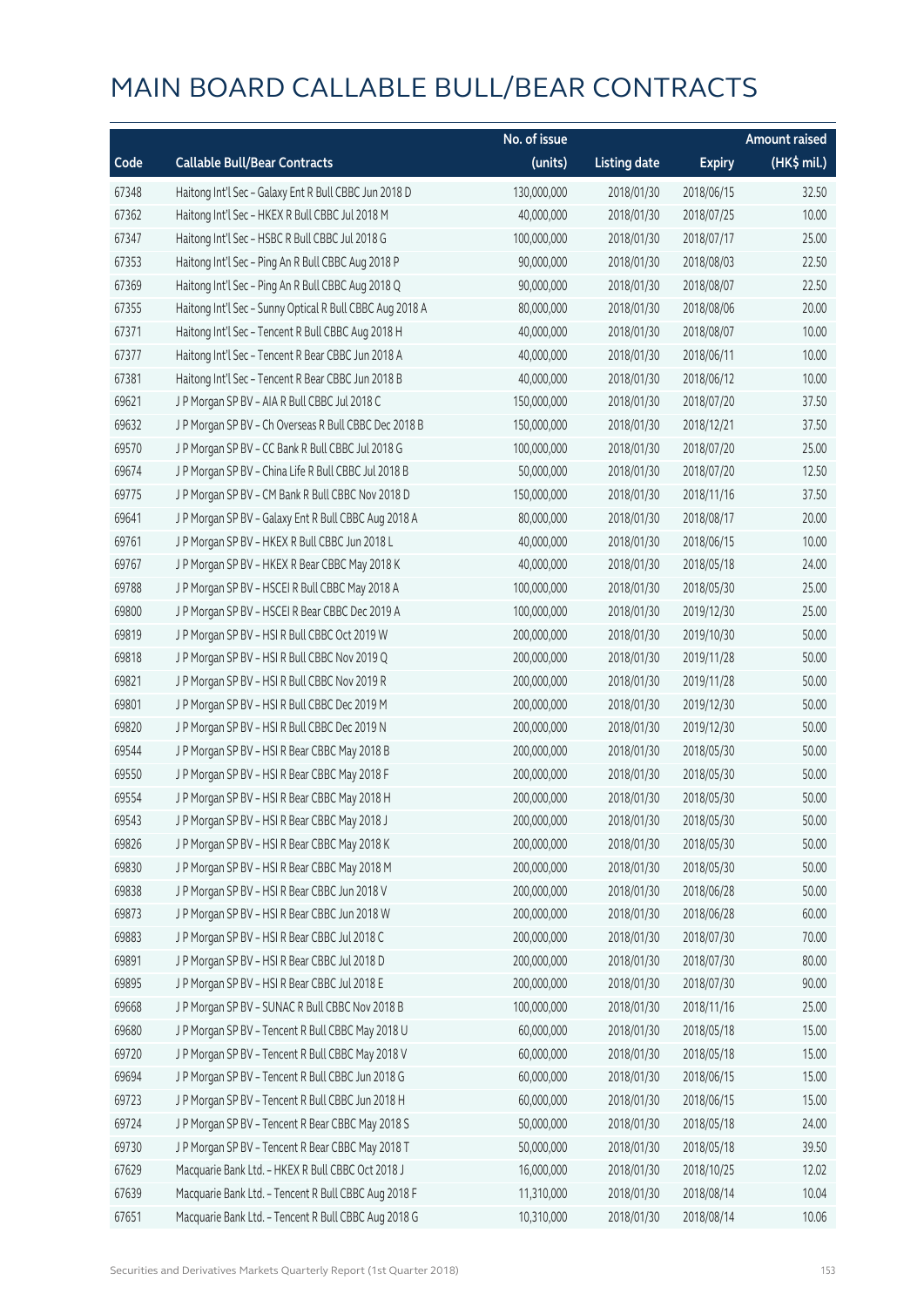|       |                                                  | No. of issue |                     |               | <b>Amount raised</b> |
|-------|--------------------------------------------------|--------------|---------------------|---------------|----------------------|
| Code  | <b>Callable Bull/Bear Contracts</b>              | (units)      | <b>Listing date</b> | <b>Expiry</b> | (HK\$ mil.)          |
| 60032 | SG Issuer - Bank of China R Bull CBBC Nov 2018 D | 100,000,000  | 2018/01/30          | 2018/11/29    | 25.00                |
| 60038 | SG Issuer - CC Bank R Bull CBBC Jul 2018 F       | 100,000,000  | 2018/01/30          | 2018/07/30    | 25.00                |
| 60065 | SG Issuer - CC Bank R Bull CBBC Aug 2018 P       | 100,000,000  | 2018/01/30          | 2018/08/06    | 25.00                |
| 60095 | SG Issuer - CC Bank R Bear CBBC Sep 2018 C       | 80,000,000   | 2018/01/30          | 2018/09/27    | 20.00                |
| 60443 | SG Issuer - CSOP A50 ETF R Bull CBBC Oct 2018 D  | 40,000,000   | 2018/01/30          | 2018/10/08    | 10.00                |
| 60447 | SG Issuer - CSOP A50 ETF R Bull CBBC Oct 2018 E  | 40,000,000   | 2018/01/30          | 2018/10/30    | 10.00                |
| 60441 | SG Issuer - CSOP A50 ETF R Bear CBBC Aug 2018 C  | 40,000,000   | 2018/01/30          | 2018/08/30    | 10.00                |
| 68354 | SG Issuer - Geely Auto R Bear CBBC Aug 2018 B    | 40,000,000   | 2018/01/30          | 2018/08/30    | 18.40                |
| 68398 | SG Issuer - HKEX R Bull CBBC Jun 2018 B          | 50,000,000   | 2018/01/30          | 2018/06/13    | 12.50                |
| 60349 | SG Issuer - HSI R Bull CBBC Aug 2019 J           | 200,000,000  | 2018/01/30          | 2019/08/29    | 50.00                |
| 60354 | SG Issuer - HSI R Bull CBBC Aug 2019 K           | 200,000,000  | 2018/01/30          | 2019/08/29    | 50.00                |
| 60397 | SG Issuer - HSI R Bull CBBC Sep 2019 R           | 200,000,000  | 2018/01/30          | 2019/09/27    | 50.00                |
| 60399 | SG Issuer - HSI R Bull CBBC Sep 2019 S           | 200,000,000  | 2018/01/30          | 2019/09/27    | 50.00                |
| 60405 | SG Issuer - HSI R Bull CBBC Oct 2019 R           | 200,000,000  | 2018/01/30          | 2019/10/30    | 50.00                |
| 60432 | SG Issuer - HSI R Bull CBBC Oct 2019 S           | 200,000,000  | 2018/01/30          | 2019/10/30    | 50.00                |
| 60218 | SG Issuer - HSI R Bear CBBC Jul 2018 A           | 200,000,000  | 2018/01/30          | 2018/07/30    | 50.00                |
| 60263 | SG Issuer - HSI R Bear CBBC Jul 2018 E           | 200,000,000  | 2018/01/30          | 2018/07/30    | 57.00                |
| 60195 | SG Issuer - HSI R Bear CBBC Jul 2018 L           | 200,000,000  | 2018/01/30          | 2018/07/30    | 50.00                |
| 60254 | SG Issuer - HSI R Bear CBBC Jul 2018 M           | 200,000,000  | 2018/01/30          | 2018/07/30    | 50.00                |
| 60255 | SG Issuer - HSI R Bear CBBC Jul 2018 T           | 200,000,000  | 2018/01/30          | 2018/07/30    | 50.00                |
| 60209 | SG Issuer - HSI R Bear CBBC Jul 2018 Y           | 200,000,000  | 2018/01/30          | 2018/07/30    | 50.00                |
| 60210 | SG Issuer - HSI R Bear CBBC Jul 2018 Z           | 200,000,000  | 2018/01/30          | 2018/07/30    | 50.00                |
| 60280 | SG Issuer - HSI R Bear CBBC Aug 2018 C           | 200,000,000  | 2018/01/30          | 2018/08/30    | 50.00                |
| 68394 | SG Issuer - HSI R Bear CBBC Aug 2018 E           | 200,000,000  | 2018/01/30          | 2018/08/30    | 50.00                |
| 60284 | SG Issuer - HSI R Bear CBBC Aug 2018 F           | 200,000,000  | 2018/01/30          | 2018/08/30    | 50.00                |
| 68341 | SG Issuer - HSI R Bear CBBC Aug 2018 Z           | 200,000,000  | 2018/01/30          | 2018/08/30    | 50.00                |
| 60296 | SG Issuer - HSI R Bear CBBC Sep 2018 O           | 200,000,000  | 2018/01/30          | 2018/09/27    | 50.00                |
| 60300 | SG Issuer - HSI R Bear CBBC Sep 2018 P           | 200,000,000  | 2018/01/30          | 2018/09/27    | 50.00                |
| 60319 | SG Issuer - HSI R Bear CBBC Sep 2018 Q           | 200,000,000  | 2018/01/30          | 2018/09/27    | 50.00                |
| 60336 | SG Issuer - HSI R Bear CBBC Sep 2018 R           | 200,000,000  | 2018/01/30          | 2018/09/27    | 66.00                |
| 60097 | SG Issuer - ICBC R Bull CBBC Jul 2018 A          | 60,000,000   | 2018/01/30          | 2018/07/25    | 15.00                |
| 60120 | SG Issuer - ICBC R Bull CBBC Aug 2018 N          | 60,000,000   | 2018/01/30          | 2018/08/08    | 15.00                |
| 68400 | SG Issuer - Ping An R Bull CBBC Jun 2018 O       | 100,000,000  | 2018/01/30          | 2018/06/06    | 25.00                |
| 60129 | SG Issuer - Ping An R Bull CBBC Nov 2018 P       | 100,000,000  | 2018/01/30          | 2018/11/09    | 25.00                |
| 68355 | SG Issuer - Ping An R Bear CBBC Sep 2018 B       | 100,000,000  | 2018/01/30          | 2018/09/27    | 25.00                |
| 60132 | SG Issuer - Tencent R Bull CBBC May 2018 P       | 80,000,000   | 2018/01/30          | 2018/05/08    | 20.00                |
| 60145 | SG Issuer - Tencent R Bull CBBC Jun 2018 C       | 80,000,000   | 2018/01/30          | 2018/06/15    | 20.00                |
| 68405 | SG Issuer - Tencent R Bull CBBC Jul 2018 G       | 80,000,000   | 2018/01/30          | 2018/07/19    | 20.00                |
| 60149 | SG Issuer - Tencent R Bull CBBC Jul 2018 H       | 80,000,000   | 2018/01/30          | 2018/07/13    | 20.00                |
| 60171 | SG Issuer - Tencent R Bull CBBC Aug 2018 Z       | 80,000,000   | 2018/01/30          | 2018/08/10    | 22.40                |
| 68391 | SG Issuer - Tencent R Bear CBBC Jul 2018 I       | 80,000,000   | 2018/01/30          | 2018/07/30    | 20.00                |
| 60173 | SG Issuer - Tencent R Bear CBBC Oct 2018 E       | 80,000,000   | 2018/01/30          | 2018/10/11    | 60.80                |
| 68124 | UBS AG - Bank of China R Bull CBBC Sep 2018 D    | 60,000,000   | 2018/01/30          | 2018/09/17    | 15.00                |
| 68089 | UBS AG - CC Bank R Bull CBBC Oct 2018 B          | 80,000,000   | 2018/01/30          | 2018/10/08    | 20.00                |
| 68143 | UBS AG - China Life R Bull CBBC Sep 2018 B       | 40,000,000   | 2018/01/30          | 2018/09/03    | 10.00                |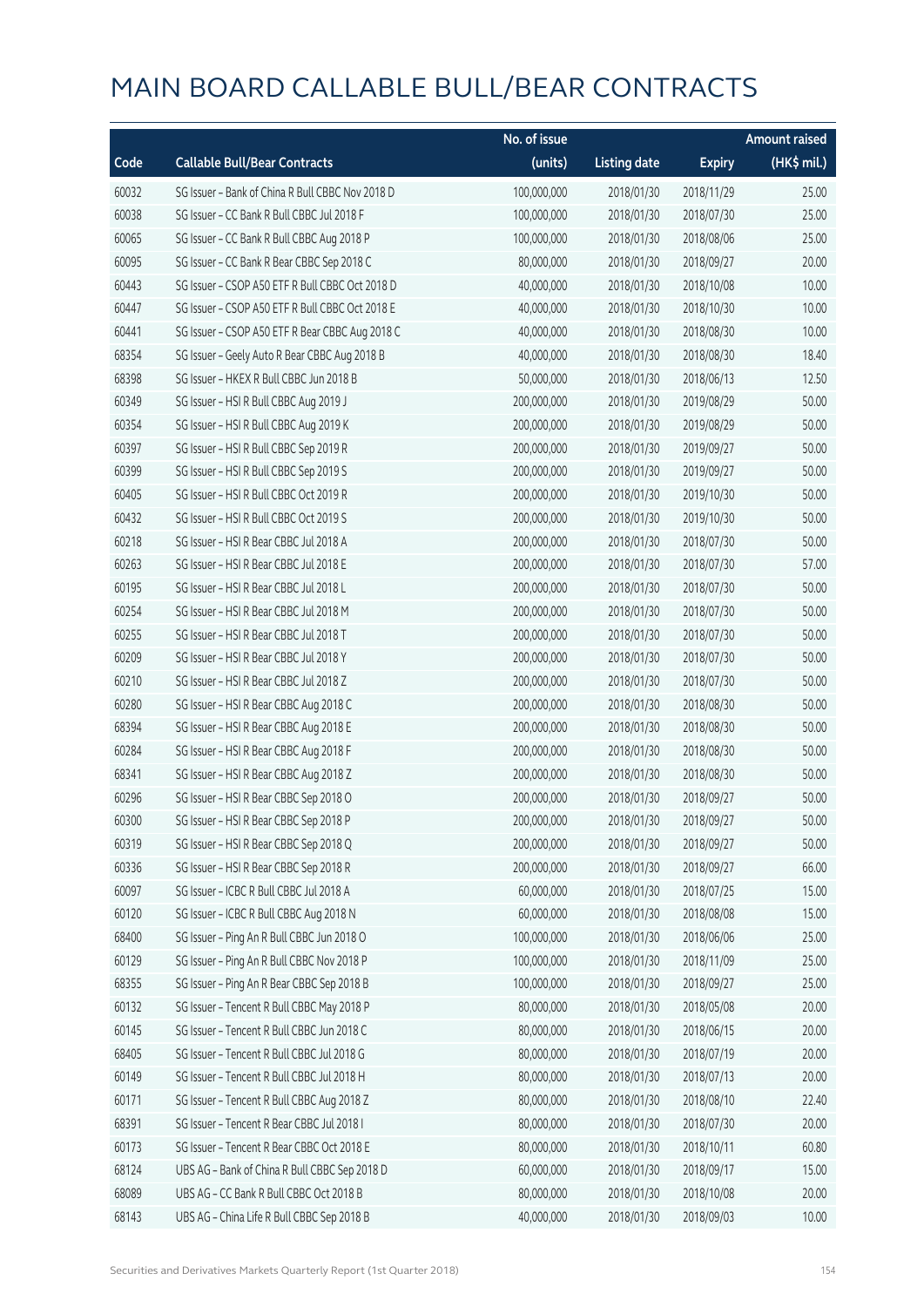|       |                                              | No. of issue |                     |               | <b>Amount raised</b> |
|-------|----------------------------------------------|--------------|---------------------|---------------|----------------------|
| Code  | <b>Callable Bull/Bear Contracts</b>          | (units)      | <b>Listing date</b> | <b>Expiry</b> | (HK\$ mil.)          |
| 68144 | UBS AG - China Life R Bull CBBC Sep 2018 C   | 40,000,000   | 2018/01/30          | 2018/09/17    | 10.00                |
| 68141 | UBS AG - CM Bank R Bull CBBC Oct 2018 A      | 80,000,000   | 2018/01/30          | 2018/10/22    | 20.00                |
| 68173 | UBS AG - CPIC R Bull CBBC Nov 2018 A         | 50,000,000   | 2018/01/30          | 2018/11/05    | 12.50                |
| 68444 | UBS AG - CSOP A50 ETF R Bull CBBC Aug 2018 B | 40,000,000   | 2018/01/30          | 2018/08/13    | 10.00                |
| 68445 | UBS AG - Geely Auto R Bull CBBC Sep 2018 B   | 40,000,000   | 2018/01/30          | 2018/09/10    | 10.20                |
| 68423 | UBS AG - Galaxy Ent R Bull CBBC Oct 2018 B   | 80,000,000   | 2018/01/30          | 2018/10/29    | 20.00                |
| 68076 | UBS AG - HKEX R Bull CBBC Oct 2018 I         | 50,000,000   | 2018/01/30          | 2018/10/08    | 12.50                |
| 68182 | UBS AG - HS H-SH ETF R Bull CBBC Nov 2018 A  | 80,000,000   | 2018/01/30          | 2018/11/12    | 20.00                |
| 68030 | UBS AG - HSBC R Bull CBBC Sep 2018 F         | 100,000,000  | 2018/01/30          | 2018/09/24    | 25.00                |
| 68018 | UBS AG - HSCEI R Bull CBBC Sep 2019 A        | 100,000,000  | 2018/01/30          | 2019/09/27    | 25.00                |
| 68019 | UBS AG - HSCEI R Bear CBBC Jun 2018 B        | 100,000,000  | 2018/01/30          | 2018/06/28    | 25.00                |
| 68594 | UBS AG - HSI R Bull CBBC Sep 2019 A          | 250,000,000  | 2018/01/30          | 2019/09/27    | 62.50                |
| 68568 | UBS AG - HSI R Bull CBBC Sep 2019 Z          | 250,000,000  | 2018/01/30          | 2019/09/27    | 62.50                |
| 68500 | UBS AG - HSI R Bull CBBC Oct 2019 O          | 250,000,000  | 2018/01/30          | 2019/10/30    | 62.50                |
| 68518 | UBS AG - HSI R Bull CBBC Oct 2019 P          | 250,000,000  | 2018/01/30          | 2019/10/30    | 62.50                |
| 68558 | UBS AG - HSI R Bull CBBC Oct 2019 Q          | 250,000,000  | 2018/01/30          | 2019/10/30    | 62.50                |
| 68475 | UBS AG - HSI R Bull CBBC Nov 2019 I          | 200,000,000  | 2018/01/30          | 2019/11/28    | 50.00                |
| 68473 | UBS AG - HSI R Bull CBBC Dec 2019 D          | 200,000,000  | 2018/01/30          | 2019/12/30    | 50.00                |
| 68501 | UBS AG - HSI R Bull CBBC Dec 2019 E          | 200,000,000  | 2018/01/30          | 2019/12/30    | 50.00                |
| 67823 | UBS AG - HSI R Bear CBBC May 2018 B          | 250,000,000  | 2018/01/30          | 2018/05/30    | 62.50                |
| 67935 | UBS AG - HSI R Bear CBBC May 2018 C          | 250,000,000  | 2018/01/30          | 2018/05/30    | 62.50                |
| 67865 | UBS AG - HSI R Bear CBBC May 2018 D          | 250,000,000  | 2018/01/30          | 2018/05/30    | 62.50                |
| 67786 | UBS AG - HSI R Bear CBBC May 2018 F          | 200,000,000  | 2018/01/30          | 2018/05/30    | 50.00                |
| 67747 | UBS AG - HSI R Bear CBBC May 2018 I          | 250,000,000  | 2018/01/30          | 2018/05/30    | 62.50                |
| 67799 | UBS AG - HSI R Bear CBBC May 2018 J          | 200,000,000  | 2018/01/30          | 2018/05/30    | 50.00                |
| 67918 | UBS AG - HSI R Bear CBBC May 2018 M          | 250,000,000  | 2018/01/30          | 2018/05/30    | 62.50                |
| 68233 | UBS AG - HSI R Bear CBBC May 2018 N          | 250,000,000  | 2018/01/30          | 2018/05/30    | 62.50                |
| 67835 | UBS AG - HSI R Bear CBBC May 2018 W          | 250,000,000  | 2018/01/30          | 2018/05/30    | 62.50                |
| 67871 | UBS AG - HSI R Bear CBBC May 2018 X          | 250,000,000  | 2018/01/30          | 2018/05/30    | 62.50                |
| 67872 | UBS AG - HSI R Bear CBBC Jun 2018 O          | 250,000,000  | 2018/01/30          | 2018/06/28    | 62.50                |
| 67938 | UBS AG - HSI R Bear CBBC Jun 2018 P          | 250,000,000  | 2018/01/30          | 2018/06/28    | 62.50                |
| 67944 | UBS AG - HSI R Bear CBBC Jun 2018 Q          | 250,000,000  | 2018/01/30          | 2018/06/28    | 62.50                |
| 67968 | UBS AG - HSI R Bear CBBC Jun 2018 R          | 200,000,000  | 2018/01/30          | 2018/06/28    | 50.00                |
| 67971 | UBS AG - HSI R Bear CBBC Jun 2018 S          | 200,000,000  | 2018/01/30          | 2018/06/28    | 54.00                |
| 67976 | UBS AG - HSI R Bear CBBC Jun 2018 T          | 250,000,000  | 2018/01/30          | 2018/06/28    | 80.00                |
| 67989 | UBS AG - HSI R Bear CBBC Jun 2018 U          | 250,000,000  | 2018/01/30          | 2018/06/28    | 97.50                |
| 67994 | UBS AG - HSI R Bear CBBC Jul 2018 B          | 250,000,000  | 2018/01/30          | 2018/07/30    | 110.00               |
| 68460 | UBS AG - ICBC R Bull CBBC Oct 2018 C         | 100,000,000  | 2018/01/30          | 2018/10/10    | 25.00                |
| 68449 | UBS AG - Petrochina R Bull CBBC Oct 2018 C   | 60,000,000   | 2018/01/30          | 2018/10/08    | 15.00                |
| 68142 | UBS AG - Ping An R Bull CBBC Nov 2018 H      | 80,000,000   | 2018/01/30          | 2018/11/05    | 20.00                |
| 68080 | UBS AG - Tencent R Bull CBBC Jul 2018 P      | 40,000,000   | 2018/01/30          | 2018/07/23    | 10.00                |
| 68413 | UBS AG - Tencent R Bull CBBC Jul 2018 Q      | 40,000,000   | 2018/01/30          | 2018/07/18    | 10.00                |
| 68079 | UBS AG - Tencent R Bull CBBC Aug 2018 C      | 40,000,000   | 2018/01/30          | 2018/08/06    | 10.00                |
| 67826 | UBS AG - Tencent R Bear CBBC Jun 2018 F      | 40,000,000   | 2018/01/30          | 2018/06/13    | 10.00                |
| 68083 | UBS AG - Tencent R Bear CBBC Jun 2018 G      | 40,000,000   | 2018/01/30          | 2018/06/25    | 18.60                |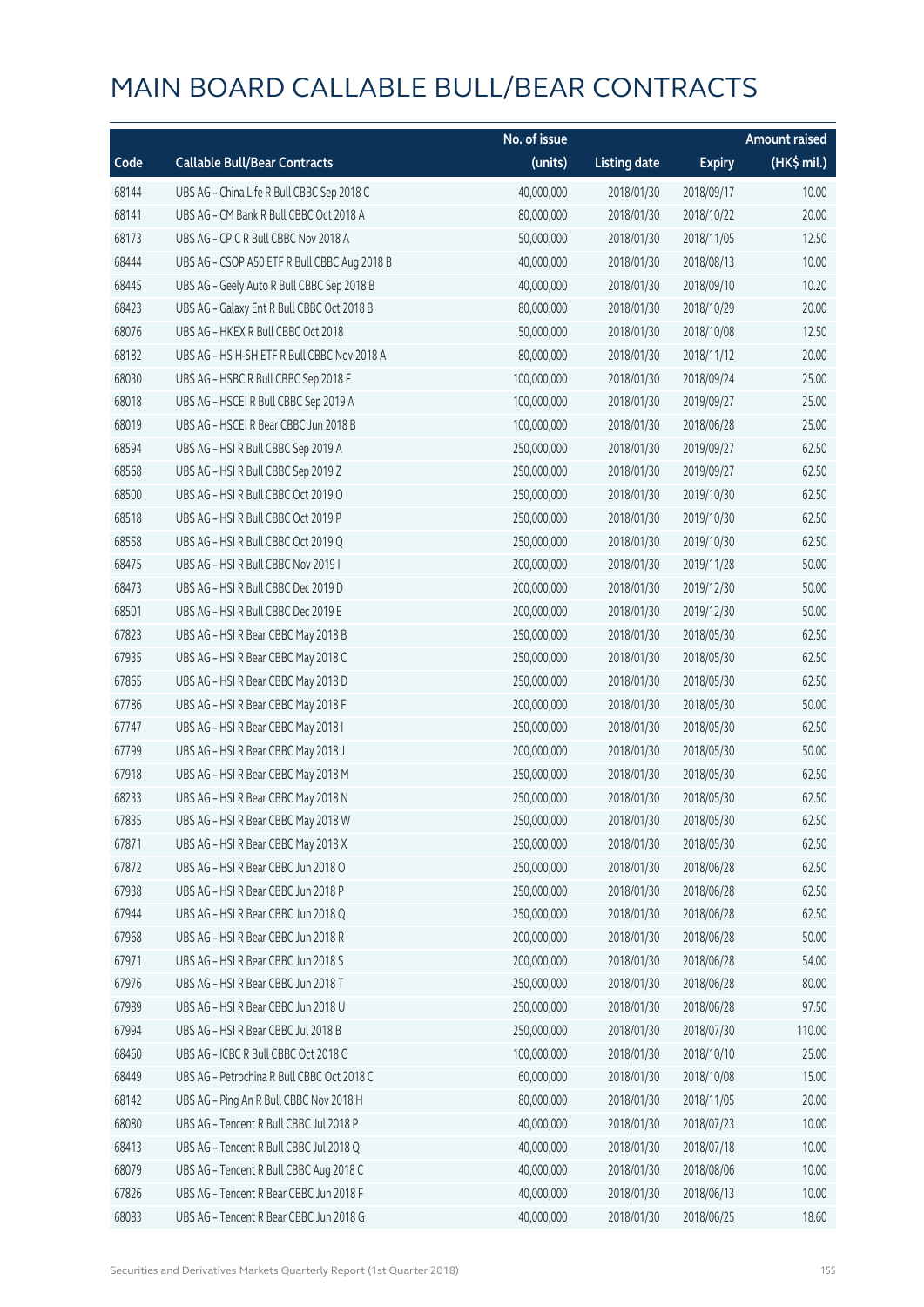|       |                                                            | No. of issue |                     |               | <b>Amount raised</b> |
|-------|------------------------------------------------------------|--------------|---------------------|---------------|----------------------|
| Code  | <b>Callable Bull/Bear Contracts</b>                        | (units)      | <b>Listing date</b> | <b>Expiry</b> | (HK\$ mil.)          |
| 68237 | UBS AG - Tencent R Bear CBBC Jun 2018 H                    | 40,000,000   | 2018/01/30          | 2018/06/11    | 10.00                |
| 68223 | UBS AG - Tracker Fund R Bull CBBC Sep 2018 B               | 40,000,000   | 2018/01/30          | 2018/09/10    | 10.20                |
| 67330 | Bank Vontobel - HSI R Bull CBBC Oct 2018 A                 | 100,000,000  | 2018/01/30          | 2018/10/30    | 26.20                |
| 67397 | Bank Vontobel - HSI R Bull CBBC Oct 2018 B                 | 100,000,000  | 2018/01/30          | 2018/10/30    | 25.50                |
| 67406 | Bank Vontobel - HSI R Bull CBBC Oct 2018 C                 | 100,000,000  | 2018/01/30          | 2018/10/30    | 25.70                |
| 67331 | Bank Vontobel - HSI R Bear CBBC Jul 2018 H                 | 100,000,000  | 2018/01/30          | 2018/07/30    | 26.30                |
| 67336 | Bank Vontobel - HSI R Bear CBBC Jul 2018 I                 | 100,000,000  | 2018/01/30          | 2018/07/30    | 26.20                |
| 67343 | Bank Vontobel - HSI R Bear CBBC Jul 2018 J                 | 100,000,000  | 2018/01/30          | 2018/07/30    | 26.30                |
| 67417 | Bank Vontobel - HSI R Bear CBBC Jul 2018 K                 | 100,000,000  | 2018/01/30          | 2018/07/30    | 25.50                |
| 67421 | Bank Vontobel - HSI R Bear CBBC Jul 2018 L                 | 100,000,000  | 2018/01/30          | 2018/07/30    | 25.60                |
| 67423 | Bank Vontobel - HSI R Bear CBBC Jul 2018 M                 | 100,000,000  | 2018/01/30          | 2018/07/30    | 25.40                |
| 67428 | Bank Vontobel - Tencent R Bull CBBC Aug 2018 C             | 40,000,000   | 2018/01/30          | 2018/08/16    | 10.12                |
| 67430 | Bank Vontobel - Tencent R Bear CBBC Jul 2018 C             | 40,000,000   | 2018/01/30          | 2018/07/19    | 10.04                |
| 60544 | BNP Paribas Issuance B.V. - CC Bank R Bull CBBC Nov 2018 A | 100,000,000  | 2018/01/31          | 2018/11/29    | 25.00                |
| 60563 | BNP Paribas Issuance B.V. - CC Bank R Bull CBBC Nov 2018 B | 100,000,000  | 2018/01/31          | 2018/11/29    | 25.00                |
| 60579 | BNP Paribas Issuance B.V. - CC Bank R Bull CBBC Nov 2018 C | 100,000,000  | 2018/01/31          | 2018/11/29    | 25.00                |
| 60610 | BNP Paribas Issuance B.V. - CC Bank R Bear CBBC Nov 2018 A | 100,000,000  | 2018/01/31          | 2018/11/29    | 25.00                |
| 60642 | BNP Paribas Issuance B.V. - CC Bank R Bear CBBC Nov 2018 B | 100,000,000  | 2018/01/31          | 2018/11/29    | 25.00                |
| 60970 | BNP Paribas Issuance B.V. - HSI R Bear CBBC Jun 2018 Q     | 250,000,000  | 2018/01/31          | 2018/06/28    | 62.50                |
| 60990 | BNP Paribas Issuance B.V. - HSI R Bear CBBC Jun 2018 R     | 250,000,000  | 2018/01/31          | 2018/06/28    | 62.50                |
| 60991 | BNP Paribas Issuance B.V. - HSI R Bear CBBC Jun 2018 S     | 250,000,000  | 2018/01/31          | 2018/06/28    | 62.50                |
| 60994 | BNP Paribas Issuance B.V. - HSI R Bear CBBC Jun 2018 T     | 250,000,000  | 2018/01/31          | 2018/06/28    | 87.50                |
| 61610 | Credit Suisse AG - BOCL R Bull CBBC Sep 2018 M             | 80,000,000   | 2018/01/31          | 2018/09/28    | 20.00                |
| 61547 | Credit Suisse AG - China Mobile R Bull CBBC Oct 2018 J     | 100,000,000  | 2018/01/31          | 2018/10/10    | 25.00                |
| 61548 | Credit Suisse AG - China Life R Bull CBBC Jan 2019 B       | 100,000,000  | 2018/01/31          | 2019/01/18    | 25.00                |
| 61607 | Credit Suisse AG - CNOOC R Bull CBBC Sep 2018 B            | 50,000,000   | 2018/01/31          | 2018/09/27    | 12.50                |
| 61604 | Credit Suisse AG - CNOOC R Bull CBBC Oct 2018 M            | 50,000,000   | 2018/01/31          | 2018/10/05    | 12.50                |
| 61449 | Credit Suisse AG - CPIC R Bull CBBC Sep 2018 D             | 50,000,000   | 2018/01/31          | 2018/09/20    | 12.50                |
| 61538 | Credit Suisse AG - HSBC R Bull CBBC Sep 2018 L             | 100,000,000  | 2018/01/31          | 2018/09/28    | 25.00                |
| 61507 | Credit Suisse AG - HSCEI R Bull CBBC Nov 2018 I            | 100,000,000  | 2018/01/31          | 2018/11/29    | 25.00                |
| 61516 | Credit Suisse AG - HSCEI R Bull CBBC Nov 2018 J            | 100,000,000  | 2018/01/31          | 2018/11/29    | 25.00                |
| 61532 | Credit Suisse AG - HSCEI R Bear CBBC May 2018 H            | 100,000,000  | 2018/01/31          | 2018/05/30    | 25.00                |
| 61536 | Credit Suisse AG - HSCEI R Bear CBBC Jun 2018 D            | 100,000,000  | 2018/01/31          | 2018/06/28    | 25.00                |
| 61482 | Credit Suisse AG - HSI R Bull CBBC Feb 2019 F              | 200,000,000  | 2018/01/31          | 2019/02/27    | 50.00                |
| 61486 | Credit Suisse AG - HSI R Bull CBBC Feb 2019 G              | 200,000,000  | 2018/01/31          | 2019/02/27    | 50.00                |
| 61467 | Credit Suisse AG - HSI R Bull CBBC Apr 2019 V              | 200,000,000  | 2018/01/31          | 2019/04/29    | 50.00                |
| 61474 | Credit Suisse AG - HSI R Bull CBBC Apr 2019 W              | 200,000,000  | 2018/01/31          | 2019/04/29    | 50.00                |
| 61483 | Credit Suisse AG - HSI R Bull CBBC Apr 2019 X              | 200,000,000  | 2018/01/31          | 2019/04/29    | 50.00                |
| 61458 | Credit Suisse AG - HSI R Bear CBBC Jun 2018 P              | 200,000,000  | 2018/01/31          | 2018/06/28    | 50.00                |
| 61459 | Credit Suisse AG - HSI R Bear CBBC Jun 2018 Q              | 200,000,000  | 2018/01/31          | 2018/06/28    | 50.00                |
| 61584 | Credit Suisse AG - PetroChina R Bull CBBC Oct 2018 B       | 50,000,000   | 2018/01/31          | 2018/10/05    | 12.50                |
| 61455 | Credit Suisse AG - Sunny Optical R Bull CBBC Jul 2018 D    | 40,000,000   | 2018/01/31          | 2018/07/27    | 10.00                |
| 61630 | Credit Suisse AG - Tencent R Bull CBBC Jul 2018 U          | 50,000,000   | 2018/01/31          | 2018/07/13    | 12.50                |
| 61617 | Credit Suisse AG - Tencent R Bull CBBC Jul 2018 V          | 50,000,000   | 2018/01/31          | 2018/07/20    | 12.50                |
| 61650 | Goldman Sachs SP (Asia) - BOCL R Bull CBBC Feb 2019 A      | 100,000,000  | 2018/01/31          | 2019/02/28    | 25.00                |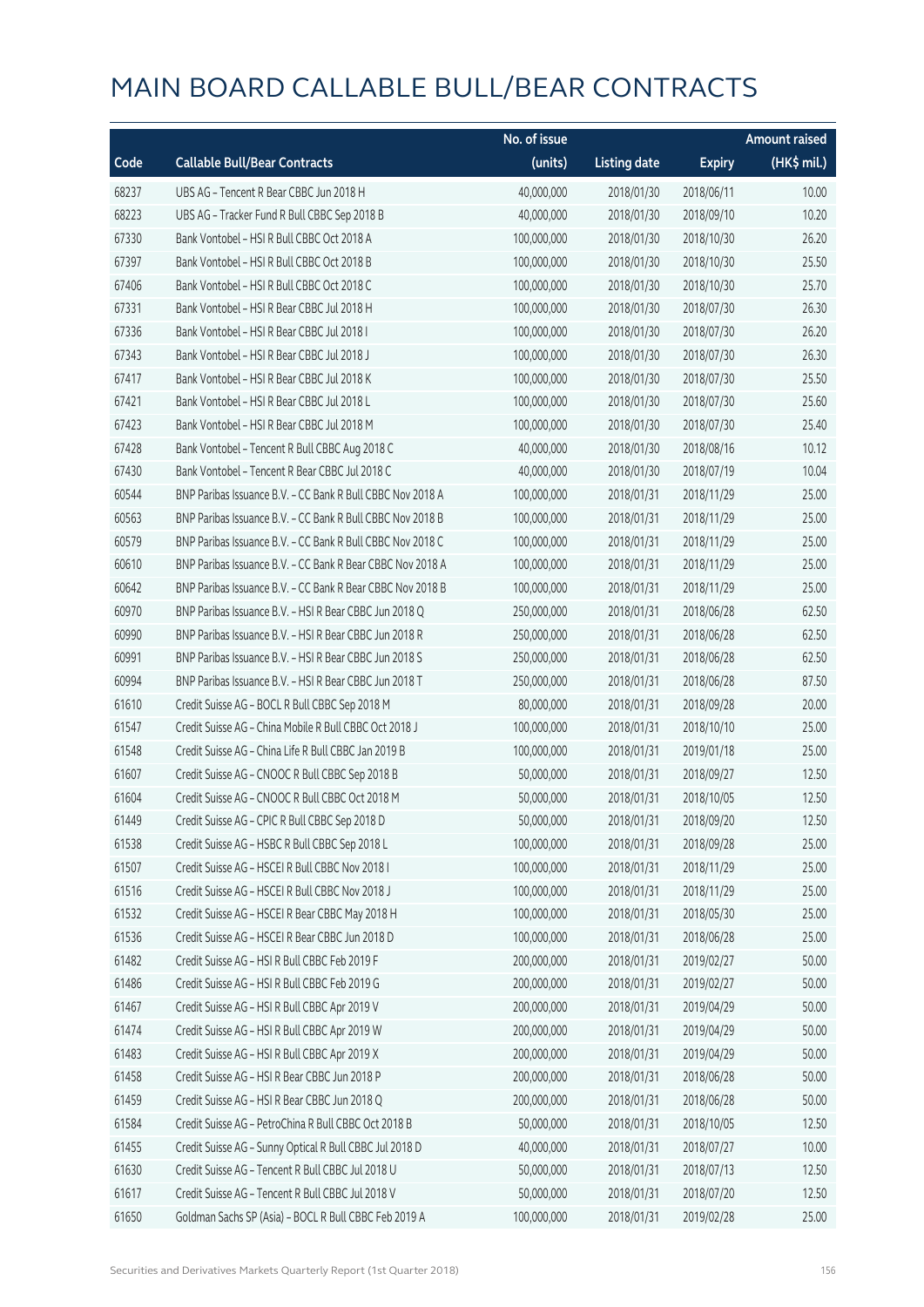|       |                                                             | No. of issue |                     |               | <b>Amount raised</b> |
|-------|-------------------------------------------------------------|--------------|---------------------|---------------|----------------------|
| Code  | <b>Callable Bull/Bear Contracts</b>                         | (units)      | <b>Listing date</b> | <b>Expiry</b> | (HK\$ mil.)          |
| 61646 | Goldman Sachs SP (Asia) - China Life R Bull CBBC May 2018 R | 80,000,000   | 2018/01/31          | 2018/05/30    | 20.00                |
| 61648 | Goldman Sachs SP (Asia) - Galaxy Ent R Bull CBBC Nov 2018 G | 100,000,000  | 2018/01/31          | 2018/11/28    | 25.00                |
| 61643 | Goldman Sachs SP (Asia) - HKEX R Bear CBBC Oct 2018 I       | 80,000,000   | 2018/01/31          | 2018/10/23    | 20.00                |
| 61654 | Goldman Sachs SP (Asia) - HKEX R Bear CBBC Oct 2018 J       | 100,000,000  | 2018/01/31          | 2018/10/23    | 31.70                |
| 60683 | Goldman Sachs SP (Asia) - HSCEI R Bull CBBC Dec 2019 A      | 200,000,000  | 2018/01/31          | 2019/12/30    | 50.00                |
| 61356 | Goldman Sachs SP (Asia) - HSCEI R Bull CBBC Dec 2019 B      | 200,000,000  | 2018/01/31          | 2019/12/30    | 50.20                |
| 60694 | Goldman Sachs SP (Asia) - HSCEI R Bear CBBC Jun 2018 A      | 200,000,000  | 2018/01/31          | 2018/06/28    | 50.20                |
| 60722 | Goldman Sachs SP (Asia) - HSI R Bull CBBC Dec 2019 K        | 200,000,000  | 2018/01/31          | 2019/12/30    | 50.20                |
| 60726 | Goldman Sachs SP (Asia) - HSI R Bull CBBC Dec 2019 L        | 200,000,000  | 2018/01/31          | 2019/12/30    | 50.00                |
| 60730 | Goldman Sachs SP (Asia) - HSI R Bull CBBC Dec 2019 M        | 200,000,000  | 2018/01/31          | 2019/12/30    | 50.40                |
| 61352 | Goldman Sachs SP (Asia) - HSI R Bull CBBC Dec 2019 N        | 200,000,000  | 2018/01/31          | 2019/12/30    | 50.60                |
| 61242 | Goldman Sachs SP (Asia) - HSI R Bear CBBC May 2018 D        | 200,000,000  | 2018/01/31          | 2018/05/30    | 50.20                |
| 61323 | Goldman Sachs SP (Asia) - HSI R Bear CBBC May 2018 F        | 200,000,000  | 2018/01/31          | 2018/05/30    | 50.00                |
| 61237 | Goldman Sachs SP (Asia) - HSI R Bear CBBC May 2018 V        | 200,000,000  | 2018/01/31          | 2018/05/30    | 50.20                |
| 61328 | Goldman Sachs SP (Asia) - HSI R Bear CBBC Jul 2018 E        | 200,000,000  | 2018/01/31          | 2018/07/30    | 50.40                |
| 61337 | Goldman Sachs SP (Asia) - HSI R Bear CBBC Jul 2018 F        | 200,000,000  | 2018/01/31          | 2018/07/30    | 53.80                |
| 61344 | Goldman Sachs SP (Asia) - HSI R Bear CBBC Jul 2018 G        | 200,000,000  | 2018/01/31          | 2018/07/30    | 58.80                |
| 61345 | Goldman Sachs SP (Asia) - HSI R Bear CBBC Jul 2018 H        | 200,000,000  | 2018/01/31          | 2018/07/30    | 62.80                |
| 61351 | Goldman Sachs SP (Asia) - HSI R Bear CBBC Jul 2018 I        | 200,000,000  | 2018/01/31          | 2018/07/30    | 64.80                |
| 61637 | Goldman Sachs SP (Asia) - Tencent R Bull CBBC Aug 2018 I    | 100,000,000  | 2018/01/31          | 2018/08/13    | 25.00                |
| 61642 | Goldman Sachs SP (Asia) - Tencent R Bull CBBC Aug 2018 J    | 100,000,000  | 2018/01/31          | 2018/08/14    | 25.00                |
| 60887 | HK Bank - BOCL R Bear CBBC Sep 2018 B                       | 50,000,000   | 2018/01/31          | 2018/09/03    | 12.50                |
| 60664 | HK Bank - CC Bank R Bull CBBC Sep 2018 G                    | 80,000,000   | 2018/01/31          | 2018/09/03    | 20.00                |
| 60951 | HK Bank - China Life R Bull CBBC Aug 2018 J                 | 40,000,000   | 2018/01/31          | 2018/08/13    | 10.00                |
| 60892 | HK Bank - CM Bank R Bull CBBC Oct 2018 C                    | 100,000,000  | 2018/01/31          | 2018/10/02    | 25.00                |
| 61202 | HK Bank - CNOOC R Bull CBBC Oct 2018 D                      | 50,000,000   | 2018/01/31          | 2018/10/22    | 12.50                |
| 61199 | HK Bank - CNOOC R Bear CBBC Jul 2018 E                      | 40,000,000   | 2018/01/31          | 2018/07/23    | 10.00                |
| 60937 | HK Bank - Geely Auto R Bull CBBC Jul 2018 I                 | 40,000,000   | 2018/01/31          | 2018/07/23    | 10.00                |
| 60907 | HK Bank - HKEX R Bull CBBC Oct 2018 Y                       | 50,000,000   | 2018/01/31          | 2018/10/02    | 12.50                |
| 60800 | HK Bank - HSCEI R Bull CBBC Dec 2018 A                      | 60,000,000   | 2018/01/31          | 2018/12/28    | 15.00                |
| 60673 | HK Bank - HSI R Bull CBBC Dec 2018 A                        | 150,000,000  | 2018/01/31          | 2018/12/28    | 37.50                |
| 60784 | HK Bank - HSI R Bull CBBC Dec 2018 B                        | 100,000,000  | 2018/01/31          | 2018/12/28    | 25.00                |
| 60797 | HK Bank - HSI R Bear CBBC Jul 2018 B                        | 100,000,000  | 2018/01/31          | 2018/07/30    | 25.00                |
| 60813 | HK Bank - HSI R Bear CBBC Jul 2018 C                        | 150,000,000  | 2018/01/31          | 2018/07/30    | 37.50                |
| 60826 | HK Bank - HSI R Bear CBBC Jul 2018 D                        | 100,000,000  | 2018/01/31          | 2018/07/30    | 25.00                |
| 60830 | HK Bank - HSI R Bear CBBC Jul 2018 E                        | 150,000,000  | 2018/01/31          | 2018/07/30    | 37.50                |
| 60831 | HK Bank - HSI R Bear CBBC Jul 2018 F                        | 100,000,000  | 2018/01/31          | 2018/07/30    | 25.00                |
| 60748 | HK Bank - HSI R Bear CBBC Sep 2018 W                        | 150,000,000  | 2018/01/31          | 2018/09/27    | 37.50                |
| 60817 | HK Bank - HSI R Bear CBBC Sep 2018 X                        | 150,000,000  | 2018/01/31          | 2018/09/27    | 37.50                |
| 60886 | HK Bank - ICBC R Bear CBBC Aug 2018 B                       | 50,000,000   | 2018/01/31          | 2018/08/13    | 12.50                |
| 61193 | HK Bank - PetroChina R Bull CBBC Oct 2018 E                 | 80,000,000   | 2018/01/31          | 2018/10/22    | 20.00                |
| 60873 | HK Bank - Ping An R Bull CBBC Oct 2018 M                    | 100,000,000  | 2018/01/31          | 2018/10/08    | 25.00                |
| 60955 | HK Bank - Sunny Optical R Bull CBBC Aug 2018 F              | 40,000,000   | 2018/01/31          | 2018/08/20    | 10.00                |
| 60909 | HK Bank - Tencent R Bull CBBC Jun 2018 Y                    | 60,000,000   | 2018/01/31          | 2018/06/19    | 15.00                |
| 60912 | HK Bank - Tencent R Bull CBBC Aug 2018 P                    | 60,000,000   | 2018/01/31          | 2018/08/09    | 15.00                |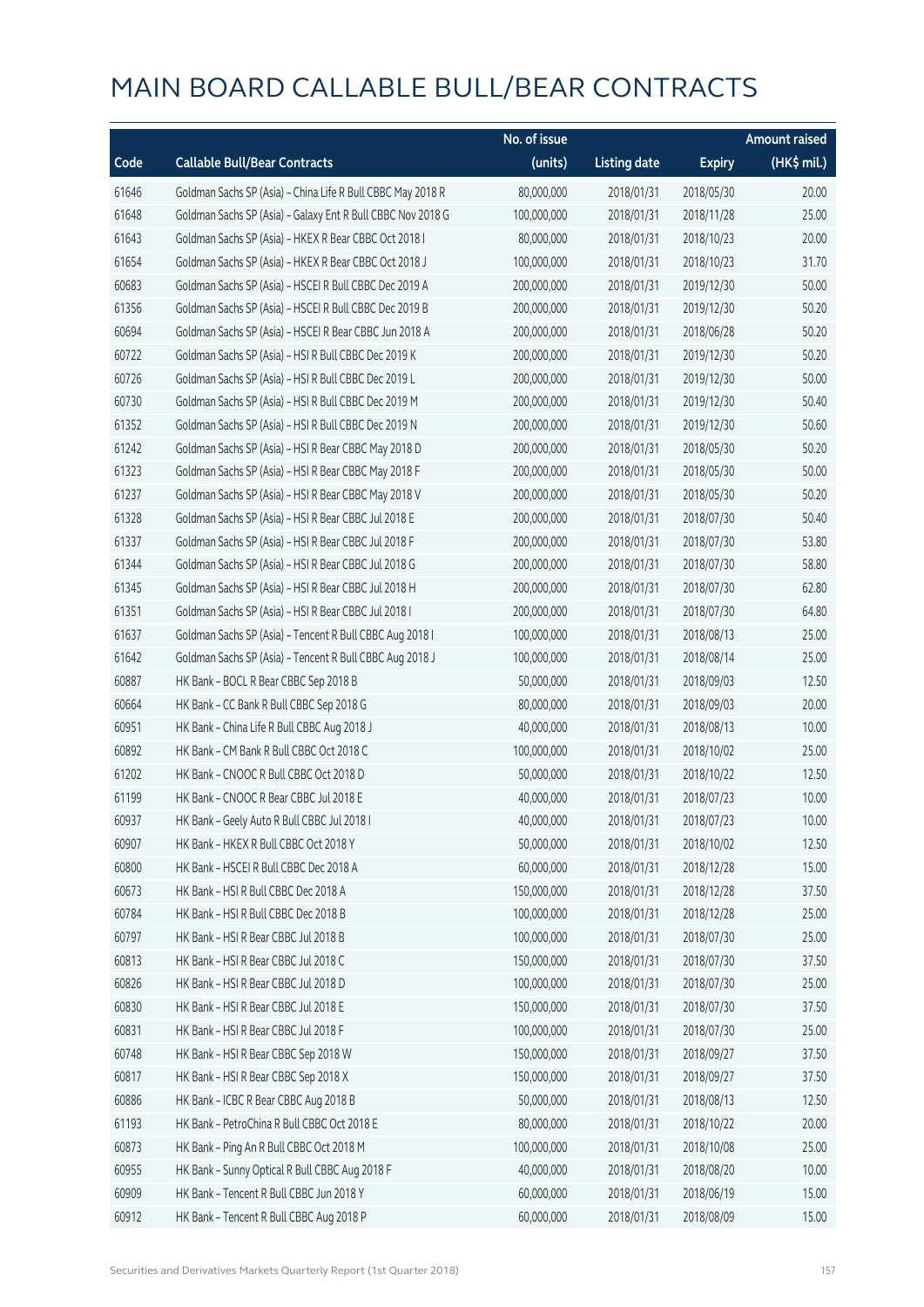|       |                                                         | No. of issue |                     |               | <b>Amount raised</b> |
|-------|---------------------------------------------------------|--------------|---------------------|---------------|----------------------|
| Code  | <b>Callable Bull/Bear Contracts</b>                     | (units)      | <b>Listing date</b> | <b>Expiry</b> | (HK\$ mil.)          |
| 60663 | HK Bank - Tencent R Bull CBBC Sep 2018 P                | 60,000,000   | 2018/01/31          | 2018/09/03    | 15.00                |
| 60470 | Haitong Int'l Sec - BOCL R Bull CBBC Aug 2018 E         | 180,000,000  | 2018/01/31          | 2018/08/15    | 45.00                |
| 60467 | Haitong Int'l Sec - BYD Company R Bull CBBC Jul 2018 E  | 110,000,000  | 2018/01/31          | 2018/07/26    | 27.50                |
| 60488 | Haitong Int'l Sec - Tencent R Bull CBBC Aug 2018 I      | 40,000,000   | 2018/01/31          | 2018/08/08    | 10.00                |
| 61430 | J P Morgan SP BV - BOCL R Bull CBBC Oct 2018 B          | 200,000,000  | 2018/01/31          | 2018/10/19    | 50.00                |
| 61419 | J P Morgan SP BV - China Mobile R Bull CBBC Jun 2018 A  | 100,000,000  | 2018/01/31          | 2018/06/15    | 25.00                |
| 61423 | J P Morgan SP BV - CNOOC R Bull CBBC Jul 2018 C         | 60,000,000   | 2018/01/31          | 2018/07/20    | 15.00                |
| 61361 | J P Morgan SP BV - HSI R Bull CBBC Nov 2019 S           | 200,000,000  | 2018/01/31          | 2019/11/28    | 50.00                |
| 61377 | J P Morgan SP BV - HSI R Bull CBBC Nov 2019 T           | 200,000,000  | 2018/01/31          | 2019/11/28    | 50.00                |
| 61360 | J P Morgan SP BV - HSI R Bull CBBC Dec 2019 O           | 200,000,000  | 2018/01/31          | 2019/12/30    | 50.00                |
| 61365 | J P Morgan SP BV - HSI R Bull CBBC Dec 2019 P           | 200,000,000  | 2018/01/31          | 2019/12/30    | 50.00                |
| 61395 | J P Morgan SP BV - HSI R Bull CBBC Dec 2019 Q           | 200,000,000  | 2018/01/31          | 2019/12/30    | 50.00                |
| 61385 | J P Morgan SP BV - HSI R Bear CBBC May 2018 N           | 200,000,000  | 2018/01/31          | 2018/05/30    | 50.00                |
| 61386 | J P Morgan SP BV - HSI R Bear CBBC May 2018 R           | 200,000,000  | 2018/01/31          | 2018/05/30    | 50.00                |
| 61411 | J P Morgan SP BV - HSI R Bear CBBC Jun 2018 X           | 200,000,000  | 2018/01/31          | 2018/06/28    | 50.00                |
| 61413 | J P Morgan SP BV - HSI R Bear CBBC Jun 2018 Y           | 200,000,000  | 2018/01/31          | 2018/06/28    | 60.00                |
| 61417 | J P Morgan SP BV - HSI R Bear CBBC Jul 2018 F           | 200,000,000  | 2018/01/31          | 2018/07/30    | 70.00                |
| 61422 | J P Morgan SP BV - PetroChina R Bull CBBC Jul 2018 D    | 100,000,000  | 2018/01/31          | 2018/07/20    | 25.00                |
| 61431 | J P Morgan SP BV - Sunny Optical R Bull CBBC Jun 2018 C | 60,000,000   | 2018/01/31          | 2018/06/15    | 15.00                |
| 61433 | J P Morgan SP BV - Tencent R Bull CBBC Jul 2018 D       | 60,000,000   | 2018/01/31          | 2018/07/20    | 15.00                |
| 61441 | J P Morgan SP BV - Tencent R Bear CBBC Jul 2018 H       | 60,000,000   | 2018/01/31          | 2018/07/20    | 15.00                |
| 60997 | Macquarie Bank Ltd. - Ping An R Bull CBBC Dec 2018 B    | 30,000,000   | 2018/01/31          | 2018/12/28    | 10.11                |
| 61006 | Macquarie Bank Ltd. - Tencent R Bear CBBC Aug 2018 D    | 8,000,000    | 2018/01/31          | 2018/08/14    | 10.30                |
| 61233 | SG Issuer - China Life R Bull CBBC Jul 2018 G           | 40,000,000   | 2018/01/31          | 2018/07/19    | 10.00                |
| 61218 | SG Issuer - HKEX R Bull CBBC Jul 2018 T                 | 50,000,000   | 2018/01/31          | 2018/07/16    | 12.50                |
| 61301 | SG Issuer - HSCEI R Bull CBBC Nov 2018 R                | 100,000,000  | 2018/01/31          | 2018/11/29    | 25.00                |
| 61316 | SG Issuer - HSCEI R Bull CBBC Dec 2018 N                | 100,000,000  | 2018/01/31          | 2018/12/28    | 25.00                |
| 61320 | SG Issuer - HSCEI R Bull CBBC Dec 2018 O                | 100,000,000  | 2018/01/31          | 2018/12/28    | 25.00                |
| 61306 | SG Issuer - HSCEI R Bear CBBC Nov 2018 C                | 100,000,000  | 2018/01/31          | 2018/11/29    | 25.00                |
| 61275 | SG Issuer - HSI R Bull CBBC Jul 2019 B                  | 200,000,000  | 2018/01/31          | 2019/07/30    | 50.00                |
| 61285 | SG Issuer - HSI R Bull CBBC Aug 2019 L                  | 200,000,000  | 2018/01/31          | 2019/08/29    | 50.00                |
| 61288 | SG Issuer - HSI R Bull CBBC Sep 2019 T                  | 200,000,000  | 2018/01/31          | 2019/09/27    | 50.00                |
| 61295 | SG Issuer - HSI R Bull CBBC Sep 2019 U                  | 200,000,000  | 2018/01/31          | 2019/09/27    | 50.00                |
| 61296 | SG Issuer - HSI R Bull CBBC Oct 2019 T                  | 200,000,000  | 2018/01/31          | 2019/10/30    | 50.00                |
| 61299 | SG Issuer - HSI R Bull CBBC Oct 2019 U                  | 200,000,000  | 2018/01/31          | 2019/10/30    | 50.00                |
| 61256 | SG Issuer - HSI R Bear CBBC Jul 2018 F                  | 200,000,000  | 2018/01/31          | 2018/07/30    | 50.00                |
| 61257 | SG Issuer - HSI R Bear CBBC Jul 2018 Q                  | 200,000,000  | 2018/01/31          | 2018/07/30    | 50.00                |
| 61258 | SG Issuer - HSI R Bear CBBC Jul 2018 V                  | 200,000,000  | 2018/01/31          | 2018/07/30    | 55.00                |
| 61261 | SG Issuer - HSI R Bear CBBC Aug 2018 D                  | 200,000,000  | 2018/01/31          | 2018/08/30    | 50.00                |
| 61274 | SG Issuer - HSI R Bear CBBC Aug 2018 G                  | 200,000,000  | 2018/01/31          | 2018/08/30    | 50.00                |
| 61220 | SG Issuer - Ping An R Bull CBBC Aug 2018 L              | 100,000,000  | 2018/01/31          | 2018/08/06    | 25.00                |
| 61229 | SG Issuer - Ping An R Bull CBBC Oct 2018 U              | 100,000,000  | 2018/01/31          | 2018/10/19    | 25.00                |
| 61232 | SG Issuer - Tencent R Bull CBBC Jun 2018 B              | 80,000,000   | 2018/01/31          | 2018/06/20    | 20.00                |
| 61106 | UBS AG - China Mobile R Bull CBBC Oct 2018 B            | 50,000,000   | 2018/01/31          | 2018/10/22    | 12.50                |
| 61099 | UBS AG - CC Bank R Bull CBBC Sep 2018 E                 | 80,000,000   | 2018/01/31          | 2018/09/12    | 20.00                |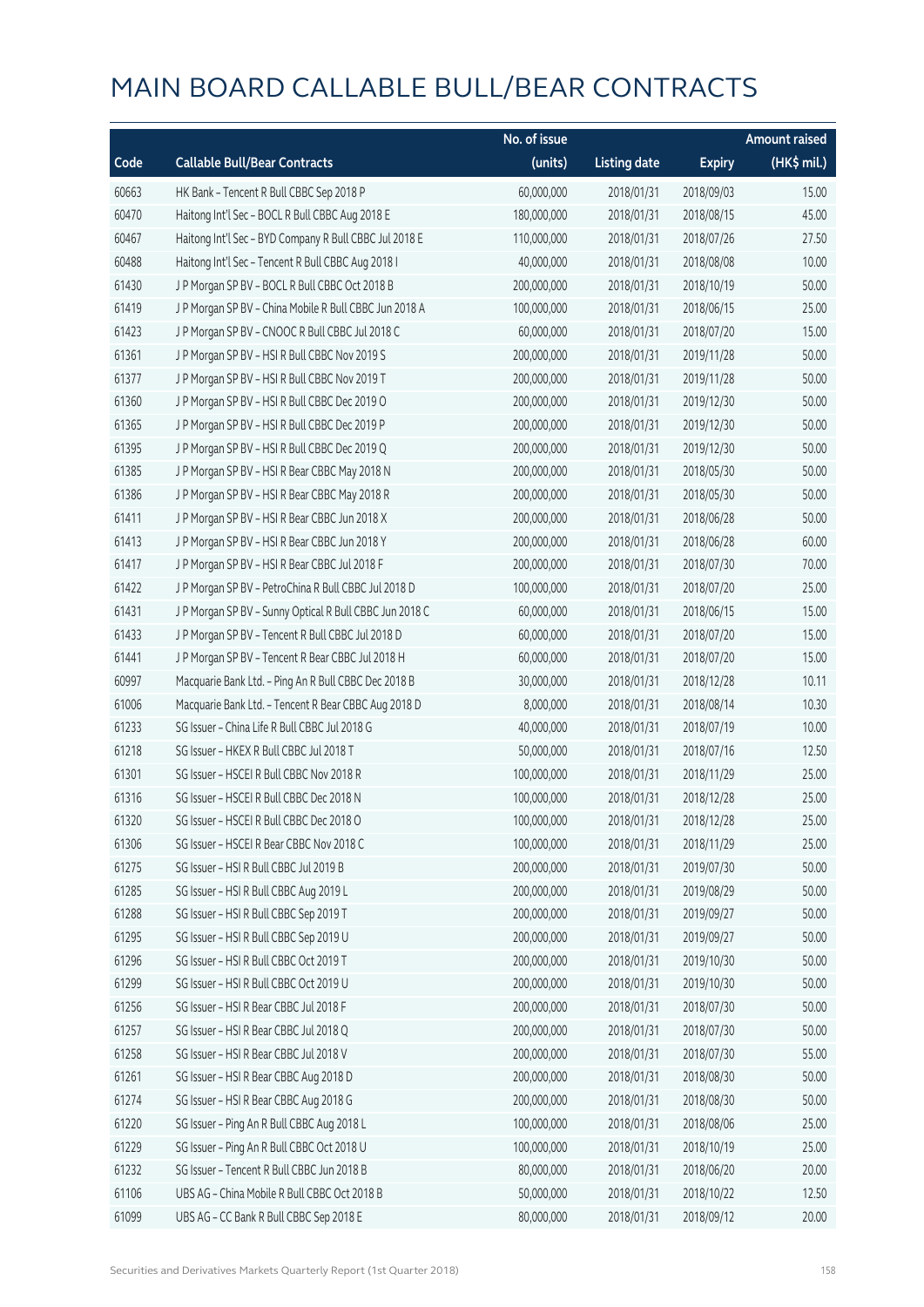|       |                                                        | No. of issue |                     |               | <b>Amount raised</b>  |
|-------|--------------------------------------------------------|--------------|---------------------|---------------|-----------------------|
| Code  | <b>Callable Bull/Bear Contracts</b>                    | (units)      | <b>Listing date</b> | <b>Expiry</b> | $(HK\frac{1}{2}mil.)$ |
| 61109 | UBS AG - China Life R Bull CBBC Sep 2018 D             | 40,000,000   | 2018/01/31          | 2018/09/24    | 10.00                 |
| 61111 | UBS AG - CM Bank R Bull CBBC Nov 2018 C                | 80,000,000   | 2018/01/31          | 2018/11/05    | 20.00                 |
| 61098 | UBS AG - CNOOC R Bull CBBC Oct 2018 D                  | 40,000,000   | 2018/01/31          | 2018/10/22    | 10.00                 |
| 61116 | UBS AG - HKEX R Bear CBBC Jun 2018 C                   | 50,000,000   | 2018/01/31          | 2018/06/25    | 12.50                 |
| 61138 | UBS AG - HSCEI R Bull CBBC Aug 2019 D                  | 100,000,000  | 2018/01/31          | 2019/08/29    | 25.00                 |
| 61016 | UBS AG - HSI R Bull CBBC Sep 2019 B                    | 200,000,000  | 2018/01/31          | 2019/09/27    | 50.00                 |
| 61019 | UBS AG - HSI R Bull CBBC Sep 2019 C                    | 250,000,000  | 2018/01/31          | 2019/09/27    | 62.50                 |
| 61032 | UBS AG - HSI R Bull CBBC Sep 2019 D                    | 200,000,000  | 2018/01/31          | 2019/09/27    | 50.00                 |
| 61007 | UBS AG - HSI R Bull CBBC Oct 2019 R                    | 250,000,000  | 2018/01/31          | 2019/10/30    | 62.50                 |
| 61141 | UBS AG - HSI R Bull CBBC Nov 2019 J                    | 250,000,000  | 2018/01/31          | 2019/11/28    | 62.50                 |
| 61044 | UBS AG - HSI R Bear CBBC May 2018 A                    | 200,000,000  | 2018/01/31          | 2018/05/30    | 50.00                 |
| 61055 | UBS AG - HSI R Bear CBBC May 2018 G                    | 250,000,000  | 2018/01/31          | 2018/05/30    | 62.50                 |
| 61042 | UBS AG - HSI R Bear CBBC May 2018 K                    | 200,000,000  | 2018/01/31          | 2018/05/30    | 50.00                 |
| 61057 | UBS AG - HSI R Bear CBBC May 2018 L                    | 250,000,000  | 2018/01/31          | 2018/05/30    | 62.50                 |
| 61097 | UBS AG - HSI R Bear CBBC Jun 2018 A                    | 250,000,000  | 2018/01/31          | 2018/06/28    | 66.25                 |
| 61046 | UBS AG - HSI R Bear CBBC Jun 2018 V                    | 250,000,000  | 2018/01/31          | 2018/06/28    | 62.50                 |
| 61076 | UBS AG - HSI R Bear CBBC Jun 2018 W                    | 250,000,000  | 2018/01/31          | 2018/06/28    | 62.50                 |
| 61080 | UBS AG - HSI R Bear CBBC Jun 2018 X                    | 250,000,000  | 2018/01/31          | 2018/06/28    | 62.50                 |
| 61087 | UBS AG - HSI R Bear CBBC Jun 2018 Y                    | 250,000,000  | 2018/01/31          | 2018/06/28    | 62.50                 |
| 61096 | UBS AG - HSI R Bear CBBC Jun 2018 Z                    | 250,000,000  | 2018/01/31          | 2018/06/28    | 62.50                 |
| 61150 | UBS AG - Petrochina R Bull CBBC Aug 2018 B             | 60,000,000   | 2018/01/31          | 2018/08/20    | 15.00                 |
| 61161 | UBS AG - Petrochina R Bull CBBC Aug 2018 C             | 60,000,000   | 2018/01/31          | 2018/08/06    | 15.00                 |
| 61118 | UBS AG - Tencent R Bear CBBC Jul 2018 C                | 40,000,000   | 2018/01/31          | 2018/07/09    | 22.00                 |
| 61129 | UBS AG - Tencent R Bear CBBC Oct 2018 A                | 40,000,000   | 2018/01/31          | 2018/10/15    | 30.00                 |
| 61172 | Bank Vontobel - HSI R Bull CBBC Sep 2018 P             | 100,000,000  | 2018/01/31          | 2018/09/27    | 25.40                 |
| 61173 | Bank Vontobel - HSI R Bull CBBC Sep 2018 Q             | 100,000,000  | 2018/01/31          | 2018/09/27    | 25.00                 |
| 61175 | Bank Vontobel - HSI R Bear CBBC Aug 2018 M             | 100,000,000  | 2018/01/31          | 2018/08/30    | 25.20                 |
| 61180 | Bank Vontobel - HSI R Bear CBBC Aug 2018 N             | 100,000,000  | 2018/01/31          | 2018/08/30    | 25.10                 |
| 61189 | Bank Vontobel - HSI R Bear CBBC Aug 2018 O             | 100,000,000  | 2018/01/31          | 2018/08/30    | 25.20                 |
| 62290 | Credit Suisse AG - China Unicom R Bull CBBC Nov 2018 F | 50,000,000   | 2018/02/01          | 2018/11/21    | 12.50                 |
| 62256 | Credit Suisse AG - CC Bank R Bull CBBC Oct 2018 H      | 80,000,000   | 2018/02/01          | 2018/10/30    | 20.00                 |
| 62257 | Credit Suisse AG - China Life R Bull CBBC Aug 2018 A   | 50,000,000   | 2018/02/01          | 2018/08/06    | 12.50                 |
| 62292 | Credit Suisse AG - CNOOC R Bull CBBC Aug 2018 B        | 50,000,000   | 2018/02/01          | 2018/08/07    | 12.50                 |
| 62225 | Credit Suisse AG - HKEX R Bull CBBC Oct 2018 N         | 50,000,000   | 2018/02/01          | 2018/10/12    | 12.50                 |
| 62220 | Credit Suisse AG - HSI R Bull CBBC Nov 2018 W          | 200,000,000  | 2018/02/01          | 2018/11/29    | 50.00                 |
| 62212 | Credit Suisse AG - HSI R Bull CBBC Jan 2019 A          | 200,000,000  | 2018/02/01          | 2019/01/30    | 50.00                 |
| 62219 | Credit Suisse AG - HSI R Bull CBBC Apr 2019 Y          | 200,000,000  | 2018/02/01          | 2019/04/29    | 50.00                 |
| 62259 | Credit Suisse AG - HSI R Bear CBBC May 2018 D          | 200,000,000  | 2018/02/01          | 2018/05/30    | 50.00                 |
| 62266 | Credit Suisse AG - HSI R Bear CBBC May 2018 E          | 200,000,000  | 2018/02/01          | 2018/05/30    | 50.00                 |
| 62263 | Credit Suisse AG - HSI R Bear CBBC May 2018 O          | 200,000,000  | 2018/02/01          | 2018/05/30    | 50.00                 |
| 62236 | Credit Suisse AG - ICBC R Bull CBBC Oct 2018 J         | 80,000,000   | 2018/02/01          | 2018/10/19    | 20.00                 |
| 62289 | Credit Suisse AG - PetroChina R Bull CBBC Sep 2018 G   | 70,000,000   | 2018/02/01          | 2018/09/28    | 17.50                 |
| 62288 | Credit Suisse AG - PetroChina R Bull CBBC Oct 2018 C   | 70,000,000   | 2018/02/01          | 2018/10/05    | 17.50                 |
| 62251 | Credit Suisse AG - Ping An R Bull CBBC Jun 2018 X      | 80,000,000   | 2018/02/01          | 2018/06/29    | 20.00                 |
| 62235 | Credit Suisse AG - Tencent R Bull CBBC Jun 2018 K      | 50,000,000   | 2018/02/01          | 2018/06/05    | 12.50                 |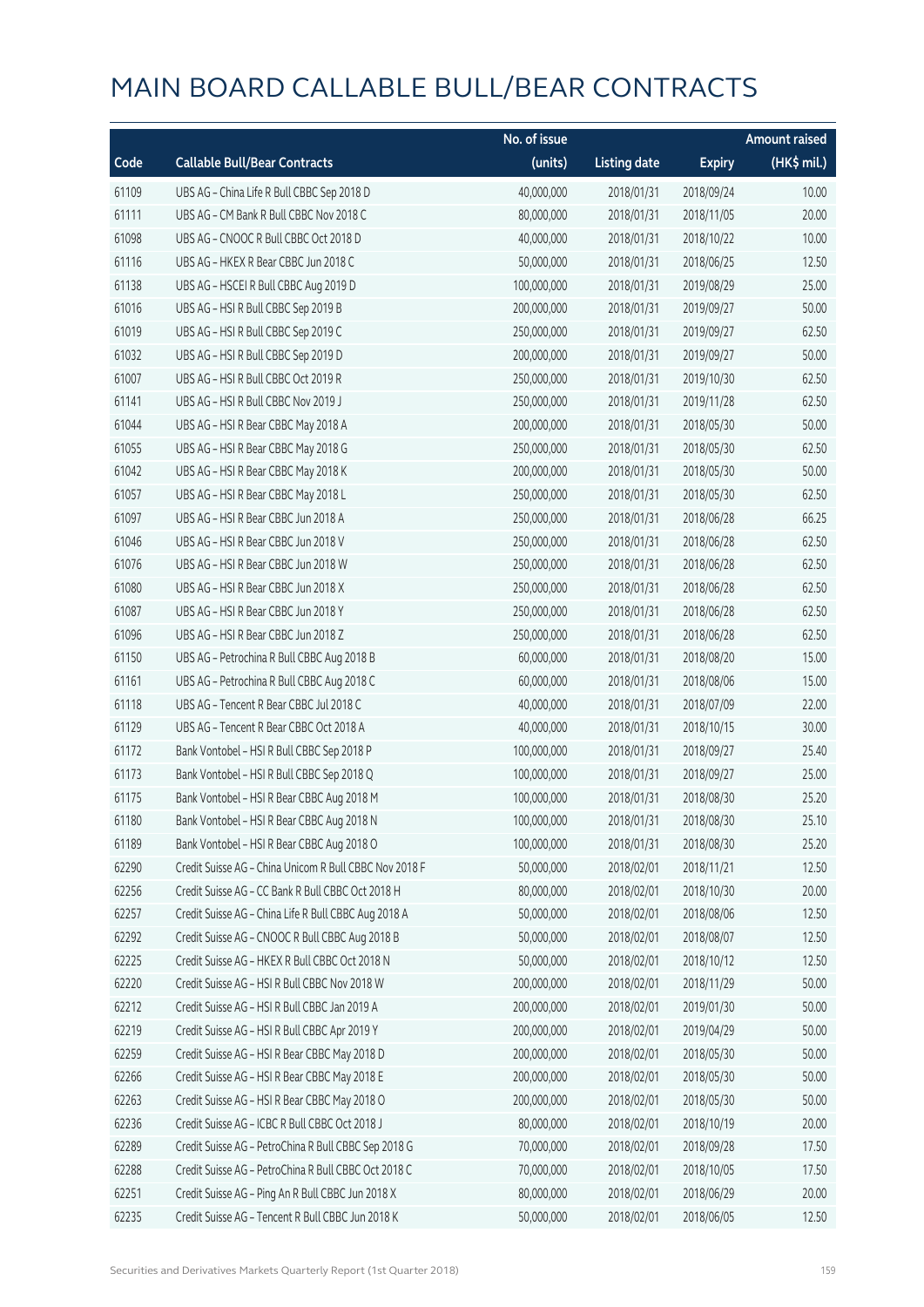|       |                                                              | No. of issue |                     |               | <b>Amount raised</b> |
|-------|--------------------------------------------------------------|--------------|---------------------|---------------|----------------------|
| Code  | <b>Callable Bull/Bear Contracts</b>                          | (units)      | <b>Listing date</b> | <b>Expiry</b> | (HK\$ mil.)          |
| 62299 | Goldman Sachs SP (Asia) - AAC Tech R Bull CBBC Dec 2018 C    | 40,000,000   | 2018/02/01          | 2018/12/28    | 10.00                |
| 62307 | Goldman Sachs SP (Asia) - China Mobile R Bull CBBC Oct 2018N | 80,000,000   | 2018/02/01          | 2018/10/24    | 20.00                |
| 61821 | Goldman Sachs SP (Asia) - HKEX R Bull CBBC Sep 2018 X        | 100,000,000  | 2018/02/01          | 2018/09/17    | 25.00                |
| 61852 | Goldman Sachs SP (Asia) - HKEX R Bull CBBC Sep 2018 Y        | 100,000,000  | 2018/02/01          | 2018/09/18    | 25.00                |
| 62303 | Goldman Sachs SP (Asia) - HKEX R Bull CBBC Sep 2018 Z        | 100,000,000  | 2018/02/01          | 2018/09/18    | 25.00                |
| 61863 | Goldman Sachs SP (Asia) - HSBC R Bull CBBC Sep 2018 G        | 100,000,000  | 2018/02/01          | 2018/09/20    | 25.00                |
| 61801 | Goldman Sachs SP (Asia) - HSI R Bull CBBC Jan 2020 A         | 200,000,000  | 2018/02/01          | 2020/01/30    | 50.20                |
| 61812 | Goldman Sachs SP (Asia) - HSI R Bull CBBC Jan 2020 B         | 200,000,000  | 2018/02/01          | 2020/01/30    | 50.20                |
| 62024 | Goldman Sachs SP (Asia) - HSI R Bull CBBC Jan 2020 C         | 200,000,000  | 2018/02/01          | 2020/01/30    | 50.20                |
| 62026 | Goldman Sachs SP (Asia) - HSI R Bull CBBC Jan 2020 D         | 200,000,000  | 2018/02/01          | 2020/01/30    | 50.20                |
| 62035 | Goldman Sachs SP (Asia) - HSI R Bear CBBC Jun 2018 E         | 200,000,000  | 2018/02/01          | 2018/06/28    | 50.00                |
| 62033 | Goldman Sachs SP (Asia) - HSI R Bear CBBC Jun 2018 Y         | 200,000,000  | 2018/02/01          | 2018/06/28    | 50.20                |
| 62034 | Goldman Sachs SP (Asia) - HSI R Bear CBBC Jun 2018 Z         | 200,000,000  | 2018/02/01          | 2018/06/28    | 50.00                |
| 62296 | Goldman Sachs SP (Asia) - ICBC R Bull CBBC Dec 2018 E        | 100,000,000  | 2018/02/01          | 2018/12/20    | 25.00                |
| 61861 | Goldman Sachs SP (Asia) - Ping An R Bull CBBC Nov 2018 I     | 100,000,000  | 2018/02/01          | 2018/11/14    | 25.00                |
| 62304 | Goldman Sachs SP (Asia) - Tencent R Bear CBBC May 2018 D     | 80,000,000   | 2018/02/01          | 2018/05/04    | 20.00                |
| 61797 | HK Bank - CNOOC R Bull CBBC Oct 2018 E                       | 50,000,000   | 2018/02/01          | 2018/10/15    | 12.50                |
| 61666 | HK Bank - CSOP A50 ETF R Bull CBBC Jul 2018 G                | 50,000,000   | 2018/02/01          | 2018/07/30    | 12.50                |
| 61786 | HK Bank - Galaxy Ent R Bear CBBC Jul 2018 F                  | 40,000,000   | 2018/02/01          | 2018/07/30    | 10.00                |
| 61766 | HK Bank - HKEX R Bull CBBC Sep 2018 L                        | 50,000,000   | 2018/02/01          | 2018/09/27    | 12.50                |
| 61687 | HK Bank - HSCEI R Bull CBBC Dec 2018 B                       | 60,000,000   | 2018/02/01          | 2018/12/28    | 15.00                |
| 61681 | HK Bank - HSCEI R Bear CBBC May 2018 A                       | 50,000,000   | 2018/02/01          | 2018/05/30    | 12.50                |
| 61667 | HK Bank - HSI R Bull CBBC Dec 2018 C                         | 150,000,000  | 2018/02/01          | 2018/12/28    | 37.50                |
| 61673 | HK Bank - HSI R Bear CBBC May 2018 B                         | 150,000,000  | 2018/02/01          | 2018/05/30    | 37.50                |
| 61676 | HK Bank - HSI R Bear CBBC Jul 2018 G                         | 150,000,000  | 2018/02/01          | 2018/07/30    | 37.50                |
| 61677 | HK Bank - HSI R Bear CBBC Jul 2018 H                         | 100,000,000  | 2018/02/01          | 2018/07/30    | 25.00                |
| 61678 | HK Bank - HSI R Bear CBBC Jul 2018 I                         | 150,000,000  | 2018/02/01          | 2018/07/30    | 37.50                |
| 61680 | HK Bank - HSI R Bear CBBC Jul 2018 J                         | 100,000,000  | 2018/02/01          | 2018/07/30    | 25.00                |
| 61790 | HK Bank - PetroChina R Bull CBBC Oct 2018 F                  | 80,000,000   | 2018/02/01          | 2018/10/15    | 20.00                |
| 61791 | HK Bank - PetroChina R Bear CBBC Aug 2018 B                  | 40,000,000   | 2018/02/01          | 2018/08/06    | 10.00                |
| 61783 | HK Bank - Ping An R Bear CBBC Aug 2018 E                     | 80,000,000   | 2018/02/01          | 2018/08/02    | 20.00                |
| 61771 | HK Bank - Tencent R Bull CBBC Aug 2018 S                     | 60,000,000   | 2018/02/01          | 2018/08/02    | 15.00                |
| 61776 | HK Bank - Tencent R Bear CBBC Jun 2018 C                     | 50,000,000   | 2018/02/01          | 2018/06/25    | 12.50                |
| 61659 | HK Bank - Tracker Fund R Bull CBBC Dec 2018 D                | 50,000,000   | 2018/02/01          | 2018/12/17    | 12.50                |
| 61726 | Haitong Int'l Sec - Bank of China R Bull CBBC Aug 2018 F     | 180,000,000  | 2018/02/01          | 2018/08/30    | 45.00                |
| 61695 | Haitong Int'l Sec - HKEX R Bull CBBC Jul 2018 N              | 40,000,000   | 2018/02/01          | 2018/07/13    | 10.00                |
| 61713 | Haitong Int'l Sec - PetroChina R Bull CBBC Jul 2018 E        | 130,000,000  | 2018/02/01          | 2018/07/26    | 32.50                |
| 61762 | Haitong Int'l Sec - PetroChina R Bull CBBC Jul 2018 F        | 130,000,000  | 2018/02/01          | 2018/07/24    | 32.50                |
| 61719 | Haitong Int'l Sec - Sunny Optical R Bull CBBC Jul 2018 D     | 70,000,000   | 2018/02/01          | 2018/07/30    | 17.50                |
| 61760 | Haitong Int'l Sec - Tencent R Bull CBBC Jul 2018 W           | 40,000,000   | 2018/02/01          | 2018/07/26    | 10.00                |
| 62143 | J P Morgan SP BV - China Unicom R Bull CBBC Jun 2018 B       | 40,000,000   | 2018/02/01          | 2018/06/15    | 10.00                |
| 62147 | J P Morgan SP BV - China Unicom R Bull CBBC Jun 2018 C       | 40,000,000   | 2018/02/01          | 2018/06/15    | 10.00                |
| 62157 | J P Morgan SP BV - HKEX R Bull CBBC Jun 2018 M               | 40,000,000   | 2018/02/01          | 2018/06/15    | 10.00                |
| 62183 | J P Morgan SP BV - HKEX R Bear CBBC May 2018 L               | 40,000,000   | 2018/02/01          | 2018/05/18    | 10.00                |
| 62117 | J P Morgan SP BV - HSI R Bull CBBC Sep 2019 O                | 200,000,000  | 2018/02/01          | 2019/09/27    | 50.00                |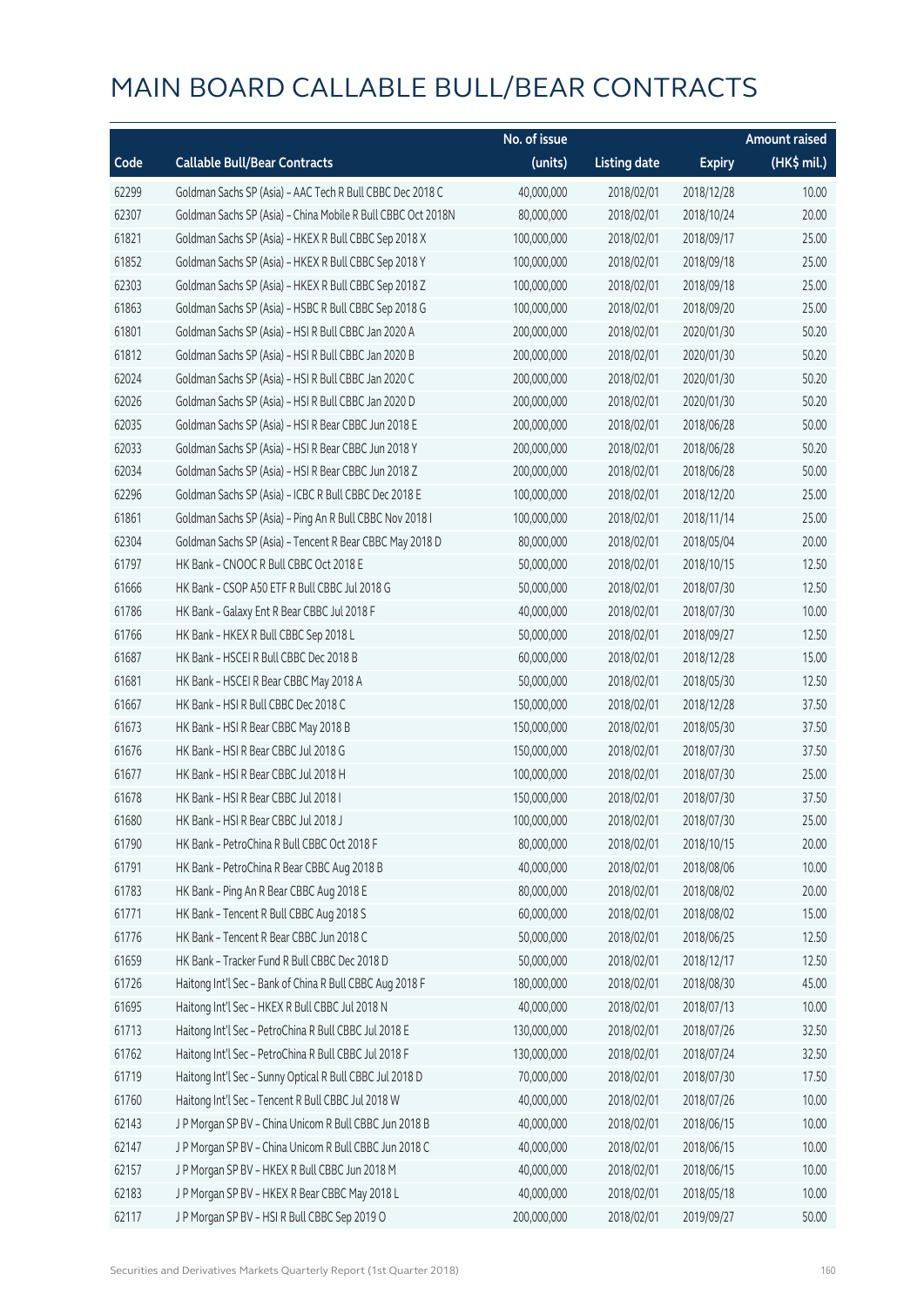|       |                                                      | No. of issue |                     |               | <b>Amount raised</b> |
|-------|------------------------------------------------------|--------------|---------------------|---------------|----------------------|
| Code  | <b>Callable Bull/Bear Contracts</b>                  | (units)      | <b>Listing date</b> | <b>Expiry</b> | (HK\$ mil.)          |
| 62111 | J P Morgan SP BV - HSI R Bull CBBC Oct 2019 X        | 200,000,000  | 2018/02/01          | 2019/10/30    | 50.00                |
| 62105 | J P Morgan SP BV - HSI R Bull CBBC Nov 2019 U        | 200,000,000  | 2018/02/01          | 2019/11/28    | 50.00                |
| 62100 | JP Morgan SP BV - HSIR Bull CBBC Dec 2019 R          | 200,000,000  | 2018/02/01          | 2019/12/30    | 50.00                |
| 62335 | J P Morgan SP BV - HSI R Bear CBBC Jun 2018 A        | 200,000,000  | 2018/02/01          | 2018/06/28    | 50.00                |
| 62321 | JP Morgan SP BV - HSIR Bear CBBC Jun 2018 Z          | 200,000,000  | 2018/02/01          | 2018/06/28    | 50.00                |
| 62155 | J P Morgan SP BV - PetroChina R Bull CBBC Aug 2018 C | 100,000,000  | 2018/02/01          | 2018/08/17    | 25.00                |
| 62174 | J P Morgan SP BV - Ping An R Bull CBBC May 2018 R    | 100,000,000  | 2018/02/01          | 2018/05/18    | 25.00                |
| 62138 | J P Morgan SP BV - Tencent R Bear CBBC May 2018 U    | 50,000,000   | 2018/02/01          | 2018/05/18    | 12.50                |
| 62308 | SG Issuer - AAC Tech R Bull CBBC Aug 2018 B          | 40,000,000   | 2018/02/01          | 2018/08/08    | 10.00                |
| 61875 | SG Issuer - Bank of China R Bull CBBC Nov 2018 E     | 100,000,000  | 2018/02/01          | 2018/11/29    | 25.00                |
| 61877 | SG Issuer - Bank of China R Bull CBBC Dec 2018 E     | 100,000,000  | 2018/02/01          | 2018/12/28    | 25.00                |
| 61931 | SG Issuer - BYD Company R Bull CBBC Oct 2018 C       | 50,000,000   | 2018/02/01          | 2018/10/30    | 12.50                |
| 61934 | SG Issuer - China Mobile R Bull CBBC Nov 2018 D      | 100,000,000  | 2018/02/01          | 2018/11/29    | 25.00                |
| 61938 | SG Issuer - China Mobile R Bull CBBC Dec 2018 I      | 100,000,000  | 2018/02/01          | 2018/12/28    | 25.00                |
| 62310 | SG Issuer - China Unicom R Bull CBBC Oct 2018 E      | 40,000,000   | 2018/02/01          | 2018/10/15    | 10.00                |
| 61882 | SG Issuer - CC Bank R Bull CBBC Dec 2018 D           | 100,000,000  | 2018/02/01          | 2018/12/28    | 25.00                |
| 61933 | SG Issuer - CC Bank R Bear CBBC Jul 2018 B           | 80,000,000   | 2018/02/01          | 2018/07/30    | 20.00                |
| 61945 | SG Issuer - CNOOC R Bull CBBC Aug 2018 B             | 40,000,000   | 2018/02/01          | 2018/08/06    | 10.00                |
| 61962 | SG Issuer - CNOOC R Bull CBBC Oct 2018 D             | 40,000,000   | 2018/02/01          | 2018/10/15    | 10.00                |
| 61950 | SG Issuer - CNOOC R Bear CBBC Oct 2018 A             | 40,000,000   | 2018/02/01          | 2018/10/09    | 10.00                |
| 61971 | SG Issuer - HKEX R Bull CBBC Jun 2018 C              | 50,000,000   | 2018/02/01          | 2018/06/20    | 12.50                |
| 61908 | SG Issuer - HKEX R Bull CBBC Oct 2018 L              | 50,000,000   | 2018/02/01          | 2018/10/30    | 12.50                |
| 61975 | SG Issuer - HSBC R Bull CBBC Jun 2018 Q              | 100,000,000  | 2018/02/01          | 2018/06/15    | 25.00                |
| 62014 | SG Issuer - HSI R Bull CBBC Jul 2019 C               | 200,000,000  | 2018/02/01          | 2019/07/30    | 50.00                |
| 62198 | SG Issuer - HSI R Bull CBBC Aug 2019 M               | 200,000,000  | 2018/02/01          | 2019/08/29    | 50.00                |
| 62016 | SG Issuer - HSI R Bull CBBC Sep 2019 V               | 200,000,000  | 2018/02/01          | 2019/09/27    | 50.00                |
| 62187 | SG Issuer - HSI R Bear CBBC Jul 2018 D               | 200,000,000  | 2018/02/01          | 2018/07/30    | 50.00                |
| 62195 | SG Issuer - HSI R Bear CBBC Sep 2018 S               | 200,000,000  | 2018/02/01          | 2018/09/27    | 50.00                |
| 61915 | SG Issuer - ICBC R Bull CBBC Oct 2018 E              | 60,000,000   | 2018/02/01          | 2018/10/30    | 15.00                |
| 61976 | SG Issuer - PetroChina R Bull CBBC Jul 2018 B        | 40,000,000   | 2018/02/01          | 2018/07/20    | 10.00                |
| 61998 | SG Issuer - PetroChina R Bull CBBC Nov 2018 B        | 40,000,000   | 2018/02/01          | 2018/11/23    | 10.00                |
| 61992 | SG Issuer - PetroChina R Bear CBBC Oct 2018 A        | 40,000,000   | 2018/02/01          | 2018/10/08    | 10.00                |
| 61916 | SG Issuer - Ping An R Bull CBBC Oct 2018 V           | 100,000,000  | 2018/02/01          | 2018/10/30    | 25.00                |
| 61917 | SG Issuer - Ping An R Bull CBBC Nov 2018 Q           | 100,000,000  | 2018/02/01          | 2018/11/29    | 25.00                |
| 62320 | SG Issuer - Sunny Optical R Bull CBBC Jul 2018 C     | 40,000,000   | 2018/02/01          | 2018/07/13    | 10.00                |
| 61918 | SG Issuer - Tencent R Bull CBBC May 2018 Q           | 80,000,000   | 2018/02/01          | 2018/05/07    | 20.00                |
| 62003 | SG Issuer - Tencent R Bull CBBC May 2018 R           | 80,000,000   | 2018/02/01          | 2018/05/07    | 20.00                |
| 61919 | SG Issuer - Tencent R Bull CBBC Jun 2018 E           | 80,000,000   | 2018/02/01          | 2018/06/13    | 20.00                |
| 62004 | SG Issuer - Tencent R Bull CBBC Aug 2018 A           | 80,000,000   | 2018/02/01          | 2018/08/03    | 20.00                |
| 61928 | SG Issuer - Tencent R Bull CBBC Nov 2018 N           | 80,000,000   | 2018/02/01          | 2018/11/29    | 20.00                |
| 62062 | UBS AG - CNOOC R Bull CBBC Oct 2018 E                | 40,000,000   | 2018/02/01          | 2018/10/29    | 10.00                |
| 62036 | UBS AG - HSI R Bull CBBC Sep 2019 E                  | 250,000,000  | 2018/02/01          | 2019/09/27    | 62.50                |
| 62070 | UBS AG - HSI R Bull CBBC Oct 2019 S                  | 250,000,000  | 2018/02/01          | 2019/10/30    | 62.50                |
| 62063 | UBS AG - HSI R Bull CBBC Nov 2019 K                  | 200,000,000  | 2018/02/01          | 2019/11/28    | 50.00                |
| 62057 | UBS AG - HSI R Bull CBBC Dec 2019 F                  | 250,000,000  | 2018/02/01          | 2019/12/30    | 62.50                |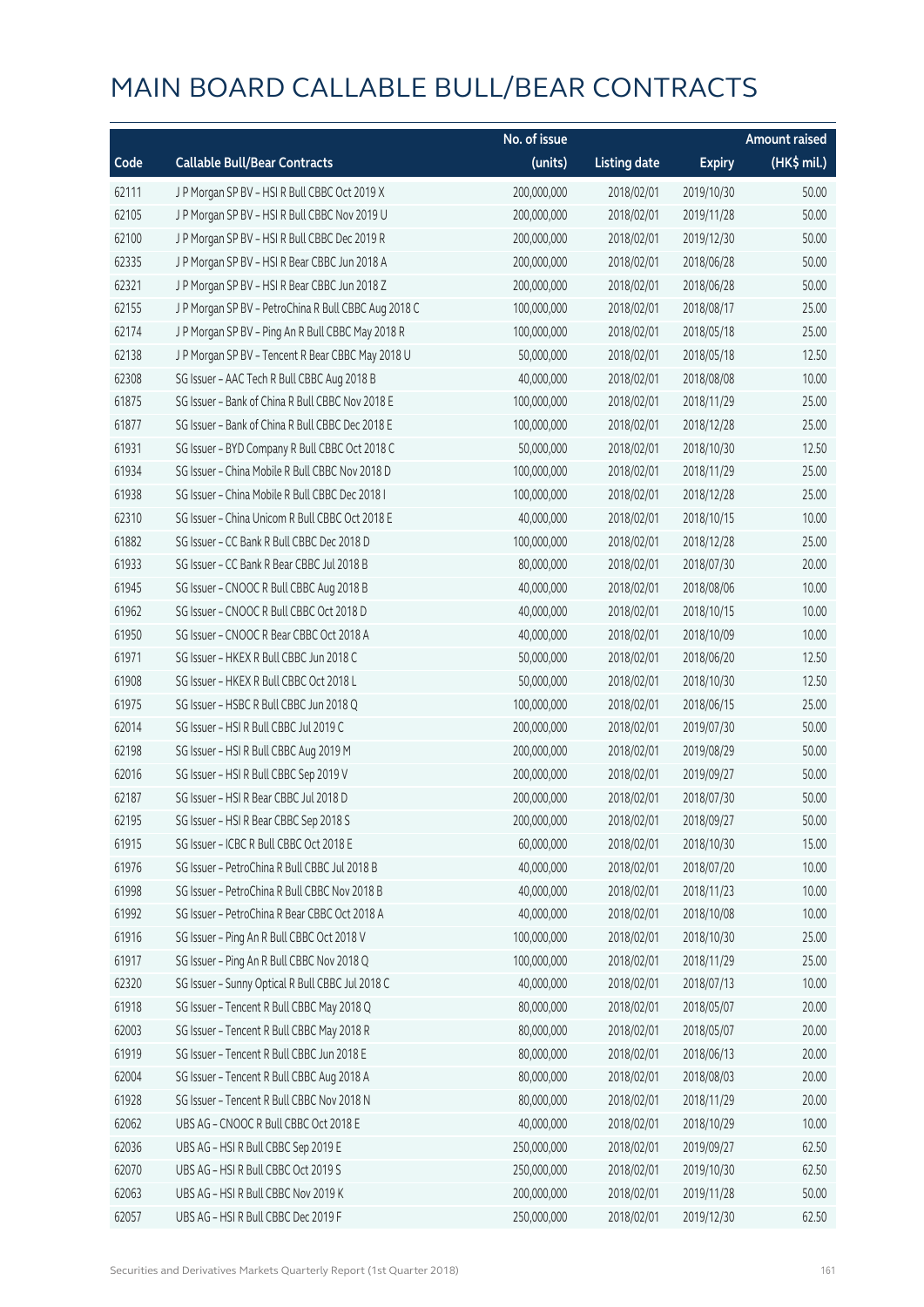|       |                                                           | No. of issue |                     |               | <b>Amount raised</b> |
|-------|-----------------------------------------------------------|--------------|---------------------|---------------|----------------------|
| Code  | <b>Callable Bull/Bear Contracts</b>                       | (units)      | <b>Listing date</b> | <b>Expiry</b> | (HK\$ mil.)          |
| 62072 | UBS AG - HSI R Bear CBBC Jun 2018 B                       | 250,000,000  | 2018/02/01          | 2018/06/28    | 62.50                |
| 62078 | UBS AG - HSI R Bear CBBC Jun 2018 C                       | 250,000,000  | 2018/02/01          | 2018/06/28    | 62.50                |
| 62095 | UBS AG - HSI R Bear CBBC Jun 2018 D                       | 250,000,000  | 2018/02/01          | 2018/06/28    | 62.50                |
| 62099 | UBS AG - HSI R Bear CBBC Jun 2018 E                       | 250,000,000  | 2018/02/01          | 2018/06/28    | 62.50                |
| 62060 | UBS AG - Petrochina R Bull CBBC Jul 2018 C                | 60,000,000   | 2018/02/01          | 2018/07/23    | 15.00                |
| 62379 | BNP Paribas Issuance B.V. - HSI R Bull CBBC Oct 2019 W    | 250,000,000  | 2018/02/02          | 2019/10/30    | 62.50                |
| 62666 | BNP Paribas Issuance B.V. - HSI R Bull CBBC Oct 2019 X    | 250,000,000  | 2018/02/02          | 2019/10/30    | 62.50                |
| 62461 | BNP Paribas Issuance B.V. - HSI R Bear CBBC May 2018 K    | 250,000,000  | 2018/02/02          | 2018/05/30    | 62.50                |
| 62382 | BNP Paribas Issuance B.V. - HSI R Bear CBBC May 2018 Z    | 250,000,000  | 2018/02/02          | 2018/05/30    | 62.50                |
| 62664 | Credit Suisse AG - Bank of China R Bull CBBC Sep 2018 N   | 80,000,000   | 2018/02/02          | 2018/09/27    | 20.00                |
| 62662 | Credit Suisse AG - CC Bank R Bull CBBC Sep 2018 H         | 80,000,000   | 2018/02/02          | 2018/09/27    | 20.00                |
| 62614 | Credit Suisse AG - HKEX R Bull CBBC Jun 2018 D            | 50,000,000   | 2018/02/02          | 2018/06/28    | 12.50                |
| 62652 | Credit Suisse AG - HSI R Bull CBBC Feb 2019 H             | 200,000,000  | 2018/02/02          | 2019/02/27    | 50.00                |
| 62637 | Credit Suisse AG - HSI R Bull CBBC Sep 2019 M             | 200,000,000  | 2018/02/02          | 2019/09/27    | 50.00                |
| 62584 | Credit Suisse AG - HSI R Bear CBBC May 2018 A             | 200,000,000  | 2018/02/02          | 2018/05/30    | 50.00                |
| 62562 | Credit Suisse AG - HSI R Bear CBBC May 2018 F             | 200,000,000  | 2018/02/02          | 2018/05/30    | 50.00                |
| 62591 | Credit Suisse AG - HSI R Bear CBBC May 2018 H             | 200,000,000  | 2018/02/02          | 2018/05/30    | 50.00                |
| 62570 | Credit Suisse AG - HSI R Bear CBBC May 2018 V             | 200,000,000  | 2018/02/02          | 2018/05/30    | 50.00                |
| 62576 | Credit Suisse AG - HSI R Bear CBBC May 2018 Z             | 200,000,000  | 2018/02/02          | 2018/05/30    | 50.00                |
| 62583 | Credit Suisse AG - HSI R Bear CBBC Jul 2018 S             | 200,000,000  | 2018/02/02          | 2018/07/30    | 50.00                |
| 62611 | Credit Suisse AG - HSI R Bear CBBC Jul 2018 T             | 200,000,000  | 2018/02/02          | 2018/07/30    | 50.00                |
| 62613 | Credit Suisse AG - HSI R Bear CBBC Jul 2018 U             | 200,000,000  | 2018/02/02          | 2018/07/30    | 52.00                |
| 62633 | Credit Suisse AG - ICBC R Bull CBBC Sep 2018 Y            | 80,000,000   | 2018/02/02          | 2018/09/27    | 20.00                |
| 62631 | Credit Suisse AG - Ping An R Bull CBBC Sep 2018 B         | 80,000,000   | 2018/02/02          | 2018/09/27    | 20.00                |
| 62523 | Bank of East Asia - CC Bank R Bull CBBC Sep 2018 D        | 60,000,000   | 2018/02/02          | 2018/09/24    | 15.00                |
| 62506 | Bank of East Asia - HKEX R Bull CBBC Sep 2018 N           | 40,000,000   | 2018/02/02          | 2018/09/24    | 10.00                |
| 62513 | Bank of East Asia - ICBC R Bull CBBC Sep 2018 B           | 60,000,000   | 2018/02/02          | 2018/09/24    | 15.00                |
| 62507 | Bank of East Asia - Ping An R Bull CBBC Sep 2018 D        | 120,000,000  | 2018/02/02          | 2018/09/24    | 30.00                |
| 62469 | Bank of East Asia - Tencent R Bull CBBC Sep 2018 U        | 40,000,000   | 2018/02/02          | 2018/09/24    | 10.00                |
| 62476 | Bank of East Asia - Tencent R Bear CBBC Sep 2018 G        | 30,000,000   | 2018/02/02          | 2018/09/24    | 10.20                |
| 62835 | Goldman Sachs SP (Asia) - AAC Tech R Bull CBBC Dec 2018 D | 40,000,000   | 2018/02/02          | 2018/12/27    | 10.00                |
| 62840 | Goldman Sachs SP (Asia) - CC Bank R Bull CBBC Nov 2018 A  | 80,000,000   | 2018/02/02          | 2018/11/23    | 20.00                |
| 62810 | Goldman Sachs SP (Asia) - HSI R Bull CBBC Jan 2020 E      | 200,000,000  | 2018/02/02          | 2020/01/30    | 50.40                |
| 62420 | Goldman Sachs SP (Asia) - HSI R Bear CBBC May 2018 E      | 200,000,000  | 2018/02/02          | 2018/05/30    | 50.00                |
| 62430 | Goldman Sachs SP (Asia) - HSI R Bear CBBC May 2018 G      | 200,000,000  | 2018/02/02          | 2018/05/30    | 50.20                |
| 62385 | Goldman Sachs SP (Asia) - HSI R Bear CBBC May 2018 W      | 200,000,000  | 2018/02/02          | 2018/05/30    | 50.20                |
| 62812 | Goldman Sachs SP (Asia) - HSI R Bear CBBC Jul 2018 J      | 200,000,000  | 2018/02/02          | 2018/07/30    | 50.40                |
| 62817 | Goldman Sachs SP (Asia) - HSI R Bear CBBC Jul 2018 K      | 200,000,000  | 2018/02/02          | 2018/07/30    | 50.80                |
| 62826 | Goldman Sachs SP (Asia) - HSI R Bear CBBC Jul 2018 L      | 200,000,000  | 2018/02/02          | 2018/07/30    | 50.80                |
| 62827 | Goldman Sachs SP (Asia) - HSI R Bear CBBC Jul 2018 M      | 200,000,000  | 2018/02/02          | 2018/07/30    | 54.80                |
| 62829 | Goldman Sachs SP (Asia) - HSI R Bear CBBC Jul 2018 N      | 200,000,000  | 2018/02/02          | 2018/07/30    | 58.80                |
| 62834 | Goldman Sachs SP (Asia) - HSI R Bear CBBC Jul 2018 O      | 200,000,000  | 2018/02/02          | 2018/07/30    | 64.80                |
| 62531 | Goldman Sachs SP (Asia) - Ping An R Bull CBBC Nov 2018 J  | 100,000,000  | 2018/02/02          | 2018/11/13    | 25.00                |
| 62460 | HK Bank - Bank of China R Bull CBBC Aug 2018 J            | 100,000,000  | 2018/02/02          | 2018/08/20    | 25.00                |
| 62441 | HK Bank - China Mobile R Bull CBBC Oct 2018 E             | 50,000,000   | 2018/02/02          | 2018/10/04    | 12.50                |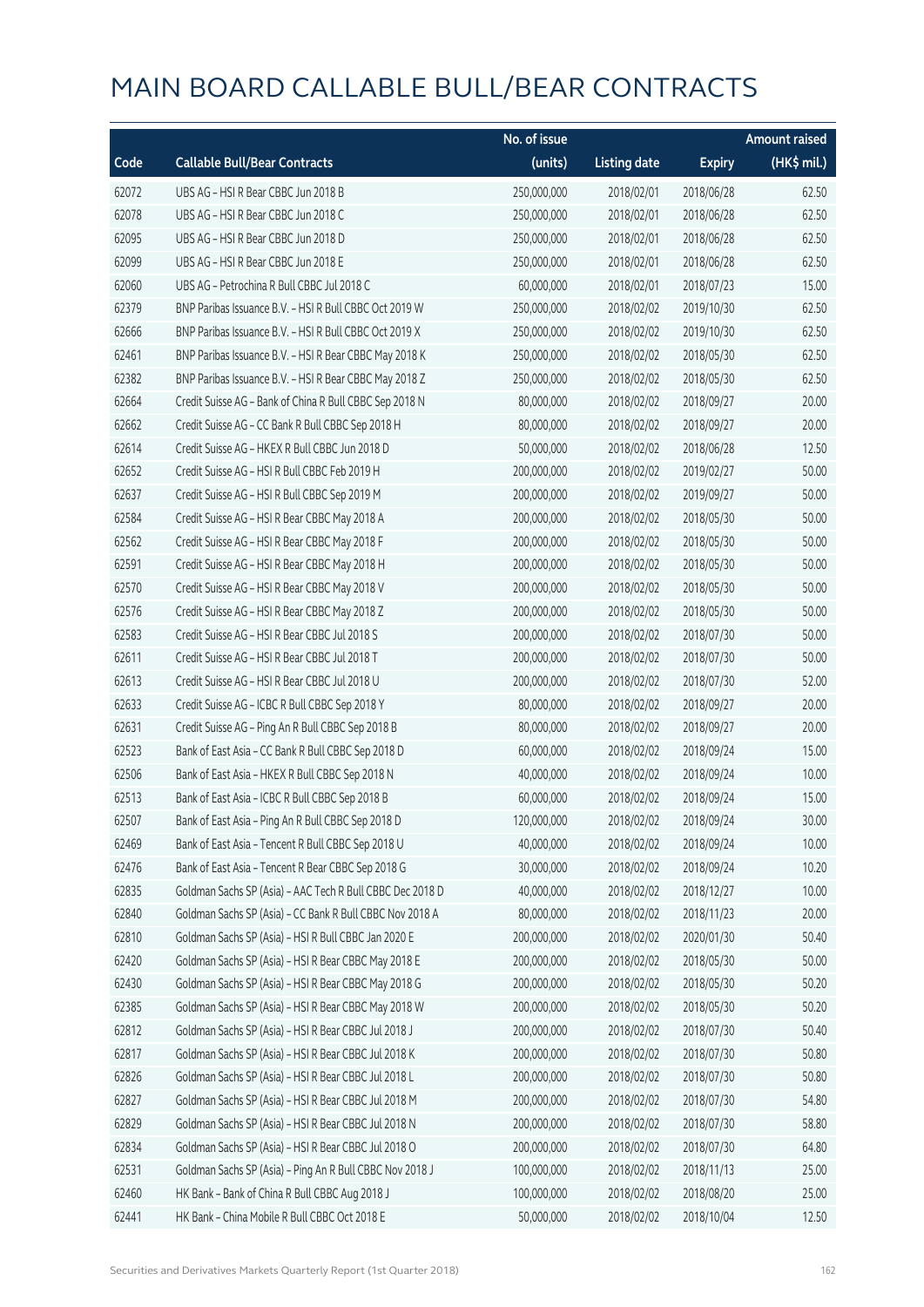|       |                                                      | No. of issue |                     |               | <b>Amount raised</b> |
|-------|------------------------------------------------------|--------------|---------------------|---------------|----------------------|
| Code  | <b>Callable Bull/Bear Contracts</b>                  | (units)      | <b>Listing date</b> | <b>Expiry</b> | (HK\$ mil.)          |
| 62438 | HK Bank - COVS R Bull CBBC Oct 2018 C                | 40,000,000   | 2018/02/02          | 2018/10/15    | 10.00                |
| 62434 | HK Bank - CUni R Bull CBBC Aug 2018 I                | 40,000,000   | 2018/02/02          | 2018/08/13    | 10.00                |
| 62447 | HK Bank - CC Bank R Bull CBBC Aug 2018 N             | 100,000,000  | 2018/02/02          | 2018/08/20    | 25.00                |
| 62386 | HK Bank - HSCEI R Bull CBBC Dec 2018 C               | 60,000,000   | 2018/02/02          | 2018/12/28    | 15.00                |
| 62402 | HK Bank - HSI R Bull CBBC Dec 2018 D                 | 100,000,000  | 2018/02/02          | 2018/12/28    | 25.00                |
| 62407 | HK Bank - HSI R Bear CBBC May 2018 C                 | 150,000,000  | 2018/02/02          | 2018/05/30    | 37.50                |
| 62409 | HK Bank - HSI R Bear CBBC Jul 2018 K                 | 150,000,000  | 2018/02/02          | 2018/07/30    | 37.50                |
| 62410 | HK Bank - HSI R Bear CBBC Jul 2018 L                 | 100,000,000  | 2018/02/02          | 2018/07/30    | 25.00                |
| 62440 | HK Bank - Ping An R Bull CBBC Oct 2018 N             | 100,000,000  | 2018/02/02          | 2018/10/22    | 25.00                |
| 62444 | HK Bank - Ping An R Bear CBBC Oct 2018 H             | 80,000,000   | 2018/02/02          | 2018/10/02    | 20.00                |
| 62445 | HK Bank - SUNAC R Bull CBBC Sep 2018 C               | 100,000,000  | 2018/02/02          | 2018/09/24    | 25.00                |
| 62443 | HK Bank - Tencent R Bear CBBC Sep 2018 I             | 50,000,000   | 2018/02/02          | 2018/09/03    | 30.00                |
| 62337 | Haitong Int'l Sec - HKEX R Bull CBBC Jul 2018 O      | 40,000,000   | 2018/02/02          | 2018/07/16    | 10.00                |
| 62346 | Haitong Int'l Sec - Tencent R Bull CBBC Jul 2018 X   | 40,000,000   | 2018/02/02          | 2018/07/30    | 10.00                |
| 62351 | Haitong Int'l Sec - Tencent R Bull CBBC Jul 2018 Y   | 40,000,000   | 2018/02/02          | 2018/07/27    | 17.40                |
| 62763 | J P Morgan SP BV - CC Bank R Bull CBBC Aug 2018 I    | 100,000,000  | 2018/02/02          | 2018/08/17    | 25.00                |
| 62796 | J P Morgan SP BV - China Life R Bear CBBC Dec 2018 A | 200,000,000  | 2018/02/02          | 2018/12/21    | 50.00                |
| 62798 | J P Morgan SP BV - China Life R Bear CBBC Dec 2018 B | 200,000,000  | 2018/02/02          | 2018/12/21    | 50.00                |
| 62762 | J P Morgan SP BV - HSI R Bull CBBC Nov 2019 V        | 200,000,000  | 2018/02/02          | 2019/11/28    | 50.00                |
| 62784 | J P Morgan SP BV - HSI R Bull CBBC Dec 2019 S        | 200,000,000  | 2018/02/02          | 2019/12/30    | 50.00                |
| 62785 | J P Morgan SP BV - HSI R Bear CBBC May 2018 O        | 200,000,000  | 2018/02/02          | 2018/05/30    | 50.00                |
| 62751 | J P Morgan SP BV - HSI R Bear CBBC Jun 2018 B        | 200,000,000  | 2018/02/02          | 2018/06/28    | 50.00                |
| 62748 | J P Morgan SP BV - HSI R Bear CBBC Jul 2018 G        | 200,000,000  | 2018/02/02          | 2018/07/30    | 50.00                |
| 62787 | J P Morgan SP BV - HSI R Bear CBBC Jul 2018 H        | 200,000,000  | 2018/02/02          | 2018/07/30    | 50.00                |
| 62791 | J P Morgan SP BV - HSI R Bear CBBC Jul 2018 I        | 200,000,000  | 2018/02/02          | 2018/07/30    | 60.00                |
| 62795 | J P Morgan SP BV - HSI R Bear CBBC Aug 2018 A        | 200,000,000  | 2018/02/02          | 2018/08/30    | 80.00                |
| 62764 | J P Morgan SP BV - ICBC R Bull CBBC Jul 2018 D       | 100,000,000  | 2018/02/02          | 2018/07/20    | 25.00                |
| 62775 | J P Morgan SP BV - Ping An R Bear CBBC Jun 2018 A    | 100,000,000  | 2018/02/02          | 2018/06/15    | 25.00                |
| 62776 | J P Morgan SP BV - Ping An R Bear CBBC Jun 2018 B    | 100,000,000  | 2018/02/02          | 2018/06/15    | 25.00                |
| 62781 | J P Morgan SP BV - Tencent R Bear CBBC Jun 2018 Q    | 50,000,000   | 2018/02/02          | 2018/06/15    | 44.00                |
| 62855 | SG Issuer - Bank of China R Bull CBBC Oct 2018 C     | 100,000,000  | 2018/02/02          | 2018/10/04    | 25.00                |
| 62854 | SG Issuer - Bank of China R Bear CBBC Sep 2018 B     | 60,000,000   | 2018/02/02          | 2018/09/27    | 15.00                |
| 62862 | SG Issuer - Bank of China R Bear CBBC Dec 2018 B     | 60,000,000   | 2018/02/02          | 2018/12/05    | 15.00                |
| 62881 | SG Issuer - China Mobile R Bear CBBC Sep 2018 B      | 100,000,000  | 2018/02/02          | 2018/09/21    | 25.00                |
| 62865 | SG Issuer - CC Bank R Bull CBBC Jul 2018 G           | 100,000,000  | 2018/02/02          | 2018/07/20    | 25.00                |
| 62868 | SG Issuer - CC Bank R Bull CBBC Aug 2018 Q           | 100,000,000  | 2018/02/02          | 2018/08/16    | 25.00                |
| 62869 | SG Issuer - CC Bank R Bear CBBC Sep 2018 D           | 80,000,000   | 2018/02/02          | 2018/09/12    | 20.00                |
| 62870 | SG Issuer - CC Bank R Bear CBBC Dec 2018 B           | 80,000,000   | 2018/02/02          | 2018/12/11    | 20.00                |
| 62845 | SG Issuer - CSOP A50 ETF R Bull CBBC Aug 2018 F      | 40,000,000   | 2018/02/02          | 2018/08/27    | 10.00                |
| 62848 | SG Issuer - CSOP A50 ETF R Bear CBBC Sep 2018 D      | 40,000,000   | 2018/02/02          | 2018/09/27    | 13.20                |
| 62701 | SG Issuer - HKEX R Bull CBBC Jul 2018 U              | 50,000,000   | 2018/02/02          | 2018/07/06    | 12.50                |
| 62882 | SG Issuer - HKEX R Bear CBBC Dec 2018 E              | 50,000,000   | 2018/02/02          | 2018/12/12    | 33.50                |
| 62851 | SG Issuer - HS H-SH ETF R Bear CBBC Dec 2018 A       | 100,000,000  | 2018/02/02          | 2018/12/21    | 25.00                |
| 62903 | SG Issuer - HSCEI R Bull CBBC Nov 2018 S             | 100,000,000  | 2018/02/02          | 2018/11/29    | 25.00                |
| 62908 | SG Issuer - HSCEI R Bear CBBC Dec 2018 C             | 100,000,000  | 2018/02/02          | 2018/12/28    | 25.00                |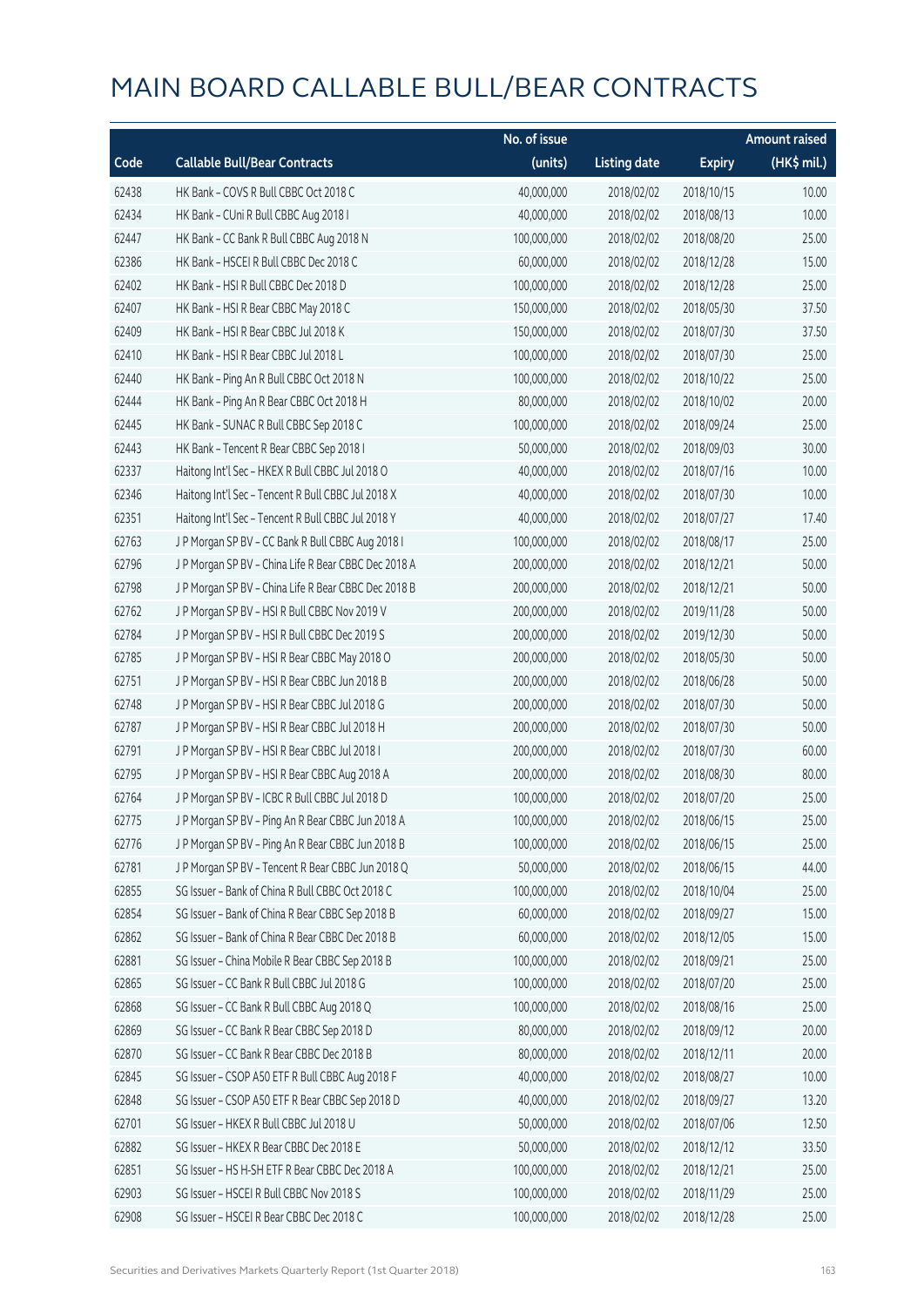|       |                                                        | No. of issue |                     |               | <b>Amount raised</b> |
|-------|--------------------------------------------------------|--------------|---------------------|---------------|----------------------|
| Code  | <b>Callable Bull/Bear Contracts</b>                    | (units)      | <b>Listing date</b> | <b>Expiry</b> | (HK\$ mil.)          |
| 62746 | SG Issuer - HSI R Bull CBBC Aug 2019 N                 | 200,000,000  | 2018/02/02          | 2019/08/29    | 50.00                |
| 62693 | SG Issuer - HSI R Bull CBBC Sep 2019 W                 | 200,000,000  | 2018/02/02          | 2019/09/27    | 50.00                |
| 62719 | SG Issuer - HSI R Bear CBBC Jul 2018 B                 | 200,000,000  | 2018/02/02          | 2018/07/30    | 50.00                |
| 62720 | SG Issuer - HSI R Bear CBBC Jul 2018 C                 | 200,000,000  | 2018/02/02          | 2018/07/30    | 50.00                |
| 62724 | SG Issuer - HSI R Bear CBBC Jul 2018 K                 | 200,000,000  | 2018/02/02          | 2018/07/30    | 50.00                |
| 62729 | SG Issuer - HSI R Bear CBBC Jul 2018 N                 | 200,000,000  | 2018/02/02          | 2018/07/30    | 50.00                |
| 62688 | SG Issuer - HSI R Bear CBBC Aug 2018 A                 | 200,000,000  | 2018/02/02          | 2018/08/30    | 50.00                |
| 62692 | SG Issuer - HSI R Bear CBBC Sep 2018 T                 | 200,000,000  | 2018/02/02          | 2018/09/27    | 50.00                |
| 62739 | SG Issuer - HSI R Bear CBBC Oct 2018 D                 | 200,000,000  | 2018/02/02          | 2018/10/30    | 50.00                |
| 62741 | SG Issuer - HSI R Bear CBBC Oct 2018 E                 | 200,000,000  | 2018/02/02          | 2018/10/30    | 50.00                |
| 62744 | SG Issuer - HSI R Bear CBBC Oct 2018 F                 | 200,000,000  | 2018/02/02          | 2018/10/30    | 50.00                |
| 62745 | SG Issuer - HSI R Bear CBBC Oct 2018 G                 | 200,000,000  | 2018/02/02          | 2018/10/30    | 50.00                |
| 62895 | SG Issuer - ICBC R Bull CBBC Aug 2018 O                | 60,000,000   | 2018/02/02          | 2018/08/06    | 15.00                |
| 62899 | SG Issuer - ICBC R Bear CBBC Dec 2018 B                | 60,000,000   | 2018/02/02          | 2018/12/10    | 15.00                |
| 62707 | SG Issuer - Ping An R Bull CBBC Oct 2018 W             | 100,000,000  | 2018/02/02          | 2018/10/23    | 25.00                |
| 62900 | SG Issuer - Ping An R Bear CBBC Dec 2018 H             | 100,000,000  | 2018/02/02          | 2018/12/14    | 28.00                |
| 62901 | SG Issuer - Tencent R Bull CBBC May 2018 S             | 80,000,000   | 2018/02/02          | 2018/05/04    | 20.00                |
| 62717 | SG Issuer - Tencent R Bull CBBC Jul 2018 I             | 80,000,000   | 2018/02/02          | 2018/07/20    | 20.00                |
| 62684 | UBS AG - BOC HK R Bull CBBC Nov 2018 A                 | 50,000,000   | 2018/02/02          | 2018/11/12    | 12.50                |
| 62680 | UBS AG - Bank of China R Bull CBBC Sep 2018 E          | 60,000,000   | 2018/02/02          | 2018/09/28    | 15.00                |
| 62686 | UBS AG - CUni R Bull CBBC Aug 2018 A                   | 40,000,000   | 2018/02/02          | 2018/08/13    | 10.00                |
| 62669 | UBS AG - CC Bank R Bull CBBC Jul 2018 G                | 80,000,000   | 2018/02/02          | 2018/07/16    | 20.00                |
| 62679 | UBS AG - CC Bank R Bull CBBC Aug 2018 H                | 80,000,000   | 2018/02/02          | 2018/08/20    | 20.00                |
| 62667 | UBS AG - HSI R Bull CBBC Dec 2019 G                    | 250,000,000  | 2018/02/02          | 2019/12/30    | 62.50                |
| 62668 | UBS AG - HSI R Bull CBBC Dec 2019 H                    | 200,000,000  | 2018/02/02          | 2019/12/30    | 50.00                |
| 62533 | UBS AG - HSI R Bear CBBC May 2018 P                    | 250,000,000  | 2018/02/02          | 2018/05/30    | 62.50                |
| 62549 | UBS AG - HSI R Bear CBBC Jun 2018 F                    | 250,000,000  | 2018/02/02          | 2018/06/28    | 62.50                |
| 62551 | UBS AG - HSI R Bear CBBC Jun 2018 G                    | 250,000,000  | 2018/02/02          | 2018/06/28    | 62.50                |
| 62553 | UBS AG - HSI R Bear CBBC Jul 2018 C                    | 250,000,000  | 2018/02/02          | 2018/07/30    | 62.50                |
| 62554 | UBS AG - HSI R Bear CBBC Jul 2018 D                    | 200,000,000  | 2018/02/02          | 2018/07/30    | 52.00                |
| 62353 | Bank Vontobel - HSI R Bull CBBC Jun 2018 F             | 100,000,000  | 2018/02/02          | 2018/06/28    | 25.10                |
| 62384 | Bank Vontobel - HSI R Bull CBBC Jun 2018 G             | 100,000,000  | 2018/02/02          | 2018/06/28    | 25.00                |
| 62368 | Bank Vontobel - HSI R Bear CBBC Aug 2018 P             | 100,000,000  | 2018/02/02          | 2018/08/30    | 25.50                |
| 62371 | Bank Vontobel - HSI R Bear CBBC Aug 2018 Q             | 100,000,000  | 2018/02/02          | 2018/08/30    | 25.10                |
| 62377 | Bank Vontobel - HSI R Bear CBBC Aug 2018 R             | 100,000,000  | 2018/02/02          | 2018/08/30    | 25.30                |
| 62942 | BNP Paribas Issuance B.V. - HSI R Bear CBBC May 2018 A | 250,000,000  | 2018/02/05          | 2018/05/30    | 62.50                |
| 62944 | BNP Paribas Issuance B.V. - HSI R Bear CBBC May 2018 B | 250,000,000  | 2018/02/05          | 2018/05/30    | 62.50                |
| 62966 | BNP Paribas Issuance B.V. - HSI R Bear CBBC May 2018 C | 250,000,000  | 2018/02/05          | 2018/05/30    | 75.00                |
| 62915 | BNP Paribas Issuance B.V. - HSI R Bear CBBC May 2018 L | 250,000,000  | 2018/02/05          | 2018/05/30    | 62.50                |
| 62930 | BNP Paribas Issuance B.V. - HSI R Bear CBBC May 2018 M | 250,000,000  | 2018/02/05          | 2018/05/30    | 62.50                |
| 62946 | BNP Paribas Issuance B.V. - HSI R Bear CBBC May 2018 N | 250,000,000  | 2018/02/05          | 2018/05/30    | 62.50                |
| 62948 | BNP Paribas Issuance B.V. - HSI R Bear CBBC May 2018 O | 250,000,000  | 2018/02/05          | 2018/05/30    | 62.50                |
| 62953 | BNP Paribas Issuance B.V. - HSI R Bear CBBC May 2018 P | 250,000,000  | 2018/02/05          | 2018/05/30    | 62.50                |
| 63295 | Credit Suisse AG - AIA R Bull CBBC Aug 2018 A          | 70,000,000   | 2018/02/05          | 2018/08/30    | 17.50                |
| 63237 | Credit Suisse AG - CC Bank R Bull CBBC Jul 2018 A      | 80,000,000   | 2018/02/05          | 2018/07/30    | 20.00                |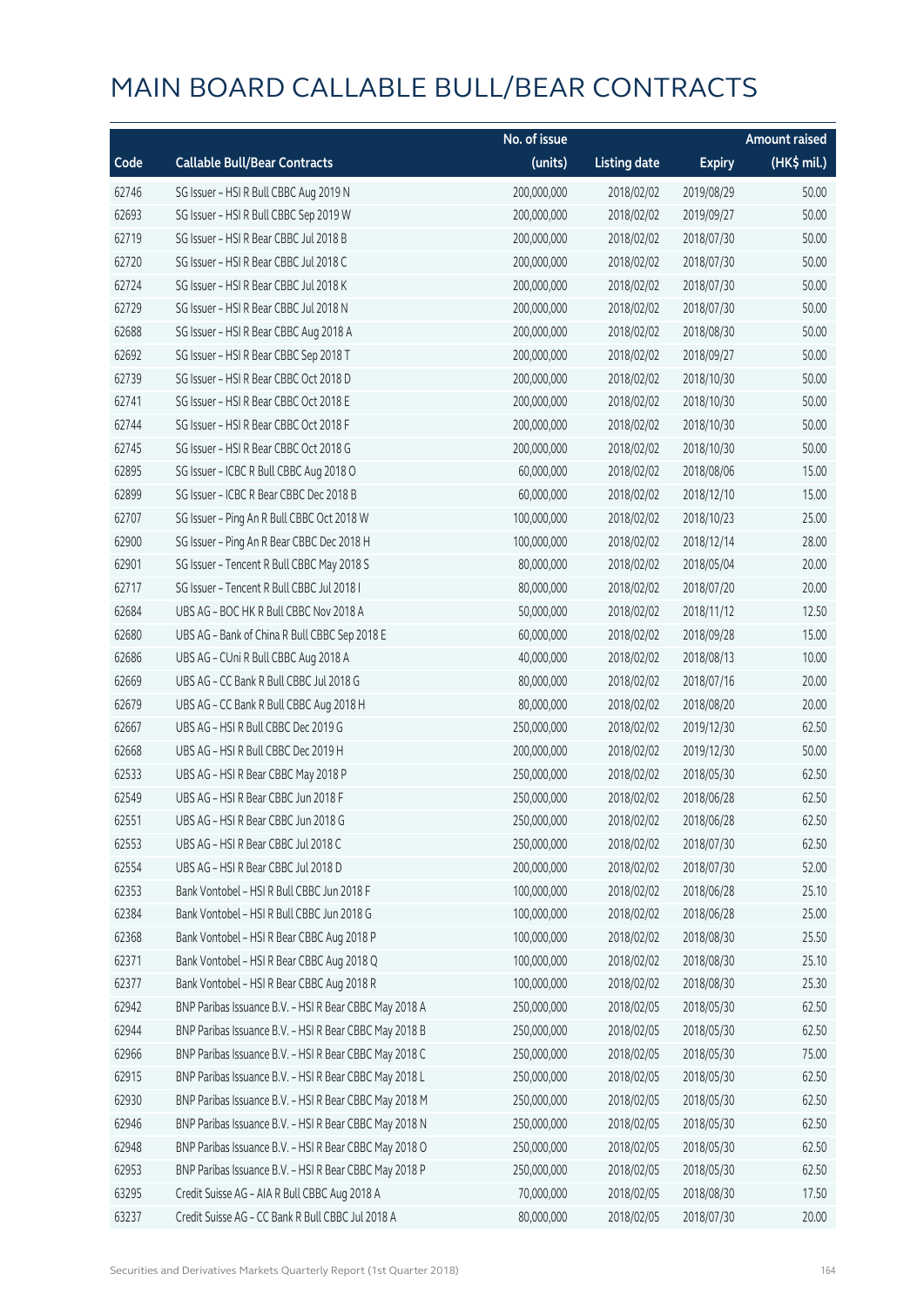|       |                                                              | No. of issue |                     |               | <b>Amount raised</b> |
|-------|--------------------------------------------------------------|--------------|---------------------|---------------|----------------------|
| Code  | <b>Callable Bull/Bear Contracts</b>                          | (units)      | <b>Listing date</b> | <b>Expiry</b> | (HK\$ mil.)          |
| 63267 | Credit Suisse AG - CC Bank R Bull CBBC Nov 2018 A            | 80,000,000   | 2018/02/05          | 2018/11/29    | 20.00                |
| 63286 | Credit Suisse AG - HKEX R Bull CBBC Sep 2018 J               | 50,000,000   | 2018/02/05          | 2018/09/27    | 12.50                |
| 63262 | Credit Suisse AG - HSI R Bull CBBC Feb 2019 I                | 200,000,000  | 2018/02/05          | 2019/02/27    | 50.00                |
| 63234 | Credit Suisse AG - HSI R Bull CBBC Apr 2019 B                | 200,000,000  | 2018/02/05          | 2019/04/29    | 50.00                |
| 63222 | Credit Suisse AG - HSI R Bull CBBC Apr 2019 Z                | 200,000,000  | 2018/02/05          | 2019/04/29    | 50.00                |
| 63299 | Credit Suisse AG - HSI R Bear CBBC May 2018 I                | 200,000,000  | 2018/02/05          | 2018/05/30    | 50.00                |
| 63306 | Credit Suisse AG - HSI R Bear CBBC Jun 2018 R                | 200,000,000  | 2018/02/05          | 2018/06/28    | 50.00                |
| 63301 | Credit Suisse AG - HSI R Bear CBBC Jul 2018 V                | 200,000,000  | 2018/02/05          | 2018/07/30    | 50.00                |
| 63278 | Credit Suisse AG - ICBC R Bull CBBC Nov 2018 A               | 80,000,000   | 2018/02/05          | 2018/11/29    | 20.00                |
| 63312 | Credit Suisse AG - PetroChina R Bull CBBC Sep 2018 H         | 50,000,000   | 2018/02/05          | 2018/09/27    | 12.50                |
| 63259 | Credit Suisse AG - Ping An R Bull CBBC Nov 2018 D            | 80,000,000   | 2018/02/05          | 2018/11/29    | 20.00                |
| 63039 | Goldman Sachs SP (Asia) - AIA R Bull CBBC Nov 2018 C         | 100,000,000  | 2018/02/05          | 2018/11/19    | 25.00                |
| 63213 | Goldman Sachs SP (Asia) - AIA R Bull CBBC Nov 2018 D         | 100,000,000  | 2018/02/05          | 2018/11/19    | 25.00                |
| 63047 | Goldman Sachs SP (Asia) - Bank of China R Bull CBBC Feb 19 B | 100,000,000  | 2018/02/05          | 2019/02/28    | 25.00                |
| 63042 | Goldman Sachs SP (Asia) - China Life R Bull CBBC Jul 2018 E  | 100,000,000  | 2018/02/05          | 2018/07/30    | 25.00                |
| 63046 | Goldman Sachs SP (Asia) - CSOP A50 ETF R Bull CBBC Nov 2018A | 100,000,000  | 2018/02/05          | 2018/11/19    | 25.00                |
| 63038 | Goldman Sachs SP (Asia) - HSI R Bull CBBC Jan 2020 F         | 200,000,000  | 2018/02/05          | 2020/01/30    | 50.00                |
| 63209 | Goldman Sachs SP (Asia) - HSI R Bear CBBC Jun 2018 A         | 200,000,000  | 2018/02/05          | 2018/06/28    | 50.00                |
| 63040 | Goldman Sachs SP (Asia) - ICBC R Bull CBBC Dec 2018 F        | 100,000,000  | 2018/02/05          | 2018/12/18    | 25.00                |
| 62968 | Goldman Sachs SP (Asia) - Ping An R Bull CBBC Nov 2018 K     | 100,000,000  | 2018/02/05          | 2018/11/19    | 25.00                |
| 62969 | Goldman Sachs SP (Asia) - Ping An R Bull CBBC Nov 2018 L     | 100,000,000  | 2018/02/05          | 2018/11/19    | 25.00                |
| 63023 | HK Bank - Bank of China R Bull CBBC Sep 2018 E               | 100,000,000  | 2018/02/05          | 2018/09/03    | 25.00                |
| 63019 | HK Bank - Bank of China R Bear CBBC Aug 2018 B               | 50,000,000   | 2018/02/05          | 2018/08/27    | 12.50                |
| 63001 | HK Bank - CC Bank R Bull CBBC Sep 2018 H                     | 100,000,000  | 2018/02/05          | 2018/09/10    | 25.00                |
| 63027 | HK Bank - HKEX R Bull CBBC Oct 2018 Z                        | 50,000,000   | 2018/02/05          | 2018/10/04    | 12.50                |
| 63026 | HK Bank - HKEX R Bear CBBC Jun 2018 H                        | 40,000,000   | 2018/02/05          | 2018/06/11    | 10.00                |
| 62993 | HK Bank - HSCEI R Bear CBBC Sep 2018 E                       | 50,000,000   | 2018/02/05          | 2018/09/27    | 12.50                |
| 62984 | HK Bank - HSI R Bull CBBC Dec 2018 E                         | 150,000,000  | 2018/02/05          | 2018/12/28    | 37.50                |
| 62987 | HK Bank - HSI R Bull CBBC Dec 2018 F                         | 100,000,000  | 2018/02/05          | 2018/12/28    | 25.00                |
| 62983 | HK Bank - HSI R Bear CBBC May 2018 D                         | 150,000,000  | 2018/02/05          | 2018/05/30    | 37.50                |
| 62990 | HK Bank - HSI R Bear CBBC Jul 2018 M                         | 150,000,000  | 2018/02/05          | 2018/07/30    | 37.50                |
| 63009 | HK Bank - ICBC R Bull CBBC Sep 2018 I                        | 100,000,000  | 2018/02/05          | 2018/09/10    | 25.00                |
| 63000 | HK Bank - PetroChina R Bull CBBC Oct 2018 G                  | 80,000,000   | 2018/02/05          | 2018/10/08    | 20.00                |
| 63020 | HK Bank - PetroChina R Bear CBBC Jul 2018 E                  | 40,000,000   | 2018/02/05          | 2018/07/23    | 10.00                |
| 63207 | HK Bank - Tencent R Bull CBBC Sep 2018 Q                     | 60,000,000   | 2018/02/05          | 2018/09/06    | 15.00                |
| 63157 | J P Morgan SP BV - AAC Tech R Bull CBBC May 2018 A           | 40,000,000   | 2018/02/05          | 2018/05/18    | 10.00                |
| 63158 | J P Morgan SP BV - AAC Tech R Bear CBBC May 2018 B           | 40,000,000   | 2018/02/05          | 2018/05/18    | 10.00                |
| 63180 | J P Morgan SP BV - AAC Tech R Bear CBBC May 2018 C           | 40,000,000   | 2018/02/05          | 2018/05/18    | 10.40                |
| 63115 | J P Morgan SP BV - HSI R Bull CBBC Dec 2019 T                | 200,000,000  | 2018/02/05          | 2019/12/30    | 50.00                |
| 63113 | J P Morgan SP BV - HSI R Bear CBBC May 2018 C                | 200,000,000  | 2018/02/05          | 2018/05/30    | 50.00                |
| 63191 | J P Morgan SP BV - HSI R Bear CBBC May 2018 E                | 200,000,000  | 2018/02/05          | 2018/05/30    | 50.00                |
| 63199 | J P Morgan SP BV - HSI R Bear CBBC May 2018 L                | 200,000,000  | 2018/02/05          | 2018/05/30    | 56.00                |
| 63108 | J P Morgan SP BV - HSI R Bear CBBC May 2018 S                | 200,000,000  | 2018/02/05          | 2018/05/30    | 50.00                |
| 63116 | J P Morgan SP BV - Ping An R Bull CBBC Jun 2018 I            | 100,000,000  | 2018/02/05          | 2018/06/15    | 25.00                |
| 63148 | J P Morgan SP BV - Ping An R Bear CBBC May 2018 B            | 80,000,000   | 2018/02/05          | 2018/05/18    | 20.00                |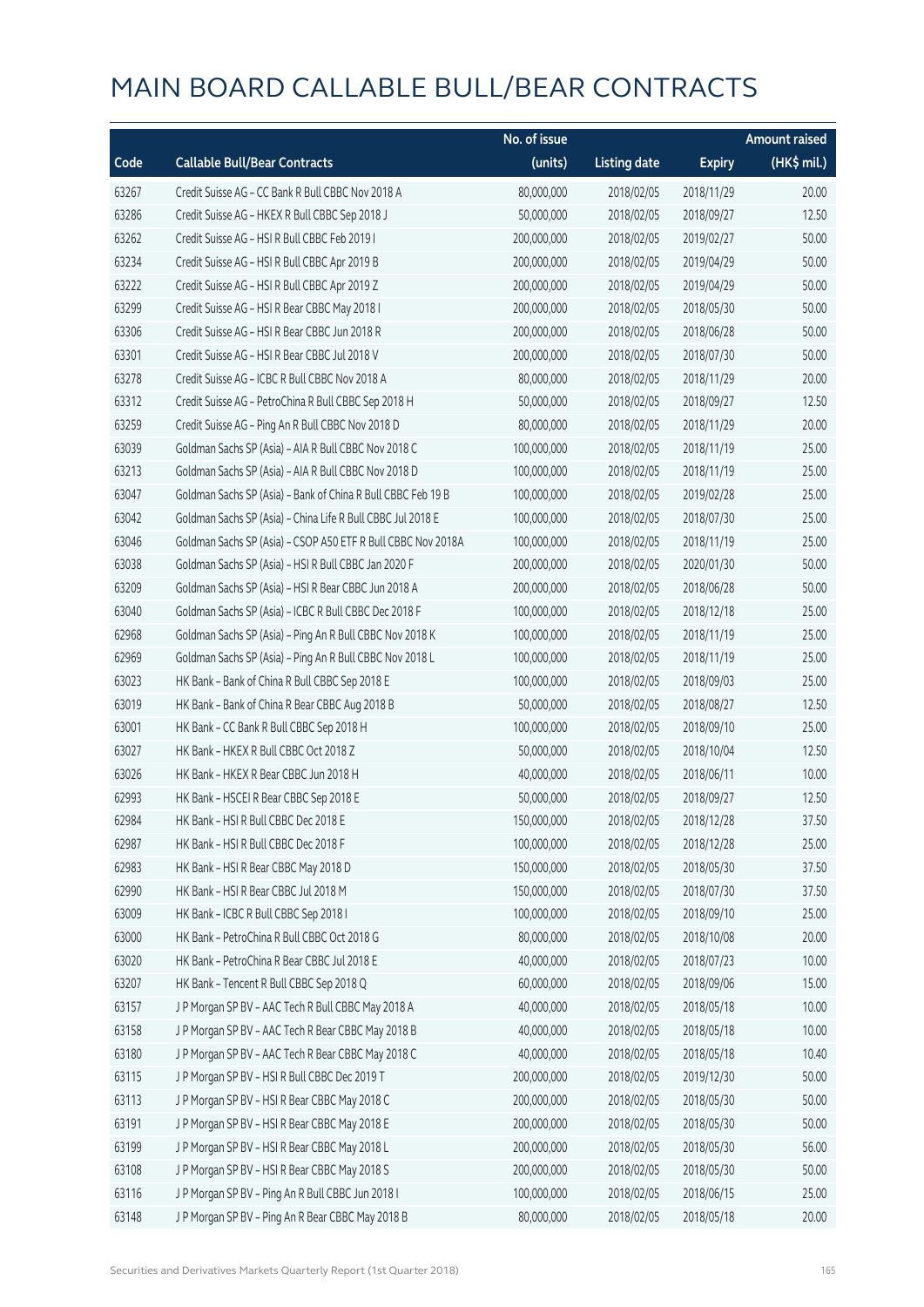|       |                                                         | No. of issue |                     |               | <b>Amount raised</b> |
|-------|---------------------------------------------------------|--------------|---------------------|---------------|----------------------|
| Code  | <b>Callable Bull/Bear Contracts</b>                     | (units)      | <b>Listing date</b> | <b>Expiry</b> | (HK\$ mil.)          |
| 63151 | J P Morgan SP BV - Ping An R Bear CBBC May 2018 C       | 80,000,000   | 2018/02/05          | 2018/05/18    | 20.00                |
| 63182 | JP Morgan SP BV - SUNAC R Bull CBBC Oct 2018 B          | 100,000,000  | 2018/02/05          | 2018/10/19    | 25.00                |
| 63181 | J P Morgan SP BV - Sunny Optical R Bear CBBC Jun 2018 B | 40,000,000   | 2018/02/05          | 2018/06/15    | 10.00                |
| 63127 | J P Morgan SP BV - Tencent R Bear CBBC May 2018 V       | 50,000,000   | 2018/02/05          | 2018/05/18    | 12.50                |
| 63028 | Macquarie Bank Ltd. - Tencent R Bull CBBC Aug 2018 H    | 12,100,000   | 2018/02/05          | 2018/08/21    | 10.02                |
| 63333 | SG Issuer - CC Bank R Bull CBBC Sep 2018 J              | 100,000,000  | 2018/02/05          | 2018/09/24    | 25.00                |
| 63079 | SG Issuer - China Life R Bull CBBC Jul 2018 H           | 40,000,000   | 2018/02/05          | 2018/07/11    | 10.00                |
| 63336 | SG Issuer - Geely Auto R Bull CBBC Sep 2018 G           | 40,000,000   | 2018/02/05          | 2018/09/10    | 10.00                |
| 63334 | SG Issuer - Galaxy Ent R Bull CBBC Nov 2018 D           | 80,000,000   | 2018/02/05          | 2018/11/26    | 20.00                |
| 63335 | SG Issuer - Galaxy Ent R Bull CBBC Dec 2018 F           | 80,000,000   | 2018/02/05          | 2018/12/05    | 20.00                |
| 63082 | SG Issuer - HKEX R Bull CBBC Jun 2018 D                 | 50,000,000   | 2018/02/05          | 2018/06/28    | 12.50                |
| 63105 | SG Issuer - HSI R Bull CBBC Aug 2019 O                  | 200,000,000  | 2018/02/05          | 2019/08/29    | 50.00                |
| 63330 | SG Issuer - HSI R Bull CBBC Aug 2019 P                  | 200,000,000  | 2018/02/05          | 2019/08/29    | 50.00                |
| 63325 | SG Issuer - HSI R Bear CBBC Aug 2018 H                  | 200,000,000  | 2018/02/05          | 2018/08/30    | 50.00                |
| 63313 | SG Issuer - HSI R Bear CBBC Aug 2018 I                  | 200,000,000  | 2018/02/05          | 2018/08/30    | 50.00                |
| 63328 | SG Issuer - HSI R Bear CBBC Sep 2018 U                  | 200,000,000  | 2018/02/05          | 2018/09/27    | 50.00                |
| 63339 | SG Issuer - ICBC R Bull CBBC Sep 2018 K                 | 60,000,000   | 2018/02/05          | 2018/09/20    | 15.00                |
| 63344 | SG Issuer - PetroChina R Bull CBBC Nov 2018 C           | 40,000,000   | 2018/02/05          | 2018/11/29    | 10.00                |
| 63085 | SG Issuer - Ping An R Bull CBBC Jun 2018 P              | 100,000,000  | 2018/02/05          | 2018/06/06    | 25.00                |
| 63087 | SG Issuer - Ping An R Bull CBBC Jun 2018 Q              | 100,000,000  | 2018/02/05          | 2018/06/11    | 25.00                |
| 63353 | SG Issuer - Ping An R Bear CBBC Oct 2018 G              | 100,000,000  | 2018/02/05          | 2018/10/30    | 25.00                |
| 63098 | SG Issuer - Tencent R Bull CBBC May 2018 T              | 80,000,000   | 2018/02/05          | 2018/05/07    | 20.00                |
| 63345 | SG Issuer - Tencent R Bull CBBC May 2018 U              | 80,000,000   | 2018/02/05          | 2018/05/10    | 20.00                |
| 63356 | SG Issuer - Tencent R Bear CBBC Jul 2018 J              | 80,000,000   | 2018/02/05          | 2018/07/04    | 20.00                |
| 63073 | UBS AG - HKEX R Bull CBBC Oct 2018 J                    | 50,000,000   | 2018/02/05          | 2018/10/30    | 12.50                |
| 63051 | UBS AG - HSI R Bull CBBC Nov 2019 L                     | 200,000,000  | 2018/02/05          | 2019/11/28    | 50.00                |
| 63060 | UBS AG - HSI R Bear CBBC May 2018 H                     | 200,000,000  | 2018/02/05          | 2018/05/30    | 50.00                |
| 63062 | UBS AG - HSI R Bear CBBC May 2018 S                     | 250,000,000  | 2018/02/05          | 2018/05/30    | 62.50                |
| 63074 | UBS AG - ICBC R Bull CBBC Nov 2018 B                    | 100,000,000  | 2018/02/05          | 2018/11/12    | 25.00                |
| 63070 | UBS AG - Ping An R Bull CBBC Oct 2018 F                 | 80,000,000   | 2018/02/05          | 2018/10/18    | 20.00                |
| 63067 | UBS AG - Tencent R Bull CBBC Oct 2018 C                 | 40,000,000   | 2018/02/05          | 2018/10/15    | 10.00                |
| 62970 | Bank Vontobel - HSI R Bull CBBC Sep 2018 R              | 100,000,000  | 2018/02/05          | 2018/09/27    | 25.50                |
| 62971 | Bank Vontobel - HSI R Bear CBBC Jun 2018 D              | 100,000,000  | 2018/02/05          | 2018/06/28    | 25.30                |
| 62972 | Bank Vontobel - HSI R Bear CBBC Jun 2018 E              | 100,000,000  | 2018/02/05          | 2018/06/28    | 25.30                |
| 62974 | Bank Vontobel - HSI R Bear CBBC Jun 2018 F              | 100,000,000  | 2018/02/05          | 2018/06/28    | 25.10                |
| 63612 | BNP Paribas Issuance B.V. - HKEX R Bull CBBC Aug 2018 F | 50,000,000   | 2018/02/06          | 2018/08/30    | 12.50                |
| 63615 | BNP Paribas Issuance B.V. - HKEX R Bear CBBC Jul 2018 E | 50,000,000   | 2018/02/06          | 2018/07/30    | 12.50                |
| 63637 | BNP Paribas Issuance B.V. - HKEX R Bear CBBC Jul 2018 F | 50,000,000   | 2018/02/06          | 2018/07/30    | 12.50                |
| 63387 | BNP Paribas Issuance B.V. - HSI R Bull CBBC Oct 2019 T  | 250,000,000  | 2018/02/06          | 2019/10/30    | 62.50                |
| 63391 | BNP Paribas Issuance B.V. - HSI R Bull CBBC Oct 2019 U  | 250,000,000  | 2018/02/06          | 2019/10/30    | 62.50                |
| 63381 | BNP Paribas Issuance B.V. - HSI R Bull CBBC Oct 2019 Y  | 250,000,000  | 2018/02/06          | 2019/10/30    | 62.50                |
| 63384 | BNP Paribas Issuance B.V. - HSI R Bull CBBC Oct 2019 Z  | 250,000,000  | 2018/02/06          | 2019/10/30    | 62.50                |
| 63418 | BNP Paribas Issuance B.V. - HSI R Bull CBBC Nov 2019 A  | 250,000,000  | 2018/02/06          | 2019/11/28    | 62.50                |
| 63424 | BNP Paribas Issuance B.V. - HSI R Bear CBBC May 2018 F  | 250,000,000  | 2018/02/06          | 2018/05/30    | 62.50                |
| 63434 | BNP Paribas Issuance B.V. - HSI R Bear CBBC May 2018 G  | 250,000,000  | 2018/02/06          | 2018/05/30    | 62.50                |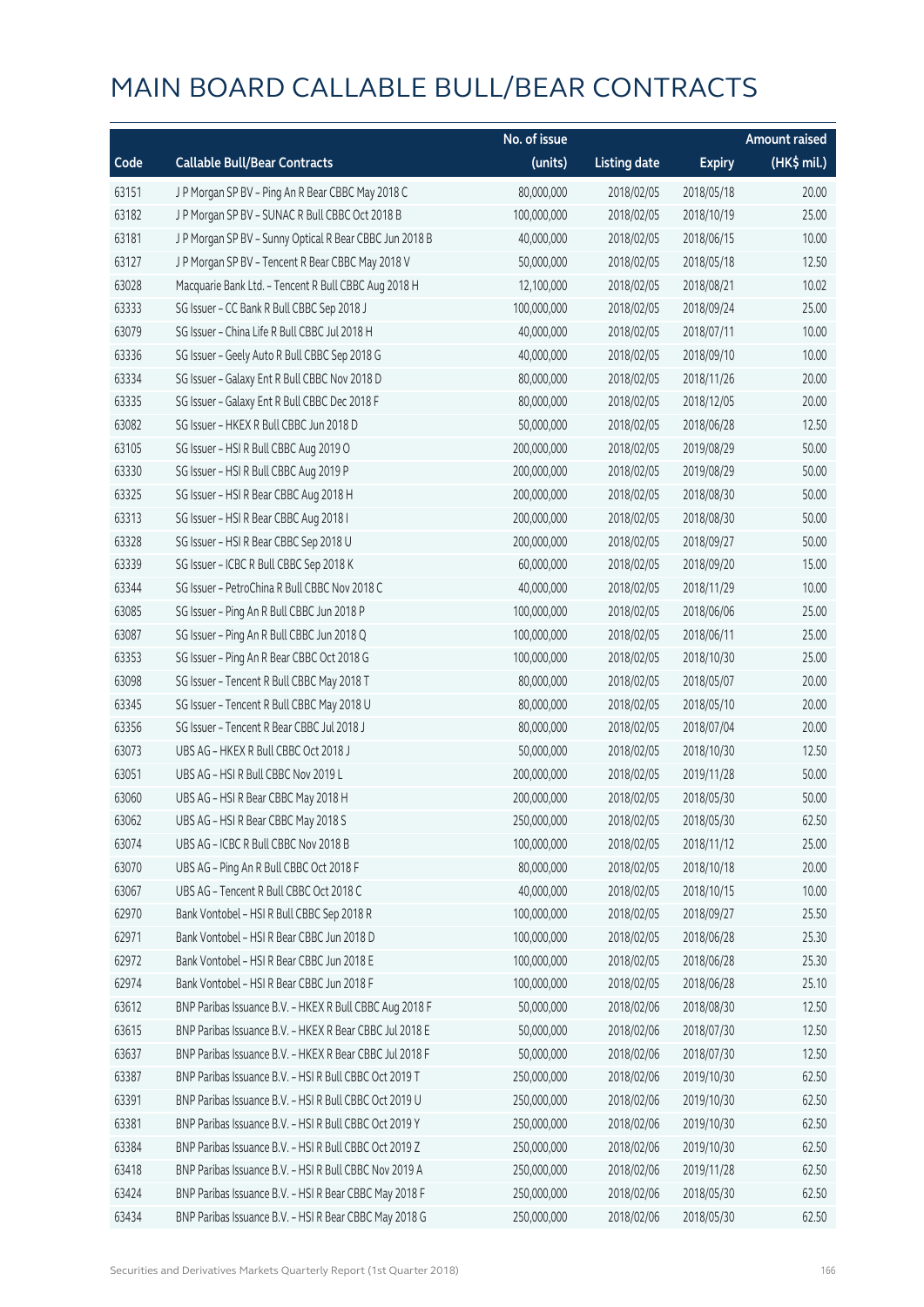|       |                                                              | No. of issue |                     |               | <b>Amount raised</b>  |
|-------|--------------------------------------------------------------|--------------|---------------------|---------------|-----------------------|
| Code  | <b>Callable Bull/Bear Contracts</b>                          | (units)      | <b>Listing date</b> | <b>Expiry</b> | $(HK\frac{1}{2}mil.)$ |
| 63443 | BNP Paribas Issuance B.V. - HSI R Bear CBBC May 2018 H       | 250,000,000  | 2018/02/06          | 2018/05/30    | 62.50                 |
| 63444 | BNP Paribas Issuance B.V. - Ping An R Bull CBBC Aug 2018 S   | 200,000,000  | 2018/02/06          | 2018/08/30    | 50.00                 |
| 63445 | BNP Paribas Issuance B.V. - Ping An R Bear CBBC May 2018 G   | 200,000,000  | 2018/02/06          | 2018/05/30    | 50.00                 |
| 63653 | BNP Paribas Issuance B.V. - Tencent R Bear CBBC Nov 2018 J   | 50,000,000   | 2018/02/06          | 2018/11/29    | 12.50                 |
| 63866 | Credit Suisse AG - CSOP A50 ETF R Bull CBBC Aug 2018 A       | 50,000,000   | 2018/02/06          | 2018/08/30    | 12.50                 |
| 63844 | Credit Suisse AG - HKEX R Bull CBBC Jun 2018 G               | 50,000,000   | 2018/02/06          | 2018/06/28    | 12.50                 |
| 63876 | Credit Suisse AG - HSBC R Bull CBBC Aug 2018 C               | 100,000,000  | 2018/02/06          | 2018/08/30    | 25.00                 |
| 63901 | Credit Suisse AG - HSCEI R Bear CBBC May 2018 I              | 100,000,000  | 2018/02/06          | 2018/05/30    | 25.00                 |
| 63752 | Credit Suisse AG - HSI R Bull CBBC Jan 2019 B                | 200,000,000  | 2018/02/06          | 2019/01/30    | 50.00                 |
| 63737 | Credit Suisse AG - HSI R Bull CBBC Feb 2019 J                | 200,000,000  | 2018/02/06          | 2019/02/27    | 50.00                 |
| 63880 | Credit Suisse AG - HSI R Bear CBBC Jun 2018 B                | 200,000,000  | 2018/02/06          | 2018/06/28    | 50.00                 |
| 63878 | Credit Suisse AG - HSI R Bear CBBC Jun 2018 S                | 200,000,000  | 2018/02/06          | 2018/06/28    | 50.00                 |
| 63882 | Credit Suisse AG - HSI R Bear CBBC Jul 2018 W                | 200,000,000  | 2018/02/06          | 2018/07/30    | 50.00                 |
| 63863 | Credit Suisse AG - ICBC R Bull CBBC Sep 2018 Z               | 80,000,000   | 2018/02/06          | 2018/09/27    | 20.00                 |
| 63847 | Credit Suisse AG - Ping An R Bull CBBC Jun 2018 Y            | 80,000,000   | 2018/02/06          | 2018/06/28    | 20.00                 |
| 63796 | Credit Suisse AG - Tencent R Bull CBBC Jul 2018 W            | 50,000,000   | 2018/02/06          | 2018/07/30    | 12.50                 |
| 63417 | Bank of East Asia - HKEX R Bull CBBC Oct 2018 J              | 40,000,000   | 2018/02/06          | 2018/10/05    | 10.00                 |
| 63680 | Bank of East Asia - HKEX R Bull CBBC Oct 2018 K              | 40,000,000   | 2018/02/06          | 2018/10/05    | 10.00                 |
| 63698 | Bank of East Asia - HSBC R Bull CBBC Oct 2018 A              | 60,000,000   | 2018/02/06          | 2018/10/05    | 15.00                 |
| 63667 | Bank of East Asia - Sunny Optical R Bull CBBC Oct 2018 D     | 40,000,000   | 2018/02/06          | 2018/10/05    | 10.00                 |
| 63400 | Bank of East Asia - Tencent R Bull CBBC Oct 2018 T           | 40,000,000   | 2018/02/06          | 2018/10/05    | 10.00                 |
| 64228 | Goldman Sachs SP (Asia) - AAC Tech R Bull CBBC Dec 2018 E    | 100,000,000  | 2018/02/06          | 2018/12/27    | 25.00                 |
| 64272 | Goldman Sachs SP (Asia) - China Life R Bull CBBC May 2018 S  | 100,000,000  | 2018/02/06          | 2018/05/29    | 25.00                 |
| 64305 | Goldman Sachs SP (Asia) - CSOP A50 ETF R Bull CBBC Oct 2018I | 100,000,000  | 2018/02/06          | 2018/10/22    | 25.00                 |
| 64288 | Goldman Sachs SP (Asia) - Galaxy Ent R Bull CBBC Nov 2018 H  | 100,000,000  | 2018/02/06          | 2018/11/23    | 25.00                 |
| 64327 | Goldman Sachs SP (Asia) - HKEX R Bull CBBC May 2018 A        | 100,000,000  | 2018/02/06          | 2018/05/29    | 25.00                 |
| 63496 | Goldman Sachs SP (Asia) - HKEX R Bull CBBC Oct 2018 D        | 100,000,000  | 2018/02/06          | 2018/10/02    | 25.00                 |
| 63489 | Goldman Sachs SP (Asia) - HSBC R Bull CBBC Sep 2018 J        | 100,000,000  | 2018/02/06          | 2018/09/18    | 25.00                 |
| 64336 | Goldman Sachs SP (Asia) - HSBC R Bull CBBC Sep 2018 N        | 100,000,000  | 2018/02/06          | 2018/09/18    | 25.00                 |
| 63481 | Goldman Sachs SP (Asia) - HSI R Bull CBBC Nov 2019 M         | 200,000,000  | 2018/02/06          | 2019/11/28    | 50.20                 |
| 63485 | Goldman Sachs SP (Asia) - HSI R Bull CBBC Nov 2019 N         | 200,000,000  | 2018/02/06          | 2019/11/28    | 50.20                 |
| 63610 | Goldman Sachs SP (Asia) - HSI R Bull CBBC Nov 2019 O         | 200,000,000  | 2018/02/06          | 2019/11/28    | 50.00                 |
| 63703 | Goldman Sachs SP (Asia) - HSI R Bear CBBC May 2018 H         | 200,000,000  | 2018/02/06          | 2018/05/30    | 50.20                 |
| 63731 | Goldman Sachs SP (Asia) - HSI R Bear CBBC Jun 2018 J         | 200,000,000  | 2018/02/06          | 2018/06/28    | 50.20                 |
| 64227 | Goldman Sachs SP (Asia) - ICBC R Bull CBBC Dec 2018 G        | 100,000,000  | 2018/02/06          | 2018/12/03    | 25.00                 |
| 64229 | Goldman Sachs SP (Asia) - Ping An R Bull CBBC Oct 2018 G     | 100,000,000  | 2018/02/06          | 2018/10/22    | 25.00                 |
| 63486 | Goldman Sachs SP (Asia) - Tencent R Bull CBBC Aug 2018 K     | 100,000,000  | 2018/02/06          | 2018/08/10    | 25.00                 |
| 63487 | Goldman Sachs SP (Asia) - Tencent R Bull CBBC Aug 2018 L     | 100,000,000  | 2018/02/06          | 2018/08/10    | 25.00                 |
| 64340 | Goldman Sachs SP (Asia) - Tencent R Bull CBBC Aug 2018 M     | 100,000,000  | 2018/02/06          | 2018/08/09    | 25.00                 |
| 63567 | HK Bank - HSCEI R Bear CBBC May 2018 B                       | 50,000,000   | 2018/02/06          | 2018/05/30    | 12.50                 |
| 63558 | HK Bank - HSI R Bull CBBC Dec 2018 G                         | 150,000,000  | 2018/02/06          | 2018/12/28    | 37.50                 |
| 63536 | HK Bank - HSI R Bear CBBC May 2018 E                         | 100,000,000  | 2018/02/06          | 2018/05/30    | 25.00                 |
| 63552 | HK Bank - HSI R Bear CBBC May 2018 F                         | 100,000,000  | 2018/02/06          | 2018/05/30    | 25.00                 |
| 63587 | HK Bank - PetroChina R Bull CBBC Nov 2018 A                  | 80,000,000   | 2018/02/06          | 2018/11/05    | 20.00                 |
| 63585 | HK Bank - SUNAC R Bull CBBC Nov 2018 C                       | 100,000,000  | 2018/02/06          | 2018/11/05    | 25.00                 |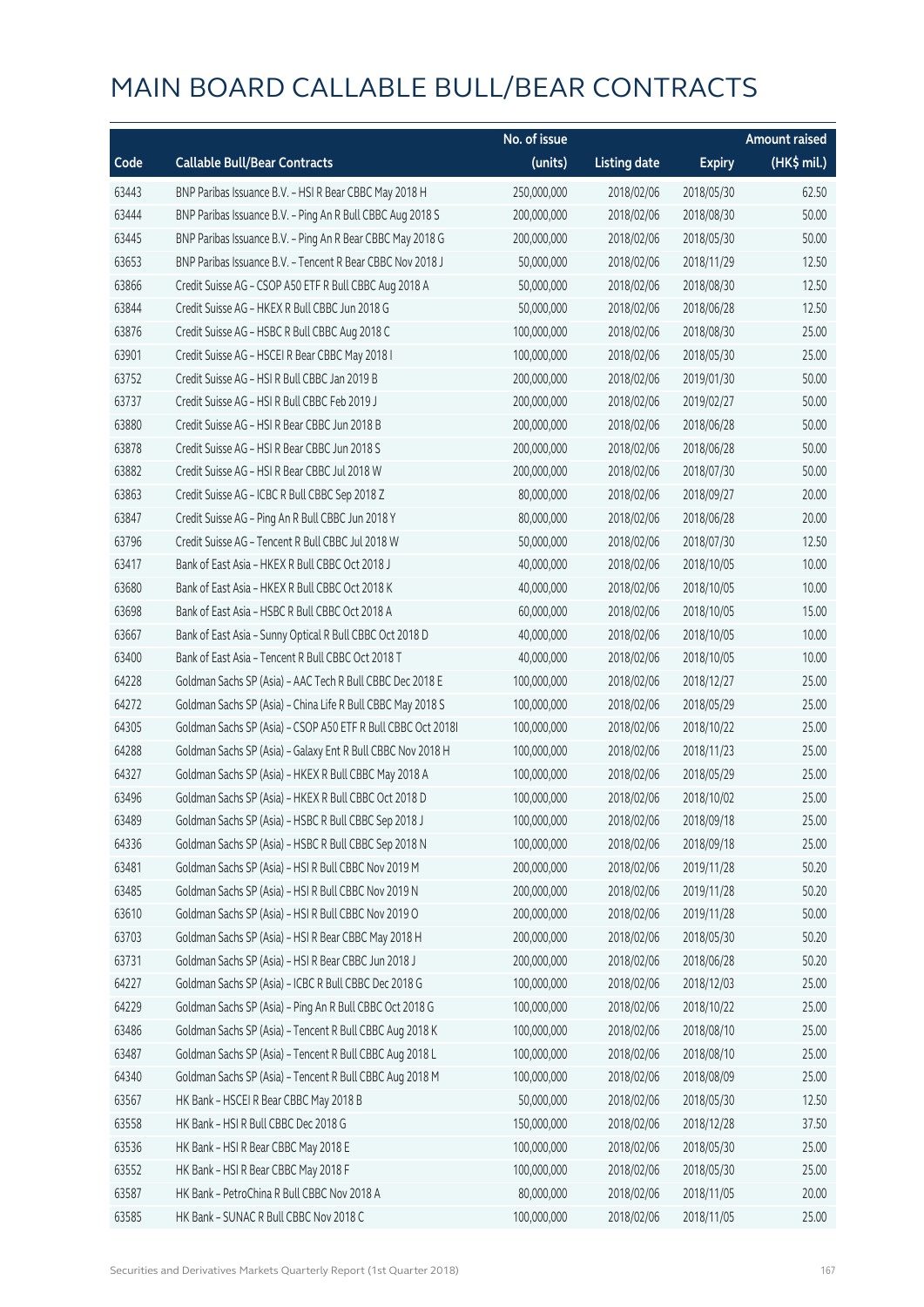|       |                                                          | No. of issue |                     |               | <b>Amount raised</b>  |
|-------|----------------------------------------------------------|--------------|---------------------|---------------|-----------------------|
| Code  | <b>Callable Bull/Bear Contracts</b>                      | (units)      | <b>Listing date</b> | <b>Expiry</b> | $(HK\frac{1}{2}mil.)$ |
| 64129 | J P Morgan SP BV - AAC Tech R Bull CBBC Jun 2018 A       | 50,000,000   | 2018/02/06          | 2018/06/15    | 12.50                 |
| 64148 | J P Morgan SP BV - Country Garden R Bull CBBC Jul 2018 A | 40,000,000   | 2018/02/06          | 2018/07/20    | 10.80                 |
| 64123 | J P Morgan SP BV - HKEX R Bull CBBC Jun 2018 N           | 40,000,000   | 2018/02/06          | 2018/06/15    | 10.00                 |
| 64023 | J P Morgan SP BV - HSI R Bull CBBC Oct 2019 Y            | 200,000,000  | 2018/02/06          | 2019/10/30    | 50.00                 |
| 64047 | JP Morgan SP BV - HSIR Bull CBBC Oct 2019 Z              | 200,000,000  | 2018/02/06          | 2019/10/30    | 50.00                 |
| 64036 | J P Morgan SP BV - HSI R Bull CBBC Nov 2019 W            | 200,000,000  | 2018/02/06          | 2019/11/28    | 50.00                 |
| 64152 | J P Morgan SP BV - HSI R Bear CBBC May 2018 T            | 200,000,000  | 2018/02/06          | 2018/05/30    | 50.00                 |
| 64170 | J P Morgan SP BV - HSI R Bear CBBC May 2018 W            | 200,000,000  | 2018/02/06          | 2018/05/30    | 50.00                 |
| 64181 | J P Morgan SP BV - HSI R Bear CBBC Jul 2018 J            | 200,000,000  | 2018/02/06          | 2018/07/30    | 50.00                 |
| 64186 | J P Morgan SP BV - HSI R Bear CBBC Jul 2018 K            | 200,000,000  | 2018/02/06          | 2018/07/30    | 50.00                 |
| 64202 | J P Morgan SP BV - HSI R Bear CBBC Jul 2018 L            | 200,000,000  | 2018/02/06          | 2018/07/30    | 50.00                 |
| 64219 | J P Morgan SP BV - HSI R Bear CBBC Jul 2018 M            | 200,000,000  | 2018/02/06          | 2018/07/30    | 50.00                 |
| 64091 | J P Morgan SP BV - Tencent R Bull CBBC May 2018 W        | 50,000,000   | 2018/02/06          | 2018/05/18    | 12.50                 |
| 64124 | J P Morgan SP BV - Tencent R Bear CBBC May 2018 W        | 50,000,000   | 2018/02/06          | 2018/05/18    | 12.50                 |
| 63534 | Macquarie Bank Ltd. - Tencent R Bear CBBC Aug 2018 E     | 11,400,000   | 2018/02/06          | 2018/08/21    | 10.04                 |
| 64226 | SG Issuer - AIA R Bull CBBC Dec 2018 C                   | 60,000,000   | 2018/02/06          | 2018/12/04    | 15.00                 |
| 63506 | SG Issuer - BOC HK R Bull CBBC Dec 2018 C                | 80,000,000   | 2018/02/06          | 2018/12/28    | 20.00                 |
| 63512 | SG Issuer - COVS R Bull CBBC Apr 2019 B                  | 100,000,000  | 2018/02/06          | 2019/04/25    | 25.00                 |
| 63516 | SG Issuer - CUni R Bull CBBC Dec 2018 B                  | 40,000,000   | 2018/02/06          | 2018/12/18    | 10.00                 |
| 63522 | SG Issuer - CUni R Bear CBBC Dec 2018 A                  | 40,000,000   | 2018/02/06          | 2018/12/19    | 10.00                 |
| 63455 | SG Issuer - CC Bank R Bull CBBC Aug 2018 R               | 100,000,000  | 2018/02/06          | 2018/08/10    | 25.00                 |
| 63448 | SG Issuer - CC Bank R Bear CBBC Aug 2018 A               | 80,000,000   | 2018/02/06          | 2018/08/02    | 20.00                 |
| 63447 | SG Issuer - CSOP A50 ETF R Bull CBBC Oct 2018 F          | 40,000,000   | 2018/02/06          | 2018/10/05    | 10.00                 |
| 63526 | SG Issuer - Greatwall Motor R Bull CBBC Dec 2018 A       | 40,000,000   | 2018/02/06          | 2018/12/21    | 10.00                 |
| 63457 | SG Issuer - HKEX R Bull CBBC Jul 2018 V                  | 50,000,000   | 2018/02/06          | 2018/07/17    | 12.50                 |
| 63468 | SG Issuer - HSBC R Bull CBBC Jun 2018 R                  | 100,000,000  | 2018/02/06          | 2018/06/19    | 25.00                 |
| 63937 | SG Issuer - HSI R Bull CBBC Jul 2019 D                   | 200,000,000  | 2018/02/06          | 2019/07/30    | 50.00                 |
| 63478 | SG Issuer - HSI R Bull CBBC Aug 2019 Q                   | 200,000,000  | 2018/02/06          | 2019/08/29    | 50.00                 |
| 63939 | SG Issuer - HSI R Bull CBBC Sep 2019 X                   | 200,000,000  | 2018/02/06          | 2019/09/27    | 50.00                 |
| 63479 | SG Issuer - HSI R Bull CBBC Oct 2019 S                   | 200,000,000  | 2018/02/06          | 2019/10/30    | 50.00                 |
| 63910 | SG Issuer - HSI R Bear CBBC Jul 2018 O                   | 200,000,000  | 2018/02/06          | 2018/07/30    | 50.00                 |
| 63913 | SG Issuer - HSI R Bear CBBC Aug 2018 J                   | 200,000,000  | 2018/02/06          | 2018/08/30    | 50.00                 |
| 63919 | SG Issuer - HSI R Bear CBBC Aug 2018 K                   | 200,000,000  | 2018/02/06          | 2018/08/30    | 50.00                 |
| 63920 | SG Issuer - HSI R Bear CBBC Sep 2018 V                   | 200,000,000  | 2018/02/06          | 2018/09/27    | 50.00                 |
| 63469 | SG Issuer - ICBC R Bull CBBC Aug 2018 P                  | 60,000,000   | 2018/02/06          | 2018/08/14    | 15.00                 |
| 63472 | SG Issuer - Ping An R Bull CBBC Aug 2018 M               | 100,000,000  | 2018/02/06          | 2018/08/02    | 25.00                 |
| 63531 | SG Issuer - Sunny Optical R Bull CBBC Jul 2018 D         | 40,000,000   | 2018/02/06          | 2018/07/19    | 10.00                 |
| 63473 | SG Issuer - Tencent R Bull CBBC Jul 2018 L               | 80,000,000   | 2018/02/06          | 2018/07/18    | 20.00                 |
| 63532 | SG Issuer - Tencent R Bull CBBC Jul 2018 O               | 80,000,000   | 2018/02/06          | 2018/07/12    | 20.00                 |
| 63533 | SG Issuer - Tencent R Bull CBBC Jul 2018 P               | 80,000,000   | 2018/02/06          | 2018/07/13    | 20.00                 |
| 63947 | UBS AG - HSI R Bull CBBC Oct 2019 T                      | 250,000,000  | 2018/02/06          | 2019/10/30    | 62.50                 |
| 63942 | UBS AG - HSI R Bull CBBC Nov 2019 M                      | 200,000,000  | 2018/02/06          | 2019/11/28    | 50.00                 |
| 63984 | UBS AG - HSI R Bear CBBC May 2018 F                      | 200,000,000  | 2018/02/06          | 2018/05/30    | 50.00                 |
| 63951 | UBS AG - HSI R Bear CBBC May 2018 Y                      | 200,000,000  | 2018/02/06          | 2018/05/30    | 50.00                 |
| 63972 | UBS AG - HSI R Bear CBBC May 2018 Z                      | 250,000,000  | 2018/02/06          | 2018/05/30    | 62.50                 |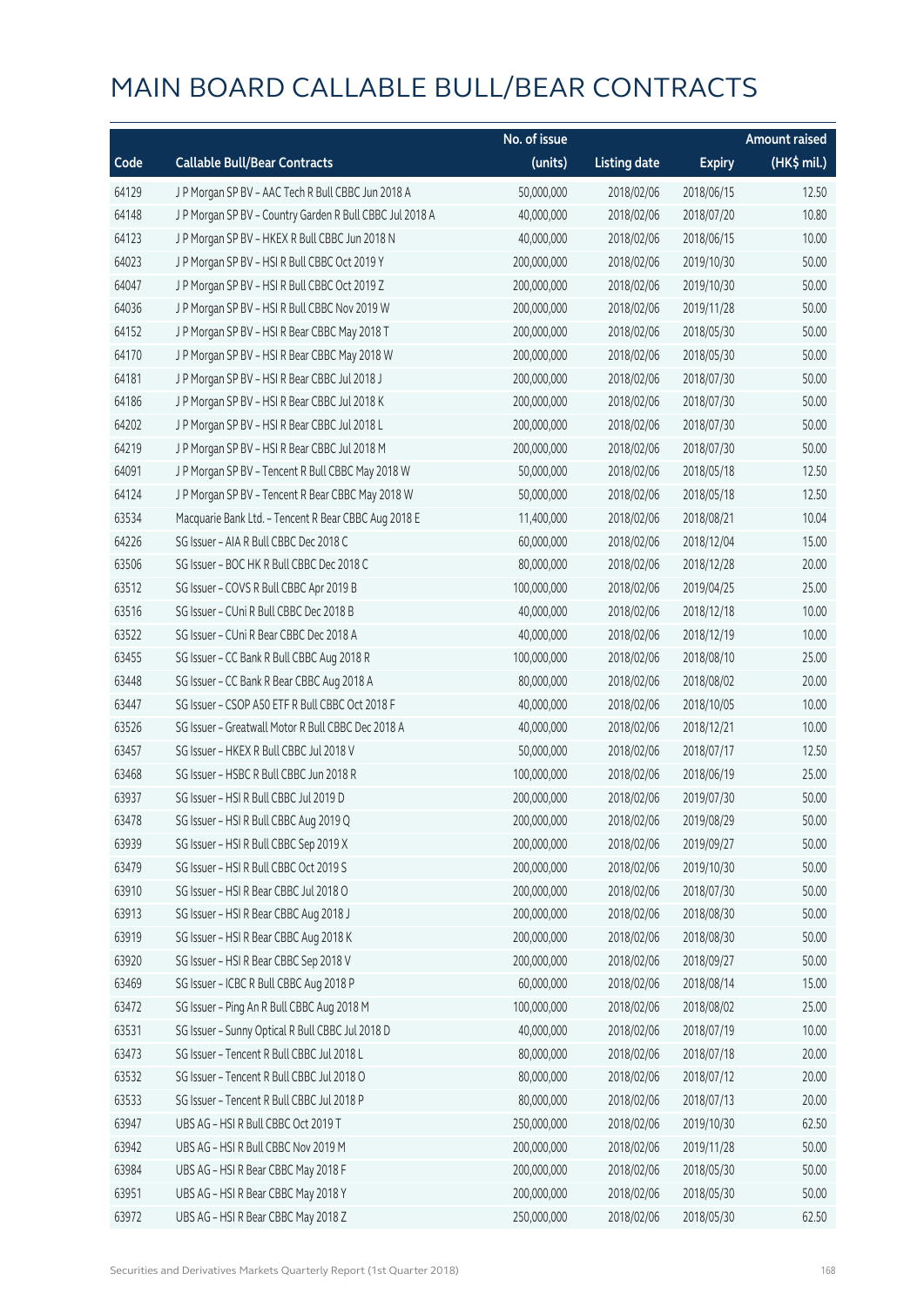|       |                                                              | No. of issue |                     |               | <b>Amount raised</b> |
|-------|--------------------------------------------------------------|--------------|---------------------|---------------|----------------------|
| Code  | <b>Callable Bull/Bear Contracts</b>                          | (units)      | <b>Listing date</b> | <b>Expiry</b> | (HK\$ mil.)          |
| 63983 | UBS AG - HSI R Bear CBBC Jun 2018 I                          | 250,000,000  | 2018/02/06          | 2018/06/28    | 62.50                |
| 63987 | UBS AG - HSI R Bear CBBC Jul 2018 E                          | 200,000,000  | 2018/02/06          | 2018/07/30    | 50.00                |
| 63365 | Bank Vontobel - HSI R Bull CBBC Sep 2018 S                   | 100,000,000  | 2018/02/06          | 2018/09/27    | 25.00                |
| 63359 | Bank Vontobel - HSI R Bear CBBC Jun 2018 G                   | 100,000,000  | 2018/02/06          | 2018/06/28    | 25.30                |
| 63374 | Bank Vontobel - HSI R Bear CBBC Jun 2018 H                   | 100,000,000  | 2018/02/06          | 2018/06/28    | 31.40                |
| 63378 | Bank Vontobel - HSI R Bear CBBC Jun 2018                     | 100,000,000  | 2018/02/06          | 2018/06/28    | 27.30                |
| 63379 | Bank Vontobel - HSI R Bear CBBC Jun 2018 J                   | 100,000,000  | 2018/02/06          | 2018/06/28    | 25.30                |
| 65067 | BNP Paribas Issuance B.V. - CC Bank R Bull CBBC Nov 2018 D   | 100,000,000  | 2018/02/07          | 2018/11/29    | 25.00                |
| 65063 | BNP Paribas Issuance B.V. - CC Bank R Bear CBBC Nov 2018 C   | 100,000,000  | 2018/02/07          | 2018/11/29    | 25.00                |
| 65098 | BNP Paribas Issuance B.V. - CC Bank R Bear CBBC Nov 2018 D   | 100,000,000  | 2018/02/07          | 2018/11/29    | 25.00                |
| 64352 | BNP Paribas Issuance B.V. - HSI R Bull CBBC Nov 2019 B       | 250,000,000  | 2018/02/07          | 2019/11/28    | 62.50                |
| 64613 | BNP Paribas Issuance B.V. - Tencent R Bull CBBC Sep 2018 V   | 50,000,000   | 2018/02/07          | 2018/09/27    | 12.50                |
| 64873 | Credit Suisse AG - BOCL R Bull CBBC Nov 2018 A               | 80,000,000   | 2018/02/07          | 2018/11/29    | 20.00                |
| 64872 | Credit Suisse AG - CC Bank R Bull CBBC Nov 2018 B            | 80,000,000   | 2018/02/07          | 2018/11/29    | 20.00                |
| 64824 | Credit Suisse AG - China Life R Bull CBBC Jul 2018 D         | 50,000,000   | 2018/02/07          | 2018/07/30    | 12.50                |
| 64828 | Credit Suisse AG - CM Bank R Bull CBBC Nov 2018 K            | 70,000,000   | 2018/02/07          | 2018/11/29    | 17.50                |
| 64830 | Credit Suisse AG - CSOP A50 ETF R Bull CBBC Sep 2018 D       | 50,000,000   | 2018/02/07          | 2018/09/27    | 12.50                |
| 64860 | Credit Suisse AG - Galaxy Ent R Bull CBBC Jun 2018 S         | 50,000,000   | 2018/02/07          | 2018/06/28    | 12.50                |
| 64776 | Credit Suisse AG - HKEX R Bull CBBC Sep 2018 K               | 50,000,000   | 2018/02/07          | 2018/09/27    | 12.50                |
| 64768 | Credit Suisse AG - HSBC R Bull CBBC Sep 2018 M               | 100,000,000  | 2018/02/07          | 2018/09/27    | 25.00                |
| 64880 | Credit Suisse AG - HSCEI R Bull CBBC Nov 2018 K              | 100,000,000  | 2018/02/07          | 2018/11/29    | 25.00                |
| 64883 | Credit Suisse AG - HSCEI R Bear CBBC May 2018 J              | 100,000,000  | 2018/02/07          | 2018/05/30    | 25.00                |
| 64796 | Credit Suisse AG - HSI R Bull CBBC Jan 2019 C                | 150,000,000  | 2018/02/07          | 2019/01/30    | 37.50                |
| 64806 | Credit Suisse AG - HSI R Bull CBBC Jan 2019 D                | 150,000,000  | 2018/02/07          | 2019/01/30    | 37.50                |
| 64797 | Credit Suisse AG - HSI R Bull CBBC Apr 2019 E                | 200,000,000  | 2018/02/07          | 2019/04/29    | 50.00                |
| 64793 | Credit Suisse AG - HSI R Bear CBBC May 2018 J                | 200,000,000  | 2018/02/07          | 2018/05/30    | 50.00                |
| 64854 | Credit Suisse AG - HSI R Bear CBBC Jun 2018 T                | 150,000,000  | 2018/02/07          | 2018/06/28    | 37.50                |
| 64754 | Credit Suisse AG - HSI R Bear CBBC Jul 2018 X                | 200,000,000  | 2018/02/07          | 2018/07/30    | 50.00                |
| 64892 | Credit Suisse AG - PetroChina R Bull CBBC Jul 2018 C         | 50,000,000   | 2018/02/07          | 2018/07/30    | 12.50                |
| 64812 | Credit Suisse AG - Ping An R Bull CBBC Sep 2018 C            | 80,000,000   | 2018/02/07          | 2018/09/27    | 20.00                |
| 64792 | Credit Suisse AG - Tencent R Bull CBBC Sep 2018 N            | 50,000,000   | 2018/02/07          | 2018/09/27    | 12.50                |
| 64686 | Goldman Sachs SP (Asia) - AAC Tech R Bull CBBC Dec 2018 F    | 40,000,000   | 2018/02/07          | 2018/12/21    | 10.00                |
| 65511 | Goldman Sachs SP (Asia) - BOCL R Bull CBBC Feb 2019 C        | 100,000,000  | 2018/02/07          | 2019/02/27    | 25.00                |
| 65513 | Goldman Sachs SP (Asia) - China Mobile R Bull CBBC Oct 2018O | 100,000,000  | 2018/02/07          | 2018/10/26    | 25.00                |
| 65516 | Goldman Sachs SP (Asia) - China Mobile R Bull CBBC Oct 2018P | 100,000,000  | 2018/02/07          | 2018/10/26    | 25.00                |
| 64635 | Goldman Sachs SP (Asia) - CC Bank R Bull CBBC Dec 2018 C     | 100,000,000  | 2018/02/07          | 2018/12/06    | 25.00                |
| 64694 | Goldman Sachs SP (Asia) - CC Bank R Bull CBBC Dec 2018 D     | 100,000,000  | 2018/02/07          | 2018/12/06    | 25.00                |
| 65475 | Goldman Sachs SP (Asia) - China Life R Bull CBBC Jul 2018 F  | 80,000,000   | 2018/02/07          | 2018/07/30    | 20.00                |
| 65478 | Goldman Sachs SP (Asia) - Galaxy Ent R Bull CBBC Dec 2018 B  | 100,000,000  | 2018/02/07          | 2018/12/04    | 25.00                |
| 65510 | Goldman Sachs SP (Asia) - Galaxy Ent R Bull CBBC Dec 2018 C  | 100,000,000  | 2018/02/07          | 2018/12/05    | 25.00                |
| 64690 | Goldman Sachs SP (Asia) - HKEX R Bull CBBC Sep 2018 R        | 100,000,000  | 2018/02/07          | 2018/09/27    | 25.00                |
| 64632 | Goldman Sachs SP (Asia) - HSBC R Bull CBBC Sep 2018 S        | 100,000,000  | 2018/02/07          | 2018/09/18    | 25.00                |
| 64356 | Goldman Sachs SP (Asia) - HSI R Bull CBBC Nov 2019 P         | 200,000,000  | 2018/02/07          | 2019/11/28    | 50.20                |
| 64362 | Goldman Sachs SP (Asia) - HSI R Bull CBBC Nov 2019 Q         | 200,000,000  | 2018/02/07          | 2019/11/28    | 50.00                |
| 65142 | Goldman Sachs SP (Asia) - HSI R Bull CBBC Nov 2019 R         | 200,000,000  | 2018/02/07          | 2019/11/28    | 50.20                |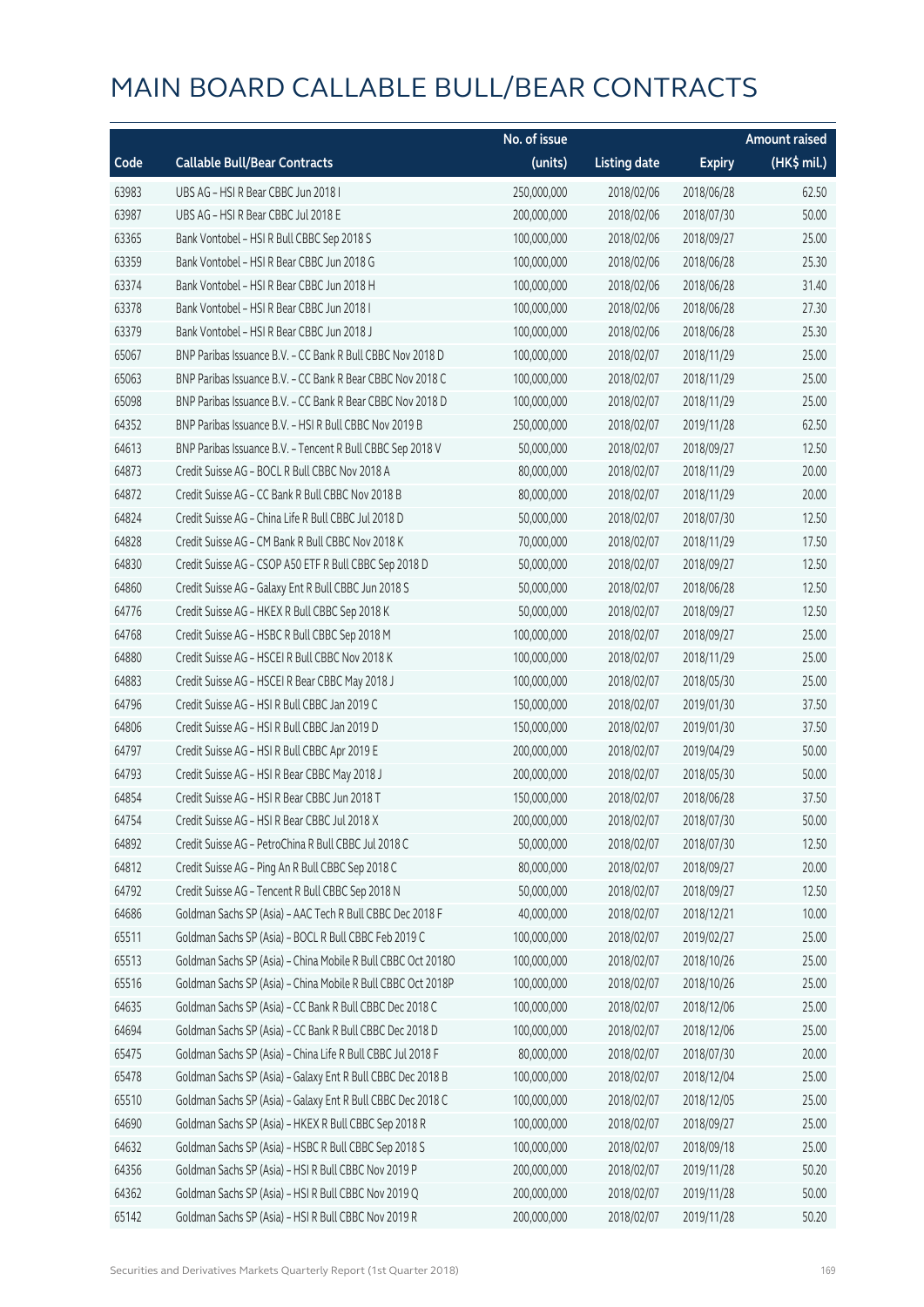|       |                                                           | No. of issue |                     |               | <b>Amount raised</b> |
|-------|-----------------------------------------------------------|--------------|---------------------|---------------|----------------------|
| Code  | <b>Callable Bull/Bear Contracts</b>                       | (units)      | <b>Listing date</b> | <b>Expiry</b> | (HK\$ mil.)          |
| 65155 | Goldman Sachs SP (Asia) - HSI R Bull CBBC Nov 2019 S      | 200,000,000  | 2018/02/07          | 2019/11/28    | 50.00                |
| 65133 | Goldman Sachs SP (Asia) - HSI R Bear CBBC May 2018 X      | 200,000,000  | 2018/02/07          | 2018/05/30    | 50.20                |
| 64704 | Goldman Sachs SP (Asia) - HSI R Bear CBBC Jun 2018 K      | 200,000,000  | 2018/02/07          | 2018/06/28    | 50.20                |
| 65423 | Goldman Sachs SP (Asia) - ICBC R Bull CBBC Dec 2018 H     | 100,000,000  | 2018/02/07          | 2018/12/03    | 25.00                |
| 64630 | Goldman Sachs SP (Asia) - Ping An R Bull CBBC Oct 2018 H  | 100,000,000  | 2018/02/07          | 2018/10/19    | 25.00                |
| 64617 | Goldman Sachs SP (Asia) - Tencent R Bull CBBC Aug 2018 N  | 100,000,000  | 2018/02/07          | 2018/08/21    | 25.00                |
| 64625 | Goldman Sachs SP (Asia) - Tencent R Bull CBBC Aug 2018 O  | 100,000,000  | 2018/02/07          | 2018/08/21    | 25.00                |
| 64626 | Goldman Sachs SP (Asia) - Tencent R Bull CBBC Aug 2018 P  | 100,000,000  | 2018/02/07          | 2018/08/21    | 25.00                |
| 64628 | Goldman Sachs SP (Asia) - Tencent R Bull CBBC Aug 2018 Q  | 100,000,000  | 2018/02/07          | 2018/08/21    | 25.00                |
| 64629 | Goldman Sachs SP (Asia) - Tencent R Bull CBBC Aug 2018 R  | 40,000,000   | 2018/02/07          | 2018/08/21    | 10.00                |
| 64496 | HK Bank - COVS R Bull CBBC Oct 2018 D                     | 40,000,000   | 2018/02/07          | 2018/10/29    | 14.00                |
| 64505 | HK Bank - COVS R Bull CBBC Dec 2018 A                     | 100,000,000  | 2018/02/07          | 2018/12/17    | 25.00                |
| 64520 | HK Bank - CUni R Bull CBBC Dec 2018 A                     | 40,000,000   | 2018/02/07          | 2018/12/17    | 10.00                |
| 64610 | HK Bank - CUni R Bear CBBC Aug 2018 B                     | 40,000,000   | 2018/02/07          | 2018/08/13    | 10.00                |
| 64535 | HK Bank - CC Bank R Bull CBBC Sep 2018 I                  | 100,000,000  | 2018/02/07          | 2018/09/03    | 25.00                |
| 64526 | HK Bank - Great Wall Motor R Bull CBBC Dec 2018 A         | 40,000,000   | 2018/02/07          | 2018/12/17    | 10.00                |
| 64553 | HK Bank - HKEX R Bull CBBC Oct 2018 A                     | 50,000,000   | 2018/02/07          | 2018/10/11    | 12.50                |
| 64527 | HK Bank - HSCEI R Bull CBBC Dec 2018 D                    | 60,000,000   | 2018/02/07          | 2018/12/28    | 15.00                |
| 64488 | HK Bank - HSI R Bull CBBC Dec 2018 H                      | 150,000,000  | 2018/02/07          | 2018/12/28    | 37.50                |
| 64492 | HK Bank - HSI R Bear CBBC May 2018 G                      | 100,000,000  | 2018/02/07          | 2018/05/30    | 25.00                |
| 64521 | HK Bank - Meitu R Bull CBBC Dec 2018 A                    | 40,000,000   | 2018/02/07          | 2018/12/17    | 10.00                |
| 64544 | HK Bank - Ping An R Bull CBBC Oct 2018 O                  | 100,000,000  | 2018/02/07          | 2018/10/02    | 25.00                |
| 64585 | HK Bank - Tencent R Bull CBBC Aug 2018 T                  | 60,000,000   | 2018/02/07          | 2018/08/13    | 15.00                |
| 65269 | J P Morgan SP BV - BOC HK R Bull CBBC Aug 2018 A          | 100,000,000  | 2018/02/07          | 2018/08/17    | 25.00                |
| 65268 | J P Morgan SP BV - BOC HK R Bull CBBC Sep 2018 A          | 100,000,000  | 2018/02/07          | 2018/09/21    | 25.00                |
| 65399 | J P Morgan SP BV - BOC HK R Bull CBBC Sep 2018 B          | 100,000,000  | 2018/02/07          | 2018/09/21    | 25.00                |
| 65419 | J P Morgan SP BV - BOC HK R Bull CBBC Oct 2018 A          | 100,000,000  | 2018/02/07          | 2018/10/19    | 25.00                |
| 65422 | J P Morgan SP BV - BOC HK R Bull CBBC Oct 2018 B          | 100,000,000  | 2018/02/07          | 2018/10/19    | 25.00                |
| 65303 | J P Morgan SP BV - China Life R Bull CBBC Mar 2019 B      | 300,000,000  | 2018/02/07          | 2019/03/15    | 75.00                |
| 65386 | J P Morgan SP BV - CSOP A50 ETF R Bull CBBC Jul 2018 A    | 80,000,000   | 2018/02/07          | 2018/07/20    | 20.00                |
| 65369 | J P Morgan SP BV - Galaxy Ent R Bull CBBC Jul 2018 B      | 100,000,000  | 2018/02/07          | 2018/07/20    | 25.00                |
| 65247 | J P Morgan SP BV - Greatwall Motor R Bull CBBC Jun 2018 C | 40,000,000   | 2018/02/07          | 2018/06/15    | 10.00                |
| 65259 | J P Morgan SP BV - Greatwall Motor R Bull CBBC Jul 2018 B | 40,000,000   | 2018/02/07          | 2018/07/20    | 10.00                |
| 65264 | J P Morgan SP BV - Greatwall Motor R Bull CBBC Aug 2018 B | 40,000,000   | 2018/02/07          | 2018/08/17    | 10.00                |
| 65340 | J P Morgan SP BV - HKEX R Bull CBBC Jun 2018 O            | 40,000,000   | 2018/02/07          | 2018/06/15    | 10.00                |
| 65211 | J P Morgan SP BV - HSI R Bull CBBC Nov 2019 X             | 200,000,000  | 2018/02/07          | 2019/11/28    | 50.00                |
| 65291 | J P Morgan SP BV - HSI R Bull CBBC Nov 2019 Y             | 200,000,000  | 2018/02/07          | 2019/11/28    | 50.00                |
| 65168 | J P Morgan SP BV - HSI R Bull CBBC Dec 2019 U             | 200,000,000  | 2018/02/07          | 2019/12/30    | 50.00                |
| 65215 | J P Morgan SP BV - HSI R Bear CBBC May 2018 B             | 200,000,000  | 2018/02/07          | 2018/05/30    | 50.00                |
| 65277 | J P Morgan SP BV - HSI R Bear CBBC May 2018 F             | 200,000,000  | 2018/02/07          | 2018/05/30    | 50.00                |
| 65157 | J P Morgan SP BV - HSI R Bear CBBC May 2018 Y             | 200,000,000  | 2018/02/07          | 2018/05/30    | 50.00                |
| 65348 | J P Morgan SP BV - ICBC R Bull CBBC Jul 2018 E            | 100,000,000  | 2018/02/07          | 2018/07/20    | 25.00                |
| 65356 | J P Morgan SP BV - Sunny Optical R Bull CBBC Jul 2018 B   | 60,000,000   | 2018/02/07          | 2018/07/20    | 15.00                |
| 65335 | J P Morgan SP BV - Tencent R Bull CBBC May 2018 X         | 50,000,000   | 2018/02/07          | 2018/05/18    | 12.50                |
| 65338 | J P Morgan SP BV - Tencent R Bull CBBC May 2018 Y         | 50,000,000   | 2018/02/07          | 2018/05/18    | 12.50                |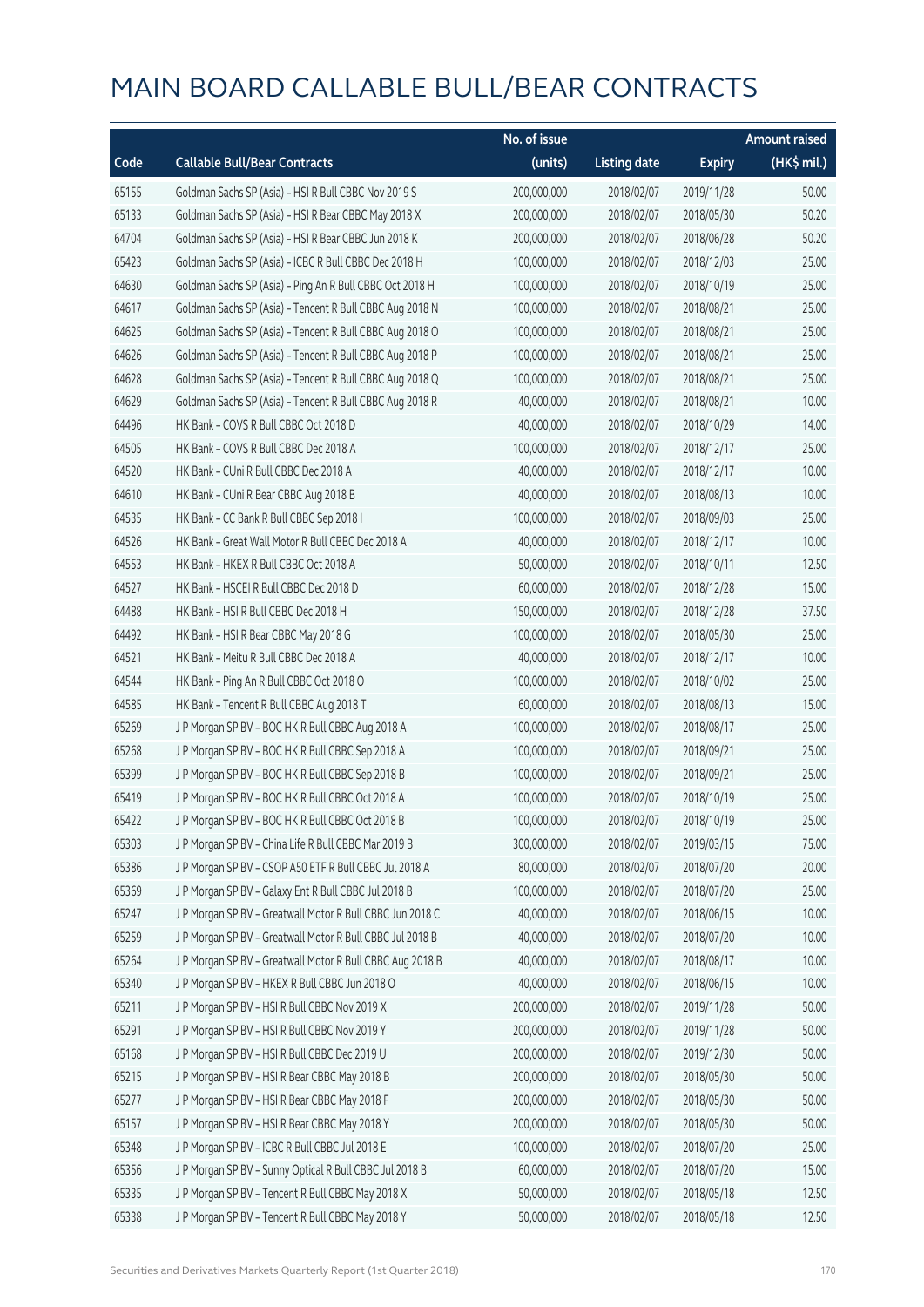|       |                                                          | No. of issue |                     |               | <b>Amount raised</b> |
|-------|----------------------------------------------------------|--------------|---------------------|---------------|----------------------|
| Code  | <b>Callable Bull/Bear Contracts</b>                      | (units)      | <b>Listing date</b> | <b>Expiry</b> | (HK\$ mil.)          |
| 64380 | SG Issuer - CC Bank R Bull CBBC Aug 2018 S               | 100,000,000  | 2018/02/07          | 2018/08/01    | 25.00                |
| 64392 | SG Issuer - China Life R Bull CBBC Aug 2018 E            | 40,000,000   | 2018/02/07          | 2018/08/10    | 10.00                |
| 64470 | SG Issuer - HKEX R Bull CBBC Jun 2018 E                  | 50,000,000   | 2018/02/07          | 2018/06/26    | 12.50                |
| 64476 | SG Issuer - HSBC R Bull CBBC Dec 2018 E                  | 100,000,000  | 2018/02/07          | 2018/12/05    | 25.00                |
| 65131 | SG Issuer - HSCEI R Bull CBBC Nov 2018 T                 | 100,000,000  | 2018/02/07          | 2018/11/29    | 25.00                |
| 65109 | SG Issuer - HSI R Bull CBBC Aug 2019 R                   | 200,000,000  | 2018/02/07          | 2019/08/29    | 50.00                |
| 65111 | SG Issuer - HSI R Bull CBBC Sep 2019 Y                   | 200,000,000  | 2018/02/07          | 2019/09/27    | 50.00                |
| 65115 | SG Issuer - HSI R Bull CBBC Oct 2019 Q                   | 200,000,000  | 2018/02/07          | 2019/10/30    | 50.00                |
| 65121 | SG Issuer - HSI R Bull CBBC Oct 2019 T                   | 200,000,000  | 2018/02/07          | 2019/10/30    | 50.00                |
| 64483 | SG Issuer - HSI R Bear CBBC Jul 2018 S                   | 200,000,000  | 2018/02/07          | 2018/07/30    | 50.00                |
| 64749 | SG Issuer - HSI R Bear CBBC Jul 2018 U                   | 200,000,000  | 2018/02/07          | 2018/07/30    | 50.00                |
| 64480 | SG Issuer - Ping An R Bull CBBC Jun 2018 R               | 100,000,000  | 2018/02/07          | 2018/06/06    | 25.00                |
| 64715 | SG Issuer - Ping An R Bull CBBC Oct 2018 X               | 100,000,000  | 2018/02/07          | 2018/10/22    | 25.00                |
| 64481 | SG Issuer - Tencent R Bull CBBC May 2018 V               | 80,000,000   | 2018/02/07          | 2018/05/09    | 20.00                |
| 64723 | SG Issuer - Tencent R Bull CBBC May 2018 W               | 80,000,000   | 2018/02/07          | 2018/05/08    | 20.00                |
| 64745 | SG Issuer - Tencent R Bull CBBC May 2018 X               | 80,000,000   | 2018/02/07          | 2018/05/08    | 20.00                |
| 64946 | UBS AG - CC Bank R Bull CBBC Oct 2018 C                  | 80,000,000   | 2018/02/07          | 2018/10/29    | 20.00                |
| 64948 | UBS AG - China Life R Bull CBBC Aug 2018 D               | 40,000,000   | 2018/02/07          | 2018/08/06    | 10.00                |
| 64989 | UBS AG - China Life R Bull CBBC Apr 2019 A               | 100,000,000  | 2018/02/07          | 2019/04/01    | 25.00                |
| 65007 | UBS AG - China Life R Bull CBBC Apr 2019 B               | 100,000,000  | 2018/02/07          | 2019/04/08    | 25.00                |
| 64910 | UBS AG - CSOP A50 ETF R Bull CBBC Oct 2018 B             | 40,000,000   | 2018/02/07          | 2018/10/08    | 10.00                |
| 64923 | UBS AG - HKEX R Bull CBBC Nov 2018 C                     | 50,000,000   | 2018/02/07          | 2018/11/19    | 12.50                |
| 64928 | UBS AG - HKEX R Bull CBBC Nov 2018 D                     | 50,000,000   | 2018/02/07          | 2018/11/05    | 12.50                |
| 64945 | UBS AG - HKEX R Bull CBBC Nov 2018 E                     | 50,000,000   | 2018/02/07          | 2018/11/26    | 12.50                |
| 64898 | UBS AG - HS H-SH ETF R Bull CBBC Nov 2018 B              | 80,000,000   | 2018/02/07          | 2018/11/05    | 20.00                |
| 65056 | UBS AG - HSI R Bull CBBC Nov 2019 N                      | 250,000,000  | 2018/02/07          | 2019/11/28    | 62.50                |
| 65061 | UBS AG - HSI R Bull CBBC Nov 2019 O                      | 200,000,000  | 2018/02/07          | 2019/11/28    | 50.00                |
| 65022 | UBS AG - HSI R Bull CBBC Dec 2019 L                      | 250,000,000  | 2018/02/07          | 2019/12/30    | 62.50                |
| 65040 | UBS AG - HSI R Bull CBBC Dec 2019 J                      | 200,000,000  | 2018/02/07          | 2019/12/30    | 50.00                |
| 64893 | UBS AG - HSI R Bear CBBC May 2018 I                      | 200,000,000  | 2018/02/07          | 2018/05/30    | 50.00                |
| 64897 | UBS AG - HSI R Bear CBBC May 2018 J                      | 200,000,000  | 2018/02/07          | 2018/05/30    | 50.00                |
| 64947 | UBS AG - ICBC R Bull CBBC Oct 2018 D                     | 100,000,000  | 2018/02/07          | 2018/10/15    | 25.00                |
| 64916 | UBS AG - Tencent R Bull CBBC Sep 2018 D                  | 40,000,000   | 2018/02/07          | 2018/09/27    | 10.00                |
| 64921 | UBS AG - Tencent R Bull CBBC Sep 2018 E                  | 40,000,000   | 2018/02/07          | 2018/09/10    | 10.00                |
| 64913 | UBS AG - Tencent R Bull CBBC Oct 2018 D                  | 40,000,000   | 2018/02/07          | 2018/10/29    | 10.00                |
| 66074 | Credit Suisse AG - BOC HK R Bull CBBC Nov 2018 A         | 70,000,000   | 2018/02/08          | 2018/11/29    | 17.50                |
| 66079 | Credit Suisse AG - BOC HK R Bull CBBC Nov 2018 B         | 70,000,000   | 2018/02/08          | 2018/11/29    | 17.50                |
| 66095 | Credit Suisse AG - China Overseas R Bull CBBC Dec 2018 A | 80,000,000   | 2018/02/08          | 2018/12/28    | 20.00                |
| 66097 | Credit Suisse AG - China Overseas R Bull CBBC Dec 2018 B | 80,000,000   | 2018/02/08          | 2018/12/28    | 20.00                |
| 65933 | Credit Suisse AG - Galaxy Ent R Bull CBBC Jul 2018 F     | 50,000,000   | 2018/02/08          | 2018/07/30    | 12.50                |
| 66059 | Credit Suisse AG - Galaxy Ent R Bear CBBC Jun 2018 E     | 50,000,000   | 2018/02/08          | 2018/06/28    | 12.50                |
| 65935 | Credit Suisse AG - HKEX R Bull CBBC Jul 2018 I           | 50,000,000   | 2018/02/08          | 2018/07/30    | 12.50                |
| 65931 | Credit Suisse AG - HSI R Bull CBBC Jan 2019 E            | 200,000,000  | 2018/02/08          | 2019/01/30    | 50.00                |
| 66020 | Credit Suisse AG - HSI R Bull CBBC Jan 2019 F            | 200,000,000  | 2018/02/08          | 2019/01/30    | 50.00                |
| 65969 | Credit Suisse AG - HSI R Bull CBBC Feb 2019 K            | 200,000,000  | 2018/02/08          | 2019/02/27    | 50.00                |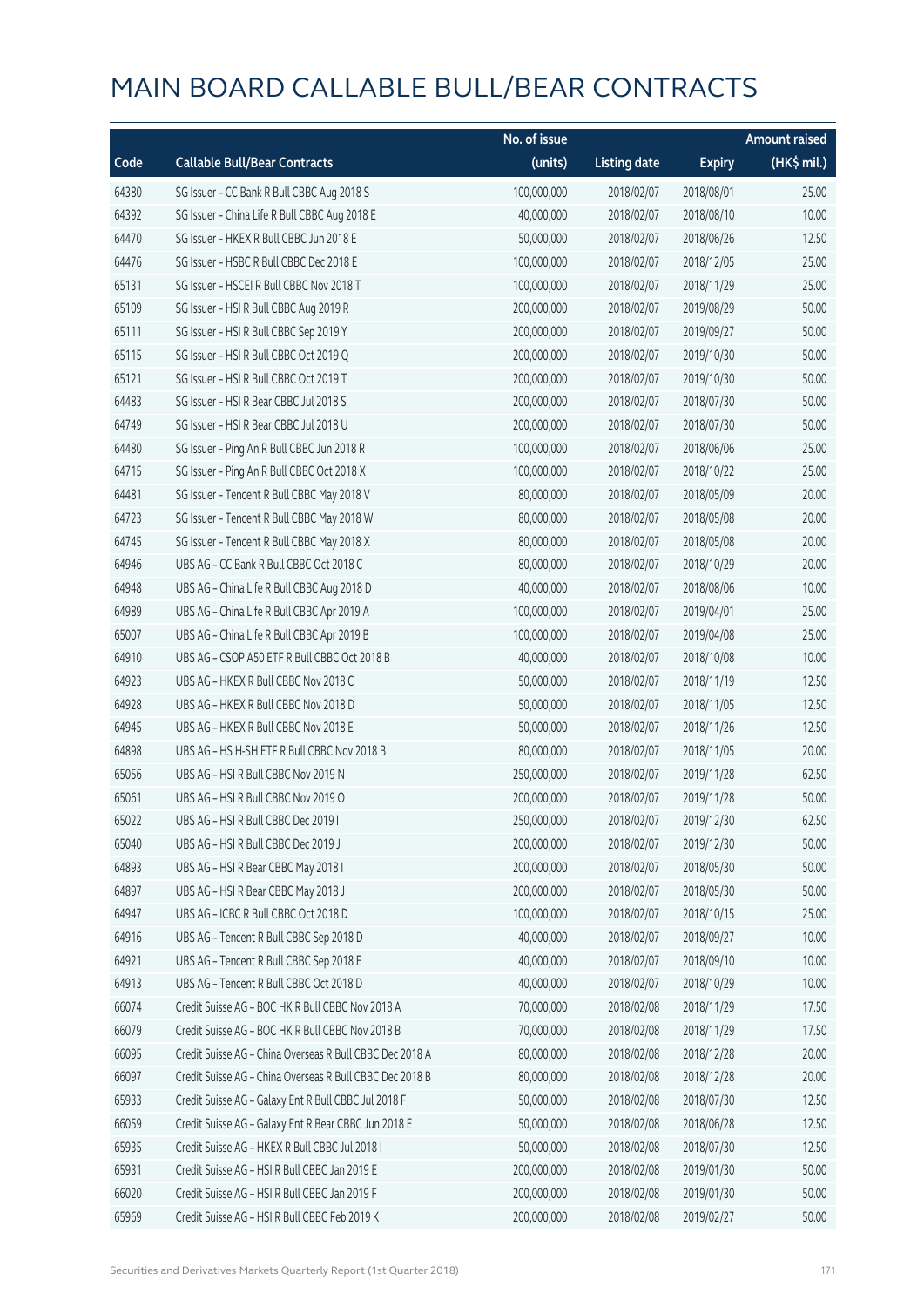|       |                                                              | No. of issue |                     |               | <b>Amount raised</b> |
|-------|--------------------------------------------------------------|--------------|---------------------|---------------|----------------------|
| Code  | <b>Callable Bull/Bear Contracts</b>                          | (units)      | <b>Listing date</b> | <b>Expiry</b> | (HK\$ mil.)          |
| 66009 | Credit Suisse AG - HSI R Bull CBBC Feb 2019 L                | 200,000,000  | 2018/02/08          | 2019/02/27    | 50.00                |
| 66144 | Credit Suisse AG - HSI R Bear CBBC May 2018 N                | 200,000,000  | 2018/02/08          | 2018/05/30    | 50.00                |
| 65932 | Credit Suisse AG - HSI R Bear CBBC Jun 2018 U                | 200,000,000  | 2018/02/08          | 2018/06/28    | 50.00                |
| 66052 | Credit Suisse AG - HSI R Bear CBBC Jul 2018 Y                | 200,000,000  | 2018/02/08          | 2018/07/30    | 50.00                |
| 65967 | Credit Suisse AG - Ping An R Bull CBBC Jun 2018 Z            | 80,000,000   | 2018/02/08          | 2018/06/28    | 20.00                |
| 65956 | Credit Suisse AG - Tencent R Bull CBBC Sep 2018 O            | 50,000,000   | 2018/02/08          | 2018/09/27    | 12.50                |
| 66072 | Credit Suisse AG - Tencent R Bear CBBC Jun 2018 L            | 50,000,000   | 2018/02/08          | 2018/06/28    | 12.50                |
| 66494 | Bank of East Asia - AAC Tech R Bull CBBC Nov 2018 A          | 40,000,000   | 2018/02/08          | 2018/11/22    | 10.00                |
| 66444 | Bank of East Asia - China Overseas R Bull CBBC Nov 2018 B    | 25,000,000   | 2018/02/08          | 2018/11/22    | 10.50                |
| 66445 | Bank of East Asia - China Overseas R Bull CBBC Nov 2018 C    | 25,000,000   | 2018/02/08          | 2018/11/22    | 10.00                |
| 66486 | Bank of East Asia - China Life R Bull CBBC Nov 2018 A        | 30,000,000   | 2018/02/08          | 2018/11/22    | 10.50                |
| 66431 | Bank of East Asia - Galaxy Ent R Bull CBBC Nov 2018 B        | 16,000,000   | 2018/02/08          | 2018/11/22    | 10.40                |
| 66434 | Bank of East Asia - Galaxy Ent R Bear CBBC Aug 2018 B        | 16,000,000   | 2018/02/08          | 2018/08/22    | 10.40                |
| 66454 | Bank of East Asia - Ping An R Bull CBBC Nov 2018 F           | 120,000,000  | 2018/02/08          | 2018/11/22    | 30.00                |
| 66389 | Bank of East Asia - Tencent R Bull CBBC Nov 2018 J           | 40,000,000   | 2018/02/08          | 2018/11/22    | 10.00                |
| 66390 | Bank of East Asia - Tencent R Bull CBBC Nov 2018 K           | 40,000,000   | 2018/02/08          | 2018/11/22    | 10.00                |
| 66408 | Bank of East Asia - Tencent R Bull CBBC Nov 2018 L           | 40,000,000   | 2018/02/08          | 2018/11/22    | 10.00                |
| 65754 | Goldman Sachs SP (Asia) - China Mobile R Bull CBBC Oct 2018Q | 80,000,000   | 2018/02/08          | 2018/10/16    | 20.00                |
| 66748 | Goldman Sachs SP (Asia) - CC Bank R Bull CBBC Nov 2018 B     | 100,000,000  | 2018/02/08          | 2018/11/22    | 25.00                |
| 65748 | Goldman Sachs SP (Asia) - HKEX R Bull CBBC Sep 2018 U        | 100,000,000  | 2018/02/08          | 2018/09/18    | 25.00                |
| 65749 | Goldman Sachs SP (Asia) - HKEX R Bull CBBC Sep 2018 V        | 100,000,000  | 2018/02/08          | 2018/09/21    | 25.00                |
| 65751 | Goldman Sachs SP (Asia) - HKEX R Bull CBBC Sep 2018 W        | 100,000,000  | 2018/02/08          | 2018/09/20    | 25.00                |
| 66719 | Goldman Sachs SP (Asia) - HSI R Bull CBBC Jan 2020 G         | 200,000,000  | 2018/02/08          | 2020/01/30    | 50.20                |
| 66728 | Goldman Sachs SP (Asia) - HSI R Bull CBBC Jan 2020 H         | 200,000,000  | 2018/02/08          | 2020/01/30    | 50.20                |
| 66734 | Goldman Sachs SP (Asia) - HSI R Bull CBBC Jan 2020 I         | 200,000,000  | 2018/02/08          | 2020/01/30    | 50.00                |
| 66701 | Goldman Sachs SP (Asia) - HSI R Bear CBBC May 2018 I         | 200,000,000  | 2018/02/08          | 2018/05/30    | 50.20                |
| 66694 | Goldman Sachs SP (Asia) - HSI R Bear CBBC May 2018 Y         | 200,000,000  | 2018/02/08          | 2018/05/30    | 50.20                |
| 66706 | Goldman Sachs SP (Asia) - HSI R Bear CBBC May 2018 Z         | 200,000,000  | 2018/02/08          | 2018/05/30    | 50.20                |
| 66746 | Goldman Sachs SP (Asia) - ICBC R Bull CBBC Dec 2018 I        | 100,000,000  | 2018/02/08          | 2018/12/18    | 25.00                |
| 65746 | Goldman Sachs SP (Asia) - Ping An R Bull CBBC Nov 2018 M     | 100,000,000  | 2018/02/08          | 2018/11/09    | 25.00                |
| 65910 | HK Bank - BOC HK R Bull CBBC Dec 2018 A                      | 80,000,000   | 2018/02/08          | 2018/12/17    | 20.00                |
| 65825 | HK Bank - China Overseas R Bull CBBC Nov 2018 B              | 40,000,000   | 2018/02/08          | 2018/11/05    | 10.00                |
| 65898 | HK Bank - CC Bank R Bear CBBC Sep 2018 D                     | 50,000,000   | 2018/02/08          | 2018/09/24    | 12.50                |
| 65857 | HK Bank - China Life R Bull CBBC Aug 2018 K                  | 40,000,000   | 2018/02/08          | 2018/08/27    | 10.00                |
| 65813 | HK Bank - CSOP A50 ETF R Bull CBBC Oct 2018 I                | 50,000,000   | 2018/02/08          | 2018/10/08    | 12.50                |
| 65805 | HK Bank - CSOP A50 ETF R Bear CBBC Aug 2018 C                | 40,000,000   | 2018/02/08          | 2018/08/20    | 10.00                |
| 65850 | HK Bank - Galaxy Ent R Bull CBBC Aug 2018 F                  | 80,000,000   | 2018/02/08          | 2018/08/20    | 20.00                |
| 65830 | HK Bank - HKEX R Bull CBBC Oct 2018 B                        | 50,000,000   | 2018/02/08          | 2018/10/02    | 12.50                |
| 65793 | HK Bank - HS H-SH ETF R Bull CBBC Aug 2018 C                 | 50,000,000   | 2018/02/08          | 2018/08/13    | 12.50                |
| 65789 | HK Bank - HS H-SH ETF R Bull CBBC Dec 2018 B                 | 50,000,000   | 2018/02/08          | 2018/12/31    | 12.50                |
| 65760 | HK Bank - HSI R Bear CBBC May 2018 H                         | 100,000,000  | 2018/02/08          | 2018/05/30    | 25.00                |
| 65823 | HK Bank - HSI R Bear CBBC Jul 2018 N                         | 100,000,000  | 2018/02/08          | 2018/07/30    | 25.00                |
| 65828 | HK Bank - Meitu R Bull CBBC Dec 2018 B                       | 40,000,000   | 2018/02/08          | 2018/12/17    | 16.00                |
| 65866 | HK Bank - PetroChina R Bear CBBC Jul 2018 F                  | 40,000,000   | 2018/02/08          | 2018/07/16    | 10.00                |
| 65920 | HK Bank - Ping An R Bull CBBC Oct 2018 P                     | 100,000,000  | 2018/02/08          | 2018/10/04    | 25.00                |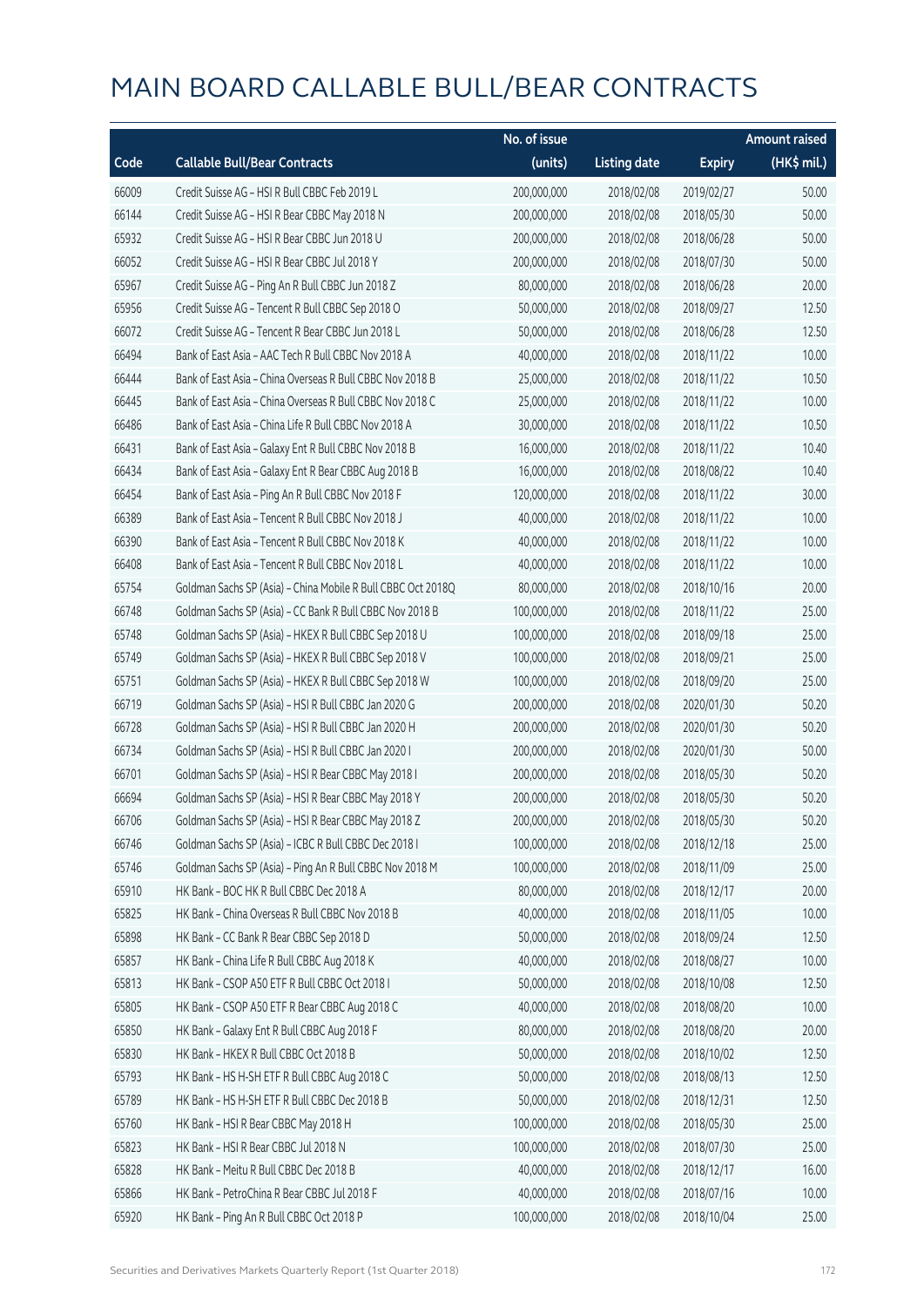|       |                                                          | No. of issue |                     |               | <b>Amount raised</b> |
|-------|----------------------------------------------------------|--------------|---------------------|---------------|----------------------|
| Code  | <b>Callable Bull/Bear Contracts</b>                      | (units)      | <b>Listing date</b> | <b>Expiry</b> | (HK\$ mil.)          |
| 65829 | HK Bank - Tencent R Bull CBBC Aug 2018 V                 | 60,000,000   | 2018/02/08          | 2018/08/02    | 15.00                |
| 65552 | Haitong Int'l Sec - BYD Company R Bull CBBC Aug 2018 A   | 110,000,000  | 2018/02/08          | 2018/08/02    | 27.50                |
| 65539 | Haitong Int'l Sec - China Unicom R Bull CBBC Aug 2018 B  | 70,000,000   | 2018/02/08          | 2018/08/01    | 17.50                |
| 65546 | Haitong Int'l Sec - CC Bank R Bull CBBC Aug 2018 D       | 90,000,000   | 2018/02/08          | 2018/08/13    | 22.50                |
| 65612 | Haitong Int'l Sec - Evergrande R Bull CBBC Aug 2018 H    | 40,000,000   | 2018/02/08          | 2018/08/02    | 13.56                |
| 65522 | Haitong Int'l Sec - Galaxy Ent R Bull CBBC Jun 2018 E    | 120,000,000  | 2018/02/08          | 2018/06/15    | 30.00                |
| 65538 | Haitong Int'l Sec - HKEX R Bull CBBC Jun 2018 N          | 40,000,000   | 2018/02/08          | 2018/06/29    | 10.00                |
| 65600 | Haitong Int'l Sec - HS H-SH ETF R Bull CBBC Aug 2018 A   | 60,000,000   | 2018/02/08          | 2018/08/02    | 15.00                |
| 65520 | Haitong Int'l Sec - HSBC R Bull CBBC Jul 2018 H          | 100,000,000  | 2018/02/08          | 2018/07/10    | 25.00                |
| 65554 | Haitong Int'l Sec - ICBC R Bull CBBC Aug 2018 F          | 110,000,000  | 2018/02/08          | 2018/08/30    | 27.50                |
| 65579 | Haitong Int'l Sec - Ping An R Bull CBBC Aug 2018 R       | 90,000,000   | 2018/02/08          | 2018/08/03    | 22.50                |
| 65587 | Haitong Int'l Sec - Ping An R Bull CBBC Aug 2018 S       | 90,000,000   | 2018/02/08          | 2018/08/02    | 22.50                |
| 65578 | Haitong Int'l Sec - SUNAC R Bull CBBC Aug 2018 C         | 40,000,000   | 2018/02/08          | 2018/08/03    | 20.20                |
| 66692 | J P Morgan SP BV - China Overseas R Bull CBBC Dec 2018 C | 150,000,000  | 2018/02/08          | 2018/12/21    | 37.50                |
| 66620 | J P Morgan SP BV - HKEX R Bull CBBC Jun 2018 P           | 40,000,000   | 2018/02/08          | 2018/06/15    | 10.00                |
| 66622 | J P Morgan SP BV - HKEX R Bull CBBC Jun 2018 Q           | 40,000,000   | 2018/02/08          | 2018/06/15    | 10.00                |
| 66686 | J P Morgan SP BV - HSBC R Bull CBBC Jun 2018 G           | 100,000,000  | 2018/02/08          | 2018/06/15    | 25.00                |
| 66607 | J P Morgan SP BV - HSI R Bull CBBC Nov 2018 J            | 250,000,000  | 2018/02/08          | 2018/11/29    | 62.50                |
| 66549 | J P Morgan SP BV - HSI R Bull CBBC Dec 2019 V            | 250,000,000  | 2018/02/08          | 2019/12/30    | 62.50                |
| 66518 | J P Morgan SP BV - HSI R Bear CBBC May 2018 H            | 200,000,000  | 2018/02/08          | 2018/05/30    | 50.00                |
| 66612 | J P Morgan SP BV - Tencent R Bear CBBC Jun 2018 R        | 50,000,000   | 2018/02/08          | 2018/06/15    | 12.50                |
| 66500 | Macquarie Bank Ltd. - CC Bank R Bull CBBC Sep 2018 A     | 40,000,000   | 2018/02/08          | 2018/09/27    | 10.04                |
| 66502 | Macquarie Bank Ltd. - Ping An R Bear CBBC Sep 2018 C     | 24,000,000   | 2018/02/08          | 2018/09/27    | 10.42                |
| 66496 | Macquarie Bank Ltd. - Tencent R Bull CBBC Aug 2018 I     | 12,200,000   | 2018/02/08          | 2018/08/21    | 10.02                |
| 66498 | Macquarie Bank Ltd. - Tencent R Bear CBBC Aug 2018 F     | 7,800,000    | 2018/02/08          | 2018/08/21    | 11.50                |
| 65705 | SG Issuer - Galaxy Ent R Bull CBBC Dec 2018 G            | 80,000,000   | 2018/02/08          | 2018/12/13    | 20.00                |
| 65707 | SG Issuer - HKEX R Bull CBBC Jul 2018 W                  | 50,000,000   | 2018/02/08          | 2018/07/05    | 12.50                |
| 65709 | SG Issuer - HSBC R Bull CBBC Dec 2018 F                  | 100,000,000  | 2018/02/08          | 2018/12/14    | 25.00                |
| 66506 | SG Issuer - HSI R Bull CBBC Sep 2019 Z                   | 200,000,000  | 2018/02/08          | 2019/09/27    | 50.00                |
| 66508 | SG Issuer - HSI R Bull CBBC Oct 2019 U                   | 200,000,000  | 2018/02/08          | 2019/10/30    | 50.00                |
| 66503 | SG Issuer - HSI R Bear CBBC Sep 2018 W                   | 200,000,000  | 2018/02/08          | 2018/09/27    | 50.00                |
| 65714 | SG Issuer - Ping An R Bull CBBC Aug 2018 N               | 100,000,000  | 2018/02/08          | 2018/08/08    | 25.00                |
| 65728 | SG Issuer - Tencent R Bull CBBC Jun 2018 F               | 80,000,000   | 2018/02/08          | 2018/06/14    | 20.00                |
| 66329 | UBS AG - BOC HK R Bull CBBC Nov 2018 B                   | 50,000,000   | 2018/02/08          | 2018/11/12    | 12.50                |
| 66286 | UBS AG - China Overseas R Bull CBBC Oct 2018 A           | 40,000,000   | 2018/02/08          | 2018/10/15    | 10.00                |
| 66291 | UBS AG - China Overseas R Bull CBBC Feb 2019 A           | 150,000,000  | 2018/02/08          | 2019/02/11    | 37.50                |
| 66325 | UBS AG - China Unicom R Bull CBBC Aug 2018 B             | 40,000,000   | 2018/02/08          | 2018/08/27    | 10.00                |
| 66245 | UBS AG - Galaxy Ent R Bull CBBC Aug 2018 A               | 80,000,000   | 2018/02/08          | 2018/08/13    | 20.00                |
| 66326 | UBS AG - Great Wall Motor R Bull CBBC Aug 2018 A         | 40,000,000   | 2018/02/08          | 2018/08/13    | 10.00                |
| 66327 | UBS AG - Great Wall Motor R Bull CBBC Oct 2018 A         | 40,000,000   | 2018/02/08          | 2018/10/15    | 10.00                |
| 66264 | UBS AG - HKEX R Bull CBBC Oct 2018 K                     | 50,000,000   | 2018/02/08          | 2018/10/15    | 12.50                |
| 66265 | UBS AG - HKEX R Bull CBBC Oct 2018 L                     | 50,000,000   | 2018/02/08          | 2018/10/29    | 12.50                |
| 66222 | UBS AG - HSBC R Bull CBBC Oct 2018 A                     | 100,000,000  | 2018/02/08          | 2018/10/15    | 25.00                |
| 66152 | UBS AG - HSI R Bull CBBC Sep 2019 H                      | 250,000,000  | 2018/02/08          | 2019/09/27    | 62.50                |
| 66209 | UBS AG - HSI R Bear CBBC May 2018 N                      | 200,000,000  | 2018/02/08          | 2018/05/30    | 50.00                |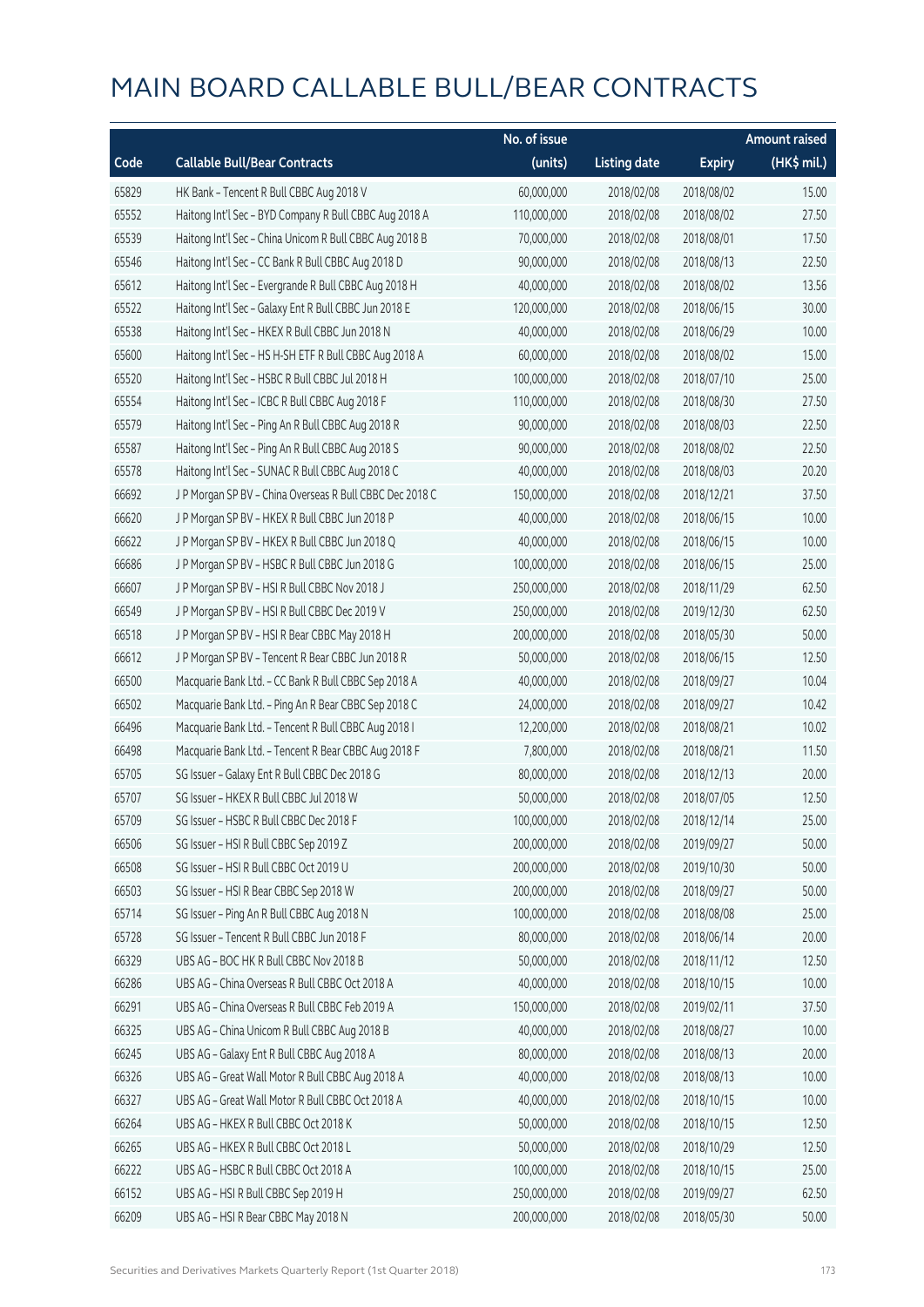|       |                                                              | No. of issue |                     |               | <b>Amount raised</b> |
|-------|--------------------------------------------------------------|--------------|---------------------|---------------|----------------------|
| Code  | <b>Callable Bull/Bear Contracts</b>                          | (units)      | <b>Listing date</b> | <b>Expiry</b> | (HK\$ mil.)          |
| 66369 | UBS AG - HSI R Bear CBBC Jun 2018 B                          | 250,000,000  | 2018/02/08          | 2018/06/28    | 62.50                |
| 66339 | UBS AG - HSI R Bear CBBC Jun 2018 H                          | 250,000,000  | 2018/02/08          | 2018/06/28    | 62.50                |
| 66296 | UBS AG - Tencent R Bull CBBC Jun 2018 L                      | 40,000,000   | 2018/02/08          | 2018/06/27    | 10.00                |
| 66308 | UBS AG - Tencent R Bull CBBC Jul 2018 R                      | 40,000,000   | 2018/02/08          | 2018/07/11    | 10.00                |
| 65650 | Bank Vontobel - HSI R Bull CBBC Sep 2018 T                   | 100,000,000  | 2018/02/08          | 2018/09/27    | 25.40                |
| 65618 | Bank Vontobel - HSI R Bear CBBC Jul 2018 N                   | 100,000,000  | 2018/02/08          | 2018/07/30    | 28.40                |
| 65623 | Bank Vontobel - HSI R Bear CBBC Jul 2018 O                   | 100,000,000  | 2018/02/08          | 2018/07/30    | 25.20                |
| 65624 | Bank Vontobel - HSI R Bear CBBC Jul 2018 P                   | 100,000,000  | 2018/02/08          | 2018/07/30    | 25.30                |
| 65658 | Bank Vontobel - Tencent R Bull CBBC Aug 2018 D               | 40,000,000   | 2018/02/08          | 2018/08/17    | 10.68                |
| 65698 | Bank Vontobel - Tencent R Bear CBBC Jul 2018 D               | 40,000,000   | 2018/02/08          | 2018/07/20    | 32.80                |
| 66985 | BNP Paribas Issuance B.V. - HSI R Bear CBBC May 2018 I       | 250,000,000  | 2018/02/09          | 2018/05/30    | 62.50                |
| 67409 | Credit Suisse AG - BOC HK R Bull CBBC Dec 2018 A             | 70,000,000   | 2018/02/09          | 2018/12/28    | 17.50                |
| 67411 | Credit Suisse AG - China Overseas R Bull CBBC Jan 2019 A     | 80,000,000   | 2018/02/09          | 2019/01/30    | 20.00                |
| 67422 | Credit Suisse AG - China Overseas R Bull CBBC Jan 2019 B     | 80,000,000   | 2018/02/09          | 2019/01/30    | 20.00                |
| 67398 | Credit Suisse AG - China Unicom R Bull CBBC Nov 2018 G       | 50,000,000   | 2018/02/09          | 2018/11/29    | 12.50                |
| 67483 | Credit Suisse AG - CNOOC R Bull CBBC Nov 2018 E              | 50,000,000   | 2018/02/09          | 2018/11/29    | 12.50                |
| 67402 | Credit Suisse AG - Greatwall Motor R Bull CBBC Nov 2018 B    | 40,000,000   | 2018/02/09          | 2018/11/29    | 10.00                |
| 67386 | Credit Suisse AG - HSI R Bull CBBC Feb 2019 M                | 200,000,000  | 2018/02/09          | 2019/02/27    | 50.00                |
| 67432 | Credit Suisse AG - HSI R Bull CBBC Apr 2019 F                | 200,000,000  | 2018/02/09          | 2019/04/29    | 50.00                |
| 67471 | Credit Suisse AG - HSI R Bear CBBC May 2018 B                | 200,000,000  | 2018/02/09          | 2018/05/30    | 50.00                |
| 67389 | Credit Suisse AG - HSI R Bear CBBC May 2018 K                | 200,000,000  | 2018/02/09          | 2018/05/30    | 50.00                |
| 67479 | Credit Suisse AG - HSI R Bear CBBC May 2018 S                | 200,000,000  | 2018/02/09          | 2018/05/30    | 50.00                |
| 67512 | Credit Suisse AG - PetroChina R Bull CBBC Sep 2018 I         | 70,000,000   | 2018/02/09          | 2018/09/27    | 17.50                |
| 67393 | Credit Suisse AG - Tencent R Bull CBBC Sep 2018 P            | 50,000,000   | 2018/02/09          | 2018/09/27    | 12.50                |
| 67560 | Bank of East Asia - BOC HK R Bull CBBC Nov 2018 A            | 16,000,000   | 2018/02/09          | 2018/11/28    | 10.08                |
| 67578 | Bank of East Asia - BOC HK R Bull CBBC Nov 2018 B            | 16,000,000   | 2018/02/09          | 2018/11/28    | 10.08                |
| 67643 | Bank of East Asia - Country Garden R Bull CBBC Nov 2018 A    | 30,000,000   | 2018/02/09          | 2018/11/28    | 10.20                |
| 67579 | Bank of East Asia – China Unicom R Bull CBBC Nov 2018 A      | 40,000,000   | 2018/02/09          | 2018/11/28    | 10.00                |
| 67601 | Bank of East Asia - China Unicom R Bull CBBC Nov 2018 B      | 40,000,000   | 2018/02/09          | 2018/11/28    | 10.00                |
| 67622 | Bank of East Asia - Greatwall Motor R Bull CBBC Nov 2018 A   | 30,000,000   | 2018/02/09          | 2018/11/28    | 10.20                |
| 67609 | Bank of East Asia - Meitu R Bull CBBC Nov 2018 B             | 16,000,000   | 2018/02/09          | 2018/11/28    | 10.40                |
| 67613 | Bank of East Asia - Meitu R Bull CBBC Nov 2018 C             | 16,000,000   | 2018/02/09          | 2018/11/28    | 10.40                |
| 67653 | Goldman Sachs SP (Asia) - AAC Tech R Bull CBBC Dec 2018 G    | 40,000,000   | 2018/02/09          | 2018/12/21    | 10.00                |
| 67739 | Goldman Sachs SP (Asia) - China Mobile R Bull CBBC Oct 2018R | 80,000,000   | 2018/02/09          | 2018/10/29    | 20.00                |
| 67708 | Goldman Sachs SP (Asia) - CSOP A50 ETF R Bull CBBC Oct 2018J | 100,000,000  | 2018/02/09          | 2018/10/29    | 25.00                |
| 67680 | Goldman Sachs SP (Asia) - Galaxy Ent R Bull CBBC Dec 2018 D  | 50,000,000   | 2018/02/09          | 2018/12/12    | 12.50                |
| 67687 | Goldman Sachs SP (Asia) - Galaxy Ent R Bull CBBC Dec 2018 E  | 50,000,000   | 2018/02/09          | 2018/12/13    | 12.50                |
| 67718 | Goldman Sachs SP (Asia) - HKEX R Bear CBBC Sep 2018 A        | 80,000,000   | 2018/02/09          | 2018/09/21    | 20.00                |
| 67648 | Goldman Sachs SP (Asia) - HSI R Bull CBBC Nov 2019 T         | 200,000,000  | 2018/02/09          | 2019/11/28    | 50.40                |
| 66907 | Goldman Sachs SP (Asia) - HSI R Bear CBBC Jun 2018 B         | 200,000,000  | 2018/02/09          | 2018/06/28    | 50.00                |
| 67649 | Goldman Sachs SP (Asia) - HSI R Bear CBBC Jun 2018 C         | 200,000,000  | 2018/02/09          | 2018/06/28    | 50.40                |
| 67726 | Goldman Sachs SP (Asia) - Ping An R Bear CBBC Sep 2018 A     | 80,000,000   | 2018/02/09          | 2018/09/21    | 20.00                |
| 67731 | Goldman Sachs SP (Asia) - Tencent R Bull CBBC Aug 2018 S     | 100,000,000  | 2018/02/09          | 2018/08/13    | 25.00                |
| 67081 | HK Bank - AAC Tech R Bull CBBC Oct 2018 C                    | 40,000,000   | 2018/02/09          | 2018/10/15    | 10.00                |
| 67090 | HK Bank - China Mobile R Bear CBBC Jul 2018 D                | 40,000,000   | 2018/02/09          | 2018/07/03    | 10.00                |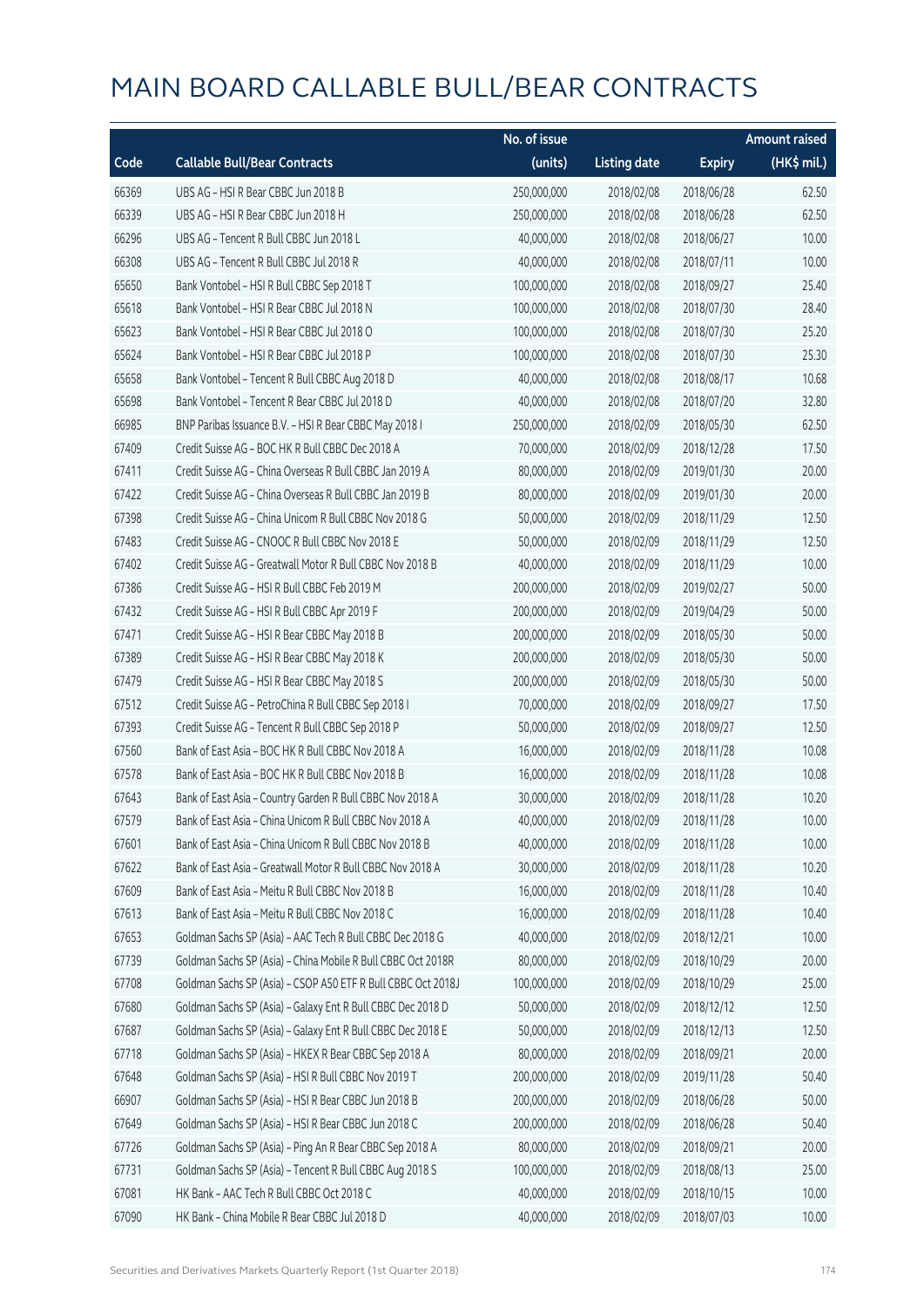|       |                                                    | No. of issue |                     |               | <b>Amount raised</b>  |
|-------|----------------------------------------------------|--------------|---------------------|---------------|-----------------------|
| Code  | <b>Callable Bull/Bear Contracts</b>                | (units)      | <b>Listing date</b> | <b>Expiry</b> | $(HK\frac{1}{2}mil.)$ |
| 67088 | HK Bank - CC Bank R Bull CBBC Aug 2018 O           | 100,000,000  | 2018/02/09          | 2018/08/20    | 25.00                 |
| 67089 | HK Bank - CNOOC R Bull CBBC Oct 2018 F             | 50,000,000   | 2018/02/09          | 2018/10/08    | 12.50                 |
| 67080 | HK Bank - Galaxy Ent R Bull CBBC Jul 2018 M        | 80,000,000   | 2018/02/09          | 2018/07/23    | 20.00                 |
| 66903 | HK Bank - HSCEI R Bear CBBC May 2018 C             | 50,000,000   | 2018/02/09          | 2018/05/30    | 12.50                 |
| 66900 | HK Bank - HSI R Bull CBBC Dec 2018 I               | 150,000,000  | 2018/02/09          | 2018/12/28    | 37.50                 |
| 66905 | HK Bank - HSI R Bear CBBC May 2018 I               | 150,000,000  | 2018/02/09          | 2018/05/30    | 37.50                 |
| 67035 | HK Bank - PetroChina R Bull CBBC Oct 2018 H        | 80,000,000   | 2018/02/09          | 2018/10/15    | 20.00                 |
| 67054 | HK Bank - Ping An R Bull CBBC Oct 2018 Q           | 100,000,000  | 2018/02/09          | 2018/10/11    | 25.00                 |
| 67059 | HK Bank - Sunny Optical R Bull CBBC Aug 2018 G     | 40,000,000   | 2018/02/09          | 2018/08/09    | 10.00                 |
| 67051 | HK Bank - Sunny Optical R Bear CBBC Jun 2018 A     | 40,000,000   | 2018/02/09          | 2018/06/29    | 10.00                 |
| 67036 | HK Bank - Tencent R Bull CBBC Jun 2018 Z           | 60,000,000   | 2018/02/09          | 2018/06/29    | 15.00                 |
| 66760 | Haitong Int'l Sec - HKEX R Bull CBBC Jul 2018 P    | 40,000,000   | 2018/02/09          | 2018/07/23    | 10.00                 |
| 66761 | Haitong Int'l Sec - HKEX R Bull CBBC Jul 2018 Q    | 40,000,000   | 2018/02/09          | 2018/07/19    | 10.00                 |
| 66759 | Haitong Int'l Sec - HSBC R Bull CBBC Jul 2018 I    | 100,000,000  | 2018/02/09          | 2018/07/03    | 25.00                 |
| 66763 | Haitong Int'l Sec - Meitu R Bull CBBC Jul 2018 D   | 80,000,000   | 2018/02/09          | 2018/07/09    | 20.00                 |
| 66769 | Haitong Int'l Sec - Meitu R Bull CBBC Jul 2018 E   | 80,000,000   | 2018/02/09          | 2018/07/09    | 20.00                 |
| 67550 | J P Morgan SP BV - AAC Tech R Bull CBBC Jun 2018 B | 40,000,000   | 2018/02/09          | 2018/06/15    | 10.00                 |
| 67523 | J P Morgan SP BV - HSI R Bear CBBC May 2018 J      | 250,000,000  | 2018/02/09          | 2018/05/30    | 62.50                 |
| 67552 | J P Morgan SP BV - HSI R Bear CBBC May 2018 N      | 200,000,000  | 2018/02/09          | 2018/05/30    | 50.00                 |
| 67557 | J P Morgan SP BV - HSI R Bear CBBC May 2018 R      | 200,000,000  | 2018/02/09          | 2018/05/30    | 50.00                 |
| 67546 | J P Morgan SP BV - Ping An R Bull CBBC Jun 2018 J  | 100,000,000  | 2018/02/09          | 2018/06/15    | 25.00                 |
| 67525 | J P Morgan SP BV - Tencent R Bull CBBC May 2018 Z  | 50,000,000   | 2018/02/09          | 2018/05/18    | 12.50                 |
| 67528 | J P Morgan SP BV - Tencent R Bear CBBC May 2018 X  | 50,000,000   | 2018/02/09          | 2018/05/18    | 12.50                 |
| 67529 | J P Morgan SP BV - Tencent R Bear CBBC May 2018 Y  | 50,000,000   | 2018/02/09          | 2018/05/18    | 12.50                 |
| 67105 | SG Issuer - AAC Tech R Bull CBBC Jul 2018 C        | 40,000,000   | 2018/02/09          | 2018/07/26    | 10.00                 |
| 67107 | SG Issuer - Bank of China R Bull CBBC Dec 2018 F   | 100,000,000  | 2018/02/09          | 2018/12/10    | 25.00                 |
| 67156 | SG Issuer - China Unicom R Bull CBBC Dec 2018 C    | 40,000,000   | 2018/02/09          | 2018/12/14    | 10.00                 |
| 66817 | SG Issuer - CC Bank R Bull CBBC Aug 2018 T         | 100,000,000  | 2018/02/09          | 2018/08/08    | 25.00                 |
| 67751 | SG Issuer - CSOP A50 ETF R Bull CBBC Nov 2018 D    | 40,000,000   | 2018/02/09          | 2018/11/02    | 10.00                 |
| 66846 | SG Issuer - HKEX R Bull CBBC Jul 2018 X            | 50,000,000   | 2018/02/09          | 2018/07/13    | 12.50                 |
| 67757 | SG Issuer - HS H-SH ETF R Bull CBBC Aug 2018 C     | 100,000,000  | 2018/02/09          | 2018/08/08    | 25.00                 |
| 66867 | SG Issuer - HSBC R Bull CBBC Jun 2018 S            | 100,000,000  | 2018/02/09          | 2018/06/15    | 25.00                 |
| 67740 | SG Issuer - HSI R Bull CBBC Sep 2019 C             | 200,000,000  | 2018/02/09          | 2019/09/27    | 50.00                 |
| 67744 | SG Issuer - HSI R Bull CBBC Sep 2019 E             | 200,000,000  | 2018/02/09          | 2019/09/27    | 50.00                 |
| 66895 | SG Issuer - HSI R Bear CBBC Jul 2018 G             | 200,000,000  | 2018/02/09          | 2018/07/30    | 50.00                 |
| 67192 | SG Issuer - ICBC R Bull CBBC Aug 2018 Q            | 60,000,000   | 2018/02/09          | 2018/08/08    | 15.00                 |
| 66877 | SG Issuer - Ping An R Bull CBBC Jun 2018 S         | 100,000,000  | 2018/02/09          | 2018/06/04    | 25.00                 |
| 67749 | SG Issuer - Tencent R Bull CBBC May 2018 B         | 80,000,000   | 2018/02/09          | 2018/05/10    | 20.00                 |
| 66890 | SG Issuer - Tencent R Bull CBBC May 2018 Y         | 80,000,000   | 2018/02/09          | 2018/05/10    | 20.00                 |
| 66893 | SG Issuer - Tencent R Bull CBBC May 2018 Z         | 80,000,000   | 2018/02/09          | 2018/05/11    | 20.00                 |
| 67244 | SG Issuer - Tencent R Bear CBBC Jun 2018 L         | 80,000,000   | 2018/02/09          | 2018/06/22    | 20.00                 |
| 67251 | SG Issuer - Tencent R Bear CBBC Jun 2018 M         | 80,000,000   | 2018/02/09          | 2018/06/27    | 20.00                 |
| 67253 | SG Issuer - Tencent R Bear CBBC Sep 2018 D         | 80,000,000   | 2018/02/09          | 2018/09/18    | 20.00                 |
| 67750 | SG Issuer - Tencent R Bear CBBC Sep 2018 E         | 80,000,000   | 2018/02/09          | 2018/09/20    | 20.00                 |
| 67332 | UBS AG - CC Bank R Bull CBBC Oct 2018 D            | 80,000,000   | 2018/02/09          | 2018/10/15    | 20.00                 |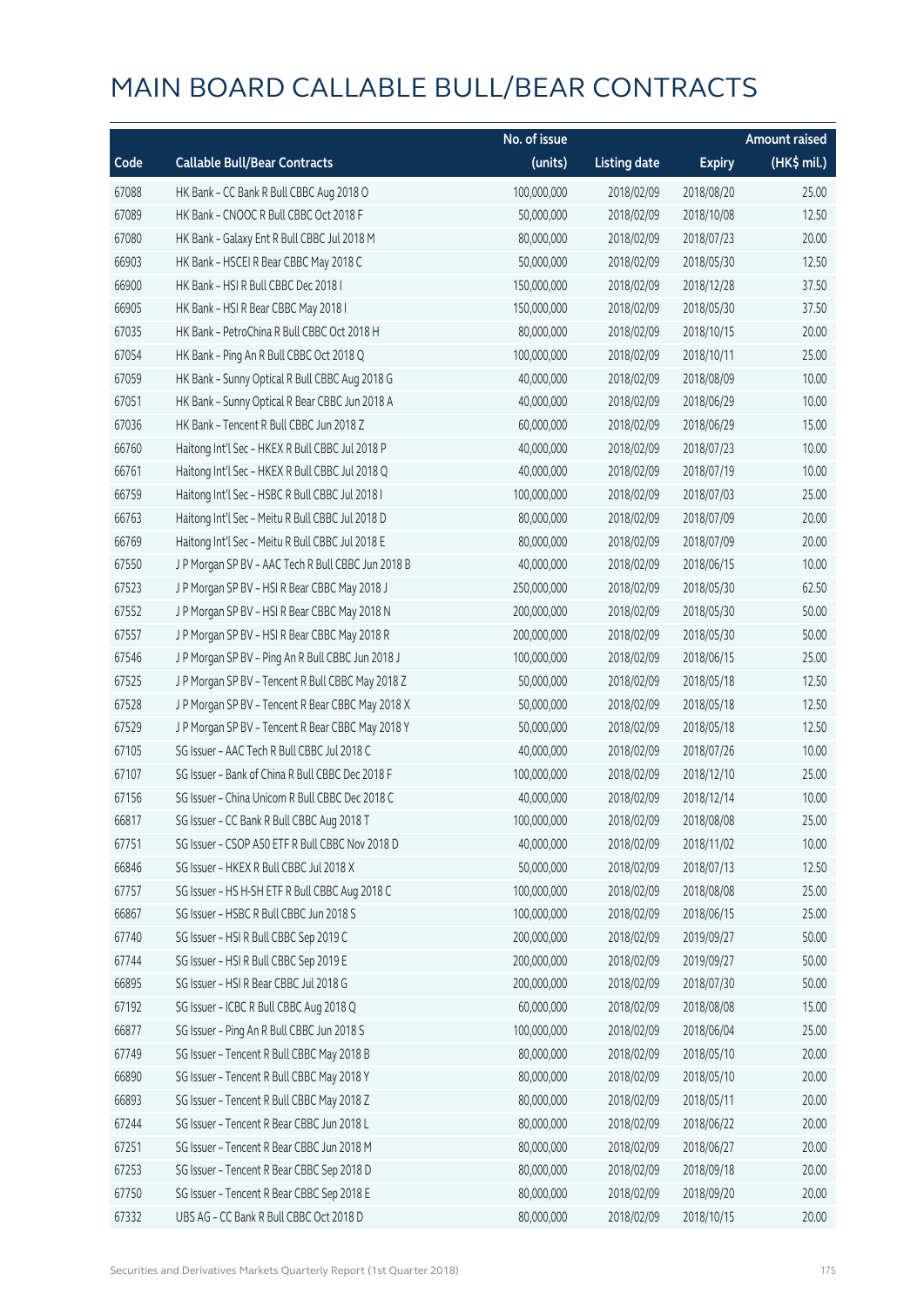|       |                                                            | No. of issue |                     |               | <b>Amount raised</b> |
|-------|------------------------------------------------------------|--------------|---------------------|---------------|----------------------|
| Code  | <b>Callable Bull/Bear Contracts</b>                        | (units)      | <b>Listing date</b> | <b>Expiry</b> | $(HK\$ mil.)         |
| 67341 | UBS AG - China Life R Bull CBBC Sep 2018 E                 | 40,000,000   | 2018/02/09          | 2018/09/17    | 10.00                |
| 67352 | UBS AG - China Life R Bull CBBC Sep 2018 F                 | 40,000,000   | 2018/02/09          | 2018/09/24    | 11.20                |
| 67301 | UBS AG - HSCEI R Bull CBBC Aug 2019 E                      | 100,000,000  | 2018/02/09          | 2019/08/29    | 25.00                |
| 67305 | UBS AG - HSCEI R Bull CBBC Sep 2019 B                      | 100,000,000  | 2018/02/09          | 2019/09/27    | 25.00                |
| 67298 | UBS AG - HSI R Bull CBBC Oct 2019 U                        | 250,000,000  | 2018/02/09          | 2019/10/30    | 62.50                |
| 67254 | UBS AG - HSI R Bull CBBC Nov 2019 P                        | 200,000,000  | 2018/02/09          | 2019/11/28    | 50.00                |
| 67373 | UBS AG - HSI R Bear CBBC May 2018 K                        | 250,000,000  | 2018/02/09          | 2018/05/30    | 62.50                |
| 67368 | UBS AG - Petrochina R Bull CBBC Aug 2018 D                 | 60,000,000   | 2018/02/09          | 2018/08/13    | 15.00                |
| 67375 | UBS AG - Tencent R Bull CBBC Oct 2018 E                    | 30,000,000   | 2018/02/09          | 2018/10/29    | 10.20                |
| 67384 | UBS AG - Tencent R Bull CBBC Oct 2018 F                    | 30,000,000   | 2018/02/09          | 2018/10/10    | 10.20                |
| 67312 | UBS AG - Tencent R Bear CBBC Jun 2018 I                    | 40,000,000   | 2018/02/09          | 2018/06/27    | 10.00                |
| 66781 | Bank Vontobel - HSI R Bull CBBC Sep 2018 U                 | 100,000,000  | 2018/02/09          | 2018/09/27    | 25.00                |
| 66787 | Bank Vontobel - HSI R Bull CBBC Sep 2018 V                 | 100,000,000  | 2018/02/09          | 2018/09/27    | 25.30                |
| 66788 | Bank Vontobel - HSI R Bear CBBC Jun 2018 K                 | 100,000,000  | 2018/02/09          | 2018/06/28    | 25.20                |
| 66793 | Bank Vontobel - HSI R Bear CBBC Aug 2018 S                 | 100,000,000  | 2018/02/09          | 2018/08/30    | 30.30                |
| 66807 | Bank Vontobel - HSI R Bear CBBC Nov 2018 A                 | 100,000,000  | 2018/02/09          | 2018/11/29    | 40.40                |
| 67762 | BNP Paribas Issuance B.V. - CC Bank R Bull CBBC Nov 2018 E | 100,000,000  | 2018/02/12          | 2018/11/29    | 25.00                |
| 67790 | BNP Paribas Issuance B.V. - CC Bank R Bear CBBC Nov 2018 E | 100,000,000  | 2018/02/12          | 2018/11/29    | 25.00                |
| 67810 | BNP Paribas Issuance B.V. - HKEX R Bull CBBC Aug 2018 J    | 50,000,000   | 2018/02/12          | 2018/08/30    | 12.50                |
| 68396 | BNP Paribas Issuance B.V. - HKEX R Bear CBBC Jul 2018 G    | 50,000,000   | 2018/02/12          | 2018/07/30    | 12.50                |
| 67798 | BNP Paribas Issuance B.V. - HSBC R Bull CBBC Aug 2018 M    | 150,000,000  | 2018/02/12          | 2018/08/30    | 37.50                |
| 68301 | BNP Paribas Issuance B.V. - HSI R Bull CBBC Nov 2019 C     | 250,000,000  | 2018/02/12          | 2019/11/28    | 62.50                |
| 68306 | BNP Paribas Issuance B.V. - HSI R Bull CBBC Nov 2019 D     | 250,000,000  | 2018/02/12          | 2019/11/28    | 62.50                |
| 68309 | BNP Paribas Issuance B.V. - HSI R Bull CBBC Nov 2019 E     | 250,000,000  | 2018/02/12          | 2019/11/28    | 62.50                |
| 68312 | BNP Paribas Issuance B.V. - HSI R Bull CBBC Nov 2019 F     | 250,000,000  | 2018/02/12          | 2019/11/28    | 62.50                |
| 68325 | BNP Paribas Issuance B.V. - HSI R Bull CBBC Nov 2019 G     | 250,000,000  | 2018/02/12          | 2019/11/28    | 62.50                |
| 68332 | BNP Paribas Issuance B.V. - HSI R Bull CBBC Nov 2019 H     | 250,000,000  | 2018/02/12          | 2019/11/28    | 62.50                |
| 68356 | BNP Paribas Issuance B.V. - HSI R Bear CBBC May 2018 D     | 250,000,000  | 2018/02/12          | 2018/05/30    | 62.50                |
| 68362 | BNP Paribas Issuance B.V. - HSI R Bear CBBC May 2018 E     | 250,000,000  | 2018/02/12          | 2018/05/30    | 62.50                |
| 68351 | BNP Paribas Issuance B.V. - HSI R Bear CBBC May 2018 T     | 250,000,000  | 2018/02/12          | 2018/05/30    | 62.50                |
| 68359 | BNP Paribas Issuance B.V. - HSI R Bear CBBC May 2018 U     | 250,000,000  | 2018/02/12          | 2018/05/30    | 62.50                |
| 68372 | BNP Paribas Issuance B.V. - HSI R Bear CBBC Jun 2018 U     | 250,000,000  | 2018/02/12          | 2018/06/28    | 62.50                |
| 68377 | BNP Paribas Issuance B.V. - HSI R Bear CBBC Jun 2018 V     | 250,000,000  | 2018/02/12          | 2018/06/28    | 62.50                |
| 67800 | BNP Paribas Issuance B.V. - Ping An R Bull CBBC Aug 2018 Q | 200,000,000  | 2018/02/12          | 2018/08/30    | 50.00                |
| 68384 | BNP Paribas Issuance B.V. - Ping An R Bear CBBC May 2018 H | 200,000,000  | 2018/02/12          | 2018/05/30    | 50.00                |
| 67822 | BNP Paribas Issuance B.V. - Tencent R Bull CBBC Sep 2018 E | 50,000,000   | 2018/02/12          | 2018/09/27    | 12.50                |
| 67811 | BNP Paribas Issuance B.V. - Tencent R Bull CBBC Sep 2018 W | 50,000,000   | 2018/02/12          | 2018/09/27    | 12.50                |
| 67824 | BNP Paribas Issuance B.V. - Tencent R Bear CBBC Nov 2018 K | 50,000,000   | 2018/02/12          | 2018/11/29    | 12.50                |
| 67825 | BNP Paribas Issuance B.V. - Tencent R Bear CBBC Nov 2018 L | 50,000,000   | 2018/02/12          | 2018/11/29    | 12.50                |
| 68402 | BNP Paribas Issuance B.V. - Tencent R Bear CBBC Nov 2018 M | 50,000,000   | 2018/02/12          | 2018/11/29    | 12.50                |
| 69803 | Credit Suisse AG - Bank of China R Bull CBBC Sep 2018 O    | 80,000,000   | 2018/02/12          | 2018/09/27    | 20.00                |
| 69916 | Credit Suisse AG - CC Bank R Bull CBBC Nov 2018 C          | 80,000,000   | 2018/02/12          | 2018/11/29    | 20.00                |
| 69779 | Credit Suisse AG - CNOOC R Bull CBBC Dec 2018 A            | 50,000,000   | 2018/02/12          | 2018/12/28    | 12.50                |
| 60039 | Credit Suisse AG - HKEX R Bull CBBC Jul 2018 J             | 50,000,000   | 2018/02/12          | 2018/07/30    | 12.50                |
| 69901 | Credit Suisse AG - HKEX R Bear CBBC Jul 2018 F             | 50,000,000   | 2018/02/12          | 2018/07/30    | 12.50                |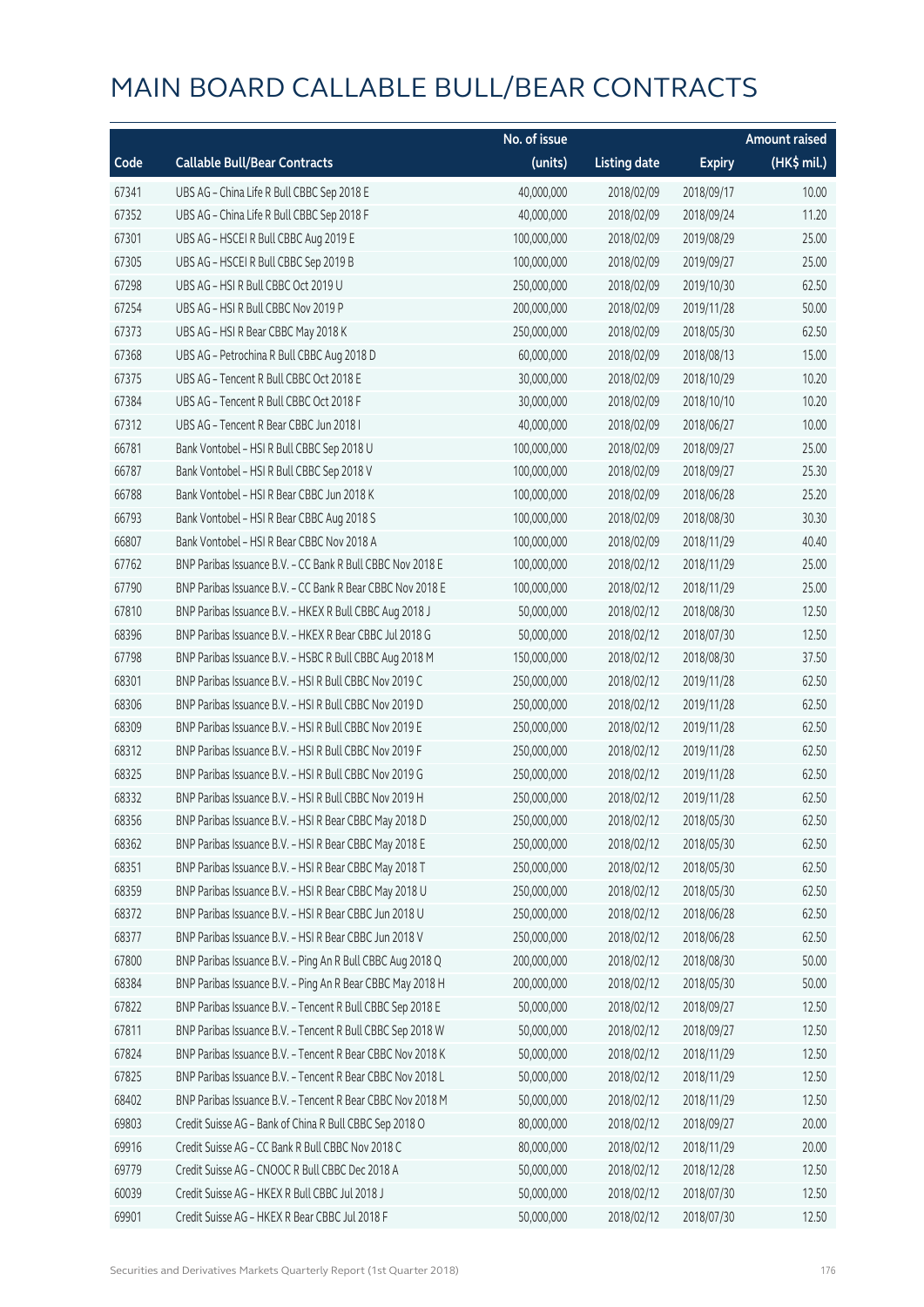|       |                                                              | No. of issue |                     |               | <b>Amount raised</b> |
|-------|--------------------------------------------------------------|--------------|---------------------|---------------|----------------------|
| Code  | <b>Callable Bull/Bear Contracts</b>                          | (units)      | <b>Listing date</b> | <b>Expiry</b> | (HK\$ mil.)          |
| 60034 | Credit Suisse AG - HSBC R Bull CBBC Aug 2018 D               | 100,000,000  | 2018/02/12          | 2018/08/30    | 25.00                |
| 69995 | Credit Suisse AG - HSCEI R Bull CBBC Nov 2018 L              | 100,000,000  | 2018/02/12          | 2018/11/29    | 25.00                |
| 60013 | Credit Suisse AG - HSI R Bull CBBC Jan 2019 G                | 150,000,000  | 2018/02/12          | 2019/01/30    | 37.50                |
| 60021 | Credit Suisse AG - HSI R Bull CBBC Jan 2019 H                | 150,000,000  | 2018/02/12          | 2019/01/30    | 37.50                |
| 69842 | Credit Suisse AG - HSI R Bull CBBC Feb 2019 N                | 200,000,000  | 2018/02/12          | 2019/02/27    | 50.00                |
| 60014 | Credit Suisse AG - HSI R Bull CBBC Feb 2019 O                | 200,000,000  | 2018/02/12          | 2019/02/27    | 50.00                |
| 60015 | Credit Suisse AG - HSI R Bull CBBC Apr 2019 G                | 200,000,000  | 2018/02/12          | 2019/04/29    | 50.00                |
| 60028 | Credit Suisse AG - HSI R Bull CBBC Apr 2019 H                | 200,000,000  | 2018/02/12          | 2019/04/29    | 50.00                |
| 69846 | Credit Suisse AG - HSI R Bear CBBC May 2018 G                | 150,000,000  | 2018/02/12          | 2018/05/30    | 37.50                |
| 69880 | Credit Suisse AG - HSI R Bear CBBC May 2018 T                | 200,000,000  | 2018/02/12          | 2018/05/30    | 50.00                |
| 69847 | Credit Suisse AG - HSI R Bear CBBC Jun 2018 V                | 200,000,000  | 2018/02/12          | 2018/06/28    | 50.00                |
| 69869 | Credit Suisse AG - HSI R Bear CBBC Jul 2018 Z                | 200,000,000  | 2018/02/12          | 2018/07/30    | 50.00                |
| 60000 | Credit Suisse AG - ICBC R Bull CBBC Sep 2018 A               | 80,000,000   | 2018/02/12          | 2018/09/27    | 20.00                |
| 69780 | Credit Suisse AG - ICBC R Bull CBBC Nov 2018 B               | 80,000,000   | 2018/02/12          | 2018/11/29    | 20.00                |
| 69804 | Credit Suisse AG - Ping An R Bull CBBC Sep 2018 D            | 100,000,000  | 2018/02/12          | 2018/09/27    | 25.00                |
| 69911 | Credit Suisse AG - Ping An R Bear CBBC Sep 2018 E            | 50,000,000   | 2018/02/12          | 2018/09/27    | 12.50                |
| 69774 | Credit Suisse AG - Tencent R Bull CBBC Jul 2018 X            | 50,000,000   | 2018/02/12          | 2018/07/30    | 12.50                |
| 69763 | Credit Suisse AG - Tencent R Bull CBBC Sep 2018 Q            | 50,000,000   | 2018/02/12          | 2018/09/27    | 12.50                |
| 69777 | Credit Suisse AG - Tencent R Bull CBBC Sep 2018 R            | 50,000,000   | 2018/02/12          | 2018/09/27    | 12.50                |
| 69908 | Credit Suisse AG - Tencent R Bear CBBC Jun 2018 M            | 50,000,000   | 2018/02/12          | 2018/06/28    | 13.50                |
| 68056 | Goldman Sachs SP (Asia) - AIA R Bull CBBC Nov 2018 E         | 80,000,000   | 2018/02/12          | 2018/11/19    | 20.24                |
| 69163 | Goldman Sachs SP (Asia) - AIA R Bull CBBC Nov 2018 F         | 80,000,000   | 2018/02/12          | 2018/11/19    | 20.08                |
| 69175 | Goldman Sachs SP (Asia) - Bank of China R Bull CBBC Feb 19 D | 80,000,000   | 2018/02/12          | 2019/02/28    | 20.16                |
| 68017 | Goldman Sachs SP (Asia) - CC Bank R Bull CBBC Sep 2018 G     | 80,000,000   | 2018/02/12          | 2018/09/26    | 20.00                |
| 68044 | Goldman Sachs SP (Asia) - CC Bank R Bull CBBC Sep 2018 H     | 80,000,000   | 2018/02/12          | 2018/09/26    | 20.16                |
| 69161 | Goldman Sachs SP (Asia) - CC Bank R Bull CBBC Sep 2018 I     | 80,000,000   | 2018/02/12          | 2018/09/26    | 20.08                |
| 68062 | Goldman Sachs SP (Asia) - China Life R Bull CBBC Jul 2018 G  | 80,000,000   | 2018/02/12          | 2018/07/30    | 20.00                |
| 69202 | Goldman Sachs SP (Asia) - CSOP A50 ETF R Bull CBBC Nov 2019A | 80,000,000   | 2018/02/12          | 2019/11/19    | 20.16                |
| 67947 | Goldman Sachs SP (Asia) - HKEX R Bull CBBC Sep 2018 T        | 80,000,000   | 2018/02/12          | 2018/09/26    | 20.00                |
| 67979 | Goldman Sachs SP (Asia) - HKEX R Bull CBBC Sep 2018 X        | 80,000,000   | 2018/02/12          | 2018/09/26    | 20.16                |
| 67990 | Goldman Sachs SP (Asia) - HKEX R Bull CBBC Sep 2018 Y        | 80,000,000   | 2018/02/12          | 2018/09/26    | 20.00                |
| 68015 | Goldman Sachs SP (Asia) - HSBC R Bull CBBC Sep 2018 T        | 80,000,000   | 2018/02/12          | 2018/09/27    | 20.16                |
| 68016 | Goldman Sachs SP (Asia) - HSBC R Bull CBBC Sep 2018 W        | 80,000,000   | 2018/02/12          | 2018/09/27    | 20.00                |
| 68081 | Goldman Sachs SP (Asia) - HSCEI R Bull CBBC Oct 2019 C       | 80,000,000   | 2018/02/12          | 2019/10/30    | 20.08                |
| 68087 | Goldman Sachs SP (Asia) - HSCEI R Bull CBBC Oct 2019 D       | 80,000,000   | 2018/02/12          | 2019/10/30    | 20.08                |
| 67827 | Goldman Sachs SP (Asia) - HSI R Bull CBBC Dec 2019 O         | 200,000,000  | 2018/02/12          | 2019/12/30    | 50.20                |
| 67836 | Goldman Sachs SP (Asia) - HSI R Bull CBBC Dec 2019 P         | 200,000,000  | 2018/02/12          | 2019/12/30    | 50.00                |
| 67837 | Goldman Sachs SP (Asia) - HSI R Bull CBBC Dec 2019 Q         | 200,000,000  | 2018/02/12          | 2019/12/30    | 50.20                |
| 67850 | Goldman Sachs SP (Asia) - HSI R Bull CBBC Dec 2019 R         | 200,000,000  | 2018/02/12          | 2019/12/30    | 50.00                |
| 67851 | Goldman Sachs SP (Asia) - HSI R Bull CBBC Dec 2019 S         | 200,000,000  | 2018/02/12          | 2019/12/30    | 50.40                |
| 69157 | Goldman Sachs SP (Asia) - HSI R Bull CBBC Jan 2020 J         | 200,000,000  | 2018/02/12          | 2020/01/30    | 50.40                |
| 68459 | Goldman Sachs SP (Asia) - HSI R Bear CBBC May 2018 A         | 200,000,000  | 2018/02/12          | 2018/05/30    | 50.40                |
| 68428 | Goldman Sachs SP (Asia) - HSI R Bear CBBC May 2018 J         | 200,000,000  | 2018/02/12          | 2018/05/30    | 50.00                |
| 68430 | Goldman Sachs SP (Asia) - HSI R Bear CBBC May 2018 M         | 200,000,000  | 2018/02/12          | 2018/05/30    | 50.40                |
| 68463 | Goldman Sachs SP (Asia) - HSI R Bear CBBC May 2018 N         | 200,000,000  | 2018/02/12          | 2018/05/30    | 50.60                |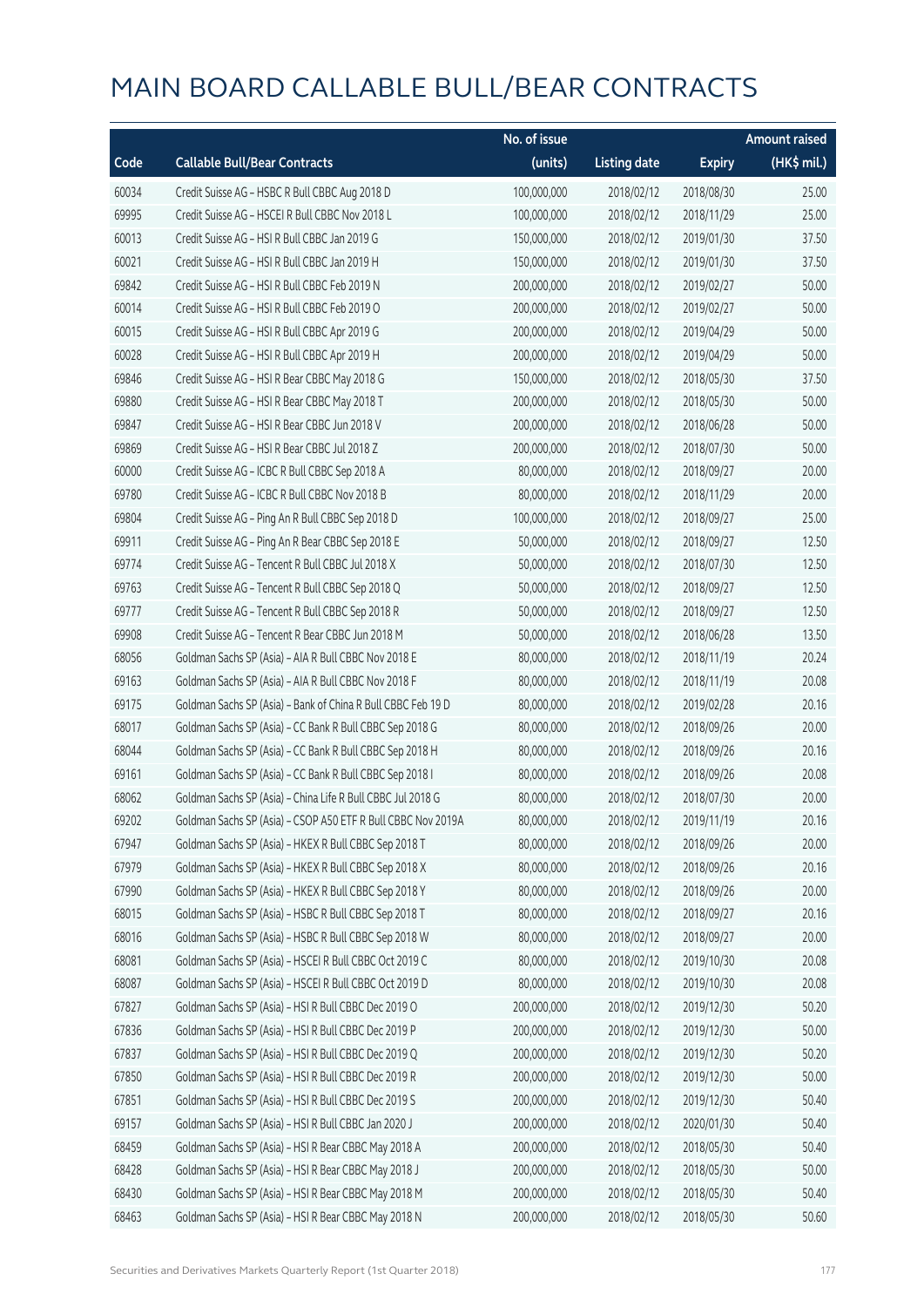|       |                                                          | No. of issue |                     |               | <b>Amount raised</b> |
|-------|----------------------------------------------------------|--------------|---------------------|---------------|----------------------|
| Code  | <b>Callable Bull/Bear Contracts</b>                      | (units)      | <b>Listing date</b> | <b>Expiry</b> | (HK\$ mil.)          |
| 69154 | Goldman Sachs SP (Asia) - HSI R Bear CBBC Jun 2018 D     | 200,000,000  | 2018/02/12          | 2018/06/28    | 50.20                |
| 67945 | Goldman Sachs SP (Asia) - Ping An R Bull CBBC Oct 2018 D | 80,000,000   | 2018/02/12          | 2018/10/18    | 20.24                |
| 67932 | Goldman Sachs SP (Asia) - Ping An R Bull CBBC Oct 2018 P | 80,000,000   | 2018/02/12          | 2018/10/18    | 20.32                |
| 67921 | Goldman Sachs SP (Asia) - Ping An R Bull CBBC Oct 2018 T | 80,000,000   | 2018/02/12          | 2018/10/18    | 20.00                |
| 69229 | Goldman Sachs SP (Asia) - Ping An R Bear CBBC Sep 2018 B | 80,000,000   | 2018/02/12          | 2018/09/21    | 20.08                |
| 67915 | Goldman Sachs SP (Asia) - Tencent R Bull CBBC May 2018 J | 100,000,000  | 2018/02/12          | 2018/05/14    | 25.40                |
| 67916 | Goldman Sachs SP (Asia) - Tencent R Bull CBBC May 2018 K | 100,000,000  | 2018/02/12          | 2018/05/14    | 25.20                |
| 67919 | Goldman Sachs SP (Asia) - Tencent R Bull CBBC May 2018 L | 100,000,000  | 2018/02/12          | 2018/05/14    | 25.40                |
| 69159 | Goldman Sachs SP (Asia) - Tencent R Bull CBBC May 2018 M | 100,000,000  | 2018/02/12          | 2018/05/14    | 25.10                |
| 67906 | Goldman Sachs SP (Asia) - Tencent R Bull CBBC May 2018 N | 100,000,000  | 2018/02/12          | 2018/05/14    | 25.60                |
| 69244 | Goldman Sachs SP (Asia) - Tencent R Bear CBBC Jun 2018 C | 100,000,000  | 2018/02/12          | 2018/06/12    | 25.00                |
| 69248 | Goldman Sachs SP (Asia) - Tencent R Bear CBBC Jun 2018 D | 100,000,000  | 2018/02/12          | 2018/06/12    | 25.30                |
| 69254 | Goldman Sachs SP (Asia) - Tencent R Bear CBBC Jun 2018 E | 100,000,000  | 2018/02/12          | 2018/06/12    | 25.40                |
| 68543 | HK Bank - AAC Tech R Bull CBBC Jul 2018 I                | 40,000,000   | 2018/02/12          | 2018/07/30    | 10.00                |
| 68252 | HK Bank - Bank of China R Bull CBBC Sep 2018 F           | 100,000,000  | 2018/02/12          | 2018/09/03    | 25.00                |
| 68559 | HK Bank - Bank of China R Bear CBBC Aug 2018 C           | 50,000,000   | 2018/02/12          | 2018/08/02    | 12.50                |
| 68511 | HK Bank - Sinopec Corp R Bull CBBC Oct 2018 B            | 80,000,000   | 2018/02/12          | 2018/10/29    | 20.00                |
| 68563 | HK Bank - CPIC R Bull CBBC Oct 2018 A                    | 100,000,000  | 2018/02/12          | 2018/10/08    | 25.00                |
| 68465 | HK Bank - A50 China R Bull CBBC Jun 2018 A               | 50,000,000   | 2018/02/12          | 2018/06/19    | 12.50                |
| 68467 | HK Bank - A50 China R Bull CBBC Jul 2018 A               | 50,000,000   | 2018/02/12          | 2018/07/16    | 12.50                |
| 68468 | HK Bank - A50 China R Bull CBBC Aug 2018 C               | 50,000,000   | 2018/02/12          | 2018/08/27    | 12.50                |
| 68477 | HK Bank - A50 China R Bull CBBC Sep 2018 B               | 50,000,000   | 2018/02/12          | 2018/09/28    | 17.50                |
| 68270 | HK Bank - HKEX R Bull CBBC Jul 2018 L                    | 50,000,000   | 2018/02/12          | 2018/07/16    | 12.50                |
| 68283 | HK Bank - HSI R Bull CBBC Dec 2018 J                     | 100,000,000  | 2018/02/12          | 2018/12/28    | 25.00                |
| 68285 | HK Bank - HSI R Bull CBBC Dec 2018 K                     | 150,000,000  | 2018/02/12          | 2018/12/28    | 37.50                |
| 68291 | HK Bank - HSI R Bull CBBC Dec 2018 L                     | 150,000,000  | 2018/02/12          | 2018/12/28    | 37.50                |
| 68495 | HK Bank - HSI R Bear CBBC May 2018 J                     | 150,000,000  | 2018/02/12          | 2018/05/30    | 37.50                |
| 68507 | HK Bank - HSI R Bear CBBC May 2018 K                     | 100,000,000  | 2018/02/12          | 2018/05/30    | 25.00                |
| 68246 | HK Bank - ICBC R Bull CBBC Sep 2018 J                    | 100,000,000  | 2018/02/12          | 2018/09/10    | 25.00                |
| 69142 | HK Bank - NCI R Bull CBBC Sep 2018 A                     | 80,000,000   | 2018/02/12          | 2018/09/24    | 20.00                |
| 68272 | HK Bank - Ping An R Bull CBBC Sep 2018 D                 | 100,000,000  | 2018/02/12          | 2018/09/24    | 25.00                |
| 68538 | HK Bank - Ping An R Bear CBBC Aug 2018 F                 | 80,000,000   | 2018/02/12          | 2018/08/06    | 20.00                |
| 69147 | HK Bank - SMIC R Bull CBBC Aug 2018 B                    | 40,000,000   | 2018/02/12          | 2018/08/27    | 12.00                |
| 68268 | HK Bank - Tencent R Bull CBBC Jun 2018 C                 | 60,000,000   | 2018/02/12          | 2018/06/26    | 15.00                |
| 68261 | HK Bank - Tencent R Bull CBBC Aug 2018 X                 | 60,000,000   | 2018/02/12          | 2018/08/09    | 15.00                |
| 68509 | HK Bank - Tencent R Bull CBBC Aug 2018 Y                 | 60,000,000   | 2018/02/12          | 2018/08/27    | 15.00                |
| 68535 | HK Bank - Tencent R Bear CBBC Jul 2018 V                 | 50,000,000   | 2018/02/12          | 2018/07/03    | 15.00                |
| 69113 | HK Bank - ZTE R Bull CBBC Jan 2019 A                     | 80,000,000   | 2018/02/12          | 2019/01/21    | 20.00                |
| 69358 | Haitong Int'l Sec - Ping An R Bull CBBC Aug 2018 T       | 50,000,000   | 2018/02/12          | 2018/08/13    | 12.50                |
| 69392 | Haitong Int'l Sec - Ping An R Bull CBBC Aug 2018 U       | 50,000,000   | 2018/02/12          | 2018/08/13    | 12.55                |
| 69401 | Haitong Int'l Sec - Ping An R Bull CBBC Aug 2018 V       | 50,000,000   | 2018/02/12          | 2018/08/13    | 12.50                |
| 69296 | Haitong Int'l Sec - Tencent R Bull CBBC Aug 2018 J       | 40,000,000   | 2018/02/12          | 2018/08/13    | 10.08                |
| 69298 | Haitong Int'l Sec - Tencent R Bull CBBC Aug 2018 K       | 40,000,000   | 2018/02/12          | 2018/08/13    | 10.00                |
| 69324 | Haitong Int'l Sec - Tencent R Bull CBBC Aug 2018 L       | 40,000,000   | 2018/02/12          | 2018/08/13    | 10.04                |
| 69339 | Haitong Int'l Sec - Tencent R Bull CBBC Aug 2018 M       | 40,000,000   | 2018/02/12          | 2018/08/13    | 10.08                |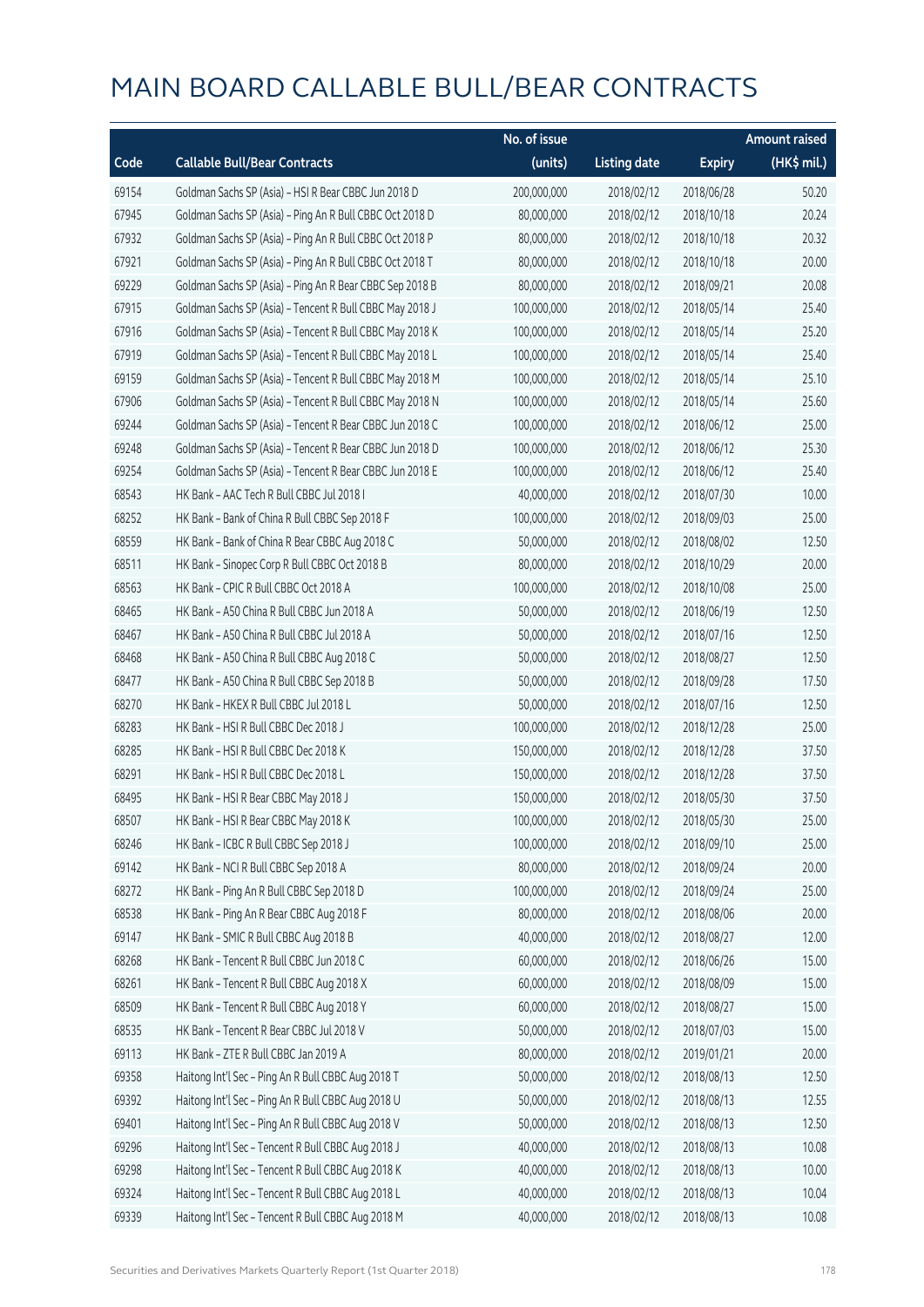|       |                                                         | No. of issue |                     |               | <b>Amount raised</b> |
|-------|---------------------------------------------------------|--------------|---------------------|---------------|----------------------|
| Code  | <b>Callable Bull/Bear Contracts</b>                     | (units)      | <b>Listing date</b> | <b>Expiry</b> | (HK\$ mil.)          |
| 69341 | Haitong Int'l Sec - Tencent R Bull CBBC Aug 2018 N      | 40,000,000   | 2018/02/12          | 2018/08/13    | 10.04                |
| 68736 | J P Morgan SP BV - Bank of China R Bull CBBC Aug 2018 D | 200,000,000  | 2018/02/12          | 2018/08/17    | 50.00                |
| 68742 | J P Morgan SP BV - CC Bank R Bull CBBC Aug 2018 J       | 100,000,000  | 2018/02/12          | 2018/08/17    | 25.00                |
| 68857 | J P Morgan SP BV - Sinopec Corp R Bull CBBC Jun 2018 A  | 100,000,000  | 2018/02/12          | 2018/06/15    | 25.00                |
| 68873 | J P Morgan SP BV - Sinopec Corp R Bull CBBC Jun 2018 B  | 100,000,000  | 2018/02/12          | 2018/06/15    | 25.00                |
| 68877 | J P Morgan SP BV - Sinopec Corp R Bull CBBC Jun 2018 C  | 100,000,000  | 2018/02/12          | 2018/06/15    | 25.00                |
| 68895 | J P Morgan SP BV - A50 China R Bull CBBC May 2018 A     | 80,000,000   | 2018/02/12          | 2018/05/18    | 20.00                |
| 68897 | J P Morgan SP BV - A50 China R Bull CBBC Jun 2018 A     | 80,000,000   | 2018/02/12          | 2018/06/15    | 20.00                |
| 68903 | J P Morgan SP BV - A50 China R Bull CBBC Jul 2018 A     | 80,000,000   | 2018/02/12          | 2018/07/20    | 20.00                |
| 68855 | J P Morgan SP BV - HKEX R Bull CBBC Jun 2018 R          | 40,000,000   | 2018/02/12          | 2018/06/15    | 10.00                |
| 68806 | J P Morgan SP BV - HKEX R Bear CBBC Jun 2018 C          | 40,000,000   | 2018/02/12          | 2018/06/15    | 10.00                |
| 68821 | J P Morgan SP BV - HKEX R Bear CBBC Jun 2018 D          | 40,000,000   | 2018/02/12          | 2018/06/15    | 10.00                |
| 68663 | JP Morgan SP BV - HSIR Bull CBBC Oct 2019 W             | 200,000,000  | 2018/02/12          | 2019/10/30    | 50.00                |
| 68666 | J P Morgan SP BV - HSI R Bull CBBC Nov 2019 Q           | 200,000,000  | 2018/02/12          | 2019/11/28    | 50.00                |
| 68655 | J P Morgan SP BV - HSI R Bull CBBC Nov 2019 Z           | 200,000,000  | 2018/02/12          | 2019/11/28    | 50.00                |
| 68636 | J P Morgan SP BV - HSI R Bull CBBC Dec 2019 W           | 200,000,000  | 2018/02/12          | 2019/12/30    | 50.00                |
| 68664 | J P Morgan SP BV - HSI R Bull CBBC Dec 2019 X           | 200,000,000  | 2018/02/12          | 2019/12/30    | 50.00                |
| 68669 | J P Morgan SP BV - HSI R Bear CBBC Jun 2018 A           | 200,000,000  | 2018/02/12          | 2018/06/28    | 50.00                |
| 68683 | J P Morgan SP BV - HSI R Bear CBBC Jun 2018 Z           | 200,000,000  | 2018/02/12          | 2018/06/28    | 50.00                |
| 68684 | J P Morgan SP BV - HSI R Bear CBBC Jul 2018 N           | 200,000,000  | 2018/02/12          | 2018/07/30    | 50.00                |
| 68695 | J P Morgan SP BV - HSI R Bear CBBC Jul 2018 O           | 200,000,000  | 2018/02/12          | 2018/07/30    | 50.00                |
| 68910 | J P Morgan SP BV - NCI R Bull CBBC Jul 2018 A           | 100,000,000  | 2018/02/12          | 2018/07/20    | 25.00                |
| 68905 | J P Morgan SP BV - NCI R Bull CBBC Aug 2018 A           | 100,000,000  | 2018/02/12          | 2018/08/17    | 25.00                |
| 68634 | J P Morgan SP BV - Ping An R Bull CBBC Jun 2018 K       | 100,000,000  | 2018/02/12          | 2018/06/15    | 25.00                |
| 68616 | J P Morgan SP BV - Tencent R Bull CBBC May 2018 G       | 50,000,000   | 2018/02/12          | 2018/05/18    | 12.50                |
| 68619 | J P Morgan SP BV - Tencent R Bull CBBC May 2018 J       | 50,000,000   | 2018/02/12          | 2018/05/18    | 12.50                |
| 68633 | J P Morgan SP BV - Tencent R Bull CBBC May 2018 K       | 50,000,000   | 2018/02/12          | 2018/05/18    | 12.50                |
| 68799 | J P Morgan SP BV - Tencent R Bear CBBC May 2018 A       | 50,000,000   | 2018/02/12          | 2018/05/18    | 12.50                |
| 68750 | J P Morgan SP BV - Tencent R Bear CBBC May 2018 Z       | 50,000,000   | 2018/02/12          | 2018/05/18    | 12.50                |
| 68904 | J P Morgan SP BV - ZTE R Bull CBBC Mar 2019 A           | 150,000,000  | 2018/02/12          | 2019/03/15    | 37.50                |
| 68607 | Macquarie Bank Ltd. - Tencent R Bull CBBC Aug 2018 J    | 13,500,000   | 2018/02/12          | 2018/08/21    | 10.07                |
| 68564 | Macquarie Bank Ltd. - Tencent R Bear CBBC Aug 2018 G    | 10,200,000   | 2018/02/12          | 2018/08/21    | 10.05                |
| 68566 | Macquarie Bank Ltd. - Tencent R Bear CBBC Aug 2018 H    | 11,500,000   | 2018/02/12          | 2018/08/21    | 10.01                |
| 69470 | SG Issuer - China Life R Bear CBBC Sep 2018 A           | 40,000,000   | 2018/02/12          | 2018/09/27    | 10.00                |
| 69513 | SG Issuer - Galaxy Ent R Bull CBBC Nov 2018 E           | 80,000,000   | 2018/02/12          | 2018/11/29    | 20.00                |
| 69524 | SG Issuer - Galaxy Ent R Bear CBBC Nov 2018 B           | 80,000,000   | 2018/02/12          | 2018/11/29    | 20.00                |
| 68116 | SG Issuer - HKEX R Bull CBBC Nov 2018 H                 | 50,000,000   | 2018/02/12          | 2018/11/29    | 12.50                |
| 68128 | SG Issuer - HKEX R Bull CBBC Dec 2018 G                 | 50,000,000   | 2018/02/12          | 2018/12/28    | 12.50                |
| 68136 | SG Issuer - HKEX R Bull CBBC Jan 2019 A                 | 50,000,000   | 2018/02/12          | 2019/01/30    | 12.50                |
| 68162 | SG Issuer - HKEX R Bull CBBC Jan 2019 B                 | 50,000,000   | 2018/02/12          | 2019/01/30    | 12.50                |
| 69552 | SG Issuer - HKEX R Bear CBBC Sep 2018 F                 | 50,000,000   | 2018/02/12          | 2018/09/27    | 12.50                |
| 69553 | SG Issuer - HKEX R Bear CBBC Oct 2018 A                 | 50,000,000   | 2018/02/12          | 2018/10/30    | 12.50                |
| 68165 | SG Issuer - HSBC R Bull CBBC Nov 2018 J                 | 100,000,000  | 2018/02/12          | 2018/11/29    | 25.00                |
| 68166 | SG Issuer - HSBC R Bull CBBC Dec 2018 G                 | 100,000,000  | 2018/02/12          | 2018/12/28    | 25.00                |
| 69555 | SG Issuer - HSBC R Bear CBBC Nov 2018 A                 | 100,000,000  | 2018/02/12          | 2018/11/29    | 25.00                |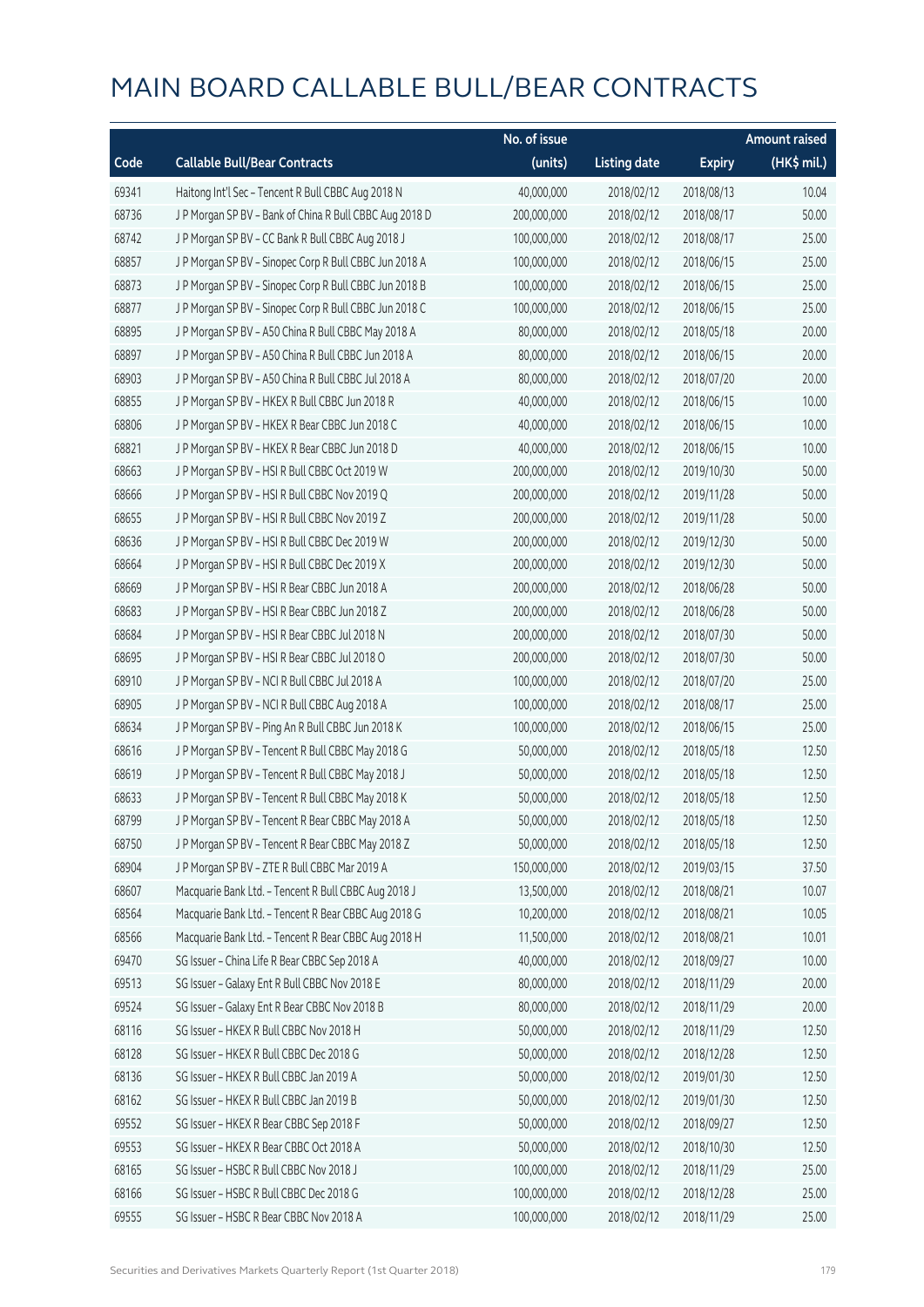|       |                                            | No. of issue |                     |               | <b>Amount raised</b> |
|-------|--------------------------------------------|--------------|---------------------|---------------|----------------------|
| Code  | <b>Callable Bull/Bear Contracts</b>        | (units)      | <b>Listing date</b> | <b>Expiry</b> | (HK\$ mil.)          |
| 68094 | SG Issuer - HSI R Bull CBBC Sep 2019 R     | 200,000,000  | 2018/02/12          | 2019/09/27    | 50.00                |
| 69455 | SG Issuer - HSI R Bull CBBC Sep 2019 S     | 200,000,000  | 2018/02/12          | 2019/09/27    | 50.00                |
| 69459 | SG Issuer - HSI R Bull CBBC Oct 2019 N     | 200,000,000  | 2018/02/12          | 2019/10/30    | 50.00                |
| 68095 | SG Issuer - HSI R Bull CBBC Dec 2019 E     | 200,000,000  | 2018/02/12          | 2019/12/30    | 50.00                |
| 68096 | SG Issuer - HSI R Bull CBBC Dec 2019 G     | 200,000,000  | 2018/02/12          | 2019/12/30    | 50.00                |
| 68100 | SG Issuer - HSI R Bull CBBC Dec 2019 J     | 200,000,000  | 2018/02/12          | 2019/12/30    | 50.00                |
| 68110 | SG Issuer - HSI R Bull CBBC Dec 2019 M     | 200,000,000  | 2018/02/12          | 2019/12/30    | 50.00                |
| 69712 | SG Issuer - HSI R Bear CBBC Jul 2018 I     | 200,000,000  | 2018/02/12          | 2018/07/30    | 50.00                |
| 69651 | SG Issuer - HSI R Bear CBBC Jul 2018 R     | 200,000,000  | 2018/02/12          | 2018/07/30    | 50.00                |
| 69419 | SG Issuer - HSI R Bear CBBC Aug 2018 P     | 200,000,000  | 2018/02/12          | 2018/08/30    | 50.00                |
| 69432 | SG Issuer - HSI R Bear CBBC Sep 2018 X     | 200,000,000  | 2018/02/12          | 2018/09/27    | 50.00                |
| 69446 | SG Issuer - HSI R Bear CBBC Sep 2018 Y     | 200,000,000  | 2018/02/12          | 2018/09/27    | 50.00                |
| 68171 | SG Issuer - Ping An R Bull CBBC Nov 2018 R | 100,000,000  | 2018/02/12          | 2018/11/29    | 25.00                |
| 68183 | SG Issuer - Ping An R Bull CBBC Dec 2018 M | 100,000,000  | 2018/02/12          | 2018/12/28    | 25.00                |
| 68192 | SG Issuer - Ping An R Bull CBBC Dec 2018 N | 100,000,000  | 2018/02/12          | 2018/12/28    | 25.00                |
| 68201 | SG Issuer - Ping An R Bull CBBC Jan 2019 A | 100,000,000  | 2018/02/12          | 2019/01/30    | 25.00                |
| 69561 | SG Issuer - Ping An R Bear CBBC Oct 2018 H | 100,000,000  | 2018/02/12          | 2018/10/30    | 25.00                |
| 69595 | SG Issuer - Ping An R Bear CBBC Nov 2018 C | 100,000,000  | 2018/02/12          | 2018/11/29    | 25.00                |
| 68204 | SG Issuer - Tencent R Bull CBBC Nov 2018 O | 80,000,000   | 2018/02/12          | 2018/11/29    | 20.00                |
| 68213 | SG Issuer - Tencent R Bull CBBC Nov 2018 P | 80,000,000   | 2018/02/12          | 2018/11/29    | 20.00                |
| 69612 | SG Issuer - Tencent R Bull CBBC Nov 2018 Q | 80,000,000   | 2018/02/12          | 2018/11/29    | 20.00                |
| 69619 | SG Issuer - Tencent R Bull CBBC Nov 2018 R | 80,000,000   | 2018/02/12          | 2018/11/29    | 20.00                |
| 68238 | SG Issuer - Tencent R Bull CBBC Dec 2018 G | 80,000,000   | 2018/02/12          | 2018/12/28    | 20.00                |
| 69620 | SG Issuer - Tencent R Bull CBBC Dec 2018 H | 80,000,000   | 2018/02/12          | 2018/12/28    | 20.00                |
| 68245 | SG Issuer - Tencent R Bull CBBC Jan 2019 A | 80,000,000   | 2018/02/12          | 2019/01/30    | 20.00                |
| 69646 | SG Issuer - Tencent R Bull CBBC Jan 2019 B | 80,000,000   | 2018/02/12          | 2019/01/30    | 20.00                |
| 69597 | SG Issuer - Tencent R Bear CBBC Aug 2018 H | 80,000,000   | 2018/02/12          | 2018/08/30    | 20.00                |
| 69600 | SG Issuer - Tencent R Bear CBBC Sep 2018 F | 80,000,000   | 2018/02/12          | 2018/09/27    | 20.00                |
| 69605 | SG Issuer - Tencent R Bear CBBC Oct 2018 F | 80,000,000   | 2018/02/12          | 2018/10/30    | 20.00                |
| 69037 | UBS AG - HKEX R Bull CBBC Oct 2018 M       | 50,000,000   | 2018/02/12          | 2018/10/24    | 12.50                |
| 69069 | UBS AG - HKEX R Bull CBBC Nov 2018 F       | 50,000,000   | 2018/02/12          | 2018/11/12    | 12.50                |
| 69099 | UBS AG - HSCEI R Bull CBBC Nov 2019 A      | 200,000,000  | 2018/02/12          | 2019/11/28    | 50.00                |
| 69079 | UBS AG - HSCEI R Bull CBBC Dec 2019 A      | 200,000,000  | 2018/02/12          | 2019/12/30    | 50.00                |
| 68950 | UBS AG - HSI R Bull CBBC Sep 2019 G        | 250,000,000  | 2018/02/12          | 2019/09/27    | 62.50                |
| 68947 | UBS AG - HSI R Bull CBBC Oct 2019 V        | 250,000,000  | 2018/02/12          | 2019/10/30    | 62.50                |
| 68948 | UBS AG - HSI R Bull CBBC Nov 2019 Q        | 200,000,000  | 2018/02/12          | 2019/11/28    | 50.00                |
| 68973 | UBS AG - HSI R Bull CBBC Nov 2019 R        | 200,000,000  | 2018/02/12          | 2019/11/28    | 50.00                |
| 68945 | UBS AG - HSI R Bull CBBC Dec 2019 K        | 200,000,000  | 2018/02/12          | 2019/12/30    | 50.00                |
| 69261 | UBS AG - HSI R Bear CBBC Jul 2018 F        | 200,000,000  | 2018/02/12          | 2018/07/30    | 50.00                |
| 69284 | UBS AG - HSI R Bear CBBC Jul 2018 G        | 200,000,000  | 2018/02/12          | 2018/07/30    | 50.00                |
| 69030 | UBS AG - Ping An R Bull CBBC Oct 2018 G    | 80,000,000   | 2018/02/12          | 2018/10/18    | 20.00                |
| 69034 | UBS AG - Ping An R Bull CBBC Nov 2018 I    | 80,000,000   | 2018/02/12          | 2018/11/14    | 20.00                |
| 69014 | UBS AG - Tencent R Bull CBBC Aug 2018 D    | 30,000,000   | 2018/02/12          | 2018/08/20    | 10.20                |
| 69019 | UBS AG - Tencent R Bull CBBC Sep 2018 F    | 30,000,000   | 2018/02/12          | 2018/09/17    | 10.20                |
| 68976 | UBS AG - Tencent R Bull CBBC Oct 2018 G    | 30,000,000   | 2018/02/12          | 2018/10/08    | 10.20                |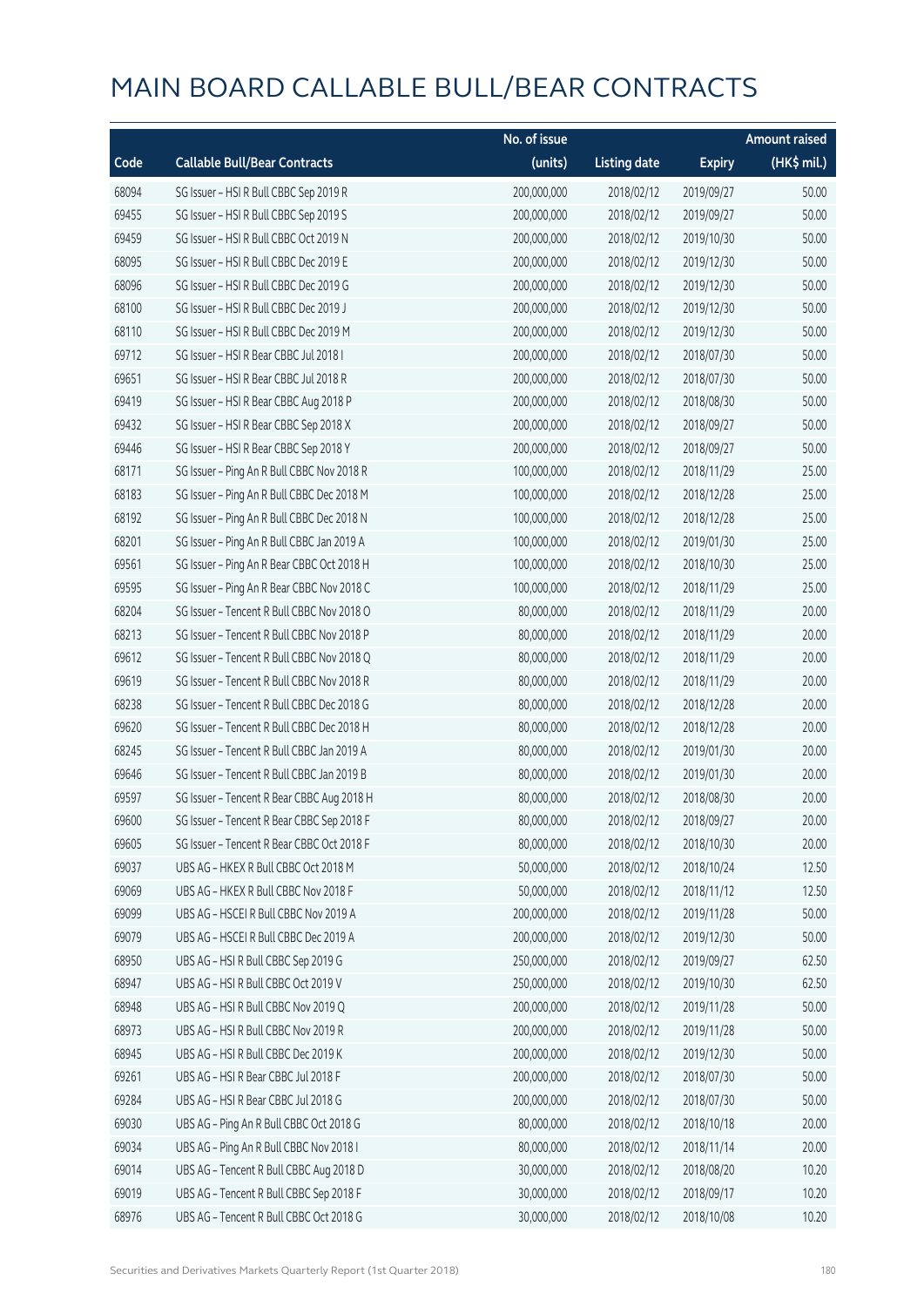|       |                                                            | No. of issue |                     |               | <b>Amount raised</b> |
|-------|------------------------------------------------------------|--------------|---------------------|---------------|----------------------|
| Code  | <b>Callable Bull/Bear Contracts</b>                        | (units)      | <b>Listing date</b> | <b>Expiry</b> | (HK\$ mil.)          |
| 68979 | UBS AG - Tencent R Bull CBBC Oct 2018 H                    | 30,000,000   | 2018/02/12          | 2018/10/15    | 10.20                |
| 67877 | Bank Vontobel - HSI R Bull CBBC Sep 2018 W                 | 100,000,000  | 2018/02/12          | 2018/09/27    | 25.30                |
| 67879 | Bank Vontobel - HSI R Bull CBBC Sep 2018 X                 | 100,000,000  | 2018/02/12          | 2018/09/27    | 25.40                |
| 67902 | Bank Vontobel - HSI R Bear CBBC Jun 2018 L                 | 100,000,000  | 2018/02/12          | 2018/06/28    | 25.20                |
| 68333 | Bank Vontobel - HSI R Bear CBBC Jun 2018 M                 | 100,000,000  | 2018/02/12          | 2018/06/28    | 25.30                |
| 68347 | Bank Vontobel - HSI R Bear CBBC Jun 2018 N                 | 100,000,000  | 2018/02/12          | 2018/06/28    | 25.70                |
| 67858 | Bank Vontobel - Tencent R Bull CBBC Aug 2018 E             | 40,000,000   | 2018/02/12          | 2018/08/20    | 10.00                |
| 67874 | Bank Vontobel - Tencent R Bull CBBC Aug 2018 F             | 40,000,000   | 2018/02/12          | 2018/08/21    | 10.12                |
| 67857 | Bank Vontobel - Tencent R Bear CBBC Jul 2018 E             | 40,000,000   | 2018/02/12          | 2018/07/23    | 10.12                |
| 60040 | BNP Paribas Issuance B.V. - CC Bank R Bull CBBC Nov 2018 F | 100,000,000  | 2018/02/13          | 2018/11/29    | 25.00                |
| 60622 | BNP Paribas Issuance B.V. - CC Bank R Bull CBBC Nov 2018 G | 100,000,000  | 2018/02/13          | 2018/11/29    | 25.00                |
| 60625 | BNP Paribas Issuance B.V. - CC Bank R Bear CBBC Nov 2018 F | 100,000,000  | 2018/02/13          | 2018/11/29    | 25.00                |
| 60635 | BNP Paribas Issuance B.V. - CC Bank R Bear CBBC Nov 2018 G | 100,000,000  | 2018/02/13          | 2018/11/29    | 25.00                |
| 60660 | BNP Paribas Issuance B.V. - HKEX R Bear CBBC Jul 2018 H    | 50,000,000   | 2018/02/13          | 2018/07/30    | 12.50                |
| 60681 | BNP Paribas Issuance B.V. - HSCEI R Bear CBBC Jun 2018 D   | 100,000,000  | 2018/02/13          | 2018/06/28    | 25.00                |
| 60682 | BNP Paribas Issuance B.V. - HSCEI R Bear CBBC Jun 2018 E   | 100,000,000  | 2018/02/13          | 2018/06/28    | 25.00                |
| 60696 | BNP Paribas Issuance B.V. - HSCEI R Bear CBBC Jun 2018 F   | 100,000,000  | 2018/02/13          | 2018/06/28    | 25.00                |
| 60105 | BNP Paribas Issuance B.V. - HSI R Bull CBBC Nov 2019 I     | 250,000,000  | 2018/02/13          | 2019/11/28    | 62.50                |
| 60107 | BNP Paribas Issuance B.V. - HSI R Bull CBBC Nov 2019 J     | 250,000,000  | 2018/02/13          | 2019/11/28    | 62.50                |
| 60116 | BNP Paribas Issuance B.V. - HSI R Bull CBBC Nov 2019 K     | 250,000,000  | 2018/02/13          | 2019/11/28    | 62.50                |
| 60118 | BNP Paribas Issuance B.V. - HSI R Bull CBBC Nov 2019 L     | 250,000,000  | 2018/02/13          | 2019/11/28    | 62.50                |
| 60124 | BNP Paribas Issuance B.V. - HSI R Bull CBBC Nov 2019 M     | 250,000,000  | 2018/02/13          | 2019/11/28    | 62.50                |
| 60125 | BNP Paribas Issuance B.V. - HSI R Bull CBBC Nov 2019 N     | 250,000,000  | 2018/02/13          | 2019/11/28    | 62.50                |
| 60128 | BNP Paribas Issuance B.V. - HSI R Bull CBBC Nov 2019 O     | 250,000,000  | 2018/02/13          | 2019/11/28    | 62.50                |
| 60130 | BNP Paribas Issuance B.V. - HSI R Bull CBBC Nov 2019 P     | 250,000,000  | 2018/02/13          | 2019/11/28    | 62.50                |
| 60141 | BNP Paribas Issuance B.V. - HSI R Bull CBBC Nov 2019 Q     | 250,000,000  | 2018/02/13          | 2019/11/28    | 62.50                |
| 60143 | BNP Paribas Issuance B.V. - HSI R Bull CBBC Nov 2019 R     | 250,000,000  | 2018/02/13          | 2019/11/28    | 62.50                |
| 61113 | BNP Paribas Issuance B.V. - HSI R Bull CBBC Nov 2019 S     | 250,000,000  | 2018/02/13          | 2019/11/28    | 62.50                |
| 60711 | BNP Paribas Issuance B.V. - HSI R Bear CBBC Jun 2018 F     | 250,000,000  | 2018/02/13          | 2018/06/28    | 62.50                |
| 60712 | BNP Paribas Issuance B.V. - HSI R Bear CBBC Jun 2018 L     | 250,000,000  | 2018/02/13          | 2018/06/28    | 62.50                |
| 60713 | BNP Paribas Issuance B.V. - HSI R Bear CBBC Jun 2018 M     | 250,000,000  | 2018/02/13          | 2018/06/28    | 62.50                |
| 60714 | BNP Paribas Issuance B.V. - HSI R Bear CBBC Jun 2018 N     | 250,000,000  | 2018/02/13          | 2018/06/28    | 62.50                |
| 60724 | BNP Paribas Issuance B.V. - HSI R Bear CBBC Jun 2018 O     | 250,000,000  | 2018/02/13          | 2018/06/28    | 62.50                |
| 60701 | BNP Paribas Issuance B.V. - HSI R Bear CBBC Jun 2018 W     | 250,000,000  | 2018/02/13          | 2018/06/28    | 62.50                |
| 60703 | BNP Paribas Issuance B.V. - HSI R Bear CBBC Jun 2018 X     | 250,000,000  | 2018/02/13          | 2018/06/28    | 62.50                |
| 60705 | BNP Paribas Issuance B.V. - HSI R Bear CBBC Jun 2018 Y     | 250,000,000  | 2018/02/13          | 2018/06/28    | 62.50                |
| 60710 | BNP Paribas Issuance B.V. - HSI R Bear CBBC Jun 2018 Z     | 250,000,000  | 2018/02/13          | 2018/06/28    | 62.50                |
| 60731 | BNP Paribas Issuance B.V. - HSI R Bear CBBC Jul 2018 A     | 250,000,000  | 2018/02/13          | 2018/07/30    | 62.50                |
| 60751 | BNP Paribas Issuance B.V. - HSI R Bear CBBC Jul 2018 B     | 250,000,000  | 2018/02/13          | 2018/07/30    | 62.50                |
| 60762 | BNP Paribas Issuance B.V. - HSI R Bear CBBC Jul 2018 C     | 250,000,000  | 2018/02/13          | 2018/07/30    | 62.50                |
| 60764 | BNP Paribas Issuance B.V. - HSI R Bear CBBC Jul 2018 D     | 250,000,000  | 2018/02/13          | 2018/07/30    | 62.50                |
| 60774 | BNP Paribas Issuance B.V. - HSI R Bear CBBC Jul 2018 E     | 250,000,000  | 2018/02/13          | 2018/07/30    | 62.50                |
| 61464 | BNP Paribas Issuance B.V. - HSI R Bear CBBC Jul 2018 F     | 250,000,000  | 2018/02/13          | 2018/07/30    | 62.50                |
| 61466 | BNP Paribas Issuance B.V. - HSI R Bear CBBC Jul 2018 G     | 250,000,000  | 2018/02/13          | 2018/07/30    | 62.50                |
| 60042 | BNP Paribas Issuance B.V. - Ping An R Bull CBBC Aug 2018 P | 200,000,000  | 2018/02/13          | 2018/08/30    | 50.00                |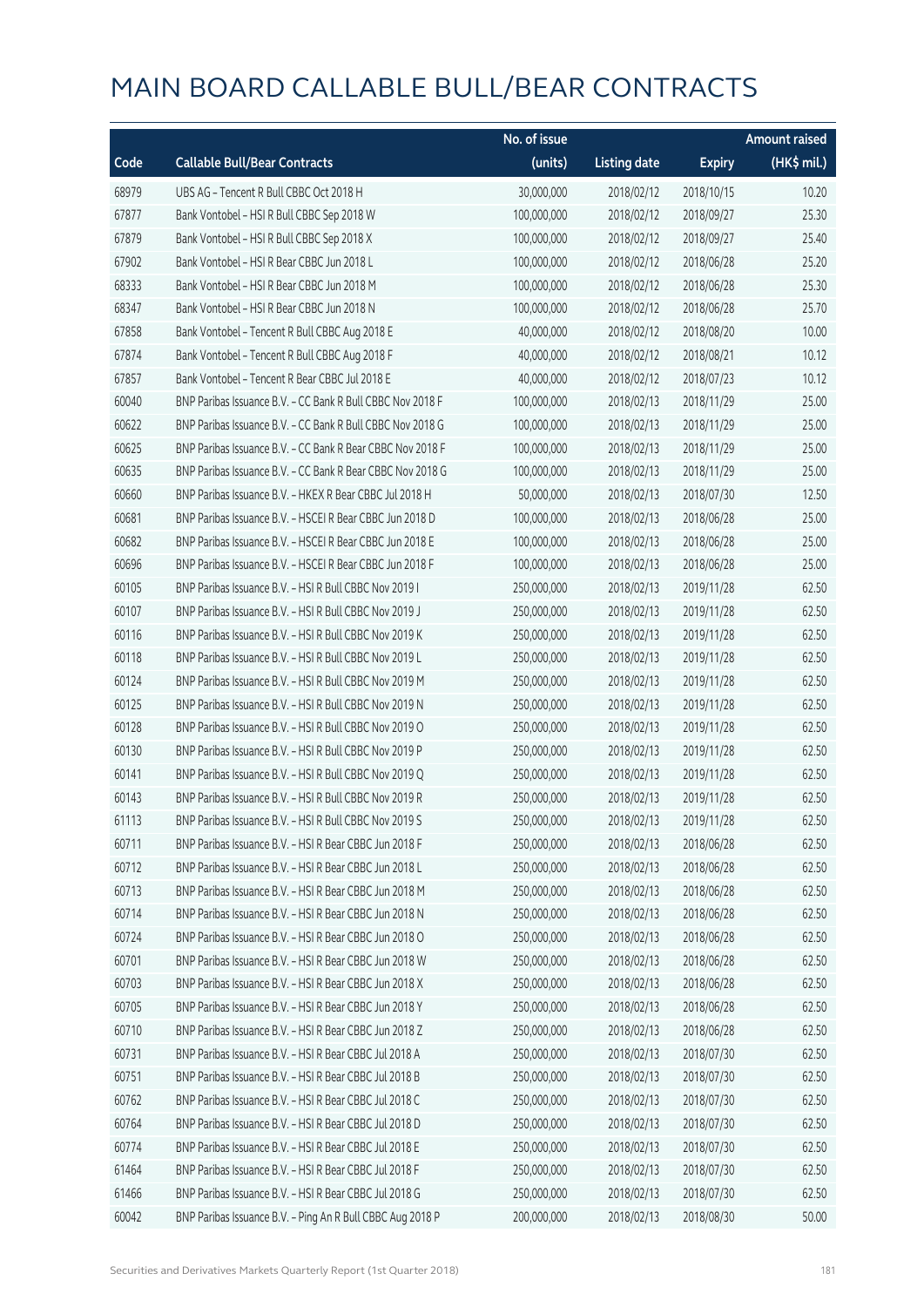|       |                                                            | No. of issue |                     |               | <b>Amount raised</b>  |
|-------|------------------------------------------------------------|--------------|---------------------|---------------|-----------------------|
| Code  | <b>Callable Bull/Bear Contracts</b>                        | (units)      | <b>Listing date</b> | <b>Expiry</b> | $(HK\frac{1}{2}mil.)$ |
| 60646 | BNP Paribas Issuance B.V. - Ping An R Bear CBBC May 2018 I | 200,000,000  | 2018/02/13          | 2018/05/30    | 50.00                 |
| 60044 | BNP Paribas Issuance B.V. - Tencent R Bull CBBC Sep 2018 F | 50,000,000   | 2018/02/13          | 2018/09/27    | 12.50                 |
| 60665 | BNP Paribas Issuance B.V. - Tencent R Bull CBBC Sep 2018 I | 50,000,000   | 2018/02/13          | 2018/09/27    | 12.50                 |
| 60049 | BNP Paribas Issuance B.V. - Tencent R Bull CBBC Sep 2018 X | 50,000,000   | 2018/02/13          | 2018/09/27    | 12.50                 |
| 60668 | BNP Paribas Issuance B.V. - Tencent R Bear CBBC Nov 2018 N | 50,000,000   | 2018/02/13          | 2018/11/29    | 15.00                 |
| 60672 | BNP Paribas Issuance B.V. - Tencent R Bear CBBC Nov 2018 O | 50,000,000   | 2018/02/13          | 2018/11/29    | 12.50                 |
| 60674 | BNP Paribas Issuance B.V. - Tencent R Bear CBBC Nov 2018 P | 50,000,000   | 2018/02/13          | 2018/11/29    | 12.50                 |
| 61621 | Credit Suisse AG - Bank of China R Bull CBBC Sep 2018 P    | 80,000,000   | 2018/02/13          | 2018/09/27    | 20.00                 |
| 61758 | Credit Suisse AG - CC Bank R Bull CBBC Sep 2018 J          | 80,000,000   | 2018/02/13          | 2018/09/27    | 20.00                 |
| 61724 | Credit Suisse AG - China Life R Bull CBBC Sep 2018 D       | 40,000,000   | 2018/02/13          | 2018/09/27    | 10.00                 |
| 61728 | Credit Suisse AG - China Life R Bull CBBC Sep 2018 E       | 40,000,000   | 2018/02/13          | 2018/09/27    | 10.80                 |
| 61582 | Credit Suisse AG - HKEX R Bull CBBC Sep 2018 L             | 50,000,000   | 2018/02/13          | 2018/09/27    | 12.50                 |
| 61729 | Credit Suisse AG - HKEX R Bull CBBC Sep 2018 M             | 50,000,000   | 2018/02/13          | 2018/09/27    | 12.50                 |
| 61710 | Credit Suisse AG - HKEX R Bear CBBC Sep 2018 A             | 50,000,000   | 2018/02/13          | 2018/09/27    | 12.50                 |
| 61735 | Credit Suisse AG - HKEX R Bear CBBC Oct 2018 F             | 50,000,000   | 2018/02/13          | 2018/10/30    | 12.50                 |
| 61577 | Credit Suisse AG - HSBC R Bull CBBC Sep 2018 N             | 100,000,000  | 2018/02/13          | 2018/09/27    | 25.00                 |
| 61705 | Credit Suisse AG - HSBC R Bear CBBC Aug 2018 A             | 50,000,000   | 2018/02/13          | 2018/08/30    | 12.50                 |
| 61740 | Credit Suisse AG - HSCEI R Bear CBBC May 2018 K            | 100,000,000  | 2018/02/13          | 2018/05/30    | 25.00                 |
| 61742 | Credit Suisse AG - HSCEI R Bear CBBC May 2018 L            | 100,000,000  | 2018/02/13          | 2018/05/30    | 25.00                 |
| 61745 | Credit Suisse AG - HSCEI R Bear CBBC Jun 2018 E            | 100,000,000  | 2018/02/13          | 2018/06/28    | 25.00                 |
| 61737 | Credit Suisse AG - HSI R Bull CBBC Nov 2018 X              | 200,000,000  | 2018/02/13          | 2018/11/29    | 50.00                 |
| 61652 | Credit Suisse AG - HSI R Bull CBBC Jan 2019 I              | 200,000,000  | 2018/02/13          | 2019/01/30    | 50.00                 |
| 61662 | Credit Suisse AG - HSI R Bull CBBC Jan 2019 J              | 200,000,000  | 2018/02/13          | 2019/01/30    | 50.00                 |
| 61682 | Credit Suisse AG - HSI R Bull CBBC Jan 2019 K              | 200,000,000  | 2018/02/13          | 2019/01/30    | 50.00                 |
| 61730 | Credit Suisse AG - HSI R Bull CBBC Jan 2019 L              | 200,000,000  | 2018/02/13          | 2019/01/30    | 50.00                 |
| 61665 | Credit Suisse AG - HSI R Bull CBBC Feb 2019 P              | 200,000,000  | 2018/02/13          | 2019/02/27    | 50.00                 |
| 61683 | Credit Suisse AG - HSI R Bull CBBC Apr 2019 C              | 200,000,000  | 2018/02/13          | 2019/04/29    | 50.00                 |
| 61651 | Credit Suisse AG - HSI R Bull CBBC Apr 2019 I              | 200,000,000  | 2018/02/13          | 2019/04/29    | 50.00                 |
| 61653 | Credit Suisse AG - HSI R Bull CBBC Apr 2019 J              | 200,000,000  | 2018/02/13          | 2019/04/29    | 50.00                 |
| 61636 | Credit Suisse AG - HSI R Bull CBBC Sep 2019 N              | 200,000,000  | 2018/02/13          | 2019/09/27    | 50.00                 |
| 61732 | Credit Suisse AG - HSI R Bear CBBC May 2018 D              | 200,000,000  | 2018/02/13          | 2018/05/30    | 50.00                 |
| 61731 | Credit Suisse AG - HSI R Bear CBBC May 2018 X              | 200,000,000  | 2018/02/13          | 2018/05/30    | 50.00                 |
| 61692 | Credit Suisse AG - HSI R Bear CBBC Jun 2018 A              | 200,000,000  | 2018/02/13          | 2018/06/28    | 50.00                 |
| 61696 | Credit Suisse AG - HSI R Bear CBBC Jun 2018 C              | 200,000,000  | 2018/02/13          | 2018/06/28    | 50.00                 |
| 61699 | Credit Suisse AG - HSI R Bear CBBC Jun 2018 P              | 200,000,000  | 2018/02/13          | 2018/06/28    | 50.00                 |
| 61733 | Credit Suisse AG - HSI R Bear CBBC Jun 2018 Q              | 200,000,000  | 2018/02/13          | 2018/06/28    | 50.00                 |
| 61689 | Credit Suisse AG - HSI R Bear CBBC Jul 2018 A              | 200,000,000  | 2018/02/13          | 2018/07/30    | 50.00                 |
| 61698 | Credit Suisse AG - HSI R Bear CBBC Jul 2018 D              | 200,000,000  | 2018/02/13          | 2018/07/30    | 50.00                 |
| 61702 | Credit Suisse AG - HSI R Bear CBBC Jul 2018 E              | 200,000,000  | 2018/02/13          | 2018/07/30    | 50.00                 |
| 61611 | Credit Suisse AG - ICBC R Bull CBBC Sep 2018 C             | 80,000,000   | 2018/02/13          | 2018/09/27    | 20.00                 |
| 61593 | Credit Suisse AG - Ping An R Bull CBBC Sep 2018 E          | 80,000,000   | 2018/02/13          | 2018/09/27    | 20.00                 |
| 61601 | Credit Suisse AG - Ping An R Bull CBBC Nov 2018 E          | 80,000,000   | 2018/02/13          | 2018/11/29    | 20.00                 |
| 61720 | Credit Suisse AG - Ping An R Bear CBBC Sep 2018 F          | 50,000,000   | 2018/02/13          | 2018/09/27    | 12.50                 |
| 61592 | Credit Suisse AG - Tencent R Bull CBBC Jun 2018 N          | 50,000,000   | 2018/02/13          | 2018/06/28    | 12.50                 |
| 61585 | Credit Suisse AG - Tencent R Bull CBBC Nov 2018 A          | 50,000,000   | 2018/02/13          | 2018/11/29    | 15.50                 |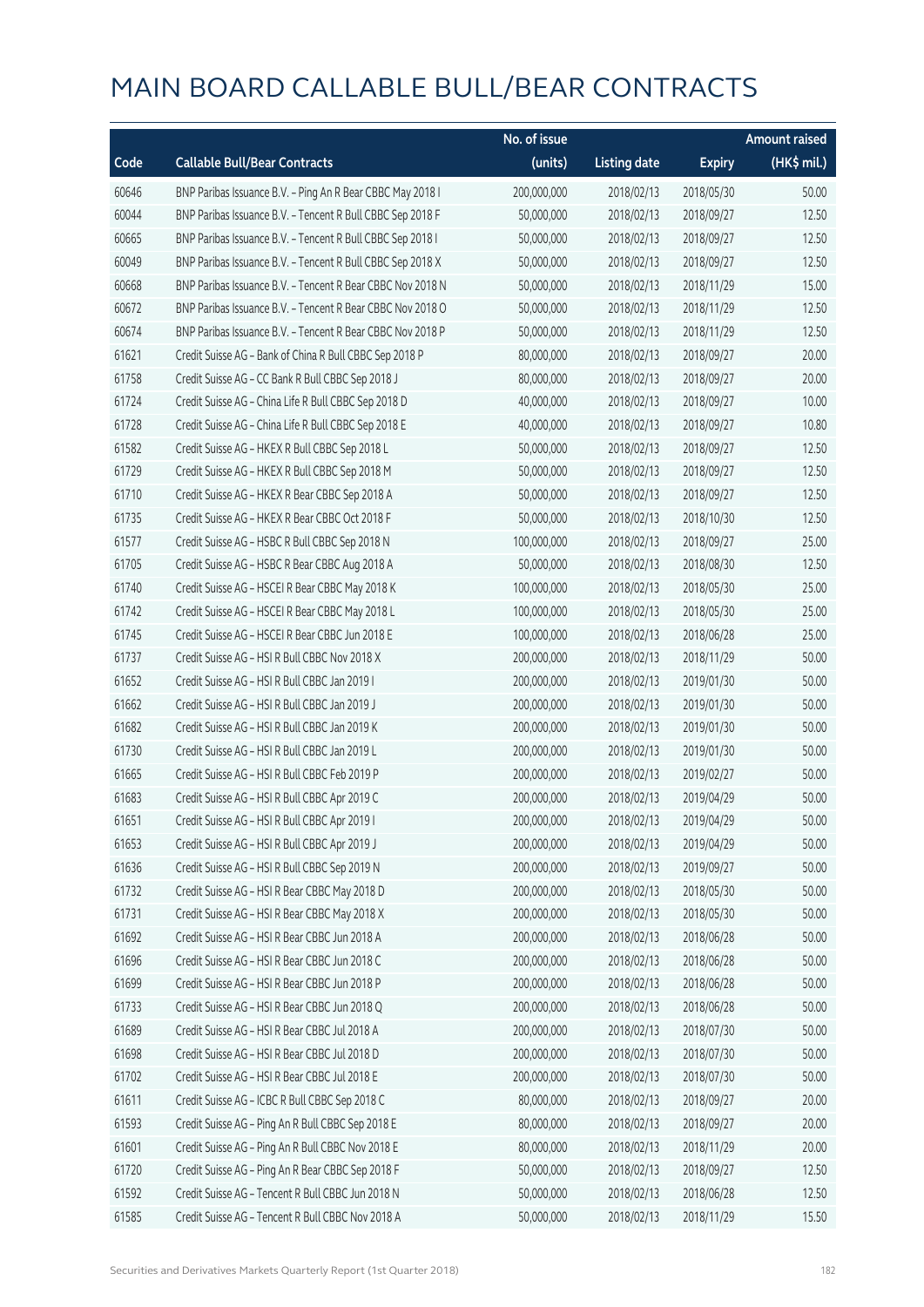|       |                                                          | No. of issue |                     |               | <b>Amount raised</b> |
|-------|----------------------------------------------------------|--------------|---------------------|---------------|----------------------|
| Code  | <b>Callable Bull/Bear Contracts</b>                      | (units)      | <b>Listing date</b> | <b>Expiry</b> | (HK\$ mil.)          |
| 61718 | Credit Suisse AG - Tencent R Bear CBBC Jul 2018 I        | 50,000,000   | 2018/02/13          | 2018/07/30    | 18.00                |
| 61736 | Credit Suisse AG - Tencent R Bear CBBC Aug 2018 D        | 50,000,000   | 2018/02/13          | 2018/08/30    | 12.50                |
| 61924 | Goldman Sachs SP (Asia) - AIA R Bull CBBC Nov 2018 G     | 100,000,000  | 2018/02/13          | 2018/11/15    | 25.00                |
| 60250 | Goldman Sachs SP (Asia) - HKEX R Bull CBBC Oct 2018 E    | 100,000,000  | 2018/02/13          | 2018/10/16    | 25.00                |
| 60251 | Goldman Sachs SP (Asia) - HKEX R Bull CBBC Oct 2018 F    | 100,000,000  | 2018/02/13          | 2018/10/18    | 25.00                |
| 60834 | Goldman Sachs SP (Asia) - HKEX R Bull CBBC Oct 2018 G    | 100,000,000  | 2018/02/13          | 2018/10/16    | 25.00                |
| 60256 | Goldman Sachs SP (Asia) - HSBC R Bull CBBC Sep 2018 F    | 100,000,000  | 2018/02/13          | 2018/09/20    | 25.00                |
| 61977 | Goldman Sachs SP (Asia) - HSCEI R Bear CBBC Jun 2018 B   | 200,000,000  | 2018/02/13          | 2018/06/28    | 50.20                |
| 60215 | Goldman Sachs SP (Asia) - HSI R Bull CBBC Dec 2019 H     | 200,000,000  | 2018/02/13          | 2019/12/30    | 50.20                |
| 61968 | Goldman Sachs SP (Asia) - HSI R Bull CBBC Dec 2019 I     | 200,000,000  | 2018/02/13          | 2019/12/30    | 50.20                |
| 60159 | Goldman Sachs SP (Asia) - HSI R Bull CBBC Dec 2019 T     | 200,000,000  | 2018/02/13          | 2019/12/30    | 50.60                |
| 60175 | Goldman Sachs SP (Asia) - HSI R Bull CBBC Dec 2019 U     | 200,000,000  | 2018/02/13          | 2019/12/30    | 52.80                |
| 60177 | Goldman Sachs SP (Asia) - HSI R Bull CBBC Dec 2019 V     | 200,000,000  | 2018/02/13          | 2019/12/30    | 50.00                |
| 60184 | Goldman Sachs SP (Asia) - HSI R Bull CBBC Dec 2019 W     | 200,000,000  | 2018/02/13          | 2019/12/30    | 50.00                |
| 60190 | Goldman Sachs SP (Asia) - HSI R Bull CBBC Dec 2019 X     | 200,000,000  | 2018/02/13          | 2019/12/30    | 50.00                |
| 60192 | Goldman Sachs SP (Asia) - HSI R Bull CBBC Dec 2019 Y     | 200,000,000  | 2018/02/13          | 2019/12/30    | 50.20                |
| 60208 | Goldman Sachs SP (Asia) - HSI R Bull CBBC Dec 2019 Z     | 200,000,000  | 2018/02/13          | 2019/12/30    | 50.00                |
| 60165 | Goldman Sachs SP (Asia) - HSI R Bull CBBC Jan 2020 K     | 200,000,000  | 2018/02/13          | 2020/01/30    | 50.20                |
| 60823 | Goldman Sachs SP (Asia) - HSI R Bear CBBC Jun 2018 F     | 200,000,000  | 2018/02/13          | 2018/06/28    | 50.00                |
| 60820 | Goldman Sachs SP (Asia) - HSI R Bear CBBC Jun 2018 G     | 200,000,000  | 2018/02/13          | 2018/06/28    | 50.40                |
| 60821 | Goldman Sachs SP (Asia) - HSI R Bear CBBC Jun 2018 H     | 200,000,000  | 2018/02/13          | 2018/06/28    | 50.20                |
| 61956 | Goldman Sachs SP (Asia) - HSI R Bear CBBC Jun 2018 I     | 200,000,000  | 2018/02/13          | 2018/06/28    | 50.00                |
| 61958 | Goldman Sachs SP (Asia) - HSI R Bear CBBC Jun 2018 L     | 200,000,000  | 2018/02/13          | 2018/06/28    | 50.20                |
| 61960 | Goldman Sachs SP (Asia) - HSI R Bear CBBC Jun 2018 M     | 200,000,000  | 2018/02/13          | 2018/06/28    | 50.20                |
| 60824 | Goldman Sachs SP (Asia) - HSI R Bear CBBC Jun 2018 O     | 200,000,000  | 2018/02/13          | 2018/06/28    | 51.20                |
| 61952 | Goldman Sachs SP (Asia) - HSI R Bear CBBC Jun 2018 P     | 200,000,000  | 2018/02/13          | 2018/06/28    | 50.20                |
| 61935 | Goldman Sachs SP (Asia) - ICBC R Bull CBBC Dec 2018 J    | 100,000,000  | 2018/02/13          | 2018/12/14    | 25.00                |
| 61936 | Goldman Sachs SP (Asia) - ICBC R Bull CBBC Dec 2018 K    | 100,000,000  | 2018/02/13          | 2018/12/12    | 25.00                |
| 60243 | Goldman Sachs SP (Asia) - Ping An R Bull CBBC Oct 2018 G | 100,000,000  | 2018/02/13          | 2018/10/18    | 25.00                |
| 60235 | Goldman Sachs SP (Asia) - Ping An R Bull CBBC Oct 2018 I | 100,000,000  | 2018/02/13          | 2018/10/16    | 25.00                |
| 60236 | Goldman Sachs SP (Asia) - Ping An R Bull CBBC Oct 2018 Q | 100,000,000  | 2018/02/13          | 2018/10/18    | 25.00                |
| 60217 | Goldman Sachs SP (Asia) - Tencent R Bull CBBC Aug 2018 T | 100,000,000  | 2018/02/13          | 2018/08/13    | 25.00                |
| 60219 | Goldman Sachs SP (Asia) - Tencent R Bull CBBC Aug 2018 U | 100,000,000  | 2018/02/13          | 2018/08/14    | 25.00                |
| 60227 | Goldman Sachs SP (Asia) - Tencent R Bull CBBC Aug 2018 V | 100,000,000  | 2018/02/13          | 2018/08/15    | 25.00                |
| 60232 | Goldman Sachs SP (Asia) - Tencent R Bull CBBC Aug 2018 W | 100,000,000  | 2018/02/13          | 2018/08/16    | 27.80                |
| 60832 | Goldman Sachs SP (Asia) - Tencent R Bull CBBC Aug 2018 X | 100,000,000  | 2018/02/13          | 2018/08/13    | 25.00                |
| 60838 | Goldman Sachs SP (Asia) - Tencent R Bear CBBC Aug 2018 A | 100,000,000  | 2018/02/13          | 2018/08/13    | 25.00                |
| 60893 | HK Bank - CC Bank R Bull CBBC Aug 2018 P                 | 100,000,000  | 2018/02/13          | 2018/08/27    | 25.00                |
| 60840 | HK Bank - CC Bank R Bear CBBC Aug 2018 B                 | 50,000,000   | 2018/02/13          | 2018/08/27    | 12.50                |
| 60872 | HK Bank - China Life R Bear CBBC Aug 2018 B              | 40,000,000   | 2018/02/13          | 2018/08/20    | 12.00                |
| 60878 | HK Bank - Sinopec Corp R Bull CBBC Oct 2018 C            | 80,000,000   | 2018/02/13          | 2018/10/22    | 20.00                |
| 60868 | HK Bank - Geely Auto R Bull CBBC Oct 2018 A              | 40,000,000   | 2018/02/13          | 2018/10/29    | 20.00                |
| 60864 | HK Bank - Geely Auto R Bear CBBC Aug 2018 H              | 40,000,000   | 2018/02/13          | 2018/08/20    | 16.00                |
| 60876 | HK Bank - Galaxy Ent R Bear CBBC Jul 2018 G              | 40,000,000   | 2018/02/13          | 2018/07/03    | 10.00                |
| 60323 | HK Bank - HKEX R Bull CBBC Sep 2018 M                    | 50,000,000   | 2018/02/13          | 2018/09/28    | 12.50                |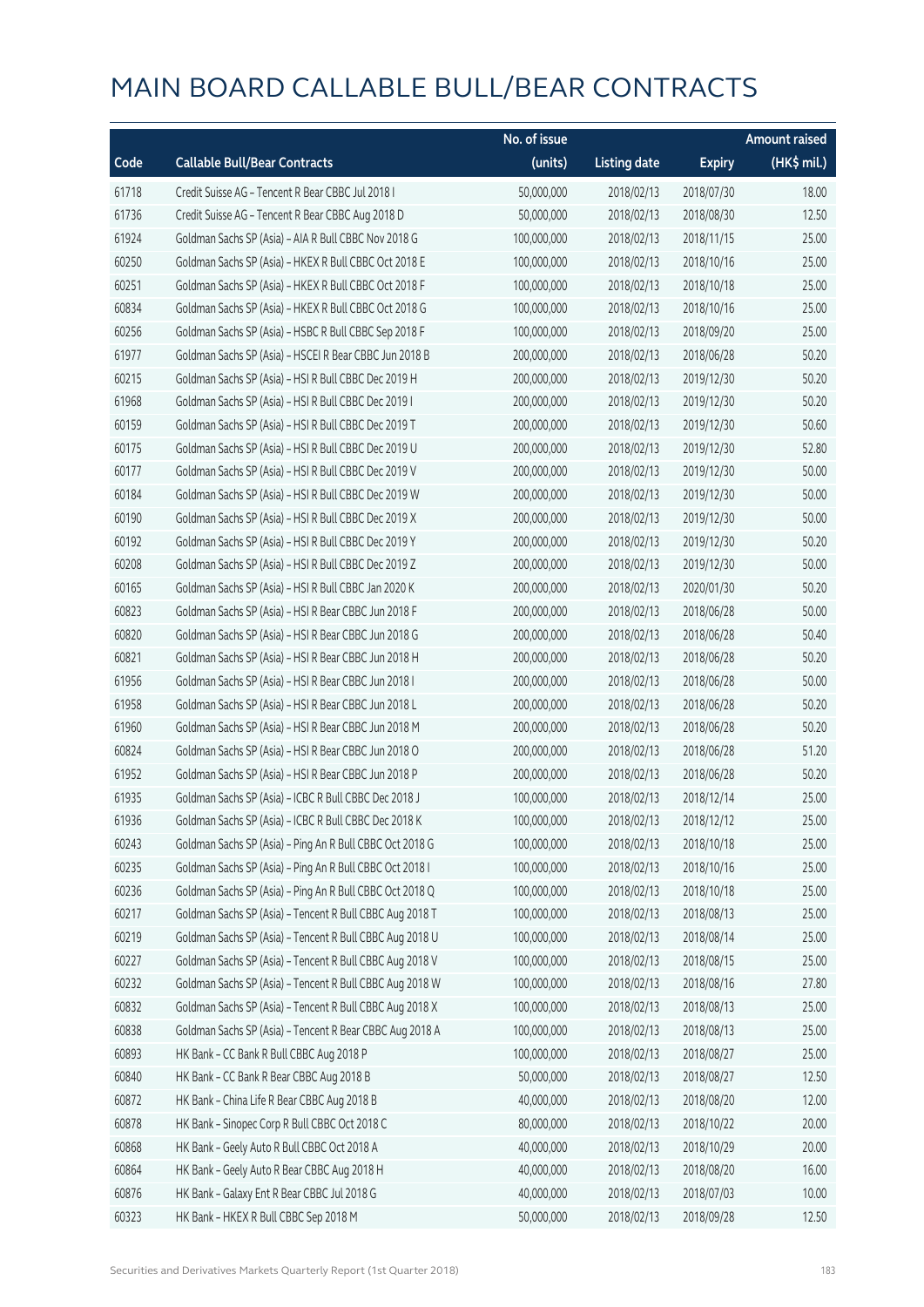|       |                                                           | No. of issue |                     |               | <b>Amount raised</b> |
|-------|-----------------------------------------------------------|--------------|---------------------|---------------|----------------------|
| Code  | <b>Callable Bull/Bear Contracts</b>                       | (units)      | <b>Listing date</b> | <b>Expiry</b> | (HK\$ mil.)          |
| 60846 | HK Bank - HKEX R Bear CBBC Jun 2018 I                     | 40,000,000   | 2018/02/13          | 2018/06/19    | 10.00                |
| 60312 | HK Bank - HSCEI R Bull CBBC Dec 2018 E                    | 60,000,000   | 2018/02/13          | 2018/12/28    | 15.00                |
| 60815 | HK Bank - HSCEI R Bear CBBC May 2018 D                    | 50,000,000   | 2018/02/13          | 2018/05/30    | 12.50                |
| 60816 | HK Bank - HSCEI R Bear CBBC May 2018 E                    | 50,000,000   | 2018/02/13          | 2018/05/30    | 12.50                |
| 60259 | HK Bank - HSI R Bull CBBC Dec 2018 M                      | 150,000,000  | 2018/02/13          | 2018/12/28    | 37.50                |
| 60283 | HK Bank - HSI R Bull CBBC Dec 2018 N                      | 150,000,000  | 2018/02/13          | 2018/12/28    | 37.50                |
| 60291 | HK Bank - HSI R Bull CBBC Dec 2018 O                      | 150,000,000  | 2018/02/13          | 2018/12/28    | 37.50                |
| 60775 | HK Bank - HSI R Bear CBBC May 2018 L                      | 150,000,000  | 2018/02/13          | 2018/05/30    | 37.50                |
| 60777 | HK Bank - HSI R Bear CBBC May 2018 M                      | 150,000,000  | 2018/02/13          | 2018/05/30    | 37.50                |
| 60783 | HK Bank - HSI R Bear CBBC May 2018 N                      | 150,000,000  | 2018/02/13          | 2018/05/30    | 37.50                |
| 60804 | HK Bank - HSI R Bear CBBC May 2018 O                      | 100,000,000  | 2018/02/13          | 2018/05/30    | 25.00                |
| 60844 | HK Bank - ICBC R Bear CBBC Aug 2018 C                     | 50,000,000   | 2018/02/13          | 2018/08/27    | 12.50                |
| 60257 | HK Bank - Ping An R Bull CBBC Oct 2018 R                  | 100,000,000  | 2018/02/13          | 2018/10/22    | 25.00                |
| 60331 | HK Bank - Tencent R Bull CBBC Aug 2018 W                  | 60,000,000   | 2018/02/13          | 2018/08/06    | 15.00                |
| 60315 | HK Bank - Tencent R Bull CBBC Aug 2018 Z                  | 60,000,000   | 2018/02/13          | 2018/08/20    | 15.00                |
| 60853 | HK Bank - Tencent R Bear CBBC Jul 2018 W                  | 50,000,000   | 2018/02/13          | 2018/07/16    | 12.50                |
| 61986 | Haitong Int'l Sec - Country Garden R Bull CBBC Aug 2018 C | 40,000,000   | 2018/02/13          | 2018/08/13    | 10.04                |
| 62000 | Haitong Int'l Sec - China Life R Bull CBBC Aug 2018 E     | 40,000,000   | 2018/02/13          | 2018/08/13    | 10.00                |
| 62032 | Haitong Int'l Sec - China Life R Bull CBBC Aug 2018 F     | 40,000,000   | 2018/02/13          | 2018/08/13    | 10.04                |
| 61997 | Haitong Int'l Sec - Ping An R Bull CBBC Aug 2018 W        | 80,000,000   | 2018/02/13          | 2018/08/13    | 20.00                |
| 61999 | Haitong Int'l Sec - Ping An R Bull CBBC Aug 2018 X        | 80,000,000   | 2018/02/13          | 2018/08/13    | 20.16                |
| 61985 | Haitong Int'l Sec - SUNAC R Bull CBBC Aug 2018 D          | 40,000,000   | 2018/02/13          | 2018/08/13    | 10.12                |
| 61979 | Haitong Int'l Sec - Tencent R Bull CBBC Aug 2018 O        | 40,000,000   | 2018/02/13          | 2018/08/13    | 10.12                |
| 61981 | Haitong Int'l Sec - Tencent R Bull CBBC Aug 2018 P        | 40,000,000   | 2018/02/13          | 2018/08/13    | 10.04                |
| 61491 | J P Morgan SP BV - HKEX R Bull CBBC Jun 2018 S            | 40,000,000   | 2018/02/13          | 2018/06/15    | 10.00                |
| 61501 | J P Morgan SP BV - HKEX R Bull CBBC Jun 2018 T            | 40,000,000   | 2018/02/13          | 2018/06/15    | 10.00                |
| 61807 | J P Morgan SP BV - HKEX R Bear CBBC Jun 2018 E            | 40,000,000   | 2018/02/13          | 2018/06/15    | 10.00                |
| 61829 | J P Morgan SP BV - HKEX R Bear CBBC Jun 2018 F            | 40,000,000   | 2018/02/13          | 2018/06/15    | 10.00                |
| 61838 | J P Morgan SP BV - HSBC R Bull CBBC Jun 2018 H            | 100,000,000  | 2018/02/13          | 2018/06/15    | 25.00                |
| 61840 | J P Morgan SP BV - HSCEI R Bear CBBC May 2018 A           | 100,000,000  | 2018/02/13          | 2018/05/30    | 25.00                |
| 61846 | J P Morgan SP BV - HSCEI R Bear CBBC May 2018 B           | 100,000,000  | 2018/02/13          | 2018/05/30    | 25.00                |
| 61513 | J P Morgan SP BV - HSI R Bull CBBC Oct 2019 V             | 200,000,000  | 2018/02/13          | 2019/10/30    | 50.00                |
| 61468 | J P Morgan SP BV - HSI R Bull CBBC Oct 2019 X             | 200,000,000  | 2018/02/13          | 2019/10/30    | 50.00                |
| 61469 | J P Morgan SP BV - HSI R Bull CBBC Nov 2019 S             | 200,000,000  | 2018/02/13          | 2019/11/28    | 50.00                |
| 61515 | J P Morgan SP BV - HSI R Bull CBBC Nov 2019 T             | 200,000,000  | 2018/02/13          | 2019/11/28    | 50.00                |
| 61523 | J P Morgan SP BV - HSI R Bull CBBC Nov 2019 U             | 200,000,000  | 2018/02/13          | 2019/11/28    | 50.00                |
| 61521 | J P Morgan SP BV - HSI R Bull CBBC Dec 2019 A             | 200,000,000  | 2018/02/13          | 2019/12/30    | 50.00                |
| 61472 | J P Morgan SP BV - HSI R Bull CBBC Dec 2019 Y             | 200,000,000  | 2018/02/13          | 2019/12/30    | 50.00                |
| 61518 | J P Morgan SP BV - HSI R Bull CBBC Dec 2019 Z             | 200,000,000  | 2018/02/13          | 2019/12/30    | 50.00                |
| 61527 | J P Morgan SP BV - HSI R Bear CBBC Jul 2018 Q             | 200,000,000  | 2018/02/13          | 2018/07/30    | 50.00                |
| 61530 | J P Morgan SP BV - HSI R Bear CBBC Jul 2018 R             | 200,000,000  | 2018/02/13          | 2018/07/30    | 50.00                |
| 61533 | J P Morgan SP BV - HSI R Bear CBBC Jul 2018 S             | 200,000,000  | 2018/02/13          | 2018/07/30    | 50.00                |
| 61535 | J P Morgan SP BV - HSI R Bear CBBC Jul 2018 T             | 200,000,000  | 2018/02/13          | 2018/07/30    | 50.00                |
| 61848 | J P Morgan SP BV - HSI R Bear CBBC Jul 2018 U             | 200,000,000  | 2018/02/13          | 2018/07/30    | 50.00                |
| 61853 | J P Morgan SP BV - HSI R Bear CBBC Jul 2018 V             | 200,000,000  | 2018/02/13          | 2018/07/30    | 50.00                |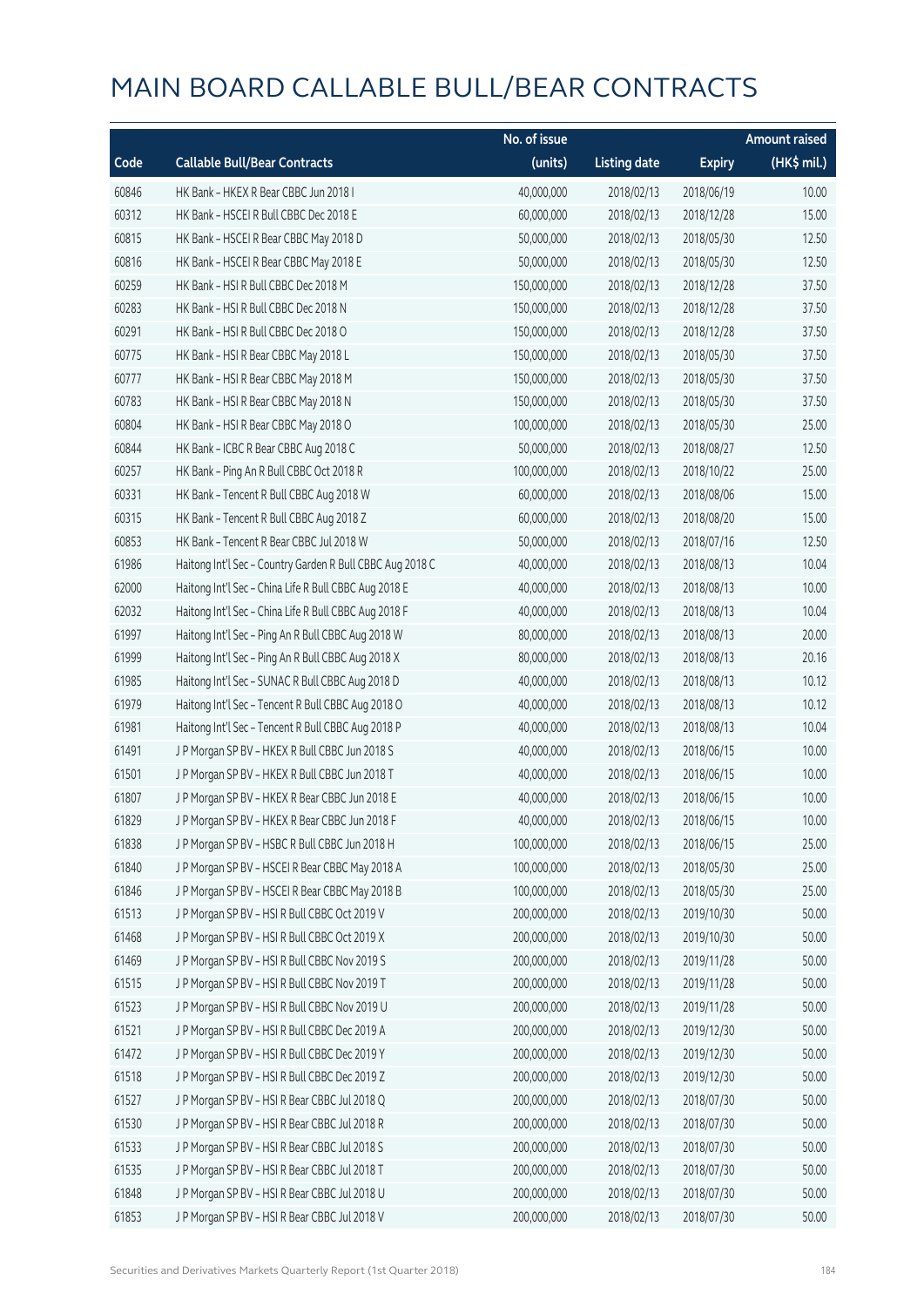|       |                                                   | No. of issue |                     |               | <b>Amount raised</b> |
|-------|---------------------------------------------------|--------------|---------------------|---------------|----------------------|
| Code  | <b>Callable Bull/Bear Contracts</b>               | (units)      | <b>Listing date</b> | <b>Expiry</b> | (HK\$ mil.)          |
| 61539 | J P Morgan SP BV - HSI R Bear CBBC Aug 2018 B     | 200,000,000  | 2018/02/13          | 2018/08/30    | 50.00                |
| 61544 | J P Morgan SP BV - HSI R Bear CBBC Aug 2018 C     | 200,000,000  | 2018/02/13          | 2018/08/30    | 50.00                |
| 61546 | J P Morgan SP BV - HSI R Bear CBBC Aug 2018 D     | 200,000,000  | 2018/02/13          | 2018/08/30    | 50.00                |
| 61549 | J P Morgan SP BV - HSI R Bear CBBC Aug 2018 E     | 200,000,000  | 2018/02/13          | 2018/08/30    | 50.00                |
| 61555 | JP Morgan SP BV - HSIR Bear CBBC Aug 2018 F       | 200,000,000  | 2018/02/13          | 2018/08/30    | 50.00                |
| 61556 | J P Morgan SP BV - HSI R Bear CBBC Aug 2018 G     | 200,000,000  | 2018/02/13          | 2018/08/30    | 50.00                |
| 61831 | J P Morgan SP BV - Ping An R Bull CBBC Jun 2018 L | 100,000,000  | 2018/02/13          | 2018/06/15    | 25.00                |
| 61511 | J P Morgan SP BV - Ping An R Bull CBBC Jul 2018 C | 100,000,000  | 2018/02/13          | 2018/07/20    | 25.00                |
| 61475 | J P Morgan SP BV - Tencent R Bull CBBC May 2018 L | 50,000,000   | 2018/02/13          | 2018/05/18    | 12.50                |
| 61487 | J P Morgan SP BV - Tencent R Bull CBBC May 2018 M | 50,000,000   | 2018/02/13          | 2018/05/18    | 12.50                |
| 61792 | J P Morgan SP BV - Tencent R Bull CBBC May 2018 S | 50,000,000   | 2018/02/13          | 2018/05/18    | 12.50                |
| 61488 | J P Morgan SP BV - Tencent R Bull CBBC May 2018 U | 50,000,000   | 2018/02/13          | 2018/05/18    | 12.50                |
| 61489 | J P Morgan SP BV - Tencent R Bull CBBC May 2018 V | 50,000,000   | 2018/02/13          | 2018/05/18    | 12.50                |
| 61490 | JP Morgan SP BV - Tencent R Bull CBBC Jun 2018 I  | 50,000,000   | 2018/02/13          | 2018/06/15    | 14.00                |
| 61799 | J P Morgan SP BV - Tencent R Bear CBBC May 2018 B | 50,000,000   | 2018/02/13          | 2018/05/18    | 12.50                |
| 61802 | J P Morgan SP BV - Tencent R Bear CBBC May 2018 C | 50,000,000   | 2018/02/13          | 2018/05/18    | 14.00                |
| 61800 | J P Morgan SP BV - Tencent R Bear CBBC May 2018 G | 50,000,000   | 2018/02/13          | 2018/05/18    | 12.50                |
| 61793 | J P Morgan SP BV - Tencent R Bear CBBC Jun 2018 S | 50,000,000   | 2018/02/13          | 2018/06/15    | 12.50                |
| 61798 | J P Morgan SP BV - Tencent R Bear CBBC Jun 2018 T | 50,000,000   | 2018/02/13          | 2018/06/15    | 12.50                |
| 61803 | J P Morgan SP BV - Tencent R Bear CBBC Jun 2018 U | 50,000,000   | 2018/02/13          | 2018/06/15    | 17.00                |
| 60341 | SG Issuer - AIA R Bull CBBC Dec 2018 D            | 60,000,000   | 2018/02/13          | 2018/12/07    | 15.00                |
| 61859 | SG Issuer - AIA R Bear CBBC Sep 2018 A            | 60,000,000   | 2018/02/13          | 2018/09/27    | 15.00                |
| 60356 | SG Issuer - BYD Company R Bull CBBC Nov 2018 B    | 50,000,000   | 2018/02/13          | 2018/11/19    | 12.50                |
| 60368 | SG Issuer - China Mobile R Bull CBBC Dec 2018 J   | 100,000,000  | 2018/02/13          | 2018/12/10    | 25.00                |
| 60373 | SG Issuer - China Mobile R Bull CBBC Dec 2018 K   | 100,000,000  | 2018/02/13          | 2018/12/20    | 25.00                |
| 61868 | SG Issuer - China Mobile R Bear CBBC Sep 2018 C   | 100,000,000  | 2018/02/13          | 2018/09/27    | 25.00                |
| 61870 | SG Issuer - China Mobile R Bear CBBC Nov 2018 A   | 100,000,000  | 2018/02/13          | 2018/11/29    | 25.00                |
| 60357 | SG Issuer - CC Bank R Bull CBBC Nov 2018 C        | 100,000,000  | 2018/02/13          | 2018/11/19    | 25.00                |
| 60359 | SG Issuer - CC Bank R Bull CBBC Jan 2019 A        | 100,000,000  | 2018/02/13          | 2019/01/30    | 25.00                |
| 61867 | SG Issuer - CC Bank R Bear CBBC Sep 2018 E        | 80,000,000   | 2018/02/13          | 2018/09/27    | 20.00                |
| 60377 | SG Issuer - CNOOC R Bull CBBC Dec 2018 D          | 40,000,000   | 2018/02/13          | 2018/12/03    | 10.00                |
| 61889 | SG Issuer - CNOOC R Bear CBBC Sep 2018 A          | 40,000,000   | 2018/02/13          | 2018/09/27    | 10.00                |
| 60374 | SG Issuer - Sinopec Corp R Bull CBBC Dec 2018 C   | 40,000,000   | 2018/02/13          | 2018/12/10    | 10.00                |
| 61883 | SG Issuer - Sinopec Corp R Bear CBBC Nov 2018 A   | 40,000,000   | 2018/02/13          | 2018/11/29    | 10.00                |
| 60503 | SG Issuer - CSOP A50 ETF R Bull CBBC Nov 2018 E   | 40,000,000   | 2018/02/13          | 2018/11/30    | 10.00                |
| 60381 | SG Issuer - Geely Auto R Bull CBBC Dec 2018 F     | 40,000,000   | 2018/02/13          | 2018/12/10    | 10.00                |
| 61897 | SG Issuer - Geely Auto R Bear CBBC Aug 2018 C     | 40,000,000   | 2018/02/13          | 2018/08/30    | 16.00                |
| 60378 | SG Issuer - Galaxy Ent R Bull CBBC Nov 2018 F     | 80,000,000   | 2018/02/13          | 2018/11/23    | 20.00                |
| 61894 | SG Issuer - Galaxy Ent R Bear CBBC Nov 2018 C     | 80,000,000   | 2018/02/13          | 2018/11/29    | 20.00                |
| 60385 | SG Issuer - HKEX R Bull CBBC Nov 2018 I           | 50,000,000   | 2018/02/13          | 2018/11/19    | 12.50                |
| 60986 | SG Issuer - HKEX R Bull CBBC Nov 2018 J           | 50,000,000   | 2018/02/13          | 2018/11/29    | 12.50                |
| 60390 | SG Issuer - HKEX R Bull CBBC Dec 2018 H           | 50,000,000   | 2018/02/13          | 2018/12/10    | 12.50                |
| 61004 | SG Issuer - HKEX R Bull CBBC Dec 2018 I           | 50,000,000   | 2018/02/13          | 2018/12/28    | 12.50                |
| 61008 | SG Issuer - HKEX R Bull CBBC Jan 2019 C           | 50,000,000   | 2018/02/13          | 2019/01/30    | 12.50                |
| 60985 | SG Issuer - HKEX R Bear CBBC Sep 2018 G           | 50,000,000   | 2018/02/13          | 2018/09/27    | 12.50                |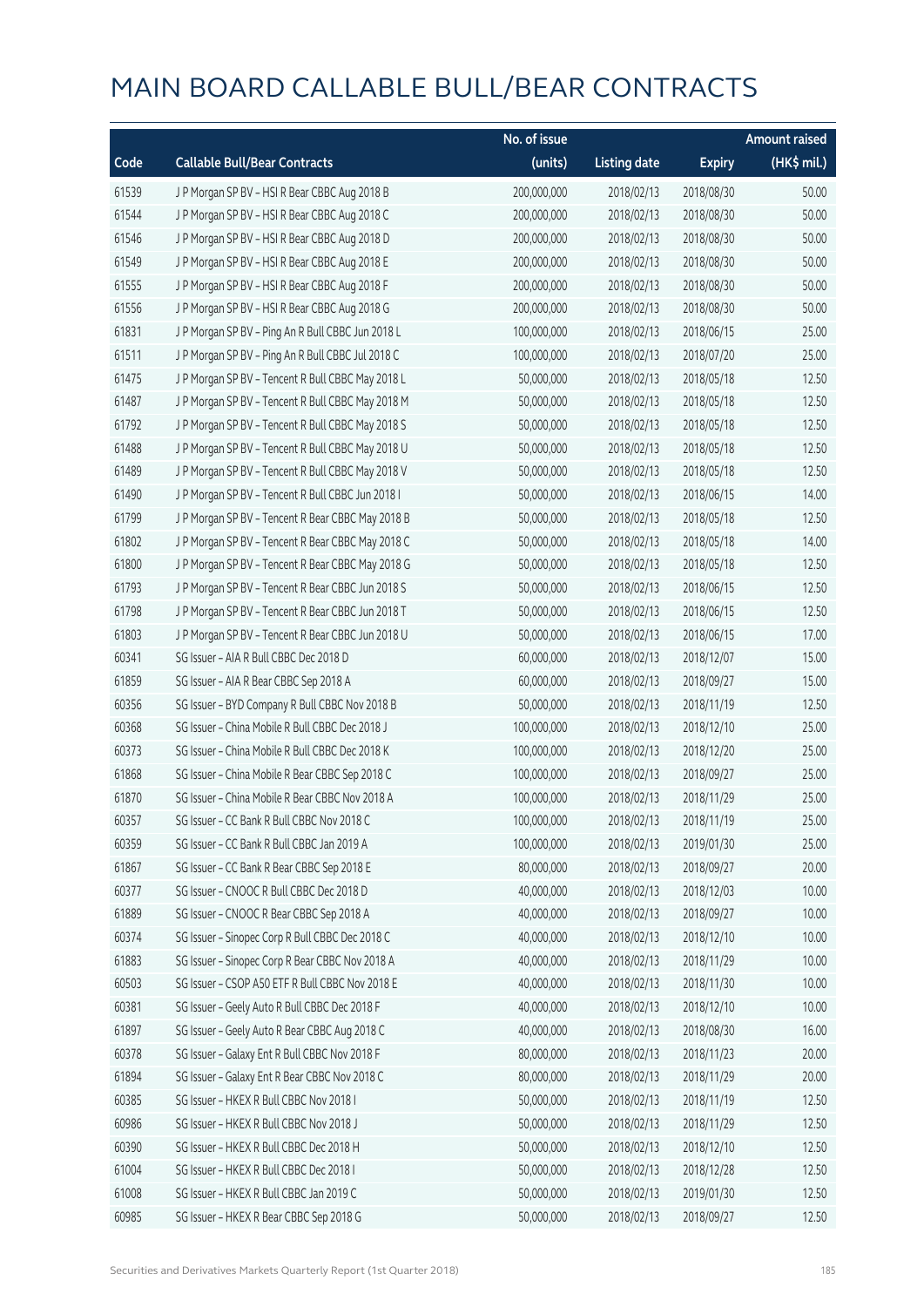|       |                                               | No. of issue |                     |               | <b>Amount raised</b> |
|-------|-----------------------------------------------|--------------|---------------------|---------------|----------------------|
| Code  | <b>Callable Bull/Bear Contracts</b>           | (units)      | <b>Listing date</b> | <b>Expiry</b> | (HK\$ mil.)          |
| 61001 | SG Issuer - HKEX R Bear CBBC Nov 2018 B       | 50,000,000   | 2018/02/13          | 2018/11/29    | 12.50                |
| 60395 | SG Issuer - HSBC R Bull CBBC Nov 2018 K       | 100,000,000  | 2018/02/13          | 2018/11/30    | 25.00                |
| 61038 | SG Issuer - HSBC R Bull CBBC Nov 2018 L       | 100,000,000  | 2018/02/13          | 2018/11/29    | 25.00                |
| 60407 | SG Issuer - HSBC R Bull CBBC Dec 2018 H       | 100,000,000  | 2018/02/13          | 2018/12/07    | 25.00                |
| 60408 | SG Issuer - HSBC R Bull CBBC Dec 2018 I       | 100,000,000  | 2018/02/13          | 2018/12/14    | 25.00                |
| 61009 | SG Issuer - HSBC R Bear CBBC Oct 2018 A       | 100,000,000  | 2018/02/13          | 2018/10/30    | 25.00                |
| 60515 | SG Issuer - HSI R Bull CBBC Sep 2019 U        | 200,000,000  | 2018/02/13          | 2019/09/27    | 50.00                |
| 60964 | SG Issuer - HSI R Bull CBBC Sep 2019 V        | 200,000,000  | 2018/02/13          | 2019/09/27    | 50.00                |
| 61781 | SG Issuer - HSI R Bull CBBC Sep 2019 W        | 200,000,000  | 2018/02/13          | 2019/09/27    | 50.00                |
| 60971 | SG Issuer - HSI R Bull CBBC Oct 2019 D        | 200,000,000  | 2018/02/13          | 2019/10/30    | 50.00                |
| 60979 | SG Issuer - HSI R Bull CBBC Oct 2019 E        | 200,000,000  | 2018/02/13          | 2019/10/30    | 50.00                |
| 60519 | SG Issuer - HSI R Bull CBBC Oct 2019 O        | 200,000,000  | 2018/02/13          | 2019/10/30    | 50.00                |
| 60522 | SG Issuer - HSI R Bull CBBC Oct 2019 P        | 200,000,000  | 2018/02/13          | 2019/10/30    | 50.00                |
| 60526 | SG Issuer - HSI R Bull CBBC Oct 2019 R        | 200,000,000  | 2018/02/13          | 2019/10/30    | 50.00                |
| 60530 | SG Issuer - HSI R Bull CBBC Nov 2019 J        | 200,000,000  | 2018/02/13          | 2019/11/28    | 50.00                |
| 60546 | SG Issuer - HSI R Bull CBBC Dec 2019 A        | 200,000,000  | 2018/02/13          | 2019/12/30    | 50.00                |
| 60550 | SG Issuer - HSI R Bull CBBC Dec 2019 B        | 200,000,000  | 2018/02/13          | 2019/12/30    | 50.00                |
| 60981 | SG Issuer - HSI R Bull CBBC Dec 2019 C        | 200,000,000  | 2018/02/13          | 2019/12/30    | 50.00                |
| 60899 | SG Issuer - HSI R Bear CBBC Jul 2018 L        | 200,000,000  | 2018/02/13          | 2018/07/30    | 50.00                |
| 60898 | SG Issuer - HSI R Bear CBBC Jul 2018 W        | 200,000,000  | 2018/02/13          | 2018/07/30    | 50.00                |
| 60911 | SG Issuer - HSI R Bear CBBC Aug 2018 B        | 200,000,000  | 2018/02/13          | 2018/08/30    | 50.00                |
| 60901 | SG Issuer - HSI R Bear CBBC Aug 2018 M        | 200,000,000  | 2018/02/13          | 2018/08/30    | 50.00                |
| 60902 | SG Issuer - HSI R Bear CBBC Aug 2018 Q        | 200,000,000  | 2018/02/13          | 2018/08/30    | 50.00                |
| 60908 | SG Issuer - HSI R Bear CBBC Aug 2018 T        | 200,000,000  | 2018/02/13          | 2018/08/30    | 50.00                |
| 60954 | SG Issuer - HSI R Bear CBBC Sep 2018 D        | 200,000,000  | 2018/02/13          | 2018/09/27    | 50.00                |
| 60959 | SG Issuer - HSI R Bear CBBC Sep 2018 E        | 200,000,000  | 2018/02/13          | 2018/09/27    | 50.00                |
| 60962 | SG Issuer - HSI R Bear CBBC Sep 2018 F        | 200,000,000  | 2018/02/13          | 2018/09/27    | 50.00                |
| 60938 | SG Issuer - HSI R Bear CBBC Sep 2018 Z        | 200,000,000  | 2018/02/13          | 2018/09/27    | 50.00                |
| 61759 | SG Issuer - HSI R Bear CBBC Oct 2018 H        | 200,000,000  | 2018/02/13          | 2018/10/30    | 50.00                |
| 61761 | SG Issuer - HSI R Bear CBBC Nov 2018 A        | 200,000,000  | 2018/02/13          | 2018/11/29    | 50.00                |
| 61775 | SG Issuer - HSI R Bear CBBC Dec 2018 A        | 200,000,000  | 2018/02/13          | 2018/12/28    | 50.00                |
| 60409 | SG Issuer - ICBC R Bull CBBC Nov 2018 B       | 60,000,000   | 2018/02/13          | 2018/11/12    | 15.00                |
| 60411 | SG Issuer - ICBC R Bull CBBC Dec 2018 C       | 60,000,000   | 2018/02/13          | 2018/12/07    | 15.00                |
| 61899 | SG Issuer - ICBC R Bear CBBC Oct 2018 C       | 60,000,000   | 2018/02/13          | 2018/10/30    | 15.00                |
| 60415 | SG Issuer - PetroChina R Bull CBBC Nov 2018 D | 40,000,000   | 2018/02/13          | 2018/11/12    | 10.00                |
| 61906 | SG Issuer - PetroChina R Bear CBBC Oct 2018 B | 40,000,000   | 2018/02/13          | 2018/10/30    | 10.00                |
| 61045 | SG Issuer - Ping An R Bull CBBC Aug 2018 O    | 100,000,000  | 2018/02/13          | 2018/08/30    | 25.00                |
| 61054 | SG Issuer - Ping An R Bull CBBC Aug 2018 P    | 100,000,000  | 2018/02/13          | 2018/08/30    | 25.00                |
| 61058 | SG Issuer - Ping An R Bull CBBC Aug 2018 Q    | 100,000,000  | 2018/02/13          | 2018/08/30    | 25.00                |
| 60416 | SG Issuer - Ping An R Bull CBBC Nov 2018 S    | 100,000,000  | 2018/02/13          | 2018/11/16    | 25.00                |
| 60420 | SG Issuer - Ping An R Bull CBBC Nov 2018 T    | 100,000,000  | 2018/02/13          | 2018/11/23    | 25.00                |
| 60423 | SG Issuer - Ping An R Bull CBBC Nov 2018 U    | 100,000,000  | 2018/02/13          | 2018/11/30    | 25.00                |
| 60430 | SG Issuer - Ping An R Bull CBBC Dec 2018 O    | 100,000,000  | 2018/02/13          | 2018/12/18    | 25.00                |
| 61062 | SG Issuer - Ping An R Bear CBBC Sep 2018 C    | 100,000,000  | 2018/02/13          | 2018/09/27    | 25.00                |
| 61065 | SG Issuer - Ping An R Bear CBBC Oct 2018 I    | 100,000,000  | 2018/02/13          | 2018/10/30    | 25.00                |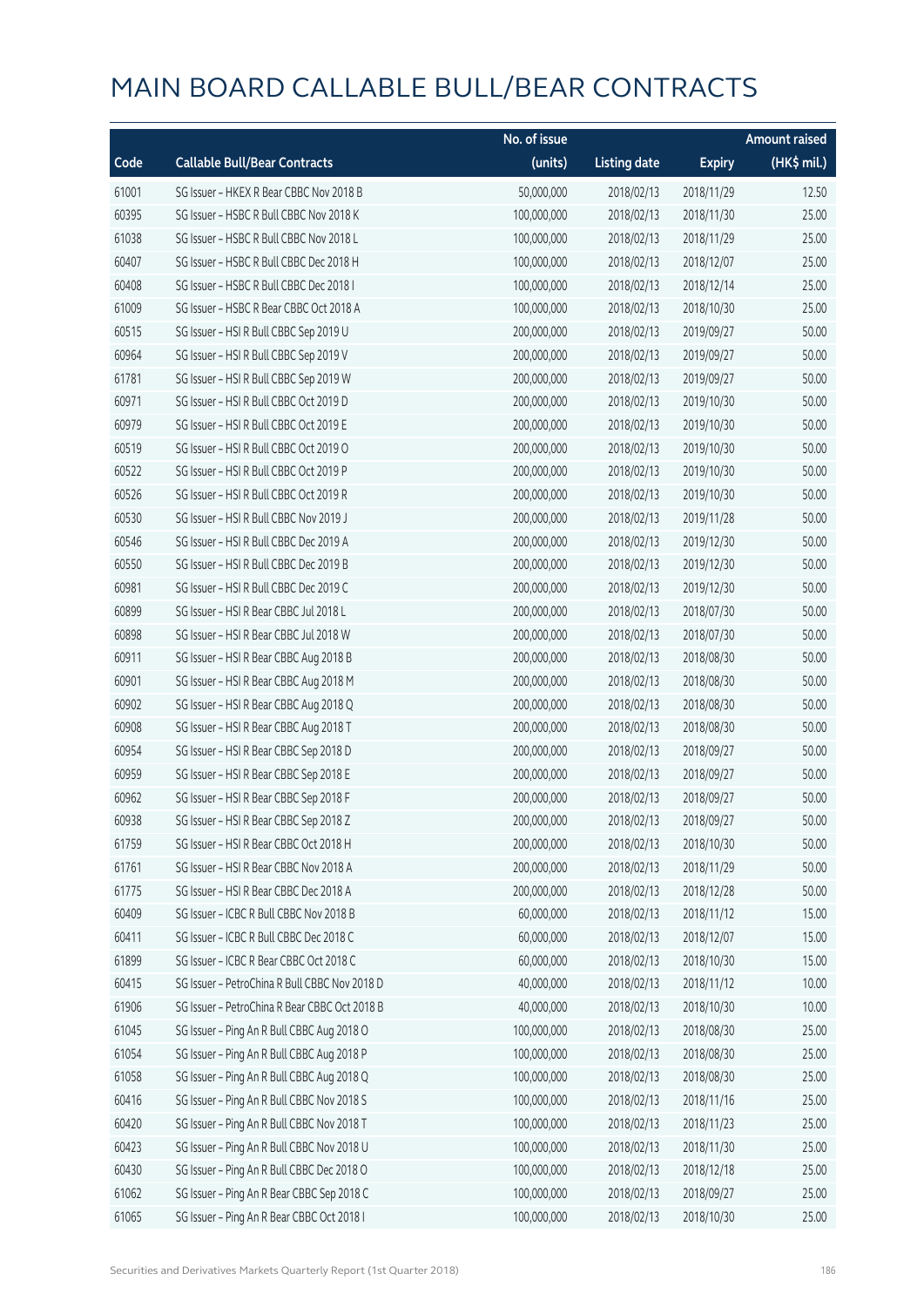|       |                                              | No. of issue |                     |               | <b>Amount raised</b> |
|-------|----------------------------------------------|--------------|---------------------|---------------|----------------------|
| Code  | <b>Callable Bull/Bear Contracts</b>          | (units)      | <b>Listing date</b> | <b>Expiry</b> | (HK\$ mil.)          |
| 60433 | SG Issuer - Tencent R Bull CBBC Nov 2018 S   | 80,000,000   | 2018/02/13          | 2018/11/23    | 20.00                |
| 60442 | SG Issuer - Tencent R Bull CBBC Nov 2018 T   | 80,000,000   | 2018/02/13          | 2018/11/23    | 20.00                |
| 60445 | SG Issuer - Tencent R Bull CBBC Nov 2018 U   | 80,000,000   | 2018/02/13          | 2018/11/30    | 24.00                |
| 60448 | SG Issuer - Tencent R Bull CBBC Nov 2018 V   | 80,000,000   | 2018/02/13          | 2018/11/30    | 20.00                |
| 61088 | SG Issuer - Tencent R Bull CBBC Nov 2018 W   | 80,000,000   | 2018/02/13          | 2018/11/29    | 20.00                |
| 60468 | SG Issuer - Tencent R Bull CBBC Dec 2018 I   | 80,000,000   | 2018/02/13          | 2018/12/07    | 20.00                |
| 60493 | SG Issuer - Tencent R Bull CBBC Dec 2018 J   | 80,000,000   | 2018/02/13          | 2018/12/18    | 21.60                |
| 60502 | SG Issuer - Tencent R Bull CBBC Dec 2018 K   | 80,000,000   | 2018/02/13          | 2018/12/18    | 20.00                |
| 61102 | SG Issuer - Tencent R Bull CBBC Dec 2018 L   | 80,000,000   | 2018/02/13          | 2018/12/28    | 20.00                |
| 61103 | SG Issuer - Tencent R Bull CBBC Jan 2019 C   | 80,000,000   | 2018/02/13          | 2019/01/30    | 20.00                |
| 61110 | SG Issuer - Tencent R Bull CBBC Jan 2019 D   | 80,000,000   | 2018/02/13          | 2019/01/30    | 20.00                |
| 61066 | SG Issuer - Tencent R Bear CBBC Aug 2018 I   | 80,000,000   | 2018/02/13          | 2018/08/30    | 20.00                |
| 61072 | SG Issuer - Tencent R Bear CBBC Sep 2018 G   | 80,000,000   | 2018/02/13          | 2018/09/27    | 23.60                |
| 61073 | SG Issuer - Tencent R Bear CBBC Oct 2018 G   | 80,000,000   | 2018/02/13          | 2018/10/30    | 20.00                |
| 61249 | UBS AG - CC Bank R Bull CBBC Oct 2018 E      | 80,000,000   | 2018/02/13          | 2018/10/08    | 20.00                |
| 61246 | UBS AG - China Life R Bull CBBC Jul 2018 H   | 40,000,000   | 2018/02/13          | 2018/07/30    | 10.00                |
| 61270 | UBS AG - Sinopec Corp R Bull CBBC Aug 2018 A | 50,000,000   | 2018/02/13          | 2018/08/06    | 12.50                |
| 61437 | UBS AG - Sinopec Corp R Bull CBBC Aug 2018 C | 50,000,000   | 2018/02/13          | 2018/08/27    | 12.50                |
| 61294 | UBS AG - A50 China R Bull CBBC May 2018 A    | 40,000,000   | 2018/02/13          | 2018/05/28    | 10.00                |
| 61298 | UBS AG - A50 China R Bull CBBC Jun 2018 A    | 40,000,000   | 2018/02/13          | 2018/06/11    | 10.00                |
| 61300 | UBS AG - A50 China R Bull CBBC Jul 2018 A    | 40,000,000   | 2018/02/13          | 2018/07/09    | 10.00                |
| 61302 | UBS AG - A50 China R Bull CBBC Jul 2018 B    | 40,000,000   | 2018/02/13          | 2018/07/23    | 10.00                |
| 61235 | UBS AG - HKEX R Bull CBBC Sep 2018 P         | 50,000,000   | 2018/02/13          | 2018/09/10    | 12.50                |
| 61412 | UBS AG - HKEX R Bull CBBC Sep 2018 Q         | 50,000,000   | 2018/02/13          | 2018/09/03    | 12.50                |
| 61221 | UBS AG - HSBC R Bull CBBC Sep 2018 G         | 100,000,000  | 2018/02/13          | 2018/09/05    | 25.00                |
| 61208 | UBS AG - HSCEI R Bull CBBC Apr 2019 D        | 100,000,000  | 2018/02/13          | 2019/04/29    | 25.00                |
| 61213 | UBS AG - HSCEI R Bull CBBC Aug 2019 F        | 100,000,000  | 2018/02/13          | 2019/08/29    | 25.00                |
| 61452 | UBS AG - HSCEI R Bull CBBC Sep 2019 C        | 100,000,000  | 2018/02/13          | 2019/09/27    | 25.00                |
| 61198 | UBS AG - HSI R Bull CBBC Sep 2019 B          | 250,000,000  | 2018/02/13          | 2019/09/27    | 62.50                |
| 61207 | UBS AG - HSI R Bull CBBC Sep 2019 C          | 200,000,000  | 2018/02/13          | 2019/09/27    | 50.00                |
| 61158 | UBS AG - HSI R Bull CBBC Oct 2019 W          | 200,000,000  | 2018/02/13          | 2019/10/30    | 50.00                |
| 61163 | UBS AG - HSI R Bull CBBC Oct 2019 X          | 250,000,000  | 2018/02/13          | 2019/10/30    | 62.50                |
| 61191 | UBS AG - HSI R Bull CBBC Oct 2019 Y          | 200,000,000  | 2018/02/13          | 2019/10/30    | 50.00                |
| 61200 | UBS AG - HSI R Bull CBBC Oct 2019 Z          | 200,000,000  | 2018/02/13          | 2019/10/30    | 50.00                |
| 61184 | UBS AG - HSI R Bull CBBC Nov 2019 S          | 250,000,000  | 2018/02/13          | 2019/11/28    | 62.50                |
| 61206 | UBS AG - HSI R Bull CBBC Nov 2019 T          | 250,000,000  | 2018/02/13          | 2019/11/28    | 62.50                |
| 61136 | UBS AG - HSI R Bull CBBC Dec 2019 L          | 250,000,000  | 2018/02/13          | 2019/12/30    | 62.50                |
| 61144 | UBS AG - HSI R Bull CBBC Dec 2019 M          | 250,000,000  | 2018/02/13          | 2019/12/30    | 62.50                |
| 61174 | UBS AG - HSI R Bull CBBC Dec 2019 N          | 200,000,000  | 2018/02/13          | 2019/12/30    | 50.00                |
| 61329 | UBS AG - HSI R Bear CBBC May 2018 A          | 200,000,000  | 2018/02/13          | 2018/05/30    | 50.00                |
| 61439 | UBS AG - HSI R Bear CBBC May 2018 P          | 200,000,000  | 2018/02/13          | 2018/05/30    | 50.00                |
| 61379 | UBS AG - HSI R Bear CBBC Jun 2018 C          | 200,000,000  | 2018/02/13          | 2018/06/28    | 50.00                |
| 61322 | UBS AG - HSI R Bear CBBC Jul 2018 H          | 250,000,000  | 2018/02/13          | 2018/07/30    | 62.50                |
| 61330 | UBS AG - HSI R Bear CBBC Jul 2018 I          | 200,000,000  | 2018/02/13          | 2018/07/30    | 50.00                |
| 61347 | UBS AG - HSI R Bear CBBC Jul 2018 J          | 200,000,000  | 2018/02/13          | 2018/07/30    | 50.00                |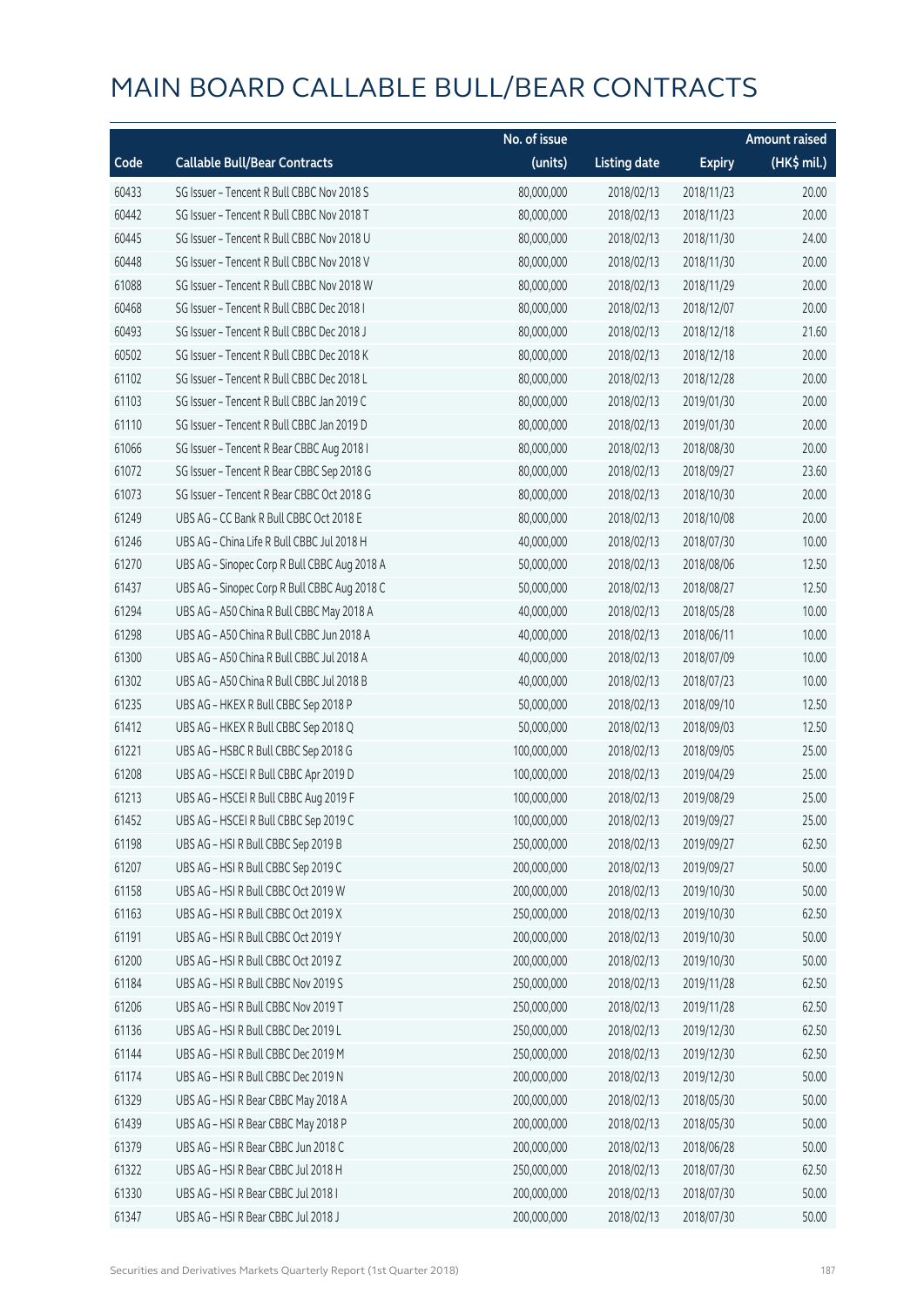|       |                                                            | No. of issue |                     |               | <b>Amount raised</b> |
|-------|------------------------------------------------------------|--------------|---------------------|---------------|----------------------|
| Code  | <b>Callable Bull/Bear Contracts</b>                        | (units)      | <b>Listing date</b> | <b>Expiry</b> | (HK\$ mil.)          |
| 61349 | UBS AG - HSI R Bear CBBC Jul 2018 K                        | 200,000,000  | 2018/02/13          | 2018/07/30    | 50.00                |
| 61366 | UBS AG - HSI R Bear CBBC Jul 2018 L                        | 250,000,000  | 2018/02/13          | 2018/07/30    | 62.50                |
| 61399 | UBS AG - HSI R Bear CBBC Jul 2018 M                        | 250,000,000  | 2018/02/13          | 2018/07/30    | 62.50                |
| 61407 | UBS AG - HSI R Bear CBBC Jul 2018 N                        | 250,000,000  | 2018/02/13          | 2018/07/30    | 62.50                |
| 61348 | UBS AG - HSI R Bear CBBC Aug 2018 A                        | 250,000,000  | 2018/02/13          | 2018/08/30    | 62.50                |
| 61382 | UBS AG - HSI R Bear CBBC Aug 2018 B                        | 250,000,000  | 2018/02/13          | 2018/08/30    | 62.50                |
| 61450 | UBS AG - HSI R Bear CBBC Aug 2018 C                        | 250,000,000  | 2018/02/13          | 2018/08/30    | 62.50                |
| 61252 | UBS AG - ICBC R Bull CBBC Oct 2018 E                       | 100,000,000  | 2018/02/13          | 2018/10/24    | 25.00                |
| 61284 | UBS AG - NCI R Bull CBBC Sep 2018 A                        | 80,000,000   | 2018/02/13          | 2018/09/17    | 20.00                |
| 61247 | UBS AG - Petrochina R Bull CBBC Jul 2018 D                 | 60,000,000   | 2018/02/13          | 2018/07/19    | 15.00                |
| 61241 | UBS AG - Ping An R Bull CBBC Oct 2018 H                    | 80,000,000   | 2018/02/13          | 2018/10/22    | 20.00                |
| 61245 | UBS AG - Ping An R Bull CBBC Dec 2018 D                    | 80,000,000   | 2018/02/13          | 2018/12/10    | 20.00                |
| 61420 | UBS AG - Tencent R Bull CBBC Jun 2018 M                    | 30,000,000   | 2018/02/13          | 2018/06/11    | 10.20                |
| 61259 | UBS AG - Tencent R Bull CBBC Aug 2018 E                    | 30,000,000   | 2018/02/13          | 2018/08/06    | 10.20                |
| 61262 | UBS AG - Tencent R Bull CBBC Aug 2018 F                    | 30,000,000   | 2018/02/13          | 2018/08/22    | 10.20                |
| 61264 | UBS AG - Tencent R Bull CBBC Aug 2018 G                    | 30,000,000   | 2018/02/13          | 2018/08/27    | 10.20                |
| 61267 | UBS AG - Tencent R Bull CBBC Sep 2018 G                    | 30,000,000   | 2018/02/13          | 2018/09/12    | 10.20                |
| 61269 | UBS AG - Tencent R Bull CBBC Sep 2018 H                    | 30,000,000   | 2018/02/13          | 2018/09/24    | 10.20                |
| 61428 | UBS AG - Tencent R Bull CBBC Oct 2018 I                    | 30,000,000   | 2018/02/13          | 2018/10/24    | 10.20                |
| 61307 | UBS AG - Tencent R Bear CBBC May 2018 A                    | 30,000,000   | 2018/02/13          | 2018/05/21    | 10.20                |
| 61310 | UBS AG - Tencent R Bear CBBC Jun 2018 J                    | 30,000,000   | 2018/02/13          | 2018/06/15    | 10.20                |
| 61283 | UBS AG - ZTE R Bull CBBC Jul 2018 A                        | 40,000,000   | 2018/02/13          | 2018/07/23    | 10.40                |
| 60080 | Bank Vontobel - HSI R Bull CBBC Sep 2018 P                 | 100,000,000  | 2018/02/13          | 2018/09/27    | 25.20                |
| 60088 | Bank Vontobel - HSI R Bull CBBC Sep 2018 Q                 | 100,000,000  | 2018/02/13          | 2018/09/27    | 25.20                |
| 60068 | Bank Vontobel - HSI R Bull CBBC Sep 2018 Y                 | 100,000,000  | 2018/02/13          | 2018/09/27    | 25.40                |
| 60069 | Bank Vontobel - HSI R Bull CBBC Sep 2018 Z                 | 100,000,000  | 2018/02/13          | 2018/09/27    | 25.30                |
| 60575 | Bank Vontobel - HSI R Bear CBBC Sep 2018 A                 | 100,000,000  | 2018/02/13          | 2018/09/27    | 25.60                |
| 60584 | Bank Vontobel - HSI R Bear CBBC Sep 2018 B                 | 100,000,000  | 2018/02/13          | 2018/09/27    | 25.60                |
| 60609 | Bank Vontobel - HSI R Bear CBBC Sep 2018 C                 | 100,000,000  | 2018/02/13          | 2018/09/27    | 25.80                |
| 60619 | Bank Vontobel - HSI R Bear CBBC Sep 2018 D                 | 100,000,000  | 2018/02/13          | 2018/09/27    | 25.80                |
| 60551 | Bank Vontobel - Tencent R Bear CBBC Jul 2018 F             | 40,000,000   | 2018/02/13          | 2018/07/24    | 10.84                |
| 60561 | Bank Vontobel - Tencent R Bear CBBC Jul 2018 G             | 40,000,000   | 2018/02/13          | 2018/07/25    | 10.28                |
| 62120 | BNP Paribas Issuance B.V. - CC Bank R Bull CBBC Nov 2018 H | 100,000,000  | 2018/02/14          | 2018/11/29    | 25.00                |
| 62125 | BNP Paribas Issuance B.V. - HSI R Bull CBBC Oct 2019 Q     | 250,000,000  | 2018/02/14          | 2019/10/30    | 62.50                |
| 62142 | BNP Paribas Issuance B.V. - HSI R Bull CBBC Oct 2019 R     | 250,000,000  | 2018/02/14          | 2019/10/30    | 62.50                |
| 62119 | BNP Paribas Issuance B.V. - HSI R Bull CBBC Oct 2019 S     | 250,000,000  | 2018/02/14          | 2019/10/30    | 62.50                |
| 62124 | BNP Paribas Issuance B.V. - HSI R Bull CBBC Oct 2019 V     | 250,000,000  | 2018/02/14          | 2019/10/30    | 62.50                |
| 62415 | BNP Paribas Issuance B.V. - HSI R Bear CBBC May 2018 J     | 250,000,000  | 2018/02/14          | 2018/05/30    | 62.50                |
| 62416 | BNP Paribas Issuance B.V. - HSI R Bear CBBC May 2018 Y     | 250,000,000  | 2018/02/14          | 2018/05/30    | 62.50                |
| 62779 | Credit Suisse AG - AIA R Bull CBBC Sep 2018 D              | 70,000,000   | 2018/02/14          | 2018/09/27    | 17.50                |
| 62793 | Credit Suisse AG - CC Bank R Bull CBBC Sep 2018 G          | 80,000,000   | 2018/02/14          | 2018/09/27    | 20.00                |
| 62807 | Credit Suisse AG - Sinopec Corp R Bull CBBC Nov 2018 A     | 60,000,000   | 2018/02/14          | 2018/11/29    | 15.00                |
| 62808 | Credit Suisse AG - Sinopec Corp R Bull CBBC Dec 2018 A     | 60,000,000   | 2018/02/14          | 2018/12/28    | 15.00                |
| 62809 | Credit Suisse AG - A50 China R Bull CBBC Sep 2018 A        | 50,000,000   | 2018/02/14          | 2018/09/27    | 12.50                |
| 62814 | Credit Suisse AG - A50 China R Bull CBBC Sep 2018 B        | 50,000,000   | 2018/02/14          | 2018/09/27    | 12.50                |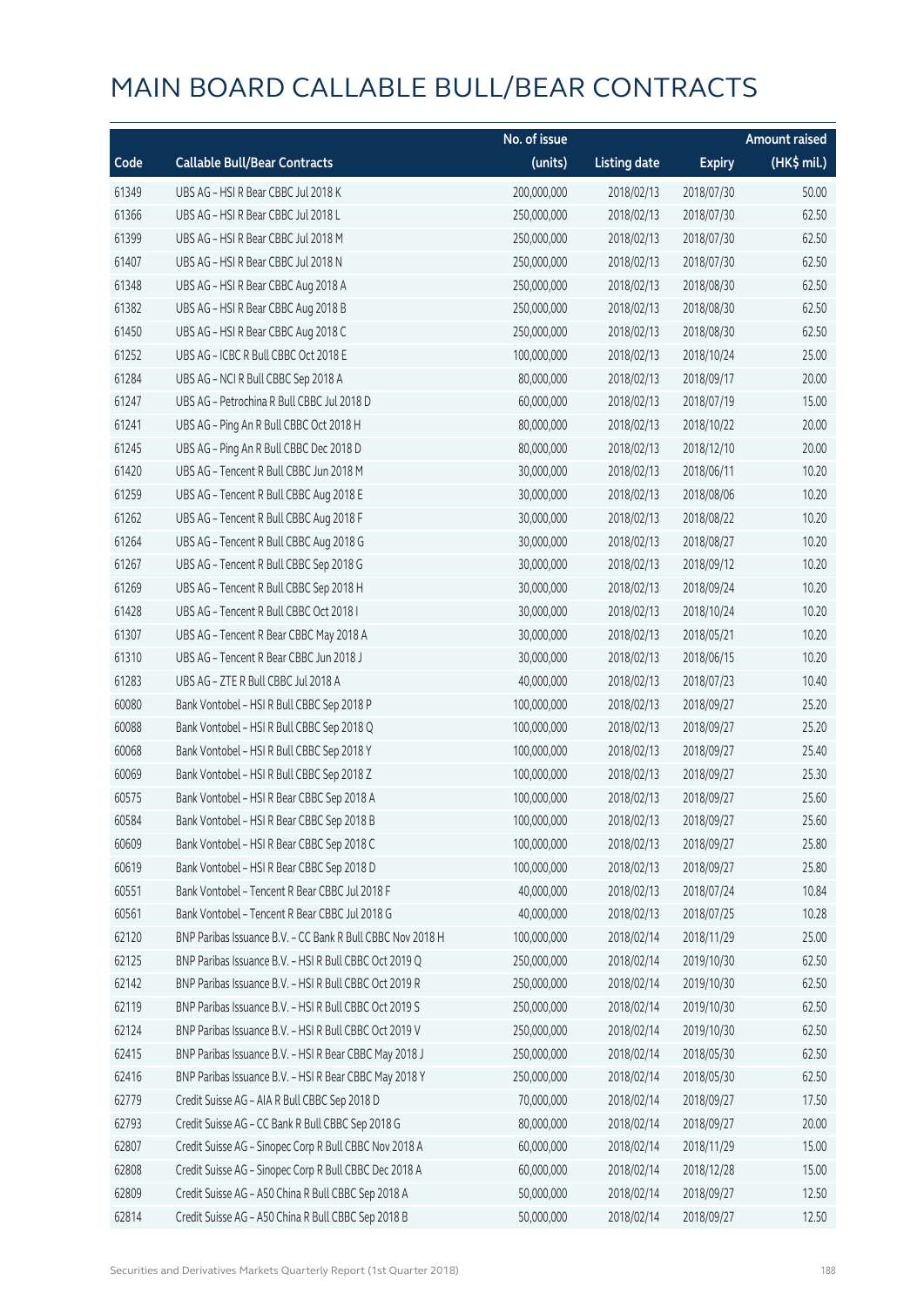|       |                                                              | No. of issue |                     |               | <b>Amount raised</b>  |
|-------|--------------------------------------------------------------|--------------|---------------------|---------------|-----------------------|
| Code  | <b>Callable Bull/Bear Contracts</b>                          | (units)      | <b>Listing date</b> | <b>Expiry</b> | $(HK\frac{1}{2}mil.)$ |
| 62813 | Credit Suisse AG - A50 China R Bull CBBC Oct 2018 A          | 50,000,000   | 2018/02/14          | 2018/10/30    | 12.50                 |
| 62913 | Credit Suisse AG - Geely Auto R Bear CBBC Sep 2018 A         | 40,000,000   | 2018/02/14          | 2018/09/27    | 14.80                 |
| 62783 | Credit Suisse AG - Galaxy Ent R Bear CBBC Jul 2018 G         | 50,000,000   | 2018/02/14          | 2018/07/30    | 12.50                 |
| 62786 | Credit Suisse AG - HKEX R Bull CBBC Jul 2018 K               | 50,000,000   | 2018/02/14          | 2018/07/30    | 12.50                 |
| 62922 | Credit Suisse AG - HSCEI R Bear CBBC May 2018 M              | 100,000,000  | 2018/02/14          | 2018/05/30    | 25.00                 |
| 62925 | Credit Suisse AG - HSCEI R Bear CBBC Jun 2018 F              | 100,000,000  | 2018/02/14          | 2018/06/28    | 25.00                 |
| 62825 | Credit Suisse AG - HSI R Bull CBBC Jan 2019 M                | 200,000,000  | 2018/02/14          | 2019/01/30    | 50.00                 |
| 62747 | Credit Suisse AG - HSI R Bull CBBC Feb 2019 Q                | 200,000,000  | 2018/02/14          | 2019/02/27    | 50.00                 |
| 62758 | Credit Suisse AG - HSI R Bull CBBC Feb 2019 R                | 200,000,000  | 2018/02/14          | 2019/02/27    | 50.00                 |
| 62754 | Credit Suisse AG - HSI R Bull CBBC Apr 2019 D                | 200,000,000  | 2018/02/14          | 2019/04/29    | 50.00                 |
| 62734 | Credit Suisse AG - HSI R Bull CBBC Sep 2019 O                | 200,000,000  | 2018/02/14          | 2019/09/27    | 50.00                 |
| 62774 | Credit Suisse AG - HSI R Bull CBBC Sep 2019 P                | 200,000,000  | 2018/02/14          | 2019/09/27    | 50.00                 |
| 62831 | Credit Suisse AG - HSI R Bear CBBC May 2018 E                | 200,000,000  | 2018/02/14          | 2018/05/30    | 50.00                 |
| 62841 | Credit Suisse AG - HSI R Bear CBBC Jul 2018 F                | 200,000,000  | 2018/02/14          | 2018/07/30    | 50.00                 |
| 62856 | Credit Suisse AG - HSI R Bear CBBC Jul 2018 G                | 200,000,000  | 2018/02/14          | 2018/07/30    | 50.00                 |
| 62849 | Credit Suisse AG - HSI R Bear CBBC Aug 2018 B                | 200,000,000  | 2018/02/14          | 2018/08/30    | 50.00                 |
| 62852 | Credit Suisse AG - HSI R Bear CBBC Aug 2018 C                | 200,000,000  | 2018/02/14          | 2018/08/30    | 50.00                 |
| 62863 | Credit Suisse AG - HSI R Bear CBBC Aug 2018 D                | 200,000,000  | 2018/02/14          | 2018/08/30    | 50.00                 |
| 62866 | Credit Suisse AG - HSI R Bear CBBC Aug 2018 E                | 200,000,000  | 2018/02/14          | 2018/08/30    | 50.00                 |
| 62893 | Credit Suisse AG - HSI R Bear CBBC Aug 2018 F                | 200,000,000  | 2018/02/14          | 2018/08/30    | 50.00                 |
| 62910 | Credit Suisse AG - HSI R Bear CBBC Aug 2018 G                | 200,000,000  | 2018/02/14          | 2018/08/30    | 50.00                 |
| 62911 | Credit Suisse AG - HSI R Bear CBBC Sep 2018 A                | 200,000,000  | 2018/02/14          | 2018/09/27    | 50.00                 |
| 62912 | Credit Suisse AG - HSI R Bear CBBC Sep 2018 B                | 200,000,000  | 2018/02/14          | 2018/09/27    | 54.00                 |
| 62797 | Credit Suisse AG - ICBC R Bull CBBC Sep 2018 G               | 80,000,000   | 2018/02/14          | 2018/09/27    | 20.00                 |
| 62799 | Credit Suisse AG - Ping An R Bull CBBC Nov 2018 F            | 80,000,000   | 2018/02/14          | 2018/11/29    | 20.00                 |
| 62800 | Credit Suisse AG - Ping An R Bear CBBC Nov 2018 A            | 50,000,000   | 2018/02/14          | 2018/11/29    | 12.50                 |
| 62815 | Credit Suisse AG - SUNAC R Bull CBBC Nov 2018 A              | 100,000,000  | 2018/02/14          | 2018/11/29    | 25.00                 |
| 62818 | Credit Suisse AG - SUNAC R Bull CBBC Dec 2018 A              | 100,000,000  | 2018/02/14          | 2018/12/28    | 25.00                 |
| 62789 | Credit Suisse AG - Tencent R Bull CBBC Jul 2018 Y            | 50,000,000   | 2018/02/14          | 2018/07/30    | 12.50                 |
| 62792 | Credit Suisse AG - Tencent R Bull CBBC Sep 2018 S            | 50,000,000   | 2018/02/14          | 2018/09/27    | 12.50                 |
| 62164 | Goldman Sachs SP (Asia) - CC Bank R Bull CBBC Dec 2018 E     | 100,000,000  | 2018/02/14          | 2018/12/10    | 25.00                 |
| 62173 | Goldman Sachs SP (Asia) - CC Bank R Bull CBBC Dec 2018 F     | 100,000,000  | 2018/02/14          | 2018/12/11    | 25.00                 |
| 62190 | Goldman Sachs SP (Asia) - China Life R Bull CBBC Jul 2018 H  | 100,000,000  | 2018/02/14          | 2018/07/30    | 25.00                 |
| 62196 | Goldman Sachs SP (Asia) - CSOP A50 ETF R Bull CBBC Oct 2018K | 100,000,000  | 2018/02/14          | 2018/10/26    | 25.00                 |
| 62162 | Goldman Sachs SP (Asia) - HKEX R Bull CBBC Sep 2018 S        | 100,000,000  | 2018/02/14          | 2018/09/19    | 25.00                 |
| 62161 | Goldman Sachs SP (Asia) - HKEX R Bull CBBC Sep 2018 Z        | 100,000,000  | 2018/02/14          | 2018/09/18    | 25.00                 |
| 62149 | Goldman Sachs SP (Asia) - HSCEI R Bull CBBC Dec 2019 C       | 200,000,000  | 2018/02/14          | 2019/12/30    | 50.00                 |
| 62215 | Goldman Sachs SP (Asia) - HSI R Bull CBBC Dec 2019 F         | 200,000,000  | 2018/02/14          | 2019/12/30    | 50.20                 |
| 62214 | Goldman Sachs SP (Asia) - HSI R Bull CBBC Dec 2019 J         | 200,000,000  | 2018/02/14          | 2019/12/30    | 50.00                 |
| 62218 | Goldman Sachs SP (Asia) - HSI R Bull CBBC Dec 2019 K         | 200,000,000  | 2018/02/14          | 2019/12/30    | 50.00                 |
| 62231 | Goldman Sachs SP (Asia) - HSI R Bull CBBC Dec 2019 L         | 200,000,000  | 2018/02/14          | 2019/12/30    | 50.20                 |
| 62242 | Goldman Sachs SP (Asia) - HSI R Bull CBBC Dec 2019 M         | 200,000,000  | 2018/02/14          | 2019/12/30    | 50.20                 |
| 62945 | Goldman Sachs SP (Asia) - HSI R Bear CBBC May 2018 B         | 200,000,000  | 2018/02/14          | 2018/05/30    | 50.40                 |
| 62038 | Goldman Sachs SP (Asia) - HSI R Bear CBBC Jul 2018 P         | 200,000,000  | 2018/02/14          | 2018/07/30    | 50.60                 |
| 62047 | Goldman Sachs SP (Asia) - HSI R Bear CBBC Jul 2018 Q         | 200,000,000  | 2018/02/14          | 2018/07/30    | 50.40                 |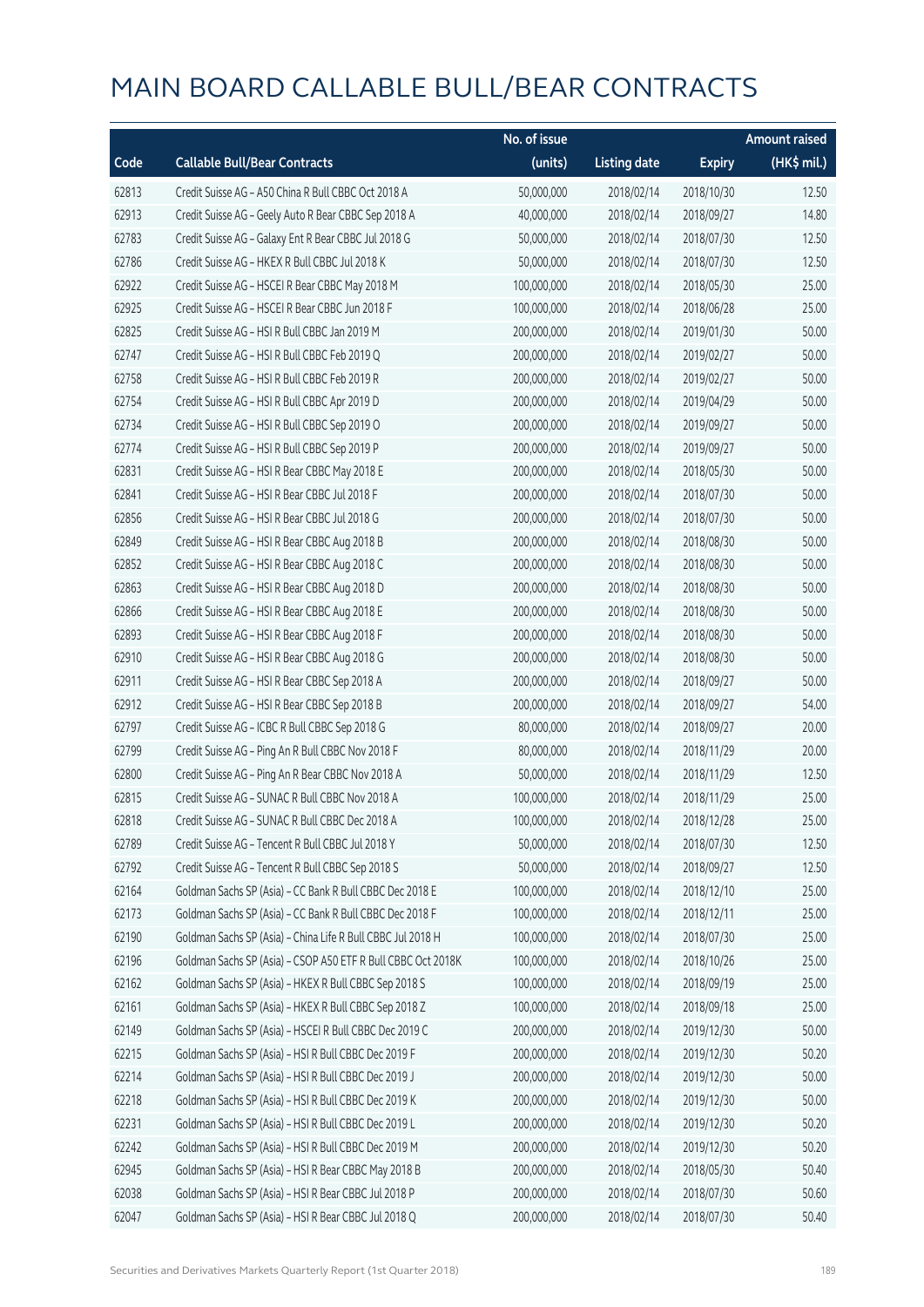|       |                                                          | No. of issue |                     |               | <b>Amount raised</b>  |
|-------|----------------------------------------------------------|--------------|---------------------|---------------|-----------------------|
| Code  | <b>Callable Bull/Bear Contracts</b>                      | (units)      | <b>Listing date</b> | <b>Expiry</b> | $(HK\frac{1}{2}mil.)$ |
| 62049 | Goldman Sachs SP (Asia) - HSI R Bear CBBC Jul 2018 R     | 200,000,000  | 2018/02/14          | 2018/07/30    | 50.00                 |
| 62051 | Goldman Sachs SP (Asia) - HSI R Bear CBBC Jul 2018 S     | 200,000,000  | 2018/02/14          | 2018/07/30    | 50.00                 |
| 62176 | Goldman Sachs SP (Asia) - ICBC R Bull CBBC Dec 2018 L    | 100,000,000  | 2018/02/14          | 2018/12/10    | 25.00                 |
| 62154 | Goldman Sachs SP (Asia) - Ping An R Bull CBBC Oct 2018 N | 100,000,000  | 2018/02/14          | 2018/10/19    | 25.00                 |
| 62159 | Goldman Sachs SP (Asia) - Ping An R Bull CBBC Oct 2018 O | 100,000,000  | 2018/02/14          | 2018/10/22    | 25.00                 |
| 62153 | Goldman Sachs SP (Asia) - Tencent R Bull CBBC Aug 2018 C | 100,000,000  | 2018/02/14          | 2018/08/20    | 25.00                 |
| 62150 | Goldman Sachs SP (Asia) - Tencent R Bull CBBC Aug 2018 Y | 100,000,000  | 2018/02/14          | 2018/08/16    | 25.00                 |
| 62152 | Goldman Sachs SP (Asia) - Tencent R Bull CBBC Aug 2018 Z | 100,000,000  | 2018/02/14          | 2018/08/17    | 25.00                 |
| 62306 | HK Bank - CC Bank R Bull CBBC Jul 2018 D                 | 100,000,000  | 2018/02/14          | 2018/07/24    | 25.00                 |
| 62245 | HK Bank - CNOOC R Bull CBBC Aug 2018 F                   | 50,000,000   | 2018/02/14          | 2018/08/06    | 12.50                 |
| 62267 | HK Bank - Sinopec Corp R Bull CBBC Nov 2018 A            | 80,000,000   | 2018/02/14          | 2018/11/05    | 20.00                 |
| 62301 | HK Bank - HKEX R Bull CBBC Oct 2018 C                    | 50,000,000   | 2018/02/14          | 2018/10/08    | 12.50                 |
| 62305 | HK Bank - HKEX R Bear CBBC Jul 2018 L                    | 40,000,000   | 2018/02/14          | 2018/07/03    | 10.00                 |
| 62108 | HK Bank - HSCEI R Bear CBBC May 2018 F                   | 50,000,000   | 2018/02/14          | 2018/05/30    | 12.50                 |
| 62275 | HK Bank - HSI R Bull CBBC Dec 2018 P                     | 150,000,000  | 2018/02/14          | 2018/12/28    | 37.50                 |
| 62277 | HK Bank - HSI R Bull CBBC Dec 2018 Q                     | 100,000,000  | 2018/02/14          | 2018/12/28    | 25.00                 |
| 62074 | HK Bank - HSI R Bear CBBC May 2018 P                     | 150,000,000  | 2018/02/14          | 2018/05/30    | 37.50                 |
| 62086 | HK Bank - HSI R Bear CBBC May 2018 Q                     | 150,000,000  | 2018/02/14          | 2018/05/30    | 37.50                 |
| 62098 | HK Bank - HSI R Bear CBBC May 2018 R                     | 150,000,000  | 2018/02/14          | 2018/05/30    | 37.50                 |
| 62283 | HK Bank - NCI R Bull CBBC Sep 2018 B                     | 80,000,000   | 2018/02/14          | 2018/09/10    | 20.00                 |
| 62261 | HK Bank - PetroChina R Bull CBBC Nov 2018 B              | 80,000,000   | 2018/02/14          | 2018/11/05    | 20.00                 |
| 62274 | HK Bank - Ping An R Bull CBBC Oct 2018 S                 | 100,000,000  | 2018/02/14          | 2018/10/02    | 25.00                 |
| 62286 | HK Bank - SMIC R Bull CBBC Sep 2018 A                    | 40,000,000   | 2018/02/14          | 2018/09/24    | 18.00                 |
| 62297 | HK Bank - Tencent R Bull CBBC Aug 2018 A                 | 60,000,000   | 2018/02/14          | 2018/08/13    | 15.00                 |
| 62300 | HK Bank - Tencent R Bull CBBC Aug 2018 B                 | 60,000,000   | 2018/02/14          | 2018/08/20    | 15.00                 |
| 62273 | HK Bank - Tencent R Bear CBBC Jul 2018 X                 | 50,000,000   | 2018/02/14          | 2018/07/09    | 12.50                 |
| 62671 | J P Morgan SP BV - CSOP A50 ETF R Bull CBBC Jun 2018 D   | 40,000,000   | 2018/02/14          | 2018/06/15    | 10.00                 |
| 62661 | J P Morgan SP BV - A50 China R Bull CBBC Jun 2018 B      | 50,000,000   | 2018/02/14          | 2018/06/15    | 12.50                 |
| 62665 | J P Morgan SP BV - A50 China R Bull CBBC Jul 2018 B      | 50,000,000   | 2018/02/14          | 2018/07/13    | 12.50                 |
| 62670 | J P Morgan SP BV - A50 China R Bull CBBC Aug 2018 A      | 50,000,000   | 2018/02/14          | 2018/08/10    | 12.50                 |
| 62639 | J P Morgan SP BV - HKEX R Bull CBBC Jun 2018 U           | 40,000,000   | 2018/02/14          | 2018/06/15    | 10.00                 |
| 62640 | J P Morgan SP BV - HKEX R Bull CBBC Jun 2018 V           | 40,000,000   | 2018/02/14          | 2018/06/15    | 10.00                 |
| 62660 | J P Morgan SP BV - HSBC R Bear CBBC Jun 2018 A           | 100,000,000  | 2018/02/14          | 2018/06/15    | 25.00                 |
| 62648 | J P Morgan SP BV - HSI R Bull CBBC Oct 2018 V            | 200,000,000  | 2018/02/14          | 2018/10/30    | 50.00                 |
| 62647 | J P Morgan SP BV - HSI R Bull CBBC Nov 2018 Z            | 200,000,000  | 2018/02/14          | 2018/11/29    | 50.00                 |
| 62646 | J P Morgan SP BV - HSI R Bull CBBC Dec 2019 M            | 200,000,000  | 2018/02/14          | 2019/12/30    | 50.00                 |
| 62653 | J P Morgan SP BV - HSI R Bull CBBC Dec 2019 N            | 200,000,000  | 2018/02/14          | 2019/12/30    | 50.00                 |
| 62634 | J P Morgan SP BV - HSI R Bear CBBC Jul 2018 W            | 200,000,000  | 2018/02/14          | 2018/07/30    | 50.00                 |
| 62635 | J P Morgan SP BV - HSI R Bear CBBC Jul 2018 X            | 200,000,000  | 2018/02/14          | 2018/07/30    | 50.00                 |
| 62687 | J P Morgan SP BV - HSI R Bear CBBC Jul 2018 Y            | 200,000,000  | 2018/02/14          | 2018/07/30    | 50.00                 |
| 62636 | J P Morgan SP BV - HSI R Bear CBBC Aug 2018 H            | 200,000,000  | 2018/02/14          | 2018/08/30    | 50.00                 |
| 62689 | J P Morgan SP BV - HSI R Bear CBBC Aug 2018 I            | 200,000,000  | 2018/02/14          | 2018/08/30    | 50.00                 |
| 62694 | J P Morgan SP BV - HSI R Bear CBBC Aug 2018 J            | 200,000,000  | 2018/02/14          | 2018/08/30    | 50.00                 |
| 62698 | J P Morgan SP BV - HSI R Bear CBBC Aug 2018 K            | 200,000,000  | 2018/02/14          | 2018/08/30    | 50.00                 |
| 62718 | J P Morgan SP BV - HSI R Bear CBBC Aug 2018 L            | 200,000,000  | 2018/02/14          | 2018/08/30    | 50.00                 |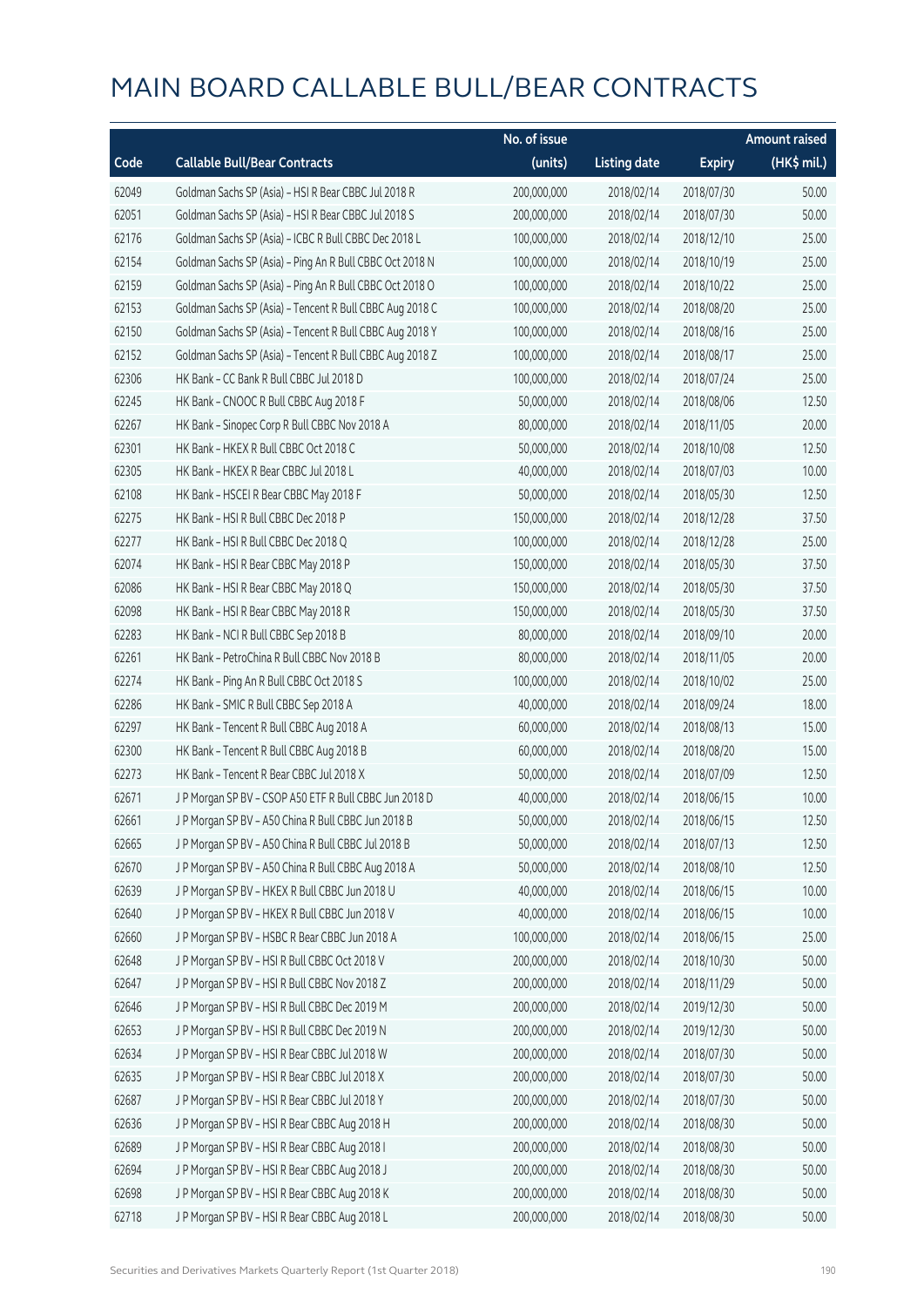|       |                                                      | No. of issue |                     |               | <b>Amount raised</b> |
|-------|------------------------------------------------------|--------------|---------------------|---------------|----------------------|
| Code  | <b>Callable Bull/Bear Contracts</b>                  | (units)      | <b>Listing date</b> | <b>Expiry</b> | (HK\$ mil.)          |
| 62721 | J P Morgan SP BV - HSI R Bear CBBC Aug 2018 M        | 200,000,000  | 2018/02/14          | 2018/08/30    | 50.00                |
| 62683 | J P Morgan SP BV - NCI R Bull CBBC Aug 2018 B        | 100,000,000  | 2018/02/14          | 2018/08/17    | 25.00                |
| 62676 | J P Morgan SP BV - NCI R Bull CBBC Sep 2018 A        | 100,000,000  | 2018/02/14          | 2018/09/14    | 25.00                |
| 62659 | J P Morgan SP BV - Ping An R Bear CBBC Jun 2018 C    | 100,000,000  | 2018/02/14          | 2018/06/15    | 25.00                |
| 62644 | J P Morgan SP BV - Tencent R Bull CBBC May 2018 R    | 50,000,000   | 2018/02/14          | 2018/05/18    | 12.50                |
| 62642 | J P Morgan SP BV - Tencent R Bull CBBC May 2018 T    | 50,000,000   | 2018/02/14          | 2018/05/18    | 12.50                |
| 62657 | J P Morgan SP BV - Tencent R Bear CBBC May 2018 H    | 50,000,000   | 2018/02/14          | 2018/05/18    | 16.00                |
| 62685 | J P Morgan SP BV - ZTE R Bull CBBC Mar 2019 B        | 150,000,000  | 2018/02/14          | 2019/03/15    | 37.50                |
| 62618 | Macquarie Bank Ltd. - HKEX R Bear CBBC Sep 2018 F    | 15,000,000   | 2018/02/14          | 2018/09/27    | 13.98                |
| 62621 | Macquarie Bank Ltd. - HKEX R Bear CBBC Sep 2018 G    | 15,000,000   | 2018/02/14          | 2018/09/27    | 13.05                |
| 62630 | Macquarie Bank Ltd. - HKEX R Bear CBBC Sep 2018 H    | 12,000,000   | 2018/02/14          | 2018/09/27    | 11.90                |
| 62616 | Macquarie Bank Ltd. - Tencent R Bull CBBC Aug 2018 K | 12,000,000   | 2018/02/14          | 2018/08/21    | 10.01                |
| 62617 | Macquarie Bank Ltd. - Tencent R Bull CBBC Aug 2018 L | 13,500,000   | 2018/02/14          | 2018/08/21    | 10.07                |
| 62603 | Macquarie Bank Ltd. - Tencent R Bear CBBC Aug 2018 I | 11,100,000   | 2018/02/14          | 2018/08/21    | 10.02                |
| 62612 | Macquarie Bank Ltd. - Tencent R Bear CBBC Aug 2018 J | 12,700,000   | 2018/02/14          | 2018/08/21    | 10.01                |
| 62347 | SG Issuer - Bank of China R Bull CBBC Dec 2018 G     | 100,000,000  | 2018/02/14          | 2018/12/12    | 25.00                |
| 62349 | SG Issuer - CC Bank R Bull CBBC Aug 2018 U           | 100,000,000  | 2018/02/14          | 2018/08/03    | 25.00                |
| 62355 | SG Issuer - CC Bank R Bull CBBC Oct 2018 H           | 100,000,000  | 2018/02/14          | 2018/10/09    | 25.00                |
| 62361 | SG Issuer - China Life R Bull CBBC Dec 2018 A        | 40,000,000   | 2018/02/14          | 2018/12/13    | 10.00                |
| 62393 | SG Issuer - CSOP A50 ETF R Bull CBBC Oct 2018 G      | 40,000,000   | 2018/02/14          | 2018/10/15    | 10.00                |
| 62396 | SG Issuer - CSOP A50 ETF R Bull CBBC Nov 2018 F      | 40,000,000   | 2018/02/14          | 2018/11/15    | 10.00                |
| 62365 | SG Issuer - HKEX R Bull CBBC Aug 2018 D              | 50,000,000   | 2018/02/14          | 2018/08/06    | 12.50                |
| 62339 | SG Issuer - HSCEI R Bull CBBC Nov 2018 U             | 100,000,000  | 2018/02/14          | 2018/11/29    | 25.00                |
| 62344 | SG Issuer - HSCEI R Bull CBBC Dec 2018 P             | 100,000,000  | 2018/02/14          | 2018/12/28    | 25.00                |
| 62345 | SG Issuer - HSCEI R Bear CBBC Dec 2018 D             | 100,000,000  | 2018/02/14          | 2018/12/28    | 25.00                |
| 62573 | SG Issuer - HSI R Bull CBBC Oct 2019 F               | 200,000,000  | 2018/02/14          | 2019/10/30    | 50.00                |
| 62578 | SG Issuer - HSI R Bull CBBC Oct 2019 H               | 200,000,000  | 2018/02/14          | 2019/10/30    | 50.00                |
| 62589 | SG Issuer – HSI R Bull CBBC Oct 2019 J               | 200,000,000  | 2018/02/14          | 2019/10/30    | 50.00                |
| 62400 | SG Issuer - HSI R Bull CBBC Nov 2019 M               | 200,000,000  | 2018/02/14          | 2019/11/28    | 50.00                |
| 62408 | SG Issuer - HSI R Bull CBBC Nov 2019 Q               | 200,000,000  | 2018/02/14          | 2019/11/28    | 50.00                |
| 62413 | SG Issuer - HSI R Bull CBBC Nov 2019 S               | 200,000,000  | 2018/02/14          | 2019/11/28    | 50.00                |
| 62401 | SG Issuer - HSI R Bull CBBC Nov 2019 T               | 200,000,000  | 2018/02/14          | 2019/11/28    | 50.00                |
| 62414 | SG Issuer - HSI R Bull CBBC Dec 2019 D               | 200,000,000  | 2018/02/14          | 2019/12/30    | 50.00                |
| 62542 | SG Issuer - HSI R Bear CBBC Jul 2018 D               | 200,000,000  | 2018/02/14          | 2018/07/30    | 50.00                |
| 62543 | SG Issuer - HSI R Bear CBBC Jul 2018 F               | 200,000,000  | 2018/02/14          | 2018/07/30    | 50.00                |
| 62550 | SG Issuer - HSI R Bear CBBC Aug 2018 E               | 200,000,000  | 2018/02/14          | 2018/08/30    | 50.00                |
| 62546 | SG Issuer - HSI R Bear CBBC Aug 2018 N               | 200,000,000  | 2018/02/14          | 2018/08/30    | 50.00                |
| 62544 | SG Issuer - HSI R Bear CBBC Aug 2018 R               | 200,000,000  | 2018/02/14          | 2018/08/30    | 50.00                |
| 62548 | SG Issuer - HSI R Bear CBBC Aug 2018 S               | 200,000,000  | 2018/02/14          | 2018/08/30    | 50.00                |
| 62545 | SG Issuer - HSI R Bear CBBC Aug 2018 W               | 200,000,000  | 2018/02/14          | 2018/08/30    | 50.00                |
| 62059 | SG Issuer - HSI R Bear CBBC Sep 2018 C               | 200,000,000  | 2018/02/14          | 2018/09/27    | 50.00                |
| 62069 | SG Issuer - HSI R Bear CBBC Sep 2018 G               | 200,000,000  | 2018/02/14          | 2018/09/27    | 50.00                |
| 62556 | SG Issuer - HSI R Bear CBBC Oct 2018 I               | 200,000,000  | 2018/02/14          | 2018/10/30    | 50.00                |
| 62557 | SG Issuer - HSI R Bear CBBC Oct 2018 J               | 200,000,000  | 2018/02/14          | 2018/10/30    | 50.00                |
| 62561 | SG Issuer - HSI R Bear CBBC Oct 2018 K               | 200,000,000  | 2018/02/14          | 2018/10/30    | 50.00                |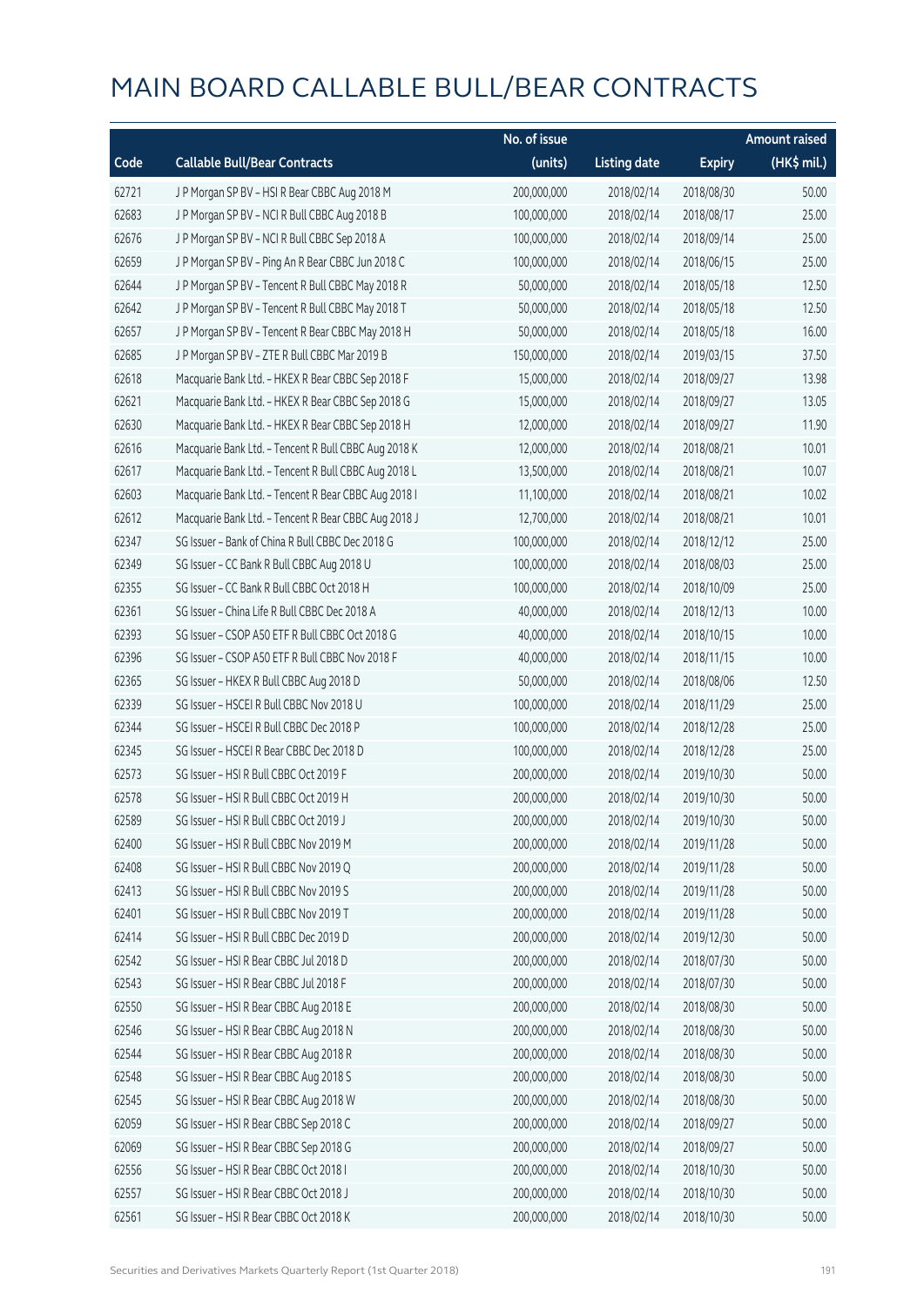|       |                                                | No. of issue |                     |               | <b>Amount raised</b> |
|-------|------------------------------------------------|--------------|---------------------|---------------|----------------------|
| Code  | <b>Callable Bull/Bear Contracts</b>            | (units)      | <b>Listing date</b> | <b>Expiry</b> | (HK\$ mil.)          |
| 62568 | SG Issuer - HSI R Bear CBBC Oct 2018 L         | 200,000,000  | 2018/02/14          | 2018/10/30    | 50.00                |
| 62571 | SG Issuer - HSI R Bear CBBC Oct 2018 M         | 200,000,000  | 2018/02/14          | 2018/10/30    | 50.00                |
| 62572 | SG Issuer - HSI R Bear CBBC Nov 2018 B         | 200,000,000  | 2018/02/14          | 2018/11/29    | 50.00                |
| 62370 | SG Issuer - ICBC R Bull CBBC Aug 2018 R        | 60,000,000   | 2018/02/14          | 2018/08/06    | 15.00                |
| 62373 | SG Issuer - PetroChina R Bull CBBC Oct 2018 E  | 40,000,000   | 2018/02/14          | 2018/10/16    | 10.00                |
| 62374 | SG Issuer - Ping An R Bull CBBC Aug 2018 R     | 100,000,000  | 2018/02/14          | 2018/08/08    | 25.00                |
| 62375 | SG Issuer - Ping An R Bull CBBC Nov 2018 V     | 100,000,000  | 2018/02/14          | 2018/11/08    | 25.00                |
| 62376 | SG Issuer - Tencent R Bull CBBC Jul 2018 N     | 80,000,000   | 2018/02/14          | 2018/07/04    | 20.00                |
| 62383 | SG Issuer - Tencent R Bull CBBC Jul 2018 Q     | 80,000,000   | 2018/02/14          | 2018/07/09    | 20.00                |
| 62392 | SG Issuer - Tencent R Bull CBBC Aug 2018 B     | 80,000,000   | 2018/02/14          | 2018/08/08    | 20.00                |
| 62112 | SG Issuer - Tencent R Bear CBBC Jun 2018 N     | 80,000,000   | 2018/02/14          | 2018/06/08    | 20.00                |
| 62449 | UBS AG - Bank of China R Bull CBBC Nov 2018 B  | 60,000,000   | 2018/02/14          | 2018/11/05    | 15.00                |
| 62450 | UBS AG - Country Garden R Bull CBBC Jul 2018 B | 40,000,000   | 2018/02/14          | 2018/07/09    | 10.00                |
| 62436 | UBS AG - CC Bank R Bull CBBC Sep 2018 F        | 80,000,000   | 2018/02/14          | 2018/09/17    | 20.00                |
| 62459 | UBS AG - CSOP A50 ETF R Bull CBBC Sep 2018 D   | 40,000,000   | 2018/02/14          | 2018/09/24    | 10.00                |
| 62538 | UBS AG - HSCEI R Bull CBBC Aug 2019 G          | 100,000,000  | 2018/02/14          | 2019/08/29    | 25.00                |
| 62726 | UBS AG - HSCEI R Bear CBBC Jun 2018 C          | 100,000,000  | 2018/02/14          | 2018/06/28    | 25.00                |
| 62727 | UBS AG - HSCEI R Bear CBBC Jul 2018 A          | 100,000,000  | 2018/02/14          | 2018/07/30    | 25.00                |
| 62530 | UBS AG - HSI R Bull CBBC Aug 2019 A            | 250,000,000  | 2018/02/14          | 2019/08/29    | 67.50                |
| 62733 | UBS AG - HSI R Bull CBBC Aug 2019 B            | 250,000,000  | 2018/02/14          | 2019/08/29    | 71.25                |
| 62536 | UBS AG - HSI R Bull CBBC Sep 2019 E            | 250,000,000  | 2018/02/14          | 2019/09/27    | 72.50                |
| 62508 | UBS AG - HSI R Bull CBBC Oct 2019 O            | 200,000,000  | 2018/02/14          | 2019/10/30    | 50.00                |
| 62526 | UBS AG - HSI R Bull CBBC Oct 2019 P            | 250,000,000  | 2018/02/14          | 2019/10/30    | 62.50                |
| 62731 | UBS AG - HSI R Bull CBBC Oct 2019 R            | 250,000,000  | 2018/02/14          | 2019/10/30    | 63.75                |
| 62529 | UBS AG - HSI R Bull CBBC Nov 2019 U            | 250,000,000  | 2018/02/14          | 2019/11/28    | 62.50                |
| 62501 | UBS AG - HSI R Bull CBBC Dec 2019 O            | 250,000,000  | 2018/02/14          | 2019/12/30    | 62.50                |
| 62527 | UBS AG - HSI R Bull CBBC Dec 2019 P            | 200,000,000  | 2018/02/14          | 2019/12/30    | 50.00                |
| 62417 | UBS AG - HSI R Bear CBBC Jul 2018 O            | 250,000,000  | 2018/02/14          | 2018/07/30    | 62.50                |
| 62422 | UBS AG - HSI R Bear CBBC Jul 2018 P            | 200,000,000  | 2018/02/14          | 2018/07/30    | 50.00                |
| 62462 | UBS AG - HSI R Bear CBBC Jul 2018 Q            | 250,000,000  | 2018/02/14          | 2018/07/30    | 62.50                |
| 62468 | UBS AG - HSI R Bear CBBC Jul 2018 R            | 250,000,000  | 2018/02/14          | 2018/07/30    | 62.50                |
| 62481 | UBS AG - HSI R Bear CBBC Jul 2018 S            | 250,000,000  | 2018/02/14          | 2018/07/30    | 62.50                |
| 62487 | UBS AG - HSI R Bear CBBC Jul 2018 T            | 200,000,000  | 2018/02/14          | 2018/07/30    | 50.00                |
| 62499 | UBS AG - HSI R Bear CBBC Jul 2018 U            | 250,000,000  | 2018/02/14          | 2018/07/30    | 62.50                |
| 62728 | UBS AG - HSI R Bear CBBC Jul 2018 V            | 200,000,000  | 2018/02/14          | 2018/07/30    | 50.00                |
| 62730 | UBS AG - HSI R Bear CBBC Jul 2018 W            | 250,000,000  | 2018/02/14          | 2018/07/30    | 62.50                |
| 62424 | UBS AG - HSI R Bear CBBC Aug 2018 D            | 250,000,000  | 2018/02/14          | 2018/08/30    | 62.50                |
| 62427 | UBS AG - HSI R Bear CBBC Aug 2018 E            | 250,000,000  | 2018/02/14          | 2018/08/30    | 62.50                |
| 62466 | UBS AG - HSI R Bear CBBC Aug 2018 F            | 250,000,000  | 2018/02/14          | 2018/08/30    | 62.50                |
| 62472 | UBS AG - HSI R Bear CBBC Aug 2018 G            | 250,000,000  | 2018/02/14          | 2018/08/30    | 62.50                |
| 62489 | UBS AG - HSI R Bear CBBC Aug 2018 H            | 250,000,000  | 2018/02/14          | 2018/08/30    | 62.50                |
| 62437 | UBS AG - ICBC R Bull CBBC Sep 2018 D           | 100,000,000  | 2018/02/14          | 2018/09/24    | 25.00                |
| 62451 | UBS AG - Ping An R Bull CBBC Nov 2018 J        | 80,000,000   | 2018/02/14          | 2018/11/12    | 20.00                |
| 62435 | UBS AG - Tencent R Bull CBBC Jul 2018 S        | 30,000,000   | 2018/02/14          | 2018/07/23    | 13.05                |
| 62431 | UBS AG - Tencent R Bear CBBC Jun 2018 K        | 30,000,000   | 2018/02/14          | 2018/06/25    | 10.20                |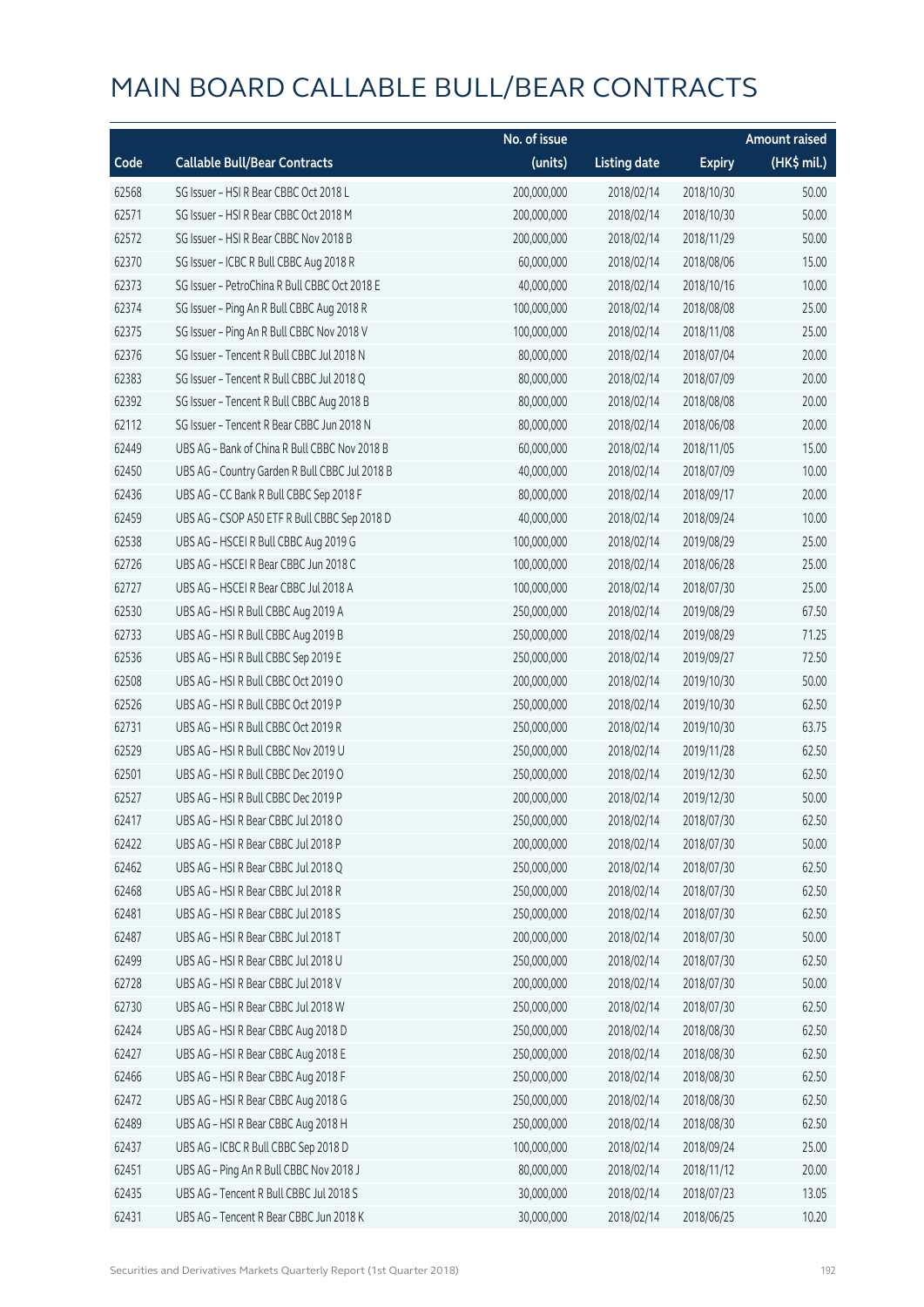|       |                                                              | No. of issue |                     |               | <b>Amount raised</b> |
|-------|--------------------------------------------------------------|--------------|---------------------|---------------|----------------------|
| Code  | <b>Callable Bull/Bear Contracts</b>                          | (units)      | <b>Listing date</b> | <b>Expiry</b> | (HK\$ mil.)          |
| 62432 | UBS AG - Tencent R Bear CBBC Jun 2018 L                      | 30,000,000   | 2018/02/14          | 2018/06/13    | 10.20                |
| 62312 | Bank Vontobel - HSI R Bull CBBC Jun 2018 H                   | 100,000,000  | 2018/02/14          | 2018/06/28    | 25.40                |
| 62315 | Bank Vontobel - HSI R Bull CBBC Jun 2018 I                   | 100,000,000  | 2018/02/14          | 2018/06/28    | 25.40                |
| 62316 | Bank Vontobel - HSI R Bull CBBC Jun 2018 J                   | 100,000,000  | 2018/02/14          | 2018/06/28    | 25.30                |
| 62317 | Bank Vontobel - HSI R Bear CBBC Oct 2018 A                   | 100,000,000  | 2018/02/14          | 2018/10/30    | 25.40                |
| 62318 | Bank Vontobel - HSI R Bear CBBC Oct 2018 B                   | 100,000,000  | 2018/02/14          | 2018/10/30    | 25.50                |
| 62329 | Bank Vontobel - Tencent R Bull CBBC Aug 2018 G               | 40,000,000   | 2018/02/14          | 2018/08/23    | 25.44                |
| 62334 | Bank Vontobel - Tencent R Bull CBBC Aug 2018 H               | 40,000,000   | 2018/02/14          | 2018/08/22    | 10.28                |
| 62338 | Bank Vontobel - Tencent R Bull CBBC Aug 2018 I               | 40,000,000   | 2018/02/14          | 2018/08/24    | 39.04                |
| 62323 | Bank Vontobel - Tencent R Bear CBBC Jul 2018 H               | 40,000,000   | 2018/02/14          | 2018/07/27    | 10.24                |
| 63283 | Credit Suisse AG - BOCL R Bull CBBC Sep 2018 Q               | 80,000,000   | 2018/02/15          | 2018/09/27    | 20.00                |
| 63282 | Credit Suisse AG - CC Bank R Bull CBBC Sep 2018 K            | 80,000,000   | 2018/02/15          | 2018/09/27    | 20.00                |
| 63302 | Credit Suisse AG - CC Bank R Bear CBBC Sep 2018 E            | 50,000,000   | 2018/02/15          | 2018/09/27    | 12.50                |
| 63297 | Credit Suisse AG - China Life R Bull CBBC Nov 2018 B         | 40,000,000   | 2018/02/15          | 2018/11/29    | 10.00                |
| 63298 | Credit Suisse AG - China Life R Bull CBBC Feb 2019 C         | 100,000,000  | 2018/02/15          | 2019/02/27    | 25.00                |
| 63332 | Credit Suisse AG - HSCEI R Bear CBBC Jun 2018 G              | 100,000,000  | 2018/02/15          | 2018/06/28    | 25.00                |
| 63275 | Credit Suisse AG - HSI R Bull CBBC Feb 2019 S                | 200,000,000  | 2018/02/15          | 2019/02/27    | 50.00                |
| 63305 | Credit Suisse AG - HSI R Bull CBBC Sep 2019 Q                | 200,000,000  | 2018/02/15          | 2019/09/27    | 50.00                |
| 63351 | Credit Suisse AG - HSI R Bear CBBC May 2018 O                | 200,000,000  | 2018/02/15          | 2018/05/30    | 50.00                |
| 63272 | Credit Suisse AG - HSI R Bear CBBC Jul 2018 I                | 200,000,000  | 2018/02/15          | 2018/07/30    | 50.00                |
| 63319 | Credit Suisse AG - HSI R Bear CBBC Aug 2018 H                | 200,000,000  | 2018/02/15          | 2018/08/30    | 50.00                |
| 63324 | Credit Suisse AG - HSI R Bear CBBC Aug 2018 I                | 200,000,000  | 2018/02/15          | 2018/08/30    | 50.00                |
| 63326 | Credit Suisse AG - HSI R Bear CBBC Aug 2018 J                | 200,000,000  | 2018/02/15          | 2018/08/30    | 50.00                |
| 63348 | Credit Suisse AG - HSI R Bear CBBC Aug 2018 K                | 200,000,000  | 2018/02/15          | 2018/08/30    | 50.00                |
| 63350 | Credit Suisse AG - HSI R Bear CBBC Aug 2018 L                | 200,000,000  | 2018/02/15          | 2018/08/30    | 50.00                |
| 63362 | Credit Suisse AG - HSI R Bear CBBC Aug 2018 M                | 200,000,000  | 2018/02/15          | 2018/08/30    | 50.00                |
| 63327 | Credit Suisse AG - HSI R Bear CBBC Sep 2018 C                | 200,000,000  | 2018/02/15          | 2018/09/27    | 50.00                |
| 63329 | Credit Suisse AG - HSI R Bear CBBC Sep 2018 D                | 200,000,000  | 2018/02/15          | 2018/09/27    | 50.00                |
| 63331 | Credit Suisse AG - HSI R Bear CBBC Sep 2018 E                | 200,000,000  | 2018/02/15          | 2018/09/27    | 50.00                |
| 63304 | Credit Suisse AG - ICBC R Bear CBBC Sep 2018 D               | 50,000,000   | 2018/02/15          | 2018/09/27    | 12.50                |
| 63285 | Credit Suisse AG - Ping An R Bull CBBC Sep 2018 F            | 80,000,000   | 2018/02/15          | 2018/09/27    | 20.00                |
| 63338 | Credit Suisse AG - Tencent R Bull CBBC Jul 2018 Z            | 50,000,000   | 2018/02/15          | 2018/07/30    | 12.50                |
| 63281 | Credit Suisse AG - Tencent R Bull CBBC Oct 2018 E            | 50,000,000   | 2018/02/15          | 2018/10/30    | 12.50                |
| 63300 | Credit Suisse AG - Tencent R Bear CBBC Aug 2018 E            | 50,000,000   | 2018/02/15          | 2018/08/30    | 13.00                |
| 63561 | Goldman Sachs SP (Asia) - AIA R Bull CBBC Nov 2018 H         | 100,000,000  | 2018/02/15          | 2018/11/16    | 25.00                |
| 63219 | Goldman Sachs SP (Asia) - BOCL R Bull CBBC Feb 2019 E        | 100,000,000  | 2018/02/15          | 2019/02/28    | 25.00                |
| 63220 | Goldman Sachs SP (Asia) - BOCL R Bull CBBC Feb 2019 F        | 100,000,000  | 2018/02/15          | 2019/02/28    | 25.00                |
| 63076 | Goldman Sachs SP (Asia) - CC Bank R Bull CBBC Dec 2018 G     | 100,000,000  | 2018/02/15          | 2018/12/10    | 25.00                |
| 63078 | Goldman Sachs SP (Asia) - China Life R Bull CBBC Aug 2018 B  | 100,000,000  | 2018/02/15          | 2018/08/02    | 25.00                |
| 63216 | Goldman Sachs SP (Asia) - CSOP A50 ETF R Bull CBBC Oct 2018L | 100,000,000  | 2018/02/15          | 2018/10/24    | 25.00                |
| 63218 | Goldman Sachs SP (Asia) - CSOP A50 ETF R Bull CBBC Oct 2018M | 100,000,000  | 2018/02/15          | 2018/10/24    | 25.00                |
| 63596 | Goldman Sachs SP (Asia) - Galaxy Ent R Bull CBBC Dec 2018 F  | 100,000,000  | 2018/02/15          | 2018/12/10    | 25.00                |
| 63598 | Goldman Sachs SP (Asia) - HKEX R Bull CBBC Oct 2018 H        | 100,000,000  | 2018/02/15          | 2018/10/24    | 25.00                |
| 63117 | Goldman Sachs SP (Asia) - HSBC R Bull CBBC Sep 2018 B        | 100,000,000  | 2018/02/15          | 2018/09/24    | 25.00                |
| 63521 | Goldman Sachs SP (Asia) - HSI R Bull CBBC Jan 2020 L         | 200,000,000  | 2018/02/15          | 2020/01/30    | 50.00                |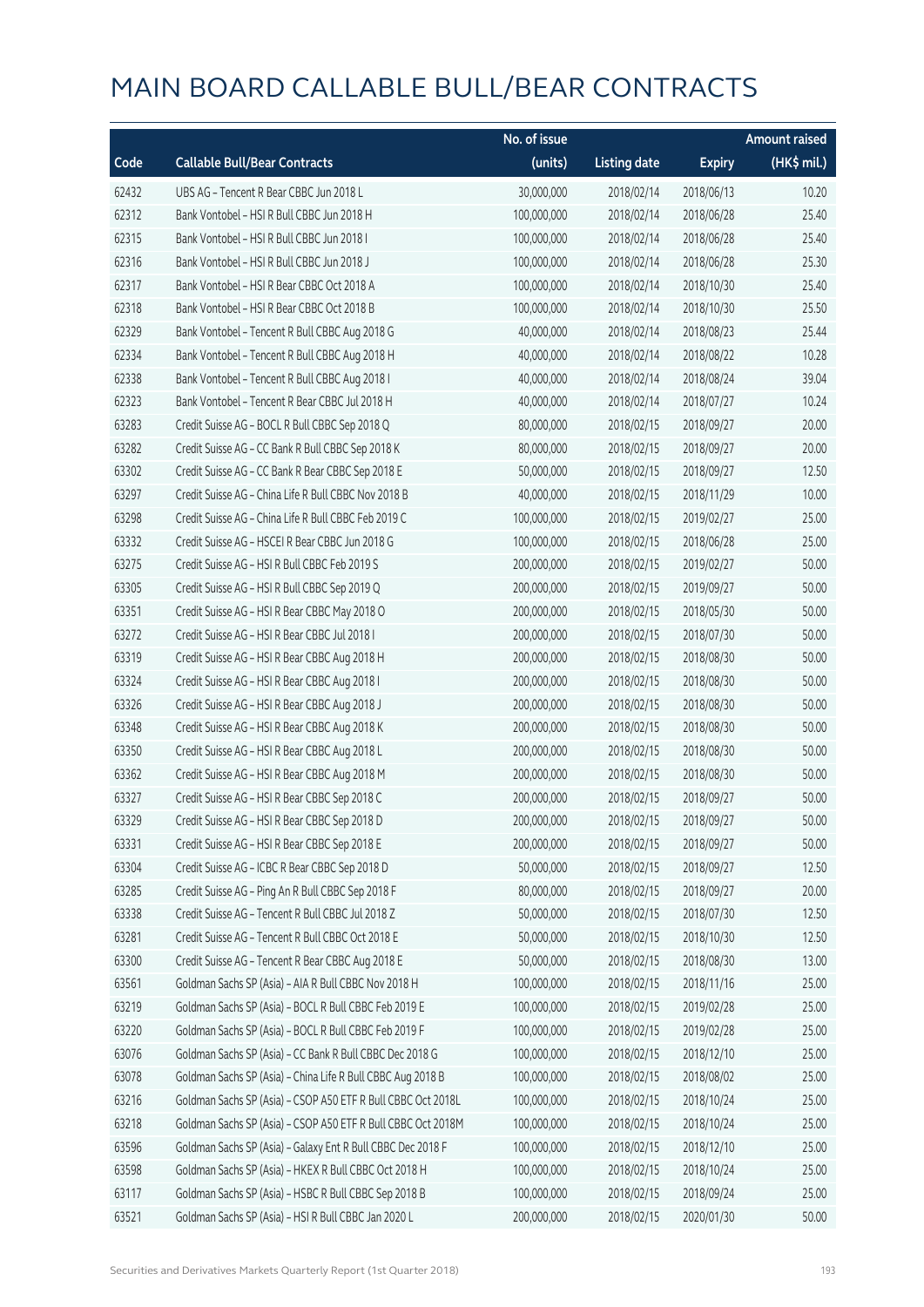|       |                                                          | No. of issue |                     |               | <b>Amount raised</b> |
|-------|----------------------------------------------------------|--------------|---------------------|---------------|----------------------|
| Code  | <b>Callable Bull/Bear Contracts</b>                      | (units)      | <b>Listing date</b> | <b>Expiry</b> | (HK\$ mil.)          |
| 63524 | Goldman Sachs SP (Asia) - HSI R Bull CBBC Jan 2020 M     | 200,000,000  | 2018/02/15          | 2020/01/30    | 50.00                |
| 63529 | Goldman Sachs SP (Asia) - HSI R Bull CBBC Jan 2020 N     | 200,000,000  | 2018/02/15          | 2020/01/30    | 50.00                |
| 62951 | Goldman Sachs SP (Asia) - HSI R Bear CBBC Jul 2018 T     | 200,000,000  | 2018/02/15          | 2018/07/30    | 50.40                |
| 62958 | Goldman Sachs SP (Asia) - HSI R Bear CBBC Jul 2018 U     | 200,000,000  | 2018/02/15          | 2018/07/30    | 50.20                |
| 63159 | Goldman Sachs SP (Asia) - ICBC R Bull CBBC Feb 2019 A    | 100,000,000  | 2018/02/15          | 2019/02/27    | 25.00                |
| 63185 | Goldman Sachs SP (Asia) - Ping An R Bull CBBC Dec 2018 A | 100,000,000  | 2018/02/15          | 2018/12/31    | 25.00                |
| 63575 | Goldman Sachs SP (Asia) - Ping An R Bull CBBC Dec 2018 B | 100,000,000  | 2018/02/15          | 2018/12/24    | 25.00                |
| 63215 | Goldman Sachs SP (Asia) - Ping An R Bear CBBC Sep 2018 C | 100,000,000  | 2018/02/15          | 2018/09/26    | 25.00                |
| 63544 | Goldman Sachs SP (Asia) - Tencent R Bull CBBC Aug 2018 D | 100,000,000  | 2018/02/15          | 2018/08/07    | 25.00                |
| 63545 | Goldman Sachs SP (Asia) - Tencent R Bull CBBC Aug 2018 E | 100,000,000  | 2018/02/15          | 2018/08/08    | 25.00                |
| 63548 | Goldman Sachs SP (Asia) - Tencent R Bull CBBC Aug 2018 F | 100,000,000  | 2018/02/15          | 2018/08/09    | 25.00                |
| 63152 | Goldman Sachs SP (Asia) - Tencent R Bear CBBC Aug 2018 B | 100,000,000  | 2018/02/15          | 2018/08/22    | 25.00                |
| 63103 | HK Bank - AIA R Bear CBBC Jul 2018 E                     | 40,000,000   | 2018/02/15          | 2018/07/09    | 10.00                |
| 63022 | HK Bank - China Mobile R Bear CBBC Jul 2018 E            | 40,000,000   | 2018/02/15          | 2018/07/23    | 10.00                |
| 63110 | HK Bank - China Life R Bear CBBC Aug 2018 C              | 40,000,000   | 2018/02/15          | 2018/08/02    | 10.00                |
| 63066 | HK Bank - CNOOC R Bear CBBC Jul 2018 F                   | 40,000,000   | 2018/02/15          | 2018/07/16    | 10.00                |
| 63266 | HK Bank - A50 R Bull CBBC Aug 2018 D                     | 50,000,000   | 2018/02/15          | 2018/08/27    | 12.50                |
| 63270 | HK Bank - A50 R Bull CBBC Oct 2018 C                     | 50,000,000   | 2018/02/15          | 2018/10/29    | 15.00                |
| 63232 | HK Bank - HKEX R Bull CBBC Oct 2018 D                    | 50,000,000   | 2018/02/15          | 2018/10/04    | 12.50                |
| 62992 | HK Bank - HSCEI R Bear CBBC May 2018 G                   | 50,000,000   | 2018/02/15          | 2018/05/30    | 12.50                |
| 63053 | HK Bank - HSCEI R Bear CBBC Jul 2018 D                   | 50,000,000   | 2018/02/15          | 2018/07/30    | 12.50                |
| 62988 | HK Bank - HSI R Bear CBBC May 2018 S                     | 100,000,000  | 2018/02/15          | 2018/05/30    | 25.00                |
| 63041 | HK Bank - HSI R Bear CBBC Jul 2018 O                     | 100,000,000  | 2018/02/15          | 2018/07/30    | 25.00                |
| 63269 | HK Bank - Ping An R Bull CBBC Oct 2018 T                 | 100,000,000  | 2018/02/15          | 2018/10/22    | 25.00                |
| 63107 | HK Bank - Ping An R Bear CBBC May 2018 E                 | 80,000,000   | 2018/02/15          | 2018/05/28    | 20.00                |
| 63056 | HK Bank - Tencent R Bull CBBC Sep 2018 R                 | 60,000,000   | 2018/02/15          | 2018/09/03    | 15.00                |
| 63231 | HK Bank - Tencent R Bull CBBC Sep 2018 S                 | 60,000,000   | 2018/02/15          | 2018/09/28    | 15.00                |
| 63063 | HK Bank - Tencent R Bear CBBC Aug 2018 S                 | 50,000,000   | 2018/02/15          | 2018/08/06    | 20.00                |
| 63068 | HK Bank - ZTE R Bull CBBC Jan 2019 B                     | 50,000,000   | 2018/02/15          | 2019/01/28    | 12.50                |
| 63372 | J P Morgan SP BV - HKEX R Bear CBBC Jun 2018 G           | 40,000,000   | 2018/02/15          | 2018/06/15    | 10.00                |
| 63363 | J P Morgan SP BV - HSI R Bull CBBC Dec 2019 L            | 200,000,000  | 2018/02/15          | 2019/12/30    | 50.00                |
| 63429 | J P Morgan SP BV - HSI R Bull CBBC Dec 2019 O            | 200,000,000  | 2018/02/15          | 2019/12/30    | 50.00                |
| 63364 | J P Morgan SP BV - HSI R Bear CBBC Aug 2018 N            | 200,000,000  | 2018/02/15          | 2018/08/30    | 50.00                |
| 63380 | J P Morgan SP BV - HSI R Bear CBBC Aug 2018 O            | 200,000,000  | 2018/02/15          | 2018/08/30    | 50.00                |
| 63382 | J P Morgan SP BV - HSI R Bear CBBC Aug 2018 P            | 200,000,000  | 2018/02/15          | 2018/08/30    | 50.00                |
| 63401 | J P Morgan SP BV - HSI R Bear CBBC Aug 2018 Q            | 200,000,000  | 2018/02/15          | 2018/08/30    | 50.00                |
| 63403 | J P Morgan SP BV - HSI R Bear CBBC Aug 2018 R            | 200,000,000  | 2018/02/15          | 2018/08/30    | 50.00                |
| 63422 | J P Morgan SP BV - HSI R Bear CBBC Aug 2018 S            | 200,000,000  | 2018/02/15          | 2018/08/30    | 50.00                |
| 63370 | J P Morgan SP BV - Tencent R Bull CBBC May 2018 N        | 50,000,000   | 2018/02/15          | 2018/05/18    | 12.50                |
| 63462 | Macquarie Bank Ltd. - CM Bank R Bull CBBC Sep 2018 B     | 11,600,000   | 2018/02/15          | 2018/09/28    | 10.07                |
| 63471 | Macquarie Bank Ltd. - HKEX R Bull CBBC Sep 2018 S        | 30,000,000   | 2018/02/15          | 2018/09/28    | 11.88                |
| 63480 | Macquarie Bank Ltd. - HKEX R Bull CBBC Sep 2018 T        | 30,000,000   | 2018/02/15          | 2018/09/28    | 14.79                |
| 63463 | Macquarie Bank Ltd. - Ping An R Bull CBBC Sep 2018 E     | 40,000,000   | 2018/02/15          | 2018/09/27    | 10.24                |
| 63465 | Macquarie Bank Ltd. - Ping An R Bull CBBC Sep 2018 F     | 40,000,000   | 2018/02/15          | 2018/09/27    | 10.08                |
| 63460 | Macquarie Bank Ltd. - Tencent R Bear CBBC Aug 2018 K     | 13,200,000   | 2018/02/15          | 2018/08/28    | 10.01                |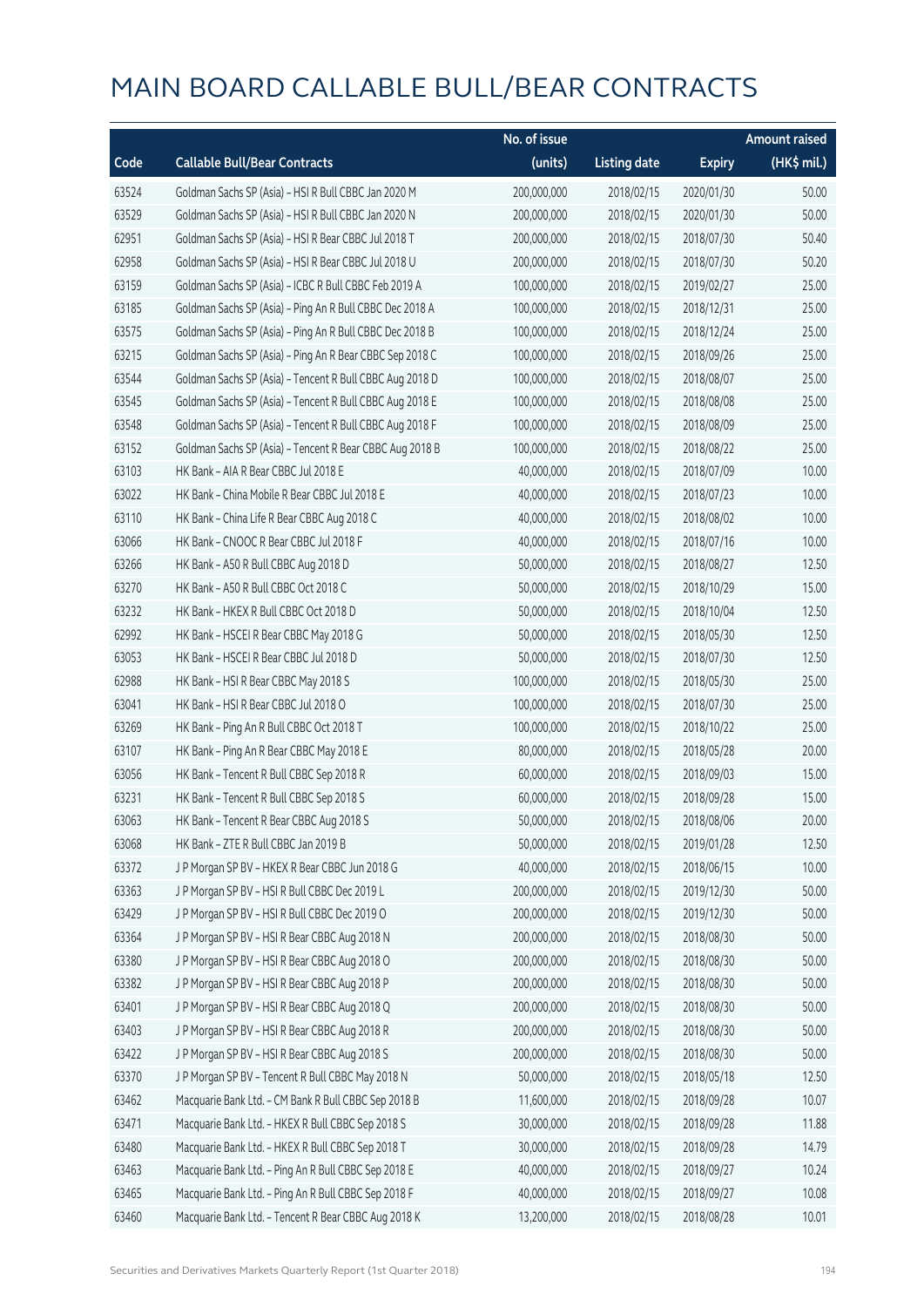|       |                                                 | No. of issue |                     |               | <b>Amount raised</b> |
|-------|-------------------------------------------------|--------------|---------------------|---------------|----------------------|
| Code  | <b>Callable Bull/Bear Contracts</b>             | (units)      | <b>Listing date</b> | <b>Expiry</b> | (HK\$ mil.)          |
| 62995 | SG Issuer - CC Bank R Bull CBBC Aug 2018 V      | 100,000,000  | 2018/02/15          | 2018/08/10    | 25.00                |
| 63089 | SG Issuer - CNOOC R Bull CBBC Oct 2018 E        | 40,000,000   | 2018/02/15          | 2018/10/22    | 10.00                |
| 63088 | SG Issuer - CP&CC R Bull CBBC Oct 2018 B        | 40,000,000   | 2018/02/15          | 2018/10/15    | 10.00                |
| 63014 | SG Issuer - CSOP A50 ETF R Bull CBBC Jul 2018 B | 40,000,000   | 2018/02/15          | 2018/07/12    | 10.00                |
| 63080 | SG Issuer - A50 R Bull CBBC Oct 2018 A          | 50,000,000   | 2018/02/15          | 2018/10/22    | 12.50                |
| 63081 | SG Issuer - A50 R Bull CBBC Nov 2018 B          | 50,000,000   | 2018/02/15          | 2018/11/20    | 12.50                |
| 63083 | SG Issuer - A50 R Bull CBBC Nov 2018 C          | 50,000,000   | 2018/02/15          | 2018/11/29    | 12.50                |
| 63090 | SG Issuer - Galaxy Ent R Bull CBBC Sep 2018 E   | 80,000,000   | 2018/02/15          | 2018/09/10    | 20.00                |
| 63091 | SG Issuer - HKEX R Bull CBBC Jul 2018 Y         | 50,000,000   | 2018/02/15          | 2018/07/25    | 12.50                |
| 63002 | SG Issuer - HSBC R Bull CBBC Oct 2018 B         | 100,000,000  | 2018/02/15          | 2018/10/08    | 25.00                |
| 63518 | SG Issuer - HSI R Bull CBBC Dec 2019 F          | 200,000,000  | 2018/02/15          | 2019/12/30    | 50.00                |
| 63016 | SG Issuer - HSI R Bear CBBC Sep 2018 B          | 200,000,000  | 2018/02/15          | 2018/09/27    | 50.00                |
| 63018 | SG Issuer - HSI R Bear CBBC Sep 2018 N          | 200,000,000  | 2018/02/15          | 2018/09/27    | 50.00                |
| 63483 | SG Issuer - HSI R Bear CBBC Oct 2018 N          | 200,000,000  | 2018/02/15          | 2018/10/30    | 50.00                |
| 63484 | SG Issuer - HSI R Bear CBBC Oct 2018 O          | 200,000,000  | 2018/02/15          | 2018/10/30    | 50.00                |
| 63488 | SG Issuer - HSI R Bear CBBC Nov 2018 C          | 200,000,000  | 2018/02/15          | 2018/11/29    | 50.00                |
| 63492 | SG Issuer - HSI R Bear CBBC Nov 2018 D          | 200,000,000  | 2018/02/15          | 2018/11/29    | 50.00                |
| 63497 | SG Issuer - HSI R Bear CBBC Dec 2018 B          | 200,000,000  | 2018/02/15          | 2018/12/28    | 50.00                |
| 63004 | SG Issuer - ICBC R Bull CBBC Jul 2018 B         | 60,000,000   | 2018/02/15          | 2018/07/30    | 15.00                |
| 63092 | SG Issuer - NCI R Bull CBBC Sep 2018 A          | 80,000,000   | 2018/02/15          | 2018/09/17    | 20.00                |
| 63094 | SG Issuer - NCI R Bull CBBC Oct 2018 A          | 80,000,000   | 2018/02/15          | 2018/10/15    | 20.00                |
| 63008 | SG Issuer - Ping An R Bull CBBC Jun 2018 T      | 100,000,000  | 2018/02/15          | 2018/06/15    | 25.00                |
| 63010 | SG Issuer - Ping An R Bull CBBC Aug 2018 S      | 100,000,000  | 2018/02/15          | 2018/08/09    | 25.00                |
| 63095 | SG Issuer - SUNAC R Bull CBBC Apr 2019 A        | 80,000,000   | 2018/02/15          | 2019/04/15    | 20.00                |
| 63530 | SG Issuer - Tencent R Bull CBBC Jun 2018 G      | 80,000,000   | 2018/02/15          | 2018/06/20    | 20.00                |
| 63537 | SG Issuer - Tencent R Bull CBBC Jul 2018 S      | 80,000,000   | 2018/02/15          | 2018/07/05    | 20.00                |
| 63543 | SG Issuer - Tencent R Bull CBBC Sep 2018 B      | 80,000,000   | 2018/02/15          | 2018/09/19    | 20.00                |
| 63962 | UBS AG - HSCEI R Bull CBBC Oct 2019 A           | 100,000,000  | 2018/02/15          | 2019/10/30    | 25.00                |
| 64035 | UBS AG - HSCEI R Bear CBBC May 2018 B           | 100,000,000  | 2018/02/15          | 2018/05/30    | 25.00                |
| 63995 | UBS AG - HSCEI R Bear CBBC Jun 2018 D           | 100,000,000  | 2018/02/15          | 2018/06/28    | 25.00                |
| 64038 | UBS AG - HSI R Bull CBBC Sep 2019 D             | 250,000,000  | 2018/02/15          | 2019/09/27    | 62.50                |
| 63643 | UBS AG - HSI R Bull CBBC Oct 2019 K             | 250,000,000  | 2018/02/15          | 2019/10/30    | 62.50                |
| 63644 | UBS AG - HSI R Bull CBBC Oct 2019 M             | 250,000,000  | 2018/02/15          | 2019/10/30    | 62.50                |
| 63609 | UBS AG - HSI R Bull CBBC Oct 2019 S             | 200,000,000  | 2018/02/15          | 2019/10/30    | 50.00                |
| 63679 | UBS AG - HSI R Bear CBBC Jul 2018 X             | 200,000,000  | 2018/02/15          | 2018/07/30    | 50.00                |
| 63826 | UBS AG - HSI R Bear CBBC Jul 2018 Y             | 200,000,000  | 2018/02/15          | 2018/07/30    | 50.00                |
| 63614 | UBS AG - HSI R Bear CBBC Aug 2018 I             | 250,000,000  | 2018/02/15          | 2018/08/30    | 62.50                |
| 63650 | UBS AG - HSI R Bear CBBC Aug 2018 J             | 250,000,000  | 2018/02/15          | 2018/08/30    | 62.50                |
| 63654 | UBS AG - HSI R Bear CBBC Aug 2018 K             | 250,000,000  | 2018/02/15          | 2018/08/30    | 62.50                |
| 63675 | UBS AG - HSI R Bear CBBC Aug 2018 L             | 250,000,000  | 2018/02/15          | 2018/08/30    | 62.50                |
| 63701 | UBS AG - HSI R Bear CBBC Aug 2018 M             | 250,000,000  | 2018/02/15          | 2018/08/30    | 62.50                |
| 63722 | UBS AG - HSI R Bear CBBC Aug 2018 N             | 250,000,000  | 2018/02/15          | 2018/08/30    | 62.50                |
| 63821 | UBS AG - HSI R Bear CBBC Aug 2018 O             | 250,000,000  | 2018/02/15          | 2018/08/30    | 62.50                |
| 63849 | UBS AG - HSI R Bear CBBC Aug 2018 P             | 250,000,000  | 2018/02/15          | 2018/08/30    | 62.50                |
| 63916 | UBS AG - HSI R Bear CBBC Aug 2018 Q             | 250,000,000  | 2018/02/15          | 2018/08/30    | 62.50                |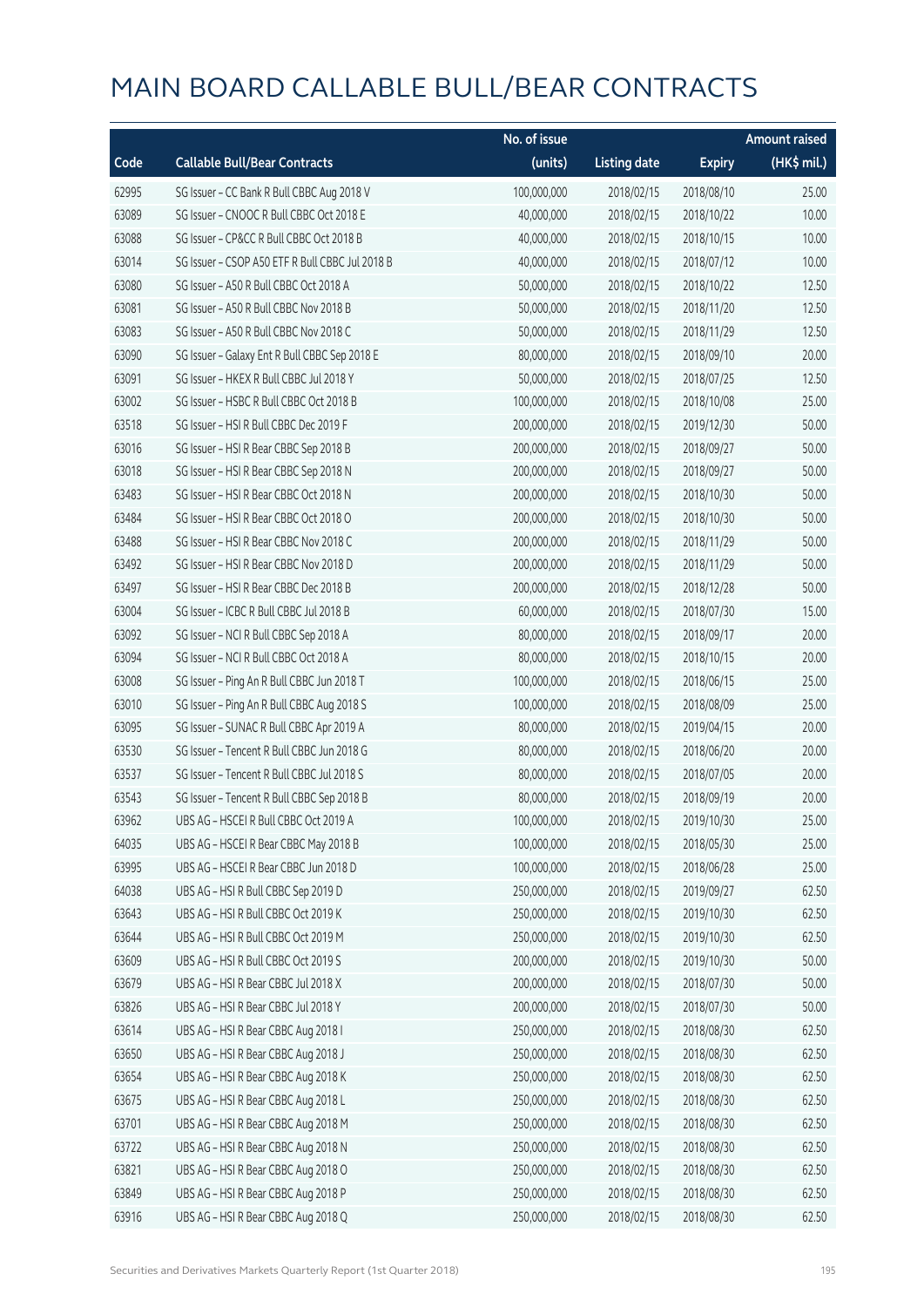|       |                                                            | No. of issue |                     |               | <b>Amount raised</b> |
|-------|------------------------------------------------------------|--------------|---------------------|---------------|----------------------|
| Code  | <b>Callable Bull/Bear Contracts</b>                        | (units)      | <b>Listing date</b> | <b>Expiry</b> | (HK\$ mil.)          |
| 63956 | UBS AG - HSI R Bear CBBC Aug 2018 R                        | 250,000,000  | 2018/02/15          | 2018/08/30    | 62.50                |
| 64064 | UBS AG - Ping An R Bull CBBC Oct 2018 I                    | 80,000,000   | 2018/02/15          | 2018/10/08    | 20.00                |
| 67304 | BNP Paribas Issuance B.V. - CC Bank R Bull CBBC Nov 2018 I | 100,000,000  | 2018/02/20          | 2018/11/29    | 25.00                |
| 67311 | BNP Paribas Issuance B.V. - CC Bank R Bear CBBC Nov 2018 H | 100,000,000  | 2018/02/20          | 2018/11/29    | 25.00                |
| 67363 | BNP Paribas Issuance B.V. - CC Bank R Bear CBBC Nov 2018 I | 100,000,000  | 2018/02/20          | 2018/11/29    | 25.00                |
| 64344 | BNP Paribas Issuance B.V. - HKEX R Bull CBBC Aug 2018 K    | 50,000,000   | 2018/02/20          | 2018/08/30    | 12.50                |
| 67292 | BNP Paribas Issuance B.V. - HKEX R Bull CBBC Aug 2018 M    | 50,000,000   | 2018/02/20          | 2018/08/30    | 12.50                |
| 67367 | BNP Paribas Issuance B.V. - HKEX R Bear CBBC Jul 2018 I    | 50,000,000   | 2018/02/20          | 2018/07/30    | 12.50                |
| 64270 | BNP Paribas Issuance B.V. - HSBC R Bull CBBC Aug 2018 N    | 150,000,000  | 2018/02/20          | 2018/08/30    | 37.50                |
| 64611 | BNP Paribas Issuance B.V. - HSCEI R Bull CBBC Sep 2019 D   | 100,000,000  | 2018/02/20          | 2019/09/27    | 25.00                |
| 64667 | BNP Paribas Issuance B.V. - HSCEI R Bull CBBC Sep 2019 E   | 100,000,000  | 2018/02/20          | 2019/09/27    | 25.00                |
| 64733 | BNP Paribas Issuance B.V. - HSCEI R Bull CBBC Sep 2019 F   | 100,000,000  | 2018/02/20          | 2019/09/27    | 25.00                |
| 67424 | BNP Paribas Issuance B.V. - HSCEI R Bear CBBC Jun 2018 G   | 100,000,000  | 2018/02/20          | 2018/06/28    | 25.00                |
| 67427 | BNP Paribas Issuance B.V. - HSCEI R Bear CBBC Jun 2018 H   | 100,000,000  | 2018/02/20          | 2018/06/28    | 25.00                |
| 67437 | BNP Paribas Issuance B.V. - HSCEI R Bear CBBC Jun 2018 I   | 100,000,000  | 2018/02/20          | 2018/06/28    | 25.00                |
| 65041 | BNP Paribas Issuance B.V. - HSI R Bull CBBC Oct 2019 D     | 250,000,000  | 2018/02/20          | 2019/10/30    | 62.50                |
| 65127 | BNP Paribas Issuance B.V. - HSI R Bull CBBC Oct 2019 E     | 250,000,000  | 2018/02/20          | 2019/10/30    | 62.50                |
| 65143 | BNP Paribas Issuance B.V. - HSI R Bull CBBC Oct 2019 F     | 250,000,000  | 2018/02/20          | 2019/10/30    | 62.50                |
| 64778 | BNP Paribas Issuance B.V. - HSI R Bull CBBC Oct 2019 J     | 250,000,000  | 2018/02/20          | 2019/10/30    | 62.50                |
| 64786 | BNP Paribas Issuance B.V. - HSI R Bull CBBC Oct 2019 K     | 250,000,000  | 2018/02/20          | 2019/10/30    | 62.50                |
| 64845 | BNP Paribas Issuance B.V. - HSI R Bull CBBC Oct 2019 M     | 250,000,000  | 2018/02/20          | 2019/10/30    | 62.50                |
| 64922 | BNP Paribas Issuance B.V. - HSI R Bull CBBC Oct 2019 N     | 250,000,000  | 2018/02/20          | 2019/10/30    | 62.50                |
| 64933 | BNP Paribas Issuance B.V. - HSI R Bull CBBC Oct 2019 O     | 250,000,000  | 2018/02/20          | 2019/10/30    | 62.50                |
| 64978 | BNP Paribas Issuance B.V. - HSI R Bull CBBC Oct 2019 P     | 250,000,000  | 2018/02/20          | 2019/10/30    | 62.50                |
| 64737 | BNP Paribas Issuance B.V. - HSI R Bull CBBC Oct 2019 W     | 250,000,000  | 2018/02/20          | 2019/10/30    | 62.50                |
| 64755 | BNP Paribas Issuance B.V. - HSI R Bull CBBC Oct 2019 X     | 250,000,000  | 2018/02/20          | 2019/10/30    | 62.50                |
| 66723 | BNP Paribas Issuance B.V. - HSI R Bear CBBC May 2018 Q     | 250,000,000  | 2018/02/20          | 2018/05/30    | 62.50                |
| 66886 | BNP Paribas Issuance B.V. - HSI R Bear CBBC May 2018 R     | 250,000,000  | 2018/02/20          | 2018/05/30    | 62.50                |
| 66937 | BNP Paribas Issuance B.V. - HSI R Bear CBBC May 2018 S     | 250,000,000  | 2018/02/20          | 2018/05/30    | 62.50                |
| 66979 | BNP Paribas Issuance B.V. - HSI R Bear CBBC May 2018 W     | 250,000,000  | 2018/02/20          | 2018/05/30    | 62.50                |
| 67026 | BNP Paribas Issuance B.V. - HSI R Bear CBBC Jul 2018 H     | 250,000,000  | 2018/02/20          | 2018/07/30    | 62.50                |
| 67063 | BNP Paribas Issuance B.V. - HSI R Bear CBBC Jul 2018 I     | 250,000,000  | 2018/02/20          | 2018/07/30    | 62.50                |
| 67093 | BNP Paribas Issuance B.V. - HSI R Bear CBBC Jul 2018 J     | 250,000,000  | 2018/02/20          | 2018/07/30    | 62.50                |
| 67163 | BNP Paribas Issuance B.V. - HSI R Bear CBBC Jul 2018 K     | 250,000,000  | 2018/02/20          | 2018/07/30    | 62.50                |
| 67179 | BNP Paribas Issuance B.V. - HSI R Bear CBBC Jul 2018 L     | 250,000,000  | 2018/02/20          | 2018/07/30    | 62.50                |
| 64337 | BNP Paribas Issuance B.V. - Ping An R Bull CBBC Aug 2018 O | 200,000,000  | 2018/02/20          | 2018/08/30    | 50.00                |
| 64321 | BNP Paribas Issuance B.V. - Ping An R Bull CBBC Aug 2018 T | 200,000,000  | 2018/02/20          | 2018/08/30    | 50.00                |
| 67191 | BNP Paribas Issuance B.V. - Ping An R Bull CBBC Aug 2018 Y | 200,000,000  | 2018/02/20          | 2018/08/30    | 50.00                |
| 67364 | BNP Paribas Issuance B.V. - Ping An R Bear CBBC May 2018 J | 200,000,000  | 2018/02/20          | 2018/05/30    | 50.00                |
| 64493 | BNP Paribas Issuance B.V. - Tencent R Bull CBBC Sep 2018 H | 50,000,000   | 2018/02/20          | 2018/09/27    | 12.50                |
| 68622 | Credit Suisse AG - Bank of China R Bull CBBC Nov 2018 B    | 80,000,000   | 2018/02/20          | 2018/11/29    | 20.00                |
| 68651 | Credit Suisse AG - Country Garden R Bull CBBC Oct 2018 A   | 40,000,000   | 2018/02/20          | 2018/10/30    | 10.00                |
| 68579 | Credit Suisse AG - CC Bank R Bull CBBC Nov 2018 D          | 80,000,000   | 2018/02/20          | 2018/11/29    | 20.00                |
| 68615 | Credit Suisse AG - China Life R Bull CBBC Feb 2019 D       | 100,000,000  | 2018/02/20          | 2019/02/27    | 25.00                |
| 68638 | Credit Suisse AG - Sinopec Corp R Bull CBBC Nov 2018 B     | 60,000,000   | 2018/02/20          | 2018/11/29    | 15.00                |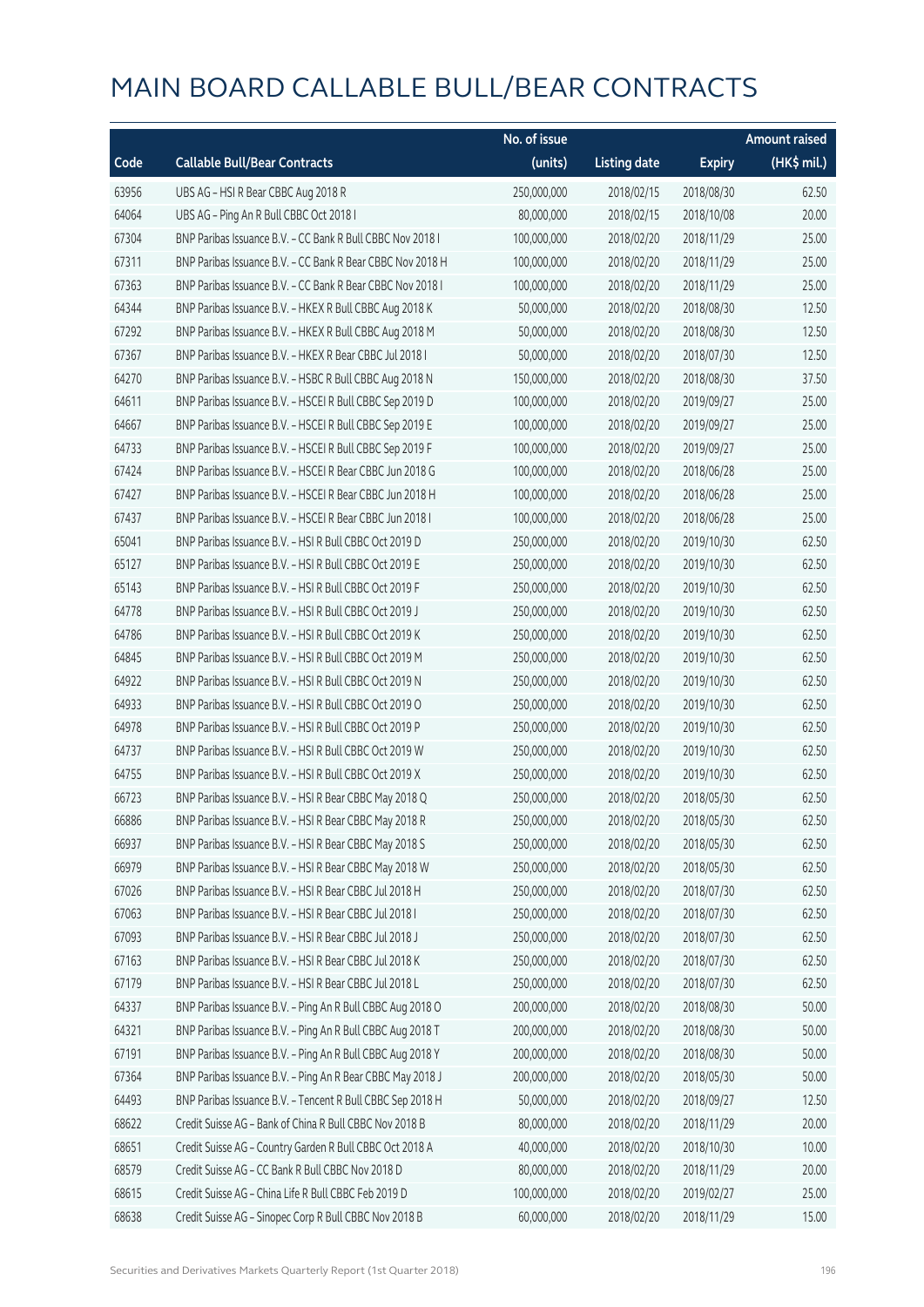|       |                                                              | No. of issue |                     |               | Amount raised |
|-------|--------------------------------------------------------------|--------------|---------------------|---------------|---------------|
| Code  | <b>Callable Bull/Bear Contracts</b>                          | (units)      | <b>Listing date</b> | <b>Expiry</b> | (HK\$ mil.)   |
| 68649 | Credit Suisse AG - CPIC R Bull CBBC Nov 2018 B               | 50,000,000   | 2018/02/20          | 2018/11/29    | 12.50         |
| 68657 | Credit Suisse AG - A50 China R Bull CBBC Sep 2018 C          | 50,000,000   | 2018/02/20          | 2018/09/27    | 12.50         |
| 68652 | Credit Suisse AG - A50 China R Bull CBBC Oct 2018 B          | 50,000,000   | 2018/02/20          | 2018/10/30    | 12.50         |
| 68629 | Credit Suisse AG - Geely Auto R Bull CBBC Oct 2018 A         | 40,000,000   | 2018/02/20          | 2018/10/30    | 18.00         |
| 68531 | Credit Suisse AG - HKEX R Bull CBBC Jul 2018 L               | 50,000,000   | 2018/02/20          | 2018/07/30    | 12.50         |
| 68534 | Credit Suisse AG - HKEX R Bull CBBC Jul 2018 M               | 50,000,000   | 2018/02/20          | 2018/07/30    | 12.50         |
| 68499 | Credit Suisse AG - HSBC R Bull CBBC Aug 2018 E               | 80,000,000   | 2018/02/20          | 2018/08/30    | 20.00         |
| 68506 | Credit Suisse AG - HSBC R Bull CBBC Sep 2018 O               | 100,000,000  | 2018/02/20          | 2018/09/27    | 25.00         |
| 68753 | Credit Suisse AG - HSBC R Bear CBBC Sep 2018 A               | 50,000,000   | 2018/02/20          | 2018/09/27    | 12.50         |
| 68749 | Credit Suisse AG - HSCEI R Bear CBBC Jun 2018 H              | 100,000,000  | 2018/02/20          | 2018/06/28    | 25.00         |
| 68751 | Credit Suisse AG - HSCEI R Bear CBBC Jun 2018 I              | 100,000,000  | 2018/02/20          | 2018/06/28    | 25.00         |
| 68361 | Credit Suisse AG - HSI R Bull CBBC Jan 2019 N                | 200,000,000  | 2018/02/20          | 2019/01/30    | 50.00         |
| 68437 | Credit Suisse AG - HSI R Bull CBBC Jan 2019 O                | 200,000,000  | 2018/02/20          | 2019/01/30    | 50.00         |
| 68366 | Credit Suisse AG - HSI R Bull CBBC Feb 2019 T                | 200,000,000  | 2018/02/20          | 2019/02/27    | 50.00         |
| 68466 | Credit Suisse AG - HSI R Bull CBBC Feb 2019 U                | 200,000,000  | 2018/02/20          | 2019/02/27    | 50.00         |
| 68492 | Credit Suisse AG - HSI R Bull CBBC Apr 2019 A                | 200,000,000  | 2018/02/20          | 2019/04/29    | 50.00         |
| 68490 | Credit Suisse AG - HSI R Bull CBBC Apr 2019 K                | 200,000,000  | 2018/02/20          | 2019/04/29    | 50.00         |
| 68392 | Credit Suisse AG - HSI R Bull CBBC Sep 2019 R                | 200,000,000  | 2018/02/20          | 2019/09/27    | 50.00         |
| 68470 | Credit Suisse AG - HSI R Bull CBBC Sep 2019 S                | 200,000,000  | 2018/02/20          | 2019/09/27    | 50.00         |
| 68682 | Credit Suisse AG - HSI R Bear CBBC May 2018 F                | 200,000,000  | 2018/02/20          | 2018/05/30    | 50.00         |
| 68658 | Credit Suisse AG - HSI R Bear CBBC Aug 2018 N                | 200,000,000  | 2018/02/20          | 2018/08/30    | 50.00         |
| 68672 | Credit Suisse AG - HSI R Bear CBBC Aug 2018 O                | 200,000,000  | 2018/02/20          | 2018/08/30    | 50.00         |
| 68675 | Credit Suisse AG - HSI R Bear CBBC Aug 2018 P                | 200,000,000  | 2018/02/20          | 2018/08/30    | 50.00         |
| 68692 | Credit Suisse AG - HSI R Bear CBBC Aug 2018 Q                | 200,000,000  | 2018/02/20          | 2018/08/30    | 50.00         |
| 68693 | Credit Suisse AG - HSI R Bear CBBC Aug 2018 R                | 200,000,000  | 2018/02/20          | 2018/08/30    | 50.00         |
| 68696 | Credit Suisse AG - HSI R Bear CBBC Aug 2018 S                | 200,000,000  | 2018/02/20          | 2018/08/30    | 50.00         |
| 68705 | Credit Suisse AG - HSI R Bear CBBC Sep 2018 F                | 200,000,000  | 2018/02/20          | 2018/09/27    | 50.00         |
| 68743 | Credit Suisse AG - HSI R Bear CBBC Sep 2018 G                | 200,000,000  | 2018/02/20          | 2018/09/27    | 50.00         |
| 68744 | Credit Suisse AG - HSI R Bear CBBC Sep 2018 H                | 200,000,000  | 2018/02/20          | 2018/09/27    | 50.00         |
| 68580 | Credit Suisse AG - ICBC R Bull CBBC Nov 2018 C               | 80,000,000   | 2018/02/20          | 2018/11/29    | 20.00         |
| 68593 | Credit Suisse AG - Ping An R Bull CBBC Nov 2018 G            | 80,000,000   | 2018/02/20          | 2018/11/29    | 20.00         |
| 68598 | Credit Suisse AG - Ping An R Bull CBBC Nov 2018 H            | 80,000,000   | 2018/02/20          | 2018/11/29    | 20.00         |
| 68569 | Credit Suisse AG - Tencent R Bull CBBC Sep 2018 T            | 50,000,000   | 2018/02/20          | 2018/09/27    | 12.50         |
| 68545 | Credit Suisse AG - Tencent R Bull CBBC Oct 2018 F            | 50,000,000   | 2018/02/20          | 2018/10/30    | 12.50         |
| 67661 | Bank of East Asia - CPIC R Bull CBBC Nov 2018 B              | 15,000,000   | 2018/02/20          | 2018/11/22    | 10.20         |
| 67716 | Bank of East Asia - Galaxy Ent R Bull CBBC Nov 2018 C        | 16,000,000   | 2018/02/20          | 2018/11/22    | 10.40         |
| 67706 | Bank of East Asia - HKEX R Bull CBBC Nov 2018 L              | 40,000,000   | 2018/02/20          | 2018/11/22    | 10.00         |
| 67715 | Bank of East Asia - HKEX R Bull CBBC Nov 2018 M              | 40,000,000   | 2018/02/20          | 2018/11/22    | 10.00         |
| 67677 | Bank of East Asia - Ping An R Bull CBBC Nov 2018 G           | 120,000,000  | 2018/02/20          | 2018/11/22    | 30.00         |
| 67682 | Bank of East Asia - Tencent R Bull CBBC Nov 2018 M           | 40,000,000   | 2018/02/20          | 2018/11/22    | 10.00         |
| 67699 | Bank of East Asia - Tencent R Bull CBBC Nov 2018 N           | 40,000,000   | 2018/02/20          | 2018/11/22    | 10.00         |
| 69323 | Goldman Sachs SP (Asia) - AIA R Bull CBBC Nov 2018 I         | 100,000,000  | 2018/02/20          | 2018/11/26    | 25.00         |
| 69270 | Goldman Sachs SP (Asia) - Bank of China R Bull CBBC Dec 18 D | 100,000,000  | 2018/02/20          | 2018/12/31    | 25.00         |
| 65487 | Goldman Sachs SP (Asia) - CC Bank R Bull CBBC Sep 2018 J     | 100,000,000  | 2018/02/20          | 2018/09/20    | 25.00         |
| 69255 | Goldman Sachs SP (Asia) - CC Bank R Bull CBBC Dec 2018 H     | 100,000,000  | 2018/02/20          | 2018/12/28    | 25.00         |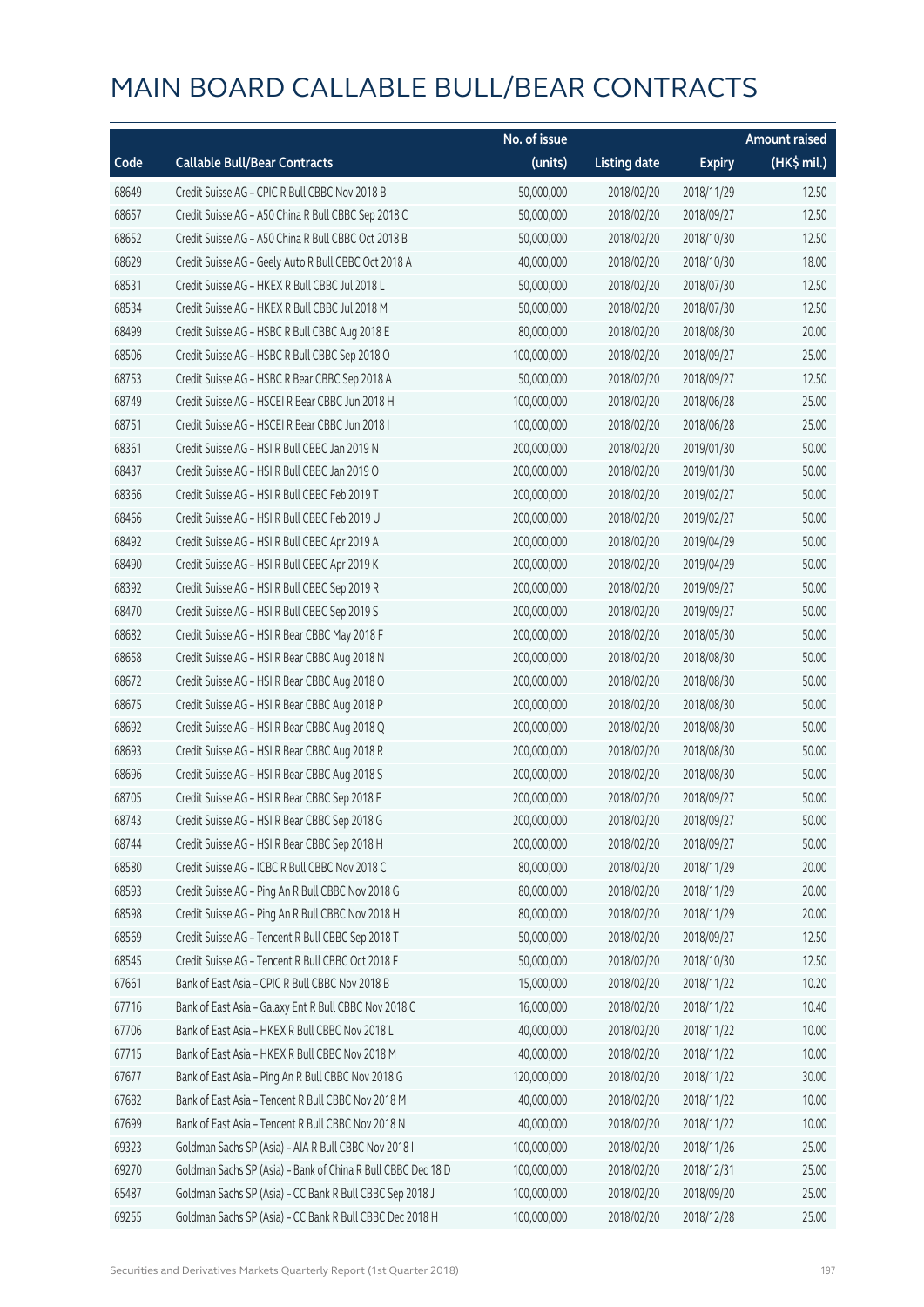|       |                                                              | No. of issue |                     |               | <b>Amount raised</b>  |
|-------|--------------------------------------------------------------|--------------|---------------------|---------------|-----------------------|
| Code  | <b>Callable Bull/Bear Contracts</b>                          | (units)      | <b>Listing date</b> | <b>Expiry</b> | $(HK\frac{1}{2}mil.)$ |
| 69258 | Goldman Sachs SP (Asia) - China Life R Bull CBBC Aug 2018 C  | 100,000,000  | 2018/02/20          | 2018/08/30    | 25.00                 |
| 67594 | Goldman Sachs SP (Asia) - CSOP A50 ETF R Bull CBBC Oct 2018N | 100,000,000  | 2018/02/20          | 2018/10/25    | 25.00                 |
| 69268 | Goldman Sachs SP (Asia) - CSOP A50 ETF R Bull CBBC Oct 2018O | 100,000,000  | 2018/02/20          | 2018/10/30    | 25.00                 |
| 67575 | Goldman Sachs SP (Asia) - Galaxy Ent R Bull CBBC Dec 2018 G  | 100,000,000  | 2018/02/20          | 2018/12/31    | 25.00                 |
| 65289 | Goldman Sachs SP (Asia) - HKEX R Bull CBBC Sep 2018 K        | 100,000,000  | 2018/02/20          | 2018/09/19    | 25.00                 |
| 69241 | Goldman Sachs SP (Asia) - HKEX R Bull CBBC Sep 2018 N        | 100,000,000  | 2018/02/20          | 2018/09/18    | 25.00                 |
| 65486 | Goldman Sachs SP (Asia) - HSBC R Bull CBBC Sep 2018 Z        | 100,000,000  | 2018/02/20          | 2018/09/27    | 25.00                 |
| 65544 | Goldman Sachs SP (Asia) - HSCEI R Bull CBBC Nov 2019 B       | 200,000,000  | 2018/02/20          | 2019/11/28    | 50.20                 |
| 65179 | Goldman Sachs SP (Asia) - HSCEI R Bull CBBC Dec 2019 D       | 200,000,000  | 2018/02/20          | 2019/12/30    | 50.00                 |
| 68823 | Goldman Sachs SP (Asia) - HSCEI R Bear CBBC May 2018 E       | 200,000,000  | 2018/02/20          | 2018/05/30    | 50.20                 |
| 68833 | Goldman Sachs SP (Asia) - HSCEI R Bear CBBC Aug 2018 B       | 200,000,000  | 2018/02/20          | 2018/08/30    | 50.20                 |
| 65490 | Goldman Sachs SP (Asia) - HSI R Bull CBBC Nov 2019 U         | 200,000,000  | 2018/02/20          | 2019/11/28    | 50.00                 |
| 65509 | Goldman Sachs SP (Asia) - HSI R Bull CBBC Nov 2019 V         | 200,000,000  | 2018/02/20          | 2019/11/28    | 50.00                 |
| 65534 | Goldman Sachs SP (Asia) - HSI R Bull CBBC Nov 2019 W         | 200,000,000  | 2018/02/20          | 2019/11/28    | 50.00                 |
| 65541 | Goldman Sachs SP (Asia) - HSI R Bull CBBC Nov 2019 X         | 200,000,000  | 2018/02/20          | 2019/11/28    | 50.00                 |
| 65556 | Goldman Sachs SP (Asia) - HSI R Bull CBBC Nov 2019 Y         | 200,000,000  | 2018/02/20          | 2019/11/28    | 50.00                 |
| 67595 | Goldman Sachs SP (Asia) - HSI R Bear CBBC May 2018 O         | 200,000,000  | 2018/02/20          | 2018/05/30    | 50.20                 |
| 67600 | Goldman Sachs SP (Asia) - HSI R Bear CBBC May 2018 P         | 200,000,000  | 2018/02/20          | 2018/05/30    | 50.20                 |
| 67635 | Goldman Sachs SP (Asia) - HSI R Bear CBBC May 2018 Q         | 200,000,000  | 2018/02/20          | 2018/05/30    | 50.40                 |
| 67640 | Goldman Sachs SP (Asia) - HSI R Bear CBBC Jul 2018 V         | 200,000,000  | 2018/02/20          | 2018/07/30    | 50.40                 |
| 67641 | Goldman Sachs SP (Asia) - HSI R Bear CBBC Jul 2018 W         | 200,000,000  | 2018/02/20          | 2018/07/30    | 50.20                 |
| 67642 | Goldman Sachs SP (Asia) - HSI R Bear CBBC Jul 2018 X         | 200,000,000  | 2018/02/20          | 2018/07/30    | 50.20                 |
| 69314 | Goldman Sachs SP (Asia) - ICBC R Bull CBBC Dec 2018 M        | 100,000,000  | 2018/02/20          | 2018/12/24    | 25.00                 |
| 65193 | Goldman Sachs SP (Asia) - Ping An R Bull CBBC Oct 2018 U     | 100,000,000  | 2018/02/20          | 2018/10/25    | 25.00                 |
| 69237 | Goldman Sachs SP (Asia) - Ping An R Bull CBBC Oct 2018 W     | 100,000,000  | 2018/02/20          | 2018/10/18    | 25.00                 |
| 65188 | Goldman Sachs SP (Asia) - Tencent R Bull CBBC Aug 2018 A     | 100,000,000  | 2018/02/20          | 2018/08/13    | 25.00                 |
| 69231 | Goldman Sachs SP (Asia) - Tencent R Bull CBBC Aug 2018 B     | 100,000,000  | 2018/02/20          | 2018/08/30    | 25.00                 |
| 67474 | HK Bank - AIA R Bull CBBC Oct 2018 H                         | 80,000,000   | 2018/02/20          | 2018/10/02    | 20.00                 |
| 67499 | HK Bank - Bank of China R Bull CBBC Sep 2018 G               | 100,000,000  | 2018/02/20          | 2018/09/28    | 25.00                 |
| 68809 | HK Bank - Bank of China R Bear CBBC Aug 2018 D               | 50,000,000   | 2018/02/20          | 2018/08/13    | 12.50                 |
| 67548 | HK Bank - China Mobile R Bull CBBC Oct 2018 F                | 50,000,000   | 2018/02/20          | 2018/10/29    | 12.50                 |
| 65743 | HK Bank - CC Bank R Bull CBBC Aug 2018 Q                     | 100,000,000  | 2018/02/20          | 2018/08/31    | 25.00                 |
| 68767 | HK Bank - CC Bank R Bear CBBC Aug 2018 C                     | 50,000,000   | 2018/02/20          | 2018/08/13    | 12.50                 |
| 68765 | HK Bank - CNOOC R Bear CBBC Aug 2018 B                       | 40,000,000   | 2018/02/20          | 2018/08/02    | 10.00                 |
| 65586 | HK Bank - CSOP A50 ETF R Bull CBBC Oct 2018 J                | 50,000,000   | 2018/02/20          | 2018/10/22    | 12.50                 |
| 68820 | HK Bank - A50 China R Bull CBBC Oct 2018 D                   | 50,000,000   | 2018/02/20          | 2018/10/22    | 12.50                 |
| 67553 | HK Bank - Geely Auto R Bull CBBC Oct 2018 B                  | 40,000,000   | 2018/02/20          | 2018/10/15    | 20.00                 |
| 68779 | HK Bank - Geely Auto R Bear CBBC Aug 2018 I                  | 40,000,000   | 2018/02/20          | 2018/08/13    | 12.00                 |
| 65576 | HK Bank - Galaxy Ent R Bull CBBC Jul 2018 N                  | 80,000,000   | 2018/02/20          | 2018/07/31    | 20.00                 |
| 65679 | HK Bank - HKEX R Bull CBBC Jul 2018 O                        | 50,000,000   | 2018/02/20          | 2018/07/09    | 12.50                 |
| 67547 | HK Bank - HKEX R Bear CBBC Jun 2018 J                        | 40,000,000   | 2018/02/20          | 2018/06/25    | 10.00                 |
| 65670 | HK Bank - HSCEI R Bull CBBC Dec 2018 F                       | 60,000,000   | 2018/02/20          | 2018/12/28    | 15.00                 |
| 67527 | HK Bank - HSCEI R Bear CBBC May 2018 H                       | 50,000,000   | 2018/02/20          | 2018/05/30    | 12.50                 |
| 65581 | HK Bank - HSI R Bull CBBC Dec 2018 R                         | 150,000,000  | 2018/02/20          | 2018/12/28    | 37.50                 |
| 65588 | HK Bank - HSI R Bull CBBC Dec 2018 S                         | 150,000,000  | 2018/02/20          | 2018/12/28    | 37.50                 |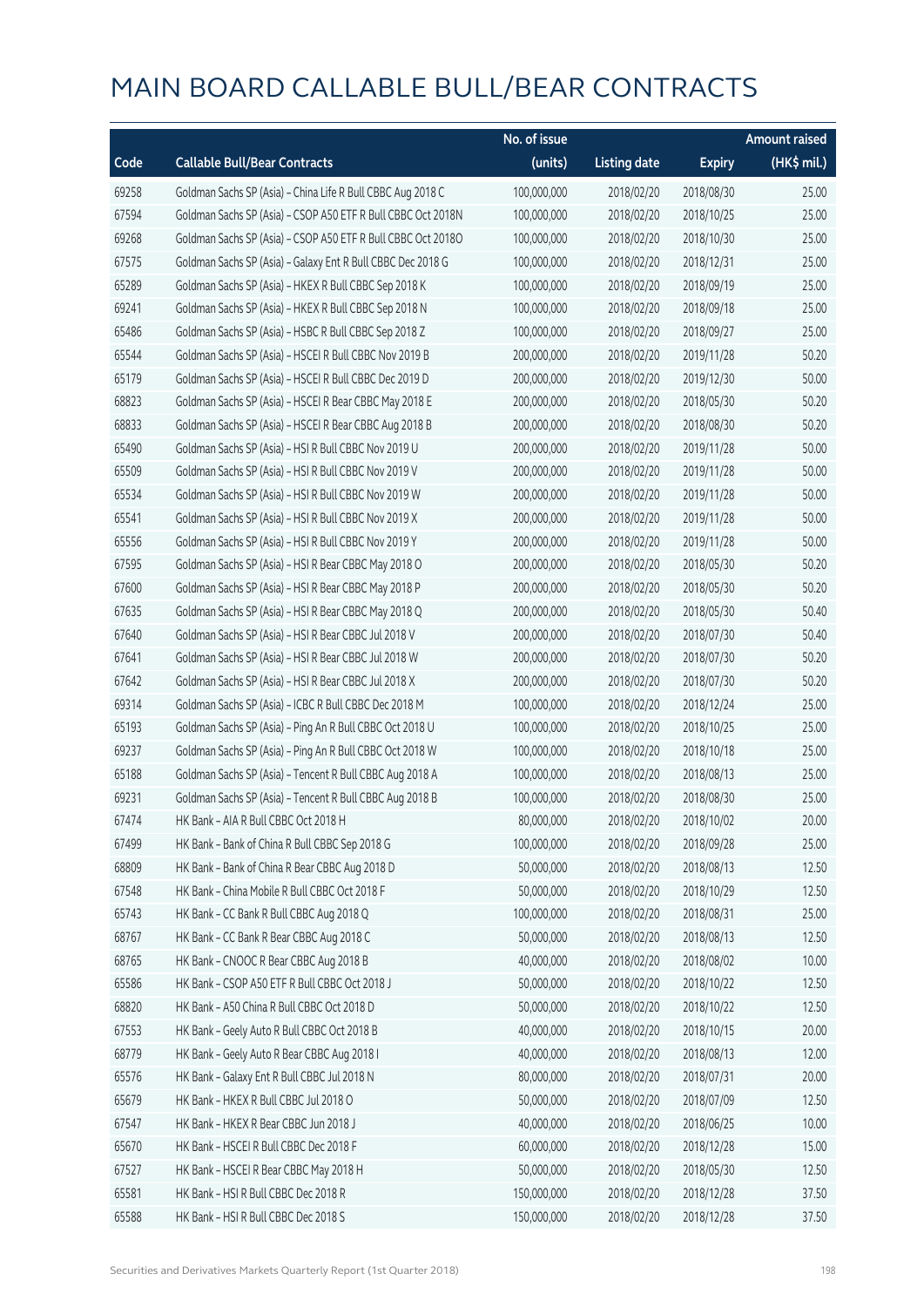|       |                                                           | No. of issue |                     |               | <b>Amount raised</b> |
|-------|-----------------------------------------------------------|--------------|---------------------|---------------|----------------------|
| Code  | <b>Callable Bull/Bear Contracts</b>                       | (units)      | <b>Listing date</b> | <b>Expiry</b> | (HK\$ mil.)          |
| 67466 | HK Bank - HSI R Bull CBBC Mar 2019 A                      | 150,000,000  | 2018/02/20          | 2019/03/28    | 37.50                |
| 67468 | HK Bank - HSI R Bear CBBC May 2018 T                      | 100,000,000  | 2018/02/20          | 2018/05/30    | 25.00                |
| 67490 | HK Bank - HSI R Bear CBBC May 2018 U                      | 150,000,000  | 2018/02/20          | 2018/05/30    | 37.50                |
| 65571 | HK Bank - ICBC R Bull CBBC Sep 2018 K                     | 100,000,000  | 2018/02/20          | 2018/09/17    | 25.00                |
| 68785 | HK Bank - ICBC R Bear CBBC Aug 2018 D                     | 50,000,000   | 2018/02/20          | 2018/08/13    | 12.50                |
| 68754 | HK Bank - PetroChina R Bull CBBC Oct 2018 I               | 80,000,000   | 2018/02/20          | 2018/10/22    | 20.00                |
| 68758 | HK Bank - PetroChina R Bear CBBC Aug 2018 C               | 40,000,000   | 2018/02/20          | 2018/08/02    | 10.00                |
| 65716 | HK Bank - Ping An R Bull CBBC Aug 2018 L                  | 100,000,000  | 2018/02/20          | 2018/08/06    | 25.00                |
| 68795 | HK Bank - SUNAC R Bull CBBC Dec 2018 C                    | 100,000,000  | 2018/02/20          | 2018/12/24    | 25.00                |
| 65706 | HK Bank - Tencent R Bull CBBC Aug 2018 E                  | 60,000,000   | 2018/02/20          | 2018/08/20    | 15.00                |
| 67562 | HK Bank - Tencent R Bear CBBC Aug 2018 T                  | 50,000,000   | 2018/02/20          | 2018/08/02    | 12.50                |
| 69376 | Haitong Int'l Sec - AAC Tech R Bull CBBC Jul 2018 K       | 60,000,000   | 2018/02/20          | 2018/07/09    | 15.00                |
| 69372 | Haitong Int'l Sec - Country Garden R Bull CBBC Aug 2018 D | 70,000,000   | 2018/02/20          | 2018/08/09    | 17.50                |
| 69375 | Haitong Int'l Sec - Country Garden R Bull CBBC Aug 2018 E | 70,000,000   | 2018/02/20          | 2018/08/09    | 17.50                |
| 69363 | Haitong Int'l Sec - China Mobile R Bull CBBC Jul 2018 H   | 110,000,000  | 2018/02/20          | 2018/07/19    | 27.50                |
| 69396 | Haitong Int'l Sec - China Life R Bull CBBC Aug 2018 G     | 40,000,000   | 2018/02/20          | 2018/08/09    | 10.00                |
| 69398 | Haitong Int'l Sec - Sinopec Corp R Bull CBBC Aug 2018 A   | 140,000,000  | 2018/02/20          | 2018/08/02    | 35.00                |
| 69378 | Haitong Int'l Sec - CPIC R Bull CBBC Aug 2018 B           | 40,000,000   | 2018/02/20          | 2018/08/09    | 14.36                |
| 69326 | Haitong Int'l Sec - HKEX R Bull CBBC Jul 2018 R           | 40,000,000   | 2018/02/20          | 2018/07/04    | 10.00                |
| 69356 | Haitong Int'l Sec - HKEX R Bull CBBC Jul 2018 S           | 40,000,000   | 2018/02/20          | 2018/07/05    | 11.44                |
| 69365 | Haitong Int'l Sec - SUNAC R Bull CBBC Aug 2018 E          | 40,000,000   | 2018/02/20          | 2018/08/10    | 15.24                |
| 69056 | J P Morgan SP BV - China Life R Bull CBBC May 2019 A      | 300,000,000  | 2018/02/20          | 2019/05/17    | 75.00                |
| 69063 | J P Morgan SP BV - China Life R Bull CBBC May 2019 B      | 300,000,000  | 2018/02/20          | 2019/05/17    | 75.00                |
| 69071 | J P Morgan SP BV - HKEX R Bull CBBC Jun 2018 W            | 40,000,000   | 2018/02/20          | 2018/06/15    | 10.00                |
| 69075 | J P Morgan SP BV - HKEX R Bull CBBC Jun 2018 X            | 40,000,000   | 2018/02/20          | 2018/06/15    | 10.00                |
| 69167 | J P Morgan SP BV - HKEX R Bear CBBC Jun 2018 H            | 40,000,000   | 2018/02/20          | 2018/06/15    | 10.00                |
| 69181 | J P Morgan SP BV - HSCEI R Bull CBBC Dec 2019 D           | 100,000,000  | 2018/02/20          | 2019/12/30    | 25.00                |
| 69173 | J P Morgan SP BV - HSCEI R Bear CBBC May 2018 C           | 100,000,000  | 2018/02/20          | 2018/05/30    | 25.00                |
| 69176 | J P Morgan SP BV - HSCEI R Bear CBBC May 2018 D           | 100,000,000  | 2018/02/20          | 2018/05/30    | 25.00                |
| 69110 | J P Morgan SP BV - HSI R Bull CBBC Oct 2019 M             | 200,000,000  | 2018/02/20          | 2019/10/30    | 50.00                |
| 69139 | J P Morgan SP BV - HSI R Bull CBBC Oct 2019 O             | 200,000,000  | 2018/02/20          | 2019/10/30    | 50.00                |
| 69130 | J P Morgan SP BV - HSI R Bull CBBC Nov 2019 J             | 200,000,000  | 2018/02/20          | 2019/11/28    | 50.00                |
| 69146 | J P Morgan SP BV - HSI R Bull CBBC Nov 2019 K             | 200,000,000  | 2018/02/20          | 2019/11/28    | 50.00                |
| 69107 | J P Morgan SP BV - HSI R Bull CBBC Nov 2019 V             | 200,000,000  | 2018/02/20          | 2019/11/28    | 50.00                |
| 69086 | J P Morgan SP BV - HSI R Bull CBBC Dec 2019 P             | 200,000,000  | 2018/02/20          | 2019/12/30    | 50.00                |
| 69127 | J P Morgan SP BV - HSI R Bull CBBC Dec 2019 Q             | 200,000,000  | 2018/02/20          | 2019/12/30    | 50.00                |
| 69145 | J P Morgan SP BV - HSI R Bull CBBC Dec 2019 R             | 200,000,000  | 2018/02/20          | 2019/12/30    | 50.00                |
| 69184 | J P Morgan SP BV - HSI R Bear CBBC Jul 2018 P             | 200,000,000  | 2018/02/20          | 2018/07/30    | 50.00                |
| 69155 | J P Morgan SP BV - HSI R Bear CBBC Jul 2018 Z             | 200,000,000  | 2018/02/20          | 2018/07/30    | 50.00                |
| 69183 | J P Morgan SP BV - HSI R Bear CBBC Aug 2018 T             | 200,000,000  | 2018/02/20          | 2018/08/30    | 50.00                |
| 69186 | J P Morgan SP BV - HSI R Bear CBBC Aug 2018 U             | 200,000,000  | 2018/02/20          | 2018/08/30    | 50.00                |
| 69193 | J P Morgan SP BV - HSI R Bear CBBC Aug 2018 V             | 200,000,000  | 2018/02/20          | 2018/08/30    | 50.00                |
| 69227 | J P Morgan SP BV - HSI R Bear CBBC Aug 2018 W             | 200,000,000  | 2018/02/20          | 2018/08/30    | 50.00                |
| 69080 | J P Morgan SP BV - Ping An R Bull CBBC Jun 2018 M         | 100,000,000  | 2018/02/20          | 2018/06/15    | 25.00                |
| 69082 | J P Morgan SP BV - Ping An R Bull CBBC Jun 2018 N         | 100,000,000  | 2018/02/20          | 2018/06/15    | 25.00                |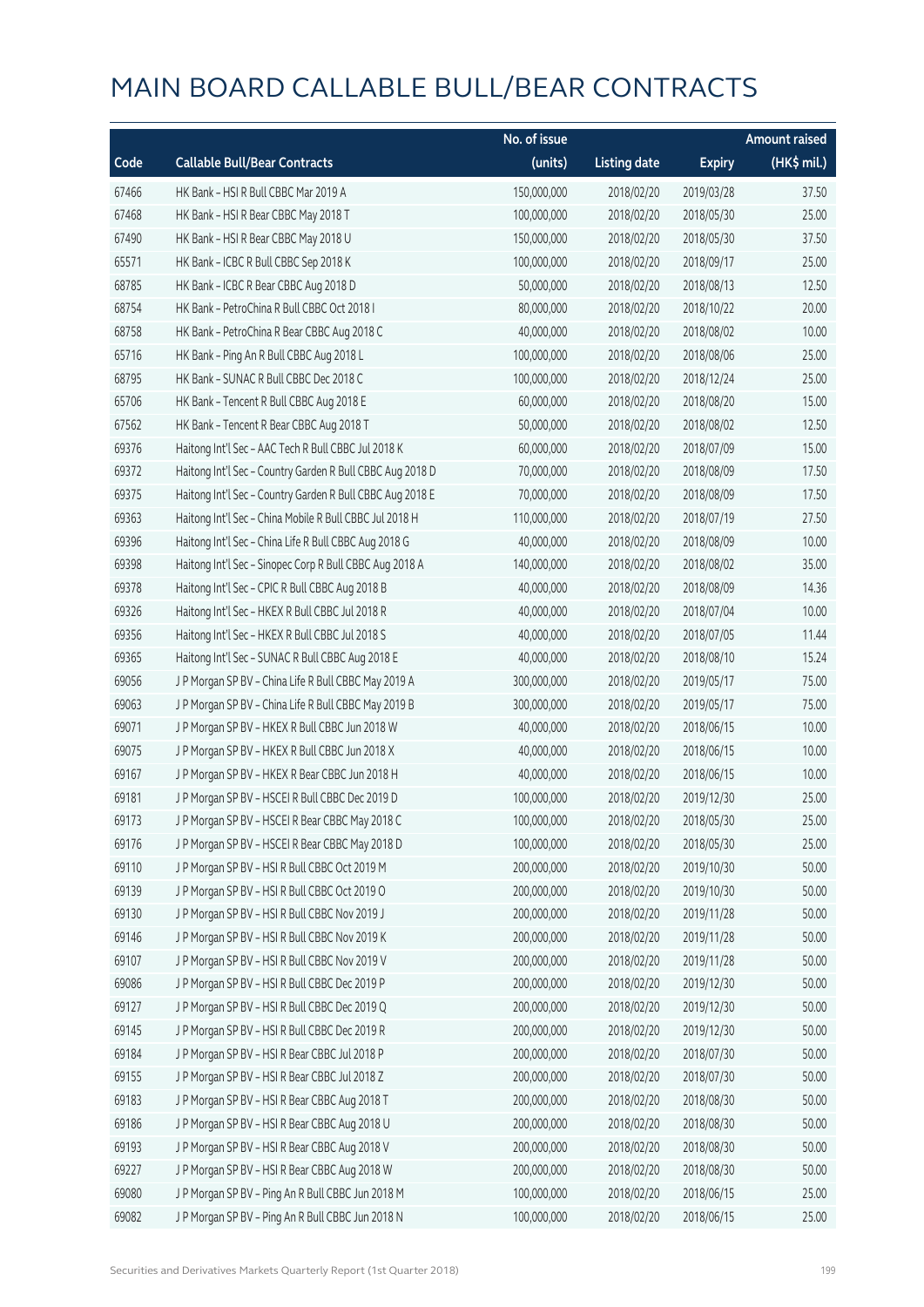|       |                                                      | No. of issue |                     |               | <b>Amount raised</b> |
|-------|------------------------------------------------------|--------------|---------------------|---------------|----------------------|
| Code  | <b>Callable Bull/Bear Contracts</b>                  | (units)      | <b>Listing date</b> | <b>Expiry</b> | (HK\$ mil.)          |
| 69168 | J P Morgan SP BV - Ping An R Bear CBBC Jun 2018 D    | 100,000,000  | 2018/02/20          | 2018/06/15    | 25.00                |
| 69068 | J P Morgan SP BV - Tencent R Bull CBBC Jun 2018 J    | 50,000,000   | 2018/02/20          | 2018/06/15    | 12.50                |
| 69070 | J P Morgan SP BV - Tencent R Bull CBBC Jun 2018 K    | 50,000,000   | 2018/02/20          | 2018/06/15    | 12.50                |
| 69158 | J P Morgan SP BV - Tencent R Bear CBBC Jun 2018 V    | 50,000,000   | 2018/02/20          | 2018/06/15    | 12.50                |
| 67462 | Macquarie Bank Ltd. - Tencent R Bear CBBC Aug 2018 L | 13,400,000   | 2018/02/20          | 2018/08/28    | 10.06                |
| 67650 | SG Issuer - China Mobile R Bull CBBC Dec 2018 L      | 100,000,000  | 2018/02/20          | 2018/12/17    | 25.00                |
| 68936 | SG Issuer - China Mobile R Bull CBBC Dec 2018 M      | 100,000,000  | 2018/02/20          | 2018/12/10    | 25.00                |
| 66107 | SG Issuer - CC Bank R Bull CBBC Aug 2018 W           | 100,000,000  | 2018/02/20          | 2018/08/08    | 25.00                |
| 68934 | SG Issuer - CC Bank R Bull CBBC Aug 2018 X           | 100,000,000  | 2018/02/20          | 2018/08/02    | 25.00                |
| 66201 | SG Issuer - China Life R Bull CBBC Nov 2018 E        | 40,000,000   | 2018/02/20          | 2018/11/29    | 10.00                |
| 67645 | SG Issuer - China Life R Bull CBBC Dec 2018 B        | 40,000,000   | 2018/02/20          | 2018/12/19    | 12.00                |
| 68983 | SG Issuer - CSOP A50 ETF R Bull CBBC Sep 2018 F      | 40,000,000   | 2018/02/20          | 2018/09/21    | 10.00                |
| 66514 | SG Issuer - CSOP A50 ETF R Bull CBBC Oct 2018 H      | 40,000,000   | 2018/02/20          | 2018/10/10    | 10.00                |
| 66667 | SG Issuer - CSOP A50 ETF R Bull CBBC Nov 2018 G      | 40,000,000   | 2018/02/20          | 2018/11/29    | 10.00                |
| 69002 | SG Issuer - A50 China R Bull CBBC Oct 2018 B         | 50,000,000   | 2018/02/20          | 2018/10/19    | 12.50                |
| 69003 | SG Issuer - A50 China R Bull CBBC Nov 2018 D         | 50,000,000   | 2018/02/20          | 2018/11/02    | 12.50                |
| 68949 | SG Issuer - HKEX R Bull CBBC Jul 2018 Z              | 50,000,000   | 2018/02/20          | 2018/07/12    | 12.50                |
| 66244 | SG Issuer - HSBC R Bull CBBC Sep 2018 W              | 100,000,000  | 2018/02/20          | 2018/09/10    | 25.00                |
| 69006 | SG Issuer - HSCEI R Bull CBBC Dec 2018 Q             | 100,000,000  | 2018/02/20          | 2018/12/28    | 25.00                |
| 69020 | SG Issuer - HSCEI R Bear CBBC Dec 2018 E             | 100,000,000  | 2018/02/20          | 2018/12/28    | 25.00                |
| 65816 | SG Issuer - HSI R Bull CBBC Oct 2019 K               | 200,000,000  | 2018/02/20          | 2019/10/30    | 50.00                |
| 65832 | SG Issuer - HSI R Bull CBBC Oct 2019 L               | 200,000,000  | 2018/02/20          | 2019/10/30    | 50.00                |
| 68911 | SG Issuer - HSI R Bull CBBC Oct 2019 M               | 200,000,000  | 2018/02/20          | 2019/10/30    | 50.00                |
| 68917 | SG Issuer - HSI R Bull CBBC Nov 2019 D               | 200,000,000  | 2018/02/20          | 2019/11/28    | 50.00                |
| 65921 | SG Issuer - HSI R Bull CBBC Nov 2019 R               | 200,000,000  | 2018/02/20          | 2019/11/28    | 50.00                |
| 68927 | SG Issuer - HSI R Bull CBBC Dec 2019 V               | 200,000,000  | 2018/02/20          | 2019/12/30    | 50.00                |
| 65955 | SG Issuer - HSI R Bull CBBC Dec 2019 Y               | 200,000,000  | 2018/02/20          | 2019/12/30    | 50.00                |
| 66056 | SG Issuer - HSI R Bull CBBC Dec 2019 Z               | 200,000,000  | 2018/02/20          | 2019/12/30    | 50.00                |
| 67658 | SG Issuer - HSI R Bear CBBC Oct 2018 P               | 200,000,000  | 2018/02/20          | 2018/10/30    | 50.00                |
| 68834 | SG Issuer - HSI R Bear CBBC Oct 2018 Q               | 200,000,000  | 2018/02/20          | 2018/10/30    | 50.00                |
| 68849 | SG Issuer - HSI R Bear CBBC Oct 2018 R               | 200,000,000  | 2018/02/20          | 2018/10/30    | 50.00                |
| 68863 | SG Issuer - HSI R Bear CBBC Oct 2018 S               | 200,000,000  | 2018/02/20          | 2018/10/30    | 50.00                |
| 68866 | SG Issuer - HSI R Bear CBBC Oct 2018 T               | 200,000,000  | 2018/02/20          | 2018/10/30    | 50.00                |
| 68875 | SG Issuer - HSI R Bear CBBC Nov 2018 E               | 200,000,000  | 2018/02/20          | 2018/11/29    | 50.00                |
| 68878 | SG Issuer - HSI R Bear CBBC Nov 2018 F               | 200,000,000  | 2018/02/20          | 2018/11/29    | 50.00                |
| 68882 | SG Issuer - HSI R Bear CBBC Nov 2018 G               | 200,000,000  | 2018/02/20          | 2018/11/29    | 50.00                |
| 68884 | SG Issuer - HSI R Bear CBBC Nov 2018 H               | 200,000,000  | 2018/02/20          | 2018/11/29    | 50.00                |
| 68908 | SG Issuer - HSI R Bear CBBC Nov 2018 I               | 200,000,000  | 2018/02/20          | 2018/11/29    | 50.00                |
| 66251 | SG Issuer - ICBC R Bull CBBC Sep 2018 L              | 60,000,000   | 2018/02/20          | 2018/09/17    | 15.00                |
| 68951 | SG Issuer - Ping An R Bull CBBC Aug 2018 T           | 100,000,000  | 2018/02/20          | 2018/08/14    | 25.00                |
| 66276 | SG Issuer - Ping An R Bull CBBC Oct 2018 Y           | 100,000,000  | 2018/02/20          | 2018/10/03    | 25.00                |
| 66281 | SG Issuer - Ping An R Bull CBBC Nov 2018 W           | 100,000,000  | 2018/02/20          | 2018/11/14    | 25.00                |
| 66292 | SG Issuer - Tencent R Bull CBBC Jun 2018 I           | 80,000,000   | 2018/02/20          | 2018/06/14    | 20.00                |
| 67652 | SG Issuer - Tencent R Bull CBBC Jul 2018 T           | 80,000,000   | 2018/02/20          | 2018/07/25    | 20.00                |
| 66294 | SG Issuer - Tencent R Bull CBBC Aug 2018 C           | 80,000,000   | 2018/02/20          | 2018/08/02    | 20.00                |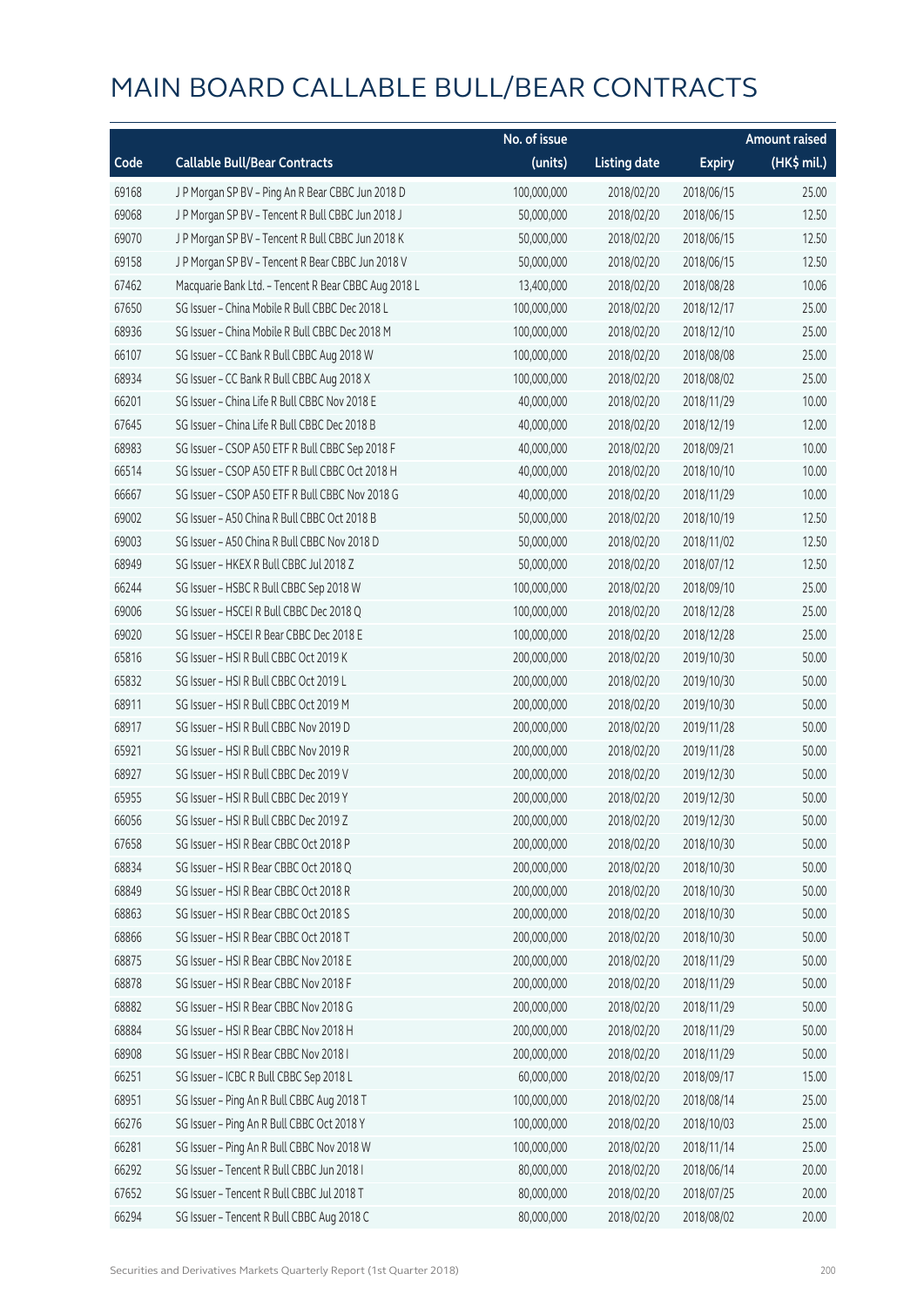|       |                                              | No. of issue |                     |               | <b>Amount raised</b> |
|-------|----------------------------------------------|--------------|---------------------|---------------|----------------------|
| Code  | <b>Callable Bull/Bear Contracts</b>          | (units)      | <b>Listing date</b> | <b>Expiry</b> | (HK\$ mil.)          |
| 66342 | SG Issuer - Tencent R Bull CBBC Oct 2018 L   | 80,000,000   | 2018/02/20          | 2018/10/19    | 20.00                |
| 67657 | SG Issuer - Tencent R Bull CBBC Nov 2018 X   | 80,000,000   | 2018/02/20          | 2018/11/29    | 20.00                |
| 67937 | UBS AG - CC Bank R Bull CBBC Oct 2018 F      | 80,000,000   | 2018/02/20          | 2018/10/29    | 20.00                |
| 67969 | UBS AG - CC Bank R Bull CBBC Oct 2018 G      | 80,000,000   | 2018/02/20          | 2018/10/02    | 20.00                |
| 68061 | UBS AG - China Life R Bull CBBC Aug 2018 E   | 40,000,000   | 2018/02/20          | 2018/08/13    | 10.00                |
| 68029 | UBS AG - China Life R Bull CBBC Sep 2018 G   | 40,000,000   | 2018/02/20          | 2018/09/24    | 10.00                |
| 68068 | UBS AG - CSOP A50 ETF R Bull CBBC Aug 2018 C | 40,000,000   | 2018/02/20          | 2018/08/20    | 10.00                |
| 68069 | UBS AG - CSOP A50 ETF R Bull CBBC Sep 2018 E | 40,000,000   | 2018/02/20          | 2018/09/24    | 10.00                |
| 68075 | UBS AG - HKEX R Bull CBBC Sep 2018 R         | 50,000,000   | 2018/02/20          | 2018/09/24    | 12.50                |
| 68070 | UBS AG - HKEX R Bull CBBC Oct 2018 N         | 50,000,000   | 2018/02/20          | 2018/10/08    | 12.50                |
| 68151 | UBS AG - HKEX R Bull CBBC Oct 2018 O         | 50,000,000   | 2018/02/20          | 2018/10/08    | 12.50                |
| 68170 | UBS AG - HKEX R Bull CBBC Oct 2018 P         | 50,000,000   | 2018/02/20          | 2018/10/15    | 14.25                |
| 68172 | UBS AG - HKEX R Bull CBBC Oct 2018 Q         | 50,000,000   | 2018/02/20          | 2018/10/29    | 16.75                |
| 68185 | UBS AG - HS H-SH ETF R Bull CBBC Oct 2018 A  | 40,000,000   | 2018/02/20          | 2018/10/22    | 10.00                |
| 67892 | UBS AG - HSBC R Bull CBBC Sep 2018 H         | 100,000,000  | 2018/02/20          | 2018/09/17    | 25.00                |
| 67881 | UBS AG - HSCEI R Bull CBBC Sep 2019 D        | 100,000,000  | 2018/02/20          | 2019/09/27    | 25.00                |
| 67885 | UBS AG - HSCEI R Bull CBBC Oct 2019 B        | 100,000,000  | 2018/02/20          | 2019/10/30    | 25.00                |
| 68226 | UBS AG - HSI R Bull CBBC Oct 2018 F          | 250,000,000  | 2018/02/20          | 2018/10/30    | 62.50                |
| 68267 | UBS AG - HSI R Bull CBBC Oct 2018 G          | 200,000,000  | 2018/02/20          | 2018/10/30    | 50.00                |
| 68263 | UBS AG - HSI R Bull CBBC Nov 2018 G          | 250,000,000  | 2018/02/20          | 2018/11/29    | 62.50                |
| 67787 | UBS AG - HSI R Bull CBBC Sep 2019 A          | 250,000,000  | 2018/02/20          | 2019/09/27    | 62.50                |
| 67846 | UBS AG - HSI R Bull CBBC Sep 2019 R          | 250,000,000  | 2018/02/20          | 2019/09/27    | 62.50                |
| 67856 | UBS AG - HSI R Bull CBBC Oct 2019 D          | 200,000,000  | 2018/02/20          | 2019/10/30    | 50.00                |
| 69052 | UBS AG - HSI R Bull CBBC Oct 2019 G          | 250,000,000  | 2018/02/20          | 2019/10/30    | 62.50                |
| 67725 | UBS AG - HSI R Bull CBBC Oct 2019 N          | 250,000,000  | 2018/02/20          | 2019/10/30    | 62.50                |
| 67743 | UBS AG - HSI R Bull CBBC Oct 2019 Q          | 250,000,000  | 2018/02/20          | 2019/10/30    | 62.50                |
| 67728 | UBS AG - HSI R Bull CBBC Nov 2019 V          | 200,000,000  | 2018/02/20          | 2019/11/28    | 50.00                |
| 67812 | UBS AG - HSI R Bull CBBC Nov 2019 W          | 200,000,000  | 2018/02/20          | 2019/11/28    | 50.00                |
| 69043 | UBS AG - HSI R Bull CBBC Nov 2019 X          | 250,000,000  | 2018/02/20          | 2019/11/28    | 62.50                |
| 69047 | UBS AG - HSI R Bull CBBC Nov 2019 Y          | 250,000,000  | 2018/02/20          | 2019/11/28    | 62.50                |
| 67720 | UBS AG - HSI R Bull CBBC Dec 2019 Q          | 200,000,000  | 2018/02/20          | 2019/12/30    | 50.00                |
| 67773 | UBS AG - HSI R Bull CBBC Dec 2019 R          | 200,000,000  | 2018/02/20          | 2019/12/30    | 50.00                |
| 68303 | UBS AG - HSI R Bear CBBC Jul 2018 Z          | 200,000,000  | 2018/02/20          | 2018/07/30    | 50.00                |
| 68349 | UBS AG - HSI R Bear CBBC Aug 2018 S          | 250,000,000  | 2018/02/20          | 2018/08/30    | 62.50                |
| 69024 | UBS AG - HSI R Bear CBBC Aug 2018 T          | 200,000,000  | 2018/02/20          | 2018/08/30    | 50.00                |
| 69025 | UBS AG - HSI R Bear CBBC Aug 2018 U          | 250,000,000  | 2018/02/20          | 2018/08/30    | 62.50                |
| 69027 | UBS AG - HSI R Bear CBBC Aug 2018 V          | 200,000,000  | 2018/02/20          | 2018/08/30    | 50.00                |
| 69028 | UBS AG - HSI R Bear CBBC Aug 2018 W          | 200,000,000  | 2018/02/20          | 2018/08/30    | 50.00                |
| 69031 | UBS AG - HSI R Bear CBBC Aug 2018 X          | 250,000,000  | 2018/02/20          | 2018/08/30    | 62.50                |
| 69042 | UBS AG - HSI R Bear CBBC Aug 2018 Y          | 200,000,000  | 2018/02/20          | 2018/08/30    | 50.00                |
| 69036 | UBS AG - HSI R Bear CBBC Sep 2018 A          | 250,000,000  | 2018/02/20          | 2018/09/27    | 62.50                |
| 69038 | UBS AG - HSI R Bear CBBC Sep 2018 B          | 250,000,000  | 2018/02/20          | 2018/09/27    | 62.50                |
| 67974 | UBS AG - ICBC R Bull CBBC Oct 2018 F         | 100,000,000  | 2018/02/20          | 2018/10/22    | 25.00                |
| 67936 | UBS AG - Petrochina R Bull CBBC Aug 2018 E   | 60,000,000   | 2018/02/20          | 2018/08/06    | 15.00                |
| 68010 | UBS AG - Ping An R Bull CBBC Nov 2018 K      | 80,000,000   | 2018/02/20          | 2018/11/05    | 20.00                |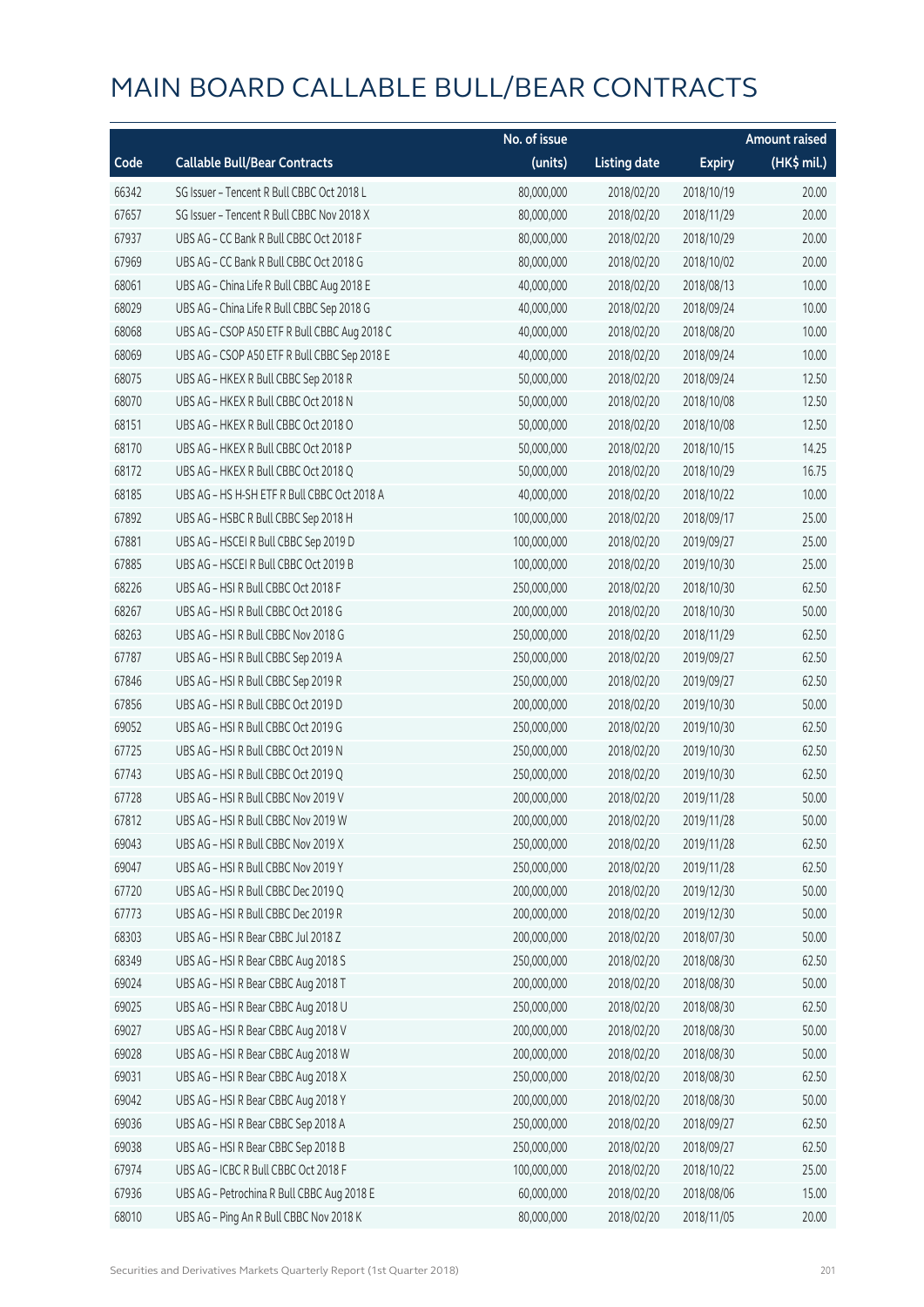|       |                                                              | No. of issue |                     |               | <b>Amount raised</b> |
|-------|--------------------------------------------------------------|--------------|---------------------|---------------|----------------------|
| Code  | <b>Callable Bull/Bear Contracts</b>                          | (units)      | <b>Listing date</b> | <b>Expiry</b> | (HK\$ mil.)          |
| 68013 | UBS AG - Ping An R Bull CBBC Nov 2018 L                      | 80,000,000   | 2018/02/20          | 2018/11/19    | 20.00                |
| 68082 | UBS AG - Tencent R Bull CBBC Jun 2018 N                      | 30,000,000   | 2018/02/20          | 2018/06/11    | 10.20                |
| 67927 | UBS AG - Tencent R Bull CBBC Aug 2018 H                      | 30,000,000   | 2018/02/20          | 2018/08/13    | 10.20                |
| 67930 | UBS AG - Tencent R Bull CBBC Aug 2018 I                      | 30,000,000   | 2018/02/20          | 2018/08/20    | 10.20                |
| 68106 | UBS AG - Tencent R Bull CBBC Aug 2018 J                      | 30,000,000   | 2018/02/20          | 2018/08/13    | 13.50                |
| 68111 | UBS AG - Tencent R Bull CBBC Sep 2018 I                      | 30,000,000   | 2018/02/20          | 2018/09/10    | 15.90                |
| 64066 | Bank Vontobel - HSI R Bull CBBC Jul 2018 A                   | 100,000,000  | 2018/02/20          | 2018/07/30    | 27.00                |
| 64097 | Bank Vontobel - HSI R Bull CBBC Jul 2018 B                   | 100,000,000  | 2018/02/20          | 2018/07/30    | 28.70                |
| 64106 | Bank Vontobel - HSI R Bear CBBC Oct 2018 C                   | 100,000,000  | 2018/02/20          | 2018/10/30    | 26.40                |
| 64112 | Bank Vontobel - HSI R Bear CBBC Oct 2018 D                   | 100,000,000  | 2018/02/20          | 2018/10/30    | 27.60                |
| 67449 | Bank Vontobel - HSI R Bear CBBC Oct 2018 E                   | 100,000,000  | 2018/02/20          | 2018/10/30    | 25.60                |
| 64065 | Bank Vontobel - Tencent R Bull CBBC Aug 2018 J               | 40,000,000   | 2018/02/20          | 2018/08/28    | 10.20                |
| 67448 | Bank Vontobel - Tencent R Bull CBBC Aug 2018 K               | 40,000,000   | 2018/02/20          | 2018/08/29    | 11.64                |
| 67440 | Bank Vontobel - Tencent R Bear CBBC Jul 2018 I               | 40,000,000   | 2018/02/20          | 2018/07/31    | 19.20                |
| 60643 | Credit Suisse AG - China Mobile R Bull CBBC Sep 2018 A       | 70,000,000   | 2018/02/21          | 2018/09/27    | 17.50                |
| 60644 | Credit Suisse AG - China Mobile R Bear CBBC Jul 2018 C       | 50,000,000   | 2018/02/21          | 2018/07/30    | 12.50                |
| 60630 | Credit Suisse AG - HKEX R Bull CBBC Sep 2018 N               | 50,000,000   | 2018/02/21          | 2018/09/27    | 12.50                |
| 60524 | Credit Suisse AG - HSI R Bull CBBC Mar 2019 H                | 200,000,000  | 2018/02/21          | 2019/03/28    | 50.00                |
| 60501 | Credit Suisse AG - HSI R Bull CBBC Apr 2019 T                | 200,000,000  | 2018/02/21          | 2019/04/29    | 50.00                |
| 60602 | Credit Suisse AG - HSI R Bull CBBC Apr 2019 U                | 200,000,000  | 2018/02/21          | 2019/04/29    | 50.00                |
| 60500 | Credit Suisse AG - HSI R Bull CBBC Sep 2019 T                | 200,000,000  | 2018/02/21          | 2019/09/27    | 50.00                |
| 60337 | Credit Suisse AG - HSI R Bear CBBC Aug 2018 T                | 200,000,000  | 2018/02/21          | 2018/08/30    | 50.00                |
| 60350 | Credit Suisse AG - HSI R Bear CBBC Aug 2018 U                | 200,000,000  | 2018/02/21          | 2018/08/30    | 50.00                |
| 60670 | Credit Suisse AG - HSI R Bear CBBC Aug 2018 V                | 200,000,000  | 2018/02/21          | 2018/08/30    | 50.00                |
| 60338 | Credit Suisse AG - HSI R Bear CBBC Sep 2018 I                | 200,000,000  | 2018/02/21          | 2018/09/27    | 50.00                |
| 60452 | Credit Suisse AG - HSI R Bear CBBC Sep 2018 J                | 200,000,000  | 2018/02/21          | 2018/09/27    | 50.00                |
| 60454 | Credit Suisse AG - HSI R Bear CBBC Sep 2018 K                | 200,000,000  | 2018/02/21          | 2018/09/27    | 50.00                |
| 60485 | Credit Suisse AG - HSI R Bear CBBC Sep 2018 L                | 200,000,000  | 2018/02/21          | 2018/09/27    | 50.00                |
| 60655 | Credit Suisse AG - Ping An R Bull CBBC Sep 2018 G            | 80,000,000   | 2018/02/21          | 2018/09/27    | 20.00                |
| 60466 | Credit Suisse AG - Tencent R Bull CBBC Jul 2018 A            | 50,000,000   | 2018/02/21          | 2018/07/30    | 12.50                |
| 60708 | Goldman Sachs SP (Asia) - AIA R Bull CBBC Nov 2018 J         | 100,000,000  | 2018/02/21          | 2018/11/22    | 25.00                |
| 60944 | Goldman Sachs SP (Asia) - Bank of China R Bull CBBC Dec 18 E | 80,000,000   | 2018/02/21          | 2018/12/28    | 20.00                |
| 60765 | Goldman Sachs SP (Asia) - China Life R Bull CBBC Aug 2018 D  | 100,000,000  | 2018/02/21          | 2018/08/30    | 25.00                |
| 69773 | Goldman Sachs SP (Asia) - HKEX R Bull CBBC Sep 2018 Q        | 100,000,000  | 2018/02/21          | 2018/09/26    | 25.00                |
| 60880 | Goldman Sachs SP (Asia) - HKEX R Bull CBBC Sep 2018 R        | 60,000,000   | 2018/02/21          | 2018/09/26    | 15.00                |
| 60966 | Goldman Sachs SP (Asia) - HSBC R Bull CBBC Sep 2018 A        | 100,000,000  | 2018/02/21          | 2018/09/26    | 25.00                |
| 69757 | Goldman Sachs SP (Asia) - HSI R Bull CBBC Nov 2019 A         | 200,000,000  | 2018/02/21          | 2019/11/28    | 50.00                |
| 69772 | Goldman Sachs SP (Asia) - HSI R Bull CBBC Nov 2019 E         | 200,000,000  | 2018/02/21          | 2019/11/28    | 50.20                |
| 69756 | Goldman Sachs SP (Asia) - HSI R Bull CBBC Nov 2019 Z         | 200,000,000  | 2018/02/21          | 2019/11/28    | 50.00                |
| 69485 | Goldman Sachs SP (Asia) - HSI R Bear CBBC Jun 2018 E         | 200,000,000  | 2018/02/21          | 2018/06/28    | 50.20                |
| 69478 | Goldman Sachs SP (Asia) - HSI R Bear CBBC Jun 2018 X         | 200,000,000  | 2018/02/21          | 2018/06/28    | 50.40                |
| 69495 | Goldman Sachs SP (Asia) - HSI R Bear CBBC Jun 2018 Y         | 200,000,000  | 2018/02/21          | 2018/06/28    | 50.20                |
| 60737 | Goldman Sachs SP (Asia) - Ping An R Bull CBBC Oct 2018 H     | 100,000,000  | 2018/02/21          | 2018/10/16    | 25.00                |
| 60763 | Goldman Sachs SP (Asia) - Ping An R Bull CBBC Oct 2018 Y     | 100,000,000  | 2018/02/21          | 2018/10/16    | 25.00                |
| 61071 | Goldman Sachs SP (Asia) - Tencent R Bull CBBC Aug 2018 G     | 100,000,000  | 2018/02/21          | 2018/08/20    | 25.00                |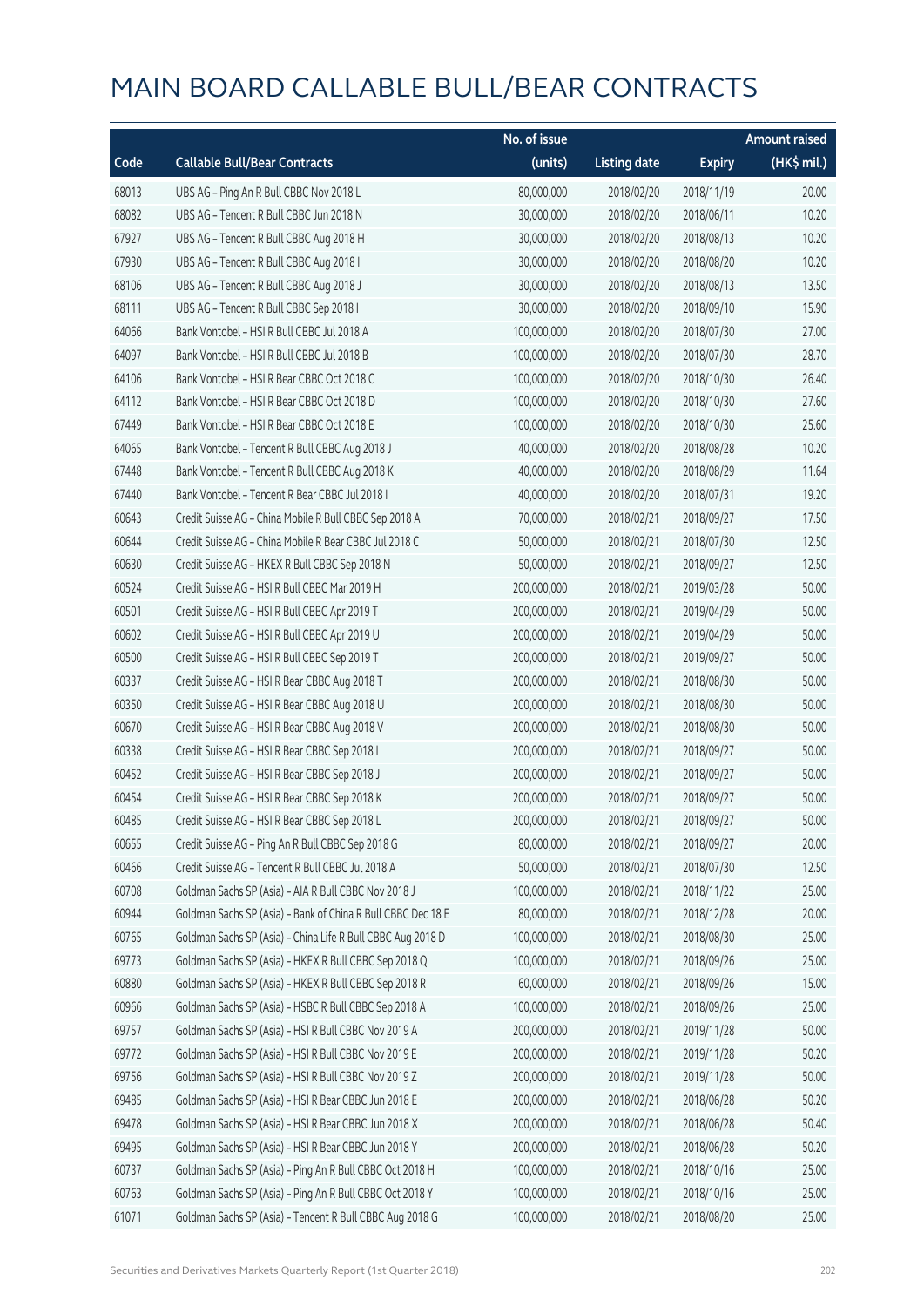|       |                                                           | No. of issue |                     |               | <b>Amount raised</b> |
|-------|-----------------------------------------------------------|--------------|---------------------|---------------|----------------------|
| Code  | <b>Callable Bull/Bear Contracts</b>                       | (units)      | <b>Listing date</b> | <b>Expiry</b> | (HK\$ mil.)          |
| 61081 | Goldman Sachs SP (Asia) - Tencent R Bull CBBC Aug 2018 I  | 100,000,000  | 2018/02/21          | 2018/08/20    | 25.00                |
| 69687 | HK Bank - AIA R Bull CBBC Oct 2018 I                      | 80,000,000   | 2018/02/21          | 2018/10/15    | 20.00                |
| 69689 | HK Bank - CPIC R Bull CBBC Nov 2018 B                     | 100,000,000  | 2018/02/21          | 2018/11/26    | 25.00                |
| 69566 | HK Bank - CSOP A50 ETF R Bull CBBC Jul 2018 H             | 50,000,000   | 2018/02/21          | 2018/07/23    | 12.50                |
| 69523 | HK Bank - CSOP A50 ETF R Bear CBBC Jul 2018 C             | 40,000,000   | 2018/02/21          | 2018/07/09    | 10.00                |
| 69547 | HK Bank - A50 China R Bull CBBC Sep 2018 C                | 50,000,000   | 2018/02/21          | 2018/09/03    | 12.50                |
| 69645 | HK Bank - Geely Auto R Bull CBBC Aug 2018 O               | 40,000,000   | 2018/02/21          | 2018/08/02    | 10.00                |
| 69568 | HK Bank - HKEX R Bull CBBC Sep 2018 N                     | 50,000,000   | 2018/02/21          | 2018/09/17    | 12.50                |
| 69510 | HK Bank - HSCEI R Bull CBBC Dec 2018 G                    | 60,000,000   | 2018/02/21          | 2018/12/28    | 15.00                |
| 69517 | HK Bank - HSCEI R Bear CBBC May 2018 I                    | 50,000,000   | 2018/02/21          | 2018/05/30    | 12.50                |
| 69499 | HK Bank - HSI R Bull CBBC Dec 2018 T                      | 150,000,000  | 2018/02/21          | 2018/12/28    | 37.50                |
| 69500 | HK Bank - HSI R Bull CBBC Dec 2018 U                      | 150,000,000  | 2018/02/21          | 2018/12/28    | 37.50                |
| 69506 | HK Bank - HSI R Bear CBBC May 2018 V                      | 150,000,000  | 2018/02/21          | 2018/05/30    | 37.50                |
| 69509 | HK Bank - HSI R Bear CBBC May 2018 W                      | 150,000,000  | 2018/02/21          | 2018/05/30    | 37.50                |
| 69666 | HK Bank - ICBC R Bull CBBC Sep 2018 L                     | 100,000,000  | 2018/02/21          | 2018/09/03    | 25.00                |
| 69670 | HK Bank - NCI R Bull CBBC Oct 2018 A                      | 40,000,000   | 2018/02/21          | 2018/10/02    | 10.00                |
| 69649 | HK Bank - Ping An R Bull CBBC Nov 2018 I                  | 100,000,000  | 2018/02/21          | 2018/11/05    | 25.00                |
| 69669 | HK Bank - SMIC R Bull CBBC Oct 2018 A                     | 40,000,000   | 2018/02/21          | 2018/10/02    | 14.00                |
| 69664 | HK Bank - Sunny Optical R Bull CBBC Aug 2018 H            | 40,000,000   | 2018/02/21          | 2018/08/02    | 10.00                |
| 69639 | HK Bank - Tencent R Bull CBBC Aug 2018 N                  | 60,000,000   | 2018/02/21          | 2018/08/27    | 15.00                |
| 69792 | Haitong Int'l Sec - Country Garden R Bull CBBC Aug 2018 F | 70,000,000   | 2018/02/21          | 2018/08/10    | 17.50                |
| 69809 | Haitong Int'l Sec - Sinopec Corp R Bull CBBC Aug 2018 B   | 140,000,000  | 2018/02/21          | 2018/08/07    | 35.00                |
| 69791 | Haitong Int'l Sec - HSBC R Bull CBBC Jun 2018 F           | 110,000,000  | 2018/02/21          | 2018/06/15    | 27.50                |
| 69855 | Haitong Int'l Sec - NCI R Bull CBBC Aug 2018 A            | 40,000,000   | 2018/02/21          | 2018/08/15    | 20.04                |
| 69802 | Haitong Int'l Sec - Ping An R Bull CBBC Jul 2018 F        | 110,000,000  | 2018/02/21          | 2018/07/17    | 27.50                |
| 69829 | Haitong Int'l Sec - SMIC R Bull CBBC Aug 2018 A           | 90,000,000   | 2018/02/21          | 2018/08/10    | 22.50                |
| 69852 | Haitong Int'l Sec - SMIC R Bull CBBC Aug 2018 B           | 90,000,000   | 2018/02/21          | 2018/08/10    | 22.50                |
| 69816 | Haitong Int'l Sec - ZTE R Bull CBBC Aug 2018 A            | 40,000,000   | 2018/02/21          | 2018/08/14    | 10.00                |
| 60054 | J P Morgan SP BV - HSI R Bull CBBC Oct 2019 P             | 200,000,000  | 2018/02/21          | 2019/10/30    | 50.00                |
| 60051 | J P Morgan SP BV - HSI R Bull CBBC Nov 2019 M             | 200,000,000  | 2018/02/21          | 2019/11/28    | 50.00                |
| 60082 | J P Morgan SP BV - HSI R Bull CBBC Dec 2019 I             | 200,000,000  | 2018/02/21          | 2019/12/30    | 50.00                |
| 60004 | JP Morgan SP BV - HSIR Bull CBBC Dec 2019 S               | 200,000,000  | 2018/02/21          | 2019/12/30    | 50.00                |
| 60148 | J P Morgan SP BV - HSI R Bear CBBC May 2018 A             | 200,000,000  | 2018/02/21          | 2018/05/30    | 50.00                |
| 60172 | J P Morgan SP BV - HSI R Bear CBBC May 2018 D             | 200,000,000  | 2018/02/21          | 2018/05/30    | 50.00                |
| 60178 | J P Morgan SP BV - HSI R Bear CBBC May 2018 L             | 200,000,000  | 2018/02/21          | 2018/05/30    | 50.00                |
| 60213 | J P Morgan SP BV - HSI R Bear CBBC May 2018 Z             | 200,000,000  | 2018/02/21          | 2018/05/30    | 50.00                |
| 60214 | J P Morgan SP BV - HSI R Bear CBBC Jun 2018 N             | 200,000,000  | 2018/02/21          | 2018/06/28    | 50.00                |
| 60003 | J P Morgan SP BV - HSI R Bear CBBC Aug 2018 X             | 200,000,000  | 2018/02/21          | 2018/08/30    | 50.00                |
| 60126 | J P Morgan SP BV - Sunny Optical R Bull CBBC Jul 2018 C   | 60,000,000   | 2018/02/21          | 2018/07/20    | 15.00                |
| 60108 | J P Morgan SP BV - Tencent R Bull CBBC Jun 2018 L         | 50,000,000   | 2018/02/21          | 2018/06/08    | 12.50                |
| 69929 | Macquarie Bank Ltd. - Tencent R Bull CBBC Aug 2018 M      | 11,700,000   | 2018/02/21          | 2018/08/28    | 10.06                |
| 61542 | SG Issuer - AIA R Bull CBBC Nov 2018 B                    | 60,000,000   | 2018/02/21          | 2018/11/16    | 15.00                |
| 61550 | SG Issuer - AIA R Bull CBBC Dec 2018 E                    | 60,000,000   | 2018/02/21          | 2018/12/10    | 15.00                |
| 61554 | SG Issuer - Bank of China R Bull CBBC Dec 2018 H          | 100,000,000  | 2018/02/21          | 2018/12/19    | 25.00                |
| 61559 | SG Issuer - Country Garden R Bull CBBC Nov 2018 B         | 40,000,000   | 2018/02/21          | 2018/11/15    | 12.80                |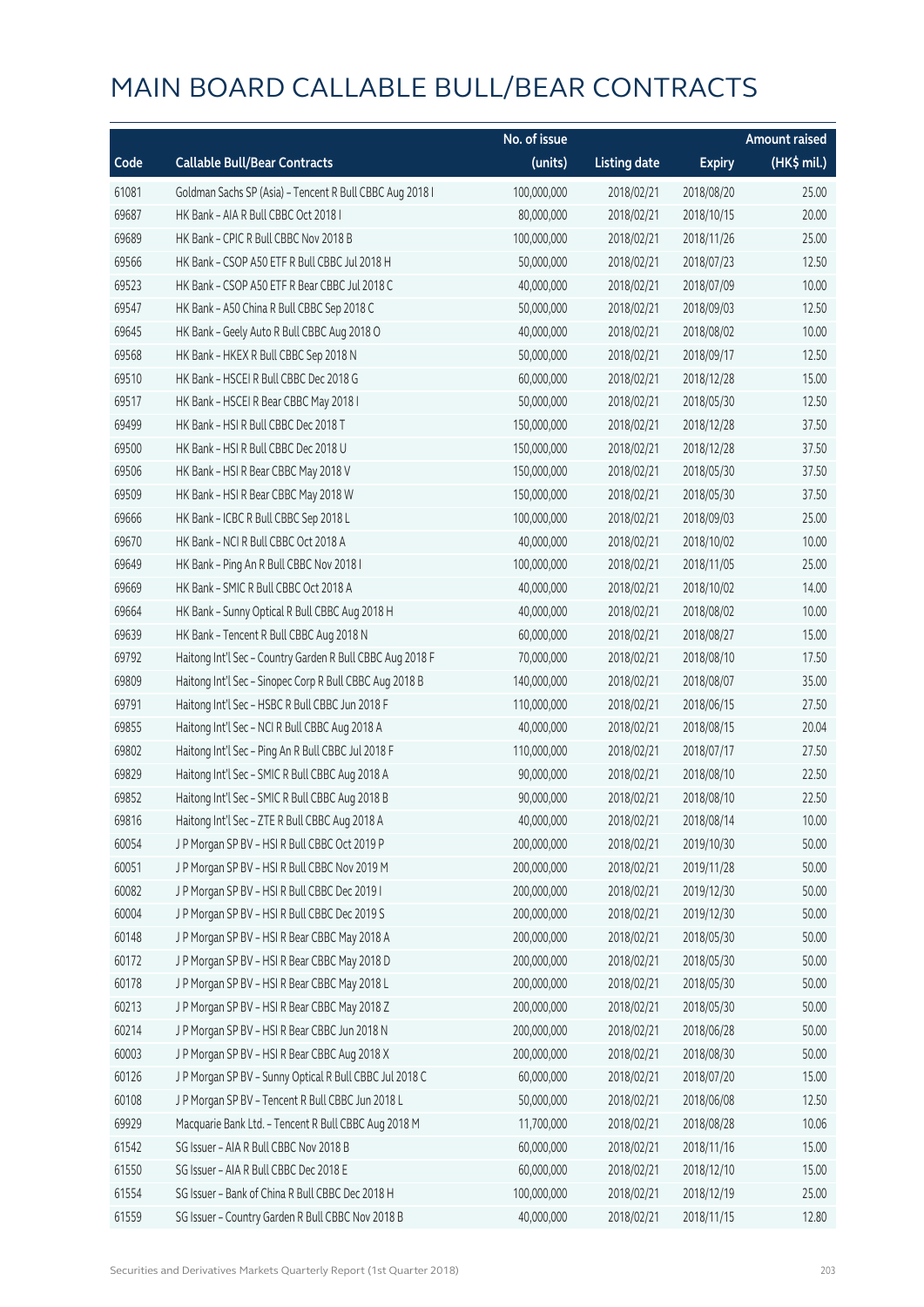|       |                                                        | No. of issue |                     |               | <b>Amount raised</b> |
|-------|--------------------------------------------------------|--------------|---------------------|---------------|----------------------|
| Code  | <b>Callable Bull/Bear Contracts</b>                    | (units)      | <b>Listing date</b> | <b>Expiry</b> | $(HK\$ mil.)         |
| 61571 | SG Issuer - Geely Auto R Bull CBBC Oct 2018 C          | 40,000,000   | 2018/02/21          | 2018/10/09    | 10.00                |
| 61438 | SG Issuer - HSI R Bull CBBC Oct 2019 S                 | 200,000,000  | 2018/02/21          | 2019/10/30    | 50.00                |
| 61442 | SG Issuer - HSI R Bull CBBC Nov 2019 E                 | 200,000,000  | 2018/02/21          | 2019/11/28    | 50.00                |
| 61541 | SG Issuer - HSI R Bull CBBC Nov 2019 G                 | 200,000,000  | 2018/02/21          | 2019/11/28    | 50.00                |
| 69789 | SG Issuer - HSI R Bull CBBC Dec 2019 O                 | 200,000,000  | 2018/02/21          | 2019/12/30    | 50.00                |
| 61128 | SG Issuer - HSI R Bear CBBC Oct 2018 U                 | 200,000,000  | 2018/02/21          | 2018/10/30    | 50.00                |
| 61183 | SG Issuer - HSI R Bear CBBC Oct 2018 V                 | 200,000,000  | 2018/02/21          | 2018/10/30    | 50.00                |
| 61223 | SG Issuer - HSI R Bear CBBC Oct 2018 W                 | 200,000,000  | 2018/02/21          | 2018/10/30    | 50.00                |
| 61362 | SG Issuer - HSI R Bear CBBC Nov 2018 J                 | 200,000,000  | 2018/02/21          | 2018/11/29    | 50.00                |
| 61363 | SG Issuer - HSI R Bear CBBC Nov 2018 K                 | 200,000,000  | 2018/02/21          | 2018/11/29    | 50.00                |
| 61388 | SG Issuer - HSI R Bear CBBC Dec 2018 C                 | 200,000,000  | 2018/02/21          | 2018/12/28    | 50.00                |
| 61425 | SG Issuer - HSI R Bear CBBC Dec 2018 D                 | 200,000,000  | 2018/02/21          | 2018/12/28    | 50.00                |
| 61656 | SG Issuer - ICBC R Bull CBBC Nov 2018 C                | 60,000,000   | 2018/02/21          | 2018/11/15    | 15.00                |
| 69866 | SG Issuer - Ping An R Bull CBBC Aug 2018 U             | 100,000,000  | 2018/02/21          | 2018/08/06    | 25.00                |
| 69884 | SG Issuer - Ping An R Bull CBBC Oct 2018 Z             | 100,000,000  | 2018/02/21          | 2018/10/11    | 25.00                |
| 69896 | SG Issuer - Tencent R Bull CBBC Jul 2018 C             | 80,000,000   | 2018/02/21          | 2018/07/16    | 20.00                |
| 69898 | SG Issuer - Tencent R Bull CBBC Jul 2018 W             | 80,000,000   | 2018/02/21          | 2018/07/20    | 20.00                |
| 69919 | SG Issuer - Tencent R Bull CBBC Aug 2018 D             | 80,000,000   | 2018/02/21          | 2018/08/03    | 20.00                |
| 69962 | UBS AG - HSI R Bull CBBC Nov 2019 I                    | 200,000,000  | 2018/02/21          | 2019/11/28    | 50.00                |
| 69955 | UBS AG - HSI R Bull CBBC Nov 2019 Z                    | 200,000,000  | 2018/02/21          | 2019/11/28    | 50.00                |
| 69958 | UBS AG - HSI R Bull CBBC Dec 2019 S                    | 250,000,000  | 2018/02/21          | 2019/12/30    | 62.50                |
| 69930 | UBS AG - HSI R Bear CBBC Sep 2018 C                    | 200,000,000  | 2018/02/21          | 2018/09/27    | 50.00                |
| 69938 | UBS AG - HSI R Bear CBBC Sep 2018 D                    | 250,000,000  | 2018/02/21          | 2018/09/27    | 62.50                |
| 69949 | UBS AG - HSI R Bear CBBC Sep 2018 E                    | 250,000,000  | 2018/02/21          | 2018/09/27    | 62.50                |
| 69951 | UBS AG - HSI R Bear CBBC Sep 2018 F                    | 250,000,000  | 2018/02/21          | 2018/09/27    | 62.50                |
| 69952 | UBS AG - HSI R Bear CBBC Sep 2018 G                    | 200,000,000  | 2018/02/21          | 2018/09/27    | 50.00                |
| 69967 | UBS AG - Tencent R Bull CBBC Jun 2018 O                | 30,000,000   | 2018/02/21          | 2018/06/27    | 13.20                |
| 69982 | UBS AG - Tencent R Bull CBBC Aug 2018 K                | 30,000,000   | 2018/02/21          | 2018/08/20    | 15.90                |
| 69996 | UBS AG - Tencent R Bull CBBC Sep 2018 J                | 30,000,000   | 2018/02/21          | 2018/09/26    | 18.60                |
| 69399 | Bank Vontobel - HSI R Bull CBBC Oct 2018 D             | 100,000,000  | 2018/02/21          | 2018/10/30    | 25.30                |
| 69410 | Bank Vontobel - HSI R Bull CBBC Oct 2018 E             | 100,000,000  | 2018/02/21          | 2018/10/30    | 25.40                |
| 69427 | Bank Vontobel - HSI R Bear CBBC Oct 2018 F             | 100,000,000  | 2018/02/21          | 2018/10/30    | 25.50                |
| 69460 | Bank Vontobel - HSI R Bear CBBC Oct 2018 G             | 100,000,000  | 2018/02/21          | 2018/10/30    | 25.50                |
| 63805 | Credit Suisse AG - BYD Company R Bull CBBC Sep 2018 B  | 50,000,000   | 2018/02/22          | 2018/09/27    | 12.50                |
| 63787 | Credit Suisse AG - CC Bank R Bull CBBC Sep 2018 M      | 80,000,000   | 2018/02/22          | 2018/09/27    | 20.00                |
| 63802 | Credit Suisse AG - CM Bank R Bull CBBC Nov 2018 L      | 70,000,000   | 2018/02/22          | 2018/11/29    | 17.50                |
| 63809 | Credit Suisse AG - CSOP A50 ETF R Bull CBBC Sep 2018 E | 50,000,000   | 2018/02/22          | 2018/09/27    | 12.50                |
| 63767 | Credit Suisse AG - Geely Auto R Bull CBBC Sep 2018 A   | 40,000,000   | 2018/02/22          | 2018/09/27    | 11.20                |
| 63765 | Credit Suisse AG - Galaxy Ent R Bull CBBC Jul 2018 G   | 50,000,000   | 2018/02/22          | 2018/07/30    | 12.50                |
| 64100 | Credit Suisse AG - HSCEI R Bull CBBC Dec 2018 H        | 100,000,000  | 2018/02/22          | 2018/12/28    | 25.00                |
| 64108 | Credit Suisse AG - HSCEI R Bear CBBC Jun 2018 J        | 100,000,000  | 2018/02/22          | 2018/06/28    | 25.00                |
| 64078 | Credit Suisse AG - HSI R Bull CBBC Jan 2019 P          | 200,000,000  | 2018/02/22          | 2019/01/30    | 50.00                |
| 64082 | Credit Suisse AG - HSI R Bull CBBC Jan 2019 Q          | 200,000,000  | 2018/02/22          | 2019/01/30    | 50.00                |
| 64084 | Credit Suisse AG - HSI R Bull CBBC Jan 2019 R          | 200,000,000  | 2018/02/22          | 2019/01/30    | 50.00                |
| 64081 | Credit Suisse AG - HSI R Bull CBBC Feb 2019 V          | 200,000,000  | 2018/02/22          | 2019/02/27    | 50.00                |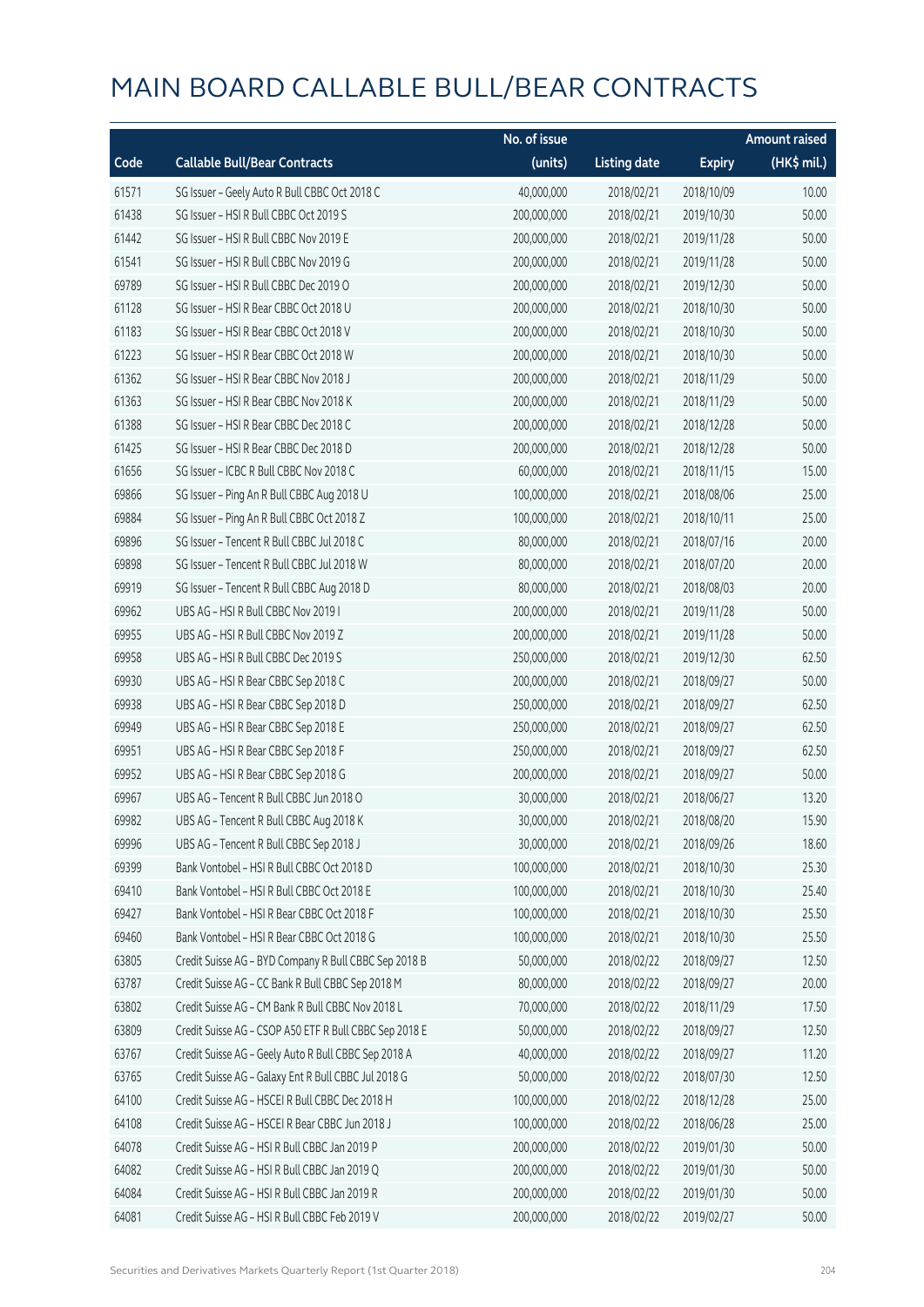|       |                                                              | No. of issue |                     |               | <b>Amount raised</b> |
|-------|--------------------------------------------------------------|--------------|---------------------|---------------|----------------------|
| Code  | <b>Callable Bull/Bear Contracts</b>                          | (units)      | <b>Listing date</b> | <b>Expiry</b> | (HK\$ mil.)          |
| 64074 | Credit Suisse AG - HSI R Bull CBBC Apr 2019 V                | 200,000,000  | 2018/02/22          | 2019/04/29    | 50.00                |
| 64070 | Credit Suisse AG - HSI R Bear CBBC Aug 2018 W                | 200,000,000  | 2018/02/22          | 2018/08/30    | 50.00                |
| 64054 | Credit Suisse AG - HSI R Bear CBBC Sep 2018 M                | 200,000,000  | 2018/02/22          | 2018/09/27    | 50.00                |
| 64068 | Credit Suisse AG - HSI R Bear CBBC Sep 2018 N                | 200,000,000  | 2018/02/22          | 2018/09/27    | 50.00                |
| 64053 | Credit Suisse AG - HSI R Bear CBBC Oct 2018 A                | 200,000,000  | 2018/02/22          | 2018/10/30    | 50.00                |
| 64061 | Credit Suisse AG - HSI R Bear CBBC Oct 2018 B                | 200,000,000  | 2018/02/22          | 2018/10/30    | 50.00                |
| 63801 | Credit Suisse AG - ICBC R Bull CBBC Sep 2018 F               | 80,000,000   | 2018/02/22          | 2018/09/27    | 20.00                |
| 63807 | Credit Suisse AG - Sunny Optical R Bull CBBC Sep 2018 A      | 40,000,000   | 2018/02/22          | 2018/09/27    | 10.00                |
| 63500 | Bank of East Asia - AAC Tech R Bull CBBC Nov 2018 B          | 40,000,000   | 2018/02/22          | 2018/11/28    | 10.00                |
| 63527 | Bank of East Asia - AAC Tech R Bull CBBC Nov 2018 C          | 40,000,000   | 2018/02/22          | 2018/11/28    | 10.00                |
| 63755 | Bank of East Asia - China Life R Bull CBBC Nov 2018 B        | 30,000,000   | 2018/02/22          | 2018/11/28    | 10.50                |
| 63760 | Bank of East Asia - China Life R Bull CBBC Nov 2018 C        | 30,000,000   | 2018/02/22          | 2018/11/28    | 10.50                |
| 63763 | Bank of East Asia - Geely Auto R Bull CBBC Nov 2018 A        | 40,000,000   | 2018/02/22          | 2018/11/28    | 10.00                |
| 63754 | Bank of East Asia - Ping An R Bull CBBC Nov 2018 H           | 120,000,000  | 2018/02/22          | 2018/11/28    | 30.00                |
| 63638 | Bank of East Asia - Sunny Optical R Bull CBBC Nov 2018 A     | 40,000,000   | 2018/02/22          | 2018/11/28    | 10.00                |
| 63744 | Bank of East Asia - Tencent R Bull CBBC Nov 2018 O           | 40,000,000   | 2018/02/22          | 2018/11/28    | 10.00                |
| 63746 | Bank of East Asia - Tencent R Bull CBBC Nov 2018 P           | 40,000,000   | 2018/02/22          | 2018/11/28    | 10.00                |
| 63750 | Bank of East Asia - Tencent R Bull CBBC Nov 2018 Q           | 40,000,000   | 2018/02/22          | 2018/11/28    | 10.00                |
| 64268 | Goldman Sachs SP (Asia) - AAC Tech R Bull CBBC Dec 2018 H    | 40,000,000   | 2018/02/22          | 2018/12/31    | 10.00                |
| 64263 | Goldman Sachs SP (Asia) - AIA R Bull CBBC Mar 2019 A         | 100,000,000  | 2018/02/22          | 2019/03/28    | 25.00                |
| 64280 | Goldman Sachs SP (Asia) - CSOP A50 ETF R Bull CBBC Oct 2018P | 100,000,000  | 2018/02/22          | 2018/10/30    | 25.00                |
| 64281 | Goldman Sachs SP (Asia) - HKEX R Bull CBBC Sep 2018 U        | 100,000,000  | 2018/02/22          | 2018/09/28    | 25.00                |
| 63929 | Goldman Sachs SP (Asia) - HSI R Bull CBBC Nov 2019 F         | 200,000,000  | 2018/02/22          | 2019/11/28    | 50.20                |
| 63936 | Goldman Sachs SP (Asia) - HSI R Bull CBBC Nov 2019 G         | 200,000,000  | 2018/02/22          | 2019/11/28    | 50.40                |
| 63941 | Goldman Sachs SP (Asia) - HSI R Bull CBBC Nov 2019 H         | 200,000,000  | 2018/02/22          | 2019/11/28    | 50.40                |
| 63952 | Goldman Sachs SP (Asia) - HSI R Bull CBBC Nov 2019 I         | 200,000,000  | 2018/02/22          | 2019/11/28    | 50.00                |
| 63963 | Goldman Sachs SP (Asia) - HSI R Bull CBBC Nov 2019 J         | 200,000,000  | 2018/02/22          | 2019/11/28    | 50.20                |
| 63320 | Goldman Sachs SP (Asia) - HSI R Bear CBBC Aug 2018 A         | 200,000,000  | 2018/02/22          | 2018/08/30    | 50.20                |
| 63385 | Goldman Sachs SP (Asia) - HSI R Bear CBBC Aug 2018 B         | 200,000,000  | 2018/02/22          | 2018/08/30    | 50.40                |
| 63397 | Goldman Sachs SP (Asia) - HSI R Bear CBBC Sep 2018 A         | 200,000,000  | 2018/02/22          | 2018/09/27    | 50.00                |
| 63440 | Goldman Sachs SP (Asia) - HSI R Bear CBBC Sep 2018 B         | 200,000,000  | 2018/02/22          | 2018/09/27    | 50.40                |
| 64275 | Goldman Sachs SP (Asia) - Ping An R Bull CBBC Oct 2018 M     | 100,000,000  | 2018/02/22          | 2018/10/16    | 25.00                |
| 64303 | Goldman Sachs SP (Asia) - Tencent R Bull CBBC Aug 2018 J     | 100,000,000  | 2018/02/22          | 2018/08/22    | 25.00                |
| 62874 | HK Bank - China Mobile R Bull CBBC Oct 2018 G                | 50,000,000   | 2018/02/22          | 2018/10/15    | 12.50                |
| 63309 | HK Bank - China Mobile R Bear CBBC Oct 2018 B                | 40,000,000   | 2018/02/22          | 2018/10/02    | 10.00                |
| 63099 | HK Bank - CC Bank R Bull CBBC Aug 2018 R                     | 100,000,000  | 2018/02/22          | 2018/08/20    | 25.00                |
| 63155 | HK Bank - CPIC R Bull CBBC Nov 2018 C                        | 100,000,000  | 2018/02/22          | 2018/11/12    | 25.00                |
| 62691 | HK Bank - CSOP A50 ETF R Bull CBBC Aug 2018 F                | 50,000,000   | 2018/02/22          | 2018/08/27    | 12.50                |
| 62699 | HK Bank - A50 China R Bull CBBC Aug 2018 E                   | 50,000,000   | 2018/02/22          | 2018/08/20    | 12.50                |
| 62979 | HK Bank - Galaxy Ent R Bull CBBC Aug 2018 G                  | 80,000,000   | 2018/02/22          | 2018/08/20    | 20.00                |
| 63246 | HK Bank - HKEX R Bull CBBC Jul 2018 P                        | 50,000,000   | 2018/02/22          | 2018/07/23    | 12.50                |
| 62624 | HK Bank - HSCEI R Bull CBBC Dec 2018 H                       | 60,000,000   | 2018/02/22          | 2018/12/28    | 15.00                |
| 62682 | HK Bank - HSCEI R Bear CBBC Jul 2018 E                       | 50,000,000   | 2018/02/22          | 2018/07/30    | 12.50                |
| 62605 | HK Bank - HSI R Bull CBBC Dec 2018 V                         | 150,000,000  | 2018/02/22          | 2018/12/28    | 37.50                |
| 62780 | HK Bank - HSI R Bear CBBC Jul 2018 P                         | 100,000,000  | 2018/02/22          | 2018/07/30    | 25.00                |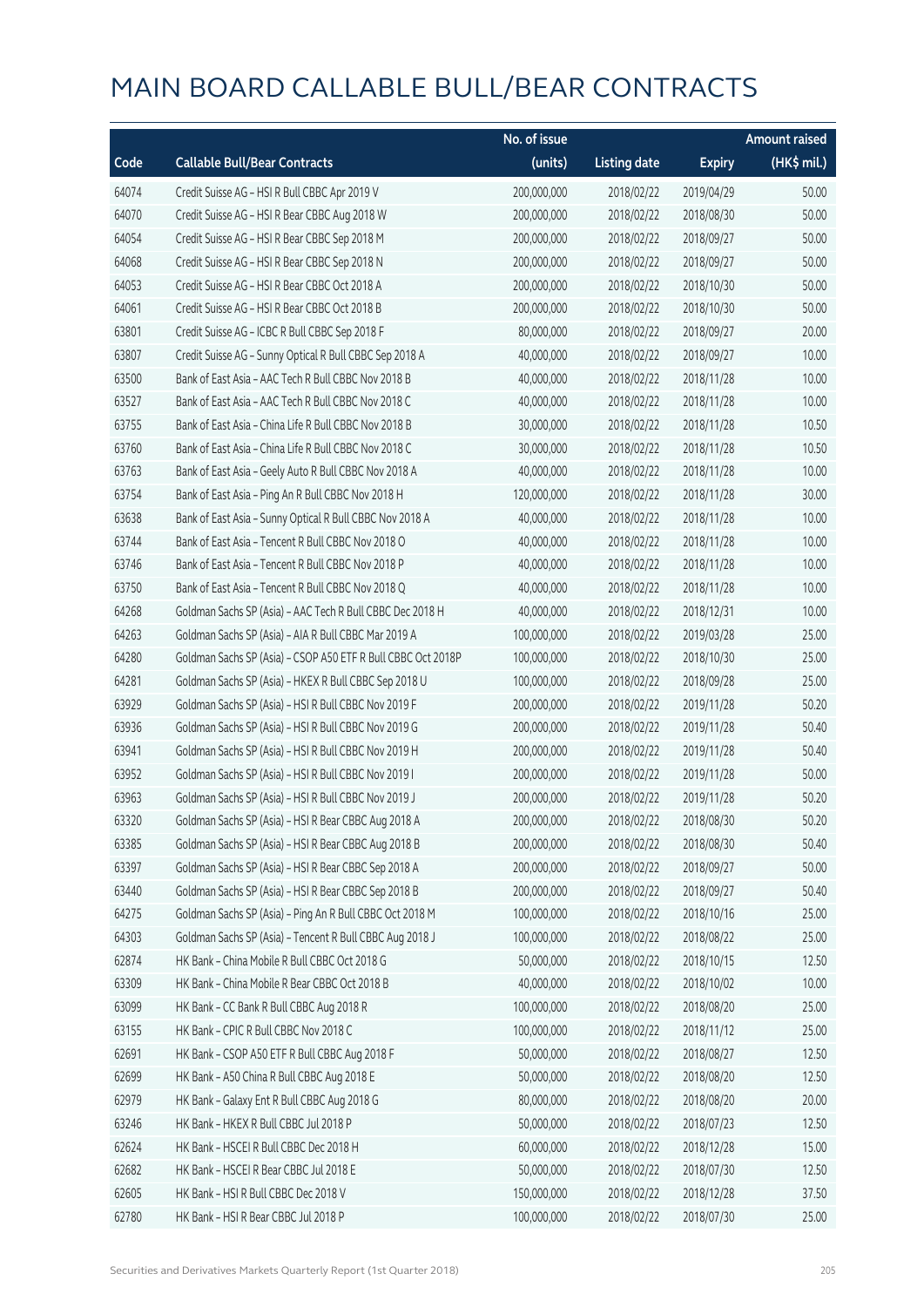|       |                                                          | No. of issue |                     |               | <b>Amount raised</b> |
|-------|----------------------------------------------------------|--------------|---------------------|---------------|----------------------|
| Code  | <b>Callable Bull/Bear Contracts</b>                      | (units)      | <b>Listing date</b> | <b>Expiry</b> | (HK\$ mil.)          |
| 62806 | HK Bank - HSI R Bear CBBC Aug 2018 W                     | 100,000,000  | 2018/02/22          | 2018/08/30    | 25.00                |
| 63172 | HK Bank - Ping An R Bull CBBC Oct 2018 U                 | 100,000,000  | 2018/02/22          | 2018/10/08    | 25.00                |
| 63118 | HK Bank - SUNAC R Bull CBBC Dec 2018 D                   | 100,000,000  | 2018/02/22          | 2018/12/24    | 25.00                |
| 62914 | HK Bank - Sunny Optical R Bull CBBC Aug 2018 I           | 40,000,000   | 2018/02/22          | 2018/08/27    | 10.00                |
| 63245 | HK Bank - Tencent R Bull CBBC Aug 2018 S                 | 60,000,000   | 2018/02/22          | 2018/08/06    | 15.00                |
| 61860 | Haitong Int'l Sec - China Life R Bull CBBC Aug 2018 H    | 40,000,000   | 2018/02/22          | 2018/08/13    | 10.00                |
| 61768 | Haitong Int'l Sec - CNOOC R Bull CBBC Jul 2018 D         | 80,000,000   | 2018/02/22          | 2018/07/16    | 20.00                |
| 61966 | Haitong Int'l Sec - Sinopec Corp R Bull CBBC Jul 2018 A  | 140,000,000  | 2018/02/22          | 2018/07/27    | 35.00                |
| 61725 | Haitong Int'l Sec - Geely Auto R Bull CBBC Aug 2018 F    | 40,000,000   | 2018/02/22          | 2018/08/15    | 10.00                |
| 61794 | Haitong Int'l Sec - Ping An R Bull CBBC Jul 2018 G       | 110,000,000  | 2018/02/22          | 2018/07/24    | 27.50                |
| 61806 | Haitong Int'l Sec - Sunny Optical R Bull CBBC Aug 2018 B | 80,000,000   | 2018/02/22          | 2018/08/13    | 20.00                |
| 61982 | Haitong Int'l Sec - ZTE R Bull CBBC Aug 2018 B           | 40,000,000   | 2018/02/22          | 2018/08/15    | 12.24                |
| 64131 | J P Morgan SP BV - AAC Tech R Bull CBBC Jul 2018 A       | 60,000,000   | 2018/02/22          | 2018/07/20    | 15.00                |
| 64120 | J P Morgan SP BV - Sinopec Corp R Bull CBBC Jul 2018 A   | 100,000,000  | 2018/02/22          | 2018/07/20    | 25.00                |
| 64136 | J P Morgan SP BV - CPIC R Bull CBBC Nov 2018 A           | 150,000,000  | 2018/02/22          | 2018/11/16    | 37.50                |
| 64134 | J P Morgan SP BV - CPIC R Bull CBBC Dec 2018 A           | 150,000,000  | 2018/02/22          | 2018/12/21    | 37.50                |
| 64139 | J P Morgan SP BV - CSOP A50 ETF R Bull CBBC Jul 2018 B   | 60,000,000   | 2018/02/22          | 2018/07/20    | 15.00                |
| 64140 | J P Morgan SP BV - CSOP A50 ETF R Bull CBBC Jul 2018 C   | 60,000,000   | 2018/02/22          | 2018/07/20    | 15.00                |
| 64119 | J P Morgan SP BV - Galaxy Ent R Bull CBBC Jul 2018 C     | 100,000,000  | 2018/02/22          | 2018/07/20    | 25.00                |
| 64048 | J P Morgan SP BV - HKEX R Bull CBBC Jun 2018 Y           | 40,000,000   | 2018/02/22          | 2018/06/08    | 10.00                |
| 64109 | J P Morgan SP BV - HSBC R Bull CBBC Jun 2018 I           | 150,000,000  | 2018/02/22          | 2018/06/15    | 37.50                |
| 64015 | J P Morgan SP BV - HSI R Bull CBBC Oct 2019 Q            | 200,000,000  | 2018/02/22          | 2019/10/30    | 50.00                |
| 64037 | J P Morgan SP BV - HSI R Bull CBBC Oct 2019 R            | 200,000,000  | 2018/02/22          | 2019/10/30    | 50.00                |
| 64014 | J P Morgan SP BV - HSI R Bull CBBC Nov 2019 N            | 200,000,000  | 2018/02/22          | 2019/11/28    | 50.00                |
| 64033 | J P Morgan SP BV - HSI R Bull CBBC Nov 2019 O            | 200,000,000  | 2018/02/22          | 2019/11/28    | 50.00                |
| 64004 | J P Morgan SP BV - HSI R Bull CBBC Dec 2019 J            | 200,000,000  | 2018/02/22          | 2019/12/30    | 50.00                |
| 64024 | J P Morgan SP BV - HSI R Bull CBBC Dec 2019 K            | 200,000,000  | 2018/02/22          | 2019/12/30    | 50.00                |
| 64039 | J P Morgan SP BV - HSI R Bull CBBC Dec 2019 T            | 200,000,000  | 2018/02/22          | 2019/12/30    | 50.00                |
| 64141 | J P Morgan SP BV - HSI R Bear CBBC May 2018 H            | 200,000,000  | 2018/02/22          | 2018/05/30    | 50.00                |
| 64003 | J P Morgan SP BV - HSI R Bear CBBC Jun 2018 W            | 200,000,000  | 2018/02/22          | 2018/06/28    | 50.00                |
| 64154 | J P Morgan SP BV - HSI R Bear CBBC Jul 2018 L            | 200,000,000  | 2018/02/22          | 2018/07/30    | 50.00                |
| 63989 | J P Morgan SP BV - HSI R Bear CBBC Aug 2018 Y            | 200,000,000  | 2018/02/22          | 2018/08/30    | 50.00                |
| 64000 | J P Morgan SP BV - HSI R Bear CBBC Aug 2018 Z            | 200,000,000  | 2018/02/22          | 2018/08/30    | 50.00                |
| 64133 | J P Morgan SP BV - Sunny Optical R Bull CBBC Jun 2018 D  | 60,000,000   | 2018/02/22          | 2018/06/15    | 15.00                |
| 64046 | J P Morgan SP BV - Tencent R Bull CBBC Jun 2018 M        | 50,000,000   | 2018/02/22          | 2018/06/08    | 12.50                |
| 63964 | J P Morgan SP BV - Tencent R Bear CBBC Jun 2018 W        | 50,000,000   | 2018/02/22          | 2018/06/08    | 12.50                |
| 64155 | SG Issuer - AIA R Bull CBBC Dec 2018 F                   | 60,000,000   | 2018/02/22          | 2018/12/04    | 15.00                |
| 64156 | SG Issuer - China Life R Bull CBBC Nov 2018 F            | 40,000,000   | 2018/02/22          | 2018/11/08    | 10.00                |
| 64159 | SG Issuer - China Life R Bull CBBC Dec 2018 C            | 40,000,000   | 2018/02/22          | 2018/12/18    | 10.00                |
| 64164 | SG Issuer - Galaxy Ent R Bull CBBC Nov 2018 G            | 80,000,000   | 2018/02/22          | 2018/11/14    | 20.00                |
| 64171 | SG Issuer - HKEX R Bull CBBC Oct 2018 M                  | 50,000,000   | 2018/02/22          | 2018/10/04    | 12.50                |
| 64175 | SG Issuer - HKEX R Bull CBBC Aug 2019 A                  | 50,000,000   | 2018/02/22          | 2019/08/02    | 12.50                |
| 64187 | SG Issuer - HSBC R Bull CBBC Jul 2018 E                  | 100,000,000  | 2018/02/22          | 2018/07/05    | 25.00                |
| 64248 | SG Issuer - HSI R Bull CBBC Sep 2019 M                   | 200,000,000  | 2018/02/22          | 2019/09/27    | 50.00                |
| 64249 | SG Issuer - HSI R Bull CBBC Oct 2019 G                   | 200,000,000  | 2018/02/22          | 2019/10/30    | 50.00                |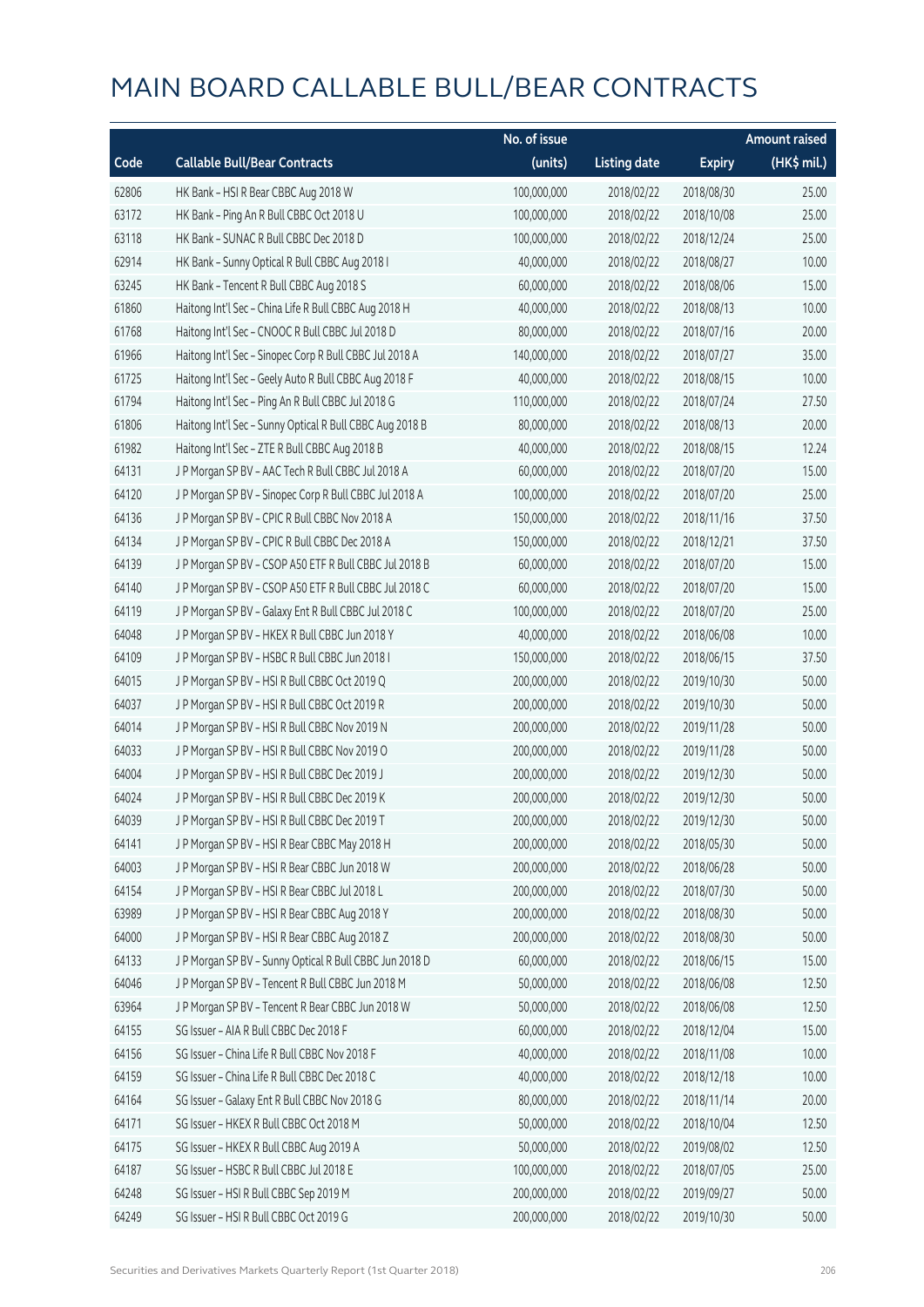|       |                                                              | No. of issue |                     |               | <b>Amount raised</b> |
|-------|--------------------------------------------------------------|--------------|---------------------|---------------|----------------------|
| Code  | <b>Callable Bull/Bear Contracts</b>                          | (units)      | <b>Listing date</b> | <b>Expiry</b> | (HK\$ mil.)          |
| 64252 | SG Issuer - HSI R Bull CBBC Oct 2019 I                       | 200,000,000  | 2018/02/22          | 2019/10/30    | 50.00                |
| 64209 | SG Issuer - HSI R Bull CBBC Nov 2019 H                       | 200,000,000  | 2018/02/22          | 2019/11/28    | 50.00                |
| 64210 | SG Issuer - HSI R Bull CBBC Nov 2019 I                       | 200,000,000  | 2018/02/22          | 2019/11/28    | 50.00                |
| 64254 | SG Issuer - HSI R Bull CBBC Dec 2019 P                       | 200,000,000  | 2018/02/22          | 2019/12/30    | 50.00                |
| 64256 | SG Issuer - HSI R Bull CBBC Dec 2019 Q                       | 200,000,000  | 2018/02/22          | 2019/12/30    | 50.00                |
| 62061 | SG Issuer - HSI R Bear CBBC Oct 2018 X                       | 200,000,000  | 2018/02/22          | 2018/10/30    | 50.00                |
| 62146 | SG Issuer - HSI R Bear CBBC Nov 2018 L                       | 200,000,000  | 2018/02/22          | 2018/11/29    | 50.00                |
| 62411 | SG Issuer - HSI R Bear CBBC Dec 2018 E                       | 200,000,000  | 2018/02/22          | 2018/12/28    | 50.00                |
| 62421 | SG Issuer - HSI R Bear CBBC Dec 2018 F                       | 200,000,000  | 2018/02/22          | 2018/12/28    | 50.00                |
| 64191 | SG Issuer - Ping An R Bull CBBC Aug 2018 V                   | 100,000,000  | 2018/02/22          | 2018/08/10    | 25.00                |
| 64220 | SG Issuer - Tencent R Bull CBBC Jun 2018 J                   | 80,000,000   | 2018/02/22          | 2018/06/22    | 20.00                |
| 64235 | SG Issuer - Tencent R Bull CBBC Jul 2018 X                   | 80,000,000   | 2018/02/22          | 2018/07/26    | 20.00                |
| 63924 | UBS AG - China Life R Bull CBBC Sep 2018 H                   | 40,000,000   | 2018/02/22          | 2018/09/10    | 10.00                |
| 63864 | UBS AG - Sinopec Corp R Bull CBBC Aug 2018 D                 | 50,000,000   | 2018/02/22          | 2018/08/27    | 12.50                |
| 63926 | UBS AG - A50 China R Bull CBBC Sep 2018 A                    | 40,000,000   | 2018/02/22          | 2018/09/17    | 10.00                |
| 63860 | UBS AG - HSI R Bull CBBC Sep 2019 U                          | 250,000,000  | 2018/02/22          | 2019/09/27    | 62.50                |
| 63820 | UBS AG - HSI R Bull CBBC Oct 2019 H                          | 250,000,000  | 2018/02/22          | 2019/10/30    | 62.50                |
| 63852 | UBS AG - HSI R Bull CBBC Oct 2019 I                          | 200,000,000  | 2018/02/22          | 2019/10/30    | 50.00                |
| 63810 | UBS AG - HSI R Bull CBBC Nov 2019 H                          | 200,000,000  | 2018/02/22          | 2019/11/28    | 50.00                |
| 63857 | UBS AG - HSI R Bull CBBC Dec 2019 T                          | 250,000,000  | 2018/02/22          | 2019/12/30    | 62.50                |
| 62486 | UBS AG - HSI R Bear CBBC Aug 2018 Z                          | 250,000,000  | 2018/02/22          | 2018/08/30    | 62.50                |
| 62512 | UBS AG - HSI R Bear CBBC Sep 2018 H                          | 200,000,000  | 2018/02/22          | 2018/09/27    | 50.00                |
| 62590 | UBS AG - HSI R Bear CBBC Sep 2018 I                          | 250,000,000  | 2018/02/22          | 2018/09/27    | 62.50                |
| 63886 | UBS AG - Tencent R Bull CBBC Jun 2018 P                      | 30,000,000   | 2018/02/22          | 2018/06/25    | 10.20                |
| 63911 | UBS AG - Tencent R Bull CBBC Jul 2018 T                      | 30,000,000   | 2018/02/22          | 2018/07/23    | 10.20                |
| 64313 | BNP Paribas Issuance B.V. - CC Bank R Bull CBBC Nov 2018 J   | 100,000,000  | 2018/02/23          | 2018/11/29    | 25.00                |
| 65887 | BNP Paribas Issuance B.V. - CC Bank R Bull CBBC Nov 2018 K   | 100,000,000  | 2018/02/23          | 2018/11/29    | 25.00                |
| 66116 | BNP Paribas Issuance B.V. - CC Bank R Bull CBBC Nov 2018 L   | 100,000,000  | 2018/02/23          | 2018/11/29    | 25.00                |
| 64318 | BNP Paribas Issuance B.V. - CSOP A50 ETF R Bull CBBC Jun 18N | 60,000,000   | 2018/02/23          | 2018/06/28    | 15.00                |
| 66118 | BNP Paribas Issuance B.V. - HKEX R Bull CBBC Aug 2018 N      | 50,000,000   | 2018/02/23          | 2018/08/30    | 12.50                |
| 66142 | BNP Paribas Issuance B.V. - HSI R Bull CBBC Oct 2019 G       | 250,000,000  | 2018/02/23          | 2019/10/30    | 62.50                |
| 66216 | BNP Paribas Issuance B.V. - HSI R Bull CBBC Oct 2019 H       | 250,000,000  | 2018/02/23          | 2019/10/30    | 62.50                |
| 66231 | BNP Paribas Issuance B.V. - HSI R Bull CBBC Oct 2019 I       | 250,000,000  | 2018/02/23          | 2019/10/30    | 62.50                |
| 65843 | BNP Paribas Issuance B.V. - HSI R Bear CBBC Jul 2018 M       | 250,000,000  | 2018/02/23          | 2018/07/30    | 62.50                |
| 65922 | BNP Paribas Issuance B.V. - HSI R Bear CBBC Jul 2018 N       | 250,000,000  | 2018/02/23          | 2018/07/30    | 62.50                |
| 65953 | BNP Paribas Issuance B.V. - HSI R Bear CBBC Jul 2018 O       | 250,000,000  | 2018/02/23          | 2018/07/30    | 62.50                |
| 64335 | BNP Paribas Issuance B.V. - Tencent R Bull CBBC Sep 2018 J   | 50,000,000   | 2018/02/23          | 2018/09/27    | 12.50                |
| 66119 | BNP Paribas Issuance B.V. - Tencent R Bull CBBC Sep 2018 U   | 50,000,000   | 2018/02/23          | 2018/09/27    | 12.50                |
| 67144 | Credit Suisse AG - AIA R Bull CBBC Sep 2018 E                | 70,000,000   | 2018/02/23          | 2018/09/27    | 17.50                |
| 67219 | Credit Suisse AG - CSOP A50 ETF R Bull CBBC Sep 2018 F       | 50,000,000   | 2018/02/23          | 2018/09/27    | 12.50                |
| 67204 | Credit Suisse AG - CSOP A50 ETF R Bull CBBC Oct 2018 A       | 50,000,000   | 2018/02/23          | 2018/10/30    | 12.50                |
| 67071 | Credit Suisse AG - HKEX R Bull CBBC Sep 2018 O               | 50,000,000   | 2018/02/23          | 2018/09/27    | 12.50                |
| 67039 | Credit Suisse AG - HSBC R Bull CBBC Sep 2018 P               | 100,000,000  | 2018/02/23          | 2018/09/27    | 25.00                |
| 66959 | Credit Suisse AG - HSI R Bull CBBC Oct 2018 I                | 200,000,000  | 2018/02/23          | 2018/10/30    | 50.00                |
| 66970 | Credit Suisse AG - HSI R Bull CBBC Jan 2019 S                | 200,000,000  | 2018/02/23          | 2019/01/30    | 50.00                |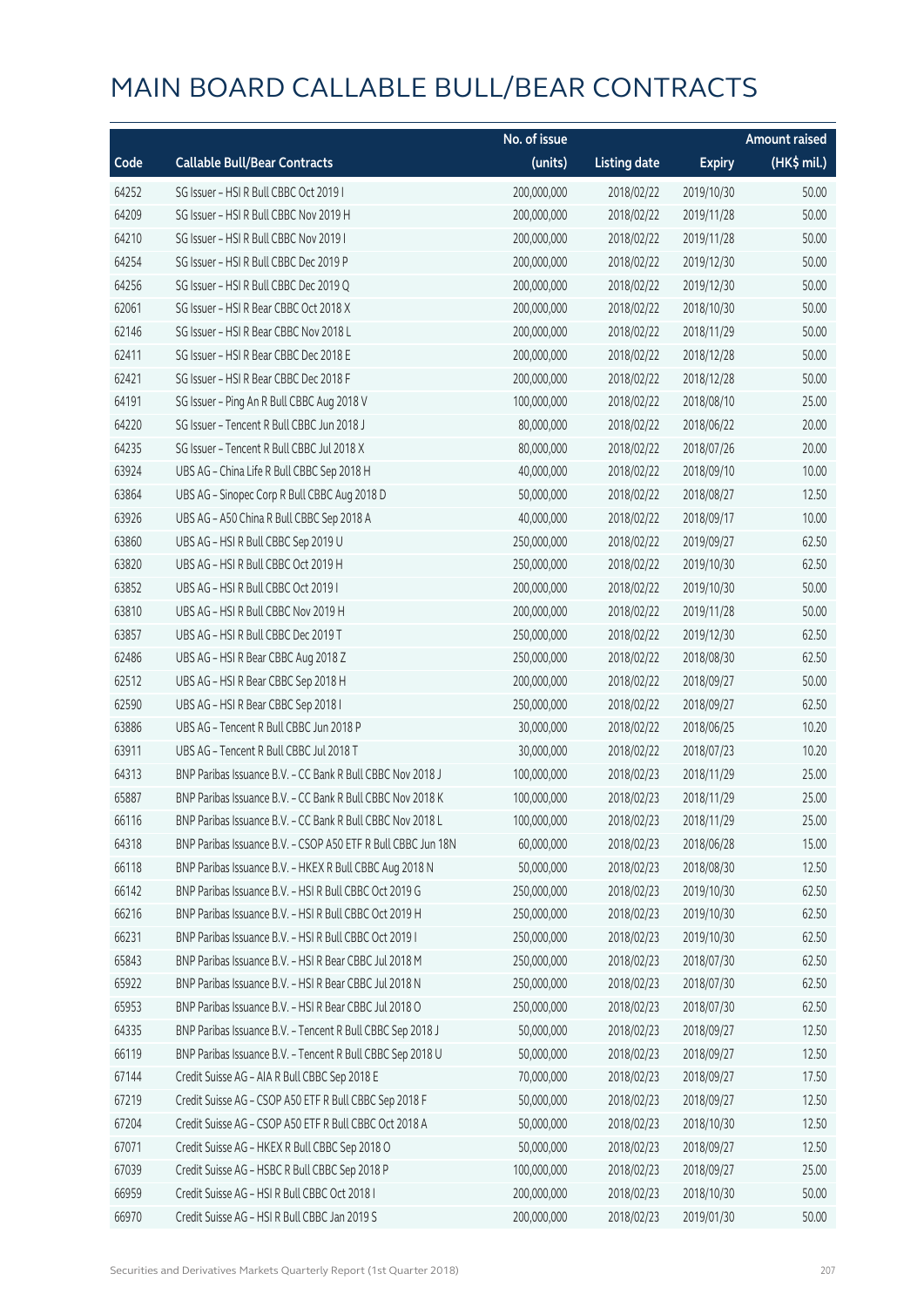|       |                                                              | No. of issue |                     |               | <b>Amount raised</b> |
|-------|--------------------------------------------------------------|--------------|---------------------|---------------|----------------------|
| Code  | <b>Callable Bull/Bear Contracts</b>                          | (units)      | <b>Listing date</b> | <b>Expiry</b> | (HK\$ mil.)          |
| 67028 | Credit Suisse AG - HSI R Bull CBBC Jan 2019 T                | 200,000,000  | 2018/02/23          | 2019/01/30    | 50.00                |
| 66967 | Credit Suisse AG - HSI R Bull CBBC Apr 2019 W                | 200,000,000  | 2018/02/23          | 2019/04/29    | 50.00                |
| 66977 | Credit Suisse AG - HSI R Bull CBBC Apr 2019 X                | 200,000,000  | 2018/02/23          | 2019/04/29    | 50.00                |
| 66943 | Credit Suisse AG - HSI R Bear CBBC May 2018 E                | 200,000,000  | 2018/02/23          | 2018/05/30    | 50.00                |
| 66950 | Credit Suisse AG - HSI R Bear CBBC May 2018 X                | 200,000,000  | 2018/02/23          | 2018/05/30    | 50.00                |
| 67240 | Credit Suisse AG - HSI R Bear CBBC Aug 2018 X                | 200,000,000  | 2018/02/23          | 2018/08/30    | 50.00                |
| 66936 | Credit Suisse AG - HSI R Bear CBBC Sep 2018 O                | 200,000,000  | 2018/02/23          | 2018/09/27    | 50.00                |
| 67185 | Credit Suisse AG - ICBC R Bull CBBC Sep 2018 H               | 80,000,000   | 2018/02/23          | 2018/09/27    | 20.00                |
| 67200 | Credit Suisse AG - Ping An R Bull CBBC Nov 2018 I            | 80,000,000   | 2018/02/23          | 2018/11/29    | 20.00                |
| 67231 | Credit Suisse AG - SUNAC R Bull CBBC Dec 2018 B              | 100,000,000  | 2018/02/23          | 2018/12/28    | 25.00                |
| 67092 | Credit Suisse AG - Tencent R Bull CBBC Sep 2018 U            | 50,000,000   | 2018/02/23          | 2018/09/27    | 12.50                |
| 67109 | Credit Suisse AG - Tencent R Bull CBBC Oct 2018 G            | 50,000,000   | 2018/02/23          | 2018/10/30    | 12.50                |
| 66645 | Bank of East Asia - China Mobile R Bull CBBC Dec 2018 A      | 60,000,000   | 2018/02/23          | 2018/12/05    | 15.00                |
| 66655 | Bank of East Asia - China Mobile R Bull CBBC Dec 2018 B      | 60,000,000   | 2018/02/23          | 2018/12/05    | 15.00                |
| 66575 | Bank of East Asia - CC Bank R Bull CBBC Dec 2018 A           | 60,000,000   | 2018/02/23          | 2018/12/05    | 15.00                |
| 66437 | Bank of East Asia - HKEX R Bull CBBC Dec 2018 A              | 40,000,000   | 2018/02/23          | 2018/12/05    | 10.00                |
| 66528 | Bank of East Asia - HSBC R Bull CBBC Dec 2018 A              | 60,000,000   | 2018/02/23          | 2018/12/05    | 15.00                |
| 66625 | Bank of East Asia - ICBC R Bull CBBC Dec 2018 A              | 60,000,000   | 2018/02/23          | 2018/12/05    | 15.00                |
| 66776 | Bank of East Asia - Ping An R Bull CBBC Dec 2018 A           | 120,000,000  | 2018/02/23          | 2018/12/05    | 30.00                |
| 66526 | Bank of East Asia - Sunny Optical R Bull CBBC Dec 2018 B     | 40,000,000   | 2018/02/23          | 2018/12/05    | 10.00                |
| 66351 | Bank of East Asia - Tencent R Bull CBBC Dec 2018 A           | 40,000,000   | 2018/02/23          | 2018/12/05    | 10.00                |
| 66352 | Bank of East Asia - Tencent R Bull CBBC Dec 2018 B           | 40,000,000   | 2018/02/23          | 2018/12/05    | 10.00                |
| 68676 | Goldman Sachs SP (Asia) - China Mobile R Bull CBBC Oct 2018S | 100,000,000  | 2018/02/23          | 2018/10/29    | 25.00                |
| 68674 | Goldman Sachs SP (Asia) - HKEX R Bull CBBC Oct 2018 I        | 100,000,000  | 2018/02/23          | 2018/10/29    | 25.00                |
| 68697 | Goldman Sachs SP (Asia) - HSBC R Bull CBBC Sep 2018 G        | 100,000,000  | 2018/02/23          | 2018/09/28    | 25.00                |
| 68688 | Goldman Sachs SP (Asia) - HSBC R Bull CBBC Dec 2018 A        | 100,000,000  | 2018/02/23          | 2018/12/28    | 25.00                |
| 68554 | Goldman Sachs SP (Asia) - HSCEI R Bull CBBC Nov 2019 C       | 200,000,000  | 2018/02/23          | 2019/11/28    | 50.00                |
| 68548 | Goldman Sachs SP (Asia) - HSI R Bull CBBC Nov 2019 K         | 200,000,000  | 2018/02/23          | 2019/11/28    | 50.00                |
| 68551 | Goldman Sachs SP (Asia) - HSI R Bull CBBC Nov 2019 L         | 200,000,000  | 2018/02/23          | 2019/11/28    | 50.20                |
| 64306 | Goldman Sachs SP (Asia) - HSI R Bear CBBC May 2018 D         | 200,000,000  | 2018/02/23          | 2018/05/30    | 50.00                |
| 64311 | Goldman Sachs SP (Asia) - HSI R Bear CBBC May 2018 V         | 200,000,000  | 2018/02/23          | 2018/05/30    | 50.00                |
| 65431 | Goldman Sachs SP (Asia) - HSI R Bear CBBC Jul 2018 Y         | 200,000,000  | 2018/02/23          | 2018/07/30    | 50.40                |
| 68481 | Goldman Sachs SP (Asia) - HSI R Bear CBBC Sep 2018 C         | 200,000,000  | 2018/02/23          | 2018/09/27    | 50.20                |
| 68540 | Goldman Sachs SP (Asia) - HSI R Bear CBBC Sep 2018 D         | 200,000,000  | 2018/02/23          | 2018/09/27    | 50.80                |
| 68628 | Goldman Sachs SP (Asia) - Ping An R Bull CBBC Dec 2018 C     | 100,000,000  | 2018/02/23          | 2018/12/24    | 25.00                |
| 68565 | Goldman Sachs SP (Asia) - Tencent R Bull CBBC Jun 2018 A     | 100,000,000  | 2018/02/23          | 2018/06/25    | 25.00                |
| 68608 | Goldman Sachs SP (Asia) - Tencent R Bull CBBC Jun 2018 B     | 100,000,000  | 2018/02/23          | 2018/06/26    | 25.00                |
| 68610 | Goldman Sachs SP (Asia) - Tencent R Bull CBBC Jun 2018 C     | 100,000,000  | 2018/02/23          | 2018/06/27    | 25.00                |
| 66254 | HK Bank - Bank of China R Bull CBBC Oct 2018 C               | 100,000,000  | 2018/02/23          | 2018/10/22    | 25.00                |
| 65249 | HK Bank - China Mobile R Bull CBBC Oct 2018 H                | 50,000,000   | 2018/02/23          | 2018/10/11    | 12.50                |
| 66246 | HK Bank - CC Bank R Bull CBBC Aug 2018 S                     | 100,000,000  | 2018/02/23          | 2018/08/02    | 25.00                |
| 64865 | HK Bank - Geely Auto R Bull CBBC Aug 2018 P                  | 40,000,000   | 2018/02/23          | 2018/08/27    | 10.00                |
| 65401 | HK Bank - HKEX R Bull CBBC Oct 2018 F                        | 50,000,000   | 2018/02/23          | 2018/10/11    | 12.50                |
| 64740 | HK Bank - HSI R Bull CBBC Dec 2018 W                         | 100,000,000  | 2018/02/23          | 2018/12/28    | 25.00                |
| 66252 | HK Bank - HSI R Bull CBBC Dec 2018 X                         | 150,000,000  | 2018/02/23          | 2018/12/28    | 37.50                |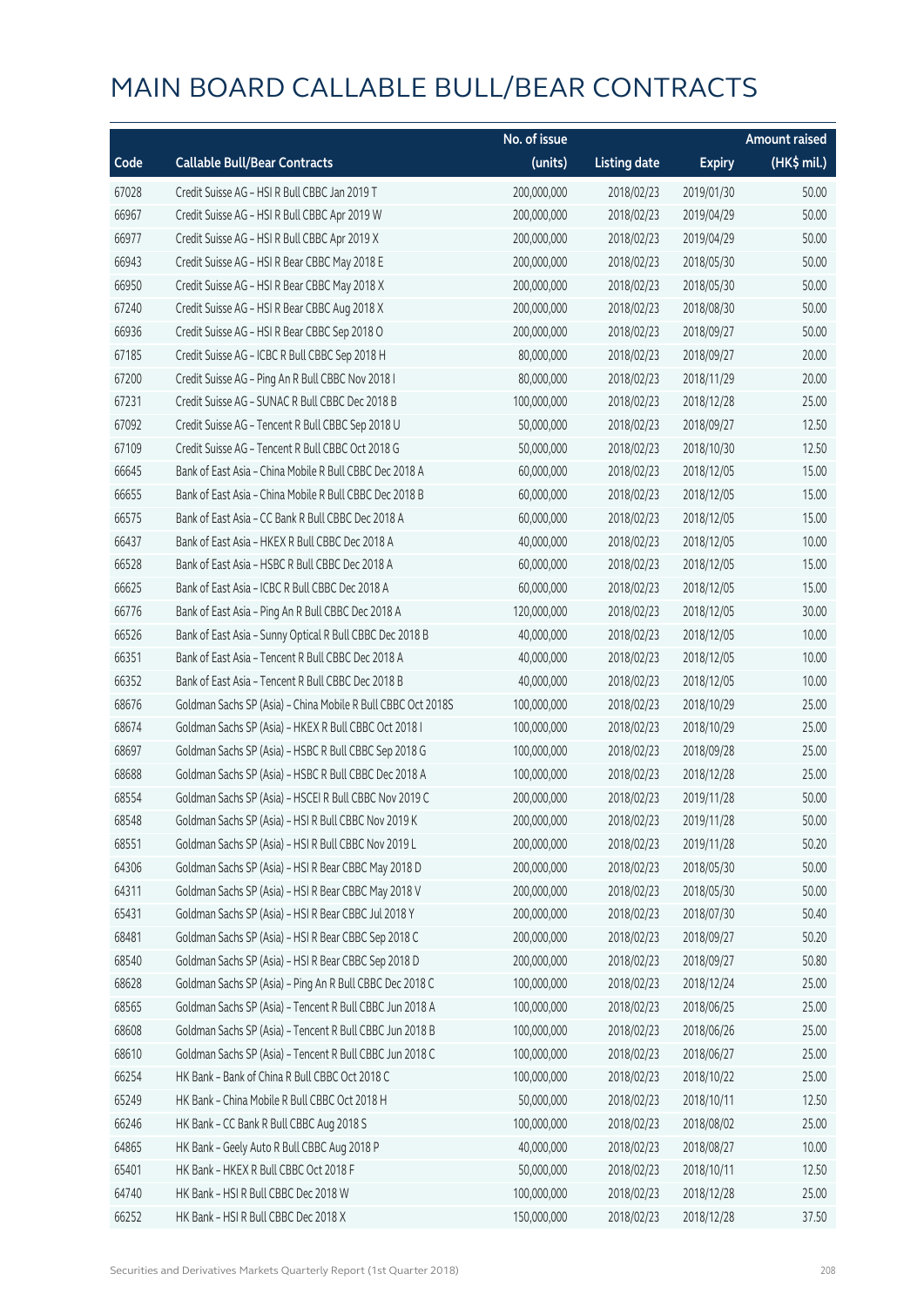|       |                                                          | No. of issue |                     |               | Amount raised         |
|-------|----------------------------------------------------------|--------------|---------------------|---------------|-----------------------|
| Code  | <b>Callable Bull/Bear Contracts</b>                      | (units)      | <b>Listing date</b> | <b>Expiry</b> | $(HK\frac{1}{2}mil.)$ |
| 64780 | HK Bank - HSI R Bear CBBC Jul 2018 Q                     | 150,000,000  | 2018/02/23          | 2018/07/30    | 37.50                 |
| 65201 | HK Bank - SMIC R Bull CBBC Aug 2018 C                    | 40,000,000   | 2018/02/23          | 2018/08/27    | 10.00                 |
| 65195 | HK Bank - SMIC R Bull CBBC Oct 2018 B                    | 40,000,000   | 2018/02/23          | 2018/10/22    | 12.00                 |
| 66250 | HK Bank - Sunny Optical R Bull CBBC Sep 2018 D           | 40,000,000   | 2018/02/23          | 2018/09/03    | 10.00                 |
| 64979 | HK Bank - Sunny Optical R Bear CBBC Jun 2018 B           | 40,000,000   | 2018/02/23          | 2018/06/19    | 10.00                 |
| 65358 | HK Bank - Tencent R Bull CBBC Aug 2018 G                 | 60,000,000   | 2018/02/23          | 2018/08/02    | 15.00                 |
| 65274 | HK Bank - Tencent R Bull CBBC Aug 2018 P                 | 60,000,000   | 2018/02/23          | 2018/08/09    | 18.00                 |
| 66255 | HK Bank - Tencent R Bull CBBC Sep 2018 T                 | 60,000,000   | 2018/02/23          | 2018/09/17    | 15.00                 |
| 65076 | HK Bank - ZTE R Bull CBBC Jan 2019 C                     | 50,000,000   | 2018/02/23          | 2019/01/14    | 12.50                 |
| 65644 | Haitong Int'l Sec - AAC Tech R Bull CBBC Jul 2018 L      | 60,000,000   | 2018/02/23          | 2018/07/12    | 15.00                 |
| 65591 | Haitong Int'l Sec - AIA R Bull CBBC Oct 2018 A           | 140,000,000  | 2018/02/23          | 2018/10/16    | 35.00                 |
| 65584 | Haitong Int'l Sec - China Mobile R Bull CBBC Jul 2018 I  | 110,000,000  | 2018/02/23          | 2018/07/27    | 27.50                 |
| 65788 | Haitong Int'l Sec - CSOP A50 ETF R Bull CBBC Aug 2018 A  | 60,000,000   | 2018/02/23          | 2018/08/15    | 15.00                 |
| 65797 | Haitong Int'l Sec - Evergrande R Bull CBBC Aug 2018 I    | 40,000,000   | 2018/02/23          | 2018/08/16    | 10.00                 |
| 65449 | Haitong Int'l Sec - HKEX R Bull CBBC Jun 2018 O          | 40,000,000   | 2018/02/23          | 2018/06/25    | 10.00                 |
| 65463 | Haitong Int'l Sec - HKEX R Bull CBBC Jun 2018 P          | 40,000,000   | 2018/02/23          | 2018/06/25    | 10.00                 |
| 65708 | Haitong Int'l Sec - Ping An R Bull CBBC Jul 2018 H       | 100,000,000  | 2018/02/23          | 2018/07/30    | 25.00                 |
| 65710 | Haitong Int'l Sec - Ping An R Bull CBBC Jul 2018 I       | 100,000,000  | 2018/02/23          | 2018/07/30    | 25.00                 |
| 65782 | Haitong Int'l Sec - Sunny Optical R Bull CBBC Aug 2018 C | 70,000,000   | 2018/02/23          | 2018/08/14    | 17.50                 |
| 65473 | Haitong Int'l Sec - Tencent R Bull CBBC Aug 2018 Q       | 40,000,000   | 2018/02/23          | 2018/08/15    | 10.00                 |
| 65497 | Haitong Int'l Sec - Tencent R Bull CBBC Aug 2018 R       | 40,000,000   | 2018/02/23          | 2018/08/16    | 10.00                 |
| 67532 | J P Morgan SP BV - AIA R Bull CBBC Jul 2018 D            | 100,000,000  | 2018/02/23          | 2018/07/20    | 25.00                 |
| 67730 | J P Morgan SP BV - Bank of China R Bull CBBC Sep 2018 H  | 200,000,000  | 2018/02/23          | 2018/09/21    | 50.00                 |
| 67531 | J P Morgan SP BV - CC Bank R Bull CBBC Jul 2018 H        | 100,000,000  | 2018/02/23          | 2018/07/20    | 25.00                 |
| 67380 | J P Morgan SP BV - HSBC R Bull CBBC Jul 2018 G           | 100,000,000  | 2018/02/23          | 2018/07/20    | 25.00                 |
| 67518 | J P Morgan SP BV - HSBC R Bull CBBC Aug 2018 D           | 100,000,000  | 2018/02/23          | 2018/08/17    | 25.00                 |
| 67839 | J P Morgan SP BV - HSI R Bull CBBC Oct 2019 S            | 200,000,000  | 2018/02/23          | 2019/10/30    | 50.00                 |
| 67806 | J P Morgan SP BV - HSI R Bull CBBC Nov 2019 P            | 200,000,000  | 2018/02/23          | 2019/11/28    | 50.00                 |
| 67863 | J P Morgan SP BV - HSI R Bull CBBC Nov 2019 R            | 200,000,000  | 2018/02/23          | 2019/11/28    | 50.00                 |
| 67803 | J P Morgan SP BV - HSI R Bull CBBC Dec 2019 B            | 200,000,000  | 2018/02/23          | 2019/12/30    | 50.00                 |
| 67848 | J P Morgan SP BV - HSI R Bull CBBC Dec 2019 C            | 200,000,000  | 2018/02/23          | 2019/12/30    | 50.00                 |
| 67335 | J P Morgan SP BV - HSI R Bear CBBC May 2018 S            | 200,000,000  | 2018/02/23          | 2018/05/30    | 50.00                 |
| 67268 | J P Morgan SP BV - HSI R Bear CBBC Jul 2018 M            | 200,000,000  | 2018/02/23          | 2018/07/30    | 50.00                 |
| 67324 | J P Morgan SP BV - HSI R Bear CBBC Jul 2018 U            | 200,000,000  | 2018/02/23          | 2018/07/30    | 50.00                 |
| 67543 | J P Morgan SP BV - ICBC R Bull CBBC Jul 2018 F           | 100,000,000  | 2018/02/23          | 2018/07/20    | 25.00                 |
| 67603 | J P Morgan SP BV - Ping An R Bull CBBC Jun 2018 O        | 100,000,000  | 2018/02/23          | 2018/06/15    | 25.00                 |
| 67638 | J P Morgan SP BV - Ping An R Bull CBBC Jun 2018 P        | 100,000,000  | 2018/02/23          | 2018/06/15    | 25.00                 |
| 67669 | J P Morgan SP BV - Sunny Optical R Bull CBBC Jun 2018 E  | 100,000,000  | 2018/02/23          | 2018/06/15    | 25.00                 |
| 67524 | J P Morgan SP BV - Tencent R Bull CBBC Jun 2018 N        | 50,000,000   | 2018/02/23          | 2018/06/08    | 12.50                 |
| 67797 | J P Morgan SP BV - Tencent R Bull CBBC Jun 2018 O        | 50,000,000   | 2018/02/23          | 2018/06/08    | 12.50                 |
| 67315 | J P Morgan SP BV - Tencent R Bear CBBC Jun 2018 X        | 50,000,000   | 2018/02/23          | 2018/06/15    | 12.50                 |
| 66055 | Macquarie Bank Ltd. - Ping An R Bull CBBC Oct 2018 D     | 5,500,000    | 2018/02/23          | 2018/10/30    | 10.15                 |
| 66022 | Macquarie Bank Ltd. - Tencent R Bear CBBC Aug 2018 M     | 13,300,000   | 2018/02/23          | 2018/08/28    | 10.04                 |
| 64351 | SG Issuer - AAC Tech R Bull CBBC Nov 2018 B              | 40,000,000   | 2018/02/23          | 2018/11/08    | 10.00                 |
| 64354 | SG Issuer - CC Bank R Bull CBBC Sep 2018 K               | 100,000,000  | 2018/02/23          | 2018/09/19    | 25.00                 |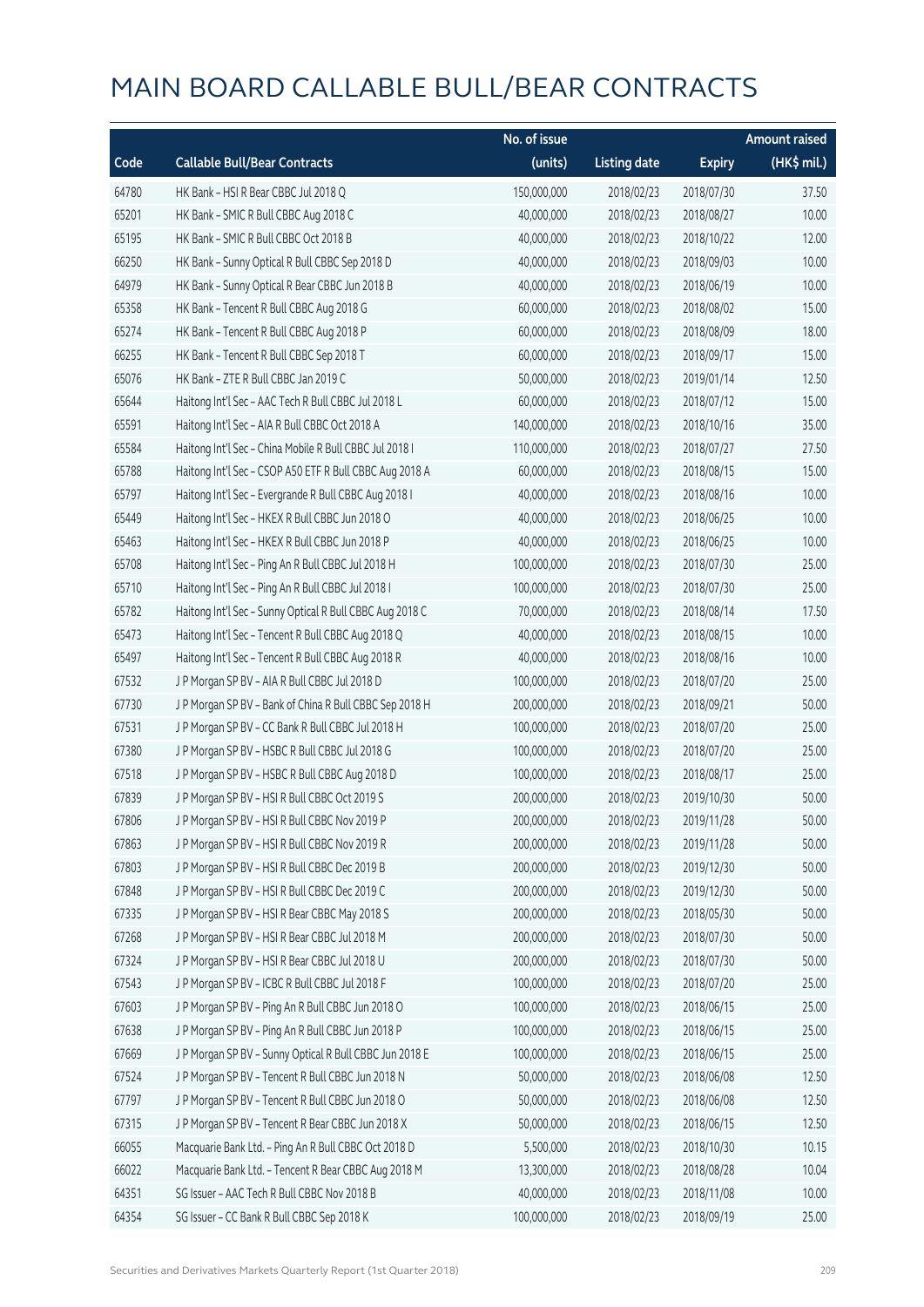|       |                                                            | No. of issue |                     |               | <b>Amount raised</b> |
|-------|------------------------------------------------------------|--------------|---------------------|---------------|----------------------|
| Code  | <b>Callable Bull/Bear Contracts</b>                        | (units)      | <b>Listing date</b> | <b>Expiry</b> | (HK\$ mil.)          |
| 64725 | SG Issuer - CSOP A50 ETF R Bull CBBC Nov 2018 H            | 40,000,000   | 2018/02/23          | 2018/11/15    | 10.00                |
| 68417 | SG Issuer - HKEX R Bull CBBC Aug 2018 E                    | 50,000,000   | 2018/02/23          | 2018/08/02    | 12.50                |
| 68436 | SG Issuer - HSBC R Bull CBBC Sep 2018 X                    | 100,000,000  | 2018/02/23          | 2018/09/10    | 25.00                |
| 68249 | SG Issuer - HSI R Bull CBBC Oct 2019 Q                     | 200,000,000  | 2018/02/23          | 2019/10/30    | 50.00                |
| 68295 | SG Issuer - HSI R Bull CBBC Oct 2019 T                     | 200,000,000  | 2018/02/23          | 2019/10/30    | 50.00                |
| 68320 | SG Issuer - HSI R Bull CBBC Nov 2019 N                     | 200,000,000  | 2018/02/23          | 2019/11/28    | 50.00                |
| 68345 | SG Issuer - HSI R Bull CBBC Nov 2019 O                     | 200,000,000  | 2018/02/23          | 2019/11/28    | 50.00                |
| 68383 | SG Issuer - HSI R Bull CBBC Dec 2019 R                     | 200,000,000  | 2018/02/23          | 2019/12/30    | 50.00                |
| 68399 | SG Issuer - HSI R Bull CBBC Dec 2019 S                     | 200,000,000  | 2018/02/23          | 2019/12/30    | 50.00                |
| 68219 | SG Issuer - HSI R Bear CBBC Oct 2018 Y                     | 200,000,000  | 2018/02/23          | 2018/10/30    | 50.00                |
| 67869 | SG Issuer - HSI R Bear CBBC Nov 2018 M                     | 200,000,000  | 2018/02/23          | 2018/11/29    | 50.00                |
| 68235 | SG Issuer - HSI R Bear CBBC Dec 2018 G                     | 200,000,000  | 2018/02/23          | 2018/12/28    | 50.00                |
| 64364 | SG Issuer - Ping An R Bull CBBC Aug 2018 W                 | 100,000,000  | 2018/02/23          | 2018/08/10    | 25.00                |
| 68440 | SG Issuer - Ping An R Bull CBBC Aug 2018 X                 | 100,000,000  | 2018/02/23          | 2018/08/02    | 25.00                |
| 64376 | SG Issuer - Sunny Optical R Bull CBBC Aug 2018 D           | 40,000,000   | 2018/02/23          | 2018/08/02    | 10.00                |
| 64453 | SG Issuer - Sunny Optical R Bull CBBC Dec 2018 E           | 40,000,000   | 2018/02/23          | 2018/12/12    | 10.00                |
| 68451 | SG Issuer - Tencent R Bull CBBC Jun 2018 K                 | 80,000,000   | 2018/02/23          | 2018/06/15    | 20.00                |
| 68455 | SG Issuer - Tencent R Bull CBBC Jun 2018 N                 | 80,000,000   | 2018/02/23          | 2018/06/26    | 20.00                |
| 68469 | SG Issuer - Tencent R Bull CBBC Jul 2018 G                 | 80,000,000   | 2018/02/23          | 2018/07/18    | 20.00                |
| 64461 | SG Issuer - Tencent R Bear CBBC Jul 2018 K                 | 80,000,000   | 2018/02/23          | 2018/07/18    | 20.00                |
| 68146 | UBS AG - HKEX R Bull CBBC Sep 2018 S                       | 50,000,000   | 2018/02/23          | 2018/09/03    | 12.50                |
| 68168 | UBS AG - HKEX R Bull CBBC Sep 2018 T                       | 50,000,000   | 2018/02/23          | 2018/09/17    | 12.50                |
| 68134 | UBS AG - HSBC R Bull CBBC Sep 2018 I                       | 100,000,000  | 2018/02/23          | 2018/09/17    | 25.00                |
| 67993 | UBS AG - HSI R Bull CBBC Sep 2019 V                        | 250,000,000  | 2018/02/23          | 2019/09/27    | 62.50                |
| 68031 | UBS AG - HSI R Bull CBBC Sep 2019 W                        | 250,000,000  | 2018/02/23          | 2019/09/27    | 62.50                |
| 68058 | UBS AG - HSI R Bull CBBC Sep 2019 X                        | 200,000,000  | 2018/02/23          | 2019/09/27    | 50.00                |
| 67986 | UBS AG - HSI R Bull CBBC Nov 2019 J                        | 250,000,000  | 2018/02/23          | 2019/11/28    | 62.50                |
| 68077 | UBS AG - HSI R Bull CBBC Nov 2019 K                        | 250,000,000  | 2018/02/23          | 2019/11/28    | 62.50                |
| 67981 | UBS AG - HSI R Bull CBBC Dec 2019 U                        | 200,000,000  | 2018/02/23          | 2019/12/30    | 50.00                |
| 68024 | UBS AG - HSI R Bull CBBC Dec 2019 V                        | 200,000,000  | 2018/02/23          | 2019/12/30    | 50.00                |
| 66348 | UBS AG - HSI R Bear CBBC Jul 2018 V                        | 200,000,000  | 2018/02/23          | 2018/07/30    | 50.00                |
| 66350 | UBS AG - HSI R Bear CBBC Jul 2018 W                        | 250,000,000  | 2018/02/23          | 2018/07/30    | 62.50                |
| 66346 | UBS AG - HSI R Bear CBBC Sep 2019 A                        | 250,000,000  | 2018/02/23          | 2019/09/27    | 62.50                |
| 68215 | UBS AG - Ping An R Bull CBBC Sep 2018 A                    | 80,000,000   | 2018/02/23          | 2018/09/24    | 20.00                |
| 68177 | UBS AG - Tencent R Bull CBBC Jul 2018 U                    | 30,000,000   | 2018/02/23          | 2018/07/09    | 10.20                |
| 68179 | UBS AG - Tencent R Bull CBBC Jul 2018 V                    | 30,000,000   | 2018/02/23          | 2018/07/30    | 10.20                |
| 69001 | BNP Paribas Issuance B.V. - CC Bank R Bull CBBC Nov 2018 M | 100,000,000  | 2018/02/26          | 2018/11/29    | 25.00                |
| 68777 | BNP Paribas Issuance B.V. - HKEX R Bear CBBC Jul 2018 J    | 50,000,000   | 2018/02/26          | 2018/07/30    | 12.50                |
| 68992 | BNP Paribas Issuance B.V. - HSI R Bull CBBC Oct 2019 B     | 250,000,000  | 2018/02/26          | 2019/10/30    | 62.50                |
| 68879 | BNP Paribas Issuance B.V. - HSI R Bull CBBC Oct 2019 L     | 250,000,000  | 2018/02/26          | 2019/10/30    | 62.50                |
| 68887 | BNP Paribas Issuance B.V. - HSI R Bull CBBC Oct 2019 T     | 250,000,000  | 2018/02/26          | 2019/10/30    | 62.50                |
| 68889 | BNP Paribas Issuance B.V. - HSI R Bull CBBC Oct 2019 U     | 250,000,000  | 2018/02/26          | 2019/10/30    | 62.50                |
| 68894 | BNP Paribas Issuance B.V. - HSI R Bull CBBC Oct 2019 Y     | 250,000,000  | 2018/02/26          | 2019/10/30    | 62.50                |
| 68966 | BNP Paribas Issuance B.V. - HSI R Bull CBBC Oct 2019 Z     | 250,000,000  | 2018/02/26          | 2019/10/30    | 62.50                |
| 68740 | BNP Paribas Issuance B.V. - HSI R Bear CBBC Jul 2018 P     | 250,000,000  | 2018/02/26          | 2018/07/30    | 62.50                |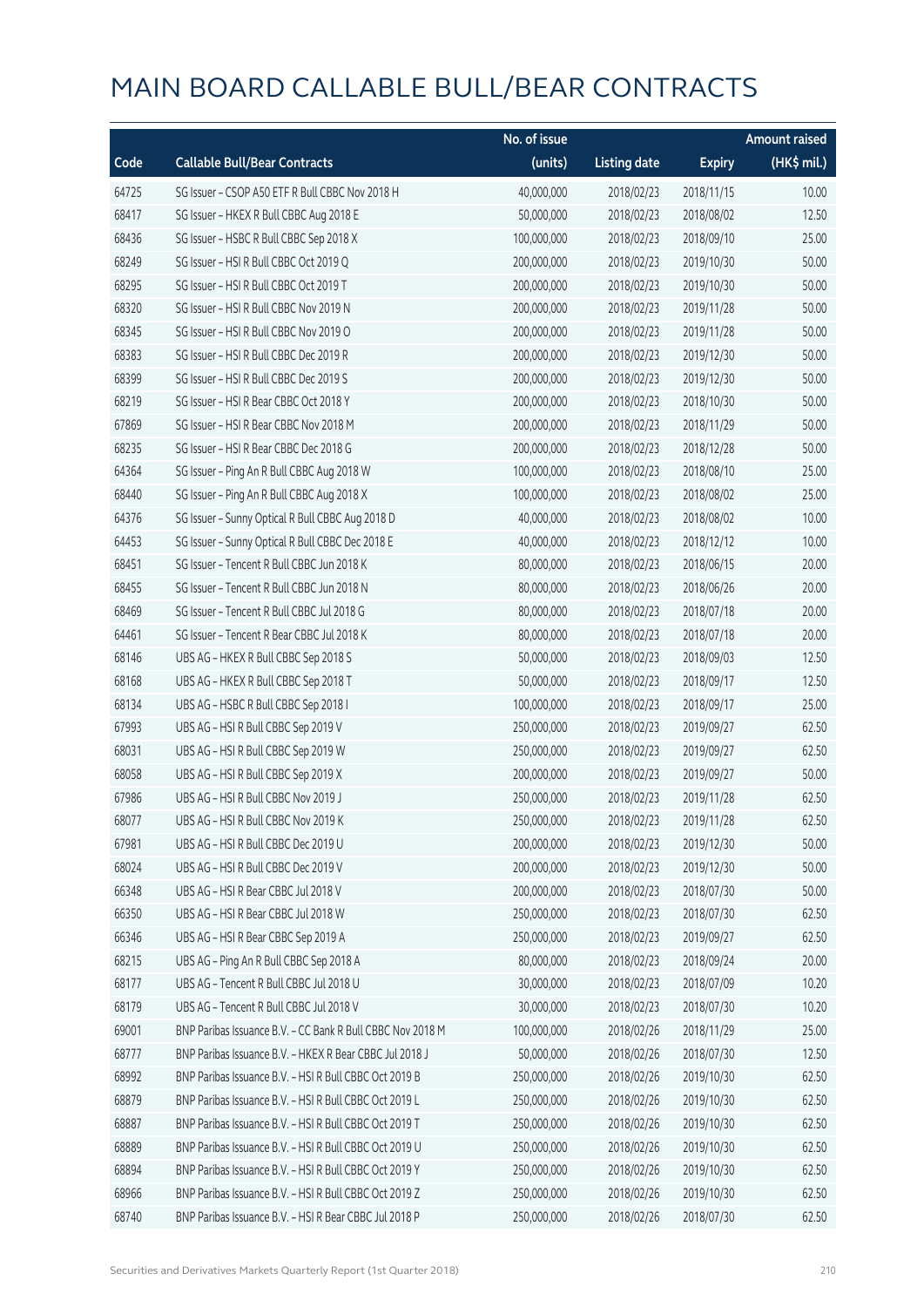|       |                                                             | No. of issue |                     |               | <b>Amount raised</b>  |
|-------|-------------------------------------------------------------|--------------|---------------------|---------------|-----------------------|
| Code  | <b>Callable Bull/Bear Contracts</b>                         | (units)      | <b>Listing date</b> | <b>Expiry</b> | $(HK\frac{1}{2}mil.)$ |
| 68752 | BNP Paribas Issuance B.V. - HSI R Bear CBBC Jul 2018 Q      | 250,000,000  | 2018/02/26          | 2018/07/30    | 62.50                 |
| 68761 | BNP Paribas Issuance B.V. - HSI R Bear CBBC Jul 2018 R      | 250,000,000  | 2018/02/26          | 2018/07/30    | 62.50                 |
| 68763 | BNP Paribas Issuance B.V. - HSI R Bear CBBC Jul 2018 S      | 250,000,000  | 2018/02/26          | 2018/07/30    | 62.50                 |
| 68768 | BNP Paribas Issuance B.V. - HSI R Bear CBBC Jul 2018 T      | 250,000,000  | 2018/02/26          | 2018/07/30    | 62.50                 |
| 69013 | BNP Paribas Issuance B.V. - Ping An R Bull CBBC Nov 2018 A  | 200,000,000  | 2018/02/26          | 2018/11/29    | 50.00                 |
| 68771 | BNP Paribas Issuance B.V. - Ping An R Bear CBBC Nov 2018 A  | 200,000,000  | 2018/02/26          | 2018/11/29    | 50.00                 |
| 68995 | BNP Paribas Issuance B.V. - Tencent R Bull CBBC Sep 2018 G  | 50,000,000   | 2018/02/26          | 2018/09/27    | 12.50                 |
| 68998 | BNP Paribas Issuance B.V. - Tencent R Bull CBBC Sep 2018 M  | 50,000,000   | 2018/02/26          | 2018/09/27    | 12.50                 |
| 68769 | BNP Paribas Issuance B.V. - Tencent R Bear CBBC Nov 2018 Q  | 50,000,000   | 2018/02/26          | 2018/11/29    | 12.50                 |
| 57034 | Credit Suisse AG - Bank of China R Bull CBBC Nov 2018 C     | 80,000,000   | 2018/02/26          | 2018/11/29    | 20.00                 |
| 57031 | Credit Suisse AG - CC Bank R Bull CBBC Nov 2018 E           | 80,000,000   | 2018/02/26          | 2018/11/29    | 20.00                 |
| 57032 | Credit Suisse AG - CC Bank R Bull CBBC Nov 2018 F           | 80,000,000   | 2018/02/26          | 2018/11/29    | 20.00                 |
| 57037 | Credit Suisse AG - CSOP A50 ETF R Bull CBBC Oct 2018 B      | 50,000,000   | 2018/02/26          | 2018/10/30    | 12.50                 |
| 57025 | Credit Suisse AG - Galaxy Ent R Bull CBBC Oct 2018 A        | 50,000,000   | 2018/02/26          | 2018/10/30    | 12.50                 |
| 57026 | Credit Suisse AG - HKEX R Bull CBBC Sep 2018 P              | 50,000,000   | 2018/02/26          | 2018/09/27    | 12.50                 |
| 57027 | Credit Suisse AG - HKEX R Bull CBBC Oct 2018 O              | 50,000,000   | 2018/02/26          | 2018/10/30    | 12.50                 |
| 57024 | Credit Suisse AG - HSBC R Bull CBBC Aug 2018 F              | 100,000,000  | 2018/02/26          | 2018/08/30    | 25.00                 |
| 57022 | Credit Suisse AG - HSCEI R Bull CBBC Nov 2018 M             | 100,000,000  | 2018/02/26          | 2018/11/29    | 25.00                 |
| 57023 | Credit Suisse AG - HSCEI R Bull CBBC Nov 2018 N             | 100,000,000  | 2018/02/26          | 2018/11/29    | 25.00                 |
| 57018 | Credit Suisse AG - HSI R Bull CBBC Feb 2019 W               | 200,000,000  | 2018/02/26          | 2019/02/27    | 50.00                 |
| 57020 | Credit Suisse AG - HSI R Bull CBBC Mar 2019 C               | 200,000,000  | 2018/02/26          | 2019/03/28    | 50.00                 |
| 57021 | Credit Suisse AG - HSI R Bull CBBC Mar 2019 D               | 200,000,000  | 2018/02/26          | 2019/03/28    | 50.00                 |
| 57047 | Credit Suisse AG - HSI R Bull CBBC Apr 2019 B               | 200,000,000  | 2018/02/26          | 2019/04/29    | 50.00                 |
| 57019 | Credit Suisse AG - HSI R Bull CBBC Apr 2019 Y               | 200,000,000  | 2018/02/26          | 2019/04/29    | 50.00                 |
| 57046 | Credit Suisse AG - HSI R Bull CBBC Sep 2019 U               | 200,000,000  | 2018/02/26          | 2019/09/27    | 50.00                 |
| 57043 | Credit Suisse AG - HSI R Bear CBBC May 2018 D               | 200,000,000  | 2018/02/26          | 2018/05/30    | 50.00                 |
| 57044 | Credit Suisse AG - HSI R Bear CBBC May 2018 O               | 200,000,000  | 2018/02/26          | 2018/05/30    | 50.00                 |
| 57042 | Credit Suisse AG - HSI R Bear CBBC Jul 2018 F               | 200,000,000  | 2018/02/26          | 2018/07/30    | 50.00                 |
| 57041 | Credit Suisse AG - HSI R Bear CBBC Jul 2018 J               | 200,000,000  | 2018/02/26          | 2018/07/30    | 50.00                 |
| 57045 | Credit Suisse AG - HSI R Bear CBBC Aug 2018 A               | 200,000,000  | 2018/02/26          | 2018/08/30    | 50.00                 |
| 57038 | Credit Suisse AG - HSI R Bear CBBC Aug 2018 Y               | 200,000,000  | 2018/02/26          | 2018/08/30    | 50.00                 |
| 57039 | Credit Suisse AG - HSI R Bear CBBC Aug 2018 Z               | 200,000,000  | 2018/02/26          | 2018/08/30    | 50.00                 |
| 57040 | Credit Suisse AG - HSI R Bear CBBC Sep 2018 P               | 200,000,000  | 2018/02/26          | 2018/09/27    | 50.00                 |
| 57033 | Credit Suisse AG - ICBC R Bull CBBC Nov 2018 D              | 80,000,000   | 2018/02/26          | 2018/11/29    | 20.00                 |
| 57035 | Credit Suisse AG - Ping An R Bull CBBC Nov 2018 J           | 80,000,000   | 2018/02/26          | 2018/11/29    | 20.00                 |
| 57036 | Credit Suisse AG - SUNAC R Bull CBBC Nov 2018 B             | 100,000,000  | 2018/02/26          | 2018/11/29    | 25.00                 |
| 57029 | Credit Suisse AG - Tencent R Bull CBBC Sep 2018 V           | 50,000,000   | 2018/02/26          | 2018/09/27    | 12.50                 |
| 57030 | Credit Suisse AG - Tencent R Bull CBBC Oct 2018 H           | 50,000,000   | 2018/02/26          | 2018/10/30    | 12.50                 |
| 57028 | Credit Suisse AG - Tencent R Bull CBBC Nov 2018 B           | 50,000,000   | 2018/02/26          | 2018/11/29    | 12.50                 |
| 57007 | Goldman Sachs SP (Asia) - AIA R Bull CBBC Mar 2019 B        | 100,000,000  | 2018/02/26          | 2019/03/28    | 25.00                 |
| 57017 | Goldman Sachs SP (Asia) - CC Bank R Bull CBBC Jan 2019 A    | 100,000,000  | 2018/02/26          | 2019/01/03    | 25.00                 |
| 57012 | Goldman Sachs SP (Asia) - China Life R Bull CBBC Aug 2018 E | 100,000,000  | 2018/02/26          | 2018/08/28    | 25.00                 |
| 57013 | Goldman Sachs SP (Asia) - HKEX R Bull CBBC Oct 2018 J       | 100,000,000  | 2018/02/26          | 2018/10/26    | 25.00                 |
| 57014 | Goldman Sachs SP (Asia) - HKEX R Bull CBBC Nov 2018 A       | 100,000,000  | 2018/02/26          | 2018/11/05    | 25.00                 |
| 57015 | Goldman Sachs SP (Asia) - HKEX R Bull CBBC Nov 2018 B       | 100,000,000  | 2018/02/26          | 2018/11/06    | 25.00                 |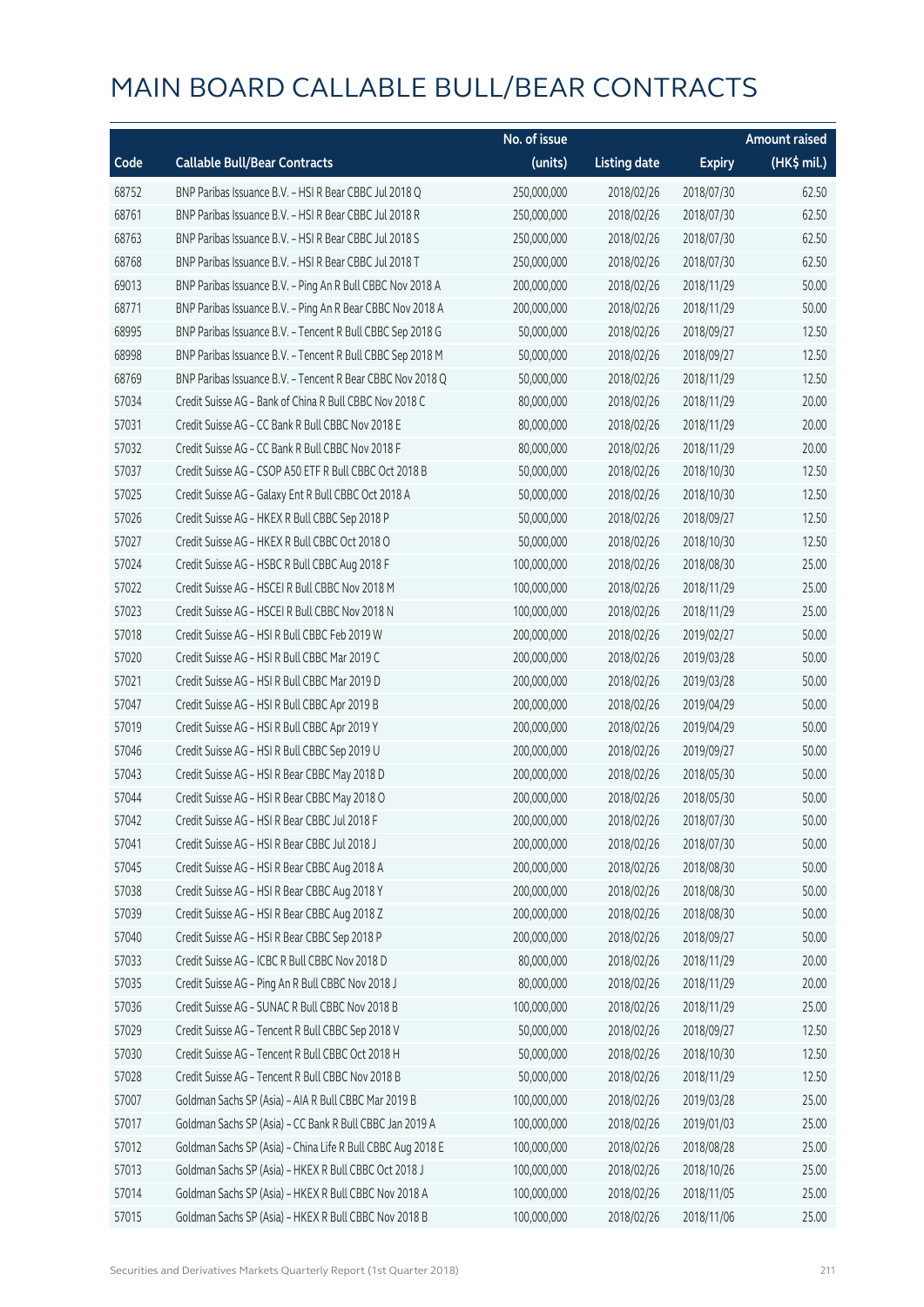|       |                                                           | No. of issue |                     |               | <b>Amount raised</b>  |
|-------|-----------------------------------------------------------|--------------|---------------------|---------------|-----------------------|
| Code  | <b>Callable Bull/Bear Contracts</b>                       | (units)      | <b>Listing date</b> | <b>Expiry</b> | $(HK\frac{1}{2}mil.)$ |
| 57016 | Goldman Sachs SP (Asia) - HSBC R Bull CBBC Jan 2019 A     | 100,000,000  | 2018/02/26          | 2019/01/03    | 25.00                 |
| 57001 | Goldman Sachs SP (Asia) - HSI R Bull CBBC Nov 2019 B      | 200,000,000  | 2018/02/26          | 2019/11/28    | 50.00                 |
| 69989 | Goldman Sachs SP (Asia) - HSI R Bull CBBC Nov 2019 M      | 200,000,000  | 2018/02/26          | 2019/11/28    | 50.40                 |
| 69992 | Goldman Sachs SP (Asia) - HSI R Bull CBBC Nov 2019 N      | 200,000,000  | 2018/02/26          | 2019/11/28    | 50.20                 |
| 57000 | Goldman Sachs SP (Asia) - HSI R Bull CBBC Nov 2019 O      | 200,000,000  | 2018/02/26          | 2019/11/28    | 50.20                 |
| 68798 | Goldman Sachs SP (Asia) - HSI R Bear CBBC Sep 2018 E      | 200,000,000  | 2018/02/26          | 2018/09/27    | 50.40                 |
| 68811 | Goldman Sachs SP (Asia) - HSI R Bear CBBC Sep 2018 F      | 200,000,000  | 2018/02/26          | 2018/09/27    | 50.20                 |
| 68813 | Goldman Sachs SP (Asia) - HSI R Bear CBBC Sep 2018 G      | 200,000,000  | 2018/02/26          | 2018/09/27    | 50.60                 |
| 68814 | Goldman Sachs SP (Asia) - HSI R Bear CBBC Sep 2018 H      | 200,000,000  | 2018/02/26          | 2018/09/27    | 50.00                 |
| 68826 | Goldman Sachs SP (Asia) - HSI R Bear CBBC Sep 2018 I      | 200,000,000  | 2018/02/26          | 2018/09/27    | 50.20                 |
| 68839 | Goldman Sachs SP (Asia) - HSI R Bear CBBC Sep 2018 J      | 200,000,000  | 2018/02/26          | 2018/09/27    | 50.40                 |
| 68876 | Goldman Sachs SP (Asia) - HSI R Bear CBBC Sep 2018 K      | 200,000,000  | 2018/02/26          | 2018/09/27    | 50.40                 |
| 69921 | Goldman Sachs SP (Asia) - HSI R Bear CBBC Sep 2018 L      | 200,000,000  | 2018/02/26          | 2018/09/27    | 50.40                 |
| 69961 | Goldman Sachs SP (Asia) - HSI R Bear CBBC Sep 2018 M      | 200,000,000  | 2018/02/26          | 2018/09/27    | 50.20                 |
| 69985 | Goldman Sachs SP (Asia) - HSI R Bear CBBC Sep 2018 N      | 200,000,000  | 2018/02/26          | 2018/09/27    | 50.20                 |
| 57002 | Goldman Sachs SP (Asia) - HSI R Bear CBBC Sep 2018 O      | 200,000,000  | 2018/02/26          | 2018/09/27    | 50.40                 |
| 57008 | Goldman Sachs SP (Asia) - ICBC R Bull CBBC Dec 2018 N     | 100,000,000  | 2018/02/26          | 2018/12/11    | 25.00                 |
| 57009 | Goldman Sachs SP (Asia) - Ping An R Bull CBBC Dec 2018 D  | 100,000,000  | 2018/02/26          | 2018/12/28    | 25.00                 |
| 57010 | Goldman Sachs SP (Asia) - Ping An R Bull CBBC Dec 2018 E  | 100,000,000  | 2018/02/26          | 2018/12/28    | 25.00                 |
| 57011 | Goldman Sachs SP (Asia) - Ping An R Bull CBBC Dec 2018 F  | 100,000,000  | 2018/02/26          | 2018/12/28    | 25.00                 |
| 57003 | Goldman Sachs SP (Asia) - Tencent R Bull CBBC Jun 2018 D  | 100,000,000  | 2018/02/26          | 2018/06/19    | 25.00                 |
| 57004 | Goldman Sachs SP (Asia) - Tencent R Bull CBBC Jun 2018 E  | 100,000,000  | 2018/02/26          | 2018/06/20    | 25.00                 |
| 57005 | Goldman Sachs SP (Asia) - Tencent R Bull CBBC Jun 2018 F  | 100,000,000  | 2018/02/26          | 2018/06/21    | 25.00                 |
| 57006 | Goldman Sachs SP (Asia) - Tencent R Bull CBBC Jun 2018 G  | 100,000,000  | 2018/02/26          | 2018/06/22    | 25.00                 |
| 69584 | HK Bank - Country Garden R Bull CBBC Aug 2018 E           | 40,000,000   | 2018/02/26          | 2018/08/27    | 10.00                 |
| 69637 | HK Bank - CC Bank R Bull CBBC Aug 2018 T                  | 100,000,000  | 2018/02/26          | 2018/08/27    | 25.00                 |
| 69622 | HK Bank - HKEX R Bull CBBC Sep 2018 O                     | 50,000,000   | 2018/02/26          | 2018/09/24    | 12.50                 |
| 69623 | HK Bank - HSI R Bull CBBC Dec 2018 Y                      | 150,000,000  | 2018/02/26          | 2018/12/28    | 37.50                 |
| 69603 | HK Bank - HSI R Bear CBBC Jul 2018 R                      | 150,000,000  | 2018/02/26          | 2018/07/30    | 37.50                 |
| 69683 | HK Bank - ICBC R Bull CBBC Aug 2018 N                     | 100,000,000  | 2018/02/26          | 2018/08/13    | 25.00                 |
| 69601 | HK Bank - Ping An R Bull CBBC Oct 2018 V                  | 100,000,000  | 2018/02/26          | 2018/10/11    | 25.00                 |
| 69745 | HK Bank - SUNAC R Bull CBBC Jan 2019 C                    | 100,000,000  | 2018/02/26          | 2019/01/14    | 25.00                 |
| 69611 | HK Bank - Sunny Optical R Bull CBBC Aug 2018 J            | 40,000,000   | 2018/02/26          | 2018/08/20    | 10.00                 |
| 69607 | HK Bank - Tencent R Bull CBBC Aug 2018 O                  | 60,000,000   | 2018/02/26          | 2018/08/16    | 15.00                 |
| 57057 | Haitong Int'l Sec - BYD Company R Bull CBBC Aug 2018 B    | 120,000,000  | 2018/02/26          | 2018/08/16    | 30.00                 |
| 57060 | Haitong Int'l Sec - Country Garden R Bull CBBC Aug 2018 G | 60,000,000   | 2018/02/26          | 2018/08/15    | 15.00                 |
| 57061 | Haitong Int'l Sec - Country Garden R Bull CBBC Aug 2018 H | 60,000,000   | 2018/02/26          | 2018/08/17    | 15.00                 |
| 57056 | Haitong Int'l Sec - CC Bank R Bull CBBC Aug 2018 E        | 100,000,000  | 2018/02/26          | 2018/08/17    | 25.00                 |
| 57049 | Haitong Int'l Sec - HKEX R Bull CBBC Jul 2018 T           | 40,000,000   | 2018/02/26          | 2018/07/30    | 10.00                 |
| 57050 | Haitong Int'l Sec - HKEX R Bull CBBC Jul 2018 U           | 40,000,000   | 2018/02/26          | 2018/07/26    | 10.00                 |
| 57051 | Haitong Int'l Sec - HKEX R Bull CBBC Jul 2018 V           | 40,000,000   | 2018/02/26          | 2018/07/27    | 10.00                 |
| 57048 | Haitong Int'l Sec - HSBC R Bull CBBC Jul 2018 J           | 100,000,000  | 2018/02/26          | 2018/07/18    | 25.00                 |
| 57058 | Haitong Int'l Sec - ICBC R Bull CBBC Aug 2018 G           | 120,000,000  | 2018/02/26          | 2018/08/30    | 30.00                 |
| 57062 | Haitong Int'l Sec - Ping An R Bull CBBC Jul 2018 J        | 100,000,000  | 2018/02/26          | 2018/07/24    | 25.00                 |
| 57063 | Haitong Int'l Sec - Ping An R Bull CBBC Jul 2018 K        | 100,000,000  | 2018/02/26          | 2018/07/25    | 25.00                 |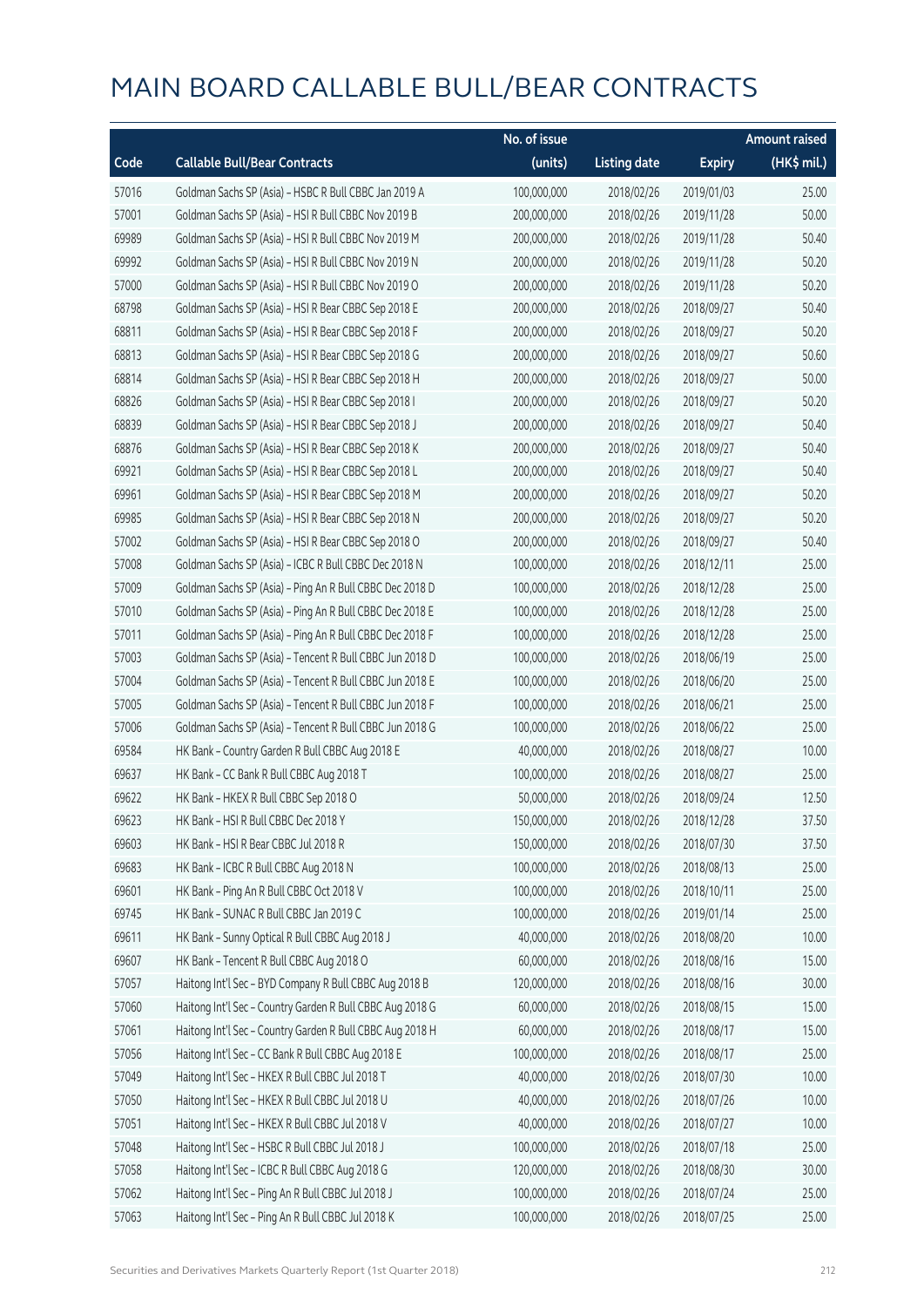|       |                                                    | No. of issue |                     |               | <b>Amount raised</b> |
|-------|----------------------------------------------------|--------------|---------------------|---------------|----------------------|
| Code  | <b>Callable Bull/Bear Contracts</b>                | (units)      | <b>Listing date</b> | <b>Expiry</b> | (HK\$ mil.)          |
| 57064 | Haitong Int'l Sec - Ping An R Bull CBBC Jul 2018 L | 100,000,000  | 2018/02/26          | 2018/07/25    | 25.00                |
| 57059 | Haitong Int'l Sec - SUNAC R Bull CBBC Aug 2018 F   | 40,000,000   | 2018/02/26          | 2018/08/15    | 18.60                |
| 57052 | Haitong Int'l Sec - Tencent R Bull CBBC Aug 2018 S | 40,000,000   | 2018/02/26          | 2018/08/17    | 10.00                |
| 57053 | Haitong Int'l Sec - Tencent R Bull CBBC Aug 2018 T | 40,000,000   | 2018/02/26          | 2018/08/16    | 10.00                |
| 57054 | Haitong Int'l Sec - Tencent R Bull CBBC Aug 2018 U | 40,000,000   | 2018/02/26          | 2018/08/17    | 10.00                |
| 57055 | Haitong Int'l Sec - Tencent R Bull CBBC Aug 2018 V | 40,000,000   | 2018/02/26          | 2018/08/17    | 13.00                |
| 69462 | J P Morgan SP BV - CC Bank R Bull CBBC Aug 2018 K  | 100,000,000  | 2018/02/26          | 2018/08/17    | 25.00                |
| 69362 | J P Morgan SP BV - HKEX R Bull CBBC Jun 2018 A     | 40,000,000   | 2018/02/26          | 2018/06/15    | 10.00                |
| 69408 | J P Morgan SP BV - HKEX R Bull CBBC Jun 2018 B     | 40,000,000   | 2018/02/26          | 2018/06/15    | 10.00                |
| 69272 | J P Morgan SP BV - HKEX R Bull CBBC Jun 2018 Z     | 40,000,000   | 2018/02/26          | 2018/06/15    | 10.00                |
| 69425 | J P Morgan SP BV - HSBC R Bull CBBC Jul 2018 H     | 100,000,000  | 2018/02/26          | 2018/07/20    | 25.00                |
| 69501 | J P Morgan SP BV - HSCEI R Bull CBBC Dec 2019 E    | 100,000,000  | 2018/02/26          | 2019/12/30    | 25.00                |
| 69538 | J P Morgan SP BV - HSI R Bull CBBC Oct 2019 T      | 200,000,000  | 2018/02/26          | 2019/10/30    | 50.00                |
| 69525 | J P Morgan SP BV - HSI R Bull CBBC Nov 2019 B      | 200,000,000  | 2018/02/26          | 2019/11/28    | 50.00                |
| 69580 | J P Morgan SP BV - HSI R Bull CBBC Nov 2019 D      | 200,000,000  | 2018/02/26          | 2019/11/28    | 50.00                |
| 69505 | J P Morgan SP BV - HSI R Bull CBBC Dec 2019 D      | 200,000,000  | 2018/02/26          | 2019/12/30    | 50.00                |
| 69576 | J P Morgan SP BV - HSI R Bull CBBC Dec 2019 E      | 200,000,000  | 2018/02/26          | 2019/12/30    | 50.00                |
| 69077 | J P Morgan SP BV - HSI R Bear CBBC Jul 2018 Q      | 200,000,000  | 2018/02/26          | 2018/07/30    | 50.00                |
| 69102 | J P Morgan SP BV - HSI R Bear CBBC Jul 2018 R      | 200,000,000  | 2018/02/26          | 2018/07/30    | 50.00                |
| 69106 | J P Morgan SP BV - HSI R Bear CBBC Jul 2018 V      | 200,000,000  | 2018/02/26          | 2018/07/30    | 50.00                |
| 69076 | J P Morgan SP BV - HSI R Bear CBBC Jul 2018 Y      | 200,000,000  | 2018/02/26          | 2018/07/30    | 50.00                |
| 69479 | J P Morgan SP BV - ICBC R Bull CBBC Aug 2018 F     | 100,000,000  | 2018/02/26          | 2018/08/17    | 25.00                |
| 69418 | J P Morgan SP BV - Ping An R Bull CBBC Jun 2018 Q  | 100,000,000  | 2018/02/26          | 2018/06/15    | 25.00                |
| 69134 | J P Morgan SP BV - Tencent R Bull CBBC Jun 2018 P  | 50,000,000   | 2018/02/26          | 2018/06/15    | 12.50                |
| 69233 | J P Morgan SP BV - Tencent R Bull CBBC Jun 2018 Q  | 50,000,000   | 2018/02/26          | 2018/06/15    | 12.50                |
| 69238 | J P Morgan SP BV - Tencent R Bull CBBC Jun 2018 R  | 50,000,000   | 2018/02/26          | 2018/06/15    | 12.50                |
| 69065 | J P Morgan SP BV - Tencent R Bear CBBC Jun 2018 Y  | 50,000,000   | 2018/02/26          | 2018/06/15    | 12.50                |
| 69252 | J P Morgan SP BV - Tencent R Bear CBBC Jun 2018 Z  | 50,000,000   | 2018/02/26          | 2018/06/15    | 12.50                |
| 57065 | SG Issuer - AIA R Bull CBBC Dec 2018 G             | 60,000,000   | 2018/02/26          | 2018/12/03    | 15.00                |
| 57088 | SG Issuer - Bank of China R Bull CBBC Dec 2018 I   | 100,000,000  | 2018/02/26          | 2018/12/10    | 25.00                |
| 57089 | SG Issuer - CC Bank R Bull CBBC Aug 2018 Y         | 100,000,000  | 2018/02/26          | 2018/08/02    | 25.00                |
| 57090 | SG Issuer - CC Bank R Bull CBBC Aug 2018 Z         | 100,000,000  | 2018/02/26          | 2018/08/08    | 25.00                |
| 57066 | SG Issuer - CPIC R Bull CBBC Dec 2018 A            | 100,000,000  | 2018/02/26          | 2018/12/20    | 25.00                |
| 68699 | SG Issuer - CSOP A50 ETF R Bull CBBC Sep 2018 G    | 40,000,000   | 2018/02/26          | 2018/09/10    | 10.00                |
| 68713 | SG Issuer - CSOP A50 ETF R Bull CBBC Nov 2018 I    | 40,000,000   | 2018/02/26          | 2018/11/02    | 10.00                |
| 57080 | SG Issuer - CSOP A50 ETF R Bull CBBC Nov 2018 J    | 40,000,000   | 2018/02/26          | 2018/11/14    | 10.00                |
| 57067 | SG Issuer - Galaxy Ent R Bull CBBC Dec 2018 H      | 80,000,000   | 2018/02/26          | 2018/12/12    | 20.00                |
| 57068 | SG Issuer - HKEX R Bull CBBC Nov 2018 K            | 50,000,000   | 2018/02/26          | 2018/11/13    | 12.50                |
| 57091 | SG Issuer - HKEX R Bull CBBC Dec 2018 J            | 50,000,000   | 2018/02/26          | 2018/12/18    | 12.50                |
| 57069 | SG Issuer - HSBC R Bull CBBC Sep 2018 Y            | 100,000,000  | 2018/02/26          | 2018/09/17    | 25.00                |
| 57092 | SG Issuer - HSBC R Bull CBBC Nov 2018 M            | 100,000,000  | 2018/02/26          | 2018/11/22    | 25.00                |
| 57082 | SG Issuer - HSI R Bull CBBC Oct 2019 U             | 200,000,000  | 2018/02/26          | 2019/10/30    | 50.00                |
| 57085 | SG Issuer - HSI R Bull CBBC Nov 2019 J             | 200,000,000  | 2018/02/26          | 2019/11/28    | 50.00                |
| 57083 | SG Issuer - HSI R Bull CBBC Nov 2019 P             | 200,000,000  | 2018/02/26          | 2019/11/28    | 50.00                |
| 57084 | SG Issuer - HSI R Bull CBBC Nov 2019 U             | 200,000,000  | 2018/02/26          | 2019/11/28    | 50.00                |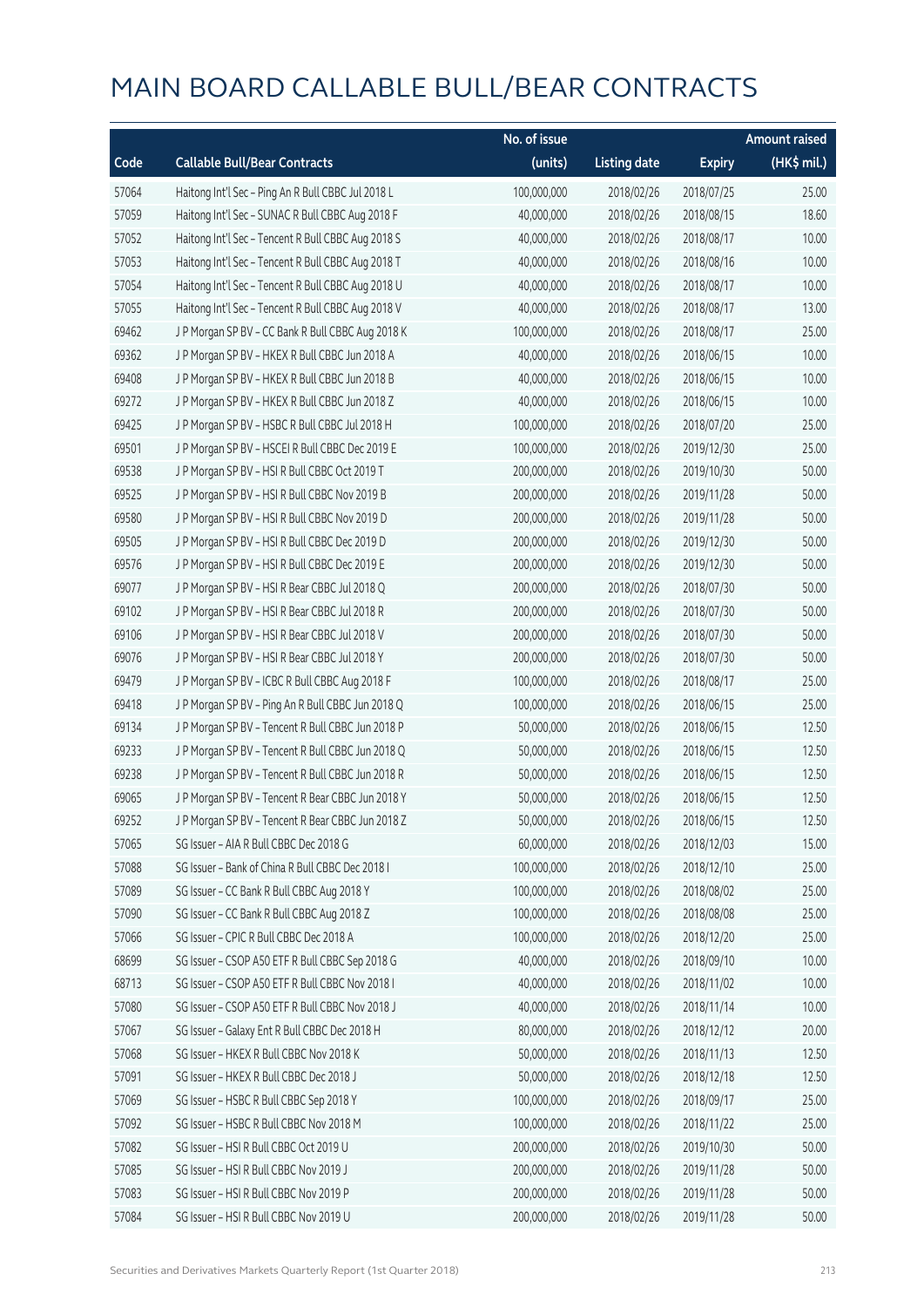|       |                                                              | No. of issue |                     |               | <b>Amount raised</b> |
|-------|--------------------------------------------------------------|--------------|---------------------|---------------|----------------------|
| Code  | <b>Callable Bull/Bear Contracts</b>                          | (units)      | <b>Listing date</b> | <b>Expiry</b> | (HK\$ mil.)          |
| 57086 | SG Issuer - HSI R Bull CBBC Dec 2019 T                       | 200,000,000  | 2018/02/26          | 2019/12/30    | 50.00                |
| 57087 | SG Issuer - HSI R Bull CBBC Dec 2019 U                       | 200,000,000  | 2018/02/26          | 2019/12/30    | 50.00                |
| 57075 | SG Issuer - HSI R Bear CBBC Oct 2018 Z                       | 200,000,000  | 2018/02/26          | 2018/10/30    | 50.00                |
| 57076 | SG Issuer - HSI R Bear CBBC Nov 2018 N                       | 200,000,000  | 2018/02/26          | 2018/11/29    | 50.00                |
| 57077 | SG Issuer - HSI R Bear CBBC Nov 2018 O                       | 200,000,000  | 2018/02/26          | 2018/11/29    | 50.00                |
| 57078 | SG Issuer - HSI R Bear CBBC Dec 2018 H                       | 200,000,000  | 2018/02/26          | 2018/12/28    | 50.00                |
| 57081 | SG Issuer - HSI R Bear CBBC Dec 2018 I                       | 200,000,000  | 2018/02/26          | 2018/12/28    | 50.00                |
| 57093 | SG Issuer - ICBC R Bull CBBC Aug 2018 S                      | 60,000,000   | 2018/02/26          | 2018/08/14    | 15.00                |
| 57070 | SG Issuer - ICBC R Bull CBBC Sep 2018 M                      | 60,000,000   | 2018/02/26          | 2018/09/27    | 15.00                |
| 57094 | SG Issuer - Ping An R Bull CBBC Aug 2018 Y                   | 100,000,000  | 2018/02/26          | 2018/08/09    | 25.00                |
| 57095 | SG Issuer - Ping An R Bull CBBC Oct 2018 A                   | 100,000,000  | 2018/02/26          | 2018/10/23    | 25.00                |
| 57071 | SG Issuer - Sunny Optical R Bull CBBC Oct 2018 B             | 40,000,000   | 2018/02/26          | 2018/10/22    | 10.00                |
| 57096 | SG Issuer - Tencent R Bull CBBC Jul 2018 E                   | 80,000,000   | 2018/02/26          | 2018/07/05    | 20.00                |
| 57079 | SG Issuer - Tencent R Bull CBBC Jul 2018 H                   | 80,000,000   | 2018/02/26          | 2018/07/25    | 20.00                |
| 57097 | SG Issuer - Tencent R Bull CBBC Jul 2018 I                   | 80,000,000   | 2018/02/26          | 2018/07/18    | 20.00                |
| 57072 | SG Issuer - Tencent R Bull CBBC Aug 2018 F                   | 80,000,000   | 2018/02/26          | 2018/08/02    | 20.00                |
| 57074 | SG Issuer - Tencent R Bull CBBC Sep 2018 A                   | 80,000,000   | 2018/02/26          | 2018/09/05    | 20.00                |
| 57073 | SG Issuer - Tencent R Bear CBBC Aug 2018 J                   | 80,000,000   | 2018/02/26          | 2018/08/06    | 20.00                |
| 69887 | UBS AG - CSOP A50 ETF R Bull CBBC Oct 2018 C                 | 40,000,000   | 2018/02/26          | 2018/10/08    | 10.00                |
| 69888 | UBS AG - A50 China R Bull CBBC Sep 2018 B                    | 40,000,000   | 2018/02/26          | 2018/09/03    | 10.00                |
| 69831 | UBS AG - HKEX R Bull CBBC Oct 2018 R                         | 50,000,000   | 2018/02/26          | 2018/10/24    | 12.50                |
| 69827 | UBS AG - HSBC R Bull CBBC Sep 2018 J                         | 100,000,000  | 2018/02/26          | 2018/09/24    | 25.00                |
| 69759 | UBS AG - HSI R Bull CBBC Oct 2019 J                          | 200,000,000  | 2018/02/26          | 2019/10/30    | 50.00                |
| 69766 | UBS AG - HSI R Bull CBBC Oct 2019 L                          | 250,000,000  | 2018/02/26          | 2019/10/30    | 62.50                |
| 69785 | UBS AG - HSI R Bull CBBC Oct 2019 T                          | 250,000,000  | 2018/02/26          | 2019/10/30    | 62.50                |
| 69750 | UBS AG - HSI R Bull CBBC Nov 2019 C                          | 200,000,000  | 2018/02/26          | 2019/11/28    | 50.00                |
| 69751 | UBS AG - HSI R Bull CBBC Nov 2019 D                          | 250,000,000  | 2018/02/26          | 2019/11/28    | 62.50                |
| 69784 | UBS AG - HSI R Bull CBBC Nov 2019 E                          | 200,000,000  | 2018/02/26          | 2019/11/28    | 50.00                |
| 69747 | UBS AG - HSI R Bull CBBC Dec 2019 W                          | 200,000,000  | 2018/02/26          | 2019/12/30    | 50.00                |
| 69032 | UBS AG - HSI R Bear CBBC May 2018 P                          | 250,000,000  | 2018/02/26          | 2018/05/30    | 62.50                |
| 69033 | UBS AG - HSI R Bear CBBC Jul 2018 H                          | 200,000,000  | 2018/02/26          | 2018/07/30    | 50.00                |
| 69035 | UBS AG - HSI R Bear CBBC Aug 2018 C                          | 250,000,000  | 2018/02/26          | 2018/08/30    | 62.50                |
| 69040 | UBS AG - HSI R Bear CBBC Aug 2018 D                          | 200,000,000  | 2018/02/26          | 2018/08/30    | 50.00                |
| 69850 | UBS AG - Ping An R Bull CBBC Oct 2018 J                      | 80,000,000   | 2018/02/26          | 2018/10/29    | 20.00                |
| 69890 | UBS AG - Tencent R Bull CBBC Sep 2018 K                      | 30,000,000   | 2018/02/26          | 2018/09/03    | 10.20                |
| 69892 | UBS AG - Tencent R Bull CBBC Sep 2018 L                      | 30,000,000   | 2018/02/26          | 2018/09/17    | 10.20                |
| 57101 | BNP Paribas Issuance B.V. - CSOP A50 ETF R Bull CBBC Jun 180 | 60,000,000   | 2018/02/27          | 2018/06/28    | 15.00                |
| 57102 | BNP Paribas Issuance B.V. - HSBC R Bull CBBC Aug 2018 O      | 150,000,000  | 2018/02/27          | 2018/08/30    | 37.50                |
| 57100 | BNP Paribas Issuance B.V. - HSI R Bear CBBC Jul 2018 U       | 250,000,000  | 2018/02/27          | 2018/07/30    | 62.50                |
| 57184 | Credit Suisse AG - AIA R Bull CBBC Oct 2018 B                | 70,000,000   | 2018/02/27          | 2018/10/30    | 17.50                |
| 57185 | Credit Suisse AG - Country Garden R Bull CBBC Nov 2018 A     | 40,000,000   | 2018/02/27          | 2018/11/29    | 10.00                |
| 57175 | Credit Suisse AG - CC Bank R Bull CBBC Sep 2018 O            | 80,000,000   | 2018/02/27          | 2018/09/27    | 20.00                |
| 57173 | Credit Suisse AG - HKEX R Bull CBBC Oct 2018 P               | 50,000,000   | 2018/02/27          | 2018/10/30    | 12.50                |
| 57180 | Credit Suisse AG - HSI R Bull CBBC Feb 2019 X                | 200,000,000  | 2018/02/27          | 2019/02/27    | 50.00                |
| 57182 | Credit Suisse AG - HSI R Bull CBBC Feb 2019 Y                | 200,000,000  | 2018/02/27          | 2019/02/27    | 50.00                |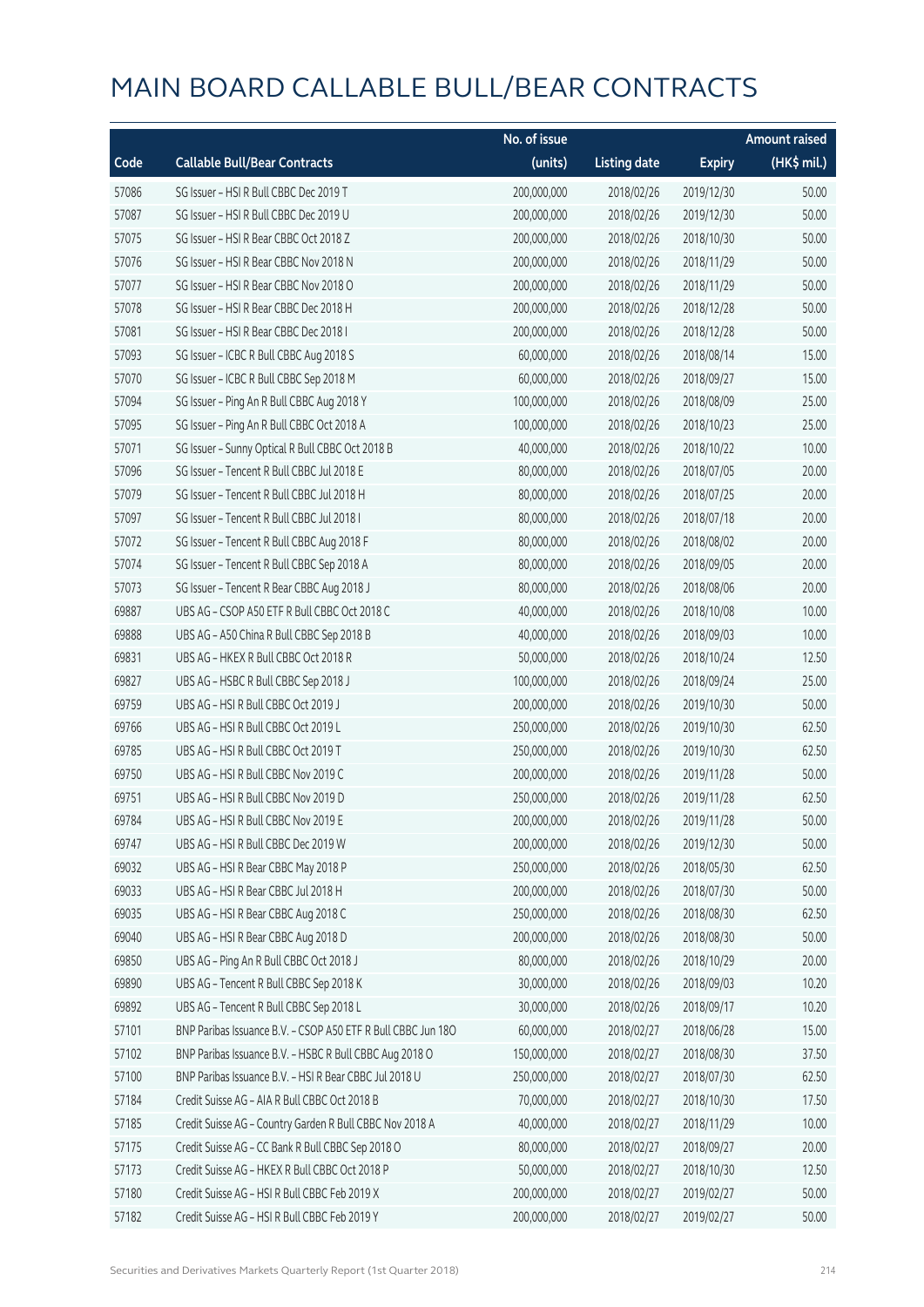|       |                                                             | No. of issue |                     |               | <b>Amount raised</b> |
|-------|-------------------------------------------------------------|--------------|---------------------|---------------|----------------------|
| Code  | <b>Callable Bull/Bear Contracts</b>                         | (units)      | <b>Listing date</b> | <b>Expiry</b> | (HK\$ mil.)          |
| 57179 | Credit Suisse AG - HSI R Bull CBBC Apr 2019 P               | 200,000,000  | 2018/02/27          | 2019/04/29    | 50.00                |
| 57181 | Credit Suisse AG - HSI R Bull CBBC Apr 2019 Q               | 200,000,000  | 2018/02/27          | 2019/04/29    | 50.00                |
| 57178 | Credit Suisse AG - HSI R Bull CBBC Oct 2019 A               | 200,000,000  | 2018/02/27          | 2019/10/30    | 50.00                |
| 57187 | Credit Suisse AG - HSI R Bear CBBC Jun 2018 A               | 200,000,000  | 2018/02/27          | 2018/06/28    | 50.00                |
| 57171 | Credit Suisse AG - HSI R Bear CBBC Jun 2018 Q               | 200,000,000  | 2018/02/27          | 2018/06/28    | 50.00                |
| 57172 | Credit Suisse AG - HSI R Bear CBBC Jul 2018 A               | 200,000,000  | 2018/02/27          | 2018/07/30    | 50.00                |
| 57177 | Credit Suisse AG - HSI R Bear CBBC Jul 2018 G               | 200,000,000  | 2018/02/27          | 2018/07/30    | 50.00                |
| 57188 | Credit Suisse AG - HSI R Bear CBBC Jul 2018 I               | 200,000,000  | 2018/02/27          | 2018/07/30    | 50.00                |
| 57176 | Credit Suisse AG - Ping An R Bull CBBC Sep 2018 H           | 80,000,000   | 2018/02/27          | 2018/09/27    | 20.00                |
| 57186 | Credit Suisse AG - Sunny Optical R Bull CBBC Oct 2018 A     | 40,000,000   | 2018/02/27          | 2018/10/30    | 10.00                |
| 57183 | Credit Suisse AG - Tencent R Bull CBBC Sep 2018 W           | 50,000,000   | 2018/02/27          | 2018/09/27    | 12.50                |
| 57174 | Credit Suisse AG - Tencent R Bull CBBC Nov 2018 C           | 50,000,000   | 2018/02/27          | 2018/11/29    | 12.50                |
| 57218 | Goldman Sachs SP (Asia) - AIA R Bull CBBC Mar 2019 C        | 100,000,000  | 2018/02/27          | 2019/03/26    | 25.00                |
| 57224 | Goldman Sachs SP (Asia) - CC Bank R Bull CBBC Mar 2019 A    | 100,000,000  | 2018/02/27          | 2019/03/26    | 25.00                |
| 57153 | Goldman Sachs SP (Asia) - China Life R Bull CBBC Aug 2018 F | 100,000,000  | 2018/02/27          | 2018/08/30    | 25.00                |
| 57219 | Goldman Sachs SP (Asia) - Galaxy Ent R Bull CBBC Dec 2018 H | 100,000,000  | 2018/02/27          | 2018/12/28    | 25.00                |
| 57220 | Goldman Sachs SP (Asia) - Galaxy Ent R Bull CBBC Dec 2018 I | 100,000,000  | 2018/02/27          | 2018/12/28    | 25.00                |
| 57222 | Goldman Sachs SP (Asia) - HKEX R Bull CBBC Oct 2018 A       | 100,000,000  | 2018/02/27          | 2018/10/29    | 25.00                |
| 57151 | Goldman Sachs SP (Asia) - HSBC R Bull CBBC Sep 2018 Y       | 100,000,000  | 2018/02/27          | 2018/09/26    | 25.00                |
| 57104 | Goldman Sachs SP (Asia) - HSI R Bull CBBC Dec 2019 A        | 200,000,000  | 2018/02/27          | 2019/12/30    | 50.00                |
| 57103 | Goldman Sachs SP (Asia) - HSI R Bull CBBC Dec 2019 N        | 200,000,000  | 2018/02/27          | 2019/12/30    | 50.00                |
| 57105 | Goldman Sachs SP (Asia) - HSI R Bear CBBC Aug 2018 C        | 200,000,000  | 2018/02/27          | 2018/08/30    | 50.40                |
| 57106 | Goldman Sachs SP (Asia) - HSI R Bear CBBC Aug 2018 D        | 200,000,000  | 2018/02/27          | 2018/08/30    | 50.60                |
| 57200 | Goldman Sachs SP (Asia) - HSI R Bear CBBC Oct 2018 A        | 200,000,000  | 2018/02/27          | 2018/10/30    | 50.40                |
| 57201 | Goldman Sachs SP (Asia) - HSI R Bear CBBC Oct 2018 B        | 200,000,000  | 2018/02/27          | 2018/10/30    | 50.20                |
| 57221 | Goldman Sachs SP (Asia) - Ping An R Bull CBBC Mar 2019 A    | 100,000,000  | 2018/02/27          | 2019/03/26    | 25.00                |
| 57223 | Goldman Sachs SP (Asia) - Tencent R Bull CBBC Jun 2018 H    | 100,000,000  | 2018/02/27          | 2018/06/25    | 25.00                |
| 57152 | Goldman Sachs SP (Asia) - Tencent R Bull CBBC Aug 2018 H    | 100,000,000  | 2018/02/27          | 2018/08/17    | 25.00                |
| 57112 | HK Bank - AAC Tech R Bull CBBC Oct 2018 D                   | 40,000,000   | 2018/02/27          | 2018/10/22    | 10.00                |
| 57114 | HK Bank - AIA R Bull CBBC Oct 2018 J                        | 80,000,000   | 2018/02/27          | 2018/10/04    | 20.00                |
| 57113 | HK Bank - China Mobile R Bull CBBC Oct 2018 I               | 50,000,000   | 2018/02/27          | 2018/10/04    | 12.50                |
| 57115 | HK Bank - CC Bank R Bull CBBC Sep 2018 J                    | 100,000,000  | 2018/02/27          | 2018/09/17    | 25.00                |
| 57110 | HK Bank - CSOP A50 ETF R Bull CBBC Oct 2018 K               | 50,000,000   | 2018/02/27          | 2018/10/15    | 12.50                |
| 57111 | HK Bank - A50 China R Bull CBBC Oct 2018 E                  | 50,000,000   | 2018/02/27          | 2018/10/15    | 12.50                |
| 57120 | HK Bank - Geely Auto R Bull CBBC Sep 2018 M                 | 40,000,000   | 2018/02/27          | 2018/09/03    | 10.00                |
| 57119 | HK Bank - HKEX R Bull CBBC Oct 2018 G                       | 50,000,000   | 2018/02/27          | 2018/10/11    | 12.50                |
| 57108 | HK Bank - HSI R Bull CBBC Dec 2018 A                        | 150,000,000  | 2018/02/27          | 2018/12/28    | 37.50                |
| 57107 | HK Bank - HSI R Bull CBBC Dec 2018 Z                        | 100,000,000  | 2018/02/27          | 2018/12/28    | 25.00                |
| 57109 | HK Bank - HSI R Bear CBBC Jul 2018 S                        | 100,000,000  | 2018/02/27          | 2018/07/30    | 25.00                |
| 57116 | HK Bank - PetroChina R Bull CBBC Oct 2018 J                 | 80,000,000   | 2018/02/27          | 2018/10/22    | 20.00                |
| 57121 | HK Bank - Ping An R Bull CBBC Oct 2018 W                    | 100,000,000  | 2018/02/27          | 2018/10/11    | 25.00                |
| 57117 | HK Bank - Tencent R Bull CBBC Sep 2018 U                    | 60,000,000   | 2018/02/27          | 2018/09/06    | 15.00                |
| 57118 | HK Bank - Tencent R Bull CBBC Sep 2018 V                    | 60,000,000   | 2018/02/27          | 2018/09/13    | 15.00                |
| 57127 | Haitong Int'l Sec - AAC Tech R Bull CBBC Aug 2018 A         | 60,000,000   | 2018/02/27          | 2018/08/03    | 15.00                |
| 57132 | Haitong Int'l Sec - Bank of China R Bull CBBC Sep 2018 B    | 190,000,000  | 2018/02/27          | 2018/09/20    | 47.50                |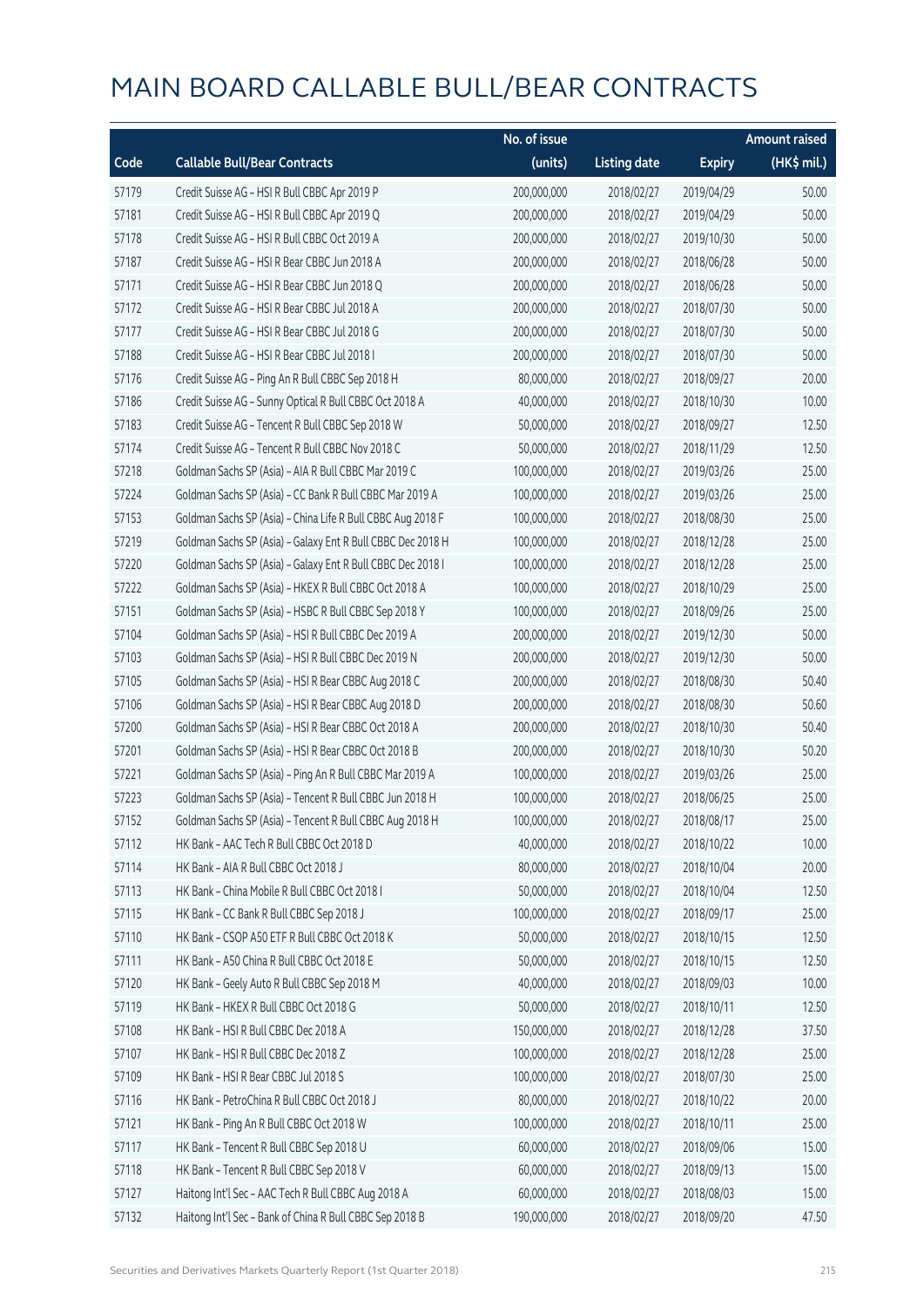|       |                                                          | No. of issue |                     |               | <b>Amount raised</b> |
|-------|----------------------------------------------------------|--------------|---------------------|---------------|----------------------|
| Code  | <b>Callable Bull/Bear Contracts</b>                      | (units)      | <b>Listing date</b> | <b>Expiry</b> | (HK\$ mil.)          |
| 57129 | Haitong Int'l Sec - CPIC R Bull CBBC Aug 2018 C          | 40,000,000   | 2018/02/27          | 2018/08/17    | 15.80                |
| 57131 | Haitong Int'l Sec - Evergrande R Bull CBBC Aug 2018 J    | 40,000,000   | 2018/02/27          | 2018/08/20    | 13.84                |
| 57123 | Haitong Int'l Sec - Geely Auto R Bull CBBC Aug 2018 G    | 40,000,000   | 2018/02/27          | 2018/08/16    | 10.00                |
| 57124 | Haitong Int'l Sec - HKEX R Bull CBBC Jul 2018 W          | 40,000,000   | 2018/02/27          | 2018/07/17    | 10.00                |
| 57130 | Haitong Int'l Sec - HS H-SH ETF R Bull CBBC Aug 2018 B   | 70,000,000   | 2018/02/27          | 2018/08/17    | 17.50                |
| 57122 | Haitong Int'l Sec - HSBC R Bull CBBC Jul 2018 K          | 100,000,000  | 2018/02/27          | 2018/07/30    | 25.00                |
| 57126 | Haitong Int'l Sec - ICBC R Bull CBBC Aug 2018 H          | 120,000,000  | 2018/02/27          | 2018/08/27    | 30.00                |
| 57134 | Haitong Int'l Sec - NCI R Bull CBBC Aug 2018 B           | 40,000,000   | 2018/02/27          | 2018/08/28    | 20.04                |
| 57128 | Haitong Int'l Sec - Sunny Optical R Bull CBBC Aug 2018 D | 70,000,000   | 2018/02/27          | 2018/08/20    | 17.50                |
| 57125 | Haitong Int'l Sec - Tencent R Bull CBBC Aug 2018 W       | 40,000,000   | 2018/02/27          | 2018/08/16    | 10.00                |
| 57133 | Haitong Int'l Sec - ZTE R Bull CBBC Aug 2018 C           | 40,000,000   | 2018/02/27          | 2018/08/16    | 10.00                |
| 57194 | J P Morgan SP BV - HKEX R Bull CBBC Jun 2018 H           | 40,000,000   | 2018/02/27          | 2018/06/15    | 10.00                |
| 57191 | J P Morgan SP BV - HSI R Bull CBBC Nov 2019 F            | 200,000,000  | 2018/02/27          | 2019/11/28    | 50.00                |
| 57199 | J P Morgan SP BV - HSI R Bull CBBC Nov 2019 G            | 200,000,000  | 2018/02/27          | 2019/11/28    | 50.00                |
| 57190 | J P Morgan SP BV - HSI R Bull CBBC Dec 2019 F            | 200,000,000  | 2018/02/27          | 2019/12/30    | 50.00                |
| 57198 | J P Morgan SP BV - HSI R Bull CBBC Dec 2019 G            | 200,000,000  | 2018/02/27          | 2019/12/30    | 50.00                |
| 57189 | J P Morgan SP BV - HSI R Bear CBBC May 2018 B            | 200,000,000  | 2018/02/27          | 2018/05/30    | 50.00                |
| 57196 | J P Morgan SP BV - HSI R Bear CBBC May 2018 F            | 200,000,000  | 2018/02/27          | 2018/05/30    | 50.00                |
| 57197 | J P Morgan SP BV - HSI R Bear CBBC May 2018 M            | 200,000,000  | 2018/02/27          | 2018/05/30    | 50.00                |
| 57195 | J P Morgan SP BV - Sunny Optical R Bear CBBC Jul 2018 A  | 40,000,000   | 2018/02/27          | 2018/07/20    | 10.00                |
| 57192 | J P Morgan SP BV - Tencent R Bull CBBC Jun 2018 S        | 50,000,000   | 2018/02/27          | 2018/06/15    | 12.50                |
| 57193 | J P Morgan SP BV - Tencent R Bull CBBC Jun 2018 T        | 50,000,000   | 2018/02/27          | 2018/06/15    | 12.50                |
| 57158 | Macquarie Bank Ltd. - HKEX R Bull CBBC Sep 2018 U        | 16,000,000   | 2018/02/27          | 2018/09/26    | 10.27                |
| 57159 | Macquarie Bank Ltd. - HKEX R Bull CBBC Sep 2018 V        | 16,000,000   | 2018/02/27          | 2018/09/27    | 10.54                |
| 57160 | Macquarie Bank Ltd. - HKEX R Bull CBBC Sep 2018 W        | 16,000,000   | 2018/02/27          | 2018/09/27    | 10.03                |
| 57161 | Macquarie Bank Ltd. - HKEX R Bull CBBC Sep 2018 X        | 16,000,000   | 2018/02/27          | 2018/09/26    | 10.27                |
| 57155 | Macquarie Bank Ltd. - Tencent R Bull CBBC Aug 2018 N     | 11,000,000   | 2018/02/27          | 2018/08/30    | 10.15                |
| 57156 | Macquarie Bank Ltd. - Tencent R Bull CBBC Aug 2018 O     | 12,000,000   | 2018/02/27          | 2018/08/30    | 10.02                |
| 57157 | Macquarie Bank Ltd. - Tencent R Bull CBBC Aug 2018 P     | 13,500,000   | 2018/02/27          | 2018/08/30    | 10.07                |
| 57135 | SG Issuer - AAC Tech R Bull CBBC Oct 2018 D              | 40,000,000   | 2018/02/27          | 2018/10/23    | 10.00                |
| 57136 | SG Issuer - AIA R Bull CBBC Nov 2018 C                   | 60,000,000   | 2018/02/27          | 2018/11/22    | 15.00                |
| 57137 | SG Issuer - Bank of China R Bull CBBC Dec 2018 J         | 100,000,000  | 2018/02/27          | 2018/12/05    | 25.00                |
| 57141 | SG Issuer - Country Garden R Bull CBBC Jul 2018 C        | 40,000,000   | 2018/02/27          | 2018/07/18    | 10.00                |
| 57140 | SG Issuer - China Mobile R Bull CBBC Dec 2018 N          | 100,000,000  | 2018/02/27          | 2018/12/13    | 25.00                |
| 57138 | SG Issuer - CC Bank R Bull CBBC Sep 2018 L               | 100,000,000  | 2018/02/27          | 2018/09/12    | 25.00                |
| 57139 | SG Issuer - China Life R Bull CBBC Oct 2018 A            | 40,000,000   | 2018/02/27          | 2018/10/09    | 10.00                |
| 57142 | SG Issuer - Geely Auto R Bull CBBC Oct 2018 D            | 40,000,000   | 2018/02/27          | 2018/10/15    | 10.00                |
| 57143 | SG Issuer - HKEX R Bull CBBC Oct 2018 N                  | 50,000,000   | 2018/02/27          | 2018/10/09    | 12.50                |
| 57144 | SG Issuer - HSBC R Bull CBBC Sep 2018 Z                  | 100,000,000  | 2018/02/27          | 2018/09/19    | 25.00                |
| 57168 | SG Issuer - HSI R Bull CBBC Oct 2019 C                   | 200,000,000  | 2018/02/27          | 2019/10/30    | 50.00                |
| 57169 | SG Issuer - HSI R Bull CBBC Oct 2019 Y                   | 200,000,000  | 2018/02/27          | 2019/10/30    | 50.00                |
| 57154 | SG Issuer - HSI R Bull CBBC Nov 2019 M                   | 200,000,000  | 2018/02/27          | 2019/11/28    | 50.00                |
| 57170 | SG Issuer - HSI R Bull CBBC Nov 2019 Q                   | 200,000,000  | 2018/02/27          | 2019/11/28    | 50.00                |
| 57162 | SG Issuer - HSI R Bear CBBC May 2018 A                   | 200,000,000  | 2018/02/27          | 2018/05/30    | 50.00                |
| 57163 | SG Issuer - HSI R Bear CBBC May 2018 B                   | 200,000,000  | 2018/02/27          | 2018/05/30    | 50.00                |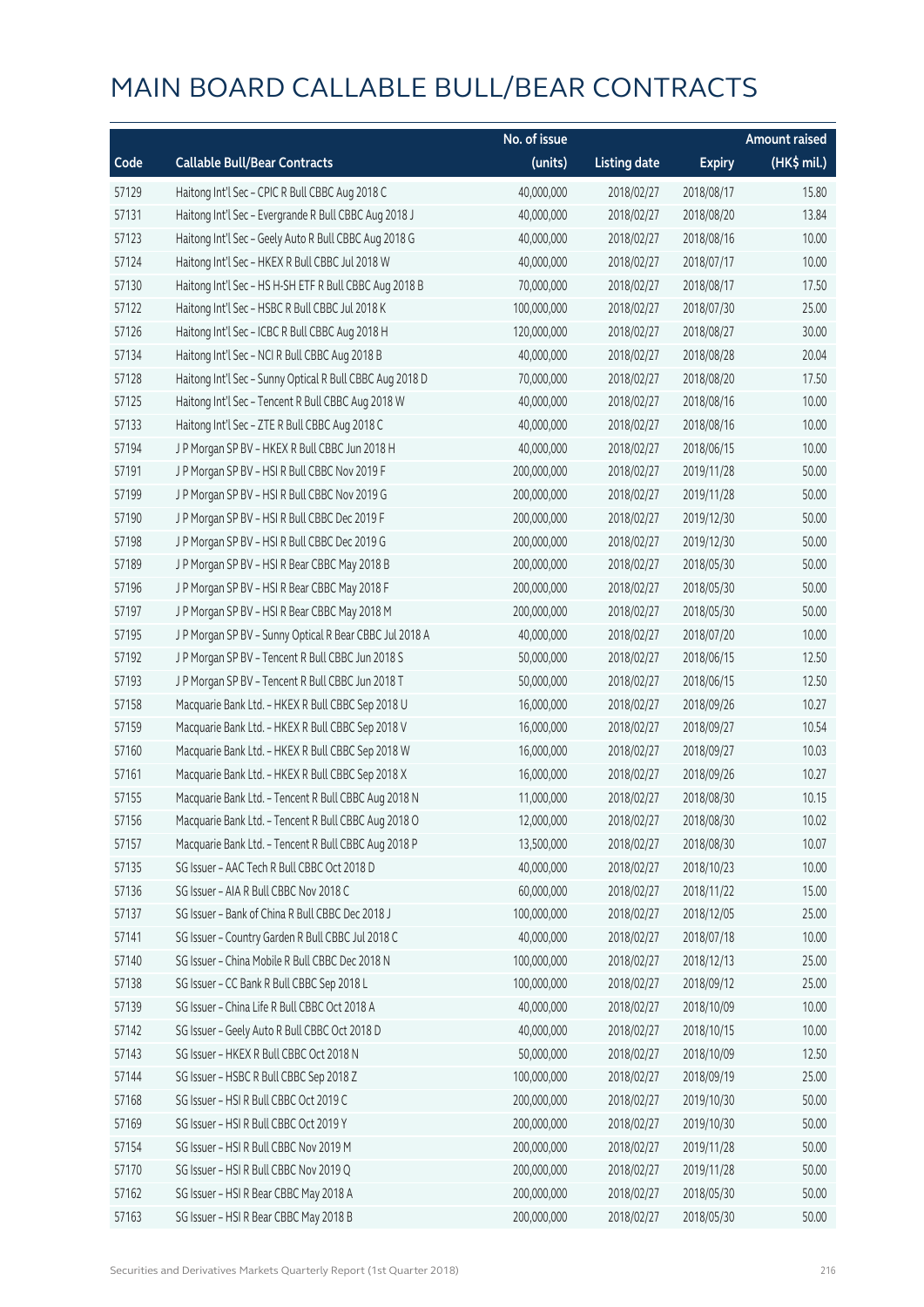|       |                                                            | No. of issue |                     |               | <b>Amount raised</b> |
|-------|------------------------------------------------------------|--------------|---------------------|---------------|----------------------|
| Code  | <b>Callable Bull/Bear Contracts</b>                        | (units)      | <b>Listing date</b> | <b>Expiry</b> | (HK\$ mil.)          |
| 57164 | SG Issuer - HSI R Bear CBBC May 2018 C                     | 200,000,000  | 2018/02/27          | 2018/05/30    | 50.00                |
| 57165 | SG Issuer - HSI R Bear CBBC May 2018 D                     | 200,000,000  | 2018/02/27          | 2018/05/30    | 50.00                |
| 57166 | SG Issuer - HSI R Bear CBBC Aug 2018 Z                     | 200,000,000  | 2018/02/27          | 2018/08/30    | 50.00                |
| 57167 | SG Issuer - HSI R Bear CBBC Sep 2018 S                     | 200,000,000  | 2018/02/27          | 2018/09/27    | 50.00                |
| 57098 | SG Issuer - HSI R Bear CBBC Nov 2018 P                     | 200,000,000  | 2018/02/27          | 2018/11/29    | 50.00                |
| 57145 | SG Issuer - Ping An R Bull CBBC Aug 2018 A                 | 100,000,000  | 2018/02/27          | 2018/08/06    | 25.00                |
| 57099 | SG Issuer - Ping An R Bull CBBC Aug 2018 Z                 | 100,000,000  | 2018/02/27          | 2018/08/03    | 25.00                |
| 57146 | SG Issuer - SUNAC R Bull CBBC Mar 2019 A                   | 80,000,000   | 2018/02/27          | 2019/03/12    | 20.00                |
| 57147 | SG Issuer - Sunny Optical R Bull CBBC Nov 2018 D           | 40,000,000   | 2018/02/27          | 2018/11/15    | 10.00                |
| 57148 | SG Issuer - Tencent R Bull CBBC Jul 2018 D                 | 80,000,000   | 2018/02/27          | 2018/07/04    | 20.00                |
| 57149 | SG Issuer - Tencent R Bull CBBC Jul 2018 Z                 | 80,000,000   | 2018/02/27          | 2018/07/18    | 20.00                |
| 57150 | SG Issuer - Tencent R Bull CBBC Aug 2018 L                 | 80,000,000   | 2018/02/27          | 2018/08/02    | 20.00                |
| 57208 | UBS AG - Bank of China R Bull CBBC Oct 2018 C              | 60,000,000   | 2018/02/27          | 2018/10/15    | 15.00                |
| 57209 | UBS AG - Bank of China R Bull CBBC Nov 2018 C              | 60,000,000   | 2018/02/27          | 2018/11/05    | 15.00                |
| 57205 | UBS AG - CC Bank R Bull CBBC Oct 2018 H                    | 80,000,000   | 2018/02/27          | 2018/10/22    | 20.00                |
| 57207 | UBS AG - China Life R Bull CBBC Sep 2018 I                 | 40,000,000   | 2018/02/27          | 2018/09/24    | 10.00                |
| 57203 | UBS AG - Galaxy Ent R Bull CBBC Aug 2018 B                 | 40,000,000   | 2018/02/27          | 2018/08/06    | 10.00                |
| 57202 | UBS AG - HSBC R Bull CBBC Oct 2018 B                       | 100,000,000  | 2018/02/27          | 2018/10/29    | 25.00                |
| 57210 | UBS AG - HSCEI R Bear CBBC Jul 2018 B                      | 100,000,000  | 2018/02/27          | 2018/07/30    | 25.00                |
| 57213 | UBS AG - HSI R Bull CBBC Sep 2019 Y                        | 250,000,000  | 2018/02/27          | 2019/09/27    | 62.50                |
| 57212 | UBS AG - HSI R Bull CBBC Oct 2019 A                        | 250,000,000  | 2018/02/27          | 2019/10/30    | 62.50                |
| 57211 | UBS AG - HSI R Bull CBBC Nov 2019 G                        | 250,000,000  | 2018/02/27          | 2019/11/28    | 62.50                |
| 57214 | UBS AG - HSI R Bull CBBC Nov 2019 L                        | 200,000,000  | 2018/02/27          | 2019/11/28    | 50.00                |
| 57215 | UBS AG - HSI R Bear CBBC May 2018 A                        | 250,000,000  | 2018/02/27          | 2018/05/30    | 62.50                |
| 57217 | UBS AG - HSI R Bear CBBC May 2018 D                        | 250,000,000  | 2018/02/27          | 2018/05/30    | 62.50                |
| 57216 | UBS AG - HSI R Bear CBBC Jun 2018 D                        | 250,000,000  | 2018/02/27          | 2018/06/28    | 62.50                |
| 57206 | UBS AG - ICBC R Bull CBBC Nov 2018 C                       | 100,000,000  | 2018/02/27          | 2018/11/19    | 25.00                |
| 57204 | UBS AG - Tencent R Bull CBBC Oct 2018 J                    | 30,000,000   | 2018/02/27          | 2018/10/15    | 10.20                |
| 57243 | BNP Paribas Issuance B.V. - CC Bank R Bear CBBC Nov 2018 J | 100,000,000  | 2018/02/28          | 2018/11/29    | 25.00                |
| 57247 | BNP Paribas Issuance B.V. - HSI R Bull CBBC Oct 2019 A     | 250,000,000  | 2018/02/28          | 2019/10/30    | 62.50                |
| 57246 | BNP Paribas Issuance B.V. - HSI R Bull CBBC Oct 2019 C     | 250,000,000  | 2018/02/28          | 2019/10/30    | 62.50                |
| 57248 | BNP Paribas Issuance B.V. - HSI R Bull CBBC Oct 2019 Q     | 250,000,000  | 2018/02/28          | 2019/10/30    | 62.50                |
| 57237 | BNP Paribas Issuance B.V. - HSI R Bear CBBC Jul 2018 V     | 250,000,000  | 2018/02/28          | 2018/07/30    | 62.50                |
| 57241 | BNP Paribas Issuance B.V. - Tencent R Bull CBBC Sep 2018 L | 50,000,000   | 2018/02/28          | 2018/09/27    | 12.50                |
| 57242 | BNP Paribas Issuance B.V. - Tencent R Bear CBBC Nov 2018 R | 50,000,000   | 2018/02/28          | 2018/11/29    | 12.50                |
| 57256 | Credit Suisse AG - BYD Company R Bull CBBC Nov 2018 A      | 50,000,000   | 2018/02/28          | 2018/11/29    | 12.50                |
| 57255 | Credit Suisse AG - CNOOC R Bull CBBC Nov 2018 F            | 50,000,000   | 2018/02/28          | 2018/11/29    | 12.50                |
| 57266 | Credit Suisse AG - A50 China R Bull CBBC Oct 2018 C        | 50,000,000   | 2018/02/28          | 2018/10/30    | 12.50                |
| 57263 | Credit Suisse AG - Geely Auto R Bull CBBC Oct 2018 B       | 40,000,000   | 2018/02/28          | 2018/10/30    | 10.00                |
| 57264 | Credit Suisse AG - HKEX R Bull CBBC Nov 2018 A             | 50,000,000   | 2018/02/28          | 2018/11/29    | 12.50                |
| 57261 | Credit Suisse AG - HSI R Bull CBBC Jan 2019 U              | 200,000,000  | 2018/02/28          | 2019/01/30    | 50.00                |
| 57259 | Credit Suisse AG - HSI R Bull CBBC Feb 2019 D              | 200,000,000  | 2018/02/28          | 2019/02/27    | 50.00                |
| 57258 | Credit Suisse AG - HSI R Bull CBBC Feb 2019 Z              | 200,000,000  | 2018/02/28          | 2019/02/27    | 50.00                |
| 57257 | Credit Suisse AG - HSI R Bull CBBC Sep 2019 V              | 200,000,000  | 2018/02/28          | 2019/09/27    | 50.00                |
| 57260 | Credit Suisse AG - HSI R Bull CBBC Sep 2019 W              | 200,000,000  | 2018/02/28          | 2019/09/27    | 50.00                |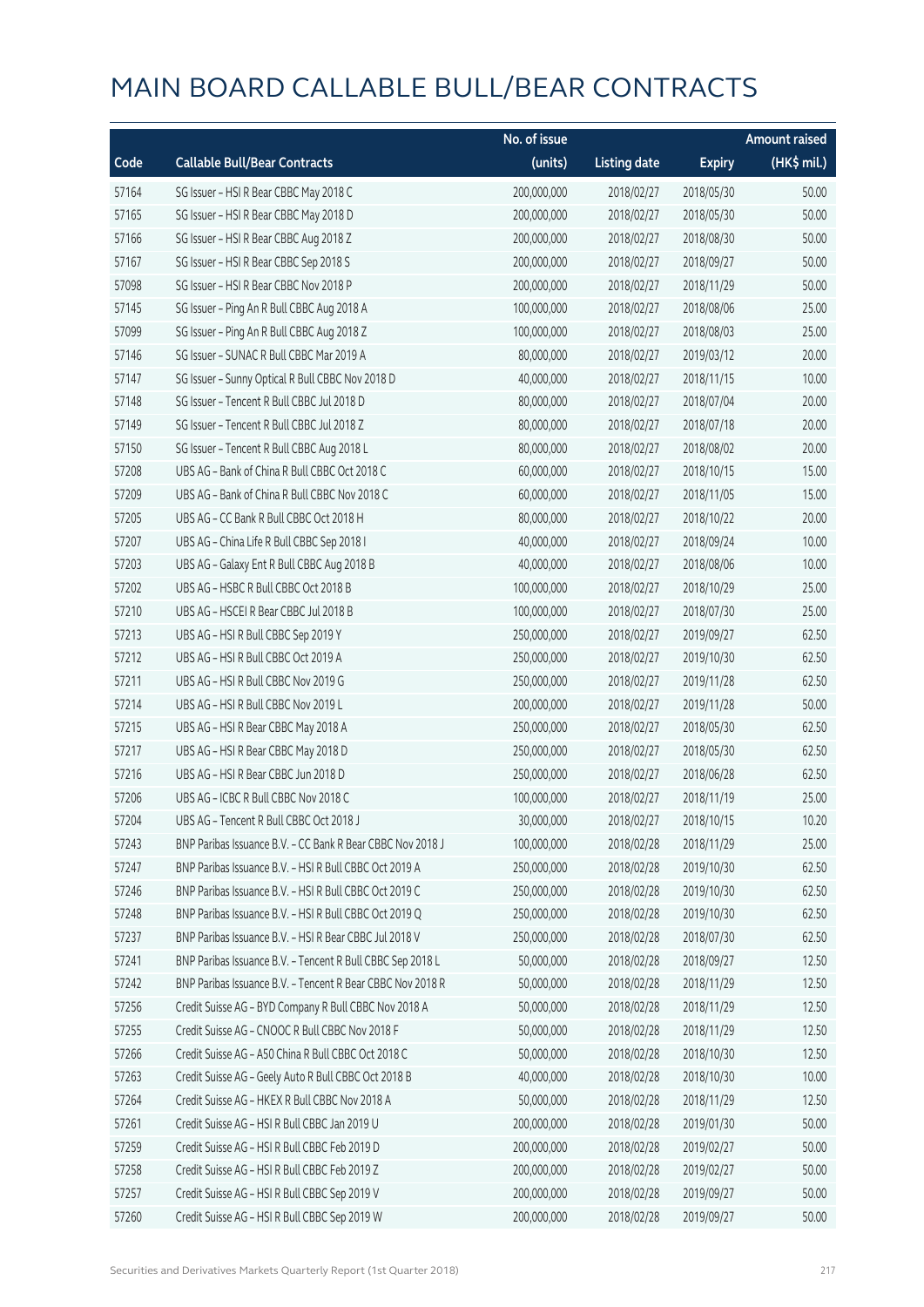|       |                                                              | No. of issue |                     |               | <b>Amount raised</b> |
|-------|--------------------------------------------------------------|--------------|---------------------|---------------|----------------------|
| Code  | <b>Callable Bull/Bear Contracts</b>                          | (units)      | <b>Listing date</b> | <b>Expiry</b> | (HK\$ mil.)          |
| 57262 | Credit Suisse AG - HSI R Bull CBBC Sep 2019 X                | 200,000,000  | 2018/02/28          | 2019/09/27    | 50.00                |
| 57250 | Credit Suisse AG - HSI R Bear CBBC May 2018 F                | 200,000,000  | 2018/02/28          | 2018/05/30    | 50.00                |
| 57249 | Credit Suisse AG - HSI R Bear CBBC Aug 2018 B                | 200,000,000  | 2018/02/28          | 2018/08/30    | 50.00                |
| 57251 | Credit Suisse AG - HSI R Bear CBBC Aug 2018 C                | 200,000,000  | 2018/02/28          | 2018/08/30    | 50.00                |
| 57252 | Credit Suisse AG - HSI R Bear CBBC Aug 2018 K                | 200,000,000  | 2018/02/28          | 2018/08/30    | 50.00                |
| 57253 | Credit Suisse AG - HSI R Bear CBBC Aug 2018 L                | 200,000,000  | 2018/02/28          | 2018/08/30    | 50.00                |
| 57254 | Credit Suisse AG - PetroChina R Bull CBBC Nov 2018 A         | 50,000,000   | 2018/02/28          | 2018/11/29    | 12.50                |
| 57265 | Credit Suisse AG - Tencent R Bull CBBC Oct 2018 I            | 50,000,000   | 2018/02/28          | 2018/10/30    | 12.50                |
| 57277 | Bank of East Asia - Country Garden R Bull CBBC Dec 2018 A    | 30,000,000   | 2018/02/28          | 2018/12/06    | 10.20                |
| 57275 | Bank of East Asia - HKEX R Bull CBBC Dec 2018 B              | 40,000,000   | 2018/02/28          | 2018/12/06    | 10.00                |
| 57276 | Bank of East Asia - HKEX R Bull CBBC Dec 2018 C              | 40,000,000   | 2018/02/28          | 2018/12/06    | 10.00                |
| 57270 | Bank of East Asia - Ping An R Bull CBBC Dec 2018 B           | 120,000,000  | 2018/02/28          | 2018/12/06    | 30.00                |
| 57271 | Bank of East Asia - Ping An R Bull CBBC Dec 2018 C           | 120,000,000  | 2018/02/28          | 2018/12/06    | 30.00                |
| 57272 | Bank of East Asia - Tencent R Bull CBBC Dec 2018 C           | 40,000,000   | 2018/02/28          | 2018/12/06    | 10.00                |
| 57273 | Bank of East Asia - Tencent R Bull CBBC Dec 2018 D           | 40,000,000   | 2018/02/28          | 2018/12/06    | 10.00                |
| 57274 | Bank of East Asia - Tencent R Bull CBBC Dec 2018 E           | 40,000,000   | 2018/02/28          | 2018/12/06    | 10.00                |
| 57345 | Goldman Sachs SP (Asia) - AIA R Bull CBBC Mar 2019 D         | 100,000,000  | 2018/02/28          | 2019/03/29    | 25.00                |
| 57349 | Goldman Sachs SP (Asia) - Bank of China R Bull CBBC Mar 19 A | 100,000,000  | 2018/02/28          | 2019/03/26    | 25.00                |
| 57347 | Goldman Sachs SP (Asia) - CSOP A50 ETF R Bull CBBC Nov 2018B | 100,000,000  | 2018/02/28          | 2018/11/29    | 25.00                |
| 57348 | Goldman Sachs SP (Asia) - HKEX R Bull CBBC Nov 2018 C        | 100,000,000  | 2018/02/28          | 2018/11/29    | 25.00                |
| 57299 | Goldman Sachs SP (Asia) - HSCEI R Bull CBBC Dec 2019 E       | 200,000,000  | 2018/02/28          | 2019/12/30    | 50.00                |
| 57300 | Goldman Sachs SP (Asia) - HSCEI R Bull CBBC Dec 2019 F       | 200,000,000  | 2018/02/28          | 2019/12/30    | 50.20                |
| 57296 | Goldman Sachs SP (Asia) - HSI R Bull CBBC Dec 2019 B         | 200,000,000  | 2018/02/28          | 2019/12/30    | 50.20                |
| 57297 | Goldman Sachs SP (Asia) - HSI R Bull CBBC Dec 2019 D         | 200,000,000  | 2018/02/28          | 2019/12/30    | 50.00                |
| 57298 | Goldman Sachs SP (Asia) - HSI R Bull CBBC Dec 2019 E         | 200,000,000  | 2018/02/28          | 2019/12/30    | 50.00                |
| 57225 | Goldman Sachs SP (Asia) - HSI R Bear CBBC Jun 2018 Z         | 200,000,000  | 2018/02/28          | 2018/06/28    | 50.00                |
| 57245 | Goldman Sachs SP (Asia) - HSI R Bear CBBC Jul 2018 A         | 200,000,000  | 2018/02/28          | 2018/07/30    | 50.20                |
| 57244 | Goldman Sachs SP (Asia) - HSI R Bear CBBC Jul 2018 Z         | 200,000,000  | 2018/02/28          | 2018/07/30    | 50.20                |
| 57346 | Goldman Sachs SP (Asia) - ICBC R Bull CBBC Dec 2018 O        | 100,000,000  | 2018/02/28          | 2018/12/28    | 25.00                |
| 57350 | Goldman Sachs SP (Asia) - Tencent R Bull CBBC Jul 2018 A     | 100,000,000  | 2018/02/28          | 2018/07/30    | 25.00                |
| 57351 | Goldman Sachs SP (Asia) - Tencent R Bull CBBC Jul 2018 B     | 100,000,000  | 2018/02/28          | 2018/07/30    | 25.00                |
| 57236 | HK Bank - BYD Company R Bull CBBC Sep 2018 D                 | 50,000,000   | 2018/02/28          | 2018/09/10    | 12.50                |
| 57231 | HK Bank - CM Bank R Bull CBBC Nov 2018 A                     | 100,000,000  | 2018/02/28          | 2018/11/12    | 25.00                |
| 57235 | HK Bank - CNOOC R Bull CBBC Oct 2018 G                       | 50,000,000   | 2018/02/28          | 2018/10/15    | 12.50                |
| 57234 | HK Bank - HKEX R Bull CBBC Oct 2018 H                        | 50,000,000   | 2018/02/28          | 2018/10/15    | 12.50                |
| 57269 | HK Bank - HKEX R Bull CBBC Nov 2018 F                        | 50,000,000   | 2018/02/28          | 2018/11/05    | 12.50                |
| 57230 | HK Bank - HSCEI R Bull CBBC Dec 2018 I                       | 60,000,000   | 2018/02/28          | 2018/12/28    | 15.00                |
| 57228 | HK Bank - HSI R Bull CBBC Dec 2018 B                         | 150,000,000  | 2018/02/28          | 2018/12/28    | 37.50                |
| 57267 | HK Bank - HSI R Bull CBBC Dec 2018 C                         | 100,000,000  | 2018/02/28          | 2018/12/28    | 25.00                |
| 57229 | HK Bank - HSI R Bear CBBC Jul 2018 U                         | 150,000,000  | 2018/02/28          | 2018/07/30    | 37.50                |
| 57233 | HK Bank - Tencent R Bull CBBC Oct 2018 N                     | 60,000,000   | 2018/02/28          | 2018/10/04    | 15.00                |
| 57268 | HK Bank - Tencent R Bull CBBC Oct 2018 O                     | 60,000,000   | 2018/02/28          | 2018/10/08    | 15.00                |
| 57232 | HK Bank - ZTE R Bull CBBC Feb 2019 A                         | 50,000,000   | 2018/02/28          | 2019/02/04    | 12.50                |
| 57328 | J P Morgan SP BV - CC Bank R Bull CBBC Aug 2018 L            | 100,000,000  | 2018/02/28          | 2018/08/17    | 25.00                |
| 57330 | J P Morgan SP BV - HKEX R Bull CBBC Jun 2018 I               | 40,000,000   | 2018/02/28          | 2018/06/15    | 10.00                |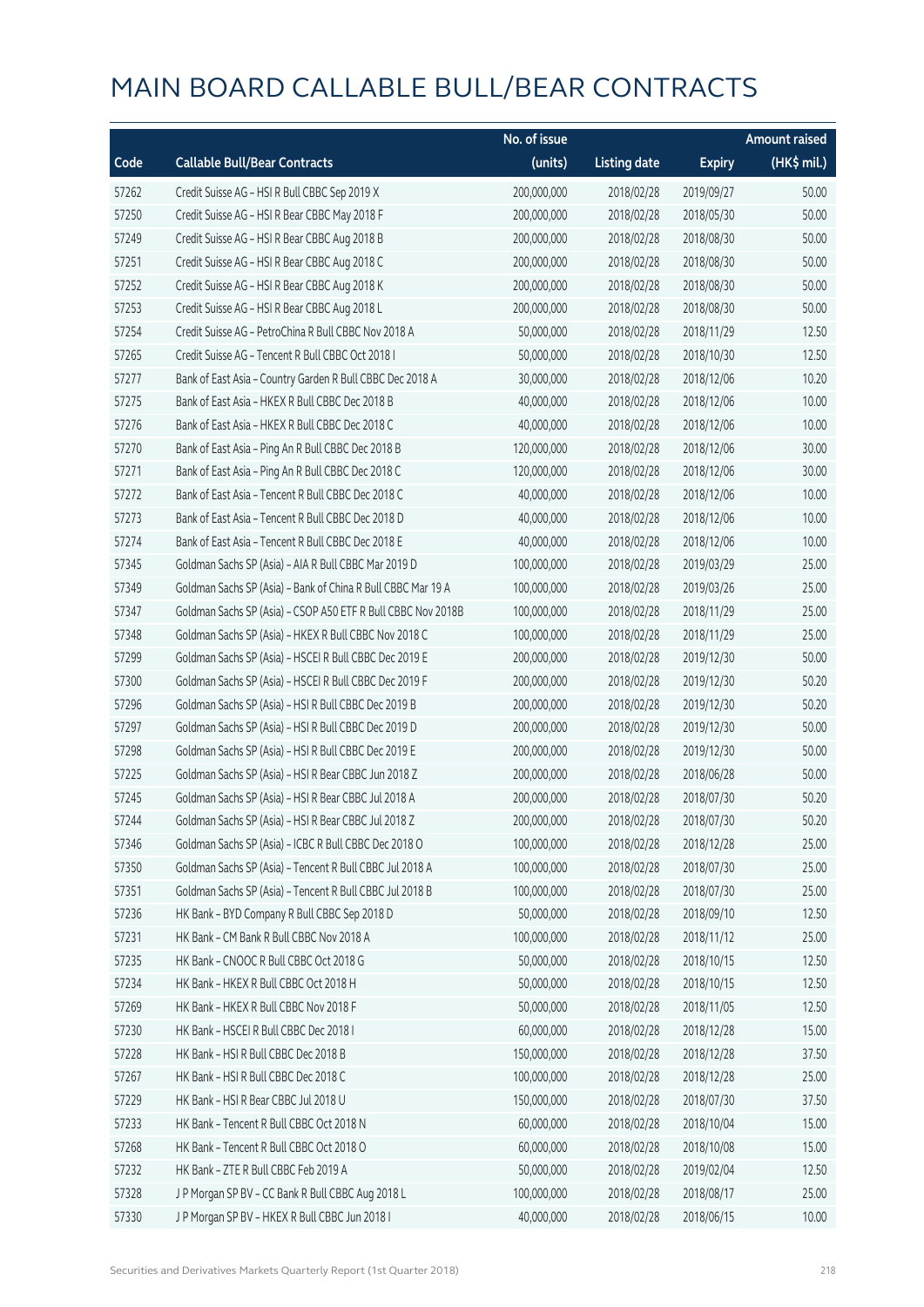|       |                                                   | No. of issue |                     |               | <b>Amount raised</b> |
|-------|---------------------------------------------------|--------------|---------------------|---------------|----------------------|
| Code  | <b>Callable Bull/Bear Contracts</b>               | (units)      | <b>Listing date</b> | <b>Expiry</b> | (HK\$ mil.)          |
| 57329 | J P Morgan SP BV - HKEX R Bull CBBC Jun 2018 K    | 40,000,000   | 2018/02/28          | 2018/06/15    | 10.00                |
| 57336 | J P Morgan SP BV - HSI R Bull CBBC Sep 2019 L     | 200,000,000  | 2018/02/28          | 2019/09/27    | 50.00                |
| 57338 | J P Morgan SP BV - HSI R Bull CBBC Oct 2019 U     | 200,000,000  | 2018/02/28          | 2019/10/30    | 50.00                |
| 57340 | J P Morgan SP BV - HSI R Bull CBBC Nov 2019 H     | 200,000,000  | 2018/02/28          | 2019/11/28    | 50.00                |
| 57331 | JP Morgan SP BV - HSIR Bull CBBC Dec 2019 H       | 200,000,000  | 2018/02/28          | 2019/12/30    | 50.00                |
| 57342 | J P Morgan SP BV - HSI R Bull CBBC Dec 2019 U     | 200,000,000  | 2018/02/28          | 2019/12/30    | 50.00                |
| 57332 | J P Morgan SP BV - HSI R Bear CBBC May 2018 A     | 200,000,000  | 2018/02/28          | 2018/05/30    | 50.00                |
| 57333 | J P Morgan SP BV - HSI R Bear CBBC May 2018 D     | 200,000,000  | 2018/02/28          | 2018/05/30    | 50.00                |
| 57334 | J P Morgan SP BV - HSI R Bear CBBC May 2018 L     | 200,000,000  | 2018/02/28          | 2018/05/30    | 50.00                |
| 57324 | J P Morgan SP BV - HSI R Bear CBBC May 2018 Q     | 200,000,000  | 2018/02/28          | 2018/05/30    | 50.00                |
| 57325 | J P Morgan SP BV - HSI R Bear CBBC May 2018 X     | 200,000,000  | 2018/02/28          | 2018/05/30    | 50.00                |
| 57335 | J P Morgan SP BV - HSI R Bear CBBC May 2018 Z     | 200,000,000  | 2018/02/28          | 2018/05/30    | 50.00                |
| 57323 | J P Morgan SP BV - HSI R Bear CBBC Jun 2018 U     | 200,000,000  | 2018/02/28          | 2018/06/28    | 50.00                |
| 57326 | J P Morgan SP BV - Tencent R Bull CBBC Jun 2018 U | 50,000,000   | 2018/02/28          | 2018/06/15    | 12.50                |
| 57327 | J P Morgan SP BV - Tencent R Bull CBBC Jun 2018 V | 50,000,000   | 2018/02/28          | 2018/06/15    | 12.50                |
| 57301 | SG Issuer - CC Bank R Bull CBBC Sep 2018 M        | 100,000,000  | 2018/02/28          | 2018/09/20    | 25.00                |
| 57302 | SG Issuer - Sinopec Corp R Bull CBBC Nov 2018 C   | 40,000,000   | 2018/02/28          | 2018/11/20    | 10.00                |
| 57303 | SG Issuer - HKEX R Bull CBBC Nov 2018 L           | 50,000,000   | 2018/02/28          | 2018/11/08    | 12.50                |
| 57304 | SG Issuer - HSBC R Bull CBBC Sep 2018 F           | 100,000,000  | 2018/02/28          | 2018/09/04    | 25.00                |
| 57239 | SG Issuer - HSCEI R Bull CBBC Nov 2018 V          | 100,000,000  | 2018/02/28          | 2018/11/29    | 25.00                |
| 57240 | SG Issuer - HSCEI R Bull CBBC Dec 2018 R          | 100,000,000  | 2018/02/28          | 2018/12/28    | 25.00                |
| 57315 | SG Issuer - HSI R Bull CBBC Oct 2019 Z            | 200,000,000  | 2018/02/28          | 2019/10/30    | 50.00                |
| 57316 | SG Issuer - HSI R Bull CBBC Nov 2019 S            | 200,000,000  | 2018/02/28          | 2019/11/28    | 50.00                |
| 57317 | SG Issuer - HSI R Bull CBBC Nov 2019 T            | 200,000,000  | 2018/02/28          | 2019/11/28    | 50.00                |
| 57320 | SG Issuer - HSI R Bull CBBC Dec 2019 E            | 200,000,000  | 2018/02/28          | 2019/12/30    | 50.00                |
| 57321 | SG Issuer - HSI R Bull CBBC Dec 2019 G            | 200,000,000  | 2018/02/28          | 2019/12/30    | 50.00                |
| 57322 | SG Issuer - HSI R Bull CBBC Dec 2019 J            | 200,000,000  | 2018/02/28          | 2019/12/30    | 50.00                |
| 57318 | SG Issuer - HSI R Bull CBBC Dec 2019 W            | 200,000,000  | 2018/02/28          | 2019/12/30    | 50.00                |
| 57319 | SG Issuer - HSI R Bull CBBC Dec 2019 X            | 200,000,000  | 2018/02/28          | 2019/12/30    | 50.00                |
| 57226 | SG Issuer - HSI R Bear CBBC May 2018 E            | 200,000,000  | 2018/02/28          | 2018/05/30    | 50.00                |
| 57227 | SG Issuer - HSI R Bear CBBC May 2018 F            | 200,000,000  | 2018/02/28          | 2018/05/30    | 50.00                |
| 57238 | SG Issuer - HSI R Bear CBBC May 2018 G            | 200,000,000  | 2018/02/28          | 2018/05/30    | 50.00                |
| 57312 | SG Issuer - HSI R Bear CBBC May 2018 H            | 200,000,000  | 2018/02/28          | 2018/05/30    | 50.00                |
| 57313 | SG Issuer - HSI R Bear CBBC May 2018 I            | 200,000,000  | 2018/02/28          | 2018/05/30    | 50.00                |
| 57314 | SG Issuer - HSI R Bear CBBC May 2018 J            | 200,000,000  | 2018/02/28          | 2018/05/30    | 50.00                |
| 57305 | SG Issuer - ICBC R Bull CBBC Aug 2018 T           | 60,000,000   | 2018/02/28          | 2018/08/08    | 15.00                |
| 57306 | SG Issuer - ICBC R Bull CBBC Sep 2018 N           | 60,000,000   | 2018/02/28          | 2018/09/21    | 15.00                |
| 57307 | SG Issuer - PetroChina R Bull CBBC Nov 2018 E     | 40,000,000   | 2018/02/28          | 2018/11/05    | 10.00                |
| 57308 | SG Issuer - Ping An R Bull CBBC Aug 2018 E        | 100,000,000  | 2018/02/28          | 2018/08/07    | 25.00                |
| 57310 | SG Issuer - Tencent R Bull CBBC Jun 2018 P        | 80,000,000   | 2018/02/28          | 2018/06/25    | 20.00                |
| 57309 | SG Issuer - Tencent R Bull CBBC Jun 2018 Q        | 80,000,000   | 2018/02/28          | 2018/06/15    | 20.00                |
| 57311 | SG Issuer - Tencent R Bull CBBC Jul 2018 L        | 80,000,000   | 2018/02/28          | 2018/07/09    | 20.00                |
| 57294 | UBS AG - AAC Tech R Bull CBBC Dec 2018 C          | 40,000,000   | 2018/02/28          | 2018/12/03    | 10.00                |
| 57292 | UBS AG - BYD Company R Bull CBBC Oct 2018 A       | 60,000,000   | 2018/02/28          | 2018/10/08    | 15.00                |
| 57291 | UBS AG - CC Bank R Bull CBBC Sep 2018 G           | 80,000,000   | 2018/02/28          | 2018/09/17    | 20.00                |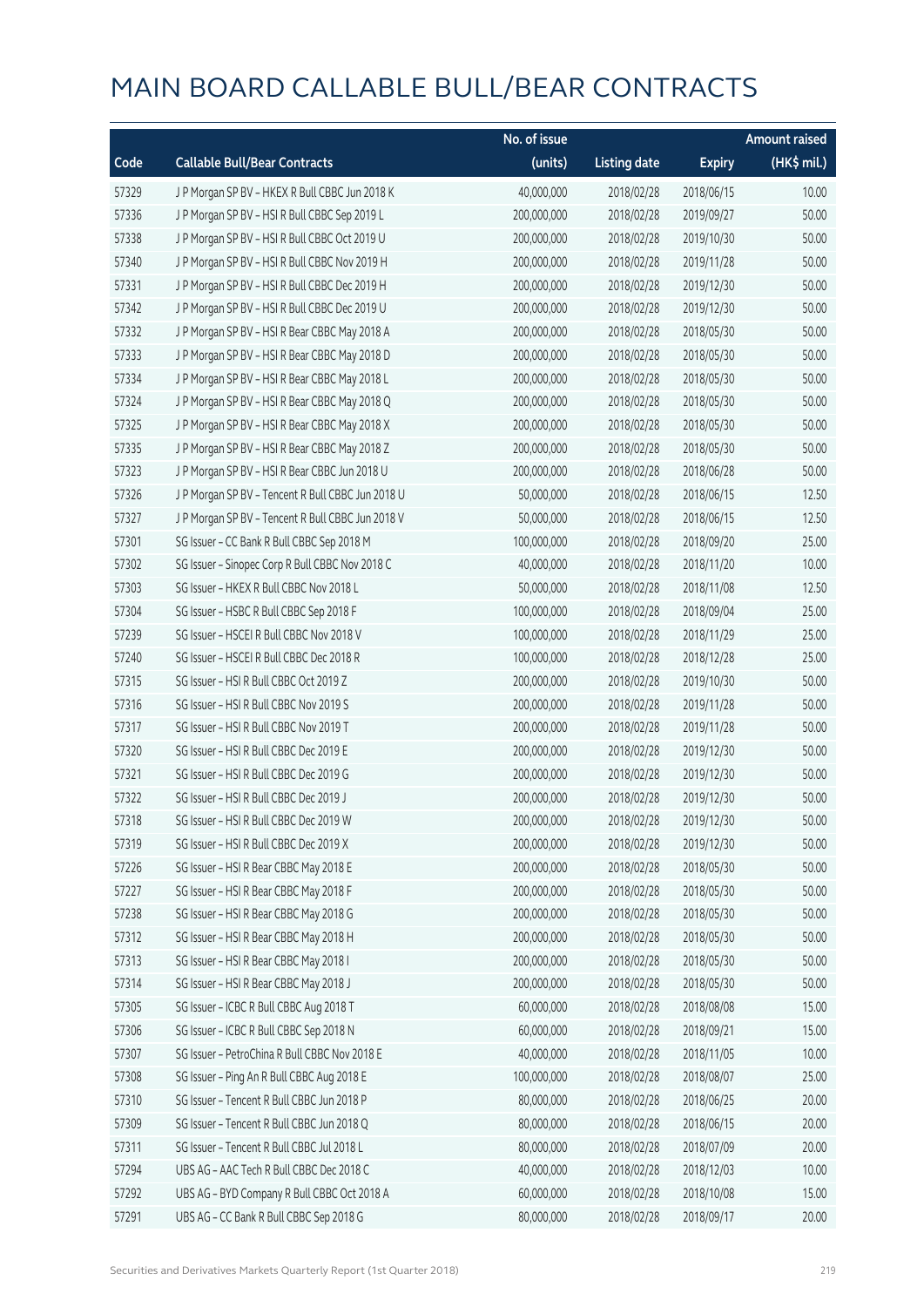|       |                                                              | No. of issue |                     |               | <b>Amount raised</b> |
|-------|--------------------------------------------------------------|--------------|---------------------|---------------|----------------------|
| Code  | <b>Callable Bull/Bear Contracts</b>                          | (units)      | <b>Listing date</b> | <b>Expiry</b> | (HK\$ mil.)          |
| 57290 | UBS AG - CNOOC R Bull CBBC Oct 2018 F                        | 40,000,000   | 2018/02/28          | 2018/10/29    | 10.00                |
| 57295 | UBS AG - CPIC R Bull CBBC Dec 2018 A                         | 80,000,000   | 2018/02/28          | 2018/12/17    | 20.00                |
| 57287 | UBS AG - Geely Auto R Bull CBBC Aug 2018 B                   | 40,000,000   | 2018/02/28          | 2018/08/06    | 10.00                |
| 57286 | UBS AG - HSI R Bull CBBC Sep 2019 Q                          | 250,000,000  | 2018/02/28          | 2019/09/27    | 62.50                |
| 57285 | UBS AG - HSI R Bull CBBC Sep 2019 Z                          | 200,000,000  | 2018/02/28          | 2019/09/27    | 50.00                |
| 57284 | UBS AG - HSI R Bull CBBC Oct 2019 B                          | 250,000,000  | 2018/02/28          | 2019/10/30    | 62.50                |
| 57283 | UBS AG - HSI R Bull CBBC Oct 2019 E                          | 200,000,000  | 2018/02/28          | 2019/10/30    | 50.00                |
| 57282 | UBS AG - HSI R Bull CBBC Dec 2019 X                          | 250,000,000  | 2018/02/28          | 2019/12/30    | 62.50                |
| 57278 | UBS AG - HSI R Bear CBBC May 2018 G                          | 250,000,000  | 2018/02/28          | 2018/05/30    | 62.50                |
| 57279 | UBS AG - HSI R Bear CBBC May 2018 H                          | 250,000,000  | 2018/02/28          | 2018/05/30    | 62.50                |
| 57280 | UBS AG - HSI R Bear CBBC May 2018 M                          | 200,000,000  | 2018/02/28          | 2018/05/30    | 50.00                |
| 57281 | UBS AG - HSI R Bear CBBC May 2018 T                          | 200,000,000  | 2018/02/28          | 2018/05/30    | 50.00                |
| 57293 | UBS AG - ICBC R Bull CBBC Sep 2018 E                         | 100,000,000  | 2018/02/28          | 2018/09/24    | 25.00                |
| 57289 | UBS AG - Petrochina R Bull CBBC Oct 2018 D                   | 60,000,000   | 2018/02/28          | 2018/10/08    | 15.00                |
| 57288 | UBS AG - Tencent R Bull CBBC Jun 2018 Q                      | 30,000,000   | 2018/02/28          | 2018/06/20    | 10.20                |
| 57337 | Bank Vontobel - HSI R Bull CBBC Oct 2018 F                   | 100,000,000  | 2018/02/28          | 2018/10/30    | 26.90                |
| 57343 | Bank Vontobel - HSI R Bull CBBC Oct 2018 G                   | 100,000,000  | 2018/02/28          | 2018/10/30    | 25.40                |
| 57344 | Bank Vontobel - HSI R Bull CBBC Oct 2018 H                   | 100,000,000  | 2018/02/28          | 2018/10/30    | 25.20                |
| 57339 | Bank Vontobel - Tencent R Bull CBBC Sep 2018 A               | 40,000,000   | 2018/02/28          | 2018/09/04    | 10.56                |
| 57341 | Bank Vontobel - Tencent R Bull CBBC Sep 2018 B               | 40,000,000   | 2018/02/28          | 2018/09/03    | 11.12                |
| 57380 | BNP Paribas Issuance B.V. - HSI R Bear CBBC Jul 2018 W       | 250,000,000  | 2018/03/01          | 2018/07/30    | 62.50                |
| 57396 | Goldman Sachs SP (Asia) - CSOP A50 ETF R Bull CBBC Oct 2018Q | 100,000,000  | 2018/03/01          | 2018/10/24    | 25.00                |
| 57367 | Goldman Sachs SP (Asia) - HSBC R Bull CBBC Sep 2018 J        | 100,000,000  | 2018/03/01          | 2018/09/18    | 25.00                |
| 57356 | Goldman Sachs SP (Asia) - HSI R Bull CBBC Dec 2019 C         | 200,000,000  | 2018/03/01          | 2019/12/30    | 50.40                |
| 57355 | Goldman Sachs SP (Asia) - HSI R Bull CBBC Dec 2019 G         | 200,000,000  | 2018/03/01          | 2019/12/30    | 50.40                |
| 57394 | Goldman Sachs SP (Asia) - HSI R Bear CBBC Jun 2018 P         | 200,000,000  | 2018/03/01          | 2018/06/28    | 50.20                |
| 57395 | Goldman Sachs SP (Asia) - ICBC R Bull CBBC Dec 2018 P        | 100,000,000  | 2018/03/01          | 2018/12/28    | 25.00                |
| 57397 | Goldman Sachs SP (Asia) - Tencent R Bull CBBC Jun 2018 I     | 100,000,000  | 2018/03/01          | 2018/06/25    | 25.00                |
| 57368 | Goldman Sachs SP (Asia) - Tencent R Bull CBBC Sep 2018 L     | 100,000,000  | 2018/03/01          | 2018/09/18    | 25.00                |
| 57398 | Goldman Sachs SP (Asia) - Tencent R Bull CBBC Sep 2018 M     | 100,000,000  | 2018/03/01          | 2018/09/18    | 25.00                |
| 57362 | HK Bank - Country Garden R Bull CBBC Aug 2018 F              | 40,000,000   | 2018/03/01          | 2018/08/20    | 10.00                |
| 57359 | HK Bank - Sinopec Corp R Bull CBBC Oct 2018 D                | 80,000,000   | 2018/03/01          | 2018/10/15    | 20.00                |
| 57363 | HK Bank - Evergrande R Bull CBBC Mar 2019 A                  | 100,000,000  | 2018/03/01          | 2019/03/11    | 25.00                |
| 57357 | HK Bank - HSI R Bull CBBC Dec 2018 D                         | 150,000,000  | 2018/03/01          | 2018/12/28    | 37.50                |
| 57358 | HK Bank - HSI R Bear CBBC Jul 2018 T                         | 150,000,000  | 2018/03/01          | 2018/07/30    | 37.50                |
| 57364 | HK Bank - HSI R Bear CBBC Aug 2018 X                         | 150,000,000  | 2018/03/01          | 2018/08/30    | 37.50                |
| 57360 | HK Bank - SUNAC R Bull CBBC Jan 2019 D                       | 100,000,000  | 2018/03/01          | 2019/01/21    | 25.00                |
| 57361 | HK Bank - Tencent R Bull CBBC Aug 2018 D                     | 60,000,000   | 2018/03/01          | 2018/08/23    | 15.00                |
| 57390 | J P Morgan SP BV - HSI R Bull CBBC Oct 2019 Y                | 200,000,000  | 2018/03/01          | 2019/10/30    | 50.00                |
| 57388 | J P Morgan SP BV - HSI R Bull CBBC Nov 2019 I                | 200,000,000  | 2018/03/01          | 2019/11/28    | 50.00                |
| 57389 | J P Morgan SP BV - HSI R Bull CBBC Dec 2019 V                | 200,000,000  | 2018/03/01          | 2019/12/30    | 50.00                |
| 57391 | J P Morgan SP BV - HSI R Bear CBBC Jun 2018 X                | 200,000,000  | 2018/03/01          | 2018/06/28    | 50.00                |
| 57392 | J P Morgan SP BV - HSI R Bear CBBC Jul 2018 W                | 200,000,000  | 2018/03/01          | 2018/07/30    | 50.00                |
| 57393 | J P Morgan SP BV - Tencent R Bear CBBC Jun 2018 A            | 50,000,000   | 2018/03/01          | 2018/06/15    | 12.50                |
| 57373 | SG Issuer - AAC Tech R Bull CBBC Jul 2018 D                  | 40,000,000   | 2018/03/01          | 2018/07/27    | 10.00                |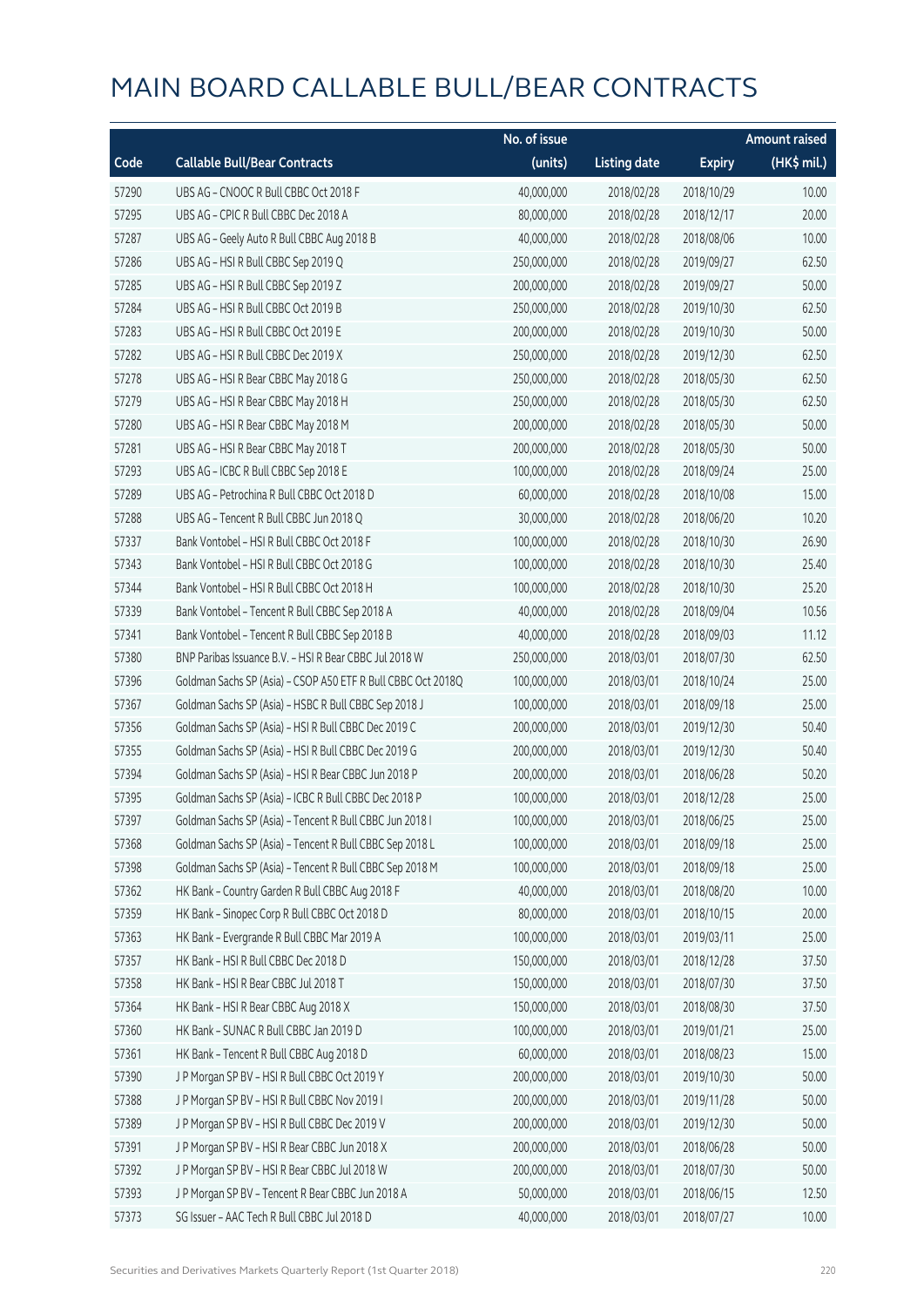|       |                                                              | No. of issue |                     |               | <b>Amount raised</b> |
|-------|--------------------------------------------------------------|--------------|---------------------|---------------|----------------------|
| Code  | <b>Callable Bull/Bear Contracts</b>                          | (units)      | <b>Listing date</b> | <b>Expiry</b> | (HK\$ mil.)          |
| 57374 | SG Issuer - Galaxy Ent R Bull CBBC Aug 2018 E                | 80,000,000   | 2018/03/01          | 2018/08/09    | 20.00                |
| 57375 | SG Issuer - HKEX R Bull CBBC Nov 2018 M                      | 50,000,000   | 2018/03/01          | 2018/11/14    | 12.50                |
| 57377 | SG Issuer - HSBC R Bull CBBC Nov 2018 N                      | 100,000,000  | 2018/03/01          | 2018/11/20    | 25.00                |
| 57376 | SG Issuer - HSBC R Bear CBBC Sep 2018 B                      | 100,000,000  | 2018/03/01          | 2018/09/17    | 25.00                |
| 57372 | SG Issuer - HSI R Bull CBBC Oct 2019 D                       | 200,000,000  | 2018/03/01          | 2019/10/30    | 50.00                |
| 57401 | SG Issuer - HSI R Bull CBBC Oct 2019 E                       | 200,000,000  | 2018/03/01          | 2019/10/30    | 50.00                |
| 57371 | SG Issuer - HSI R Bull CBBC Oct 2019 N                       | 200,000,000  | 2018/03/01          | 2019/10/30    | 50.00                |
| 57402 | SG Issuer - HSI R Bull CBBC Dec 2019 M                       | 200,000,000  | 2018/03/01          | 2019/12/30    | 50.00                |
| 57399 | SG Issuer - HSI R Bear CBBC Jul 2018 D                       | 200,000,000  | 2018/03/01          | 2018/07/30    | 50.00                |
| 57400 | SG Issuer - HSI R Bear CBBC Aug 2018 R                       | 200,000,000  | 2018/03/01          | 2018/08/30    | 50.00                |
| 57369 | SG Issuer - Tencent R Bull CBBC Jun 2018 M                   | 80,000,000   | 2018/03/01          | 2018/06/25    | 20.00                |
| 57370 | SG Issuer - Tencent R Bull CBBC Jul 2018 O                   | 80,000,000   | 2018/03/01          | 2018/07/26    | 20.00                |
| 57379 | SG Issuer - Tencent R Bull CBBC Sep 2018 C                   | 80,000,000   | 2018/03/01          | 2018/09/20    | 20.00                |
| 57378 | SG Issuer - Tencent R Bear CBBC Jul 2018 L                   | 80,000,000   | 2018/03/01          | 2018/07/10    | 20.00                |
| 57382 | UBS AG - HSI R Bull CBBC Sep 2019 S                          | 250,000,000  | 2018/03/01          | 2019/09/27    | 62.50                |
| 57381 | UBS AG - HSI R Bull CBBC Nov 2019 A                          | 200,000,000  | 2018/03/01          | 2019/11/28    | 50.00                |
| 57383 | UBS AG - HSI R Bull CBBC Dec 2019 Y                          | 200,000,000  | 2018/03/01          | 2019/12/30    | 50.00                |
| 57385 | UBS AG - HSI R Bear CBBC Jun 2018 E                          | 200,000,000  | 2018/03/01          | 2018/06/28    | 50.00                |
| 57386 | UBS AG - HSI R Bear CBBC Jun 2018 G                          | 250,000,000  | 2018/03/01          | 2018/06/28    | 62.50                |
| 57387 | UBS AG - HSI R Bear CBBC Jun 2018 H                          | 250,000,000  | 2018/03/01          | 2018/06/28    | 62.50                |
| 57384 | UBS AG - Tencent R Bull CBBC Aug 2018 L                      | 30,000,000   | 2018/03/01          | 2018/08/20    | 10.20                |
| 57352 | Bank Vontobel - HSI R Bull CBBC Oct 2018 I                   | 100,000,000  | 2018/03/01          | 2018/10/30    | 25.10                |
| 57353 | Bank Vontobel - HSI R Bull CBBC Oct 2018 J                   | 100,000,000  | 2018/03/01          | 2018/10/30    | 25.30                |
| 57354 | Bank Vontobel - HSI R Bull CBBC Oct 2018 K                   | 100,000,000  | 2018/03/01          | 2018/10/30    | 25.20                |
| 57365 | Bank Vontobel - HSI R Bear CBBC Aug 2018 T                   | 100,000,000  | 2018/03/01          | 2018/08/30    | 25.10                |
| 57366 | Bank Vontobel - HSI R Bear CBBC Aug 2018 U                   | 100,000,000  | 2018/03/01          | 2018/08/30    | 25.30                |
| 57430 | BNP Paribas Issuance B.V. - CC Bank R Bull CBBC Nov 2018 N   | 100,000,000  | 2018/03/02          | 2018/11/29    | 25.00                |
| 57432 | BNP Paribas Issuance B.V. - HSCEI R Bull CBBC Sep 2019 G     | 100,000,000  | 2018/03/02          | 2019/09/27    | 25.00                |
| 57433 | BNP Paribas Issuance B.V. - HSCEI R Bear CBBC Jun 2018 J     | 100,000,000  | 2018/03/02          | 2018/06/28    | 25.00                |
| 57431 | BNP Paribas Issuance B.V. - Tencent R Bear CBBC Nov 2018 S   | 50,000,000   | 2018/03/02          | 2018/11/29    | 12.50                |
| 57448 | Goldman Sachs SP (Asia) - China Mobile R Bull CBBC Oct 2018T | 100,000,000  | 2018/03/02          | 2018/10/31    | 25.00                |
| 57446 | Goldman Sachs SP (Asia) - HKEX R Bull CBBC Nov 2018 D        | 100,000,000  | 2018/03/02          | 2018/11/26    | 25.00                |
| 57445 | Goldman Sachs SP (Asia) - HSI R Bull CBBC Dec 2019 O         | 200,000,000  | 2018/03/02          | 2019/12/30    | 50.00                |
| 57415 | Goldman Sachs SP (Asia) - HSI R Bear CBBC Jun 2018 F         | 200,000,000  | 2018/03/02          | 2018/06/28    | 50.00                |
| 57444 | Goldman Sachs SP (Asia) - HSI R Bear CBBC Jun 2018 G         | 200,000,000  | 2018/03/02          | 2018/06/28    | 50.20                |
| 57447 | Goldman Sachs SP (Asia) - Tencent R Bull CBBC Sep 2018 N     | 100,000,000  | 2018/03/02          | 2018/09/18    | 25.00                |
| 57428 | HK Bank - China Life R Bull CBBC Aug 2018 L                  | 40,000,000   | 2018/03/02          | 2018/08/27    | 10.00                |
| 57425 | HK Bank - CSOP A50 ETF R Bull CBBC Oct 2018 L                | 50,000,000   | 2018/03/02          | 2018/10/11    | 12.50                |
| 57424 | HK Bank - A50 China R Bull CBBC Oct 2018 F                   | 50,000,000   | 2018/03/02          | 2018/10/11    | 12.50                |
| 57423 | HK Bank - HSCEI R Bull CBBC Dec 2018 J                       | 60,000,000   | 2018/03/02          | 2018/12/28    | 15.00                |
| 57420 | HK Bank - HSI R Bull CBBC Dec 2018 E                         | 100,000,000  | 2018/03/02          | 2018/12/28    | 25.00                |
| 57421 | HK Bank - HSI R Bull CBBC Dec 2018 F                         | 100,000,000  | 2018/03/02          | 2018/12/28    | 25.00                |
| 57426 | HK Bank - HSI R Bull CBBC Mar 2019 B                         | 100,000,000  | 2018/03/02          | 2019/03/28    | 25.00                |
| 57422 | HK Bank - HSI R Bear CBBC Jul 2018 Z                         | 100,000,000  | 2018/03/02          | 2018/07/30    | 25.00                |
| 57429 | HK Bank - SMIC R Bull CBBC Oct 2018 C                        | 40,000,000   | 2018/03/02          | 2018/10/08    | 10.00                |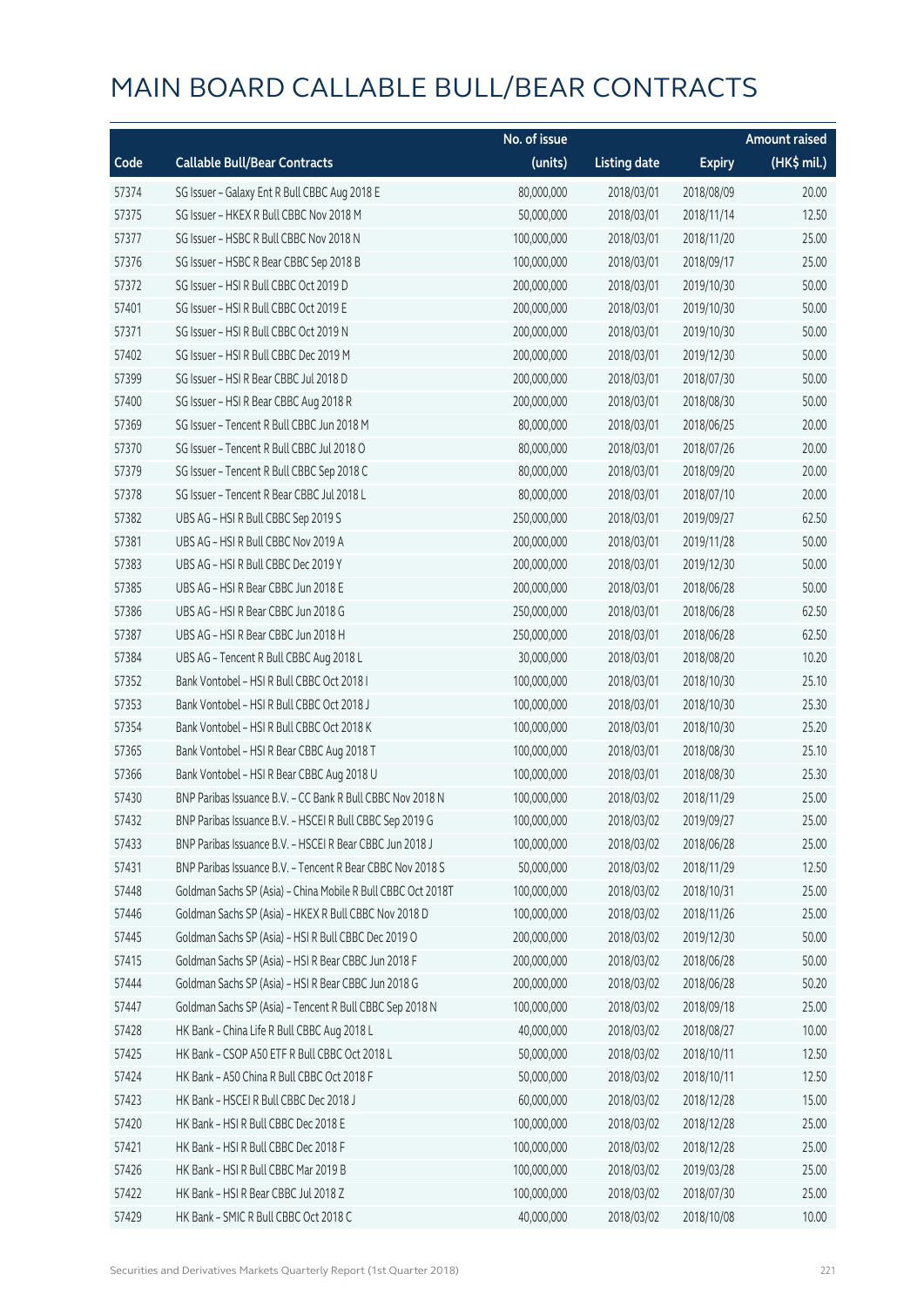|       |                                                          | No. of issue |                     |               | <b>Amount raised</b> |
|-------|----------------------------------------------------------|--------------|---------------------|---------------|----------------------|
| Code  | <b>Callable Bull/Bear Contracts</b>                      | (units)      | <b>Listing date</b> | <b>Expiry</b> | (HK\$ mil.)          |
| 57427 | HK Bank - Tencent R Bull CBBC Oct 2018 P                 | 60,000,000   | 2018/03/02          | 2018/10/02    | 15.00                |
| 57436 | J P Morgan SP BV - HSI R Bull CBBC Dec 2019 W            | 200,000,000  | 2018/03/02          | 2019/12/30    | 50.00                |
| 57434 | J P Morgan SP BV - HSI R Bear CBBC Jun 2018 N            | 200,000,000  | 2018/03/02          | 2018/06/28    | 50.00                |
| 57435 | J P Morgan SP BV - HSI R Bear CBBC Jul 2018 X            | 200,000,000  | 2018/03/02          | 2018/07/30    | 50.00                |
| 57437 | J P Morgan SP BV - Tencent R Bull CBBC Jun 2018 W        | 50,000,000   | 2018/03/02          | 2018/06/15    | 12.50                |
| 57407 | SG Issuer - Country Garden R Bull CBBC Dec 2018 B        | 40,000,000   | 2018/03/02          | 2018/12/14    | 10.00                |
| 57403 | SG Issuer - CC Bank R Bull CBBC Nov 2018 D               | 100,000,000  | 2018/03/02          | 2018/11/23    | 25.00                |
| 57404 | SG Issuer - CM Bank R Bull CBBC Feb 2019 A               | 40,000,000   | 2018/03/02          | 2019/02/01    | 10.00                |
| 57405 | SG Issuer - CPIC R Bull CBBC Nov 2018 B                  | 100,000,000  | 2018/03/02          | 2018/11/23    | 25.00                |
| 57406 | SG Issuer - CPIC R Bull CBBC Dec 2018 B                  | 100,000,000  | 2018/03/02          | 2018/12/21    | 25.00                |
| 57439 | SG Issuer - HKEX R Bull CBBC Nov 2018 N                  | 50,000,000   | 2018/03/02          | 2018/11/29    | 12.50                |
| 57408 | SG Issuer - HKEX R Bull CBBC Dec 2018 K                  | 50,000,000   | 2018/03/02          | 2018/12/07    | 12.50                |
| 57409 | SG Issuer - HKEX R Bull CBBC Dec 2018 L                  | 50,000,000   | 2018/03/02          | 2018/12/21    | 12.50                |
| 57450 | SG Issuer - HSI R Bull CBBC Sep 2019 O                   | 200,000,000  | 2018/03/02          | 2019/09/27    | 50.00                |
| 57451 | SG Issuer - HSI R Bull CBBC Sep 2019 P                   | 200,000,000  | 2018/03/02          | 2019/09/27    | 50.00                |
| 57449 | SG Issuer - HSI R Bear CBBC Aug 2018 M                   | 200,000,000  | 2018/03/02          | 2018/08/30    | 50.00                |
| 57412 | SG Issuer - Tencent R Bull CBBC Nov 2018 B               | 80,000,000   | 2018/03/02          | 2018/11/30    | 20.00                |
| 57410 | SG Issuer - Tencent R Bull CBBC Nov 2018 Y               | 80,000,000   | 2018/03/02          | 2018/11/23    | 20.00                |
| 57411 | SG Issuer - Tencent R Bull CBBC Nov 2018 Z               | 80,000,000   | 2018/03/02          | 2018/11/23    | 20.00                |
| 57413 | SG Issuer - Tencent R Bull CBBC Dec 2018 M               | 80,000,000   | 2018/03/02          | 2018/12/07    | 20.00                |
| 57414 | SG Issuer - Tencent R Bull CBBC Dec 2018 N               | 80,000,000   | 2018/03/02          | 2018/12/21    | 20.00                |
| 57440 | SG Issuer - Tencent R Bull CBBC Dec 2018 O               | 80,000,000   | 2018/03/02          | 2018/12/21    | 20.00                |
| 57443 | UBS AG - HKEX R Bull CBBC Oct 2018 S                     | 50,000,000   | 2018/03/02          | 2018/10/30    | 12.50                |
| 57441 | UBS AG - HSI R Bull CBBC Dec 2019 Z                      | 250,000,000  | 2018/03/02          | 2019/12/30    | 62.50                |
| 57438 | UBS AG - HSI R Bear CBBC Jul 2018 O                      | 250,000,000  | 2018/03/02          | 2018/07/30    | 62.50                |
| 57442 | UBS AG - Tencent R Bull CBBC Sep 2018 M                  | 30,000,000   | 2018/03/02          | 2018/09/10    | 10.20                |
| 57416 | Bank Vontobel - HSI R Bull CBBC Oct 2018 L               | 100,000,000  | 2018/03/02          | 2018/10/30    | 26.00                |
| 57417 | Bank Vontobel - HSI R Bull CBBC Oct 2018 M               | 100,000,000  | 2018/03/02          | 2018/10/30    | 26.10                |
| 57418 | Bank Vontobel - HSI R Bear CBBC Aug 2018 V               | 100,000,000  | 2018/03/02          | 2018/08/30    | 26.00                |
| 57419 | Bank Vontobel - HSI R Bear CBBC Aug 2018 W               | 100,000,000  | 2018/03/02          | 2018/08/30    | 26.30                |
| 57478 | BNP Paribas Issuance B.V. - HKEX R Bull CBBC Aug 2018 O  | 50,000,000   | 2018/03/05          | 2018/08/30    | 12.50                |
| 57479 | BNP Paribas Issuance B.V. - HKEX R Bull CBBC Aug 2018 S  | 50,000,000   | 2018/03/05          | 2018/08/30    | 12.50                |
| 57480 | BNP Paribas Issuance B.V. - HKEX R Bear CBBC Jul 2018 K  | 50,000,000   | 2018/03/05          | 2018/07/30    | 12.50                |
| 57476 | BNP Paribas Issuance B.V. - HSI R Bear CBBC Jul 2018 X   | 250,000,000  | 2018/03/05          | 2018/07/30    | 62.50                |
| 57477 | BNP Paribas Issuance B.V. - HSI R Bear CBBC Jul 2018 Y   | 250,000,000  | 2018/03/05          | 2018/07/30    | 62.50                |
| 57515 | Bank of East Asia - Geely Auto R Bull CBBC Dec 2018 A    | 40,000,000   | 2018/03/05          | 2018/12/07    | 12.00                |
| 57516 | Bank of East Asia - Geely Auto R Bull CBBC Dec 2018 B    | 40,000,000   | 2018/03/05          | 2018/12/07    | 10.00                |
| 57510 | Bank of East Asia - Galaxy Ent R Bull CBBC Dec 2018 A    | 16,000,000   | 2018/03/05          | 2018/12/07    | 10.40                |
| 57511 | Bank of East Asia - Galaxy Ent R Bull CBBC Dec 2018 B    | 16,000,000   | 2018/03/05          | 2018/12/07    | 10.40                |
| 57512 | Bank of East Asia - HKEX R Bull CBBC Dec 2018 D          | 40,000,000   | 2018/03/05          | 2018/12/07    | 10.00                |
| 57513 | Bank of East Asia - HKEX R Bull CBBC Dec 2018 E          | 40,000,000   | 2018/03/05          | 2018/12/07    | 10.00                |
| 57509 | Bank of East Asia - HSBC R Bull CBBC Dec 2018 B          | 60,000,000   | 2018/03/05          | 2018/12/07    | 15.00                |
| 57514 | Bank of East Asia - Tencent R Bear CBBC Dec 2018 A       | 30,000,000   | 2018/03/05          | 2018/12/07    | 10.20                |
| 57523 | Goldman Sachs SP (Asia) - AIA R Bull CBBC Mar 2019 E     | 100,000,000  | 2018/03/05          | 2019/03/26    | 25.00                |
| 57522 | Goldman Sachs SP (Asia) - CC Bank R Bull CBBC Dec 2018 I | 100,000,000  | 2018/03/05          | 2018/12/31    | 25.00                |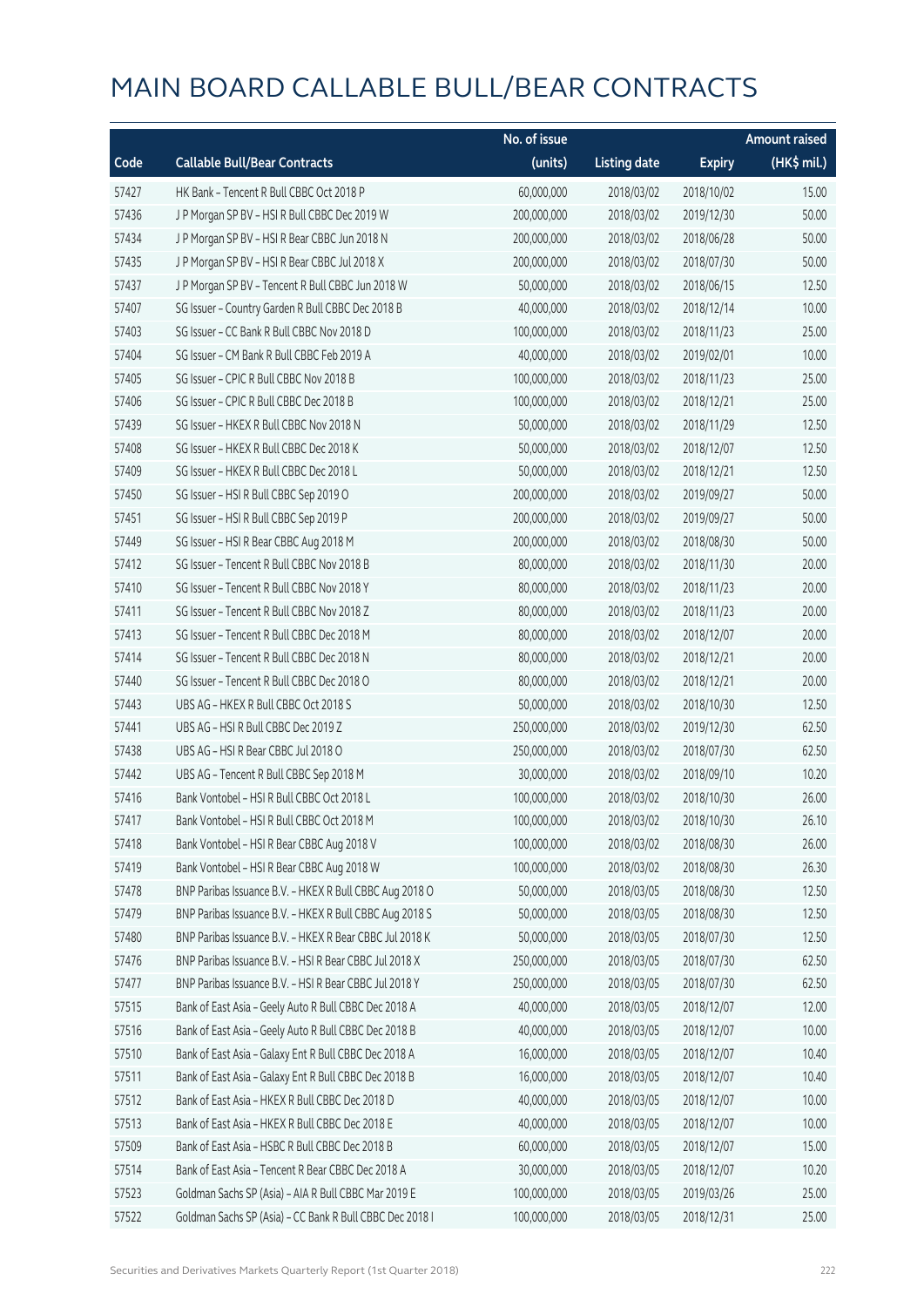|       |                                                           | No. of issue |                     |               | <b>Amount raised</b> |
|-------|-----------------------------------------------------------|--------------|---------------------|---------------|----------------------|
| Code  | <b>Callable Bull/Bear Contracts</b>                       | (units)      | <b>Listing date</b> | <b>Expiry</b> | (HK\$ mil.)          |
| 57517 | Goldman Sachs SP (Asia) - HKEX R Bull CBBC Nov 2018 E     | 100,000,000  | 2018/03/05          | 2018/11/26    | 25.00                |
| 57518 | Goldman Sachs SP (Asia) - HKEX R Bull CBBC Nov 2018 F     | 100,000,000  | 2018/03/05          | 2018/11/26    | 25.00                |
| 57519 | Goldman Sachs SP (Asia) - HKEX R Bull CBBC Nov 2018 G     | 100,000,000  | 2018/03/05          | 2018/11/27    | 25.00                |
| 57493 | Goldman Sachs SP (Asia) - HSCEI R Bull CBBC Dec 2019 G    | 200,000,000  | 2018/03/05          | 2019/12/30    | 50.00                |
| 57492 | Goldman Sachs SP (Asia) - HSI R Bull CBBC Dec 2019 P      | 200,000,000  | 2018/03/05          | 2019/12/30    | 50.00                |
| 57474 | Goldman Sachs SP (Asia) - HSI R Bear CBBC Jun 2018 H      | 200,000,000  | 2018/03/05          | 2018/06/28    | 50.00                |
| 57475 | Goldman Sachs SP (Asia) - HSI R Bear CBBC Jun 2018 O      | 200,000,000  | 2018/03/05          | 2018/06/28    | 50.00                |
| 57520 | Goldman Sachs SP (Asia) - Ping An R Bull CBBC Dec 2018 G  | 100,000,000  | 2018/03/05          | 2018/12/27    | 25.00                |
| 57521 | Goldman Sachs SP (Asia) - Ping An R Bull CBBC Dec 2018 H  | 100,000,000  | 2018/03/05          | 2018/12/27    | 25.00                |
| 57468 | HK Bank - CPIC R Bull CBBC Nov 2018 D                     | 100,000,000  | 2018/03/05          | 2018/11/05    | 25.00                |
| 57473 | HK Bank - Geely Auto R Bull CBBC Sep 2018 N               | 40,000,000   | 2018/03/05          | 2018/09/17    | 10.00                |
| 57466 | HK Bank - HKEX R Bull CBBC Sep 2018 P                     | 50,000,000   | 2018/03/05          | 2018/09/27    | 12.50                |
| 57469 | HK Bank - HSI R Bull CBBC Dec 2018 G                      | 150,000,000  | 2018/03/05          | 2018/12/28    | 37.50                |
| 57470 | HK Bank - HSI R Bull CBBC Mar 2019 C                      | 100,000,000  | 2018/03/05          | 2019/03/28    | 25.00                |
| 57471 | HK Bank - HSI R Bear CBBC Jul 2018 A                      | 150,000,000  | 2018/03/05          | 2018/07/30    | 37.50                |
| 57472 | HK Bank - HSI R Bear CBBC Jul 2018 V                      | 100,000,000  | 2018/03/05          | 2018/07/30    | 25.00                |
| 57467 | HK Bank - Ping An R Bull CBBC Oct 2018 X                  | 100,000,000  | 2018/03/05          | 2018/10/04    | 25.00                |
| 57465 | HK Bank - Tencent R Bull CBBC Aug 2018 F                  | 60,000,000   | 2018/03/05          | 2018/08/30    | 18.00                |
| 57455 | Haitong Int'l Sec - AIA R Bull CBBC Sep 2018 A            | 130,000,000  | 2018/03/05          | 2018/09/24    | 32.50                |
| 57454 | Haitong Int'l Sec - BYD Company R Bull CBBC Aug 2018 C    | 110,000,000  | 2018/03/05          | 2018/08/22    | 27.50                |
| 57456 | Haitong Int'l Sec - Country Garden R Bull CBBC Aug 2018 I | 60,000,000   | 2018/03/05          | 2018/08/24    | 15.00                |
| 57457 | Haitong Int'l Sec - Country Garden R Bull CBBC Aug 2018 J | 60,000,000   | 2018/03/05          | 2018/08/22    | 15.00                |
| 57461 | Haitong Int'l Sec - Sinopec Corp R Bull CBBC Aug 2018 C   | 130,000,000  | 2018/03/05          | 2018/08/09    | 32.50                |
| 57459 | Haitong Int'l Sec - CPIC R Bull CBBC Aug 2018 D           | 40,000,000   | 2018/03/05          | 2018/08/22    | 13.52                |
| 57460 | Haitong Int'l Sec - Evergrande R Bull CBBC Aug 2018 K     | 40,000,000   | 2018/03/05          | 2018/08/24    | 11.08                |
| 57452 | Haitong Int'l Sec - HKEX R Bull CBBC Jul 2018 X           | 40,000,000   | 2018/03/05          | 2018/07/25    | 10.00                |
| 57463 | Haitong Int'l Sec - NCI R Bull CBBC Aug 2018 C            | 40,000,000   | 2018/03/05          | 2018/08/22    | 19.00                |
| 57462 | Haitong Int'l Sec - SMIC R Bull CBBC Aug 2018 C           | 80,000,000   | 2018/03/05          | 2018/08/22    | 20.00                |
| 57458 | Haitong Int'l Sec - Sunny Optical R Bull CBBC Aug 2018 E  | 70,000,000   | 2018/03/05          | 2018/08/23    | 17.50                |
| 57453 | Haitong Int'l Sec - Tencent R Bull CBBC Aug 2018 X        | 40,000,000   | 2018/03/05          | 2018/08/23    | 10.00                |
| 57502 | J P Morgan SP BV - Geely Auto R Bull CBBC Apr 2019 A      | 300,000,000  | 2018/03/05          | 2019/04/18    | 75.00                |
| 57503 | J P Morgan SP BV - HKEX R Bull CBBC Jun 2018 D            | 40,000,000   | 2018/03/05          | 2018/06/15    | 10.00                |
| 57504 | J P Morgan SP BV - HKEX R Bull CBBC Jun 2018 J            | 40,000,000   | 2018/03/05          | 2018/06/15    | 10.00                |
| 57506 | J P Morgan SP BV - HSI R Bull CBBC Nov 2019 L             | 200,000,000  | 2018/03/05          | 2019/11/28    | 50.00                |
| 57505 | J P Morgan SP BV - HSI R Bull CBBC Dec 2019 X             | 200,000,000  | 2018/03/05          | 2019/12/30    | 50.00                |
| 57500 | J P Morgan SP BV - HSI R Bear CBBC Jun 2018 W             | 200,000,000  | 2018/03/05          | 2018/06/28    | 50.00                |
| 57507 | J P Morgan SP BV - HSI R Bear CBBC Jul 2018 P             | 200,000,000  | 2018/03/05          | 2018/07/30    | 50.00                |
| 57501 | J P Morgan SP BV - Ping An R Bull CBBC Jun 2018 R         | 100,000,000  | 2018/03/05          | 2018/06/15    | 25.00                |
| 57481 | SG Issuer - CNOOC R Bull CBBC Oct 2018 F                  | 40,000,000   | 2018/03/05          | 2018/10/08    | 10.00                |
| 57508 | SG Issuer - CSOP A50 ETF R Bull CBBC Aug 2018 G           | 40,000,000   | 2018/03/05          | 2018/08/08    | 10.00                |
| 57487 | SG Issuer - CSOP A50 ETF R Bull CBBC Sep 2018 H           | 40,000,000   | 2018/03/05          | 2018/09/05    | 10.00                |
| 57488 | SG Issuer - A50 China R Bull CBBC Sep 2018 A              | 50,000,000   | 2018/03/05          | 2018/09/10    | 12.50                |
| 57482 | SG Issuer - Geely Auto R Bull CBBC Oct 2018 E             | 40,000,000   | 2018/03/05          | 2018/10/23    | 10.80                |
| 57483 | SG Issuer - HKEX R Bull CBBC Sep 2018 I                   | 50,000,000   | 2018/03/05          | 2018/09/21    | 12.50                |
| 57484 | SG Issuer - HKEX R Bull CBBC Oct 2018 O                   | 50,000,000   | 2018/03/05          | 2018/10/08    | 12.50                |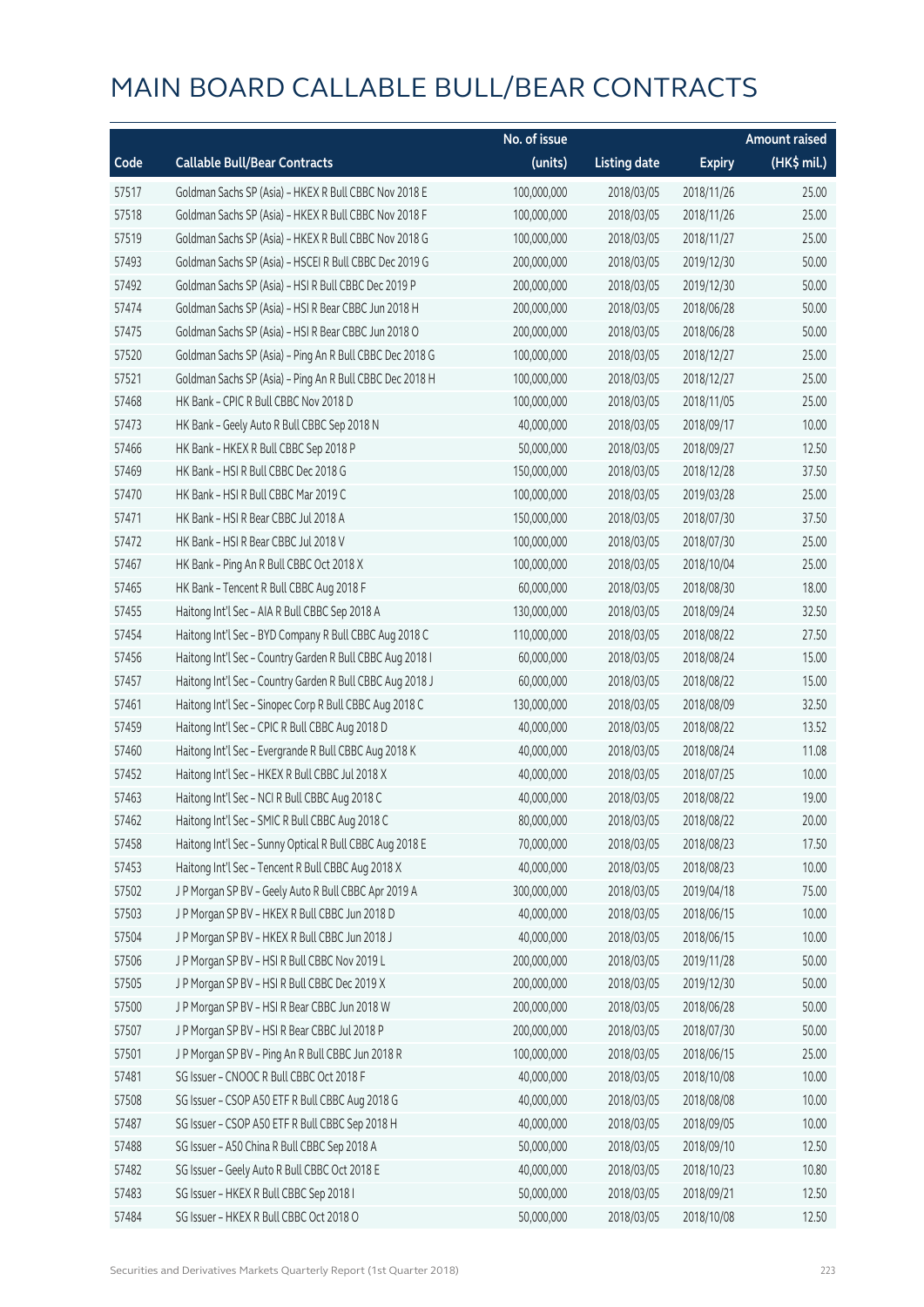|       |                                                            | No. of issue |                     |               | <b>Amount raised</b> |
|-------|------------------------------------------------------------|--------------|---------------------|---------------|----------------------|
| Code  | <b>Callable Bull/Bear Contracts</b>                        | (units)      | <b>Listing date</b> | <b>Expiry</b> | (HK\$ mil.)          |
| 57489 | SG Issuer - HSCEI R Bull CBBC Nov 2018 W                   | 100,000,000  | 2018/03/05          | 2018/11/29    | 25.00                |
| 57490 | SG Issuer - HSCEI R Bull CBBC Dec 2018 S                   | 100,000,000  | 2018/03/05          | 2018/12/28    | 25.00                |
| 57491 | SG Issuer - HSI R Bull CBBC Oct 2019 O                     | 200,000,000  | 2018/03/05          | 2019/10/30    | 50.00                |
| 57464 | SG Issuer - HSI R Bear CBBC Jul 2018 F                     | 200,000,000  | 2018/03/05          | 2018/07/30    | 50.00                |
| 57485 | SG Issuer - ICBC R Bull CBBC Sep 2018 O                    | 60,000,000   | 2018/03/05          | 2018/09/11    | 15.00                |
| 57486 | SG Issuer - ZTE R Bull CBBC Mar 2019 A                     | 50,000,000   | 2018/03/05          | 2019/03/26    | 12.50                |
| 57497 | UBS AG - HKEX R Bull CBBC Oct 2018 T                       | 50,000,000   | 2018/03/05          | 2018/10/15    | 12.50                |
| 57498 | UBS AG - HKEX R Bull CBBC Nov 2018 G                       | 50,000,000   | 2018/03/05          | 2018/11/09    | 12.50                |
| 57495 | UBS AG - HSI R Bull CBBC Oct 2019 C                        | 200,000,000  | 2018/03/05          | 2019/10/30    | 50.00                |
| 57496 | UBS AG - HSI R Bull CBBC Nov 2019 B                        | 200,000,000  | 2018/03/05          | 2019/11/28    | 50.00                |
| 57494 | UBS AG - HSI R Bear CBBC Jul 2018 P                        | 250,000,000  | 2018/03/05          | 2018/07/30    | 62.50                |
| 57499 | UBS AG - Ping An R Bull CBBC Sep 2018 B                    | 80,000,000   | 2018/03/05          | 2018/09/27    | 20.00                |
| 57561 | BNP Paribas Issuance B.V. - HKEX R Bear CBBC Jul 2018 L    | 50,000,000   | 2018/03/06          | 2018/07/30    | 12.50                |
| 57544 | BNP Paribas Issuance B.V. - HSI R Bull CBBC Oct 2019 R     | 250,000,000  | 2018/03/06          | 2019/10/30    | 62.50                |
| 57543 | BNP Paribas Issuance B.V. - HSI R Bear CBBC Jul 2018 F     | 250,000,000  | 2018/03/06          | 2018/07/30    | 62.50                |
| 57542 | BNP Paribas Issuance B.V. - HSI R Bear CBBC Jul 2018 Z     | 250,000,000  | 2018/03/06          | 2018/07/30    | 62.50                |
| 57560 | BNP Paribas Issuance B.V. - Ping An R Bull CBBC Nov 2018 B | 200,000,000  | 2018/03/06          | 2018/11/29    | 50.00                |
| 57541 | Goldman Sachs SP (Asia) - AIA R Bull CBBC Dec 2018 A       | 100,000,000  | 2018/03/06          | 2018/12/31    | 25.00                |
| 57586 | Goldman Sachs SP (Asia) - AIA R Bull CBBC Dec 2018 B       | 100,000,000  | 2018/03/06          | 2018/12/27    | 25.00                |
| 57540 | Goldman Sachs SP (Asia) - HKEX R Bull CBBC Nov 2018 H      | 100,000,000  | 2018/03/06          | 2018/11/12    | 25.00                |
| 57539 | Goldman Sachs SP (Asia) - HSBC R Bull CBBC Sep 2018 N      | 100,000,000  | 2018/03/06          | 2018/09/26    | 25.00                |
| 57537 | Goldman Sachs SP (Asia) - HSI R Bull CBBC Dec 2019 Q       | 200,000,000  | 2018/03/06          | 2019/12/30    | 50.00                |
| 57549 | Goldman Sachs SP (Asia) - HSI R Bull CBBC Dec 2019 R       | 200,000,000  | 2018/03/06          | 2019/12/30    | 50.20                |
| 57562 | Goldman Sachs SP (Asia) - HSI R Bear CBBC Jun 2018 I       | 200,000,000  | 2018/03/06          | 2018/06/28    | 50.20                |
| 57563 | Goldman Sachs SP (Asia) - HSI R Bear CBBC Jul 2018 P       | 200,000,000  | 2018/03/06          | 2018/07/30    | 50.20                |
| 57564 | Goldman Sachs SP (Asia) - HSI R Bear CBBC Jul 2018 Q       | 200,000,000  | 2018/03/06          | 2018/07/30    | 50.20                |
| 57547 | Goldman Sachs SP (Asia) - Ping An R Bull CBBC Dec 2018 I   | 100,000,000  | 2018/03/06          | 2018/12/31    | 25.00                |
| 57538 | Goldman Sachs SP (Asia) - Tencent R Bull CBBC Aug 2018 K   | 100,000,000  | 2018/03/06          | 2018/08/17    | 25.00                |
| 57545 | Goldman Sachs SP (Asia) - Tencent R Bull CBBC Aug 2018 L   | 100,000,000  | 2018/03/06          | 2018/08/17    | 25.00                |
| 57546 | Goldman Sachs SP (Asia) - Tencent R Bull CBBC Aug 2018 M   | 100,000,000  | 2018/03/06          | 2018/08/20    | 25.00                |
| 57548 | Goldman Sachs SP (Asia) - Tencent R Bull CBBC Aug 2018 N   | 100,000,000  | 2018/03/06          | 2018/08/17    | 25.00                |
| 57535 | HK Bank - AIA R Bull CBBC Oct 2018 K                       | 80,000,000   | 2018/03/06          | 2018/10/11    | 20.00                |
| 57534 | HK Bank - Geely Auto R Bull CBBC Sep 2018 O                | 40,000,000   | 2018/03/06          | 2018/09/10    | 12.00                |
| 57533 | HK Bank - Galaxy Ent R Bull CBBC Aug 2018 H                | 80,000,000   | 2018/03/06          | 2018/08/27    | 20.00                |
| 57536 | HK Bank - HKEX R Bull CBBC Oct 2018 E                      | 50,000,000   | 2018/03/06          | 2018/10/18    | 12.50                |
| 57528 | HK Bank - HSI R Bull CBBC Dec 2018 H                       | 150,000,000  | 2018/03/06          | 2018/12/28    | 37.50                |
| 57529 | HK Bank - HSI R Bull CBBC Dec 2018 I                       | 100,000,000  | 2018/03/06          | 2018/12/28    | 25.00                |
| 57530 | HK Bank - HSI R Bear CBBC Jul 2018 W                       | 150,000,000  | 2018/03/06          | 2018/07/30    | 37.50                |
| 57531 | HK Bank - HSI R Bear CBBC Aug 2018 Y                       | 100,000,000  | 2018/03/06          | 2018/08/30    | 25.00                |
| 57532 | HK Bank - Tracker Fund R Bull CBBC Dec 2018 E              | 40,000,000   | 2018/03/06          | 2018/12/24    | 10.00                |
| 57527 | HK Bank - ZTE R Bull CBBC Jan 2019 D                       | 50,000,000   | 2018/03/06          | 2019/01/14    | 12.50                |
| 57582 | J P Morgan SP BV - HSI R Bull CBBC Oct 2019 Z              | 200,000,000  | 2018/03/06          | 2019/10/30    | 50.00                |
| 57581 | J P Morgan SP BV - HSI R Bull CBBC Nov 2019 W              | 200,000,000  | 2018/03/06          | 2019/11/28    | 50.00                |
| 57580 | J P Morgan SP BV - HSI R Bull CBBC Dec 2019 A              | 200,000,000  | 2018/03/06          | 2019/12/30    | 50.00                |
| 57584 | J P Morgan SP BV - HSI R Bear CBBC Jul 2018 S              | 200,000,000  | 2018/03/06          | 2018/07/30    | 50.00                |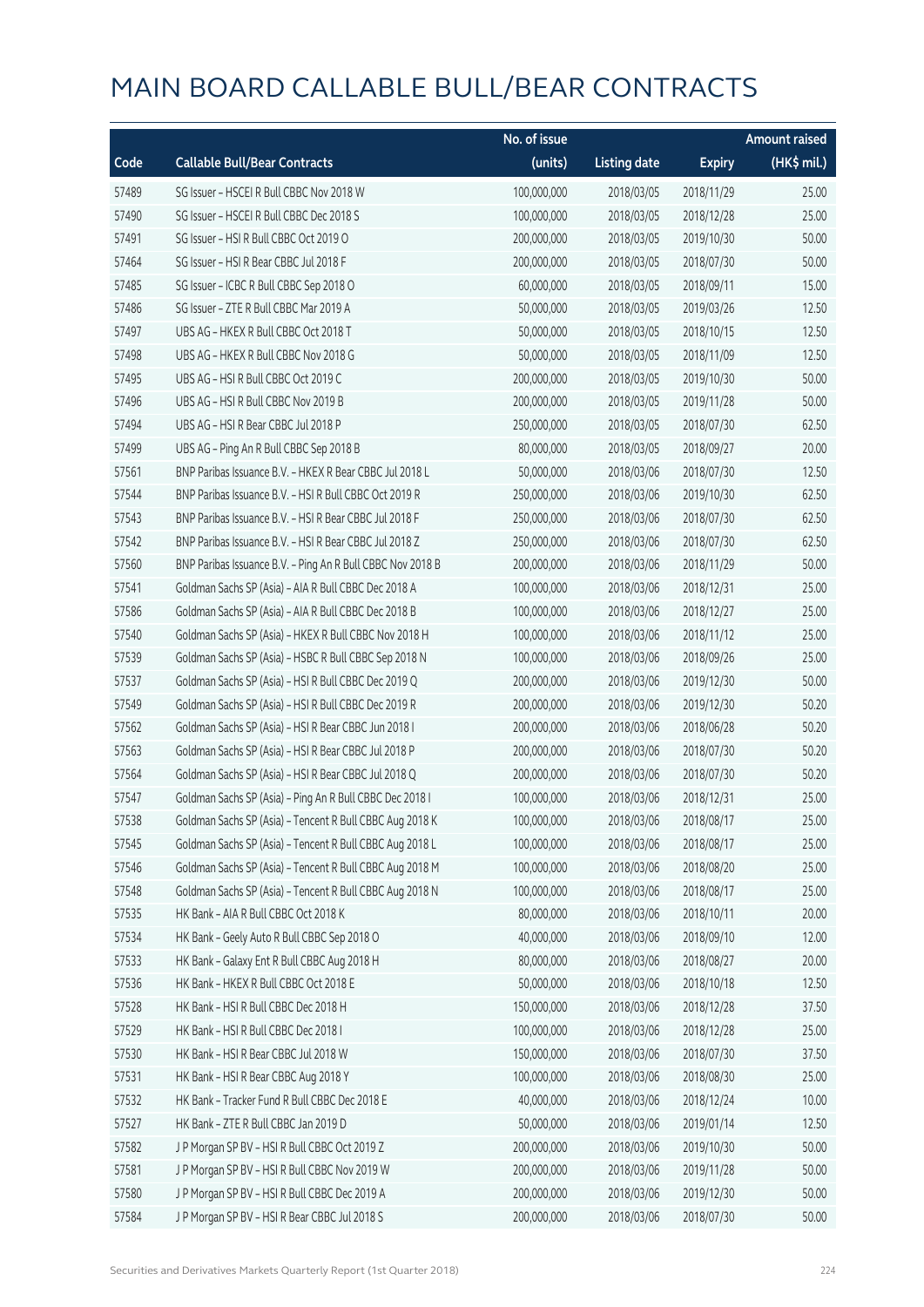|       |                                                             | No. of issue |                     |               | <b>Amount raised</b> |
|-------|-------------------------------------------------------------|--------------|---------------------|---------------|----------------------|
| Code  | <b>Callable Bull/Bear Contracts</b>                         | (units)      | <b>Listing date</b> | <b>Expiry</b> | (HK\$ mil.)          |
| 57585 | J P Morgan SP BV - HSI R Bear CBBC Jul 2018 Z               | 200,000,000  | 2018/03/06          | 2018/07/30    | 50.00                |
| 57583 | J P Morgan SP BV - Tencent R Bull CBBC Jun 2018 X           | 50,000,000   | 2018/03/06          | 2018/06/15    | 12.50                |
| 57551 | Macquarie Bank Ltd. - HKEX R Bull CBBC Sep 2018 Y           | 16,000,000   | 2018/03/06          | 2018/09/28    | 10.80                |
| 57552 | Macquarie Bank Ltd. - HKEX R Bull CBBC Sep 2018 Z           | 16,000,000   | 2018/03/06          | 2018/09/28    | 10.29                |
| 57553 | Macquarie Bank Ltd. - HKEX R Bear CBBC Sep 2018 I           | 12,000,000   | 2018/03/06          | 2018/09/28    | 10.39                |
| 57550 | Macquarie Bank Ltd. - Ping An R Bull CBBC Sep 2018 G        | 4,000,000    | 2018/03/06          | 2018/09/27    | 10.06                |
| 57575 | SG Issuer - AIA R Bull CBBC Dec 2018 H                      | 60,000,000   | 2018/03/06          | 2018/12/18    | 15.00                |
| 57576 | SG Issuer - China Mobile R Bull CBBC Dec 2018 O             | 100,000,000  | 2018/03/06          | 2018/12/03    | 25.00                |
| 57579 | SG Issuer - CSOP A50 ETF R Bull CBBC Sep 2018 I             | 40,000,000   | 2018/03/06          | 2018/09/07    | 10.00                |
| 57524 | SG Issuer - HKEX R Bull CBBC Oct 2018 P                     | 50,000,000   | 2018/03/06          | 2018/10/18    | 12.50                |
| 57525 | SG Issuer - HSBC R Bull CBBC Sep 2018 G                     | 100,000,000  | 2018/03/06          | 2018/09/11    | 25.00                |
| 57574 | SG Issuer - HSI R Bull CBBC Sep 2019 Q                      | 200,000,000  | 2018/03/06          | 2019/09/27    | 50.00                |
| 57557 | SG Issuer - HSI R Bull CBBC Oct 2019 P                      | 200,000,000  | 2018/03/06          | 2019/10/30    | 50.00                |
| 57558 | SG Issuer - HSI R Bull CBBC Oct 2019 R                      | 200,000,000  | 2018/03/06          | 2019/10/30    | 50.00                |
| 57559 | SG Issuer - HSI R Bull CBBC Dec 2019 A                      | 200,000,000  | 2018/03/06          | 2019/12/30    | 50.00                |
| 57571 | SG Issuer - HSI R Bear CBBC Jul 2018 W                      | 200,000,000  | 2018/03/06          | 2018/07/30    | 50.00                |
| 57572 | SG Issuer - HSI R Bear CBBC Aug 2018 W                      | 200,000,000  | 2018/03/06          | 2018/08/30    | 50.00                |
| 57573 | SG Issuer - HSI R Bear CBBC Sep 2018 T                      | 200,000,000  | 2018/03/06          | 2018/09/27    | 50.00                |
| 57554 | SG Issuer - Ping An R Bull CBBC Aug 2018 F                  | 100,000,000  | 2018/03/06          | 2018/08/03    | 25.00                |
| 57577 | SG Issuer - Ping An R Bear CBBC Oct 2018 J                  | 100,000,000  | 2018/03/06          | 2018/10/22    | 25.00                |
| 57526 | SG Issuer - Tencent R Bull CBBC Jul 2018 P                  | 80,000,000   | 2018/03/06          | 2018/07/05    | 20.00                |
| 57555 | SG Issuer - Tencent R Bull CBBC Jul 2018 U                  | 80,000,000   | 2018/03/06          | 2018/07/06    | 20.00                |
| 57556 | SG Issuer - Tencent R Bull CBBC Dec 2018 P                  | 80,000,000   | 2018/03/06          | 2018/12/28    | 20.00                |
| 57578 | SG Issuer - Tencent R Bear CBBC Jul 2018 M                  | 80,000,000   | 2018/03/06          | 2018/07/20    | 20.00                |
| 57568 | UBS AG - HSCEI R Bull CBBC Nov 2019 B                       | 100,000,000  | 2018/03/06          | 2019/11/28    | 25.00                |
| 57565 | UBS AG - HSI R Bull CBBC Dec 2019 D                         | 250,000,000  | 2018/03/06          | 2019/12/30    | 62.50                |
| 57569 | UBS AG - HSI R Bull CBBC Dec 2019 E                         | 250,000,000  | 2018/03/06          | 2019/12/30    | 62.50                |
| 57566 | UBS AG - HSI R Bear CBBC Jun 2018 I                         | 250,000,000  | 2018/03/06          | 2018/06/28    | 62.50                |
| 57570 | UBS AG - HSI R Bear CBBC Jun 2018 L                         | 200,000,000  | 2018/03/06          | 2018/06/28    | 50.00                |
| 57567 | UBS AG - Tencent R Bull CBBC Sep 2018 N                     | 30,000,000   | 2018/03/06          | 2018/09/03    | 10.20                |
| 57632 | BNP Paribas Issuance B.V. - HSI R Bull CBBC Oct 2019 A      | 250,000,000  | 2018/03/07          | 2019/10/30    | 62.50                |
| 57633 | BNP Paribas Issuance B.V. - HSI R Bull CBBC Oct 2019 B      | 250,000,000  | 2018/03/07          | 2019/10/30    | 62.50                |
| 57634 | BNP Paribas Issuance B.V. - HSI R Bull CBBC Oct 2019 C      | 250,000,000  | 2018/03/07          | 2019/10/30    | 62.50                |
| 57630 | BNP Paribas Issuance B.V. - HSI R Bull CBBC Oct 2019 S      | 250,000,000  | 2018/03/07          | 2019/10/30    | 62.50                |
| 57631 | BNP Paribas Issuance B.V. - HSI R Bull CBBC Oct 2019 V      | 250,000,000  | 2018/03/07          | 2019/10/30    | 62.50                |
| 57635 | BNP Paribas Issuance B.V. - HSI R Bear CBBC Jul 2018 A      | 250,000,000  | 2018/03/07          | 2018/07/30    | 62.50                |
| 57636 | BNP Paribas Issuance B.V. - HSI R Bear CBBC Jul 2018 B      | 250,000,000  | 2018/03/07          | 2018/07/30    | 62.50                |
| 57637 | BNP Paribas Issuance B.V. - HSI R Bear CBBC Jul 2018 C      | 250,000,000  | 2018/03/07          | 2018/07/30    | 62.50                |
| 57638 | BNP Paribas Issuance B.V. - HSI R Bear CBBC Jul 2018 D      | 250,000,000  | 2018/03/07          | 2018/07/30    | 62.50                |
| 57639 | BNP Paribas Issuance B.V. - HSI R Bear CBBC Jul 2018 E      | 250,000,000  | 2018/03/07          | 2018/07/30    | 62.50                |
| 57640 | BNP Paribas Issuance B.V. - HSI R Bear CBBC Jul 2018 G      | 250,000,000  | 2018/03/07          | 2018/07/30    | 62.50                |
| 57680 | Goldman Sachs SP (Asia) - CC Bank R Bull CBBC Mar 2019 B    | 100,000,000  | 2018/03/07          | 2019/03/26    | 25.00                |
| 57682 | Goldman Sachs SP (Asia) - China Life R Bull CBBC Dec 2018 C | 100,000,000  | 2018/03/07          | 2018/12/27    | 25.00                |
| 57683 | Goldman Sachs SP (Asia) - Galaxy Ent R Bull CBBC Dec 2018 J | 100,000,000  | 2018/03/07          | 2018/12/27    | 25.00                |
| 57593 | Goldman Sachs SP (Asia) - HKEX R Bull CBBC Nov 2018 I       | 100,000,000  | 2018/03/07          | 2018/11/29    | 25.00                |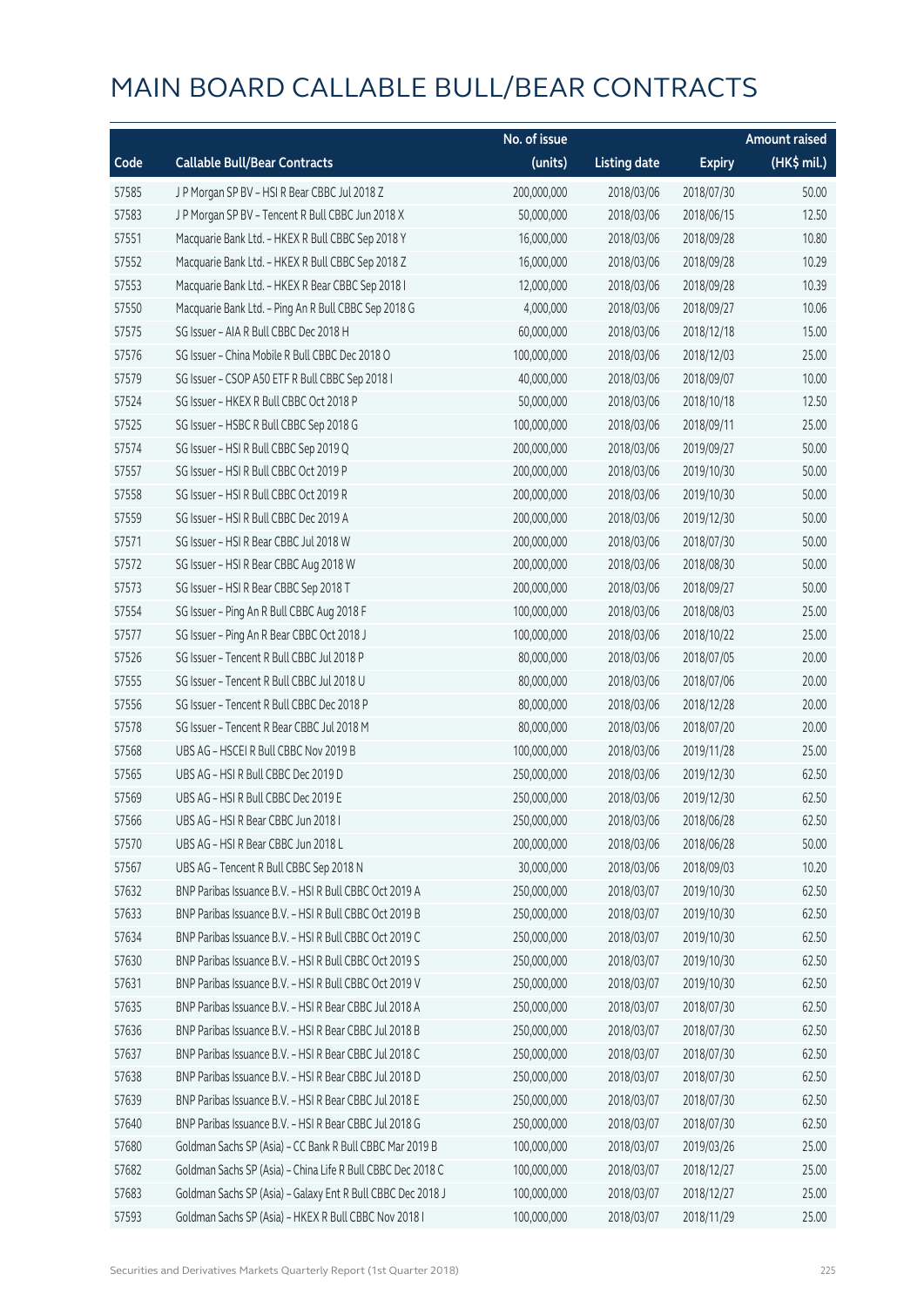|       |                                                          | No. of issue |                     |               | <b>Amount raised</b>  |
|-------|----------------------------------------------------------|--------------|---------------------|---------------|-----------------------|
| Code  | <b>Callable Bull/Bear Contracts</b>                      | (units)      | <b>Listing date</b> | <b>Expiry</b> | $(HK\frac{1}{2}mil.)$ |
| 57684 | Goldman Sachs SP (Asia) - HKEX R Bull CBBC Dec 2018 A    | 100,000,000  | 2018/03/07          | 2018/12/27    | 25.00                 |
| 57685 | Goldman Sachs SP (Asia) - HKEX R Bull CBBC Dec 2018 B    | 100,000,000  | 2018/03/07          | 2018/12/27    | 25.20                 |
| 57642 | Goldman Sachs SP (Asia) - HSBC R Bull CBBC Sep 2018 V    | 100,000,000  | 2018/03/07          | 2018/09/18    | 25.00                 |
| 57587 | Goldman Sachs SP (Asia) - HSI R Bull CBBC Nov 2019 C     | 200,000,000  | 2018/03/07          | 2019/11/28    | 50.00                 |
| 57588 | Goldman Sachs SP (Asia) - HSI R Bull CBBC Nov 2019 P     | 200,000,000  | 2018/03/07          | 2019/11/28    | 50.20                 |
| 57589 | Goldman Sachs SP (Asia) - HSI R Bull CBBC Nov 2019 Q     | 200,000,000  | 2018/03/07          | 2019/11/28    | 50.20                 |
| 57590 | Goldman Sachs SP (Asia) - HSI R Bull CBBC Nov 2019 R     | 200,000,000  | 2018/03/07          | 2019/11/28    | 50.20                 |
| 57628 | Goldman Sachs SP (Asia) - HSI R Bear CBBC Jul 2018 R     | 200,000,000  | 2018/03/07          | 2018/07/30    | 50.00                 |
| 57626 | Goldman Sachs SP (Asia) - HSI R Bear CBBC Jul 2018 T     | 200,000,000  | 2018/03/07          | 2018/07/30    | 50.00                 |
| 57627 | Goldman Sachs SP (Asia) - HSI R Bear CBBC Jul 2018 U     | 200,000,000  | 2018/03/07          | 2018/07/30    | 50.00                 |
| 57629 | Goldman Sachs SP (Asia) - HSI R Bear CBBC Jul 2018 V     | 200,000,000  | 2018/03/07          | 2018/07/30    | 50.20                 |
| 57677 | Goldman Sachs SP (Asia) - ICBC R Bull CBBC Feb 2019 B    | 100,000,000  | 2018/03/07          | 2019/02/27    | 25.00                 |
| 57594 | Goldman Sachs SP (Asia) - Ping An R Bull CBBC Dec 2018 J | 100,000,000  | 2018/03/07          | 2018/12/24    | 25.00                 |
| 57595 | Goldman Sachs SP (Asia) - Ping An R Bull CBBC Dec 2018 K | 100,000,000  | 2018/03/07          | 2018/12/24    | 25.00                 |
| 57681 | Goldman Sachs SP (Asia) - Ping An R Bull CBBC Dec 2018 L | 100,000,000  | 2018/03/07          | 2018/12/27    | 25.00                 |
| 57591 | Goldman Sachs SP (Asia) - Tencent R Bull CBBC Aug 2018 O | 100,000,000  | 2018/03/07          | 2018/08/10    | 25.00                 |
| 57592 | Goldman Sachs SP (Asia) - Tencent R Bull CBBC Aug 2018 P | 100,000,000  | 2018/03/07          | 2018/08/10    | 25.00                 |
| 57641 | Goldman Sachs SP (Asia) - Tencent R Bull CBBC Aug 2018 Q | 100,000,000  | 2018/03/07          | 2018/08/10    | 25.00                 |
| 57686 | Goldman Sachs SP (Asia) - Tencent R Bull CBBC Dec 2018 A | 100,000,000  | 2018/03/07          | 2018/12/27    | 25.00                 |
| 57678 | Goldman Sachs SP (Asia) - Tencent R Bear CBBC Dec 2018 A | 100,000,000  | 2018/03/07          | 2018/12/27    | 25.00                 |
| 57679 | Goldman Sachs SP (Asia) - Tencent R Bear CBBC Dec 2018 B | 100,000,000  | 2018/03/07          | 2018/12/27    | 25.10                 |
| 57619 | HK Bank - Galaxy Ent R Bear CBBC Aug 2018 B              | 40,000,000   | 2018/03/07          | 2018/08/06    | 10.00                 |
| 57618 | HK Bank - HKEX R Bull CBBC Nov 2018 G                    | 50,000,000   | 2018/03/07          | 2018/11/12    | 12.50                 |
| 57615 | HK Bank - HSCEI R Bull CBBC Dec 2018 K                   | 60,000,000   | 2018/03/07          | 2018/12/28    | 15.00                 |
| 57622 | HK Bank - HSCEI R Bear CBBC Aug 2018 B                   | 50,000,000   | 2018/03/07          | 2018/08/30    | 12.50                 |
| 57614 | HK Bank - HSI R Bull CBBC Dec 2018 J                     | 150,000,000  | 2018/03/07          | 2018/12/28    | 37.50                 |
| 57623 | HK Bank - HSI R Bull CBBC Mar 2019 D                     | 100,000,000  | 2018/03/07          | 2019/03/28    | 25.00                 |
| 57624 | HK Bank - HSI R Bear CBBC Jul 2018 X                     | 100,000,000  | 2018/03/07          | 2018/07/30    | 25.00                 |
| 57625 | HK Bank - HSI R Bear CBBC Aug 2018 Z                     | 100,000,000  | 2018/03/07          | 2018/08/30    | 25.00                 |
| 57621 | HK Bank - NCI R Bull CBBC Oct 2018 B                     | 40,000,000   | 2018/03/07          | 2018/10/02    | 10.00                 |
| 57617 | HK Bank - Ping An R Bull CBBC Oct 2018 Y                 | 100,000,000  | 2018/03/07          | 2018/10/11    | 25.00                 |
| 57616 | HK Bank - Tencent R Bull CBBC Sep 2018 W                 | 60,000,000   | 2018/03/07          | 2018/09/13    | 15.00                 |
| 57620 | HK Bank - Tencent R Bear CBBC Aug 2018 U                 | 50,000,000   | 2018/03/07          | 2018/08/09    | 12.50                 |
| 57669 | J P Morgan SP BV - HKEX R Bear CBBC Jun 2018 I           | 40,000,000   | 2018/03/07          | 2018/06/15    | 10.00                 |
| 57661 | J P Morgan SP BV - HSI R Bull CBBC Oct 2019 I            | 200,000,000  | 2018/03/07          | 2019/10/30    | 50.00                 |
| 57660 | J P Morgan SP BV - HSI R Bull CBBC Nov 2019 A            | 200,000,000  | 2018/03/07          | 2019/11/28    | 50.00                 |
| 57659 | J P Morgan SP BV - HSI R Bull CBBC Dec 2019 Y            | 200,000,000  | 2018/03/07          | 2019/12/30    | 50.00                 |
| 57662 | J P Morgan SP BV - HSI R Bear CBBC Jun 2018 U            | 200,000,000  | 2018/03/07          | 2018/06/28    | 50.00                 |
| 57664 | J P Morgan SP BV - HSI R Bear CBBC Jul 2018 L            | 200,000,000  | 2018/03/07          | 2018/07/30    | 50.00                 |
| 57665 | J P Morgan SP BV - HSI R Bear CBBC Jul 2018 M            | 200,000,000  | 2018/03/07          | 2018/07/30    | 50.00                 |
| 57663 | J P Morgan SP BV - HSI R Bear CBBC Jul 2018 T            | 200,000,000  | 2018/03/07          | 2018/07/30    | 50.00                 |
| 57666 | J P Morgan SP BV - Tencent R Bear CBBC Jun 2018 B        | 50,000,000   | 2018/03/07          | 2018/06/15    | 12.50                 |
| 57667 | J P Morgan SP BV - Tencent R Bear CBBC Jun 2018 C        | 50,000,000   | 2018/03/07          | 2018/06/15    | 12.50                 |
| 57668 | J P Morgan SP BV - Tencent R Bear CBBC Jun 2018 E        | 50,000,000   | 2018/03/07          | 2018/06/15    | 12.50                 |
| 57596 | SG Issuer - CC Bank R Bull CBBC Sep 2018 N               | 100,000,000  | 2018/03/07          | 2018/09/11    | 25.00                 |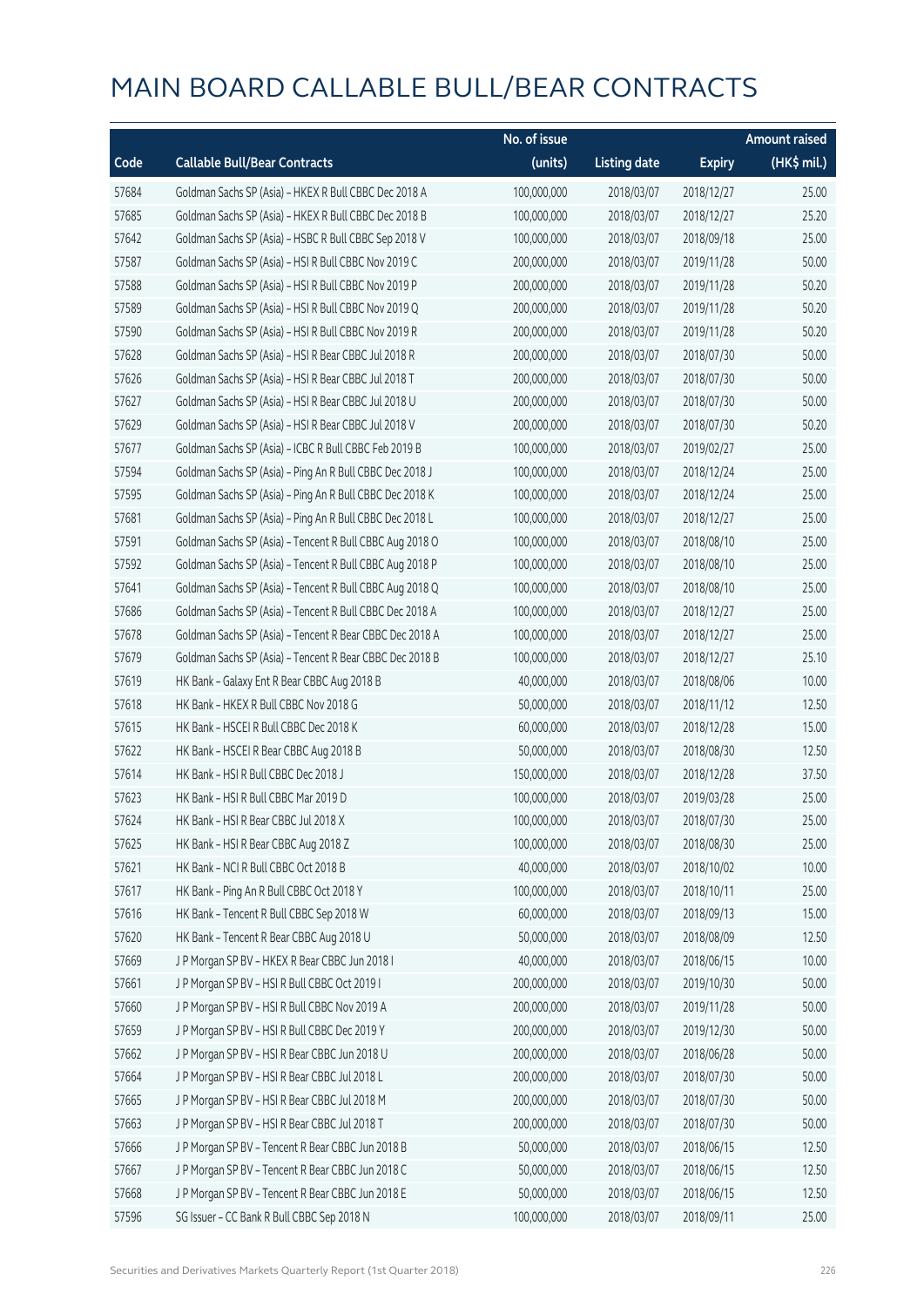|       |                                                              | No. of issue |                     |               | <b>Amount raised</b>  |
|-------|--------------------------------------------------------------|--------------|---------------------|---------------|-----------------------|
| Code  | <b>Callable Bull/Bear Contracts</b>                          | (units)      | <b>Listing date</b> | <b>Expiry</b> | $(HK\frac{1}{2}mil.)$ |
| 57597 | SG Issuer - CC Bank R Bull CBBC Oct 2018 I                   | 100,000,000  | 2018/03/07          | 2018/10/03    | 25.00                 |
| 57598 | SG Issuer - China Life R Bull CBBC Dec 2018 D                | 40,000,000   | 2018/03/07          | 2018/12/18    | 10.00                 |
| 57599 | SG Issuer - HKEX R Bull CBBC Jul 2018 B                      | 50,000,000   | 2018/03/07          | 2018/07/23    | 12.50                 |
| 57600 | SG Issuer - HKEX R Bull CBBC Nov 2018 O                      | 50,000,000   | 2018/03/07          | 2018/11/06    | 12.50                 |
| 57601 | SG Issuer - HSBC R Bull CBBC Sep 2018 H                      | 100,000,000  | 2018/03/07          | 2018/09/11    | 25.00                 |
| 57610 | SG Issuer - HSI R Bull CBBC Oct 2019 H                       | 200,000,000  | 2018/03/07          | 2019/10/30    | 50.00                 |
| 57611 | SG Issuer - HSI R Bull CBBC Nov 2019 J                       | 200,000,000  | 2018/03/07          | 2019/11/28    | 50.00                 |
| 57612 | SG Issuer - HSI R Bull CBBC Nov 2019 M                       | 200,000,000  | 2018/03/07          | 2019/11/28    | 50.00                 |
| 57613 | SG Issuer - HSI R Bull CBBC Dec 2019 B                       | 200,000,000  | 2018/03/07          | 2019/12/30    | 50.00                 |
| 57676 | SG Issuer - HSI R Bull CBBC Dec 2019 C                       | 200,000,000  | 2018/03/07          | 2019/12/30    | 50.00                 |
| 57643 | SG Issuer - HSI R Bear CBBC Aug 2018 Q                       | 200,000,000  | 2018/03/07          | 2018/08/30    | 50.00                 |
| 57670 | SG Issuer - HSI R Bear CBBC Sep 2018 B                       | 200,000,000  | 2018/03/07          | 2018/09/27    | 50.00                 |
| 57671 | SG Issuer - HSI R Bear CBBC Oct 2018 A                       | 200,000,000  | 2018/03/07          | 2018/10/30    | 50.00                 |
| 57672 | SG Issuer - HSI R Bear CBBC Oct 2018 B                       | 200,000,000  | 2018/03/07          | 2018/10/30    | 50.00                 |
| 57673 | SG Issuer - HSI R Bear CBBC Oct 2018 H                       | 200,000,000  | 2018/03/07          | 2018/10/30    | 50.00                 |
| 57674 | SG Issuer - HSI R Bear CBBC Oct 2018 I                       | 200,000,000  | 2018/03/07          | 2018/10/30    | 50.00                 |
| 57675 | SG Issuer - HSI R Bear CBBC Oct 2018 N                       | 200,000,000  | 2018/03/07          | 2018/10/30    | 50.00                 |
| 57602 | SG Issuer - ICBC R Bull CBBC Sep 2018 P                      | 60,000,000   | 2018/03/07          | 2018/09/19    | 15.00                 |
| 57603 | SG Issuer - Ping An R Bull CBBC Aug 2018 D                   | 100,000,000  | 2018/03/07          | 2018/08/03    | 25.00                 |
| 57604 | SG Issuer - Ping An R Bull CBBC Aug 2018 G                   | 100,000,000  | 2018/03/07          | 2018/08/06    | 25.00                 |
| 57605 | SG Issuer - Ping An R Bull CBBC Oct 2018 B                   | 100,000,000  | 2018/03/07          | 2018/10/16    | 25.00                 |
| 57606 | SG Issuer - Tencent R Bull CBBC Jun 2018 O                   | 80,000,000   | 2018/03/07          | 2018/06/25    | 20.00                 |
| 57607 | SG Issuer - Tencent R Bull CBBC Jul 2018 V                   | 80,000,000   | 2018/03/07          | 2018/07/16    | 20.00                 |
| 57608 | SG Issuer - Tencent R Bull CBBC Jul 2018 Y                   | 80,000,000   | 2018/03/07          | 2018/07/19    | 20.00                 |
| 57609 | SG Issuer - Tencent R Bull CBBC Aug 2018 M                   | 80,000,000   | 2018/03/07          | 2018/08/03    | 20.00                 |
| 57651 | UBS AG - CC Bank R Bull CBBC Oct 2018 I                      | 80,000,000   | 2018/03/07          | 2018/10/29    | 20.00                 |
| 57646 | UBS AG - HSI R Bull CBBC Sep 2019 H                          | 200,000,000  | 2018/03/07          | 2019/09/27    | 50.00                 |
| 57645 | UBS AG - HSI R Bull CBBC Oct 2019 F                          | 250,000,000  | 2018/03/07          | 2019/10/30    | 62.50                 |
| 57647 | UBS AG - HSI R Bull CBBC Nov 2019 F                          | 250,000,000  | 2018/03/07          | 2019/11/28    | 62.50                 |
| 57644 | UBS AG - HSI R Bull CBBC Dec 2019 F                          | 200,000,000  | 2018/03/07          | 2019/12/30    | 50.00                 |
| 57653 | UBS AG - HSI R Bear CBBC Jun 2018 M                          | 200,000,000  | 2018/03/07          | 2018/06/28    | 50.00                 |
| 57654 | UBS AG - HSI R Bear CBBC Jun 2018 O                          | 200,000,000  | 2018/03/07          | 2018/06/28    | 50.00                 |
| 57656 | UBS AG - HSI R Bear CBBC Jun 2018 P                          | 250,000,000  | 2018/03/07          | 2018/06/28    | 62.50                 |
| 57658 | UBS AG - HSI R Bear CBBC Jun 2018 X                          | 250,000,000  | 2018/03/07          | 2018/06/28    | 62.50                 |
| 57657 | UBS AG - HSI R Bear CBBC Jul 2018 C                          | 200,000,000  | 2018/03/07          | 2018/07/30    | 50.00                 |
| 57655 | UBS AG - HSI R Bear CBBC Jul 2018 X                          | 250,000,000  | 2018/03/07          | 2018/07/30    | 62.50                 |
| 57652 | UBS AG - Ping An R Bull CBBC Sep 2018 C                      | 80,000,000   | 2018/03/07          | 2018/09/24    | 20.00                 |
| 57648 | UBS AG - Tencent R Bull CBBC Sep 2018 O                      | 30,000,000   | 2018/03/07          | 2018/09/17    | 10.20                 |
| 57649 | UBS AG - Tencent R Bull CBBC Sep 2018 P                      | 30,000,000   | 2018/03/07          | 2018/09/11    | 10.20                 |
| 57650 | UBS AG - Tencent R Bear CBBC Jul 2018 D                      | 30,000,000   | 2018/03/07          | 2018/07/16    | 10.20                 |
| 57695 | BNP Paribas Issuance B.V. - CC Bank R Bear CBBC Nov 2018 K   | 100,000,000  | 2018/03/08          | 2018/11/29    | 25.00                 |
| 57696 | BNP Paribas Issuance B.V. - CC Bank R Bear CBBC Nov 2018 L   | 100,000,000  | 2018/03/08          | 2018/11/29    | 25.00                 |
| 57697 | BNP Paribas Issuance B.V. - CSOP A50 ETF R Bull CBBC Jun 18P | 60,000,000   | 2018/03/08          | 2018/06/28    | 15.00                 |
| 57698 | BNP Paribas Issuance B.V. - HSBC R Bear CBBC Sep 2018 A      | 150,000,000  | 2018/03/08          | 2018/09/27    | 37.50                 |
| 57699 | BNP Paribas Issuance B.V. - HSBC R Bear CBBC Sep 2018 B      | 150,000,000  | 2018/03/08          | 2018/09/27    | 37.50                 |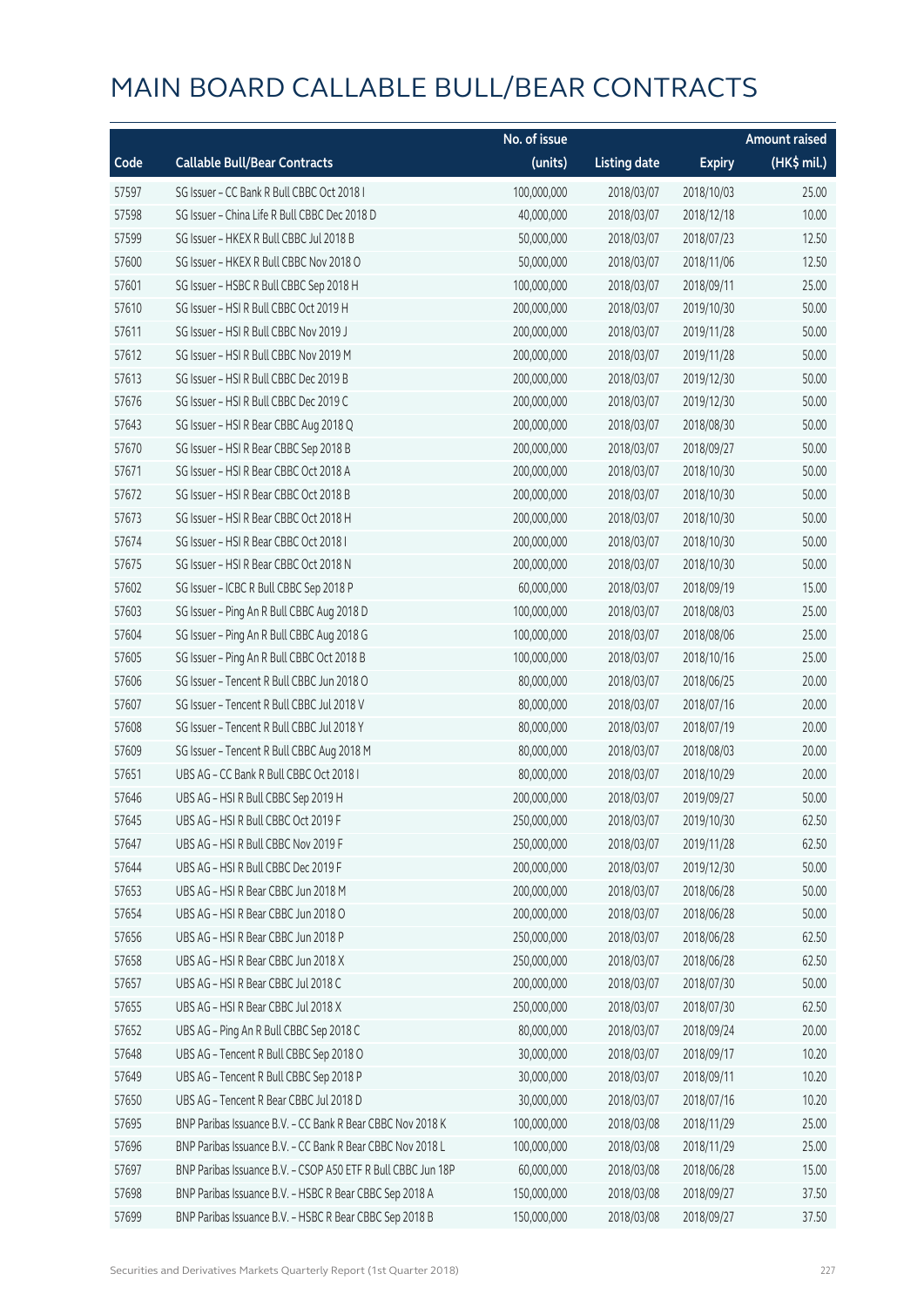|       |                                                              | No. of issue |                     |               | <b>Amount raised</b> |
|-------|--------------------------------------------------------------|--------------|---------------------|---------------|----------------------|
| Code  | <b>Callable Bull/Bear Contracts</b>                          | (units)      | <b>Listing date</b> | <b>Expiry</b> | (HK\$ mil.)          |
| 57702 | BNP Paribas Issuance B.V. - HSI R Bull CBBC Oct 2019 Q       | 250,000,000  | 2018/03/08          | 2019/10/30    | 62.50                |
| 57703 | BNP Paribas Issuance B.V. - HSI R Bull CBBC Oct 2019 U       | 250,000,000  | 2018/03/08          | 2019/10/30    | 62.50                |
| 57704 | BNP Paribas Issuance B.V. - HSI R Bull CBBC Oct 2019 Y       | 250,000,000  | 2018/03/08          | 2019/10/30    | 62.50                |
| 57700 | BNP Paribas Issuance B.V. - Ping An R Bull CBBC Nov 2018 C   | 200,000,000  | 2018/03/08          | 2018/11/29    | 50.00                |
| 57701 | BNP Paribas Issuance B.V. - Tencent R Bull CBBC Sep 2018 K   | 50,000,000   | 2018/03/08          | 2018/09/27    | 12.50                |
| 57806 | Credit Suisse AG - CC Bank R Bull CBBC Nov 2018 G            | 80,000,000   | 2018/03/08          | 2018/11/29    | 20.00                |
| 57801 | Credit Suisse AG - Geely Auto R Bull CBBC Sep 2018 B         | 40,000,000   | 2018/03/08          | 2018/09/27    | 10.00                |
| 57800 | Credit Suisse AG - Geely Auto R Bull CBBC Feb 2019 A         | 100,000,000  | 2018/03/08          | 2019/02/27    | 25.00                |
| 57803 | Credit Suisse AG - HKEX R Bull CBBC Oct 2018 Q               | 50,000,000   | 2018/03/08          | 2018/10/30    | 12.50                |
| 57802 | Credit Suisse AG - HKEX R Bull CBBC Nov 2018 B               | 50,000,000   | 2018/03/08          | 2018/11/29    | 12.50                |
| 57798 | Credit Suisse AG - HSBC R Bull CBBC Sep 2018 Q               | 100,000,000  | 2018/03/08          | 2018/09/27    | 25.00                |
| 57799 | Credit Suisse AG - HSBC R Bear CBBC Sep 2018 B               | 50,000,000   | 2018/03/08          | 2018/09/27    | 12.50                |
| 57796 | Credit Suisse AG - HSCEI R Bull CBBC Nov 2018 O              | 100,000,000  | 2018/03/08          | 2018/11/29    | 25.00                |
| 57797 | Credit Suisse AG - HSCEI R Bear CBBC Jun 2018 K              | 100,000,000  | 2018/03/08          | 2018/06/28    | 25.00                |
| 57786 | Credit Suisse AG - HSI R Bull CBBC Apr 2019 R                | 200,000,000  | 2018/03/08          | 2019/04/29    | 50.00                |
| 57788 | Credit Suisse AG - HSI R Bull CBBC Apr 2019 S                | 200,000,000  | 2018/03/08          | 2019/04/29    | 50.00                |
| 57789 | Credit Suisse AG - HSI R Bull CBBC Apr 2019 Z                | 200,000,000  | 2018/03/08          | 2019/04/29    | 50.00                |
| 57785 | Credit Suisse AG - HSI R Bull CBBC Sep 2019 Y                | 200,000,000  | 2018/03/08          | 2019/09/27    | 50.00                |
| 57787 | Credit Suisse AG - HSI R Bull CBBC Sep 2019 Z                | 200,000,000  | 2018/03/08          | 2019/09/27    | 50.00                |
| 57792 | Credit Suisse AG - HSI R Bear CBBC Jun 2018 C                | 200,000,000  | 2018/03/08          | 2018/06/28    | 50.00                |
| 57793 | Credit Suisse AG - HSI R Bear CBBC Jul 2018 A                | 200,000,000  | 2018/03/08          | 2018/07/30    | 50.00                |
| 57790 | Credit Suisse AG - HSI R Bear CBBC Jul 2018 F                | 200,000,000  | 2018/03/08          | 2018/07/30    | 50.00                |
| 57791 | Credit Suisse AG - HSI R Bear CBBC Jul 2018 J                | 200,000,000  | 2018/03/08          | 2018/07/30    | 50.00                |
| 57795 | Credit Suisse AG - HSI R Bear CBBC Aug 2018 D                | 200,000,000  | 2018/03/08          | 2018/08/30    | 50.00                |
| 57794 | Credit Suisse AG - HSI R Bear CBBC Aug 2018 M                | 200,000,000  | 2018/03/08          | 2018/08/30    | 50.00                |
| 57807 | Credit Suisse AG - ICBC R Bull CBBC Nov 2018 E               | 80,000,000   | 2018/03/08          | 2018/11/29    | 20.00                |
| 57808 | Credit Suisse AG - Ping An R Bull CBBC Sep 2018 I            | 80,000,000   | 2018/03/08          | 2018/09/27    | 20.00                |
| 57809 | Credit Suisse AG - Ping An R Bull CBBC Nov 2018 K            | 80,000,000   | 2018/03/08          | 2018/11/29    | 20.00                |
| 57804 | Credit Suisse AG - Tencent R Bull CBBC Oct 2018 J            | 50,000,000   | 2018/03/08          | 2018/10/30    | 12.50                |
| 57805 | Credit Suisse AG - Tencent R Bull CBBC Oct 2018 K            | 50,000,000   | 2018/03/08          | 2018/10/30    | 12.50                |
| 57774 | Bank of East Asia - CNOOC R Bull CBBC Dec 2018 A             | 40,000,000   | 2018/03/08          | 2018/12/12    | 10.00                |
| 57770 | Bank of East Asia - HKEX R Bull CBBC Dec 2018 F              | 40,000,000   | 2018/03/08          | 2018/12/12    | 10.00                |
| 57775 | Bank of East Asia - HSBC R Bull CBBC Dec 2018 C              | 60,000,000   | 2018/03/08          | 2018/12/12    | 15.00                |
| 57771 | Bank of East Asia - Ping An R Bull CBBC Dec 2018 D           | 120,000,000  | 2018/03/08          | 2018/12/12    | 30.00                |
| 57772 | Bank of East Asia - Ping An R Bull CBBC Dec 2018 E           | 120,000,000  | 2018/03/08          | 2018/12/12    | 30.00                |
| 57773 | Bank of East Asia - SMIC R Bull CBBC Dec 2018 C              | 40,000,000   | 2018/03/08          | 2018/12/12    | 10.00                |
| 57767 | Bank of East Asia - Tencent R Bull CBBC Dec 2018 F           | 40,000,000   | 2018/03/08          | 2018/12/12    | 10.00                |
| 57768 | Bank of East Asia - Tencent R Bull CBBC Dec 2018 G           | 40,000,000   | 2018/03/08          | 2018/12/12    | 10.00                |
| 57769 | Bank of East Asia - Tencent R Bull CBBC Dec 2018 H           | 40,000,000   | 2018/03/08          | 2018/12/12    | 10.00                |
| 57817 | Goldman Sachs SP (Asia) - AIA R Bull CBBC Dec 2018 C         | 100,000,000  | 2018/03/08          | 2018/12/28    | 25.00                |
| 57819 | Goldman Sachs SP (Asia) - CSOP A50 ETF R Bull CBBC Nov 2018C | 100,000,000  | 2018/03/08          | 2018/11/26    | 25.00                |
| 57820 | Goldman Sachs SP (Asia) - CSOP A50 ETF R Bull CBBC Nov 2018D | 100,000,000  | 2018/03/08          | 2018/11/26    | 25.00                |
| 57821 | Goldman Sachs SP (Asia) - HKEX R Bull CBBC Oct 2018 K        | 100,000,000  | 2018/03/08          | 2018/10/29    | 25.00                |
| 57814 | Goldman Sachs SP (Asia) - HSCEI R Bull CBBC Nov 2018 D       | 200,000,000  | 2018/03/08          | 2018/11/29    | 50.20                |
| 57810 | Goldman Sachs SP (Asia) - HSI R Bull CBBC Jan 2020 O         | 200,000,000  | 2018/03/08          | 2020/01/30    | 50.20                |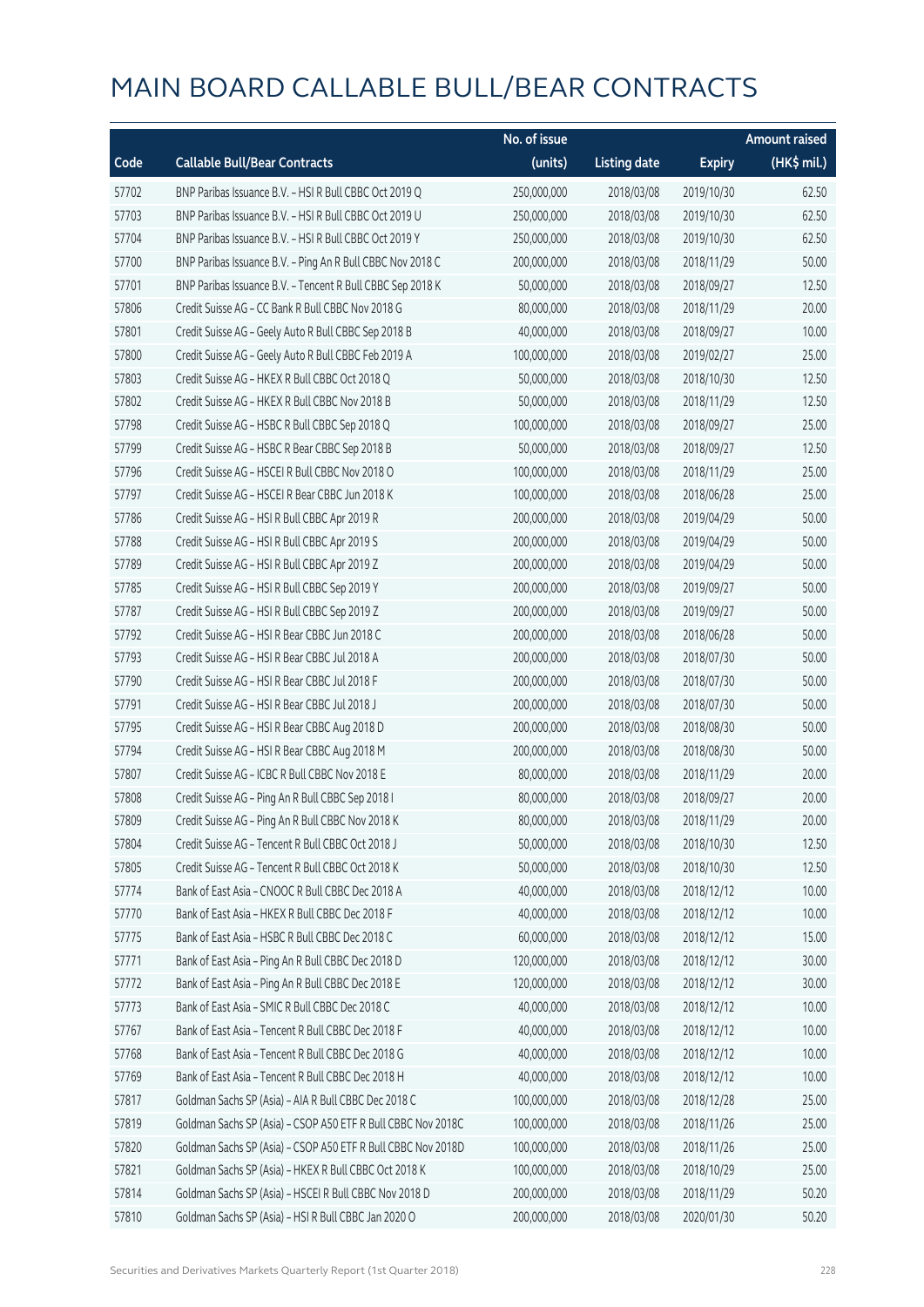|       |                                                          | No. of issue |                     |               | <b>Amount raised</b> |
|-------|----------------------------------------------------------|--------------|---------------------|---------------|----------------------|
| Code  | <b>Callable Bull/Bear Contracts</b>                      | (units)      | <b>Listing date</b> | <b>Expiry</b> | (HK\$ mil.)          |
| 57811 | Goldman Sachs SP (Asia) - HSI R Bull CBBC Jan 2020 P     | 200,000,000  | 2018/03/08          | 2020/01/30    | 50.00                |
| 57812 | Goldman Sachs SP (Asia) - HSI R Bull CBBC Jan 2020 Q     | 200,000,000  | 2018/03/08          | 2020/01/30    | 50.40                |
| 57813 | Goldman Sachs SP (Asia) - HSI R Bull CBBC Jan 2020 R     | 200,000,000  | 2018/03/08          | 2020/01/30    | 50.00                |
| 57705 | Goldman Sachs SP (Asia) - HSI R Bear CBBC Jul 2018 W     | 200,000,000  | 2018/03/08          | 2018/07/30    | 50.00                |
| 57706 | Goldman Sachs SP (Asia) - HSI R Bear CBBC Jul 2018 X     | 200,000,000  | 2018/03/08          | 2018/07/30    | 50.40                |
| 57818 | Goldman Sachs SP (Asia) - Ping An R Bull CBBC Dec 2018 M | 100,000,000  | 2018/03/08          | 2018/12/31    | 25.00                |
| 57815 | Goldman Sachs SP (Asia) - Tencent R Bull CBBC Jul 2018 C | 100,000,000  | 2018/03/08          | 2018/07/23    | 25.00                |
| 57816 | Goldman Sachs SP (Asia) - Tencent R Bull CBBC Jul 2018 D | 100,000,000  | 2018/03/08          | 2018/07/24    | 25.00                |
| 57711 | HK Bank - HKEX R Bull CBBC Nov 2018 H                    | 50,000,000   | 2018/03/08          | 2018/11/05    | 12.50                |
| 57714 | HK Bank - HSCEI R Bull CBBC Dec 2018 L                   | 60,000,000   | 2018/03/08          | 2018/12/28    | 15.00                |
| 57708 | HK Bank - HSI R Bull CBBC Dec 2018 K                     | 150,000,000  | 2018/03/08          | 2018/12/28    | 37.50                |
| 57709 | HK Bank - HSI R Bull CBBC Dec 2018 L                     | 150,000,000  | 2018/03/08          | 2018/12/28    | 37.50                |
| 57707 | HK Bank - HSI R Bear CBBC Jul 2018 Y                     | 150,000,000  | 2018/03/08          | 2018/07/30    | 37.50                |
| 57713 | HK Bank - ICBC R Bull CBBC Sep 2018 M                    | 100,000,000  | 2018/03/08          | 2018/09/10    | 25.00                |
| 57712 | HK Bank - Ping An R Bull CBBC Oct 2018 Z                 | 100,000,000  | 2018/03/08          | 2018/10/02    | 25.00                |
| 57710 | HK Bank - Tencent R Bull CBBC Sep 2018 X                 | 60,000,000   | 2018/03/08          | 2018/09/17    | 15.00                |
| 57715 | HK Bank - Tencent R Bull CBBC Oct 2018 Q                 | 60,000,000   | 2018/03/08          | 2018/10/11    | 15.00                |
| 57760 | J P Morgan SP BV - HKEX R Bull CBBC Jun 2018 L           | 40,000,000   | 2018/03/08          | 2018/06/15    | 10.00                |
| 57764 | J P Morgan SP BV - HSI R Bull CBBC Oct 2019 K            | 200,000,000  | 2018/03/08          | 2019/10/30    | 50.00                |
| 57765 | J P Morgan SP BV - HSI R Bull CBBC Dec 2019 M            | 200,000,000  | 2018/03/08          | 2019/12/30    | 50.00                |
| 57766 | J P Morgan SP BV - HSI R Bull CBBC Dec 2019 N            | 200,000,000  | 2018/03/08          | 2019/12/30    | 50.00                |
| 57763 | JP Morgan SP BV - HSIR Bull CBBC Dec 2019 Z              | 200,000,000  | 2018/03/08          | 2019/12/30    | 50.00                |
| 57762 | J P Morgan SP BV - HSI R Bear CBBC Jul 2018 Q            | 200,000,000  | 2018/03/08          | 2018/07/30    | 50.00                |
| 57761 | J P Morgan SP BV - HSI R Bear CBBC Jul 2018 U            | 200,000,000  | 2018/03/08          | 2018/07/30    | 50.00                |
| 57759 | J P Morgan SP BV - Tencent R Bull CBBC Jun 2018 A        | 50,000,000   | 2018/03/08          | 2018/06/15    | 12.50                |
| 57757 | J P Morgan SP BV - Tencent R Bull CBBC Jun 2018 Y        | 50,000,000   | 2018/03/08          | 2018/06/15    | 12.50                |
| 57758 | JP Morgan SP BV - Tencent R Bull CBBC Jun 2018 Z         | 50,000,000   | 2018/03/08          | 2018/06/15    | 12.50                |
| 57735 | SG Issuer - China Life R Bull CBBC Nov 2018 G            | 40,000,000   | 2018/03/08          | 2018/11/15    | 10.00                |
| 57784 | SG Issuer - A50 China R Bull CBBC Aug 2018 B             | 50,000,000   | 2018/03/08          | 2018/08/15    | 12.50                |
| 57741 | SG Issuer - Geely Auto R Bull CBBC Sep 2018 H            | 40,000,000   | 2018/03/08          | 2018/09/10    | 10.00                |
| 57737 | SG Issuer - Galaxy Ent R Bull CBBC Oct 2018 D            | 80,000,000   | 2018/03/08          | 2018/10/22    | 20.00                |
| 57739 | SG Issuer - Galaxy Ent R Bear CBBC Nov 2018 D            | 80,000,000   | 2018/03/08          | 2018/11/19    | 20.00                |
| 57745 | SG Issuer - HSBC R Bull CBBC Sep 2018 I                  | 100,000,000  | 2018/03/08          | 2018/09/07    | 25.00                |
| 57778 | SG Issuer - HSI R Bull CBBC Oct 2019 J                   | 200,000,000  | 2018/03/08          | 2019/10/30    | 50.00                |
| 57779 | SG Issuer - HSI R Bull CBBC Nov 2019 Q                   | 200,000,000  | 2018/03/08          | 2019/11/28    | 50.00                |
| 57782 | SG Issuer - HSI R Bull CBBC Nov 2019 S                   | 200,000,000  | 2018/03/08          | 2019/11/28    | 50.00                |
| 57780 | SG Issuer - HSI R Bull CBBC Nov 2019 T                   | 200,000,000  | 2018/03/08          | 2019/11/28    | 50.00                |
| 57781 | SG Issuer - HSI R Bull CBBC Nov 2019 U                   | 200,000,000  | 2018/03/08          | 2019/11/28    | 50.00                |
| 57755 | SG Issuer - HSI R Bear CBBC Jul 2018 L                   | 200,000,000  | 2018/03/08          | 2018/07/30    | 50.00                |
| 57756 | SG Issuer - HSI R Bear CBBC Aug 2018 N                   | 200,000,000  | 2018/03/08          | 2018/08/30    | 50.00                |
| 57776 | SG Issuer - HSI R Bear CBBC Nov 2018 Q                   | 200,000,000  | 2018/03/08          | 2018/11/29    | 50.00                |
| 57777 | SG Issuer - HSI R Bear CBBC Dec 2018 J                   | 200,000,000  | 2018/03/08          | 2018/12/28    | 50.00                |
| 57743 | SG Issuer - ICBC R Bull CBBC Sep 2018 Q                  | 60,000,000   | 2018/03/08          | 2018/09/24    | 15.00                |
| 57747 | SG Issuer - Ping An R Bull CBBC Aug 2018 H               | 100,000,000  | 2018/03/08          | 2018/08/03    | 25.00                |
| 57749 | SG Issuer - Ping An R Bull CBBC Oct 2018 H               | 100,000,000  | 2018/03/08          | 2018/10/09    | 25.00                |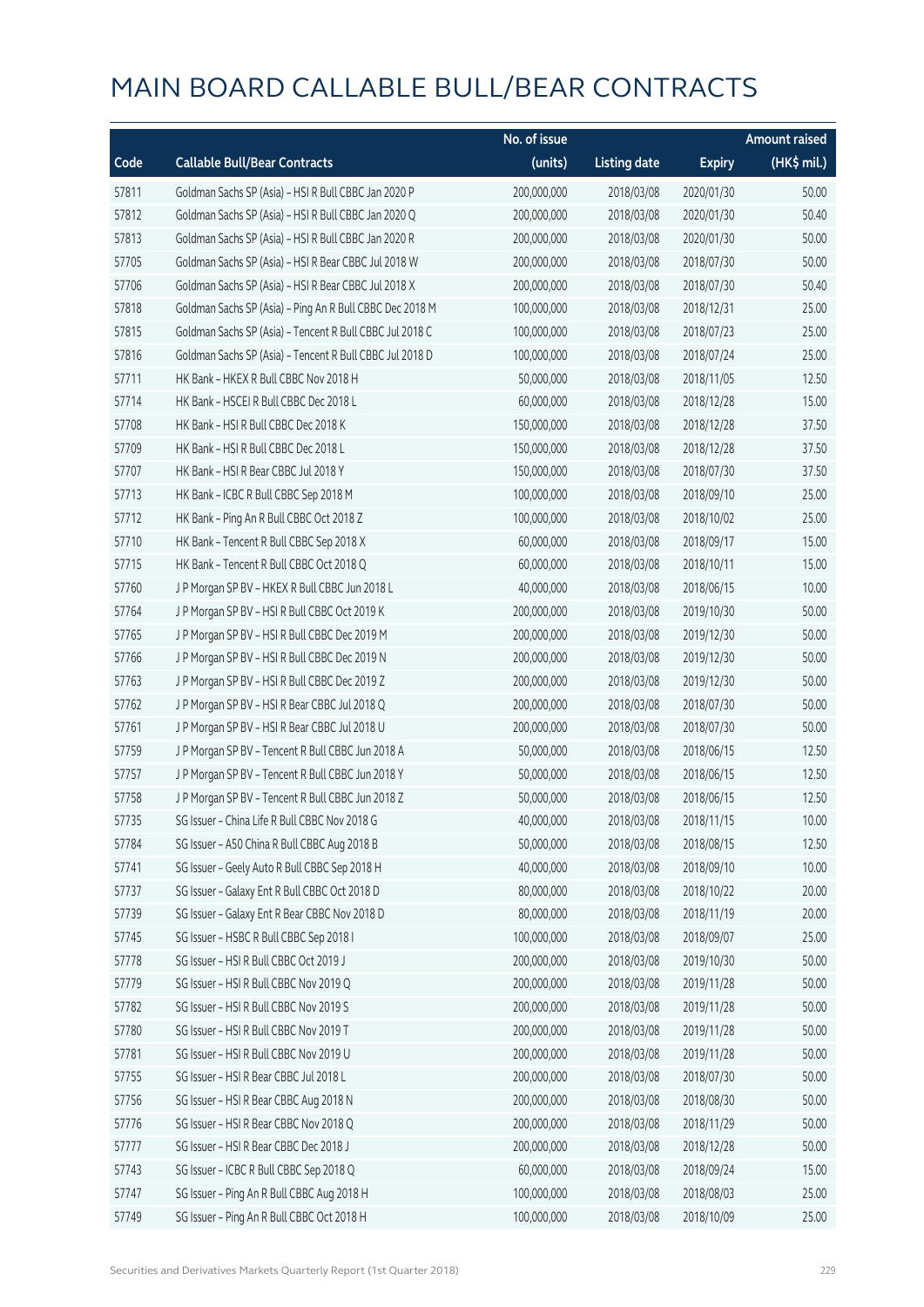|       |                                                        | No. of issue |                     |               | <b>Amount raised</b> |
|-------|--------------------------------------------------------|--------------|---------------------|---------------|----------------------|
| Code  | <b>Callable Bull/Bear Contracts</b>                    | (units)      | <b>Listing date</b> | <b>Expiry</b> | $(HK\$ mil.)         |
| 57751 | SG Issuer - Tencent R Bull CBBC Jun 2018 R             | 80,000,000   | 2018/03/08          | 2018/06/26    | 20.00                |
| 57754 | SG Issuer - Tencent R Bull CBBC Aug 2018 J             | 80,000,000   | 2018/03/08          | 2018/08/08    | 20.00                |
| 57753 | SG Issuer - Tencent R Bull CBBC Aug 2018 N             | 80,000,000   | 2018/03/08          | 2018/08/02    | 20.00                |
| 57783 | SG Issuer - Tencent R Bull CBBC Aug 2018 O             | 80,000,000   | 2018/03/08          | 2018/08/03    | 20.00                |
| 57733 | UBS AG - CC Bank R Bull CBBC Aug 2018 I                | 80,000,000   | 2018/03/08          | 2018/08/20    | 20.00                |
| 57732 | UBS AG - CC Bank R Bull CBBC Sep 2018 H                | 80,000,000   | 2018/03/08          | 2018/09/03    | 20.00                |
| 57742 | UBS AG - China Life R Bull CBBC Sep 2018 J             | 40,000,000   | 2018/03/08          | 2018/09/24    | 10.00                |
| 57748 | UBS AG - HSBC R Bull CBBC Aug 2018 E                   | 100,000,000  | 2018/03/08          | 2018/08/06    | 25.00                |
| 57746 | UBS AG - HSCEI R Bear CBBC Jul 2018 C                  | 100,000,000  | 2018/03/08          | 2018/07/30    | 25.00                |
| 57744 | UBS AG - HSCEI R Bear CBBC Aug 2018 A                  | 100,000,000  | 2018/03/08          | 2018/08/30    | 25.00                |
| 57750 | UBS AG - HSI R Bull CBBC Oct 2018 J                    | 250,000,000  | 2018/03/08          | 2018/10/30    | 62.50                |
| 57727 | UBS AG - HSI R Bull CBBC Aug 2019 C                    | 250,000,000  | 2018/03/08          | 2019/08/29    | 62.50                |
| 57729 | UBS AG - HSI R Bull CBBC Aug 2019 D                    | 250,000,000  | 2018/03/08          | 2019/08/29    | 62.50                |
| 57726 | UBS AG - HSI R Bull CBBC Sep 2019 I                    | 250,000,000  | 2018/03/08          | 2019/09/27    | 62.50                |
| 57728 | UBS AG - HSI R Bull CBBC Sep 2019 K                    | 250,000,000  | 2018/03/08          | 2019/09/27    | 62.50                |
| 57717 | UBS AG - HSI R Bull CBBC Oct 2019 V                    | 200,000,000  | 2018/03/08          | 2019/10/30    | 50.00                |
| 57730 | UBS AG - HSI R Bull CBBC Oct 2019 W                    | 250,000,000  | 2018/03/08          | 2019/10/30    | 62.50                |
| 57731 | UBS AG - HSI R Bull CBBC Oct 2019 X                    | 250,000,000  | 2018/03/08          | 2019/10/30    | 62.50                |
| 57718 | UBS AG - HSI R Bull CBBC Nov 2019 M                    | 250,000,000  | 2018/03/08          | 2019/11/28    | 62.50                |
| 57719 | UBS AG - HSI R Bear CBBC Jun 2018 Z                    | 250,000,000  | 2018/03/08          | 2018/06/28    | 62.50                |
| 57720 | UBS AG - HSI R Bear CBBC Jul 2018 D                    | 200,000,000  | 2018/03/08          | 2018/07/30    | 50.00                |
| 57722 | UBS AG - HSI R Bear CBBC Jul 2018 I                    | 250,000,000  | 2018/03/08          | 2018/07/30    | 62.50                |
| 57721 | UBS AG - HSI R Bear CBBC Aug 2018 I                    | 250,000,000  | 2018/03/08          | 2018/08/30    | 62.50                |
| 57723 | UBS AG - HSI R Bear CBBC Aug 2018 J                    | 250,000,000  | 2018/03/08          | 2018/08/30    | 62.50                |
| 57724 | UBS AG - HSI R Bear CBBC Aug 2018 K                    | 250,000,000  | 2018/03/08          | 2018/08/30    | 62.50                |
| 57725 | UBS AG - HSI R Bear CBBC Aug 2018 L                    | 250,000,000  | 2018/03/08          | 2018/08/30    | 62.50                |
| 57738 | UBS AG - ICBC R Bull CBBC Sep 2018 F                   | 100,000,000  | 2018/03/08          | 2018/09/03    | 25.00                |
| 57734 | UBS AG - Ping An R Bull CBBC Sep 2018 D                | 80,000,000   | 2018/03/08          | 2018/09/24    | 20.00                |
| 57736 | UBS AG - Ping An R Bull CBBC Nov 2018 M                | 80,000,000   | 2018/03/08          | 2018/11/12    | 20.00                |
| 57740 | UBS AG - Tencent R Bull CBBC Sep 2018 Q                | 30,000,000   | 2018/03/08          | 2018/09/27    | 10.20                |
| 57691 | Bank Vontobel - HSI R Bull CBBC Oct 2018 N             | 100,000,000  | 2018/03/08          | 2018/10/30    | 25.40                |
| 57692 | Bank Vontobel - HSI R Bull CBBC Oct 2018 O             | 100,000,000  | 2018/03/08          | 2018/10/30    | 25.30                |
| 57687 | Bank Vontobel - HSI R Bear CBBC Sep 2018 E             | 100,000,000  | 2018/03/08          | 2018/09/27    | 26.20                |
| 57693 | Bank Vontobel - HSI R Bear CBBC Sep 2018 F             | 100,000,000  | 2018/03/08          | 2018/09/27    | 27.80                |
| 57694 | Bank Vontobel - HSI R Bear CBBC Sep 2018 G             | 100,000,000  | 2018/03/08          | 2018/09/27    | 26.90                |
| 57688 | Bank Vontobel - Tencent R Bull CBBC Sep 2018 C         | 40,000,000   | 2018/03/08          | 2018/09/05    | 10.04                |
| 57689 | Bank Vontobel - Tencent R Bear CBBC Aug 2018 A         | 40,000,000   | 2018/03/08          | 2018/08/08    | 10.20                |
| 57690 | Bank Vontobel - Tencent R Bear CBBC Aug 2018 B         | 40,000,000   | 2018/03/08          | 2018/08/07    | 10.20                |
| 57870 | BNP Paribas Issuance B.V. - HSI R Bear CBBC Jul 2018 H | 250,000,000  | 2018/03/09          | 2018/07/30    | 62.50                |
| 57871 | BNP Paribas Issuance B.V. - HSI R Bear CBBC Jul 2018 I | 250,000,000  | 2018/03/09          | 2018/07/30    | 62.50                |
| 57869 | Credit Suisse AG - CC Bank R Bull CBBC Dec 2018 A      | 80,000,000   | 2018/03/09          | 2018/12/28    | 20.00                |
| 57873 | Credit Suisse AG - CM Bank R Bull CBBC Dec 2018 D      | 70,000,000   | 2018/03/09          | 2018/12/28    | 17.50                |
| 57865 | Credit Suisse AG - HKEX R Bull CBBC Sep 2018 Q         | 50,000,000   | 2018/03/09          | 2018/09/27    | 12.50                |
| 57866 | Credit Suisse AG - HKEX R Bull CBBC Nov 2018 C         | 50,000,000   | 2018/03/09          | 2018/11/29    | 12.50                |
| 57885 | Credit Suisse AG - HSCEI R Bull CBBC Dec 2018 I        | 100,000,000  | 2018/03/09          | 2018/12/28    | 25.00                |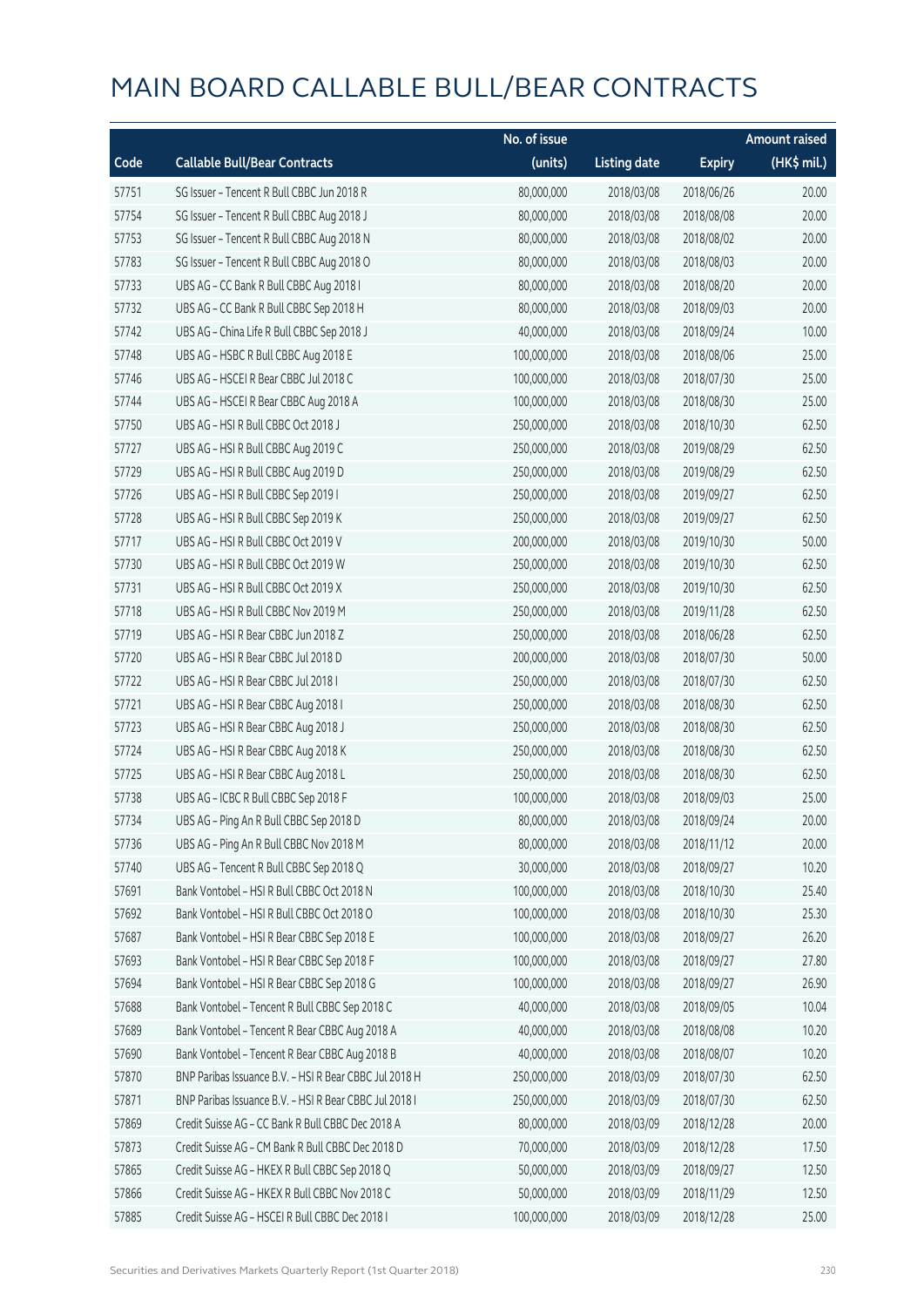|       |                                                             | No. of issue |                     |               | <b>Amount raised</b> |
|-------|-------------------------------------------------------------|--------------|---------------------|---------------|----------------------|
| Code  | <b>Callable Bull/Bear Contracts</b>                         | (units)      | <b>Listing date</b> | <b>Expiry</b> | (HK\$ mil.)          |
| 57886 | Credit Suisse AG - HSCEI R Bear CBBC Jul 2018 A             | 100,000,000  | 2018/03/09          | 2018/07/30    | 25.00                |
| 57862 | Credit Suisse AG - HSI R Bull CBBC Mar 2019 E               | 200,000,000  | 2018/03/09          | 2019/03/28    | 50.00                |
| 57864 | Credit Suisse AG - HSI R Bull CBBC Mar 2019 F               | 200,000,000  | 2018/03/09          | 2019/03/28    | 50.00                |
| 57861 | Credit Suisse AG - HSI R Bull CBBC Nov 2019 A               | 200,000,000  | 2018/03/09          | 2019/11/28    | 50.00                |
| 57863 | Credit Suisse AG - HSI R Bull CBBC Nov 2019 B               | 200,000,000  | 2018/03/09          | 2019/11/28    | 50.00                |
| 57877 | Credit Suisse AG - HSI R Bear CBBC Jun 2018 A               | 200,000,000  | 2018/03/09          | 2018/06/28    | 50.00                |
| 57881 | Credit Suisse AG - HSI R Bear CBBC Jun 2018 Q               | 200,000,000  | 2018/03/09          | 2018/06/28    | 50.00                |
| 57874 | Credit Suisse AG - HSI R Bear CBBC Jul 2018 D               | 200,000,000  | 2018/03/09          | 2018/07/30    | 50.00                |
| 57884 | Credit Suisse AG - HSI R Bear CBBC Jul 2018 I               | 200,000,000  | 2018/03/09          | 2018/07/30    | 50.00                |
| 57875 | Credit Suisse AG - HSI R Bear CBBC Aug 2018 H               | 200,000,000  | 2018/03/09          | 2018/08/30    | 50.00                |
| 57876 | Credit Suisse AG - HSI R Bear CBBC Aug 2018 N               | 200,000,000  | 2018/03/09          | 2018/08/30    | 50.00                |
| 57878 | Credit Suisse AG - HSI R Bear CBBC Aug 2018 O               | 200,000,000  | 2018/03/09          | 2018/08/30    | 50.00                |
| 57879 | Credit Suisse AG - HSI R Bear CBBC Aug 2018 P               | 200,000,000  | 2018/03/09          | 2018/08/30    | 50.00                |
| 57880 | Credit Suisse AG - HSI R Bear CBBC Aug 2018 Q               | 200,000,000  | 2018/03/09          | 2018/08/30    | 50.00                |
| 57882 | Credit Suisse AG - HSI R Bear CBBC Aug 2018 R               | 200,000,000  | 2018/03/09          | 2018/08/30    | 50.00                |
| 57883 | Credit Suisse AG - HSI R Bear CBBC Sep 2018 Q               | 200,000,000  | 2018/03/09          | 2018/09/27    | 50.00                |
| 57867 | Credit Suisse AG - Tencent R Bull CBBC Nov 2018 D           | 50,000,000   | 2018/03/09          | 2018/11/29    | 12.50                |
| 57868 | Credit Suisse AG - Tencent R Bull CBBC Nov 2018 E           | 50,000,000   | 2018/03/09          | 2018/11/29    | 12.50                |
| 57872 | Credit Suisse AG - Tencent R Bear CBBC Sep 2018 D           | 50,000,000   | 2018/03/09          | 2018/09/27    | 12.50                |
| 57898 | Goldman Sachs SP (Asia) - China Life R Bull CBBC Dec 2018 D | 100,000,000  | 2018/03/09          | 2018/12/31    | 25.10                |
| 57836 | Goldman Sachs SP (Asia) - HKEX R Bull CBBC Nov 2018 J       | 100,000,000  | 2018/03/09          | 2018/11/30    | 25.00                |
| 57832 | Goldman Sachs SP (Asia) - HSI R Bull CBBC Jan 2020 S        | 200,000,000  | 2018/03/09          | 2020/01/30    | 50.20                |
| 57833 | Goldman Sachs SP (Asia) - HSI R Bull CBBC Jan 2020 T        | 200,000,000  | 2018/03/09          | 2020/01/30    | 50.00                |
| 57834 | Goldman Sachs SP (Asia) - HSI R Bull CBBC Jan 2020 U        | 200,000,000  | 2018/03/09          | 2020/01/30    | 50.00                |
| 57894 | Goldman Sachs SP (Asia) - HSI R Bear CBBC Jun 2018 E        | 200,000,000  | 2018/03/09          | 2018/06/28    | 50.20                |
| 57895 | Goldman Sachs SP (Asia) - HSI R Bear CBBC Jun 2018 X        | 200,000,000  | 2018/03/09          | 2018/06/28    | 50.20                |
| 57896 | Goldman Sachs SP (Asia) - HSI R Bear CBBC Jun 2018 Y        | 200,000,000  | 2018/03/09          | 2018/06/28    | 50.40                |
| 57897 | Goldman Sachs SP (Asia) - Tencent R Bull CBBC Jul 2018 E    | 100,000,000  | 2018/03/09          | 2018/07/25    | 25.00                |
| 57835 | Goldman Sachs SP (Asia) - Tencent R Bull CBBC Aug 2018 R    | 100,000,000  | 2018/03/09          | 2018/08/14    | 25.00                |
| 57823 | HK Bank - HKEX R Bull CBBC Sep 2018 Q                       | 50,000,000   | 2018/03/09          | 2018/09/20    | 12.50                |
| 57830 | HK Bank - HSCEI R Bear CBBC Jul 2018 F                      | 50,000,000   | 2018/03/09          | 2018/07/30    | 12.50                |
| 57824 | HK Bank - HSI R Bull CBBC Dec 2018 M                        | 150,000,000  | 2018/03/09          | 2018/12/28    | 37.50                |
| 57831 | HK Bank - HSI R Bull CBBC Mar 2019 E                        | 100,000,000  | 2018/03/09          | 2019/03/28    | 25.00                |
| 57828 | HK Bank - HSI R Bear CBBC Jul 2018 P                        | 150,000,000  | 2018/03/09          | 2018/07/30    | 37.50                |
| 57829 | HK Bank - HSI R Bear CBBC Aug 2018 B                        | 100,000,000  | 2018/03/09          | 2018/08/30    | 25.00                |
| 57822 | HK Bank - Tencent R Bull CBBC Oct 2018 R                    | 60,000,000   | 2018/03/09          | 2018/10/02    | 15.00                |
| 57860 | J P Morgan SP BV - HKEX R Bull CBBC Jun 2018 E              | 40,000,000   | 2018/03/09          | 2018/06/15    | 10.00                |
| 57855 | J P Morgan SP BV - HSI R Bull CBBC Oct 2019 D               | 200,000,000  | 2018/03/09          | 2019/10/30    | 50.00                |
| 57854 | J P Morgan SP BV - HSI R Bull CBBC Nov 2019 X               | 200,000,000  | 2018/03/09          | 2019/11/28    | 50.00                |
| 57853 | J P Morgan SP BV - HSI R Bull CBBC Dec 2019 F               | 200,000,000  | 2018/03/09          | 2019/12/30    | 50.00                |
| 57856 | J P Morgan SP BV - HSI R Bear CBBC Jul 2018 R               | 200,000,000  | 2018/03/09          | 2018/07/30    | 50.00                |
| 57858 | J P Morgan SP BV - HSI R Bear CBBC Jul 2018 V               | 200,000,000  | 2018/03/09          | 2018/07/30    | 50.00                |
| 57857 | J P Morgan SP BV - HSI R Bear CBBC Aug 2018 I               | 200,000,000  | 2018/03/09          | 2018/08/30    | 50.00                |
| 57859 | J P Morgan SP BV - Tencent R Bull CBBC Jun 2018 G           | 50,000,000   | 2018/03/09          | 2018/06/15    | 12.50                |
| 57825 | Macquarie Bank Ltd. - Tencent R Bull CBBC Sep 2018 A        | 11,700,000   | 2018/03/09          | 2018/09/27    | 10.00                |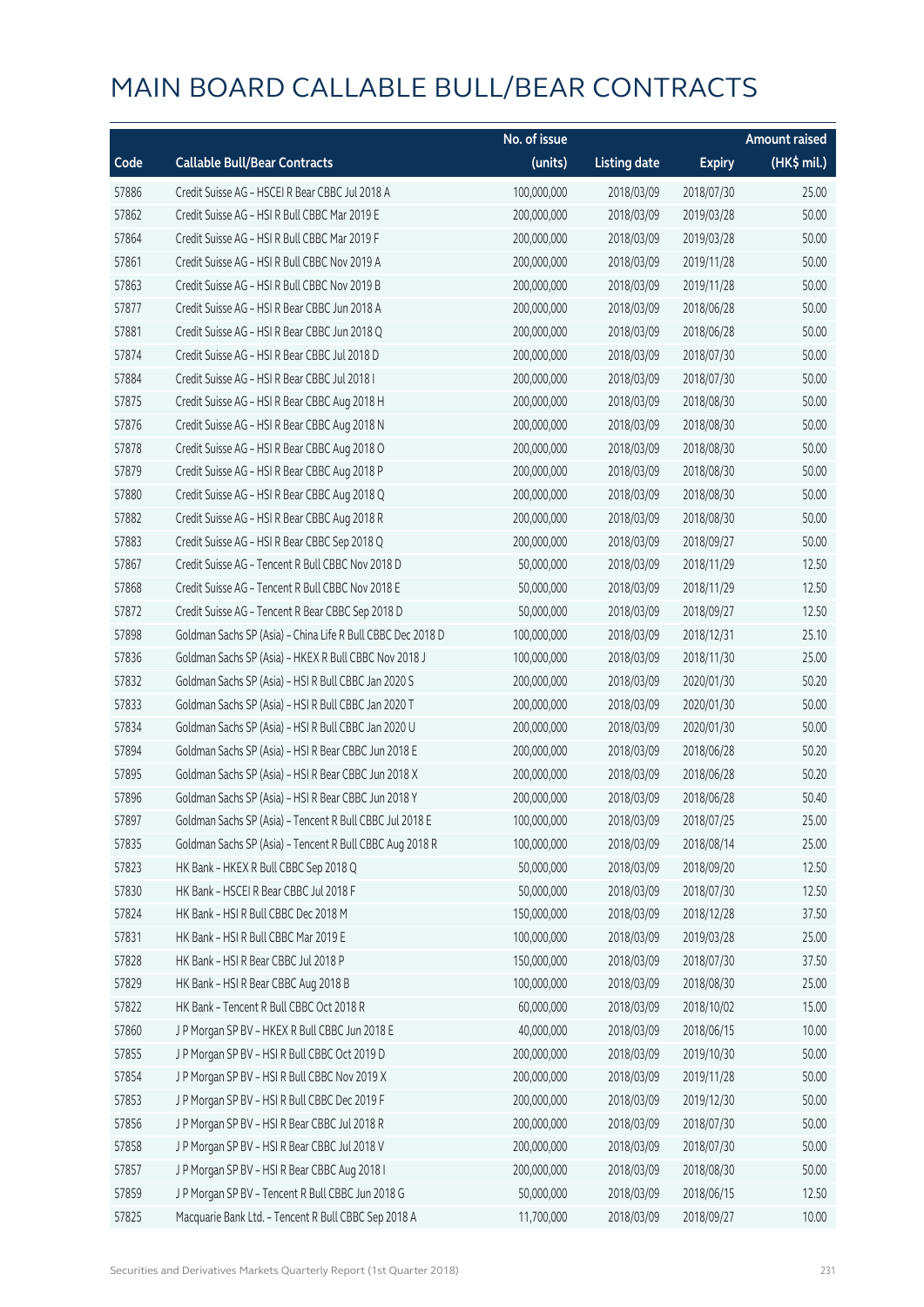|       |                                                            | No. of issue |                     |               | <b>Amount raised</b> |
|-------|------------------------------------------------------------|--------------|---------------------|---------------|----------------------|
| Code  | <b>Callable Bull/Bear Contracts</b>                        | (units)      | <b>Listing date</b> | <b>Expiry</b> | $(HK\$ mil.)         |
| 57826 | Macquarie Bank Ltd. - Tencent R Bear CBBC Sep 2018 A       | 10,800,000   | 2018/03/09          | 2018/09/27    | 10.10                |
| 57827 | Macquarie Bank Ltd. - Tencent R Bear CBBC Sep 2018 B       | 12,300,000   | 2018/03/09          | 2018/09/27    | 10.07                |
| 57850 | SG Issuer - CC Bank R Bull CBBC Sep 2018 O                 | 100,000,000  | 2018/03/09          | 2018/09/18    | 25.00                |
| 57851 | SG Issuer - HKEX R Bull CBBC Oct 2018 Q                    | 50,000,000   | 2018/03/09          | 2018/10/03    | 12.50                |
| 57847 | SG Issuer - HSI R Bull CBBC Jul 2018 M                     | 200,000,000  | 2018/03/09          | 2018/07/30    | 50.00                |
| 57848 | SG Issuer - HSI R Bull CBBC Aug 2018 P                     | 200,000,000  | 2018/03/09          | 2018/08/30    | 50.00                |
| 57849 | SG Issuer - HSI R Bull CBBC Sep 2018 V                     | 200,000,000  | 2018/03/09          | 2018/09/27    | 50.00                |
| 57891 | SG Issuer - HSI R Bull CBBC Dec 2019 D                     | 200,000,000  | 2018/03/09          | 2019/12/30    | 50.00                |
| 57852 | SG Issuer - HSI R Bear CBBC Jul 2018 D                     | 200,000,000  | 2018/03/09          | 2018/07/30    | 50.00                |
| 57888 | SG Issuer - HSI R Bear CBBC Aug 2018 E                     | 200,000,000  | 2018/03/09          | 2018/08/30    | 50.00                |
| 57887 | SG Issuer - HSI R Bear CBBC Aug 2018 S                     | 200,000,000  | 2018/03/09          | 2018/08/30    | 50.00                |
| 57889 | SG Issuer - HSI R Bear CBBC Sep 2018 C                     | 200,000,000  | 2018/03/09          | 2018/09/27    | 50.00                |
| 57890 | SG Issuer - HSI R Bear CBBC Sep 2018 G                     | 200,000,000  | 2018/03/09          | 2018/09/27    | 50.00                |
| 57844 | SG Issuer - Ping An R Bull CBBC Nov 2018 X                 | 100,000,000  | 2018/03/09          | 2018/11/29    | 25.00                |
| 57892 | SG Issuer - Tencent R Bull CBBC Jul 2018 E                 | 80,000,000   | 2018/03/09          | 2018/07/05    | 20.00                |
| 57845 | SG Issuer - Tencent R Bull CBBC Dec 2018 Q                 | 80,000,000   | 2018/03/09          | 2018/12/28    | 20.00                |
| 57846 | SG Issuer - Tencent R Bull CBBC Jan 2019 E                 | 80,000,000   | 2018/03/09          | 2019/01/30    | 20.00                |
| 57893 | SG Issuer - Tencent R Bear CBBC Jul 2018 N                 | 80,000,000   | 2018/03/09          | 2018/07/06    | 20.00                |
| 57840 | UBS AG - HSI R Bull CBBC Oct 2019 Y                        | 200,000,000  | 2018/03/09          | 2019/10/30    | 50.00                |
| 57839 | UBS AG - HSI R Bull CBBC Nov 2019 N                        | 250,000,000  | 2018/03/09          | 2019/11/28    | 62.50                |
| 57837 | UBS AG - HSI R Bull CBBC Dec 2019 G                        | 200,000,000  | 2018/03/09          | 2019/12/30    | 50.00                |
| 57838 | UBS AG - HSI R Bull CBBC Dec 2019 H                        | 200,000,000  | 2018/03/09          | 2019/12/30    | 50.00                |
| 57841 | UBS AG - HSI R Bear CBBC Jun 2018 D                        | 200,000,000  | 2018/03/09          | 2018/06/28    | 50.00                |
| 57843 | UBS AG - HSI R Bear CBBC Jul 2018 J                        | 250,000,000  | 2018/03/09          | 2018/07/30    | 62.50                |
| 57842 | UBS AG - HSI R Bear CBBC Jul 2018 Z                        | 250,000,000  | 2018/03/09          | 2018/07/30    | 62.50                |
| 57903 | BNP Paribas Issuance B.V. - CC Bank R Bull CBBC Nov 2018 O | 100,000,000  | 2018/03/12          | 2018/11/29    | 25.00                |
| 57996 | BNP Paribas Issuance B.V. - CC Bank R Bull CBBC Nov 2018 P | 100,000,000  | 2018/03/12          | 2018/11/29    | 25.00                |
| 57995 | BNP Paribas Issuance B.V. - CC Bank R Bear CBBC Nov 2018 M | 100,000,000  | 2018/03/12          | 2018/11/29    | 25.00                |
| 57904 | BNP Paribas Issuance B.V. - HKEX R Bull CBBC Aug 2018 R    | 50,000,000   | 2018/03/12          | 2018/08/30    | 12.50                |
| 57905 | BNP Paribas Issuance B.V. - HKEX R Bear CBBC Jul 2018 M    | 50,000,000   | 2018/03/12          | 2018/07/30    | 12.50                |
| 57998 | BNP Paribas Issuance B.V. - HKEX R Bear CBBC Jul 2018 N    | 50,000,000   | 2018/03/12          | 2018/07/30    | 12.50                |
| 57997 | BNP Paribas Issuance B.V. - HSBC R Bear CBBC Sep 2018 C    | 150,000,000  | 2018/03/12          | 2018/09/27    | 37.50                |
| 58000 | BNP Paribas Issuance B.V. - HSCEI R Bear CBBC Jul 2018 A   | 100,000,000  | 2018/03/12          | 2018/07/30    | 25.00                |
| 58001 | BNP Paribas Issuance B.V. - HSCEI R Bear CBBC Jul 2018 B   | 100,000,000  | 2018/03/12          | 2018/07/30    | 25.00                |
| 58002 | BNP Paribas Issuance B.V. - HSCEI R Bear CBBC Jul 2018 C   | 100,000,000  | 2018/03/12          | 2018/07/30    | 25.00                |
| 57943 | BNP Paribas Issuance B.V. - HSI R Bull CBBC Oct 2019 D     | 250,000,000  | 2018/03/12          | 2019/10/30    | 62.50                |
| 57944 | BNP Paribas Issuance B.V. - HSI R Bull CBBC Oct 2019 E     | 250,000,000  | 2018/03/12          | 2019/10/30    | 62.50                |
| 57909 | BNP Paribas Issuance B.V. - HSI R Bull CBBC Oct 2019 I     | 250,000,000  | 2018/03/12          | 2019/10/30    | 62.50                |
| 57910 | BNP Paribas Issuance B.V. - HSI R Bull CBBC Oct 2019 L     | 250,000,000  | 2018/03/12          | 2019/10/30    | 62.50                |
| 57911 | BNP Paribas Issuance B.V. - HSI R Bull CBBC Oct 2019 T     | 250,000,000  | 2018/03/12          | 2019/10/30    | 62.50                |
| 57908 | BNP Paribas Issuance B.V. - HSI R Bull CBBC Oct 2019 Z     | 250,000,000  | 2018/03/12          | 2019/10/30    | 62.50                |
| 57912 | BNP Paribas Issuance B.V. - HSI R Bear CBBC Jul 2018 J     | 250,000,000  | 2018/03/12          | 2018/07/30    | 62.50                |
| 57913 | BNP Paribas Issuance B.V. - HSI R Bear CBBC Jul 2018 K     | 250,000,000  | 2018/03/12          | 2018/07/30    | 62.50                |
| 57914 | BNP Paribas Issuance B.V. - HSI R Bear CBBC Jul 2018 L     | 250,000,000  | 2018/03/12          | 2018/07/30    | 62.50                |
| 57966 | BNP Paribas Issuance B.V. - HSI R Bear CBBC Jul 2018 M     | 250,000,000  | 2018/03/12          | 2018/07/30    | 62.50                |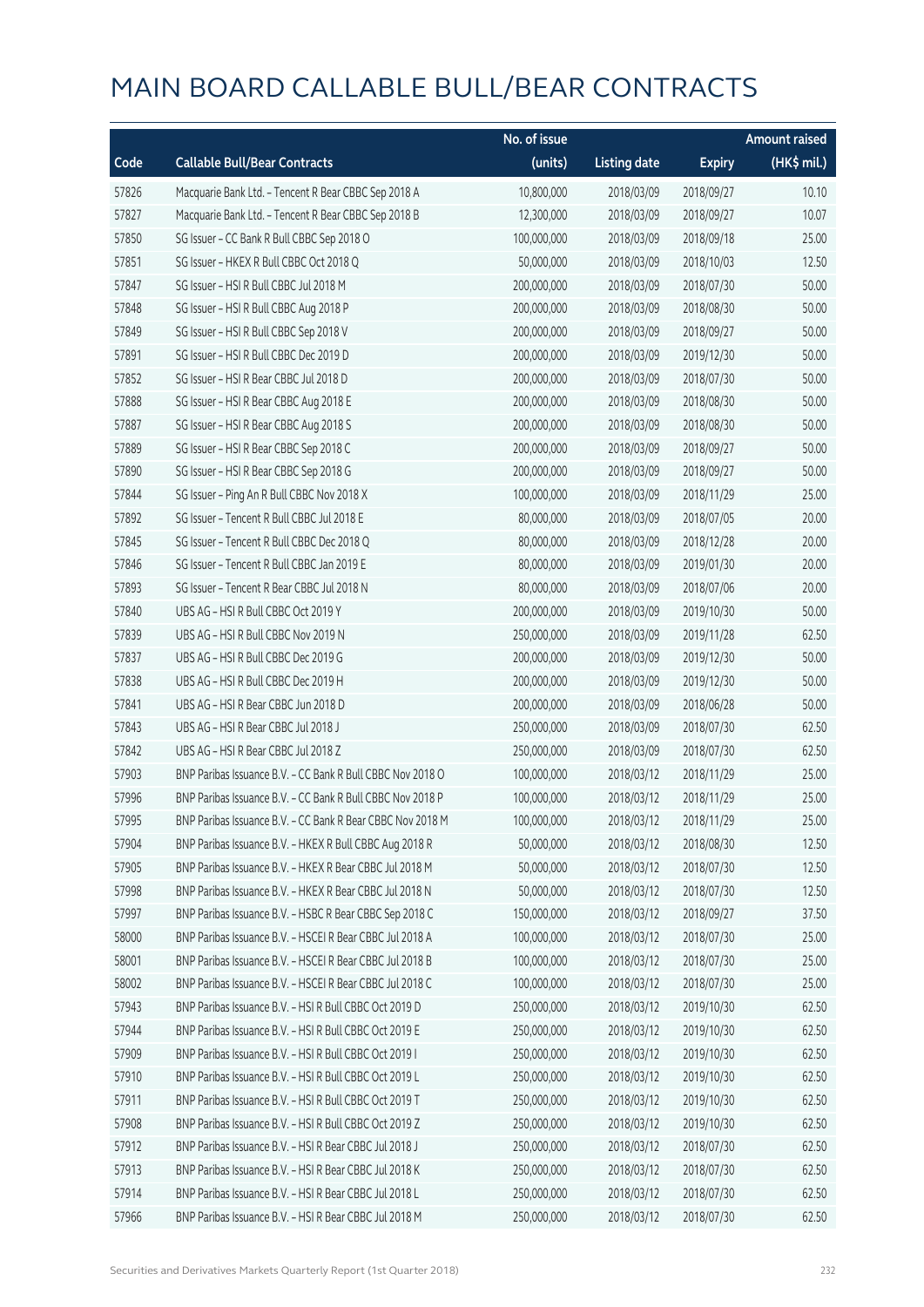|       |                                                              | No. of issue |                     |               | <b>Amount raised</b>  |
|-------|--------------------------------------------------------------|--------------|---------------------|---------------|-----------------------|
| Code  | <b>Callable Bull/Bear Contracts</b>                          | (units)      | <b>Listing date</b> | <b>Expiry</b> | $(HK\frac{1}{2}mil.)$ |
| 57967 | BNP Paribas Issuance B.V. - HSI R Bear CBBC Jul 2018 N       | 250,000,000  | 2018/03/12          | 2018/07/30    | 62.50                 |
| 57968 | BNP Paribas Issuance B.V. - HSI R Bear CBBC Jul 2018 O       | 250,000,000  | 2018/03/12          | 2018/07/30    | 62.50                 |
| 57969 | BNP Paribas Issuance B.V. - HSI R Bear CBBC Jul 2018 P       | 250,000,000  | 2018/03/12          | 2018/07/30    | 62.50                 |
| 57907 | BNP Paribas Issuance B.V. - Ping An R Bear CBBC Nov 2018 B   | 200,000,000  | 2018/03/12          | 2018/11/29    | 50.00                 |
| 57906 | BNP Paribas Issuance B.V. - Tencent R Bear CBBC Nov 2018 T   | 50,000,000   | 2018/03/12          | 2018/11/29    | 12.50                 |
| 57999 | BNP Paribas Issuance B.V. - Tencent R Bear CBBC Nov 2018 U   | 50,000,000   | 2018/03/12          | 2018/11/29    | 12.50                 |
| 57993 | Credit Suisse AG - Bank of China R Bull CBBC Nov 2018 D      | 80,000,000   | 2018/03/12          | 2018/11/29    | 20.00                 |
| 58020 | Credit Suisse AG - China Mobile R Bull CBBC Oct 2018 K       | 70,000,000   | 2018/03/12          | 2018/10/30    | 17.50                 |
| 57991 | Credit Suisse AG - CC Bank R Bull CBBC Nov 2018 H            | 80,000,000   | 2018/03/12          | 2018/11/29    | 20.00                 |
| 58022 | Credit Suisse AG - CC Bank R Bear CBBC Nov 2018 A            | 50,000,000   | 2018/03/12          | 2018/11/29    | 12.50                 |
| 58021 | Credit Suisse AG - HKEX R Bear CBBC Sep 2018 B               | 50,000,000   | 2018/03/12          | 2018/09/27    | 12.50                 |
| 57990 | Credit Suisse AG - HSBC R Bull CBBC Aug 2018 G               | 100,000,000  | 2018/03/12          | 2018/08/30    | 25.00                 |
| 58048 | Credit Suisse AG - HSCEI R Bear CBBC Jul 2018 B              | 100,000,000  | 2018/03/12          | 2018/07/30    | 25.00                 |
| 58024 | Credit Suisse AG - HSI R Bull CBBC Nov 2018 Z                | 200,000,000  | 2018/03/12          | 2018/11/29    | 50.00                 |
| 57987 | Credit Suisse AG - HSI R Bull CBBC Apr 2019 O                | 200,000,000  | 2018/03/12          | 2019/04/29    | 50.00                 |
| 57989 | Credit Suisse AG - HSI R Bull CBBC Sep 2019 K                | 200,000,000  | 2018/03/12          | 2019/09/27    | 50.00                 |
| 57986 | Credit Suisse AG - HSI R Bull CBBC Sep 2019 L                | 200,000,000  | 2018/03/12          | 2019/09/27    | 50.00                 |
| 57988 | Credit Suisse AG - HSI R Bull CBBC Nov 2019 C                | 200,000,000  | 2018/03/12          | 2019/11/28    | 50.00                 |
| 58040 | Credit Suisse AG - HSI R Bear CBBC Aug 2018 E                | 200,000,000  | 2018/03/12          | 2018/08/30    | 50.00                 |
| 58041 | Credit Suisse AG - HSI R Bear CBBC Aug 2018 I                | 200,000,000  | 2018/03/12          | 2018/08/30    | 50.00                 |
| 58039 | Credit Suisse AG - HSI R Bear CBBC Aug 2018 S                | 200,000,000  | 2018/03/12          | 2018/08/30    | 50.00                 |
| 58043 | Credit Suisse AG - HSI R Bear CBBC Aug 2018 T                | 200,000,000  | 2018/03/12          | 2018/08/30    | 50.00                 |
| 58046 | Credit Suisse AG - HSI R Bear CBBC Aug 2018 U                | 200,000,000  | 2018/03/12          | 2018/08/30    | 50.00                 |
| 58042 | Credit Suisse AG - HSI R Bear CBBC Sep 2018 R                | 200,000,000  | 2018/03/12          | 2018/09/27    | 50.00                 |
| 58044 | Credit Suisse AG - HSI R Bear CBBC Sep 2018 S                | 200,000,000  | 2018/03/12          | 2018/09/27    | 50.00                 |
| 58045 | Credit Suisse AG - HSI R Bear CBBC Sep 2018 T                | 200,000,000  | 2018/03/12          | 2018/09/27    | 50.00                 |
| 58047 | Credit Suisse AG - HSI R Bear CBBC Sep 2018 U                | 200,000,000  | 2018/03/12          | 2018/09/27    | 50.00                 |
| 57992 | Credit Suisse AG - ICBC R Bull CBBC Nov 2018 F               | 80,000,000   | 2018/03/12          | 2018/11/29    | 20.00                 |
| 58023 | Credit Suisse AG - ICBC R Bear CBBC Nov 2018 A               | 50,000,000   | 2018/03/12          | 2018/11/29    | 12.50                 |
| 57994 | Credit Suisse AG - Ping An R Bull CBBC Nov 2018 L            | 80,000,000   | 2018/03/12          | 2018/11/29    | 20.00                 |
| 58025 | Credit Suisse AG - Tencent R Bull CBBC Oct 2018 L            | 50,000,000   | 2018/03/12          | 2018/10/30    | 12.50                 |
| 58056 | Goldman Sachs SP (Asia) - China Mobile R Bull CBBC Aug 2018A | 100,000,000  | 2018/03/12          | 2018/08/30    | 25.00                 |
| 58057 | Goldman Sachs SP (Asia) - China Mobile R Bull CBBC Aug 2018B | 100,000,000  | 2018/03/12          | 2018/08/29    | 25.00                 |
| 58058 | Goldman Sachs SP (Asia) - China Mobile R Bull CBBC Aug 2018C | 100,000,000  | 2018/03/12          | 2018/08/28    | 25.00                 |
| 57924 | Goldman Sachs SP (Asia) - CC Bank R Bull CBBC Dec 2018 J     | 100,000,000  | 2018/03/12          | 2018/12/31    | 25.00                 |
| 57922 | Goldman Sachs SP (Asia) - China Life R Bull CBBC Sep 2018 A  | 100,000,000  | 2018/03/12          | 2018/09/03    | 25.00                 |
| 58055 | Goldman Sachs SP (Asia) - Galaxy Ent R Bull CBBC Dec 2018 K  | 100,000,000  | 2018/03/12          | 2018/12/31    | 25.00                 |
| 57945 | Goldman Sachs SP (Asia) - HSBC R Bull CBBC Sep 2018 S        | 100,000,000  | 2018/03/12          | 2018/09/21    | 25.00                 |
| 57920 | Goldman Sachs SP (Asia) - HSBC R Bull CBBC Sep 2018 X        | 100,000,000  | 2018/03/12          | 2018/09/27    | 25.00                 |
| 57940 | Goldman Sachs SP (Asia) - HSCEI R Bull CBBC Dec 2019 H       | 200,000,000  | 2018/03/12          | 2019/12/30    | 50.00                 |
| 57917 | Goldman Sachs SP (Asia) - HSI R Bull CBBC Dec 2019 H         | 200,000,000  | 2018/03/12          | 2019/12/30    | 50.00                 |
| 57918 | Goldman Sachs SP (Asia) - HSI R Bull CBBC Dec 2019 I         | 200,000,000  | 2018/03/12          | 2019/12/30    | 50.00                 |
| 57916 | Goldman Sachs SP (Asia) - HSI R Bull CBBC Dec 2019 S         | 200,000,000  | 2018/03/12          | 2019/12/30    | 50.20                 |
| 57919 | Goldman Sachs SP (Asia) - HSI R Bull CBBC Dec 2019 T         | 200,000,000  | 2018/03/12          | 2019/12/30    | 50.20                 |
| 57939 | Goldman Sachs SP (Asia) - HSI R Bull CBBC Dec 2019 U         | 200,000,000  | 2018/03/12          | 2019/12/30    | 50.20                 |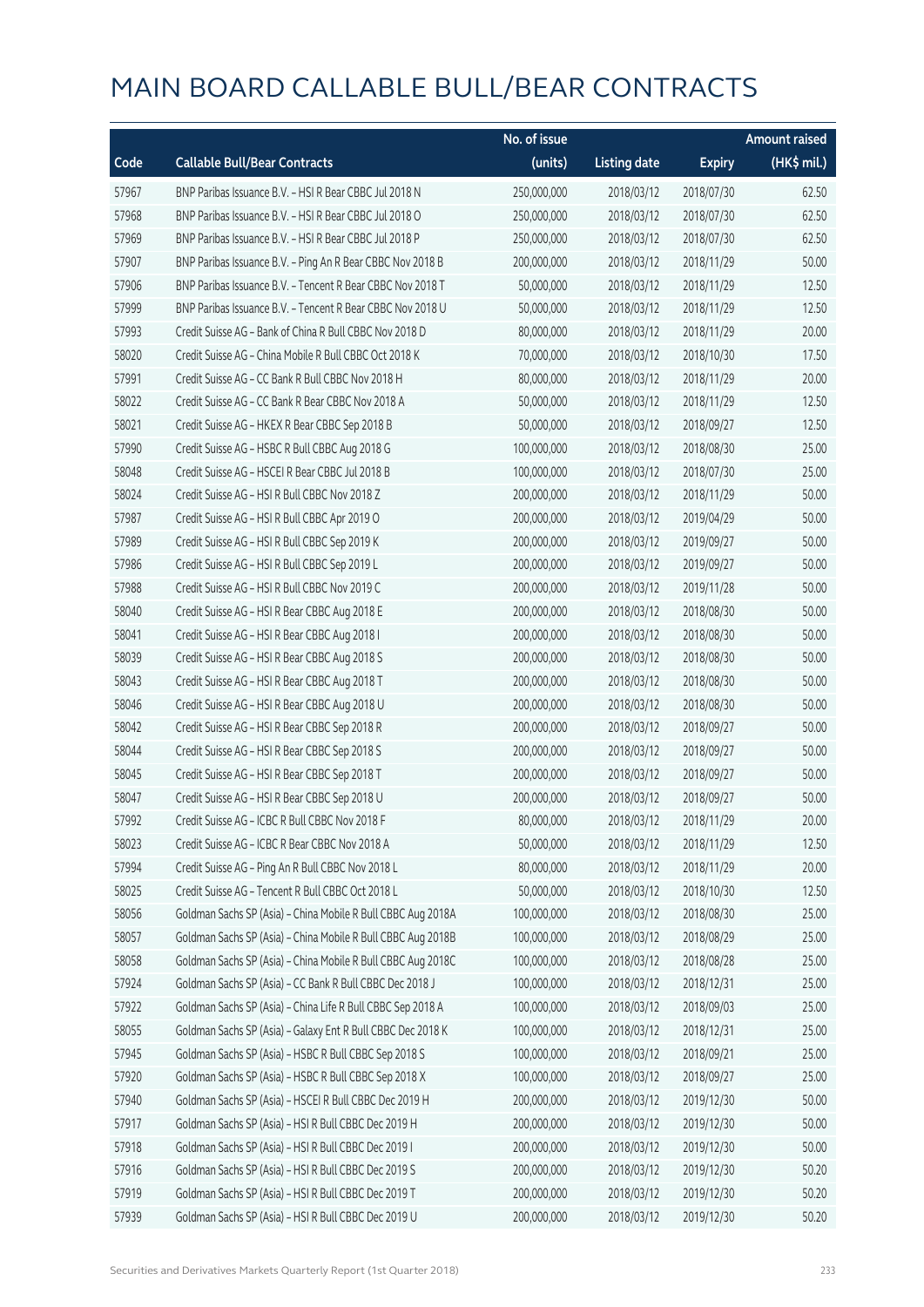|       |                                                          | No. of issue |                     |               | <b>Amount raised</b> |
|-------|----------------------------------------------------------|--------------|---------------------|---------------|----------------------|
| Code  | <b>Callable Bull/Bear Contracts</b>                      | (units)      | <b>Listing date</b> | <b>Expiry</b> | (HK\$ mil.)          |
| 57941 | Goldman Sachs SP (Asia) - HSI R Bull CBBC Dec 2019 V     | 200,000,000  | 2018/03/12          | 2019/12/30    | 50.20                |
| 58049 | Goldman Sachs SP (Asia) - HSI R Bear CBBC Jun 2018 L     | 200,000,000  | 2018/03/12          | 2018/06/28    | 50.00                |
| 58050 | Goldman Sachs SP (Asia) - HSI R Bear CBBC Jun 2018 Z     | 200,000,000  | 2018/03/12          | 2018/06/28    | 50.20                |
| 58051 | Goldman Sachs SP (Asia) - HSI R Bear CBBC Jul 2018 S     | 200,000,000  | 2018/03/12          | 2018/07/30    | 50.20                |
| 58052 | Goldman Sachs SP (Asia) - HSI R Bear CBBC Jul 2018 Y     | 200,000,000  | 2018/03/12          | 2018/07/30    | 50.00                |
| 58053 | Goldman Sachs SP (Asia) - HSI R Bear CBBC Aug 2018 E     | 200,000,000  | 2018/03/12          | 2018/08/30    | 50.00                |
| 58054 | Goldman Sachs SP (Asia) - HSI R Bear CBBC Aug 2018 F     | 200,000,000  | 2018/03/12          | 2018/08/30    | 50.00                |
| 57923 | Goldman Sachs SP (Asia) - ICBC R Bull CBBC Dec 2018 Q    | 100,000,000  | 2018/03/12          | 2018/12/31    | 25.00                |
| 57921 | Goldman Sachs SP (Asia) - Ping An R Bull CBBC Oct 2018 X | 100,000,000  | 2018/03/12          | 2018/10/25    | 25.00                |
| 57935 | HK Bank - China Mobile R Bull CBBC Nov 2018 A            | 50,000,000   | 2018/03/12          | 2018/11/05    | 12.50                |
| 57934 | HK Bank - China Mobile R Bear CBBC Aug 2018 A            | 40,000,000   | 2018/03/12          | 2018/08/02    | 10.00                |
| 57937 | HK Bank - CC Bank R Bear CBBC Sep 2018 E                 | 50,000,000   | 2018/03/12          | 2018/09/10    | 12.50                |
| 57932 | HK Bank - China Life R Bear CBBC Aug 2018 D              | 40,000,000   | 2018/03/12          | 2018/08/30    | 10.00                |
| 57933 | HK Bank - CNOOC R Bear CBBC Aug 2018 C                   | 40,000,000   | 2018/03/12          | 2018/08/09    | 10.00                |
| 57938 | HK Bank - Galaxy Ent R Bear CBBC Aug 2018 C              | 40,000,000   | 2018/03/12          | 2018/08/13    | 10.00                |
| 57927 | HK Bank - HKEX R Bull CBBC Sep 2018 R                    | 50,000,000   | 2018/03/12          | 2018/09/24    | 12.50                |
| 57925 | HK Bank - HKEX R Bear CBBC Jul 2018 M                    | 40,000,000   | 2018/03/12          | 2018/07/16    | 10.00                |
| 57901 | HK Bank - HSCEI R Bull CBBC Dec 2018 M                   | 60,000,000   | 2018/03/12          | 2018/12/28    | 15.00                |
| 57930 | HK Bank - HSCEI R Bear CBBC Jul 2018 G                   | 50,000,000   | 2018/03/12          | 2018/07/30    | 12.50                |
| 57900 | HK Bank - HSI R Bull CBBC Dec 2018 N                     | 150,000,000  | 2018/03/12          | 2018/12/28    | 37.50                |
| 57946 | HK Bank - HSI R Bull CBBC Dec 2018 O                     | 100,000,000  | 2018/03/12          | 2018/12/28    | 25.00                |
| 57929 | HK Bank - HSI R Bear CBBC Jul 2018 O                     | 150,000,000  | 2018/03/12          | 2018/07/30    | 37.50                |
| 57928 | HK Bank - HSI R Bear CBBC Jul 2018 Q                     | 100,000,000  | 2018/03/12          | 2018/07/30    | 25.00                |
| 57947 | HK Bank - HSI R Bear CBBC Jul 2018 R                     | 150,000,000  | 2018/03/12          | 2018/07/30    | 37.50                |
| 57936 | HK Bank - ICBC R Bear CBBC Sep 2018 D                    | 50,000,000   | 2018/03/12          | 2018/09/10    | 12.50                |
| 57902 | HK Bank - Ping An R Bull CBBC Oct 2018 B                 | 100,000,000  | 2018/03/12          | 2018/10/08    | 25.00                |
| 57931 | HK Bank - Ping An R Bear CBBC Aug 2018 G                 | 80,000,000   | 2018/03/12          | 2018/08/09    | 20.00                |
| 57899 | HK Bank - Tencent R Bull CBBC Aug 2018 H                 | 60,000,000   | 2018/03/12          | 2018/08/30    | 15.00                |
| 57926 | HK Bank - Tencent R Bear CBBC Aug 2018 V                 | 50,000,000   | 2018/03/12          | 2018/08/30    | 12.50                |
| 58010 | J P Morgan SP BV - China Mobile R Bull CBBC Jul 2018 C   | 100,000,000  | 2018/03/12          | 2018/07/13    | 25.00                |
| 58011 | J P Morgan SP BV - China Mobile R Bull CBBC Jul 2018 D   | 100,000,000  | 2018/03/12          | 2018/07/20    | 25.00                |
| 58008 | J P Morgan SP BV - HKEX R Bull CBBC Jul 2018 B           | 40,000,000   | 2018/03/12          | 2018/07/13    | 10.00                |
| 58009 | J P Morgan SP BV - HKEX R Bear CBBC Jul 2018 B           | 40,000,000   | 2018/03/12          | 2018/07/13    | 10.00                |
| 58007 | J P Morgan SP BV - HSI R Bull CBBC Nov 2019 C            | 200,000,000  | 2018/03/12          | 2019/11/28    | 50.00                |
| 58005 | J P Morgan SP BV - HSI R Bull CBBC Nov 2019 Y            | 200,000,000  | 2018/03/12          | 2019/11/28    | 50.00                |
| 58006 | J P Morgan SP BV - HSI R Bull CBBC Dec 2019 B            | 200,000,000  | 2018/03/12          | 2019/12/30    | 50.00                |
| 58003 | J P Morgan SP BV - HSI R Bull CBBC Dec 2019 D            | 200,000,000  | 2018/03/12          | 2019/12/30    | 50.00                |
| 58004 | J P Morgan SP BV - HSI R Bull CBBC Dec 2019 H            | 200,000,000  | 2018/03/12          | 2019/12/30    | 50.00                |
| 58015 | J P Morgan SP BV - HSI R Bear CBBC Jul 2018 Y            | 200,000,000  | 2018/03/12          | 2018/07/30    | 50.00                |
| 58016 | J P Morgan SP BV - HSI R Bear CBBC Aug 2018 H            | 200,000,000  | 2018/03/12          | 2018/08/30    | 50.00                |
| 58017 | J P Morgan SP BV - HSI R Bear CBBC Aug 2018 N            | 200,000,000  | 2018/03/12          | 2018/08/30    | 50.00                |
| 58018 | J P Morgan SP BV - HSI R Bear CBBC Aug 2018 O            | 200,000,000  | 2018/03/12          | 2018/08/30    | 50.00                |
| 58019 | J P Morgan SP BV - HSI R Bear CBBC Aug 2018 P            | 200,000,000  | 2018/03/12          | 2018/08/30    | 50.00                |
| 58014 | J P Morgan SP BV - Ping An R Bull CBBC Aug 2018 A        | 80,000,000   | 2018/03/12          | 2018/08/10    | 20.00                |
| 58013 | J P Morgan SP BV - Ping An R Bear CBBC Aug 2018 A        | 80,000,000   | 2018/03/12          | 2018/08/10    | 20.00                |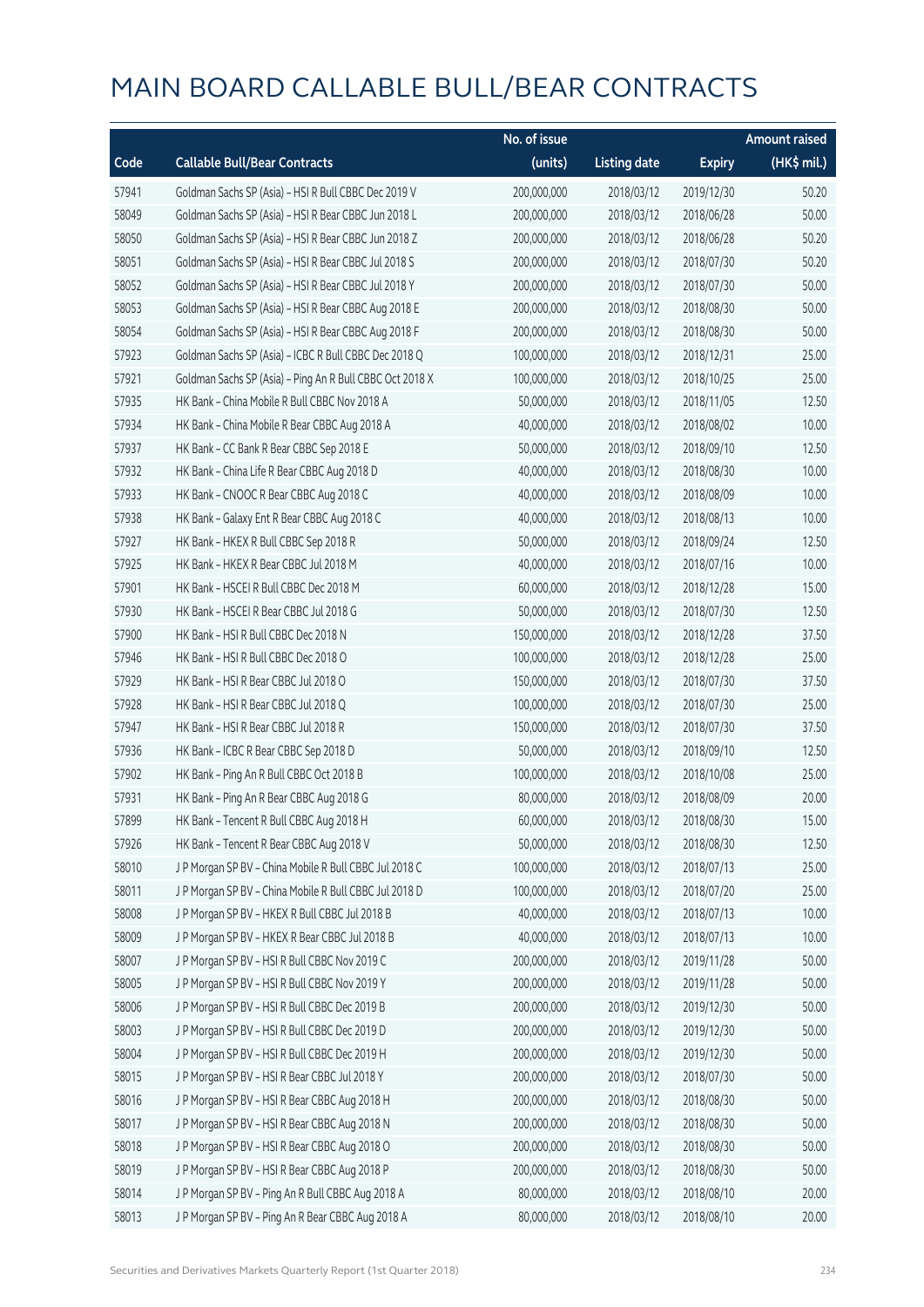|       |                                                      | No. of issue |                     |               | Amount raised |
|-------|------------------------------------------------------|--------------|---------------------|---------------|---------------|
| Code  | <b>Callable Bull/Bear Contracts</b>                  | (units)      | <b>Listing date</b> | <b>Expiry</b> | $(HK\$ mil.)  |
| 58012 | J P Morgan SP BV - Tencent R Bear CBBC Jul 2018 I    | 50,000,000   | 2018/03/12          | 2018/07/13    | 12.50         |
| 57915 | Macquarie Bank Ltd. - Tencent R Bear CBBC Sep 2018 C | 12,700,000   | 2018/03/12          | 2018/09/27    | 10.07         |
| 57974 | SG Issuer - China Mobile R Bull CBBC Nov 2018 E      | 100,000,000  | 2018/03/12          | 2018/11/28    | 25.00         |
| 57975 | SG Issuer - HKEX R Bull CBBC Oct 2018 R              | 50,000,000   | 2018/03/12          | 2018/10/04    | 12.50         |
| 57976 | SG Issuer - HSBC R Bull CBBC Nov 2018 O              | 100,000,000  | 2018/03/12          | 2018/11/26    | 25.00         |
| 58035 | SG Issuer - HSI R Bull CBBC Sep 2019 T               | 200,000,000  | 2018/03/12          | 2019/09/27    | 50.00         |
| 57984 | SG Issuer - HSI R Bull CBBC Oct 2019 U               | 200,000,000  | 2018/03/12          | 2019/10/30    | 50.00         |
| 57985 | SG Issuer - HSI R Bull CBBC Nov 2019 H               | 200,000,000  | 2018/03/12          | 2019/11/28    | 50.00         |
| 57982 | SG Issuer - HSI R Bull CBBC Dec 2019 E               | 200,000,000  | 2018/03/12          | 2019/12/30    | 50.00         |
| 57983 | SG Issuer - HSI R Bull CBBC Dec 2019 G               | 200,000,000  | 2018/03/12          | 2019/12/30    | 50.00         |
| 58036 | SG Issuer - HSI R Bull CBBC Dec 2019 J               | 200,000,000  | 2018/03/12          | 2019/12/30    | 50.00         |
| 58028 | SG Issuer - HSI R Bear CBBC Sep 2018 D               | 200,000,000  | 2018/03/12          | 2018/09/27    | 50.00         |
| 58026 | SG Issuer - HSI R Bear CBBC Sep 2018 N               | 200,000,000  | 2018/03/12          | 2018/09/27    | 50.00         |
| 58027 | SG Issuer - HSI R Bear CBBC Sep 2018 Z               | 200,000,000  | 2018/03/12          | 2018/09/27    | 50.00         |
| 58029 | SG Issuer - HSI R Bear CBBC Oct 2018 J               | 200,000,000  | 2018/03/12          | 2018/10/30    | 50.00         |
| 58030 | SG Issuer - HSI R Bear CBBC Oct 2018 P               | 200,000,000  | 2018/03/12          | 2018/10/30    | 50.00         |
| 58031 | SG Issuer - HSI R Bear CBBC Oct 2018 Q               | 200,000,000  | 2018/03/12          | 2018/10/30    | 50.00         |
| 58032 | SG Issuer - HSI R Bear CBBC Oct 2018 R               | 200,000,000  | 2018/03/12          | 2018/10/30    | 50.00         |
| 58033 | SG Issuer - HSI R Bear CBBC Nov 2018 R               | 200,000,000  | 2018/03/12          | 2018/11/29    | 50.00         |
| 58034 | SG Issuer - HSI R Bear CBBC Nov 2018 S               | 200,000,000  | 2018/03/12          | 2018/11/29    | 50.00         |
| 58037 | SG Issuer - Ping An R Bull CBBC Aug 2018 I           | 100,000,000  | 2018/03/12          | 2018/08/03    | 25.00         |
| 57977 | SG Issuer - Ping An R Bull CBBC Oct 2018 G           | 100,000,000  | 2018/03/12          | 2018/10/11    | 25.00         |
| 57979 | SG Issuer - Tencent R Bull CBBC Jul 2018 G           | 80,000,000   | 2018/03/12          | 2018/07/13    | 20.00         |
| 57980 | SG Issuer - Tencent R Bull CBBC Jul 2018 H           | 80,000,000   | 2018/03/12          | 2018/07/19    | 20.00         |
| 57978 | SG Issuer - Tencent R Bull CBBC Jul 2018 Z           | 80,000,000   | 2018/03/12          | 2018/07/06    | 20.00         |
| 57981 | SG Issuer - Tencent R Bull CBBC Aug 2018 K           | 80,000,000   | 2018/03/12          | 2018/08/03    | 20.00         |
| 58038 | SG Issuer - Tencent R Bear CBBC Jul 2018 O           | 80,000,000   | 2018/03/12          | 2018/07/20    | 20.00         |
| 57954 | UBS AG - China Mobile R Bull CBBC Oct 2018 C         | 80,000,000   | 2018/03/12          | 2018/10/22    | 20.00         |
| 57953 | UBS AG - CC Bank R Bull CBBC Oct 2018 J              | 80,000,000   | 2018/03/12          | 2018/10/02    | 20.00         |
| 57952 | UBS AG - HKEX R Bull CBBC Oct 2018 U                 | 50,000,000   | 2018/03/12          | 2018/10/30    | 12.50         |
| 57951 | UBS AG - HSBC R Bull CBBC Jul 2018 I                 | 100,000,000  | 2018/03/12          | 2018/07/30    | 25.00         |
| 57948 | UBS AG - HSI R Bull CBBC Sep 2019 L                  | 200,000,000  | 2018/03/12          | 2019/09/27    | 50.00         |
| 57949 | UBS AG - HSI R Bull CBBC Nov 2019 O                  | 250,000,000  | 2018/03/12          | 2019/11/28    | 62.50         |
| 57950 | UBS AG - HSI R Bull CBBC Nov 2019 P                  | 250,000,000  | 2018/03/12          | 2019/11/28    | 62.50         |
| 57958 | UBS AG - HSI R Bull CBBC Dec 2019 A                  | 200,000,000  | 2018/03/12          | 2019/12/30    | 50.00         |
| 57959 | UBS AG - HSI R Bear CBBC Jul 2018 Q                  | 250,000,000  | 2018/03/12          | 2018/07/30    | 62.50         |
| 57960 | UBS AG - HSI R Bear CBBC Jul 2018 V                  | 200,000,000  | 2018/03/12          | 2018/07/30    | 50.00         |
| 57961 | UBS AG - HSI R Bear CBBC Jul 2018 W                  | 200,000,000  | 2018/03/12          | 2018/07/30    | 50.00         |
| 57962 | UBS AG - HSI R Bear CBBC Aug 2018 E                  | 200,000,000  | 2018/03/12          | 2018/08/30    | 50.00         |
| 57963 | UBS AG - HSI R Bear CBBC Aug 2018 M                  | 250,000,000  | 2018/03/12          | 2018/08/30    | 62.50         |
| 57964 | UBS AG - HSI R Bear CBBC Aug 2018 S                  | 250,000,000  | 2018/03/12          | 2018/08/30    | 62.50         |
| 57965 | UBS AG - HSI R Bear CBBC Aug 2018 T                  | 250,000,000  | 2018/03/12          | 2018/08/30    | 62.50         |
| 57955 | UBS AG - ICBC R Bull CBBC Oct 2018 G                 | 100,000,000  | 2018/03/12          | 2018/10/22    | 25.00         |
| 57957 | UBS AG - Ping An R Bull CBBC Oct 2018 K              | 80,000,000   | 2018/03/12          | 2018/10/22    | 20.00         |
| 57956 | UBS AG - Ping An R Bull CBBC Nov 2018 N              | 80,000,000   | 2018/03/12          | 2018/11/05    | 20.00         |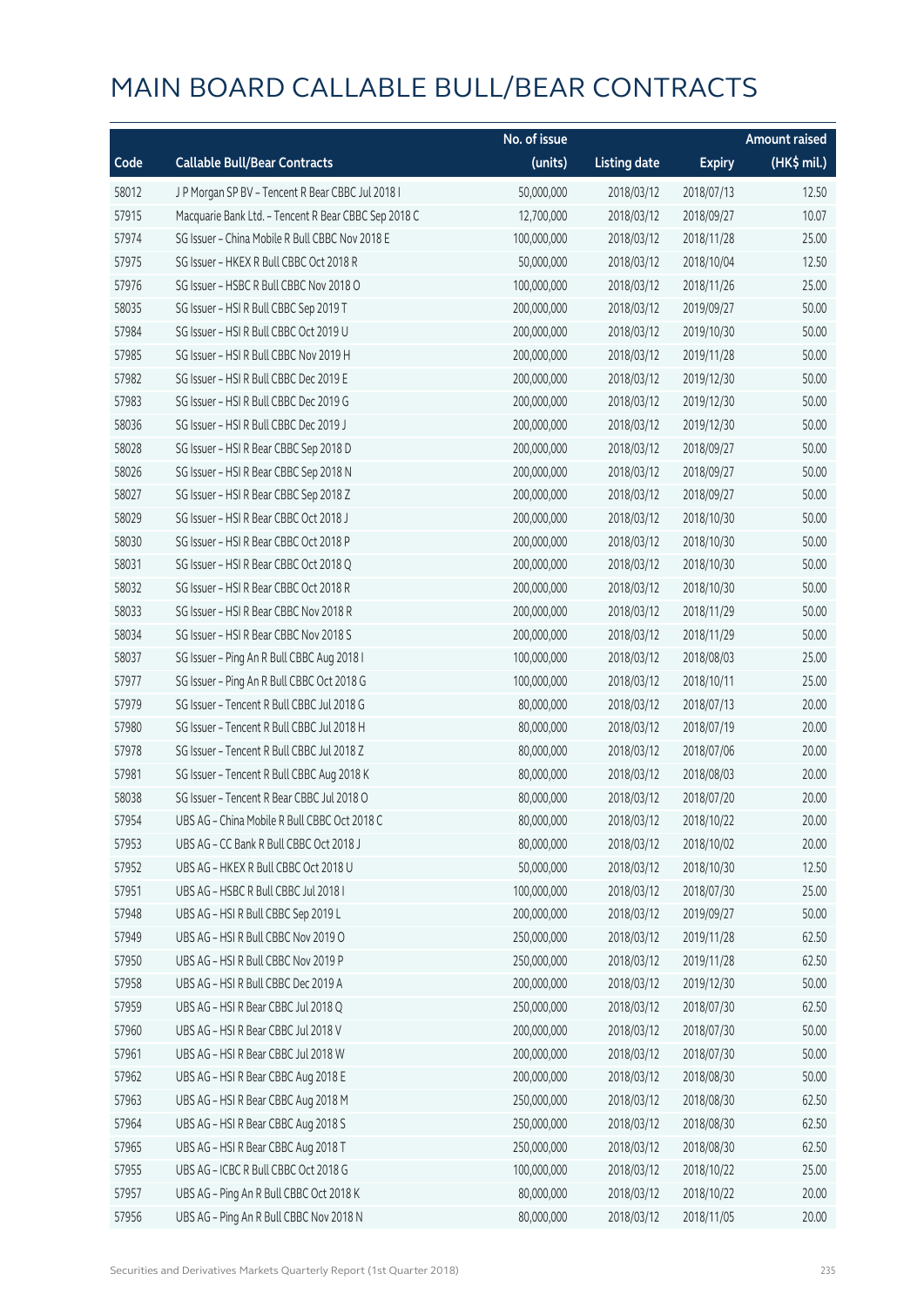|       |                                                              | No. of issue |                     |               | <b>Amount raised</b> |
|-------|--------------------------------------------------------------|--------------|---------------------|---------------|----------------------|
| Code  | <b>Callable Bull/Bear Contracts</b>                          | (units)      | <b>Listing date</b> | <b>Expiry</b> | (HK\$ mil.)          |
| 57942 | Bank Vontobel - HSI R Bull CBBC Oct 2018 P                   | 100,000,000  | 2018/03/12          | 2018/10/30    | 25.50                |
| 57970 | Bank Vontobel - HSI R Bull CBBC Oct 2018 Q                   | 100,000,000  | 2018/03/12          | 2018/10/30    | 25.60                |
| 57971 | Bank Vontobel - HSI R Bull CBBC Oct 2018 R                   | 100,000,000  | 2018/03/12          | 2018/10/30    | 25.40                |
| 57972 | Bank Vontobel - HSI R Bear CBBC Sep 2018 H                   | 100,000,000  | 2018/03/12          | 2018/09/27    | 25.40                |
| 57973 | Bank Vontobel - HSI R Bear CBBC Sep 2018 I                   | 100,000,000  | 2018/03/12          | 2018/09/27    | 25.60                |
| 58140 | Credit Suisse AG - AIA R Bull CBBC Oct 2018 C                | 70,000,000   | 2018/03/13          | 2018/10/30    | 17.50                |
| 58139 | Credit Suisse AG - BYD Company R Bull CBBC Nov 2018 B        | 50,000,000   | 2018/03/13          | 2018/11/29    | 12.50                |
| 58145 | Credit Suisse AG - HSI R Bull CBBC Sep 2019 H                | 200,000,000  | 2018/03/13          | 2019/09/27    | 50.00                |
| 58143 | Credit Suisse AG - HSI R Bull CBBC Sep 2019 M                | 200,000,000  | 2018/03/13          | 2019/09/27    | 50.00                |
| 58141 | Credit Suisse AG - HSI R Bull CBBC Nov 2019 D                | 200,000,000  | 2018/03/13          | 2019/11/28    | 50.00                |
| 58142 | Credit Suisse AG - HSI R Bull CBBC Nov 2019 E                | 200,000,000  | 2018/03/13          | 2019/11/28    | 50.00                |
| 58144 | Credit Suisse AG - HSI R Bull CBBC Nov 2019 F                | 200,000,000  | 2018/03/13          | 2019/11/28    | 50.00                |
| 58118 | Credit Suisse AG - HSI R Bear CBBC Aug 2018 V                | 200,000,000  | 2018/03/13          | 2018/08/30    | 50.00                |
| 58121 | Credit Suisse AG - HSI R Bear CBBC Aug 2018 W                | 200,000,000  | 2018/03/13          | 2018/08/30    | 50.00                |
| 58122 | Credit Suisse AG - HSI R Bear CBBC Aug 2018 X                | 200,000,000  | 2018/03/13          | 2018/08/30    | 50.00                |
| 58119 | Credit Suisse AG - HSI R Bear CBBC Sep 2018 V                | 200,000,000  | 2018/03/13          | 2018/09/27    | 50.00                |
| 58120 | Credit Suisse AG - HSI R Bear CBBC Sep 2018 W                | 200,000,000  | 2018/03/13          | 2018/09/27    | 50.00                |
| 58124 | Credit Suisse AG - HSI R Bear CBBC Sep 2018 X                | 200,000,000  | 2018/03/13          | 2018/09/27    | 50.00                |
| 58123 | Credit Suisse AG - HSI R Bear CBBC Oct 2018 C                | 200,000,000  | 2018/03/13          | 2018/10/30    | 50.00                |
| 58138 | Credit Suisse AG - Tencent R Bull CBBC Sep 2018 X            | 50,000,000   | 2018/03/13          | 2018/09/27    | 12.50                |
| 58092 | Bank of East Asia - BYD Company R Bull CBBC Dec 2018 A       | 40,000,000   | 2018/03/13          | 2018/12/18    | 10.00                |
| 58088 | Bank of East Asia - China Mobile R Bull CBBC Dec 2018 C      | 60,000,000   | 2018/03/13          | 2018/12/18    | 15.00                |
| 58089 | Bank of East Asia - China Mobile R Bull CBBC Dec 2018 D      | 60,000,000   | 2018/03/13          | 2018/12/18    | 15.00                |
| 58083 | Bank of East Asia - Galaxy Ent R Bull CBBC Dec 2018 C        | 16,000,000   | 2018/03/13          | 2018/12/18    | 10.40                |
| 58085 | Bank of East Asia - HKEX R Bull CBBC Dec 2018 G              | 40,000,000   | 2018/03/13          | 2018/12/18    | 10.00                |
| 58086 | Bank of East Asia - HSBC R Bull CBBC Dec 2018 D              | 60,000,000   | 2018/03/13          | 2018/12/18    | 15.00                |
| 58087 | Bank of East Asia - HSBC R Bull CBBC Dec 2018 E              | 60,000,000   | 2018/03/13          | 2018/12/18    | 15.00                |
| 58091 | Bank of East Asia - NCI R Bull CBBC Dec 2018 A               | 10,000,000   | 2018/03/13          | 2018/12/18    | 10.00                |
| 58090 | Bank of East Asia - Ping An R Bull CBBC Dec 2018 F           | 120,000,000  | 2018/03/13          | 2018/12/18    | 30.00                |
| 58084 | Bank of East Asia - Tencent R Bull CBBC Dec 2018 I           | 40,000,000   | 2018/03/13          | 2018/12/18    | 10.00                |
| 58152 | Goldman Sachs SP (Asia) - AIA R Bull CBBC Dec 2018 D         | 100,000,000  | 2018/03/13          | 2018/12/12    | 25.00                |
| 58154 | Goldman Sachs SP (Asia) - China Mobile R Bull CBBC Dec 2018A | 100,000,000  | 2018/03/13          | 2018/12/31    | 25.00                |
| 58153 | Goldman Sachs SP (Asia) - China Life R Bull CBBC Dec 2018 E  | 80,000,000   | 2018/03/13          | 2018/12/31    | 30.96                |
| 58150 | Goldman Sachs SP (Asia) - HKEX R Bull CBBC Oct 2018 L        | 100,000,000  | 2018/03/13          | 2018/10/08    | 25.00                |
| 58146 | Goldman Sachs SP (Asia) - HSI R Bull CBBC Dec 2019 W         | 200,000,000  | 2018/03/13          | 2019/12/30    | 50.00                |
| 58147 | Goldman Sachs SP (Asia) - HSI R Bull CBBC Dec 2019 X         | 200,000,000  | 2018/03/13          | 2019/12/30    | 50.20                |
| 58148 | Goldman Sachs SP (Asia) - HSI R Bull CBBC Dec 2019 Y         | 200,000,000  | 2018/03/13          | 2019/12/30    | 50.00                |
| 58149 | Goldman Sachs SP (Asia) - HSI R Bull CBBC Dec 2019 Z         | 200,000,000  | 2018/03/13          | 2019/12/30    | 50.20                |
| 58059 | Goldman Sachs SP (Asia) - HSI R Bear CBBC Aug 2018 G         | 200,000,000  | 2018/03/13          | 2018/08/30    | 50.20                |
| 58060 | Goldman Sachs SP (Asia) - HSI R Bear CBBC Aug 2018 H         | 200,000,000  | 2018/03/13          | 2018/08/30    | 50.00                |
| 58061 | Goldman Sachs SP (Asia) - HSI R Bear CBBC Sep 2018 P         | 200,000,000  | 2018/03/13          | 2018/09/27    | 50.20                |
| 58062 | Goldman Sachs SP (Asia) - HSI R Bear CBBC Sep 2018 Q         | 200,000,000  | 2018/03/13          | 2018/09/27    | 50.20                |
| 58151 | Goldman Sachs SP (Asia) - Tencent R Bull CBBC Sep 2018 O     | 100,000,000  | 2018/03/13          | 2018/09/27    | 25.00                |
| 58068 | HK Bank - AAC Tech R Bull CBBC Oct 2018 E                    | 40,000,000   | 2018/03/13          | 2018/10/22    | 10.00                |
| 58067 | HK Bank - CC Bank R Bull CBBC Sep 2018 K                     | 100,000,000  | 2018/03/13          | 2018/09/17    | 25.00                |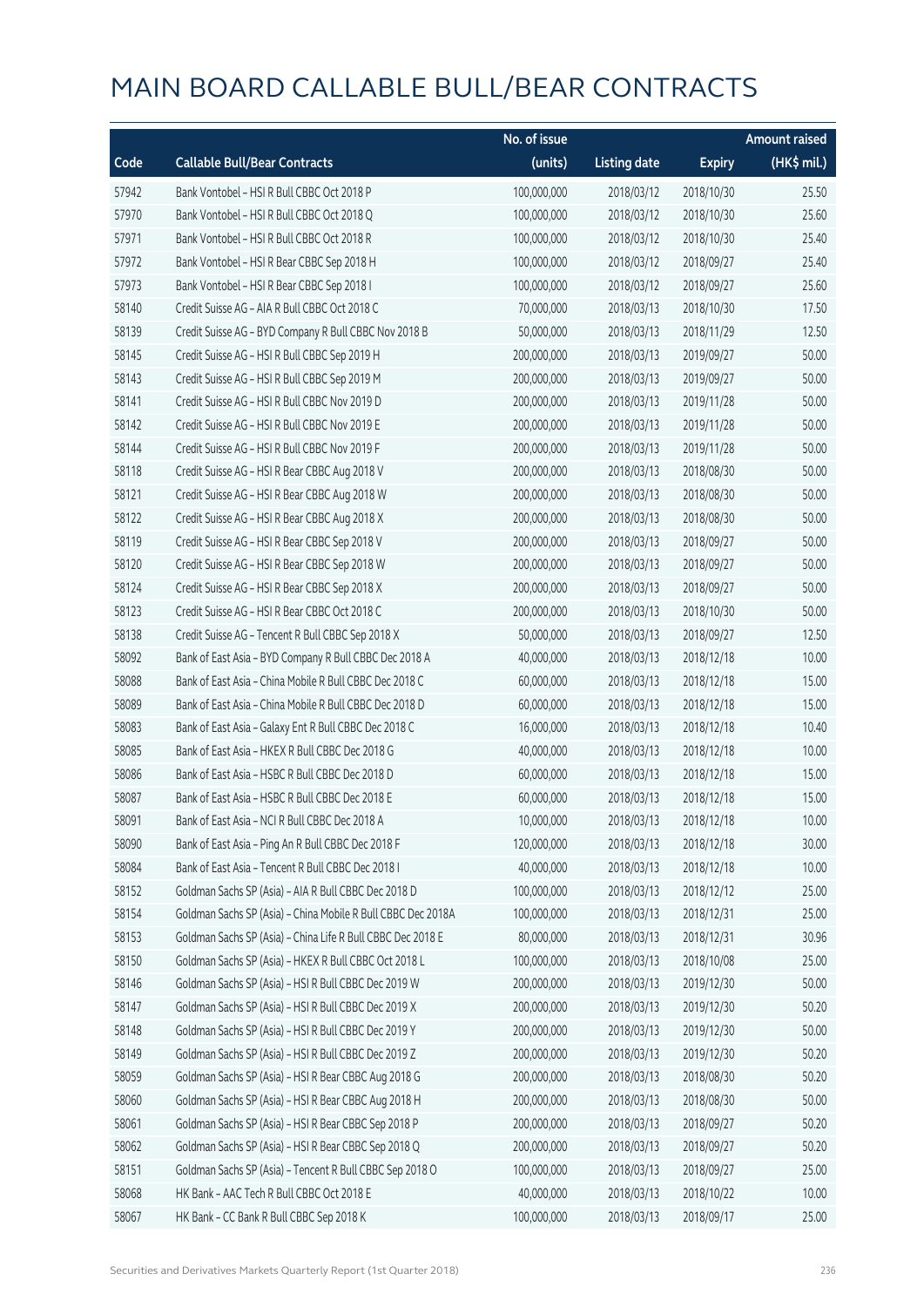|       |                                                           | No. of issue |                     |               | <b>Amount raised</b> |
|-------|-----------------------------------------------------------|--------------|---------------------|---------------|----------------------|
| Code  | <b>Callable Bull/Bear Contracts</b>                       | (units)      | <b>Listing date</b> | <b>Expiry</b> | (HK\$ mil.)          |
| 58065 | HK Bank - CNOOC R Bull CBBC Oct 2018 H                    | 50,000,000   | 2018/03/13          | 2018/10/15    | 12.50                |
| 58070 | HK Bank - HSI R Bull CBBC Dec 2018 P                      | 150,000,000  | 2018/03/13          | 2018/12/28    | 37.50                |
| 58069 | HK Bank - HSI R Bear CBBC Jul 2018 S                      | 150,000,000  | 2018/03/13          | 2018/07/30    | 37.50                |
| 58066 | HK Bank - NCI R Bull CBBC Sep 2018 C                      | 40,000,000   | 2018/03/13          | 2018/09/03    | 10.00                |
| 58063 | HK Bank - Tencent R Bull CBBC Oct 2018 S                  | 60,000,000   | 2018/03/13          | 2018/10/08    | 15.00                |
| 58064 | HK Bank - Tencent R Bull CBBC Oct 2018 T                  | 60,000,000   | 2018/03/13          | 2018/10/04    | 15.00                |
| 58077 | Haitong Int'l Sec - AIA R Bull CBBC Sep 2018 B            | 130,000,000  | 2018/03/13          | 2018/09/03    | 32.50                |
| 58079 | Haitong Int'l Sec - Country Garden R Bull CBBC Aug 2018 K | 60,000,000   | 2018/03/13          | 2018/08/30    | 15.00                |
| 58076 | Haitong Int'l Sec - China Mobile R Bull CBBC Aug 2018 A   | 120,000,000  | 2018/03/13          | 2018/08/03    | 30.00                |
| 58072 | Haitong Int'l Sec - Geely Auto R Bull CBBC Aug 2018 H     | 40,000,000   | 2018/03/13          | 2018/08/30    | 10.00                |
| 58073 | Haitong Int'l Sec - HKEX R Bull CBBC Sep 2018 B           | 40,000,000   | 2018/03/13          | 2018/09/20    | 10.00                |
| 58080 | Haitong Int'l Sec - Ping An R Bull CBBC Sep 2018 B        | 30,000,000   | 2018/03/13          | 2018/09/21    | 10.62                |
| 58081 | Haitong Int'l Sec - Ping An R Bull CBBC Sep 2018 C        | 30,000,000   | 2018/03/13          | 2018/09/24    | 13.89                |
| 58082 | Haitong Int'l Sec - SMIC R Bull CBBC Sep 2018 A           | 80,000,000   | 2018/03/13          | 2018/09/03    | 20.00                |
| 58078 | Haitong Int'l Sec - SUNAC R Bull CBBC Aug 2018 G          | 40,000,000   | 2018/03/13          | 2018/08/30    | 15.72                |
| 58074 | Haitong Int'l Sec - Tencent R Bull CBBC Aug 2018 Y        | 40,000,000   | 2018/03/13          | 2018/08/30    | 10.00                |
| 58075 | Haitong Int'l Sec - Tencent R Bull CBBC Aug 2018 Z        | 40,000,000   | 2018/03/13          | 2018/08/30    | 10.00                |
| 58111 | J P Morgan SP BV - Bank of China R Bull CBBC Oct 2018 C   | 150,000,000  | 2018/03/13          | 2018/10/12    | 37.50                |
| 58109 | J P Morgan SP BV - Geely Auto R Bull CBBC Apr 2019 B      | 300,000,000  | 2018/03/13          | 2019/04/12    | 75.00                |
| 58104 | J P Morgan SP BV - HSI R Bull CBBC Oct 2019 E             | 200,000,000  | 2018/03/13          | 2019/10/30    | 50.00                |
| 58103 | J P Morgan SP BV - HSI R Bull CBBC Nov 2019 E             | 200,000,000  | 2018/03/13          | 2019/11/28    | 50.00                |
| 58102 | J P Morgan SP BV - HSI R Bull CBBC Dec 2019 E             | 200,000,000  | 2018/03/13          | 2019/12/30    | 50.00                |
| 58105 | J P Morgan SP BV - HSI R Bull CBBC Dec 2019 G             | 200,000,000  | 2018/03/13          | 2019/12/30    | 50.00                |
| 58099 | J P Morgan SP BV - HSI R Bear CBBC Aug 2018 J             | 200,000,000  | 2018/03/13          | 2018/08/30    | 50.00                |
| 58097 | J P Morgan SP BV - HSI R Bear CBBC Aug 2018 Q             | 200,000,000  | 2018/03/13          | 2018/08/30    | 50.00                |
| 58098 | J P Morgan SP BV - HSI R Bear CBBC Aug 2018 R             | 200,000,000  | 2018/03/13          | 2018/08/30    | 50.00                |
| 58100 | J P Morgan SP BV - HSI R Bear CBBC Aug 2018 T             | 200,000,000  | 2018/03/13          | 2018/08/30    | 50.00                |
| 58101 | J P Morgan SP BV - HSI R Bear CBBC Aug 2018 U             | 200,000,000  | 2018/03/13          | 2018/08/30    | 50.00                |
| 58110 | J P Morgan SP BV - ICBC R Bull CBBC Aug 2018 G            | 150,000,000  | 2018/03/13          | 2018/08/10    | 37.50                |
| 58108 | J P Morgan SP BV - Ping An R Bull CBBC Aug 2018 B         | 80,000,000   | 2018/03/13          | 2018/08/10    | 20.00                |
| 58107 | J P Morgan SP BV - Tencent R Bull CBBC Jun 2018 C         | 40,000,000   | 2018/03/13          | 2018/06/15    | 10.00                |
| 58106 | J P Morgan SP BV - Tencent R Bull CBBC Jun 2018 H         | 40,000,000   | 2018/03/13          | 2018/06/15    | 10.00                |
| 58071 | Macquarie Bank Ltd. - Tencent R Bull CBBC Sep 2018 B      | 12,800,000   | 2018/03/13          | 2018/09/27    | 10.06                |
| 58128 | SG Issuer - China Mobile R Bull CBBC Dec 2018 P           | 100,000,000  | 2018/03/13          | 2018/12/17    | 25.00                |
| 58129 | SG Issuer - China Mobile R Bull CBBC Dec 2018 Q           | 100,000,000  | 2018/03/13          | 2018/12/21    | 25.00                |
| 58127 | SG Issuer - CC Bank R Bull CBBC Sep 2018 P                | 100,000,000  | 2018/03/13          | 2018/09/10    | 25.00                |
| 58137 | SG Issuer - CSOP A50 ETF R Bull CBBC Sep 2018 J           | 40,000,000   | 2018/03/13          | 2018/09/04    | 10.00                |
| 58134 | SG Issuer - HSI R Bull CBBC Oct 2019 Z                    | 200,000,000  | 2018/03/13          | 2019/10/30    | 50.00                |
| 58135 | SG Issuer - HSI R Bull CBBC Nov 2019 I                    | 200,000,000  | 2018/03/13          | 2019/11/28    | 50.00                |
| 58136 | SG Issuer - HSI R Bull CBBC Dec 2019 U                    | 200,000,000  | 2018/03/13          | 2019/12/30    | 50.00                |
| 58125 | SG Issuer - HSI R Bear CBBC Oct 2018 S                    | 200,000,000  | 2018/03/13          | 2018/10/30    | 50.00                |
| 58126 | SG Issuer - HSI R Bear CBBC Nov 2018 T                    | 200,000,000  | 2018/03/13          | 2018/11/29    | 50.00                |
| 58131 | SG Issuer - HSI R Bear CBBC Nov 2018 U                    | 200,000,000  | 2018/03/13          | 2018/11/29    | 50.00                |
| 58130 | SG Issuer - ICBC R Bull CBBC Sep 2018 R                   | 60,000,000   | 2018/03/13          | 2018/09/20    | 15.00                |
| 58132 | SG Issuer - Tencent R Bull CBBC Jul 2018 I                | 80,000,000   | 2018/03/13          | 2018/07/05    | 20.00                |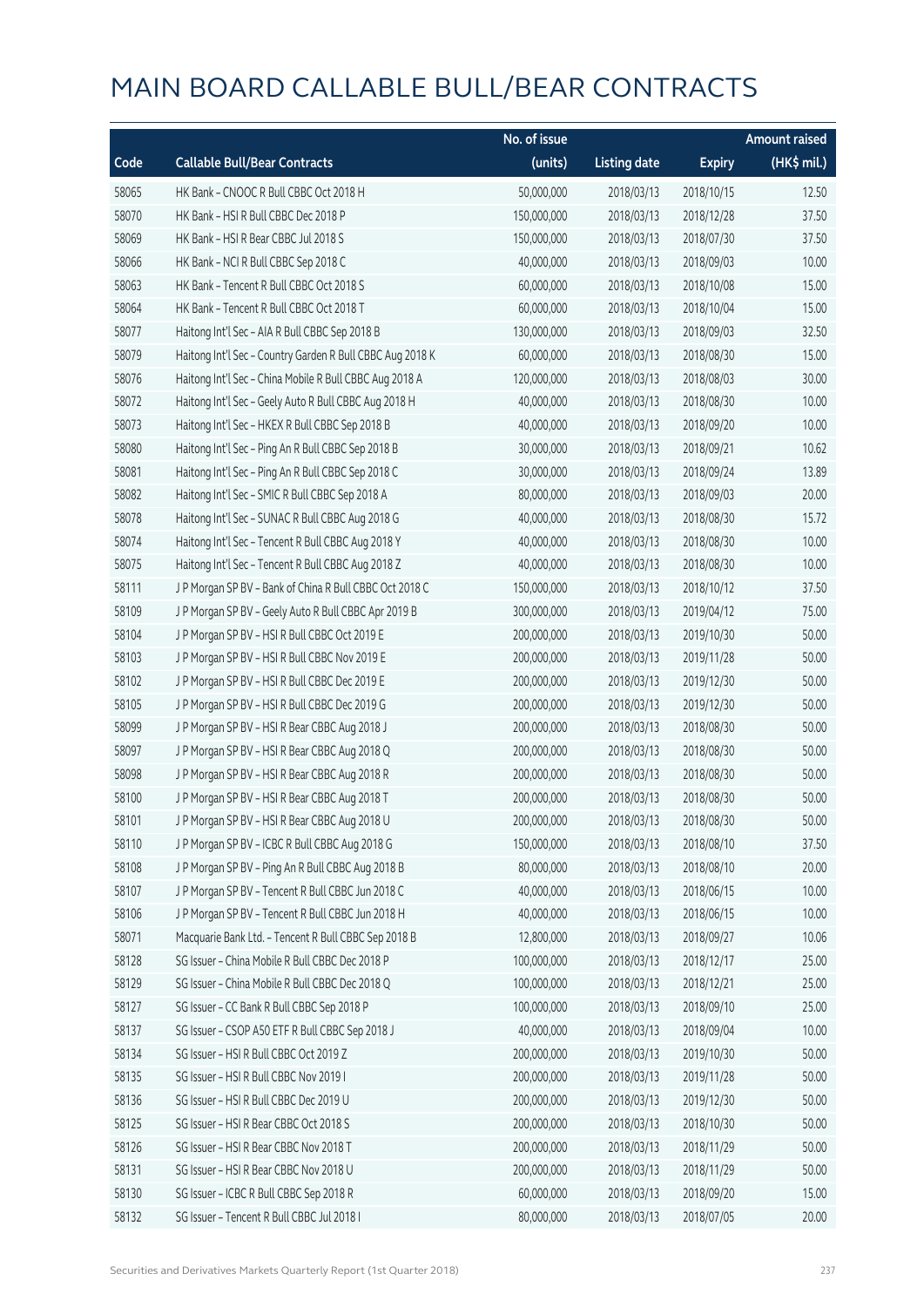|       |                                                             | No. of issue |                     |               | <b>Amount raised</b> |
|-------|-------------------------------------------------------------|--------------|---------------------|---------------|----------------------|
| Code  | <b>Callable Bull/Bear Contracts</b>                         | (units)      | <b>Listing date</b> | <b>Expiry</b> | (HK\$ mil.)          |
| 58133 | SG Issuer - Tencent R Bull CBBC Jul 2019 A                  | 80,000,000   | 2018/03/13          | 2019/07/12    | 20.00                |
| 58113 | UBS AG - HSI R Bull CBBC Oct 2019 O                         | 200,000,000  | 2018/03/13          | 2019/10/30    | 50.00                |
| 58114 | UBS AG - HSI R Bull CBBC Oct 2019 P                         | 200,000,000  | 2018/03/13          | 2019/10/30    | 50.00                |
| 58112 | UBS AG - HSI R Bull CBBC Oct 2019 Z                         | 200,000,000  | 2018/03/13          | 2019/10/30    | 50.00                |
| 58093 | UBS AG - HSI R Bear CBBC Jul 2018 H                         | 250,000,000  | 2018/03/13          | 2018/07/30    | 62.50                |
| 58094 | UBS AG - HSI R Bear CBBC Aug 2018 U                         | 250,000,000  | 2018/03/13          | 2018/08/30    | 62.50                |
| 58095 | UBS AG - HSI R Bear CBBC Aug 2018 V                         | 250,000,000  | 2018/03/13          | 2018/08/30    | 62.50                |
| 58096 | UBS AG - HSI R Bear CBBC Aug 2018 W                         | 250,000,000  | 2018/03/13          | 2018/08/30    | 62.50                |
| 58116 | UBS AG - Petrochina R Bull CBBC Nov 2018 B                  | 60,000,000   | 2018/03/13          | 2018/11/26    | 15.00                |
| 58117 | UBS AG - Petrochina R Bull CBBC Nov 2018 C                  | 60,000,000   | 2018/03/13          | 2018/11/05    | 15.00                |
| 58208 | Credit Suisse AG - CSOP A50 ETF R Bull CBBC Oct 2018 C      | 50,000,000   | 2018/03/14          | 2018/10/30    | 12.50                |
| 58209 | Credit Suisse AG - A50 China R Bull CBBC Oct 2018 D         | 50,000,000   | 2018/03/14          | 2018/10/30    | 12.50                |
| 58211 | Credit Suisse AG - HSBC R Bull CBBC Sep 2018 R              | 70,000,000   | 2018/03/14          | 2018/09/12    | 17.50                |
| 58212 | Credit Suisse AG - HSBC R Bull CBBC Sep 2018 S              | 70,000,000   | 2018/03/14          | 2018/09/28    | 17.50                |
| 58210 | Credit Suisse AG - HSBC R Bull CBBC Nov 2018 A              | 70,000,000   | 2018/03/14          | 2018/11/30    | 17.50                |
| 58216 | Credit Suisse AG - HSI R Bull CBBC Sep 2019 B               | 200,000,000  | 2018/03/14          | 2019/09/27    | 50.00                |
| 58205 | Credit Suisse AG - HSI R Bull CBBC Sep 2019 I               | 200,000,000  | 2018/03/14          | 2019/09/27    | 50.00                |
| 58207 | Credit Suisse AG - HSI R Bull CBBC Sep 2019 J               | 200,000,000  | 2018/03/14          | 2019/09/27    | 50.00                |
| 58206 | Credit Suisse AG - HSI R Bull CBBC Nov 2019 G               | 200,000,000  | 2018/03/14          | 2019/11/28    | 50.00                |
| 58213 | Credit Suisse AG - HSI R Bear CBBC Aug 2018 J               | 200,000,000  | 2018/03/14          | 2018/08/30    | 50.00                |
| 58215 | Credit Suisse AG - HSI R Bear CBBC Aug 2018 Y               | 200,000,000  | 2018/03/14          | 2018/08/30    | 50.00                |
| 58214 | Credit Suisse AG - HSI R Bear CBBC Sep 2018 Y               | 200,000,000  | 2018/03/14          | 2018/09/27    | 50.00                |
| 58183 | Goldman Sachs SP (Asia) - CC Bank R Bull CBBC Mar 2019 C    | 100,000,000  | 2018/03/14          | 2019/03/26    | 25.00                |
| 58175 | Goldman Sachs SP (Asia) - Galaxy Ent R Bull CBBC Dec 2018 L | 100,000,000  | 2018/03/14          | 2018/12/31    | 25.00                |
| 58174 | Goldman Sachs SP (Asia) - HKEX R Bull CBBC Dec 2018 C       | 100,000,000  | 2018/03/14          | 2018/12/31    | 25.00                |
| 58218 | Goldman Sachs SP (Asia) - HSBC R Bull CBBC Dec 2018 B       | 100,000,000  | 2018/03/14          | 2018/12/31    | 25.00                |
| 58176 | Goldman Sachs SP (Asia) - HSI R Bull CBBC Dec 2019 F        | 200,000,000  | 2018/03/14          | 2019/12/30    | 50.20                |
| 58177 | Goldman Sachs SP (Asia) - HSI R Bull CBBC Dec 2019 J        | 200,000,000  | 2018/03/14          | 2019/12/30    | 50.20                |
| 58219 | Goldman Sachs SP (Asia) - HSI R Bear CBBC Sep 2018 R        | 200,000,000  | 2018/03/14          | 2018/09/27    | 50.20                |
| 58220 | Goldman Sachs SP (Asia) - HSI R Bear CBBC Sep 2018 S        | 200,000,000  | 2018/03/14          | 2018/09/27    | 50.20                |
| 58184 | Goldman Sachs SP (Asia) - ICBC R Bull CBBC Dec 2018 R       | 100,000,000  | 2018/03/14          | 2018/12/31    | 25.00                |
| 58172 | Goldman Sachs SP (Asia) - Ping An R Bull CBBC Oct 2018 F    | 100,000,000  | 2018/03/14          | 2018/10/26    | 25.00                |
| 58173 | Goldman Sachs SP (Asia) - Ping An R Bull CBBC Oct 2018 J    | 100,000,000  | 2018/03/14          | 2018/10/24    | 25.00                |
| 58182 | Goldman Sachs SP (Asia) - Tencent R Bull CBBC Aug 2018 S    | 100,000,000  | 2018/03/14          | 2018/08/20    | 25.00                |
| 58217 | Goldman Sachs SP (Asia) - Tencent R Bear CBBC Oct 2018 A    | 100,000,000  | 2018/03/14          | 2018/10/29    | 25.00                |
| 58170 | HK Bank - A50 China R Bull CBBC Oct 2018 G                  | 50,000,000   | 2018/03/14          | 2018/10/15    | 12.50                |
| 58168 | HK Bank - HKEX R Bear CBBC Jul 2018 N                       | 40,000,000   | 2018/03/14          | 2018/07/23    | 10.00                |
| 58167 | HK Bank - HKEX R Bear CBBC Oct 2018 F                       | 40,000,000   | 2018/03/14          | 2018/10/08    | 12.00                |
| 58169 | HK Bank - HSI R Bull CBBC Dec 2018 Q                        | 150,000,000  | 2018/03/14          | 2018/12/28    | 37.50                |
| 58171 | HK Bank - HSI R Bear CBBC Aug 2018 C                        | 100,000,000  | 2018/03/14          | 2018/08/30    | 25.00                |
| 58166 | HK Bank - Tencent R Bear CBBC Sep 2018 J                    | 50,000,000   | 2018/03/14          | 2018/09/17    | 12.50                |
| 58164 | HK Bank - Tencent R Bear CBBC Oct 2018 F                    | 50,000,000   | 2018/03/14          | 2018/10/08    | 15.00                |
| 58165 | HK Bank - Tencent R Bear CBBC Oct 2018 G                    | 50,000,000   | 2018/03/14          | 2018/10/22    | 20.00                |
| 58198 | J P Morgan SP BV - HSI R Bull CBBC Oct 2019 F               | 250,000,000  | 2018/03/14          | 2019/10/30    | 62.50                |
| 58197 | J P Morgan SP BV - HSI R Bull CBBC Nov 2019 Q               | 200,000,000  | 2018/03/14          | 2019/11/28    | 50.00                |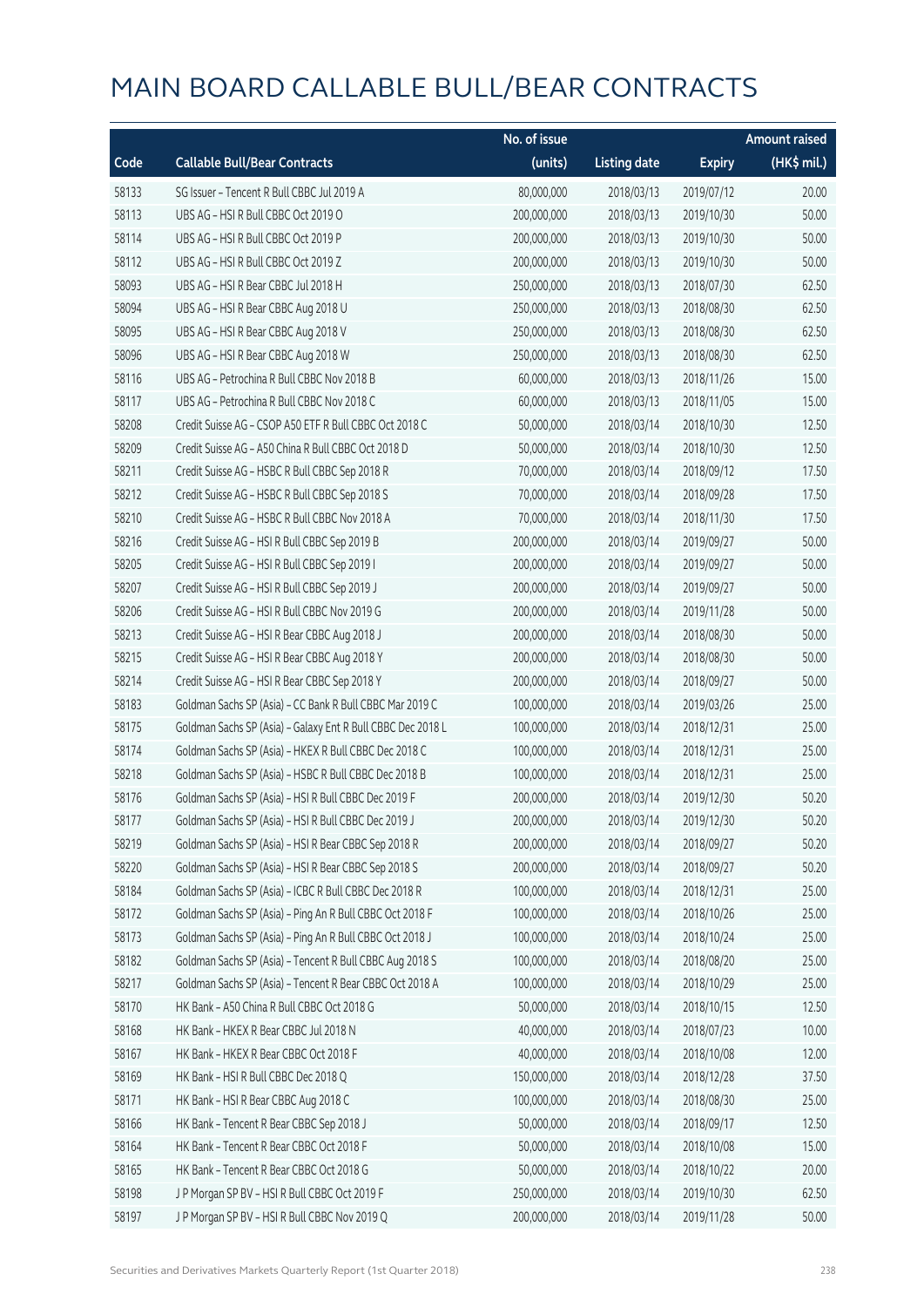|       |                                                            | No. of issue |                     |               | <b>Amount raised</b>  |
|-------|------------------------------------------------------------|--------------|---------------------|---------------|-----------------------|
| Code  | <b>Callable Bull/Bear Contracts</b>                        | (units)      | <b>Listing date</b> | <b>Expiry</b> | $(HK\frac{1}{2}mil.)$ |
| 58196 | J P Morgan SP BV - HSI R Bull CBBC Dec 2019 U              | 200,000,000  | 2018/03/14          | 2019/12/30    | 50.00                 |
| 58199 | J P Morgan SP BV - HSI R Bear CBBC Aug 2018 V              | 250,000,000  | 2018/03/14          | 2018/08/30    | 62.50                 |
| 58200 | J P Morgan SP BV - HSI R Bear CBBC Aug 2018 W              | 250,000,000  | 2018/03/14          | 2018/08/30    | 62.50                 |
| 58201 | J P Morgan SP BV - HSI R Bear CBBC Aug 2018 X              | 250,000,000  | 2018/03/14          | 2018/08/30    | 62.50                 |
| 58204 | J P Morgan SP BV - Sunny Optical R Bull CBBC Jul 2018 D    | 40,000,000   | 2018/03/14          | 2018/07/13    | 10.00                 |
| 58202 | J P Morgan SP BV - Tencent R Bear CBBC Jun 2018 D          | 50,000,000   | 2018/03/14          | 2018/06/15    | 12.50                 |
| 58203 | J P Morgan SP BV - Tencent R Bear CBBC Jun 2018 F          | 50,000,000   | 2018/03/14          | 2018/06/15    | 12.50                 |
| 58161 | SG Issuer - HSI R Bull CBBC Oct 2019 D                     | 200,000,000  | 2018/03/14          | 2019/10/30    | 50.00                 |
| 58178 | SG Issuer - HSI R Bull CBBC Oct 2019 N                     | 200,000,000  | 2018/03/14          | 2019/10/30    | 50.00                 |
| 58194 | SG Issuer - HSI R Bull CBBC Oct 2019 T                     | 200,000,000  | 2018/03/14          | 2019/10/30    | 50.00                 |
| 58179 | SG Issuer - HSI R Bull CBBC Nov 2019 O                     | 200,000,000  | 2018/03/14          | 2019/11/28    | 50.00                 |
| 58195 | SG Issuer - HSI R Bull CBBC Dec 2019 X                     | 200,000,000  | 2018/03/14          | 2019/12/30    | 50.00                 |
| 58160 | SG Issuer - HSI R Bear CBBC Oct 2018 T                     | 200,000,000  | 2018/03/14          | 2018/10/30    | 50.00                 |
| 58162 | SG Issuer - Ping An R Bull CBBC Oct 2018 F                 | 100,000,000  | 2018/03/14          | 2018/10/08    | 25.00                 |
| 58180 | SG Issuer - Tencent R Bull CBBC Jul 2018 D                 | 80,000,000   | 2018/03/14          | 2018/07/25    | 20.00                 |
| 58163 | SG Issuer - Tencent R Bull CBBC Jul 2018 L                 | 80,000,000   | 2018/03/14          | 2018/07/17    | 20.00                 |
| 58181 | SG Issuer - Tencent R Bull CBBC Aug 2018 P                 | 80,000,000   | 2018/03/14          | 2018/08/06    | 20.00                 |
| 58190 | UBS AG - CC Bank R Bull CBBC Aug 2018 J                    | 80,000,000   | 2018/03/14          | 2018/08/29    | 20.00                 |
| 58189 | UBS AG - HKEX R Bull CBBC Oct 2018 V                       | 50,000,000   | 2018/03/14          | 2018/10/24    | 12.50                 |
| 58186 | UBS AG - HSI R Bull CBBC Nov 2019 R                        | 250,000,000  | 2018/03/14          | 2019/11/28    | 62.50                 |
| 58185 | UBS AG - HSI R Bull CBBC Dec 2019 B                        | 250,000,000  | 2018/03/14          | 2019/12/30    | 62.50                 |
| 58191 | UBS AG - HSI R Bull CBBC Dec 2019 C                        | 200,000,000  | 2018/03/14          | 2019/12/30    | 50.00                 |
| 58193 | UBS AG - HSI R Bear CBBC Jul 2018 K                        | 200,000,000  | 2018/03/14          | 2018/07/30    | 50.00                 |
| 58192 | UBS AG - HSI R Bear CBBC Aug 2018 X                        | 250,000,000  | 2018/03/14          | 2018/08/30    | 62.50                 |
| 58187 | UBS AG - Tencent R Bull CBBC Sep 2018 R                    | 30,000,000   | 2018/03/14          | 2018/09/17    | 10.20                 |
| 58188 | UBS AG - Tencent R Bull CBBC Sep 2018 S                    | 30,000,000   | 2018/03/14          | 2018/09/11    | 10.20                 |
| 58155 | Bank Vontobel - HSI R Bull CBBC Oct 2018 S                 | 100,000,000  | 2018/03/14          | 2018/10/30    | 25.70                 |
| 58156 | Bank Vontobel - HSI R Bull CBBC Oct 2018 T                 | 100,000,000  | 2018/03/14          | 2018/10/30    | 25.80                 |
| 58157 | Bank Vontobel - HSI R Bear CBBC Sep 2018 J                 | 100,000,000  | 2018/03/14          | 2018/09/27    | 25.60                 |
| 58158 | Bank Vontobel - Tencent R Bull CBBC Sep 2018 D             | 40,000,000   | 2018/03/14          | 2018/09/07    | 10.52                 |
| 58159 | Bank Vontobel - Tencent R Bear CBBC Jul 2018 J             | 40,000,000   | 2018/03/14          | 2018/07/24    | 10.32                 |
| 58246 | BNP Paribas Issuance B.V. - CC Bank R Bull CBBC Nov 2018 Q | 100,000,000  | 2018/03/15          | 2018/11/29    | 25.00                 |
| 58247 | BNP Paribas Issuance B.V. - HSBC R Bull CBBC Aug 2018 P    | 150,000,000  | 2018/03/15          | 2018/08/30    | 37.50                 |
| 58221 | BNP Paribas Issuance B.V. - HSI R Bull CBBC Oct 2019 F     | 250,000,000  | 2018/03/15          | 2019/10/30    | 62.50                 |
| 58222 | BNP Paribas Issuance B.V. - HSI R Bull CBBC Oct 2019 G     | 250,000,000  | 2018/03/15          | 2019/10/30    | 62.50                 |
| 58248 | BNP Paribas Issuance B.V. - Ping An R Bull CBBC Nov 2018 D | 200,000,000  | 2018/03/15          | 2018/11/29    | 50.00                 |
| 58249 | BNP Paribas Issuance B.V. - Tencent R Bull CBBC Sep 2018 N | 50,000,000   | 2018/03/15          | 2018/09/27    | 12.50                 |
| 58270 | Credit Suisse AG - HSBC R Bear CBBC Nov 2018 A             | 50,000,000   | 2018/03/15          | 2018/11/29    | 12.50                 |
| 58272 | Credit Suisse AG - HSI R Bull CBBC Sep 2019 C              | 200,000,000  | 2018/03/15          | 2019/09/27    | 50.00                 |
| 58268 | Credit Suisse AG - HSI R Bear CBBC Aug 2018 Z              | 200,000,000  | 2018/03/15          | 2018/08/30    | 50.00                 |
| 58269 | Credit Suisse AG - HSI R Bear CBBC Sep 2018 Z              | 200,000,000  | 2018/03/15          | 2018/09/27    | 50.00                 |
| 58271 | Credit Suisse AG - Ping An R Bull CBBC Dec 2018 A          | 80,000,000   | 2018/03/15          | 2018/12/28    | 20.00                 |
| 58241 | Bank of East Asia - CC Bank R Bull CBBC Dec 2018 B         | 60,000,000   | 2018/03/15          | 2018/12/20    | 15.00                 |
| 58237 | Bank of East Asia - HKEX R Bull CBBC Dec 2018 H            | 40,000,000   | 2018/03/15          | 2018/12/20    | 10.00                 |
| 58239 | Bank of East Asia - Ping An R Bull CBBC Dec 2018 G         | 120,000,000  | 2018/03/15          | 2018/12/20    | 30.00                 |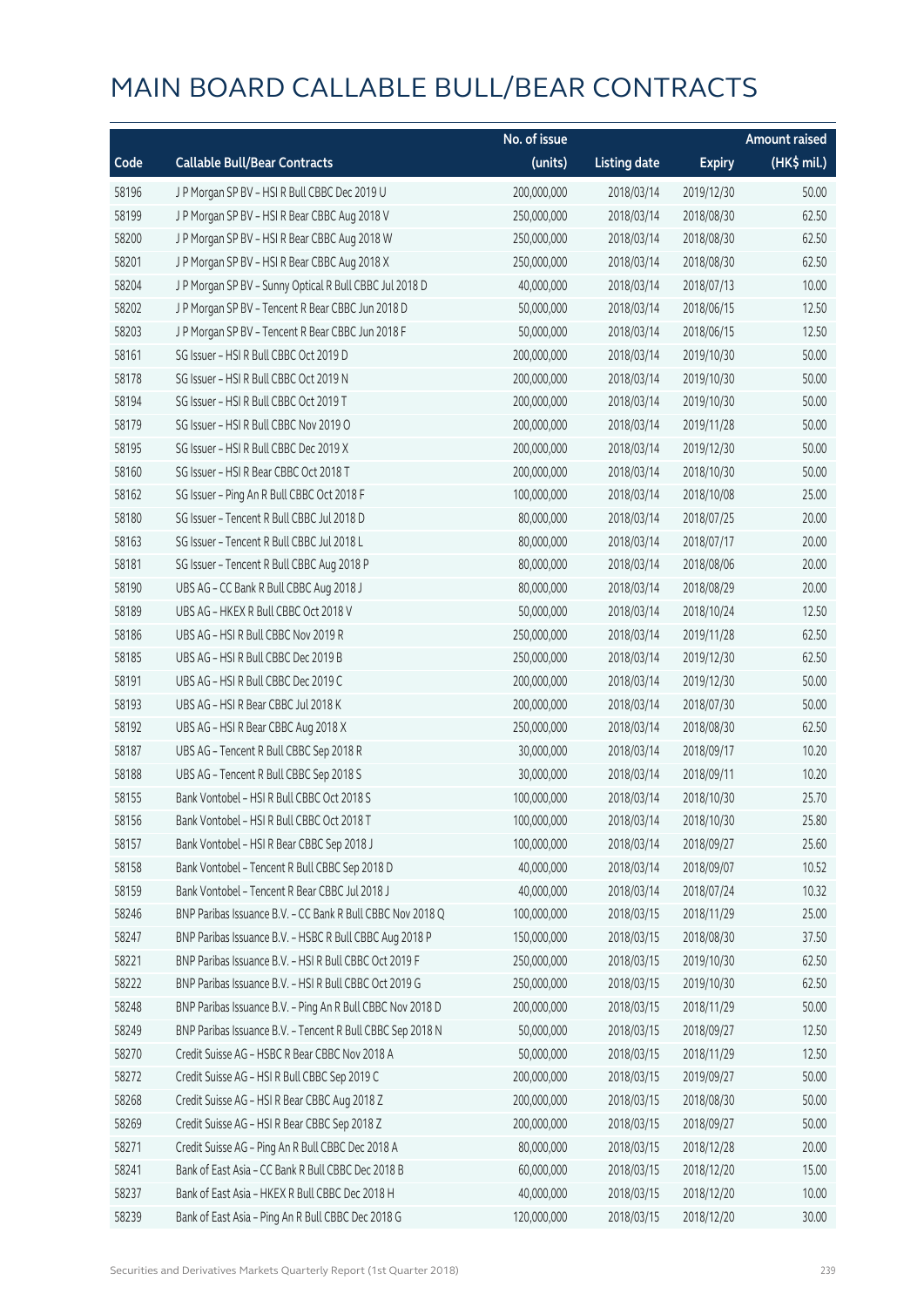|       |                                                              | No. of issue |                     |               | <b>Amount raised</b> |
|-------|--------------------------------------------------------------|--------------|---------------------|---------------|----------------------|
| Code  | <b>Callable Bull/Bear Contracts</b>                          | (units)      | <b>Listing date</b> | <b>Expiry</b> | (HK\$ mil.)          |
| 58240 | Bank of East Asia - Ping An R Bull CBBC Dec 2018 H           | 120,000,000  | 2018/03/15          | 2018/12/20    | 30.00                |
| 58238 | Bank of East Asia - Sunny Optical R Bull CBBC Dec 2018 C     | 40,000,000   | 2018/03/15          | 2018/12/20    | 10.00                |
| 58235 | Bank of East Asia - Tencent R Bull CBBC Dec 2018 J           | 40,000,000   | 2018/03/15          | 2018/12/20    | 10.00                |
| 58236 | Bank of East Asia - Tencent R Bull CBBC Dec 2018 K           | 40,000,000   | 2018/03/15          | 2018/12/20    | 10.00                |
| 58242 | Bank of East Asia - ZTE R Bull CBBC Dec 2018 A               | 10,000,000   | 2018/03/15          | 2018/12/20    | 10.00                |
| 58287 | Goldman Sachs SP (Asia) - AIA R Bull CBBC Dec 2018 E         | 100,000,000  | 2018/03/15          | 2018/12/31    | 25.00                |
| 58290 | Goldman Sachs SP (Asia) - China Mobile R Bull CBBC Dec 2018B | 100,000,000  | 2018/03/15          | 2018/12/31    | 25.00                |
| 58244 | Goldman Sachs SP (Asia) - China Life R Bull CBBC Dec 2018 F  | 100,000,000  | 2018/03/15          | 2018/12/31    | 25.00                |
| 58288 | Goldman Sachs SP (Asia) - CSOP A50 ETF R Bull CBBC Nov 2018E | 100,000,000  | 2018/03/15          | 2018/11/12    | 25.00                |
| 58289 | Goldman Sachs SP (Asia) - CSOP A50 ETF R Bull CBBC Nov 2018F | 100,000,000  | 2018/03/15          | 2018/11/19    | 25.00                |
| 58284 | Goldman Sachs SP (Asia) - HSI R Bull CBBC Nov 2019 S         | 200,000,000  | 2018/03/15          | 2019/11/28    | 50.20                |
| 58233 | Goldman Sachs SP (Asia) - HSI R Bear CBBC Sep 2018 T         | 200,000,000  | 2018/03/15          | 2018/09/27    | 50.20                |
| 58234 | Goldman Sachs SP (Asia) - HSI R Bear CBBC Sep 2018 U         | 200,000,000  | 2018/03/15          | 2018/09/27    | 50.20                |
| 58243 | Goldman Sachs SP (Asia) - Ping An R Bull CBBC Dec 2018 N     | 100,000,000  | 2018/03/15          | 2018/12/31    | 25.00                |
| 58285 | Goldman Sachs SP (Asia) - Tencent R Bull CBBC Sep 2018 P     | 100,000,000  | 2018/03/15          | 2018/09/26    | 25.00                |
| 58286 | Goldman Sachs SP (Asia) - Tencent R Bull CBBC Sep 2018 Q     | 100,000,000  | 2018/03/15          | 2018/09/28    | 25.00                |
| 58229 | HK Bank - Sinopec Corp R Bull CBBC Oct 2018 E                | 80,000,000   | 2018/03/15          | 2018/10/15    | 20.00                |
| 58232 | HK Bank - Galaxy Ent R Bull CBBC Aug 2018 I                  | 80,000,000   | 2018/03/15          | 2018/08/27    | 20.00                |
| 58227 | HK Bank - HKEX R Bull CBBC Oct 2018 I                        | 50,000,000   | 2018/03/15          | 2018/10/18    | 12.50                |
| 58223 | HK Bank - HSI R Bull CBBC Dec 2018 C                         | 100,000,000  | 2018/03/15          | 2018/12/28    | 25.00                |
| 58224 | HK Bank - HSI R Bull CBBC Dec 2018 Y                         | 100,000,000  | 2018/03/15          | 2018/12/28    | 25.00                |
| 58225 | HK Bank - HSI R Bear CBBC Aug 2018 E                         | 100,000,000  | 2018/03/15          | 2018/08/30    | 25.00                |
| 58231 | HK Bank - NCI R Bull CBBC Oct 2018 C                         | 40,000,000   | 2018/03/15          | 2018/10/08    | 10.00                |
| 58228 | HK Bank - Ping An R Bull CBBC Oct 2018 A                     | 100,000,000  | 2018/03/15          | 2018/10/02    | 25.00                |
| 58230 | HK Bank - SMIC R Bull CBBC Sep 2018 B                        | 40,000,000   | 2018/03/15          | 2018/09/24    | 10.00                |
| 58226 | HK Bank - Tencent R Bull CBBC Aug 2018 I                     | 60,000,000   | 2018/03/15          | 2018/08/02    | 15.00                |
| 58267 | J P Morgan SP BV - CC Bank R Bull CBBC Jul 2018 I            | 100,000,000  | 2018/03/15          | 2018/07/20    | 25.00                |
| 58266 | J P Morgan SP BV - Galaxy Ent R Bull CBBC Aug 2018 B         | 80,000,000   | 2018/03/15          | 2018/08/10    | 20.00                |
| 58263 | J P Morgan SP BV - HSI R Bull CBBC Oct 2019 G                | 250,000,000  | 2018/03/15          | 2019/10/30    | 62.50                |
| 58262 | J P Morgan SP BV - HSI R Bull CBBC Nov 2019 Z                | 250,000,000  | 2018/03/15          | 2019/11/28    | 62.50                |
| 58261 | J P Morgan SP BV - HSI R Bull CBBC Dec 2019 V                | 250,000,000  | 2018/03/15          | 2019/12/30    | 62.50                |
| 58259 | J P Morgan SP BV - HSI R Bear CBBC Aug 2018 Y                | 250,000,000  | 2018/03/15          | 2018/08/30    | 62.50                |
| 58260 | J P Morgan SP BV - HSI R Bear CBBC Aug 2018 Z                | 250,000,000  | 2018/03/15          | 2018/08/30    | 62.50                |
| 58264 | J P Morgan SP BV - Tencent R Bull CBBC Jun 2018 D            | 50,000,000   | 2018/03/15          | 2018/06/15    | 12.50                |
| 58265 | J P Morgan SP BV - Tencent R Bull CBBC Jun 2018 E            | 50,000,000   | 2018/03/15          | 2018/06/15    | 12.50                |
| 58245 | Macquarie Bank Ltd. - Tencent R Bull CBBC Sep 2018 C         | 12,800,000   | 2018/03/15          | 2018/09/27    | 10.06                |
| 58275 | SG Issuer - HKEX R Bull CBBC Sep 2018 J                      | 50,000,000   | 2018/03/15          | 2018/09/21    | 12.50                |
| 58276 | SG Issuer - HSBC R Bull CBBC Sep 2018 J                      | 100,000,000  | 2018/03/15          | 2018/09/10    | 25.00                |
| 58282 | SG Issuer - HSI R Bull CBBC Nov 2019 J                       | 200,000,000  | 2018/03/15          | 2019/11/28    | 50.00                |
| 58281 | SG Issuer - HSI R Bull CBBC Nov 2019 P                       | 200,000,000  | 2018/03/15          | 2019/11/28    | 50.00                |
| 58283 | SG Issuer - HSI R Bull CBBC Dec 2019 M                       | 200,000,000  | 2018/03/15          | 2019/12/30    | 50.00                |
| 58273 | SG Issuer - HSI R Bear CBBC Nov 2018 V                       | 200,000,000  | 2018/03/15          | 2018/11/29    | 50.00                |
| 58274 | SG Issuer - HSI R Bear CBBC Nov 2018 W                       | 200,000,000  | 2018/03/15          | 2018/11/29    | 50.00                |
| 58277 | SG Issuer - Ping An R Bull CBBC Oct 2018 I                   | 100,000,000  | 2018/03/15          | 2018/10/10    | 25.00                |
| 58278 | SG Issuer - Ping An R Bull CBBC Oct 2018 J                   | 100,000,000  | 2018/03/15          | 2018/10/16    | 25.00                |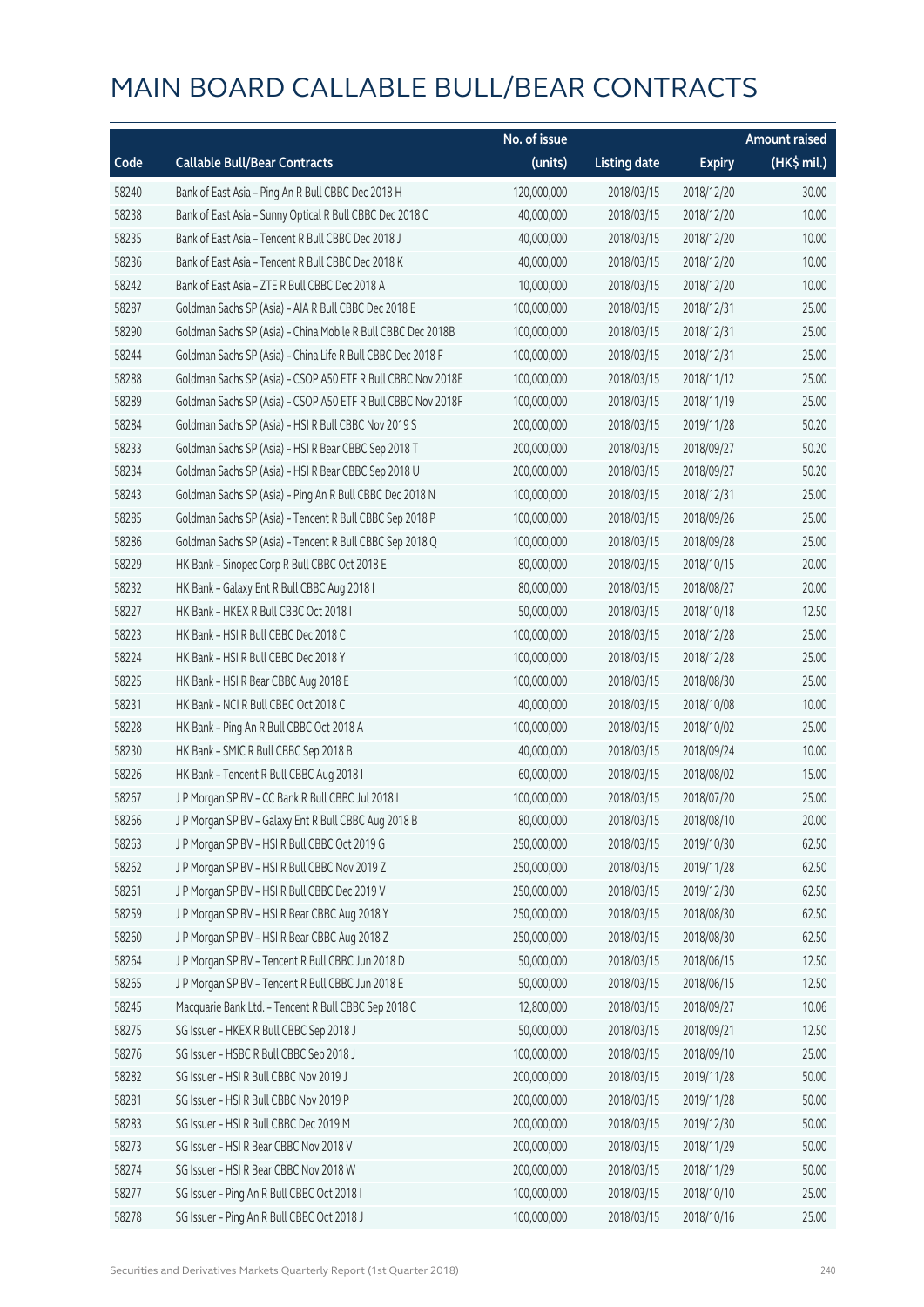|       |                                                             | No. of issue |                     |               | <b>Amount raised</b> |
|-------|-------------------------------------------------------------|--------------|---------------------|---------------|----------------------|
| Code  | <b>Callable Bull/Bear Contracts</b>                         | (units)      | <b>Listing date</b> | <b>Expiry</b> | $(HK\$ mil.)         |
| 58280 | SG Issuer - Tencent R Bull CBBC Jun 2018 T                  | 80,000,000   | 2018/03/15          | 2018/06/26    | 20.00                |
| 58279 | SG Issuer - Tencent R Bull CBBC Jul 2018 O                  | 80,000,000   | 2018/03/15          | 2018/07/19    | 20.00                |
| 58258 | UBS AG - Bank of China R Bull CBBC Oct 2018 D               | 60,000,000   | 2018/03/15          | 2018/10/08    | 15.00                |
| 58257 | UBS AG - China Life R Bull CBBC Sep 2018 K                  | 40,000,000   | 2018/03/15          | 2018/09/24    | 10.00                |
| 58253 | UBS AG - HSI R Bull CBBC Sep 2019 M                         | 250,000,000  | 2018/03/15          | 2019/09/27    | 62.50                |
| 58254 | UBS AG - HSI R Bull CBBC Sep 2019 N                         | 250,000,000  | 2018/03/15          | 2019/09/27    | 62.50                |
| 58252 | UBS AG - HSI R Bull CBBC Nov 2019 S                         | 250,000,000  | 2018/03/15          | 2019/11/28    | 62.50                |
| 58250 | UBS AG - HSI R Bear CBBC Jul 2018 R                         | 250,000,000  | 2018/03/15          | 2018/07/30    | 62.50                |
| 58251 | UBS AG - HSI R Bear CBBC Aug 2018 N                         | 250,000,000  | 2018/03/15          | 2018/08/30    | 62.50                |
| 58256 | UBS AG - Ping An R Bull CBBC Sep 2018 E                     | 80,000,000   | 2018/03/15          | 2018/09/24    | 20.00                |
| 58255 | UBS AG - Tencent R Bull CBBC Oct 2018 K                     | 30,000,000   | 2018/03/15          | 2018/10/08    | 10.20                |
| 58314 | BNP Paribas Issuance B.V. - HSI R Bull CBBC Oct 2019 H      | 250,000,000  | 2018/03/16          | 2019/10/30    | 62.50                |
| 58315 | BNP Paribas Issuance B.V. - HSI R Bull CBBC Oct 2019 P      | 250,000,000  | 2018/03/16          | 2019/10/30    | 62.50                |
| 58316 | BNP Paribas Issuance B.V. - HSI R Bull CBBC Oct 2019 R      | 250,000,000  | 2018/03/16          | 2019/10/30    | 62.50                |
| 58291 | BNP Paribas Issuance B.V. - HSI R Bear CBBC Jul 2018 Q      | 250,000,000  | 2018/03/16          | 2018/07/30    | 62.50                |
| 58292 | BNP Paribas Issuance B.V. - HSI R Bear CBBC Jul 2018 R      | 250,000,000  | 2018/03/16          | 2018/07/30    | 62.50                |
| 58293 | BNP Paribas Issuance B.V. - HSI R Bear CBBC Jul 2018 S      | 250,000,000  | 2018/03/16          | 2018/07/30    | 62.50                |
| 58347 | Credit Suisse AG - CPIC R Bull CBBC Dec 2018 B              | 50,000,000   | 2018/03/16          | 2018/12/20    | 12.50                |
| 58349 | Credit Suisse AG - Galaxy Ent R Bull CBBC Oct 2018 B        | 50,000,000   | 2018/03/16          | 2018/10/30    | 12.50                |
| 58352 | Credit Suisse AG - HKEX R Bull CBBC Nov 2018 D              | 50,000,000   | 2018/03/16          | 2018/11/27    | 12.50                |
| 58351 | Credit Suisse AG - HSI R Bull CBBC Mar 2019 G               | 200,000,000  | 2018/03/16          | 2019/03/28    | 50.00                |
| 58345 | Credit Suisse AG - HSI R Bull CBBC Jul 2019 A               | 200,000,000  | 2018/03/16          | 2019/07/30    | 50.00                |
| 58346 | Credit Suisse AG - HSI R Bull CBBC Sep 2019 D               | 200,000,000  | 2018/03/16          | 2019/09/27    | 50.00                |
| 58343 | Credit Suisse AG - HSI R Bear CBBC Aug 2018 F               | 200,000,000  | 2018/03/16          | 2018/08/30    | 50.00                |
| 58344 | Credit Suisse AG - HSI R Bear CBBC Sep 2018 F               | 200,000,000  | 2018/03/16          | 2018/09/27    | 50.00                |
| 58350 | Credit Suisse AG - ICBC R Bull CBBC Oct 2018 K              | 80,000,000   | 2018/03/16          | 2018/10/24    | 20.00                |
| 58348 | Credit Suisse AG - Ping An R Bull CBBC Oct 2018 D           | 80,000,000   | 2018/03/16          | 2018/10/19    | 20.00                |
| 58354 | Credit Suisse AG - Sunny Optical R Bull CBBC Nov 2018 A     | 40,000,000   | 2018/03/16          | 2018/11/20    | 10.00                |
| 58353 | Credit Suisse AG - Tencent R Bull CBBC Sep 2018 Y           | 50,000,000   | 2018/03/16          | 2018/09/20    | 12.50                |
| 58359 | Goldman Sachs SP (Asia) - AAC Tech R Bull CBBC Nov 2018 A   | 40,000,000   | 2018/03/16          | 2018/11/26    | 10.00                |
| 58358 | Goldman Sachs SP (Asia) - AIA R Bull CBBC Mar 2019 F        | 100,000,000  | 2018/03/16          | 2019/03/26    | 25.00                |
| 58318 | Goldman Sachs SP (Asia) - Galaxy Ent R Bull CBBC Dec 2018 M | 100,000,000  | 2018/03/16          | 2018/12/31    | 25.00                |
| 58317 | Goldman Sachs SP (Asia) - HKEX R Bull CBBC Nov 2018 K       | 100,000,000  | 2018/03/16          | 2018/11/30    | 25.00                |
| 58328 | Goldman Sachs SP (Asia) - HSI R Bull CBBC Jan 2020 V        | 200,000,000  | 2018/03/16          | 2020/01/30    | 50.20                |
| 58329 | Goldman Sachs SP (Asia) - HSI R Bull CBBC Jan 2020 W        | 200,000,000  | 2018/03/16          | 2020/01/30    | 50.20                |
| 58312 | Goldman Sachs SP (Asia) - HSI R Bear CBBC Sep 2018 V        | 200,000,000  | 2018/03/16          | 2018/09/27    | 50.00                |
| 58313 | Goldman Sachs SP (Asia) - HSI R Bear CBBC Sep 2018 W        | 200,000,000  | 2018/03/16          | 2018/09/27    | 50.00                |
| 58355 | Goldman Sachs SP (Asia) - Tencent R Bull CBBC Aug 2018 T    | 100,000,000  | 2018/03/16          | 2018/08/20    | 25.00                |
| 58356 | Goldman Sachs SP (Asia) - Tencent R Bull CBBC Aug 2018 U    | 100,000,000  | 2018/03/16          | 2018/08/21    | 25.00                |
| 58357 | Goldman Sachs SP (Asia) - Tencent R Bull CBBC Aug 2018 V    | 100,000,000  | 2018/03/16          | 2018/08/22    | 25.00                |
| 58306 | HK Bank - AIA R Bull CBBC Oct 2018 L                        | 80,000,000   | 2018/03/16          | 2018/10/11    | 20.00                |
| 58307 | HK Bank - Country Garden R Bull CBBC Nov 2018 E             | 40,000,000   | 2018/03/16          | 2018/11/30    | 10.00                |
| 58305 | HK Bank - CC Bank R Bull CBBC Aug 2018 U                    | 100,000,000  | 2018/03/16          | 2018/08/27    | 25.00                |
| 58309 | HK Bank - CPIC R Bull CBBC Nov 2018 E                       | 100,000,000  | 2018/03/16          | 2018/11/26    | 25.00                |
| 58303 | HK Bank - Geely Auto R Bull CBBC Sep 2018 P                 | 40,000,000   | 2018/03/16          | 2018/09/17    | 10.00                |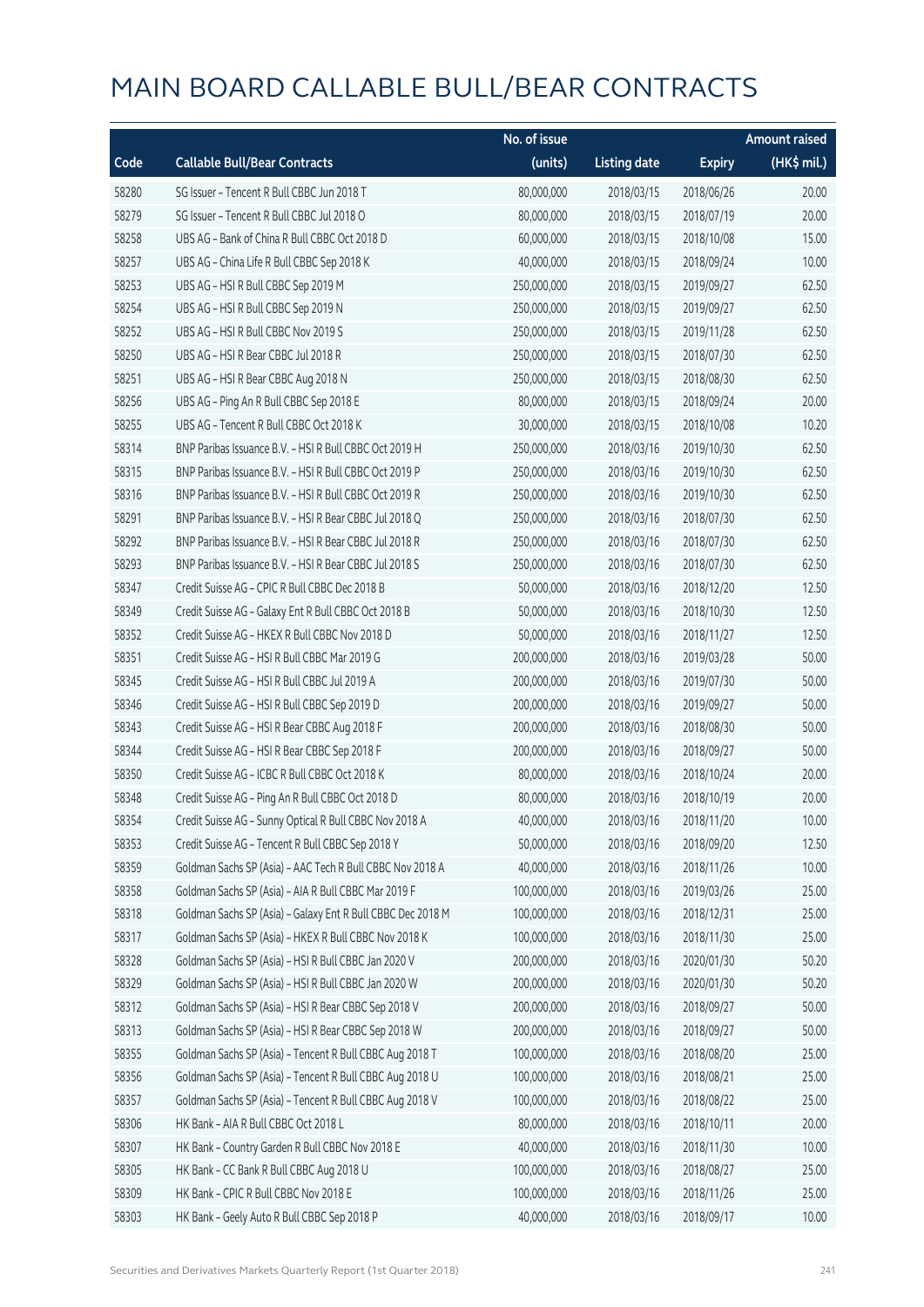|       |                                                            | No. of issue |                     |               | <b>Amount raised</b> |
|-------|------------------------------------------------------------|--------------|---------------------|---------------|----------------------|
| Code  | <b>Callable Bull/Bear Contracts</b>                        | (units)      | <b>Listing date</b> | <b>Expiry</b> | (HK\$ mil.)          |
| 58300 | HK Bank - HSI R Bull CBBC Dec 2018 Z                       | 150,000,000  | 2018/03/16          | 2018/12/28    | 37.50                |
| 58301 | HK Bank - HSI R Bull CBBC Mar 2019 F                       | 100,000,000  | 2018/03/16          | 2019/03/28    | 25.00                |
| 58294 | HK Bank - HSI R Bear CBBC Aug 2018 A                       | 150,000,000  | 2018/03/16          | 2018/08/30    | 37.50                |
| 58299 | HK Bank - HSI R Bear CBBC Aug 2018 G                       | 100,000,000  | 2018/03/16          | 2018/08/30    | 25.00                |
| 58302 | HK Bank - Ping An R Bull CBBC Oct 2018 E                   | 100,000,000  | 2018/03/16          | 2018/10/11    | 25.00                |
| 58308 | HK Bank - SUNAC R Bull CBBC Jan 2019 E                     | 100,000,000  | 2018/03/16          | 2019/01/14    | 25.00                |
| 58310 | HK Bank - Sunny Optical R Bull CBBC Sep 2018 E             | 40,000,000   | 2018/03/16          | 2018/09/10    | 10.00                |
| 58311 | HK Bank - Sunny Optical R Bear CBBC Jul 2018 A             | 40,000,000   | 2018/03/16          | 2018/07/23    | 10.00                |
| 58319 | HK Bank - Tencent R Bull CBBC Sep 2018 Y                   | 60,000,000   | 2018/03/16          | 2018/09/20    | 15.00                |
| 58304 | HK Bank - ZTE R Bull CBBC Feb 2019 B                       | 80,000,000   | 2018/03/16          | 2019/02/04    | 20.00                |
| 58296 | Haitong Int'l Sec - Country Garden R Bull CBBC Sep 2018 A  | 60,000,000   | 2018/03/16          | 2018/09/04    | 15.00                |
| 58298 | Haitong Int'l Sec - Sinopec Corp R Bull CBBC Aug 2018 D    | 130,000,000  | 2018/03/16          | 2018/08/02    | 32.50                |
| 58297 | Haitong Int'l Sec - HSCEI ETF R Bull CBBC Sep 2018 A       | 70,000,000   | 2018/03/16          | 2018/09/05    | 17.50                |
| 58295 | Haitong Int'l Sec - Tencent R Bull CBBC Sep 2018 D         | 40,000,000   | 2018/03/16          | 2018/09/04    | 10.00                |
| 58334 | J P Morgan SP BV - HSI R Bull CBBC Oct 2018 W              | 200,000,000  | 2018/03/16          | 2018/10/30    | 50.00                |
| 58333 | J P Morgan SP BV - HSI R Bull CBBC Nov 2019 S              | 250,000,000  | 2018/03/16          | 2019/11/28    | 62.50                |
| 58332 | J P Morgan SP BV - HSI R Bull CBBC Dec 2019 W              | 200,000,000  | 2018/03/16          | 2019/12/30    | 50.00                |
| 58331 | J P Morgan SP BV - HSI R Bear CBBC Jun 2018 U              | 250,000,000  | 2018/03/16          | 2018/06/28    | 62.50                |
| 58330 | J P Morgan SP BV - HSI R Bear CBBC Jul 2018 R              | 250,000,000  | 2018/03/16          | 2018/07/30    | 62.50                |
| 58335 | J P Morgan SP BV - HSI R Bear CBBC Jul 2018 T              | 200,000,000  | 2018/03/16          | 2018/07/30    | 50.00                |
| 58336 | J P Morgan SP BV - Tencent R Bull CBBC Jul 2018 E          | 50,000,000   | 2018/03/16          | 2018/07/13    | 12.50                |
| 58361 | SG Issuer - Geely Auto R Bull CBBC Sep 2018 I              | 40,000,000   | 2018/03/16          | 2018/09/18    | 10.00                |
| 58360 | SG Issuer - Galaxy Ent R Bull CBBC Sep 2018 F              | 80,000,000   | 2018/03/16          | 2018/09/14    | 20.00                |
| 58340 | SG Issuer - HSI R Bull CBBC Nov 2019 M                     | 200,000,000  | 2018/03/16          | 2019/11/28    | 50.00                |
| 58341 | SG Issuer - HSI R Bull CBBC Nov 2019 Q                     | 200,000,000  | 2018/03/16          | 2019/11/28    | 50.00                |
| 58342 | SG Issuer - HSI R Bull CBBC Dec 2019 S                     | 200,000,000  | 2018/03/16          | 2019/12/30    | 50.00                |
| 58337 | SG Issuer - HSI R Bear CBBC Jul 2018 D                     | 200,000,000  | 2018/03/16          | 2018/07/30    | 50.00                |
| 58339 | SG Issuer - HSI R Bear CBBC Sep 2018 C                     | 200,000,000  | 2018/03/16          | 2018/09/27    | 50.00                |
| 58338 | SG Issuer - HSI R Bear CBBC Oct 2018 U                     | 200,000,000  | 2018/03/16          | 2018/10/30    | 50.00                |
| 58362 | SG Issuer - Sunny Optical R Bull CBBC Sep 2018 B           | 40,000,000   | 2018/03/16          | 2018/09/17    | 10.00                |
| 58363 | SG Issuer - Tencent R Bull CBBC Jul 2018 P                 | 80,000,000   | 2018/03/16          | 2018/07/10    | 20.00                |
| 58364 | SG Issuer - Tencent R Bull CBBC Aug 2018 Q                 | 80,000,000   | 2018/03/16          | 2018/08/07    | 20.00                |
| 58325 | UBS AG - CSOP A50 ETF R Bull CBBC Oct 2018 D               | 40,000,000   | 2018/03/16          | 2018/10/08    | 10.00                |
| 58326 | UBS AG - HSCEI R Bull CBBC Nov 2019 C                      | 100,000,000  | 2018/03/16          | 2019/11/28    | 25.00                |
| 58323 | UBS AG - HSI R Bull CBBC Oct 2019 A                        | 250,000,000  | 2018/03/16          | 2019/10/30    | 62.50                |
| 58322 | UBS AG - HSI R Bull CBBC Nov 2019 T                        | 250,000,000  | 2018/03/16          | 2019/11/28    | 62.50                |
| 58327 | UBS AG - HSI R Bull CBBC Dec 2019 I                        | 200,000,000  | 2018/03/16          | 2019/12/30    | 50.00                |
| 58320 | UBS AG - HSI R Bear CBBC Jun 2018 D                        | 200,000,000  | 2018/03/16          | 2018/06/28    | 50.00                |
| 58321 | UBS AG - HSI R Bear CBBC Jun 2018 M                        | 200,000,000  | 2018/03/16          | 2018/06/28    | 50.00                |
| 58324 | UBS AG - Tencent R Bull CBBC Oct 2018 L                    | 30,000,000   | 2018/03/16          | 2018/10/15    | 10.20                |
| 58417 | BNP Paribas Issuance B.V. - CC Bank R Bull CBBC Nov 2018 R | 100,000,000  | 2018/03/19          | 2018/11/29    | 25.00                |
| 58371 | BNP Paribas Issuance B.V. - CC Bank R Bear CBBC Nov 2018 N | 100,000,000  | 2018/03/19          | 2018/11/29    | 25.00                |
| 58372 | BNP Paribas Issuance B.V. - HKEX R Bear CBBC Jul 2018 O    | 50,000,000   | 2018/03/19          | 2018/07/30    | 12.50                |
| 58373 | BNP Paribas Issuance B.V. - HSCEI R Bear CBBC Jul 2018 D   | 100,000,000  | 2018/03/19          | 2018/07/30    | 25.00                |
| 58412 | BNP Paribas Issuance B.V. - HSI R Bull CBBC Oct 2019 A     | 250,000,000  | 2018/03/19          | 2019/10/30    | 62.50                |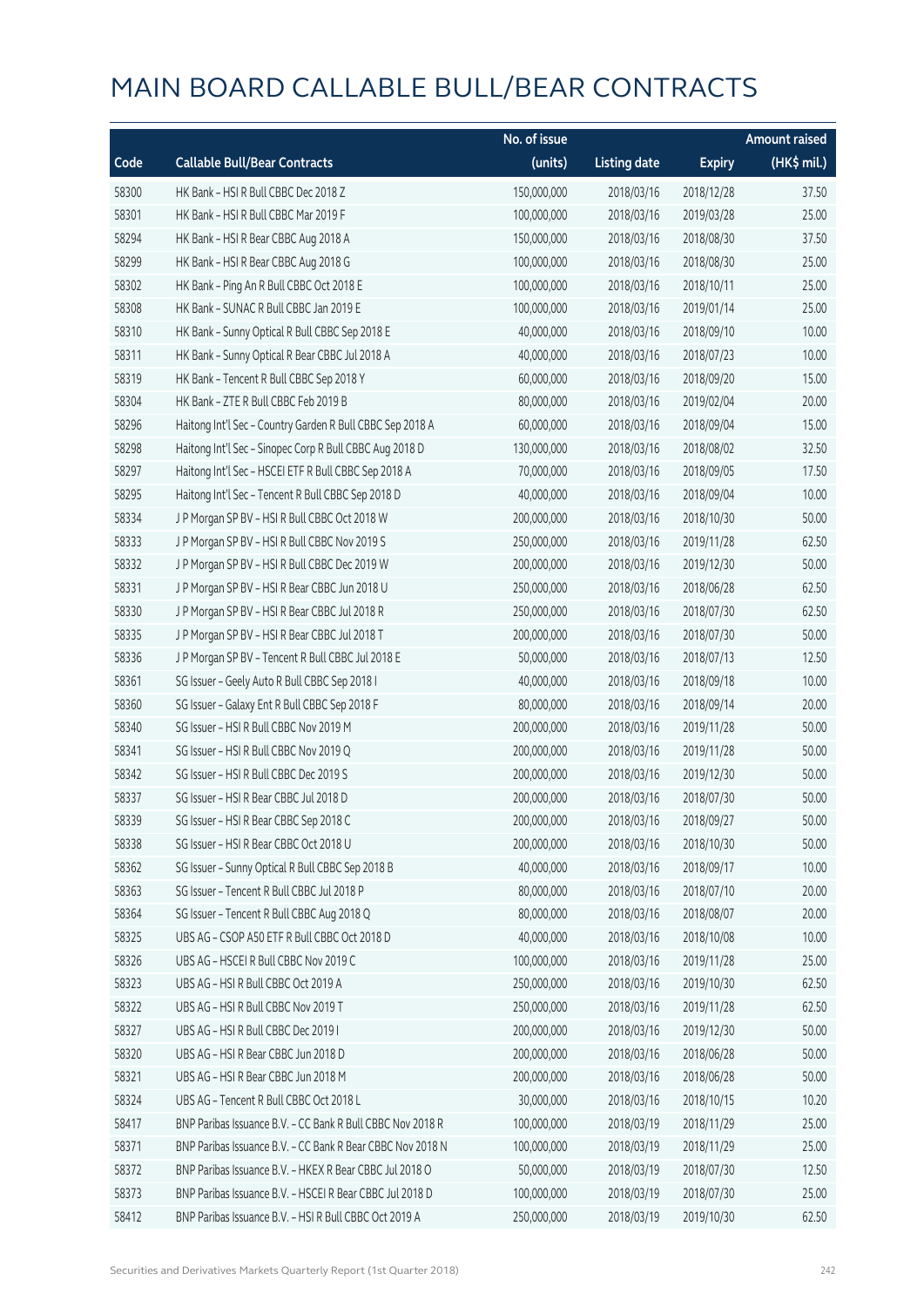|       |                                                            | No. of issue |                     |               | <b>Amount raised</b> |
|-------|------------------------------------------------------------|--------------|---------------------|---------------|----------------------|
| Code  | <b>Callable Bull/Bear Contracts</b>                        | (units)      | <b>Listing date</b> | <b>Expiry</b> | (HK\$ mil.)          |
| 58413 | BNP Paribas Issuance B.V. - HSI R Bull CBBC Oct 2019 B     | 250,000,000  | 2018/03/19          | 2019/10/30    | 62.50                |
| 58414 | BNP Paribas Issuance B.V. - HSI R Bull CBBC Oct 2019 C     | 250,000,000  | 2018/03/19          | 2019/10/30    | 62.50                |
| 58415 | BNP Paribas Issuance B.V. - HSI R Bull CBBC Oct 2019 S     | 250,000,000  | 2018/03/19          | 2019/10/30    | 62.50                |
| 58416 | BNP Paribas Issuance B.V. - HSI R Bull CBBC Oct 2019 V     | 250,000,000  | 2018/03/19          | 2019/10/30    | 62.50                |
| 58367 | BNP Paribas Issuance B.V. - HSI R Bear CBBC Jul 2018 A     | 250,000,000  | 2018/03/19          | 2018/07/30    | 62.50                |
| 58368 | BNP Paribas Issuance B.V. - HSI R Bear CBBC Jul 2018 B     | 250,000,000  | 2018/03/19          | 2018/07/30    | 62.50                |
| 58419 | BNP Paribas Issuance B.V. - HSI R Bear CBBC Jul 2018 C     | 250,000,000  | 2018/03/19          | 2018/07/30    | 62.50                |
| 58369 | BNP Paribas Issuance B.V. - HSI R Bear CBBC Jul 2018 H     | 250,000,000  | 2018/03/19          | 2018/07/30    | 62.50                |
| 58370 | BNP Paribas Issuance B.V. - HSI R Bear CBBC Jul 2018 I     | 250,000,000  | 2018/03/19          | 2018/07/30    | 62.50                |
| 58365 | BNP Paribas Issuance B.V. - HSI R Bear CBBC Jul 2018 T     | 250,000,000  | 2018/03/19          | 2018/07/30    | 62.50                |
| 58366 | BNP Paribas Issuance B.V. - HSI R Bear CBBC Jul 2018 U     | 250,000,000  | 2018/03/19          | 2018/07/30    | 62.50                |
| 58418 | BNP Paribas Issuance B.V. - Ping An R Bull CBBC Nov 2018 E | 200,000,000  | 2018/03/19          | 2018/11/29    | 50.00                |
| 58486 | Credit Suisse AG - AIA R Bull CBBC Sep 2018 F              | 70,000,000   | 2018/03/19          | 2018/09/27    | 17.50                |
| 58506 | Credit Suisse AG - Bank of China R Bull CBBC Dec 2018 B    | 80,000,000   | 2018/03/19          | 2018/12/28    | 20.00                |
| 58484 | Credit Suisse AG - Country Garden R Bull CBBC Oct 2018 B   | 40,000,000   | 2018/03/19          | 2018/10/30    | 10.00                |
| 58485 | Credit Suisse AG - China Mobile R Bull CBBC Sep 2018 B     | 70,000,000   | 2018/03/19          | 2018/09/27    | 17.50                |
| 58503 | Credit Suisse AG - CC Bank R Bull CBBC Dec 2018 B          | 80,000,000   | 2018/03/19          | 2018/12/28    | 20.00                |
| 58504 | Credit Suisse AG - CC Bank R Bull CBBC Dec 2018 C          | 80,000,000   | 2018/03/19          | 2018/12/28    | 20.00                |
| 58489 | Credit Suisse AG - CM Bank R Bull CBBC Nov 2018 M          | 70,000,000   | 2018/03/19          | 2018/11/29    | 17.50                |
| 58481 | Credit Suisse AG - CNOOC R Bull CBBC Sep 2018 C            | 50,000,000   | 2018/03/19          | 2018/09/27    | 12.50                |
| 58482 | Credit Suisse AG - Sinopec Corp R Bull CBBC Sep 2018 A     | 60,000,000   | 2018/03/19          | 2018/09/27    | 15.00                |
| 58487 | Credit Suisse AG - Galaxy Ent R Bull CBBC Nov 2018 A       | 50,000,000   | 2018/03/19          | 2018/11/29    | 12.50                |
| 58498 | Credit Suisse AG - HKEX R Bull CBBC Oct 2018 R             | 50,000,000   | 2018/03/19          | 2018/10/30    | 12.50                |
| 58497 | Credit Suisse AG - HSCEI R Bull CBBC Dec 2018 J            | 100,000,000  | 2018/03/19          | 2018/12/28    | 25.00                |
| 58496 | Credit Suisse AG - HSI R Bull CBBC Apr 2019 E              | 200,000,000  | 2018/03/19          | 2019/04/29    | 50.00                |
| 58493 | Credit Suisse AG - HSI R Bull CBBC Jul 2019 B              | 200,000,000  | 2018/03/19          | 2019/07/30    | 50.00                |
| 58495 | Credit Suisse AG - HSI R Bull CBBC Jul 2019 C              | 200,000,000  | 2018/03/19          | 2019/07/30    | 50.00                |
| 58492 | Credit Suisse AG - HSI R Bull CBBC Sep 2019 E              | 200,000,000  | 2018/03/19          | 2019/09/27    | 50.00                |
| 58494 | Credit Suisse AG - HSI R Bull CBBC Sep 2019 F              | 200,000,000  | 2018/03/19          | 2019/09/27    | 50.00                |
| 58491 | Credit Suisse AG - HSI R Bull CBBC Nov 2019 H              | 200,000,000  | 2018/03/19          | 2019/11/28    | 50.00                |
| 58478 | Credit Suisse AG - HSI R Bear CBBC Jun 2018 A              | 200,000,000  | 2018/03/19          | 2018/06/28    | 50.00                |
| 58490 | Credit Suisse AG - HSI R Bear CBBC Jun 2018 C              | 200,000,000  | 2018/03/19          | 2018/06/28    | 50.00                |
| 58477 | Credit Suisse AG - HSI R Bear CBBC Jul 2018 A              | 200,000,000  | 2018/03/19          | 2018/07/30    | 50.00                |
| 58476 | Credit Suisse AG - HSI R Bear CBBC Jul 2018 D              | 200,000,000  | 2018/03/19          | 2018/07/30    | 50.00                |
| 58479 | Credit Suisse AG - HSI R Bear CBBC Aug 2018 B              | 200,000,000  | 2018/03/19          | 2018/08/30    | 50.00                |
| 58505 | Credit Suisse AG - ICBC R Bull CBBC Dec 2018 A             | 80,000,000   | 2018/03/19          | 2018/12/28    | 20.00                |
| 58480 | Credit Suisse AG - PetroChina R Bull CBBC Nov 2018 B       | 50,000,000   | 2018/03/19          | 2018/11/29    | 12.50                |
| 58502 | Credit Suisse AG - Ping An R Bull CBBC Sep 2018 J          | 80,000,000   | 2018/03/19          | 2018/09/27    | 20.00                |
| 58483 | Credit Suisse AG - SUNAC R Bull CBBC Jan 2019 A            | 100,000,000  | 2018/03/19          | 2019/01/30    | 25.00                |
| 58488 | Credit Suisse AG - Sunny Optical R Bull CBBC Nov 2018 B    | 40,000,000   | 2018/03/19          | 2018/11/29    | 10.00                |
| 58499 | Credit Suisse AG - Tencent R Bull CBBC Oct 2018 M          | 50,000,000   | 2018/03/19          | 2018/10/30    | 12.50                |
| 58500 | Credit Suisse AG - Tencent R Bull CBBC Nov 2018 F          | 50,000,000   | 2018/03/19          | 2018/11/29    | 12.50                |
| 58501 | Credit Suisse AG - Tencent R Bull CBBC Nov 2018 G          | 50,000,000   | 2018/03/19          | 2018/11/29    | 12.50                |
| 58530 | Bank of East Asia - A50 China R Bull CBBC Dec 2018 A       | 40,000,000   | 2018/03/19          | 2018/12/28    | 10.00                |
| 58533 | Bank of East Asia - Geely Auto R Bull CBBC Dec 2018 C      | 40,000,000   | 2018/03/19          | 2018/12/28    | 12.00                |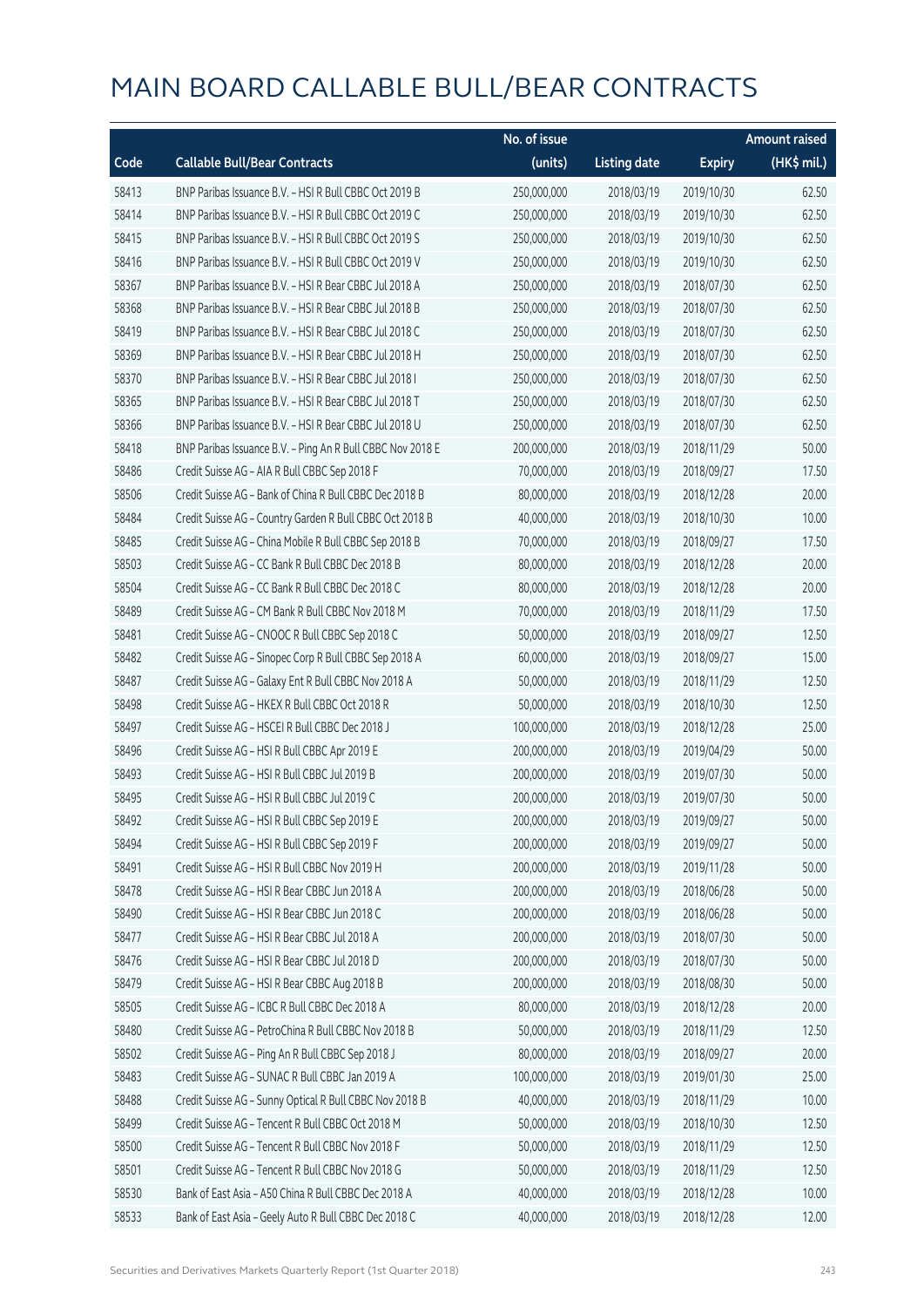|       |                                                              | No. of issue |                     |               | <b>Amount raised</b>  |
|-------|--------------------------------------------------------------|--------------|---------------------|---------------|-----------------------|
| Code  | <b>Callable Bull/Bear Contracts</b>                          | (units)      | <b>Listing date</b> | <b>Expiry</b> | $(HK\frac{1}{2}mil.)$ |
| 58534 | Bank of East Asia - Geely Auto R Bull CBBC Dec 2018 D        | 40,000,000   | 2018/03/19          | 2018/12/28    | 10.00                 |
| 58531 | Bank of East Asia - Galaxy Ent R Bull CBBC Dec 2018 D        | 16,000,000   | 2018/03/19          | 2018/12/28    | 10.40                 |
| 58532 | Bank of East Asia - Galaxy Ent R Bear CBBC Dec 2018 A        | 16,000,000   | 2018/03/19          | 2018/12/28    | 11.52                 |
| 58529 | Bank of East Asia - HKEX R Bull CBBC Dec 2018 I              | 40,000,000   | 2018/03/19          | 2018/12/28    | 10.00                 |
| 58536 | Bank of East Asia - ICBC R Bull CBBC Dec 2018 B              | 60,000,000   | 2018/03/19          | 2018/12/28    | 15.00                 |
| 58535 | Bank of East Asia - Ping An R Bull CBBC Dec 2018 I           | 120,000,000  | 2018/03/19          | 2018/12/28    | 30.00                 |
| 58527 | Bank of East Asia - Tencent R Bull CBBC Dec 2018 L           | 40,000,000   | 2018/03/19          | 2018/12/28    | 10.00                 |
| 58528 | Bank of East Asia - Tencent R Bull CBBC Dec 2018 M           | 40,000,000   | 2018/03/19          | 2018/12/28    | 10.00                 |
| 58517 | Goldman Sachs SP (Asia) - AIA R Bull CBBC Mar 2019 G         | 100,000,000  | 2018/03/19          | 2019/03/22    | 25.00                 |
| 58524 | Goldman Sachs SP (Asia) - Bank of China R Bull CBBC Feb 19 G | 100,000,000  | 2018/03/19          | 2019/02/26    | 25.00                 |
| 58525 | Goldman Sachs SP (Asia) - CC Bank R Bull CBBC Dec 2018 K     | 100,000,000  | 2018/03/19          | 2018/12/31    | 25.00                 |
| 58526 | Goldman Sachs SP (Asia) - CC Bank R Bull CBBC Dec 2018 L     | 100,000,000  | 2018/03/19          | 2018/12/31    | 25.00                 |
| 58521 | Goldman Sachs SP (Asia) - Galaxy Ent R Bull CBBC Dec 2018 N  | 100,000,000  | 2018/03/19          | 2018/12/31    | 25.40                 |
| 58522 | Goldman Sachs SP (Asia) - HKEX R Bull CBBC Dec 2018 D        | 100,000,000  | 2018/03/19          | 2018/12/31    | 25.00                 |
| 58523 | Goldman Sachs SP (Asia) - HKEX R Bull CBBC Dec 2018 E        | 100,000,000  | 2018/03/19          | 2018/12/31    | 25.00                 |
| 58512 | Goldman Sachs SP (Asia) - HSBC R Bull CBBC Sep 2018 P        | 100,000,000  | 2018/03/19          | 2018/09/27    | 25.00                 |
| 58516 | Goldman Sachs SP (Asia) - HSBC R Bull CBBC Sep 2018 U        | 100,000,000  | 2018/03/19          | 2018/09/28    | 25.00                 |
| 58509 | Goldman Sachs SP (Asia) - HSI R Bull CBBC Nov 2019 B         | 200,000,000  | 2018/03/19          | 2019/11/28    | 50.20                 |
| 58507 | Goldman Sachs SP (Asia) - HSI R Bull CBBC Nov 2019 D         | 200,000,000  | 2018/03/19          | 2019/11/28    | 50.00                 |
| 58508 | Goldman Sachs SP (Asia) - HSI R Bull CBBC Nov 2019 T         | 200,000,000  | 2018/03/19          | 2019/11/28    | 50.00                 |
| 58510 | Goldman Sachs SP (Asia) - HSI R Bull CBBC Dec 2019 K         | 200,000,000  | 2018/03/19          | 2019/12/30    | 50.20                 |
| 58511 | Goldman Sachs SP (Asia) - HSI R Bull CBBC Dec 2019 L         | 200,000,000  | 2018/03/19          | 2019/12/30    | 50.00                 |
| 58391 | Goldman Sachs SP (Asia) - HSI R Bear CBBC Sep 2018 X         | 200,000,000  | 2018/03/19          | 2018/09/27    | 50.00                 |
| 58392 | Goldman Sachs SP (Asia) - HSI R Bear CBBC Sep 2018 Y         | 200,000,000  | 2018/03/19          | 2018/09/27    | 50.00                 |
| 58393 | Goldman Sachs SP (Asia) - HSI R Bear CBBC Sep 2018 Z         | 200,000,000  | 2018/03/19          | 2018/09/27    | 50.00                 |
| 58394 | Goldman Sachs SP (Asia) - HSI R Bear CBBC Oct 2018 C         | 200,000,000  | 2018/03/19          | 2018/10/30    | 50.20                 |
| 58395 | Goldman Sachs SP (Asia) - HSI R Bear CBBC Oct 2018 D         | 200,000,000  | 2018/03/19          | 2018/10/30    | 50.20                 |
| 58518 | Goldman Sachs SP (Asia) - ICBC R Bull CBBC Feb 2019 C        | 100,000,000  | 2018/03/19          | 2019/02/26    | 25.00                 |
| 58519 | Goldman Sachs SP (Asia) - Ping An R Bull CBBC Oct 2018 S     | 100,000,000  | 2018/03/19          | 2018/10/22    | 25.00                 |
| 58520 | Goldman Sachs SP (Asia) - Ping An R Bull CBBC Oct 2018 V     | 100,000,000  | 2018/03/19          | 2018/10/22    | 25.00                 |
| 58513 | Goldman Sachs SP (Asia) - Tencent R Bull CBBC Sep 2018 R     | 100,000,000  | 2018/03/19          | 2018/09/19    | 25.00                 |
| 58514 | Goldman Sachs SP (Asia) - Tencent R Bull CBBC Sep 2018 S     | 100,000,000  | 2018/03/19          | 2018/09/20    | 25.00                 |
| 58515 | Goldman Sachs SP (Asia) - Tencent R Bull CBBC Sep 2018 T     | 100,000,000  | 2018/03/19          | 2018/09/21    | 25.00                 |
| 58403 | HK Bank - AIA R Bull CBBC Sep 2018 D                         | 80,000,000   | 2018/03/19          | 2018/09/17    | 20.00                 |
| 58409 | HK Bank - China Mobile R Bull CBBC Oct 2018 J                | 50,000,000   | 2018/03/19          | 2018/10/08    | 12.50                 |
| 58411 | HK Bank - CC Bank R Bull CBBC Aug 2018 V                     | 100,000,000  | 2018/03/19          | 2018/08/13    | 25.00                 |
| 58400 | HK Bank - CSOP A50 ETF R Bull CBBC Oct 2018 M                | 50,000,000   | 2018/03/19          | 2018/10/15    | 12.50                 |
| 58401 | HK Bank - A50 China R Bull CBBC Oct 2018 H                   | 50,000,000   | 2018/03/19          | 2018/10/11    | 12.50                 |
| 58408 | HK Bank - Geely Auto R Bull CBBC Aug 2018 Q                  | 40,000,000   | 2018/03/19          | 2018/08/16    | 10.00                 |
| 58405 | HK Bank - HKEX R Bull CBBC Sep 2018 S                        | 50,000,000   | 2018/03/19          | 2018/09/20    | 12.50                 |
| 58399 | HK Bank - HSCEI R Bull CBBC Dec 2018 N                       | 60,000,000   | 2018/03/19          | 2018/12/28    | 15.00                 |
| 58402 | HK Bank - HSI R Bull CBBC Dec 2018 B                         | 100,000,000  | 2018/03/19          | 2018/12/28    | 25.00                 |
| 58397 | HK Bank - HSI R Bull CBBC Mar 2019 G                         | 150,000,000  | 2018/03/19          | 2019/03/28    | 37.50                 |
| 58396 | HK Bank - HSI R Bear CBBC Aug 2018 H                         | 100,000,000  | 2018/03/19          | 2018/08/30    | 25.00                 |
| 58398 | HK Bank - HSI R Bear CBBC Sep 2018 Y                         | 150,000,000  | 2018/03/19          | 2018/09/27    | 37.50                 |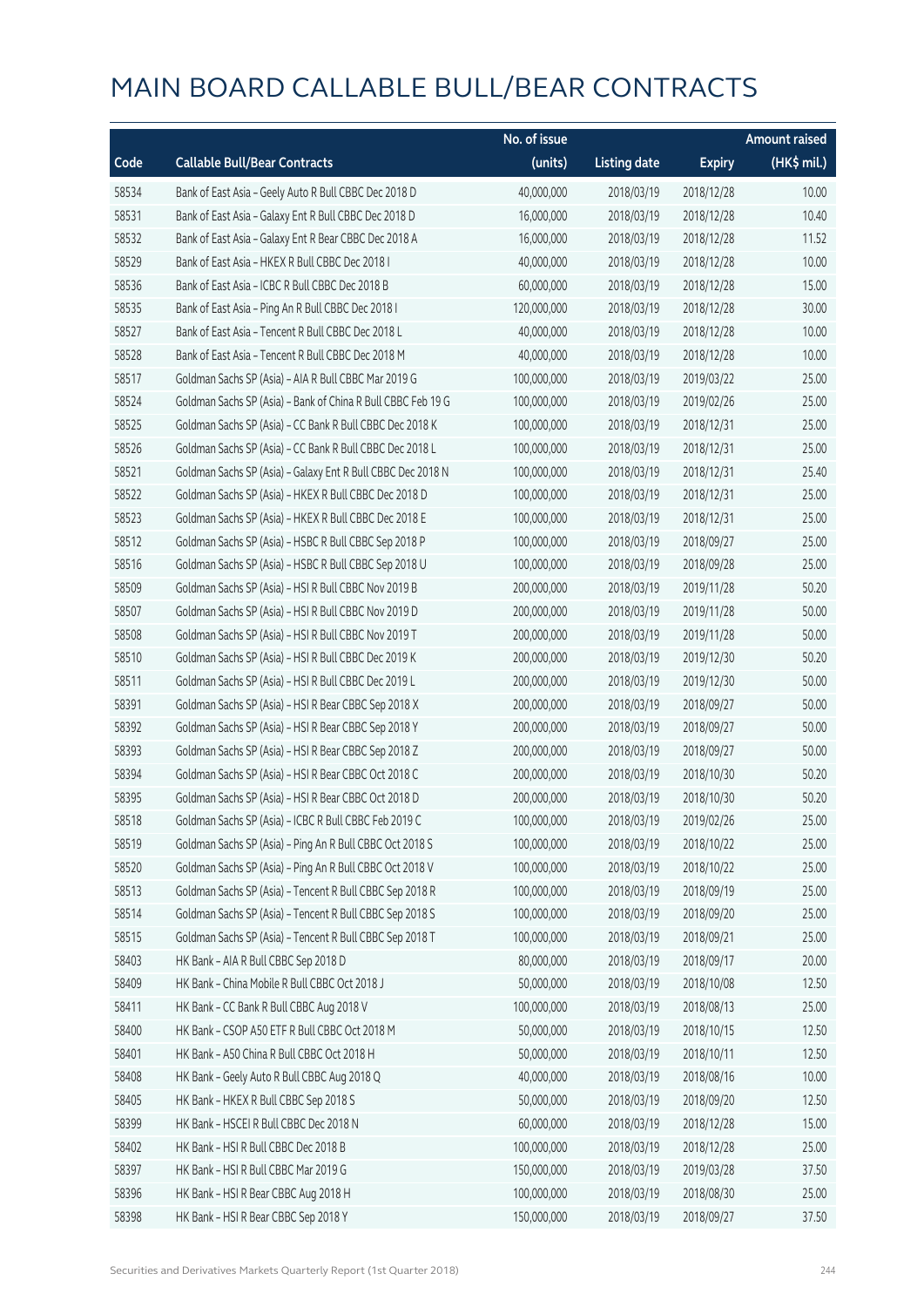|       |                                                           | No. of issue |                     |               | <b>Amount raised</b> |
|-------|-----------------------------------------------------------|--------------|---------------------|---------------|----------------------|
| Code  | <b>Callable Bull/Bear Contracts</b>                       | (units)      | <b>Listing date</b> | <b>Expiry</b> | (HK\$ mil.)          |
| 58407 | HK Bank - ICBC R Bull CBBC Aug 2018 O                     | 100,000,000  | 2018/03/19          | 2018/08/13    | 25.00                |
| 58406 | HK Bank - Ping An R Bull CBBC Oct 2018 G                  | 100,000,000  | 2018/03/19          | 2018/10/04    | 25.00                |
| 58410 | HK Bank - Sunny Optical R Bull CBBC Aug 2018 K            | 40,000,000   | 2018/03/19          | 2018/08/27    | 10.00                |
| 58404 | HK Bank - Tencent R Bull CBBC Aug 2018 T                  | 60,000,000   | 2018/03/19          | 2018/08/16    | 15.00                |
| 58380 | Haitong Int'l Sec - AIA R Bull CBBC Sep 2018 C            | 120,000,000  | 2018/03/19          | 2018/09/07    | 30.00                |
| 58387 | Haitong Int'l Sec - Bank of China R Bull CBBC Nov 2018 A  | 190,000,000  | 2018/03/19          | 2018/11/08    | 47.50                |
| 58382 | Haitong Int'l Sec - Country Garden R Bull CBBC Sep 2018 B | 60,000,000   | 2018/03/19          | 2018/09/06    | 15.00                |
| 58379 | Haitong Int'l Sec - CC Bank R Bull CBBC Sep 2018 B        | 100,000,000  | 2018/03/19          | 2018/09/10    | 25.00                |
| 58386 | Haitong Int'l Sec - Evergrande R Bull CBBC Sep 2018 C     | 40,000,000   | 2018/03/19          | 2018/09/10    | 11.52                |
| 58375 | Haitong Int'l Sec - Geely Auto R Bull CBBC Sep 2018 D     | 40,000,000   | 2018/03/19          | 2018/09/06    | 10.00                |
| 58374 | Haitong Int'l Sec - Galaxy Ent R Bull CBBC Sep 2018 A     | 120,000,000  | 2018/03/19          | 2018/09/24    | 30.00                |
| 58376 | Haitong Int'l Sec - HKEX R Bull CBBC Nov 2018 A           | 40,000,000   | 2018/03/19          | 2018/11/02    | 10.00                |
| 58381 | Haitong Int'l Sec - ICBC R Bull CBBC Sep 2018 B           | 120,000,000  | 2018/03/19          | 2018/09/07    | 30.00                |
| 58390 | Haitong Int'l Sec - NCI R Bull CBBC Sep 2018 A            | 40,000,000   | 2018/03/19          | 2018/09/06    | 20.08                |
| 58383 | Haitong Int'l Sec - Ping An R Bull CBBC Sep 2018 D        | 30,000,000   | 2018/03/19          | 2018/09/28    | 10.89                |
| 58384 | Haitong Int'l Sec - Ping An R Bull CBBC Sep 2018 E        | 30,000,000   | 2018/03/19          | 2018/09/28    | 14.01                |
| 58389 | Haitong Int'l Sec - SMIC R Bull CBBC Sep 2018 B           | 70,000,000   | 2018/03/19          | 2018/09/06    | 17.50                |
| 58385 | Haitong Int'l Sec - Sunny Optical R Bull CBBC Sep 2018 A  | 60,000,000   | 2018/03/19          | 2018/09/06    | 15.00                |
| 58377 | Haitong Int'l Sec - Tencent R Bull CBBC Sep 2018 E        | 40,000,000   | 2018/03/19          | 2018/09/06    | 10.00                |
| 58378 | Haitong Int'l Sec - Tencent R Bull CBBC Sep 2018 F        | 40,000,000   | 2018/03/19          | 2018/09/05    | 10.00                |
| 58388 | Haitong Int'l Sec - ZTE R Bull CBBC Sep 2018 A            | 40,000,000   | 2018/03/19          | 2018/09/06    | 11.64                |
| 58448 | J P Morgan SP BV - Geely Auto R Bull CBBC Apr 2019 C      | 250,000,000  | 2018/03/19          | 2019/04/18    | 62.50                |
| 58447 | J P Morgan SP BV - HKEX R Bull CBBC Jul 2018 C            | 40,000,000   | 2018/03/19          | 2018/07/13    | 10.00                |
| 58441 | J P Morgan SP BV - HSI R Bull CBBC Oct 2019 H             | 200,000,000  | 2018/03/19          | 2019/10/30    | 50.00                |
| 58442 | J P Morgan SP BV - HSI R Bull CBBC Nov 2019 T             | 200,000,000  | 2018/03/19          | 2019/11/28    | 50.00                |
| 58444 | J P Morgan SP BV - HSI R Bull CBBC Nov 2019 U             | 200,000,000  | 2018/03/19          | 2019/11/28    | 50.00                |
| 58440 | J P Morgan SP BV - HSI R Bull CBBC Dec 2019 C             | 200,000,000  | 2018/03/19          | 2019/12/30    | 50.00                |
| 58443 | J P Morgan SP BV - HSI R Bull CBBC Dec 2019 J             | 200,000,000  | 2018/03/19          | 2019/12/30    | 50.00                |
| 58439 | J P Morgan SP BV - HSI R Bear CBBC Jun 2018 N             | 200,000,000  | 2018/03/19          | 2018/06/28    | 50.00                |
| 58437 | J P Morgan SP BV - HSI R Bear CBBC Aug 2018 B             | 200,000,000  | 2018/03/19          | 2018/08/30    | 50.00                |
| 58438 | J P Morgan SP BV - HSI R Bear CBBC Aug 2018 C             | 200,000,000  | 2018/03/19          | 2018/08/30    | 50.00                |
| 58436 | J P Morgan SP BV - HSI R Bear CBBC Aug 2018 K             | 200,000,000  | 2018/03/19          | 2018/08/30    | 50.00                |
| 58445 | J P Morgan SP BV - Tencent R Bull CBBC Jul 2018 F         | 50,000,000   | 2018/03/19          | 2018/07/13    | 12.50                |
| 58446 | J P Morgan SP BV - Tencent R Bull CBBC Jul 2018 G         | 50,000,000   | 2018/03/19          | 2018/07/13    | 12.50                |
| 58420 | Macquarie Bank Ltd. - Ping An R Bear CBBC Nov 2018 C      | 3,500,000    | 2018/03/19          | 2018/11/29    | 10.22                |
| 58471 | SG Issuer - Bank of China R Bull CBBC Dec 2018 K          | 100,000,000  | 2018/03/19          | 2018/12/17    | 25.00                |
| 58452 | SG Issuer - Country Garden R Bull CBBC Aug 2018 B         | 40,000,000   | 2018/03/19          | 2018/08/06    | 10.00                |
| 58472 | SG Issuer - CC Bank R Bull CBBC Aug 2018 B                | 100,000,000  | 2018/03/19          | 2018/08/03    | 25.00                |
| 58451 | SG Issuer - CC Bank R Bull CBBC Sep 2018 Q                | 100,000,000  | 2018/03/19          | 2018/09/21    | 25.00                |
| 58450 | SG Issuer - Galaxy Ent R Bull CBBC Dec 2018 I             | 80,000,000   | 2018/03/19          | 2018/12/18    | 20.00                |
| 58453 | SG Issuer - HKEX R Bull CBBC Oct 2018 S                   | 50,000,000   | 2018/03/19          | 2018/10/15    | 12.50                |
| 58454 | SG Issuer - HKEX R Bull CBBC Nov 2018 P                   | 50,000,000   | 2018/03/19          | 2018/11/05    | 12.50                |
| 58455 | SG Issuer - HSBC R Bull CBBC Sep 2018 K                   | 100,000,000  | 2018/03/19          | 2018/09/18    | 25.00                |
| 58462 | SG Issuer - HSI R Bull CBBC Oct 2019 C                    | 200,000,000  | 2018/03/19          | 2019/10/30    | 50.00                |
| 58461 | SG Issuer - HSI R Bull CBBC Oct 2019 Y                    | 200,000,000  | 2018/03/19          | 2019/10/30    | 50.00                |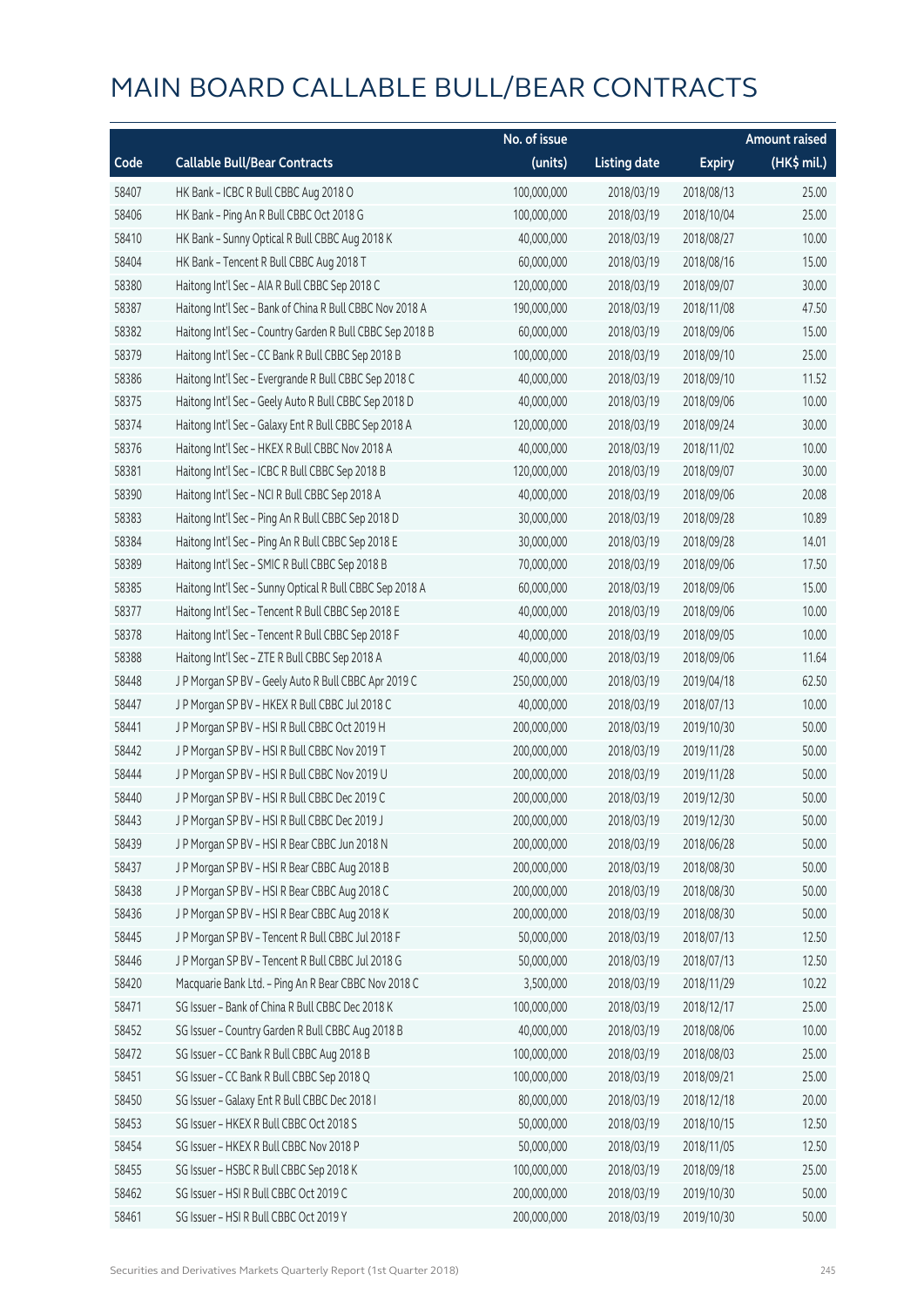|       |                                                        | No. of issue |                     |               | <b>Amount raised</b> |
|-------|--------------------------------------------------------|--------------|---------------------|---------------|----------------------|
| Code  | <b>Callable Bull/Bear Contracts</b>                    | (units)      | <b>Listing date</b> | <b>Expiry</b> | (HK\$ mil.)          |
| 58463 | SG Issuer - HSI R Bull CBBC Nov 2019 S                 | 200,000,000  | 2018/03/19          | 2019/11/28    | 50.00                |
| 58464 | SG Issuer - HSI R Bull CBBC Nov 2019 T                 | 200,000,000  | 2018/03/19          | 2019/11/28    | 50.00                |
| 58465 | SG Issuer - HSI R Bull CBBC Nov 2019 U                 | 200,000,000  | 2018/03/19          | 2019/11/28    | 50.00                |
| 58467 | SG Issuer - HSI R Bull CBBC Dec 2019 F                 | 200,000,000  | 2018/03/19          | 2019/12/30    | 50.00                |
| 58468 | SG Issuer - HSI R Bull CBBC Dec 2019 R                 | 200,000,000  | 2018/03/19          | 2019/12/30    | 50.00                |
| 58466 | SG Issuer - HSI R Bull CBBC Dec 2019 T                 | 200,000,000  | 2018/03/19          | 2019/12/30    | 50.00                |
| 58469 | SG Issuer - HSI R Bear CBBC Jul 2018 F                 | 200,000,000  | 2018/03/19          | 2018/07/30    | 50.00                |
| 58470 | SG Issuer - HSI R Bear CBBC Aug 2018 N                 | 200,000,000  | 2018/03/19          | 2018/08/30    | 50.00                |
| 58449 | SG Issuer - HSI R Bear CBBC Sep 2018 G                 | 200,000,000  | 2018/03/19          | 2018/09/27    | 50.00                |
| 58460 | SG Issuer - HSI R Bear CBBC Oct 2018 V                 | 200,000,000  | 2018/03/19          | 2018/10/30    | 50.00                |
| 58473 | SG Issuer - ICBC R Bull CBBC Aug 2018 U                | 60,000,000   | 2018/03/19          | 2018/08/06    | 15.00                |
| 58474 | SG Issuer - PetroChina R Bull CBBC Dec 2018 B          | 40,000,000   | 2018/03/19          | 2018/12/19    | 10.00                |
| 58456 | SG Issuer - Ping An R Bull CBBC Oct 2018 L             | 100,000,000  | 2018/03/19          | 2018/10/24    | 25.00                |
| 58475 | SG Issuer - Ping An R Bull CBBC Oct 2018 M             | 100,000,000  | 2018/03/19          | 2018/10/22    | 25.00                |
| 58457 | SG Issuer - Tencent R Bull CBBC Jul 2018 U             | 80,000,000   | 2018/03/19          | 2018/07/16    | 20.00                |
| 58458 | SG Issuer - Tencent R Bull CBBC Jul 2018 V             | 80,000,000   | 2018/03/19          | 2018/07/20    | 20.00                |
| 58459 | SG Issuer - Tencent R Bull CBBC Aug 2018 R             | 80,000,000   | 2018/03/19          | 2018/08/08    | 20.00                |
| 58432 | UBS AG - CC Bank R Bull CBBC Oct 2018 K                | 80,000,000   | 2018/03/19          | 2018/10/15    | 20.00                |
| 58431 | UBS AG - HKEX R Bull CBBC Oct 2018 W                   | 50,000,000   | 2018/03/19          | 2018/10/09    | 12.50                |
| 58427 | UBS AG - HSI R Bull CBBC Sep 2019 O                    | 250,000,000  | 2018/03/19          | 2019/09/27    | 62.50                |
| 58426 | UBS AG - HSI R Bull CBBC Oct 2019 B                    | 200,000,000  | 2018/03/19          | 2019/10/30    | 50.00                |
| 58429 | UBS AG - HSI R Bull CBBC Oct 2019 E                    | 200,000,000  | 2018/03/19          | 2019/10/30    | 50.00                |
| 58428 | UBS AG - HSI R Bull CBBC Nov 2019 G                    | 250,000,000  | 2018/03/19          | 2019/11/28    | 62.50                |
| 58425 | UBS AG - HSI R Bull CBBC Nov 2019 U                    | 200,000,000  | 2018/03/19          | 2019/11/28    | 50.00                |
| 58424 | UBS AG - HSI R Bear CBBC Jun 2018 E                    | 250,000,000  | 2018/03/19          | 2018/06/28    | 62.50                |
| 58421 | UBS AG - HSI R Bear CBBC Jun 2018 O                    | 200,000,000  | 2018/03/19          | 2018/06/28    | 50.00                |
| 58422 | UBS AG - HSI R Bear CBBC Jun 2018 Z                    | 200,000,000  | 2018/03/19          | 2018/06/28    | 50.00                |
| 58423 | UBS AG - HSI R Bear CBBC Jul 2018 J                    | 250,000,000  | 2018/03/19          | 2018/07/30    | 62.50                |
| 58433 | UBS AG - ICBC R Bull CBBC Oct 2018 H                   | 80,000,000   | 2018/03/19          | 2018/10/15    | 20.00                |
| 58430 | UBS AG - Ping An R Bull CBBC Oct 2018 L                | 80,000,000   | 2018/03/19          | 2018/10/26    | 20.00                |
| 58435 | UBS AG - Tencent R Bull CBBC Jul 2018 W                | 30,000,000   | 2018/03/19          | 2018/07/26    | 10.20                |
| 58434 | UBS AG - Tencent R Bull CBBC Aug 2018 M                | 30,000,000   | 2018/03/19          | 2018/08/30    | 10.20                |
| 58537 | BNP Paribas Issuance B.V. - HSI R Bear CBBC Jul 2018 D | 250,000,000  | 2018/03/20          | 2018/07/30    | 62.50                |
| 58595 | Credit Suisse AG - CC Bank R Bull CBBC Sep 2018 P      | 80,000,000   | 2018/03/20          | 2018/09/27    | 20.00                |
| 58592 | Credit Suisse AG - HKEX R Bull CBBC Sep 2018 R         | 50,000,000   | 2018/03/20          | 2018/09/27    | 12.50                |
| 58597 | Credit Suisse AG - HSI R Bull CBBC Mar 2019 Y          | 200,000,000  | 2018/03/20          | 2019/03/28    | 50.00                |
| 58590 | Credit Suisse AG - HSI R Bull CBBC Apr 2019 M          | 200,000,000  | 2018/03/20          | 2019/04/29    | 50.00                |
| 58599 | Credit Suisse AG - HSI R Bull CBBC Apr 2019 N          | 200,000,000  | 2018/03/20          | 2019/04/29    | 50.00                |
| 58591 | Credit Suisse AG - HSI R Bull CBBC Jul 2019 D          | 200,000,000  | 2018/03/20          | 2019/07/30    | 50.00                |
| 58598 | Credit Suisse AG - HSI R Bull CBBC Jul 2019 E          | 200,000,000  | 2018/03/20          | 2019/07/30    | 50.00                |
| 58589 | Credit Suisse AG - HSI R Bear CBBC Jul 2018 F          | 200,000,000  | 2018/03/20          | 2018/07/30    | 50.00                |
| 58600 | Credit Suisse AG - HSI R Bear CBBC Jul 2018 J          | 200,000,000  | 2018/03/20          | 2018/07/30    | 50.00                |
| 58596 | Credit Suisse AG - Ping An R Bull CBBC Nov 2018 M      | 80,000,000   | 2018/03/20          | 2018/11/29    | 20.00                |
| 58593 | Credit Suisse AG - Tencent R Bull CBBC Aug 2018 L      | 50,000,000   | 2018/03/20          | 2018/08/30    | 12.50                |
| 58594 | Credit Suisse AG - Tencent R Bull CBBC Sep 2018 Z      | 50,000,000   | 2018/03/20          | 2018/09/27    | 12.50                |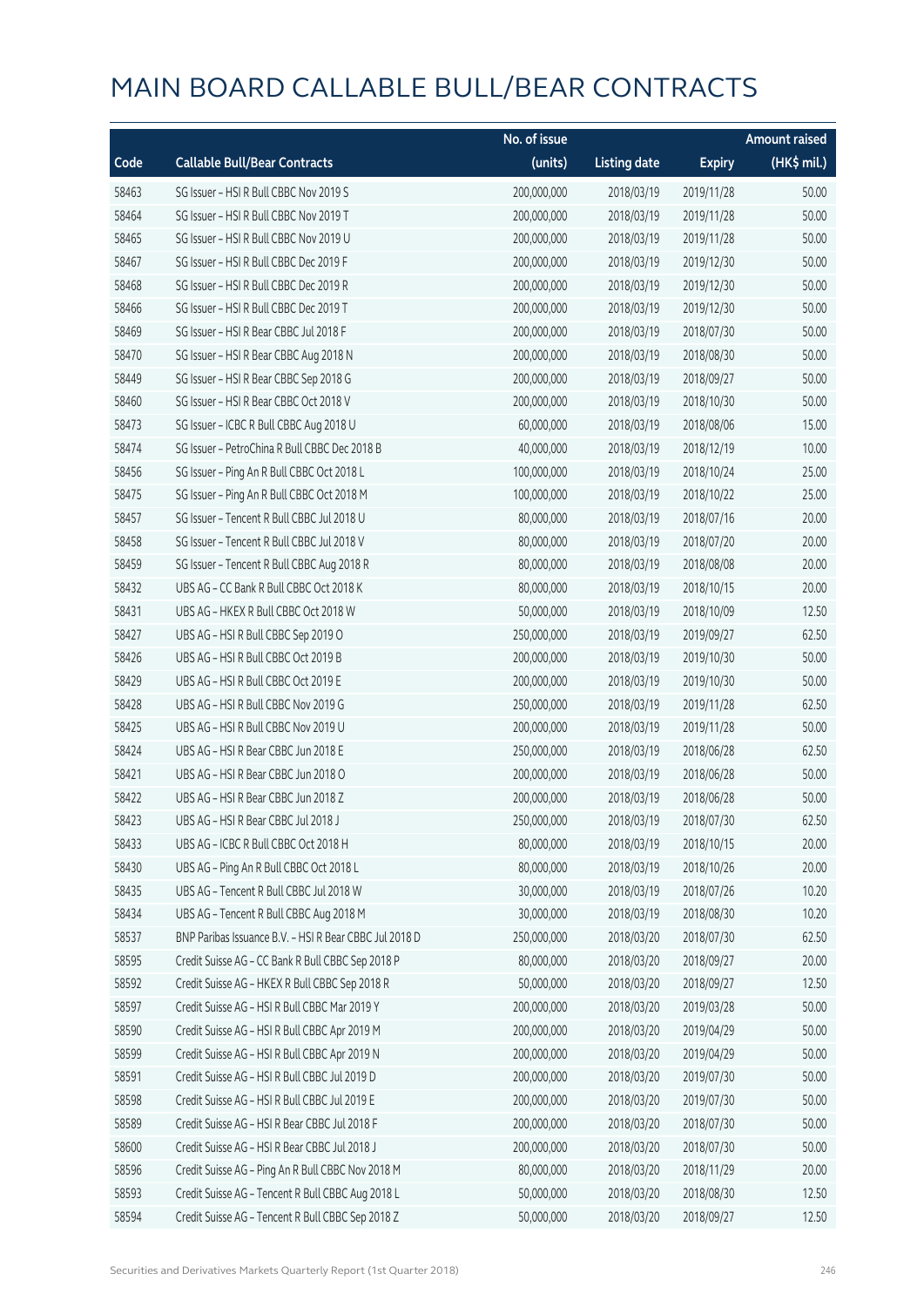|       |                                                          | No. of issue |                     |               | <b>Amount raised</b> |
|-------|----------------------------------------------------------|--------------|---------------------|---------------|----------------------|
| Code  | <b>Callable Bull/Bear Contracts</b>                      | (units)      | <b>Listing date</b> | <b>Expiry</b> | $(HK$$ mil.)         |
| 58559 | Goldman Sachs SP (Asia) - HKEX R Bull CBBC Nov 2018 L    | 100,000,000  | 2018/03/20          | 2018/11/30    | 25.00                |
| 58623 | Goldman Sachs SP (Asia) - HKEX R Bull CBBC Nov 2018 M    | 100,000,000  | 2018/03/20          | 2018/11/30    | 25.00                |
| 58626 | Goldman Sachs SP (Asia) - HSCEI R Bull CBBC Sep 2019 J   | 100,000,000  | 2018/03/20          | 2019/09/27    | 25.00                |
| 58556 | Goldman Sachs SP (Asia) - HSI R Bull CBBC Dec 2019 A     | 200,000,000  | 2018/03/20          | 2019/12/30    | 50.20                |
| 58557 | Goldman Sachs SP (Asia) - HSI R Bull CBBC Dec 2019 B     | 200,000,000  | 2018/03/20          | 2019/12/30    | 50.20                |
| 58558 | Goldman Sachs SP (Asia) - HSI R Bull CBBC Dec 2019 D     | 200,000,000  | 2018/03/20          | 2019/12/30    | 50.00                |
| 58555 | Goldman Sachs SP (Asia) - HSI R Bull CBBC Dec 2019 M     | 200,000,000  | 2018/03/20          | 2019/12/30    | 50.20                |
| 58620 | Goldman Sachs SP (Asia) - HSI R Bear CBBC Jun 2018 E     | 200,000,000  | 2018/03/20          | 2018/06/28    | 50.00                |
| 58621 | Goldman Sachs SP (Asia) - HSI R Bear CBBC Jun 2018 X     | 200,000,000  | 2018/03/20          | 2018/06/28    | 50.40                |
| 58622 | Goldman Sachs SP (Asia) - HSI R Bear CBBC Jul 2018 T     | 200,000,000  | 2018/03/20          | 2018/07/30    | 50.20                |
| 58560 | Goldman Sachs SP (Asia) - Tencent R Bull CBBC Sep 2018 U | 100,000,000  | 2018/03/20          | 2018/09/26    | 25.00                |
| 58624 | Goldman Sachs SP (Asia) - Tencent R Bull CBBC Sep 2018 V | 100,000,000  | 2018/03/20          | 2018/09/26    | 25.00                |
| 58625 | Goldman Sachs SP (Asia) - Tencent R Bull CBBC Sep 2018 W | 100,000,000  | 2018/03/20          | 2018/09/26    | 25.00                |
| 58538 | HK Bank - AAC Tech R Bull CBBC Aug 2018 J                | 40,000,000   | 2018/03/20          | 2018/08/13    | 10.00                |
| 58547 | HK Bank - Bank of China R Bull CBBC Oct 2018 D           | 100,000,000  | 2018/03/20          | 2018/10/22    | 25.00                |
| 58545 | HK Bank - CC Bank R Bull CBBC Sep 2018 L                 | 100,000,000  | 2018/03/20          | 2018/09/24    | 25.00                |
| 58546 | HK Bank - Galaxy Ent R Bull CBBC Aug 2018 J              | 80,000,000   | 2018/03/20          | 2018/08/06    | 20.00                |
| 58544 | HK Bank - HKEX R Bull CBBC Oct 2018 K                    | 50,000,000   | 2018/03/20          | 2018/10/18    | 12.50                |
| 58542 | HK Bank - HSCEI R Bull CBBC Dec 2018 O                   | 60,000,000   | 2018/03/20          | 2018/12/28    | 15.00                |
| 58539 | HK Bank - HSI R Bull CBBC Dec 2018 D                     | 150,000,000  | 2018/03/20          | 2018/12/28    | 37.50                |
| 58540 | HK Bank - HSI R Bull CBBC Mar 2019 H                     | 150,000,000  | 2018/03/20          | 2019/03/28    | 37.50                |
| 58541 | HK Bank - HSI R Bear CBBC Aug 2018 D                     | 150,000,000  | 2018/03/20          | 2018/08/30    | 37.50                |
| 58543 | HK Bank - Tencent R Bull CBBC Sep 2018 Z                 | 60,000,000   | 2018/03/20          | 2018/09/06    | 15.00                |
| 58586 | Haitong Int'l Sec - AAC Tech R Bull CBBC Jul 2018 M      | 60,000,000   | 2018/03/20          | 2018/07/30    | 15.00                |
| 58588 | Haitong Int'l Sec - Bank of China R Bull CBBC Nov 2018 B | 190,000,000  | 2018/03/20          | 2018/11/07    | 47.50                |
| 58585 | Haitong Int'l Sec - BYD Company R Bull CBBC Sep 2018 A   | 110,000,000  | 2018/03/20          | 2018/09/06    | 27.50                |
| 58584 | Haitong Int'l Sec - CC Bank R Bull CBBC Sep 2018 C       | 100,000,000  | 2018/03/20          | 2018/09/07    | 25.00                |
| 58587 | Haitong Int'l Sec - CM Bank R Bull CBBC Sep 2018 A       | 40,000,000   | 2018/03/20          | 2018/09/07    | 12.20                |
| 58582 | Haitong Int'l Sec - HKEX R Bull CBBC Oct 2018 A          | 40,000,000   | 2018/03/20          | 2018/10/15    | 10.00                |
| 58583 | Haitong Int'l Sec - Tencent R Bull CBBC Sep 2018 G       | 40,000,000   | 2018/03/20          | 2018/09/07    | 10.00                |
| 58564 | J P Morgan SP BV - HKEX R Bull CBBC Jul 2018 D           | 40,000,000   | 2018/03/20          | 2018/07/13    | 10.00                |
| 58561 | J P Morgan SP BV - HSI R Bull CBBC Oct 2019 J            | 200,000,000  | 2018/03/20          | 2019/10/30    | 50.00                |
| 58567 | J P Morgan SP BV - HSI R Bull CBBC Oct 2019 L            | 200,000,000  | 2018/03/20          | 2019/10/30    | 50.00                |
| 58569 | J P Morgan SP BV - HSI R Bull CBBC Nov 2019 B            | 200,000,000  | 2018/03/20          | 2019/11/28    | 50.00                |
| 58568 | J P Morgan SP BV - HSI R Bull CBBC Dec 2019 L            | 200,000,000  | 2018/03/20          | 2019/12/30    | 50.00                |
| 58570 | J P Morgan SP BV - HSI R Bull CBBC Dec 2019 O            | 200,000,000  | 2018/03/20          | 2019/12/30    | 50.00                |
| 58565 | J P Morgan SP BV - Ping An R Bull CBBC Aug 2018 C        | 80,000,000   | 2018/03/20          | 2018/08/10    | 20.00                |
| 58566 | J P Morgan SP BV - Sunny Optical R Bear CBBC Jul 2018 B  | 40,000,000   | 2018/03/20          | 2018/07/20    | 10.00                |
| 58562 | J P Morgan SP BV - Tencent R Bull CBBC Jul 2018 H        | 50,000,000   | 2018/03/20          | 2018/07/13    | 12.50                |
| 58563 | J P Morgan SP BV - Tencent R Bull CBBC Jul 2018 I        | 50,000,000   | 2018/03/20          | 2018/07/13    | 12.50                |
| 58553 | Macquarie Bank Ltd. - China Life R Bull CBBC Sep 2018 A  | 40,000,000   | 2018/03/20          | 2018/09/27    | 10.24                |
| 58554 | Macquarie Bank Ltd. - China Life R Bull CBBC Oct 2018 A  | 32,000,000   | 2018/03/20          | 2018/10/30    | 10.21                |
| 58552 | Macquarie Bank Ltd. - China Life R Bear CBBC Dec 2018 A  | 25,000,000   | 2018/03/20          | 2018/12/28    | 10.78                |
| 58551 | Macquarie Bank Ltd. - CM Bank R Bull CBBC Sep 2018 C     | 12,900,000   | 2018/03/20          | 2018/09/27    | 10.07                |
| 58548 | Macquarie Bank Ltd. - Tencent R Bull CBBC Sep 2018 D     | 12,000,000   | 2018/03/20          | 2018/09/27    | 10.02                |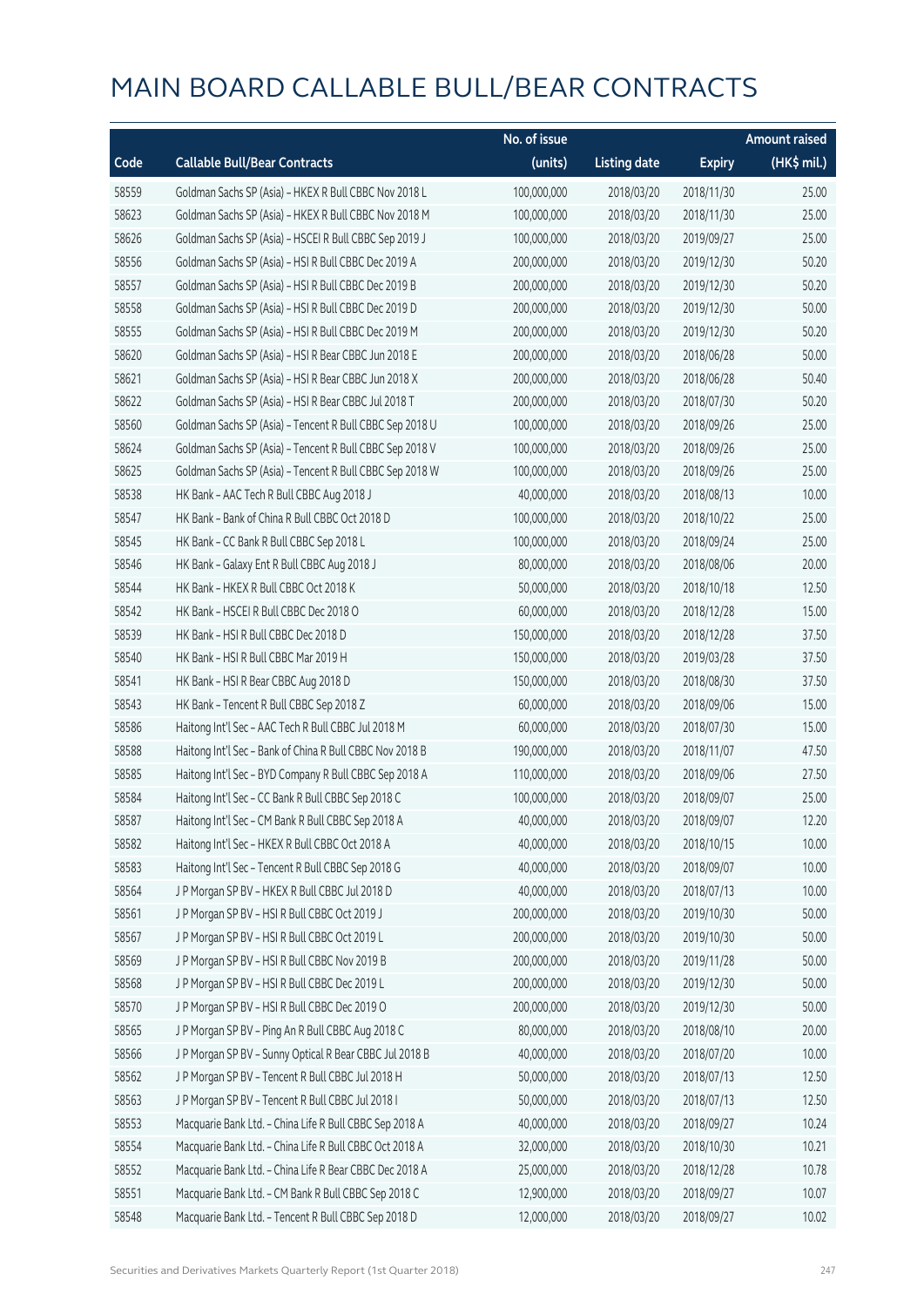|       |                                                        | No. of issue |                     |               | <b>Amount raised</b> |
|-------|--------------------------------------------------------|--------------|---------------------|---------------|----------------------|
| Code  | <b>Callable Bull/Bear Contracts</b>                    | (units)      | <b>Listing date</b> | <b>Expiry</b> | (HK\$ mil.)          |
| 58549 | Macquarie Bank Ltd. - Tencent R Bull CBBC Sep 2018 E   | 12,700,000   | 2018/03/20          | 2018/09/27    | 10.05                |
| 58550 | Macquarie Bank Ltd. - Tencent R Bear CBBC Sep 2018 D   | 12,200,000   | 2018/03/20          | 2018/09/27    | 10.08                |
| 58602 | SG Issuer - AIA R Bull CBBC Nov 2018 D                 | 60,000,000   | 2018/03/20          | 2018/11/21    | 15.00                |
| 58603 | SG Issuer - Bank of China R Bull CBBC Dec 2018 L       | 100,000,000  | 2018/03/20          | 2018/12/12    | 25.00                |
| 58604 | SG Issuer - BYD Company R Bull CBBC Dec 2018 C         | 50,000,000   | 2018/03/20          | 2018/12/10    | 12.50                |
| 58606 | SG Issuer - China Mobile R Bull CBBC Dec 2018 R        | 100,000,000  | 2018/03/20          | 2018/12/12    | 25.00                |
| 58605 | SG Issuer - CC Bank R Bull CBBC Sep 2018 R             | 100,000,000  | 2018/03/20          | 2018/09/17    | 25.00                |
| 58607 | SG Issuer - Geely Auto R Bull CBBC Sep 2018 J          | 40,000,000   | 2018/03/20          | 2018/09/26    | 10.00                |
| 58613 | SG Issuer - HSI R Bull CBBC Oct 2019 E                 | 200,000,000  | 2018/03/20          | 2019/10/30    | 50.00                |
| 58614 | SG Issuer - HSI R Bull CBBC Oct 2019 F                 | 200,000,000  | 2018/03/20          | 2019/10/30    | 50.00                |
| 58615 | SG Issuer - HSI R Bull CBBC Oct 2019 L                 | 200,000,000  | 2018/03/20          | 2019/10/30    | 50.00                |
| 58616 | SG Issuer - HSI R Bull CBBC Dec 2019 W                 | 200,000,000  | 2018/03/20          | 2019/12/30    | 50.00                |
| 58617 | SG Issuer - HSI R Bull CBBC Dec 2019 Z                 | 200,000,000  | 2018/03/20          | 2019/12/30    | 50.00                |
| 58612 | SG Issuer - HSI R Bear CBBC Jul 2018 L                 | 200,000,000  | 2018/03/20          | 2018/07/30    | 50.00                |
| 58608 | SG Issuer - ICBC R Bull CBBC Sep 2018 S                | 60,000,000   | 2018/03/20          | 2018/09/18    | 15.00                |
| 58601 | SG Issuer - Ping An R Bull CBBC Oct 2018 N             | 100,000,000  | 2018/03/20          | 2018/10/12    | 25.00                |
| 58609 | SG Issuer - Tencent R Bull CBBC Aug 2018 S             | 80,000,000   | 2018/03/20          | 2018/08/06    | 20.00                |
| 58618 | SG Issuer - Tencent R Bull CBBC Aug 2018 T             | 80,000,000   | 2018/03/20          | 2018/08/03    | 20.00                |
| 58619 | SG Issuer - Tencent R Bull CBBC Aug 2018 Y             | 80,000,000   | 2018/03/20          | 2018/08/09    | 20.00                |
| 58610 | SG Issuer - Tencent R Bull CBBC Sep 2018 E             | 80,000,000   | 2018/03/20          | 2018/09/05    | 20.00                |
| 58611 | SG Issuer - ZTE R Bull CBBC Apr 2019 A                 | 50,000,000   | 2018/03/20          | 2019/04/25    | 12.50                |
| 58581 | UBS AG - Bank of China R Bull CBBC Oct 2018 E          | 60,000,000   | 2018/03/20          | 2018/10/29    | 15.00                |
| 58576 | UBS AG - HSCEI R Bull CBBC Oct 2019 C                  | 100,000,000  | 2018/03/20          | 2019/10/30    | 25.00                |
| 58575 | UBS AG - HSI R Bull CBBC Sep 2019 P                    | 200,000,000  | 2018/03/20          | 2019/09/27    | 50.00                |
| 58573 | UBS AG - HSI R Bull CBBC Oct 2019 J                    | 200,000,000  | 2018/03/20          | 2019/10/30    | 50.00                |
| 58574 | UBS AG - HSI R Bull CBBC Oct 2019 L                    | 250,000,000  | 2018/03/20          | 2019/10/30    | 62.50                |
| 58572 | UBS AG - HSI R Bull CBBC Nov 2019 C                    | 250,000,000  | 2018/03/20          | 2019/11/28    | 62.50                |
| 58571 | UBS AG - HSI R Bull CBBC Dec 2019 J                    | 250,000,000  | 2018/03/20          | 2019/12/30    | 62.50                |
| 58579 | UBS AG - HSI R Bear CBBC Jun 2018 G                    | 200,000,000  | 2018/03/20          | 2018/06/28    | 50.00                |
| 58580 | UBS AG - HSI R Bear CBBC Jun 2018 H                    | 200,000,000  | 2018/03/20          | 2018/06/28    | 50.00                |
| 58578 | UBS AG - ICBC R Bull CBBC Dec 2018 A                   | 80,000,000   | 2018/03/20          | 2018/12/17    | 20.00                |
| 58577 | UBS AG - Tencent R Bull CBBC Jul 2018 X                | 30,000,000   | 2018/03/20          | 2018/07/16    | 10.20                |
| 58660 | Credit Suisse AG - HSI R Bull CBBC Apr 2019 F          | 200,000,000  | 2018/03/21          | 2019/04/29    | 50.00                |
| 58658 | Credit Suisse AG - HSI R Bull CBBC Jul 2019 F          | 200,000,000  | 2018/03/21          | 2019/07/30    | 50.00                |
| 58659 | Credit Suisse AG - HSI R Bull CBBC Jul 2019 G          | 200,000,000  | 2018/03/21          | 2019/07/30    | 50.00                |
| 58661 | Credit Suisse AG - HSI R Bull CBBC Jul 2019 H          | 200,000,000  | 2018/03/21          | 2019/07/30    | 50.00                |
| 58663 | Credit Suisse AG - HSI R Bull CBBC Sep 2019 A          | 200,000,000  | 2018/03/21          | 2019/09/27    | 50.00                |
| 58662 | Credit Suisse AG - HSI R Bull CBBC Sep 2019 G          | 200,000,000  | 2018/03/21          | 2019/09/27    | 50.00                |
| 58667 | Credit Suisse AG - HSI R Bear CBBC Jun 2018 Q          | 200,000,000  | 2018/03/21          | 2018/06/28    | 50.00                |
| 58666 | Credit Suisse AG - HSI R Bear CBBC Aug 2018 C          | 200,000,000  | 2018/03/21          | 2018/08/30    | 50.00                |
| 58664 | Credit Suisse AG - HSI R Bear CBBC Aug 2018 H          | 200,000,000  | 2018/03/21          | 2018/08/30    | 50.00                |
| 58665 | Credit Suisse AG - HSI R Bear CBBC Aug 2018 N          | 200,000,000  | 2018/03/21          | 2018/08/30    | 50.00                |
| 58668 | Credit Suisse AG - Tencent R Bull CBBC Aug 2018 M      | 50,000,000   | 2018/03/21          | 2018/08/30    | 12.50                |
| 58674 | Goldman Sachs SP (Asia) - HSCEI R Bull CBBC Sep 2019 K | 100,000,000  | 2018/03/21          | 2019/09/27    | 25.00                |
| 58669 | Goldman Sachs SP (Asia) - HSI R Bull CBBC Nov 2019 N   | 200,000,000  | 2018/03/21          | 2019/11/28    | 50.00                |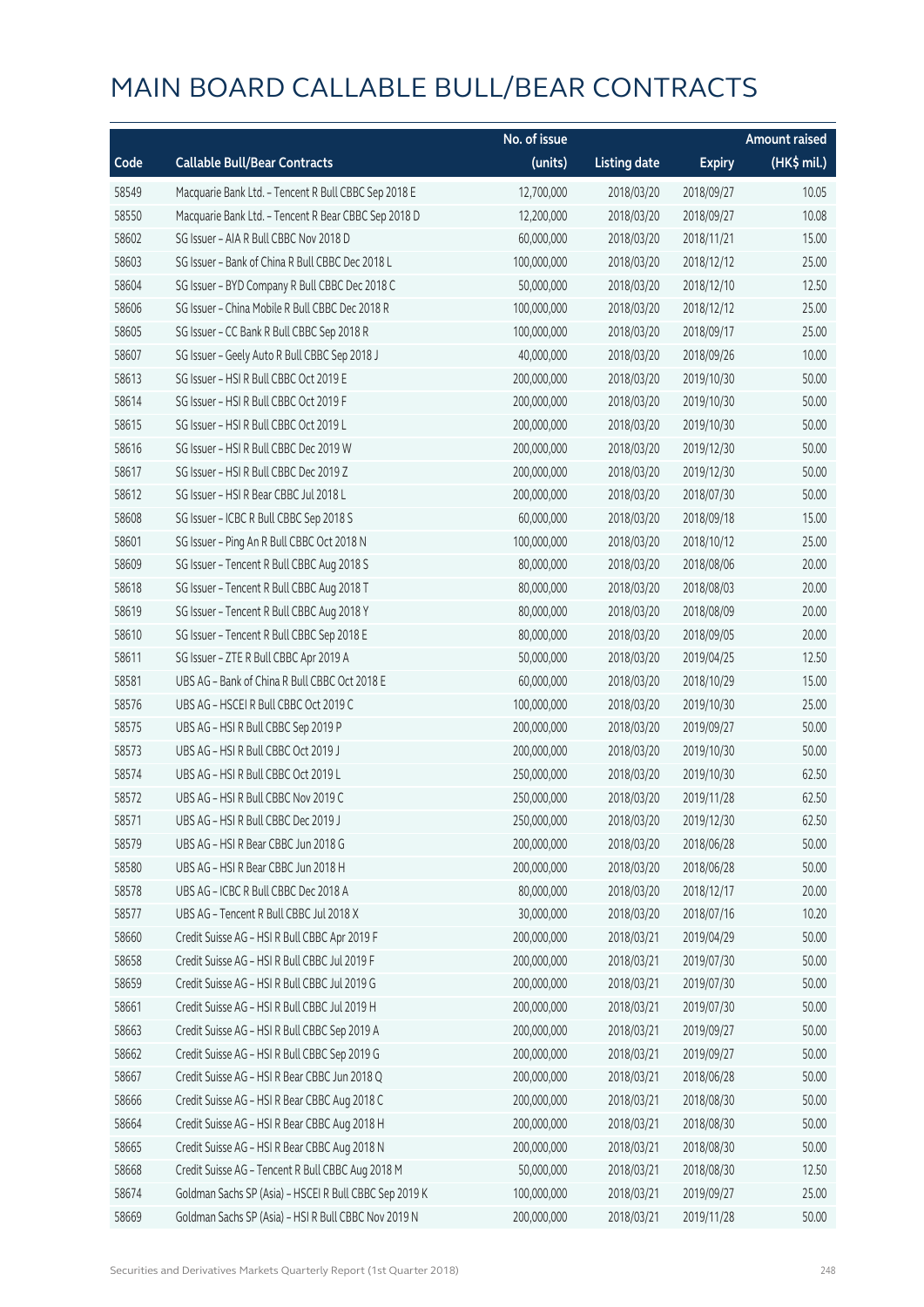|       |                                                          | No. of issue |                     |               | <b>Amount raised</b>  |
|-------|----------------------------------------------------------|--------------|---------------------|---------------|-----------------------|
| Code  | <b>Callable Bull/Bear Contracts</b>                      | (units)      | <b>Listing date</b> | <b>Expiry</b> | $(HK\frac{1}{2}mil.)$ |
| 58634 | Goldman Sachs SP (Asia) - HSI R Bull CBBC Dec 2019 C     | 200,000,000  | 2018/03/21          | 2019/12/30    | 50.00                 |
| 58632 | Goldman Sachs SP (Asia) - HSI R Bull CBBC Dec 2019 E     | 200,000,000  | 2018/03/21          | 2019/12/30    | 50.00                 |
| 58633 | Goldman Sachs SP (Asia) - HSI R Bull CBBC Dec 2019 N     | 200,000,000  | 2018/03/21          | 2019/12/30    | 50.20                 |
| 58671 | Goldman Sachs SP (Asia) - HSI R Bear CBBC Jun 2018 F     | 200,000,000  | 2018/03/21          | 2018/06/28    | 50.20                 |
| 58672 | Goldman Sachs SP (Asia) - HSI R Bear CBBC Jun 2018 G     | 200,000,000  | 2018/03/21          | 2018/06/28    | 50.20                 |
| 58670 | Goldman Sachs SP (Asia) - HSI R Bear CBBC Jun 2018 Y     | 200,000,000  | 2018/03/21          | 2018/06/28    | 50.20                 |
| 58635 | Goldman Sachs SP (Asia) - Tencent R Bull CBBC Sep 2018 X | 100,000,000  | 2018/03/21          | 2018/09/26    | 25.00                 |
| 58673 | Goldman Sachs SP (Asia) - Tencent R Bull CBBC Sep 2018 Y | 100,000,000  | 2018/03/21          | 2018/09/26    | 25.00                 |
| 58631 | HK Bank - HSCEI R Bear CBBC Aug 2018 C                   | 50,000,000   | 2018/03/21          | 2018/08/30    | 12.50                 |
| 58628 | HK Bank - HSI R Bull CBBC Dec 2018 X                     | 100,000,000  | 2018/03/21          | 2018/12/28    | 25.00                 |
| 58630 | HK Bank - HSI R Bear CBBC Aug 2018 F                     | 150,000,000  | 2018/03/21          | 2018/08/30    | 37.50                 |
| 58627 | HK Bank - Tencent R Bull CBBC Jul 2018 N                 | 60,000,000   | 2018/03/21          | 2018/07/30    | 15.00                 |
| 58629 | HK Bank - Tencent R Bear CBBC Aug 2018 W                 | 50,000,000   | 2018/03/21          | 2018/08/20    | 12.50                 |
| 58647 | J P Morgan SP BV - HSI R Bull CBBC Oct 2019 N            | 200,000,000  | 2018/03/21          | 2019/10/30    | 50.00                 |
| 58646 | J P Morgan SP BV - HSI R Bull CBBC Nov 2019 F            | 200,000,000  | 2018/03/21          | 2019/11/28    | 50.00                 |
| 58645 | J P Morgan SP BV - HSI R Bull CBBC Dec 2019 P            | 200,000,000  | 2018/03/21          | 2019/12/30    | 50.00                 |
| 58656 | J P Morgan SP BV - HSI R Bear CBBC Jun 2018 W            | 200,000,000  | 2018/03/21          | 2018/06/28    | 50.00                 |
| 58657 | J P Morgan SP BV - HSI R Bear CBBC Jul 2018 L            | 200,000,000  | 2018/03/21          | 2018/07/30    | 50.00                 |
| 58648 | J P Morgan SP BV - Tencent R Bull CBBC Jul 2018 J        | 50,000,000   | 2018/03/21          | 2018/07/13    | 12.50                 |
| 58636 | Macquarie Bank Ltd. - Geely Auto R Bull CBBC Nov 2018 A  | 12,000,000   | 2018/03/21          | 2018/11/29    | 10.43                 |
| 58683 | SG Issuer - China Life R Bull CBBC Dec 2018 E            | 40,000,000   | 2018/03/21          | 2018/12/13    | 10.00                 |
| 58684 | SG Issuer - CM Bank R Bull CBBC Mar 2019 A               | 40,000,000   | 2018/03/21          | 2019/03/06    | 10.00                 |
| 58685 | SG Issuer - Sinopec Corp R Bull CBBC Dec 2018 D          | 40,000,000   | 2018/03/21          | 2018/12/12    | 10.00                 |
| 58676 | SG Issuer - HKEX R Bull CBBC Nov 2018 Q                  | 50,000,000   | 2018/03/21          | 2018/11/08    | 12.50                 |
| 58677 | SG Issuer - HSBC R Bull CBBC Dec 2018 J                  | 100,000,000  | 2018/03/21          | 2018/12/03    | 25.00                 |
| 58675 | SG Issuer - HSI R Bull CBBC Sep 2019 H                   | 200,000,000  | 2018/03/21          | 2019/09/27    | 50.00                 |
| 58679 | SG Issuer - HSI R Bull CBBC Sep 2019 I                   | 200,000,000  | 2018/03/21          | 2019/09/27    | 50.00                 |
| 58690 | SG Issuer - HSI R Bear CBBC Aug 2018 Q                   | 200,000,000  | 2018/03/21          | 2018/08/30    | 50.00                 |
| 58682 | SG Issuer - HSI R Bear CBBC Sep 2018 B                   | 200,000,000  | 2018/03/21          | 2018/09/27    | 50.00                 |
| 58686 | SG Issuer - ICBC R Bull CBBC Oct 2018 F                  | 60,000,000   | 2018/03/21          | 2018/10/25    | 15.00                 |
| 58678 | SG Issuer - Ping An R Bull CBBC Nov 2018 Y               | 100,000,000  | 2018/03/21          | 2018/11/06    | 25.00                 |
| 58687 | SG Issuer - Tencent R Bull CBBC Aug 2018 A               | 80,000,000   | 2018/03/21          | 2018/08/03    | 20.00                 |
| 58688 | SG Issuer - Tencent R Bull CBBC Aug 2018 X               | 80,000,000   | 2018/03/21          | 2018/08/07    | 20.00                 |
| 58681 | SG Issuer - Tencent R Bull CBBC Sep 2018 G               | 80,000,000   | 2018/03/21          | 2018/09/10    | 20.00                 |
| 58689 | SG Issuer - Tencent R Bull CBBC Sep 2018 J               | 80,000,000   | 2018/03/21          | 2018/09/10    | 20.00                 |
| 58680 | SG Issuer - Tencent R Bear CBBC Sep 2018 H               | 80,000,000   | 2018/03/21          | 2018/09/05    | 20.00                 |
| 58641 | UBS AG - HSI R Bull CBBC Oct 2019 C                      | 250,000,000  | 2018/03/21          | 2019/10/30    | 62.50                 |
| 58637 | UBS AG - HSI R Bull CBBC Oct 2019 U                      | 250,000,000  | 2018/03/21          | 2019/10/30    | 62.50                 |
| 58640 | UBS AG - HSI R Bull CBBC Nov 2019 A                      | 200,000,000  | 2018/03/21          | 2019/11/28    | 50.00                 |
| 58638 | UBS AG - HSI R Bull CBBC Nov 2019 D                      | 250,000,000  | 2018/03/21          | 2019/11/28    | 62.50                 |
| 58639 | UBS AG - HSI R Bull CBBC Dec 2019 K                      | 200,000,000  | 2018/03/21          | 2019/12/30    | 50.00                 |
| 58642 | UBS AG - HSI R Bear CBBC Jun 2018 I                      | 250,000,000  | 2018/03/21          | 2018/06/28    | 62.50                 |
| 58643 | UBS AG - HSI R Bear CBBC Jun 2018 P                      | 200,000,000  | 2018/03/21          | 2018/06/28    | 50.00                 |
| 58644 | UBS AG - HSI R Bear CBBC Jul 2018 Z                      | 250,000,000  | 2018/03/21          | 2018/07/30    | 62.50                 |
| 58651 | Bank Vontobel - HSI R Bull CBBC Oct 2018 U               | 100,000,000  | 2018/03/21          | 2018/10/30    | 25.80                 |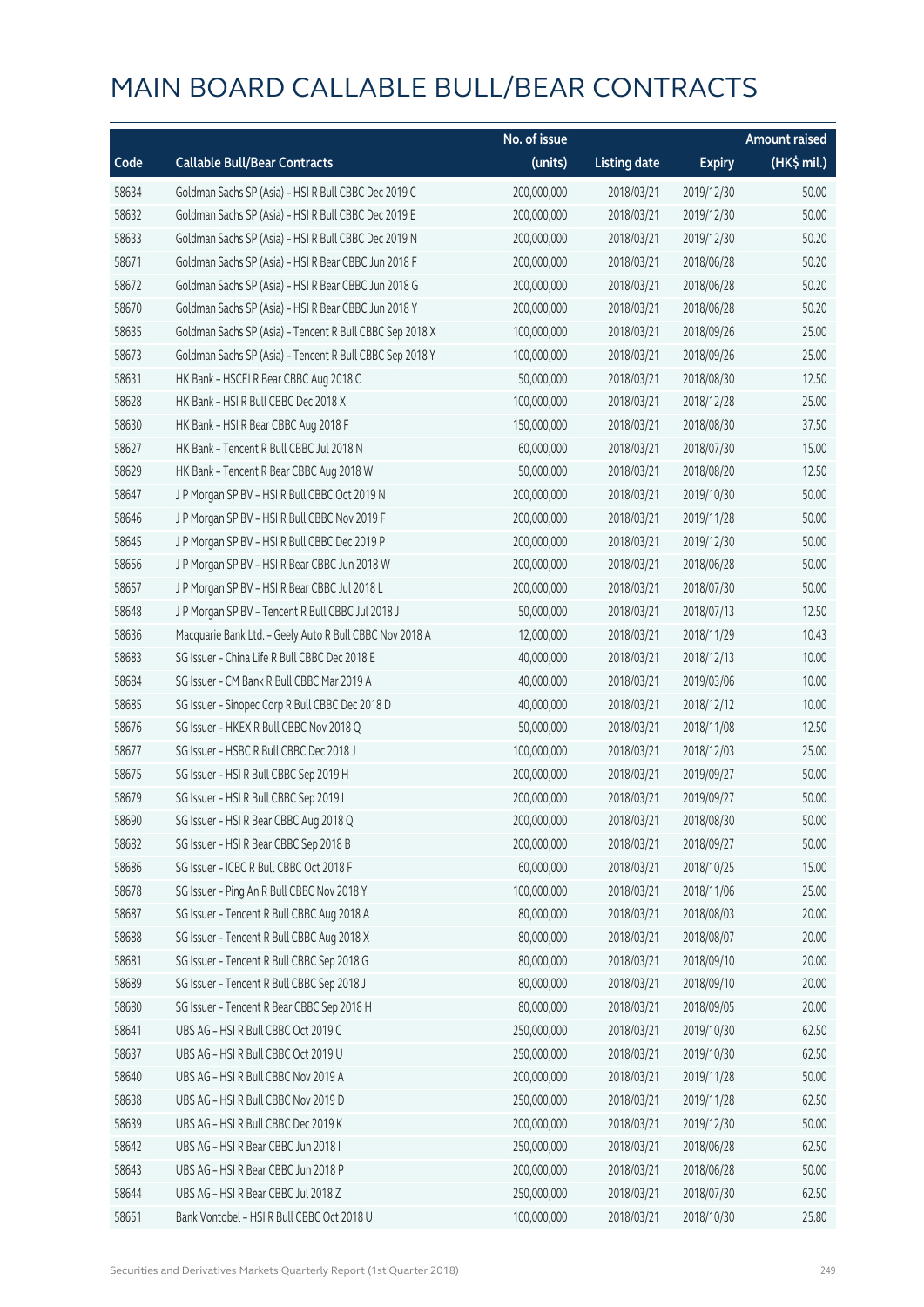|       |                                                              | No. of issue |                     |               | <b>Amount raised</b>  |
|-------|--------------------------------------------------------------|--------------|---------------------|---------------|-----------------------|
| Code  | <b>Callable Bull/Bear Contracts</b>                          | (units)      | <b>Listing date</b> | <b>Expiry</b> | $(HK\frac{1}{2}mil.)$ |
| 58652 | Bank Vontobel - HSI R Bull CBBC Oct 2018 V                   | 100,000,000  | 2018/03/21          | 2018/10/30    | 25.70                 |
| 58653 | Bank Vontobel - HSI R Bull CBBC Oct 2018 W                   | 100,000,000  | 2018/03/21          | 2018/10/30    | 25.40                 |
| 58649 | Bank Vontobel - HSI R Bear CBBC Sep 2018 K                   | 100,000,000  | 2018/03/21          | 2018/09/27    | 25.70                 |
| 58650 | Bank Vontobel - HSI R Bear CBBC Sep 2018 L                   | 100,000,000  | 2018/03/21          | 2018/09/27    | 25.80                 |
| 58654 | Bank Vontobel - Tencent R Bull CBBC Sep 2018 E               | 40,000,000   | 2018/03/21          | 2018/09/10    | 10.56                 |
| 58655 | Bank Vontobel - Tencent R Bull CBBC Sep 2018 F               | 40,000,000   | 2018/03/21          | 2018/09/10    | 10.20                 |
| 58691 | BNP Paribas Issuance B.V. - Tencent R Bull CBBC Sep 2018 R   | 50,000,000   | 2018/03/22          | 2018/09/27    | 12.50                 |
| 58692 | BNP Paribas Issuance B.V. - Tencent R Bull CBBC Sep 2018 S   | 50,000,000   | 2018/03/22          | 2018/09/27    | 12.50                 |
| 58693 | BNP Paribas Issuance B.V. - Tencent R Bull CBBC Sep 2018 T   | 50,000,000   | 2018/03/22          | 2018/09/27    | 12.50                 |
| 58711 | BNP Paribas Issuance B.V. - Tencent R Bull CBBC Sep 2018 V   | 50,000,000   | 2018/03/22          | 2018/09/27    | 12.50                 |
| 58741 | Credit Suisse AG - HSI R Bull CBBC Apr 2019 L                | 200,000,000  | 2018/03/22          | 2019/04/29    | 50.00                 |
| 58740 | Credit Suisse AG - HSI R Bear CBBC Sep 2018 G                | 200,000,000  | 2018/03/22          | 2018/09/27    | 50.00                 |
| 58744 | Credit Suisse AG - Ping An R Bull CBBC Dec 2018 B            | 80,000,000   | 2018/03/22          | 2018/12/28    | 20.00                 |
| 58742 | Credit Suisse AG - Tencent R Bull CBBC Sep 2018 E            | 50,000,000   | 2018/03/22          | 2018/09/27    | 12.50                 |
| 58743 | Credit Suisse AG - Tencent R Bull CBBC Oct 2018 N            | 50,000,000   | 2018/03/22          | 2018/10/30    | 12.50                 |
| 58750 | Goldman Sachs SP (Asia) - China Life R Bull CBBC Dec 2018 G  | 100,000,000  | 2018/03/22          | 2018/12/31    | 25.00                 |
| 58751 | Goldman Sachs SP (Asia) - CSOP A50 ETF R Bull CBBC Nov 2018G | 100,000,000  | 2018/03/22          | 2018/11/26    | 25.00                 |
| 58746 | Goldman Sachs SP (Asia) - HSI R Bull CBBC Nov 2019 K         | 200,000,000  | 2018/03/22          | 2019/11/28    | 50.00                 |
| 58745 | Goldman Sachs SP (Asia) - HSI R Bull CBBC Nov 2019 O         | 200,000,000  | 2018/03/22          | 2019/11/28    | 50.00                 |
| 58694 | Goldman Sachs SP (Asia) - HSI R Bear CBBC Jun 2018 H         | 200,000,000  | 2018/03/22          | 2018/06/28    | 50.20                 |
| 58695 | Goldman Sachs SP (Asia) - HSI R Bear CBBC Jun 2018 I         | 200,000,000  | 2018/03/22          | 2018/06/28    | 50.00                 |
| 58748 | Goldman Sachs SP (Asia) - Ping An R Bull CBBC Dec 2018 O     | 100,000,000  | 2018/03/22          | 2018/12/31    | 25.10                 |
| 58749 | Goldman Sachs SP (Asia) - Ping An R Bull CBBC Dec 2018 P     | 100,000,000  | 2018/03/22          | 2018/12/31    | 25.00                 |
| 58747 | Goldman Sachs SP (Asia) - Tencent R Bull CBBC Sep 2018 Z     | 100,000,000  | 2018/03/22          | 2018/09/19    | 25.00                 |
| 58699 | HK Bank - Country Garden R Bull CBBC Oct 2018 B              | 40,000,000   | 2018/03/22          | 2018/10/29    | 10.00                 |
| 58698 | HK Bank - HKEX R Bear CBBC Jul 2018 O                        | 40,000,000   | 2018/03/22          | 2018/07/16    | 12.00                 |
| 58700 | HK Bank - HSI R Bull CBBC Dec 2018 E                         | 150,000,000  | 2018/03/22          | 2018/12/28    | 37.50                 |
| 58701 | HK Bank - HSI R Bull CBBC Mar 2019 I                         | 100,000,000  | 2018/03/22          | 2019/03/28    | 25.00                 |
| 58702 | HK Bank - HSI R Bear CBBC Aug 2018 I                         | 150,000,000  | 2018/03/22          | 2018/08/30    | 37.50                 |
| 58703 | HK Bank - Ping An R Bull CBBC Oct 2018 K                     | 100,000,000  | 2018/03/22          | 2018/10/18    | 25.00                 |
| 58709 | HK Bank - Tencent R Bull CBBC Jul 2018 S                     | 60,000,000   | 2018/03/22          | 2018/07/19    | 15.00                 |
| 58696 | HK Bank - Tencent R Bull CBBC Aug 2018 V                     | 60,000,000   | 2018/03/22          | 2018/08/23    | 15.00                 |
| 58697 | HK Bank - Tencent R Bear CBBC Aug 2018 X                     | 50,000,000   | 2018/03/22          | 2018/08/27    | 12.50                 |
| 58710 | HK Bank - Tencent R Bear CBBC Oct 2018 H                     | 50,000,000   | 2018/03/22          | 2018/10/29    | 35.00                 |
| 58714 | Haitong Int'l Sec - AIA R Bull CBBC Oct 2018 B               | 120,000,000  | 2018/03/22          | 2018/10/02    | 30.00                 |
| 58716 | Haitong Int'l Sec - Country Garden R Bull CBBC Sep 2018 C    | 60,000,000   | 2018/03/22          | 2018/09/12    | 15.00                 |
| 58717 | Haitong Int'l Sec - Country Garden R Bull CBBC Sep 2018 D    | 60,000,000   | 2018/03/22          | 2018/09/11    | 15.00                 |
| 58719 | Haitong Int'l Sec - Evergrande R Bull CBBC Sep 2018 D        | 40,000,000   | 2018/03/22          | 2018/09/12    | 14.16                 |
| 58718 | Haitong Int'l Sec - Ping An R Bull CBBC Oct 2018 E           | 30,000,000   | 2018/03/22          | 2018/10/02    | 10.98                 |
| 58715 | Haitong Int'l Sec - SUNAC R Bull CBBC Sep 2018 A             | 40,000,000   | 2018/03/22          | 2018/09/11    | 16.84                 |
| 58712 | Haitong Int'l Sec - Tencent R Bull CBBC Sep 2018 H           | 40,000,000   | 2018/03/22          | 2018/09/10    | 10.00                 |
| 58713 | Haitong Int'l Sec - Tencent R Bull CBBC Sep 2018 I           | 40,000,000   | 2018/03/22          | 2018/09/12    | 13.76                 |
| 58720 | Haitong Int'l Sec - ZTE R Bull CBBC Sep 2018 B               | 40,000,000   | 2018/03/22          | 2018/09/10    | 12.24                 |
| 58738 | J P Morgan SP BV - Bank of China R Bull CBBC Oct 2018 D      | 200,000,000  | 2018/03/22          | 2018/10/19    | 50.00                 |
| 58736 | J P Morgan SP BV - CC Bank R Bull CBBC Aug 2018 M            | 100,000,000  | 2018/03/22          | 2018/08/17    | 25.00                 |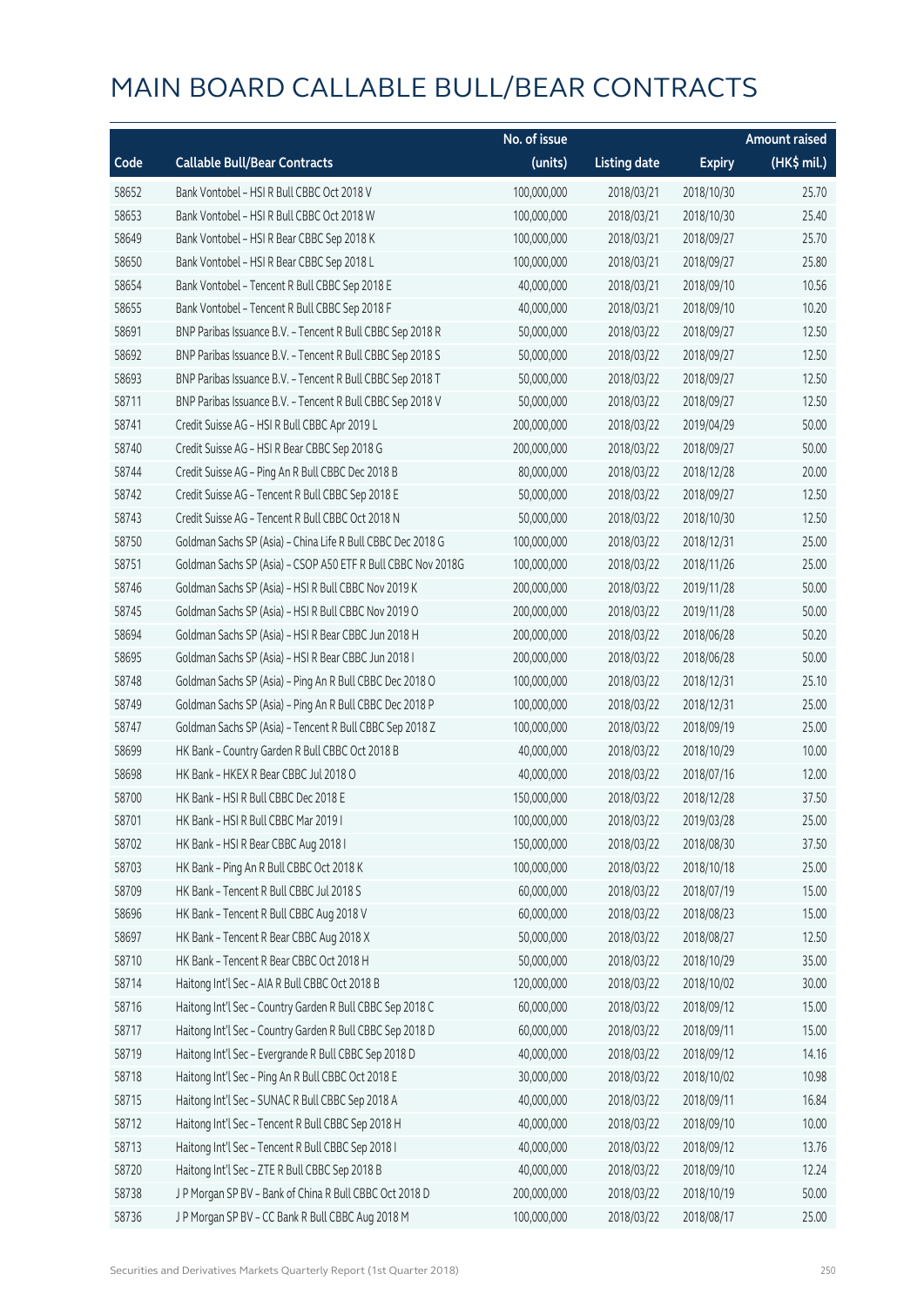|       |                                                          | No. of issue |                     |               | <b>Amount raised</b> |
|-------|----------------------------------------------------------|--------------|---------------------|---------------|----------------------|
| Code  | <b>Callable Bull/Bear Contracts</b>                      | (units)      | <b>Listing date</b> | <b>Expiry</b> | $(HK$$ mil.)         |
| 58732 | J P Morgan SP BV - HSCEI R Bull CBBC Dec 2019 F          | 100,000,000  | 2018/03/22          | 2019/12/30    | 25.00                |
| 58729 | JP Morgan SP BV - HSIR Bull CBBC Dec 2019 X              | 200,000,000  | 2018/03/22          | 2019/12/30    | 50.00                |
| 58730 | J P Morgan SP BV - HSI R Bear CBBC Jun 2018 X            | 250,000,000  | 2018/03/22          | 2018/06/28    | 62.50                |
| 58728 | J P Morgan SP BV - HSI R Bear CBBC Jul 2018 M            | 200,000,000  | 2018/03/22          | 2018/07/30    | 50.00                |
| 58731 | J P Morgan SP BV - HSI R Bear CBBC Jul 2018 Q            | 200,000,000  | 2018/03/22          | 2018/07/30    | 50.00                |
| 58737 | J P Morgan SP BV - ICBC R Bull CBBC Aug 2018 H           | 100,000,000  | 2018/03/22          | 2018/08/17    | 25.00                |
| 58735 | J P Morgan SP BV - Ping An R Bull CBBC Aug 2018 D        | 100,000,000  | 2018/03/22          | 2018/08/10    | 25.00                |
| 58739 | J P Morgan SP BV - Sunny Optical R Bull CBBC Aug 2018 A  | 40,000,000   | 2018/03/22          | 2018/08/17    | 10.00                |
| 58733 | J P Morgan SP BV - Tencent R Bull CBBC Jul 2018 K        | 50,000,000   | 2018/03/22          | 2018/07/13    | 12.50                |
| 58734 | J P Morgan SP BV - Tencent R Bull CBBC Jul 2018 L        | 50,000,000   | 2018/03/22          | 2018/07/13    | 12.50                |
| 58704 | Macquarie Bank Ltd. - Tencent R Bull CBBC Sep 2018 F     | 11,700,000   | 2018/03/22          | 2018/09/27    | 10.02                |
| 58757 | SG Issuer - AAC Tech R Bull CBBC Aug 2018 C              | 40,000,000   | 2018/03/22          | 2018/08/06    | 10.00                |
| 58758 | SG Issuer - CC Bank R Bull CBBC Aug 2018 C               | 100,000,000  | 2018/03/22          | 2018/08/06    | 25.00                |
| 58759 | SG Issuer - Galaxy Ent R Bull CBBC Nov 2018 H            | 80,000,000   | 2018/03/22          | 2018/11/15    | 20.00                |
| 58760 | SG Issuer - HKEX R Bull CBBC Sep 2018 K                  | 50,000,000   | 2018/03/22          | 2018/09/18    | 12.50                |
| 58752 | SG Issuer - HSBC R Bull CBBC Nov 2018 P                  | 100,000,000  | 2018/03/22          | 2018/11/19    | 25.00                |
| 58768 | SG Issuer - HSCEI R Bull CBBC Dec 2018 T                 | 100,000,000  | 2018/03/22          | 2018/12/28    | 25.00                |
| 58763 | SG Issuer - HSI R Bull CBBC Oct 2019 O                   | 200,000,000  | 2018/03/22          | 2019/10/30    | 50.00                |
| 58756 | SG Issuer - HSI R Bear CBBC Sep 2018 D                   | 200,000,000  | 2018/03/22          | 2018/09/27    | 50.00                |
| 58762 | SG Issuer - HSI R Bear CBBC Oct 2018 W                   | 200,000,000  | 2018/03/22          | 2018/10/30    | 50.00                |
| 58765 | SG Issuer - Ping An R Bull CBBC Nov 2018 A               | 100,000,000  | 2018/03/22          | 2018/11/20    | 25.00                |
| 58764 | SG Issuer - Ping An R Bull CBBC Nov 2018 Z               | 100,000,000  | 2018/03/22          | 2018/11/14    | 25.00                |
| 58761 | SG Issuer - Sunny Optical R Bull CBBC Aug 2018 E         | 40,000,000   | 2018/03/22          | 2018/08/03    | 10.00                |
| 58766 | SG Issuer - Tencent R Bull CBBC Aug 2018 Z               | 80,000,000   | 2018/03/22          | 2018/08/02    | 20.00                |
| 58754 | SG Issuer - Tencent R Bull CBBC Sep 2018 I               | 80,000,000   | 2018/03/22          | 2018/09/18    | 20.00                |
| 58753 | SG Issuer - Tencent R Bull CBBC Sep 2018 K               | 80,000,000   | 2018/03/22          | 2018/09/11    | 20.00                |
| 58767 | SG Issuer - Tencent R Bull CBBC Sep 2018 L               | 80,000,000   | 2018/03/22          | 2018/09/11    | 20.00                |
| 58755 | SG Issuer – Tencent R Bear CBBC Oct 2018 H               | 80,000,000   | 2018/03/22          | 2018/10/26    | 20.00                |
| 58723 | UBS AG - HSI R Bull CBBC Sep 2019 T                      | 200,000,000  | 2018/03/22          | 2019/09/27    | 50.00                |
| 58721 | UBS AG - HSI R Bull CBBC Nov 2019 L                      | 250,000,000  | 2018/03/22          | 2019/11/28    | 62.50                |
| 58722 | UBS AG - HSI R Bear CBBC Jun 2018 L                      | 250,000,000  | 2018/03/22          | 2018/06/28    | 62.50                |
| 58727 | UBS AG - Ping An R Bull CBBC Oct 2018 M                  | 80,000,000   | 2018/03/22          | 2018/10/15    | 20.00                |
| 58725 | UBS AG - Tencent R Bull CBBC Aug 2018 N                  | 30,000,000   | 2018/03/22          | 2018/08/13    | 10.20                |
| 58726 | UBS AG - Tencent R Bull CBBC Sep 2018 T                  | 30,000,000   | 2018/03/22          | 2018/09/10    | 10.20                |
| 58705 | Bank Vontobel - HSI R Bull CBBC Oct 2018 X               | 100,000,000  | 2018/03/22          | 2018/10/30    | 26.00                |
| 58706 | Bank Vontobel - HSI R Bull CBBC Oct 2018 Y               | 100,000,000  | 2018/03/22          | 2018/10/30    | 25.90                |
| 58707 | Bank Vontobel - HSI R Bear CBBC Sep 2018 M               | 100,000,000  | 2018/03/22          | 2018/09/27    | 26.10                |
| 58708 | Bank Vontobel - HSI R Bear CBBC Sep 2018 N               | 100,000,000  | 2018/03/22          | 2018/09/27    | 26.10                |
| 58804 | Credit Suisse AG - Country Garden R Bull CBBC Oct 2018 C | 40,000,000   | 2018/03/23          | 2018/10/31    | 10.00                |
| 58805 | Credit Suisse AG - HSBC R Bull CBBC Nov 2018 B           | 100,000,000  | 2018/03/23          | 2018/11/28    | 25.00                |
| 58801 | Credit Suisse AG - HSI R Bull CBBC Feb 2019 E            | 200,000,000  | 2018/03/23          | 2019/02/27    | 50.00                |
| 58802 | Credit Suisse AG - HSI R Bull CBBC Jul 2019 I            | 200,000,000  | 2018/03/23          | 2019/07/30    | 50.00                |
| 58803 | Credit Suisse AG - HSI R Bear CBBC Aug 2018 E            | 200,000,000  | 2018/03/23          | 2018/08/30    | 50.00                |
| 58808 | Credit Suisse AG - HSI R Bear CBBC Aug 2018 I            | 200,000,000  | 2018/03/23          | 2018/08/30    | 50.00                |
| 58807 | Credit Suisse AG - Ping An R Bull CBBC Nov 2018 N        | 80,000,000   | 2018/03/23          | 2018/11/20    | 20.00                |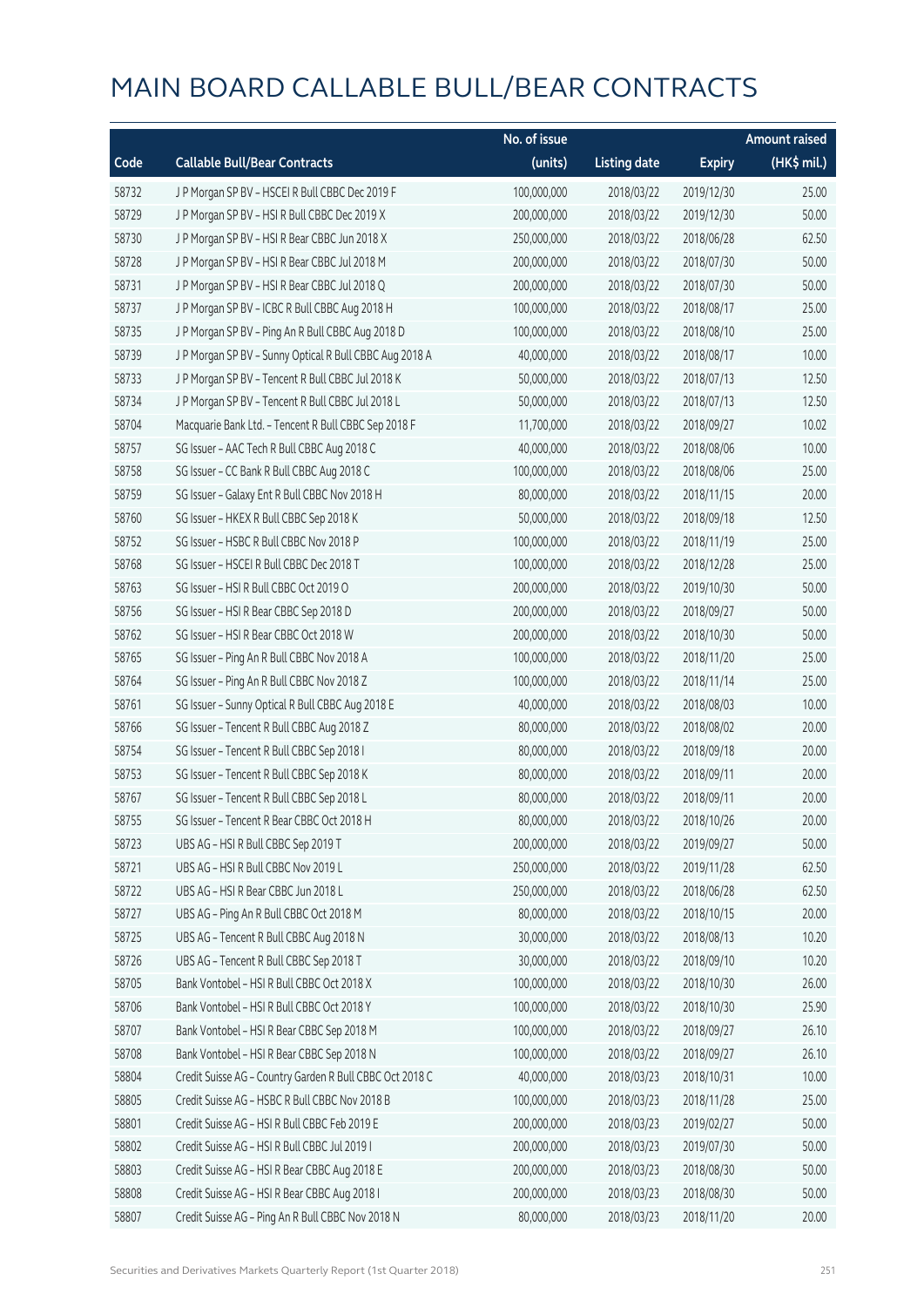|       |                                                          | No. of issue |                     |               | <b>Amount raised</b> |
|-------|----------------------------------------------------------|--------------|---------------------|---------------|----------------------|
| Code  | <b>Callable Bull/Bear Contracts</b>                      | (units)      | <b>Listing date</b> | <b>Expiry</b> | (HK\$ mil.)          |
| 58806 | Credit Suisse AG - Ping An R Bull CBBC Dec 2018 C        | 80,000,000   | 2018/03/23          | 2018/12/12    | 20.00                |
| 58809 | Credit Suisse AG - Tencent R Bear CBBC Oct 2018 B        | 50,000,000   | 2018/03/23          | 2018/10/05    | 12.50                |
| 58770 | Bank of East Asia - HKEX R Bull CBBC Dec 2018 J          | 40,000,000   | 2018/03/23          | 2018/12/31    | 10.00                |
| 58789 | Bank of East Asia - HKEX R Bull CBBC Dec 2018 K          | 40,000,000   | 2018/03/23          | 2018/12/31    | 10.00                |
| 58792 | Bank of East Asia - HSBC R Bull CBBC Sep 2018 B          | 60,000,000   | 2018/03/23          | 2018/09/28    | 15.00                |
| 58787 | Bank of East Asia - Ping An R Bull CBBC Dec 2018 J       | 120,000,000  | 2018/03/23          | 2018/12/31    | 30.00                |
| 58788 | Bank of East Asia - Ping An R Bull CBBC Dec 2018 K       | 120,000,000  | 2018/03/23          | 2018/12/31    | 30.00                |
| 58769 | Bank of East Asia - Tencent R Bull CBBC Dec 2018 N       | 40,000,000   | 2018/03/23          | 2018/12/31    | 10.00                |
| 58790 | Bank of East Asia - Tencent R Bull CBBC Dec 2018 O       | 40,000,000   | 2018/03/23          | 2018/12/31    | 10.00                |
| 58791 | Bank of East Asia - Tencent R Bull CBBC Dec 2018 P       | 40,000,000   | 2018/03/23          | 2018/12/31    | 10.00                |
| 58771 | Goldman Sachs SP (Asia) - HKEX R Bull CBBC Nov 2018 N    | 100,000,000  | 2018/03/23          | 2018/11/30    | 25.00                |
| 58815 | Goldman Sachs SP (Asia) - HSI R Bear CBBC Jun 2018 L     | 200,000,000  | 2018/03/23          | 2018/06/28    | 50.20                |
| 58794 | Goldman Sachs SP (Asia) - Ping An R Bull CBBC Dec 2018 Q | 100,000,000  | 2018/03/23          | 2018/12/31    | 25.10                |
| 58793 | Goldman Sachs SP (Asia) - Tencent R Bull CBBC Sep 2018 A | 100,000,000  | 2018/03/23          | 2018/09/20    | 25.00                |
| 58816 | Goldman Sachs SP (Asia) - Tencent R Bear CBBC Jul 2018 B | 100,000,000  | 2018/03/23          | 2018/07/20    | 25.10                |
| 58774 | HK Bank - CPIC R Bull CBBC Oct 2018 B                    | 100,000,000  | 2018/03/23          | 2018/10/22    | 25.00                |
| 58775 | HK Bank - Evergrande R Bull CBBC Mar 2019 B              | 100,000,000  | 2018/03/23          | 2019/03/18    | 25.00                |
| 58776 | HK Bank - HKEX R Bull CBBC Sep 2018 T                    | 50,000,000   | 2018/03/23          | 2018/09/27    | 12.50                |
| 58778 | HK Bank - HKEX R Bear CBBC Jul 2018 P                    | 40,000,000   | 2018/03/23          | 2018/07/30    | 10.00                |
| 58780 | HK Bank - HSI R Bull CBBC Dec 2018 A                     | 100,000,000  | 2018/03/23          | 2018/12/28    | 25.00                |
| 58781 | HK Bank - HSI R Bear CBBC Aug 2018 J                     | 100,000,000  | 2018/03/23          | 2018/08/30    | 25.00                |
| 58779 | HK Bank - Ping An R Bull CBBC Oct 2018 L                 | 100,000,000  | 2018/03/23          | 2018/10/25    | 25.00                |
| 58773 | HK Bank - SUNAC R Bull CBBC Jan 2019 F                   | 100,000,000  | 2018/03/23          | 2019/01/21    | 25.00                |
| 58777 | HK Bank - Tencent R Bull CBBC Sep 2018 A                 | 60,000,000   | 2018/03/23          | 2018/09/06    | 15.00                |
| 58772 | HK Bank - Tencent R Bear CBBC Sep 2018 K                 | 50,000,000   | 2018/03/23          | 2018/09/10    | 12.50                |
| 58810 | J P Morgan SP BV - HKEX R Bear CBBC Jul 2018 C           | 40,000,000   | 2018/03/23          | 2018/07/13    | 10.00                |
| 58814 | J P Morgan SP BV - HSI R Bull CBBC Nov 2019 H            | 250,000,000  | 2018/03/23          | 2019/11/28    | 62.50                |
| 58813 | J P Morgan SP BV - HSI R Bull CBBC Dec 2019 A            | 250,000,000  | 2018/03/23          | 2019/12/30    | 62.50                |
| 58812 | J P Morgan SP BV - HSI R Bear CBBC Jul 2018 S            | 250,000,000  | 2018/03/23          | 2018/07/30    | 62.50                |
| 58811 | J P Morgan SP BV - Ping An R Bull CBBC Aug 2018 E        | 100,000,000  | 2018/03/23          | 2018/08/10    | 25.00                |
| 58782 | Macquarie Bank Ltd. - HSBC R Bull CBBC Oct 2018 C        | 40,000,000   | 2018/03/23          | 2018/10/30    | 10.04                |
| 58783 | Macquarie Bank Ltd. - HSBC R Bull CBBC Oct 2018 D        | 36,500,000   | 2018/03/23          | 2018/10/30    | 10.04                |
| 58784 | Macquarie Bank Ltd. - HSBC R Bear CBBC Sep 2018 A        | 40,000,000   | 2018/03/23          | 2018/09/27    | 10.20                |
| 58786 | Macquarie Bank Ltd. - Tencent R Bull CBBC Sep 2018 G     | 12,700,000   | 2018/03/23          | 2018/09/27    | 10.02                |
| 58785 | Macquarie Bank Ltd. - Tencent R Bear CBBC Sep 2018 E     | 12,400,000   | 2018/03/23          | 2018/09/27    | 10.08                |
| 58825 | SG Issuer - Country Garden R Bull CBBC Oct 2018 C        | 40,000,000   | 2018/03/23          | 2018/10/15    | 10.00                |
| 58817 | SG Issuer - HKEX R Bull CBBC Oct 2018 T                  | 50,000,000   | 2018/03/23          | 2018/10/08    | 12.50                |
| 58828 | SG Issuer - HSI R Bull CBBC Sep 2019 J                   | 200,000,000  | 2018/03/23          | 2019/09/27    | 50.00                |
| 58829 | SG Issuer - HSI R Bull CBBC Oct 2019 Q                   | 200,000,000  | 2018/03/23          | 2019/10/30    | 50.00                |
| 58824 | SG Issuer - HSI R Bull CBBC Dec 2019 A                   | 200,000,000  | 2018/03/23          | 2019/12/30    | 50.00                |
| 58827 | SG Issuer - HSI R Bear CBBC Aug 2018 E                   | 200,000,000  | 2018/03/23          | 2018/08/30    | 50.00                |
| 58818 | SG Issuer - Ping An R Bull CBBC Nov 2018 B               | 100,000,000  | 2018/03/23          | 2018/11/14    | 25.00                |
| 58826 | SG Issuer - Ping An R Bull CBBC Nov 2018 F               | 100,000,000  | 2018/03/23          | 2018/11/07    | 25.00                |
| 58819 | SG Issuer - Ping An R Bear CBBC Nov 2018 D               | 100,000,000  | 2018/03/23          | 2018/11/16    | 25.00                |
| 58821 | SG Issuer - Tencent R Bull CBBC Sep 2018 M               | 80,000,000   | 2018/03/23          | 2018/09/06    | 20.00                |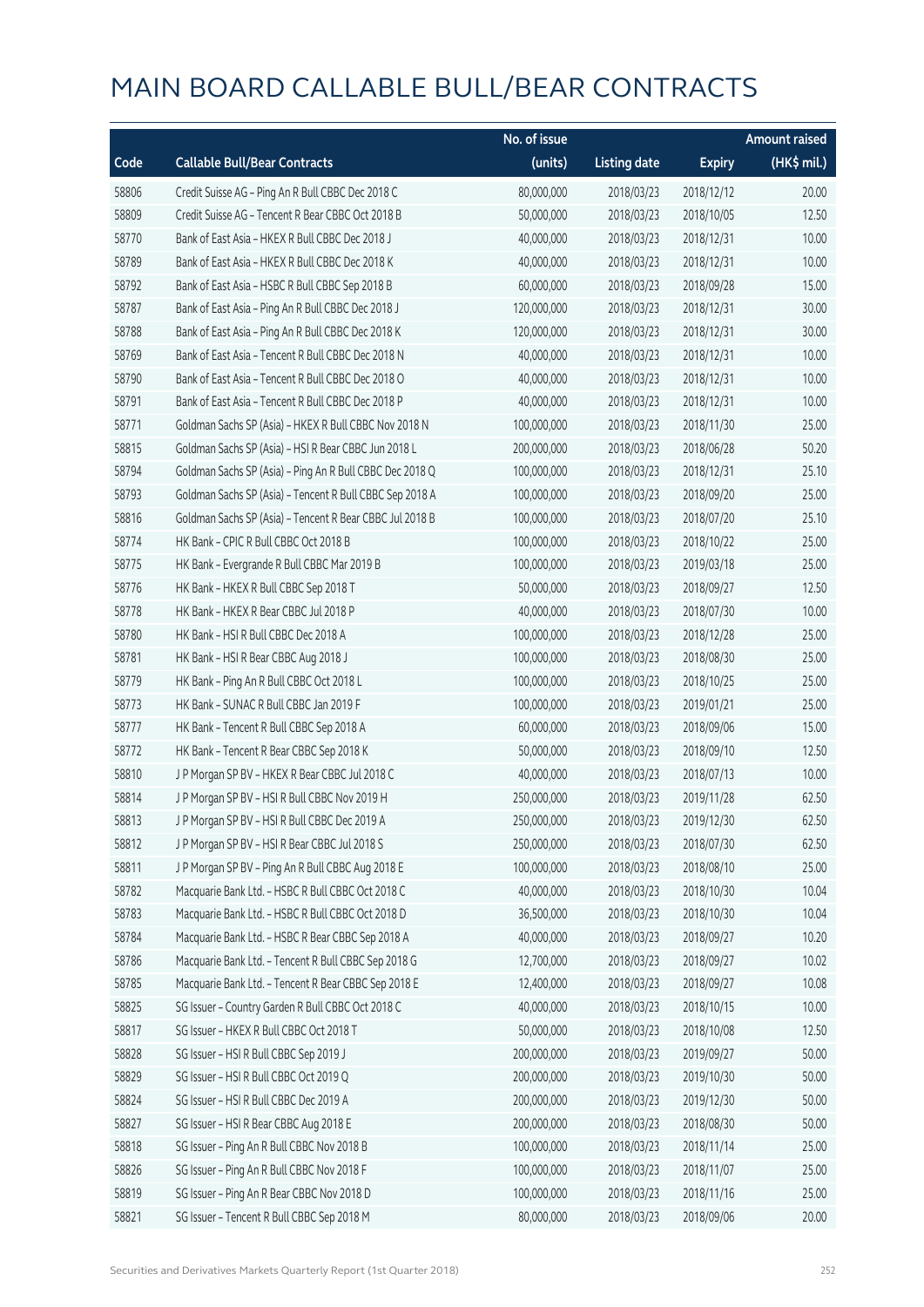|       |                                                              | No. of issue |                     |               | <b>Amount raised</b>  |
|-------|--------------------------------------------------------------|--------------|---------------------|---------------|-----------------------|
| Code  | <b>Callable Bull/Bear Contracts</b>                          | (units)      | <b>Listing date</b> | <b>Expiry</b> | $(HK\frac{1}{2}mil.)$ |
| 58822 | SG Issuer - Tencent R Bull CBBC Oct 2018 M                   | 80,000,000   | 2018/03/23          | 2018/10/10    | 20.00                 |
| 58820 | SG Issuer - Tencent R Bear CBBC Aug 2018 K                   | 80,000,000   | 2018/03/23          | 2018/08/03    | 20.00                 |
| 58823 | SG Issuer - Tencent R Bear CBBC Oct 2018 I                   | 80,000,000   | 2018/03/23          | 2018/10/22    | 20.00                 |
| 58798 | UBS AG - HKEX R Bull CBBC Sep 2018 U                         | 50,000,000   | 2018/03/23          | 2018/09/27    | 12.50                 |
| 58797 | UBS AG - HSBC R Bull CBBC Sep 2018 K                         | 100,000,000  | 2018/03/23          | 2018/09/17    | 25.00                 |
| 58795 | UBS AG - HSI R Bull CBBC Sep 2019 G                          | 250,000,000  | 2018/03/23          | 2019/09/27    | 62.50                 |
| 58796 | UBS AG - HSI R Bear CBBC Jul 2018 C                          | 250,000,000  | 2018/03/23          | 2018/07/30    | 62.50                 |
| 58799 | UBS AG - Petrochina R Bull CBBC Nov 2018 D                   | 60,000,000   | 2018/03/23          | 2018/11/05    | 15.00                 |
| 58800 | UBS AG - Ping An R Bull CBBC Nov 2018 O                      | 80,000,000   | 2018/03/23          | 2018/11/05    | 20.00                 |
| 58830 | BNP Paribas Issuance B.V. - CC Bank R Bull CBBC Nov 2018 S   | 100,000,000  | 2018/03/26          | 2018/11/29    | 25.00                 |
| 58831 | BNP Paribas Issuance B.V. - CC Bank R Bear CBBC Nov 2018 O   | 100,000,000  | 2018/03/26          | 2018/11/29    | 25.00                 |
| 58835 | BNP Paribas Issuance B.V. - HKEX R Bull CBBC Aug 2018 Q      | 50,000,000   | 2018/03/26          | 2018/08/30    | 12.50                 |
| 58832 | BNP Paribas Issuance B.V. - HSBC R Bull CBBC Nov 2018 A      | 150,000,000  | 2018/03/26          | 2018/11/29    | 37.50                 |
| 58837 | BNP Paribas Issuance B.V. - HSI R Bull CBBC Oct 2019 Q       | 250,000,000  | 2018/03/26          | 2019/10/30    | 62.50                 |
| 58838 | BNP Paribas Issuance B.V. - HSI R Bull CBBC Oct 2019 U       | 250,000,000  | 2018/03/26          | 2019/10/30    | 62.50                 |
| 58839 | BNP Paribas Issuance B.V. - HSI R Bull CBBC Oct 2019 Y       | 250,000,000  | 2018/03/26          | 2019/10/30    | 62.50                 |
| 58840 | BNP Paribas Issuance B.V. - HSI R Bear CBBC Jul 2018 E       | 250,000,000  | 2018/03/26          | 2018/07/30    | 62.50                 |
| 58833 | BNP Paribas Issuance B.V. - Ping An R Bull CBBC Nov 2018 F   | 200,000,000  | 2018/03/26          | 2018/11/29    | 50.00                 |
| 58834 | BNP Paribas Issuance B.V. - Ping An R Bear CBBC Nov 2018 C   | 200,000,000  | 2018/03/26          | 2018/11/29    | 50.00                 |
| 58836 | BNP Paribas Issuance B.V. - Tencent R Bear CBBC Nov 2018 V   | 50,000,000   | 2018/03/26          | 2018/11/29    | 12.50                 |
| 58865 | Credit Suisse AG - Bank of China R Bull CBBC Nov 2018 E      | 80,000,000   | 2018/03/26          | 2018/11/29    | 20.00                 |
| 58869 | Credit Suisse AG - China Mobile R Bull CBBC Oct 2018 L       | 70,000,000   | 2018/03/26          | 2018/10/30    | 17.50                 |
| 58870 | Credit Suisse AG - CC Bank R Bull CBBC Nov 2018 I            | 80,000,000   | 2018/03/26          | 2018/11/29    | 20.00                 |
| 58871 | Credit Suisse AG - CPIC R Bull CBBC Nov 2018 C               | 50,000,000   | 2018/03/26          | 2018/11/29    | 12.50                 |
| 58868 | Credit Suisse AG - Geely Auto R Bull CBBC Feb 2019 B         | 100,000,000  | 2018/03/26          | 2019/02/27    | 25.00                 |
| 58866 | Credit Suisse AG - HSI R Bull CBBC Mar 2019 Z                | 200,000,000  | 2018/03/26          | 2019/03/28    | 50.00                 |
| 58864 | Credit Suisse AG - HSI R Bear CBBC Jul 2018 A                | 200,000,000  | 2018/03/26          | 2018/07/30    | 50.00                 |
| 58867 | Credit Suisse AG - ICBC R Bull CBBC Sep 2018 I               | 80,000,000   | 2018/03/26          | 2018/09/27    | 20.00                 |
| 58872 | Credit Suisse AG - Ping An R Bull CBBC Sep 2018 K            | 80,000,000   | 2018/03/26          | 2018/09/27    | 20.00                 |
| 58848 | Goldman Sachs SP (Asia) - AIA R Bull CBBC Dec 2018 F         | 100,000,000  | 2018/03/26          | 2018/12/31    | 25.00                 |
| 58886 | Goldman Sachs SP (Asia) - Bank of China R Bull CBBC Feb 19 H | 100,000,000  | 2018/03/26          | 2019/02/26    | 25.00                 |
| 58888 | Goldman Sachs SP (Asia) - CC Bank R Bull CBBC Dec 2018 M     | 100,000,000  | 2018/03/26          | 2018/12/31    | 25.00                 |
| 58842 | Goldman Sachs SP (Asia) - HKEX R Bull CBBC Nov 2018 O        | 100,000,000  | 2018/03/26          | 2018/11/30    | 25.00                 |
| 58843 | Goldman Sachs SP (Asia) - HKEX R Bull CBBC Nov 2018 P        | 100,000,000  | 2018/03/26          | 2018/11/30    | 25.00                 |
| 58847 | Goldman Sachs SP (Asia) - HKEX R Bull CBBC Nov 2018 Q        | 100,000,000  | 2018/03/26          | 2018/11/30    | 25.00                 |
| 58887 | Goldman Sachs SP (Asia) - HSBC R Bull CBBC Oct 2018 A        | 100,000,000  | 2018/03/26          | 2018/10/08    | 25.00                 |
| 58883 | Goldman Sachs SP (Asia) - HSI R Bull CBBC Jan 2020 X         | 200,000,000  | 2018/03/26          | 2020/01/30    | 50.00                 |
| 58884 | Goldman Sachs SP (Asia) - HSI R Bull CBBC Jan 2020 Y         | 200,000,000  | 2018/03/26          | 2020/01/30    | 50.00                 |
| 58841 | Goldman Sachs SP (Asia) - HSI R Bear CBBC Jun 2018 P         | 200,000,000  | 2018/03/26          | 2018/06/28    | 50.00                 |
| 58885 | Goldman Sachs SP (Asia) - Ping An R Bull CBBC Nov 2018 N     | 100,000,000  | 2018/03/26          | 2018/11/27    | 25.00                 |
| 58851 | HK Bank - HKEX R Bull CBBC Sep 2018 U                        | 50,000,000   | 2018/03/26          | 2018/09/24    | 12.50                 |
| 58852 | HK Bank - HSI R Bull CBBC Dec 2018 F                         | 100,000,000  | 2018/03/26          | 2018/12/28    | 25.00                 |
| 58850 | HK Bank - Ping An R Bull CBBC Aug 2018 M                     | 100,000,000  | 2018/03/26          | 2018/08/02    | 25.00                 |
| 58849 | HK Bank - Tencent R Bull CBBC Sep 2018 B                     | 60,000,000   | 2018/03/26          | 2018/09/13    | 15.00                 |
| 58853 | HK Bank - Tencent R Bear CBBC Oct 2018 I                     | 50,000,000   | 2018/03/26          | 2018/10/08    | 22.50                 |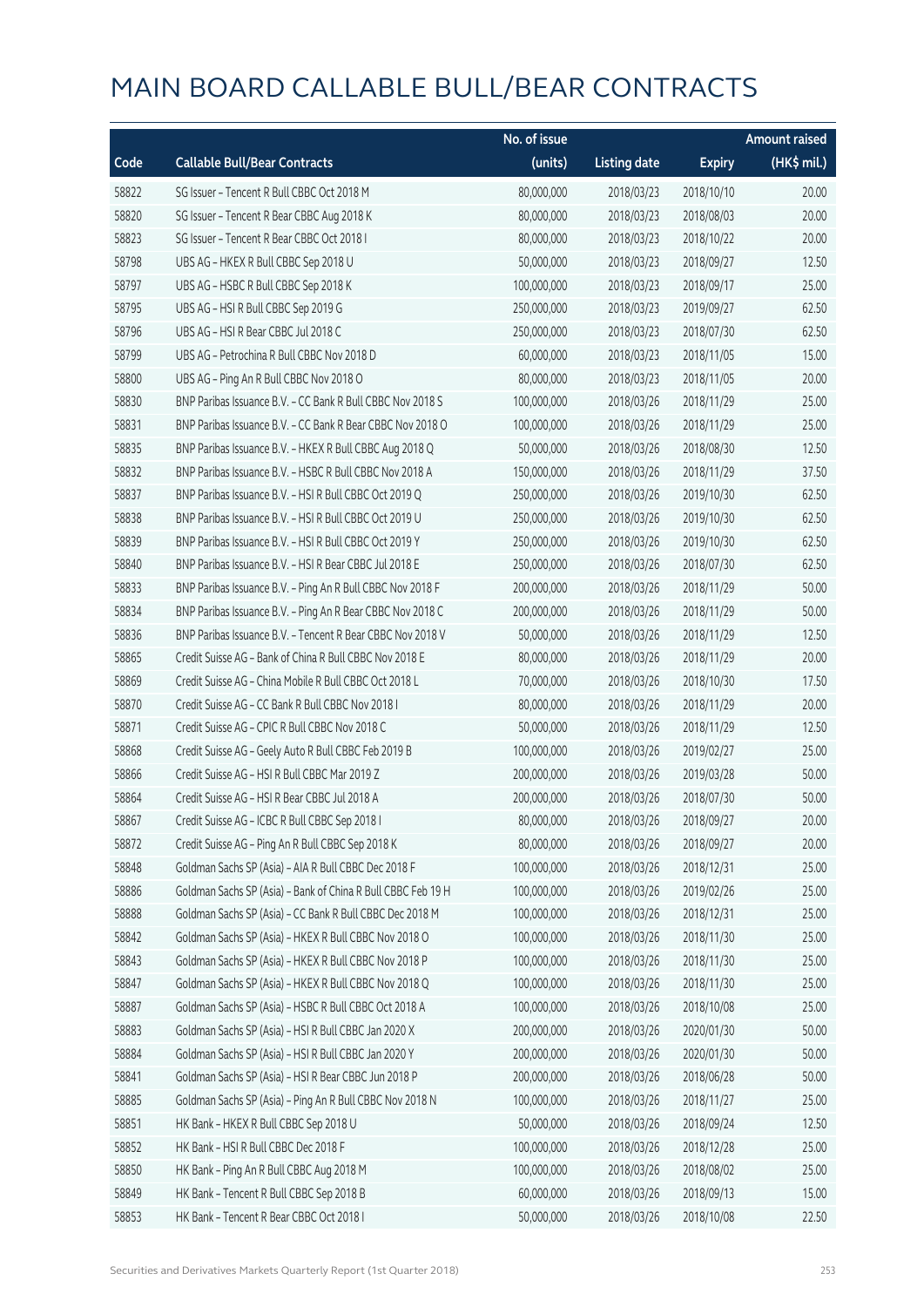|       |                                                              | No. of issue |                     |               | <b>Amount raised</b>  |
|-------|--------------------------------------------------------------|--------------|---------------------|---------------|-----------------------|
| Code  | <b>Callable Bull/Bear Contracts</b>                          | (units)      | <b>Listing date</b> | <b>Expiry</b> | $(HK\frac{1}{2}mil.)$ |
| 58856 | J P Morgan SP BV - HKEX R Bull CBBC Jul 2018 E               | 40,000,000   | 2018/03/26          | 2018/07/13    | 10.00                 |
| 58855 | J P Morgan SP BV - HSI R Bull CBBC Dec 2019 Y                | 200,000,000  | 2018/03/26          | 2019/12/30    | 50.00                 |
| 58854 | J P Morgan SP BV - HSI R Bear CBBC Jun 2018 U                | 200,000,000  | 2018/03/26          | 2018/06/28    | 50.00                 |
| 58863 | J P Morgan SP BV - Ping An R Bull CBBC Aug 2018 F            | 100,000,000  | 2018/03/26          | 2018/08/10    | 25.00                 |
| 58846 | Macquarie Bank Ltd. - Tencent R Bear CBBC Oct 2018 A         | 6,000,000    | 2018/03/26          | 2018/10/31    | 10.06                 |
| 58875 | SG Issuer - CC Bank R Bull CBBC Aug 2018 F                   | 100,000,000  | 2018/03/26          | 2018/08/10    | 25.00                 |
| 58877 | SG Issuer - CSOP A50 ETF R Bull CBBC Oct 2018 I              | 40,000,000   | 2018/03/26          | 2018/10/19    | 10.00                 |
| 58876 | SG Issuer - HKEX R Bull CBBC Oct 2018 U                      | 50,000,000   | 2018/03/26          | 2018/10/03    | 12.50                 |
| 58878 | SG Issuer - HSI R Bull CBBC Nov 2019 U                       | 200,000,000  | 2018/03/26          | 2019/11/28    | 50.00                 |
| 58882 | SG Issuer - HSI R Bull CBBC Dec 2019 B                       | 200,000,000  | 2018/03/26          | 2019/12/30    | 50.00                 |
| 58874 | SG Issuer - HSI R Bear CBBC Jul 2018 W                       | 200,000,000  | 2018/03/26          | 2018/07/30    | 50.00                 |
| 58881 | SG Issuer - Ping An R Bull CBBC Nov 2018 G                   | 100,000,000  | 2018/03/26          | 2018/11/07    | 25.00                 |
| 58879 | SG Issuer - SUNAC R Bull CBBC Apr 2019 B                     | 80,000,000   | 2018/03/26          | 2019/04/29    | 20.00                 |
| 58873 | SG Issuer - Tencent R Bull CBBC Aug 2018 U                   | 80,000,000   | 2018/03/26          | 2018/08/07    | 20.00                 |
| 58880 | SG Issuer - Tencent R Bull CBBC Aug 2018 V                   | 80,000,000   | 2018/03/26          | 2018/08/06    | 20.00                 |
| 58862 | UBS AG - Galaxy Ent R Bull CBBC Aug 2018 C                   | 40,000,000   | 2018/03/26          | 2018/08/13    | 10.00                 |
| 58858 | UBS AG - HSI R Bull CBBC Oct 2019 N                          | 200,000,000  | 2018/03/26          | 2019/10/30    | 50.00                 |
| 58857 | UBS AG - HSI R Bear CBBC Jun 2018 D                          | 250,000,000  | 2018/03/26          | 2018/06/28    | 62.50                 |
| 58861 | UBS AG - Ping An R Bull CBBC Oct 2018 N                      | 80,000,000   | 2018/03/26          | 2018/10/30    | 20.00                 |
| 58859 | UBS AG - Tencent R Bull CBBC Aug 2018 O                      | 30,000,000   | 2018/03/26          | 2018/08/14    | 10.20                 |
| 58860 | UBS AG - Tencent R Bull CBBC Aug 2018 P                      | 20,000,000   | 2018/03/26          | 2018/08/28    | 10.00                 |
| 58844 | Bank Vontobel - Tencent R Bull CBBC Sep 2018 G               | 40,000,000   | 2018/03/26          | 2018/09/11    | 10.80                 |
| 58845 | Bank Vontobel - Tencent R Bear CBBC Jul 2018 K               | 40,000,000   | 2018/03/26          | 2018/07/19    | 10.36                 |
| 58897 | BNP Paribas Issuance B.V. - HSCEI R Bull CBBC Sep 2019 H     | 100,000,000  | 2018/03/27          | 2019/09/27    | 25.00                 |
| 58898 | BNP Paribas Issuance B.V. - HSCEI R Bull CBBC Sep 2019 I     | 100,000,000  | 2018/03/27          | 2019/09/27    | 25.00                 |
| 58899 | BNP Paribas Issuance B.V. - HSCEI R Bear CBBC Jul 2018 E     | 100,000,000  | 2018/03/27          | 2018/07/30    | 25.00                 |
| 58893 | BNP Paribas Issuance B.V. - HSI R Bull CBBC Oct 2019 S       | 250,000,000  | 2018/03/27          | 2019/10/30    | 62.50                 |
| 58894 | BNP Paribas Issuance B.V. - HSI R Bear CBBC Jul 2018 G       | 250,000,000  | 2018/03/27          | 2018/07/30    | 62.50                 |
| 58895 | BNP Paribas Issuance B.V. - HSI R Bear CBBC Jul 2018 J       | 250,000,000  | 2018/03/27          | 2018/07/30    | 62.50                 |
| 58896 | BNP Paribas Issuance B.V. - Tencent R Bear CBBC Nov 2018 W   | 50,000,000   | 2018/03/27          | 2018/11/29    | 12.50                 |
| 58948 | Credit Suisse AG - Geely Auto R Bull CBBC Mar 2019 A         | 100,000,000  | 2018/03/27          | 2019/03/28    | 25.00                 |
| 58941 | Credit Suisse AG - HKEX R Bull CBBC Oct 2018 S               | 50,000,000   | 2018/03/27          | 2018/10/30    | 12.50                 |
| 58947 | Credit Suisse AG - HKEX R Bear CBBC Oct 2018 G               | 50,000,000   | 2018/03/27          | 2018/10/30    | 12.50                 |
| 58939 | Credit Suisse AG - HSI R Bull CBBC Mar 2019 A                | 200,000,000  | 2018/03/27          | 2019/03/28    | 50.00                 |
| 58940 | Credit Suisse AG - HSI R Bull CBBC Apr 2019 G                | 200,000,000  | 2018/03/27          | 2019/04/29    | 50.00                 |
| 58944 | Credit Suisse AG - HSI R Bear CBBC Jun 2018 A                | 200,000,000  | 2018/03/27          | 2018/06/28    | 50.00                 |
| 58945 | Credit Suisse AG - HSI R Bear CBBC Jul 2018 D                | 200,000,000  | 2018/03/27          | 2018/07/30    | 50.00                 |
| 58943 | Credit Suisse AG - ICBC R Bull CBBC Dec 2018 B               | 80,000,000   | 2018/03/27          | 2018/12/28    | 20.00                 |
| 58946 | Credit Suisse AG - Sunny Optical R Bull CBBC Dec 2018 A      | 40,000,000   | 2018/03/27          | 2018/12/28    | 10.00                 |
| 58942 | Credit Suisse AG - Tencent R Bull CBBC Oct 2018 O            | 50,000,000   | 2018/03/27          | 2018/10/30    | 12.50                 |
| 58953 | Goldman Sachs SP (Asia) - CSOP A50 ETF R Bull CBBC Nov 2018H | 100,000,000  | 2018/03/27          | 2018/11/22    | 25.00                 |
| 58950 | Goldman Sachs SP (Asia) - Galaxy Ent R Bull CBBC Dec 2018 O  | 100,000,000  | 2018/03/27          | 2018/12/31    | 25.00                 |
| 58902 | Goldman Sachs SP (Asia) - HKEX R Bull CBBC Nov 2018 R        | 100,000,000  | 2018/03/27          | 2018/11/28    | 25.00                 |
| 58954 | Goldman Sachs SP (Asia) - HSBC R Bull CBBC Oct 2018 B        | 100,000,000  | 2018/03/27          | 2018/10/12    | 25.00                 |
| 58901 | Goldman Sachs SP (Asia) - HSI R Bull CBBC Jan 2020 A         | 200,000,000  | 2018/03/27          | 2020/01/30    | 50.20                 |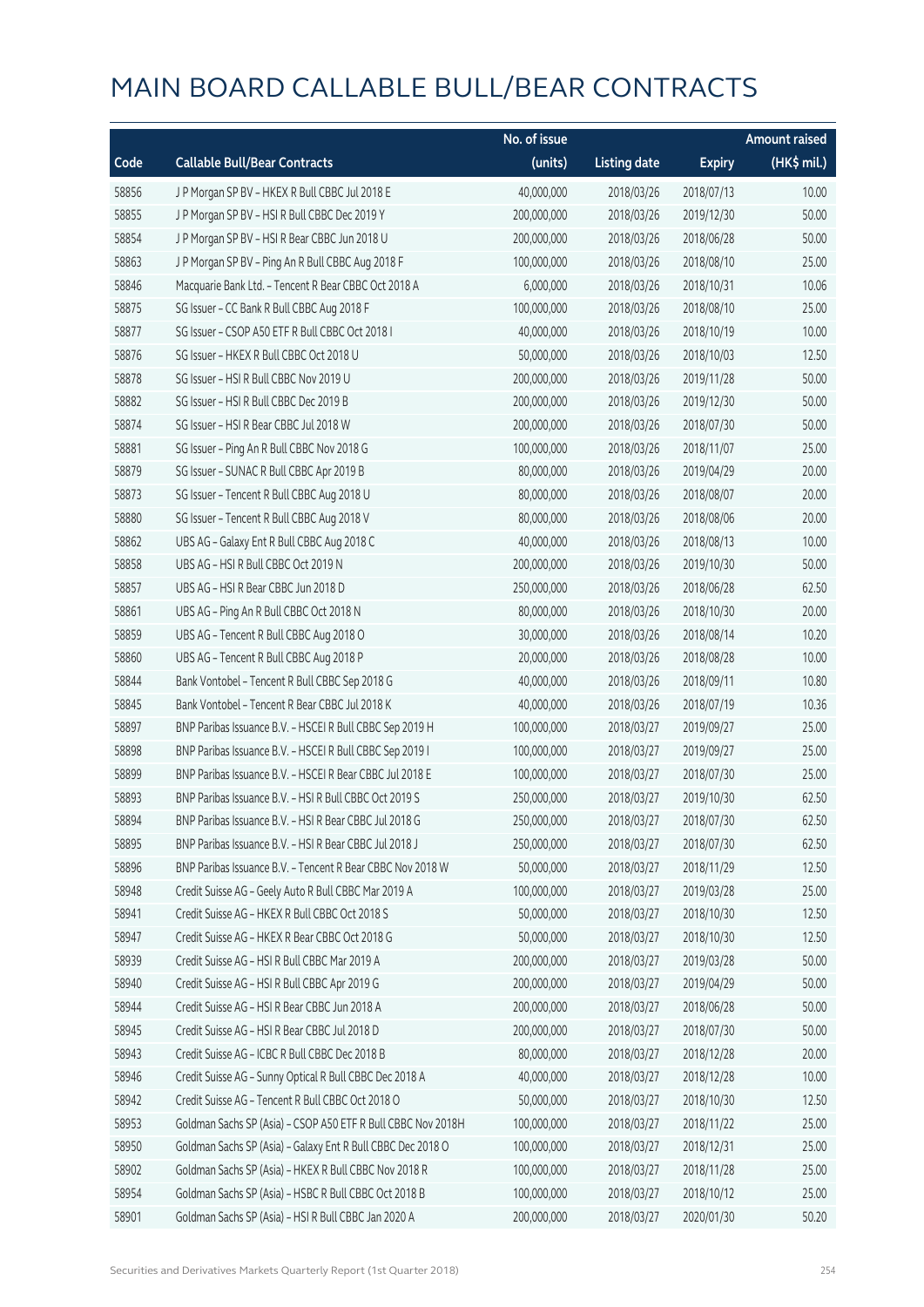|       |                                                          | No. of issue |                     |               | <b>Amount raised</b>  |
|-------|----------------------------------------------------------|--------------|---------------------|---------------|-----------------------|
| Code  | <b>Callable Bull/Bear Contracts</b>                      | (units)      | <b>Listing date</b> | <b>Expiry</b> | $(HK\frac{1}{2}mil.)$ |
| 58900 | Goldman Sachs SP (Asia) - HSI R Bull CBBC Jan 2020 Z     | 200,000,000  | 2018/03/27          | 2020/01/30    | 50.00                 |
| 58933 | Goldman Sachs SP (Asia) - HSI R Bear CBBC Jun 2018 Z     | 200,000,000  | 2018/03/27          | 2018/06/28    | 50.20                 |
| 58906 | Goldman Sachs SP (Asia) - ICBC R Bull CBBC Dec 2018 S    | 100,000,000  | 2018/03/27          | 2018/12/27    | 25.00                 |
| 58949 | Goldman Sachs SP (Asia) - Ping An R Bull CBBC Nov 2018 O | 100,000,000  | 2018/03/27          | 2018/11/28    | 25.00                 |
| 58904 | Goldman Sachs SP (Asia) - Tencent R Bull CBBC Nov 2018 A | 100,000,000  | 2018/03/27          | 2018/11/30    | 25.00                 |
| 58905 | Goldman Sachs SP (Asia) - Tencent R Bull CBBC Nov 2018 B | 100,000,000  | 2018/03/27          | 2018/11/30    | 25.00                 |
| 58951 | Goldman Sachs SP (Asia) - Tencent R Bull CBBC Nov 2018 C | 100,000,000  | 2018/03/27          | 2018/11/30    | 25.00                 |
| 58952 | Goldman Sachs SP (Asia) - Tencent R Bull CBBC Nov 2018 D | 100,000,000  | 2018/03/27          | 2018/11/30    | 25.00                 |
| 58908 | HK Bank - AIA R Bull CBBC Sep 2018 E                     | 80,000,000   | 2018/03/27          | 2018/09/20    | 20.00                 |
| 58911 | HK Bank - Geely Auto R Bear CBBC Sep 2018 G              | 40,000,000   | 2018/03/27          | 2018/09/24    | 14.00                 |
| 58890 | HK Bank - HKEX R Bull CBBC Sep 2018 V                    | 50,000,000   | 2018/03/27          | 2018/09/28    | 12.50                 |
| 58910 | HK Bank - HKEX R Bear CBBC Sep 2018 D                    | 40,000,000   | 2018/03/27          | 2018/09/24    | 10.00                 |
| 58892 | HK Bank - HSCEI R Bull CBBC Dec 2018 P                   | 60,000,000   | 2018/03/27          | 2018/12/28    | 15.00                 |
| 58891 | HK Bank - HSI R Bull CBBC Dec 2018 G                     | 150,000,000  | 2018/03/27          | 2018/12/28    | 37.50                 |
| 58907 | HK Bank - Sunny Optical R Bull CBBC Sep 2018 F           | 40,000,000   | 2018/03/27          | 2018/09/17    | 10.00                 |
| 58912 | HK Bank - Sunny Optical R Bear CBBC Jul 2018 B           | 40,000,000   | 2018/03/27          | 2018/07/23    | 12.00                 |
| 58889 | HK Bank - Tencent R Bull CBBC Aug 2018 J                 | 60,000,000   | 2018/03/27          | 2018/08/16    | 15.00                 |
| 58909 | HK Bank - Tencent R Bear CBBC Oct 2018 J                 | 50,000,000   | 2018/03/27          | 2018/10/15    | 27.50                 |
| 58932 | J P Morgan SP BV - Geely Auto R Bull CBBC May 2019 A     | 200,000,000  | 2018/03/27          | 2019/05/10    | 50.00                 |
| 58928 | J P Morgan SP BV - HSI R Bull CBBC Nov 2019 I            | 200,000,000  | 2018/03/27          | 2019/11/28    | 50.00                 |
| 58927 | J P Morgan SP BV - HSI R Bull CBBC Dec 2019 M            | 200,000,000  | 2018/03/27          | 2019/12/30    | 50.00                 |
| 58929 | J P Morgan SP BV - HSI R Bear CBBC Jun 2018 N            | 200,000,000  | 2018/03/27          | 2018/06/28    | 50.00                 |
| 58930 | J P Morgan SP BV - Tencent R Bull CBBC Jul 2018 M        | 50,000,000   | 2018/03/27          | 2018/07/13    | 12.50                 |
| 58931 | J P Morgan SP BV - Tencent R Bear CBBC Jul 2018 J        | 50,000,000   | 2018/03/27          | 2018/07/13    | 12.50                 |
| 58935 | SG Issuer - AIA R Bull CBBC Nov 2018 E                   | 60,000,000   | 2018/03/27          | 2018/11/06    | 15.00                 |
| 58936 | SG Issuer - CNOOC R Bull CBBC Oct 2018 G                 | 40,000,000   | 2018/03/27          | 2018/10/19    | 10.00                 |
| 58918 | SG Issuer - HKEX R Bull CBBC Oct 2018 V                  | 50,000,000   | 2018/03/27          | 2018/10/25    | 12.50                 |
| 58934 | SG Issuer - HSI R Bull CBBC Aug 2019 S                   | 200,000,000  | 2018/03/27          | 2019/08/29    | 50.00                 |
| 58924 | SG Issuer - HSI R Bull CBBC Oct 2019 P                   | 200,000,000  | 2018/03/27          | 2019/10/30    | 50.00                 |
| 58925 | SG Issuer - HSI R Bull CBBC Dec 2019 R                   | 200,000,000  | 2018/03/27          | 2019/12/30    | 50.00                 |
| 58926 | SG Issuer - HSI R Bear CBBC Jul 2018 D                   | 200,000,000  | 2018/03/27          | 2018/07/30    | 50.00                 |
| 58937 | SG Issuer - PetroChina R Bull CBBC Nov 2018 F            | 40,000,000   | 2018/03/27          | 2018/11/15    | 10.00                 |
| 58919 | SG Issuer - Ping An R Bull CBBC Sep 2018 C               | 100,000,000  | 2018/03/27          | 2018/09/20    | 25.00                 |
| 58920 | SG Issuer - Ping An R Bull CBBC Oct 2018 O               | 100,000,000  | 2018/03/27          | 2018/10/26    | 25.00                 |
| 58938 | SG Issuer - Tencent R Bull CBBC Aug 2018 F               | 80,000,000   | 2018/03/27          | 2018/08/06    | 20.00                 |
| 58922 | SG Issuer - Tencent R Bull CBBC Aug 2018 L               | 80,000,000   | 2018/03/27          | 2018/08/08    | 20.00                 |
| 58921 | SG Issuer - Tencent R Bull CBBC Aug 2018 W               | 80,000,000   | 2018/03/27          | 2018/08/02    | 20.00                 |
| 58923 | SG Issuer - Tencent R Bull CBBC Sep 2018 N               | 80,000,000   | 2018/03/27          | 2018/09/18    | 20.00                 |
| 58917 | UBS AG - HSI R Bull CBBC Nov 2019 H                      | 250,000,000  | 2018/03/27          | 2019/11/28    | 62.50                 |
| 58914 | UBS AG - HSI R Bull CBBC Dec 2019 L                      | 200,000,000  | 2018/03/27          | 2019/12/30    | 50.00                 |
| 58916 | UBS AG - HSI R Bear CBBC Jun 2018 E                      | 200,000,000  | 2018/03/27          | 2018/06/28    | 50.00                 |
| 58915 | UBS AG - HSI R Bear CBBC Jun 2018 M                      | 200,000,000  | 2018/03/27          | 2018/06/28    | 50.00                 |
| 58973 | BNP Paribas Issuance B.V. - HSI R Bull CBBC Dec 2019 A   | 250,000,000  | 2018/03/28          | 2019/12/30    | 62.50                 |
| 58974 | BNP Paribas Issuance B.V. - HSI R Bull CBBC Dec 2019 B   | 250,000,000  | 2018/03/28          | 2019/12/30    | 62.50                 |
| 58975 | BNP Paribas Issuance B.V. - HSI R Bull CBBC Dec 2019 C   | 250,000,000  | 2018/03/28          | 2019/12/30    | 62.50                 |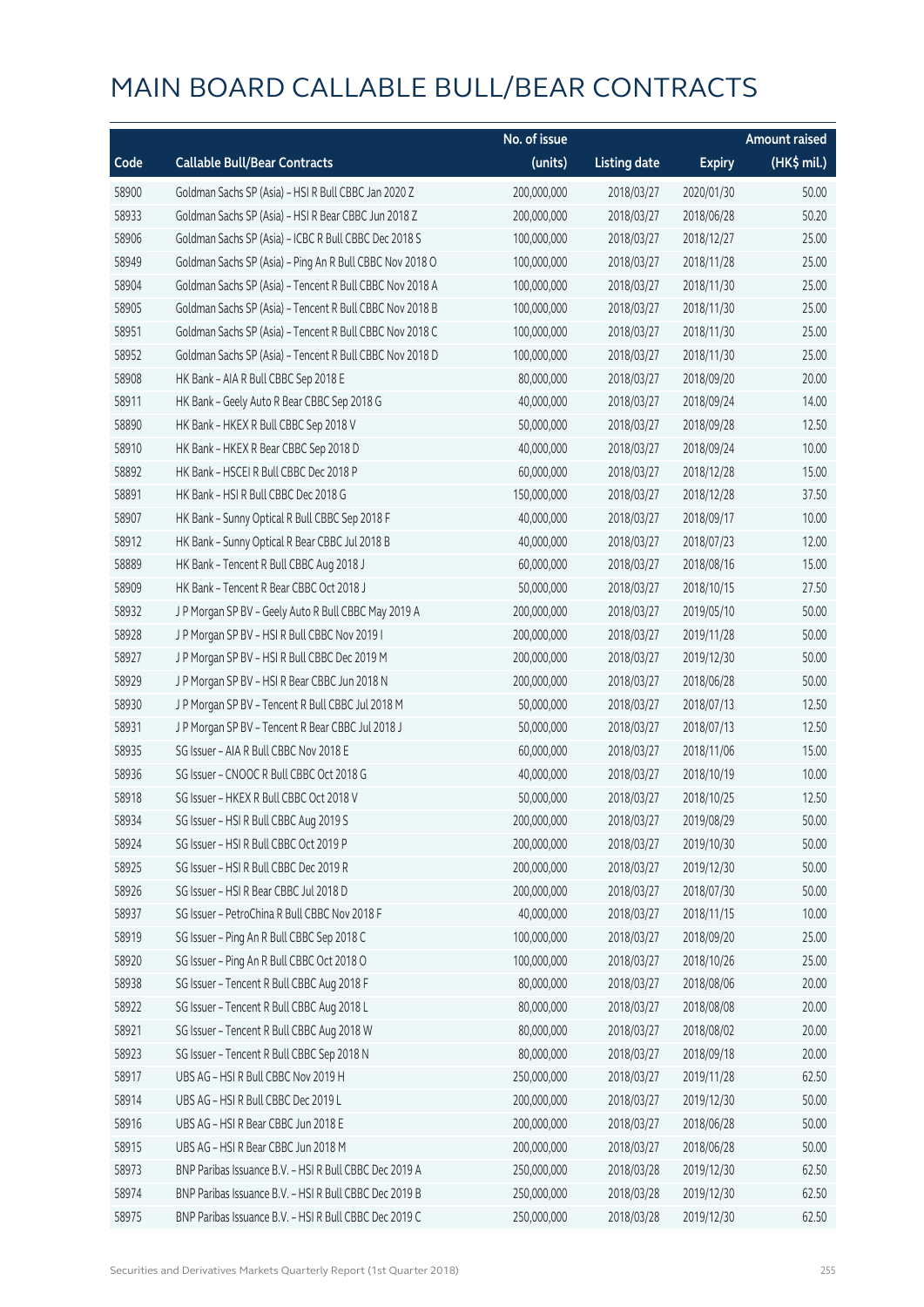|       |                                                              | No. of issue |                     |               | <b>Amount raised</b>  |
|-------|--------------------------------------------------------------|--------------|---------------------|---------------|-----------------------|
| Code  | <b>Callable Bull/Bear Contracts</b>                          | (units)      | <b>Listing date</b> | <b>Expiry</b> | $(HK\frac{1}{2}mil.)$ |
| 58976 | BNP Paribas Issuance B.V. - HSI R Bull CBBC Dec 2019 D       | 250,000,000  | 2018/03/28          | 2019/12/30    | 62.50                 |
| 58955 | BNP Paribas Issuance B.V. - HSI R Bear CBBC Jul 2018 K       | 250,000,000  | 2018/03/28          | 2018/07/30    | 62.50                 |
| 58956 | BNP Paribas Issuance B.V. - HSI R Bear CBBC Jul 2018 L       | 250,000,000  | 2018/03/28          | 2018/07/30    | 62.50                 |
| 58957 | BNP Paribas Issuance B.V. - HSI R Bear CBBC Jul 2018 M       | 250,000,000  | 2018/03/28          | 2018/07/30    | 62.50                 |
| 59026 | Credit Suisse AG - BYD Company R Bull CBBC Nov 2018 C        | 50,000,000   | 2018/03/28          | 2018/11/29    | 12.50                 |
| 59029 | Credit Suisse AG - CNOOC R Bull CBBC Nov 2018 G              | 50,000,000   | 2018/03/28          | 2018/11/29    | 12.50                 |
| 59031 | Credit Suisse AG - HSI R Bull CBBC Mar 2019 B                | 200,000,000  | 2018/03/28          | 2019/03/28    | 50.00                 |
| 59032 | Credit Suisse AG - HSI R Bull CBBC Sep 2019 N                | 200,000,000  | 2018/03/28          | 2019/09/27    | 50.00                 |
| 59033 | Credit Suisse AG - HSI R Bull CBBC Sep 2019 O                | 200,000,000  | 2018/03/28          | 2019/09/27    | 50.00                 |
| 59030 | Credit Suisse AG - HSI R Bull CBBC Nov 2019 I                | 200,000,000  | 2018/03/28          | 2019/11/28    | 50.00                 |
| 59021 | Credit Suisse AG - HSI R Bear CBBC Jun 2018 C                | 200,000,000  | 2018/03/28          | 2018/06/28    | 50.00                 |
| 59023 | Credit Suisse AG - HSI R Bear CBBC Jun 2018 P                | 200,000,000  | 2018/03/28          | 2018/06/28    | 50.00                 |
| 59034 | Credit Suisse AG - HSI R Bear CBBC Jun 2018 Q                | 200,000,000  | 2018/03/28          | 2018/06/28    | 50.00                 |
| 59022 | Credit Suisse AG - HSI R Bear CBBC Jul 2018 J                | 200,000,000  | 2018/03/28          | 2018/07/30    | 50.00                 |
| 59028 | Credit Suisse AG - PetroChina R Bull CBBC Nov 2018 C         | 50,000,000   | 2018/03/28          | 2018/11/29    | 12.50                 |
| 59027 | Credit Suisse AG - Ping An R Bull CBBC Nov 2018 O            | 80,000,000   | 2018/03/28          | 2018/11/16    | 20.00                 |
| 59025 | Credit Suisse AG - Tencent R Bull CBBC Nov 2018 H            | 50,000,000   | 2018/03/28          | 2018/11/29    | 12.50                 |
| 59024 | Credit Suisse AG - Tencent R Bull CBBC Dec 2018 A            | 50,000,000   | 2018/03/28          | 2018/12/28    | 12.50                 |
| 58980 | Bank of East Asia - HKEX R Bull CBBC Oct 2018 L              | 40,000,000   | 2018/03/28          | 2018/10/26    | 10.00                 |
| 58981 | Bank of East Asia - HSBC R Bull CBBC Oct 2018 B              | 60,000,000   | 2018/03/28          | 2018/10/26    | 15.00                 |
| 58984 | Bank of East Asia - ICBC R Bull CBBC Oct 2018 B              | 60,000,000   | 2018/03/28          | 2018/10/26    | 15.00                 |
| 58982 | Bank of East Asia - Ping An R Bull CBBC Oct 2018 E           | 120,000,000  | 2018/03/28          | 2018/10/26    | 30.00                 |
| 58983 | Bank of East Asia - Ping An R Bull CBBC Oct 2018 F           | 120,000,000  | 2018/03/28          | 2018/10/26    | 30.00                 |
| 58978 | Bank of East Asia - Tencent R Bull CBBC Oct 2018 U           | 40,000,000   | 2018/03/28          | 2018/10/26    | 10.00                 |
| 58979 | Bank of East Asia - Tencent R Bull CBBC Oct 2018 V           | 40,000,000   | 2018/03/28          | 2018/10/26    | 10.00                 |
| 59058 | Goldman Sachs SP (Asia) - China Mobile R Bull CBBC Dec 2018C | 100,000,000  | 2018/03/28          | 2018/12/28    | 25.00                 |
| 59059 | Goldman Sachs SP (Asia) - China Mobile R Bull CBBC Dec 2018D | 100,000,000  | 2018/03/28          | 2018/12/28    | 25.00                 |
| 58990 | Goldman Sachs SP (Asia) - HKEX R Bull CBBC Nov 2018 T        | 100,000,000  | 2018/03/28          | 2018/11/30    | 25.00                 |
| 58985 | Goldman Sachs SP (Asia) - HSI R Bull CBBC Jan 2020 B         | 200,000,000  | 2018/03/28          | 2020/01/30    | 50.00                 |
| 58986 | Goldman Sachs SP (Asia) - HSI R Bull CBBC Jan 2020 C         | 200,000,000  | 2018/03/28          | 2020/01/30    | 50.00                 |
| 58987 | Goldman Sachs SP (Asia) - HSI R Bull CBBC Jan 2020 E         | 200,000,000  | 2018/03/28          | 2020/01/30    | 50.00                 |
| 58964 | Goldman Sachs SP (Asia) - HSI R Bear CBBC Jun 2018 O         | 200,000,000  | 2018/03/28          | 2018/06/28    | 50.00                 |
| 59057 | Goldman Sachs SP (Asia) - HSI R Bear CBBC Jul 2018 A         | 200,000,000  | 2018/03/28          | 2018/07/30    | 50.00                 |
| 58962 | Goldman Sachs SP (Asia) - HSI R Bear CBBC Jul 2018 U         | 200,000,000  | 2018/03/28          | 2018/07/30    | 50.00                 |
| 58963 | Goldman Sachs SP (Asia) - HSI R Bear CBBC Jul 2018 W         | 200,000,000  | 2018/03/28          | 2018/07/30    | 50.20                 |
| 58988 | Goldman Sachs SP (Asia) - Tencent R Bull CBBC Sep 2018 B     | 100,000,000  | 2018/03/28          | 2018/09/27    | 25.00                 |
| 58989 | Goldman Sachs SP (Asia) - Tencent R Bull CBBC Sep 2018 C     | 100,000,000  | 2018/03/28          | 2018/09/27    | 25.00                 |
| 58972 | HK Bank - HKEX R Bull CBBC Sep 2018 W                        | 50,000,000   | 2018/03/28          | 2018/09/20    | 12.50                 |
| 58967 | HK Bank - HSI R Bull CBBC Dec 2018 R                         | 150,000,000  | 2018/03/28          | 2018/12/28    | 37.50                 |
| 58968 | HK Bank - HSI R Bull CBBC Mar 2019 J                         | 100,000,000  | 2018/03/28          | 2019/03/28    | 25.00                 |
| 58965 | HK Bank - HSI R Bear CBBC Aug 2018 K                         | 100,000,000  | 2018/03/28          | 2018/08/30    | 25.00                 |
| 58966 | HK Bank - Ping An R Bull CBBC Nov 2018 J                     | 100,000,000  | 2018/03/28          | 2018/11/01    | 25.00                 |
| 58969 | HK Bank - Sunny Optical R Bull CBBC Sep 2018 G               | 40,000,000   | 2018/03/28          | 2018/09/03    | 10.00                 |
| 58970 | HK Bank - Tencent R Bull CBBC Sep 2018 D                     | 60,000,000   | 2018/03/28          | 2018/09/24    | 15.00                 |
| 58971 | HK Bank - Tencent R Bear CBBC Oct 2018 K                     | 50,000,000   | 2018/03/28          | 2018/10/22    | 27.50                 |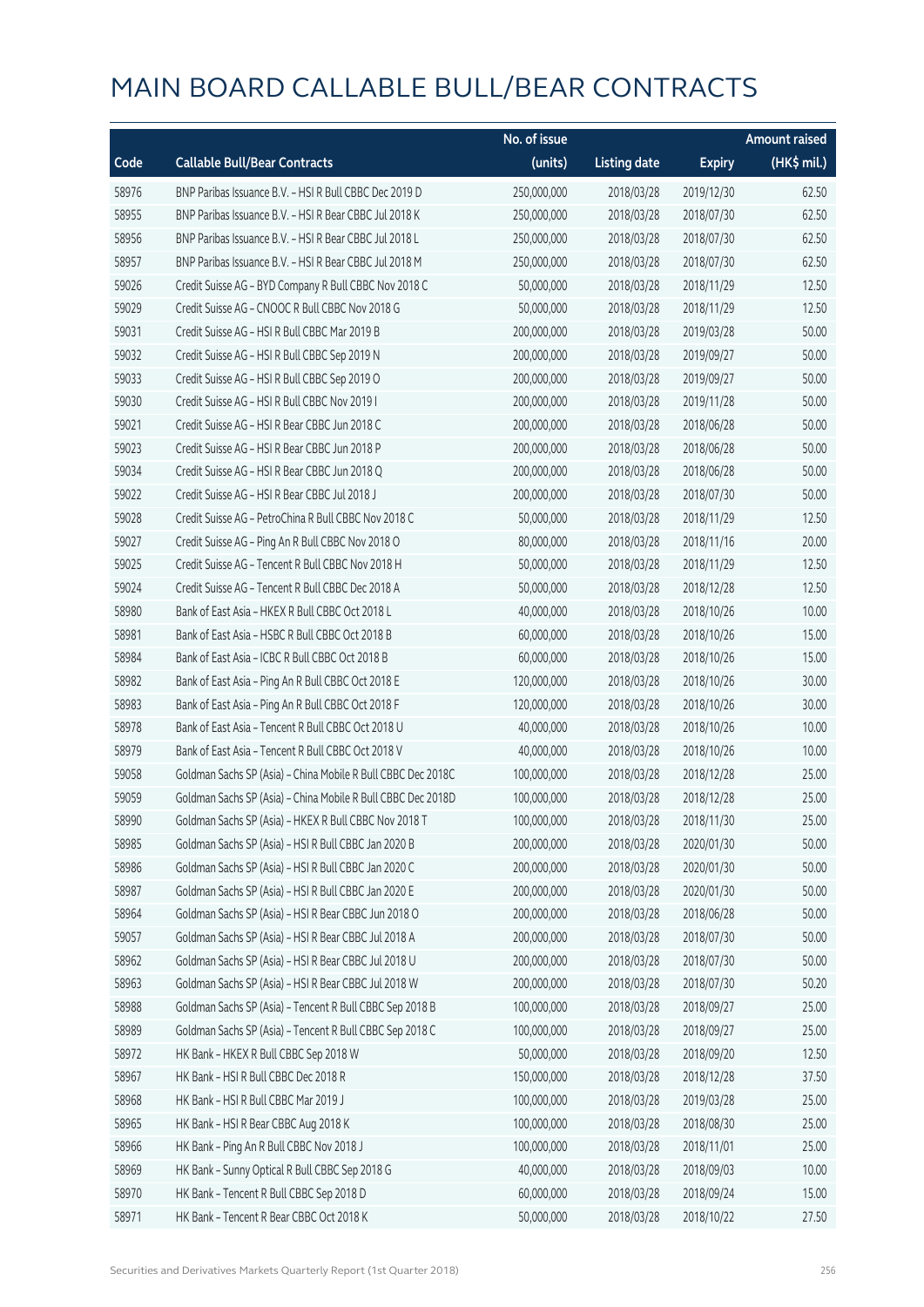|       |                                                      | No. of issue |                     |               | <b>Amount raised</b> |
|-------|------------------------------------------------------|--------------|---------------------|---------------|----------------------|
| Code  | <b>Callable Bull/Bear Contracts</b>                  | (units)      | <b>Listing date</b> | <b>Expiry</b> | (HK\$ mil.)          |
| 59013 | J P Morgan SP BV - HKEX R Bull CBBC Jul 2018 F       | 40,000,000   | 2018/03/28          | 2018/07/13    | 10.00                |
| 59015 | J P Morgan SP BV - HKEX R Bear CBBC Jul 2018 D       | 40,000,000   | 2018/03/28          | 2018/07/13    | 10.00                |
| 59010 | J P Morgan SP BV - HSI R Bull CBBC Oct 2019 W        | 200,000,000  | 2018/03/28          | 2019/10/30    | 50.00                |
| 59009 | J P Morgan SP BV - HSI R Bull CBBC Nov 2019 D        | 200,000,000  | 2018/03/28          | 2019/11/28    | 50.00                |
| 59008 | J P Morgan SP BV - HSI R Bull CBBC Dec 2019 N        | 200,000,000  | 2018/03/28          | 2019/12/30    | 50.00                |
| 59019 | J P Morgan SP BV - HSI R Bull CBBC Dec 2019 Z        | 200,000,000  | 2018/03/28          | 2019/12/30    | 50.00                |
| 59007 | J P Morgan SP BV - HSI R Bear CBBC Jun 2018 W        | 200,000,000  | 2018/03/28          | 2018/06/28    | 50.00                |
| 59005 | J P Morgan SP BV - HSI R Bear CBBC Jul 2018 U        | 200,000,000  | 2018/03/28          | 2018/07/30    | 50.00                |
| 59006 | J P Morgan SP BV - HSI R Bear CBBC Jul 2018 V        | 200,000,000  | 2018/03/28          | 2018/07/30    | 50.00                |
| 59020 | J P Morgan SP BV - HSI R Bear CBBC Jul 2018 W        | 200,000,000  | 2018/03/28          | 2018/07/30    | 50.00                |
| 59011 | J P Morgan SP BV - Tencent R Bull CBBC Jul 2018 N    | 50,000,000   | 2018/03/28          | 2018/07/13    | 12.50                |
| 59012 | J P Morgan SP BV - Tencent R Bull CBBC Jul 2018 O    | 50,000,000   | 2018/03/28          | 2018/07/13    | 12.50                |
| 59014 | J P Morgan SP BV - Tencent R Bull CBBC Jul 2018 P    | 50,000,000   | 2018/03/28          | 2018/07/20    | 12.50                |
| 58977 | Macquarie Bank Ltd. - Tencent R Bull CBBC Oct 2018 A | 10,500,000   | 2018/03/28          | 2018/10/31    | 10.08                |
| 59035 | SG Issuer - CC Bank R Bull CBBC Dec 2018 E           | 100,000,000  | 2018/03/28          | 2018/12/10    | 25.00                |
| 59052 | SG Issuer - HKEX R Bear CBBC Nov 2018 C              | 50,000,000   | 2018/03/28          | 2018/11/19    | 12.50                |
| 59045 | SG Issuer - HSI R Bull CBBC Oct 2019 H               | 200,000,000  | 2018/03/28          | 2019/10/30    | 50.00                |
| 59044 | SG Issuer - HSI R Bull CBBC Oct 2019 R               | 200,000,000  | 2018/03/28          | 2019/10/30    | 50.00                |
| 59046 | SG Issuer - HSI R Bull CBBC Dec 2019 F               | 200,000,000  | 2018/03/28          | 2019/12/30    | 50.00                |
| 59047 | SG Issuer - HSI R Bull CBBC Dec 2019 Z               | 200,000,000  | 2018/03/28          | 2019/12/30    | 50.00                |
| 59049 | SG Issuer - HSI R Bear CBBC Jul 2018 F               | 200,000,000  | 2018/03/28          | 2018/07/30    | 50.00                |
| 59050 | SG Issuer - HSI R Bear CBBC Aug 2018 R               | 200,000,000  | 2018/03/28          | 2018/08/30    | 50.00                |
| 59055 | SG Issuer - HSI R Bear CBBC Aug 2018 S               | 200,000,000  | 2018/03/28          | 2018/08/30    | 50.00                |
| 59056 | SG Issuer - HSI R Bear CBBC Aug 2018 W               | 200,000,000  | 2018/03/28          | 2018/08/30    | 50.00                |
| 59051 | SG Issuer - HSI R Bear CBBC Sep 2018 N               | 200,000,000  | 2018/03/28          | 2018/09/27    | 50.00                |
| 59036 | SG Issuer - ICBC R Bull CBBC Dec 2018 D              | 60,000,000   | 2018/03/28          | 2018/12/13    | 15.00                |
| 59037 | SG Issuer - Ping An R Bull CBBC Oct 2018 T           | 100,000,000  | 2018/03/28          | 2018/10/11    | 25.00                |
| 59038 | SG Issuer - Ping An R Bull CBBC Nov 2018 H           | 100,000,000  | 2018/03/28          | 2018/11/21    | 25.00                |
| 59039 | SG Issuer - Ping An R Bull CBBC Dec 2018 P           | 100,000,000  | 2018/03/28          | 2018/12/06    | 25.00                |
| 59053 | SG Issuer - Ping An R Bear CBBC Dec 2018 I           | 100,000,000  | 2018/03/28          | 2018/12/18    | 25.00                |
| 59040 | SG Issuer - Tencent R Bull CBBC Sep 2018 F           | 80,000,000   | 2018/03/28          | 2018/09/05    | 20.00                |
| 59041 | SG Issuer - Tencent R Bull CBBC Sep 2018 H           | 80,000,000   | 2018/03/28          | 2018/09/12    | 20.00                |
| 59042 | SG Issuer - Tencent R Bull CBBC Sep 2018 O           | 80,000,000   | 2018/03/28          | 2018/09/20    | 20.00                |
| 59043 | SG Issuer - Tencent R Bull CBBC Oct 2018 N           | 80,000,000   | 2018/03/28          | 2018/10/04    | 20.00                |
| 59048 | SG Issuer - Tencent R Bull CBBC Oct 2018 O           | 80,000,000   | 2018/03/28          | 2018/10/09    | 20.00                |
| 59054 | SG Issuer - Tencent R Bear CBBC Sep 2018 I           | 80,000,000   | 2018/03/28          | 2018/09/10    | 20.00                |
| 58997 | UBS AG - HSI R Bull CBBC Nov 2019 J                  | 200,000,000  | 2018/03/28          | 2019/11/28    | 50.00                |
| 59001 | UBS AG - HSI R Bull CBBC Nov 2019 Q                  | 250,000,000  | 2018/03/28          | 2019/11/28    | 62.50                |
| 58998 | UBS AG - HSI R Bull CBBC Nov 2019 V                  | 250,000,000  | 2018/03/28          | 2019/11/28    | 62.50                |
| 58999 | UBS AG - HSI R Bull CBBC Dec 2019 M                  | 200,000,000  | 2018/03/28          | 2019/12/30    | 50.00                |
| 58993 | UBS AG - HSI R Bear CBBC Jun 2018 G                  | 250,000,000  | 2018/03/28          | 2018/06/28    | 62.50                |
| 58994 | UBS AG - HSI R Bear CBBC Jun 2018 H                  | 250,000,000  | 2018/03/28          | 2018/06/28    | 62.50                |
| 58995 | UBS AG - HSI R Bear CBBC Jun 2018 I                  | 250,000,000  | 2018/03/28          | 2018/06/28    | 62.50                |
| 58991 | UBS AG - HSI R Bear CBBC Jun 2018 O                  | 250,000,000  | 2018/03/28          | 2018/06/28    | 62.50                |
| 58996 | UBS AG - HSI R Bear CBBC Jun 2018 P                  | 250,000,000  | 2018/03/28          | 2018/06/28    | 62.50                |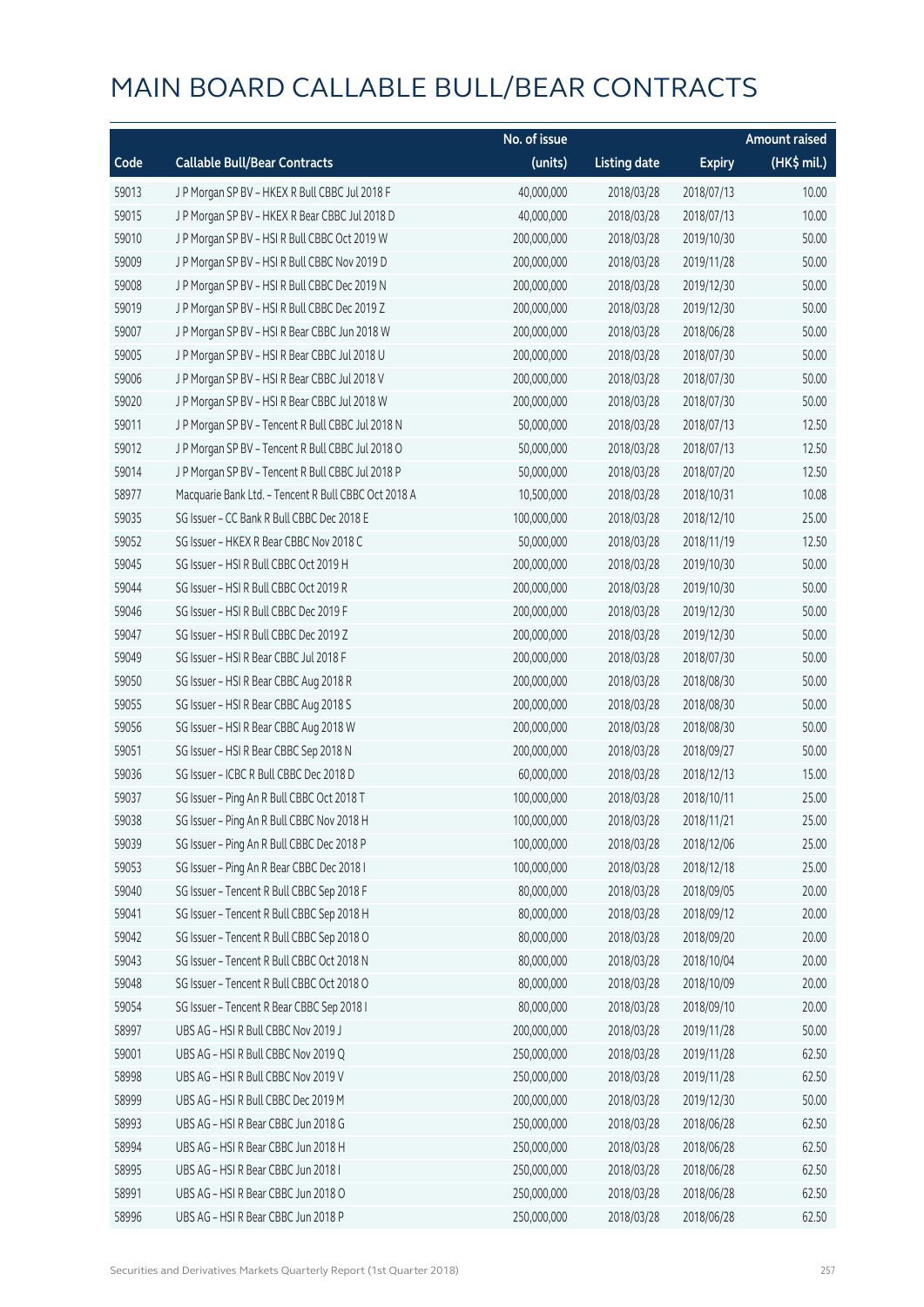|       |                                                             | No. of issue |                     |               | <b>Amount raised</b> |
|-------|-------------------------------------------------------------|--------------|---------------------|---------------|----------------------|
| Code  | <b>Callable Bull/Bear Contracts</b>                         | (units)      | <b>Listing date</b> | <b>Expiry</b> | (HK\$ mil.)          |
| 59004 | UBS AG - HSI R Bear CBBC Jun 2018 X                         | 250,000,000  | 2018/03/28          | 2018/06/28    | 62.50                |
| 58992 | UBS AG - HSI R Bear CBBC Jun 2018 Z                         | 200,000,000  | 2018/03/28          | 2018/06/28    | 50.00                |
| 59002 | UBS AG - Ping An R Bull CBBC Oct 2018 O                     | 80,000,000   | 2018/03/28          | 2018/10/08    | 20.00                |
| 59003 | UBS AG - Tencent R Bull CBBC Jul 2018 Y                     | 30,000,000   | 2018/03/28          | 2018/07/23    | 10.20                |
| 58958 | Bank Vontobel - HSI R Bull CBBC Nov 2018 A                  | 100,000,000  | 2018/03/28          | 2018/11/29    | 25.10                |
| 58959 | Bank Vontobel - HSI R Bull CBBC Nov 2018 B                  | 100,000,000  | 2018/03/28          | 2018/11/29    | 26.00                |
| 59018 | Bank Vontobel - HSI R Bull CBBC Nov 2018 C                  | 100,000,000  | 2018/03/28          | 2018/11/29    | 25.70                |
| 59016 | Bank Vontobel - HSI R Bear CBBC Sep 2018 O                  | 100,000,000  | 2018/03/28          | 2018/09/27    | 25.90                |
| 59017 | Bank Vontobel - HSI R Bear CBBC Sep 2018 P                  | 100,000,000  | 2018/03/28          | 2018/09/27    | 25.80                |
| 58960 | Bank Vontobel - Tencent R Bull CBBC Sep 2018 H              | 40,000,000   | 2018/03/28          | 2018/09/12    | 10.84                |
| 58961 | Bank Vontobel - Tencent R Bull CBBC Sep 2018 I              | 40,000,000   | 2018/03/28          | 2018/09/13    | 10.12                |
| 59097 | BNP Paribas Issuance B.V. - HKEX R Bear CBBC Jul 2018 P     | 50,000,000   | 2018/03/29          | 2018/07/30    | 12.50                |
| 59098 | BNP Paribas Issuance B.V. - HKEX R Bear CBBC Jul 2018 O     | 50,000,000   | 2018/03/29          | 2018/07/30    | 12.50                |
| 59096 | BNP Paribas Issuance B.V. - HSBC R Bear CBBC Sep 2018 D     | 150,000,000  | 2018/03/29          | 2018/09/27    | 37.50                |
| 59110 | BNP Paribas Issuance B.V. - HSI R Bull CBBC Dec 2019 E      | 250,000,000  | 2018/03/29          | 2019/12/30    | 62.50                |
| 59095 | BNP Paribas Issuance B.V. - HSI R Bear CBBC Jul 2018 N      | 250,000,000  | 2018/03/29          | 2018/07/30    | 62.50                |
| 59111 | BNP Paribas Issuance B.V. - HSI R Bear CBBC Jul 2018 O      | 250,000,000  | 2018/03/29          | 2018/07/30    | 62.50                |
| 59112 | BNP Paribas Issuance B.V. - HSI R Bear CBBC Jul 2018 P      | 250,000,000  | 2018/03/29          | 2018/07/30    | 62.50                |
| 59113 | BNP Paribas Issuance B.V. - HSI R Bear CBBC Jul 2018 V      | 250,000,000  | 2018/03/29          | 2018/07/30    | 62.50                |
| 59099 | BNP Paribas Issuance B.V. - Tencent R Bear CBBC Nov 2018 X  | 50,000,000   | 2018/03/29          | 2018/11/29    | 12.50                |
| 59156 | Credit Suisse AG - CC Bank R Bull CBBC Sep 2018 Q           | 80,000,000   | 2018/03/29          | 2018/09/27    | 20.00                |
| 59154 | Credit Suisse AG - HKEX R Bull CBBC Oct 2018 T              | 50,000,000   | 2018/03/29          | 2018/10/30    | 12.50                |
| 59158 | Credit Suisse AG - HKEX R Bear CBBC Oct 2018 H              | 50,000,000   | 2018/03/29          | 2018/10/30    | 12.50                |
| 59165 | Credit Suisse AG - HSCEI R Bear CBBC Jun 2018 L             | 100,000,000  | 2018/03/29          | 2018/06/28    | 25.00                |
| 59151 | Credit Suisse AG - HSI R Bull CBBC Sep 2019 P               | 200,000,000  | 2018/03/29          | 2019/09/27    | 50.00                |
| 59153 | Credit Suisse AG - HSI R Bull CBBC Sep 2019 U               | 200,000,000  | 2018/03/29          | 2019/09/27    | 50.00                |
| 59152 | Credit Suisse AG - HSI R Bull CBBC Nov 2019 J               | 200,000,000  | 2018/03/29          | 2019/11/28    | 50.00                |
| 59161 | Credit Suisse AG - HSI R Bear CBBC Jul 2018 F               | 200,000,000  | 2018/03/29          | 2018/07/30    | 50.00                |
| 59162 | Credit Suisse AG - HSI R Bear CBBC Jul 2018 I               | 200,000,000  | 2018/03/29          | 2018/07/30    | 50.00                |
| 59159 | Credit Suisse AG - HSI R Bear CBBC Aug 2018 K               | 200,000,000  | 2018/03/29          | 2018/08/30    | 50.00                |
| 59163 | Credit Suisse AG - HSI R Bear CBBC Aug 2018 O               | 200,000,000  | 2018/03/29          | 2018/08/30    | 50.00                |
| 59160 | Credit Suisse AG - HSI R Bear CBBC Sep 2018 H               | 200,000,000  | 2018/03/29          | 2018/09/27    | 50.00                |
| 59157 | Credit Suisse AG - Tencent R Bull CBBC Aug 2018 N           | 50,000,000   | 2018/03/29          | 2018/08/30    | 13.50                |
| 59155 | Credit Suisse AG - Tencent R Bull CBBC Nov 2018 I           | 50,000,000   | 2018/03/29          | 2018/11/29    | 12.50                |
| 59164 | Credit Suisse AG - Tencent R Bear CBBC Oct 2018 C           | 50,000,000   | 2018/03/29          | 2018/10/30    | 12.50                |
| 59166 | Goldman Sachs SP (Asia) - CC Bank R Bull CBBC Dec 2018 N    | 100,000,000  | 2018/03/29          | 2018/12/31    | 25.00                |
| 59094 | Goldman Sachs SP (Asia) - China Life R Bull CBBC Dec 2018 H | 100,000,000  | 2018/03/29          | 2018/12/31    | 25.00                |
| 59091 | Goldman Sachs SP (Asia) - HKEX R Bull CBBC Oct 2018 M       | 100,000,000  | 2018/03/29          | 2018/10/29    | 25.00                |
| 59092 | Goldman Sachs SP (Asia) - HKEX R Bull CBBC Oct 2018 N       | 100,000,000  | 2018/03/29          | 2018/10/29    | 25.00                |
| 59085 | Goldman Sachs SP (Asia) - HSI R Bull CBBC Jan 2020 D        | 200,000,000  | 2018/03/29          | 2020/01/30    | 50.00                |
| 59086 | Goldman Sachs SP (Asia) - HSI R Bull CBBC Jan 2020 F        | 200,000,000  | 2018/03/29          | 2020/01/30    | 50.20                |
| 59167 | Goldman Sachs SP (Asia) - HSI R Bull CBBC Jan 2020 G        | 200,000,000  | 2018/03/29          | 2020/01/30    | 50.00                |
| 59168 | Goldman Sachs SP (Asia) - HSI R Bear CBBC Jul 2018 P        | 200,000,000  | 2018/03/29          | 2018/07/30    | 50.00                |
| 59169 | Goldman Sachs SP (Asia) - HSI R Bear CBBC Jul 2018 R        | 200,000,000  | 2018/03/29          | 2018/07/30    | 50.00                |
| 59093 | Goldman Sachs SP (Asia) - Ping An R Bull CBBC Dec 2018 R    | 100,000,000  | 2018/03/29          | 2018/12/27    | 25.00                |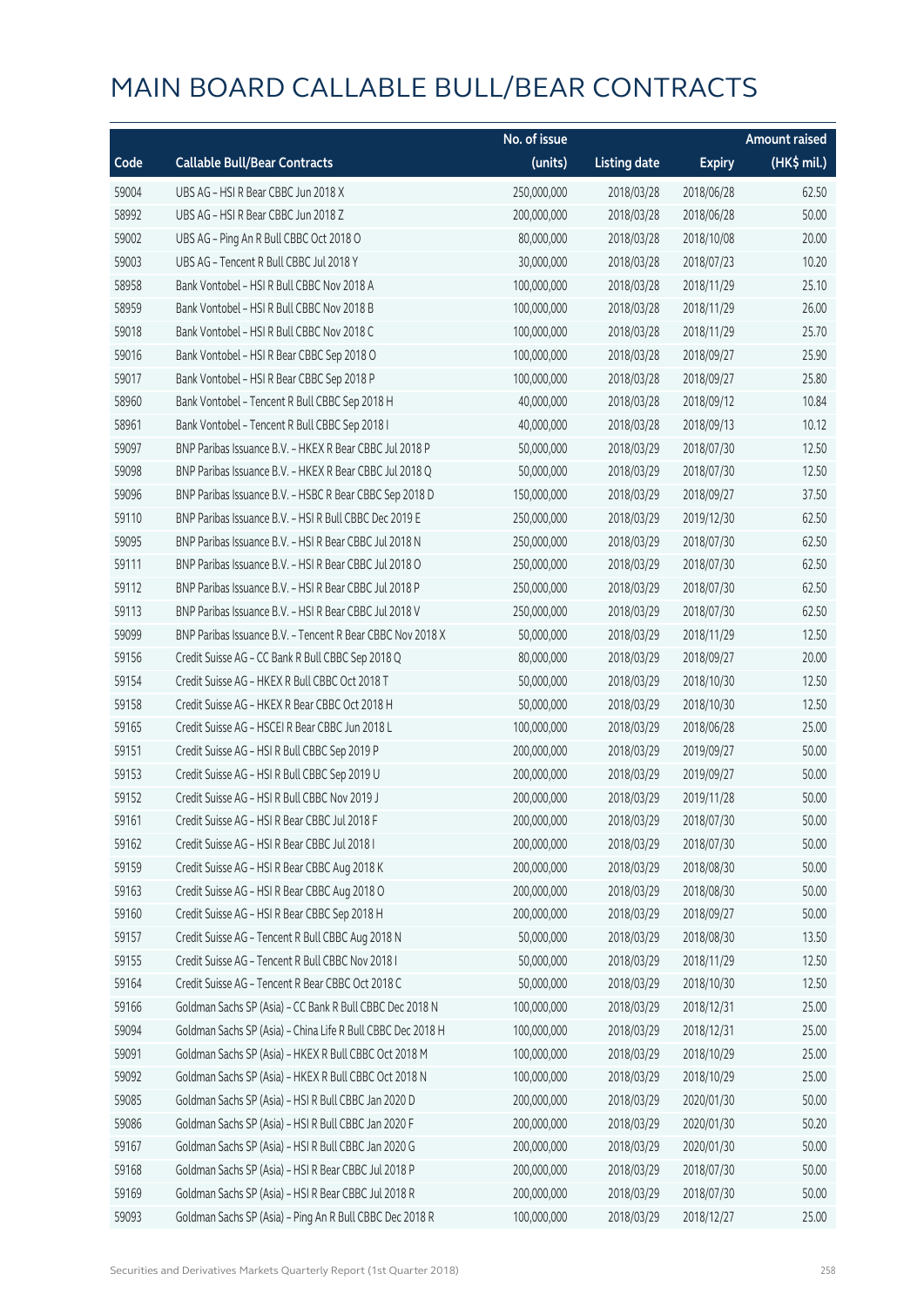|       |                                                           | No. of issue |                     |               | <b>Amount raised</b> |
|-------|-----------------------------------------------------------|--------------|---------------------|---------------|----------------------|
| Code  | <b>Callable Bull/Bear Contracts</b>                       | (units)      | <b>Listing date</b> | <b>Expiry</b> | (HK\$ mil.)          |
| 59087 | Goldman Sachs SP (Asia) - Tencent R Bull CBBC Oct 2018 G  | 100,000,000  | 2018/03/29          | 2018/10/15    | 27.70                |
| 59088 | Goldman Sachs SP (Asia) - Tencent R Bull CBBC Oct 2018 H  | 100,000,000  | 2018/03/29          | 2018/10/16    | 25.00                |
| 59089 | Goldman Sachs SP (Asia) - Tencent R Bull CBBC Oct 2018 I  | 100,000,000  | 2018/03/29          | 2018/10/18    | 25.00                |
| 59090 | Goldman Sachs SP (Asia) - Tencent R Bull CBBC Oct 2018 J  | 100,000,000  | 2018/03/29          | 2018/10/19    | 25.00                |
| 59107 | HK Bank - CNOOC R Bull CBBC Oct 2018 I                    | 50,000,000   | 2018/03/29          | 2018/10/08    | 12.50                |
| 59106 | HK Bank - Sinopec Corp R Bull CBBC Oct 2018 F             | 80,000,000   | 2018/03/29          | 2018/10/08    | 20.00                |
| 59083 | HK Bank - Geely Auto R Bear CBBC Sep 2018 H               | 40,000,000   | 2018/03/29          | 2018/09/10    | 14.00                |
| 59076 | HK Bank - HKEX R Bull CBBC Oct 2018 L                     | 50,000,000   | 2018/03/29          | 2018/10/11    | 12.50                |
| 59105 | HK Bank - HKEX R Bear CBBC Oct 2018 G                     | 40,000,000   | 2018/03/29          | 2018/10/02    | 10.00                |
| 59079 | HK Bank - HSCEI R Bear CBBC Aug 2018 D                    | 50,000,000   | 2018/03/29          | 2018/08/30    | 12.50                |
| 59084 | HK Bank - HSI R Bull CBBC Mar 2019 K                      | 100,000,000  | 2018/03/29          | 2019/03/28    | 25.00                |
| 59078 | HK Bank - HSI R Bear CBBC Aug 2018 L                      | 150,000,000  | 2018/03/29          | 2018/08/30    | 37.50                |
| 59080 | HK Bank - NCI R Bull CBBC Oct 2018 D                      | 40,000,000   | 2018/03/29          | 2018/10/29    | 10.00                |
| 59081 | HK Bank - NCI R Bull CBBC Nov 2018 A                      | 40,000,000   | 2018/03/29          | 2018/11/05    | 10.00                |
| 59108 | HK Bank - PetroChina R Bull CBBC Oct 2018 K               | 80,000,000   | 2018/03/29          | 2018/10/08    | 20.00                |
| 59082 | HK Bank - Ping An R Bull CBBC Oct 2018 M                  | 100,000,000  | 2018/03/29          | 2018/10/18    | 25.00                |
| 59075 | HK Bank - Tencent R Bull CBBC Jul 2018 T                  | 60,000,000   | 2018/03/29          | 2018/07/30    | 15.00                |
| 59077 | HK Bank - Tencent R Bull CBBC Sep 2018 E                  | 60,000,000   | 2018/03/29          | 2018/09/06    | 15.00                |
| 59104 | HK Bank - Tencent R Bear CBBC Sep 2018 L                  | 50,000,000   | 2018/03/29          | 2018/09/17    | 12.50                |
| 59064 | Haitong Int'l Sec - Country Garden R Bull CBBC Sep 2018 E | 50,000,000   | 2018/03/29          | 2018/09/17    | 12.50                |
| 59065 | Haitong Int'l Sec - Country Garden R Bull CBBC Sep 2018 F | 50,000,000   | 2018/03/29          | 2018/09/18    | 12.50                |
| 59070 | Haitong Int'l Sec - Country Garden R Bear CBBC Aug 2018 A | 40,000,000   | 2018/03/29          | 2018/08/20    | 11.12                |
| 59067 | Haitong Int'l Sec - Sinopec Corp R Bull CBBC Nov 2018 A   | 120,000,000  | 2018/03/29          | 2018/11/12    | 30.00                |
| 59060 | Haitong Int'l Sec - Geely Auto R Bull CBBC Sep 2018 E     | 40,000,000   | 2018/03/29          | 2018/09/18    | 11.08                |
| 59062 | Haitong Int'l Sec - ICBC R Bull CBBC Sep 2018 C           | 120,000,000  | 2018/03/29          | 2018/09/17    | 30.00                |
| 59068 | Haitong Int'l Sec - NCI R Bull CBBC Sep 2018 B            | 40,000,000   | 2018/03/29          | 2018/09/18    | 15.16                |
| 59063 | Haitong Int'l Sec - SUNAC R Bull CBBC Sep 2018 B          | 40,000,000   | 2018/03/29          | 2018/09/17    | 19.00                |
| 59071 | Haitong Int'l Sec - SUNAC R Bear CBBC Aug 2018 A          | 20,000,000   | 2018/03/29          | 2018/08/21    | 10.40                |
| 59072 | Haitong Int'l Sec - SUNAC R Bear CBBC Aug 2018 B          | 20,000,000   | 2018/03/29          | 2018/08/21    | 14.48                |
| 59066 | Haitong Int'l Sec - Sunny Optical R Bull CBBC Sep 2018 B  | 60,000,000   | 2018/03/29          | 2018/09/18    | 15.00                |
| 59061 | Haitong Int'l Sec - Tencent R Bull CBBC Sep 2018 J        | 40,000,000   | 2018/03/29          | 2018/09/17    | 10.00                |
| 59109 | Haitong Int'l Sec - Tencent R Bull CBBC Sep 2018 K        | 40,000,000   | 2018/03/29          | 2018/09/14    | 10.00                |
| 59069 | Haitong Int'l Sec - Tencent R Bear CBBC Aug 2018 A        | 40,000,000   | 2018/03/29          | 2018/08/20    | 14.92                |
| 59126 | J P Morgan SP BV - HKEX R Bull CBBC Jul 2018 G            | 40,000,000   | 2018/03/29          | 2018/07/13    | 10.00                |
| 59125 | J P Morgan SP BV - HKEX R Bear CBBC Jul 2018 E            | 40,000,000   | 2018/03/29          | 2018/07/13    | 10.00                |
| 59115 | J P Morgan SP BV - HSI R Bull CBBC Nov 2019 G             | 200,000,000  | 2018/03/29          | 2019/11/28    | 50.00                |
| 59114 | J P Morgan SP BV - HSI R Bull CBBC Dec 2019 F             | 200,000,000  | 2018/03/29          | 2019/12/30    | 50.00                |
| 59127 | J P Morgan SP BV - HSI R Bull CBBC Dec 2019 J             | 200,000,000  | 2018/03/29          | 2019/12/30    | 50.00                |
| 59121 | J P Morgan SP BV - HSI R Bear CBBC Jul 2018 P             | 200,000,000  | 2018/03/29          | 2018/07/30    | 50.00                |
| 59132 | J P Morgan SP BV - HSI R Bear CBBC Jul 2018 R             | 200,000,000  | 2018/03/29          | 2018/07/30    | 50.00                |
| 59119 | J P Morgan SP BV - HSI R Bear CBBC Jul 2018 X             | 200,000,000  | 2018/03/29          | 2018/07/30    | 50.00                |
| 59120 | J P Morgan SP BV - HSI R Bear CBBC Jul 2018 Y             | 200,000,000  | 2018/03/29          | 2018/07/30    | 50.00                |
| 59131 | J P Morgan SP BV - HSI R Bear CBBC Jul 2018 Z             | 200,000,000  | 2018/03/29          | 2018/07/30    | 50.00                |
| 59116 | J P Morgan SP BV - Tencent R Bull CBBC Jul 2018 Q         | 50,000,000   | 2018/03/29          | 2018/07/13    | 12.50                |
| 59117 | J P Morgan SP BV - Tencent R Bull CBBC Jul 2018 R         | 50,000,000   | 2018/03/29          | 2018/07/13    | 12.50                |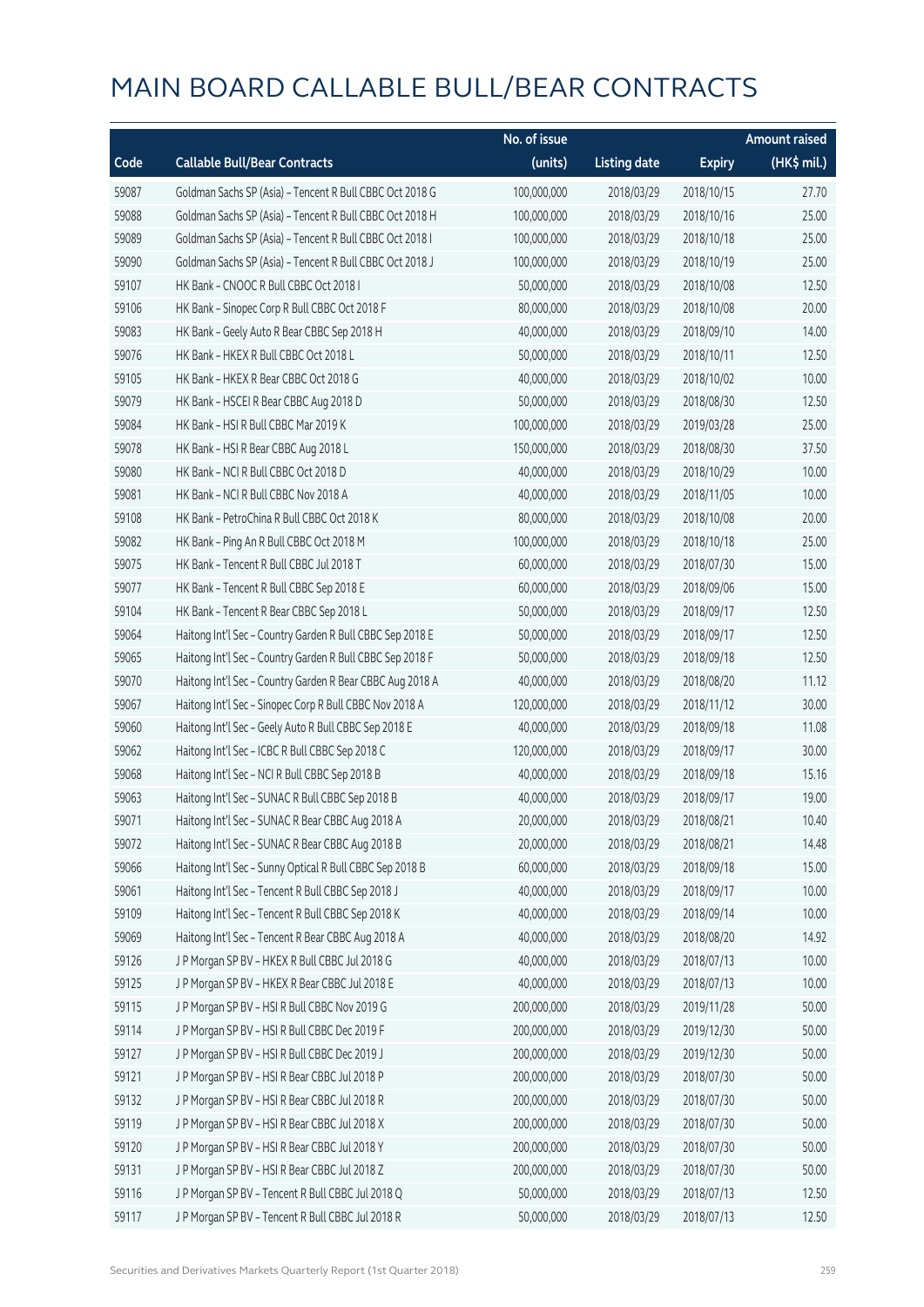|       |                                                   | No. of issue |                     |               | <b>Amount raised</b> |
|-------|---------------------------------------------------|--------------|---------------------|---------------|----------------------|
| Code  | <b>Callable Bull/Bear Contracts</b>               | (units)      | <b>Listing date</b> | <b>Expiry</b> | (HK\$ mil.)          |
| 59118 | J P Morgan SP BV - Tencent R Bull CBBC Jul 2018 S | 50,000,000   | 2018/03/29          | 2018/07/13    | 12.50                |
| 59128 | J P Morgan SP BV - Tencent R Bull CBBC Jul 2018 T | 50,000,000   | 2018/03/29          | 2018/07/13    | 12.50                |
| 59122 | J P Morgan SP BV - Tencent R Bear CBBC Jul 2018 K | 50,000,000   | 2018/03/29          | 2018/07/13    | 12.50                |
| 59123 | J P Morgan SP BV - Tencent R Bear CBBC Jul 2018 L | 50,000,000   | 2018/03/29          | 2018/07/13    | 12.50                |
| 59124 | J P Morgan SP BV - Tencent R Bear CBBC Jul 2018 M | 50,000,000   | 2018/03/29          | 2018/07/13    | 12.50                |
| 59129 | J P Morgan SP BV - Tencent R Bear CBBC Jul 2018 N | 50,000,000   | 2018/03/29          | 2018/07/13    | 12.50                |
| 59130 | J P Morgan SP BV - Tencent R Bear CBBC Jul 2018 O | 50,000,000   | 2018/03/29          | 2018/07/13    | 12.50                |
| 59192 | SG Issuer - HKEX R Bull CBBC Oct 2018 W           | 50,000,000   | 2018/03/29          | 2018/10/19    | 12.50                |
| 59193 | SG Issuer - HKEX R Bull CBBC Nov 2018 R           | 50,000,000   | 2018/03/29          | 2018/11/14    | 12.50                |
| 59186 | SG Issuer - HKEX R Bear CBBC Oct 2018 B           | 50,000,000   | 2018/03/29          | 2018/10/24    | 12.50                |
| 59184 | SG Issuer - HSI R Bull CBBC Sep 2019 K            | 200,000,000  | 2018/03/29          | 2019/09/27    | 50.00                |
| 59190 | SG Issuer - HSI R Bull CBBC Sep 2019 L            | 200,000,000  | 2018/03/29          | 2019/09/27    | 50.00                |
| 59191 | SG Issuer - HSI R Bull CBBC Sep 2019 N            | 200,000,000  | 2018/03/29          | 2019/09/27    | 50.00                |
| 59185 | SG Issuer - HSI R Bull CBBC Nov 2019 T            | 200,000,000  | 2018/03/29          | 2019/11/28    | 50.00                |
| 59179 | SG Issuer - HSI R Bear CBBC Jul 2018 L            | 200,000,000  | 2018/03/29          | 2018/07/30    | 50.00                |
| 59176 | SG Issuer - HSI R Bear CBBC Aug 2018 N            | 200,000,000  | 2018/03/29          | 2018/08/30    | 50.00                |
| 59181 | SG Issuer - HSI R Bear CBBC Sep 2018 C            | 200,000,000  | 2018/03/29          | 2018/09/27    | 50.00                |
| 59182 | SG Issuer - HSI R Bear CBBC Sep 2018 G            | 200,000,000  | 2018/03/29          | 2018/09/27    | 50.00                |
| 59180 | SG Issuer - HSI R Bear CBBC Sep 2018 Z            | 200,000,000  | 2018/03/29          | 2018/09/27    | 50.00                |
| 59183 | SG Issuer - HSI R Bear CBBC Oct 2018 X            | 200,000,000  | 2018/03/29          | 2018/10/30    | 50.00                |
| 59177 | SG Issuer - Ping An R Bull CBBC Oct 2018 U        | 100,000,000  | 2018/03/29          | 2018/10/29    | 25.00                |
| 59170 | SG Issuer - Tencent R Bull CBBC Aug 2018 M        | 80,000,000   | 2018/03/29          | 2018/08/02    | 20.00                |
| 59171 | SG Issuer - Tencent R Bull CBBC Sep 2018 P        | 80,000,000   | 2018/03/29          | 2018/09/11    | 20.00                |
| 59174 | SG Issuer - Tencent R Bull CBBC Sep 2018 W        | 80,000,000   | 2018/03/29          | 2018/09/21    | 22.00                |
| 59172 | SG Issuer - Tencent R Bull CBBC Sep 2018 Y        | 80,000,000   | 2018/03/29          | 2018/09/18    | 20.00                |
| 59173 | SG Issuer - Tencent R Bull CBBC Sep 2018 Z        | 80,000,000   | 2018/03/29          | 2018/09/20    | 20.00                |
| 59175 | SG Issuer - Tencent R Bull CBBC Oct 2018 P        | 80,000,000   | 2018/03/29          | 2018/10/08    | 20.00                |
| 59178 | SG Issuer - Tencent R Bull CBBC Oct 2018 Q        | 80,000,000   | 2018/03/29          | 2018/10/05    | 20.00                |
| 59187 | SG Issuer - Tencent R Bear CBBC Aug 2018 L        | 80,000,000   | 2018/03/29          | 2018/08/06    | 20.00                |
| 59188 | SG Issuer - Tencent R Bear CBBC Sep 2018 J        | 80,000,000   | 2018/03/29          | 2018/09/14    | 20.00                |
| 59189 | SG Issuer - Tencent R Bear CBBC Oct 2018 J        | 80,000,000   | 2018/03/29          | 2018/10/12    | 20.00                |
| 59144 | UBS AG - AAC Tech R Bull CBBC Oct 2018 A          | 40,000,000   | 2018/03/29          | 2018/10/16    | 10.00                |
| 59143 | UBS AG - AIA R Bull CBBC Sep 2018 C               | 50,000,000   | 2018/03/29          | 2018/09/04    | 12.50                |
| 59139 | UBS AG - HKEX R Bull CBBC Oct 2018 X              | 50,000,000   | 2018/03/29          | 2018/10/08    | 12.50                |
| 59134 | UBS AG - HSI R Bull CBBC Oct 2019 Q               | 250,000,000  | 2018/03/29          | 2019/10/30    | 62.50                |
| 59200 | UBS AG - HSI R Bull CBBC Oct 2019 S               | 250,000,000  | 2018/03/29          | 2019/10/30    | 62.50                |
| 59140 | UBS AG - HSI R Bull CBBC Nov 2019 F               | 200,000,000  | 2018/03/29          | 2019/11/28    | 50.00                |
| 59198 | UBS AG - HSI R Bull CBBC Nov 2019 M               | 250,000,000  | 2018/03/29          | 2019/11/28    | 62.50                |
| 59133 | UBS AG - HSI R Bull CBBC Dec 2019 N               | 250,000,000  | 2018/03/29          | 2019/12/30    | 62.50                |
| 59199 | UBS AG - HSI R Bull CBBC Dec 2019 O               | 250,000,000  | 2018/03/29          | 2019/12/30    | 62.50                |
| 59147 | UBS AG - HSI R Bear CBBC Jul 2018 D               | 200,000,000  | 2018/03/29          | 2018/07/30    | 50.00                |
| 59148 | UBS AG - HSI R Bear CBBC Jul 2018 I               | 250,000,000  | 2018/03/29          | 2018/07/30    | 62.50                |
| 59149 | UBS AG - HSI R Bear CBBC Jul 2018 O               | 250,000,000  | 2018/03/29          | 2018/07/30    | 62.50                |
| 59150 | UBS AG - HSI R Bear CBBC Jul 2018 P               | 250,000,000  | 2018/03/29          | 2018/07/30    | 62.50                |
| 59142 | UBS AG - Petrochina R Bull CBBC Oct 2018 E        | 60,000,000   | 2018/03/29          | 2018/10/08    | 15.00                |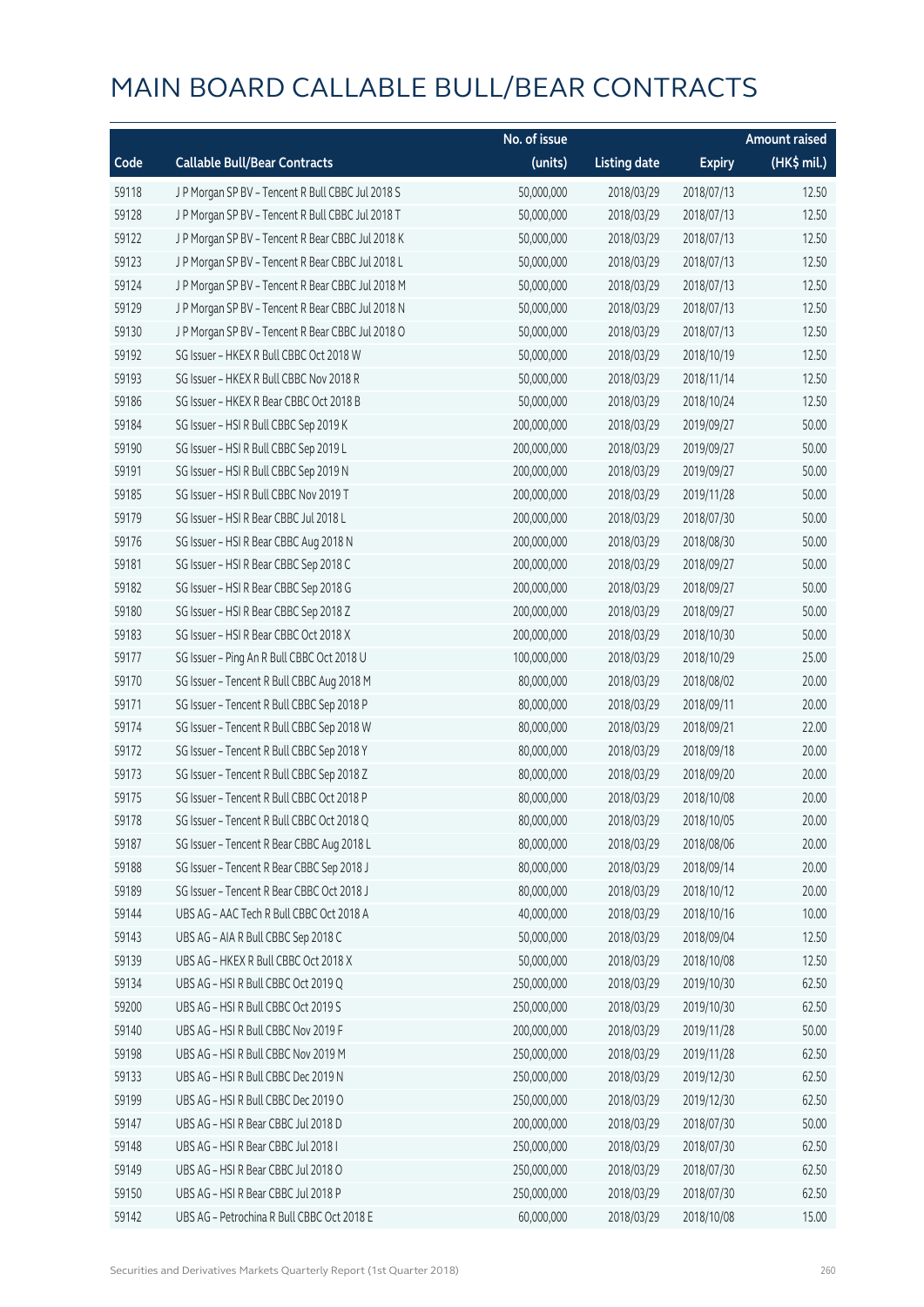|       |                                                | No. of issue |                     |               | <b>Amount raised</b> |
|-------|------------------------------------------------|--------------|---------------------|---------------|----------------------|
| Code  | <b>Callable Bull/Bear Contracts</b>            | (units)      | <b>Listing date</b> | <b>Expiry</b> | $(HK\$ mil.)         |
| 59146 | UBS AG - Sunny Optical R Bull CBBC Oct 2018 A  | 40,000,000   | 2018/03/29          | 2018/10/16    | 11.60                |
| 59145 | UBS AG - Sunny Optical R Bull CBBC Nov 2018 A  | 40,000,000   | 2018/03/29          | 2018/11/21    | 10.00                |
| 59138 | UBS AG - Tencent R Bull CBBC Jul 2018 D        | 30,000,000   | 2018/03/29          | 2018/07/16    | 10.20                |
| 59135 | UBS AG - Tencent R Bull CBBC Jul 2018 Z        | 30,000,000   | 2018/03/29          | 2018/07/26    | 10.20                |
| 59136 | UBS AG - Tencent R Bull CBBC Aug 2018 Q        | 30,000,000   | 2018/03/29          | 2018/08/13    | 10.20                |
| 59137 | UBS AG - Tencent R Bull CBBC Sep 2018 U        | 30,000,000   | 2018/03/29          | 2018/09/10    | 10.20                |
| 59141 | UBS AG - Tencent R Bull CBBC Oct 2018 M        | 30,000,000   | 2018/03/29          | 2018/10/08    | 10.20                |
| 59194 | UBS AG - Tencent R Bull CBBC Nov 2018 B        | 30,000,000   | 2018/03/29          | 2018/11/05    | 10.20                |
| 59195 | UBS AG - Tencent R Bull CBBC Nov 2018 C        | 30,000,000   | 2018/03/29          | 2018/11/12    | 10.20                |
| 59196 | UBS AG - Tencent R Bull CBBC Nov 2018 D        | 30,000,000   | 2018/03/29          | 2018/11/19    | 10.20                |
| 59197 | UBS AG - Tencent R Bull CBBC Nov 2018 E        | 30,000,000   | 2018/03/29          | 2018/11/26    | 10.20                |
| 59073 | Bank Vontobel - HSI R Bull CBBC Nov 2018 D     | 100,000,000  | 2018/03/29          | 2018/11/29    | 25.90                |
| 59103 | Bank Vontobel - HSI R Bull CBBC Nov 2018 E     | 100,000,000  | 2018/03/29          | 2018/11/29    | 27.60                |
| 59102 | Bank Vontobel - HSI R Bear CBBC Sep 2018 Q     | 100,000,000  | 2018/03/29          | 2018/09/27    | 25.50                |
| 59074 | Bank Vontobel - Tencent R Bull CBBC Sep 2018 J | 40,000,000   | 2018/03/29          | 2018/09/14    | 10.28                |
| 59100 | Bank Vontobel - Tencent R Bear CBBC Jul 2018 L | 40,000,000   | 2018/03/29          | 2018/07/23    | 10.04                |
| 59101 | Bank Vontobel - Tencent R Bear CBBC Jul 2018 M | 40,000,000   | 2018/03/29          | 2018/07/20    | 10.12                |
| Total |                                                |              |                     |               | 234,572.95           |

 $#$  Further issue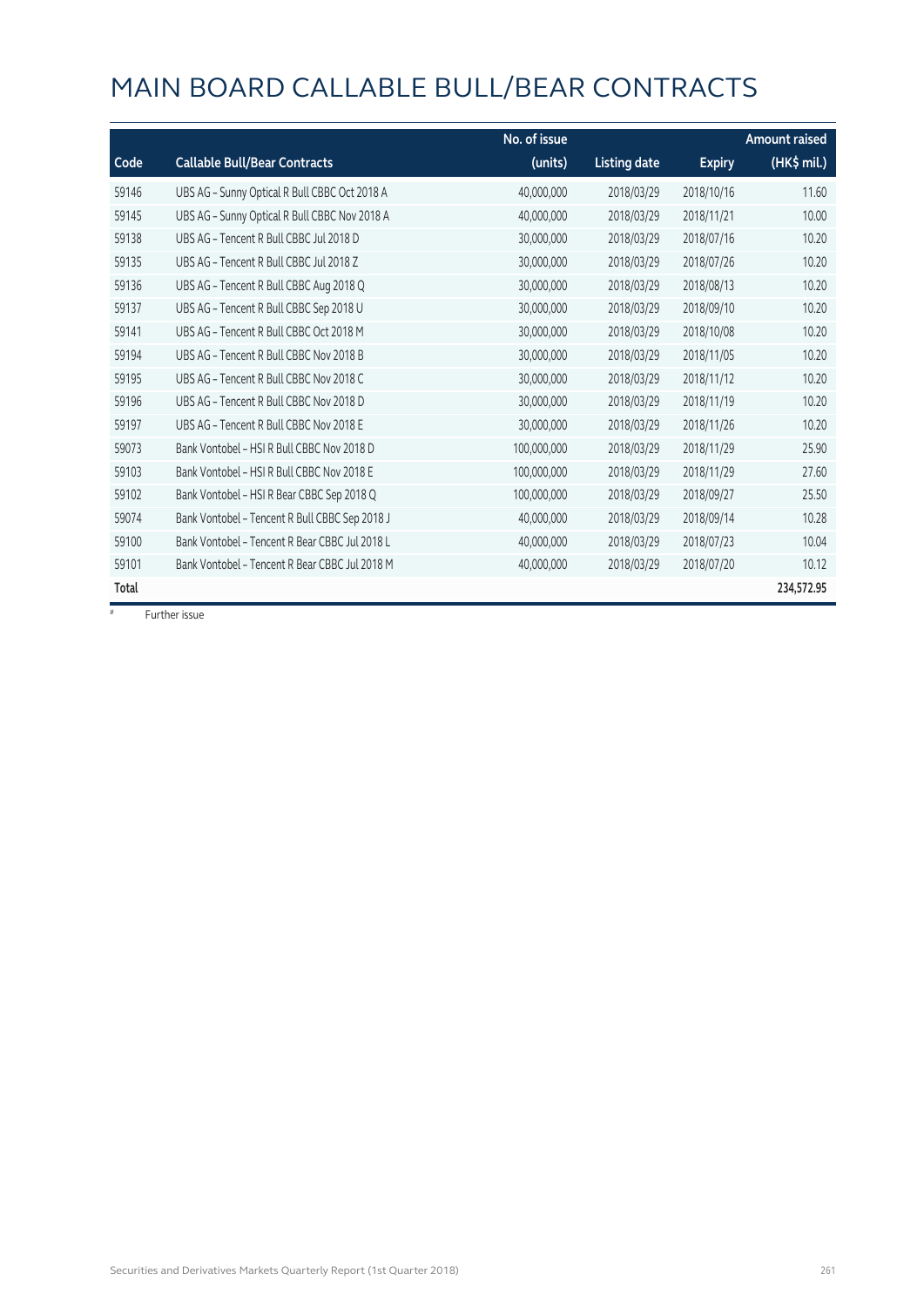# DR/ELI/TRADING ONLY STOCKS TRADING STATISTICS

### **Depositary Receipt Trading Statistics**

|      |                | No. of issues | Turnover value (HK\$ mil.) |
|------|----------------|---------------|----------------------------|
| 2017 | Q1             |               | 15.32                      |
|      | Q <sub>2</sub> |               | 11.27                      |
|      | Q3             |               | 20.30                      |
|      | Q4             |               | 69.47                      |
| 2018 | 01             |               | 47.76                      |

### **Equity Linked Instrument Trading Statistics**

|      |                | No. of issues            | Turnover value (HK\$ mil.) <sup> </sup> |
|------|----------------|--------------------------|-----------------------------------------|
| 2017 | Q1             | -                        |                                         |
|      | Q <sub>2</sub> | $\overline{\phantom{0}}$ | $\overline{\phantom{0}}$                |
|      | Q <sub>3</sub> | $\overline{\phantom{0}}$ | $\overline{\phantom{0}}$                |
|      | Q4             | $\overline{\phantom{0}}$ |                                         |
| 2018 | 01             | $\overline{\phantom{0}}$ | $\overline{\phantom{0}}$                |

#### **NASDAQ Stocks**

|      |    | No. of issues | Turnover value (HK\$ mil.) |
|------|----|---------------|----------------------------|
| 2017 | Q1 | 6             | 0.00                       |
|      | Q2 | 6             | 0.05                       |
|      | Q3 | 6             | 0.05                       |
|      | Q4 | 6             | 0.11                       |
| 2018 | 01 | 6             | 4.30                       |

#### **iShares**

|      |                | No. of issues            | Turnover value (HK\$ mil.) |
|------|----------------|--------------------------|----------------------------|
| 2017 | Q1             |                          | $\overline{\phantom{0}}$   |
|      | Q <sub>2</sub> |                          | $\overline{\phantom{0}}$   |
|      | Q <sub>3</sub> |                          | 0.18                       |
|      | Q4             | $\overline{\phantom{0}}$ | 0.18                       |
| 2018 | 01             | -                        | $\overline{\phantom{0}}$   |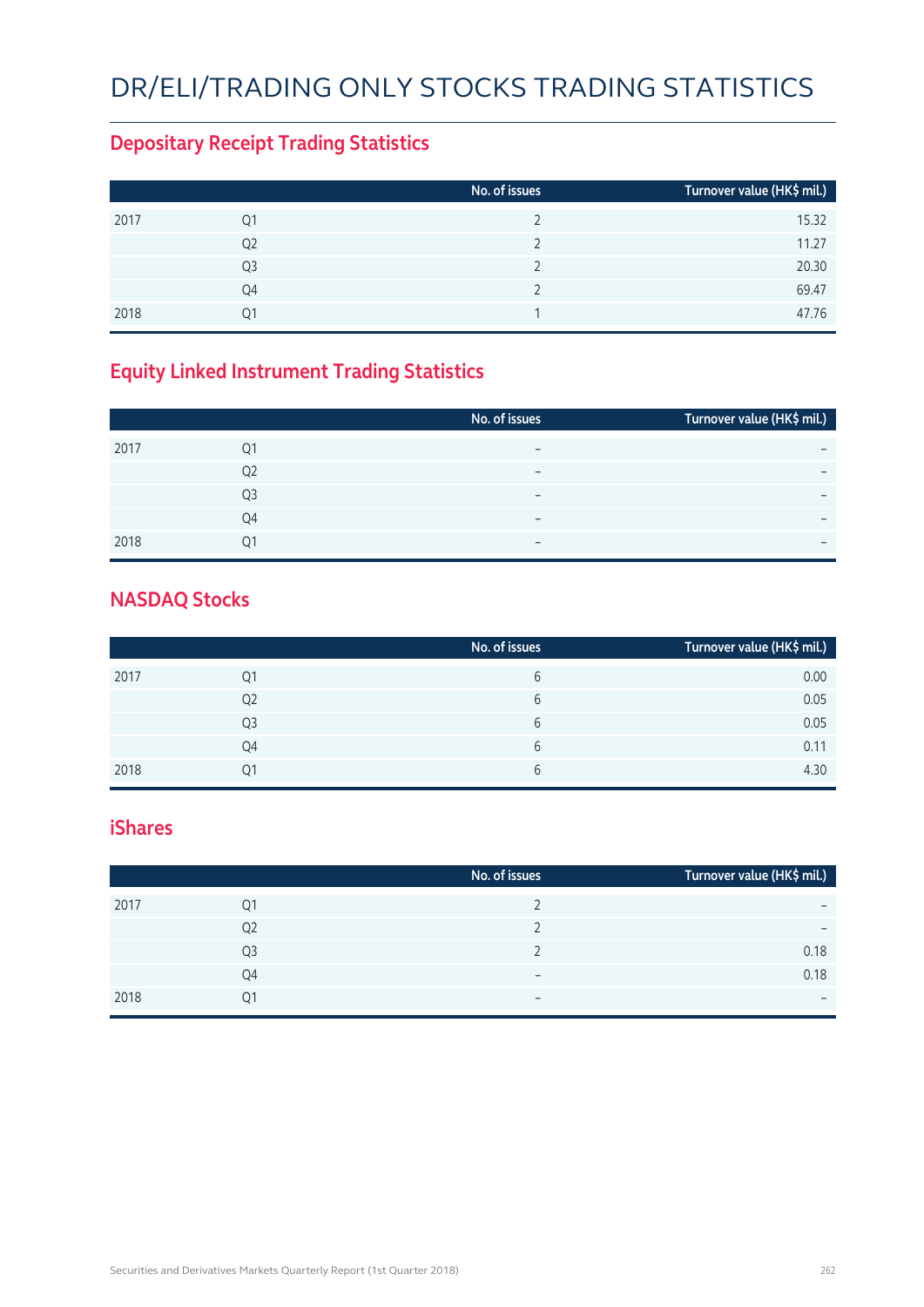### **Equity Turnover – GEM**

|      |    | Share (Mil. shs) | Value (HK\$ mil.) | No. of deals |
|------|----|------------------|-------------------|--------------|
| 2017 | Q1 | 97,529.59        | 28,022.82         | 829,314      |
|      | Q2 | 144,624.15       | 42,516.37         | 1,348,433    |
|      | Q3 | 115,376.01       | 34,263.33         | 1,107,761    |
|      | Q4 | 120,061.70       | 44,257.64         | 1,499,290    |
| 2018 | Q1 | 108,008.14       | 40,458.45         | 1,559,834    |

### **Equity Trading Statistics – GEM**

|      |                | No. of<br>trading days | <b>Average daily turnover</b><br>(HK\$ mil.) | Average value<br>per deal |
|------|----------------|------------------------|----------------------------------------------|---------------------------|
| 2017 | Q1             | 62                     | 451.98                                       | 33,790                    |
|      | Q <sub>2</sub> | 59                     | 720.62                                       | 31,530                    |
|      | Q <sub>3</sub> | 64                     | 535.36                                       | 30,930                    |
|      | Q4             | 61                     | 725.54                                       | 29,519                    |
| 2018 | Q1             | 61                     | 663.25                                       | 25,938                    |

### **20 Most Advanced GEM Stocks**

for 1st quarter 2018

|                |       |                        |                 | <b>Closing price</b> |                |        |
|----------------|-------|------------------------|-----------------|----------------------|----------------|--------|
| Rank           | Code  | <b>Stock</b>           | End of Mar 2018 | End of Dec 2017      |                | $%$ up |
| 1              | 08101 | <b>EJE HOLDINGS</b>    | 0.355           | 0.071                |                | 400.00 |
| $\overline{2}$ | 08082 | <b>SAGE INT'L GP</b>   | 0.650           | 0.145                |                | 348.28 |
| 3              | 08275 | <b>BEAVER GROUP</b>    | 2.230           | 0.660                |                | 237.88 |
| 4              | 08089 | <b>CHINESE STRAT</b>   | 2.410           | 0.880                |                | 173.86 |
| 5              | 08337 | <b>DIRECTEL</b>        | 0.127           | 0.047                |                | 170.21 |
| 6              | 08359 | <b>HYPEBEAST</b>       | 0.840           | 0.330                |                | 154.55 |
| 7              | 08470 | <b>LUMINA GROUP</b>    | 2.180           | 0.860                |                | 153.49 |
| 8              | 08462 | <b>OMNIBRIDGE HLDG</b> | 2.140           | 0.960                |                | 122.92 |
| 9              | 08266 | <b>ZHUOXIN INTL</b>    | 1.750           | 0.830                | $\overline{A}$ | 110.84 |
| 10             | 08037 | <b>CH BIOTECH SER</b>  | 1.980           | 1.000                |                | 98.00  |
| 11             | 08196 | <b>GREAT WATER</b>     | 3.900           | 2.070                |                | 88.41  |
| 12             | 08356 | <b>CNC HOLDINGS</b>    | 0.094           | 0.052                |                | 80.77  |
| 13             | 08422 | <b>WT GROUP</b>        | 1.100           | 0.610                |                | 80.33  |
| 14             | 08255 | <b>CHINA BINARY</b>    | 0.910           | 0.520                |                | 75.00  |
| 15             | 08445 | NOBLE ENG GP           | 0.700           | 0.400                |                | 75.00  |
| 16             | 08283 | ZHENG LI HLDG          | 1.270           | 0.780                |                | 62.82  |
| 17             | 08087 | CHINA 33MEDIA          | 0.050           | 0.031                |                | 61.29  |
| 18             | 08428 | <b>CBK HOLDINGS</b>    | 0.218           | 0.136                |                | 60.29  |
| 19             | 08491 | <b>COOL LINK</b>       | 0.475           | 0.300                |                | 58.33  |
| 20             | 08436 | <b>TAKBO GROUP</b>     | 0.660           | 0.420                |                | 57.14  |

A Adjusted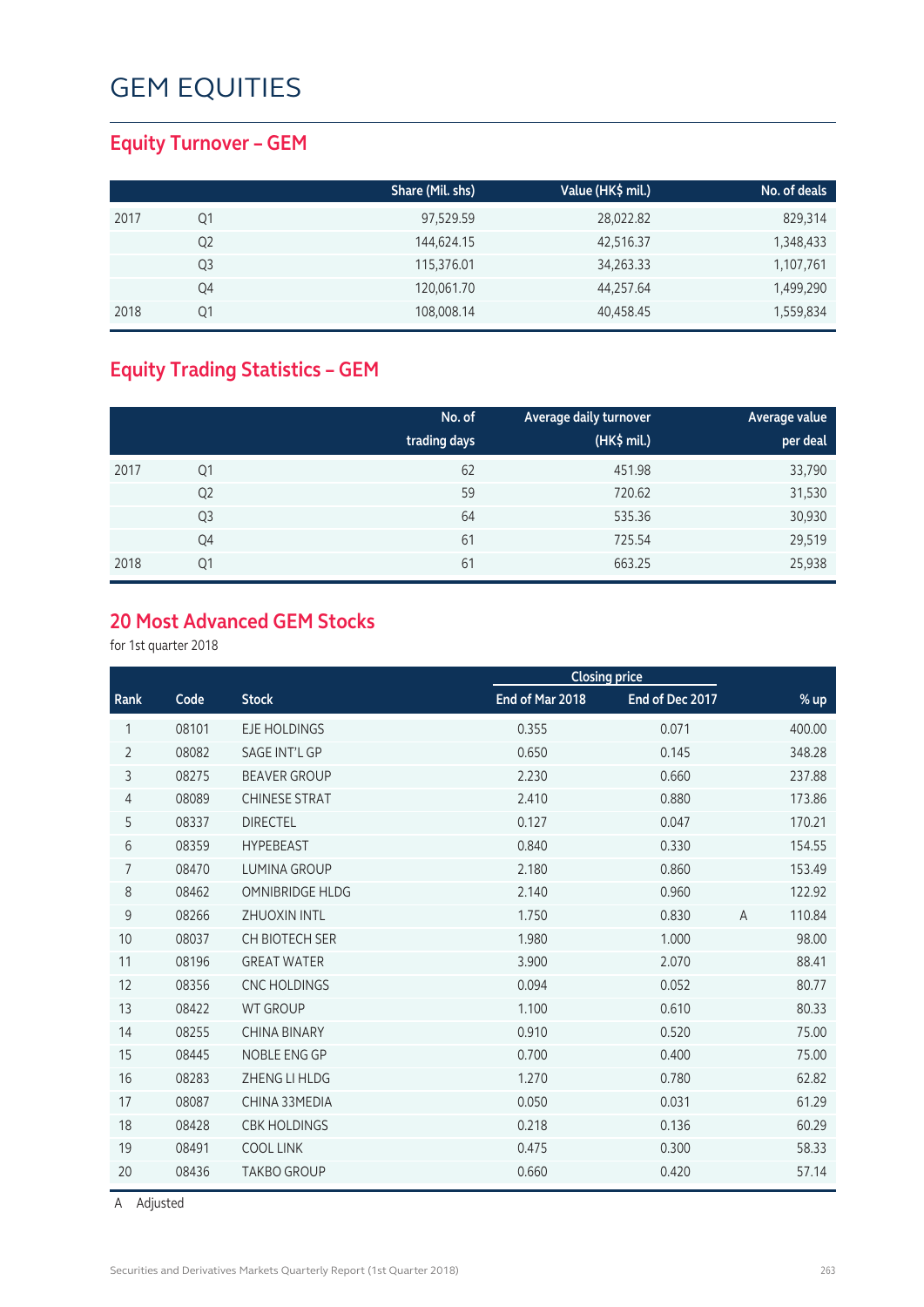### **20 Most Declined GEM Stocks**

for 1st quarter 2018

| % down   |
|----------|
| $-86.73$ |
| $-72.31$ |
| $-65.65$ |
| $-62.42$ |
| $-62.00$ |
| $-58.74$ |
| $-57.26$ |
| $-49.64$ |
| $-49.22$ |
| $-48.85$ |
| $-47.37$ |
| $-45.59$ |
| $-42.86$ |
| $-42.11$ |
| $-41.55$ |
| $-40.63$ |
| $-40.53$ |
| $-40.51$ |
| $-37.08$ |
| $-35.00$ |
|          |

A Adjusted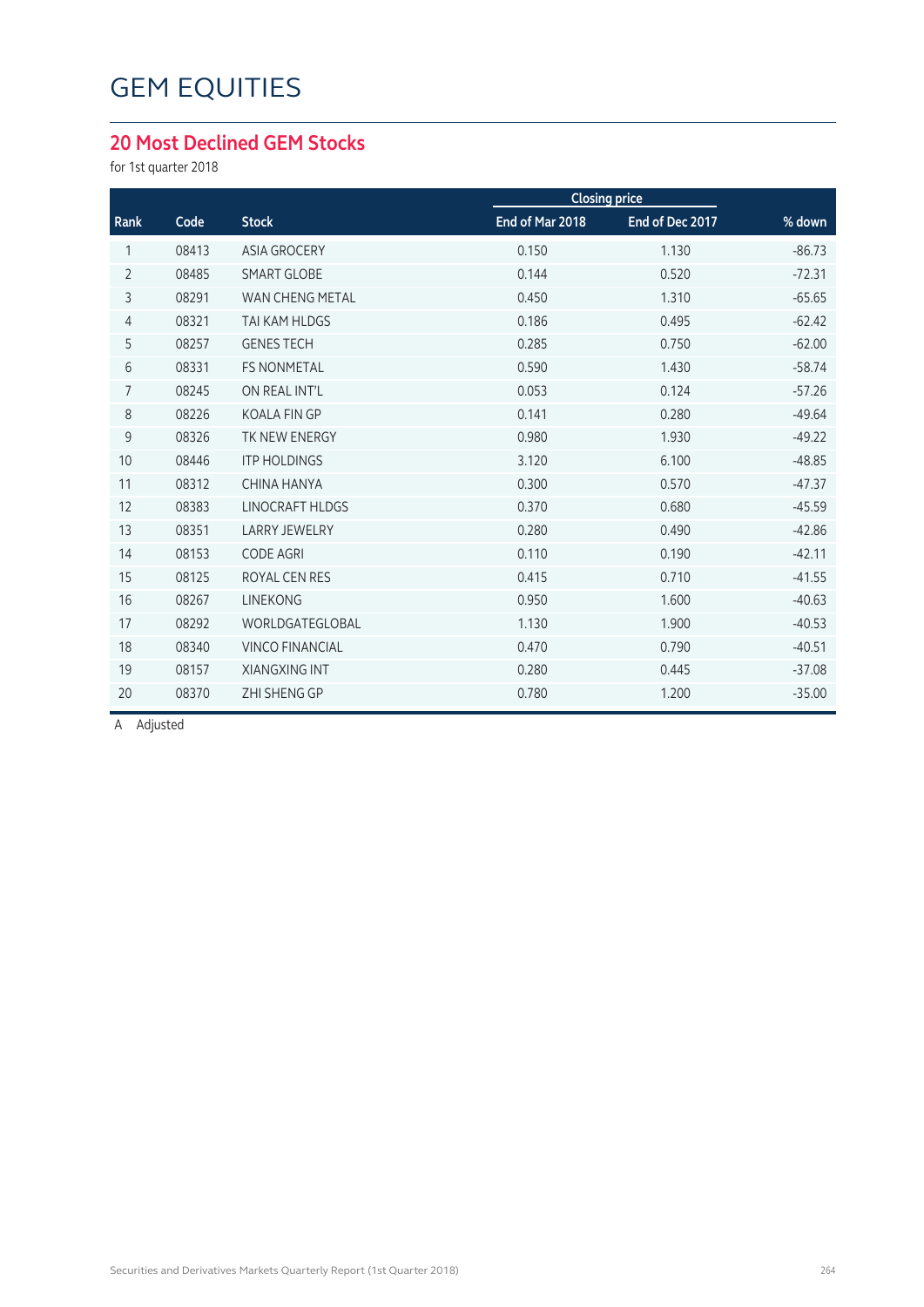### **20 Most Active GEM Stocks by Value**

for 1st quarter 2018

| Rank           | Code  | <b>Stock</b>           | Turnover (HK\$ mil.) | % of total |
|----------------|-------|------------------------|----------------------|------------|
| 1              | 08473 | MI MING MART           | 2,477.48             | 6.12       |
| $\overline{2}$ | 08207 | <b>CHONGSING HLDGS</b> | 2,018.59             | 4.99       |
| 3              | 08469 | <b>SHENGYE CAPITAL</b> | 1,233.76             | 3.05       |
| $\overline{4}$ | 08392 | <b>SATU HOLDINGS</b>   | 1,171.88             | 2.90       |
| 5              | 08227 | <b>HAITIANTIAN</b>     | 976.53               | 2.41       |
| $\sqrt{6}$     | 08138 | TONGRENTANGCM          | 906.77               | 2.24       |
| $\overline{7}$ | 08083 | INNOVATIONPAY          | 812.04               | 2.01       |
| $\,8\,$        | 08043 | <b>ATLINKS</b>         | 808.54               | 2.00       |
| $\mathsf 9$    | 08479 | <b>JTF INTL</b>        | 790.55               | 1.95       |
| 10             | 08228 | <b>NATIONAL ARTS</b>   | 651.10               | 1.61       |
| 11             | 08457 | <b>GOAL RISE</b>       | 549.14               | 1.36       |
| 12             | 08101 | <b>EJE HOLDINGS</b>    | 544.21               | 1.35       |
| 13             | 08022 | <b>EVERSHINE GP</b>    | 539.06               | 1.33       |
| 14             | 08359 | <b>HYPEBEAST</b>       | 535.17               | 1.32       |
| 15             | 08379 | PRIME INTEL            | 531.20               | 1.31       |
| 16             | 08137 | <b>HONBRIDGE</b>       | 513.09               | 1.27       |
| 17             | 08156 | <b>CHINA VANGUARD</b>  | 511.16               | 1.26       |
| 18             | 08089 | <b>CHINESE STRAT</b>   | 473.40               | 1.17       |
| 19             | 08422 | <b>WT GROUP</b>        | 472.54               | 1.17       |
| 20             | 08470 | <b>LUMINA GROUP</b>    | 455.63               | 1.13       |
| <b>Total</b>   |       |                        | 16,971.84            | 41.95      |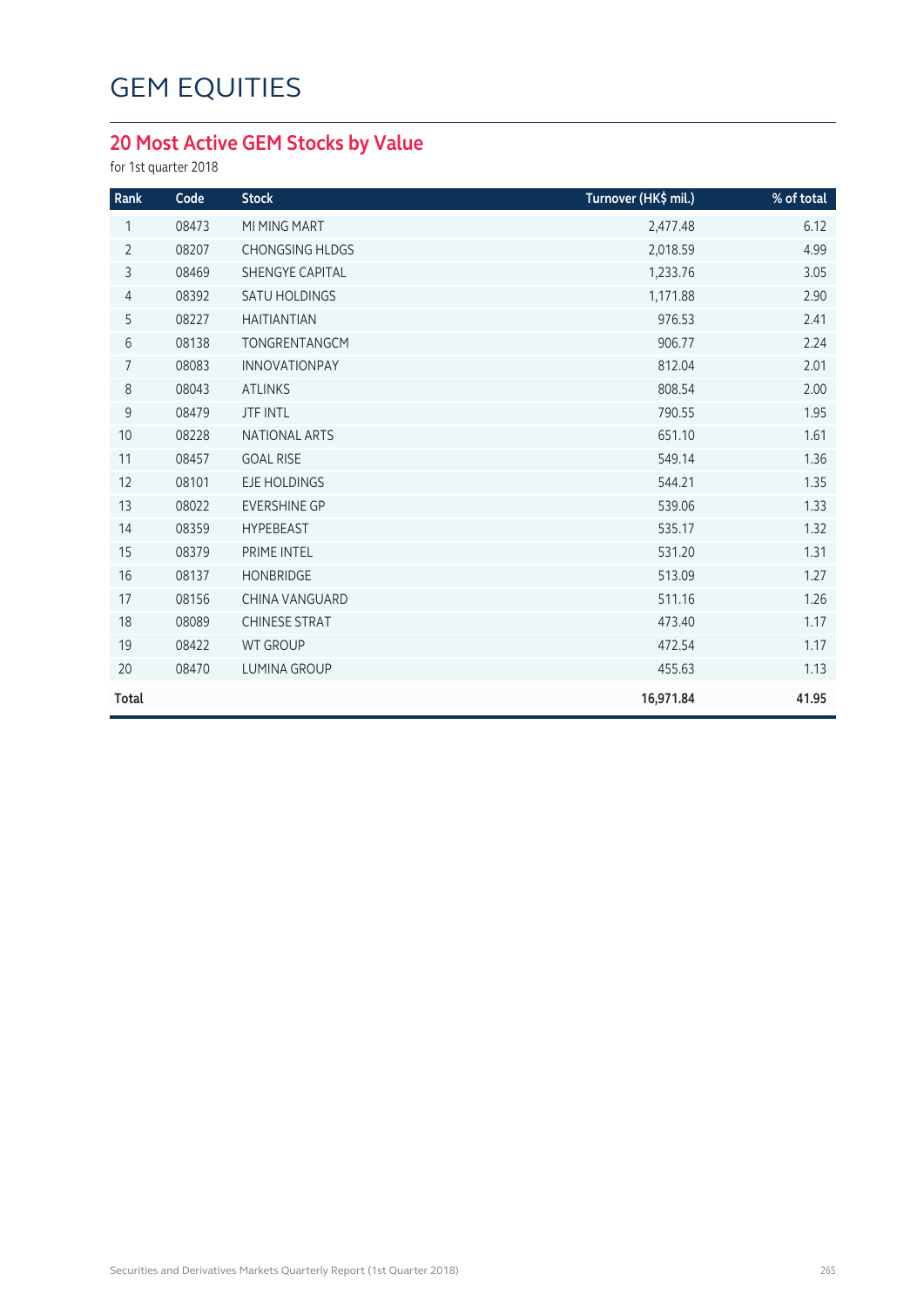### **20 Most Active GEM Stock by Shares**

for 1st quarter 2018

| Rank           | Code  | <b>Stock</b>           | Turnover (Mil. shs) | % of total |
|----------------|-------|------------------------|---------------------|------------|
| 1              | 08473 | MI MING MART           | 4,565.90            | 4.23       |
| $\overline{2}$ | 08046 | <b>HENG XIN CHINA</b>  | 3,349.28            | 3.10       |
| 3              | 08238 | <b>WINTO GROUP</b>     | 3,006.27            | 2.78       |
| $\overline{4}$ | 08101 | <b>EJE HOLDINGS</b>    | 2,867.94            | 2.66       |
| 5              | 08021 | <b>WLS HOLDINGS</b>    | 2,511.90            | 2.33       |
| $6\,$          | 08200 | <b>SAU SAN TONG</b>    | 2,330.67            | 2.16       |
| 7              | 08392 | SATU HOLDINGS          | 2,202.13            | 2.04       |
| $\,8\,$        | 08081 | <b>IE CHINA</b>        | 2,139.02            | 1.98       |
| $\mathsf 9$    | 08207 | <b>CHONGSING HLDGS</b> | 2,074.29            | 1.92       |
| 10             | 08300 | <b>ROYALCATERING</b>   | 1,931.38            | 1.79       |
| 11             | 08315 | KING FORCE GP          | 1,800.89            | 1.67       |
| 12             | 08158 | CRMI                   | 1,773.07            | 1.64       |
| 13             | 08083 | <b>INNOVATIONPAY</b>   | 1,721.48            | 1.59       |
| 14             | 08299 | <b>GRAND T G GOLD</b>  | 1,689.34            | 1.56       |
| 15             | 08228 | NATIONAL ARTS          | 1,653.31            | 1.53       |
| 16             | 08171 | <b>CHINA TRENDS</b>    | 1,617.21            | 1.50       |
| 17             | 08250 | SILK RD ENERGY         | 1,415.28            | 1.31       |
| 18             | 08485 | <b>SMART GLOBE</b>     | 1,360.69            | 1.26       |
| 19             | 08147 | MILLENNIUM PG          | 1,332.87            | 1.23       |
| 20             | 08395 | <b>TREE HOLDINGS</b>   | 1,302.76            | 1.21       |
| <b>Total</b>   |       |                        | 42,645.68           | 39.48      |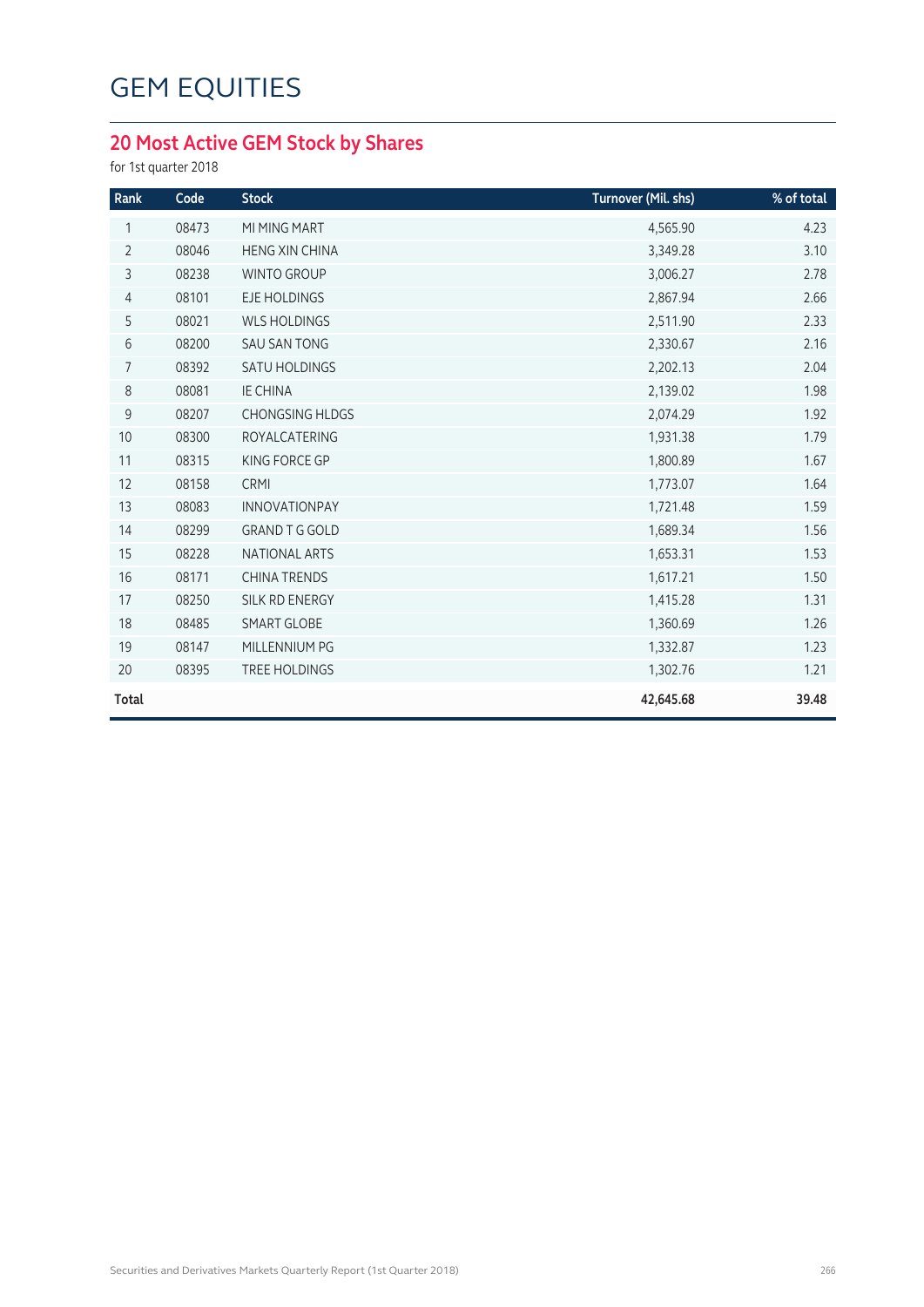#### **Market Capitalisation of Listed Companies for GEM**

as at the quarter end

|                | HK\$ mil.  |
|----------------|------------|
| Q1             | 324,082.25 |
| Q <sub>2</sub> | 267,662.50 |
| Q <sub>3</sub> | 271,598.42 |
| Q4             | 280,841.44 |
| O <sub>1</sub> | 263,735.88 |
|                |            |

### **Market Capitalisation by Hang Seng Industry Classification System \* – GEM**

Quarter-end figures



Hang Seng Industry Classification System (HSICS) is provided by Hang Seng Indexes Company Limited.

Note: New Hang Seng Industry Classification System took effect on 9 September 2013.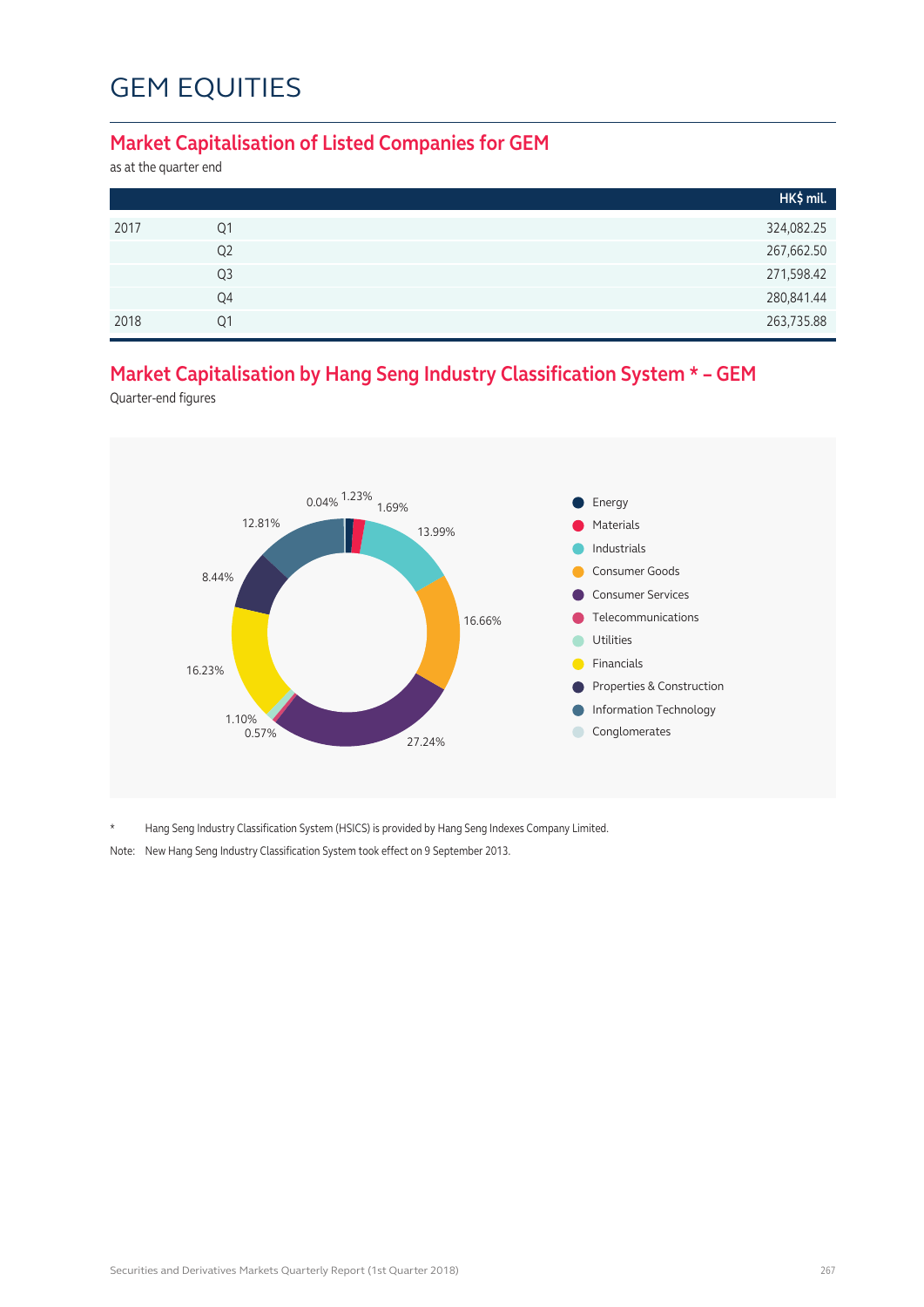### **50 Leading Companies by Market Capitalisation – GEM**

as at the 1st quarter end 2018

|                |       |                                                        | <b>Market capitalisation</b> |                   |
|----------------|-------|--------------------------------------------------------|------------------------------|-------------------|
| Rank           |       | Company                                                | (HK\$ mil.)                  | % of market total |
| 1              | 08207 | Chong Sing Holdings FinTech Group Ltd.                 | 23,206.69                    | 8.80              |
| $\overline{2}$ | 08137 | Honbridge Holdings Ltd.                                | 15,570.16                    | 5.90              |
| 3              | 08138 | Beijing Tong Ren Tang Chinese Medicine Co. Ltd.        | 12,338.85                    | 4.68              |
| 4              | 08279 | AGTech Holdings Ltd.                                   | 10,461.62                    | 3.97              |
| 5              | 08032 | Viva China Holdings Ltd.                               | 7,843.23                     | 2.97              |
| 6              | 08057 | Madison Holdings Group Ltd.                            | 7,120.00                     | 2.70              |
| $\overline{7}$ | 08293 | SingAsia Holdings Ltd.                                 | 6,625.00                     | 2.51              |
| 8              | 08265 | China Trustful Group Ltd.                              | 6,496.65                     | 2.46              |
| 9              | 08469 | Sheng Ye Capital Ltd.                                  | 5,794.20                     | 2.20              |
| 10             | 08176 | SuperRobotics Ltd.                                     | 5,714.64                     | 2.17              |
| 11             | 08407 | China Industrial Securities Int'l Financial Group Ltd. | 5,200.00                     | 1.97              |
| 12             | 08227 | Xi'an Haitiantian Holdings Co., Ltd. - H Shares        | 3,887.50                     | 1.47              |
| 13             | 08083 | China Innovationpay Group Ltd.                         | 3,489.48                     | 1.32              |
| 14             | 08078 | HMV Digital China Group Ltd.                           | 3,225.33                     | 1.22              |
| 15             | 08158 | China Regenerative Medicine International Ltd.         | 2,743.38                     | 1.04              |
| 16             | 08050 | Quantum Thinking Ltd.                                  | 2,549.75                     | 0.97              |
| 17             | 08446 | In Technical Productions Holdings Ltd.                 | 2,496.00                     | 0.95              |
| 18             | 08156 | China Vanguard You Champion Holdings Ltd.              | 2,402.32                     | 0.91              |
| 19             | 08047 | China Ocean Fishing Holdings Ltd.                      | 1,990.57                     | 0.75              |
| 20             | 08237 | Link Holdings Ltd.                                     | 1,954.40                     | 0.74              |
| 21             | 08053 | Pizu Group Holdings Ltd.                               | 1,814.95                     | 0.69              |
| 22             | 08308 | Gudou Holdings Ltd.                                    | 1,813.00                     | 0.69              |
| 23             | 08022 | Evershine Group Holdings Ltd.                          | 1,773.71                     | 0.67              |
| 24             | 08037 | China Biotech Services Holdings Ltd.                   | 1,695.61                     | 0.64              |
| 25             | 08359 | Hypebeast Ltd.                                         | 1,680.00                     | 0.64              |
| 26             | 08167 | Neo Telemedia Ltd.                                     | 1,637.82                     | 0.62              |
| 27             | 08228 | National Arts Entertainment and Culture Group Ltd.     | 1,626.18                     | 0.62              |
| 28             | 08170 | KSL Holdings Ltd.                                      | 1,521.44                     | 0.58              |
| 29             | 08172 | Lajin Entertainment Network Group Ltd.                 | 1,473.20                     | 0.56              |
| 30             | 08030 | Flying Financial Service Holdings Ltd.                 | 1,471.72                     | 0.56              |
| 31             | 08325 | China Smartpay Group Holdings Ltd.                     | 1,463.33                     | 0.55              |
| 32             | 08275 | Beaver Group (Holding) Co. Ltd.                        | 1,338.00                     | 0.51              |
| 33             | 08005 | Yuxing InfoTech Investment Holdings Ltd.               | 1,334.29                     | 0.51              |
| 34             | 08055 | China E-Information Technology Group Ltd.              | 1,310.29                     | 0.50              |
| 35             | 08470 | Lumina Group Ltd.                                      | 1,308.00                     | 0.50              |
| 36             | 08479 | JTF International Holdings Ltd.                        | 1,302.00                     | 0.49              |
| 37             | 08462 | Omnibridge Holdings Ltd.                               | 1,284.00                     | 0.49              |
| 38             | 08316 | Pak Wing Group (Holdings) Ltd.                         | 1,280.00                     | 0.49              |
| 39             | 08090 | China Assurance Finance Group Ltd.                     | 1,265.62                     | 0.48              |
| 40             | 08455 | Lai Group Holding Co. Ltd.                             | 1,232.00                     | 0.47              |
| 41             | 08016 | Changhong Jiahua Holdings Ltd.                         | 1,178.27                     | 0.45              |
| 42             | 08196 | Great Water Holdings Ltd.                              | 1,170.00                     | 0.44              |
| 43             | 08410 | Edvance International Holdings Ltd.                    | 1,170.00                     | 0.44              |
| 44             | 08423 | Chi Ho Development Holdings Ltd.                       | 1,152.00                     | 0.44              |
| 45             | 08328 | Xinyi Automobile Glass Hong Kong Enterprises Ltd.      | 1,112.63                     | 0.42              |
| 46             | 08422 | WT Group Holdings Ltd.                                 | 1,100.00                     | 0.42              |
| 47             | 08147 | Millennium Pacific Group Holdings Ltd.                 | 1,077.57                     | 0.41              |
| 48             | 08417 | Dadi Education Holdings Ltd.                           | 1,067.74                     | 0.40              |
| 49             | 08029 | Sun International Group Ltd.                           | 1,057.46                     | 0.40              |
| 50             | 08175 | China Digital Culture (Group) Ltd.                     | 1,047.70                     | 0.40              |
| <b>Total</b>   |       |                                                        | 171,868.30                   | 65.17             |
| Market Total   |       |                                                        | 263,735.88                   | 100.00            |

Securities and Derivatives Markets Quarterly Report (1st Quarter 2018) 268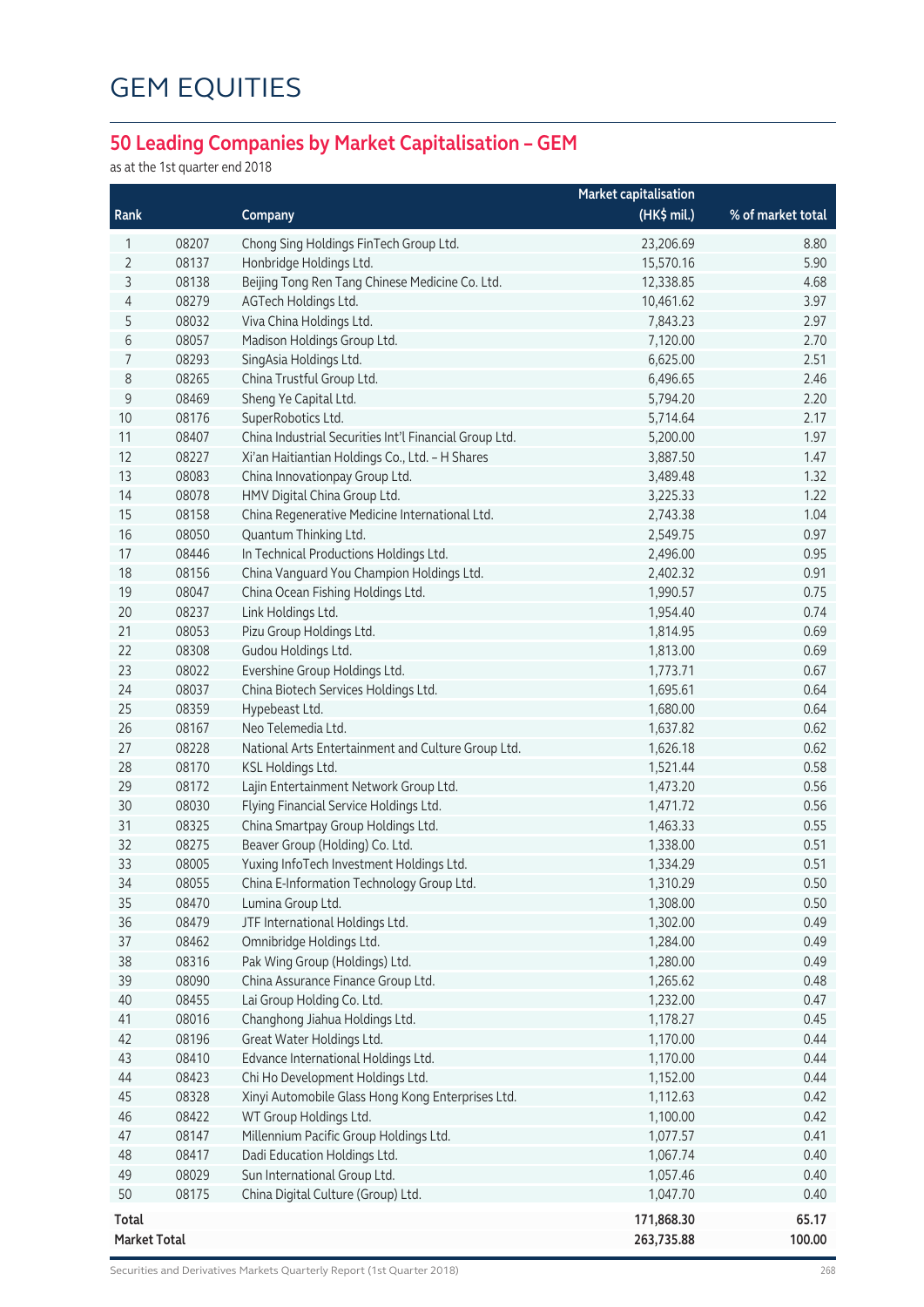### **New Listing Statistics – equities for GEM**

|      |                | No. of newly listed companies | Funds raised (HK\$ mil.) |
|------|----------------|-------------------------------|--------------------------|
| 2017 | Q1             | 19                            | 1,324.56                 |
|      | Q <sub>2</sub> | 16                            | 1,235.49                 |
|      | Q3             | 20                            | 1,772.73                 |
|      | Q4             | 25                            | 1,605.50                 |
| 2018 | Q1             | 33                            | 2,237.28                 |

### **Newly Listed Companies for GEM**

for 1st quarter 2018

| Code         | Company                                  | <b>Listing date</b> | No. of issued shares | Funds raised (HK\$ mil.) |
|--------------|------------------------------------------|---------------------|----------------------|--------------------------|
| 08506        | China Futex Holdings Ltd.                | 2018/01/04          | 1,000,000,000        | 66.00                    |
| 08501        | Sanbase Corporation Ltd.                 | 2018/01/04          | 200,000,000          | 78.00                    |
| 08350        | Excalibur Global Financial Holdings Ltd. | 2018/01/12          | 800,000,000          | 80.00                    |
| 08509        | Wine's Link International Holdings Ltd.  | 2018/01/12          | 400,000,000          | 90.00                    |
| 08493        | Dragon King Group Holdings Ltd.          | 2018/01/16          | 1,440,000,000        | 75.60                    |
| 08487        | ISP Global Ltd.                          | 2018/01/16          | 800,000,000          | 70.00                    |
| 08285        | Sling Group Holdings Ltd.                | 2018/01/16          | 560,000,000          | 60.20                    |
| 08313        | ZACD Group Ltd.                          | 2018/01/16          | 2,000,000,000        | 160.00                   |
| 08479        | JTF International Holdings Ltd.          | 2018/01/17          | 420,000,000          | 52.50                    |
| 08371        | Taste.Gourmet Group Ltd.                 | 2018/01/17          | 400,000,000          | 92.00                    |
| 08287        | Zioncom Holdings Ltd.                    | 2018/01/18          | 660,000,000          | 85.14                    |
| 08043        | Atlinks Group Ltd.                       | 2018/01/19          | 400,000,000          | 50.00                    |
| 08513        | IAG Holdings Ltd.                        | 2018/01/19          | 400,000,000          | 65.00                    |
| 08136        | IMS Group Holdings Ltd.                  | 2018/01/25          | 1,000,000,000        | 62.50                    |
| 08395        | Tree Holdings Ltd.                       | 2018/01/25          | 1,584,000,000        | 61.78                    |
| 08456        | Mansion International Holdings Ltd.      | 2018/01/26          | 400,000,000          | 70.00                    |
| 08450        | EDICO Holdings Ltd.                      | 2018/02/02          | 1,000,000,000        | 55.00                    |
| 08519        | Jia Group Holdings Ltd.                  | 2018/02/08          | 860,000,000          | 64.50                    |
| 08473        | Mi Ming Mart Holdings Ltd.               | 2018/02/12          | 1,120,000,000        | 75.60                    |
| 08523        | Sheung Moon Holdings Ltd.                | 2018/02/12          | 400,000,000          | 50.00                    |
| 08535        | Vistar Holdings Ltd.                     | 2018/02/12          | 1,200,000,000        | 51.00                    |
| 08522        | Gain Plus Holdings Ltd.                  | 2018/02/13          | 372,000,000          | 74.40                    |
| 08510        | <b>Top Standard Corporation</b>          | 2018/02/13          | 800,000,000          | 70.00                    |
| 08040        | DCB Holdings Ltd.                        | 2018/02/14          | 320,000,000          | 60.00                    |
| 08379        | Prime Intelligence Solutions Group Ltd.  | 2018/02/14          | 800,000,000          | 70.00                    |
| 08532        | Polyfair Holdings Ltd.                   | 2018/02/23          | 800,000,000          | 56.00                    |
| 08367        | Simplicity Holding Ltd.                  | 2018/02/26          | 800,000,000          | 55.00                    |
| 08526        | Wing Fung Group Asia Ltd.                | 2018/02/27          | 574,000,000          | 54.53                    |
| 08483        | Max Sight Group Holdings Ltd.            | 2018/02/28          | 800,000,000          | 62.00                    |
| 08168        | Amasse Capital Holdings Ltd.             | 2018/03/22          | 1,000,000,000        | 60.00                    |
| 08401        | Stream Ideas Group Ltd.                  | 2018/03/28          | 200,000,000          | 52.50                    |
| 08448        | Universe Printshop Holdings Ltd.         | 2018/03/28          | 900,000,000          | 51.75                    |
| 08372        | Grand Brilliance Group Holdings Ltd.     | 2018/03/29          | 800,000,000          | 56.28                    |
| <b>Total</b> |                                          |                     |                      | 2,237.28                 |

Securities and Derivatives Markets Quarterly Report (1st Quarter 2018)<br>
269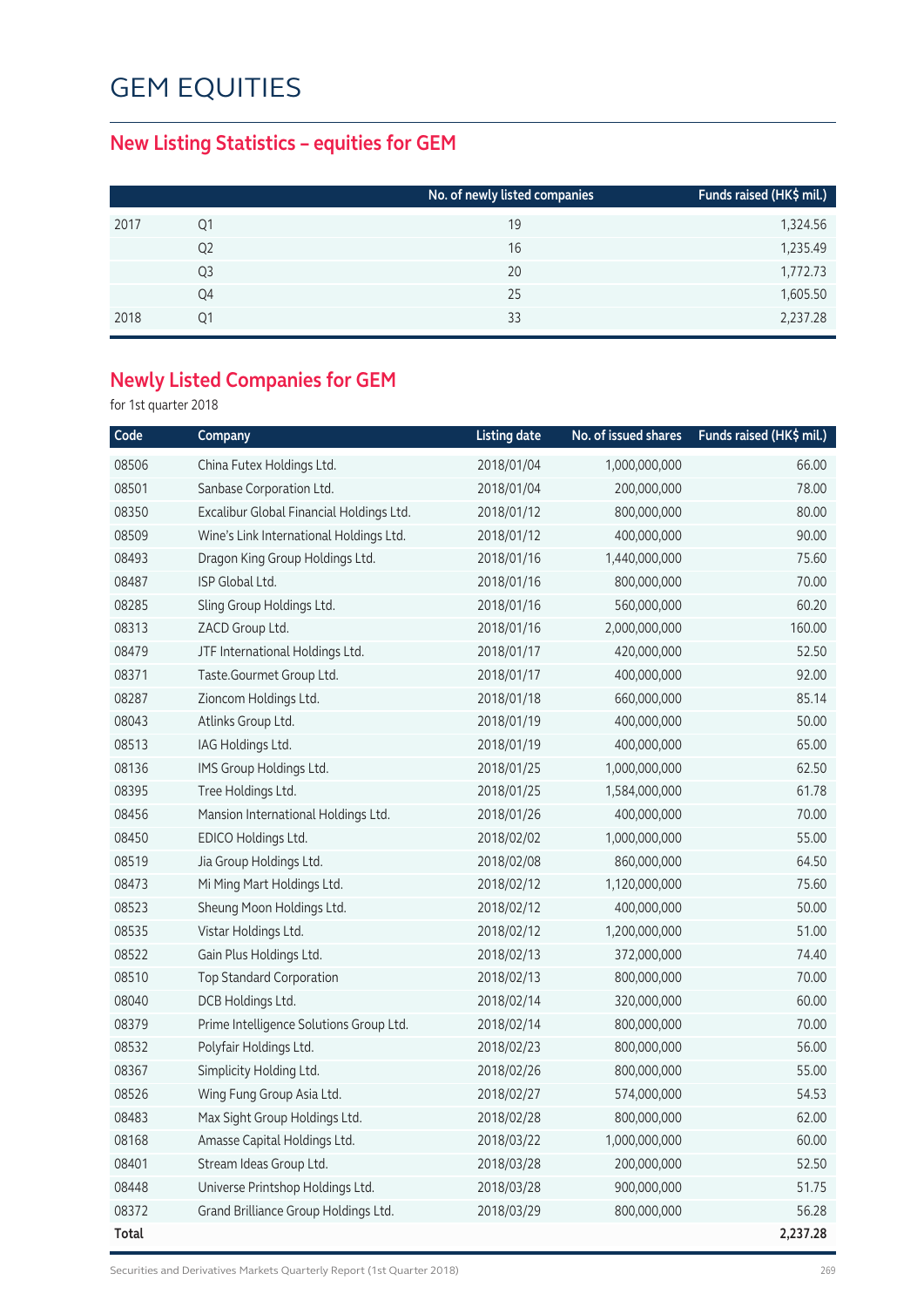#### **Withdrawal of Listed Companies – GEM**

for 1st quarter 2018

| Code  | <b>Company</b>                        | Last trading date | <b>Delisted date</b> |
|-------|---------------------------------------|-------------------|----------------------|
| 08008 | SUNeVision Holdings Ltd. *            | 2018/01/19        | 2018/01/22<br>δ      |
| 08233 | CIG Yangtze Ports PLC *               | 2018/01/26        | 2018/01/29<br>ξ      |
| 08261 | Haitian Energy International Ltd. *   | 2018/02/02        | 2018/02/05<br>ξ      |
| 08369 | Lap Kei Engineering (Holdings) Ltd. * | 2018/02/09        | 2018/02/12<br>ξ      |
| 08145 | Telecom Service One Holdings Ltd. *   | 2018/03/26        | 2018/03/27<br>ξ      |

\* Transfers of listing from GEM to Main Board pursuant to the revised Rule 9.24 of the GEM Listing Rules and to the new Chapter 9A of the Main Board Listing Rules effective from 1 July 2008.

§ Effective date of the transfer of listing from GEM to Main Board.

#### **Company Name Changes for GEM**

for 1st quarter 2018

| Code  | Old name                               | New name                                        | <b>Effective date</b> | <b>Adoption date</b> |
|-------|----------------------------------------|-------------------------------------------------|-----------------------|----------------------|
| 08112 | Focus Media Network Ltd.               | Cornerstone Financial Holdings Ltd.             | 2017/12/18            | 2018/01/25           |
| 08088 | AID Partners Technology Holdings Ltd.  | Healthoo International Technology Holdings Ltd. | 2017/12/15            | 2018/02/01           |
| 08101 | Jia Meng Holdings Ltd.                 | EJE (Hong Kong) Holdings Ltd.                   | 2018/01/03            | 2018/02/02           |
| 08086 | DX.com Holdings Ltd.                   | Sino Vision Worldwide Holdings Ltd.             | 2017/12/29            | 2018/02/05           |
| 08266 | Gold Tat Group International Ltd.      | Zhuoxin International Holdings Ltd.             | 2018/01/25            | 2018/02/28           |
| 08039 | KNK Holdings Ltd.#                     | KNK Holdings Ltd.                               | 2018/02/01            | 2018/03/06           |
| 08187 | Ever Smart International Holdings Ltd. | Jimu Group Ltd.                                 | 2018/01/26            | 2018/03/08           |
|       |                                        |                                                 |                       |                      |

# Change of Chinese name only

### **Bonus Issues/Bonus Warrants for GEM**

for 1st quarter 2018

| Code | <b>Company</b> | Particulars | Ex-date |
|------|----------------|-------------|---------|
| Nil  |                |             |         |

#### **Share Split/Consolidation for GEM**

for 1st quarter 2018

| Code <sup>1</sup> | Company                             | <b>Particulars</b>      | <b>Effective date</b> |
|-------------------|-------------------------------------|-------------------------|-----------------------|
| 08293             | SingAsia Holdings Ltd.              | Split 1 into 5          | 2018/03/08            |
| 08266             | Zhuoxin International Holdings Ltd. | Consolidation 10 into 1 | 2018/03/27            |

### **Rights Issues & Open Offers for GEM**

for 1st quarter 2018

| Month | Code  | Company                            | Ratio               | Funds raised (HK\$ mil.) |
|-------|-------|------------------------------------|---------------------|--------------------------|
| Mar   | 08048 | Yu Tak International Holdings Ltd. | Rts 1 for 2 @\$0.10 | 59.42                    |
| Total |       |                                    |                     | 59.42                    |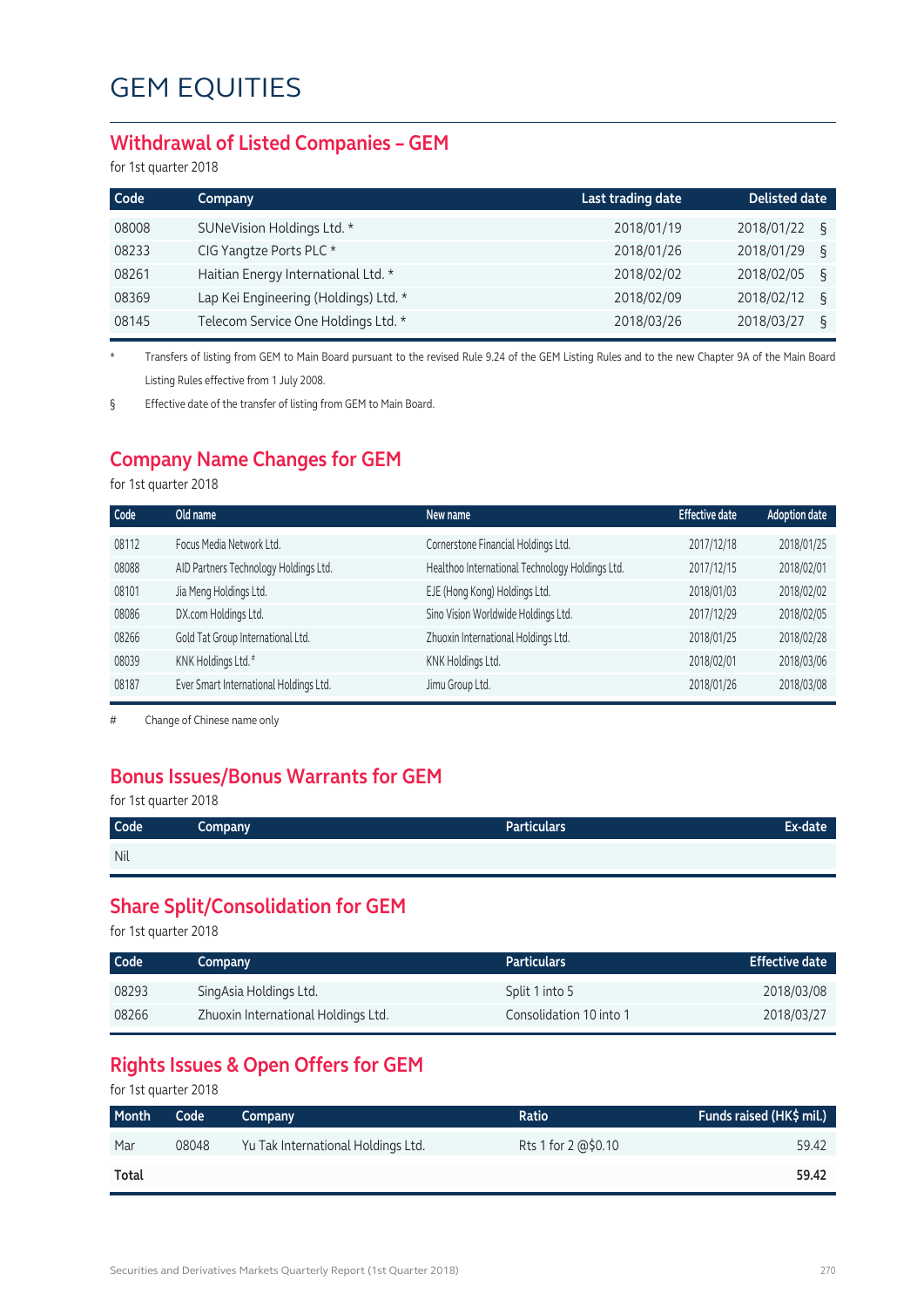### **Placing\***

|              |       |                        | No. of        |                      |                     |
|--------------|-------|------------------------|---------------|----------------------|---------------------|
|              |       |                        | new shares    | <b>Placing price</b> | <b>Funds raised</b> |
| <b>Month</b> | Code  | Company                | placed        | $(HK\$               | (HK\$ mil.)         |
| 2018         |       |                        |               |                      |                     |
| Jan          | 08300 | <b>ROYALCATERING</b>   | 440,560,000   | 0.1050               | 46.26               |
|              | 08135 | <b>ZMFY GLASS</b>      | 13,950,000    | 0.3800               | 5.30                |
|              |       |                        |               |                      |                     |
| Feb          | 08055 | CHI E-INFO TECH        | 130,000,000   | 0.3500               | 45.50               |
|              | 08119 | <b>THIZ TECHNOLOGY</b> | 35,180,000    | 1.0000               | 35.18               |
|              |       |                        |               |                      |                     |
| Mar          | 08117 | <b>CHI P ENERGY</b>    | 93,089,767    | 0.8183               | 76.18               |
|              | 08166 | CHINA ECO-FARM         | 1,200,000,000 | 0.0830               | 99.60               |
|              | 08143 | <b>HUA XIA HEALTH</b>  | 460,000,000   | 0.1000               | 46.00               |
|              | 08189 | <b>TEDA BIOMEDICAL</b> | 199,500,000   | 0.2500               | 49.88               |
| Total        |       |                        |               |                      | 403.89              |

\* Due to the reporting time-lag, placing figures for the quarter are provisional.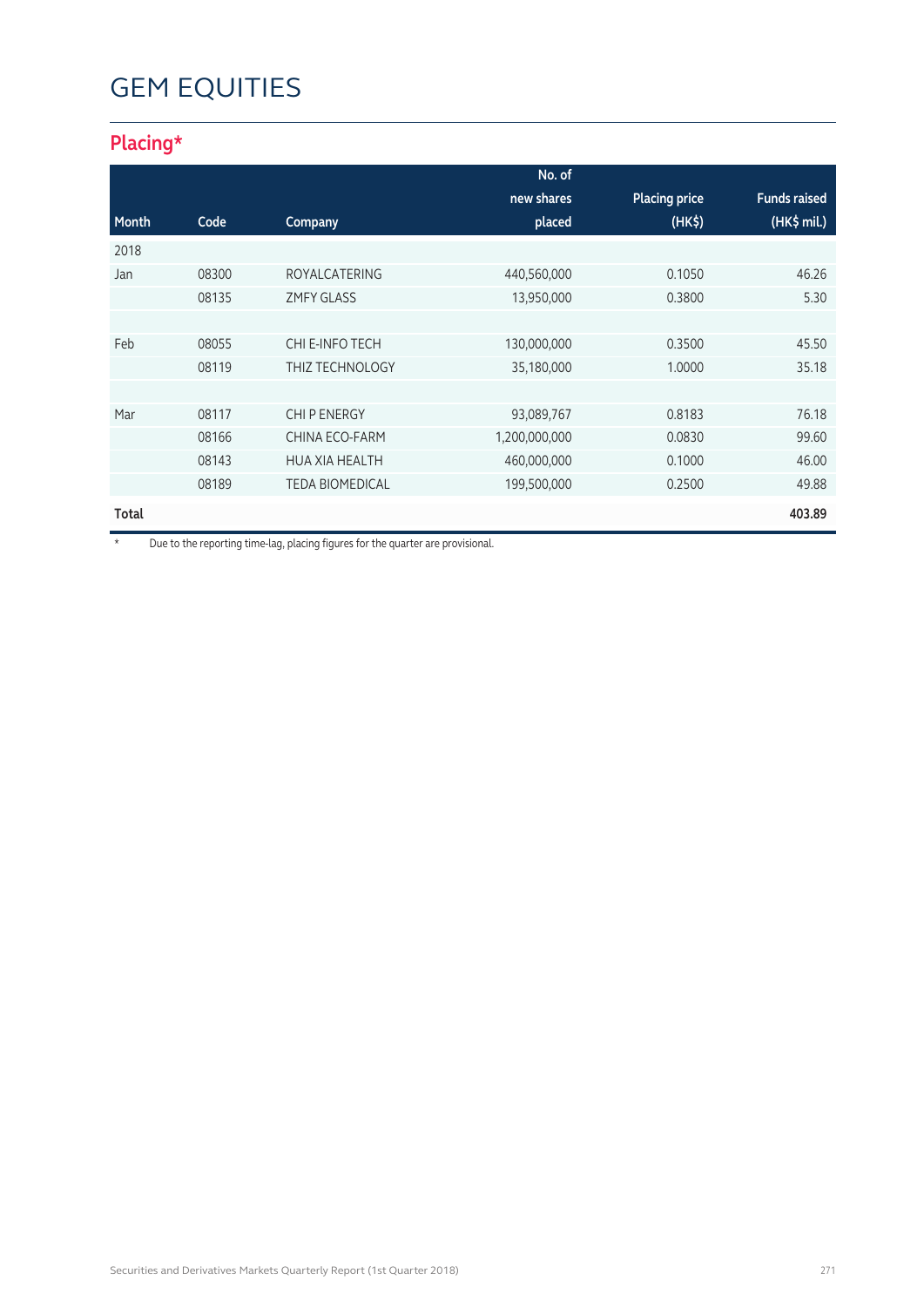### GEM WARRANTS

### **Warrant Trading and Market Value Statistics – GEM**

|    | Number | Turnover value (HK\$ mil.) | Market value (HK\$ mil.) |
|----|--------|----------------------------|--------------------------|
| Q1 |        | 0.54                       | 62.85                    |
| Q2 |        | 0.24                       | 62.84                    |
| Q3 |        | 0.02                       | 62.83                    |
| Q4 |        | 0.04                       | 62.83                    |
| า1 |        | 0.05                       | 62.83                    |
|    |        |                            |                          |

### **Newly Listed Equity GEM Warrants**

for 1st quarter 2018

|             |                        | Initial issued |              |               | Amount raised |
|-------------|------------------------|----------------|--------------|---------------|---------------|
| <b>Code</b> | <b>Equity warrants</b> | amount (HK)    | Listing date | <b>Expiry</b> | (HK\$ mil.)   |
| Nil         |                        |                |              |               |               |
| Total       |                        |                |              |               | -             |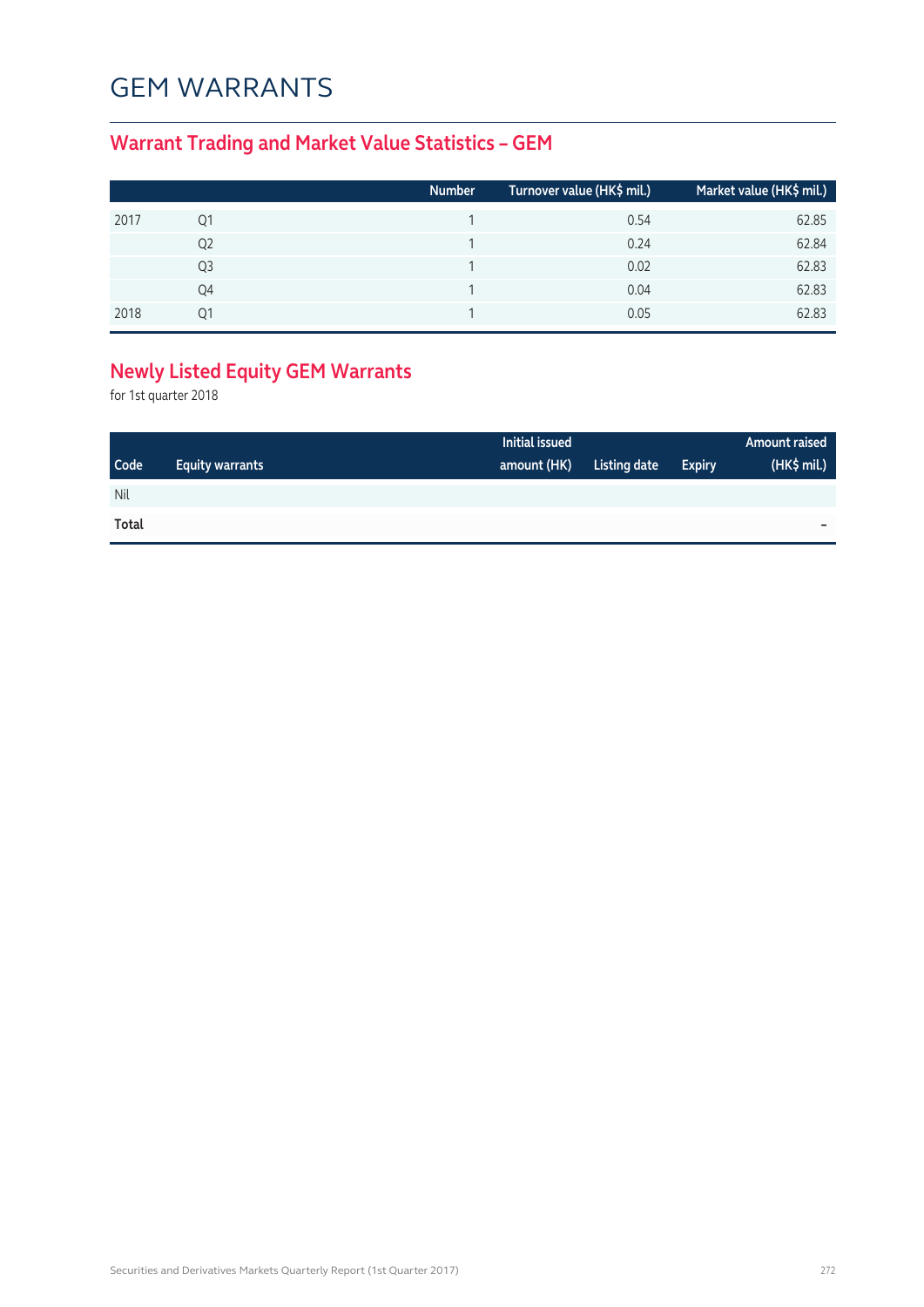### STOCK MARKET INDICES

#### **Hang Seng Index**



#### **S&P/HKEX LargeCap Index**



#### **S&P/HKEX GEM Index**

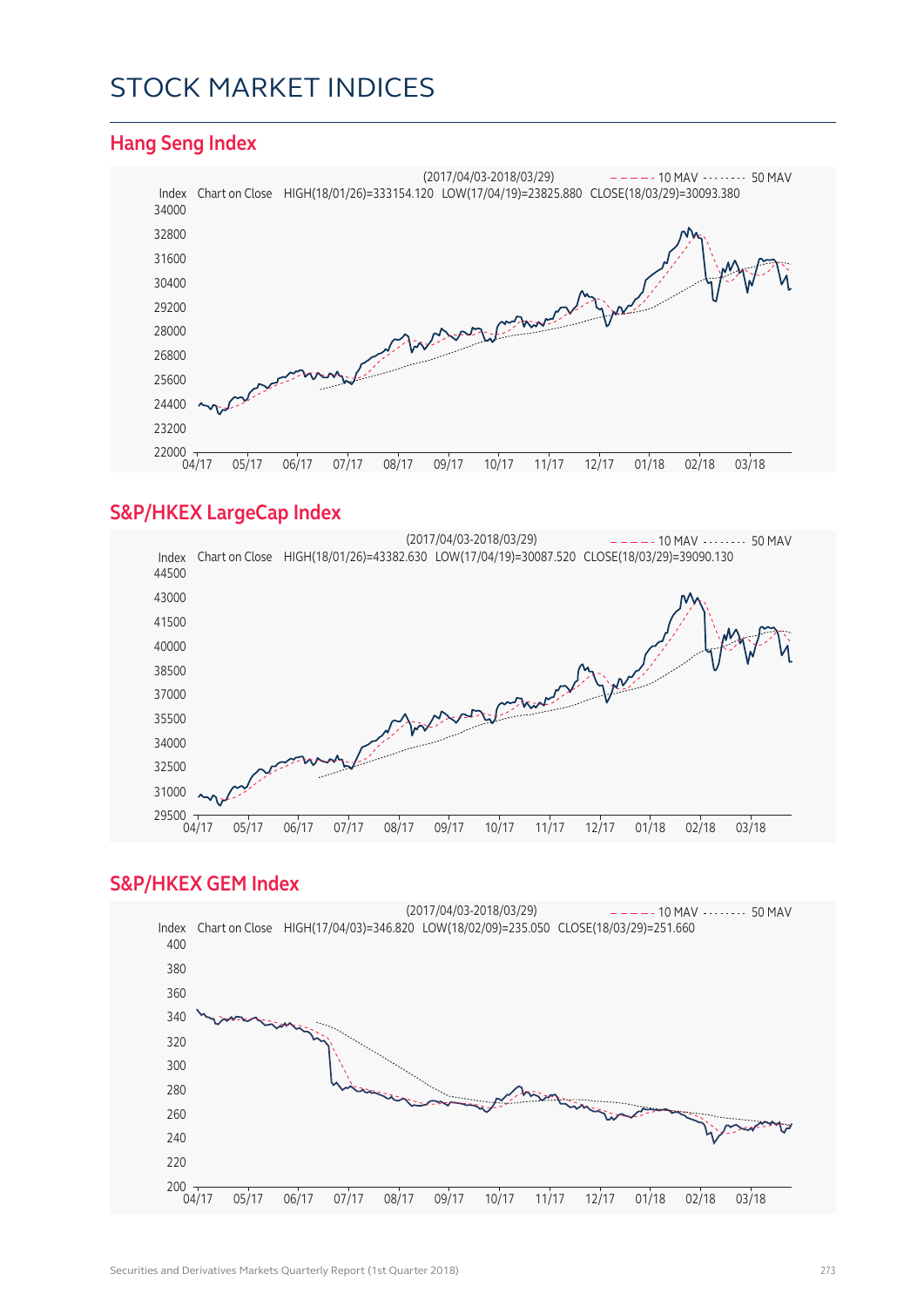## STOCK MARKET INDICES

### **Hong Kong Stock Market Indices**

|                                               | End of Mar 2018 | End of Dec 2017 |                                   |
|-----------------------------------------------|-----------------|-----------------|-----------------------------------|
| <b>Index</b>                                  | <b>Close</b>    | <b>Close</b>    | Change %                          |
| S&P/HKEX LargeCap Index                       | 39090.13        | 38884.61        | 0.53%<br>$+$                      |
|                                               |                 |                 |                                   |
| S&P/HKEX GEM Index                            | 251.66          | 263.81          | 4.61%<br>$\overline{\phantom{a}}$ |
|                                               |                 |                 |                                   |
| <b>HANG SENG INDEX</b>                        | 30093.38        | 29919.15        | 0.58%<br>$+$                      |
| <b>SECTORIAL INDICES</b>                      |                 |                 |                                   |
| Finance                                       | 41272.54        | 40829.5         | 1.09%<br>$+$                      |
| <b>Utilities</b>                              | 56872.75        | 55654.73        | 2.19%<br>$^{+}$                   |
| Properties                                    | 40012.55        | 40088.36        | 0.19%                             |
| Commerce & Industry                           | 18141.63        | 18156.20        | 0.08%<br>$\overline{\phantom{m}}$ |
|                                               |                 |                 |                                   |
| HANG SENG CHINA-AFFILIATED CORPORATIONS INDEX | 4408.61         | 4426.25         | 0.40%<br>$\overline{\phantom{0}}$ |
| HANG SENG CHINA ENTERPRISES INDEX             | 11998.34        | 11709.30        | 2.47%<br>$^{+}$                   |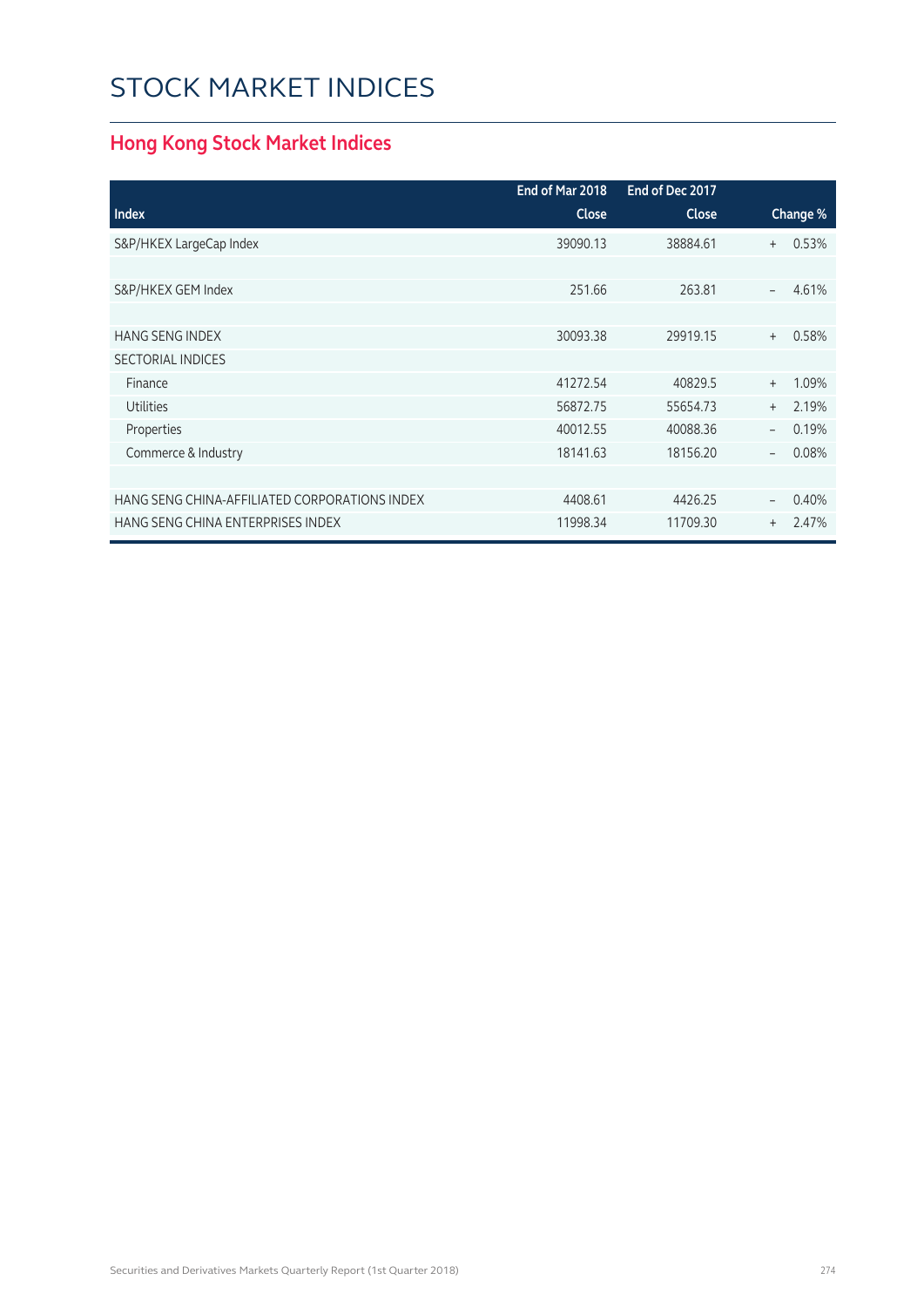# STOCK MARKET INDICES

### **World Indices**

|                             | End of Mar 2018 | End of Dec 2017 |                                  |          |
|-----------------------------|-----------------|-----------------|----------------------------------|----------|
| Index                       | Close           | Close           |                                  | Change % |
| <b>HONG KONG</b>            |                 |                 |                                  |          |
| S&P/HKEX LargeCap Index     | 39090.13        | 38884.61        | $\begin{array}{c} + \end{array}$ | 0.53%    |
| Hang Seng Index             | 30093.38        | 29919.15        | $\begin{array}{c} + \end{array}$ | 0.58%    |
| <b>AUSTRALIA</b>            |                 |                 |                                  |          |
| All Ordinaries Index        | 5868.90         | 6167.30         | $\overline{\phantom{a}}$         | 4.84%    |
| <b>JAKARTA</b>              |                 |                 |                                  |          |
| Composite Index             | 6188.99         | 6355.65         | $\overline{\phantom{a}}$         | 2.62%    |
| <b>JAPAN</b>                |                 |                 |                                  |          |
| Nikkei (225)                | 21454.30        | 22764.94        | $\overline{\phantom{a}}$         | 5.76%    |
| <b>KOREA</b>                |                 |                 |                                  |          |
| KOSPI Index                 | 2445.85         | 2467.49         | $\overline{\phantom{a}}$         | 0.88%    |
| <b>KUALA LUMPUR</b>         |                 |                 |                                  |          |
| Composite Index             | 1863.46         | 1796.81         | $\begin{array}{c} + \end{array}$ | 3.71%    |
| <b>MANILA</b>               |                 |                 |                                  |          |
| Composite Index             | 7979.83         | 8558.42         | $\overline{\phantom{a}}$         | 6.76%    |
| <b>NEW ZEALAND</b>          |                 |                 |                                  |          |
| <b>NZSE (50)</b>            | 8319.07         | 8398.08         | $\overline{\phantom{a}}$         | 0.94%    |
| SHANGHAI                    |                 |                 |                                  |          |
| A Shares Index              | 3318.71         | 3463.48         | $\overline{\phantom{a}}$         | 4.18%    |
| <b>B Shares Index</b>       | 326.87          | 341.81          | $\overline{\phantom{a}}$         | 4.37%    |
| <b>SHENZHEN</b>             |                 |                 |                                  |          |
| A Shares Index              | 1938.59         | 1986.42         | $\overline{\phantom{a}}$         | 2.41%    |
| <b>B Shares Index</b>       | 1154.26         | 1163.44         | $\overline{\phantom{a}}$         | 0.79%    |
| <b>SINGAPORE</b>            |                 |                 |                                  |          |
| <b>Straits Times Index</b>  | 3427.97         | 3402.92         | $\begin{array}{c} + \end{array}$ | 0.74%    |
| <b>TAIWAN</b>               |                 |                 |                                  |          |
| Taipei Weighted Stock Index | 10919.49        | 10642.86        | $^{+}$                           | 2.60%    |
| THAILAND                    |                 |                 |                                  |          |
| SET Index                   | 1776.26         | 1753.71         | $^{+}$                           | 1.29%    |
| <b>NEW YORK</b>             |                 |                 |                                  |          |
| <b>DJIA</b>                 | 24103.11        | 24719.22        |                                  | 2.49%    |
| Nasdaq Composite Index      | 7063.45         | 6903.39         | $^{+}$                           | 2.32%    |
| <b>TORONTO</b>              |                 |                 |                                  |          |
| S&P/TSX Composite Index     | 15367.29        | 16209.13        | $\overline{\phantom{a}}$         | 5.19%    |
| <b>GERMANY</b>              |                 |                 |                                  |          |
| DAX Kursindex               | 5715.45         | 6122.26         | $\overline{\phantom{a}}$         | 6.64%    |
| LONDON                      |                 |                 |                                  |          |
| FTSE 100 Index              | 7056.61         | 7687.77         |                                  | 8.21%    |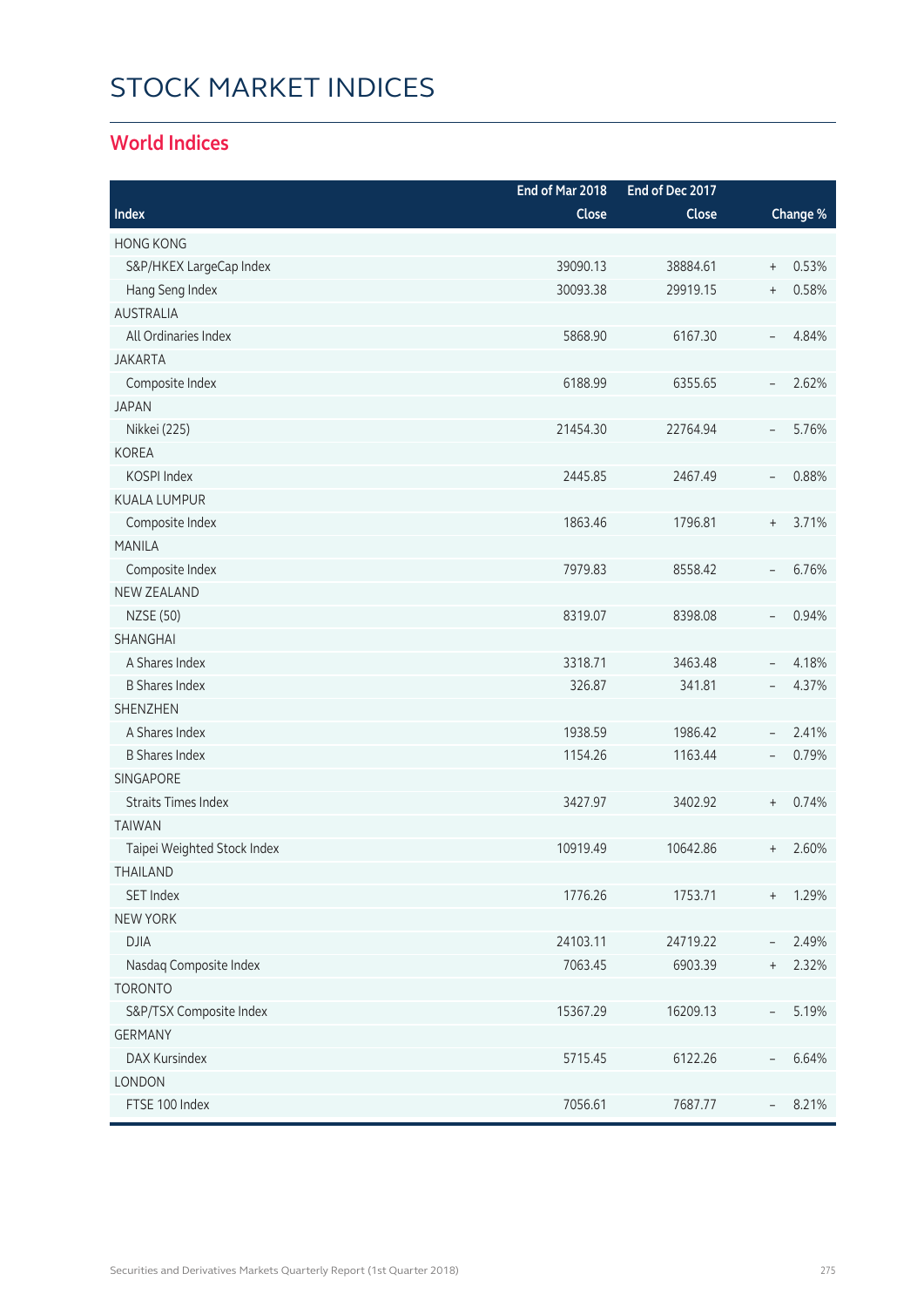#### **Contract Volume by Derivatives Products**

|                                                     |                  | <b>Contracts</b>    |
|-----------------------------------------------------|------------------|---------------------|
| <b>Derivatives product</b>                          | 1st Quarter 2018 | 1st Quarter 2017    |
| Hang Seng Index Futures                             | 12,511,293       | 6,657,327           |
| Hang Seng Index Options                             | 3,591,231        | 2,312,202           |
| Mini-Hang Seng Index Futures                        | 6,139,659        | 2,454,731           |
| Mini-Hang Seng Index Options                        | 540,261          | 366,765             |
| Hang Seng China Enterprises Index Futures           | 9,265,269        | 7,299,370           |
| Hang Seng China Enterprises Index Options           | 6,514,001        | 5,573,706           |
| Mini-Hang Seng China Enterprises Index Futures      | 1,866,251        | 832,884             |
| Mini-Hang Seng China Enterprises Index Options      | 194,023          | 83,647              |
| Flexible Hang Seng Index Options                    | 762              | $\overline{0}$      |
| Flexible Hang Seng China Enterprises Index Options  | 4,750            | $\overline{0}$      |
| HSI Dividend Point Index Futures                    | 7,274            | 2,677               |
| <b>HSCEI Dividend Point Index Futures</b>           | 105,131          | 266,930             |
| HSI Volatility Index Futures                        | 1                | 50                  |
| CES China 120 Index Futures                         | 625              | 172                 |
| CES Gaming Top 10 Index Futures                     | 150              | $\mathsf{O}\xspace$ |
| Hang Seng Mainland Oil & Gas Index Futures          | 4,171            | 13                  |
| Hang Seng Mainland Banks Index Futures              | 12,423           | 375                 |
| Hang Seng Mainland Healthcare Index Futures         | 9                | $\theta$            |
| Hang Seng Mainland Properties Index Futures         | 4,456            | 10                  |
| Hang Seng IT Hardware Index Futures                 | 91               | 0                   |
| Hang Seng Software & Services Index Futures         | 86               | $\mathbf 0$         |
| <b>IBOVESPA Futures</b>                             | $\mathbf 0$      | $\mathbf 0$         |
| <b>MICEX Index Futures</b>                          | $\mathbf 0$      | $\mathbf 0$         |
| S&P BSE Sensex Index Futures                        | $\mathbf 0$      | $\mathbf 0$         |
| FTSE/JSE Top40 Futures                              | $\Omega$         | $\Omega$            |
| <b>Stock Futures</b>                                | 65,484           | 39,870              |
| <b>Stock Options</b>                                | 40,592,232       | 21,003,818          |
| 5-Year MOF T-Bond Futures <sup>1</sup>              |                  |                     |
| Three-month HIBOR Futures                           | 25               | $\mathbf 0$         |
| One-month HIBOR Futures                             | 30               | 20                  |
| RMB Currency Futures - USD/CNH Futures              | 321,567          | 218,658             |
| RMB Currency Options - USD/CNH Options <sup>2</sup> | 2,359            | 1,224               |
| RMB Currency Futures - EUR/CNH Futures              | 491              | 271                 |
| RMB Currency Futures - JPY/CNH Futures              | 444              | 13                  |
| RMB Currency Futures - AUD/CNH Futures              | 119              | 24                  |
| RMB Currency Futures - CNH/USD Futures              | 1,661            | 4,106               |
| USD Gold Futures <sup>3</sup>                       | 116,674          |                     |
| CNH Gold Futures <sup>4</sup>                       | 11,599           |                     |
| Iron Ore Futures - Monthly Contracts <sup>5</sup>   | 3,043            |                     |
| Iron Ore Futures - Quarterly Contracts <sup>6</sup> | 0                |                     |
| London Aluminium Mini Futures                       | 151              | 149                 |
| London Zinc Mini Futures                            | 198              | 63                  |
| London Copper Mini Futures                          | 73               | 44                  |
| London Lead Mini Futures                            | $\mathbf 0$      | $\overline{2}$      |
| London Nickel Mini Futures                          | 258              | 152                 |
| London Tin Mini Futures                             | $\mathbf 0$      | $\mathbf{0}$        |
| <b>Total</b>                                        | 81,878,325       | 47,119,273          |

1 Trading in 5-Year MOF T-Bond Futures commenced on 10 Apr 2017 and suspended with effect from 08 Dec 2017

2 Trading in RMB Currency Options – USD/CNH Options commenced on 20 Mar 2017

3 Trading in USD Gold Futures commenced on 10 Jul 2017

4 Trading in CNH Gold Futures commenced on 10 Jul 2017

5 Trading in Iron Ore Futures – Monthly Contracts commenced on 13 Nov 2017

6 Trading in Iron Ore Futures – Quarterly Contracts commenced on 13 Nov 2017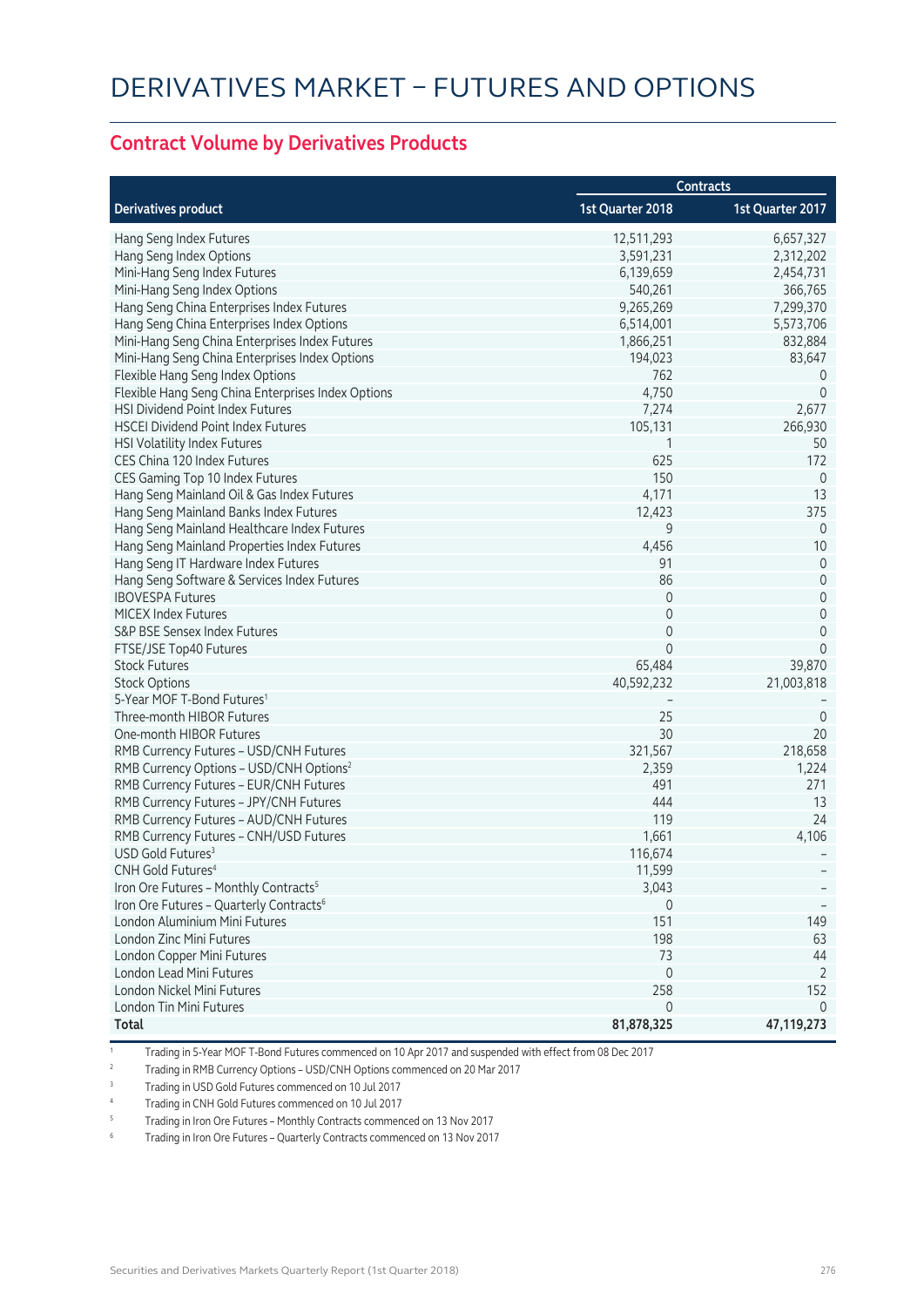## DERIVATIVES MARKET – FUTURES AND OPTIONS

#### **Hang Seng Index Futures – Contract Volume and Open Interest (contracts)**

|      |                | <b>Total</b><br>contract volume | Quarter-end<br>open interest |
|------|----------------|---------------------------------|------------------------------|
| 2017 | Q1             | 6,657,327                       | 158,358                      |
|      | Q <sub>2</sub> | 7,210,306                       | 154,581                      |
|      | Q <sub>3</sub> | 8,254,157                       | 161,569                      |
|      | Q4             | 9,365,175                       | 144,659                      |
| 2018 | Q1             | 12,511,293                      | 129,784                      |

#### **Mini Hang Seng Index Futures – Contract Volume and Open Interest (contracts)**

|      |                | <b>Total</b>    | Quarter-end   |
|------|----------------|-----------------|---------------|
|      |                | contract volume | open interest |
| 2017 | Q1             | 2,454,731       | 9,241         |
|      | Q <sub>2</sub> | 2,477,810       | 10,210        |
|      | Q <sub>3</sub> | 2,978,009       | 9,313         |
|      | Q4             | 3,576,657       | 9,863         |
| 2018 | Q1             | 6,139,659       | 8,861         |

### **Hang Seng Index Options – Contract Volume and Open Interest (contracts)**

|      |                | <b>Total</b>    | Quarter-end   |
|------|----------------|-----------------|---------------|
|      |                | contract volume | open interest |
| 2017 | Q1             | 2,312,202       | 327,038       |
|      | Q <sub>2</sub> | 2,157,317       | 352,037       |
|      | Q <sub>3</sub> | 2,815,590       | 408,078       |
|      | Q4             | 2,844,216       | 344,084       |
| 2018 | Q1             | 3,591,231       | 381,856       |

### **Hang Seng China Enterprises Index Futures – Contract Volume and Open Interest (contracts)**

|      |                | <b>Total</b><br>contract volume | Quarter-end<br>open interest |
|------|----------------|---------------------------------|------------------------------|
| 2017 | Q1             | 7,299,370                       | 329,224                      |
|      | Q <sub>2</sub> | 7,255,529                       | 310,182                      |
|      | Q <sub>3</sub> | 7,245,295                       | 289,770                      |
|      | Q4             | 7,052,461                       | 233,591                      |
| 2018 | 01             | 9,265,269                       | 275,905                      |

### **Stock Options Market Turnover and Open Interest (contracts)**

|      |                | <b>Total</b><br>Premium (HK\$ mil.) | <b>Total</b><br>contract volume | Quarter-end<br>open interest |
|------|----------------|-------------------------------------|---------------------------------|------------------------------|
| 2017 | Q1             | 8,727.09                            | 21,003,818                      | 6,673,563                    |
|      | Q <sub>2</sub> | 9,477.49                            | 21,947,446                      | 7,582,918                    |
|      | Q <sub>3</sub> | 17,345.28                           | 30,796,045                      | 7,937,540                    |
|      | Q4             | 26,473.83                           | 32,091,870                      | 8,304,697                    |
| 2018 | Q1             | 36,925.03                           | 40,592,232                      | 9,585,088                    |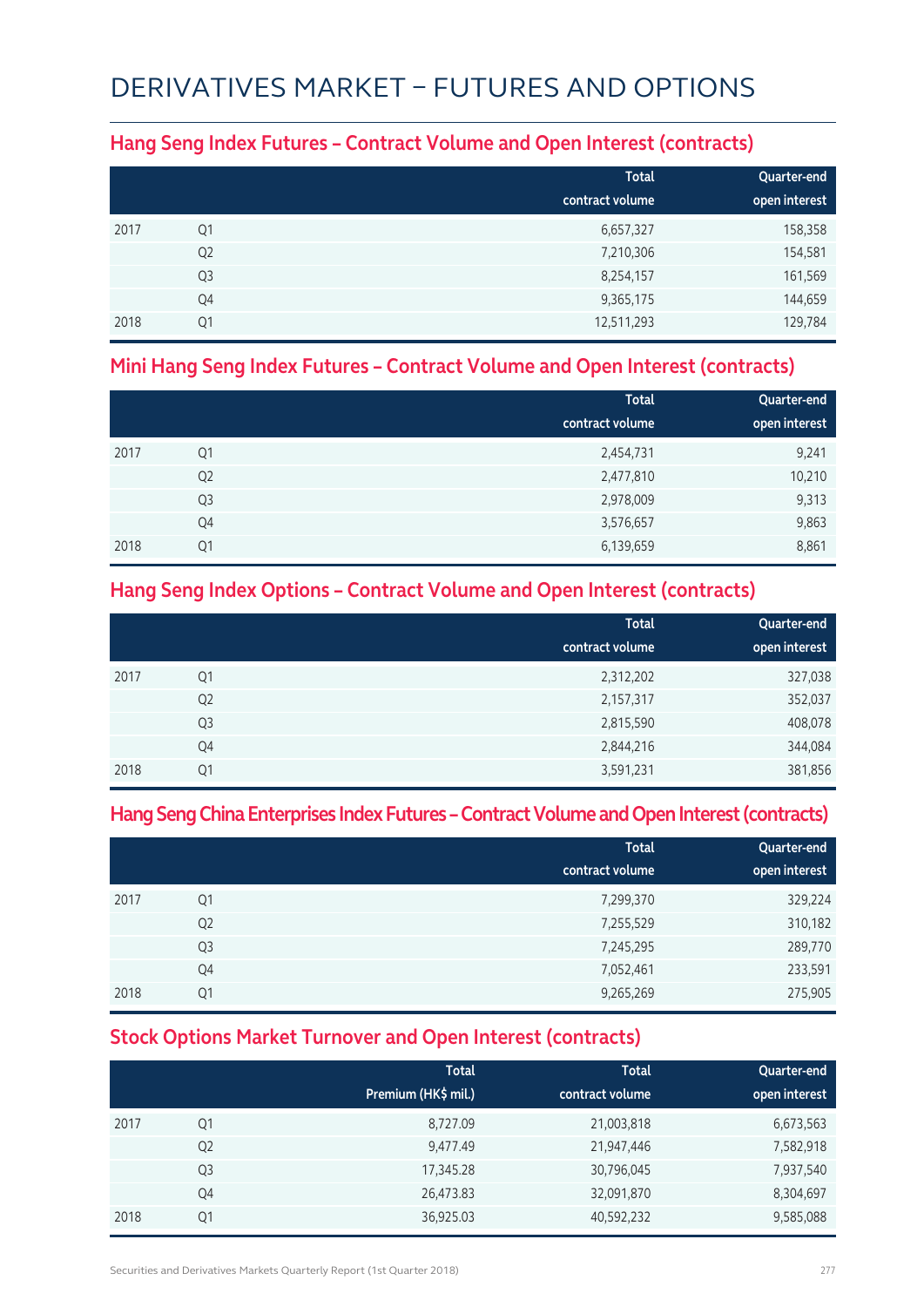### **Stock Options Premium by Class**

for 1st Quarter 2018

|                        |            | Premium     |            |
|------------------------|------------|-------------|------------|
| <b>Options class</b>   |            | (HK\$ mil.) | % of total |
| <b>ISHARES A50</b>     | A50        | 248.20      | 0.67%      |
| AAC TECH               | AAC        | 387.12      | 1.05%      |
| <b>CONCH CEMENT</b>    | ACC        | 133.60      | 0.36%      |
| AIA                    | AIA        | 709.07      | 1.92%      |
| <b>CHALCO</b>          | ALC        | 60.45       | 0.16%      |
| CAM CSI300             | AMC        | 250.03      | 0.68%      |
|                        |            |             |            |
| <b>BANKCOMM</b>        | <b>BCM</b> | 42.86       | 0.12%      |
| <b>BANK OF E ASIA</b>  | <b>BEA</b> | 5.90        | 0.02%      |
| <b>BOC HONG KONG</b>   | <b>BOC</b> | 113.85      | 0.31%      |
| <b>BYD COMPANY</b>     | <b>BYD</b> | 131.26      | 0.36%      |
| <b>CHINA COMM CONS</b> | CCC        | 62.94       | 0.17%      |
| CHINA COAL             | CCE        | 29.82       | 0.08%      |
| <b>COSCO SHIP HOLD</b> | CCS        | 3.78        | 0.01%      |
| CHINA CINDA            | CDA        | 13.48       | 0.04%      |
| <b>CGN POWER</b>       | <b>CGN</b> | 14.91       | 0.04%      |
| <b>CHINA MOBILE</b>    | <b>CHT</b> | 765.76      | 2.07%      |
| <b>CHINA UNICOM</b>    | <b>CHU</b> | 135.16      | 0.37%      |
| <b>CITIC</b>           | <b>CIT</b> | 17.88       | 0.05%      |
| <b>CKH HOLDINGS</b>    | <b>CKH</b> | 186.44      | 0.50%      |
| <b>CK ASSET</b>        | <b>CKP</b> | 96.47       | 0.26%      |
| <b>CHINA LIFE</b>      | <b>CLI</b> | 928.13      | 2.51%      |
| <b>CLP HOLDINGS</b>    | <b>CLP</b> | 24.15       | 0.07%      |
| <b>CM BANK</b>         | <b>CMB</b> | 287.44      | 0.78%      |
| <b>CNOOC</b>           | <b>CNC</b> | 297.94      | 0.81%      |
| <b>COUNTRY GARDEN</b>  | COG        | 121.86      | 0.33%      |
| <b>CHINA OVERSEAS</b>  | COL        | 229.21      | 0.62%      |
| CATHAY PAC AIR         | CPA        | 7.75        | 0.02%      |
| SINOPEC CORP           | <b>CPC</b> | 231.45      | 0.63%      |
| <b>CPIC</b>            | CPI        | 428.60      | 1.16%      |
| <b>CHINA RAIL CONS</b> | CRC        | 10.50       | 0.03%      |
| <b>CHINA RAILWAY</b>   | CRG        | 13.48       | 0.04%      |
| <b>CHINA RES LAND</b>  | CRL        | 193.47      | 0.52%      |
| WISE CSI300 ETF        | CS3        | 0.00        | 0.00%      |
| CSOP A50 ETF           | <b>CSA</b> | 342.79      | 0.93%      |
| CHINA SHENHUA          | <b>CSE</b> | 239.14      | 0.65%      |
| <b>CITIC BANK</b>      | <b>CTB</b> | 83.31       | 0.23%      |
| CHINA TELECOM          | CTC        | 18.69       | 0.05%      |
| <b>CITIC SEC</b>       | <b>CTS</b> | 270.44      | 0.73%      |
| DONGFENG GROUP         | DFM        | 8.84        | 0.02%      |
| <b>ESPRIT HOLDINGS</b> | <b>ESP</b> | 0.00        | 0.00%      |
| EVERGRANDE             | EVG        | 32.72       | 0.09%      |
| <b>FIH</b>             | <b>FIH</b> | 0.00        | 0.00%      |
| <b>GAC GROUP</b>       | GAC        | 7.11        | 0.02%      |
| <b>GEELY AUTO</b>      | GAH        | 574.85      | 1.56%      |
| <b>GALAXY ENT</b>      | GLX        | 483.37      | 1.31%      |
| <b>GREATWALL MOTOR</b> | <b>GWM</b> | 102.67      | 0.28%      |
| <b>HAITONG SEC</b>     | HAI        | 86.05       | 0.23%      |
| <b>HSCEI ETF</b>       | <b>HCF</b> | 72.00       | 0.19%      |
| POWER ASSETS           | <b>HEH</b> | 57.19       | 0.15%      |
| <b>HKEX</b>            | <b>HEX</b> | 3,012.56    | 8.16%      |
| <b>HENGAN INT'L</b>    | <b>HGN</b> | 70.53       | 0.19%      |
| <b>HSBC HOLDINGS</b>   | <b>HKB</b> | 1,338.05    | 3.62%      |
| HK & CHINA GAS         | <b>HKG</b> | 11.28       | 0.03%      |
| <b>HENDERSON LAND</b>  | <b>HLD</b> | 61.65       | 0.17%      |
| <b>HUANENG POWER</b>   | <b>HNP</b> | 17.04       | 0.05%      |
| <b>HANG SENG BANK</b>  | <b>HSB</b> | 25.32       | 0.07%      |
| <b>JIANGXI COPPER</b>  | <b>JXC</b> | 62.33       | 0.17%      |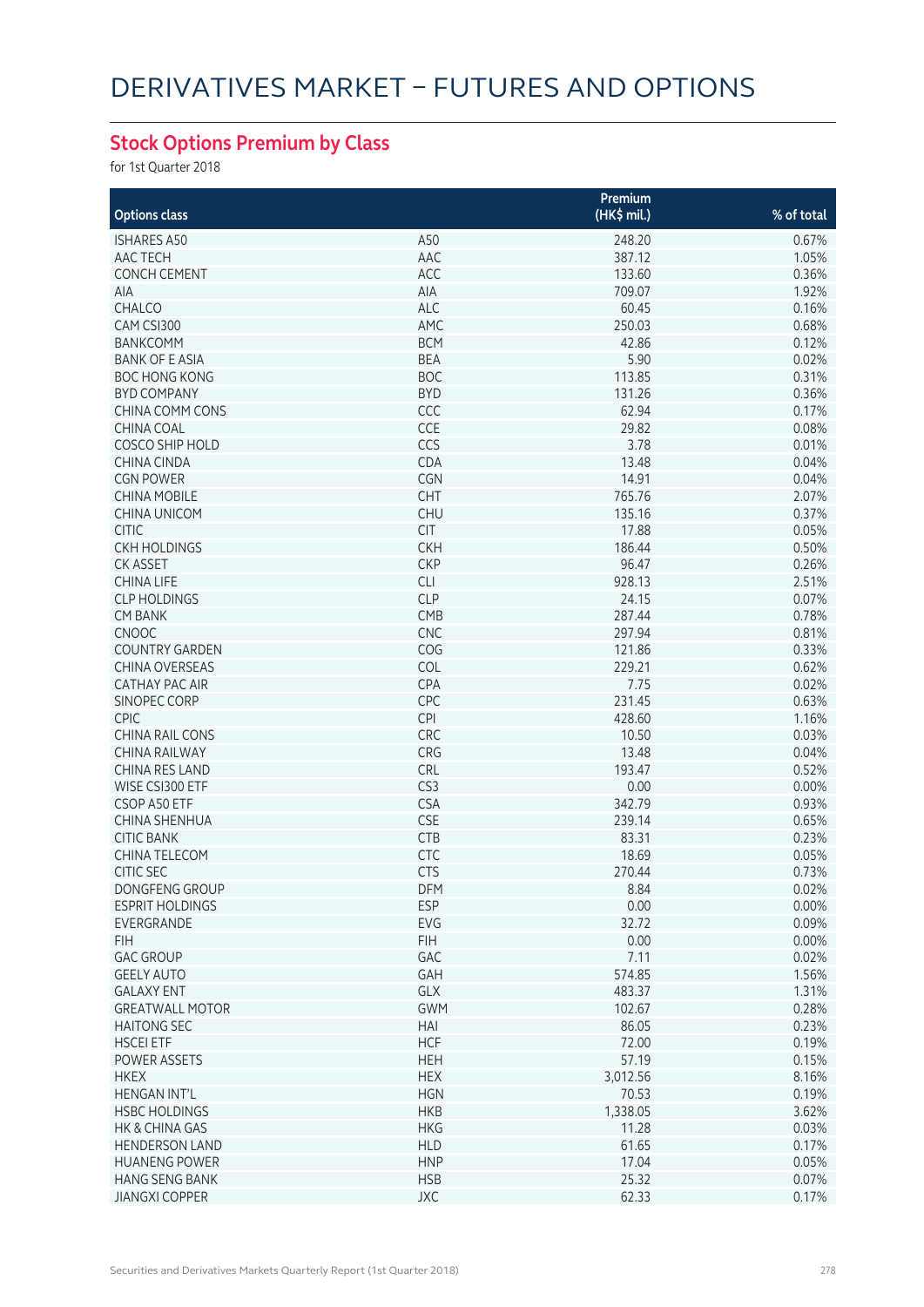## DERIVATIVES MARKET – FUTURES AND OPTIONS

| <b>Options class</b>      |            | Premium<br>(HK\$ mil.) | % of total |
|---------------------------|------------|------------------------|------------|
| <b>KUNLUN ENERGY</b>      | <b>KLE</b> | 42.03                  | 0.11%      |
| <b>KINGSOFT</b>           | <b>KSO</b> | 202.45                 | 0.55%      |
| <b>LENOVO GROUP</b>       | LEN        | 98.45                  | 0.27%      |
| LI & FUNG                 | LIF        | 11.31                  | 0.03%      |
| <b>LINK REIT</b>          | <b>LNK</b> | 58.98                  | 0.16%      |
| <b>MENGNIU DAIRY</b>      | <b>MEN</b> | 55.00                  | 0.15%      |
| MGM CHINA                 | <b>MGM</b> | 30.06                  | 0.08%      |
| <b>MINSHENG BANK</b>      | <b>MSB</b> | 95.76                  | 0.26%      |
| MTR CORPORATION           | <b>MTR</b> | 22.50                  | 0.06%      |
| <b>CNBM</b>               | <b>NBM</b> | 130.54                 | 0.35%      |
| <b>NCI</b>                | <b>NCL</b> | 168.12                 | 0.46%      |
| <b>NEW WORLD DEV</b>      | <b>NWD</b> | 41.99                  | 0.11%      |
| PING AN                   | PAI        | 9,086.65               | 24.61%     |
| PETROCHINA                | PEC        | 308.75                 | 0.84%      |
| PICC P&C                  | PIC        | 46.44                  | 0.13%      |
| PICC GROUP                | PIN        | 23.25                  | 0.06%      |
| <b>GCL-POLY ENERGY</b>    | PLE        | 4.30                   | 0.01%      |
| <b>R&amp;F PROPERTIES</b> | <b>RFP</b> | 12.03                  | 0.03%      |
| <b>SANDS CHINA LTD</b>    | SAN        | 221.10                 | 0.60%      |
| <b>SHK PPT</b>            | <b>SHK</b> | 379.55                 | 1.03%      |
| <b>SUNNY OPTICAL</b>      | SNO        | 89.66                  | 0.24%      |
| <b>STANCHART</b>          | <b>STC</b> | 5.14                   | 0.01%      |
| <b>SUNAC</b>              | SUN        | 44.03                  | 0.12%      |
| SWIRE PACIFIC A           | <b>SWA</b> | 26.64                  | 0.07%      |
| <b>TENCENT</b>            | <b>TCH</b> | 10,200.61              | 27.63%     |
| <b>TRACKER FUND</b>       | <b>TRF</b> | 6.57                   | 0.02%      |
| <b>WHARF HOLDINGS</b>     | <b>WHL</b> | 94.97                  | 0.26%      |
| <b>WANT WANT CHINA</b>    | <b>WWC</b> | 9.45                   | 0.03%      |
| ABC                       | <b>XAB</b> | 187.75                 | 0.51%      |
| <b>BANK OF CHINA</b>      | XBC        | 306.81                 | 0.83%      |
| CCB                       | XCC        | 1,099.17               | 2.98%      |
| <b>ICBC</b>               | XIC        | 457.77                 | 1.24%      |
| YANZHOU COAL              | YZC        | 166.86                 | 0.45%      |
| <b>ZIJIN MINING</b>       | ZJM        | 29.46                  | 0.08%      |
| Total                     |            | 36,925.03              | 100.00%    |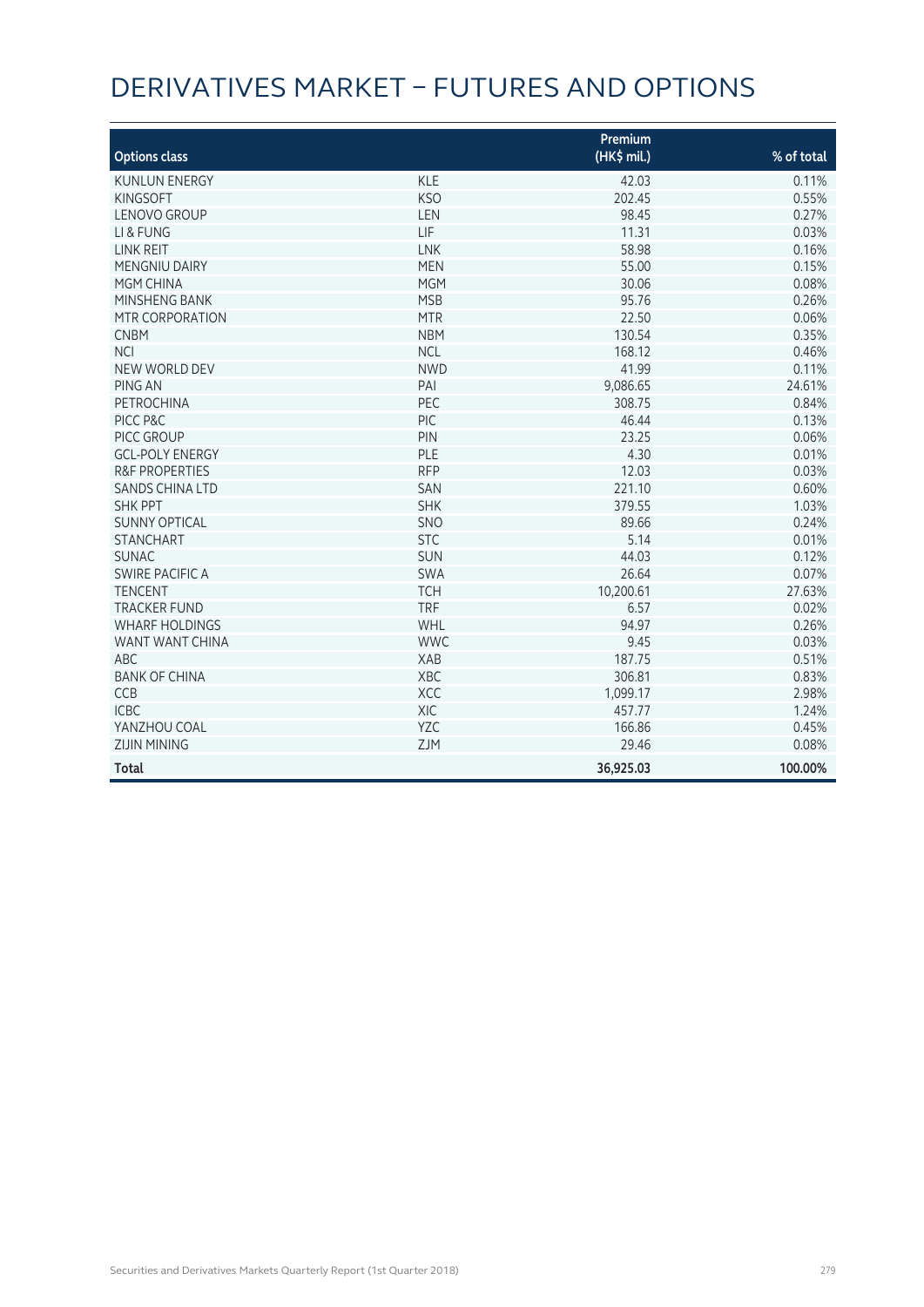### **Stock Options Contract Volume by Class**

for 1st Quarter 2018

|                        |            | Contract       |            |
|------------------------|------------|----------------|------------|
| <b>Options class</b>   |            | volume         | % of total |
| <b>ISHARES A50</b>     | A50        | 150,131        | 0.37%      |
| AAC TECH               | AAC        | 83,013         | 0.20%      |
| <b>CONCH CEMENT</b>    | ACC        | 217,740        | 0.54%      |
| <b>AIA</b>             | AIA        | 495,900        | 1.22%      |
| CHALCO                 | ALC        | 119,110        | 0.29%      |
| CAM CSI300             | AMC        | 115,343        | 0.28%      |
| <b>BANKCOMM</b>        | <b>BCM</b> | 240,732        | 0.59%      |
| <b>BANK OF E ASIA</b>  | <b>BEA</b> | 54,243         | 0.13%      |
| <b>BOC HONG KONG</b>   | <b>BOC</b> | 263,465        | 0.65%      |
| <b>BYD COMPANY</b>     | <b>BYD</b> | 138,345        | 0.34%      |
| CHINA COMM CONS        | CCC        | 210,200        | 0.52%      |
| <b>CHINA COAL</b>      | CCE        | 222,004        | 0.55%      |
| <b>COSCO SHIP HOLD</b> | CCS        | 39,176         | 0.10%      |
| <b>CHINA CINDA</b>     | CDA        | 29,412         | 0.07%      |
| <b>CGN POWER</b>       | CGN        | 23,778         | 0.06%      |
| <b>CHINA MOBILE</b>    | CHT        | 860,885        | 2.12%      |
|                        | <b>CHU</b> |                | 0.50%      |
| <b>CHINA UNICOM</b>    | <b>CIT</b> | 201,388        |            |
| <b>CITIC</b>           |            | 56,594         | 0.14%      |
| <b>CKH HOLDINGS</b>    | <b>CKH</b> | 189,465        | 0.47%      |
| <b>CK ASSET</b>        | <b>CKP</b> | 84,654         | 0.21%      |
| <b>CHINA LIFE</b>      | <b>CLI</b> | 1,452,059      | 3.58%      |
| <b>CLP HOLDINGS</b>    | <b>CLP</b> | 47,596         | 0.12%      |
| <b>CM BANK</b>         | CMB        | 532,308        | 1.31%      |
| <b>CNOOC</b>           | <b>CNC</b> | 583,621        | 1.44%      |
| <b>COUNTRY GARDEN</b>  | COG        | 30,972         | 0.08%      |
| <b>CHINA OVERSEAS</b>  | COL        | 177,263        | 0.44%      |
| <b>CATHAY PAC AIR</b>  | CPA        | 20,584         | 0.05%      |
| SINOPEC CORP           | CPC        | 394,059        | 0.97%      |
| CPIC                   | CPI        | 339,123        | 0.84%      |
| <b>CHINA RAIL CONS</b> | CRC        | 75,524         | 0.19%      |
| <b>CHINA RAILWAY</b>   | CRG        | 84,722         | 0.21%      |
| <b>CHINA RES LAND</b>  | CRL        | 116,561        | 0.29%      |
| WISE CSI300 ETF        | CS3        | 0              | 0.00%      |
| CSOP A50 ETF           | <b>CSA</b> | 181,729        | 0.45%      |
| CHINA SHENHUA          | <b>CSE</b> | 409,658        | 1.01%      |
| <b>CITIC BANK</b>      | <b>CTB</b> | 361,311        | 0.89%      |
| CHINA TELECOM          | CTC        | 84,778         | 0.21%      |
| <b>CITIC SEC</b>       | <b>CTS</b> | 440,946        | 1.09%      |
| DONGFENG GROUP         | DFM.       | 19,708         | $0.05\%$   |
| <b>ESPRIT HOLDINGS</b> | <b>ESP</b> | $\overline{0}$ | 0.00%      |
| EVERGRANDE             | EVG        | 16,058         | 0.04%      |
| <b>FIH</b>             | <b>FIH</b> | $\mathbf{0}$   | 0.00%      |
| <b>GAC GROUP</b>       | GAC        | 2,642          | 0.01%      |
| <b>GEELY AUTO</b>      | GAH        | 154,732        | 0.38%      |
| <b>GALAXY ENT</b>      | GLX        | 306,224        | 0.75%      |
| <b>GREATWALL MOTOR</b> | <b>GWM</b> | 533,124        | 1.31%      |
| <b>HAITONG SEC</b>     | HAI        | 142,538        | 0.35%      |
| <b>HSCEI ETF</b>       | <b>HCF</b> | 37,480         | 0.09%      |
| <b>POWER ASSETS</b>    | <b>HEH</b> | 99,850         | 0.25%      |
| <b>HKEX</b>            | <b>HEX</b> | 3,790,894      | 9.34%      |
| <b>HENGAN INT'L</b>    | <b>HGN</b> | 74,475         | 0.18%      |
| <b>HSBC HOLDINGS</b>   | <b>HKB</b> | 2,012,563      | 4.96%      |
| HK & CHINA GAS         | <b>HKG</b> | 45,294         | 0.11%      |
| <b>HENDERSON LAND</b>  | <b>HLD</b> | 69,896         | 0.17%      |
| <b>HUANENG POWER</b>   | <b>HNP</b> | 61,686         | 0.15%      |
| <b>HANG SENG BANK</b>  | <b>HSB</b> | 103,915        | 0.26%      |
| <b>JIANGXI COPPER</b>  | JXC        | 167,542        | 0.41%      |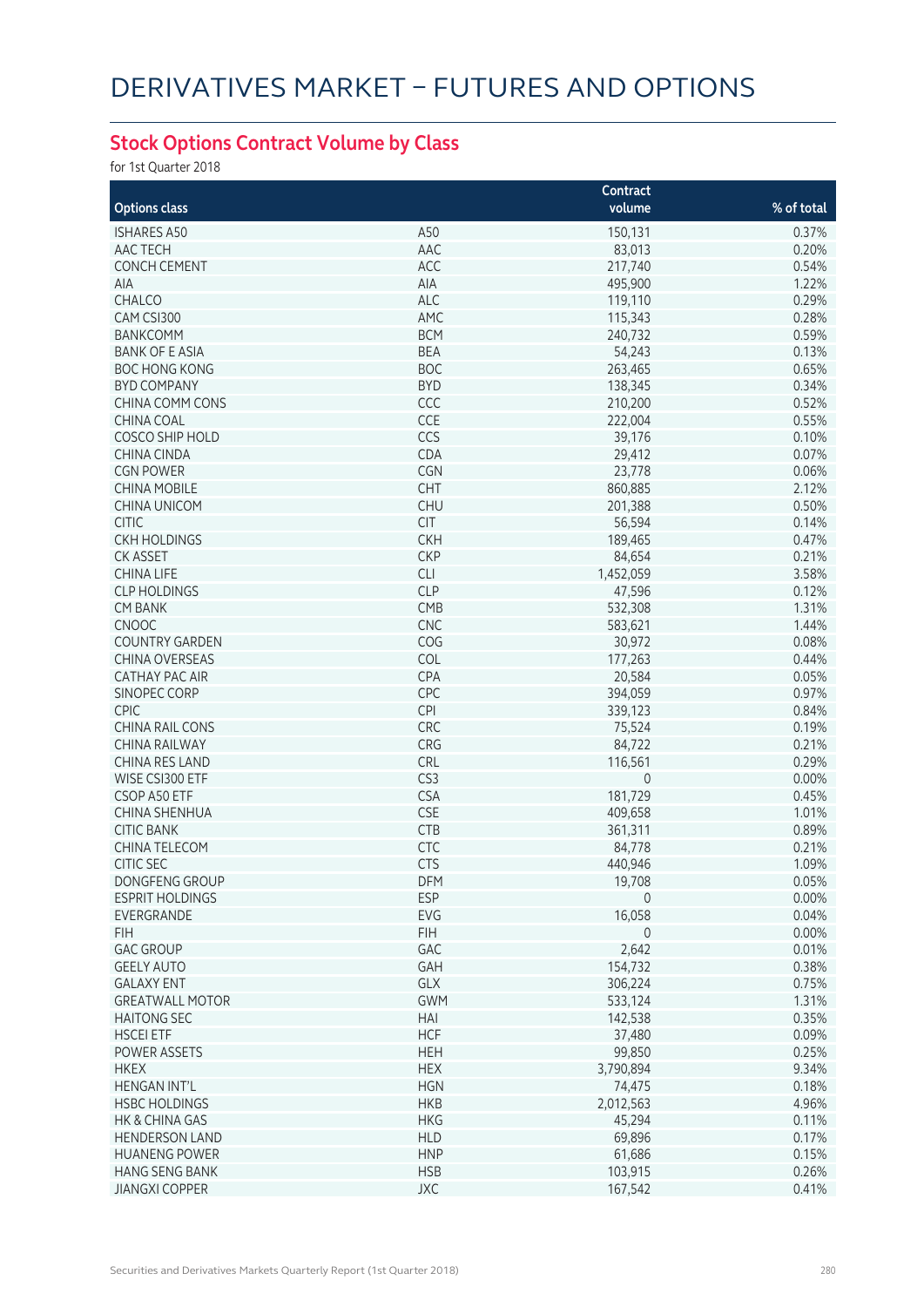## DERIVATIVES MARKET – FUTURES AND OPTIONS

| <b>Options class</b>      |            | Contract<br>volume | % of total |
|---------------------------|------------|--------------------|------------|
|                           |            |                    |            |
| <b>KUNLUN ENERGY</b>      | <b>KLE</b> | 89,594             | 0.22%      |
| <b>KINGSOFT</b>           | <b>KSO</b> | 168,080            | 0.41%      |
| <b>LENOVO GROUP</b>       | LEN        | 301,874            | 0.74%      |
| LI & FUNG                 | LIF        | 40,558             | 0.10%      |
| <b>LINK REIT</b>          | <b>LNK</b> | 41,973             | 0.10%      |
| <b>MENGNIU DAIRY</b>      | <b>MEN</b> | 68,518             | 0.17%      |
| MGM CHINA                 | <b>MGM</b> | 86,998             | 0.21%      |
| MINSHENG BANK             | <b>MSB</b> | 143,910            | 0.35%      |
| MTR CORPORATION           | <b>MTR</b> | 61,001             | 0.15%      |
| <b>CNBM</b>               | <b>NBM</b> | 172,770            | 0.43%      |
| <b>NCI</b>                | <b>NCL</b> | 111,519            | 0.27%      |
| NEW WORLD DEV             | <b>NWD</b> | 116,244            | 0.29%      |
| PING AN                   | PAI        | 4,558,676          | 11.23%     |
| <b>PETROCHINA</b>         | PEC        | 615,374            | 1.52%      |
| PICC P&C                  | PIC        | 67,509             | 0.17%      |
| PICC GROUP                | PIN        | 35,799             | 0.09%      |
| <b>GCL-POLY ENERGY</b>    | PLE        | 10,304             | 0.03%      |
| <b>R&amp;F PROPERTIES</b> | <b>RFP</b> | 53,015             | 0.13%      |
| <b>SANDS CHINA LTD</b>    | SAN        | 460,617            | 1.13%      |
| <b>SHK PPT</b>            | <b>SHK</b> | 118,611            | 0.29%      |
| <b>SUNNY OPTICAL</b>      | <b>SNO</b> | 13.421             | 0.03%      |
| <b>STANCHART</b>          | <b>STC</b> | 58,135             | 0.14%      |
| <b>SUNAC</b>              | <b>SUN</b> | 12,287             | 0.03%      |
| <b>SWIRE PACIFIC A</b>    | <b>SWA</b> | 43,619             | 0.11%      |
| <b>TENCENT</b>            | <b>TCH</b> | 7,099,071          | 17.49%     |
| <b>TRACKER FUND</b>       | <b>TRF</b> | 25,814             | 0.06%      |
| <b>WHARF HOLDINGS</b>     | WHL        | 74,550             | 0.18%      |
| WANT WANT CHINA           | <b>WWC</b> | 56,895             | 0.14%      |
| <b>ABC</b>                | <b>XAB</b> | 173,839            | 0.43%      |
| <b>BANK OF CHINA</b>      | XBC        | 2,090,208          | 5.15%      |
| <b>CCB</b>                | XCC        | 4,551,996          | 11.21%     |
|                           | XIC        |                    | 5.24%      |
| <b>ICBC</b>               |            | 2,125,474          |            |
| YANZHOU COAL              | YZC        | 101,362            | 0.25%      |
| <b>ZIJIN MINING</b>       | ZJM        | 75,604             | 0.19%      |
| <b>Total</b>              |            | 40,592,232         | 100.00%    |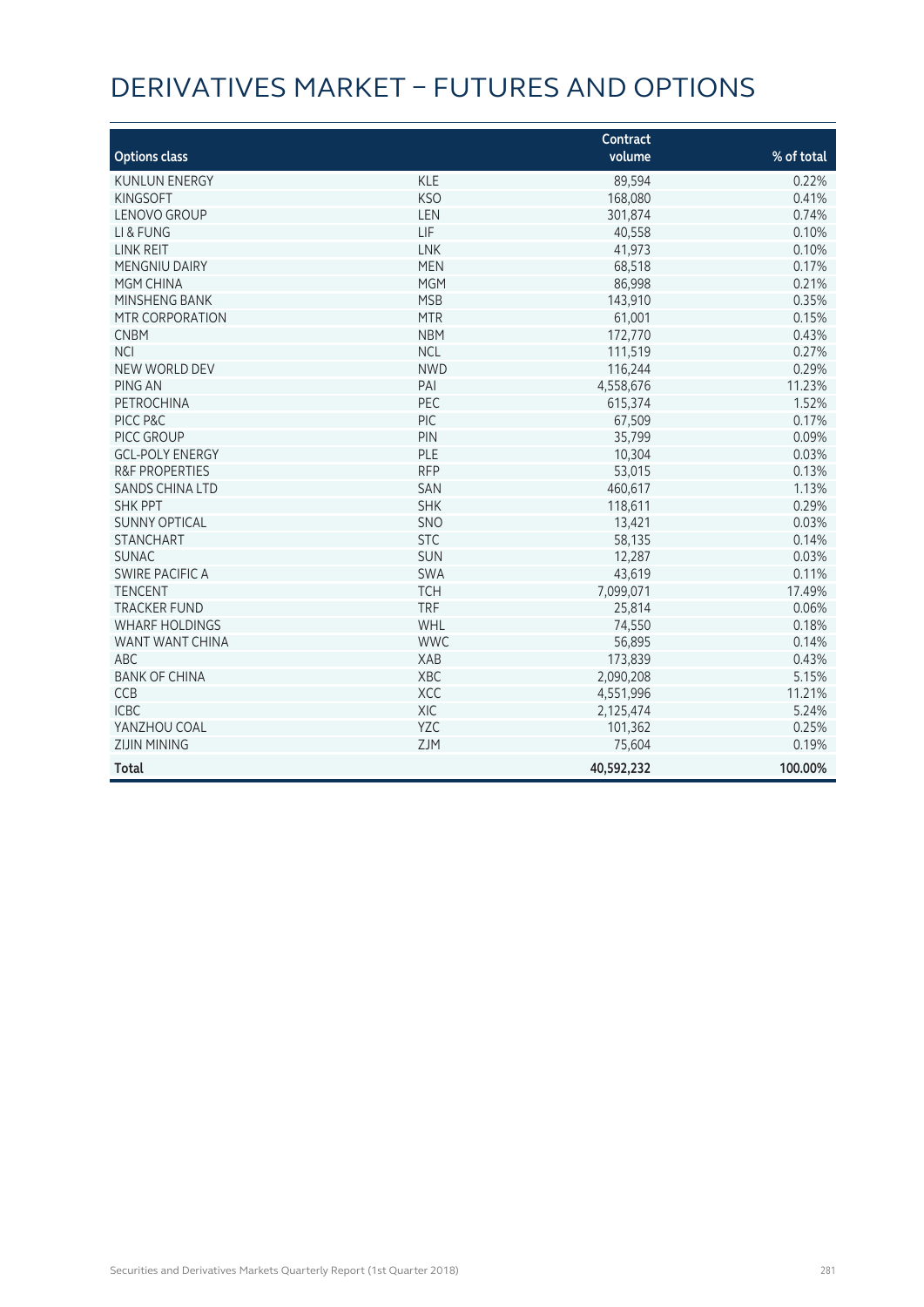#### **Average Daily Settlement Instructions (SIs) Settled in CCASS**

(both delivering and receiving SIs are counted)

|              |                |               | SIs by shares | SIs by value |
|--------------|----------------|---------------|---------------|--------------|
| Year \ Month |                | Number of SIs | (bil. shs)    | (HK\$bil.)   |
| 2017         | Q1             | 86,101        | 44.09         | 183.38       |
|              | Q <sub>2</sub> | 89,205        | 48.85         | 224.77       |
|              | Q <sub>3</sub> | 92,762        | 47.05         | 223.72       |
|              | Q4             | 100,956       | 51.97         | 248.47       |
| 2018         | Q1             | 113,959       | 55.26         | 299.46       |

### **Average Daily Investor Settlement Instructions (ISIs) settled in CCASS**

(one sided ISIs are counted)

|              |                |                | <b>ISIs by shares</b> | <b>ISIs by value</b> |
|--------------|----------------|----------------|-----------------------|----------------------|
| Year \ month |                | Number of ISIs | (Mil shs)             | $(HK$$ mil.)         |
| 2017         | Q1             | 294            | 279.49                | 184.39               |
|              | Q <sub>2</sub> | 321            | 212.60                | 147.64               |
|              | Q <sub>3</sub> | 373            | 155.84                | 468.68               |
|              | Q4             | 352            | 80.73                 | 241.17               |
| 2018         | Q1             | 442            | 87.64                 | 283.87               |

### **Securities under CCASS Custody**

(balances at quarter end)

|              |                |            | % of issued       | % of market  |                   |  |
|--------------|----------------|------------|-------------------|--------------|-------------------|--|
|              |                | Number of  | shares of         |              | capitalisation of |  |
|              |                | shares     | admitted          | Market value | admitted          |  |
| Year \ Month |                | (bil. shs) | <b>securities</b> | (HK\$ bil.)  | <b>securities</b> |  |
| 2017         | Q1             | 6,015.72   | 74.42             | 16,988.34    | 57.10             |  |
|              | Q <sub>2</sub> | 6,264.71   | 75.18             | 18,013.11    | 57.34             |  |
|              | Q <sub>3</sub> | 6,338.49   | 75.53             | 19,870.01    | 57.86             |  |
|              | Q4             | 6,404.15   | 75.30             | 21,768.65    | 58.70             |  |
| 2018         | Q1             | 6,628.95   | 76.47             | 22,128.66    | 60.04             |  |

Share quantity and market value of securities in non-HKD currency are included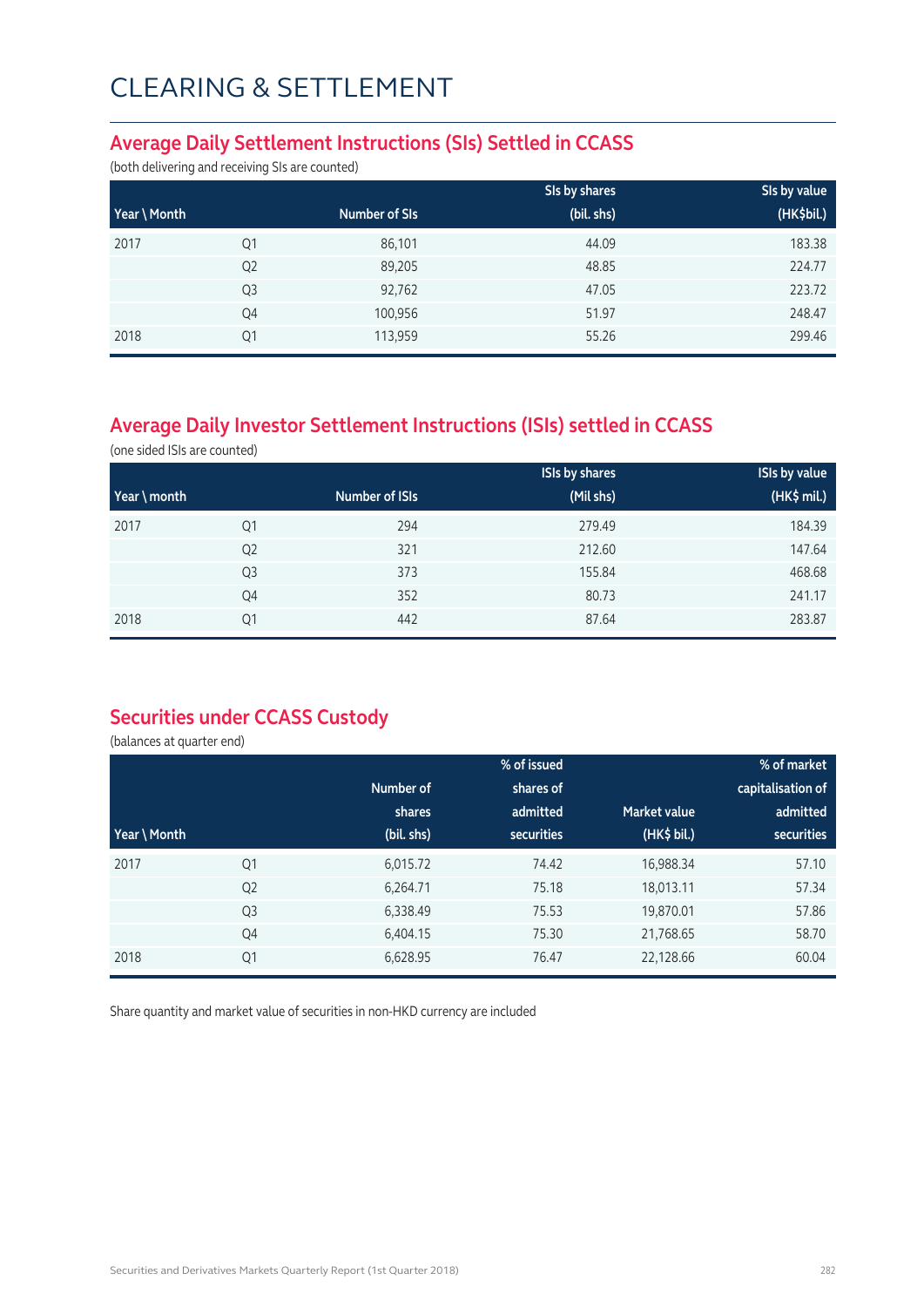#### **Average Daily Stock Exchange Trades Processed in CCASS**

(including CNS trades, isolated trades and cross trades)

|              |                | No. of CCASS | % of Exchange | No. of shares | % of market | Value of trades | % of market |
|--------------|----------------|--------------|---------------|---------------|-------------|-----------------|-------------|
| Year \ Month |                | trades       | trades        | (Mil. shs)    | turnover    | (HK\$ mil.)     | turnover    |
| 2017         | Q1             | 1,125,959    | 100           | 202.641.72    | 100         | 74.176.32       | 100         |
|              | Q <sub>2</sub> | 1,150,564    | 100           | 155.884.97    | 100         | 77.373.95       | 100         |
|              | Q <sub>3</sub> | 1,276,525    | 100           | 164.722.02    | 100         | 92.901.78       | 100         |
|              | Q4             | 1,402,286    | 100           | 196.368.46    | 100         | 107,078.39      | 100         |
| 2018         | Q1             | 1,813,140    | 100           | 252,571.39    | 100         | 145,832.37      | 100         |

### **Average Daily Netting Efficiency of CNS Trades**

(in stock positions and share quantity)

|              |                |                 | <b>Netting</b> | No. of shares due | <b>Netting</b> |
|--------------|----------------|-----------------|----------------|-------------------|----------------|
|              |                | No. of CNS      | efficiency     | for settlement    | efficiency     |
| Year \ Month |                | stock positions | $(\%)$         | (Mil. shs)        | $(\%)$         |
| 2017         | Q1             | 75,873          | 96.41          | 27,626.91         | 93.13          |
|              | Q <sub>2</sub> | 76,992          | 96.46          | 29,251.62         | 90.51          |
|              | Q <sub>3</sub> | 87,811          | 96.38          | 30,609.78         | 90.56          |
|              | Q4             | 94,849          | 96.43          | 33,382.69         | 91.27          |
| 2018         | Q1             | 109,085         | 96.81          | 37,586.85         | 92.44          |

### **Average Daily Settlement Efficiency of CNS Stock Positions**

|              |                |       | Settlement efficiency (%) |
|--------------|----------------|-------|---------------------------|
| Year \ Month |                | S day | $S + 1$ day               |
| 2017         | Q1             | 99.92 | 99.99                     |
|              | Q <sub>2</sub> | 99.91 | 99.99                     |
|              | Q3             | 99.91 | 99.99                     |
|              | Q4             | 99.89 | 99.99                     |
| 2018         | Q1             | 99.89 | 99.99                     |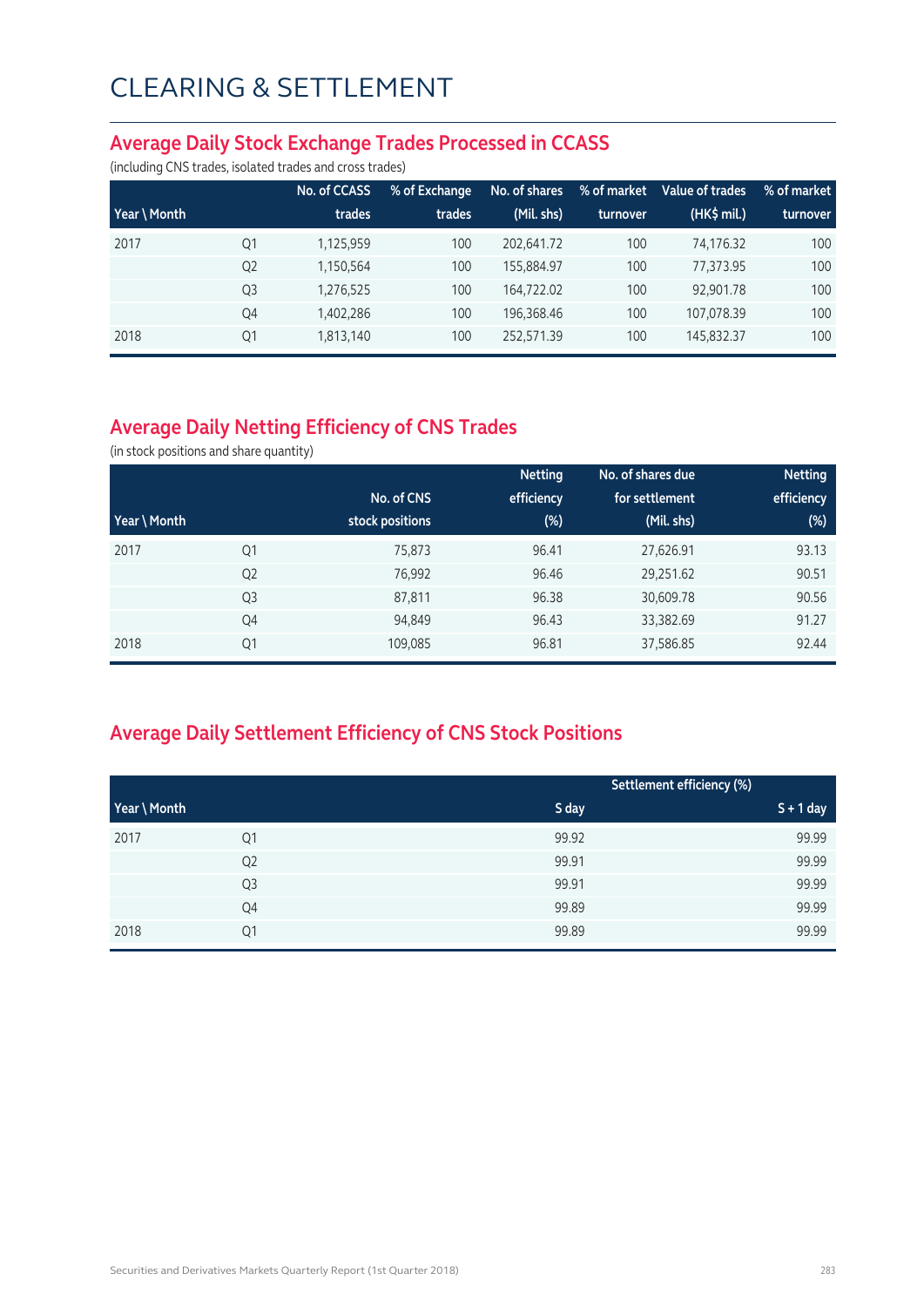#### **Open Interest by Derivatives Products**

|                                                     | <b>Contracts</b>    |                  |  |
|-----------------------------------------------------|---------------------|------------------|--|
| <b>Derivatives product</b>                          | 1st Quarter 2018    | 1st Quarter 2017 |  |
| Hang Seng Index Futures                             | 129,784             | 158,358          |  |
| Hang Seng Index Options                             | 381,856             | 327,038          |  |
| Mini-Hang Seng Index Futures                        | 8,861               | 9,241            |  |
| Mini-Hang Seng Index Options                        | 9,625               | 11,064           |  |
| Hang Seng China Enterprises Index Futures           | 275,905             | 329,224          |  |
| Hang Seng China Enterprises Index Options           | 2,736,275           | 2,633,448        |  |
| Mini-Hang Seng China Enterprises Index Futures      | 5,890               | 4,799            |  |
| Mini-Hang Seng China Enterprises Index Options      | 2,754               | 5,602            |  |
| Flexible Hang Seng Index Options                    | 0                   | $\overline{0}$   |  |
| Flexible Hang Seng China Enterprises Index Options  | 1,250               | 11,930           |  |
| HSI Dividend Point Index Futures                    | 11,826              | 6,071            |  |
| <b>HSCEI Dividend Point Index Futures</b>           | 88,841              | 114,305          |  |
| HSI Volatility Index Futures                        | $\mathbf 0$         | 0                |  |
| CES China 120 Index Futures                         | 12                  | 17               |  |
| CES Gaming Top 10 Index Futures                     | 5                   | $\mathbf 0$      |  |
| Hang Seng Mainland Oil & Gas Index Futures          | 23                  | $\overline{0}$   |  |
| Hang Seng Mainland Banks Index Futures              | 50                  | 22               |  |
| Hang Seng Mainland Healthcare Index Futures         | $\mathbf 1$         | $\theta$         |  |
| Hang Seng Mainland Properties Index Futures         | 70                  | $\mathbf 0$      |  |
| Hang Seng IT Hardware Index Futures                 | 1                   | $\mathbf 0$      |  |
| Hang Seng Software & Services Index Futures         | 10                  | $\mathbf 0$      |  |
| <b>IBOVESPA Futures</b>                             | $\mathbf 0$         | $\mathbf 0$      |  |
| <b>MICEX Index Futures</b>                          | $\mathbf 0$         | $\mathbf 0$      |  |
| S&P BSE Sensex Index Futures                        | $\mathbf 0$         | $\mathbf 0$      |  |
| FTSE/JSE Top 40 Futures                             | $\mathbf 0$         | $\mathbf{0}$     |  |
| <b>Stock Futures</b>                                | 11,729              | 5,250            |  |
| <b>Stock Options</b>                                | 9,585,088           | 6,673,563        |  |
| 5-Year MOF T-Bond Futures <sup>1</sup>              |                     |                  |  |
| Three-month HIBOR Futures                           | 280                 | 40               |  |
| One-month HIBOR Futures                             | 10                  | $\overline{0}$   |  |
|                                                     |                     |                  |  |
| RMB Currency Futures - USD/CNH Futures              | 29,887              | 40,103           |  |
| RMB Currency Options - USD/CNH Options <sup>2</sup> | 3,522               | 111              |  |
| RMB Currency Futures - EUR/CNH Futures              | 81                  | 80               |  |
| RMB Currency Futures - JPY/CNH Futures              | 140                 | 6                |  |
| RMB Currency Futures - AUD/CNH Futures              | 12                  | 19               |  |
| RMB Currency Futures - CNH/USD Futures              | 395                 | 1,483            |  |
| USD Gold Futures <sup>3</sup>                       | 99                  |                  |  |
| CNH Gold Futures <sup>4</sup>                       | 91                  |                  |  |
| Iron Ore Futures - Monthly Contracts <sup>5</sup>   | 150                 |                  |  |
| Iron Ore Futures - Quarterly Contracts <sup>6</sup> | 19                  |                  |  |
| London Aluminium Mini Futures                       | $\mathbf 0$         | 14               |  |
| London Zinc Mini Futures                            | 5                   | 16               |  |
| London Copper Mini Futures                          | 3                   | $\mathbb O$      |  |
| London Lead Mini Futures                            | $\mathsf{O}\xspace$ | $\overline{2}$   |  |
| London Nickel Mini Futures                          | 3                   | 14               |  |
| London Tin Mini Futures                             | $\Omega$            | $\Omega$         |  |
| Total                                               | 13,284,553          | 10,331,820       |  |

1 Trading in 5-Year MOF T-Bond Futures commenced on 10 Apr 2017 and suspended with effect from 08 Dec 2017

2 Trading in RMB Currency Options – USD/CNH Options commenced on 20 Mar 2017

3 Trading in USD Gold Futures commenced on 10 Jul 2017

4 Trading in CNH Gold Futures commenced on 10 Jul 2017

5 Trading in Iron Ore Futures – Monthly Contracts commenced on 13 Nov 2017

6 Trading in Iron Ore Futures – Quarterly Contracts commenced on 13 Nov 2017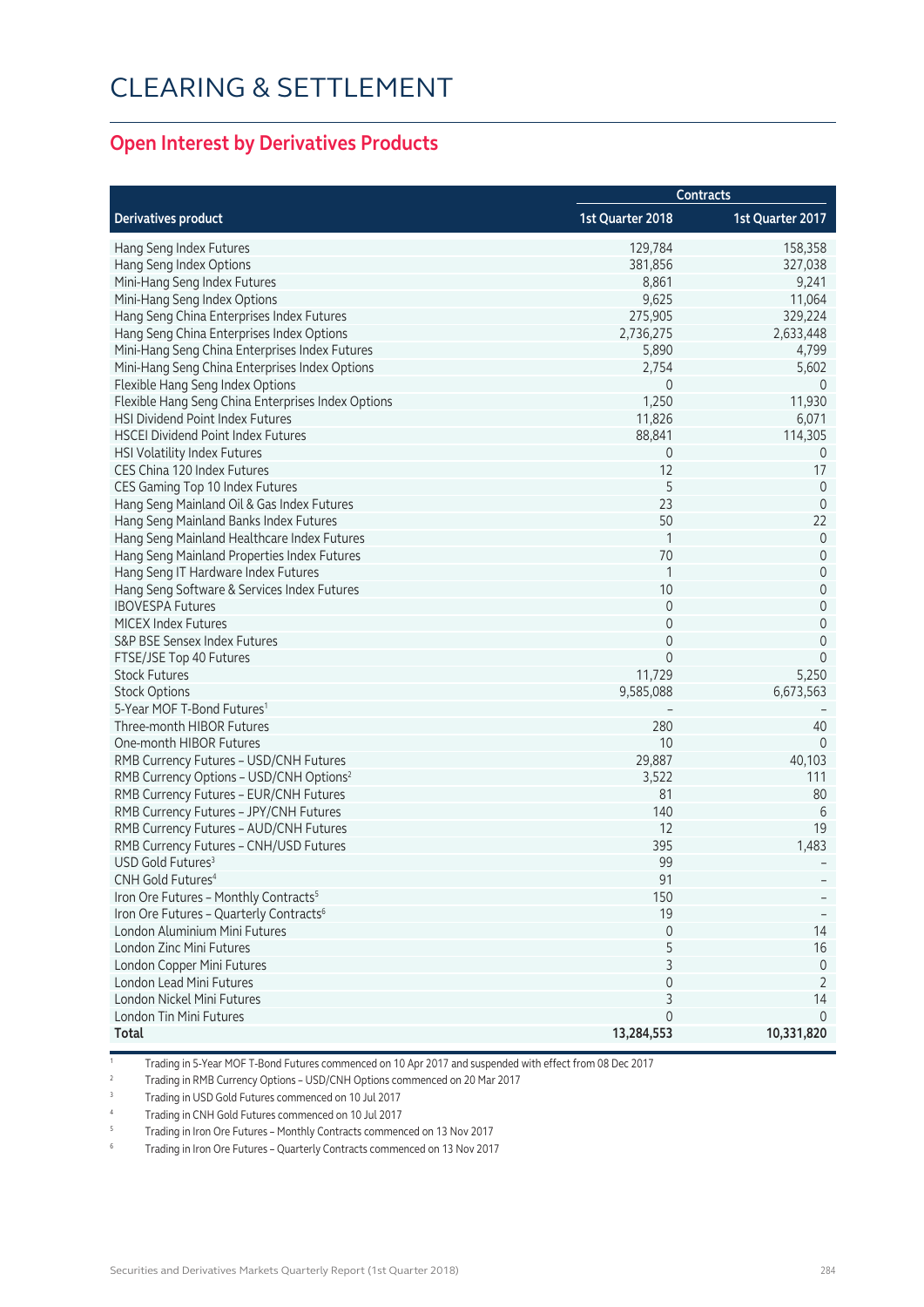#### **Stock Options Open Interest by Class**

as at the end of 1st Quarter 2018

|                        | Open interest |              |            |  |
|------------------------|---------------|--------------|------------|--|
| <b>Options class</b>   |               | (contracts)  | % of total |  |
| <b>ISHARES A50</b>     | A50           | 29,749       | 0.31       |  |
| AAC TECH               | AAC           | 10,807       | 0.11       |  |
| <b>CONCH CEMENT</b>    | ACC           | 34,346       | 0.36       |  |
| AIA                    | AIA           | 70,702       | 0.74       |  |
| CHALCO                 | ALC           | 12,825       | 0.13       |  |
| CAM CSI300             | AMC           | 15,830       | 0.17       |  |
| <b>BANKCOMM</b>        | <b>BCM</b>    | 65,609       | 0.68       |  |
| <b>BANK OF E ASIA</b>  | <b>BEA</b>    | 12,370       | 0.13       |  |
| <b>BOC HONG KONG</b>   | <b>BOC</b>    | 42,146       | 0.44       |  |
| <b>BYD COMPANY</b>     | <b>BYD</b>    | 25,527       | 0.27       |  |
| CHINA COMM CONS        | CCC           | 52,985       | 0.55       |  |
| CHINA COAL             | CCE           | 13,513       | 0.14       |  |
| COSCO SHIP HOLD        | CCS           | 2,539        | 0.03       |  |
| <b>CHINA CINDA</b>     | CDA           | 10,954       | 0.11       |  |
| <b>CGN POWER</b>       | CGN           | 7,317        | 0.08       |  |
| <b>CHINA MOBILE</b>    | CHT           | 204,858      | 2.14       |  |
| CHINA UNICOM           | <b>CHU</b>    | 58,304       | 0.61       |  |
| <b>CITIC</b>           | CIT           | 16,458       | 0.17       |  |
| <b>CKH HOLDINGS</b>    | <b>CKH</b>    | 49,669       | 0.52       |  |
| CK ASSET               | <b>CKP</b>    | 12,945       | 0.14       |  |
| <b>CHINA LIFE</b>      | CLI           | 347,227      | 3.62       |  |
| <b>CLP HOLDINGS</b>    | <b>CLP</b>    | 9,042        | 0.09       |  |
| <b>CM BANK</b>         | CMB           | 120,021      | 1.25       |  |
| CNOOC                  | CNC           | 172,617      | 1.80       |  |
| <b>COUNTRY GARDEN</b>  | COG           | 16,054       | 0.17       |  |
| CHINA OVERSEAS         | COL           | 24,415       | 0.25       |  |
| CATHAY PAC AIR         | CPA           | 6,014        | 0.06       |  |
| SINOPEC CORP           | CPC           | 182,675      | 1.91       |  |
| CPIC.                  | <b>CPI</b>    | 68,881       | 0.72       |  |
| CHINA RAIL CONS        | CRC           | 10,483       | 0.11       |  |
| CHINA RAILWAY          | CRG           | 18,241       | 0.19       |  |
| CHINA RES LAND         | CRL           | 13,789       | 0.14       |  |
| WISE CSI300 ETF        | CS3           |              |            |  |
| CSOP A50 ETF           | <b>CSA</b>    | 35,486       | 0.37       |  |
| <b>CHINA SHENHUA</b>   | <b>CSE</b>    | 106,873      | 1.11       |  |
| <b>CITIC BANK</b>      | CTB           | 102,138      | 1.07       |  |
| CHINA TELECOM          | <b>CTC</b>    | 34,719       | 0.36       |  |
| CITIC SEC              | <b>CTS</b>    | 68,046       | 0.71       |  |
| DONGFENG GROUP         | <b>DFM</b>    | 2,551        | 0.03       |  |
| <b>ESPRIT HOLDINGS</b> | ESP           |              |            |  |
| EVERGRANDE             | EVG           | 5,544        | 0.06       |  |
| <b>FIH</b>             | <b>FIH</b>    | $\mathsf{O}$ | 0.00       |  |
| <b>GAC GROUP</b>       | GAC           | 942          | 0.01       |  |
| <b>GEELY AUTO</b>      | GAH           | 28,343       | 0.30       |  |
| <b>GALAXY ENT</b>      | GLX           | 46,615       | 0.49       |  |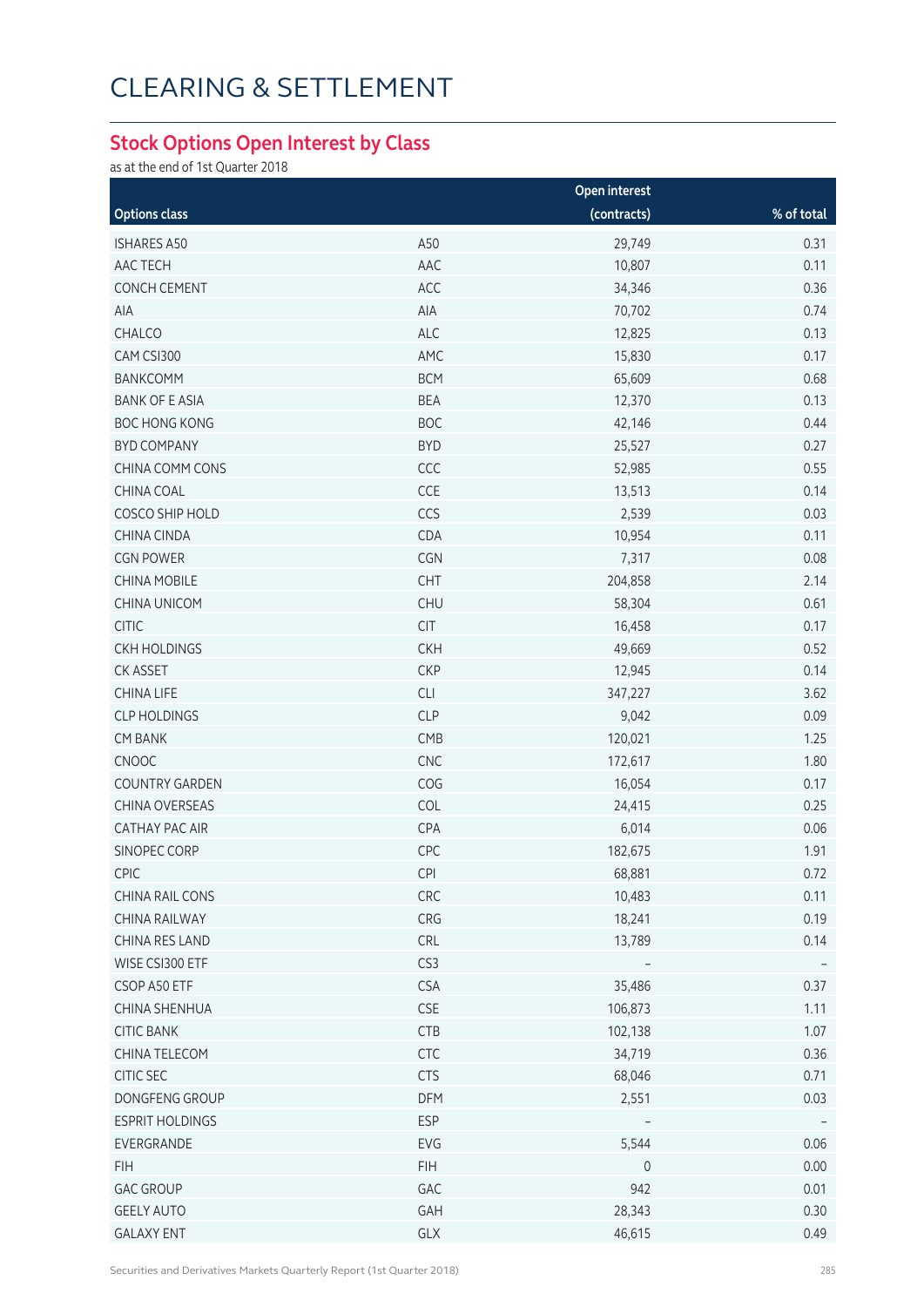|                           |            | <b>Open interest</b> |            |
|---------------------------|------------|----------------------|------------|
| <b>Options class</b>      |            | (contracts)          | % of total |
| <b>GREATWALL MOTOR</b>    | <b>GWM</b> | 168,938              | 1.76       |
| <b>HAITONG SEC</b>        | HAI        | 18,414               | 0.19       |
| <b>HSCEI ETF</b>          | <b>HCF</b> | 6,233                | 0.07       |
| POWER ASSETS              | <b>HEH</b> | 21,820               | 0.23       |
| <b>HKEX</b>               | <b>HEX</b> | 714,676              | 7.46       |
| <b>HENGAN INT'L</b>       | <b>HGN</b> | 8,599                | 0.09       |
| <b>HSBC HOLDINGS</b>      | <b>HKB</b> | 419,572              | 4.38       |
| HK & CHINA GAS            | <b>HKG</b> | 14,587               | 0.15       |
| <b>HENDERSON LAND</b>     | <b>HLD</b> | 10,774               | 0.11       |
| <b>HUANENG POWER</b>      | <b>HNP</b> | 12,623               | 0.13       |
| <b>HANG SENG BANK</b>     | <b>HSB</b> | 20,658               | 0.22       |
| <b>JIANGXI COPPER</b>     | JXC        | 18,413               | 0.19       |
| <b>KUNLUN ENERGY</b>      | KLE        | 8,164                | 0.09       |
| <b>KINGSOFT</b>           | <b>KSO</b> | 23,579               | 0.25       |
| LENOVO GROUP              | LEN        | 145,768              | 1.52       |
| LI & FUNG                 | LIF        | 12,333               | 0.13       |
| LINK REIT                 | LNK        | 6,611                | 0.07       |
| MENGNIU DAIRY             | <b>MEN</b> | 17,086               | 0.18       |
| MGM CHINA                 | <b>MGM</b> | 12,866               | 0.13       |
| MINSHENG BANK             | <b>MSB</b> | 45,313               | 0.47       |
| MTR CORPORATION           | <b>MTR</b> | 13,680               | 0.14       |
| <b>CNBM</b>               | <b>NBM</b> | 25,118               | 0.26       |
| <b>NCI</b>                | <b>NCL</b> | 15,017               | 0.16       |
| NEW WORLD DEV             | <b>NWD</b> | 18,731               | 0.20       |
| PING AN                   | PAI        | 1,364,038            | 14.23      |
| PETROCHINA                | PEC        | 220,084              | 2.30       |
| PICC P&C                  | PIC        | 16,789               | 0.18       |
| PICC GROUP                | PIN        | 7,362                | 0.08       |
| <b>GCL-POLY ENERGY</b>    | PLE        | 10,508               | 0.11       |
| <b>R&amp;F PROPERTIES</b> | <b>RFP</b> | 5,911                | 0.06       |
| SANDS CHINA LTD           | SAN        | 62,678               | 0.65       |
| <b>SHK PPT</b>            | <b>SHK</b> | 13,193               | 0.14       |
| <b>SUNNY OPTICAL</b>      | SNO        | 2,997                | 0.03       |
| STANCHART                 | <b>STC</b> | 11,351               | 0.12       |
| <b>SUNAC</b>              | SUN        | 4,660                | 0.05       |
| <b>SWIRE PACIFIC A</b>    | SWA        | 8,262                | 0.09       |
| <b>TENCENT</b>            | <b>TCH</b> | 1,624,222            | 16.95      |
| TRACKER FUND              | <b>TRF</b> | 4,228                | 0.04       |
| <b>WHARF HOLDINGS</b>     | WHL        | 14,021               | 0.15       |
| WANT WANT CHINA           | <b>WWC</b> | 7,558                | 0.08       |
| ABC                       | XAB        | 35,801               | 0.37       |
| <b>BANK OF CHINA</b>      | XBC        | 810,315              | 8.45       |
| CCB                       | XCC        | 833,617              | 8.70       |
| ICBC                      | XIC        | 547,459              | 5.71       |
| YANZHOU COAL              | YZC        | 24,184               | 0.25       |
| <b>ZIJIN MINING</b>       | ZJM        | 6,108                | 0.06       |
| <b>Total</b>              |            | 9,585,088            | 100.00     |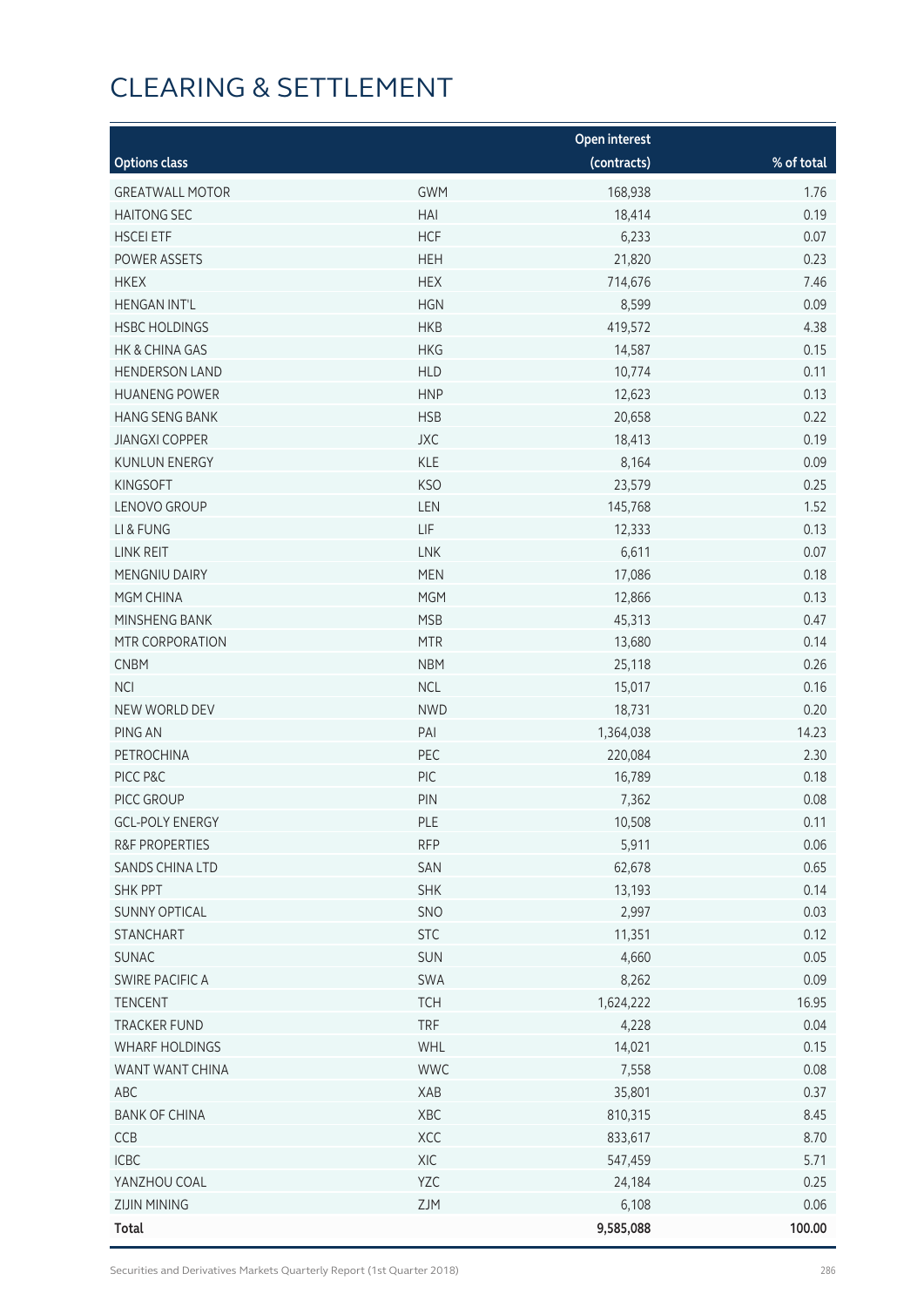## EXCHANGE PARTICIPANTS STATISTICS

### **Stock Exchange**

|      |                | No. of Trading<br><b>Right Holders</b> | Exchange<br>Participants -<br><b>Trading</b> | <b>Exchange</b><br><b>Participants -</b><br>Non-Trading | Non-Exchange<br><b>Participants</b> |
|------|----------------|----------------------------------------|----------------------------------------------|---------------------------------------------------------|-------------------------------------|
| 2017 | Q1             | 626 (1024)                             | 575 (965)                                    | 35(43)                                                  | 16 (16)                             |
|      | Q <sub>2</sub> | 639 (1035)                             | 589 (977)                                    | 34(42)                                                  | 16 (16)                             |
|      | Q <sub>3</sub> | 657 (1053)                             | 608 (996)                                    | 33(41)                                                  | 16 (16)                             |
|      | Q4             | 669 (1066)                             | 622 (1013)                                   | 32(38)                                                  | 15(15)                              |
| 2018 | Q1             | 673 (1070)                             | 626 (1017)                                   | 32(38)                                                  | 15(15)                              |

( ) No. of trading rights

### **Futures Exchange**

|      |                | No. of Trading<br><b>Right Holders</b> | Exchange<br><b>Participants -</b><br><b>Trading</b> | <b>Exchange</b><br>Participants -<br>Non-Trading | Non-Exchange<br><b>Participants</b> |
|------|----------------|----------------------------------------|-----------------------------------------------------|--------------------------------------------------|-------------------------------------|
| 2017 | Q <sub>1</sub> | 234 (257)                              | 181 (202)                                           | $\overline{\phantom{m}}$                         | 53 (55)                             |
|      | Q <sub>2</sub> | 236 (259)                              | 184 (205)                                           | $\overline{\phantom{a}}$                         | 52 (54)                             |
|      | Q <sub>3</sub> | 236 (259)                              | 185 (206)                                           | $\overline{\phantom{a}}$                         | 51(53)                              |
|      | Q4             | 238 (261)                              | 186 (207)                                           | $\overline{\phantom{a}}$                         | 52 (54)                             |
| 2018 | Q1             | 241 (263)                              | 189 (209)                                           |                                                  | 52 (54)                             |

Notes:

(1) The figures in blanket is the number of trading rights held.

(2) An Exchange Participant is a corporation who may trade on or through the Exchange and is licensed under the Securities and Futures Ordinance to carry on securities/futures/options dealing activity.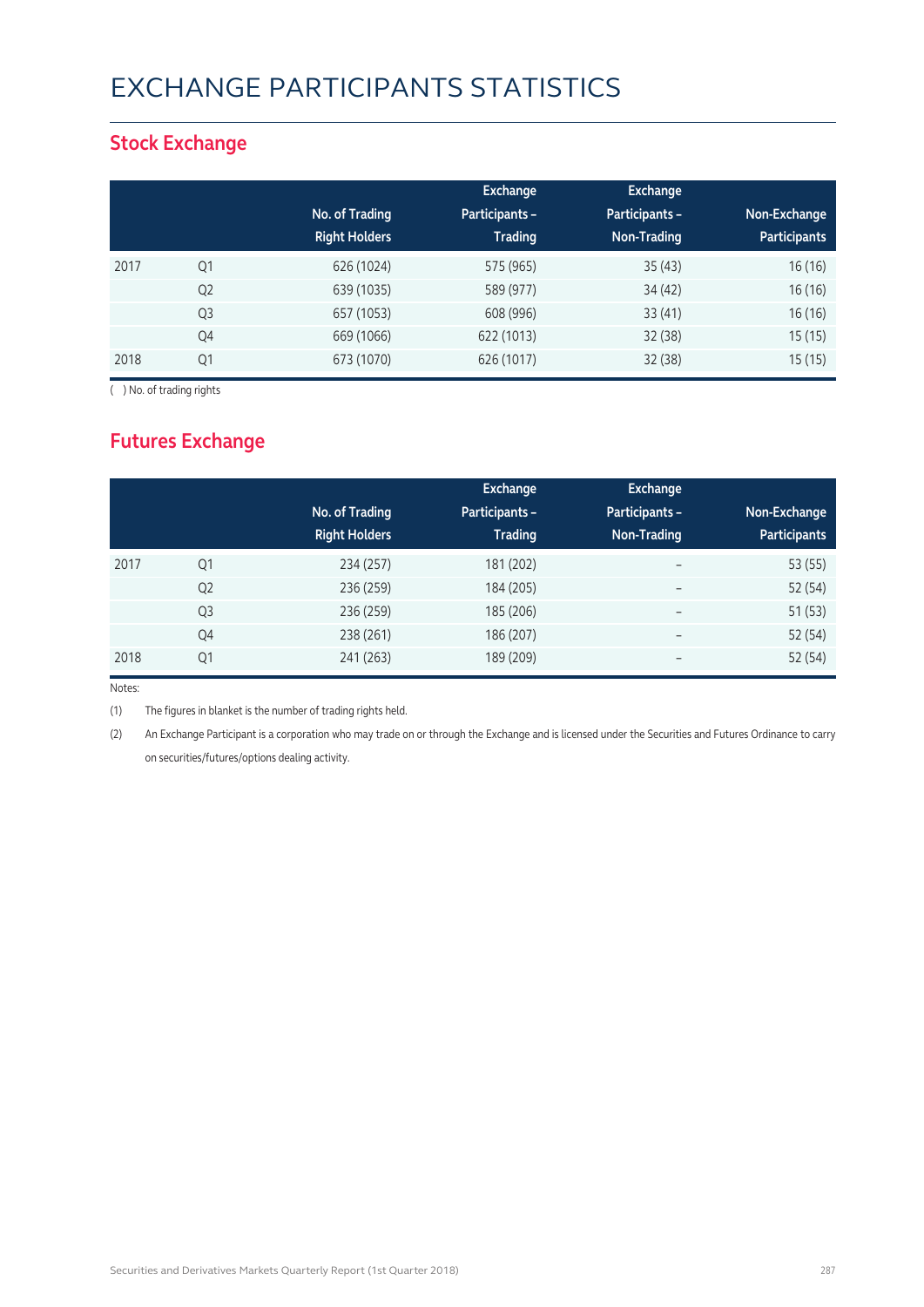# CLEARING PARTICIPANTS STATISTICS

#### **HKCC Participants**

|              |                |                              | <b>General Clearing</b> |
|--------------|----------------|------------------------------|-------------------------|
| Year \ month |                | <b>Clearing Participants</b> | Participants            |
| 2017         | Q1             | 152                          | $\mathsf{Q}$            |
|              | Q <sub>2</sub> | 153                          | $\mathsf{Q}$            |
|              | Q <sub>3</sub> | 154                          | $\mathsf{Q}$            |
|              | Q4             | 155                          | $\mathsf{Q}$            |
| 2018         | Q1             | 157                          | $\mathsf{Q}$            |

### **SEOCH Participants**

|              |                |                                     | <b>General Clearing</b> |
|--------------|----------------|-------------------------------------|-------------------------|
| Year \ month |                | <b>Direct Clearing Participants</b> | Participants            |
| 2017         | Q1             | 64                                  | 9                       |
|              | Q <sub>2</sub> | 63                                  | 9                       |
|              | Q <sub>3</sub> | 63                                  | 9                       |
|              | Q4             | 62                                  | 9                       |
| 2018         | Q1             | 62                                  | 9                       |

### **HKSCC Participants**

|              |                | <b>Direct Clearing</b> | <b>General Clearing</b> | Non-broker     |
|--------------|----------------|------------------------|-------------------------|----------------|
| Year \ month |                | Participant            | Participant             | Participants * |
| 2017         | Q1             | 552                    | 9                       | 45             |
|              | Q <sub>2</sub> | 566                    | 9                       | 45             |
|              | Q <sub>3</sub> | 582                    | 9                       | 46             |
|              | Q4             | 596                    | 9                       | 44             |
| 2018         | Q1             | 600                    | 9                       | 43             |

\* Non-broker participants include Clearing Agency Participants, Custodian Participants and Stock Pledgee Participants.